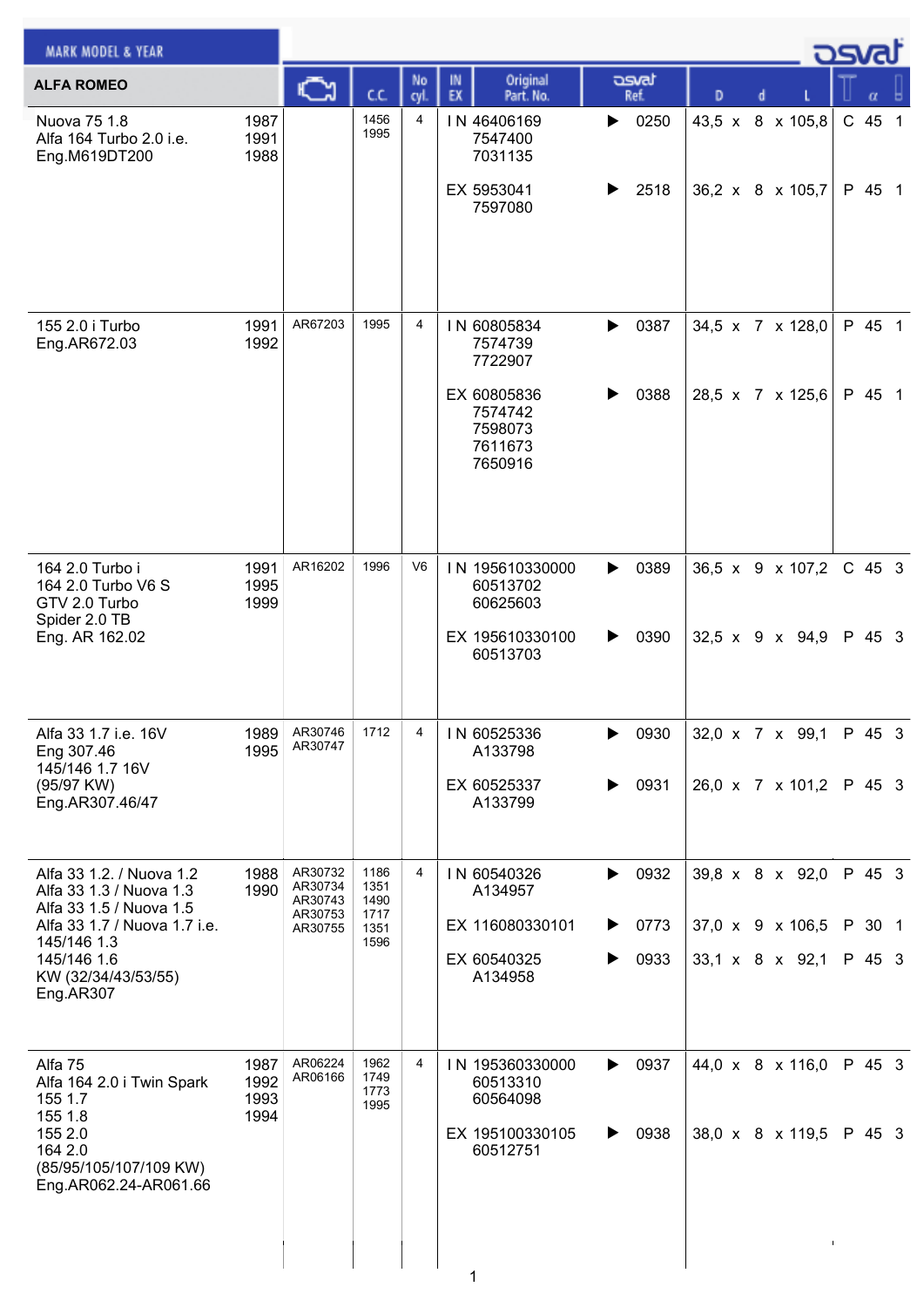| <b>MARK MODEL &amp; YEAR</b>                                                                                                                                                                                                                                                    |                      |                                          |                      |                |                                                                       |                        |                                                  | <b>OSval</b> |                      |  |
|---------------------------------------------------------------------------------------------------------------------------------------------------------------------------------------------------------------------------------------------------------------------------------|----------------------|------------------------------------------|----------------------|----------------|-----------------------------------------------------------------------|------------------------|--------------------------------------------------|--------------|----------------------|--|
| <b>ALFA ROMEO</b>                                                                                                                                                                                                                                                               |                      |                                          | cc                   | No<br>cyl      | Original<br>IN<br>EX<br>Part. No.                                     | asvat<br>Ref.          | D                                                |              | α                    |  |
| 145 1.6 / 2.0 16V T.S.<br>146 1.6 / 1.8 16V T.S.<br>156 1.8 / 2.0 16V T.S.<br>GTV 1.8 / 2.0 16V T.S.<br>Spider 1.8 / 2.0 16V T.S.<br>166 2.0 16V T.S.<br>147 1.6 16V T.S.<br>147 2.0 16V T.S.<br>156 1.6 16V T.S.<br>156 1.8 16V T.S.<br>156 2.0 16V T.S.<br>(83/88/103/110 KW) | 1999<br>2001<br>2005 | AR32101<br>AR67601<br>AR32201<br>AR67106 | 1598<br>1747<br>1970 | 4              | IN 560017<br>60811153<br>7766564<br>EX 560018<br>60811154<br>60674496 | 1511<br>▶<br>1512      | 33,6 x 7 x 113,0<br>28,1 x 7 x 108,5             |              | P 45 3<br>P 45 3     |  |
| Spider 3.2 ie V6 24V<br>164 3.0 V6 24V<br>164 3.0 Quadrifoglio 4WD<br>GTV 3.0 TB 24V<br>$(154/171$ KW)<br>Eng.AR643.07<br>Eng.936A.000                                                                                                                                          | 1992<br>1999         | AR64307<br>936A000                       | 2959                 | V <sub>6</sub> | IN 60560643<br>EX 60560644                                            | 1513<br>▶<br>1514      | 35,6 x 7 x 102,0<br>$31,1 \times 7 \times 102,2$ |              | $C$ 45 3<br>P 45 3   |  |
| 145 1.4 16V Twin Spark<br>146 1.4 16V Twin Spark<br>147 1.6 16V Twin Spark<br>(77 KW)<br>Eng.AR372.03<br>NEW 147 1,6 16V TS 77 Kw<br>Eng.AR335.03                                                                                                                               | 1999<br>2001<br>2005 | AR37203<br>AR33503                       | 1370<br>1598         | 4              | IN 60812982<br>7735898<br>EX 60812981<br>7735899                      | 1519<br>▶<br>1520<br>▶ | 30,0 x 7 x 113,1<br>26,1 x 7 x 108,5             |              | P 45 3<br>P 45 3     |  |
| 156 2.5 TB 24V<br>166 2.5 TB 24V                                                                                                                                                                                                                                                | 1999                 |                                          | 2492                 | V6             | IN 55186769<br>60582738<br>60667700<br>EX 60582739                    | 1549<br>1550<br>▶      | 33,6 x 7 x 102,0<br>29,1 x 7 x 102,1             | C 45 3       | P 45 3               |  |
| Spider 3.0 12V                                                                                                                                                                                                                                                                  | 1998                 |                                          | 2959                 | V <sub>6</sub> | IN 60512982<br>EX 60601089                                            | 1551<br>▶<br>1552      | 43,9 x 9 x 104,8<br>38,6 x 9 x 92,2              |              | $C$ 45 3<br>P 45 3   |  |
| 159 1,9 GDi 16V<br>Eng.939 A6.000<br>159 2,2 GDi 16V<br>Brera 2,2 Gdi<br>Eng.939 A5.000<br>159 2,2 JTS 16V                                                                                                                                                                      | 2005                 | 939A6000<br>939A5000                     | 1900<br>2200         | 4              | IN 55192156<br>EX 71739686                                            | 2087<br>▶<br>2088      | 35,1 x 6 x 102,2<br>30,1 x 6 x 100,9             |              | $C$ 45 3<br>$C$ 45 3 |  |
| MiTo 1,4 16V<br>Eng199A8.000<br>Eng.959A9.000<br>Eng.955A1.000                                                                                                                                                                                                                  | 2008                 | 199A8000<br>959A9000<br>955A1000         | 1368                 | 4              | IN 55185028<br>EX 55185080<br>55206233<br>55239748                    | 2189<br>▶<br>2190<br>▶ | 27,0 x 6 x 95,2<br>22,4 x 6 x 94,6               |              | C 45 3<br>P 45 3     |  |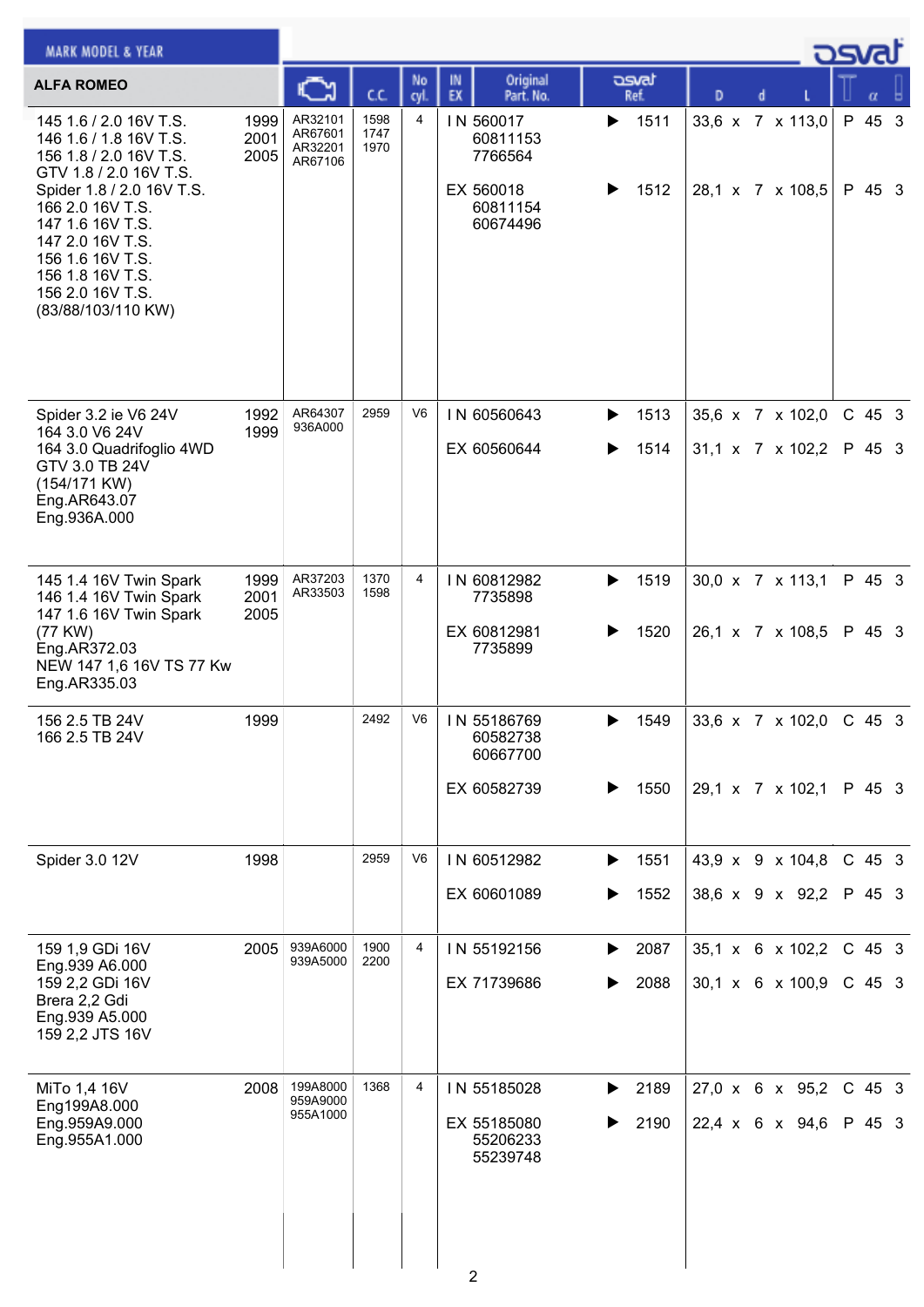| <b>MARK MODEL &amp; YEAR</b>                                                                        |              |                                  |              |                |                                                 |                        |   |                                                | asvat              |
|-----------------------------------------------------------------------------------------------------|--------------|----------------------------------|--------------|----------------|-------------------------------------------------|------------------------|---|------------------------------------------------|--------------------|
| <b>ALFA ROMEO</b>                                                                                   |              |                                  | C.C.         | No<br>cyl.     | Original<br>IN<br>EX<br>Part. No.               | asvat<br>Ref.          | D | d                                              | α                  |
| 159 1,8 16V<br>Eng.939A4000                                                                         | 2006         | 939A4000                         | 1796         | $\overline{4}$ | IN 55557741<br>EX 71744388                      | 2229<br>▶<br>2230<br>▶ |   | 31,2 x 5 x 113,9<br>27,5 x 5 x 113,2           | C 45 3<br>$C$ 45 3 |
| 159 3,2 JTS<br>Brera 3,2 JTS<br>Spieder 3,2 JTS<br>Eng.939A000                                      | 2006         | 939A000                          | 3200         | V <sub>6</sub> | IN 71741112<br>EX 71741113                      | 2673<br>▶<br>2674<br>▶ |   | 35,1 x 6 x 101,2<br>30,6 x 6 x 97,0            | C 45 1<br>C 45 1   |
| Mito 1,4 GPL<br>Giulietta 1,4 GPL<br>Eng.198A4.000                                                  | 2010         | 198A4000                         | 1368         | 4              | IN 55225886<br>EX 55225887                      | 2831<br>▶<br>2832<br>▶ |   | 26,8 x 6 x 95,2<br>23,0 x 6 x 94,6             | C 30 3<br>C 30 3   |
| Mito 0,9 Turbo<br>Eng 312A.2000<br>Eng.199B.6000                                                    | 2011<br>2013 | 312A2000<br>312A4000<br>199B6000 | 872          | $\overline{2}$ | IN 55229666<br>EX 55231897                      | 2843<br>▶<br>2844<br>▶ |   | 30,1 x 5 x 95,5<br>$25,3 \times 5 \times 95,3$ | $C$ 45 3<br>C 45 3 |
| <b>ALFA ROMEO DIESEL</b>                                                                            |              |                                  |              |                |                                                 |                        |   |                                                |                    |
| 145 / 146 2.0 TD<br>155 1.9 TD<br>155 2.0 TD                                                        | 1993         | AR33601                          | 1929         | 4              | IN 60808694<br>7547158                          | 0409<br>▶              |   | 37,4 x 8 x 116,6                               | P 45 1             |
| (68 KW)<br>Eng.AR.336.01                                                                            |              |                                  |              |                | EX 60808695                                     | 0410                   |   | 33,5 x 8 x 116,6                               | P 45 1             |
|                                                                                                     |              |                                  |              |                | EX 7588577                                      | 0410<br>$+0,6T$        |   | 33,5 x 8 x 116,6                               | P 45 1             |
| 145 1.9 JTD<br>146 1.9 JTD<br>156 1.9 / 2.4 JTD<br>166 2.4 JTD<br>147 1.9 JTD                       | 1998<br>2001 | AR32302<br>182B9000<br>937A2000  | 1910<br>2387 | 4<br>5         | IN 46478834<br>46750859<br>55193126<br>60814605 | 1577<br>▶              |   | $35,5 \times 8 \times 115,0$                   | P 45 3             |
| 156 1.9 JTD<br>156 2.4 JTD<br>166 2.4 JTD<br>159 1,9 JTD<br>Eng.AR323.02<br>Eng.182B9.000-937A2.000 |              |                                  |              |                | EX 46416321<br>46783962<br>55202630<br>60814604 | 1578<br>▶              |   | 34,5 x 8 x 115,0                               | P 45 3             |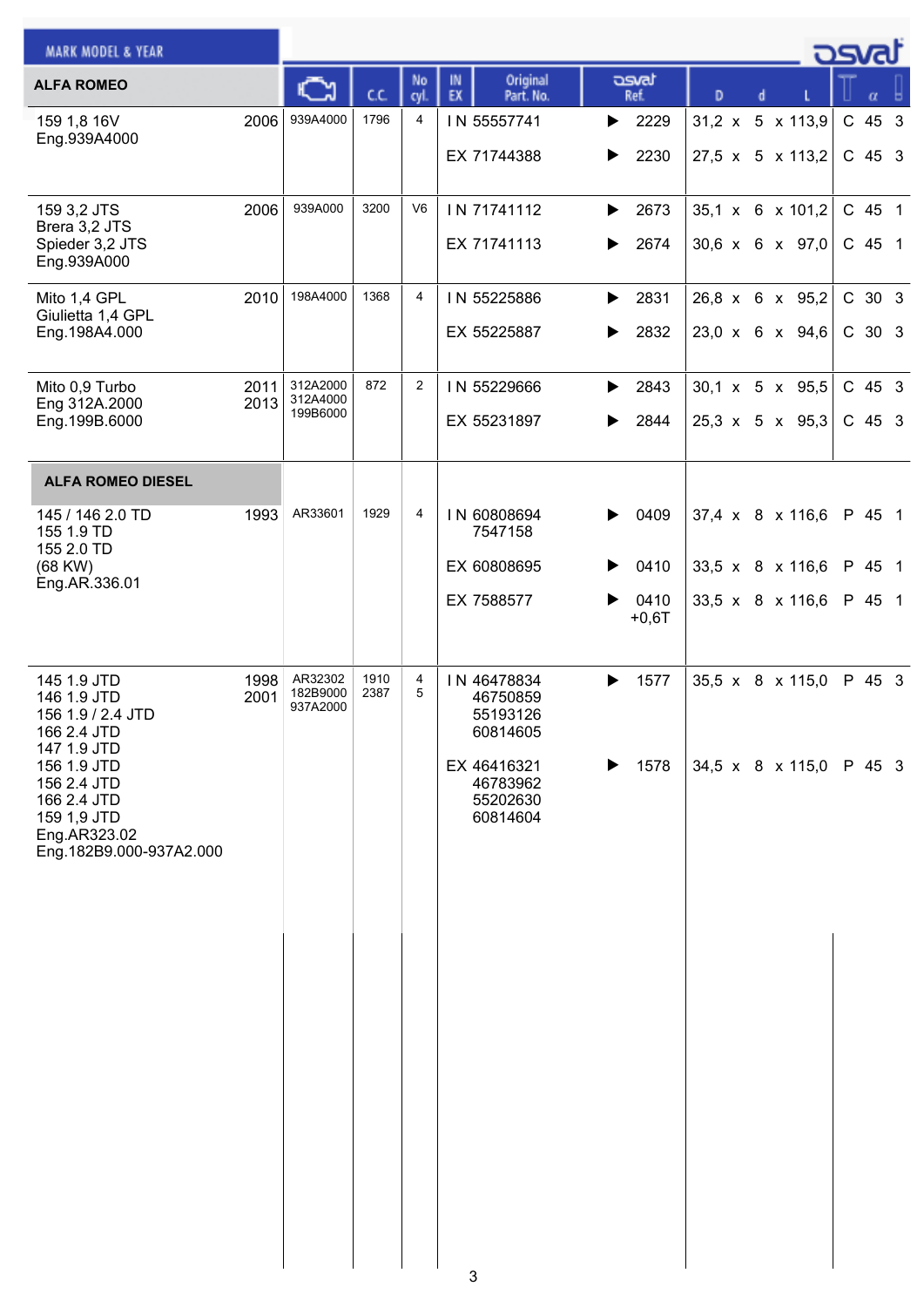| <b>MARK MODEL &amp; YEAR</b>                                              |                      |                                 |                      |                |                                   |                       |                              | <u>_ ರಾಡು</u> |          |  |
|---------------------------------------------------------------------------|----------------------|---------------------------------|----------------------|----------------|-----------------------------------|-----------------------|------------------------------|---------------|----------|--|
| <b>ALFA ROMEO DIESEL</b>                                                  |                      |                                 | СC                   | No<br>cyl.     | Original<br>IN<br>EX<br>Part. No. | asvat<br>Ref.         | D                            |               |          |  |
| 147 1.9 JTD 16V<br>156 1.9 JTD 16V<br>ENG.192A.5000                       | 2003<br>2006<br>2007 | 192A5000<br>841G000<br>937A5000 | 1910<br>2387         | 4<br>5         | IN 46802049<br>55195535           | 1987<br>▶             | 27,8 x 6 x 114,4             |               | P 45 3   |  |
| 156 2,4 JTD 20V<br>ENG.841G.000                                           |                      | 939A3000                        |                      |                | IN 55190248                       | 2355<br>▶             | 27,8 x 5 x 114,2             |               | P 45 3   |  |
| NEW 147 1,9 JTD 16V<br>GT 1,9 MJ 16V                                      |                      |                                 |                      |                | IN 55206431                       | 2359<br>▶             | 27,9 x 5 x 114,4             |               | P 45 3   |  |
| ENG.937A.5000<br>159 1,9 JTD 16V                                          |                      |                                 |                      |                | EX 55202557                       | 1988<br>▶             | 25,8 x 6 x 114,4             |               | P 45 3   |  |
| 159 2,4 JTD 20V<br>(Up to engine 5192516)                                 |                      |                                 |                      |                | EX 55190249                       | 2356<br>▶             | 24,9 x 5 x 114,2             |               | P 45 3   |  |
| Eng.939A3.000                                                             |                      |                                 |                      |                | EX 55205183<br>55207955           | ▶<br>2360             | 24,4 x 5 x 114,4             |               | P 45 3   |  |
| Mito 1,3 JTDM                                                             | 2008                 |                                 | 1248                 | $\overline{4}$ | IN 55219793                       | 1989<br>▶             | 21,8 x 6 x 109,2             |               | P 45 3   |  |
| ENG.188A.9000                                                             |                      |                                 |                      |                | EX 55208213                       | 1990<br>▶             | 21,8 x 6 x 109,2             |               | P 45 3   |  |
| Giulietta 2,0 JTDM<br>192A5000                                            |                      |                                 | 1956                 | $\overline{4}$ | IN 55207517                       | 2359<br>▶             | $27.9 \times 5 \times 114.4$ |               | P 45 3   |  |
|                                                                           |                      |                                 |                      |                | EX 55222934                       | 2360<br>▶             | 24,4 x 5 x 114,4             |               | P 45 3   |  |
| Mito 1,6 JTDM 16V<br>Giulietta 1,6 JTDM 16V                               | 2008                 |                                 | 1598                 | $\overline{4}$ | IN 55205125                       | 2361<br>▶             | $26,5 \times 5 \times 114,4$ |               | P 45 3   |  |
| Eng.198A2000                                                              |                      |                                 |                      |                | EX 55207955<br>55220016           | 2360<br>▶             | 24,4 x 5 x 114,4             |               | P 45 3   |  |
| <b>AUDI</b>                                                               |                      |                                 |                      |                |                                   |                       |                              |               |          |  |
| 80 C / CL / CC / GL<br>80 CL / GL / Formel E<br>100 C/ CL / GL / Formel E | 1981<br>1981<br>1983 | <b>WY</b><br><b>WV</b>          | 1296<br>1588<br>1781 | 4              | IN 035109601C<br>035109601F       | $\triangleright$ 0181 | 38,0 x 8 x 98,7              |               | P 45 3   |  |
| 80 Coupé GL (44/55/63 KW)<br>Eng.WY-WV                                    | 1984                 |                                 |                      |                | IN 046109601K<br>049109601F       | 0194<br>▶             | 34,0 x 8 x 98,7              |               | $C$ 45 3 |  |
|                                                                           |                      |                                 |                      |                | EX 049109611F<br>049109611K       | 0195<br>▶             | 31,2 x 8 x 98,5              |               | C 45 3   |  |
|                                                                           |                      |                                 |                      |                |                                   |                       |                              |               |          |  |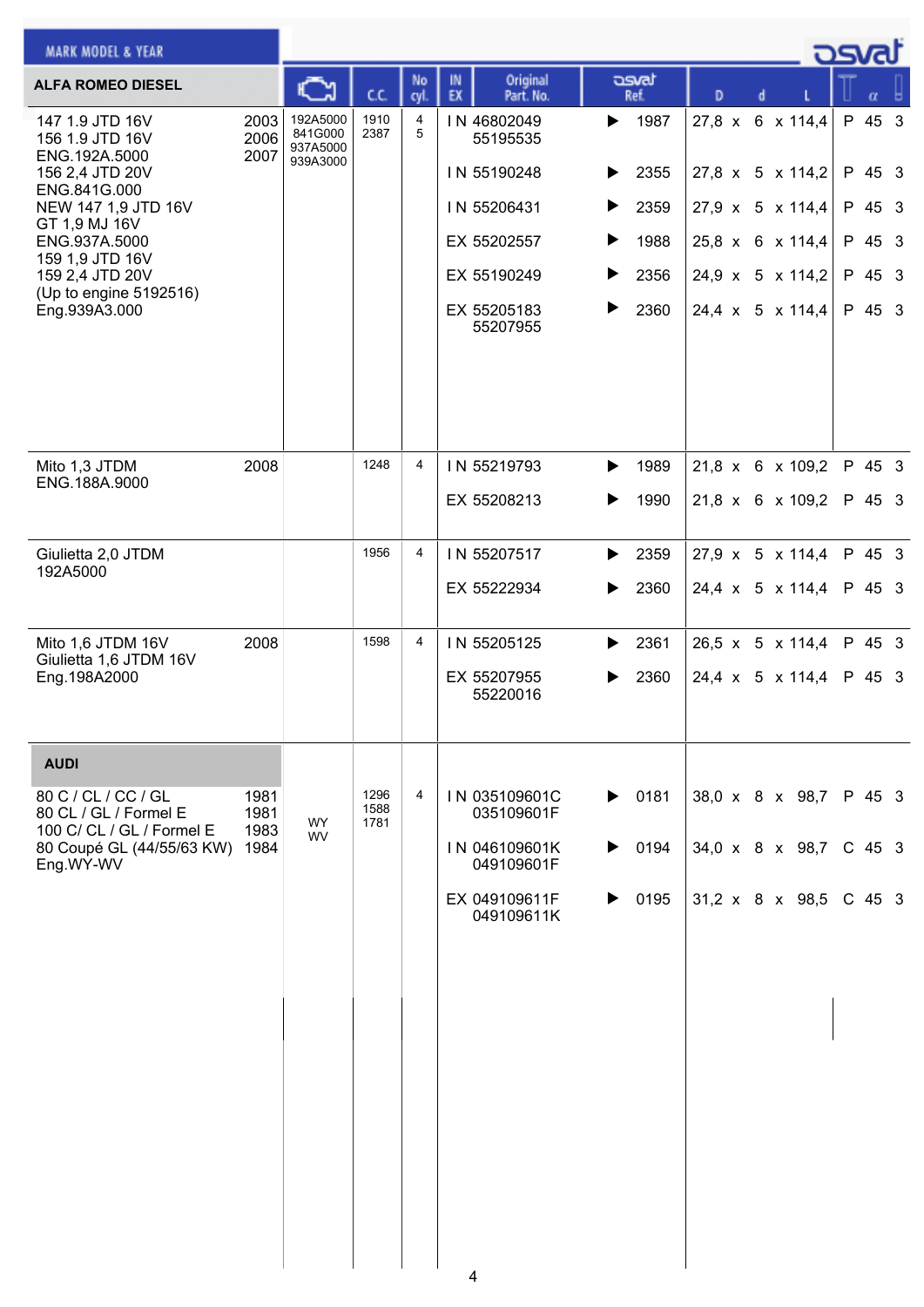| <b>MARK MODEL &amp; YEAR</b>                                                                                                                                                                                                                                                                    |                                                      |                                 |                                      |            |                                                            |                                            |                                    |  | ك <i>osv</i> a   |  |
|-------------------------------------------------------------------------------------------------------------------------------------------------------------------------------------------------------------------------------------------------------------------------------------------------|------------------------------------------------------|---------------------------------|--------------------------------------|------------|------------------------------------------------------------|--------------------------------------------|------------------------------------|--|------------------|--|
| <b>AUDI</b>                                                                                                                                                                                                                                                                                     |                                                      | ⊾                               | C.C.                                 | No<br>cyl. | Original<br>IN<br>EX<br>Part. No.                          | asvat<br>Ref.                              | D<br>d                             |  | α                |  |
| 80 CC/ CD<br>80 Quattro<br>100 / 100 Avant<br>5000 USA Models<br>80 CL / GL / Formel E<br>Quattro<br>80 CC / CD Coupé<br>80 Coupé GT5S / CD5E / 5S 1986<br>100 C5 / CL5 / GL5 / L5 /<br>Avant / Coupé GT5S<br>90 E / Coupé GT / 100 Avant<br>100 Avant / 5CS-CL5S<br>GL5S / CD5S<br>100 Avant C | 1979<br>1981<br>1981<br>1982<br>1983<br>1984<br>1985 |                                 | 1595<br>1781<br>1921<br>1994<br>2144 | 4<br>5     | IN 035109601C<br>035109601F<br>EX 035109611F<br>035109611H | 0181<br>$\blacktriangleright$<br>0220<br>▶ | 38,0 x 8 x 98,7<br>33,2 x 8 x 98,5 |  | P 45 3<br>P 45 3 |  |
| 80 / 80 Quattro<br>90 / 90 Quattro                                                                                                                                                                                                                                                              | 1984<br>1985                                         |                                 | 1781<br>1847                         | 4<br>5     | IN 026109601A<br>026109601C                                | 0309<br>▶                                  | 40,0 x 8 x 91,0                    |  | P 45 3           |  |
| Coupé<br>80 GTE / Quattro<br>100 / 100 Avant / Quattro<br>Coupé - GT / Quattro                                                                                                                                                                                                                  | 1986<br>1987<br>1987<br>1988                         |                                 | 1984<br>1991<br>1994<br>2226<br>2309 | 6          | EX 034109611B<br>035109611K                                | 0327<br>▶                                  | 33,2 x 8 x 90,8                    |  | P 45 3           |  |
| 5000 USA Models<br>80 / 80 Quattro<br>80 1.9E / 1.9E Quattro<br>100 2.0E / Avant / Coupé<br>100 2.3E / Avant / Coupé<br>80 Quattro / Coupé<br>80-90 / 90 Quattro<br>100 2.8 (74 - 128 KW)                                                                                                       | 1990<br>1991                                         |                                 | 2771                                 |            | EX 048109611A<br>053109611                                 | 0892<br>▶                                  | 33,2 x 8 x 91,2                    |  | P 45 3           |  |
| A2 1.4 16V<br>(55 KW)<br>Eng. AUA                                                                                                                                                                                                                                                               | 2001<br>2009                                         | <b>AUA</b><br><b>BAD</b><br>BAG | 1390                                 | 4          | IN 036109601AD<br>036109601S                               | $\triangleright$ 0323                      | 29,5 x 6 x 100,9                   |  | $C$ 45 3         |  |
| A2 1.6 16V<br>Eng.BAD<br>NEW A3 1.6 FSi (85kw)<br>Eng.BAG<br>A1 1.4 TFSI<br>Eng. CAXA                                                                                                                                                                                                           |                                                      |                                 |                                      |            | EX 036109611K                                              | 0324<br>▶                                  | $26,0 \times 6 \times 100,6$       |  | P 45 3           |  |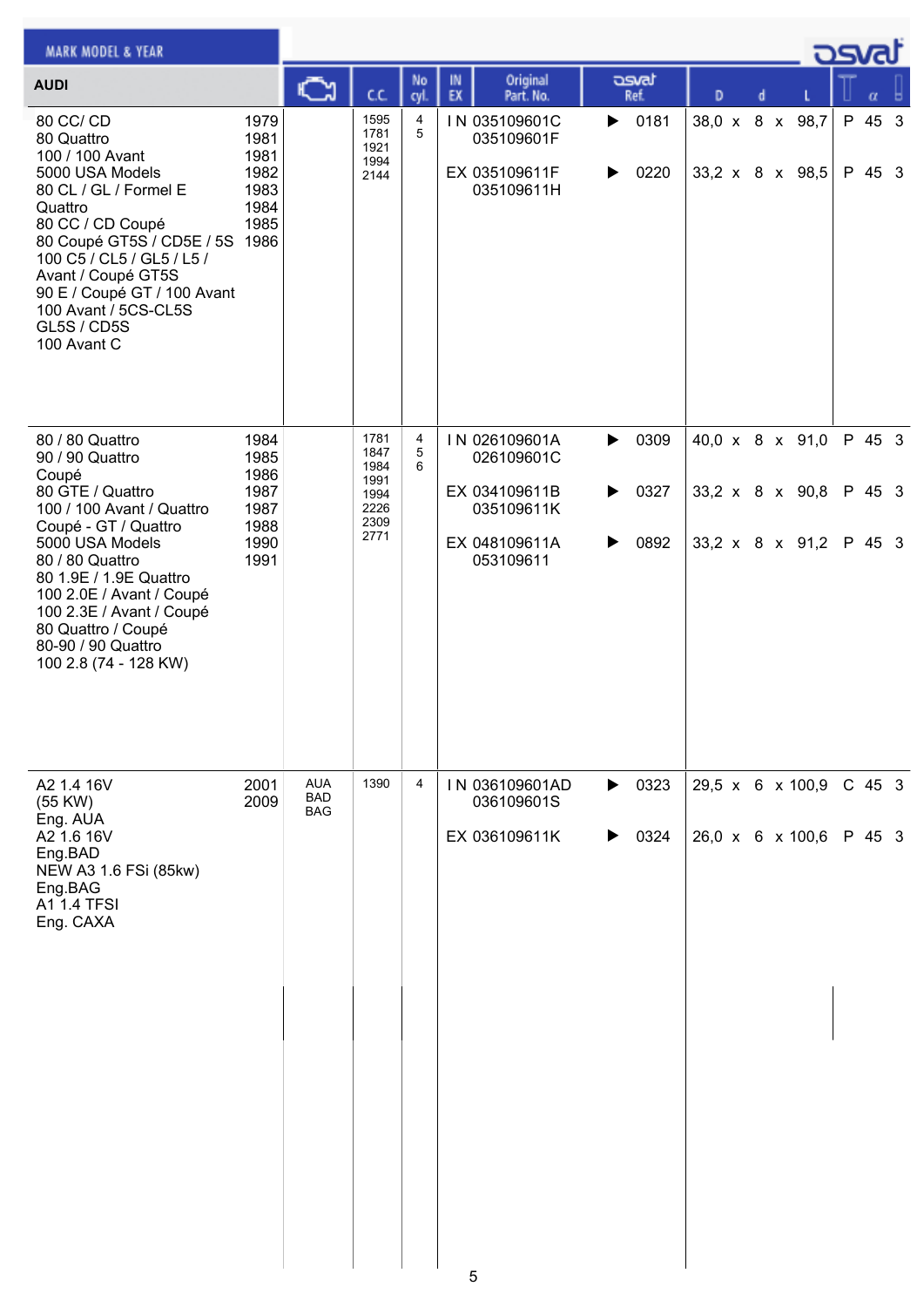| <b>MARK MODEL &amp; YEAR</b>                                                                                                                                           |                                      |                                 |                                              |                |                                                         |                   |                                    | - ਹਤਾਰਾਂ |                  |  |
|------------------------------------------------------------------------------------------------------------------------------------------------------------------------|--------------------------------------|---------------------------------|----------------------------------------------|----------------|---------------------------------------------------------|-------------------|------------------------------------|----------|------------------|--|
| <b>AUDI</b>                                                                                                                                                            |                                      | C٦                              | ĊĊ.                                          | No<br>cyl      | Original<br>IN<br>EX<br>Part. No.                       | asvat<br>Ref.     | D                                  |          |                  |  |
| 80 S / CC / CD / Quattro<br>80 / 80 Quattro<br>90 /90 Quattro<br>100 / 100 Avant / quattro<br>Coupé / GT / Quattro                                                     | 1983<br>1984<br>1985<br>1986<br>1988 |                                 | 1595<br>1781<br>1994<br>2144<br>2200<br>2226 | 4<br>5         | IN 035109601G<br>035109601H<br>035109601J<br>035109601K | 0326<br>▶         | 38,0 x 8 x 91,9                    |          | P 45 3           |  |
| 80 CC / CD Quattro<br>100 CC / CD Avant / Quattro<br>Avant                                                                                                             |                                      |                                 |                                              |                | EX 034109611B<br>035109611K                             | 0327<br>▶         | $33,2 \times 8 \times 90,8$        |          | P 45 3           |  |
| 80 CLE / 4000 / 5000<br>USA / Japan Models<br>Coupé<br>90-100 CC / CD / Avant<br>Coupé GT / 5000 USA                                                                   |                                      |                                 |                                              |                | EX 048109611A<br>053109611                              | 0892<br>▶         | $33,2 \times 8 \times 91,2$        |          | P 45 3           |  |
| 80 GTE                                                                                                                                                                 | 1983                                 | DZ                              | 1781                                         | $\overline{4}$ | IN 026109601                                            | 0333<br>▶         | 40,0 x 8 x 98,7                    |          | P 45 3           |  |
| 80 GTE Quattro<br>(82 KW)                                                                                                                                              | 1984                                 |                                 |                                              |                | EX 035109611F<br>035109611H                             | 0220<br>▶         | 33,2 x 8 x 98,5                    |          | P 45 3           |  |
| 100 2.3E / Avant / Coupé<br>(98 KW)                                                                                                                                    | 1990                                 |                                 | 2308                                         | 5              | IN 069109601F<br>069109601G<br>069109601H               | 0828<br>▶         | 36,0 x 8 x 95,6                    |          | P 45 3           |  |
|                                                                                                                                                                        |                                      |                                 |                                              |                | EX 053109611                                            | 0892<br>▶         | $33,2 \times 8 \times 91,2$        |          | P 45 3           |  |
| 80 Quattro Coupé<br>80 / 90 Quattro<br>90 / 90 Quattro 20V                                                                                                             | 1988<br>1989<br>1991                 | ADU<br>ABH<br>ABY               | 1984<br>1994<br>2226<br>2308                 | 4<br>5<br>8    | IN 027109601C<br>EX 027109611B                          | 0833<br>▶<br>0834 | 32,0 x 7 x 95,5<br>28,0 x 7 x 98,2 |          | P 45 1<br>P 45 1 |  |
| 90 / 90 2.0 20V<br>Quattro Coupé<br>S2 / S4 Avant Turbo / S6 2.2<br>90 2.3 / 2.3 E Quattro 20V<br>V8 Quattro<br>(101/118/125/162/169/184/206<br>KW)<br>Eng.ADU-ABH-ABY |                                      |                                 | 3562<br>4172                                 |                | 027109611C<br>027109611D                                |                   |                                    |          |                  |  |
| A3 1,6<br>A6 2.0                                                                                                                                                       | 1994<br>1998                         | AEH<br>AKL                      | 2598<br>2571                                 | 6              | IN 078109601A                                           | 0871<br>▶         | 39,5 x 7 x 91,9                    |          | $C$ 45 3         |  |
| Cabriolet 2.0<br>A4 2.6 V6 Coupé / Cabrio<br>A4 Cabriolet 2.8 V6 Cabrio<br>A6 2.8 V6<br>A8 2.8 V6<br>A4 1.6<br>(74/110/128 KW)<br>Eng.AEH-AKL-APF-AUR-AFT              |                                      | APF<br><b>AUR</b><br><b>AFT</b> |                                              |                | EX 048109611B<br>078109611C                             | 0872              | 32,9 x 7 x 91,2                    |          | P 45 3           |  |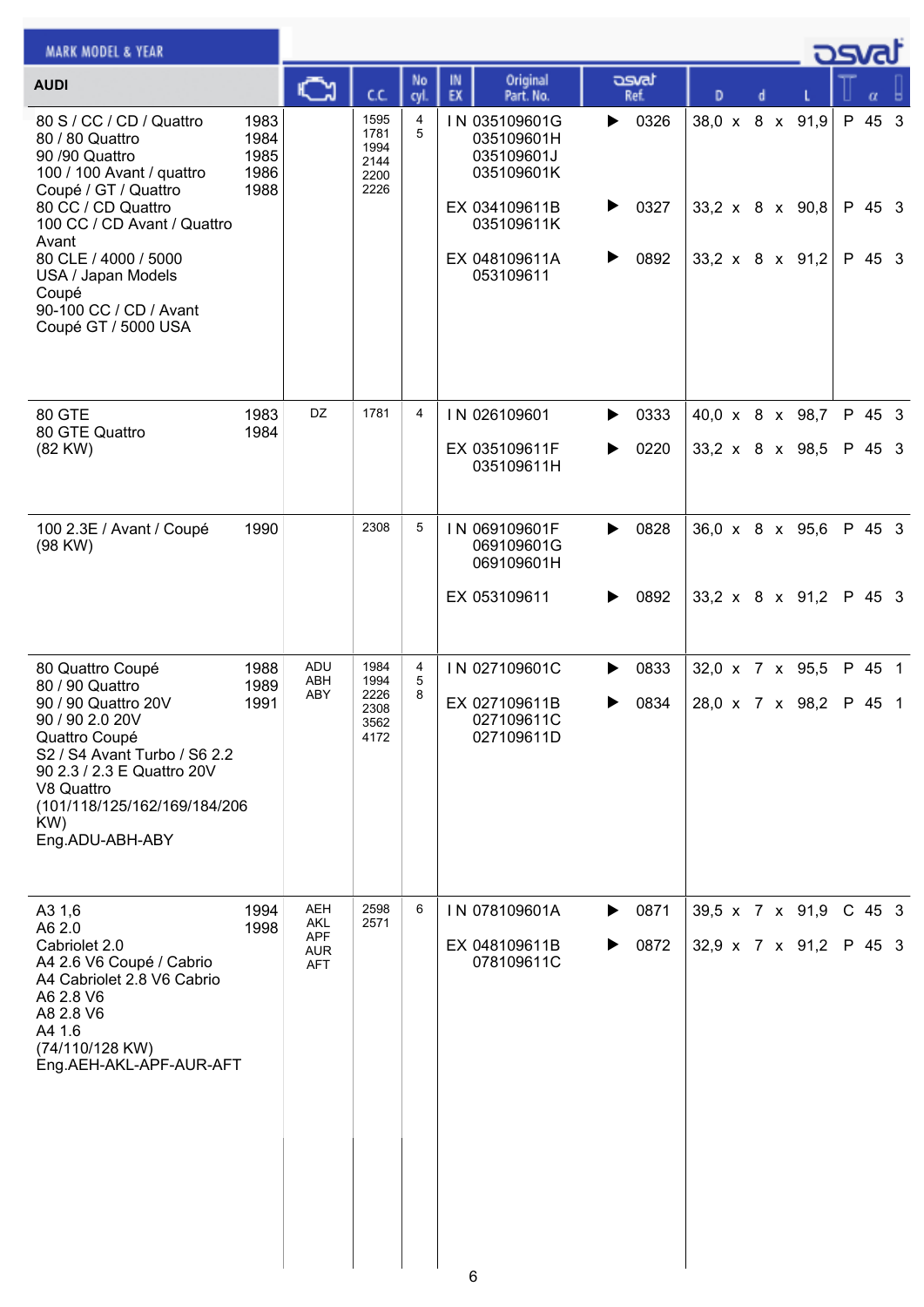| <b>MARK MODEL &amp; YEAR</b>                                                                                                                                                                                                                                                                                     |                              |                                                                                                                                                                                           |                              |                     |                                              |                        |                                                | osvaľ |                    |  |
|------------------------------------------------------------------------------------------------------------------------------------------------------------------------------------------------------------------------------------------------------------------------------------------------------------------|------------------------------|-------------------------------------------------------------------------------------------------------------------------------------------------------------------------------------------|------------------------------|---------------------|----------------------------------------------|------------------------|------------------------------------------------|-------|--------------------|--|
| <b>AUDI</b>                                                                                                                                                                                                                                                                                                      |                              | с                                                                                                                                                                                         | C.C.                         | No<br>cyl.          | Original<br>IN<br>EX<br>Part. No.            | asvat<br>Ref.          | D<br>d                                         |       | α                  |  |
| 80 Eng.<br>100 2.0<br>Avant / Coupé<br>100 2.3<br>100 2.8 Avant / Quattro<br>80 / Quattro / Coupé / Avant<br>(74/82/85/128 KW)<br>Eng.ABB-ABC-ABK-ABT                                                                                                                                                            | 1981<br>1984<br>1990<br>1994 | ABB<br><b>ABC</b><br>ABK<br><b>ABT</b>                                                                                                                                                    | 1595<br>1984<br>2309<br>2771 | 4<br>5<br>6         | IN 048109601A<br>EX 048109611A<br>053109611  | 0891<br>▶<br>0892<br>▶ | 39,5 x 8 x 91,9<br>33,2 x 8 x 91,2             |       | P 45 3<br>P 45 3   |  |
| A8 3.7<br>A84.2 (dal telaio 4DT001)<br>S64.2                                                                                                                                                                                                                                                                     |                              |                                                                                                                                                                                           | 3697<br>4172                 | 8                   | IN 077109601K<br>EX 077109611D               | 0957<br>▶<br>0964<br>▶ | $32,7 \times 6 \times 94,6$<br>27,0 x 6 x 97,0 |       | $C$ 45 3<br>P 45 3 |  |
| A3 1.8<br>A4 1.8 / 20V<br>A4 2.0<br>A4 3.0 V6 30V<br>A4 2.4 V6<br>30V<br>A4 2.8 V6<br>A6 2.4 V6<br>A6 3.0 V6<br>A6 1.8<br>(92 KW)<br>Eng. AGN-ALT-BBJ-ADP-<br>APS-APR-BDV-ASN                                                                                                                                    | 1994<br>2001                 | <b>AGN</b><br><b>ALT</b><br>BBJ<br><b>ADP</b><br><b>APS</b><br><b>APR</b><br><b>BDV</b><br><b>ASN</b>                                                                                     | 1781                         | 4                   | IN 058109601C<br>EX 058109611M<br>06B109611D | 0965<br>▶<br>0966<br>▶ | 27,0 x 6 x 105,1<br>29,9 x 6 x 104,0           |       | C 45 3<br>P 45 3   |  |
| A3 1.8<br>S3 1,8 Turbo 20V<br>A3 1.8 Turbo 20V<br>A4 1.8 Turbo 20V<br>A4 1.8<br>A4 2.8 V6<br>S4 2,7 I V6 Turbo 30V<br>A6 1.8<br>A6 1.8 Turbo 20V<br>A6 2.4<br>A6 2.7 Turbo<br>A8 2.8<br><b>TT 1.8</b><br>TT 1.8 Turbo<br>A6 ALLROAD 2.7T<br>A62.7t<br>Eng. ADR-APU-AQD-AQA-<br>AGA-AJC-APX-AJQ-ALG-AJK-<br>AEB-A | 1998<br>2001<br>2004         | <b>ADR</b><br><b>APU</b><br><b>AQD</b><br><b>AQA</b><br><b>AGA</b><br><b>AJC</b><br><b>APX</b><br><b>AJQ</b><br>ALG<br>AJK<br>AEB<br>ARE<br>AUM<br><b>AUQ</b><br><b>AWT</b><br><b>BFB</b> | 1781<br>2771<br>2393<br>2671 | 4<br>V <sub>6</sub> | IN 058109601C<br>EX 058109611E               | 0965<br>▶<br>0970<br>▶ | 27,0 x 6 x 105,1<br>29,9 x 6 x 103,9           |       | $C$ 45 3<br>P 45 3 |  |
| A6 Avant / Quattro<br>A6 Coupé / Cabrio<br>S64.2<br>A84.2<br>(101/213/221 KW)<br>Eng.ACE                                                                                                                                                                                                                         | 1994                         | <b>ACE</b>                                                                                                                                                                                | 1998<br>4172                 | 4<br>8              | IN 051109601B<br>EX 051109611B<br>7          | 1263<br>▶<br>1264<br>▶ | 32,0 x 7 x 95,5<br>27,0 x 7 x 98,0             |       | P 45 3<br>P 45 3   |  |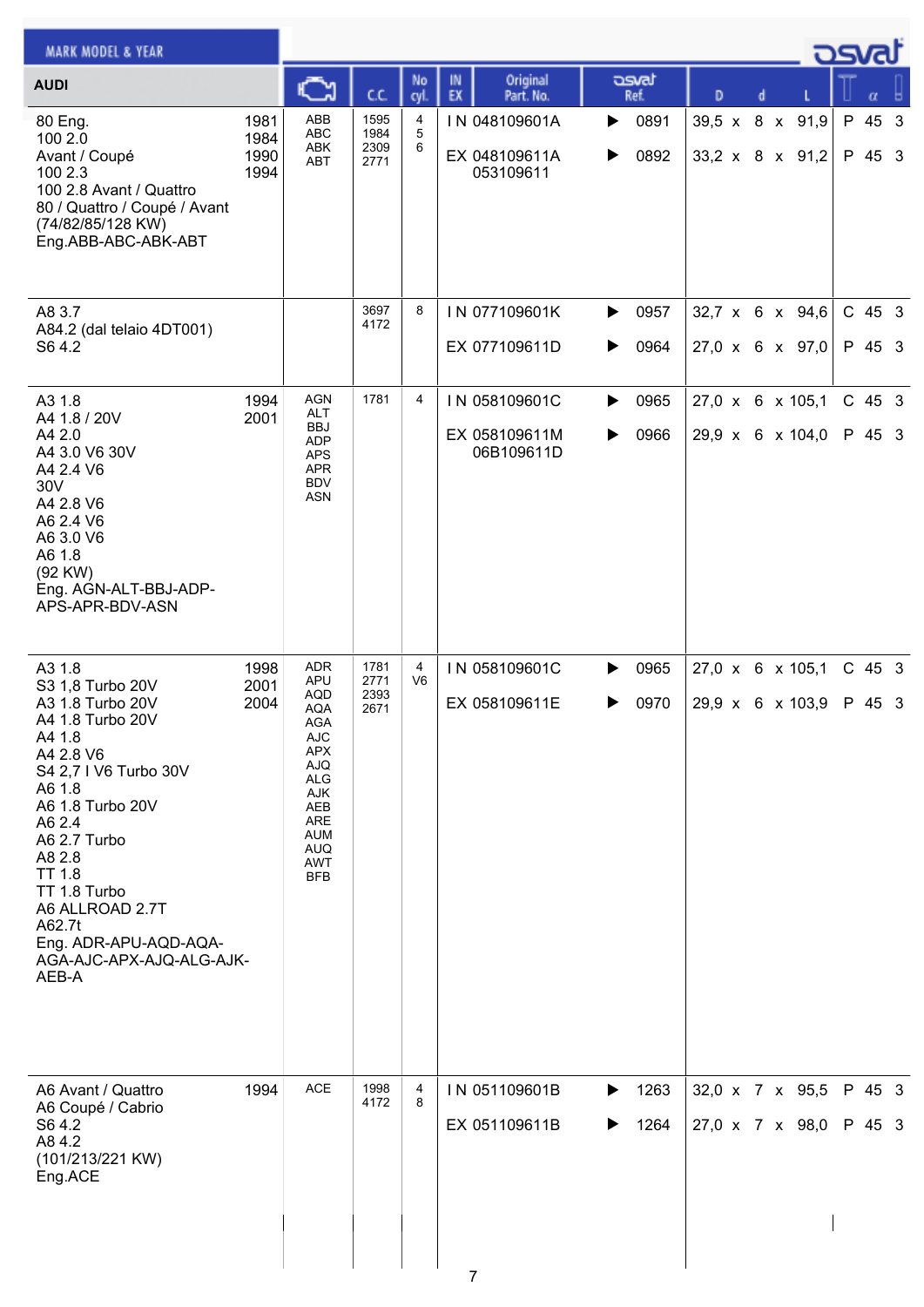| <b>MARK MODEL &amp; YEAR</b>                                                                                                                                                                       |              |                                                                                      |              |                |                                                                                                      |                                             |                                                                                                      |  | osvat                                      |  |
|----------------------------------------------------------------------------------------------------------------------------------------------------------------------------------------------------|--------------|--------------------------------------------------------------------------------------|--------------|----------------|------------------------------------------------------------------------------------------------------|---------------------------------------------|------------------------------------------------------------------------------------------------------|--|--------------------------------------------|--|
| <b>AUDI</b>                                                                                                                                                                                        |              | Ğ                                                                                    | C.C.         | No<br>cyl.     | Original<br>IN<br>EX<br>Part. No.                                                                    | asvat<br>Ref.                               | D                                                                                                    |  | α                                          |  |
| A64.2<br>A8 3.7<br>A84.2<br>Eng. AQF-AQG-ARS                                                                                                                                                       |              |                                                                                      | 3697<br>4172 | V <sub>8</sub> | IN 077109601Q<br>EX 077109611K                                                                       | 1579<br>▶<br>1580<br>▶                      | 26,9 x 6 x 96,5<br>29,9 x 6 x 94,9                                                                   |  | C 45 3<br>$C$ 45 3                         |  |
| A4 1.6<br>A3 1.6<br>Eng. ALE-AVU<br>NEW A3 1.6 (75Kw)<br>Eng.BGV                                                                                                                                   | 2001<br>2003 | <b>ALE</b><br><b>AVU</b><br><b>BGV</b>                                               | 1595         | 4              | IN 06B109601B<br>06B109601D<br>EX 06B109611B<br>06B109611C                                           | 1759<br>▶<br>1760                           | $39,4 \times 6 \times 93,8$<br>$32,9 \times 6 \times 93,8$                                           |  | $C$ 45 3<br>P 45 3                         |  |
| New A3 2.0 16V Fsi<br>A4 2.0 20V Fsi<br>A3 2.0 TSFI 16V<br>A4 1.8 TFSI 16V<br>A4 2.0 TSFI 16V<br>A5 2.0 TSFI 16V<br>A5 1.8 TFSI 16V<br>Q5 2.0 TFSI 16V<br>Eng. AXW-AWA-BYK-CAWB-<br>CAEA-CDNB-CDNC | 2003<br>2010 | <b>AXW</b><br>AWA<br><b>BYK</b><br><b>CAWB</b><br>CAEA<br><b>CDNB</b><br><b>CDNC</b> | 1984         | 4              | IN 06D109601K<br>06D109601M<br>06E109601E<br>EX 06D109611H<br>06D109611K<br>06D109611L<br>06D109611T | 1995<br>▶<br>1996<br>▶                      | $33,8 \times 6 \times 104,0$<br>28,0 x 6 x 101,9                                                     |  | $C$ 45 3<br>P 45 3                         |  |
| Q7 3.6 V6 FSI<br>Eng.BHK                                                                                                                                                                           | 2007         | <b>BHK</b><br><b>BUB</b>                                                             | 3597         | V6             | IN 022109601H<br>IN 022109601G<br>EX 022109611P<br>EX 022109611N                                     | 1999<br>▶<br>2387<br>2000<br>2388<br>▶      | 33,2 x 6 x 136,3<br>33,2 x 6 x 102,4<br>30,2 x 6 x 136,1<br>$30,2 \times 6 \times 102,2$             |  | $C$ 45 3<br>$C$ 45 3<br>$C$ 45 3<br>C 45 3 |  |
| A <sub>8</sub><br>Eng.BHT-BTE                                                                                                                                                                      | 2006         | <b>BHT</b><br><b>BTE</b>                                                             | 2300         | V <sub>5</sub> | IN 022109601F<br>IN 022109601E<br>EX 022109611B<br>EX 022109611C                                     | 2129<br>2131<br>▶<br>2130<br>▶<br>2132<br>▶ | $30,9 \times 6 \times 136,1$<br>27,0 x 6 x 102,5<br>$31,0 \times 6 \times 102,2$<br>27,0 x 6 x 136,4 |  | C 45 1<br>P 45 3<br>C 45 3<br>P 45 3       |  |
| A6 2.4 V6<br>Eng.BDW                                                                                                                                                                               | 2004         | <b>BDW</b>                                                                           | 2393         | V6             | IN 06E109601H<br>EX 06D109611L                                                                       | 2155<br>▶<br>1996                           | $32,3 \times 6 \times 104,0$<br>28,0 x 6 x 101,9                                                     |  | C 45 3<br>P 45 3                           |  |
| A1 1.2 TFSI<br>A3 1.2 TFSI<br>Eng.CBZA-CBZB                                                                                                                                                        | 2011         | CBZA<br>CBZB                                                                         | 1197         | 4              | IN 03F109601A<br>EX 03F109611B<br>03F109611C                                                         | 2833<br>▶<br>2834<br>▶                      | 35,5 x 6 x 98,7<br>$30,0 \times 6 \times 98,3$                                                       |  | $C$ 45 3<br>P 45 3                         |  |
| A1 1.4 TSI 16V<br>A3 1.4 TSI 16V<br>Eng. CPTA-CMBA-CXSB                                                                                                                                            | 2012         | <b>CPTA</b><br><b>CMBA</b><br><b>CXSB</b>                                            | 1395         | 4              | IN 04E109601B<br>EX 04E109611J<br>Ω                                                                  | 2901<br>▶<br>2902                           | 28,5 x 5 x 110,2<br>$25,0 \times 5 \times 110,1$                                                     |  | P 45 3<br>P 30 3                           |  |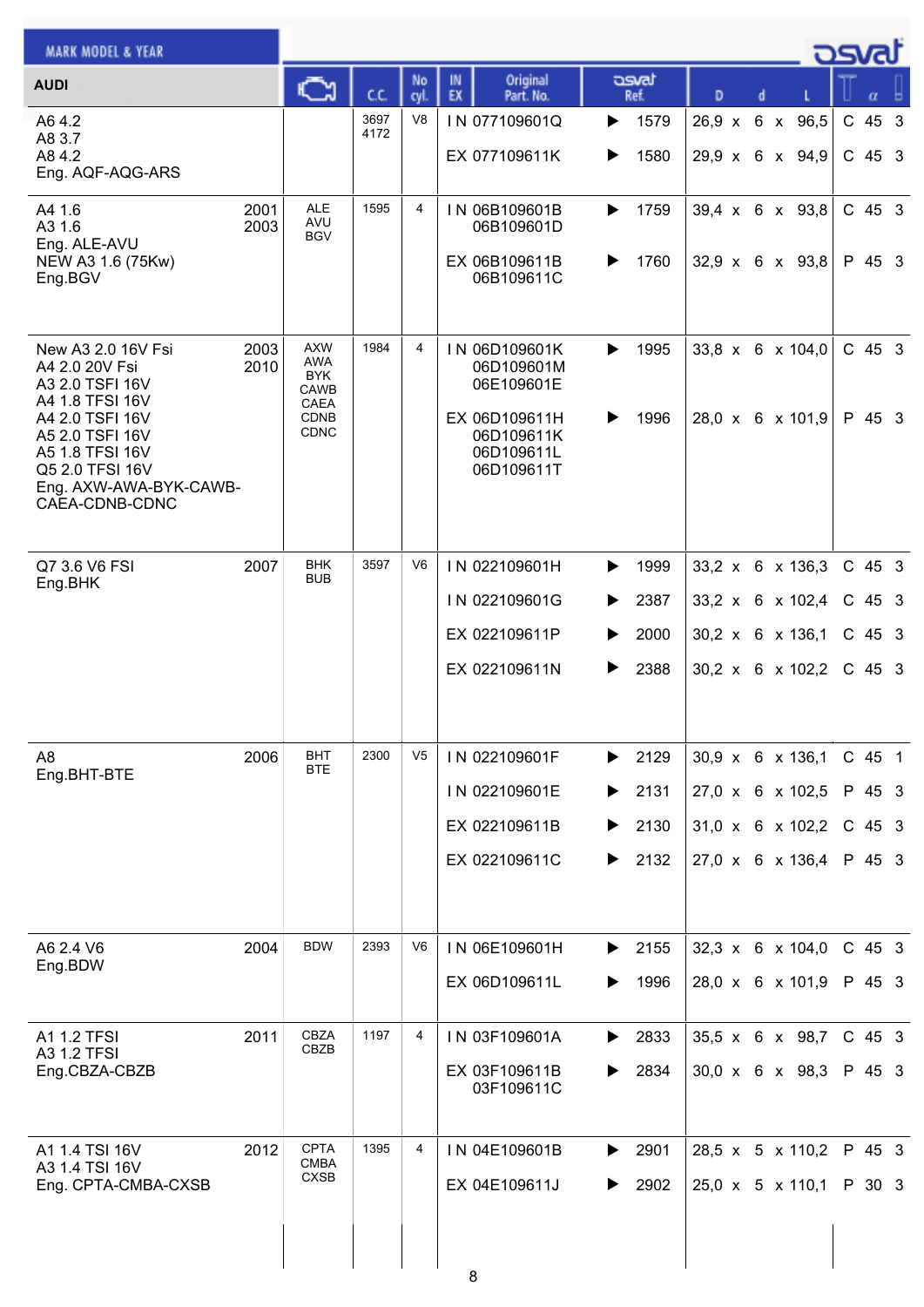| <b>MARK MODEL &amp; YEAR</b>                                                                                                                                                                                                                  |                                              |                                                             |                      |                |                                                                                                    |                        |                                                  | <u>- ರಾಗಾ</u> |                      |  |
|-----------------------------------------------------------------------------------------------------------------------------------------------------------------------------------------------------------------------------------------------|----------------------------------------------|-------------------------------------------------------------|----------------------|----------------|----------------------------------------------------------------------------------------------------|------------------------|--------------------------------------------------|---------------|----------------------|--|
| <b>AUDI DIESEL</b>                                                                                                                                                                                                                            |                                              | C                                                           | C.C.                 | No<br>cyl      | Original<br>IN<br>EX<br>Part. No.                                                                  | asvat<br>Ref.          | D                                                |               |                      |  |
| 100 Avant / Turbo Diesel<br>C / CL / GL / CD / CC / CS<br>(52/64 KW)<br>Eng. CY                                                                                                                                                               | 1981<br>1985                                 | CY                                                          | 1986                 | 5              | IN 069109601C<br>069109601D<br>EX 068109611C<br>068109611D<br>072109611                            | 0102<br>▶<br>0103<br>▶ | 36,0 x 8 x 104,9<br>$31,2 \times 8 \times 104,5$ |               | C 45 3<br>$C$ 45 3   |  |
| 80 Diesel C / CL / GL<br>80 Turbo D / CL / CD<br>(40/52 KW)<br>Eng.CR                                                                                                                                                                         | 1981<br>1982                                 | <b>CR</b>                                                   | 1588                 | $\overline{4}$ | IN 068109601C<br>068109601D<br>EX 068109611C<br>068109611D<br>072109611                            | 0205<br>▶<br>0103<br>▶ | 34,0 x 8 x 104,8<br>$31,2 \times 8 \times 104,5$ |               | $C$ 45 3<br>$C$ 45 3 |  |
| A3 1.9 TDI<br>A4 1.9 TDi<br>Eng. AEY-AHF-AFN-AHH-<br><b>AGR</b>                                                                                                                                                                               | 1996                                         | <b>AEY</b><br>AHF<br><b>AFN</b><br>AHH<br>AGR<br><b>AFF</b> | 1896                 | 4              | IN 028109601D<br>EX 028109611G                                                                     | 0427<br>▶<br>0428      | 36,0 x 7 x 96,9<br>$31,5 \times 7 \times 96,9$   |               | P 45 3<br>P 45 3     |  |
| 80 / 80 Turbo Diesel<br>100 Avant CC / CD Diesel<br>100 Avant CC / CD<br>Turbo Diesel Hydraulic Lifter<br>100 / 100 Avant Turbo<br>100 (Eng. 3D)<br>(50/52/55/60/64/75 KW)                                                                    | 1985<br>1986<br>1988<br>1989                 |                                                             | 1896<br>1986<br>2360 | 4<br>5         | IN 069109601F<br>069109601G<br>069109601H<br>EX 068109611L<br>068109611M<br>069109611<br>074109611 | 0828<br>▶<br>0838<br>▶ | 36,0 x 8 x 95,6<br>$31,2 \times 8 \times 95,6$   |               | P 45 3<br>P 45 3     |  |
| 80 Diesel 1.6<br>80 Turbo Diesel<br>90 1.6 TD Hydraulic Lifter<br>90 Turbo (Italy)<br>80 CC / CD<br>80 Quattro<br>80 CC / CD Turbo<br>80 / 80 Quattro Turbo<br>90 Turbo Diesel<br>Audi 80 1.91<br>Audi 100 2.41<br>(40/52/59 KW)<br>Eng.RA-SB | 1985<br>1985<br>1986<br>1987<br>1988<br>1989 | <b>RA</b><br><b>SB</b>                                      | 1588                 | 4<br>5         | IN 068109601L<br>068109601M<br>068109601N<br>EX 068109611L<br>068109611M<br>069109611<br>074109611 | 0837<br>▶<br>0838<br>▶ | 34,0 x 8 x 95,6<br>$31,2 \times 8 \times 95,6$   |               | P 45 3<br>P 45 3     |  |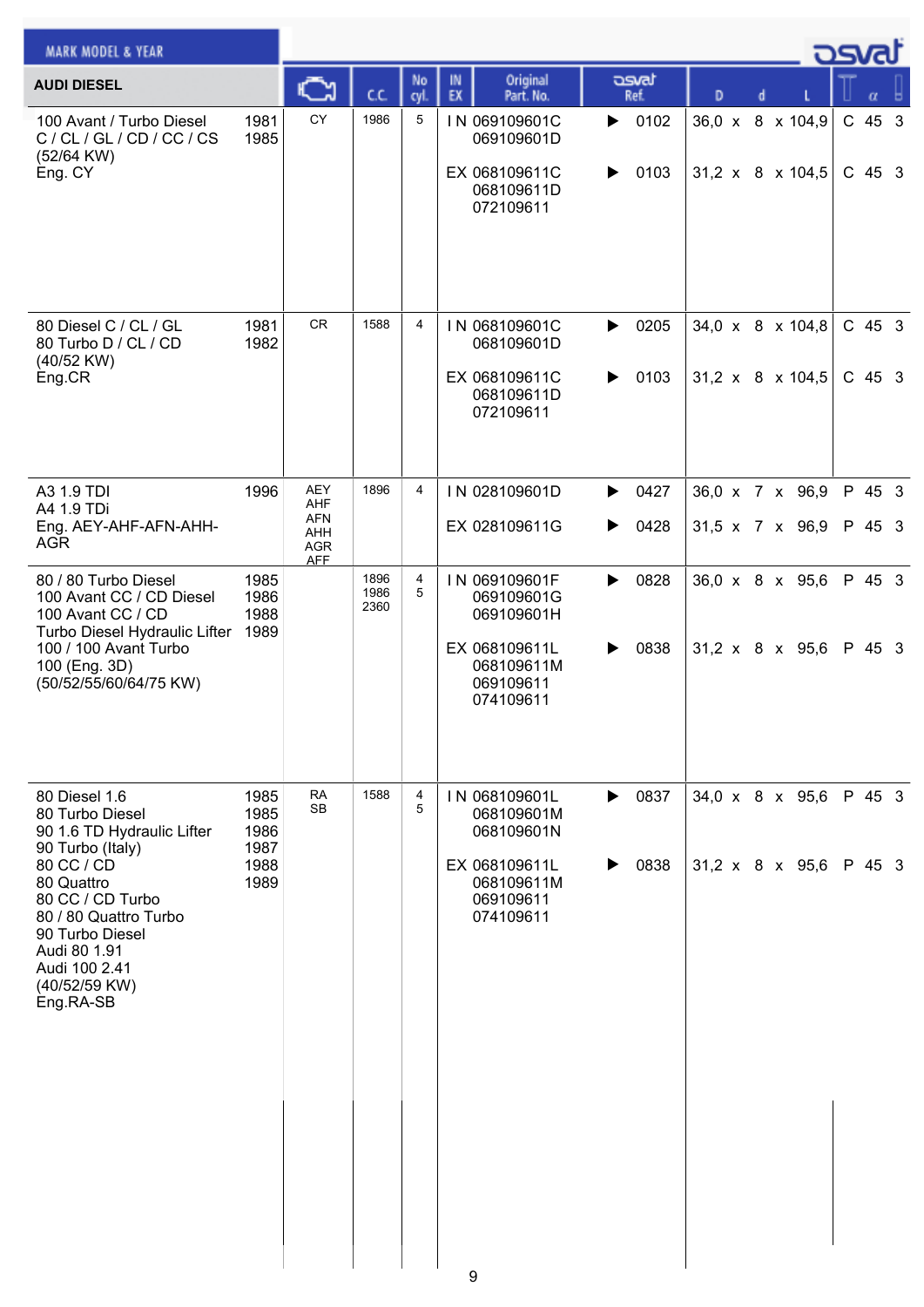| <b>MARK MODEL &amp; YEAR</b>                                                           |                      |                                 |                      |                |          |                                                         |   |               |   |  | <b>DSVAL</b>                |        |  |
|----------------------------------------------------------------------------------------|----------------------|---------------------------------|----------------------|----------------|----------|---------------------------------------------------------|---|---------------|---|--|-----------------------------|--------|--|
| <b>AUDI DIESEL</b>                                                                     |                      | C                               | C.C.                 | No<br>cyl      | IN<br>EX | Original<br>Part. No.                                   |   | asvat<br>Ref. | D |  |                             |        |  |
| 80 Turbo Diesel<br>A4 1.9 TDi<br>100 / Avant<br>100 / Avant-Turbo D<br>A6 2.5 TDi      | 1990<br>1991<br>1995 | 1Z<br>AAT                       | 1896<br>2370<br>2460 | 4<br>5         |          | IN 028109601A<br>028109601H<br>046109601G<br>046109601J | ▶ | 0839          |   |  | 36,0 x 8 x 96,9             | P 45 3 |  |
| (60/66/81/85/88/103 KW)<br>Eng.1Z-AAT                                                  |                      |                                 |                      |                |          | EX 068109611L<br>068109611M                             | ▶ | 0838          |   |  | 31,2 x 8 x 95,6             | P 45 3 |  |
|                                                                                        |                      |                                 |                      |                |          | EX 046109611C<br>046109611E<br>046109611F               | ▶ | 0840          |   |  | $31,5 \times 8 \times 96,9$ | P 45 3 |  |
| A4 2.5 TDi<br>A6 2.5 TDi<br>A8 2.5 TDi                                                 | 1998                 | <b>AFB</b><br>AKE<br><b>AYM</b> | 2496                 | V <sub>6</sub> |          | IN 059109601B<br>059109601C                             | ▶ | 1581          |   |  | 27,2 x 6 x 100,6            | P 45 3 |  |
| ALLROAD 2.5 TDi<br>Eng. AFB-AKE-AYM-AKN-<br><b>AFB</b>                                 |                      | AKN<br><b>AFB</b>               |                      |                |          | EX 059109611B<br>059109611C                             | ▶ | 1582          |   |  | 24,1 x 6 x 100,6            | P 45 3 |  |
| A4 1.9 Tdi<br>A6 1.9 Tdi                                                               | 2000<br>2003         | AVB<br><b>ASZ</b><br><b>AMF</b> | 1896<br>1422         | 4<br>3         |          | IN 038109601B                                           | ▶ | 1701          |   |  | 36,0 x 7 x 89,9             | P 45 3 |  |
| A2 1.4 Tdi Eng.AMF<br>(BEFORE 2003)<br>New A3 1.9 Tdi Eng. BKC<br>Eng. AVB-ASZ-AMF-AJM |                      | <b>AJM</b><br><b>BKC</b>        |                      |                |          | EX 038109611B                                           | ▶ | 1702          |   |  | 31,5 x 7 x 89,9             | P 45 3 |  |
| A8 3.3 TDi<br>Eng. AKF                                                                 | 2001                 | <b>AKF</b>                      | 3328                 | V <sub>8</sub> |          | IN 057109601                                            | ▶ | 1761          |   |  | 27,1 x 6 x 99,0             | P 45 3 |  |
|                                                                                        |                      |                                 |                      |                |          | EX 057109611B                                           |   | 1762          |   |  | 24,1 x 6 x 99,1             | P 45 3 |  |
| New A3 2.0 Tdi<br>Eng. BKD                                                             | 2003                 | <b>BKD</b>                      | 1968                 | 4              |          | IN 03G109601A                                           | ▶ | 1997          |   |  | 29,4 x 6 x 88,5             | P 45 3 |  |
|                                                                                        |                      |                                 |                      |                |          | EX 03G109611B                                           | ▶ | 1998          |   |  | 25,5 x 6 x 88,2             | P 45 3 |  |
| A6 2.5 V6 Tdi<br>Eng.BCZ                                                               | 2003                 | <b>BCZ</b>                      | 2496                 | V <sub>6</sub> |          | IN 059109601F                                           | ▶ | 2001          |   |  | 27,2 x 6 x 100,6            | P 45 3 |  |
|                                                                                        |                      |                                 |                      |                |          | EX 059109611G                                           | ▶ | 2002          |   |  | 24,1 x 6 x 100,7            | P 45 3 |  |
| A2 1.4 Tdi AMF<br>(AFTER 2003)                                                         | 2003                 | AMF<br><b>BKC</b><br><b>AXR</b> | 1422                 | 4              |          | IN 038109601E                                           | ▶ | 2121          |   |  | 36,0 x 7 x 89,5             | P 45 3 |  |
| New A3 1.9 Tdi<br>Eng. BKC-AXR                                                         |                      |                                 |                      |                |          | EX 038109611E                                           | ▶ | 2122          |   |  | $31,5 \times 7 \times 89,1$ | P 45 3 |  |
| A2 1.2 Tdi<br>ENG.ANY                                                                  | 2003                 | ANY                             | 1191                 | 3              |          | IN 045109601                                            | ▶ | 2123          |   |  | 35,9 x 7 x 89,7             | P 45 3 |  |
|                                                                                        |                      |                                 |                      |                |          | EX 045109611                                            |   | 2124          |   |  | 31,5 x 7 x 89,7             | P 45 3 |  |
| A4 2.0 16V Tdi<br>Eng.BLB-AZV-BKD                                                      | 2004<br>2006         | <b>BLB</b><br>AZV<br><b>BKD</b> | 1968                 | 4              |          | IN 03G109601B                                           |   | 2157          |   |  | 29,1 x 6 x 87,8             | P 45 3 |  |
| A6 2.0 16V Tdi<br>Eng.BRE                                                              |                      | <b>BRE</b>                      |                      |                | 10       | EX 03G109611D                                           | ▶ | 2158          |   |  | 25,4 x 6 x 87,5             | P 45 3 |  |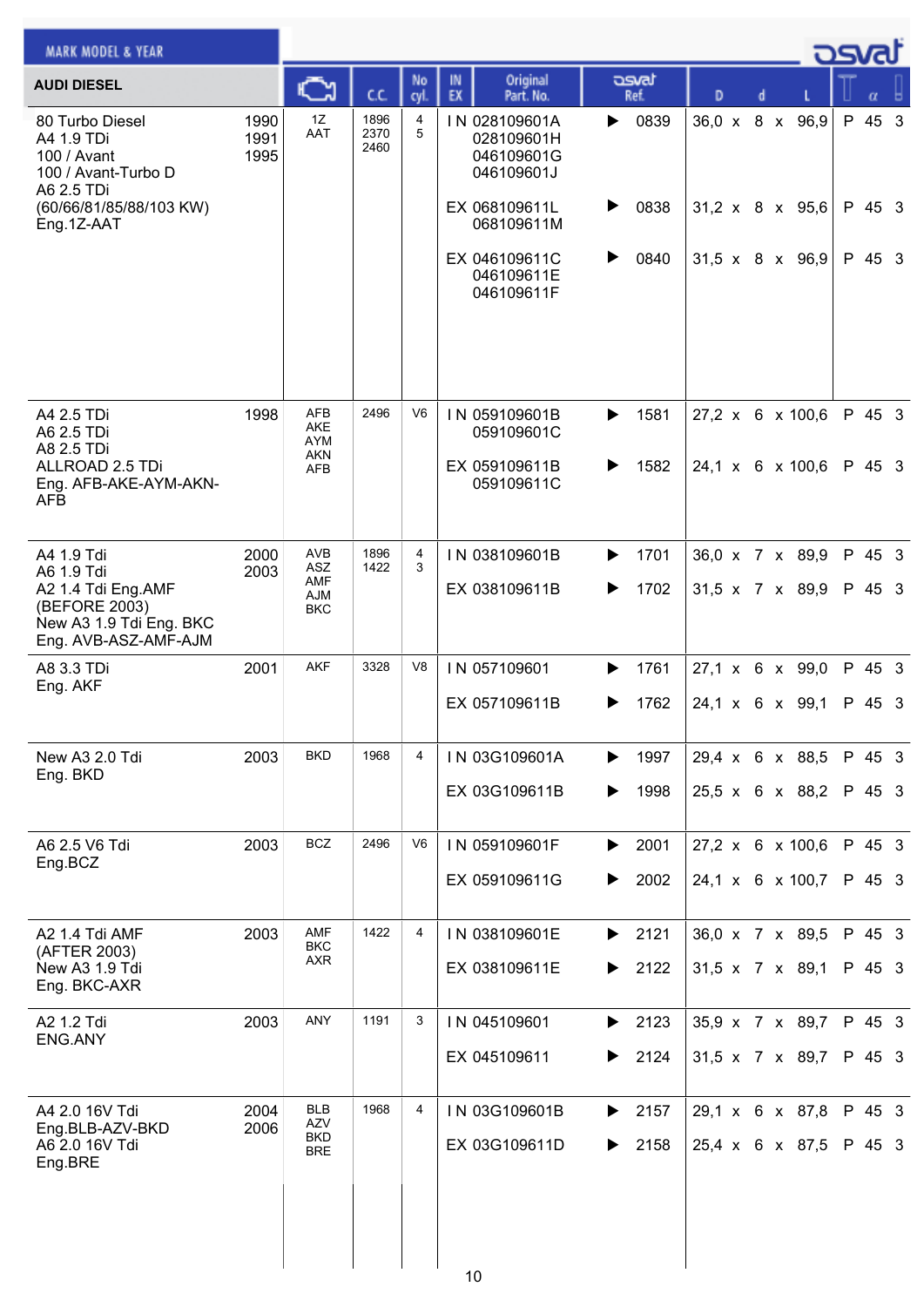| <b>MARK MODEL &amp; YEAR</b>                                                                                                                                                                                                                                  |                      |                                                                                                                                                                    |              |                                  |                                              |                                         |                                                  |  | osvaľ              |  |
|---------------------------------------------------------------------------------------------------------------------------------------------------------------------------------------------------------------------------------------------------------------|----------------------|--------------------------------------------------------------------------------------------------------------------------------------------------------------------|--------------|----------------------------------|----------------------------------------------|-----------------------------------------|--------------------------------------------------|--|--------------------|--|
| <b>AUDI DIESEL</b>                                                                                                                                                                                                                                            |                      | C٦                                                                                                                                                                 | C.C.         | No<br>cyl.                       | Original<br>IN<br>EX<br>Part. No.            | asvat<br>Ref.                           | D<br>d                                           |  | α                  |  |
| Q5 3.0 V6 Tdi<br>Q7 3.0 V6 Tdi<br>Q7 4.2 V8 Tdi<br>A5 3.0 V6 Tdi<br>A6 3.0 V6 Tdi<br>A4 3.0 V6 Tdi<br>A8 3.0 V6 Tdi<br>A4 2.7 V6 Tdi<br>A5 2.7 V6 Tdi<br>A6 2.7 V6 Tdi<br>Eng.BPP-CAPA-BUG-CASB-<br>CCWA-CCWB-CCFC-CCKA-<br>CCLA-CGKA-CGKB-CAND-<br>CDYA-CDYC | 2007<br>2010<br>2011 | <b>BPP</b><br>CAPA<br><b>BUG</b><br>CASB<br><b>CCWA</b><br><b>CCWB</b><br><b>CCFC</b><br><b>CCKA</b><br><b>CCLA</b><br><b>CGKA</b><br>CGKB<br>CAND<br>CDYA<br>CDYC | 2698<br>2967 | V <sub>6</sub><br>V <sub>8</sub> | IN 059109601G<br>EX 059109611H<br>059109611K | 2389<br>▶<br>2390<br>▶                  | 28,6 x 6 x 99,3<br>26,8 x 6 x 99,2               |  | P 45 3<br>P 45 3   |  |
| A4 2.0 Tdl<br>Eng.BPW-BRC                                                                                                                                                                                                                                     | 2008                 | <b>BPW</b>                                                                                                                                                         | 1996         | 4                                | IN 038109601F<br>EX 038109611G               | 2391<br>▶<br>2392<br>▶                  | 35,5 x 7 x 88,8<br>31,4 x 7 x 88,4               |  | P 45 3<br>P 45 3   |  |
| A4 2.0 Tdi 16V<br>A6 2.0 Tdi 16V<br>Q5 2.0 TDI 16V<br>A7 2.0 Tdi 16V<br>Eng.CAGA-CAGB-CAGC-<br>CAGR-CAHA-CMEA-CJCA-                                                                                                                                           | 2008<br>2009<br>2011 | CAGA<br>CAGB<br>CAGC<br>CAGR<br>CAHA<br><b>CMEA</b><br><b>CJCA</b>                                                                                                 | 1968         | 4                                | IN 03L109601<br>EX 03L109611                 | 2393<br>▶<br>2394<br>▶                  | 28,1 x 6 x 99,3<br>26,0 x 6 x 99,1               |  | P 45 3<br>P 45 3   |  |
| 100 L5D<br>GL5D / CD / 5D<br>100 Avant D<br>(52 KW)                                                                                                                                                                                                           | 1978                 |                                                                                                                                                                    | 1986         | 5                                | IN 069109601<br>EX 068109611                 | 2655<br>▶<br>2732<br>▶                  | 36,0 x 8 x 104,8<br>$31,0 \times 8 \times 104,5$ |  | C 45 1<br>$C$ 45 1 |  |
| 80 Diesel<br>GLD / LD<br>(40 KW)<br>Eng.CN                                                                                                                                                                                                                    | 1980<br>1981         | CN                                                                                                                                                                 | 1588         | 4                                | IN 068109601<br>EX 068109611                 | 2731<br>▶<br>2732<br>▶                  | 34,0 x 8 x 104,8<br>31,0 x 8 x 104,5             |  | C 45 1<br>$C$ 45 1 |  |
| A1 1.6 Tdi<br>Eng.CAYC                                                                                                                                                                                                                                        | 2010                 | CAYC                                                                                                                                                               | 1598         | 4                                | IN 03L109601A<br>EX 03L109611A               | $\blacktriangleright$ 2835<br>2836<br>▶ | $26,5 \times 6 \times 99,3$<br>24,4 x 6 x 99,1   |  | P 45 3<br>P 45 3   |  |
| B.L.M.C.                                                                                                                                                                                                                                                      |                      |                                                                                                                                                                    |              |                                  |                                              |                                         |                                                  |  |                    |  |
| Leyland TL 11                                                                                                                                                                                                                                                 |                      |                                                                                                                                                                    |              |                                  | IN 612817<br><b>EX VEJ1005</b>               | 1539<br>▶<br>1540                       | 55,1 x 11 x 151,8<br>46,5 x 11 x 150,3           |  | P 30 1<br>P 30 1   |  |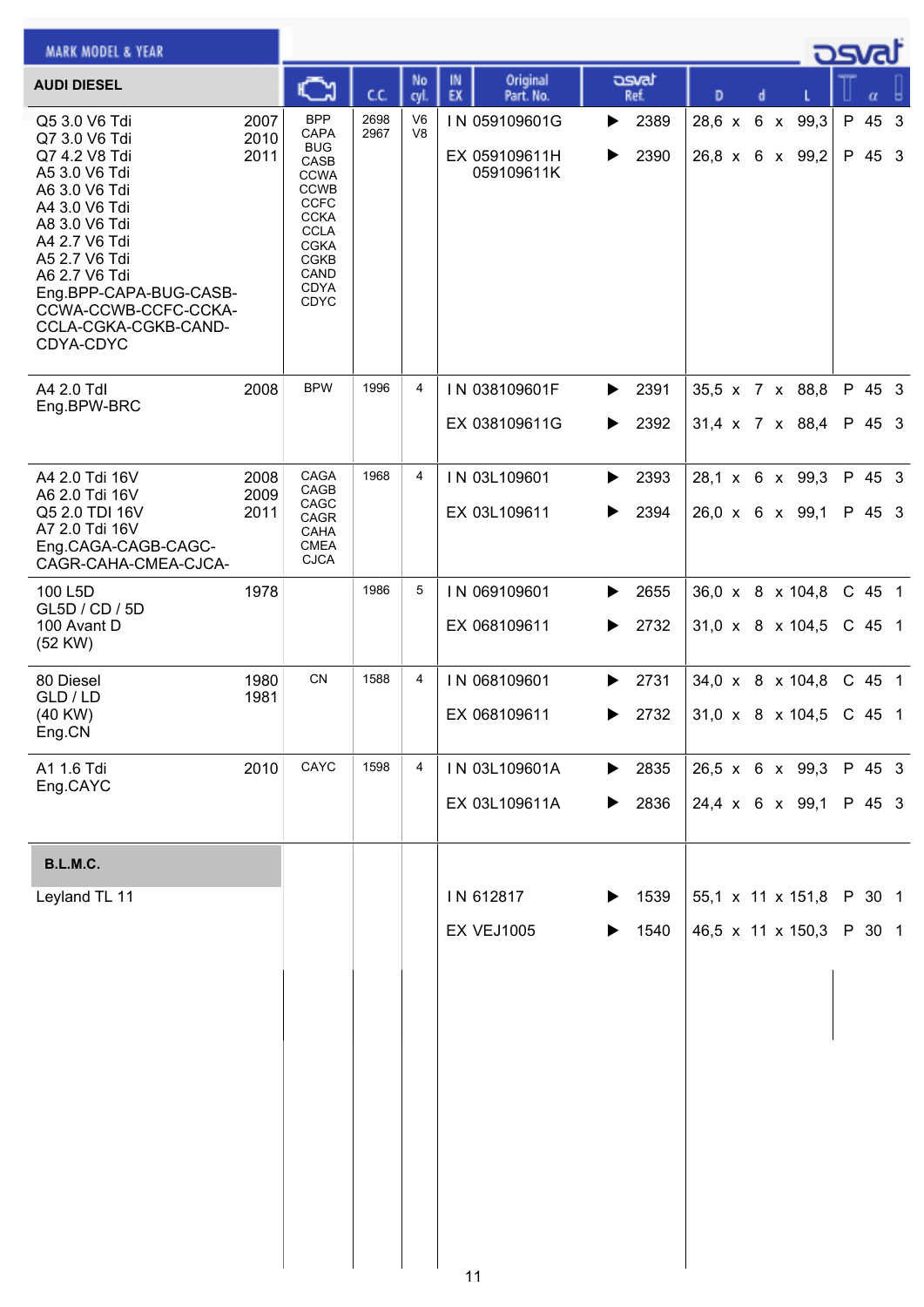| <b>MARK MODEL &amp; YEAR</b>                                                                                                                                                                                                             |                      |            |                              |            |                                                             |                        |                                                        | <u>- ರಾಗಾ</u>                    |
|------------------------------------------------------------------------------------------------------------------------------------------------------------------------------------------------------------------------------------------|----------------------|------------|------------------------------|------------|-------------------------------------------------------------|------------------------|--------------------------------------------------------|----------------------------------|
| <b>B.L.M.C. DIESEL</b>                                                                                                                                                                                                                   |                      | ⊾          | cc                           | No<br>cyl. | Original<br>IN<br>EX<br>Part. No.                           | asvat<br>Ref.          | D                                                      | α                                |
| <b>Leyland Diesel</b><br>Eng. 4/98 NV<br>Eng 6/98 DV / NV<br>Eng. 6/98 TV Turbo<br>(46/55/72/85 KW)                                                                                                                                      | 1981                 |            | 3770<br>5655                 | 4<br>6     | <b>IN NKJ0032</b><br>EX 86K944                              | 0433<br>▶<br>2573      | 43,0 x 8,7 x 148,0<br>38,0 x 8,7 x 148,0               | P 30<br>$\overline{1}$<br>P 45 1 |
| Leyland diesel<br>Eng. 4/98 NV<br>Eng. 6/98 DV / NV<br>(46/55/72/85 KW)                                                                                                                                                                  | 1972<br>1973         |            | 3770<br>5655                 | 4<br>6     | IN 86K943<br>EX 86K944                                      | 2572<br>▶<br>2573<br>▶ | 43,0 x 8,7 x 148,0<br>38,0 x 8,7 x 148,0               | D 45 1<br>P 45 1                 |
| <b>BEDFORD</b>                                                                                                                                                                                                                           |                      |            |                              |            |                                                             |                        |                                                        |                                  |
| Astra Van<br>(44/55 KW)                                                                                                                                                                                                                  | 1982                 |            | 1297                         | 4          | IN 90106098<br>EX 90106086                                  | 0130<br>▶<br>1394<br>▶ | 33,0 x 7 x 104,6<br>29,0 x 7 x 104,5                   | P 45 1<br>P 45 1                 |
| Astra Van<br>(66 KW)                                                                                                                                                                                                                     | 1983                 | <b>16S</b> | 1598                         | 4          | IN 90106792<br>EX 90106797                                  | 0267<br>▶<br>0268      | 35,0 x 8 x 106,1<br>32,0 x 8 x 106,1                   | P 45 1<br>P 45 1                 |
| CF2 Van<br>230/250/280/350 cwt<br>(74 KW)                                                                                                                                                                                                | 1984                 |            | 1979                         | 4          | IN 09292660<br>EX 09292324                                  | 2636<br>▶<br>2637<br>▶ | 42,0 x 9 x 123,0<br>37,0 x 9 x 123,7                   | C 45 1<br>$C$ 45 2               |
| <b>BEDFORD DIESEL</b>                                                                                                                                                                                                                    |                      |            |                              |            |                                                             |                        |                                                        |                                  |
| Eng. 1.61<br>Astra Van<br>$(40$ KW $)$                                                                                                                                                                                                   | 1983                 |            | 1598                         | 4          | IN 90169309<br>EX 90169314<br>90499097                      | 0269<br>▶<br>0270      | $36,0 \times 8 \times 123,2$<br>32,0 x 8 x 123,2       | $C$ 45 1<br>C 45 1               |
| Eng. 200 cu.in<br>JIP / KC Models<br>Eng. 220 cu.in. / NA / Turbo<br>J / TK Models<br>Eng. 300 cu.in<br>S / R Series<br>Eng. 300 cu.in. / NA / Turbo<br>J / TK Models<br>M Series Special<br>Appliance Chassis FC<br>(48/52/74/78/82 KW) | 1965<br>1968<br>1981 |            | 3285<br>3614<br>4927<br>5420 | 4<br>6     | IN 6384866<br>91007950<br>EX 6366427<br>8854549<br>91026165 | 1545<br>▶<br>2591<br>▶ | 43,0 x 8,7 x 141,5<br>37,5 $\times$ 8,7 $\times$ 141,0 | P 30 5<br>P 45 5                 |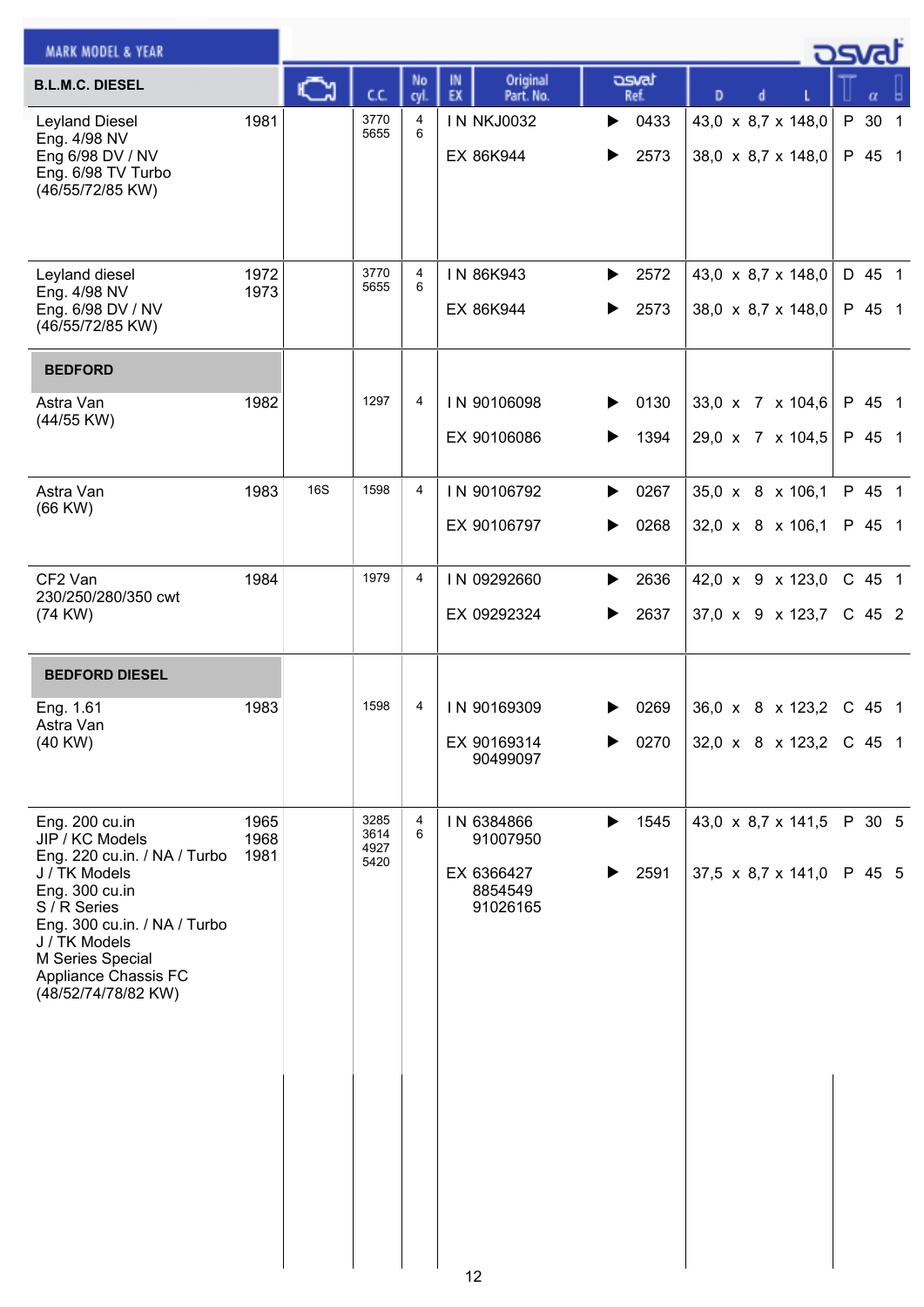| <b>MARK MODEL &amp; YEAR</b>                                                                                                                                                                |                                      |            |                                      |                |          |                                                                                           |        |                               |   |   |                                      | ك <i>ص</i> |                    |  |
|---------------------------------------------------------------------------------------------------------------------------------------------------------------------------------------------|--------------------------------------|------------|--------------------------------------|----------------|----------|-------------------------------------------------------------------------------------------|--------|-------------------------------|---|---|--------------------------------------|------------|--------------------|--|
| <b>BEDFORD DIESEL</b>                                                                                                                                                                       |                                      | C٦         | C.C.                                 | No<br>cyl.     | IN<br>EX | Original<br>Part. No.                                                                     |        | asvat<br>Ref.                 | D | d |                                      |            | α                  |  |
| Eng. 20D<br><b>CF 97</b><br>Eng. 21D<br>CF 97 Van<br>18/22/25/35 cwt<br>Blitz 2.1 / 2 4t<br>Eng. 23 D<br>CF 97 Van<br>18/22/25/35 cwt<br>CF2 Van<br>230/250/280/350 cwt<br>Blitz 2.1 / 2 4t | 1976<br>1980<br>1984                 |            | 1998<br>2068<br>2260                 | $\overline{4}$ |          | IN 642742<br>642767<br>90106281<br>EX 09275586<br>642860<br>642894<br>90106286            | ▶<br>▶ | 2579<br>2580                  |   |   | 42,0 x 9 x 126,8<br>35,0 x 9 x 127,1 |            | P 45 13<br>P 45 13 |  |
| <b>BMW</b>                                                                                                                                                                                  |                                      |            |                                      |                |          |                                                                                           |        |                               |   |   |                                      |            |                    |  |
| 530i. 32V<br>730i. 32V<br>535i. E39<br>735 E39<br>Eng.M60B30                                                                                                                                | 1999                                 | M60B30     | 2997<br>3498                         | V <sub>8</sub> |          | IN 11341433482<br>11341433700<br>11341435476<br>11341731642<br>11341736567                | ▶      | 0237                          |   |   | $32,0 \times 6 \times 104,0$         |            | P 45 3             |  |
|                                                                                                                                                                                             |                                      |            |                                      |                |          | EX 11341433483<br>11341433701<br>11341435478<br>11341731643<br>11341736576<br>11341741230 | ▶      | 0238                          |   |   | 28,5 x 6 x 103,6                     |            | P 45 3             |  |
| 316i Eng. M40B16<br>318i Eng. M40B18ME<br>318i Eng. M40<br>318i / 518i<br>Eng. M40B18                                                                                                       | 1986<br>1987<br>1988<br>1989<br>1990 | M40<br>M70 | 1596<br>1766<br>1796<br>4988<br>5576 | 4<br>12        |          | IN 11341706941<br>11341727358<br>EX 11341117579<br>11341717878                            | ▶      | $\triangleright$ 0373<br>0372 |   |   | 42,0 x 7 x 102,0<br>36,0 x 7 x 101,0 |            | P 45 3<br>P 45 3   |  |
| 750i / 750iL V12<br>850 Eng. M70<br>(73/77/83/220 KW)<br>850 Csi                                                                                                                            |                                      |            |                                      |                |          | 11341727352<br>EX 11341713731                                                             | ▶      | 0374                          |   |   | 35,0 x 7 x 101,0                     |            | P 45 3             |  |
| 316i.<br>318i.<br>518i.<br>(73/77/83 KW)<br>Eng.M40B                                                                                                                                        | 1988<br>1990                         | M40        | 1596<br>1796                         | $\overline{4}$ |          | IN 11341727358<br>1709955<br>EX 11341727352<br>1717978                                    | ▶<br>▶ | 0373<br>0372                  |   |   | 42,0 x 7 x 102,0<br>36,0 x 7 x 101,0 |            | P 45 3<br>P 45 3   |  |
| 164325i.<br>325 i. C/i. X<br>525i. (M20 B25)<br>Z1 Eng. M20<br>(125 KW)                                                                                                                     | 1985<br>1988<br>1988<br>1991         | M20        | 2494                                 | 6              |          | IN 11341708895<br>11341720827<br>EX 11341708896<br>11341720828                            | ▶<br>▶ | 0960<br>0961                  |   |   | 42,0 x 7 x 102,5<br>36,0 x 7 x 102,5 |            | P 45 3<br>P 45 3   |  |
|                                                                                                                                                                                             |                                      |            |                                      |                | 13       |                                                                                           |        |                               |   |   |                                      |            |                    |  |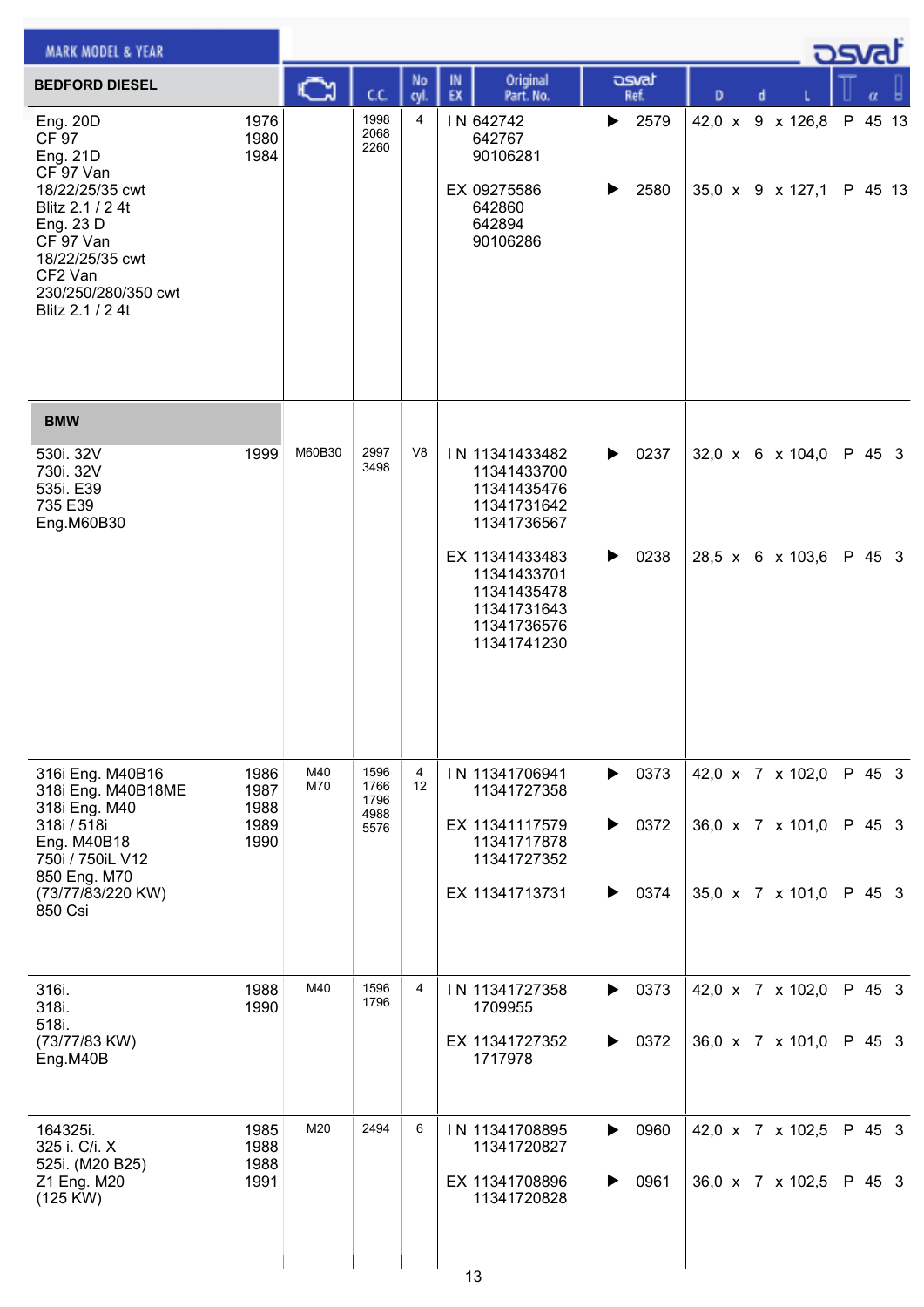| <b>MARK MODEL &amp; YEAR</b>                                                                                                                                                                                                                                                      |                                                                                                      |            |                                              |                |          |                                                                               |        |               |   |   | <b>DSVRJ</b>                         |                    |  |
|-----------------------------------------------------------------------------------------------------------------------------------------------------------------------------------------------------------------------------------------------------------------------------------|------------------------------------------------------------------------------------------------------|------------|----------------------------------------------|----------------|----------|-------------------------------------------------------------------------------|--------|---------------|---|---|--------------------------------------|--------------------|--|
| <b>BMW</b>                                                                                                                                                                                                                                                                        |                                                                                                      | C          | C.C.                                         | No<br>cyl      | IN<br>EX | Original<br>Part. No.                                                         |        | asvat<br>Ref. | D | d |                                      | α                  |  |
| 2500 / 2500 CS<br>525<br>525 / 728<br>525i. / iA / 728i.<br>2800 / 2800 CS / 2800 L<br>528<br>528i. / 628 Csi. / 728i.<br>3.0 S-CS-L-Si.-Csi.<br>630 CD / 730<br>730i. / i.L.<br>530i.<br>633 CSI<br>732i.<br>733i.<br>735i.<br>535i.<br>635 CSI<br>735i.<br>745i. Turbo<br>735i. | 1968<br>1976<br>1981<br>1971<br>1972<br>1977<br>1980<br>1981<br>1982<br>1983<br>1986<br>1988<br>1993 | M635       | 2494<br>2788<br>2985<br>3210<br>3430<br>3453 | 6              |          | IN 11341257592<br>11341273592<br>EX 11341250129<br>11341269419<br>11341710788 | ▶<br>▶ | 0962<br>0963  |   |   | 45,9 x 8 x 106,5<br>37,9 x 8 x 107,2 | P 45 3<br>$C$ 45 3 |  |
| 535i.<br>735i. / IL<br>Eng. M30B35ME7<br>Eng. M30B35ME<br>(155/162 KW)                                                                                                                                                                                                            | 1986<br>1987                                                                                         | M30        | 3430                                         | 6              |          | IN 11341705560<br>EX 11341250129<br>11341269419<br>11341710788                | ▶<br>▶ | 0967<br>0963  |   |   | 46,9 x 8 x 106,5<br>37,9 x 8 x 107,2 | P 45 3<br>$C$ 45 3 |  |
| 320i.<br>320i. 24V / Coupè<br>520i. 24V<br>Touring 24V<br>(110 KW)<br>Eng.M50B20                                                                                                                                                                                                  | 1987<br>1990<br>1991<br>1992                                                                         | M50B20     | 1991                                         | 6              |          | IN 11341722910<br>EX 11341722911                                              | ▶<br>▶ | 0973<br>0974  |   |   | 29,9 x 7 x 107,7<br>26,9 x 7 x 106,8 | P 45 3<br>P 45 3   |  |
| 316i. Eng. M42B16<br>318i. / 318i.S 16V<br>Eng. M42B18<br>325i. 24V / Coupé<br>525i. 24V / 525i.X<br>Touring 24V<br>Eng. M50B25<br>(73/83/103/125/141 KW)                                                                                                                         | 1989<br>1990<br>1991<br>1992                                                                         | M50<br>M42 | 1196<br>1796<br>2494                         | $\overline{4}$ |          | IN 11341722908<br>EX 11341722909                                              | ▶<br>▶ | 0975<br>0976  |   |   | 32,9 x 7 x 106,7<br>30,4 x 7 x 106,3 | P 45 3<br>P 45 3   |  |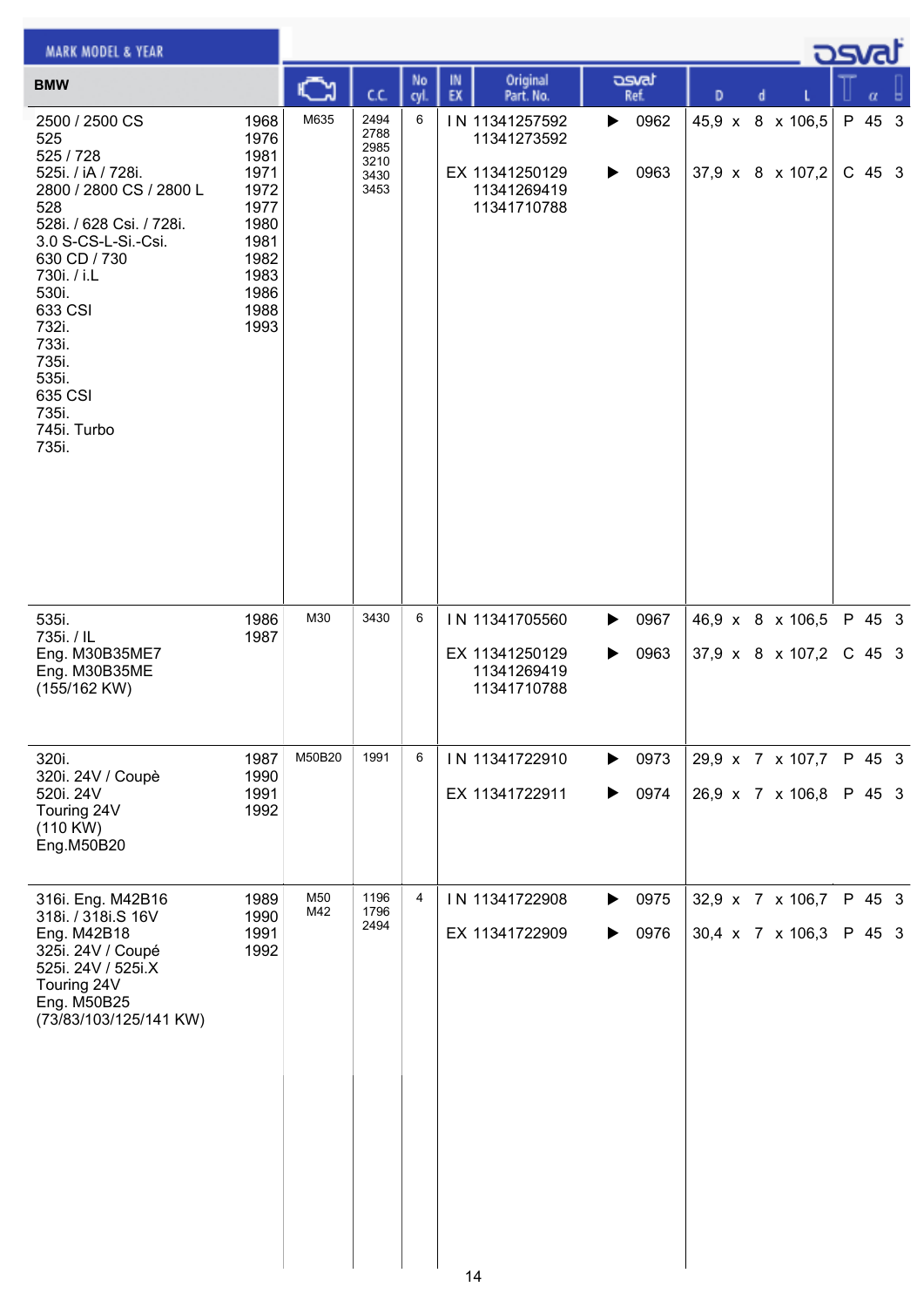| <b>MARK MODEL &amp; YEAR</b>                                                                                                                                                                                                                                                                                                            |                                              |                  |                                      |            |          |                                                                                                                            |        |               |                                      |   |                                      | <u>اەرى</u>      |          |
|-----------------------------------------------------------------------------------------------------------------------------------------------------------------------------------------------------------------------------------------------------------------------------------------------------------------------------------------|----------------------------------------------|------------------|--------------------------------------|------------|----------|----------------------------------------------------------------------------------------------------------------------------|--------|---------------|--------------------------------------|---|--------------------------------------|------------------|----------|
| <b>BMW</b>                                                                                                                                                                                                                                                                                                                              |                                              | Ğ                | C.C.                                 | No<br>cyl. | IN<br>EX | Original<br>Part. No.                                                                                                      |        | asvat<br>Ref. | D                                    | d |                                      | $\alpha$         | <b>A</b> |
| 316i. M43 / Compact / Coupé 1993<br>/ Z3 1.8<br>318i. M43 / Cabriolet<br>518i. Touring<br>750i. E39 / 24V<br>850 Ci. 24V<br>850 CSi. 24V<br>316 k 1.9<br>316 E46 1.9<br>316 E46 1.6<br>318i. E46 1.9<br>Z3 1.8<br>750i. E38<br>850 Ci. M73<br>318 Ci.<br>(75/85/230/279 KW)<br>Eng.M43B16                                               | 1994<br>1999<br>2000                         | M43<br>M73       | 1596<br>1796<br>1895<br>5379<br>5576 | 4<br>12    |          | IN 11341436949<br>11341739658<br>EX 11341433893<br>11341436950<br>11341739665                                              | ▶<br>▶ | 1033<br>1034  |                                      |   | 41,9 x 7 x 104,0<br>35,9 x 7 x 102,9 | P 45 3<br>P 45 3 |          |
| 318i. M44<br>318i. M42<br>318 ti Compact<br>325 ti Compact<br>Z3 1.9<br>323i. M52<br>325i. M50 24V<br>523i. E39<br>525i. M50 24V<br>328i. M52<br>528i. E39<br>323 K<br>323 E46<br>523 E39<br>328 E46<br>Z3 2.8<br>528 E39<br>728 E38<br>325 Ti.<br>325 Ci.<br>330 Xi.<br>530i E60<br>730i E65<br>Z3 3.0<br>Z4 2,5i<br>Eng.M52B28-M52B52 | 1992<br>1995<br>1996<br>1999<br>2001<br>2003 | M52B28<br>M52B52 | 1895<br>1995<br>2494<br>2793         | 4<br>6     |          | IN 11341438451<br>11341738218<br>11341739820<br>11341739822<br>EX 11341738219<br>11341739821<br>11341739823<br>11347505731 | ▶<br>▶ | 1035<br>1036  | 33,0 x 6 x 106,1<br>30,4 x 6 x 105,7 |   |                                      | P 45 3<br>P 45 3 |          |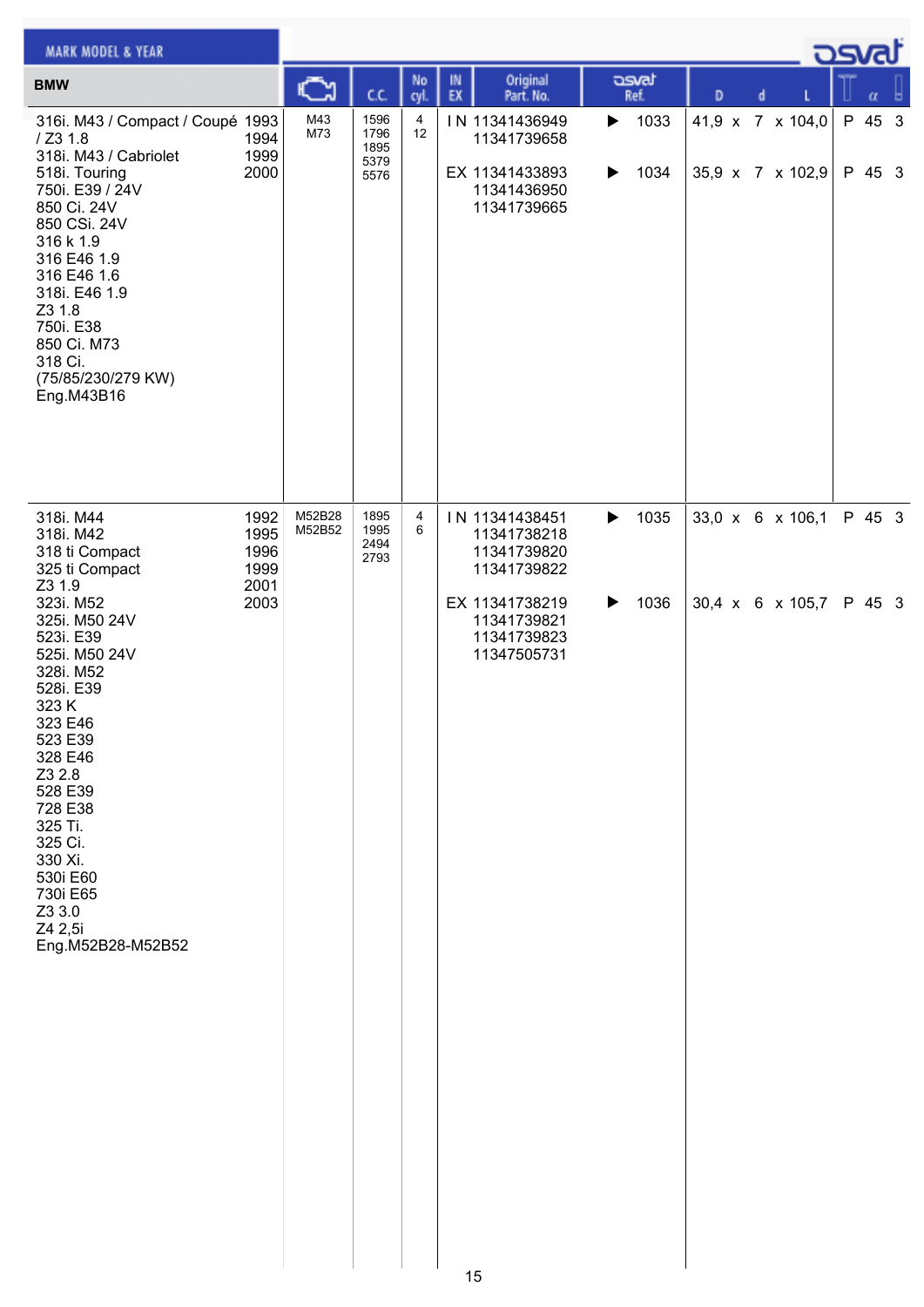| <b>MARK MODEL &amp; YEAR</b>                                                                        |                      |                                                  |                      |                |          |                                                                                           |        |               |               |   | <b>DSvat</b>                                     |                    |  |
|-----------------------------------------------------------------------------------------------------|----------------------|--------------------------------------------------|----------------------|----------------|----------|-------------------------------------------------------------------------------------------|--------|---------------|---------------|---|--------------------------------------------------|--------------------|--|
| <b>BMW</b>                                                                                          |                      | Ѽ                                                | C.C.                 | No<br>cyl.     | IN<br>EX | Original<br>Part. No.                                                                     |        | asvat<br>Ref. | D             | d |                                                  |                    |  |
| 535i. E39<br>540i. E39<br>840 Ci.<br>M5 E39<br>X54.4                                                | 2001                 | M60<br>M62                                       | 3498<br>4398<br>4941 | V <sub>8</sub> |          | IN 11341408015<br>11341435480<br>11341731640<br>11341736549                               | ▶      | 1037          | $35,0 \times$ |   | 6 x 104,1                                        | P 45 3             |  |
| Eng. M62 TU<br>Eng. M60B40                                                                          |                      |                                                  |                      |                |          | EX 11341408016<br>11341433481<br>11341433699<br>11341435482<br>11341736558<br>11341741231 | ▶      | 1038          |               |   | $30,4 \times 6 \times 103,6$                     | P 45 3             |  |
| 320 E46<br>Z3 2.0<br>520 E39<br>520 M54                                                             | 1999                 | M50B20<br>M52B20<br>M54                          | 1991                 | 6              |          | IN 11341438449<br>11341738220<br>EX 11341738221                                           | ▶<br>▶ | 1745<br>1746  |               |   | 29,9 x 6 x 107,0<br>26,9 x 6 x 106,1             | P 45 3<br>P 45 3   |  |
| Eng.M50B20-M52B20                                                                                   |                      |                                                  |                      |                |          | 11347502351                                                                               |        |               |               |   |                                                  |                    |  |
| Mini One 90cv<br>Mini Cooper 115cv<br>Eng.W10B14A-W10B16                                            | 2001                 | <b>R50</b><br>W10B14A<br>W10B16<br>W11B16        | 1600                 | 4              |          | IN 11341485585<br>11347513019<br>11347513023<br>11347829955                               | ▶      | 1755          |               |   | 30,3 x 6 x 109,0                                 | $C$ 45 3           |  |
|                                                                                                     |                      |                                                  |                      |                |          | EX 11347513020<br>11347513024<br>11347829943<br>11347829944                               | ▶      | 1756          |               |   | $23,3 \times 6 \times 117,8$                     | P 45 1             |  |
| 316 Ti.<br>318Ti<br>Eng. N 42<br>118 i Eng.N 46<br>120 i Eng.N 46<br>320 i E90<br>X1 1.8<br>Eng.E84 | 2001<br>2004<br>2010 | N42<br>N46<br>E84                                | 1796<br>1995         | $\overline{4}$ |          | IN 11341440304<br>EX 11341707519<br>11347529839                                           | ▶      | 1757<br>1758  |               |   | 32,0 x 6 x 100,0<br>28,9 x 6 x 100,1             | C 45 3<br>$C$ 45 3 |  |
| 545 E60<br>745 E65<br>760 E65                                                                       | 2003<br>2004         | N62B44A<br>N45B16A                               | 1596<br>4398<br>5972 | 4<br>V8<br>V12 |          | IN 11341435461<br>11347503737                                                             | ▶      | 2005          |               |   | $34,9 \times 6 \times 100,0$                     | $C$ 45 3           |  |
| 116i<br>Eng.N62B44A<br>Eng.N45B16A                                                                  |                      |                                                  |                      |                |          | EX 11341707519<br>11347503738<br>11347592839                                              | ▶      | 1758          |               |   | 28,9 x 6 x 100,1                                 | $C$ 45 3           |  |
| Mini<br>Eng. Peugeot EP6DT-EP6DTS                                                                   | 2010                 | EP6DT<br>EP6DTS<br>N14B16A<br>N14B16C<br>N18B16A | 1587                 | 4              |          | IN 11347534508<br>11347587470<br>EX 11347547187                                           | ▶<br>▶ | 2367<br>2368  |               |   | 28,8 x 5 x 105,7<br>$26,0 \times 5 \times 110,3$ | C 45 3<br>$C$ 45 3 |  |
|                                                                                                     |                      |                                                  |                      |                |          | 16                                                                                        |        |               |               |   |                                                  |                    |  |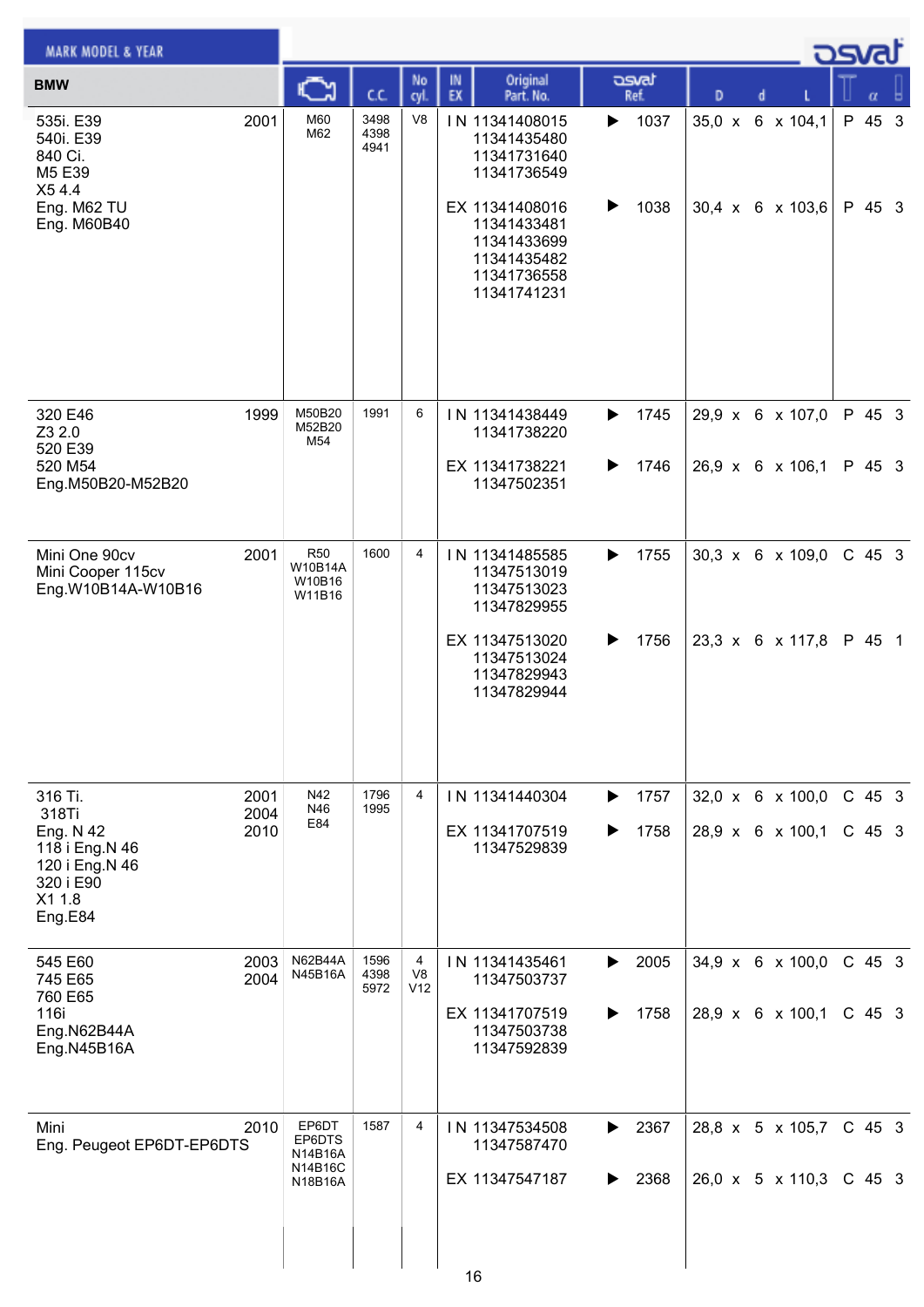| <b>MARK MODEL &amp; YEAR</b>                                                                                                            |                                              |                                                      |                      |                |                                                                                                                       |                        |                                                              | كصحت                 |
|-----------------------------------------------------------------------------------------------------------------------------------------|----------------------------------------------|------------------------------------------------------|----------------------|----------------|-----------------------------------------------------------------------------------------------------------------------|------------------------|--------------------------------------------------------------|----------------------|
| <b>BMW</b>                                                                                                                              |                                              |                                                      | C.C.                 | No<br>cyl      | Original<br>IN<br>EX<br>Part. No.                                                                                     | asvat<br>Ref.          | D<br>d                                                       |                      |
| 523 i<br>525i<br>Eng. M52-Eng. M52N<br>523<br>Eng.N52B25A<br>Eng.F10-F11                                                                | 2006<br>2010                                 | M52<br>F <sub>10</sub><br>F11                        | 2497<br>2996         | 6              | IN 11347539919<br>EX 11347553774                                                                                      | 2371<br>▶<br>2372<br>▶ | $32,1 \times 5 \times 104,5$<br>$27,0 \times 6 \times 110,4$ | $C$ 45 3<br>$C$ 45 3 |
| Mini One 1.4 i 16V<br>Mini Cooper 1.4 i 16V                                                                                             | 2007                                         | <b>N12B14A</b><br>N12B16A<br>N16B16A                 | 1397<br>1596         | $\overline{4}$ | IN 11347533884<br>EX 11347533885                                                                                      | 2373<br>▶<br>2374<br>▶ | 30,0 x 5 x 97,0<br>25,1 x 5 x 110,8                          | $C$ 45 3<br>C 45 3   |
| 130 i<br>330 i<br>530 i<br>630 i<br>730 i<br>Z4 3,0 Si<br>X3 3,0 Si<br>X5 3,0 Si<br>528 i<br>Eng. F10-F11 N52B30A-<br>M54B25-M54B30     | 2006<br>2010                                 | F <sub>10</sub><br>F11<br>N52B30<br>M54B25<br>M54B30 | 1997<br>2996         | 4<br>6         | IN 11347539915<br>11347553771<br>EX 11347553772                                                                       | 2375<br>▶<br>2376<br>▶ | 34,2 x 5 x 104,5<br>29,0 x 6 x 110,6                         | $C$ 45 3<br>$C$ 45 3 |
| 135 i<br>335 i<br>535 i<br>Eng. N54B30A                                                                                                 | 2007                                         | N54B30A                                              | 2979                 | 6              | IN 11347553775<br>EX 11347553776<br>11347573840                                                                       | 2377<br>▶<br>2378<br>▶ | 31,4 x 5 x 106,6<br>28,0 x 6 x 114,6                         | $C$ 45 3<br>$C$ 45 3 |
| 320<br>520<br>320i.<br>520i.<br>323i.<br>325 / 325E<br>525 / 525E<br>528E / 528E USA<br>328 / M20<br>528 / B20<br>(90/92/95/105/110 KW) | 1977<br>1977<br>1981<br>1982<br>1983<br>1984 | M20<br><b>B20</b>                                    | 1990<br>2316<br>2693 | 6              | IN 11341265453<br>11341267721<br>1265453<br>1267687<br>EX 11341267722<br>11341280643<br>1267688<br>1271273<br>1280643 | 2589<br>▶<br>2590<br>▶ | 39,9 x 7 x 102,5<br>33,9 x 7 x 102,5 P 45 3                  | P 45 3               |
| 523<br>528<br>Eng.F10-F11 N53B30A                                                                                                       | 2010                                         | F <sub>10</sub><br>F11<br>N53B30A                    | 1997                 | 4              | IN 11347552952<br>EX 11347552953                                                                                      | 2837<br>▶<br>2838<br>▶ | $32,0 \times 5 \times 106,7$<br>29,0 x 6 x 114,6             | $C$ 45 3<br>C 45 3   |
| 120<br>320<br>520<br><b>Eng. N43</b>                                                                                                    | 2010                                         | N43                                                  | 1996                 | 4              | IN 11347548280<br>EX 11347573840                                                                                      | 2917<br>▶<br>2378<br>▶ | $31,4 \times 6 \times 106,7$<br>28,0 x 6 x 114,6             | $C$ 45 3<br>C 45 3   |
| 114 i<br>116 i<br>118 i<br>Eng.N13B16F20                                                                                                | 2011                                         | N13B16<br>F <sub>20</sub>                            | 1598                 | 4              | IN 11347585901<br>EX 11347547187                                                                                      | 2941<br>▶<br>2368<br>▶ | 29,7 x 5 x 95,1<br>26,0 x 5 x 110,3                          | $C$ 45 3<br>C 45 3   |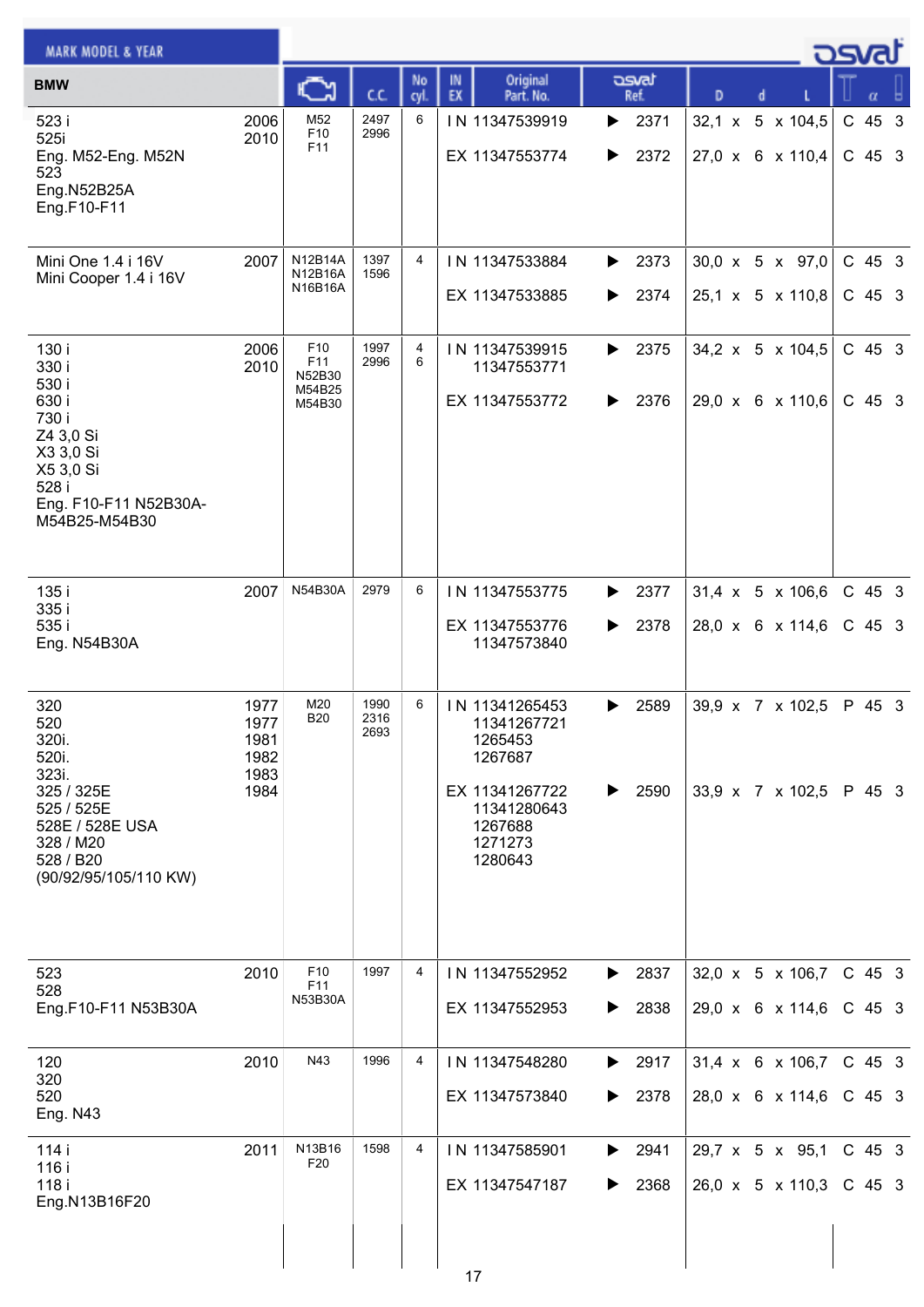| <b>MARK MODEL &amp; YEAR</b>                                                                                                                                                                           |                      |                   |              |            |          |                                                                                              |        |                                    |   |   |                                                  | كت الصح            |     |
|--------------------------------------------------------------------------------------------------------------------------------------------------------------------------------------------------------|----------------------|-------------------|--------------|------------|----------|----------------------------------------------------------------------------------------------|--------|------------------------------------|---|---|--------------------------------------------------|--------------------|-----|
| <b>BMW</b>                                                                                                                                                                                             |                      | C                 | C.C.         | No<br>cyl. | IN<br>EX | Original<br>Part. No.                                                                        |        | asvat<br>Ref.                      | D | d |                                                  | $\alpha$           | - 6 |
| X1 16i<br>X1 18i<br>X1 28i<br>X3 20i<br>X3 28i<br>X4 20i<br>X4 28i<br>Z4 18i<br>Z4 20i<br>Z4 28i<br>125 i 2,0 16V<br>320 i 2,0 16V<br>358 ix 2,0 16V<br>520 i 2,0 16V<br>528 ix 2,0 16V<br>Eng.N20-B20 | 2010<br>2011<br>2012 | N20<br><b>B20</b> | 1997         | 4          |          | IN 11347583777<br>11347583779<br>EX 11347598273                                              | ▶      | 2983<br>$\blacktriangleright$ 2984 |   |   | 32,0 x 5 x 104,9<br>27,9 x 6 x 112,8             | C 45 3<br>$C$ 45 3 |     |
| <b>BMW DIESEL</b>                                                                                                                                                                                      |                      |                   |              |            |          |                                                                                              |        |                                    |   |   |                                                  |                    |     |
| Eng. M21 D24 Turbo<br>324 / 524 D/TD<br>Eng. M21 D24WA Turbo<br>524 TD<br>(63/85 KW)                                                                                                                   | 1983<br>1986         | M21               | 2446         | 6          |          | IN 11341279141<br>11342242621<br>11342242624<br>EX 11341275965<br>11342242622<br>11342242623 | ▶      | $\triangleright$ 0449<br>0450      |   |   | 35,0 x 7 x 114,3<br>31,0 x 7 x 114,0             | P 45 3<br>P 45 3   |     |
| 318 TDS<br>Eng. M51D25<br>325 TD<br>Eng. M51D25<br><b>525 TDS</b><br>(85/105 KW)                                                                                                                       | 1990<br>1991         | M51               | 1665<br>2498 | 4<br>6     |          | IN 11342243328<br>EX 11342244282                                                             | ▶<br>▶ | 0971<br>0972                       |   |   | 35,9 x 7 x 103,7<br>30,9 x 7 x 103,5             | P 45 3<br>P 45 3   |     |
| 325 TDS M34<br>525 TDS M51<br>725 TDS M51<br>525 TDS E39<br>318 TDS K<br>318 TDS E36<br>Eng. M41D-M51D                                                                                                 | 1996<br>1999         | M34<br>M51        | 2497         | 6          |          | IN 11342244814<br>11342244858<br>11342246524<br>EX 11342244815<br>11342244851<br>11342246525 | ▶<br>▶ | 1065<br>1066                       |   |   | 35,9 x 6 x 103,7<br>$30,9 \times 6 \times 103,6$ | P 45 3<br>P 45 3   |     |
|                                                                                                                                                                                                        |                      |                   |              |            |          | 18                                                                                           |        |                                    |   |   |                                                  |                    |     |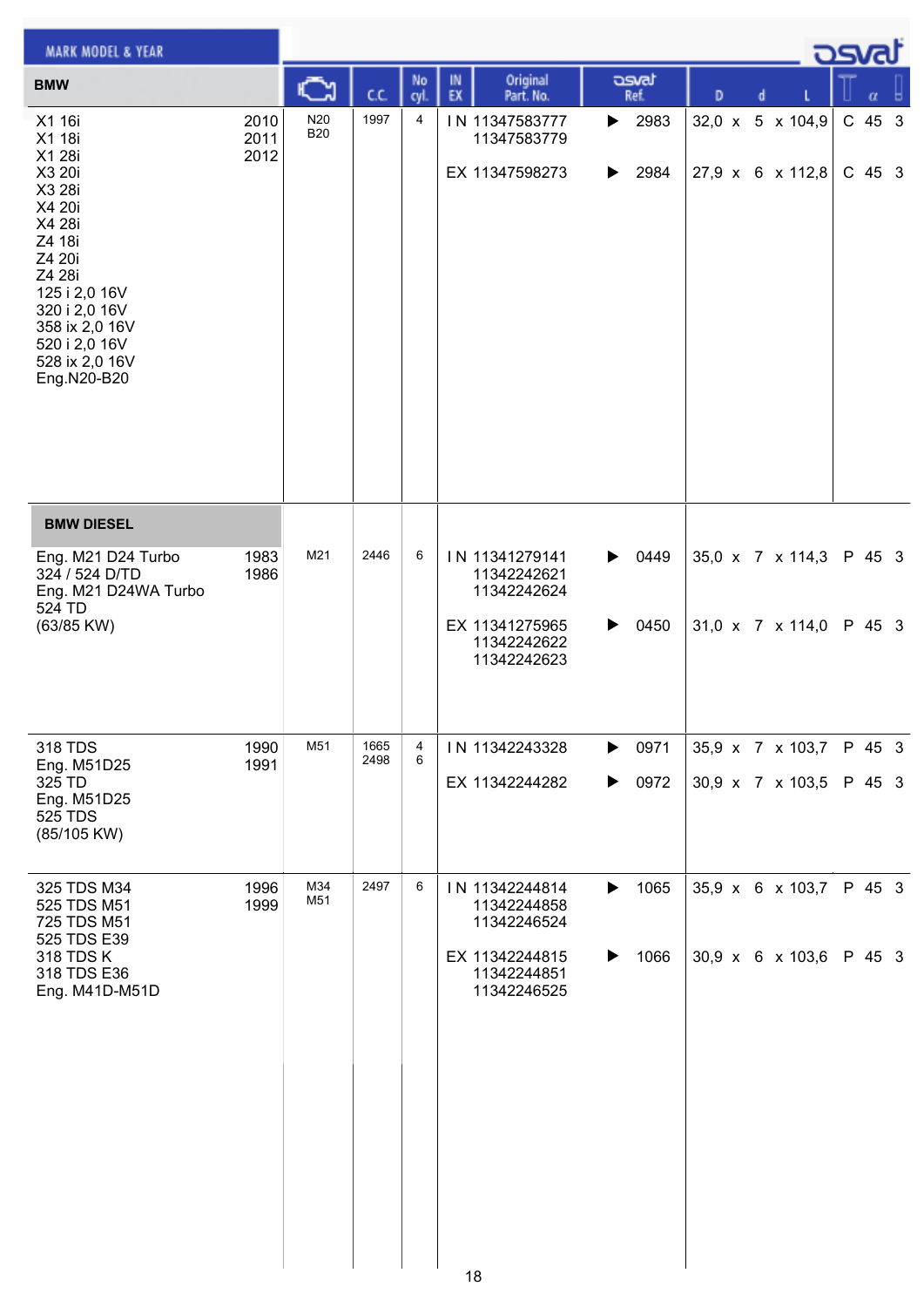| <b>MARK MODEL &amp; YEAR</b>                                                                                                                                                                                                                                                                                   |              |                                                                   |                      |                |                                                       |                        |                                      | ك <i>ص</i> |                    |   |
|----------------------------------------------------------------------------------------------------------------------------------------------------------------------------------------------------------------------------------------------------------------------------------------------------------------|--------------|-------------------------------------------------------------------|----------------------|----------------|-------------------------------------------------------|------------------------|--------------------------------------|------------|--------------------|---|
| <b>BMW DIESEL</b>                                                                                                                                                                                                                                                                                              |              | C                                                                 | C.C.                 | No<br>cyl.     | Original<br>IN<br>EX<br>Part. No.                     | asvat<br>Ref.          | D<br>d                               |            | α                  | ь |
| 320 D E46<br>320 CD E46                                                                                                                                                                                                                                                                                        | 1999<br>2002 | M47<br>M57<br>M67                                                 | 1951<br>2926<br>3901 | 4<br>6<br>V8   | IN 11342247077                                        | 1588<br>▶              | 25,9 x 6 x 99,9                      |            | P 45 3             |   |
| ENG. M47TU<br>330 D E46<br>330 CD<br>ENG. M57TU<br>530 D E39<br>530 D E60<br>540 D E39<br>730 D E38<br>740 D E40<br>730 D E65<br>ENG. M57TU<br>740 D E65<br>ENG.M67<br>318TD COMPACT<br>320TD COMPACT<br>ENG.M47 TU<br>X5 3,0D<br><b>ENG. M57</b><br>118 D<br>120 D<br>535 D<br>320 D E90<br>X3 2.0 D<br>325 D |              |                                                                   |                      |                | EX 11342247077                                        | 1588<br>▶              | 25,9 x 6 x 99,9                      |            | P 45 3             |   |
| Mini one Diesel<br>Eng.Toyota                                                                                                                                                                                                                                                                                  | 2003         | W17B16                                                            | 1364                 | $\overline{4}$ | IN 11347791054<br>EX 11347791055                      | 2079<br>▶<br>2080<br>▶ | 30,6 x 6 x 100,0<br>28,0 x 6 x 100,0 |            | C 45 1<br>$C$ 45 1 |   |
| Mini one Diesel                                                                                                                                                                                                                                                                                                | 2006         | <b>R55</b><br><b>R56</b>                                          | 1560                 | $\overline{4}$ | IN 11347805968                                        | 2165<br>▶              | 25,6 x 5,5 x 96,4                    |            | $C$ 45 3           |   |
| Eng. Fiat - Peugeot R55-R56                                                                                                                                                                                                                                                                                    |              |                                                                   |                      |                | EX 11347805969                                        | 2166<br>▶              | $23,4 \times 5,5 \times 96,6$        |            | P 45 3             |   |
| X3 3,0 SD<br>X5 3,0 D                                                                                                                                                                                                                                                                                          | 2006<br>2007 | N57N306                                                           | 2993                 | 6              | IN 11347799612                                        | 2379<br>▶              | 27,5 x 6 x 99,8                      |            | P 45 3             |   |
| 335 D<br>535 D<br>Eng.N57N306                                                                                                                                                                                                                                                                                  |              |                                                                   |                      |                | EX 11342247077                                        | 1588<br>▶              | 25,9 x 6 x 99,9                      |            | P 45 3             |   |
| 123 D<br>X1 2.0 D<br>X1 2.3 D<br>X3 2.0 D<br>520 D<br>525 D<br>530 D<br>535 D<br>Eng.F11-F84-F25-N57D30A-<br><b>N47D20C</b>                                                                                                                                                                                    | 2007<br>2011 | F11<br>F84<br>F <sub>25</sub><br><b>N57D30A</b><br><b>N47D20C</b> | 1995                 | 4<br>6         | IN 11127797711<br>EX 11347797712<br>11348511622<br>19 | 2381<br>▶<br>2382<br>▶ | 27,2 x 5 x 94,0<br>24,6 x 5 x 94,0   |            | P 45 3<br>P 45 3   |   |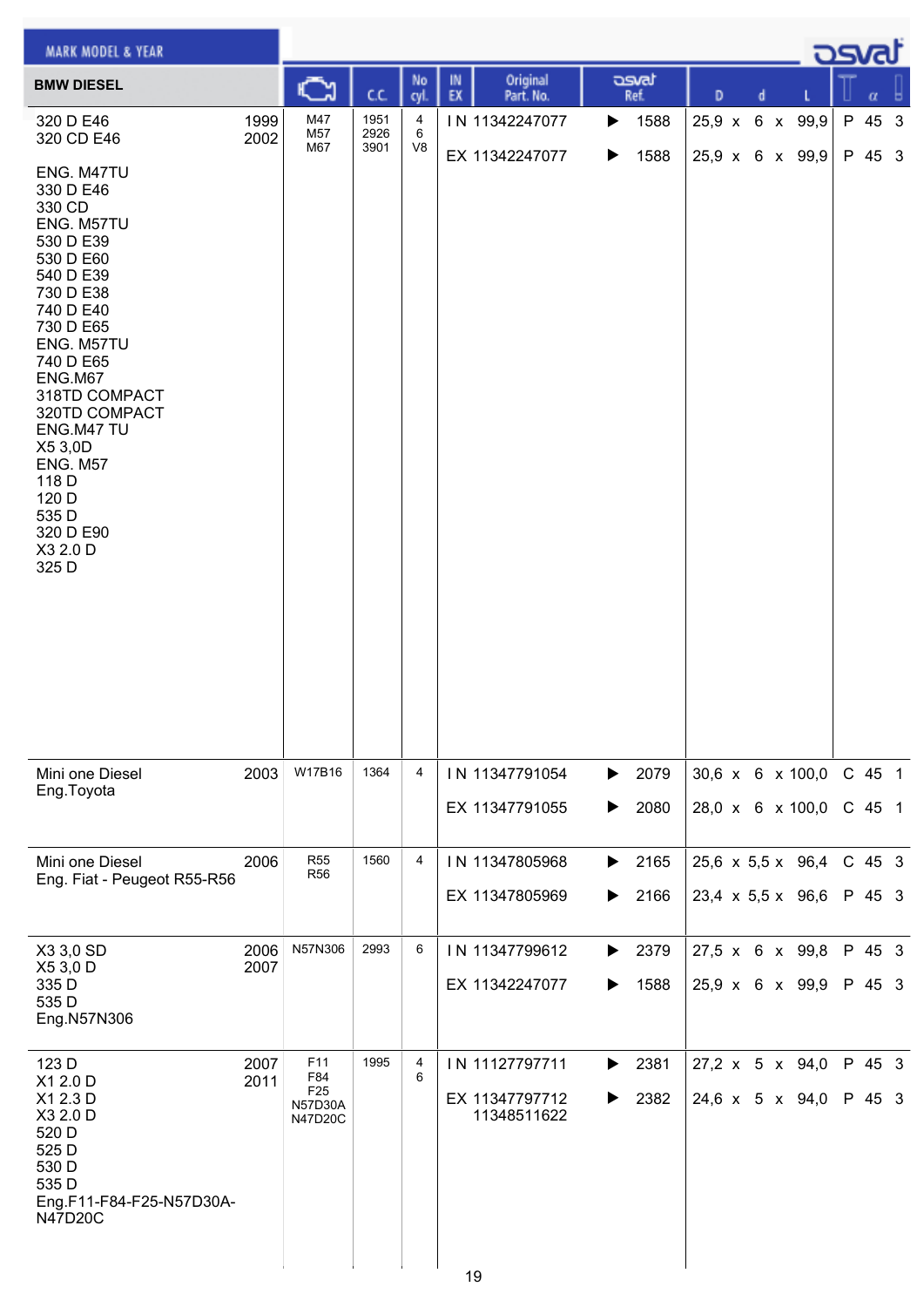| <b>MARK MODEL &amp; YEAR</b>                                                          |      |                |       |                |                                   |                        |                                    | osvat            |
|---------------------------------------------------------------------------------------|------|----------------|-------|----------------|-----------------------------------|------------------------|------------------------------------|------------------|
| <b>BMW DIESEL</b>                                                                     |      | ∾              | c.c.  | No<br>cyl.     | Original<br>IN<br>EX<br>Part. No. | asvat<br>Ref.          | D<br>d                             | α                |
| 316 D 1,6 16V<br>318 D 1,6 16V<br>Eng.N47<br><b>MINI ONE D 1,6 16V</b><br>Eng.N47C16A | 2011 | N47<br>N47C16A | 1598  | 4              | IN 11347812618<br>EX 11347812616  | 2891<br>▶<br>2892<br>▶ | 24,8 x 5 x 94,0<br>21,2 x 5 x 94,0 | P 45 3<br>P 45 3 |
| <b>CADILLAC</b>                                                                       |      |                |       |                |                                   |                        |                                    |                  |
| <b>BLS 2.0 T</b><br>Eng.B207LR                                                        | 2006 | <b>B207LR</b>  | 1998  | 4              | IN 12786696<br>55192156           | 2087<br>▶              | 35,1 x 6 x 102,2                   | $C$ 45 3         |
|                                                                                       |      |                |       |                | EX 12791961                       | 2088<br>▶              | $30,1 \times 6 \times 100,9$       | $C$ 45 3         |
| <b>CTS 2.8 V6</b><br><b>STS 2.8 V6</b>                                                | 2006 | LP1            | 2792  | V <sub>6</sub> | IN 12575352<br>641079             | 2383<br>▶              | 35,2 x 6 x 101,4                   | C 45 1           |
| Eng.LP1                                                                               |      |                |       |                | EX 12575354                       | 2384<br>▶              | $30,6 \times 6 \times 97,0$        | C 45 1           |
| <b>SRX 3.6 V6</b><br>Eng.LY7                                                          | 2006 | LY7            | 3564  | V <sub>6</sub> | IN 12575351                       | 2385<br>▶              | 37,0 x 6 x 101,3                   | C 45 1           |
|                                                                                       |      |                |       |                | EX 12575354                       | 2384<br>▶              | 30,6 x 6 x 97,0                    | C 45 1           |
| <b>CTS</b><br><b>STS</b><br><b>ESCALADE</b>                                           | 2009 |                | 2935  | V <sub>6</sub> | IN 12590771<br>12617533           | 2789<br>▶              | 55,0 x 8 x 123,9                   | C 45 1           |
|                                                                                       |      |                |       |                | EX 12582719<br>12612427           | 2790                   | 40,4 x 8 x 124,7                   | $C$ 45 1         |
| <b>CADILLAC DIESEL</b>                                                                |      |                |       |                |                                   |                        |                                    |                  |
| <b>BLS 1.9 D 16V</b><br>EngZ19DTH                                                     | 2006 | Z19DTH         | 1910  | 4              | IN 93185523                       | 1987<br>▶              | 27,8 x 6 x 114,4 P 45 3            |                  |
|                                                                                       |      |                |       |                | EX 93178588                       | 1988<br>▶              | $25,8 \times 6 \times 114,4$       | P 45 3           |
| <b>CATERPILLAR</b>                                                                    |      |                |       |                |                                   |                        |                                    |                  |
| Eng. 1160 Truck Serial No.<br>95B1                                                    |      |                | 10400 | 8              | IN 9L7682                         | 0208<br>▶              | 53,0 x 9,5 x 144,5                 | P 30 2           |
| Eng. 1150 Serial No. 96B1<br>Eng. 1145 Serial No. 97B1<br>Eng. 1140 Serial No. 36R1   |      |                |       |                | EX 1196772<br>9L7683<br>9N5125    | 0209                   | 46,0 x 9,5 x 144,5                 | P 45 2           |
| Eng. 3.208-3204 Serial No.<br>32Y1 - 32Y99999 3 51Z1 -<br>40S1                        |      |                |       |                | EX 612979                         | 0239                   | 43,0 x 8,7 x 146,0                 | P 45 1           |
| (115/135 KW)                                                                          |      |                |       |                | EX 10618851                       | 1439<br>▶              | 43,0 x 8,7 x 146,0                 | P 30 1           |
|                                                                                       |      |                |       |                |                                   |                        |                                    |                  |
|                                                                                       |      |                |       |                |                                   |                        |                                    |                  |
|                                                                                       |      |                |       |                |                                   |                        |                                    |                  |
|                                                                                       |      |                |       |                | 20                                |                        |                                    |                  |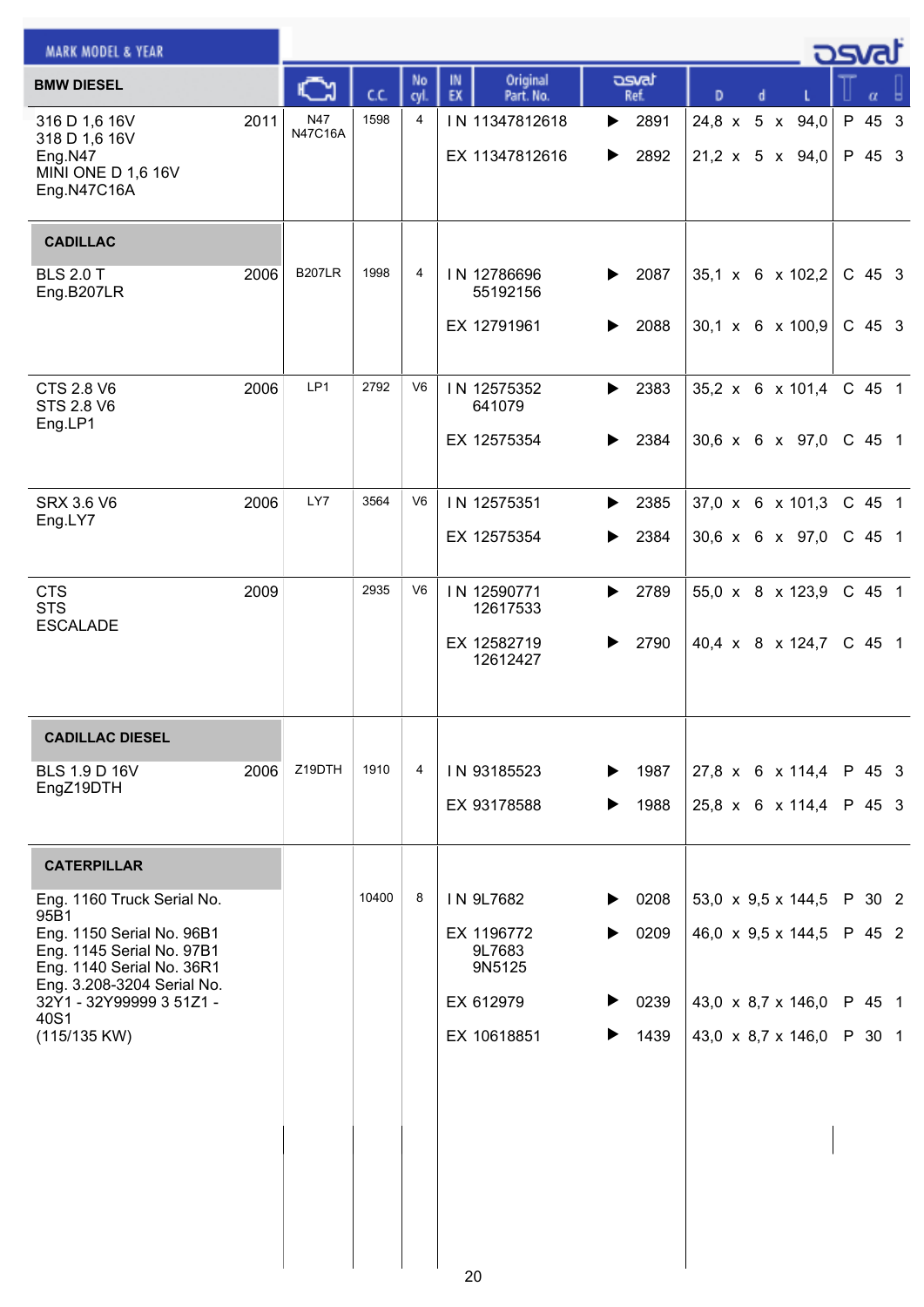| <b>MARK MODEL &amp; YEAR</b>                                                                                                                                                                                                                                                            |    |                |             |          |                                                                                                                                       |             |                                                    |   |  |                                                                                                                                | <b>DSvat</b>                         |  |
|-----------------------------------------------------------------------------------------------------------------------------------------------------------------------------------------------------------------------------------------------------------------------------------------|----|----------------|-------------|----------|---------------------------------------------------------------------------------------------------------------------------------------|-------------|----------------------------------------------------|---|--|--------------------------------------------------------------------------------------------------------------------------------|--------------------------------------|--|
| <b>CATERPILLAR</b>                                                                                                                                                                                                                                                                      | C٦ | C.C.           | No<br>cyl.  | IN<br>EX | Original<br>Part. No.                                                                                                                 |             | asvat<br>Ref.                                      | D |  |                                                                                                                                | α                                    |  |
| 988<br>922<br>Eng. D 343<br>Eng. D 346<br>Eng. D 348<br>Eng. D 349                                                                                                                                                                                                                      |    |                |             |          | IN 1N4885<br>1P0407<br>2M6402<br>EX 1P1081<br>1P2629<br>2M6403<br>7E7830<br>7N9541<br>7S9345<br>8N3725                                | ▶<br>▶      | 0210<br>0211                                       |   |  | 45,0 x 9,5 x 152,0<br>41,7 $\times$ 9,5 $\times$ 152,0                                                                         | P 45 2<br>P 45 2                     |  |
| D 4<br>1949<br>1976<br>D 315<br>D <sub>6</sub><br>D 318                                                                                                                                                                                                                                 |    |                | 4<br>6      |          | IN 4F213<br>6H3026<br><b>EX 4F212</b>                                                                                                 | ▶<br>▶      | 0226<br>0227                                       |   |  | 51,5 x 11 x 198,0<br>47,0 x 11 x 198,0                                                                                         | P 45 19<br>P 45 19                   |  |
| D 8 K                                                                                                                                                                                                                                                                                   |    | 14600          | 6<br>6<br>8 |          | IN 1642543<br>1220322<br>EX 1220321<br>EX 1642542                                                                                     | ▶<br>▶      | 0329<br>0328<br>2806                               |   |  | 45,0 $\times$ 9,5 $\times$ 184,2<br>41,8 $\times$ 9,5 $\times$ 184,2<br>41,8 $\times$ 9,5 $\times$ 184,5                       | P 30 2<br>P 45 2<br>P 45 2P          |  |
| Eng. 3306<br>3406 Serial No. 92U1<br>3408 Serial No. 28V1<br>3412 Serial No. 60M1-38S1<br>(206/265 KW) GAS                                                                                                                                                                              |    | 14600<br>18000 | 6<br>8      |          | IN 1152368<br>1W3859<br>2W2622<br>4N5654<br><b>IN 4W5374 GAS</b><br>EX 1061111<br>1152367<br>1W3860<br>4N5653<br><b>EX 2W2443 GAS</b> | ▶<br>▶<br>▶ | 0340<br>$\blacktriangleright$ 2811<br>0341<br>2812 |   |  | 45,0 x 9,5 x 181,4<br>45,0 $\times$ 9,5 $\times$ 181,4<br>41,8 $\times$ 9,5 $\times$ 181,4<br>41,8 $\times$ 9,5 $\times$ 181,4 | P 30 2<br>P 30 2<br>P 45 2<br>P 30 2 |  |
| 120 G - 130 G - 518 - 950 -<br>955 L - D4D - SA - 920 - 930 -<br>941 B - 951 C - D6C - SA - D7<br>G - 14 G - 235 - 528 - 571 G -<br>572 G - 627 B - 637 - 814 -<br>815 - 816 - 996 C - 9771 - D5 -<br>SA - 12 G - 531 C - 980 B -<br>16 G - 245 - 621 B - 623 B<br>Eng.3304T-3306T-3406 |    |                |             | 21       | IN 2W2620<br>6N9915<br>7N0572<br>EX 1007861<br>1487455<br>6N9916<br>7N0573                                                            | ▶           | $\blacktriangleright$ 0342<br>0343                 |   |  | 51,5 x 9,5 x 136,5<br>48,0 $\times$ 9,5 $\times$ 135,0                                                                         | P 30 2<br>P 30 2                     |  |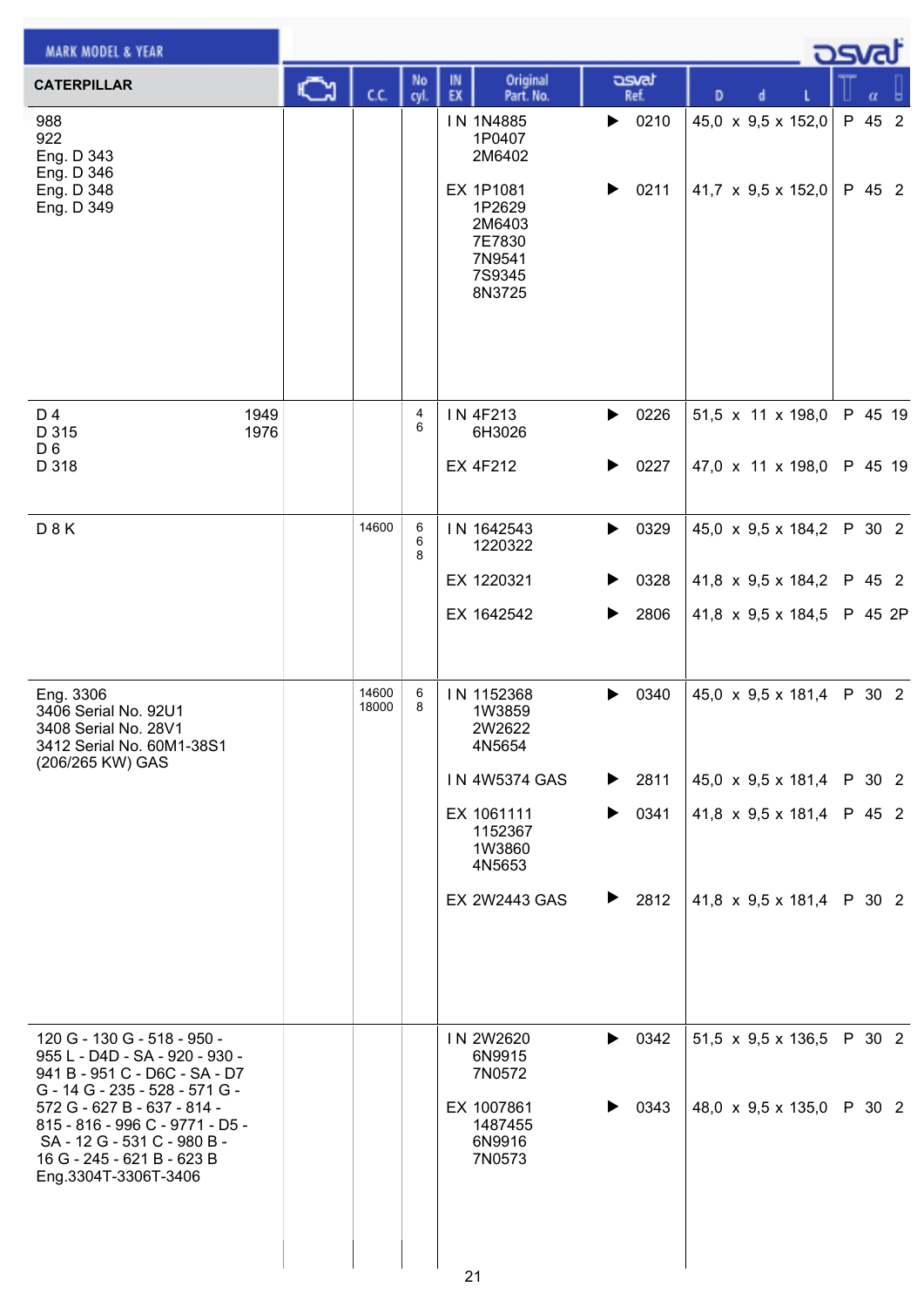| <b>MARK MODEL &amp; YEAR</b> |      |            |                                            |                               |                                  | <u>asva</u> |
|------------------------------|------|------------|--------------------------------------------|-------------------------------|----------------------------------|-------------|
| <b>CATERPILLAR</b>           | C.C. | No<br>cyl. | Original<br>IN<br>EX<br>Part. No.          | asvat<br>Ref.                 | D<br>d                           | α           |
| D 379 B<br>D 398 B           |      |            | IN 1W8606                                  | 0344<br>▶                     | 63,5 x 9,3 x 238,5               | P 30 2      |
| D 399 K                      |      |            | EX 1W1822<br>2W3211                        | 0345<br>▶                     | 60,0 x 9,3 x 238,6               | P 30 2      |
| Eng. 3116-3126<br>TB-FW      |      |            | IN 1614280<br>611589<br>7W8064             | 0883<br>▶                     | 46,9 x 8 x 177,1                 | P 30 1      |
|                              |      |            | EX 1051779<br>1360819<br>6115590<br>7W2699 | 0884<br>▶                     | 40,0 x 8 x 176,8                 | P 45 1      |
| Eng. 3508                    |      |            | IN 1219839                                 | 0910<br>$\blacktriangleright$ | 56,0 $\times$ 9,5 $\times$ 219,0 | C 30 2      |
| Eng. 3512<br>Eng. 3516       |      |            | 7E4609                                     |                               |                                  |             |
|                              |      |            | EX 1219839<br>7E4609                       | 0910<br>▶                     | 56,0 $\times$ 9,5 $\times$ 219,0 | C 30 2      |
| Eng.3500                     |      |            | IN 1047184<br>2102542                      | 0943<br>$\blacktriangleright$ | 56,0 x 9,5 x 219,0               | P 20 2      |
|                              |      |            | EX 2102529                                 | 0922<br>▶                     | 56,0 $\times$ 9,5 $\times$ 219,0 | C 45 2      |
|                              |      |            | EX 1944897                                 | 1130<br>▶                     | 56,0 x 12,6x 219,0               | P 45 5      |
| Eng.3066                     |      |            | IN 517738                                  | 1141                          | 44,0 x 8 x 134,0                 | P 30 5      |
|                              |      |            | IN 2128477                                 | 2443<br>▶                     | 46,0 x 8 x 134,1                 | P 30 5      |
|                              |      |            | EX 517739                                  | 1142<br>▶                     | 37,0 x 8 x 133,9                 | P 30 5      |
| Eng.3406                     |      |            | IN 2335469                                 | 1655<br>▶                     | 44,0 x 8 x 120,1                 | P 30 5      |
| Eng S4S                      |      |            | EX 2335470                                 | 1656<br>▶                     | 35,0 x 8 x 120,0                 | P 30 5      |
| D3 Eng. 3240                 |      |            | IN 9N0180                                  | 1765<br>▶                     | 48,0 x 9,5 x 150,0               | C 30 2      |
|                              |      |            | <b>EX 9N0185</b>                           | 1766                          | 45,8 x 9,4 x 149,7               | C 45 2      |
| 3304 G<br>3306 G             |      |            | IN 7W7490                                  | 1767<br>▶                     | 51,3 x 9,5 x 163,6               | P 30 2      |
|                              |      |            | EX 7W7491                                  | 1768<br>▶                     | 48,1 x 9,5 x 162,5               | P 30 2      |
| Eng.3400                     |      |            | IN 1227353                                 | 1977<br>▶                     | 45,0 $\times$ 9,5 $\times$ 181,5 | P 20 2      |
|                              |      |            | EX 1018314                                 | 1978<br>▶                     | 41,8 x 9,5 x 181,5               | P 20 2      |
|                              |      |            | 22                                         |                               |                                  |             |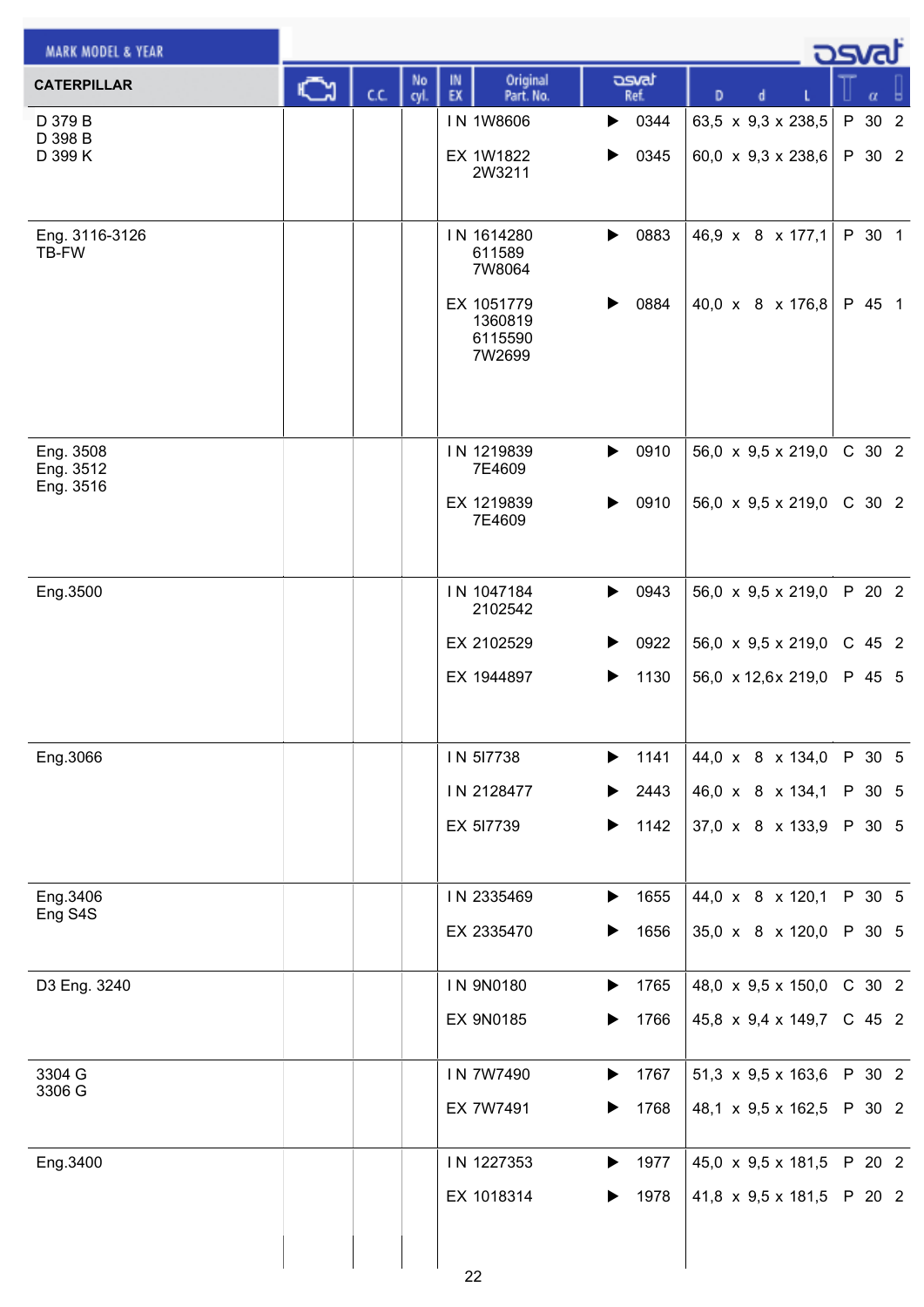| <b>MARK MODEL &amp; YEAR</b>                                                                                                                                                       |              |                                           |                |                   |                                                                                           |                                            |                                                                      | osvaľ              |  |
|------------------------------------------------------------------------------------------------------------------------------------------------------------------------------------|--------------|-------------------------------------------|----------------|-------------------|-------------------------------------------------------------------------------------------|--------------------------------------------|----------------------------------------------------------------------|--------------------|--|
| <b>CATERPILLAR</b>                                                                                                                                                                 |              | C٦                                        | CC.            | No<br>cyl.        | Original<br>IN<br>EX<br>Part. No.                                                         | asvat<br>Ref.                              | D<br>d                                                               | α                  |  |
| D7 / 17 A1<br>D8 / 13 A - 14A<br>D8 / 35 A1<br>D 364<br>D 375<br>D 386<br>D 397<br>D 342                                                                                           | 1958<br>1976 |                                           |                | 4<br>6<br>8<br>12 | IN 8H1993<br>EX 8H1994                                                                    | 1979<br>▶<br>1980<br>▶                     | 59,5 x 12,5x 236,0<br>58,0 x 12,5x 236,0                             | P 45 19<br>P 45 19 |  |
| D 9 / 18 A1<br>19A1<br>34 A 1<br>D 353<br>G 353<br>D379<br>D 398                                                                                                                   |              |                                           |                | 6<br>8<br>12      | IN 7M7817<br>EX 8H7097<br>8N3723                                                          | 1981<br>▶<br>1982<br>▶                     | 63,5 x 12,5x 238,5<br>60,0 x 12,5x 238,5                             | P 30 19<br>P 30 19 |  |
| Eng. 1673 C<br>Serial No. 69D1 - 76R1 -<br>76R370<br>Eng. 3306<br>Serial No. 76R273<br>977 - 11K - 76J<br><b>Turbo Engines</b><br>Eng.D330-D333<br>Eng.D330C-D333C<br>(206/265 KW) |              |                                           | 10500<br>14600 | 6                 | IN 2W2621<br>5S6452<br><b>7S8809</b><br>9N6117<br>EX 5S6449<br>5S7232<br>7S6767<br>8N0875 | 1983<br>$\blacktriangleright$<br>1984<br>▶ | 51,5 x 9,5 x 140,0<br>48,2 x 9,5 x 139,0                             | P 30 2<br>P 30 2   |  |
| D 4<br>D 330<br>D 333                                                                                                                                                              | 1959<br>1976 |                                           |                | 4<br>6            | IN 7M7358<br>EX 7M7359<br>9M4163                                                          | 1985<br>▶<br>1986                          | 48,0 x 9,5 x 166,5<br>45,0 $\times$ 9,5 $\times$ 166,5               | P 30 2<br>P 30 2   |  |
| Eng. 3406<br>C <sub>15</sub><br>C27                                                                                                                                                |              | C <sub>15</sub><br>C16<br>C <sub>27</sub> | 15200          | 6                 | IN 1537023<br>EX 1537024                                                                  | 2057<br>▶<br>2058<br>▶                     | 47,1 x 9,5 x 201,9<br>41,8 x 9,5 x 201,9                             | P 30 2<br>P 45 2   |  |
| Eng.3046E                                                                                                                                                                          |              |                                           |                |                   | IN 1528380<br>EX 1527585                                                                  | 2059<br>▶<br>2060<br>▶                     | 47,0 x 9,5 x 202,0<br>41,8 x 9,5 x 202,0                             | P 30 1<br>P 45 1   |  |
| Eng.C9                                                                                                                                                                             |              | C <sub>9</sub>                            | 8800           | 6                 | IN 1632442<br>1874123<br>EX 1883122                                                       | $\blacktriangleright$ 2133<br>2134<br>▶    | 36,0 $\times$ 9,4 $\times$ 184,4<br>36,0 $\times$ 9,4 $\times$ 183,0 | P 25 2<br>P 45 2   |  |
| Eng. 3126                                                                                                                                                                          |              |                                           | 7200           | 6                 | IN 1457390<br>2527801<br>EX 1478211<br>23                                                 | 2149<br>▶<br>2150<br>▶                     | 39,9 x 8 x 183,1<br>43,0 x 9,4 x 199,1                               | P 30 1<br>P 45 2   |  |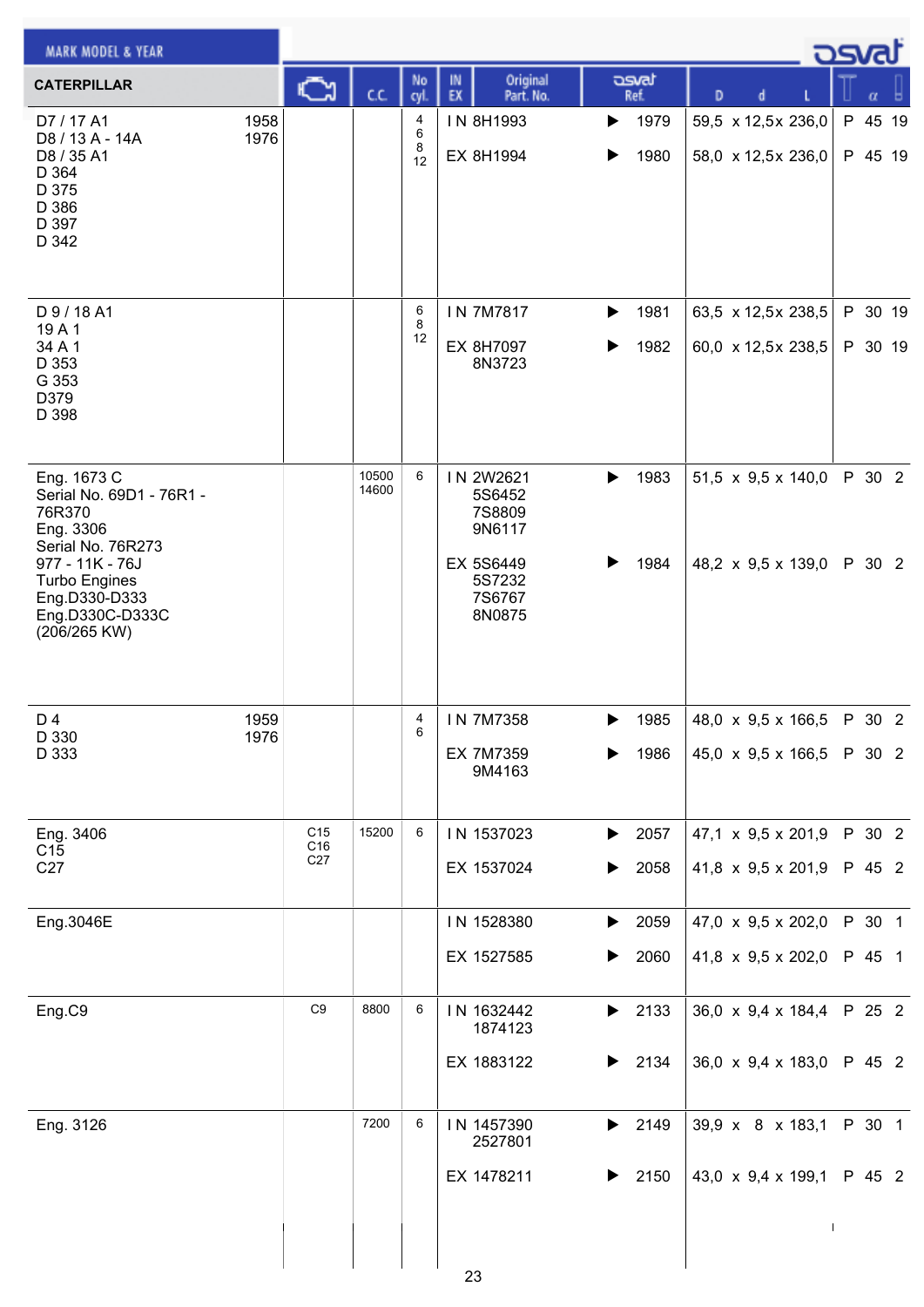| <b>MARK MODEL &amp; YEAR</b>        |                               |       |            |                                                      |                               |                                  | <b>DSvat</b> |
|-------------------------------------|-------------------------------|-------|------------|------------------------------------------------------|-------------------------------|----------------------------------|--------------|
| <b>CATERPILLAR</b>                  | C                             | C.C.  | No<br>cyl. | Original<br>IN<br>EX<br>Part. No.                    | asvat<br>Ref.                 | D<br>d                           | $\alpha$     |
| C10-C12-C15<br>Eng. 3176            | C10<br>C12<br>C <sub>15</sub> | 15200 | 6          | IN 1242692<br>1570672<br>1929213<br>7C5215<br>7E9578 | $\blacktriangleright$ 2151    | 44,9 x 9,4 x 174,0               | P 30 2       |
|                                     |                               |       |            | EX 1337029<br>1570671<br>7C1586                      | 2152<br>▶                     | 41,9 $\times$ 9,4 $\times$ 174,0 | P 45 2       |
| D 8 K                               |                               |       | 6<br>8     | IN 1W1818                                            | 2237<br>▶                     | 59,6 $\times$ 9,3 $\times$ 236,0 | P 45 2       |
|                                     |                               |       |            | EX 1W1819                                            | 2656<br>▶                     | 58,0 x 9,3 x 236,0               | P 45 2       |
| Eng.3408 Gas                        |                               |       | 8          | IN 2120932                                           | 2441<br>$\blacktriangleright$ | 45,0 x 9,5 x 193,7               | P 20 2       |
|                                     |                               |       |            | EX 2120933                                           | 2442<br>▶                     | 41,8 x 9,5 x 193,7               | P 20 2P      |
| <b>ENG. PERKINS</b><br>2007<br>1104 | 1104<br>1106                  |       | 4<br>6     | IN 2255495                                           | 2491<br>▶                     | 46,4 x 9 x 129,1                 | P 30 1       |
| 1106                                |                               |       |            | EX 2255499                                           | 2492<br>▶                     | 41,6 x 9 x 129,2                 | P 30 1       |
| Eng D320                            |                               |       |            | IN 9H1087<br>9H4811                                  | 2493<br>▶                     | 43,1 x 9,4 x 150,1               | P 30 2       |
|                                     |                               |       |            | <b>EX 2M7727</b>                                     | 2494<br>▶                     | 39,9 $\times$ 9,4 $\times$ 150,1 | P 30 2       |
| Eng. C11 C13                        | C11<br>C <sub>13</sub>        | 12500 | 6          | IN 2243028<br>2527802                                | 2795<br>▶                     | 44,5 x 9,5 x 188,3               | P 30 2       |
|                                     |                               |       |            | EX 2243030<br>2481467                                | 2796<br>▶                     | 41,6 x 9,5 x 187,3 P 45 2P       |              |
| 2008<br>ENG. C9                     | $\mathbb{C}9$                 | 8800  | 6          | IN 2418382<br>2527803                                | $\blacktriangleright$ 2803    | 39,0 x 8 x 184,5                 | P 30 1       |
|                                     |                               |       |            | EX 2418383                                           | 2804<br>▶                     | 36,0 $\times$ 9,5 $\times$ 184,6 | P 45 2P      |
| ENG. C6                             | C6                            |       |            | IN 2941684                                           | 2873<br>$\blacktriangleright$ | 34,5 x 6,6 x 144,1               | P 30 1       |
|                                     |                               |       |            | EX 2941685                                           | 2874<br>▶                     | 27,5 $\times$ 6,6 $\times$ 144,0 | P 45 1       |
| ENG. C4                             | C <sub>4</sub>                | 4400  |            | IN 3096688                                           | 2875<br>▶                     | 35,0 x 6 x 108,2                 | P 30 3       |
|                                     |                               |       |            | EX 3399637                                           | 2876<br>▶                     | 33,0 x 6 x 107,9                 | P 45 3       |
|                                     |                               |       |            | 24                                                   |                               |                                  |              |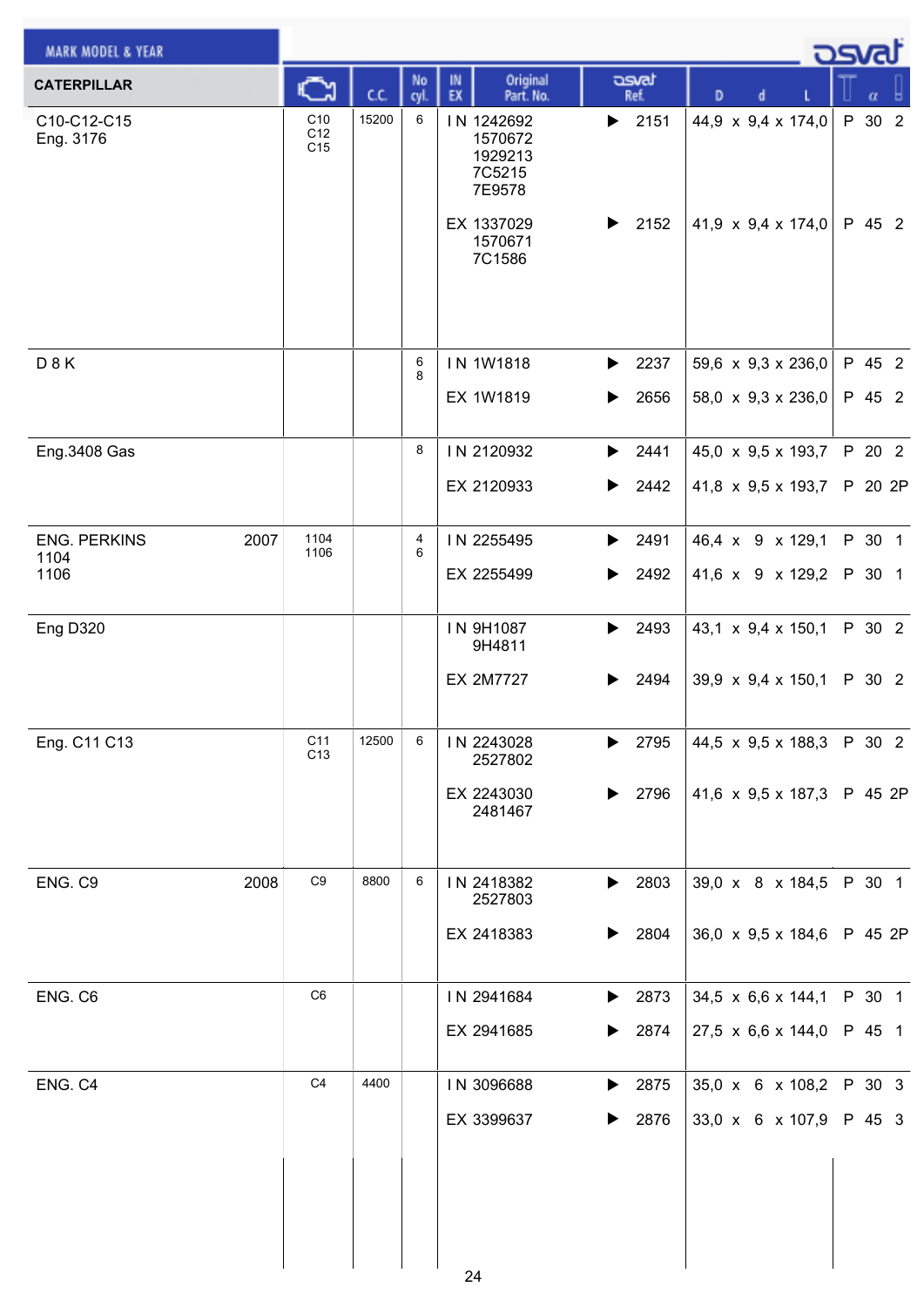| <b>MARK MODEL &amp; YEAR</b>             |                 |              |                |                                   |                               |                                  | asvat                  |
|------------------------------------------|-----------------|--------------|----------------|-----------------------------------|-------------------------------|----------------------------------|------------------------|
| <b>CATERPILLAR</b>                       | C٦              | C.C.         | No<br>cyl.     | IN<br>Original<br>EX<br>Part. No. | asvat<br>Ref.                 | D                                |                        |
| Eng.3116                                 |                 |              |                | IN 1632431                        | 2883<br>▶                     | 46,9 x 8 x 177,1                 | P 30<br>$\overline{1}$ |
|                                          |                 |              |                | EX 1577126                        | 2884<br>▶                     | 40,0 x 8 x 176,8                 | P 45 1                 |
|                                          |                 |              |                | 1632432                           |                               |                                  |                        |
| Eng.C2.2                                 | C <sub>22</sub> | 2200         | 4              | IN 3081860                        | 2913<br>▶                     | 37,0 x 7 x 99,5                  | P 45 1                 |
|                                          |                 |              |                | EX 3081861                        | 2914<br>▶                     | 33,0 x 7 x 99,6                  | P 45 1                 |
|                                          |                 |              |                |                                   |                               |                                  |                        |
| <b>CHRYSLER</b>                          |                 |              |                |                                   |                               |                                  |                        |
| Stratus 2.5 24V                          |                 | 2497         | 6              | IN MD301193                       | 1039<br>▶                     | 33,0 x 6 x 112,5                 | $C$ 45 1               |
|                                          |                 |              |                | EX MD306183                       | 1040<br>▶                     | 29,0 x 6 x 114,0                 | $C$ 45 1               |
| Neon 2.0 16V                             |                 | 1996         | $\overline{4}$ | IN 04648615                       | 1555<br>▶                     | 33,2 x 6 x 114,9                 | C 45 1                 |
| Stratus 2.0 16V                          |                 |              |                | EX 04648613                       | ▶<br>1556                     | 28,7 x 6 x 117,2                 | $C$ 45 1               |
|                                          |                 |              |                |                                   |                               |                                  |                        |
| Vision 3.5 V6                            |                 | 3518         | V <sub>6</sub> | IN 04663345                       | $\blacktriangleright$<br>1559 | 35,0 x 7 x 114,7                 | C 45 3                 |
|                                          |                 |              |                | EX 04663347                       | ▶<br>1560                     | 29,0 x 7 x 126,0                 | P 45 3                 |
|                                          |                 |              |                | EX 04663902                       | 1590<br>▶                     | 29,0 x 6 x 126,0                 | P 45 3                 |
|                                          |                 |              |                |                                   |                               |                                  |                        |
| Voyager 3.3 V6<br>Voyager 3.8 V6         |                 | 3301<br>3778 | 6              | IN 04448052                       | 1561<br>▶                     | 45,5 x 8 x 125,3                 | $C$ 45 2               |
|                                          |                 |              |                | EX 04621116                       | 1562<br>▶                     | $37,5 \times 8 \times 126,3$     | $C$ 45 4               |
| 300 3.5 V6                               |                 | 3518         | V <sub>6</sub> | IN 04663836                       | 1563<br>▶                     | 36,5 x 7 x 114,7                 | P 45 3                 |
| (187 KW)                                 |                 |              |                | EX 04663347                       | 1560<br>▶                     | 29,0 x 7 x 126,0                 | P 45 3                 |
|                                          |                 |              |                |                                   |                               |                                  |                        |
| 300 M 2.7                                |                 | 2736         | V6             | IN 04663899                       | 1587<br>$\blacktriangleright$ | 33,9 x 6 x 108,2                 | C 45 3                 |
|                                          |                 |              |                | EX 04663347                       | 1560<br>▶                     | 29,0 x 7 x 126,0                 | P 45 3                 |
| Sebring 2.7 V6 24V                       | 2003            | 2736         | V <sub>6</sub> | IN 04663899                       | 1587<br>▶                     | 33,9 x 6 x 108,2                 | C 45 3                 |
|                                          |                 |              |                | EX 04663902                       | 1590<br>▶                     | 29,0 x 6 x 126,0                 | P 45 3                 |
|                                          |                 |              |                |                                   |                               |                                  |                        |
|                                          |                 |              |                | IN 33003515R                      | 1749<br>▶                     | 48,8 x 7,9 x 124,5               | C 45 1                 |
|                                          |                 |              |                | EX 33003860R                      | 2450<br>▶                     | 38,1 x 8 x 125,0                 | $C$ 45 1               |
| Dodge Dakota                             | 238CE<br>1989   | 3900         | V <sub>6</sub> | IN 53006723                       | 1749<br>▶                     | 48,8 x 7,9 x 124,5               | C 45 1                 |
| Ram Changer<br>Eng. 238 CE (from 1989 to | 1997            |              |                | EX 53006724                       | 1750                          | 41,3 $\times$ 7,9 $\times$ 124,4 | $C$ 45 1               |
| 1997)                                    |                 |              |                |                                   |                               |                                  |                        |
|                                          |                 |              |                |                                   |                               |                                  |                        |
|                                          |                 |              |                |                                   |                               |                                  |                        |
|                                          |                 |              |                | 25                                |                               |                                  |                        |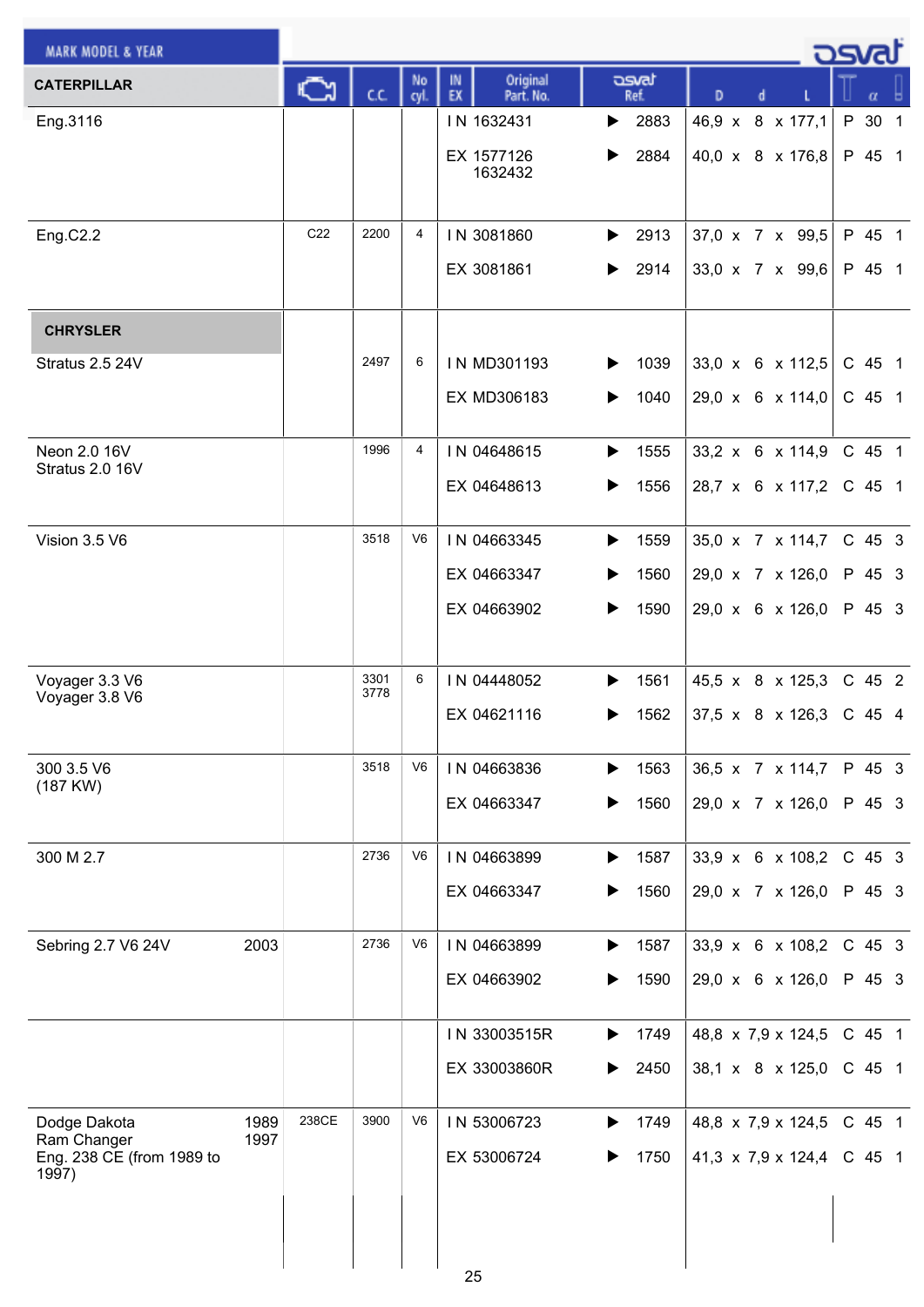| <b>MARK MODEL &amp; YEAR</b>                                                  |                      |                              |                              |                |                                               |                        |                                                    | <u>osvaľ</u> |                  |  |
|-------------------------------------------------------------------------------|----------------------|------------------------------|------------------------------|----------------|-----------------------------------------------|------------------------|----------------------------------------------------|--------------|------------------|--|
| <b>CHRYSLER</b>                                                               |                      | C                            | C.C.                         | No<br>cyl.     | Original<br>IN<br>EX<br>Part. No.             | asvat<br>Ref.          | D<br>d                                             |              |                  |  |
| PT Cruiser 1.6 i 16V<br>Neon 1,6 i 16V<br>Eng.R50 (Tritec)                    | 2003                 | <b>R50</b>                   | 1598                         | 4              | IN 04777770AB<br>11341485585<br>EX 04777772AB | 1755<br>▶<br>1756<br>▶ | 30,3 x 6 x 109,0<br>23,3 $\times$ 6 $\times$ 117,8 |              | C 45 3<br>P 45 1 |  |
|                                                                               |                      |                              |                              |                | 04777772AC<br>11347829943                     |                        |                                                    |              |                  |  |
| PT Cruiser 2.0 16V<br>PT Cruiser 2.4 16V<br>Neon 2.0 16V<br>Voyager 2.4 16V   | 2000<br>2003<br>2006 | ECC<br>ECZ<br>EDV            | 1995<br>2429<br>1996<br>2429 | 4              | IN 04667969AB<br>04884691AA<br>EX 04777898AA  | 1769<br>▶<br>1770<br>▶ | $34,8 \times 6 \times 111,6$<br>28,5 x 6 x 109,8   |              | C 45 3<br>C 45 3 |  |
| Sebring 2.0 16V<br>Sebring 2.4 16V<br>Stratus 2.4 16V<br>ENG.ECC-EDZ-EDV      |                      |                              |                              |                | 04884690AA<br>050737737AA<br>4884690AA        |                        |                                                    |              |                  |  |
| Gran Voyager 3.3 AWD                                                          | 2003                 |                              | 3301                         | V <sub>6</sub> | IN 04781025AA                                 | 2009<br>▶              | 48,0 x 7 x 126,3                                   |              | C 45 4           |  |
|                                                                               |                      |                              |                              |                | EX 04781029AB                                 | 2010<br>▶              | 35,5 x 7 x 127,6                                   |              | $C$ 45 4         |  |
| 300 C 3.5 V6                                                                  | 2006                 |                              | 3518                         | V6             | IN 4663836AA                                  | 2399<br>▶              | 36,5 x 7 x 114,7                                   |              | P 45 3           |  |
|                                                                               |                      |                              |                              |                | EX 4892094AA                                  | 2400<br>▶              | 29,0 x 7 x 126,5                                   |              | P 45 3           |  |
| <b>CHRYSLER DIESEL</b>                                                        |                      |                              |                              |                |                                               |                        |                                                    |              |                  |  |
| PT Cruiser 2.2 CRD 16V<br>Eng.OM664 (Mercedes)                                | 2003                 | OM664                        | 2148                         | 4              | IN 05073735AA                                 | 1693<br>▶              | 30,1 x 7 x 104,0                                   |              | P 45 1           |  |
|                                                                               |                      |                              |                              |                | EX 05073737AA<br>05073738AA                   | 1694                   | $ 28,4 \times 7 \times 104,4 $ P 45 1              |              |                  |  |
| Voyager 2.5 CRD<br>Gran Voyager 2.5 CRD                                       | 2003<br>2006         | <b>HR425</b><br><b>HR428</b> | 2499<br>2776                 | 4              | IN 05066770AA                                 | 2011<br>▶              | 32,4 x 6 x 109,0                                   |              | P 45 3           |  |
| Voyager 2.8 CRD<br>Gran Voyager 2.8 CRD<br>Eng.HR425-HR428<br>Eng.RA425-RA428 |                      | <b>RA425</b><br><b>RA428</b> |                              |                | EX 05066769AA                                 | 2012<br>▶              | 30,9 x 6 x 108,3                                   |              | P 45 3           |  |
| Sebring 2.0 CRD 16V                                                           | 2008                 | ECD                          | 1968                         | 4              | IN 68001582AA                                 | 2157<br>▶              | 29,1 x 6 x 87,8                                    |              | P 45 3           |  |
|                                                                               |                      |                              |                              |                | EX 68001583AA                                 | 2158                   | 25,4 x 6 x 87,5                                    |              | P 45 3           |  |
| 300 C CRD 24V V6<br>Eng. Mercedes                                             | 2006                 |                              | 2987                         | V6             | IN 05175396AA                                 | 2199                   | 28,5 x 6 x 102,3                                   |              | P 45 3           |  |
|                                                                               |                      |                              |                              |                | EX 05175397AA                                 | 2200<br>▶              | 25,4 x 6 x 102,3                                   |              | P 45 3           |  |
| Chrysler 2,8 CRD<br>Eng.ENS                                                   | 2007                 | <b>ENS</b>                   | 2777                         | 4              | IN 68027469AA                                 | 2409                   | 31,8 x 6 x 107,6                                   |              | P 45 3           |  |
|                                                                               |                      |                              |                              |                | EX 68027470AA                                 | 2410<br>▶              | 29,2 x 6 x 107,8                                   |              | P 45 3           |  |
|                                                                               |                      |                              |                              |                | 26                                            |                        |                                                    |              |                  |  |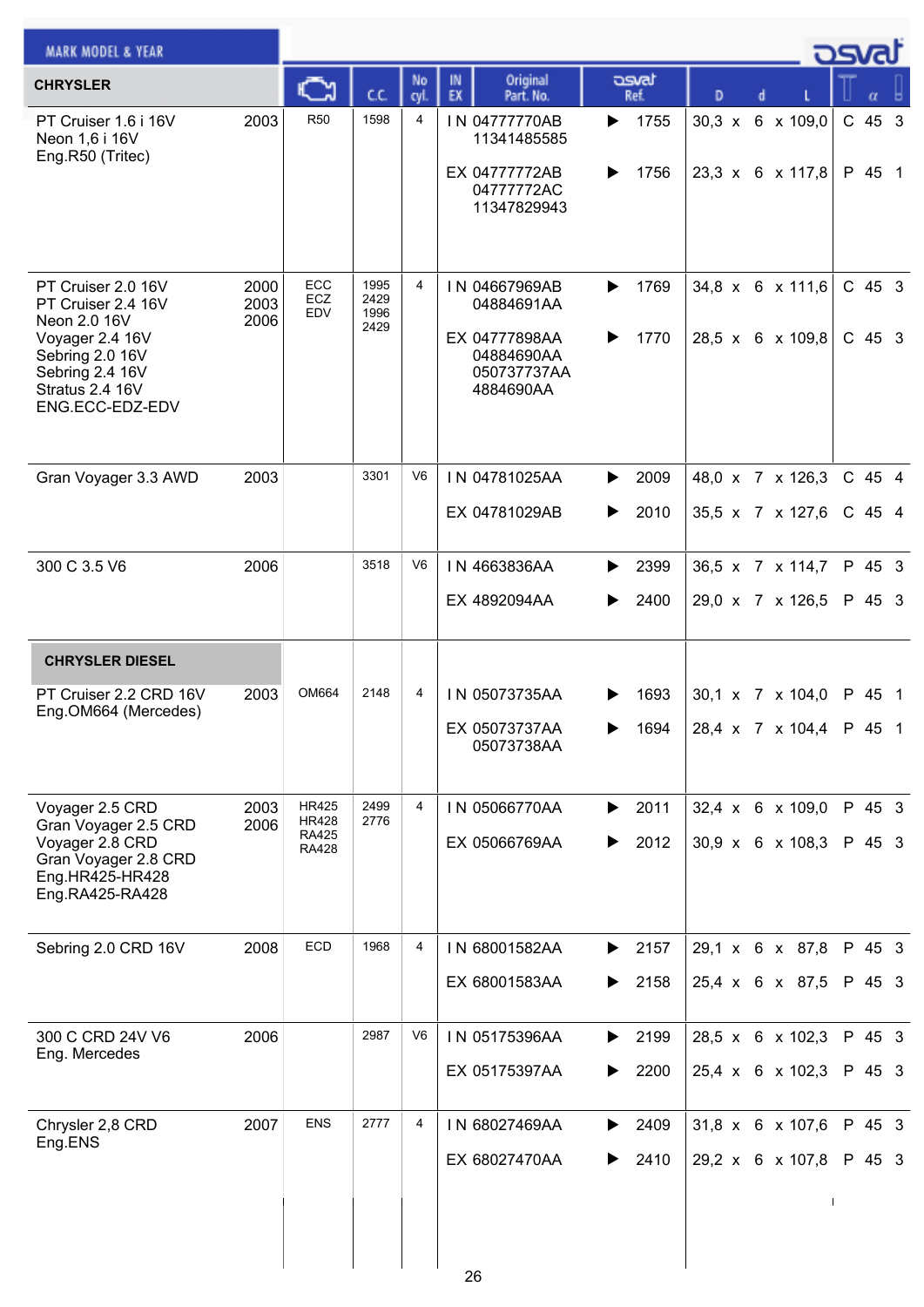| <b>MARK MODEL &amp; YEAR</b>  |      |                 |              |            |                                   |                               |                                  |  | كت المحد |  |
|-------------------------------|------|-----------------|--------------|------------|-----------------------------------|-------------------------------|----------------------------------|--|----------|--|
| <b>CHRYSLER U.S.A.</b>        |      |                 | cc           | No<br>cyl. | Original<br>IN<br>EX<br>Part. No. | asvat<br>Ref.                 | D                                |  | α        |  |
| Chrysler 2.6                  |      |                 | 2600         | 4          | IN MD024518                       | 0346<br>▶                     | 46,0 x 8 x 110,3                 |  | C 45 5   |  |
|                               |      |                 |              |            | IN MD083848                       | 0785<br>▶                     | 46,0 x 8 x 108,3                 |  | C 45 1   |  |
|                               |      |                 |              |            | EX MD024519                       | 0347                          | 38,0 x 8 x 108,0                 |  | C 45 5   |  |
|                               |      |                 |              |            | EX MD083851                       | $\blacktriangleright$<br>0786 | 38,0 x 8 x 105,5                 |  | C 45 1   |  |
|                               |      |                 |              |            |                                   |                               |                                  |  |          |  |
|                               |      |                 |              |            |                                   |                               |                                  |  |          |  |
|                               |      |                 |              |            |                                   |                               |                                  |  |          |  |
| Chrysler 2.2                  |      |                 | 2200         | 4          | IN 4105579                        | 0348<br>▶                     | 40,5 x 8 x 112,2                 |  | C 45 14  |  |
|                               |      |                 |              |            | EX 5214866                        | 0349<br>▶                     | 35,3 x 8 x 112,9                 |  | C 45 4   |  |
| Chrysler 2.2 New Model        |      |                 | 2200         | 4          | IN 4298131                        | 0459<br>▶                     | 40,5 x 8 x 114,4                 |  | C 45 14  |  |
|                               |      |                 |              |            | EX 4298142                        | 0460<br>▶                     | 35,3 x 8 x 114,9                 |  | C 45 4   |  |
|                               |      |                 |              |            |                                   |                               |                                  |  |          |  |
| Chrysler Mitsubishi Eng.      |      |                 |              | 4          | IN MD075925                       | 0783<br>▶                     | 38,0 x 8 x 103,5                 |  | C 45 1   |  |
|                               |      |                 |              |            | <b>EX MD075927</b>                | 0784                          | 31,0 x 8 x 100,0                 |  | P 45 1   |  |
| <b>Chrysler Eagle Premier</b> |      |                 | 3000         | 6          | IN T1464556                       | 1103<br>▶                     | 45,3 x 8 x 112,3                 |  | C 45 1   |  |
|                               |      |                 |              |            | EX T1464557                       | 0746<br>▶                     | 39,0 x 8 x 111,7                 |  | P 45 1   |  |
|                               |      |                 |              |            |                                   |                               |                                  |  |          |  |
| Chrysler 3.3<br>Chrysler 3.8  |      |                 | 3300<br>3800 | 6          | IN 4448052                        | 1149<br>▶                     | 45,5 x 8 x 125,8                 |  | C 45 2   |  |
|                               |      |                 |              |            | EX 4621115                        | 1150                          | 37,4 x 8 x 126,3                 |  | C 45 4   |  |
| <b>Grand Voyager</b>          | 2008 | HG              | 5700         | 8          | IN 53021550AA                     | 2787<br>▶                     | 50,8 x 8 x 125,2                 |  | $C$ 45 3 |  |
| Dodge RAM<br>Dodge Durango    |      | HB<br>LE        |              |            | EX 53021551AA                     | 2788<br>▶                     | 39,4 x 8 x 123,1                 |  | C 45 3   |  |
| Eng.HG-HB-LE-LX               |      | LX.             |              |            | 53021551AB                        |                               |                                  |  |          |  |
|                               |      |                 |              |            |                                   |                               |                                  |  |          |  |
| Sebring 2,4                   | 2007 | ED <sub>3</sub> | 2360         | 4          | IN 0948F2                         | 2987<br>▶                     | 35,0 $\times$ 5,5 $\times$ 113,2 |  | C 45 1   |  |
|                               |      |                 |              |            | EX 0949E7                         | 2988                          | 29,0 x 5,5 x 105,8               |  | P 45 1   |  |
|                               |      |                 |              |            |                                   |                               |                                  |  |          |  |
|                               |      |                 |              |            |                                   |                               |                                  |  |          |  |
|                               |      |                 |              |            |                                   |                               |                                  |  |          |  |
|                               |      |                 |              |            |                                   |                               |                                  |  |          |  |
|                               |      |                 |              |            |                                   |                               |                                  |  |          |  |
|                               |      |                 |              |            |                                   |                               |                                  |  |          |  |
|                               |      |                 |              |            |                                   |                               |                                  |  |          |  |
|                               |      |                 |              |            |                                   |                               |                                  |  |          |  |
|                               |      |                 |              |            |                                   |                               |                                  |  |          |  |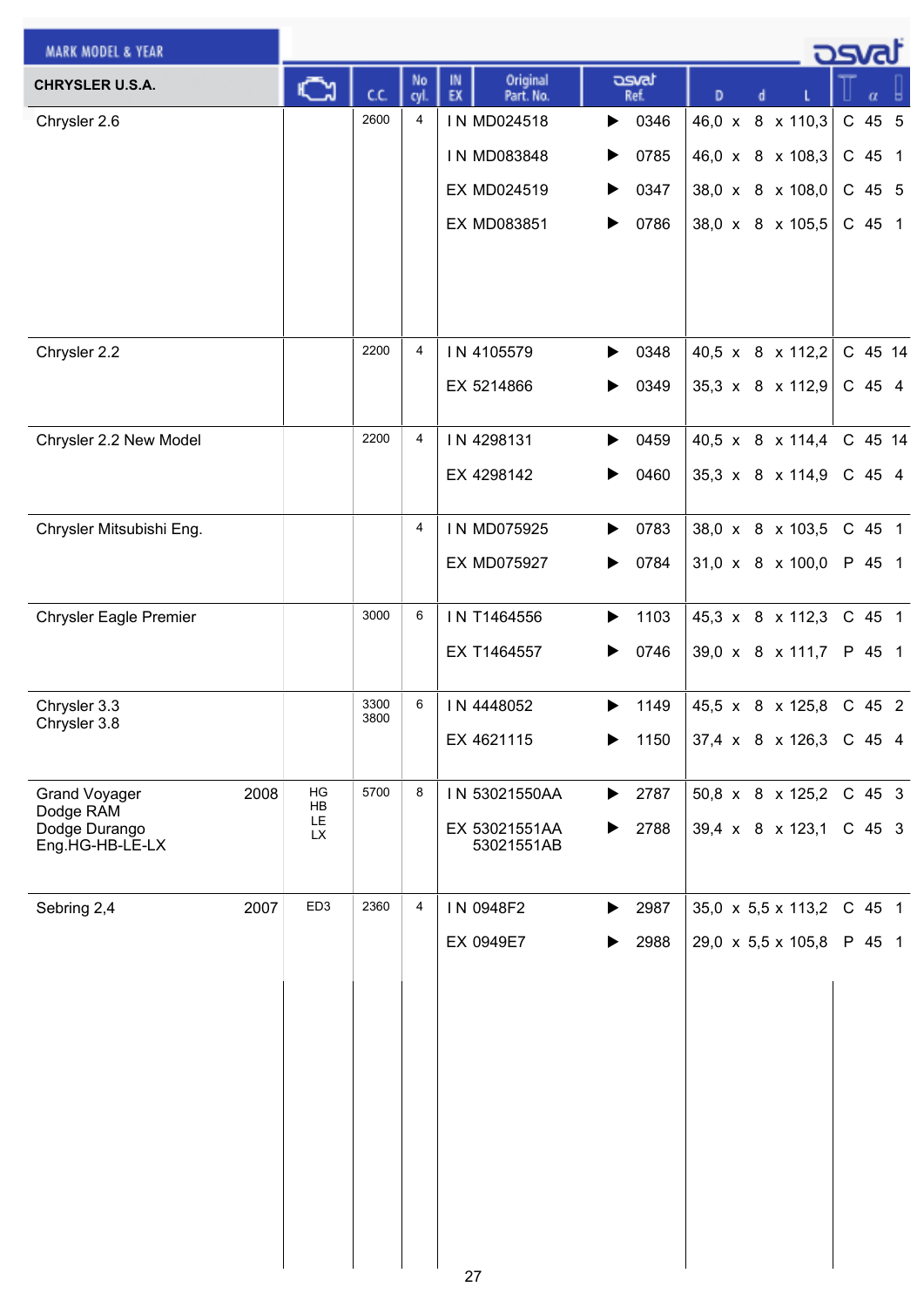| <b>MARK MODEL &amp; YEAR</b>                                                                                                                                                                                                                                                                                                   |                      |                                                            |                      |                |          |                                                                                                |   |               |               |  |                               | <u>osvaľ</u> |                  |  |
|--------------------------------------------------------------------------------------------------------------------------------------------------------------------------------------------------------------------------------------------------------------------------------------------------------------------------------|----------------------|------------------------------------------------------------|----------------------|----------------|----------|------------------------------------------------------------------------------------------------|---|---------------|---------------|--|-------------------------------|--------------|------------------|--|
| <b>CITROEN</b>                                                                                                                                                                                                                                                                                                                 |                      |                                                            |                      | No<br>cyl.     | IN<br>EX | Original<br>Part. No.                                                                          |   | asvat<br>Ref. | D             |  |                               |              |                  |  |
| BX 1.6 / RS / TRS / S / RE / 1984<br><b>TRI</b><br>Eng XU51C<br>Visa GTI<br>Eng. 180A (XU5J)<br>(44/77 KW)                                                                                                                                                                                                                     |                      | XU51C                                                      | 1580                 | $\overline{4}$ |          | IN 094847<br>91512096<br>91512944<br>91537492<br>EX 094952<br>91508631<br>91513446<br>91537493 | ▶ | 0240<br>0241  | $40,0 \times$ |  | 8 x 109,0<br>32,0 x 8 x 108,7 |              | P 45 1<br>P 45 1 |  |
|                                                                                                                                                                                                                                                                                                                                |                      |                                                            |                      |                |          |                                                                                                |   |               |               |  |                               |              |                  |  |
| <b>BX 19 GT / TRI</b><br>Eng. 159A (XU9S)                                                                                                                                                                                                                                                                                      | 1984                 | XU9S                                                       | 1905                 | 4              |          | IN 91518971                                                                                    | ▶ | 0615          |               |  | 39,5 x 8 x 105,2              |              | P 45 1           |  |
| (77 KW)                                                                                                                                                                                                                                                                                                                        |                      |                                                            |                      |                |          | EX 91518972                                                                                    | ▶ | 0616          |               |  | 33,0 x 8 x 105,2              |              | P 45 1           |  |
| Eng. KFW                                                                                                                                                                                                                                                                                                                       | 1991                 | TU3FJ2K<br><b>TU5JPKFW</b>                                 | 1361<br>1587         | $\overline{4}$ |          | IN 094893                                                                                      | ▶ | 0745          |               |  | 39,4 x 7 x 111,7              |              | C 45 3           |  |
| Berlingo 1.4<br>AX 1,4 XSI-GTI / Allure<br>Eng. TU3F - J2K<br>Saxo 1.6<br>Xsara 1.6                                                                                                                                                                                                                                            | 1999                 | TU3F<br>J2K<br>TU5JP<br><b>KFW</b>                         |                      |                |          | IN 094873<br>96096851<br>96101886                                                              | ▶ | 0763          |               |  | 39,4 x 7 x 111,7              |              | C 30 3           |  |
| Xsara 1.6 Picasso<br>(69 KW)                                                                                                                                                                                                                                                                                                   |                      |                                                            |                      |                |          | EX 094970<br>96096852<br>96101887                                                              |   | 0764          |               |  | 31,3 x 7 x 111,5              |              | P 45 3           |  |
| Visa GTI - GTI 8 CV<br>Eng. XU5JA<br><b>BX 16 RS / TRS</b><br>Eng. XU5                                                                                                                                                                                                                                                         | 1985<br>1987<br>1988 | XU5JA<br>XU5M<br>D <sub>29</sub><br>XU92C<br>1991 xugcxugM | 1580<br>1761<br>1905 | $\overline{4}$ |          | IN 094856<br>094887<br>91535017<br>91537468                                                    |   | 0982          |               |  | 41,6 x 8 x 108,8 P 45 1       |              |                  |  |
| ZX Aura Eng. XU5M<br>Xantia 1.6<br>ZX 1.6<br><b>ZX Break Avantage</b><br>Xantia XS<br>ZX 1.8 / Break Avantage<br>Xantia 1.8 Autom. / XS<br><b>BX 19 TRS / TRI</b><br>Eng. D29 (XU9-2C)<br>BX 4x4 Break<br>Eng. XU9C-XU9M<br>R Volcano<br>Eng.XU9JA<br>Xsara 1.8<br>Berlingo 1.8<br>Eng.XU7JB<br>Jumper 27 2.0 B<br>Evasion 1.8 | 1993<br>1997<br>1999 | XU9JA/Z<br>XU7JB                                           |                      |                | 28       | EX 094957<br>91535019<br>91537470                                                              | ▶ | 0983          |               |  | 34,5 x 8 x 108,4              |              | P 45 1           |  |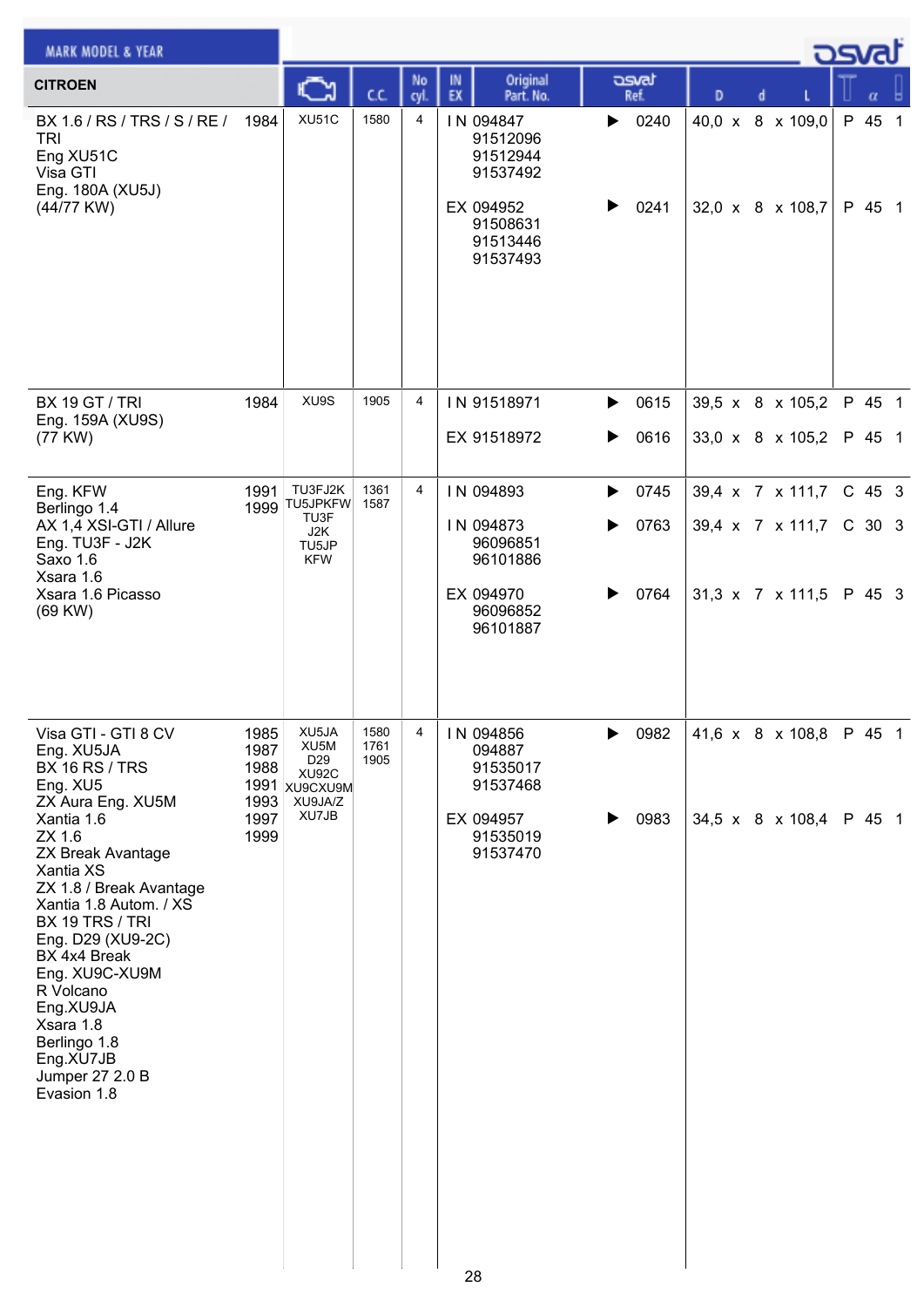| <b>MARK MODEL &amp; YEAR</b>                                                                                                                                                                                                                                                                                                        |                                                      |                                                        |                      |                |                                                                                                    |                                |                                                          |  | ك <i>osva</i> d            |  |
|-------------------------------------------------------------------------------------------------------------------------------------------------------------------------------------------------------------------------------------------------------------------------------------------------------------------------------------|------------------------------------------------------|--------------------------------------------------------|----------------------|----------------|----------------------------------------------------------------------------------------------------|--------------------------------|----------------------------------------------------------|--|----------------------------|--|
| <b>CITROEN</b>                                                                                                                                                                                                                                                                                                                      |                                                      | C                                                      | C.C.                 | No<br>cyl.     | Original<br>IN<br>EX<br>Part. No.                                                                  | asvat<br>Ref.                  | D<br>d                                                   |  |                            |  |
| Xantia 1.8 i. 16V<br>BX 1.9 16V GTI<br>ZX 16V 2.0<br>Eng. D6A (XU9-J4)<br>XM 2.0 16V<br>Xantia SX 2.0i. 16V<br>(81/97/116 KW)                                                                                                                                                                                                       | 1987<br>1988<br>1995                                 | D <sub>6</sub> A<br>XU9J4                              | 1761<br>1905<br>1998 | 4              | IN 094861<br>91540748<br>96172597<br>EX 094962<br>91540782<br>96172795                             | 0986<br>▶<br>0987<br>▶         | 34,6 x 7 x 106,4<br>29,6 x 7 x 105,8                     |  | P 45 3<br>P 45 3           |  |
| XM 2.0 1<br>Eng. XU 10J2<br>Eng. XU10J2TE<br>XM Ambiance / Harmonie<br>Eng. XU102C / J2 / J2Z<br>Xantia SX / VSX<br>XM 2.0 Automatica<br>XM 2.0 Turbo<br>Xantia 2.0 Turbo<br>Evasion 2.0<br>Evasion 2.0 CT<br>Eng.RFU                                                                                                               | 1989<br>1990                                         | XU10J2TE<br>XU10J2Z<br><b>XU102C</b><br><b>RFU</b>     | 1989<br>1998         | 4              | IN 094866<br>96059361<br>9606070180<br>EX 094972<br>094976<br>96059362<br>9606070480<br>9614703280 | 0988<br>▶<br>0989<br>▶         | 42,6 x 8 x 108,8<br>34,5 x 8 x 108,4                     |  | P 45 3<br>P 45 3           |  |
| AX 1.1 TRE / RE Eng. TU1<br>Berlingo 1,1<br>$C151,1-1,4$<br>Eng. TU1M<br>Saxo 1.0-1,1-1,4<br>AX Sport<br><b>AX 1.4 TZS / TRS</b><br><b>TZX Allure</b><br>AX GT Eng. TU 3 / S<br>AX XT<br><b>ZX Reflex</b><br>ZX Advantage / Aura<br>Eng. TU 3 MZ / 2K<br>AX 1.4 TGS / 4x4 / Turbo<br>ZX Tilt 1,1-1.4i.<br>ZX Break - Ti<br>Nemo 1.4 | 1986<br>1987<br>1991<br>1993<br>1999<br>2004<br>2011 | TU <sub>1</sub> M<br>TU3<br><b>TUFJZ</b><br><b>KFV</b> | 1124<br>1294<br>1360 | $\overline{4}$ | IN 094891<br>IN 094858<br>97531080<br>EX 094959<br>97531044                                        | 1127<br>▶<br>1147<br>▶<br>1148 | 36,7 x 7 x 112,8<br>36,7 x 7 x 112,8<br>29,2 x 7 x 112,6 |  | C 45 1<br>P 30 1<br>P 45 3 |  |
| AX 10 E / RE / TRE<br>Eng. TU9<br>Saxo 1.0<br>(33 KW)                                                                                                                                                                                                                                                                               | 1986<br>1999                                         |                                                        | 954                  | 4              | IN 97531079<br>EX 094958<br>97531046                                                               | 1145<br>▶<br>1146              | 34,7 x 7 x 112,8<br>27,7 x 7 x 112,6                     |  | P 30 1<br>P 45 1           |  |
| Saxo 1.6 16V VTS<br>(72/87 KW)<br>Eng. NFX (TU5J4)                                                                                                                                                                                                                                                                                  | 1999                                                 | <b>NFX</b><br><b>TU5J4</b>                             | 1587                 | 4              | IN 094883<br>EX 094989<br>29                                                                       | 1591<br>▶<br>1592<br>▶         | 28,7 x 6 x 104,4<br>24,6 x 6 x 104,2                     |  | C 45 1<br>$C$ 45 1         |  |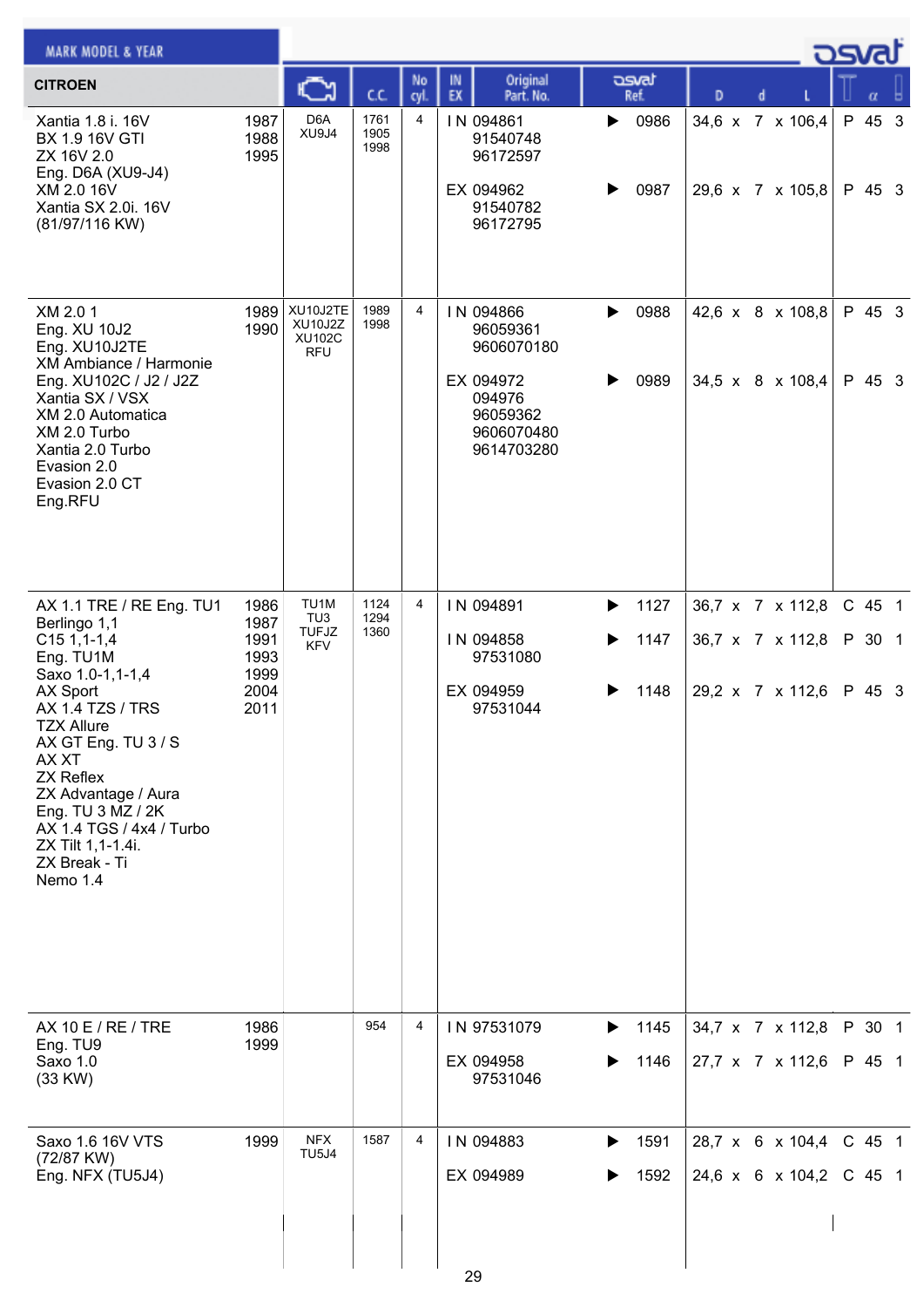| <b>MARK MODEL &amp; YEAR</b>                                                                                                                                                               |                      |                                                                        |              |                |                                            |                        |               |                                                  | osvat              |
|--------------------------------------------------------------------------------------------------------------------------------------------------------------------------------------------|----------------------|------------------------------------------------------------------------|--------------|----------------|--------------------------------------------|------------------------|---------------|--------------------------------------------------|--------------------|
| <b>CITROEN</b>                                                                                                                                                                             |                      | ⊾                                                                      | C.C.         | No<br>cyl.     | Original<br>IN<br>EX<br>Part. No.          | asvat<br>Ref.          | D             | d                                                | α                  |
| Evasion 2.0 16V<br>Xantia 1.8 16V FROM 07360 2001<br>XM 2.0 16V<br>Xsara 1.8 i 16V                                                                                                         | 1999                 |                                                                        | 1998<br>1761 | 4              | IN 94892<br>EX 094992<br>0949A6            | 1593<br>▶<br>1544      | $34,6 \times$ | 6 x 106,4<br>29,6 x 6 x 105,7                    | P 45 1<br>P 45 1   |
| C4 2.0 16V<br>Xsara Coupè 20 16V<br>Eng.RF8<br>C5 2.0 16V Eng. RFN<br>Evasion 2.0 16V Eng. RFN-<br><b>RFV</b><br>Xsara Picasso 2.0 16V<br>Eng.DW10TD<br><b>JUMPY 2,0 16V</b><br>Eng.EW10J4 | 2001<br>2004         | RF <sub>8</sub><br><b>RFN</b><br><b>RFV</b><br>DW10TD<br><b>EW10J4</b> | 1997         | $\overline{4}$ | IN 094899<br>EX 094999                     | 1719<br>▶<br>1720      |               | 33,3 x 6 x 106,1<br>28,9 x 6 x 103,6             | C 45 1<br>P 45 1   |
| Berlingo 1.6 16V (81 KW)<br>Xsara Coupé 1.6 16V<br>C2 1.6 16V<br>C3 1.6 16V<br>C4 1.6 16V<br>Eng.TU5JP4                                                                                    | 2001<br>2004<br>2006 | TU5JP4                                                                 | 1587         | 4              | IN 0948A9<br>0948E0<br>EX 0949A8<br>0949C5 | 1771<br>▶<br>1592      |               | $31,2 \times 6 \times 103,7$<br>24,6 x 6 x 104,2 | C 45 1<br>$C$ 45 1 |
| Xsara Picasso 1.8 16V<br>C5 1.8 16V<br>Eng.7J4-6FZ                                                                                                                                         | 2001                 | 7J4<br>6FZ                                                             | 1749         | 4              | IN 0948A4<br>EX 0949A4                     | 1773<br>▶<br>1774<br>▶ |               | 29,8 x 6 x 106,0<br>$27,3 \times 6 \times 104,0$ | P 45 1<br>P 45 1   |
| C5 2.0 16V HPI<br>Eng. RLZ-EW10J4<br>(103 KW)                                                                                                                                              | 2001<br>2006         | <b>RLZ</b><br>EW10J4                                                   | 1998         | 4              | IN 0948A7<br>0948C6<br>EX 0949A7<br>0949C2 | 1775<br>▶<br>1776      |               | 32,4 x 6 x 105,1<br>29,2 x 6 x 102,7 C 45 1      | C 45 1             |
| C5 3.0 V6 24V<br>Eng. XFX-XFW<br>C8 3.0 V6 24V<br>$(152$ KW $)$                                                                                                                            | 2001<br>2002         | <b>XFX</b><br><b>XFW</b>                                               | 2946         | V <sub>6</sub> | IN 0948A5<br>EX 0949A5                     | 1777<br>▶<br>1778      |               | 35,0 x 6 x 108,4<br>30,5 x 6 x 106,9             | P 45 1<br>P 45 1   |
| C8 2.2 16V<br>Eng. EW12J4                                                                                                                                                                  | 2003                 | <b>EW12J4</b>                                                          | 2179         | 4              | IN 0948A1<br>0948C5<br>EX 0949A2           | 1787<br>▶<br>1788      |               | 35,1 x 6 x 106,0<br>30,9 x 6 x 102,9             | C 45 1<br>C 45 1   |
| $C$ 25 1,8<br>Eng. XM7T<br>$C$ 25 2,0<br>Eng. XN1T<br>(57 KW)                                                                                                                              | 1981                 | XM7T<br>XN1T                                                           | 1796<br>1971 | $\overline{4}$ | IN 91510548<br>EX 91520847                 | 1902<br>1903           |               | 42,6 x 8 x 118,6<br>35,5 x 8 x 112,0             | C 30 1<br>P 45 1   |
| Xsara VTS 16V<br>Eng. XU10J4RS                                                                                                                                                             | 1997                 | XU10J4RS                                                               | 1998         | 4              | IN 094882<br>EX 094987<br>30               | 1973<br>▶<br>1974      |               | 34,1 x 6 x 106,4<br>30,7 x 6 x 105,3             | $C$ 45 1<br>C 45 1 |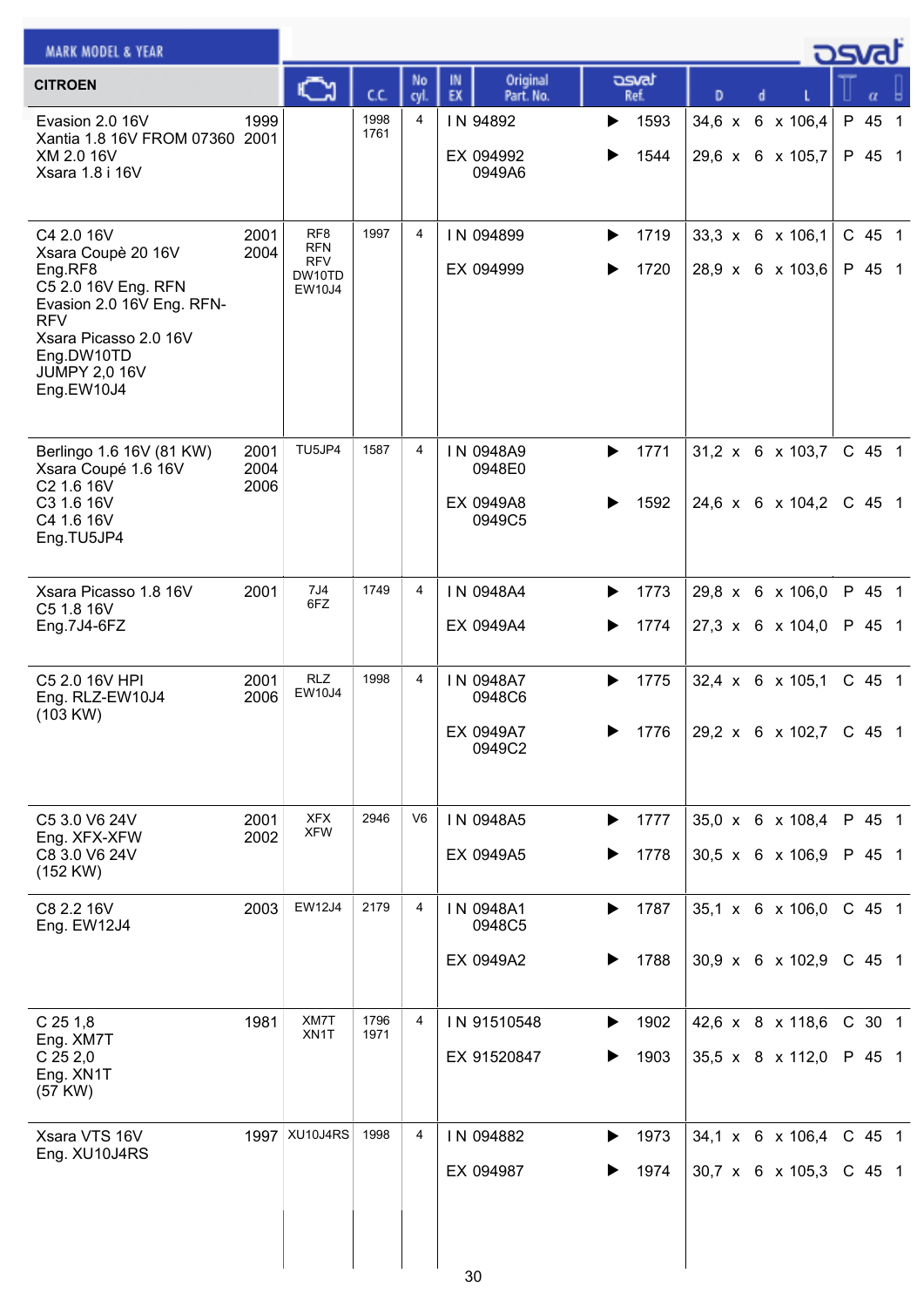| <b>MARK MODEL &amp; YEAR</b>                                                                                                                           |                              |                                      |              |                |                                                                               |                        |                                                        | <b>DSvat</b>         |
|--------------------------------------------------------------------------------------------------------------------------------------------------------|------------------------------|--------------------------------------|--------------|----------------|-------------------------------------------------------------------------------|------------------------|--------------------------------------------------------|----------------------|
| <b>CITROEN</b>                                                                                                                                         |                              |                                      | C.C.         | No<br>cyl.     | Original<br>IN<br>EX<br>Part. No.                                             | asvat<br>Ref.          | D<br>d                                                 | α                    |
| C4 1.4 16V<br>C2 1.4 16V<br>Eng.ET3J4                                                                                                                  | 2004                         | ET3J4                                | 1360         | 4              | IN 0948C8<br>EX 0949C4                                                        | 2159<br>▶<br>2160<br>▶ | 28,3 x 5,5 x 100,8<br>24,3 $\times$ 5,5 $\times$ 101,1 | C 45 3<br>C 45 3     |
| Jumper 33 2.0                                                                                                                                          | 2004                         |                                      | 1998         | $\overline{4}$ | IN 0948A6<br>EX 094957                                                        | 2161<br>▶<br>0983<br>▶ | 41,6 x 8 x 109,3<br>34,5 x 8 x 108,4                   | P 45 1<br>P 45 1     |
| C1 1.0<br>Eng.384F<br>Eng.1KR                                                                                                                          | 2006<br>2010                 | 384F<br>1KFRE                        | 998          | 3              | IN 0948E2<br>EX 0949C8                                                        | 2363<br>▶<br>2364<br>▶ | 27,4 x 5 x 88,4<br>23,6 x 5 x 89,2                     | C 45 1<br>C 45 1     |
| DS <sub>3</sub><br>DS <sub>5</sub><br>C4 Picasso<br>Eng.EP6DT-EP6DTF-EP6CDT                                                                            | 2006                         | EP6DT<br>EP6DTF<br>EP6CDT<br>EP6CDTM | 1587         | 4              | IN 0948E8<br>EX 0949E2                                                        | 2367<br>▶<br>2368<br>▶ | 28,8 x 5 x 105,7<br>26,0 x 5 x 110,3                   | $C$ 45 3<br>$C$ 45 3 |
| C <sub>3</sub><br>DS <sub>3</sub><br>Berlingo<br>C4Picasso<br>C <sub>5</sub><br>DS4<br>C3 Picasso<br>Eng. EP3C-EP6C                                    | 2007                         | EP3C<br>EP6C                         | 1397<br>1596 | 4              | IN 0948F9<br>0949F6<br>753388480<br>753388580<br>EX 0949F6                    | 2373<br>▶<br>2374<br>▶ | $30,0 \times 5 \times 97,0$<br>25,1 x 5 x 110,8        | $C$ 45 3<br>$C$ 45 3 |
| Diane 6<br>Mehari 4x2 / 4x4 / Azur<br>Eng. AYB<br>Ami 6-8 Eng. 28<br>2 CV 6 Special / Club<br>Acadiane Eng. 602<br>LN Eng. R06 / 627<br>$(19/24$ KW)   | 1968<br>1968<br>1979<br>1976 | 602<br>627<br>AYB                    | 602          | $\overline{2}$ | IN 5457475<br>95536026<br><b>AM1247E</b><br>EX 5457476<br>95536027<br>AM1248D | 2501<br>▶<br>1913<br>▶ | 40,0 x 8 x 88,5<br>34,0 x 8,5 x 87,1 C 45 3            | C 30 3               |
| CX Athena / Break / Familiale 1979<br>/ Pollas / Reflex<br>CX 20 RE / TRE / GT<br>Eng. 829 - A5<br><b>CX 22 RS / TRS</b><br>Eng. J6TA500<br>(78/85 KW) | 1985                         | <b>J6TA500</b>                       | 1995<br>2165 | 4              | IN 95536524<br>EX 95536523                                                    | 2617<br>▶<br>2610      | 43,9 x 8 x 112,0<br>38,6 x 8 x 111,4                   | P 30 1<br>P 45 1     |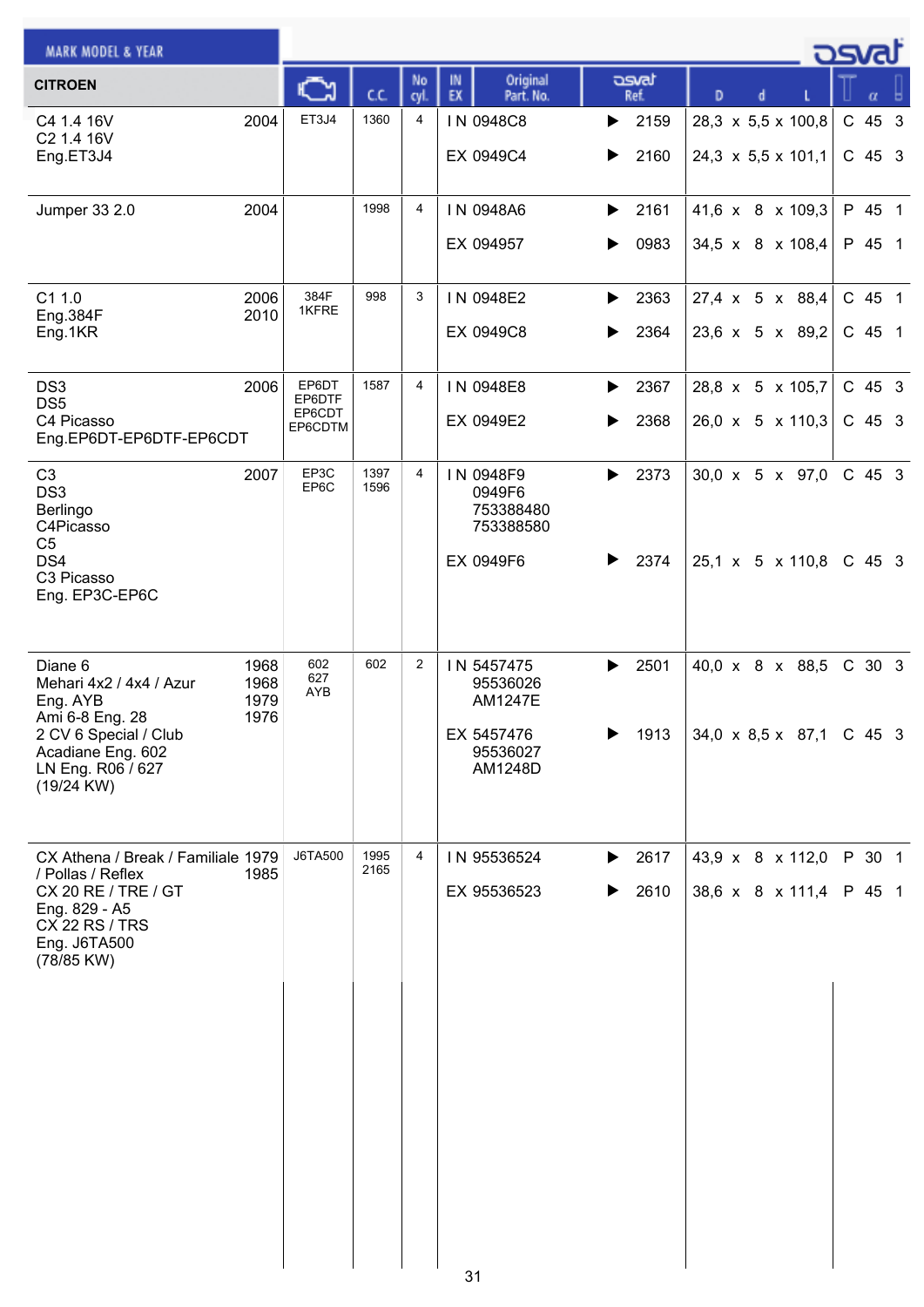| <b>MARK MODEL &amp; YEAR</b>                                                                                                                                                                   |                                              |                         |                     |            |          |                                                                            |        |               |   |   |                                      | asvar            |  |
|------------------------------------------------------------------------------------------------------------------------------------------------------------------------------------------------|----------------------------------------------|-------------------------|---------------------|------------|----------|----------------------------------------------------------------------------|--------|---------------|---|---|--------------------------------------|------------------|--|
| <b>CITROEN</b>                                                                                                                                                                                 |                                              | అ                       | C.C.                | No<br>cyl. | IN<br>EX | Original<br>Part. No.                                                      |        | asvat<br>Ref. | D | d |                                      | α                |  |
| LNA <sub>4CV</sub><br>Visa Super E / L<br>LNA 1,0-1,1 RE / RS 4-6-CV<br>Visa 11 RE<br>Samba LS / GL<br>Eng. 109 - 129 - 5<br>BX 11 - C 15E                                                     | 1978<br>1982<br>1983<br>1984<br>1986<br>1987 | 109<br>129<br>150       | 954<br>1124<br>1361 | 4          |          | IN 094838<br>7910025377<br>7910025378<br>95551307<br>95563504<br>EX 094942 | ▶<br>▶ | 2645<br>2646  |   |   | 36,8 x 8 x 113,4<br>29,3 x 8 x 113,6 | C 30 1<br>C 45 1 |  |
| Eng. A-XY 6C<br><b>BX 14 E / TRE</b><br>Visa Super X<br>Visa GT / Chrono XT<br>Visa 14 TRS - C 15 E<br>Eng. 150 D / XY<br>BX 1,4 E / RE<br>BX - Samba S<br><b>BX 14</b><br>Eng.XY<br>(37-59)kW |                                              |                         |                     |            |          | 7910025382<br>7910030808<br>95551308                                       |        |               |   |   |                                      |                  |  |
| DS4                                                                                                                                                                                            | 2006                                         | EP3C                    | 1300                | 4          |          | IN 0948G4                                                                  | ▶      | 2867          |   |   | 29,7 x 5 x 95,1                      | $C$ 45 3         |  |
| DS <sub>5</sub><br>C4 Picasso<br>Eng. EP6CDTX                                                                                                                                                  |                                              | EP6CDTX                 | 1587                |            |          | EX 0949E2                                                                  | ▶      | 2368          |   |   | 26,0 x 5 x 110,3                     | C 45 3           |  |
| C <sub>3</sub><br>DS <sub>3</sub>                                                                                                                                                              | 2013                                         | EB <sub>2</sub><br>EB2M | 1200                | 3          |          | IN 9676359080                                                              | ▶      | 2895          |   |   | 29,1 x 5 x 92,6                      | P 45 1           |  |
| Eng. EB2-EB2M                                                                                                                                                                                  |                                              |                         |                     |            |          | EX 9676359180                                                              | ▶      | 2896          |   |   | 26,0 x 5 x 91,8                      | P 45 1           |  |
| C4 ALLCROSS<br>Eng.SFZ                                                                                                                                                                         | 2008                                         | ${\sf SFZ}$             | 1998                | 4          |          | IN 0948F2                                                                  | ▶      | 2987          |   |   | 35,0 $\times$ 5,5 $\times$ 113,2     | C 45 1           |  |
|                                                                                                                                                                                                |                                              |                         |                     |            |          | EX 0949E7                                                                  |        | 2988          |   |   | 29,0 x 5,5 x 105,8                   | P 45 1           |  |
| Xsara 1,8 I 16V<br>ZX 1,8 I 16V                                                                                                                                                                | 1997                                         | <b>LFY</b><br>XU7JP4    | 1761                | 4          |          | IN 094875                                                                  | ▶      | 3986          |   |   | 34,6 x 7 x 106,4                     | P 45 3           |  |
| Xantia 1,8 i 16V<br>Eng.LFY (XU7JP4)<br><b>UP TO 07359</b><br>Xantia 2,0 i 16V<br>XM 2,0 i 16V<br>Eng.RFV (XU10J4R)                                                                            |                                              | RFV<br>XU10J4R          |                     |            |          | EX 094981                                                                  | ▶      | 3987          |   |   | 29,6 x 7 x 105,8                     | P 45 3           |  |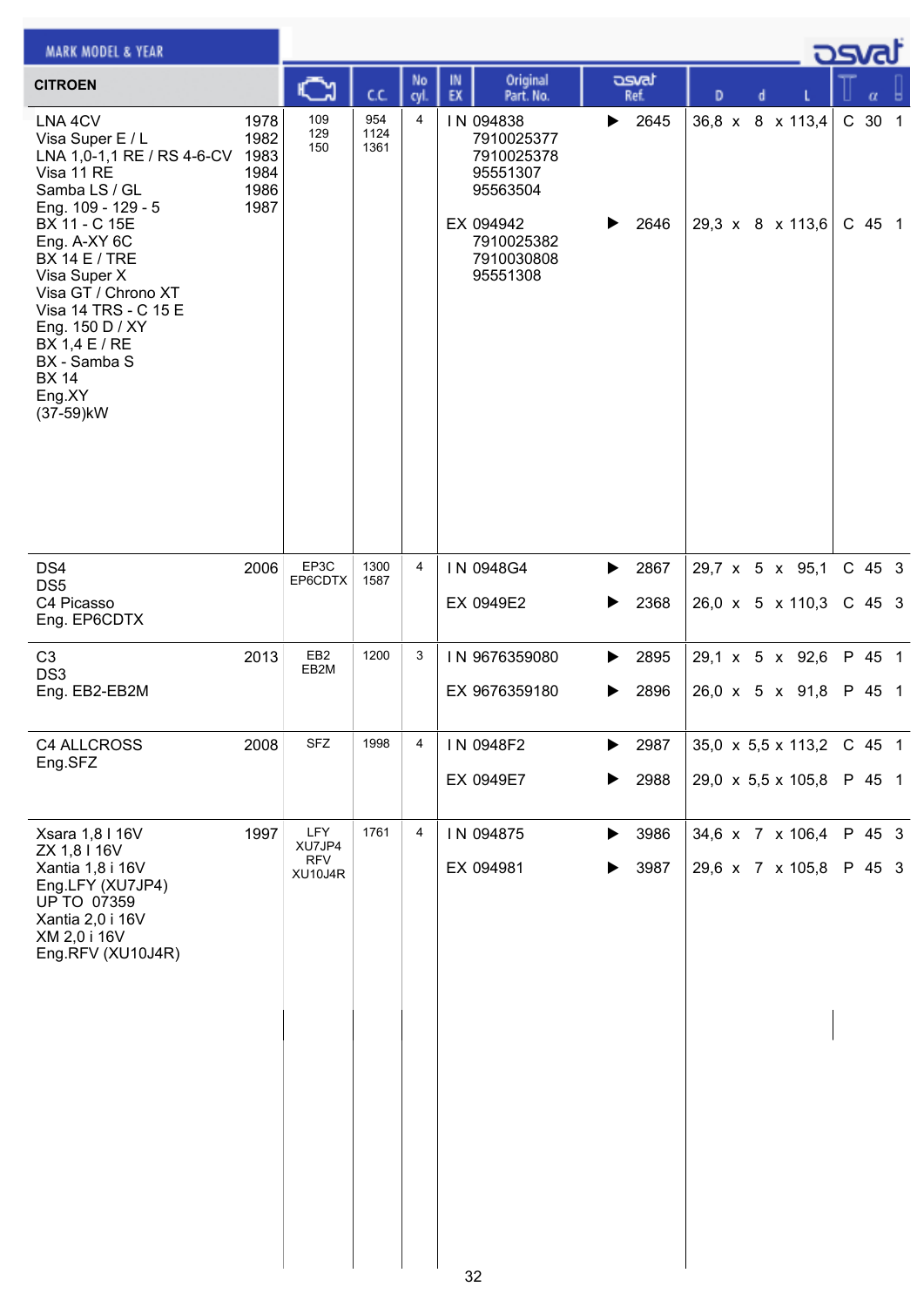| <b>MARK MODEL &amp; YEAR</b>                                                                                                                                                                                                                                         |                              |                                 |                      |           |                                                                                   |                   |   |                                      | كتصد   |        |  |
|----------------------------------------------------------------------------------------------------------------------------------------------------------------------------------------------------------------------------------------------------------------------|------------------------------|---------------------------------|----------------------|-----------|-----------------------------------------------------------------------------------|-------------------|---|--------------------------------------|--------|--------|--|
| <b>CITROEN DIESEL</b>                                                                                                                                                                                                                                                |                              |                                 | C.C.                 | No<br>cyl | Original<br>IN<br>EX<br>Part. No.                                                 | asvat<br>Ref.     | D |                                      |        | α      |  |
| Visa 17 D / RD<br>BX 17 D / RD - C 15 D<br>Eng. XDU 7<br>BX 17 DTR                                                                                                                                                                                                   | 1983<br>1983<br>1984<br>1986 | XUD7<br>XDU7TE<br>XUD9TF<br>DW8 | 1769<br>1905<br>2088 | 4         | IN 094846<br>93501070<br>93501279                                                 | 0242<br>▶         |   | 38,0 x 8 x 112,5                     | P 30 1 |        |  |
| Eng. XDU 7 - TE - Turbo<br><b>ZX Break</b><br>Eng. XUD 7<br><b>ZX Volcano</b>                                                                                                                                                                                        | 1988<br>1991<br>1993<br>1994 |                                 |                      |           | IN 094859<br>094863<br>094894                                                     | 0990              |   | 38,5 x 8 x 112,5                     | P 45 1 |        |  |
| Eng. XDU 9A<br>BX 19 D / RD / TRD<br>BX 19 Break<br>Eng. XDU 9<br>Xantia 1.9 D / DX / SX / TD /<br><b>VSX</b><br>ZX 1.9 D / TD / Break<br>Evasion 1.9 TD<br>(44-81)kW<br>Xsara 1.9 D<br>Berlingo 1.7 DW8<br>C15 1.7 D<br>Jumpy 1.9 D<br>Jumper 27 1.9D<br>Eng.XUD9TF |                              |                                 |                      |           | EX 094973<br>93501280<br>93510773<br>93510774<br>96005392<br>96137360<br>96272853 | 0243<br>▶         |   | 33,0 x 8 x 112,0                     | P 45 1 |        |  |
| Jumper 31 2.8 TD                                                                                                                                                                                                                                                     | 2001                         | 814043N                         | 2798                 | 4         | IN 0948A2                                                                         | 0252<br>▶         |   | 41,0 x 8 x 121,0                     | P 30 1 |        |  |
| Sofim<br>Jumper 33-35 2.8 Hdi<br>Eng.8140.43N                                                                                                                                                                                                                        | 2004                         |                                 |                      |           | EX 0949A0                                                                         | 0216<br>▶         |   | 36,0 x 8 x 122,0                     | P 45 1 |        |  |
| AX 1.5 DX<br>Eng. TUD 5<br>Saxo 1.5 D<br>ZX 1,5 D                                                                                                                                                                                                                    | 1994<br>1999                 | TUD5                            | 1527                 | 4         | IN 094874<br>0948A8<br>96150145                                                   | 0709<br>▶         |   | 37,0 x 7 x 108,4                     | P 45 1 |        |  |
| (43 KW)                                                                                                                                                                                                                                                              |                              |                                 |                      |           | EX 094980<br>96150144                                                             | 0710<br>▶         |   | 31,5 x 7 x 108,2                     | P 45 1 |        |  |
| AX 14 D / RD / TRD<br>Eng. TUD 3<br>(39 KW)                                                                                                                                                                                                                          | 1988                         | TUD3                            | 1361                 | 4         | IN 95638449<br>96012815                                                           | 0978<br>▶         |   | 35,5 x 7 x 108,5                     |        | P 45 1 |  |
|                                                                                                                                                                                                                                                                      |                              |                                 |                      |           | EX 95638450<br>96012816                                                           | 0979<br>▶         |   | 30,5 x 7 x 108,0                     | P 45 1 |        |  |
| <b>XM 2.5 TD</b><br>Jumper 31 2.5 D 12V                                                                                                                                                                                                                              |                              |                                 | 2446                 | 4         | IN 094872<br>96095457<br>EX 094979                                                | 1135<br>▶<br>1136 |   | 36,9 x 7 x 127,8<br>36,9 x 7 x 127,5 | P 45 3 | P 45 3 |  |
|                                                                                                                                                                                                                                                                      |                              |                                 |                      |           | 96096146                                                                          |                   |   |                                      |        |        |  |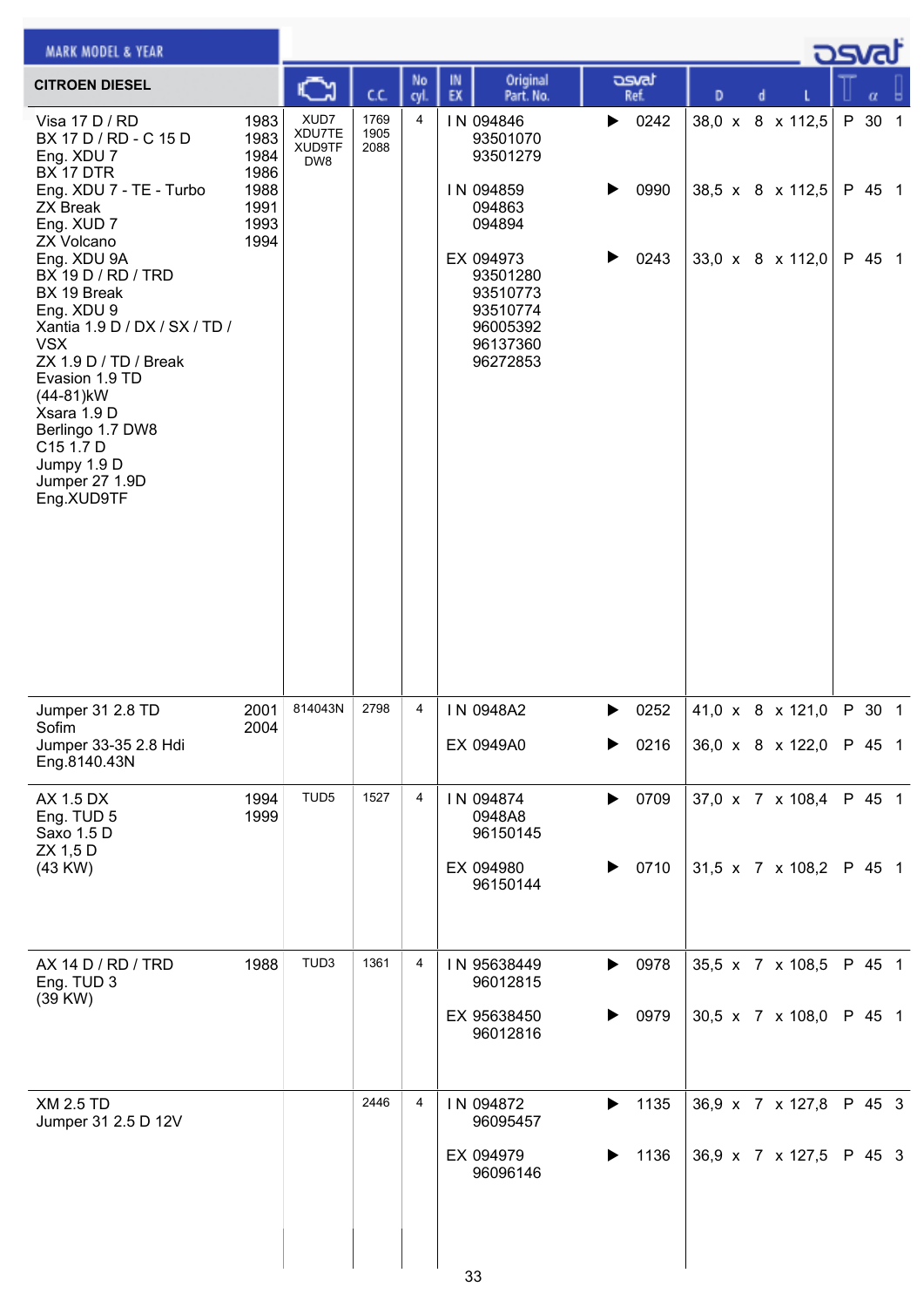| <b>MARK MODEL &amp; YEAR</b>                                                                                                                                                                                                                          |                              |                                                           |              |                |          |                                            |   |               |                                      |  |                                 | asvat            |  |
|-------------------------------------------------------------------------------------------------------------------------------------------------------------------------------------------------------------------------------------------------------|------------------------------|-----------------------------------------------------------|--------------|----------------|----------|--------------------------------------------|---|---------------|--------------------------------------|--|---------------------------------|------------------|--|
| <b>CITROEN DIESEL</b>                                                                                                                                                                                                                                 |                              |                                                           | cc           | No<br>cyl.     | IN<br>EX | Original<br>Part. No.                      |   | asvat<br>Ref. | D                                    |  |                                 | α                |  |
| Jumper 31 2.8 D<br>Sofim                                                                                                                                                                                                                              | 2001                         |                                                           | 2800         | 4              |          | IN 094896                                  | ▶ | 1517          | 43,4 x 8 x 121,8                     |  |                                 | P 30 1           |  |
|                                                                                                                                                                                                                                                       |                              |                                                           |              |                |          | EX 0949A0                                  | ▶ | 0216          |                                      |  | 36,0 x 8 x 122,0                | P 45 1           |  |
| Xantia 2.1 TD 12V<br>XM 2.1 TD / XM D 12 3V<br>Ambiance / Harmonie<br>Eng. XUD 11A i. E-Turbo                                                                                                                                                         | 1989                         | XUD11A<br>$1995$ $XUD11BTE$                               | 2088<br>2138 | $\overline{4}$ |          | IN 094868<br>96007817<br>96008334          | ▶ | 1541          | 33,9 x 8 x 122,3                     |  |                                 | P 45 3           |  |
| D 12 3V<br>Eng. XUD11BTE<br>$(61/81$ KW)<br>Evasion 2.1 TD                                                                                                                                                                                            |                              |                                                           |              |                |          | EX 094968<br>96042957<br>96079213          | ▶ | 1542          |                                      |  | 33,9 x 8 x 121,9                | P 45 3           |  |
| Evasion 1.9 TD Hdi                                                                                                                                                                                                                                    | 1999                         | <b>DV10</b><br>DW10ATED                                   | 1905         | 4              |          | IN 094895                                  | ▶ | 1595          | 35,6 x 6 x 107,1                     |  |                                 | P 45 3           |  |
| Evasion 2.0 HDI<br>Xantia 2.0 HDi<br>Xsara 1.9 TD DW10<br>Berlingo 2.0 HDi<br>C5 2.0 HDI<br>Jumpy 2.0 HDI<br>(80 KW)<br>XSARA 2.0 HDI<br>XSARA PICASSO 2.0 HDI<br>Eng.DV10 - DW10TD<br>C5 2.0 Hdi 16V<br>Jumper 29-33 2.0 Hdi<br>Jumper 33-35 2.2 Hdi | 2001<br>2003<br>2006         |                                                           |              |                |          | EX 094996                                  |   | 1596          | 33,8 x 6 x 107,1                     |  |                                 | P 45 3           |  |
| Eng.DW10ATED<br>Xsara 1.4 HDI<br>C3 1.4 HDI<br>C2 1.4 HDI<br>C1 1.4 HDI<br>Nemo 1.3 Hdi<br>Eng. DV4TD-8HR-8HS                                                                                                                                         | 2003<br>2010                 | DV4TD<br>8HR<br>8HS                                       | 1248<br>1398 | 4              |          | IN 0948C2<br>0948F5<br>EX 0949B1<br>0949F0 | ▶ | 1753<br>1754  | $30,3 \times 5,5 \times 97,3$        |  | 32,8 $\times$ 5,5 $\times$ 97,3 | C 45 3<br>P 45 3 |  |
| C4 2.0 HDI 16V<br>C5 2.0 HDI 16V<br>Eng.DW10BTED4 FAP<br>C5 2.2 16V Hdi BiTurbo<br>Eng. 4HX<br>C8 2.2 16V HDI<br>Eng.DW12TED4 FAP                                                                                                                     | 2002<br>2004<br>2006<br>2008 | DW10BTE-<br>D4FAP<br>DW12TE-<br>D <sub>4</sub> FAP<br>4HX | 2179         | 4              |          | IN 0948A3<br>EX 0949A3                     | ▶ | 1779<br>1780  | 29,8 x 6 x 105,0<br>24,9 x 6 x 105,0 |  |                                 | P 45 3<br>P 45 3 |  |
| Evasion 2.0 Hdi 16V<br>Eng. RHW DW10ATED4 FAP 2004                                                                                                                                                                                                    | 2001                         | <b>RHW</b><br>DW10ATE-                                    | 1997         | 4              |          | IN 0948C0                                  | ▶ | 1781          | 29,9 x 6 x 106,2                     |  |                                 | P 45 3           |  |
| Jumpy 2,0 Hdi<br>C8 2.0 Hdi 16V                                                                                                                                                                                                                       |                              | D4FAP                                                     |              |                |          | EX 0949A9                                  |   | 1782          | 25,0 x 6 x 106,2                     |  |                                 | P 45 3           |  |
| Jumper 27 2.5 TDI<br>Eng.DJ5TED                                                                                                                                                                                                                       | 2001                         | DJ5TED                                                    | 2446         | 4              |          | IN 094884                                  | ▶ | 1783          | 41,0 x 7 x 115,6                     |  |                                 | P 45 3           |  |
|                                                                                                                                                                                                                                                       |                              |                                                           |              |                | 34       | EX 094990                                  |   | 1784          | 37,7 x 7 x 115,4                     |  |                                 | P 45 3           |  |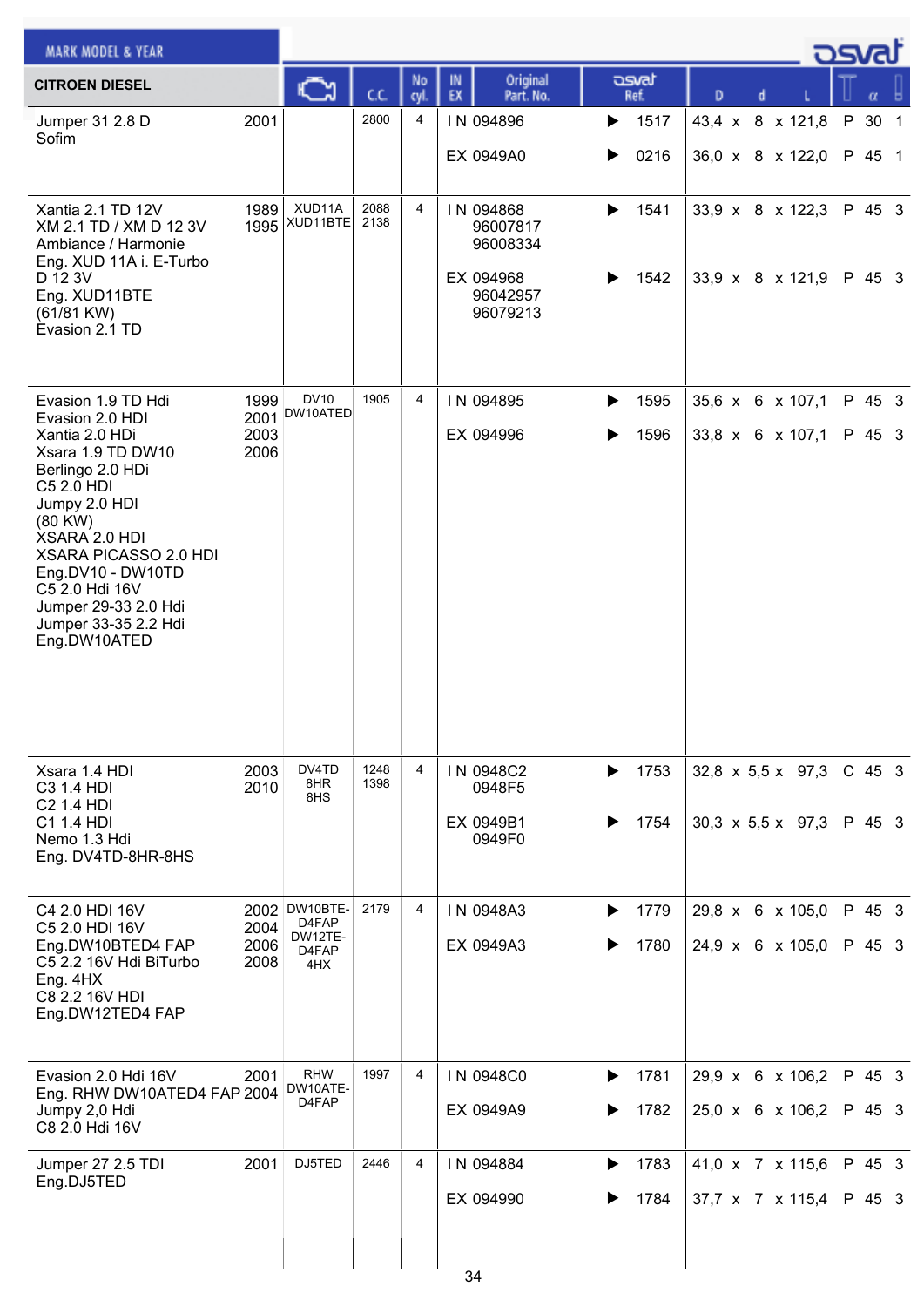| <b>MARK MODEL &amp; YEAR</b>                                                                                                                                                                                                                                                                 |                      |                                     |              |                |                                                              |                        |                                                                | <b>DSVAT</b>       |
|----------------------------------------------------------------------------------------------------------------------------------------------------------------------------------------------------------------------------------------------------------------------------------------------|----------------------|-------------------------------------|--------------|----------------|--------------------------------------------------------------|------------------------|----------------------------------------------------------------|--------------------|
| <b>CITROEN DIESEL</b>                                                                                                                                                                                                                                                                        |                      |                                     | cc           | No<br>cyl.     | Original<br>IN<br>EX<br>Part. No.                            | asvat<br>Ref.          | D                                                              | α                  |
| Jumper 2.2 HDI 16V<br>Eng.4HU-22DT                                                                                                                                                                                                                                                           | 2006                 | 4HU22DT                             | 1797<br>2198 | 4              | IN 0948E6<br>EX 0949E3                                       | 1797<br>▶<br>1798<br>▶ | 29,7 x 7 x 122,2<br>25,7 x 7 x 122,2                           | P 30 3<br>P 45 3   |
| C3 1.4 Hdi 16V<br>Eng. DV4TED4                                                                                                                                                                                                                                                               | 2004                 | DV4TED4                             | 1398         | $\overline{4}$ | IN 0948C4<br>EX 0949C1                                       | 2163<br>▶<br>2164<br>▶ | $24,3 \times 5,5 \times 96,4$<br>$22,4 \times 5,5 \times 96,5$ | P 45 3<br>P 45 3   |
| C <sub>3</sub> 1.6 HDI 16V<br>C4 1.6 HDI 16V<br>C5 1.6 HDI 16V<br>Xsara 1.6 HDI 16V<br>Picasso 1.6 HDI 16V<br>Berlingo 1.6 HDI 16V<br>$(66-80Kw)$<br>Eng.DV6TED4-9HX                                                                                                                         | 2004<br>2005<br>2010 | DV6TED4<br>9HX                      | 1560         | 4              | IN 0948C7<br>EX 0949C3                                       | 2165<br>▶<br>2166<br>▶ | $25,6 \times 5,5 \times 96,4$<br>$23,4 \times 5,5 \times 96,6$ | $C$ 45 3<br>P 45 3 |
| C5 Biturbo 16V Hdi<br>C8 Biturbo 16V Hdi<br>Eng. DW12BTED4                                                                                                                                                                                                                                   | 2006<br>2008         |                                     | 2179         | 4              | IN 0948E5<br>EX 0949E1                                       | 2365<br>▶<br>2366<br>▶ | 27,2 x 6 x 95,8<br>25,0 x 6 x 95,0                             | P 45 3<br>$C$ 45 3 |
| Jumper 40 3.0<br>Eng.F1CE                                                                                                                                                                                                                                                                    | 2014                 | F1CE0481                            | 2998         | 4              | IN 0948F1<br>0948G7<br>EX 0949E6<br>0949G1                   | 2483<br>▶<br>2484      | 32,4 x 6 x 119,9<br>32,3 x 6 x 119,9                           | P 30 3<br>P 30 3   |
| CX 2200 Diesel<br>C 35 / CX 2500 D / Break S<br>Eng. M22 / 621<br>CX 2500 D / Confort /<br>Familiale / Pallas / Prestige /<br>Break / Super<br>CX 25 RD / TRD<br>C 25 / C 35 D<br>Eng. M25 / 629<br>Eng. M25 / 660<br>CX 2500 TD / Break /<br>Familiale / Pallas<br>C 25 TD<br>Eng. M25 / 64 | 1975<br>1978<br>1980 | M22<br>M25                          | 2175<br>2482 | 4              | IN 5478734<br>95493872<br>95569116<br>EX 5457479<br>95569117 | 2602<br>▶<br>2603<br>▶ | 42,2 $\times$ 8 $\times$ 121,4<br>35,0 x 9 x 121,4             | P 45 3<br>P 45 3   |
| DS4<br>DS <sub>5</sub><br>2.0 Hdi 16V<br>Eng. RHH-DW10CTED4                                                                                                                                                                                                                                  | 2011                 | <b>RHH</b><br><b>DW10C-</b><br>TED4 | 1997         | 4              | IN 0948F6<br>EX 0949A3                                       | 2699<br>▶<br>1780      | 27,3 x 6 x 104,5<br>24,9 x 6 x 105,0                           | P 45 3<br>P 45 3   |
| DS5 1.6 Hdi<br>DS4 1.6 Hdi<br><b>DS3 1.6 Hdi</b><br>C3 1.6 Hdi<br>C4 1.6 Hdi<br>C5 1.6 Hdi<br>Eng.DV6C                                                                                                                                                                                       | 2010<br>2011         | 9HR<br>9HL<br>DV6C                  | 1560         | 4              | IN 0948F7<br>EX 0949F5                                       | 2857<br>▶<br>2858<br>▶ | $30,2 \times 5,5 \times 95,5$<br>$27,5 \times 5,5 \times 95,5$ | P 45 3<br>P 45 3   |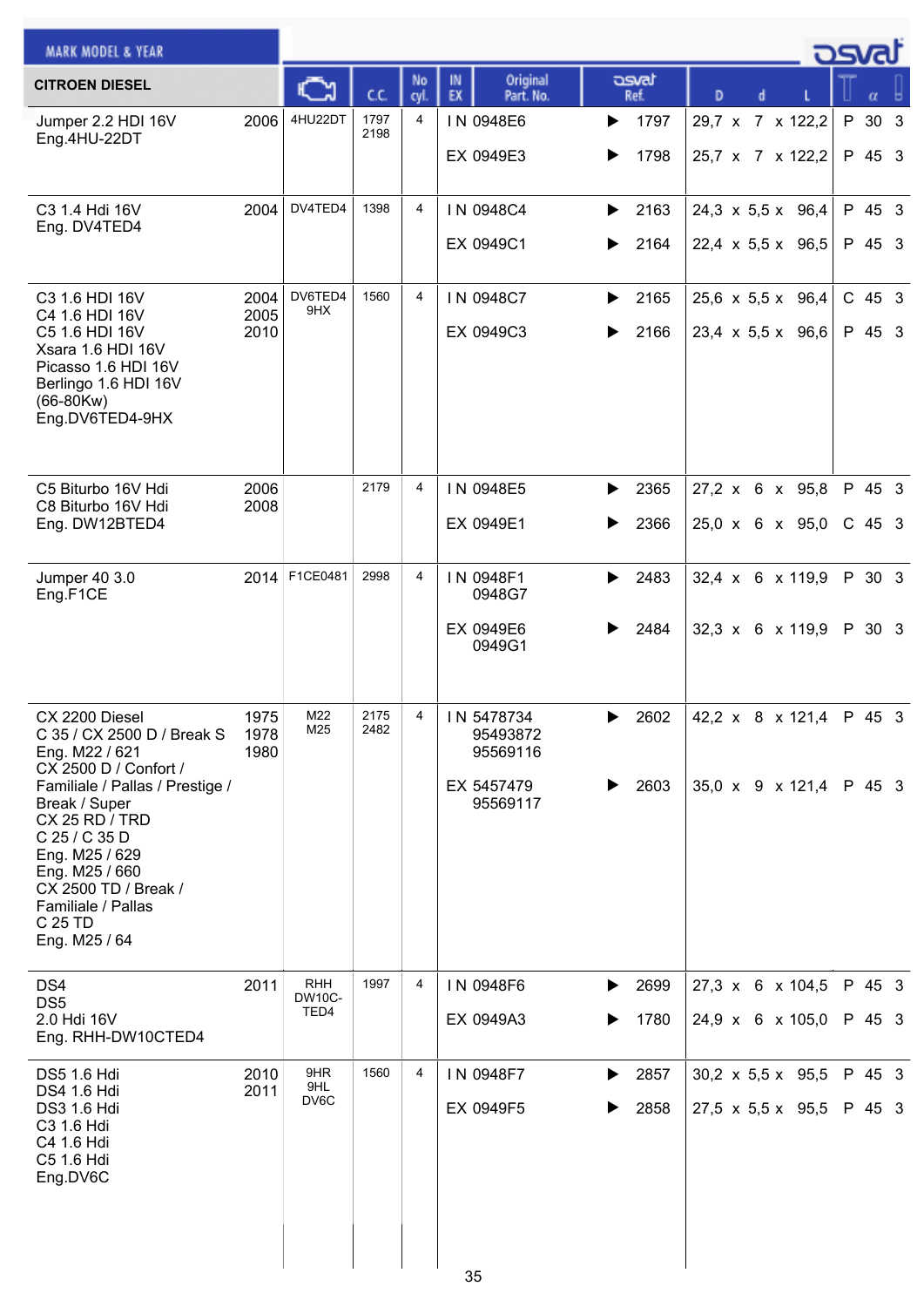| <b>MARK MODEL &amp; YEAR</b>              |    |      |               |                                                                                            |                                            |                                                        | <b>DSvat</b>     |
|-------------------------------------------|----|------|---------------|--------------------------------------------------------------------------------------------|--------------------------------------------|--------------------------------------------------------|------------------|
| <b>CUMMINS</b>                            | C٦ | C.C. | No<br>cyl.    | Original<br>IN<br>EX<br>Part. No.                                                          | asvat<br>Ref.                              | d<br>D                                                 | ы<br>α           |
| Eng. "K" Series<br>Model KTA<br>(88 KW)   |    | 5760 | 6<br>12<br>16 | IN 207241<br>3088393<br>EX 3035110<br>3088391                                              | 0119<br>$\blacktriangleright$<br>0119<br>▶ | 56,4 x 12,6x 191,8<br>56,4 x 12,6x 191,8               | P 30 1<br>P 30 1 |
| Eng. L 10 - 240                           |    |      |               | IN 3033234<br>3801357<br>EX 3417713<br>3606856<br>3803995<br>3818520                       | 0161<br>$\blacktriangleright$<br>0161<br>▶ | 42,5 x 9,45x 176,4<br>42,5 x 9,45x 176,4               | C 32 1<br>C 32 1 |
| Eng. L10 - 300                            |    |      |               | IN 3418020<br>3800638<br>4926069<br>4955239<br>EX 3070159<br>3418021<br>3800639<br>3803311 | 0164<br>▶<br>0164<br>▶                     | 42,5 x 9,6 x 195,3<br>42,5 x 9,6 x 195,3               | P 30 1<br>P 30 1 |
| Eng. N14                                  |    |      |               | IN 3068519<br>EX 3069672<br>3070473<br>3406657<br>3803425<br>3803726                       | ▶<br>0618<br>0618<br>▶                     | 47,5 $\times$ 9,6 $\times$ 196,2<br>47,5 x 9,6 x 196,2 | P 30 1<br>P 30 1 |
| <b>Eng. N14</b>                           |    |      |               | IN 3084045<br>3803854<br>EX 3166410<br>3800891                                             | 0733<br>$\blacktriangleright$<br>0734<br>▶ | 47,6 x 9,6 x 196,8<br>47,6 x 9,6 x 196,0               | P 20 1<br>P 45 1 |
| 1958<br><b>H &amp; N</b><br>All Models ON |    |      | 4<br>6<br>12  | IN 150288<br>68276<br>EX 144911<br>36                                                      | 1129<br>$\blacktriangleright$<br>1129<br>▶ | 44,5 x 10,3x 179,0<br>44,5 x 10,3x 179,0               | P 30 2<br>P 30 2 |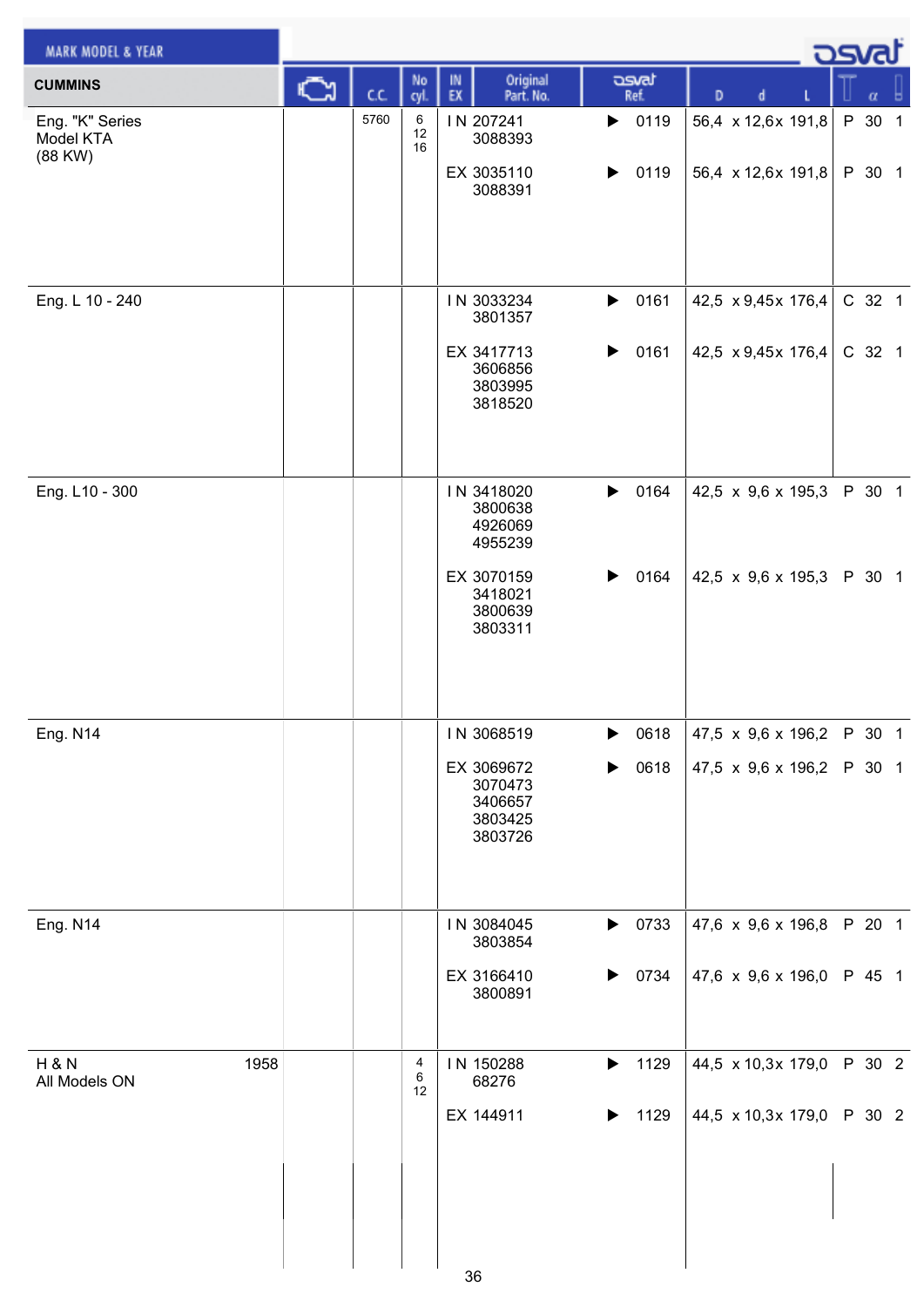| <b>MARK MODEL &amp; YEAR</b>                                                                                                 |              |            |                                      |           |          |                                                        |        |               |   |   |                                                        | <b>DSVRJ</b>     |  |
|------------------------------------------------------------------------------------------------------------------------------|--------------|------------|--------------------------------------|-----------|----------|--------------------------------------------------------|--------|---------------|---|---|--------------------------------------------------------|------------------|--|
| <b>CUMMINS</b>                                                                                                               |              | Ğ          | C.C.                                 | No<br>cyl | IN<br>EX | Original<br>Part. No.                                  |        | asvat<br>Ref. | D | d |                                                        | α                |  |
| 6C<br>6CT<br>VolksWagen<br>Ford Cargo<br>Hyunday                                                                             |              |            |                                      | 6         |          | IN 3802275<br>3802463<br>3915506<br>3924472<br>3924492 | ▶      | 1331          |   |   | 52,0 x 9,5 x 151,0                                     | P 30 1           |  |
|                                                                                                                              |              |            |                                      |           |          | EX 3802085<br>3902254<br>3921444                       | ▶      | 1332          |   |   | 46,0 x 9,5 x 150,9                                     | P 45 1           |  |
| 4B - 6B- 6BT<br>Ford Cargo<br><b>Hyster</b><br>Hyunday                                                                       | 2006<br>2010 | F4GE       |                                      | 4<br>6    |          | IN 3802355<br>3901117<br>3920867                       | ▶      | 1447          |   |   | 45,0 x 8 x 129,2                                       | P 30 1           |  |
| 4B Turbo<br>6B Turbo<br>Eng.F4GE                                                                                             |              |            |                                      |           |          | EX 3802356<br>3901607<br>3920868                       |        | 1448          |   |   | 42,0 x 8 x 129,0                                       | P 45 1           |  |
|                                                                                                                              |              |            |                                      |           |          | EX 4899632                                             | ▶      | 2944          |   |   | 42,0 x 8 x 130,5                                       | P 45 1           |  |
| Eng. V 352, V6 - 140<br>Eng. V 378, V6 - 155<br>Eng. V 470, V8 - 185<br>Eng. V 504, V8 - 210<br>Eng. V 555, VT 555, V8 - 255 | 1963         |            | 5768<br>6194<br>7702<br>8259<br>9095 | 6<br>8    |          | IN 166774<br>EX 3275355<br>3275356                     | ▶<br>▶ | 2086<br>2701  |   |   | 40,5 $\times$ 9,7 $\times$ 141,5<br>40,8 x 9,6 x 141,4 | C 30 5<br>P 30 1 |  |
| Eng. 5,9 ISB TD 24V                                                                                                          |              |            |                                      | 6         |          | IN 3940735                                             | ▶      | 2233          |   |   | 33,0 x 7 x 124,6                                       | P 30 1           |  |
|                                                                                                                              |              |            |                                      |           |          | EX 3940734<br>3968183                                  | ▶      | 2234          |   |   | 33,0 x 7 x 124,3                                       | P 45 1           |  |
| Eng ISC 24 V                                                                                                                 | 2006         | <b>ISC</b> | 8300                                 | 6         |          | IN 3800340<br>3942588                                  | ▶      | 2293          |   |   | 38,0 x 8 x 137,8                                       | P 30 1           |  |
|                                                                                                                              |              |            |                                      |           |          | EX 3800341<br>3942589                                  | ▶      | 2294          |   |   | 38,0 x 8 x 137,9                                       | P 45 1           |  |
| Eng.ISX                                                                                                                      |              |            |                                      |           |          | IN 4965868                                             | ▶      | 2331          |   |   | 47,6 x 9,6 x 216,0                                     | P 20 1           |  |
|                                                                                                                              |              |            |                                      |           |          | EX 4101454                                             | ▶      | 2332          |   |   | 45,5 x 9,6 x 223,8                                     | P 45 1           |  |
| G Series<br>G3.9 - G5.9 B                                                                                                    | 2006         | G          | 3900<br>5900                         | 6         |          | IN 3802659<br>3922714                                  | ▶      | 2401          |   |   | 45,1 x 8 x 129,2                                       | P 20 1           |  |
|                                                                                                                              |              |            |                                      |           |          | EX 3802658<br>3922713                                  |        | 2402          |   |   | 42,0 x 8 x 129,1                                       | P 20 1           |  |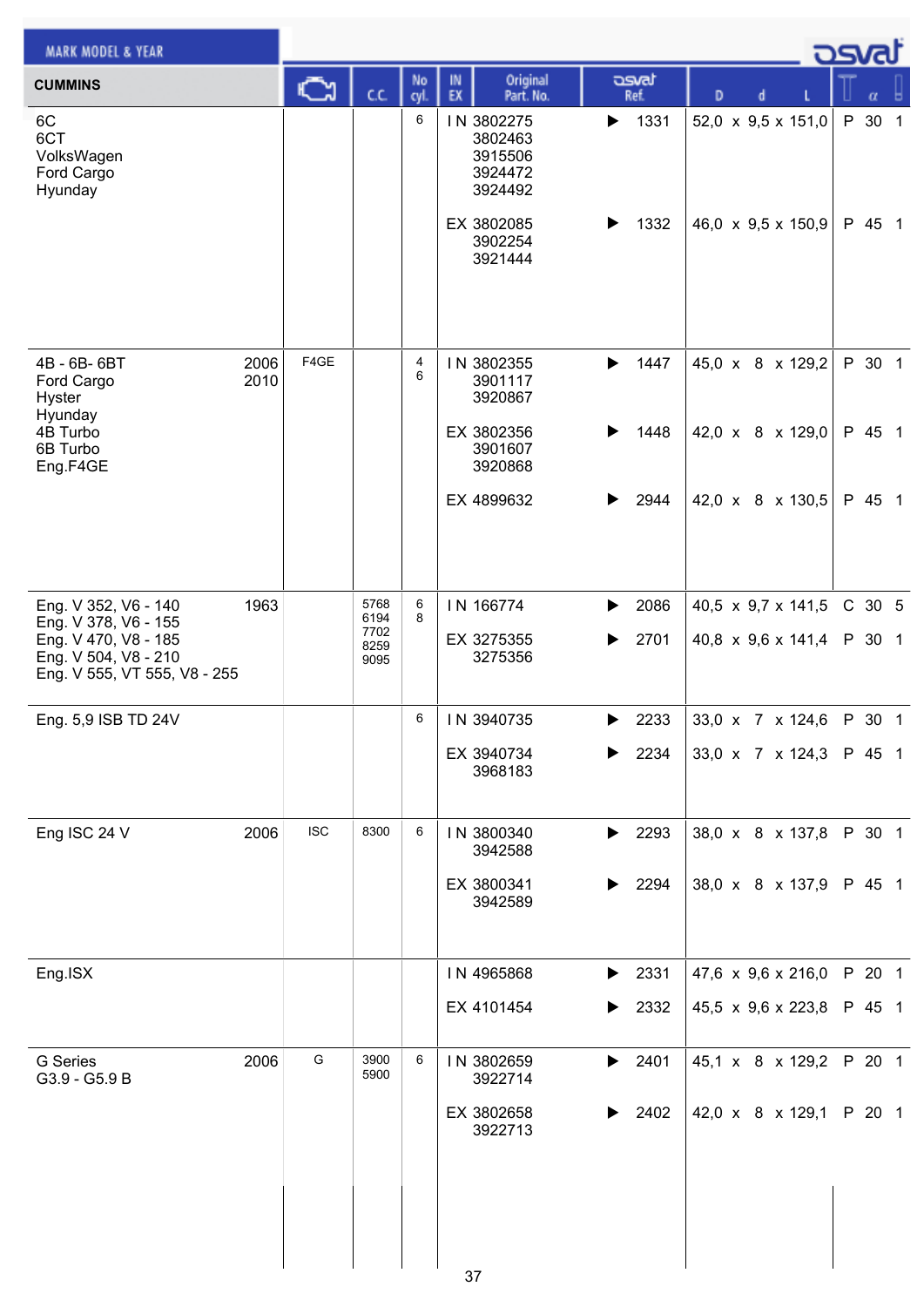| <b>MARK MODEL &amp; YEAR</b>                                                                                                                                                                                          |              |                        |                        |            |                                           |               |                                  | كsvat |          |         |
|-----------------------------------------------------------------------------------------------------------------------------------------------------------------------------------------------------------------------|--------------|------------------------|------------------------|------------|-------------------------------------------|---------------|----------------------------------|-------|----------|---------|
| <b>CUMMINS</b>                                                                                                                                                                                                        |              | C٦                     | C.C.                   | No<br>cyl. | Original<br>IN<br>EX<br>Part. No.         | asvat<br>Ref. | D                                |       |          |         |
| Eng. V / 8 250 - V / 6 186 -<br>200 - 210 ON                                                                                                                                                                          | 1965         |                        |                        | 6<br>8     | IN 138886<br>216707                       | 2500<br>▶     | 48,0 x 11,5x 168,0               |       | P 30 2   |         |
|                                                                                                                                                                                                                       |              |                        |                        |            | EX 138887                                 | 2500          | 48,0 x 11,5x 168,0               |       | P 30 2   |         |
| C SERIES GAS-EPG                                                                                                                                                                                                      |              |                        |                        | 6          | IN 3802813<br>3927254                     | 2685<br>▶     | 52,0 $\times$ 9,5 $\times$ 151,0 |       |          | P 20 1P |
|                                                                                                                                                                                                                       |              |                        |                        |            | EX 3802812<br>3927255                     | 2686          | 46,0 $\times$ 9,5 $\times$ 150,9 |       | P 20 1   |         |
| Eng. NH 230, 230B, 250,<br>250B/C/P<br><b>Eng. NHC 250</b><br><b>Eng. NHD 230</b>                                                                                                                                     | 1960         | <b>NH</b>              | 9640<br>14011<br>23171 | 6<br>12    | IN 135957<br>145701<br>3000926<br>3040830 | 2702          | 47,5 x 11,5x 179,5               |       |          | P 30 2  |
| Eng. NHE 220, 225, 225B<br>Eng. NHF 240, 265<br>Eng. NHH 250<br>Eng. NHCT<br>Eng. NTCC 250S, 290, 350<br><b>Big Cam Engines</b><br>Eng. NHCT - CT / 270<br>Eng. NTC 270 CT / E, 290<br>Power Torque 270<br>Eng. Formu |              |                        |                        |            | EX 145701<br>3040830                      | 2702<br>▶     | 47,5 x 11,5x 179,5               |       | P 30 2   |         |
| Eng G14 - GTA 855 GAS                                                                                                                                                                                                 | 2012         | GTA855                 | 14000                  | 6          | IN 3394112                                | 2868          | 47,6 x 11,5x 200,2               |       | P 20 2   |         |
|                                                                                                                                                                                                                       |              |                        |                        |            | EX 3394112                                | 2868<br>►     | 47,6 x 11,5x 200,2 P 20 2        |       |          |         |
| <b>DACIA</b>                                                                                                                                                                                                          |              |                        |                        |            |                                           |               |                                  |       |          |         |
| Logan<br>Eng.E7J-E5F                                                                                                                                                                                                  | 2004<br>2008 | E7J<br>E <sub>5F</sub> | 1389<br>1598           | 4          | IN 7701465088                             | 0888<br>▶     | 37,5 x 7 x 107,8                 |       | P 30 1   |         |
|                                                                                                                                                                                                                       | 2012         |                        |                        |            | EX 7701465090<br>7701468149               | 0889          | 33,6 x 7 x 107,8                 |       | P 45 1   |         |
| Duster 1,6 16V                                                                                                                                                                                                        | 2010         | K4M                    | 1598                   | 4          | IN 7701471378                             | 1723<br>▶     | $32,7 \times 5,5 \times 109,3$   |       | C 45 1   |         |
| Eng.K4M                                                                                                                                                                                                               |              |                        |                        |            | EX 7701471379<br>7701473354               | 1724<br>▶     | 28,0 x 5,5 x 107,7               |       | P 45 1   |         |
| Sandero 1,2 16V                                                                                                                                                                                                       | 2008         | D <sub>4</sub> F       | 1149                   | 4          | IN 7701472986                             | 1861<br>▶     | 26,0 x 5,5 x 110,7               |       | P 45 3   |         |
| Eng.D4F                                                                                                                                                                                                               |              |                        |                        |            | EX 7701473004                             | 1862<br>▶     | 22,0 x 5,5 x 112,5               |       | P 45 3   |         |
| Dokker 1,2                                                                                                                                                                                                            | 2013         | H <sub>5</sub> F       | 1200                   | 4          | IN 132017322R                             | 2955<br>▶     | $26,6 \times 5,5 \times 100,8$   |       | $C$ 45 3 |         |
|                                                                                                                                                                                                                       |              |                        |                        |            | EX 132027223R                             | 2956          | 23,5 x 5,5 x 101,6               |       | P 30 3   |         |
|                                                                                                                                                                                                                       |              |                        |                        |            | 38                                        |               |                                  |       |          |         |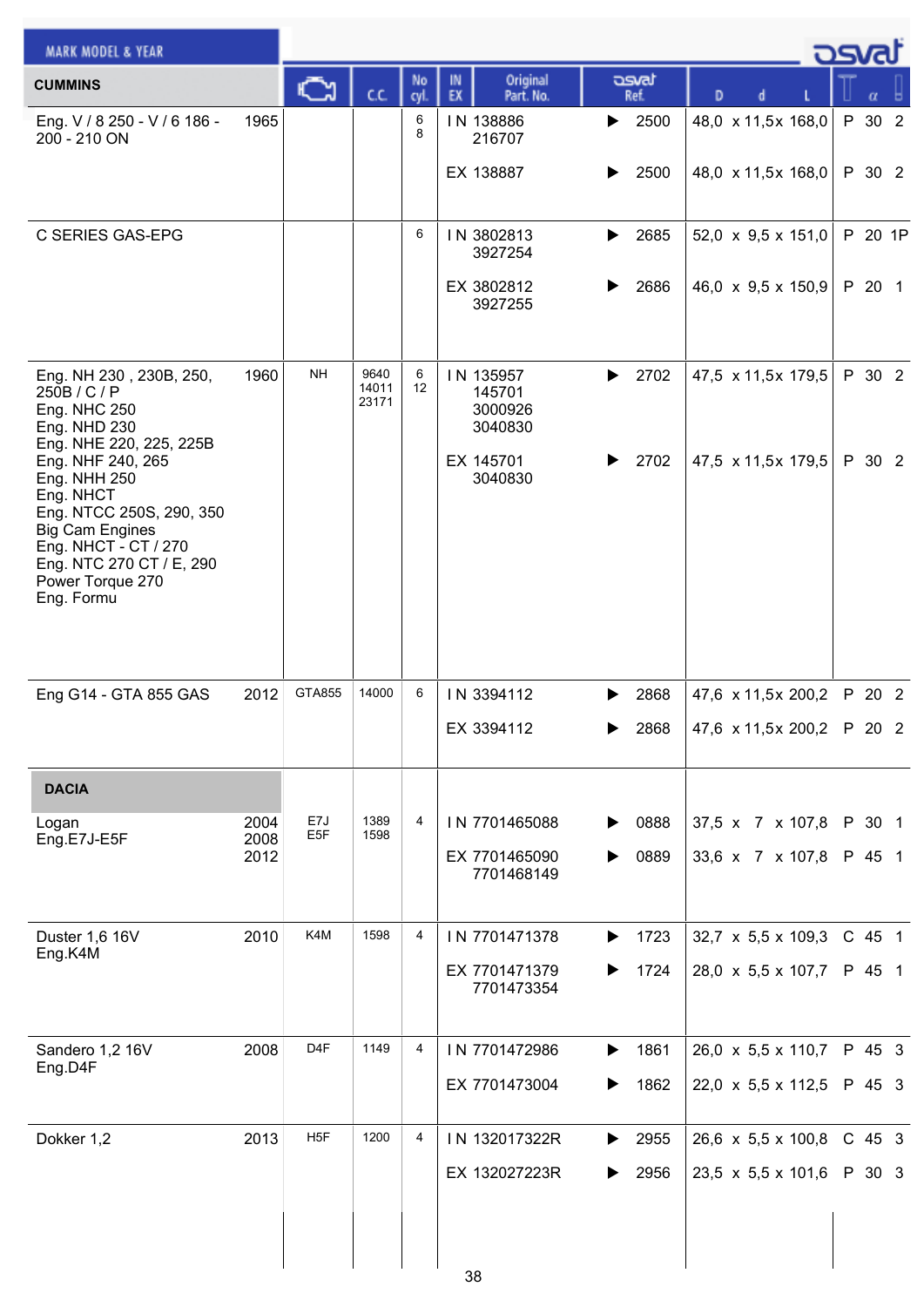| <b>MARK MODEL &amp; YEAR</b>                                                                                                                      |                              |                  |                    |                     |                                                        |                        |                                                            | كصحت                 |
|---------------------------------------------------------------------------------------------------------------------------------------------------|------------------------------|------------------|--------------------|---------------------|--------------------------------------------------------|------------------------|------------------------------------------------------------|----------------------|
| <b>DACIA DIESEL</b>                                                                                                                               |                              | C                | c.c.               | No<br>cyl.          | Original<br>IN<br>EX<br>Part. No.                      | asvat<br>Ref.          | D                                                          | α                    |
| Duster 1,5 Dci<br>Sondero 1,5 Dci<br>Logan 1,5 Dci<br>Lodgy 1,5 Dci<br>Eng.K9K                                                                    | 2002<br>2005<br>2009<br>2012 | K9K              | 1461               | 4                   | IN 7701473184<br>EX 7701473183                         | 1867<br>▶<br>1868<br>▶ | $33,4 \times$<br>6 x 101,0<br>28,9 x 6 x 100,8             | P 45 3<br>P 45 3     |
| <b>DAEWOO-CHEVROLET</b><br>Leganza 16V<br>Nubira 1,8 16V<br>Nubiria 2.0 16V Doch<br>Legenza 2.2<br>Tacuma 2.0 16V<br>Evanda 2.0 16V<br>Eng.C20SED | 1999<br>2001<br>2004         | C18XE<br>C20SED  | 1799<br>1998       | 4                   | IN 90412277<br>EX 90410813                             | 1213<br>▶<br>1214<br>▶ | 32,0 x 6 x 102,1<br>29,0 x 6 x 92,2                        | P 45 3<br>P 45 3     |
| Espero 1.8<br>Espero 2.0<br>Nubiria 2.0 16V Soch<br>Eng.C18LE                                                                                     | 1996<br>1999<br>2001         | C18LE            | 1796<br>1998       | 4                   | IN 90220119<br>EX 90323756<br>90323757                 | 1393<br>▶<br>1396<br>▶ | 41,8 x 7 x 103,8<br>36,5 x 7 x 103,6                       | C 45 1<br>$C$ 45 1   |
| Nexia 1.5 8V<br>Nexia 1.5 16V<br>Racer<br>Eng.G15MF                                                                                               | 1996                         | G15MF            | 1498               | 4                   | IN 90215492<br>EX 96098751                             | 1395<br>▶<br>1082<br>▶ | 38,0 x 7 x 101,3<br>$31,0 \times 7 \times 101,4$           | C 45 1<br>$C$ 45 1   |
| Aveo 1.4 16V<br>Eng.A14XER                                                                                                                        | 2011                         | A14XER           | 1398               | 4                   | IN 90529527<br>EX 90529529                             | 1573<br>▶<br>1574<br>▶ | 28,0 x 5 x 93,8<br>$25,0 \times 5 \times 93,8$             | $C$ 45 3<br>$C$ 45 3 |
| Nubiria 1.6 16V / 1,5 LT<br>Lanos 1.6 16V / 1,5 LT<br>Tacuma 1.6 16V<br>Eng.A16DMS-A15MF                                                          | 1998<br>2004                 | A16DMS-<br>A15MF | 1598               | 4                   | IN 96103129<br>96182806<br>EX 96103130<br>96182805     | 1597<br>▶<br>1598<br>▶ | 30,3 x 6 x 102,4<br>26,0 x 6 x 102,1                       | P 45 1<br>$C$ 45 1   |
| Lanos 1.4 8V<br>Eng.A13SMS-A14SMS                                                                                                                 | 1998                         | A13SMS<br>A14SMS | 1349               | $\overline{4}$      | IN 96182934<br>EX 96182933                             | 1599<br>▶<br>1600<br>▶ | 37,9 x 7 x 103,5<br>31,0 x 7 x 103,6                       | C 45 1<br>C 45 1     |
| Matiz<br>Matiz 1.0<br>Kalos 1,2<br>Eng.F8CV-B105                                                                                                  | 1999<br>2003<br>2004         | F8CV             | 796<br>995<br>1150 | 3<br>$\overline{4}$ | IN 1291178B00<br>94580146<br>EX 1291578B00<br>96352793 | 1607<br>▶<br>1608<br>▶ | 35,6 x 5,5 x 110,6<br>31,8 $\times$ 5,5 $\times$ 110,4     | $C$ 45 1<br>$C$ 45 1 |
| Tacuma 1.8 SX<br>Eng.F18N                                                                                                                         | 2001                         | <b>F18N</b>      | 1761               | 4                   | IN 96230591<br>EX 96230595<br>3Q                       | 1789<br>▶<br>1790<br>▶ | $38,0 \times$<br>6 x 101,3<br>$31,4 \times 6 \times 101,1$ | $C$ 45 3<br>$C$ 45 3 |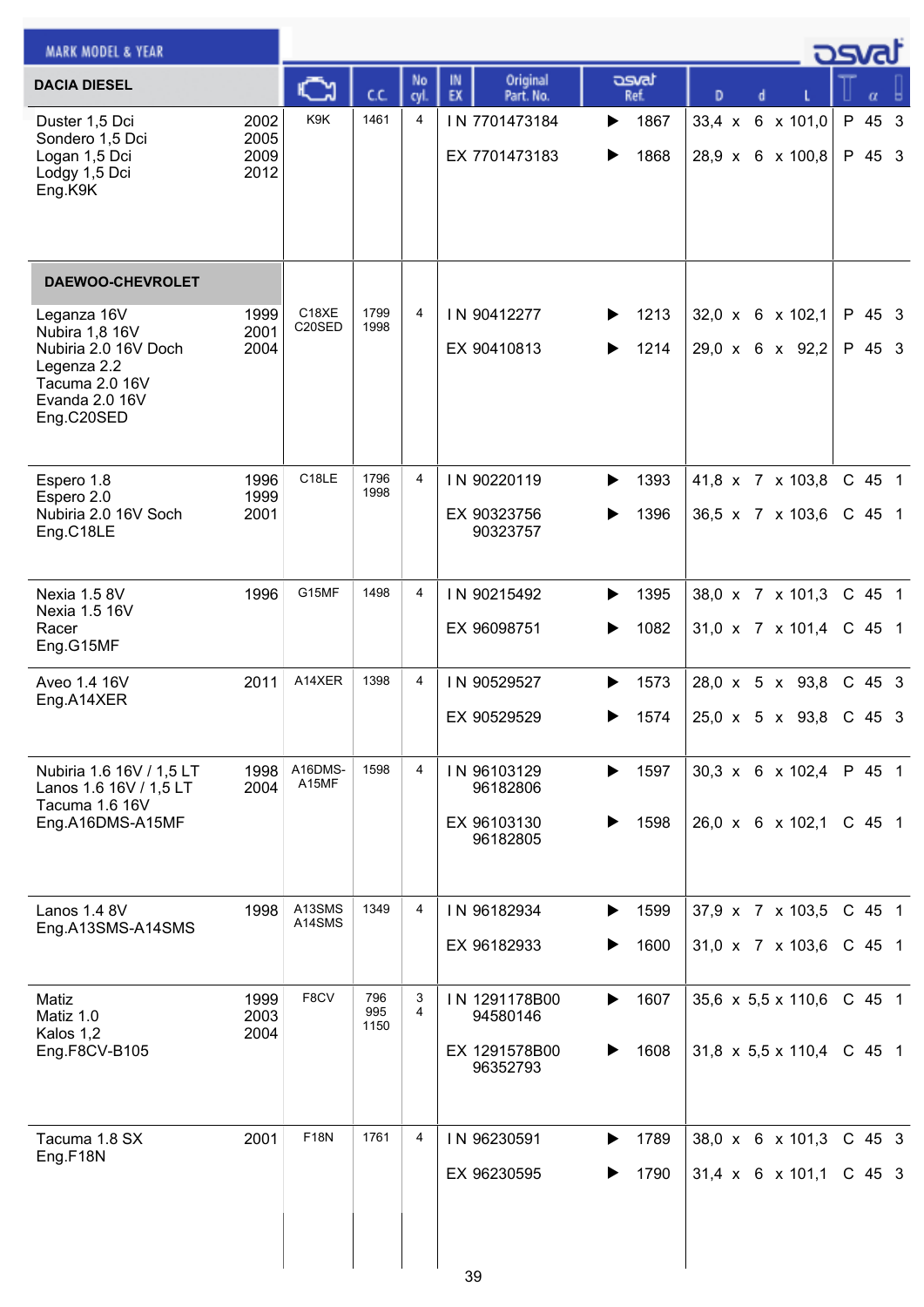| <b>MARK MODEL &amp; YEAR</b>                                        |              |                                 |      |                |                                     |                               |   |                                | osvat    |
|---------------------------------------------------------------------|--------------|---------------------------------|------|----------------|-------------------------------------|-------------------------------|---|--------------------------------|----------|
| DAEWOO-CHEVROLET                                                    |              |                                 | C.C. | No<br>cyl.     | Original<br>IN<br>EX<br>Part. No.   | asvat<br>Ref.                 | D | d                              | α        |
| Kalos 1.4 SOCH<br>Eng.F14S3                                         | 2003         | F14S3                           | 1399 | 4              | IN 96335947                         | 2013<br>▶                     |   | 38,0 x 6 x 104,0               | C 45 3   |
|                                                                     |              |                                 |      |                | EX 96335948                         | 2014<br>▶                     |   | $31,0 \times 6 \times 104,0$   | $C$ 45 3 |
| Kalos 1.4 DOCH<br>Lacetti 1.4 16V<br>Cruz 1.6 16V<br>Nubira 1.6 16V | 2003<br>2004 | F14D3<br>F16D3                  | 1399 | $\overline{4}$ | IN 96376881<br>96440081<br>96896007 | 2015<br>▶                     |   | 28,6 x 6 x 101,6               | C 45 1   |
| Eng.F14D3-F16D3                                                     |              |                                 |      |                | EX 96376980<br>96440079<br>96896008 | 2016<br>▶                     |   | 27,3 x 6 x 101,2               | C 45 1   |
| Lacetti 1.8 16V<br>Nubira 1.8 16V                                   | 2006         | F18D3                           | 1800 | 4              | IN 93333561                         | $\blacktriangleright$<br>2657 |   | 31,2 x 6 x 101,4               | C 45 3   |
| Eng.F18D3                                                           |              |                                 |      |                | EX 93333562                         | 2658<br>▶                     |   | $27.5 \times 6 \times 100.8$   | $C$ 45 3 |
| Spark 1.0<br>EngB10D1                                               | 2010         | LAQ<br><b>B10D1</b>             | 1200 | $\overline{4}$ | IN 96463002                         | 2829<br>▶                     |   | 25,9 x 5 x 99,3                | P 45 1   |
| N 300 MAX 16V<br>Eng.LAQ                                            |              |                                 |      |                | EX 96463003                         | 2830<br>▶                     |   | 23,5 x 5 x 99,8                | P 45 1   |
| DAEWOO-CHEVROLET DIESEL                                             |              |                                 |      |                |                                     |                               |   |                                |          |
| <b>Truck Plus</b><br>Eng.XUD9                                       | 2000         | XUD9                            | 1900 | 4              | IN 50054982<br>FS054982             | 0990<br>▶                     |   | 38,5 x 8 x 112,5               | P 45 1   |
|                                                                     |              |                                 |      |                | EX 50060609<br>FS060609             | 0243<br>▶                     |   | 33,0 $\times$ 8 $\times$ 112,0 | P 45 1   |
| Nubira 2.0 TCDI<br>Captiva 2.0 TCDI<br>Epica 2.0 TCDI               | 2007         | Z20DMZ-<br>20DMH                | 1991 | $\overline{4}$ | IN 4805321<br>4817354<br>96951454   | $\blacktriangleright$ 2433    |   | 28,6 x 6 x 95,7                | P 45 3   |
| Eng.Z20DM-Z20DMH                                                    |              |                                 |      |                | EX 4817338<br>96951455              | 2434<br>▶                     |   | 24,4 x 6 x 95,7                | P 45 3   |
| Aveo 1.3 D 16V<br>Eng. LDV - LSF                                    | 2011         | LDV<br><b>LSF</b>               | 1248 | 4              | IN 55223835                         | 2839<br>$\blacktriangleright$ |   | 22,4 x 6 x 109,2               | P 45 3   |
| Euro 5                                                              |              |                                 |      |                | EX 55223836                         | 2840<br>▶                     |   | 22,4 x 6 x 109,3               | P 45 3   |
| <b>Cruz 1.7 D</b><br>Trax 1,7 TD<br>Eng.DTS-DTR-LUD                 | 2011         | <b>DTS</b><br><b>DTR</b><br>LUD | 1686 | 4              | IN 641085<br>642027<br>98113743     | $\blacktriangleright$ 2841    |   | 27,5 x 6 x 102,5               | P 45 1   |
|                                                                     |              |                                 |      |                | EX 641086<br>641400<br>97385842     | 2842<br>▶                     |   | $25,4 \times 6 \times 102,3$   | P 45 1   |
|                                                                     |              |                                 |      |                | 40                                  |                               |   |                                |          |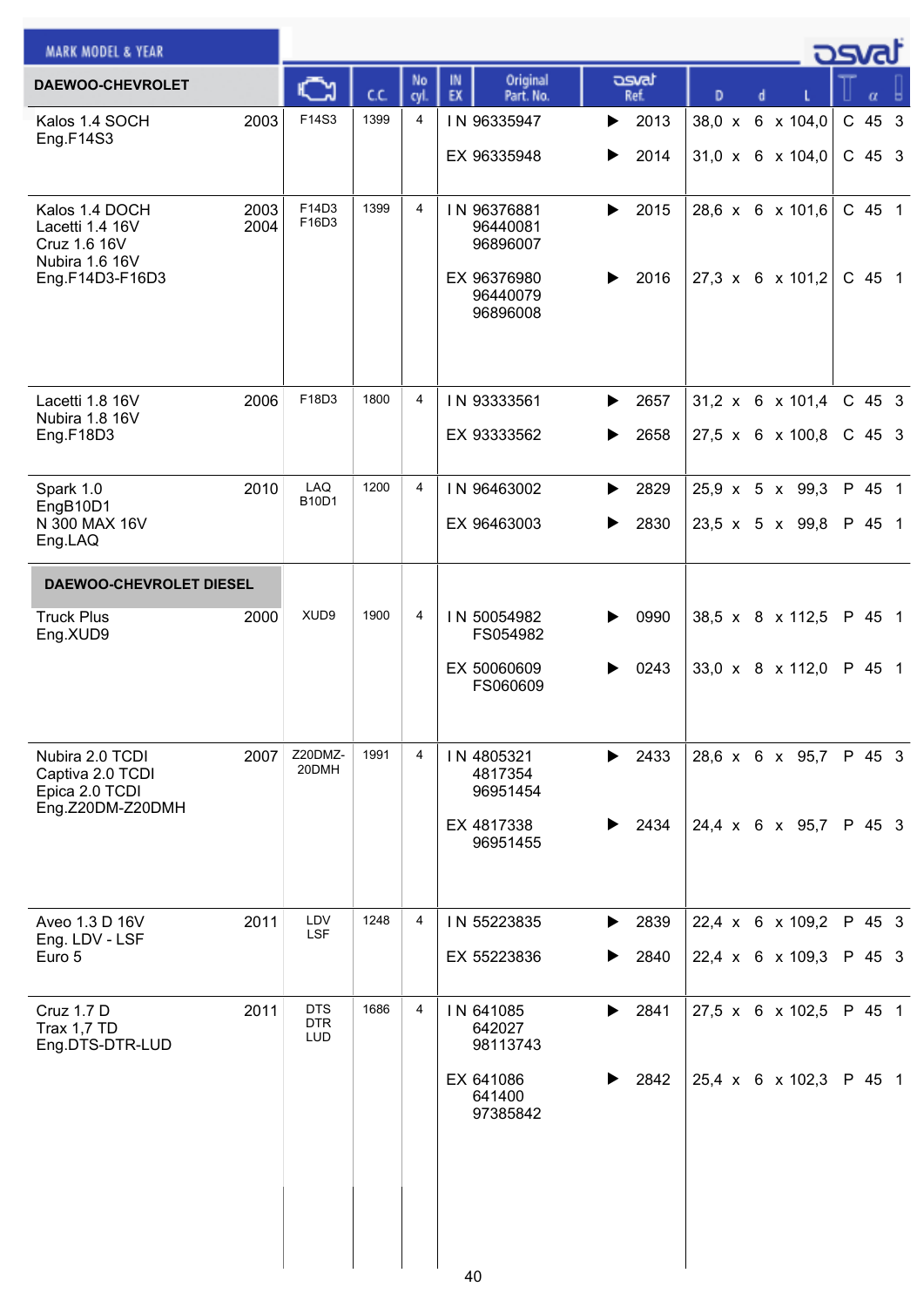|                                                                                                                                 |              |                |                                                      |                        |                                                                      | osvat            |
|---------------------------------------------------------------------------------------------------------------------------------|--------------|----------------|------------------------------------------------------|------------------------|----------------------------------------------------------------------|------------------|
| C                                                                                                                               | C.C.         | No<br>cyl.     | Original<br>IN<br>EX<br>Part. No.                    | asvat<br>Ref.          | D                                                                    |                  |
| Z20<br>2011<br>Z22                                                                                                              | 1998<br>2231 | $\overline{4}$ | IN 25183821<br>EX 25183822                           | 2961<br>▶<br>2962<br>▶ | 28,5 x 5,5 x 101,9<br>26,5 $\times$ 5,5 $\times$ 101,9               | P 45 1<br>P 45 1 |
|                                                                                                                                 |              |                |                                                      |                        |                                                                      |                  |
| DD<br>1960<br>DF<br>1969<br>DS<br><b>DTD</b>                                                                                    | 5760<br>6170 | 6              | IN 211260<br>257263<br>EX 210504<br>257265<br>517472 | 1199<br>▶<br>1200      | 42,0 $\times$ 8,7 $\times$ 141,0<br>39,3 $\times$ 8,6 $\times$ 140,8 | P 30 1<br>P 30 1 |
| <b>DNT</b><br>1987<br><b>DNS</b>                                                                                                | 6329         | 6              | IN 286292                                            | 1201<br>▶              | 44,0 x 9,9 x 142,4                                                   | P 30 1           |
|                                                                                                                                 |              |                | EX 286291                                            | 1202<br>▶              | $40,0 \times 9,9 \times 142,4$                                       | P 30 1           |
| DH<br>1969<br><b>DHB</b><br>1971<br><b>DHS</b><br>1976<br><b>DHT</b><br>FA / FT 2505, FAR 2500, FAT 1978<br><b>DHTD</b><br>1979 | 8250         | 6              | IN 613965<br>674830<br>EX 613966<br>674829           | 1203<br>▶<br>1204      | 51,4 x 10 x 148,7<br>42,8 $\times$ 9,9 $\times$ 148,5                | P 30 1<br>P 30 1 |
| <b>DKA</b><br>1969<br><b>DKB</b><br>Series ATI 2400, MB 200, SB 1973<br><b>DKS</b>                                              | 11630        | 6              | IN 267356<br>655395                                  | 1205<br>▶              | 54,9 x 11 x 152,2                                                    | P 30 1           |
|                                                                                                                                 |              |                | IN 242253<br>EX 267357                               | 1207<br>1206           | 56,7 x 11 x 151,9<br>47,7 x 11 x 150,1                               | P 30 1<br>P 30 1 |
|                                                                                                                                 |              |                | EX 242199                                            | 1208                   | 49,3 x 11 x 150,1                                                    | P 30 1           |
| 1976                                                                                                                            | <b>DKT</b>   |                |                                                      | 655398                 |                                                                      |                  |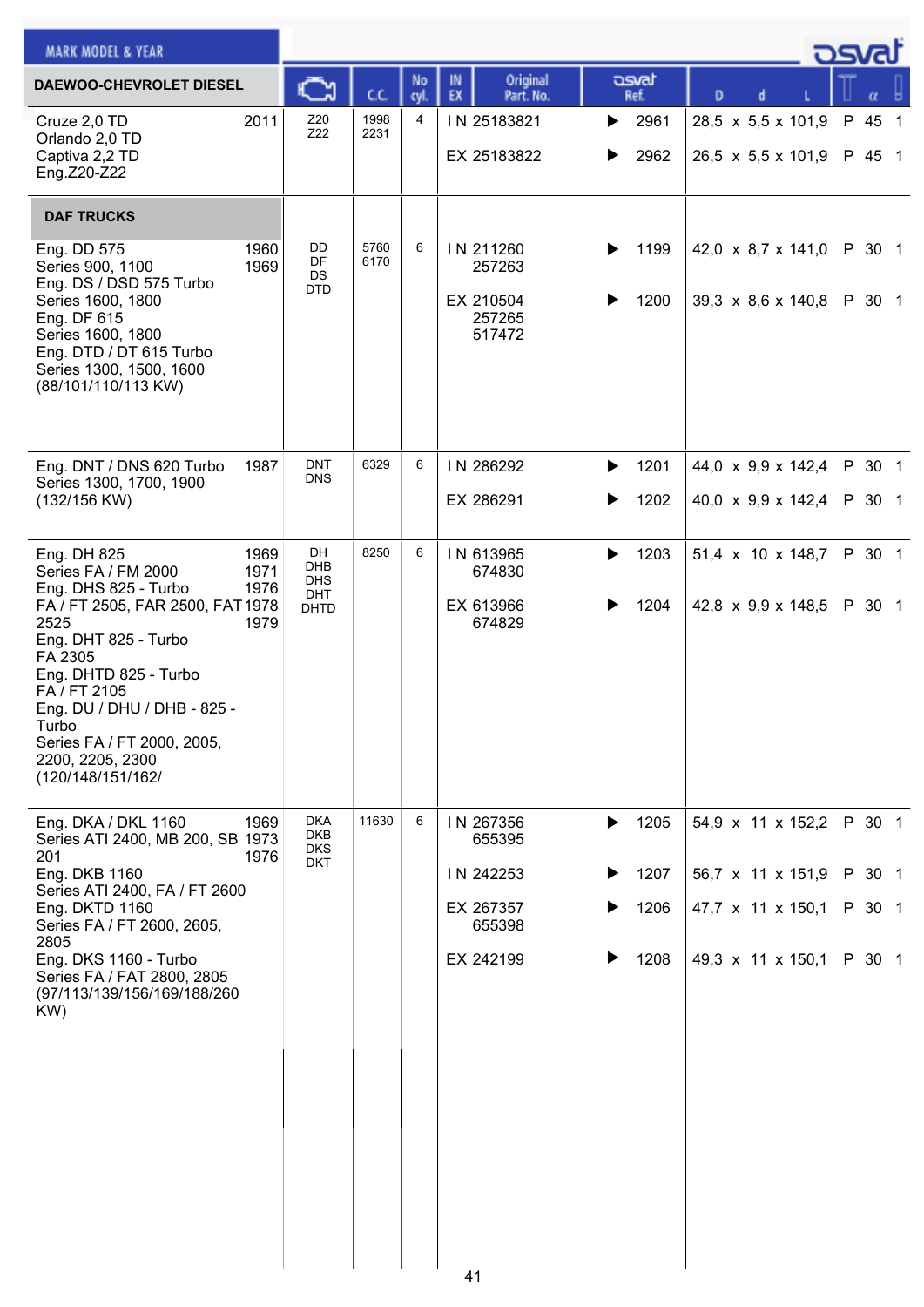| <b>MARK MODEL &amp; YEAR</b>                                                                                                                                                                                                                                                                   |                      |                                             |               |                 |                                                |                        |                                                                | كت الم           |
|------------------------------------------------------------------------------------------------------------------------------------------------------------------------------------------------------------------------------------------------------------------------------------------------|----------------------|---------------------------------------------|---------------|-----------------|------------------------------------------------|------------------------|----------------------------------------------------------------|------------------|
| <b>DAF TRUCKS</b>                                                                                                                                                                                                                                                                              |                      | <b>A</b>                                    | cc            | No<br>cyl       | Original<br>IN<br>EX<br>Part. No.              | asvat<br>Ref.          | D<br>d                                                         | α                |
| Eng. DKV 1160 - Turbo<br>Eng. DKXE 1160 - Turbo<br>FA 2805<br>Eng. DKX 1160 ATI - Turbo<br>FA / FAG / FT / FTG 3305<br>FAR / FTR 3300<br>FAD / FAT / FTT 3325<br>Eng. DC 1160 - Turbo<br>FAS 3603 - FA / FT 3605<br>FAD / FAT 3625<br>DK 11,60 NTG<br><b>Turbo Diesel Engine</b><br>(212/260/2 | 1973<br>1984<br>1987 | DC<br><b>DK</b><br><b>DKX</b><br><b>DKV</b> | 11630         | 6               | IN 1259989<br>266305<br>EX 1254382<br>266306   | 1209<br>▶<br>1210      | 54,9 x 11 x 175,0<br>49,9 x 11 x 175,0                         | P 30 1<br>P 30 1 |
| Eng.RS180<br>Eng.RS200<br>Eng.RS222<br>Eng.HS825<br>Series FA                                                                                                                                                                                                                                  | 1992                 | HS<br><b>RS</b>                             | 8650<br>11630 | 6               | IN 394838<br>EX 394839                         | 2103<br>▶<br>2104      | 50,0 x 10 x 157,9<br>45,5 x 10 x 157,9                         | P 30 1<br>P 30 1 |
| CF<br>75.310<br>75.360<br>Eng.PX 9.2                                                                                                                                                                                                                                                           | 2004                 | <b>PX92</b>                                 | 9200          | 6               | IN 1345509<br>EX 1352127                       | 2167<br>▶<br>2168<br>▶ | 40,5 x 9 x 157,7<br>37,0 x 9 x 155,1                           | P 20 1<br>P 45 1 |
| CF<br>85.330<br>XF Euro2                                                                                                                                                                                                                                                                       | 2002                 | XFEuro2                                     | 12600         | 6               | IN 1342220<br>EX 1362696                       | 2169<br>▶<br>2170      | 45,5 x 9 x 163,3<br>42,4 x 9 x 158,4                           | P 20 1<br>P 45 1 |
| CF 85.430<br>XF 95.430<br>Euro 3                                                                                                                                                                                                                                                               | 2004<br>2006         | Euro3                                       | 12600         | $6\overline{6}$ | IN 1603846<br>1684773<br>EX 1362696<br>1654942 | ▶<br>2170              | 2171 $ 45.5 \times 9 \times 163.3 $ P 20 1<br>42,4 x 9 x 158,4 | P 45 1           |
| LF.<br>45.130<br>45.150<br>45.170<br>45.180<br>45.220<br>55.220<br>55.250                                                                                                                                                                                                                      | 2002                 |                                             | 3920<br>5880  | 4<br>6          | IN 1404919<br>EX 1404918                       | 2233<br>▶<br>2234      | 33,0 x 7 x 124,6<br>33,0 x 7 x 124,3                           | P 30 1<br>P 45 1 |
| XF 85-95<br>Euro 2<br>Eng.MV4                                                                                                                                                                                                                                                                  | 2003                 | Euro <sub>2</sub>                           | 12600         | 6               | IN 1307654<br>EX 1327029                       | 2689<br>▶<br>2690      | 45,5 x 9 x 163,6<br>42,5 x 9 x 158,6                           | P 30 1<br>P 30 1 |
| <b>XF95</b><br><b>XF105</b><br>CF85<br><b>ENG. MX300</b>                                                                                                                                                                                                                                       | 2011                 | MX300                                       | 12900         | 6               | IN 1684513<br>EX 1678541<br>42                 | 2927<br>▶<br>2928      | 45,5 x 10 x 169,3<br>42,5 x 10 x 168,6                         | P 20 1<br>P 30 1 |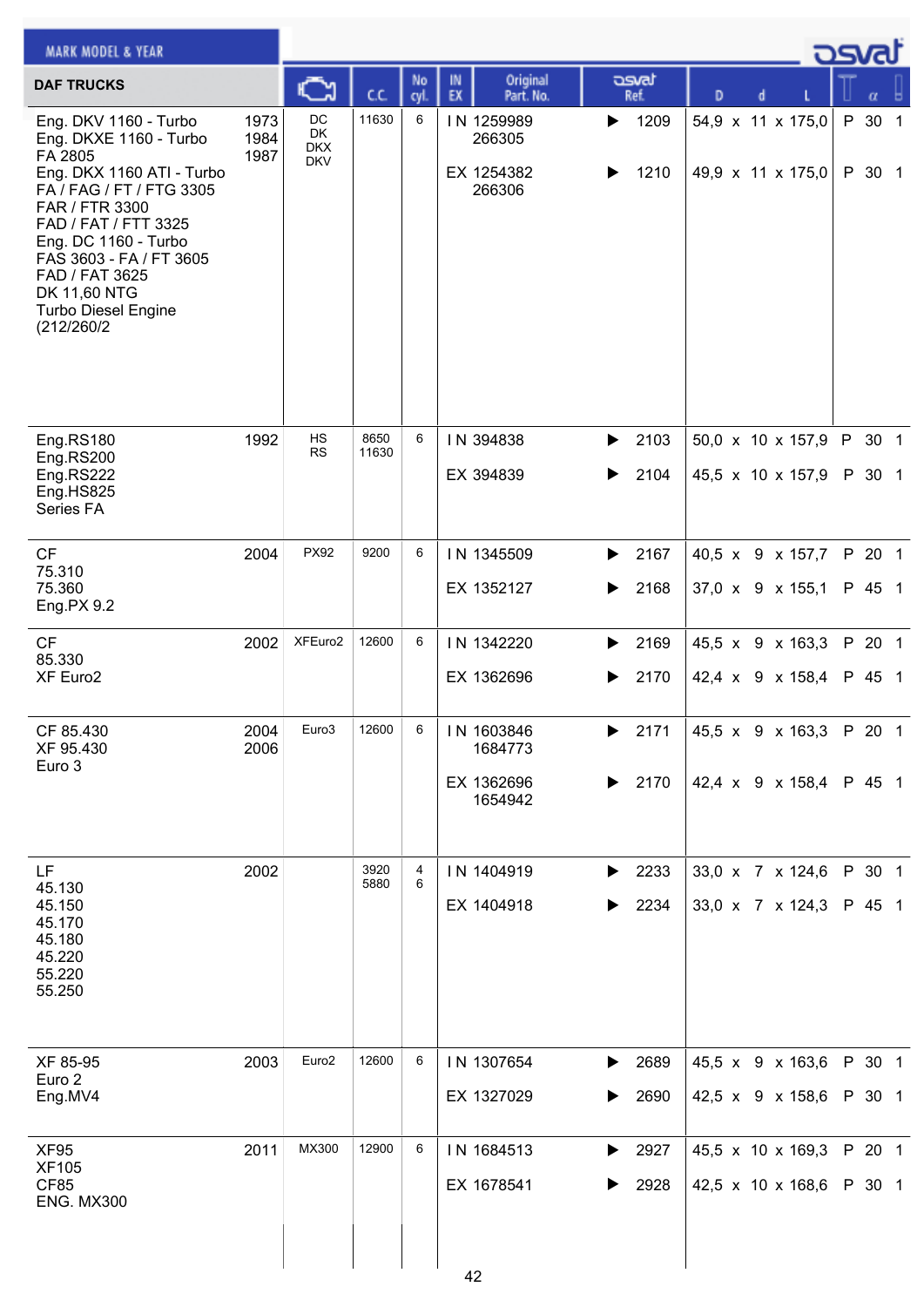|                                            |                |                                                                                |                                             |                                                                              | asvat                                                                                                                                                                                                                                                                |
|--------------------------------------------|----------------|--------------------------------------------------------------------------------|---------------------------------------------|------------------------------------------------------------------------------|----------------------------------------------------------------------------------------------------------------------------------------------------------------------------------------------------------------------------------------------------------------------|
| C.C.                                       | No<br>cyl.     | Original<br>IN<br>EX<br>Part. No.                                              | asvat<br>Ref.                               | D<br>d                                                                       | α                                                                                                                                                                                                                                                                    |
| 12900<br><b>MX13E-</b><br>URO <sub>6</sub> | 6              | IN 1912976<br>EX 1741505                                                       | 2929<br>▶<br>2930<br>▶                      | 44,0 x 10 x 169,8<br>41,0 x 10 x 169,6                                       | P<br>20<br>$\overline{1}$<br>P 30 1                                                                                                                                                                                                                                  |
|                                            |                |                                                                                |                                             |                                                                              |                                                                                                                                                                                                                                                                      |
| 12R<br>1587                                | 4              | IN 1371131050<br>IN 1371131030<br>EX 1371531070<br>EX 1371531030<br>1371531050 | 0153<br>▶<br>0280<br>0154<br>▶<br>0281<br>▶ | 40,0 x 8 x 109,0<br>40,0 x 8 x 109,0<br>34,0 x 8 x 109,0<br>34,0 x 8 x 109,0 | P 45 1<br>P 45 16<br>P 45 1<br>P 45 16                                                                                                                                                                                                                               |
| 3Y<br>1998                                 | $\overline{4}$ | IN 1371171010<br>EX 1371571010                                                 | 0805<br>▶<br>0806<br>▶                      | 40,1 x 8 x 108,3<br>36,0 x 8 x 108,6                                         | P 45 1<br>P 45 1                                                                                                                                                                                                                                                     |
| 1994                                       | $\overline{4}$ | IN 1371144013<br>EX 1371544022                                                 | 0821<br>▶<br>0822<br>▶                      |                                                                              | C 45 1<br>$C$ 45 1                                                                                                                                                                                                                                                   |
| <b>HCE</b><br>1295<br>1589                 | $\overline{4}$ | IN 1371187103<br>1371187104<br>EX 1371587105<br>1371587106                     | 0885<br>▶<br>0886                           |                                                                              | P 45 1<br>P 45 1                                                                                                                                                                                                                                                     |
| K3VE<br>1298                               | $\overline{4}$ | IN 1371123030<br>1371197401<br>EX 1371523030<br>1371597401                     | 1735<br>▶<br>1736<br>▶                      |                                                                              | C 45 1<br>C 45 1                                                                                                                                                                                                                                                     |
| 1KRFE<br>998                               | 3              | IN 1371140040<br>EX 1371540040                                                 | 2363<br>▶<br>2364<br>▶                      |                                                                              | C 45 1<br>$C$ 45 1                                                                                                                                                                                                                                                   |
| 1407<br>1588                               | 4              | IN 1371125011<br>EX 1371525011                                                 | 2725<br>▶<br>2726<br>▶                      |                                                                              | C 45 14<br>$C$ 45 14                                                                                                                                                                                                                                                 |
|                                            |                |                                                                                | 43                                          |                                                                              | $43,0 \times 8,5 \times 109,5$<br>$37,0 \times 8,5 \times 110,0$<br>$30,0 \times 6,6 \times 112,6$<br>$26,1 \times 6,6 \times 114,5$<br>26,0 x 5 x 88,2<br>22,6 x 5 x 89,2<br>$27,4 \times 5 \times 88,4$<br>23,6 x 5 x 89,2<br>41,0 x 8 x 109,0<br>36,0 x 8 x 109,0 |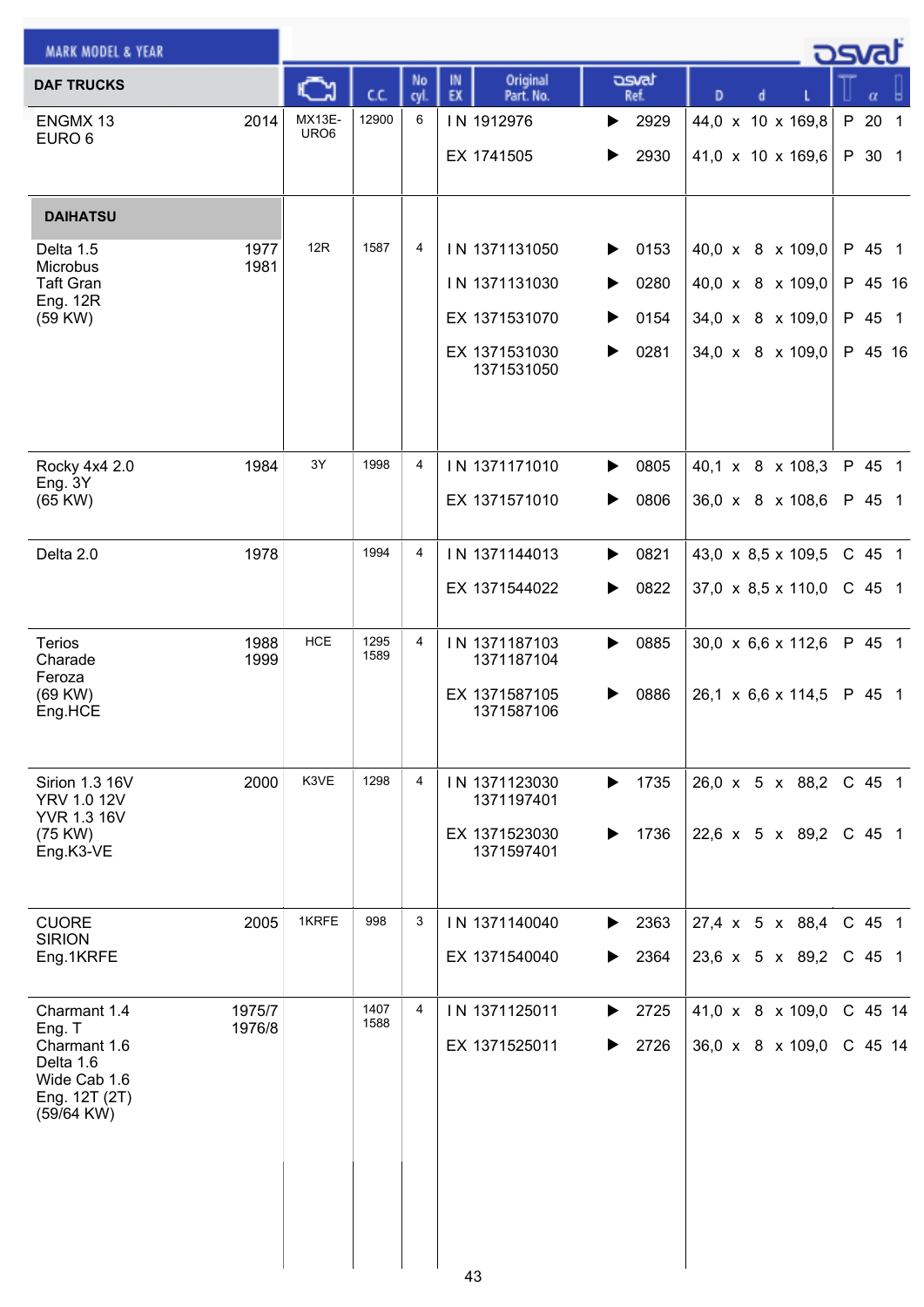| <b>MARK MODEL &amp; YEAR</b>              |                |       |            |                                   |                               | <u>_ ರಾ</u> ಡು                   |         |
|-------------------------------------------|----------------|-------|------------|-----------------------------------|-------------------------------|----------------------------------|---------|
| <b>DETROIT DIESEL</b>                     | ⊾              | C.C.  | No<br>cyl. | Original<br>IN<br>EX<br>Part. No. | asvat<br>Ref.                 | D                                | α       |
| Eng. Serie 60                             |                |       |            | IN 23501576<br>8929589            | 1087<br>▶                     | 44,0 x 8,7 x 215,6               | P 30 1  |
|                                           |                |       |            | EX 23501577<br>8929590            | 1088<br>▶                     | 39,9 x 8,7 x 215,6               | P 30 1  |
|                                           |                |       |            | EX 23507504<br>23524521           | ▶<br>1102                     | 39,9 x 8,7 x 215,6               | P 30 1  |
|                                           |                |       |            | EX 23529596                       | 2808<br>▶                     | 39,5 x 8,7 x 215,6               | P 30 1  |
|                                           |                |       |            |                                   |                               |                                  |         |
| <b>HERCULES</b>                           |                |       |            | IN 11140400                       | $\blacktriangleright$<br>1699 | 46,0 x 7,8 x 114,3               | P 30 5  |
|                                           |                |       |            | EX 12140400                       | 1700<br>▶                     | 40,6 x 7,8 x 114,3               | P 45 5  |
| Eng. 8,2L                                 |                |       |            | IN 23502067                       | 1943<br>▶                     | 46,0 x 8,7 x 150,7               | P 30 5  |
|                                           |                |       |            | EX 23502068                       | 1944<br>▶                     | 42,3 x 8,7 x 150,7               | P 45 5  |
| Eng.60 Series<br>Natural Gas Eng. 677-775 |                |       |            | IN 23518745                       | 2825<br>▶                     | 44,0 x 8,7 x 216,9               | P 20 1  |
|                                           |                |       |            | EX 23519093                       | 2826<br>▶                     | 39,0 x 8,7 x 216,4               | P 20 1P |
| Eng. DD13<br>2011                         | OM471          | 12800 | 6          | IN 4710500426                     | 2863<br>▶                     | 45,2 x 9,5 x 240,0               | P 20 1  |
|                                           |                |       |            | EX 4710500527                     | $\blacktriangleright$ 2864    | 43,5 x 9,5 x 246,6 P 30 1        |         |
| Eng. DD15<br>Eng. DD16                    | OM472<br>OM473 |       |            | IN 4720500126<br>4730500126       | 2865<br>$\blacktriangleright$ | 47,2 $\times$ 9,5 $\times$ 240,0 | P 20 1  |
|                                           |                |       |            | EX 4730500127                     | 2866<br>▶                     | 45,1 x 9,5 x 246,6               | P 30 1  |
|                                           |                |       |            |                                   |                               |                                  |         |
|                                           |                |       |            |                                   |                               |                                  |         |
|                                           |                |       |            |                                   |                               |                                  |         |
|                                           |                |       |            |                                   |                               |                                  |         |
|                                           |                |       |            |                                   |                               |                                  |         |
|                                           |                |       |            |                                   |                               |                                  |         |
|                                           |                |       |            |                                   |                               |                                  |         |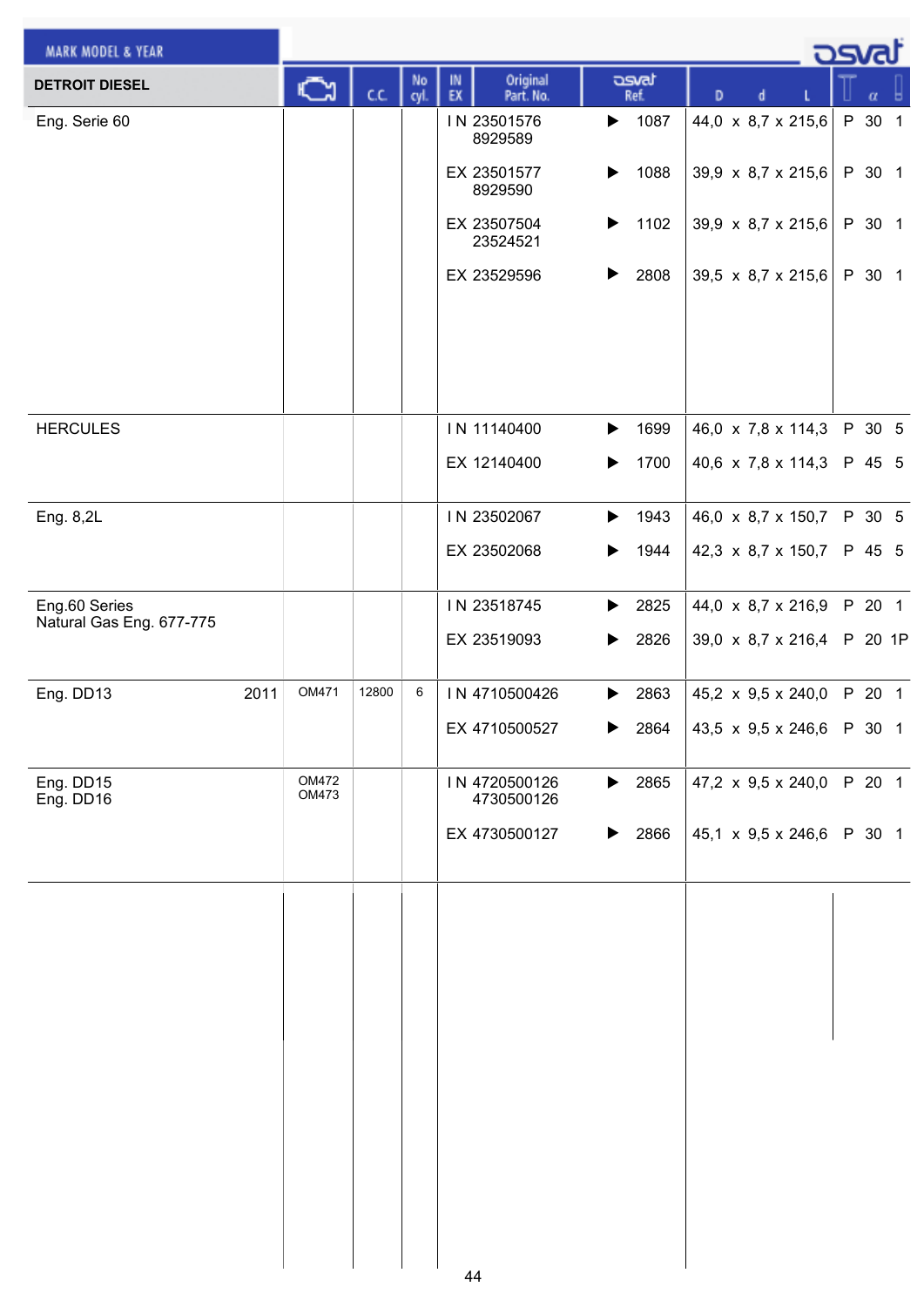| <b>MARK MODEL &amp; YEAR</b>                                                                                                                                                                                                                                                                    |    |       |                  |                                                                                                                                                           |                                                  |                                                                              | asvat                                |  |
|-------------------------------------------------------------------------------------------------------------------------------------------------------------------------------------------------------------------------------------------------------------------------------------------------|----|-------|------------------|-----------------------------------------------------------------------------------------------------------------------------------------------------------|--------------------------------------------------|------------------------------------------------------------------------------|--------------------------------------|--|
| <b>DONG FENG</b>                                                                                                                                                                                                                                                                                | C٦ | C.C.  | No<br>cyl.       | Original<br>IN<br>EX<br>Part. No.                                                                                                                         | asvat<br>Ref.                                    | D<br>d                                                                       |                                      |  |
| <b>Truck</b>                                                                                                                                                                                                                                                                                    |    | 5900  | 6                | IN 3940735<br>EX 3940734                                                                                                                                  | $\blacktriangleright$ 2233<br>2234<br>▶          | 33,0 x 7 x 124,6<br>33,0 x 7 x 124,3                                         | P 30 1<br>P 45 1                     |  |
| <b>FIAT ALLIS</b><br>1992<br>Eng. 8215.22 Turbo<br>FL 20 - FR 20 B - MX 300                                                                                                                                                                                                                     |    | 13797 |                  | IN 4849522<br>IN 4673862<br>EX 4673861                                                                                                                    | 0223<br>▶<br>2661<br>▶<br>0224<br>▶              | 57,5 x 11 x 171,0<br>57,5 x 11 x 170,0<br>47,8 x 11 x 169,7                  | P 30 1<br>P 30 1<br>P 45 1           |  |
| 200 - 255 - 300J - 300 - 350 -<br>355C - 355 - 400 - 420 - 450 -<br>450F - 450R - 455 - 460 - 470 -<br>470S - 480 / 8F - 450 - 455C -<br>455CS - 480 - 480S - 480 / 8 -<br>500 - 500 S - 505C - 540 -<br>540 S<br>(8025.01 - 8025.02 - 8035.01 -<br>8035.02                                     |    |       | 2/<br>3/<br>4    | IN 1901963<br>1902205<br>4659379<br>60105343<br>EX 4621484<br>4658055<br>4673608                                                                          | 0230<br>▶<br>1931<br>▶                           | 44,0 x 8 x 125,5<br>37,0 x 8 x 125,5                                         | D 45 1<br>P 45 1                     |  |
| 200 - 255 - 300J - 300 - 350 - 1984<br>355C - 355 - 400 - 450 - 450F 4991<br>450R - 455 - 450C - 460 - 470<br>- 470S - 480 / 8F - 450 - 455C<br>- 455CS - 480 - 480S - 480 /<br>8F - 500 - 500S - 505C - 540 -<br>540S - 505CS - 570 - 580 -<br>550 - 555 - 600 - 605C -<br>605CS - 640 - 670 - |    |       | 3/<br>4<br>6     | IN 1904656<br>4784888<br>4803805<br>4824416<br>98435622<br>99432652<br>IN 4802204<br>EX 1904655<br>4784889<br>4789890<br>4806717<br>4806718<br>EX 4658055 | 1073<br>▶<br>1299<br>▶<br>0406<br>▶<br>▶<br>1931 | 45,5 x 8 x 125,7<br>44,5 x 8 x 125,8<br>37,5 x 8 x 125,5<br>37,0 x 8 x 125,5 | P 30 1<br>D 30 1<br>P 45 1<br>P 45 1 |  |
| 505 CS - 570 / 580<br>$550 - 555$<br>600 - 605 C - 605 CS<br>640 - 670 - 680<br>780<br>880/5<br>1000 - 980<br>1000 S - 1180 - 1380<br>(8035.04 - 8045.01 - 8045.02 -<br>8045.04 - 8055.04 - 8065.02 -<br>8065.04 - 8065.24)                                                                     |    |       | 3<br>4<br>5<br>6 | IN 4802204<br>IN 1901964<br>4621511<br>4802200<br>EX 4658055<br>4673608<br>45                                                                             | 1299<br>▶<br>1930<br>1931<br>▶                   | 44,5 x 8 x 125,8<br>44,0 x 8 x 125,5<br>$37,0 \times 8 \times 125,5$         | D 30 1<br>D 45 1<br>P 45 1           |  |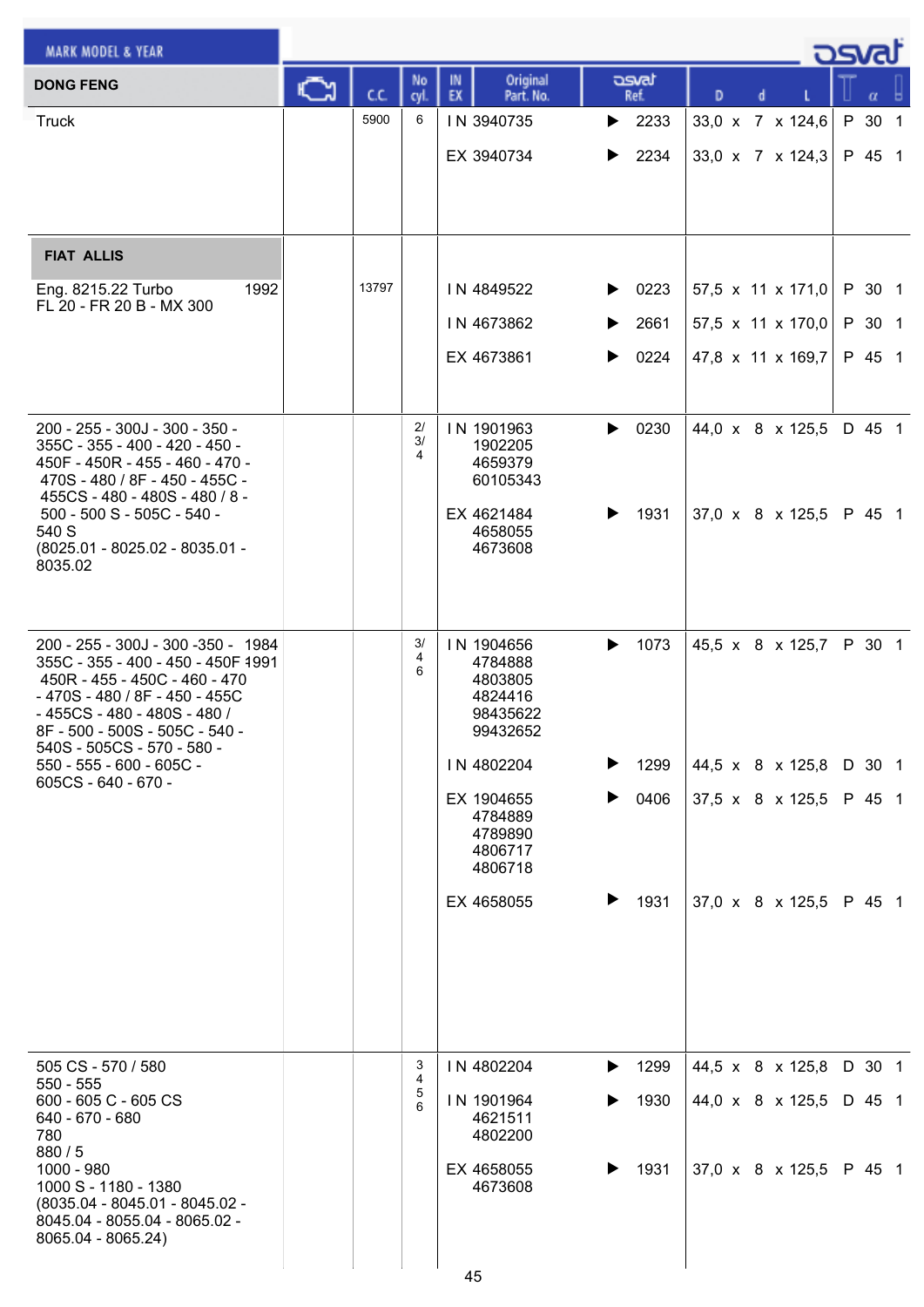| <b>MARK MODEL &amp; YEAR</b>                                                                                                                                                                                                        |                      |                                      |                |                                 |                                        |                                                    |             |                                 |   |  | <b>DSVAT</b>                                             |                            |  |
|-------------------------------------------------------------------------------------------------------------------------------------------------------------------------------------------------------------------------------------|----------------------|--------------------------------------|----------------|---------------------------------|----------------------------------------|----------------------------------------------------|-------------|---------------------------------|---|--|----------------------------------------------------------|----------------------------|--|
| <b>FIAT ALLIS</b>                                                                                                                                                                                                                   |                      | ు                                    | C.C.           | No<br>cyl                       | IN<br>EX                               | Original<br>Part. No.                              |             | asvat<br>Ref.                   | D |  |                                                          |                            |  |
| 650 S - 655 - 655 C<br>705 - 805 C - 850<br>850 S - 880<br>1300 - 120 C<br>1300 S - 100 C<br>54 - Tigrotto - Daino<br>Lupetto - Leoncino<br>OM 130<br>OM 130 R<br>OM 130 T<br>(CN3 - C03 - CP3)                                     | 1969<br>1970         |                                      |                | 3<br>$\overline{4}$<br>4/6<br>6 | IN 8823545<br>EX 8823544               | 8823548<br>8823549                                 | ▶           | 2055<br>2056                    |   |  | 43,0 x 8 x 138,0<br>36,5 x 8 x 138,0                     | D 45 1<br>P 45 1           |  |
| 80C - 90C<br>1380 - 1580<br>1880<br>OM 50 / 10 OM 55710<br>OM 65 / 10 OM 70710<br>OM 75 / 10<br>(C03 / 130T - 8365.05 -<br>8365.25 - 8340.04 - 8340.05 -<br>8360.05 - 8365 SI)<br>Eng. 8365.05<br>Eng. 8365.25                      | 1971<br>1980         | OM50<br>OM56<br>OM70                 | 4570<br>8102   | 4<br>4/6                        | IN 4821709<br>IN 4821710<br>EX 4821711 | 8824754<br>8825776<br>8830045                      | ▶<br>▶<br>▶ | 2285<br>2285<br>$+0,6T$<br>2286 |   |  | 48,5 x 8 x 137,5<br>48,5 x 8 x 137,5<br>41,0 x 8 x 137,8 | D 45 1<br>D 45 1<br>P 45 1 |  |
| <b>FIAT IVECO</b>                                                                                                                                                                                                                   |                      |                                      |                |                                 |                                        |                                                    |             |                                 |   |  |                                                          |                            |  |
| Series 130 / 140 / 150 / 159 / 1975<br>170 / 190<br>Eng. 8220.02 / X200<br>Series 470 / 471 / 570 / 571<br>/670<br>Eng. 8220.12<br>Series 165 / 180 / 370<br>Eng. 8220.22 - Turbo<br>671.24<br>Eng. 8220.32 - Turbo<br>(148/177 KW) | 1982                 | 822002<br>822012<br>822022<br>822032 | 9570           | 6                               |                                        | IN 61579364<br>61584588<br>EX 61579824<br>61584589 | ▶<br>▶      | 0186<br>0187                    |   |  | 53,5 x 9 x 141,5<br>46,0 x 9 x 141,5                     | P 30 1<br>P 45 1           |  |
| Series 190 / 240 / 330 / 370<br>Eng. 8210.22 - Turbo<br>190.33 "Turbostar"<br>(Eng. 8210.22 - S - Turbo)<br>(Eng. 8210 Spr - Turbo)                                                                                                 | 1981<br>1984<br>1992 | 821022<br>821022<br>821522           | 13797<br>13798 | 6                               | IN 4837598                             | 4837679<br>4849522<br>98497025                     | ▶           | 0223                            |   |  | 57,5 x 11 x 171,0                                        | P 30 1                     |  |
| (Eng. 8215.22 Turbo)<br>(224/243/309 KW)                                                                                                                                                                                            |                      |                                      |                |                                 | IN 4673862                             |                                                    |             | 2661                            |   |  | 57,5 x 11 x 170,0                                        | P 30 1                     |  |
|                                                                                                                                                                                                                                     |                      |                                      |                |                                 | EX 4673861                             | 98407026                                           |             | 0224                            |   |  | 47,8 x 11 x 169,7                                        | P 45 1                     |  |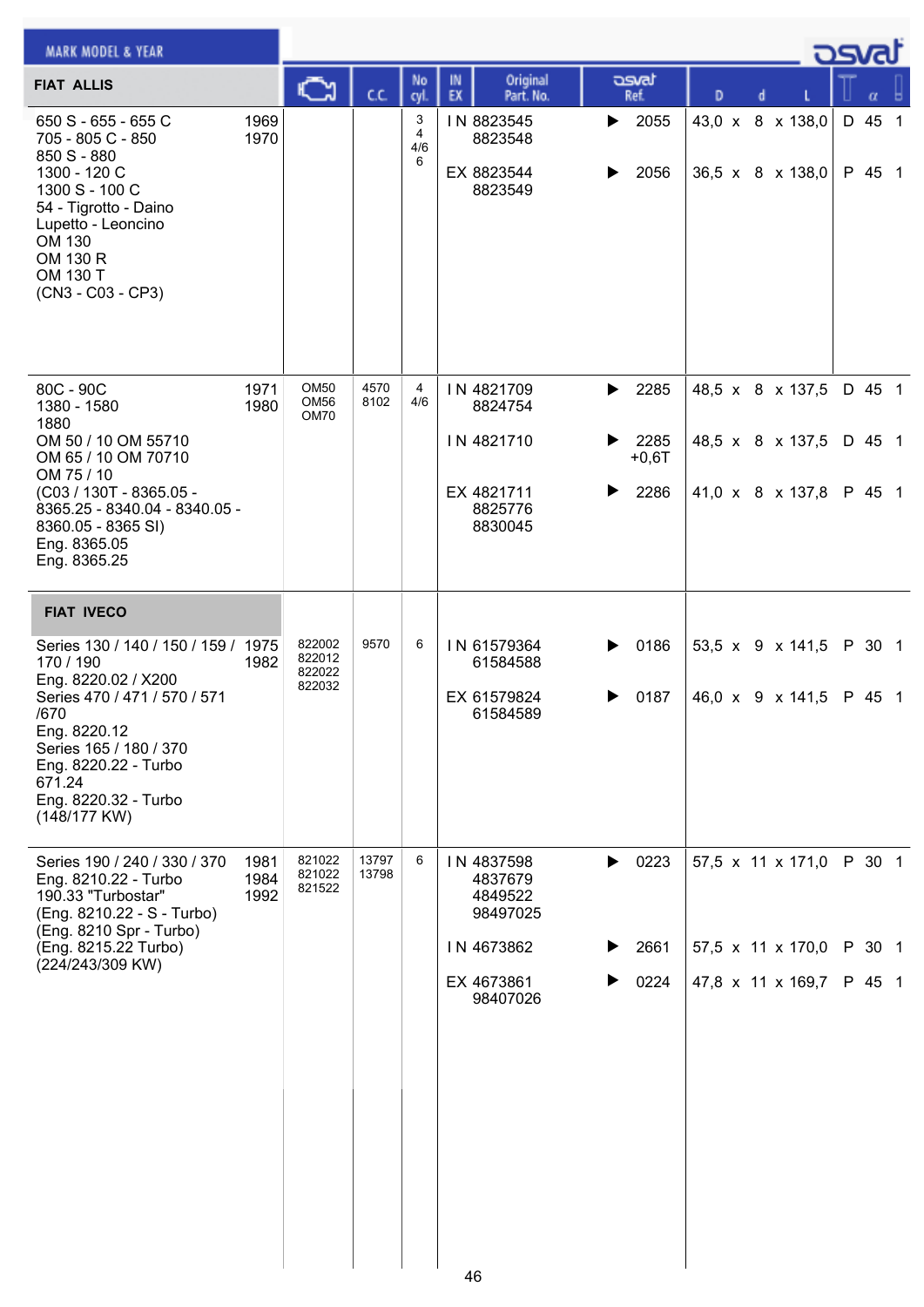| <b>MARK MODEL &amp; YEAR</b>                                                                                                                                                                                                                                                                                                                                                                                                                    |                                              |                                                        |                                                                                      |             |                                                      |                                                                 |                  |                              |   |   |                                                                              | <u>osvaľ</u> |                                      |  |
|-------------------------------------------------------------------------------------------------------------------------------------------------------------------------------------------------------------------------------------------------------------------------------------------------------------------------------------------------------------------------------------------------------------------------------------------------|----------------------------------------------|--------------------------------------------------------|--------------------------------------------------------------------------------------|-------------|------------------------------------------------------|-----------------------------------------------------------------|------------------|------------------------------|---|---|------------------------------------------------------------------------------|--------------|--------------------------------------|--|
| <b>FIAT IVECO</b>                                                                                                                                                                                                                                                                                                                                                                                                                               |                                              | న                                                      | C.C.                                                                                 | No<br>cyl.  | IN<br>EX                                             | Original<br>Part. No.                                           |                  | asvat<br>Ref.                | D | d |                                                                              |              | α                                    |  |
| 612 N <sub>2</sub><br>Eng. 803A / 8030.01<br>616 N3<br>Eng. 8030.02<br>Tractor 446 / 450 / 455 / 465 / 1972<br>466 / 470 / 474 / 480 / 488 /<br>500 / 505 / 540<br>Eng. 8035.02<br>Tractor 505 / 566 / 570 / 580<br>/588<br>Eng. 8035.04<br>616 N2 / N4<br>625 N2<br>Orsetto 15<br>Eng. 804A / 8040.01<br>Tractor 600-605<br>Eng.8045.02<br>Tractor 766-780-788<br>Eng.8040-8045<br>416A<br>Tractor 980-1000-1180<br>Eng.8065.02<br>Eng.8060.04 | 1966<br>1970<br>1971<br>1972<br>1978<br>1980 | 803A<br>803001<br>803002<br>803504<br>803502<br>804001 | 2340<br>2592<br>2748<br>3120<br>3456<br>3666<br>4678<br>5184<br>5187<br>5496<br>5499 | 3<br>4<br>6 | IN 1901963<br>IN 4802204<br>IN 1901964<br>EX 4621484 | 1902205<br>4659379<br>60105343<br>4621511<br>4658055<br>4673608 | ▶<br>▶<br>▶      | 0230<br>1299<br>1930<br>1931 |   |   | 44,0 x 8 x 125,5<br>44,5 x 8 x 125,8<br>44,0 x 8 x 125,5<br>37,0 x 8 x 125,5 |              | D 45 1<br>D 30 1<br>D 45 1<br>P 45 1 |  |
| Daily Grinta<br>Campagnola<br>Marengo Ducato<br>Grinta T.<br>Daily Series 35 / 40 / 45 / 49 /<br>35.10 / 35.8 / 35.12<br>Eng. 8140.21 - Turbo /<br>8140.61.200 / 8140.47<br>Daily<br>Eng. 8140.27<br>(68/76 KW)<br>Daily 81.40.43<br>Daily 29 2.3 TD<br>Daily 35 2.3 TD<br>Daily 50<br>Daily 60<br>Daily 65<br>Ducato 15 2,8 JTD                                                                                                                | 1983<br>1986<br>1990                         | 814021<br>814027                                       | 2445<br>2499<br>2779                                                                 | 4           | IN 4757358<br>EX 99432837<br>EX 7301821              | 7301820<br>7302157<br>7303309<br>EX 500327442                   | ▶<br>▶<br>▶<br>▶ | 0252<br>0216<br>0253<br>2126 |   |   | 41,0 x 8 x 121,0<br>36,0 x 8 x 122,0<br>34,5 x 8 x 122,0<br>36,7 x 8 x 122,0 |              | P 30 1<br>P 45 1<br>P 45 1<br>P 30 1 |  |
| Marengo Ducato<br>Daily Grinta<br>Eng. 8140.61 / 8142.61 /<br>8144.61<br>30.8 Campagnola<br>35.8<br>40.8<br>Daily Brasile<br>(53 KW)                                                                                                                                                                                                                                                                                                            | 1978<br>1980<br>1983                         | 814061<br>814261<br>814461                             | 2000<br>2445                                                                         | 4           | IN 4757358<br>IN 4741915<br>IN 4733348<br>EX 4733349 | 504069200<br>7301820                                            | ▶<br>▶           | 0252<br>2709<br>2711<br>2710 |   |   | 41,0 x 8 x 121,0<br>41,0 x 8 x 122,0<br>40,9 x 8 x 121,9<br>32,9 x 8 x 122,0 |              | P 30 1<br>P 45 1<br>P 30 1<br>P 45 1 |  |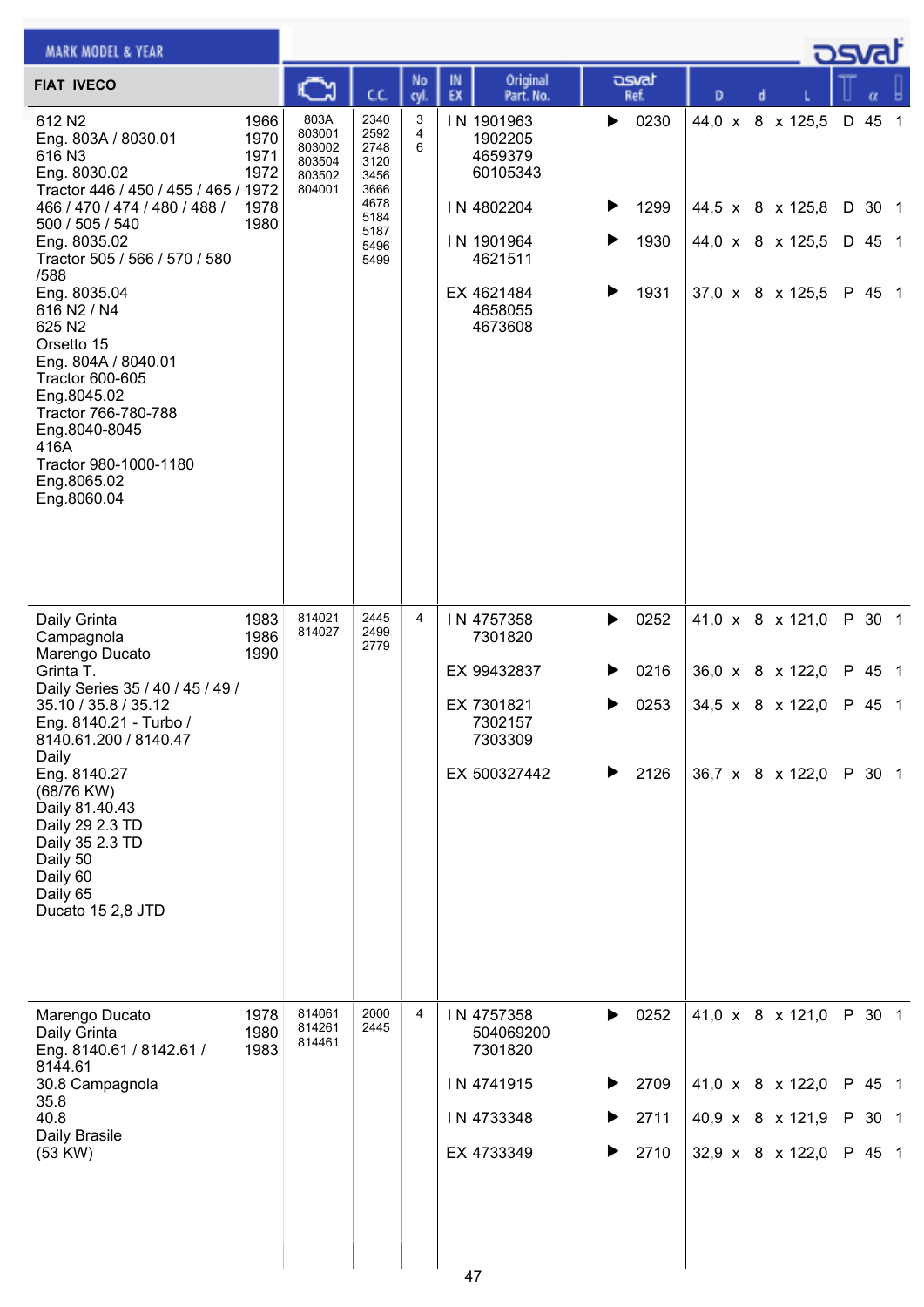| <b>MARK MODEL &amp; YEAR</b>                                                                                                                        |                      |                  |              |            |                                                                |                               |                                      |  | كتصور            |  |
|-----------------------------------------------------------------------------------------------------------------------------------------------------|----------------------|------------------|--------------|------------|----------------------------------------------------------------|-------------------------------|--------------------------------------|--|------------------|--|
| <b>FIAT IVECO</b>                                                                                                                                   |                      |                  | ĊĊ.          | No<br>cyl. | Original<br>IN<br>EX<br>Part. No.                              | asvat<br>Ref.                 | D<br>d                               |  | α                |  |
| Eng. 8140.27 - Turbo                                                                                                                                | 1990                 | 814027           | 2445         | 4          | IN 4813760                                                     | $\triangleright$ 0279         | 40,9 x 8 x 121,9                     |  | P 30 1           |  |
|                                                                                                                                                     |                      |                  |              |            | EX 7303309                                                     | 0253<br>▶                     | 34,5 x 8 x 122,0                     |  | P 45 1           |  |
| 175.24 / 25 - 190.24 TRU -<br>190.26 TRU - 240.26 TRU -<br>370 S 24 - Turbocity U<br>Eng. 8460.21 - Turbo<br>190 / 44 DE - 190.32<br>190 / 44 DE 38 | 1986<br>1987<br>1991 | 846021<br>846041 | 9500         | 6          | IN 61316814<br>61318428<br>61320722<br>61370865<br>EX 61315973 | 0399<br>▶<br>0400<br>▶        | 49,5 x 9 x 147,3<br>43,0 x 9 x 146,0 |  | P 30 1<br>P 45 1 |  |
| Eng. 8460.41 - Turbo<br>(177/221 KW)<br>Euro Tek<br>190 E 38<br>440 E 38                                                                            |                      |                  |              |            | 61321255                                                       |                               |                                      |  |                  |  |
| Fiorino<br>Ducato 1.0 - Talento<br>Ducato Turbo                                                                                                     | 1986<br>1990         |                  | 1697<br>1929 | 4          | IN 5990532<br>7547158                                          | ▶<br>0409                     | 37,4 x 8 x 116,6                     |  | P 45 1           |  |
|                                                                                                                                                     |                      |                  |              |            | EX 5990533                                                     | 0410<br>▶                     | 33,5 x 8 x 116,6                     |  | P 45 1           |  |
|                                                                                                                                                     |                      |                  |              |            | EX 7588577                                                     | 0410<br>▶<br>$+0,6T$          | 33,5 x $8 \times 116,6$              |  | P 45 1           |  |
| EuroCargo<br>120 E 23                                                                                                                               | 1990<br>2001         |                  | 5816         | 6          | IN 1908394<br>98429886                                         | 1067<br>▶                     | 46,0 x 9 x 141,0                     |  | P 30 1           |  |
| 130 E 23<br>150 E 23<br>280 E 23 T<br>135 E 23 W<br>170 E 27                                                                                        |                      |                  |              |            | EX 1908395<br>98412705                                         | 1068                          | 38,3 x 9 x 141,0                     |  | P 45 1           |  |
| Euro Tech<br>180 E 27<br>180 E 30                                                                                                                   | 1996<br>2001         | 836046           | 7685         | 6          | IN 98448462<br>98497241                                        | 1069<br>▶                     | 46,8 x 9 x 142,1                     |  | P 30 1           |  |
| 190 E 27<br>Euro Cargo 320 E 27 T<br>Eng.8360.46                                                                                                    |                      |                  |              |            | EX 1908427<br>4860107<br>99438924                              | 1070<br>$\blacktriangleright$ | 42,5 x 9 x 142,4 P 45 1              |  |                  |  |
|                                                                                                                                                     |                      |                  |              |            |                                                                |                               |                                      |  |                  |  |
|                                                                                                                                                     |                      |                  |              |            |                                                                |                               |                                      |  |                  |  |
|                                                                                                                                                     |                      |                  |              |            |                                                                |                               |                                      |  |                  |  |
|                                                                                                                                                     |                      |                  |              |            |                                                                |                               |                                      |  |                  |  |
|                                                                                                                                                     |                      |                  |              |            |                                                                |                               |                                      |  |                  |  |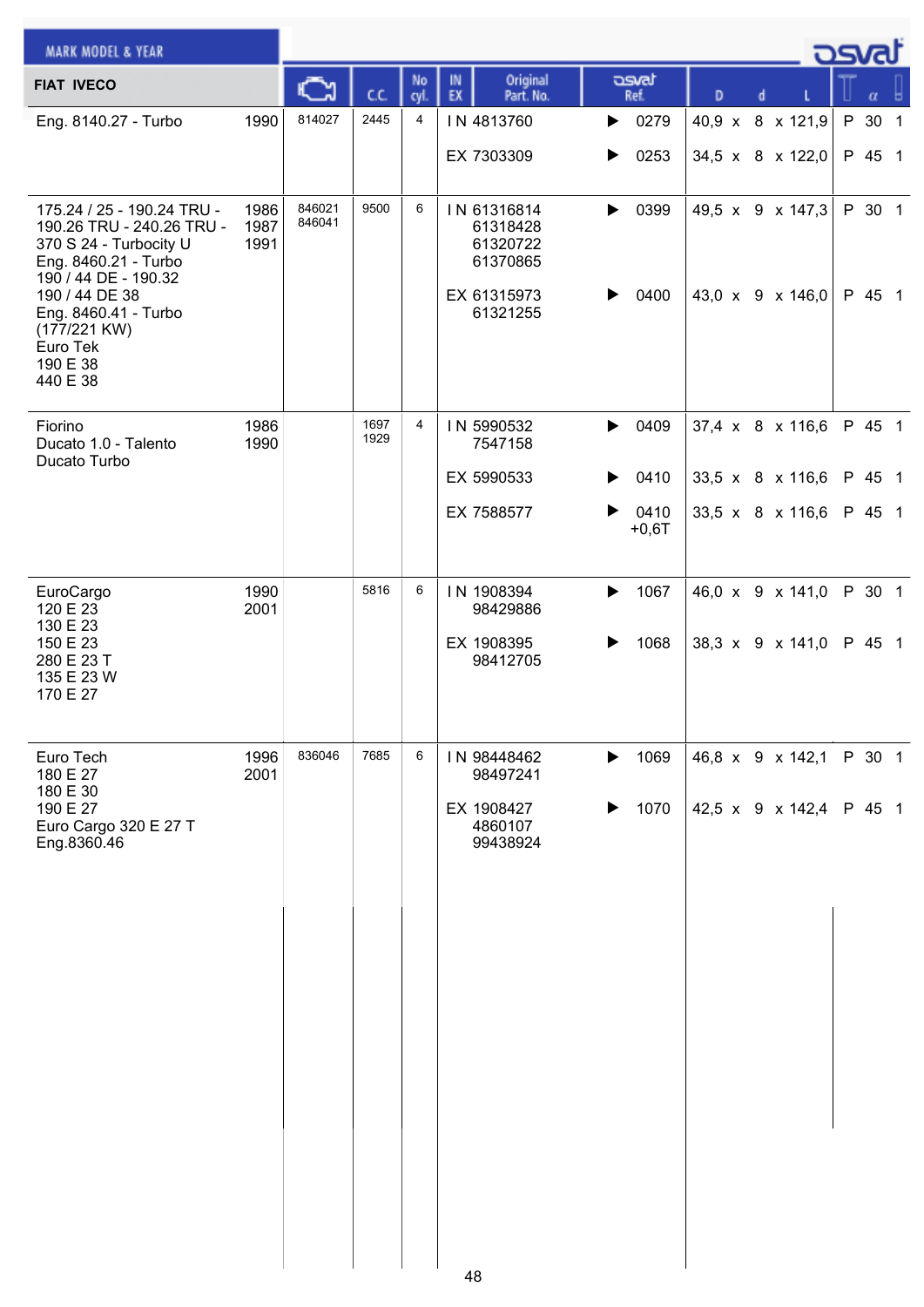| <b>MARK MODEL &amp; YEAR</b>                                                                           |                              |                                                |                              |            |          |                                                                                           |   |                            |                         |   |  | <u>asvat</u> |     |
|--------------------------------------------------------------------------------------------------------|------------------------------|------------------------------------------------|------------------------------|------------|----------|-------------------------------------------------------------------------------------------|---|----------------------------|-------------------------|---|--|--------------|-----|
| <b>FIAT IVECO</b>                                                                                      |                              | ⊾                                              | сc                           | No<br>cyl. | IN<br>EX | Original<br>Part. No.                                                                     |   | asvat<br>Ref.              | D                       | d |  | $\alpha$     | - A |
| 370.25<br>Eng. 8260.02<br>190.48 Turbostar<br>Eng. 8280.42 - Turbo                                     | 1975<br>1976<br>1980<br>1985 | 826002<br>828001<br>828002<br>828022<br>828042 | 17173<br>17174<br>12876      | 6<br>8     |          | IN 4846130<br>98446334<br>99457452                                                        |   | $\blacktriangleright$ 1072 | 51,8 x 10 x 157,2       |   |  | P 30 1       |     |
| 170 / 190 NC33<br>Eng. 8280.01<br>Series 170 / 190 / 220 / 240 /<br>260 / 330 / 370                    | 1989<br>1991                 |                                                |                              |            |          | IN 1904657<br>4797186<br>4797715                                                          | ▶ | 2173                       | 51,5 x 10 x 156,7       |   |  | P 30 1       |     |
| Eng. 8280.02<br>190.38 - 190.42 - 220.38 -<br>240.38 - 320 PTM<br>Eng. 8280.22 - Turbo                 |                              |                                                |                              |            |          | IN 4776446<br>4776447<br>4797185                                                          |   | 2581                       | 51,0 x 10 x 156,5       |   |  | P 30 1       |     |
| Eng. 8280.42 SPR<br>(243/259/280/378                                                                   |                              |                                                |                              |            |          | EX 1904658<br>4704215<br>4808415<br>4813201                                               | ▶ | 2174                       | 45,0 x 10 x 156,5       |   |  | P 45 1       |     |
|                                                                                                        |                              |                                                |                              |            |          | EX 4828299                                                                                |   | 2582                       | 45,0 x 10 x 156,0       |   |  | P 45 1       |     |
| 80 / 110 E15 - E18<br>Euro-Cargo<br>Eng. 8060.25 Turbo<br>616 N2 - N3 - N4<br>625 N2<br>79.14 - 115.14 | 1982<br>1987<br>1990<br>1991 | 806005<br>806025                               | 3908<br>5816<br>5861<br>5862 | 4<br>6     |          | IN 1904656<br>4784888<br>4803805<br>4824416<br>98435622<br>99432652                       | ▶ | 1073                       | 45,5 x 8 x 125,7        |   |  | P 30 1       |     |
| Eng. 8060.05<br>650 N1 - N2 - N3<br>79.17 - 115.17                                                     |                              |                                                |                              |            |          | IN 4802204                                                                                |   | 1299                       | 44,5 x 8 x 125,8 D 30 1 |   |  |              |     |
| Eng. 8060.25<br>655 N1 - 662 N1<br>672N<br>50/10<br>80 / 13<br>90/13<br>100/13<br>110<br>110 P         |                              |                                                |                              |            |          | EX 1904655<br>1904666<br>1908410<br>4784889<br>4806717<br>4806718<br>99432717<br>99432718 |   | 0406                       | 37,5 x 8 x 125,5        |   |  | P 45 1       |     |
| 110 T<br>40 - 50 / 10 Furgone                                                                          |                              |                                                |                              |            |          | EX 4658055<br>40                                                                          |   | 1931                       | 37,0 x 8 x 125,5        |   |  | P 45 1       |     |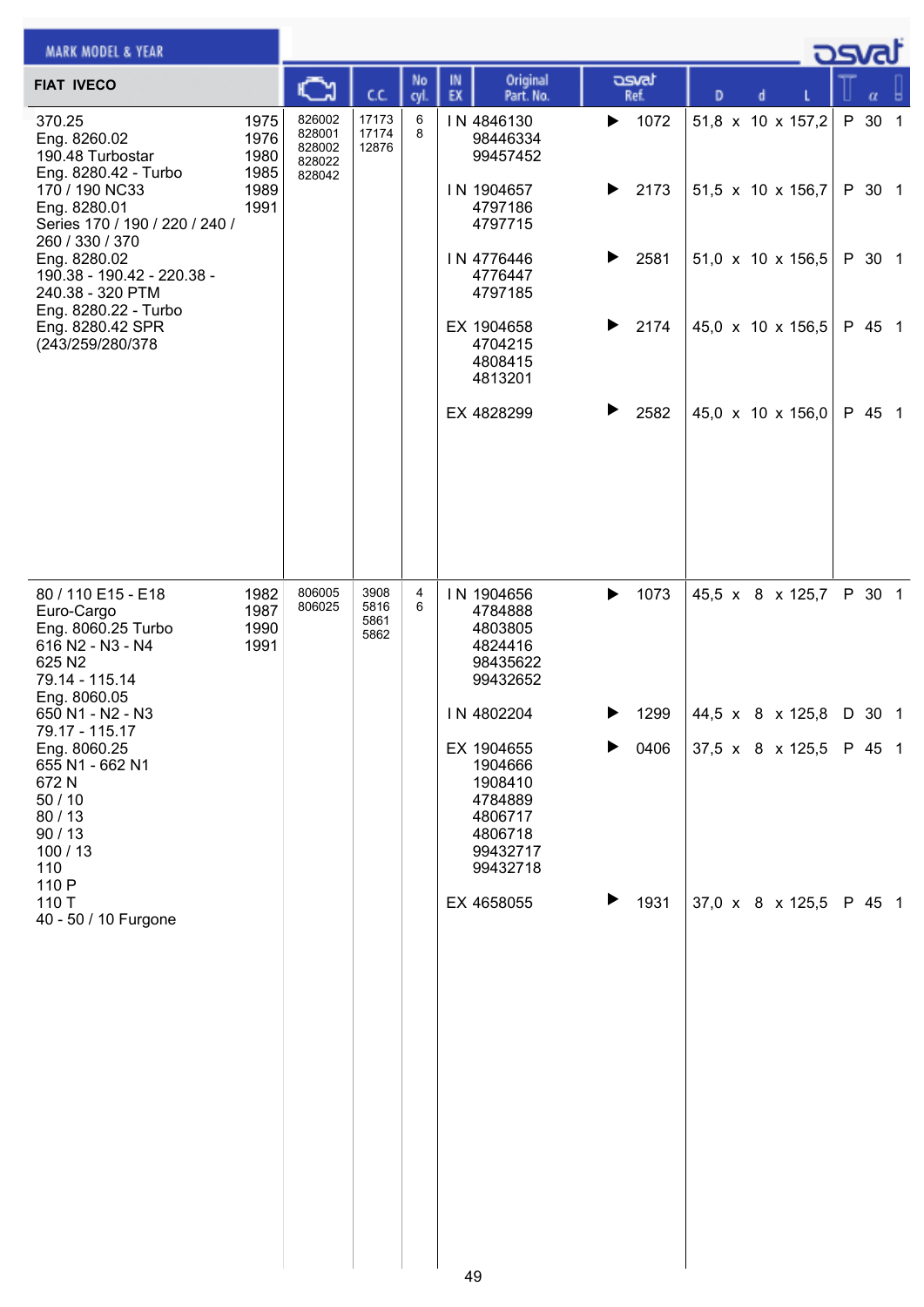| <b>MARK MODEL &amp; YEAR</b>                                                                                                                                                                                |                                              |       |                |                                                                                                                                           |                                                   |                                                                              | ك <i>osva</i> d  |                  |  |
|-------------------------------------------------------------------------------------------------------------------------------------------------------------------------------------------------------------|----------------------------------------------|-------|----------------|-------------------------------------------------------------------------------------------------------------------------------------------|---------------------------------------------------|------------------------------------------------------------------------------|------------------|------------------|--|
| <b>FIAT IVECO</b>                                                                                                                                                                                           |                                              | C.C.  | No<br>cyl.     | Original<br>IN<br>EX<br>Part. No.                                                                                                         | asvat<br>Ref.                                     | D<br>d                                                                       |                  | α                |  |
| EuroCargo<br>60 E 14-E 15<br>65 E 12-E 14-E 15<br>75 E 14-E 15<br>80 E 15-E18-E21<br>90 E 18-E21<br>95 E 21<br>100 E 15-E 18-E 21<br>120 E 18-E 21<br>130 E 18-E 21<br>150 E 18-E 21<br>Eng.8040.05-8060.05 | 804005<br>2001<br>806005                     | 1990  | 4<br>6         | IN 1904656<br>1908408<br>98435622<br>EX 1904654<br>1908409<br>4784890                                                                     | 1073<br>▶<br>1300                                 | 45,5 x 8 x 125,7<br>37,6 x 8 x 125,7                                         |                  | P 30 1<br>P 45 1 |  |
| Euro Tech / Euro Star<br>190 E 42<br>240 E 42<br>440 E 42<br>440 E 47<br>Euro Trukker<br>380 E 37<br>410 E 37<br>410 E 42<br>Eng.8210.22                                                                    | 821022<br>1996<br>2001                       | 13797 | 6              | IN 98474603<br>98478407<br>EX 98474604                                                                                                    | 1297<br>▶<br>1318<br>▶                            | 57,4 x 11 x 170,0<br>47,8 x 11 x 169,7                                       |                  | P 30 1<br>P 45 1 |  |
| E145-E195-E215-E245<br><b>NEF 45 AM1</b><br><b>NEF 67 SM1</b><br>ENG.F4GE                                                                                                                                   | F4GE<br>2006                                 |       | 4<br>6         | IN 4895187<br>EX 4895188<br>EX 4899632                                                                                                    | 1447<br>1448<br>2944                              | 45,0 x 8 x 129,2<br>42,0 x 8 x 129,0<br>42,0 x 8 x 130,5 P 45 1              |                  | P 30 1<br>P 45 1 |  |
| Ducato Maxi<br>Eng.8140.67 Sofim                                                                                                                                                                            | 814067<br>1994                               | 2500  | $\overline{4}$ | IN 98468338<br>EX 98418161                                                                                                                | 1517<br>▶<br>1518<br>▶                            | 43,4 x 8 x 121,8<br>36,6 x 8 x 121,9                                         | P 30 1           | P 45 1           |  |
| Euro Tech Cursor<br>190 E 27K<br>190 E 31K<br>Cursor 78TE2<br>190 E<br>380 E<br><b>STRALIS</b><br>190S27-S31-S35<br>260S27-S31-S35<br>440S35<br>Eng.F2BE0681                                                | 2001<br>F2BE0681<br>2004<br>F2BE06-<br>81GAS | 7790  | 6              | IN 500354685<br>500354682<br>504042365<br>99456803<br>EX 500354687<br>504042363<br>99457210<br>EX 504078215<br>EX 504203471<br>5801493134 | 1795<br>▶<br>1796<br>1796<br>$+0,2T$<br>2918<br>▶ | 40,0 x 8 x 174,0<br>39,0 x 8 x 173,0<br>39,0 x 8 x 173,0<br>39,6 x 8 x 173,3 | P 45 1<br>P 30 1 | P 30 1<br>P 45 1 |  |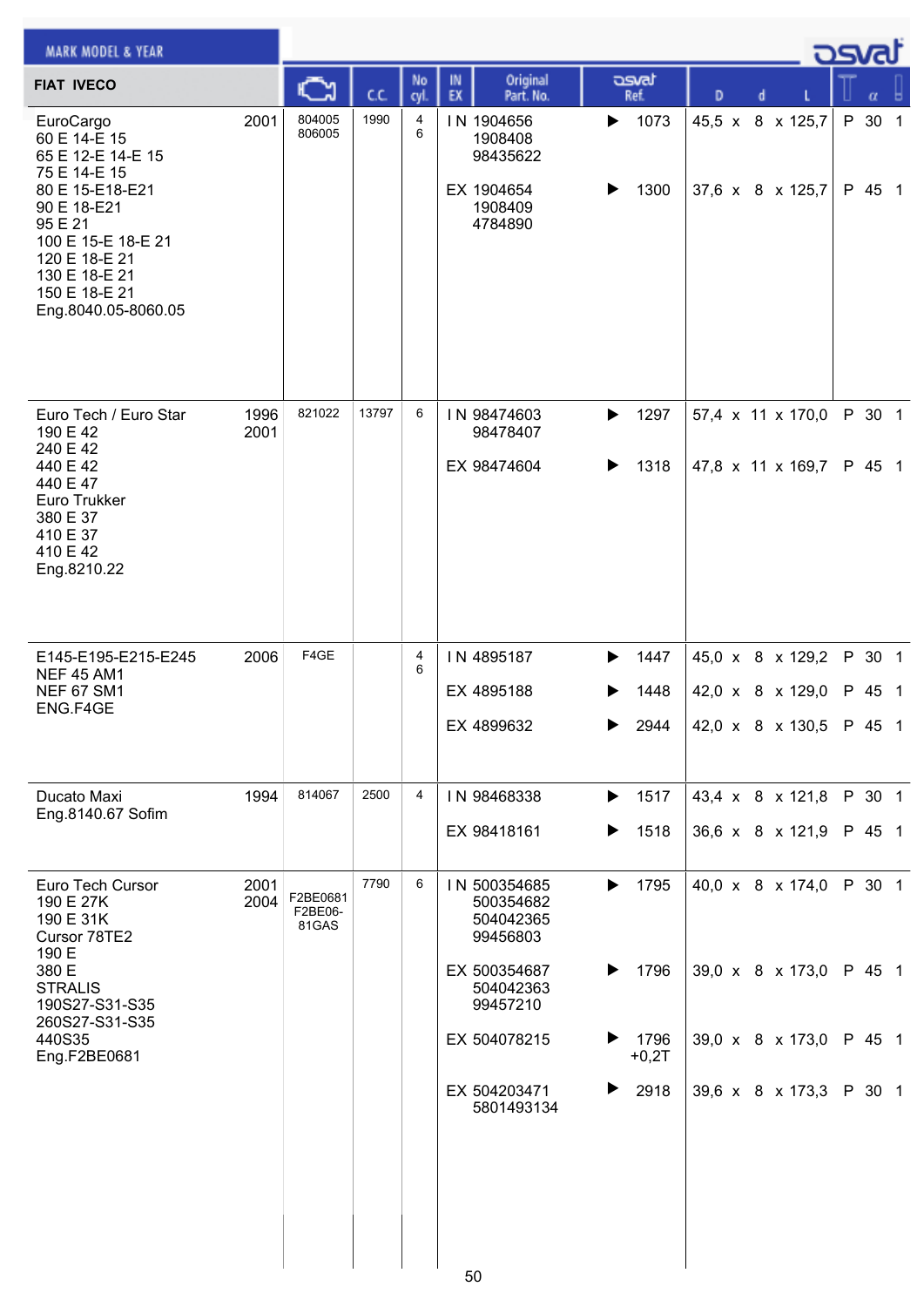| <b>MARK MODEL &amp; YEAR</b>                                                                                                                                                                                                                       |                      |                                           |                |            |          |                                                                        |        |               |                                        |  | <b>OSVA</b> |                  |  |
|----------------------------------------------------------------------------------------------------------------------------------------------------------------------------------------------------------------------------------------------------|----------------------|-------------------------------------------|----------------|------------|----------|------------------------------------------------------------------------|--------|---------------|----------------------------------------|--|-------------|------------------|--|
| <b>FIAT IVECO</b>                                                                                                                                                                                                                                  |                      |                                           | cc             | No<br>cyl. | IN<br>EX | Original<br>Part. No.                                                  |        | asvat<br>Ref. | D                                      |  |             | α                |  |
| Ducato 10 Furgone<br>Eng. XM7T<br>Ducato 13 Furgone<br>Eng. XN1T<br>(51/53/57 KW)                                                                                                                                                                  | 1981<br>1982         | XN1T<br>XM7T                              | 1795<br>1971   | 4          |          | IN 094833<br>7910029730<br>EX 094927<br>7910028074                     | ▶      | 1902<br>1903  | 42,6 x 8 x 118,6<br>35,5 x 8 x 112,0   |  |             | C 30 1<br>P 45 1 |  |
| Series 160 / 170 / 180 / 190 / 1972<br>240 / 260 / 300 / 330 / 370 /<br>607 / 619 / 670<br>AP 160.24<br>(Eng. 8210.02)<br>421 A / AL<br>Orlandi Bus 370 F12<br>(Eng. 8210.12)<br>190 / 440 E 42 Euro Star<br>(Eng. 8210.42)<br>(192 KW)            | 1980<br>1981<br>1992 | 821002<br>821012<br>821042                | 13797<br>13798 | 6          |          | IN 4638615<br>4683025<br>98480846<br>EX 2991999<br>4683026<br>99452179 | ▶      | 1938<br>1939  | 59,0 x 11 x 170,0<br>49,0 x 11 x 170,0 |  |             | P 45 1<br>P 45 1 |  |
| 673 N / NR / T<br>OM 100 / 120 / 130<br>130 NC / R / T<br>Daino - Lupetto<br>Eng. CP3<br>OM 50 / 55 / 90 / 65 / 70 / 75<br>/80/90/130<br>Leoncino A15 - OM 80 / 90 -<br><b>OMN 100</b><br>Tigrotto 50 / 55 / 4x4 / M5K<br>Eng. CO 3<br>(81/114 KW) | 1966<br>1968<br>1973 | CO <sub>3</sub><br>CP <sub>3</sub><br>M5K | 4940<br>7410   | 4<br>6     |          | IN 8823545<br>8823548<br>EX 8823544<br>8823549                         | ▶      | 2055<br>2056  | 43,0 x 8 x 138,0<br>36,5 x 8 x 138,0   |  |             | D 45 1<br>P 45 1 |  |
| Euro Star<br>440 E 52<br>Eng.8080.42                                                                                                                                                                                                               | 1996                 | 808042                                    | 17173          | V8         |          | IN 98444133<br>98446334<br>EX 4828299<br>99444132                      | ▶<br>▶ | 2172<br>2582  | 51,8 x 10 x 157,2<br>45,0 x 10 x 156,0 |  | P 25 1      | P 45 1           |  |
| <b>STRALIS</b><br>190 S 40-S 43<br>260 S 40-S 43<br>440 S 40-S 43<br>Eng.F3AE0681<br>Eurostar<br>Euroteck 190-260-440<br>E40-43<br>CURSOR 10TE1                                                                                                    | 2000<br>2004<br>2006 | F3AE0681                                  | 10380          | 6          |          | IN 500355776<br>504042366<br>EX 500355779<br>504042367<br>504314695    | ▶<br>▶ | 2177<br>2178  | 43,0 x 9 x 202,5<br>42,0 x 9 x 201,3   |  |             | P 30 1<br>P 45 1 |  |
| <b>STRALIS</b><br>190 S 48<br>260 S 48-S 54<br>440 S 48-S 54<br>Eng F3BE0681<br><b>CURSOR 10TE2</b><br><b>CURSOR 13TE2</b><br><b>CURSOR C13B5</b>                                                                                                  | 2004<br>2008         | F3BE0681                                  | 12882          | 6          | 51       | IN 500355778<br>EX 500355780<br>504080352<br>504293892                 | ▶<br>▶ | 2179<br>2180  | 47,0 x 10 x 199,1<br>45,9 x 10 x 197,8 |  |             | P 30 1<br>P 45 1 |  |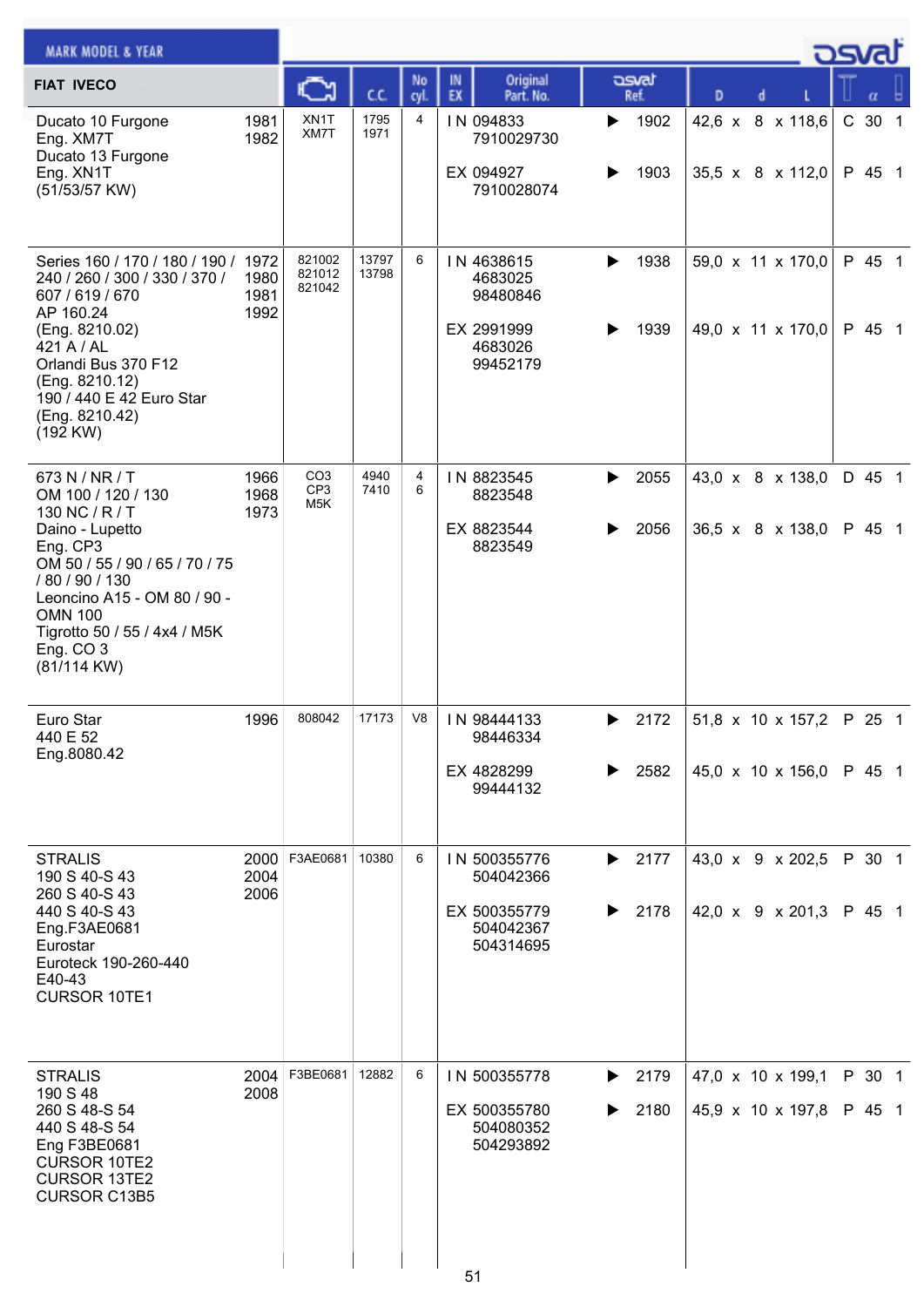| <b>MARK MODEL &amp; YEAR</b>                                                                                                                                                                                              |              |                                             |                      |                |                                           |                        |                                      |  | osvat            |  |
|---------------------------------------------------------------------------------------------------------------------------------------------------------------------------------------------------------------------------|--------------|---------------------------------------------|----------------------|----------------|-------------------------------------------|------------------------|--------------------------------------|--|------------------|--|
| <b>FIAT IVECO</b>                                                                                                                                                                                                         |              |                                             | C.C.                 | No<br>cyl.     | Original<br>IN<br>EX<br>Part. No.         | asvat<br>Ref.          | D                                    |  | α                |  |
| Euro Cargo Tector<br>60 E 13<br>65 E 13<br>75 E 13<br>75 E 15<br>75 E 17<br>80 E 17<br>90 E 17<br>100 E 17<br>120 E 24-E28<br>130 E 24-E28<br>150 E 24-E28<br>180 E 24-E28<br>Eng.F4AE0481-F4AE0681<br>NEF 67TE2F-F4AE341 | 2001<br>2010 | F4AE0-<br>4881<br>F4AE0-<br>4681<br>F4AE341 | 3920<br>4500<br>5880 | 4<br>6         | IN 4895052<br>EX 4895051                  | 2233<br>▶<br>2234      | 33,0 x 7 x 124,6<br>33,0 x 7 x 124,3 |  | P 30 1<br>P 45 1 |  |
| Series 50 / 55 / 60 / 65 / 70/<br>79                                                                                                                                                                                      | 1977<br>1977 | 834004<br>834005                            | 4570<br>5400         | 4<br>6         | IN 8824754                                | 2285<br>▶              | 48,5 x 8 x 137,5                     |  | D 45 1           |  |
| Eng. 8340.04<br>A 70.12                                                                                                                                                                                                   | 1979<br>1980 | 836004<br>836003<br>836005                  | 8100<br>8102         |                | IN 4821710                                | 2285<br>▶<br>$+0,6T$   | 48,5 x 8 x 137,5                     |  | D 45 1           |  |
| Eng. 8340.05<br>150 / 159 NC17<br>Eng. 8360.03<br>Series 120 / 140 / 150<br>Eng. 8360.04<br>Series 120/17H) / 150 / 159<br>Eng. 8360.05<br>Tractor 1580<br>Eng. 8365.05<br>Tractor 8365.25 - Turbo<br>(67/78/94/114/117/1 | 1987         | 836505<br>836525                            |                      |                | EX 8825776<br>8830045                     | 2286<br>▶              | 41,0 x 8 x 137,8                     |  | P 45 1           |  |
| Daily 2300 16v<br>Eng.F1AE0481<br>Eng.F1CE0481                                                                                                                                                                            | 2005         | F1AE0481<br>F1CE0481                        | 2287                 | $\overline{4}$ | IN 500362855<br>504069199<br>EX 500362856 | 2481<br>▶<br>2482<br>▶ | 30,0 x 6 x 120,4<br>30,0 x 6 x 120,4 |  | P 45 3<br>P 45 3 |  |
| Daily 3000 16v<br>Eng.F1C3                                                                                                                                                                                                | 2005         | F1C3                                        | 2998<br>3000         | 4              | IN 504072531<br>504238926                 | 2483<br>▶              | 32,4 x 6 x 119,9                     |  | P 30 3           |  |
| SOFIM S30                                                                                                                                                                                                                 |              |                                             |                      |                | EX 504081062<br>504238928<br>504184682    | 2484                   | 32,3 x 6 x 119,9                     |  | P 30 3           |  |
| 242 / 15 - 18 D<br>Eng. B 22.615                                                                                                                                                                                          | 1974<br>1981 | B25637                                      | 2175<br>2499         | 4              | IN 5471746<br>5478734                     | 2602<br>▶              | 42,2 x 8 x 121,4                     |  | P 45 3           |  |
| 242 E FL<br>Eng. B 25.637<br>(46/52 KW)                                                                                                                                                                                   |              |                                             |                      |                | EX 5414239<br>5457479<br>52               | 2603<br>▶              | 35,0 x 9 x 121,4                     |  | P 45 3           |  |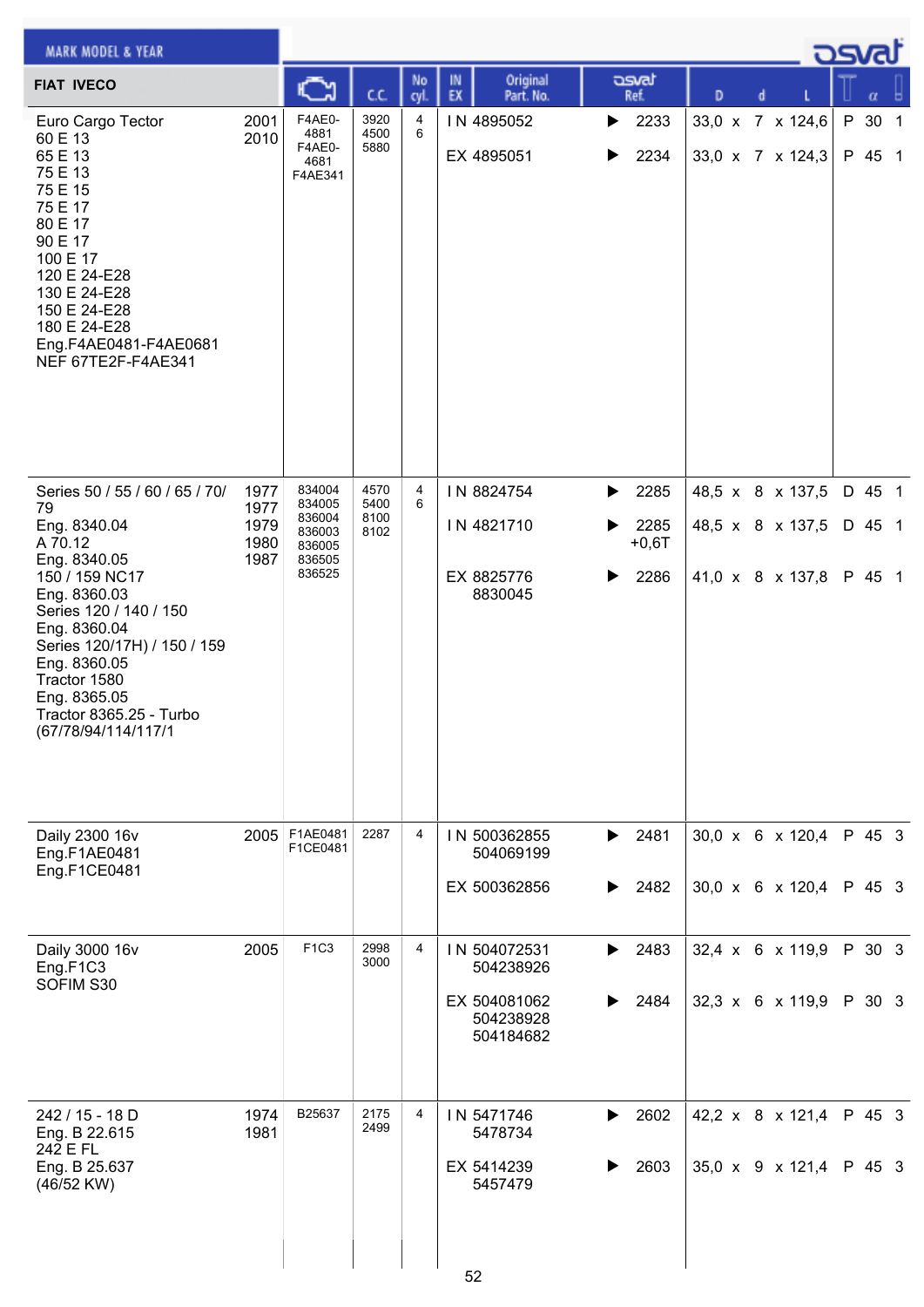| <b>MARK MODEL &amp; YEAR</b>                                                                                                                                 |            |                   |                |                                                                   |               |   |                              | <b>DSVRJ</b> |
|--------------------------------------------------------------------------------------------------------------------------------------------------------------|------------|-------------------|----------------|-------------------------------------------------------------------|---------------|---|------------------------------|--------------|
| <b>FIAT IVECO</b>                                                                                                                                            | Ѽ          | cc                | No<br>cyl.     | Original<br>IN<br>EX<br>Part. No.                                 | asvat<br>Ref. | D | d                            | α            |
| 1982<br>Ducato Benzina                                                                                                                                       |            | 1995              | 4              | IN 094836                                                         | 2617<br>▶     |   | 43,9 x 8 x 112,0             | P 30 1       |
|                                                                                                                                                              |            |                   |                | EX 094938                                                         | 2610<br>▶     |   | 38,6 x 8 x 111,4             | P 45 1       |
| 238 E<br>1977<br>Furgone 242.15 B<br>1978                                                                                                                    |            | 1438<br>1585      | 4              | IN 4376861                                                        | 2633<br>▶     |   | 34,5 x 8 x 100,5             | P 45 1       |
| 131 Engine<br>1983<br>Furgone 242.188<br>Campagnola 2.0                                                                                                      |            | 1995              |                | EX 4376862                                                        | 2634<br>▶     |   | $31,0 \times 8 \times 101,0$ | P 45 1       |
| <b>FIAT AUTO</b>                                                                                                                                             |            |                   |                |                                                                   |               |   |                              |              |
| 1980<br>Panda 30<br>Panda 30 Super<br>(22 KW)                                                                                                                |            | 652               | $\overline{c}$ | IN 4400640<br>5976236                                             | 0144<br>▶     |   | 34,5 x 8 x 115,5             | P 45 6       |
|                                                                                                                                                              |            |                   |                | EX 4094941<br>4146638<br>4340268<br>4374855<br>5977214            | 0369          |   | 28,0 x 8 x 116,0             | P 45 6       |
| Panda 750 Young<br>1968<br>Panda 34<br>1968                                                                                                                  | <b>29W</b> | 769<br>843        | 4              | IN 4265695<br>46407749                                            | 0206<br>▶     |   | 29,0 x 7 x 95,0              | C 45 1       |
| Uno 45 S / SL Sting<br>1971<br>Fiorino<br>1972                                                                                                               |            | 896<br>899<br>903 |                | 46427459<br>5959564                                               |               |   |                              |              |
| 1981<br>900 Nuova<br>500 / 900<br>1982<br>127 CL / Special / Super - 1331983<br>1987<br>Seat<br>900 E - Fiorino<br>1992<br>Panda 45 / 45S<br>850 Sport Coupé |            | 965<br>1108       |                | EX 4183555<br>4377979<br>5959563<br>5973130<br>7736408<br>7783841 | 0207          |   | 26,0 x 7 x 95,5              | P 45 1       |
| 850 Sport Spider<br>Micro<br>Panda 4x4<br>600 Eng. 29 W<br>(25/33/35/38 KW)                                                                                  |            |                   |                | EX 4266321<br>53                                                  | 2070<br>▶     |   | 26,0 x 7 x 95,0 P 45 3       |              |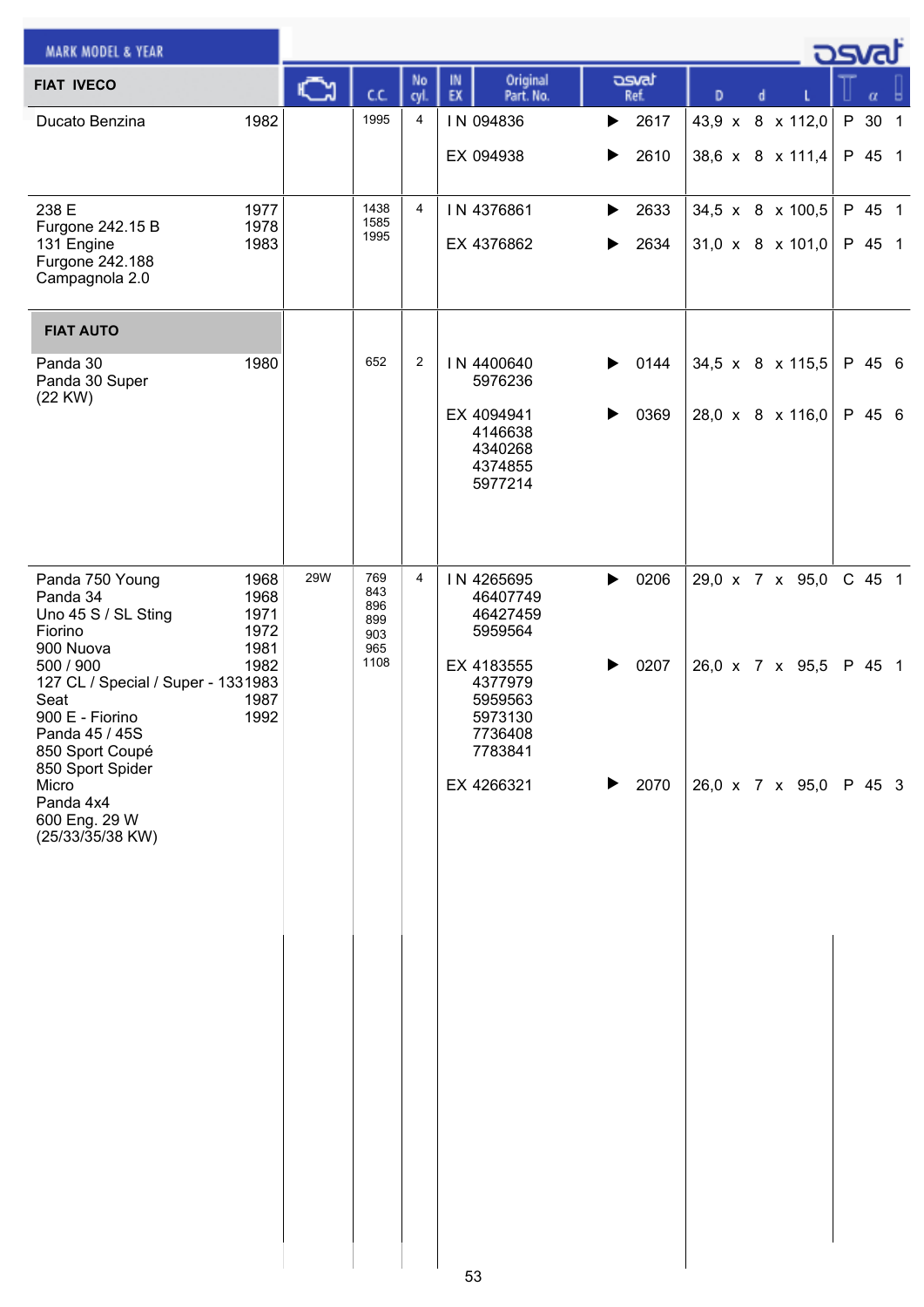| <b>MARK MODEL &amp; YEAR</b>                                                                                                                                                                                                                                                                 |                                                                      |                                  |                              |            |                                                                                                                              |                        |                                      |  | ك <i>osva</i> d    |  |
|----------------------------------------------------------------------------------------------------------------------------------------------------------------------------------------------------------------------------------------------------------------------------------------------|----------------------------------------------------------------------|----------------------------------|------------------------------|------------|------------------------------------------------------------------------------------------------------------------------------|------------------------|--------------------------------------|--|--------------------|--|
| <b>FIAT AUTO</b>                                                                                                                                                                                                                                                                             |                                                                      | ∾                                | СC                           | No<br>cyl. | Original<br>IN<br>EX<br>Part. No.                                                                                            | asvat<br>Ref.          | D<br>d                               |  | α                  |  |
| Tipo 1.6 2 AGT<br>Ritmo 100 S<br>Ritmo 105 TC<br>Nuova Ritmo 105 TC<br>Tipo i.e.<br>Regata 105 CV<br>131 CL / Super<br>Regata 100 S<br>Regata Weekend 100 S<br>Tipo 1.8 i.e. GT<br>Tempra 1.8 i.e. SX<br>Croma i.e.<br>Cromo CHT<br>Cromo i.e. Turbo<br>Nuova Ritmo 125 TC<br>Ritmo 130 TC / | 1980<br>1981<br>1985<br>1985<br>1986<br>1988<br>1989<br>1990<br>1992 |                                  | 1580<br>1585<br>1756<br>1995 | 4          | IN 4440061<br>46406169<br>7031135<br>7547400<br>EX 4293992<br>4359309<br>4469661<br>5953041<br>5975341<br>7597080<br>7631719 | 0250<br>▶<br>2518      | 43,5 x 8 x 105,8<br>36,2 x 8 x 105,7 |  | $C$ 45 1<br>P 45 1 |  |
| 500 D / F / G / L<br>500 Giardiniera<br>500 R / 126<br>(11/13/14/17 KW)                                                                                                                                                                                                                      | 1961<br>1967<br>1973<br>1977                                         |                                  | 499<br>594<br>652            | 2          | IN 4058859<br>4062108<br>4294098<br>EX 4094941<br>4146638<br>4340268<br>4374855<br>5977214                                   | 0371<br>▶<br>0369<br>▶ | 32,0 x 8 x 115,5<br>28,0 x 8 x 116,0 |  | $C$ 45 6<br>P 45 6 |  |
| Tipo i.e. 16V                                                                                                                                                                                                                                                                                | 1990                                                                 | 160A5000                         | 1756                         | 4          | EX 4294099<br>IN 7574739                                                                                                     | 2074<br>0387<br>▶      | 28,0 x 8 x 115,5<br>34,5 x 7 x 128,0 |  | P 45 3<br>P 45 1   |  |
| Eng. 160 A5.000<br>Eng. 160 A8.046<br>Coupé 2.0 16 V / Turbo<br>Croma 2.0 16V<br>Eng.160A5.000<br>(101/104/109140/143 KW)                                                                                                                                                                    | 1990<br>1992<br>1993                                                 | 160A8046                         | 1995                         |            | 7722907<br>EX 7574742<br>7598073<br>7611673<br>7650916                                                                       | 0388                   | 28,5 x 7 x 125,6                     |  | P 45 1             |  |
| Uno 45 Fire<br>Panda 1000 S<br>4x4 Fire<br>Eng. 156 A2 / A3.000<br>Tipo 1.1 Fire<br>Uno 60 1.1 R / 89<br>Eng. 160 A3.000<br>Punto 1.1 SP / 55<br>Punto 1.2 SP / 60<br>Punto 60 SPI                                                                                                           | 1985<br>1986<br>1988<br>1989<br>1998                                 | 156A2000<br>156A3000<br>160A3000 | 999<br>1108<br>1200          | 4          | IN 46406854<br>5942727<br>7666228<br>EX 46514754<br>5942728<br>7666227                                                       | 0401<br>▶<br>0402      | 30,4 x 7 x 97,0<br>27,5 x 7 x 97,2   |  | C 45 1<br>P 45 1   |  |
|                                                                                                                                                                                                                                                                                              |                                                                      |                                  |                              |            | 54                                                                                                                           |                        |                                      |  |                    |  |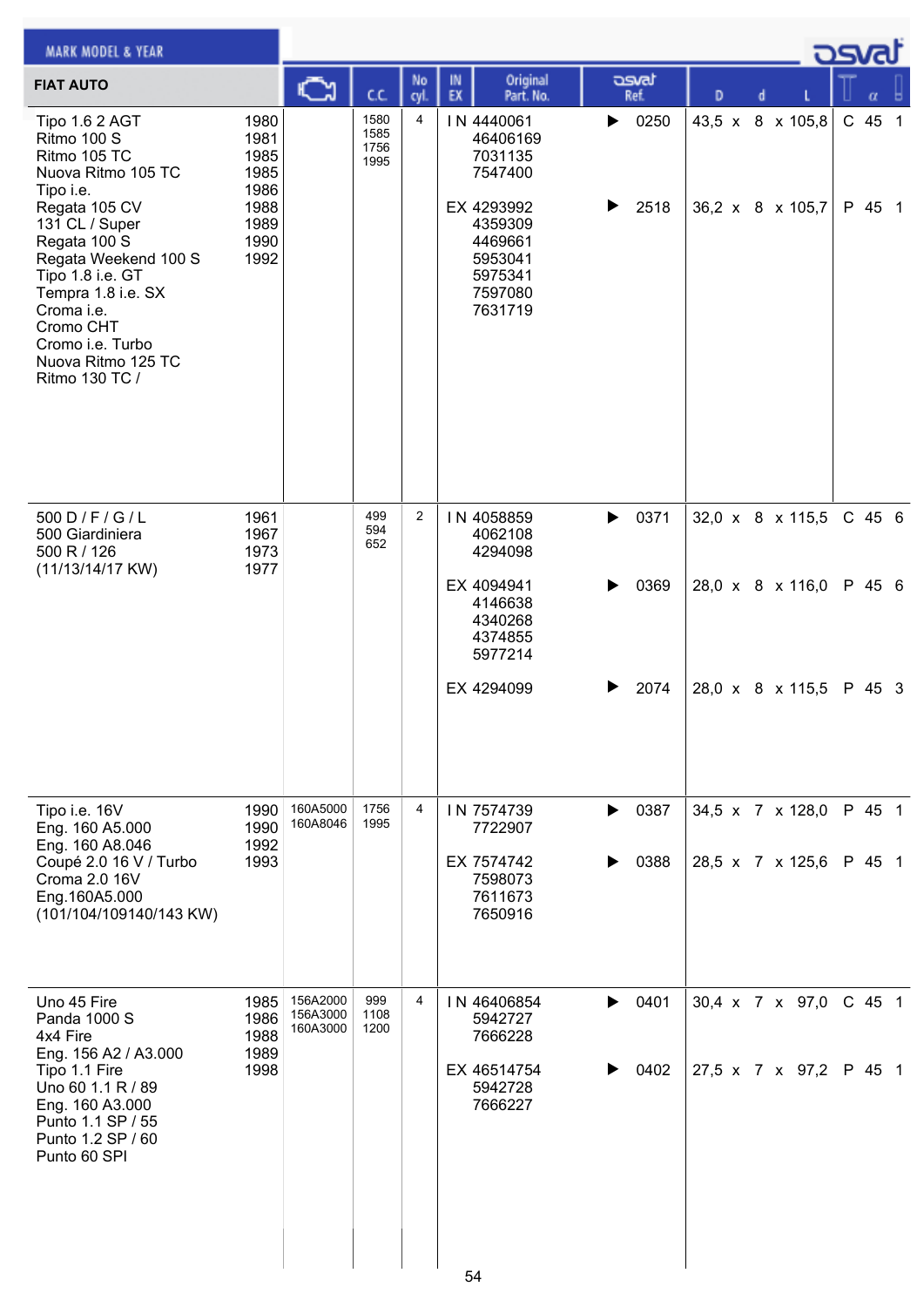| <b>MARK MODEL &amp; YEAR</b>                                                                                                                                  |      |          |              |                |                                                             |                                                                |                                      | - ರಾಗ              |
|---------------------------------------------------------------------------------------------------------------------------------------------------------------|------|----------|--------------|----------------|-------------------------------------------------------------|----------------------------------------------------------------|--------------------------------------|--------------------|
| <b>FIAT AUTO</b>                                                                                                                                              |      |          | C.C.         | No<br>cyl.     | Original<br>IN<br>EX<br>Part. No.                           | asvat<br>Ref.                                                  | D<br>d                               | α                  |
| Panda 750 L / S / CS<br>Eng. Fire<br>(156 A4.000)<br>(25 KW)                                                                                                  | 1986 | 156A4000 | 769          | 4              | IN 7537668<br>7666230<br>EX 7537667<br>7666229              | $\triangleright$ 0403<br>0404<br>▶                             | 26,5 x 7 x 97,0<br>23,5 x 7 x 97,0   | P 45 1<br>P 45 1   |
| 500 Sporting<br>Punto 1.2 / 75<br>600<br>Panda 4x4<br>Punto 55<br>Punto 60<br>Palio 75<br>Doblò 1.2 (47 KW)<br>Eng. 40 KW<br>NUOVA Panda 1.1<br>Eng.187A1.000 | 1999 | 187A1000 | 1100<br>1242 | $\overline{4}$ | IN 46436048<br>7770334<br>EX 46514754<br>5942728<br>7666227 | 0405<br>$\blacktriangleright$<br>0402<br>$\blacktriangleright$ | 31,5 x 7 x 97,1<br>27,5 x 7 x 97,2   | C 45 1<br>P 45 1   |
| Nuova 500                                                                                                                                                     | 1992 |          | 704          | $\sqrt{2}$     | IN 7683521<br>EX 7681975<br>7683522                         | 0597<br>$\blacktriangleright$<br>0598<br>▶                     | 35,3 x 8 x 115,8<br>27,0 x 8 x 116,0 | C 45 12<br>P 45 12 |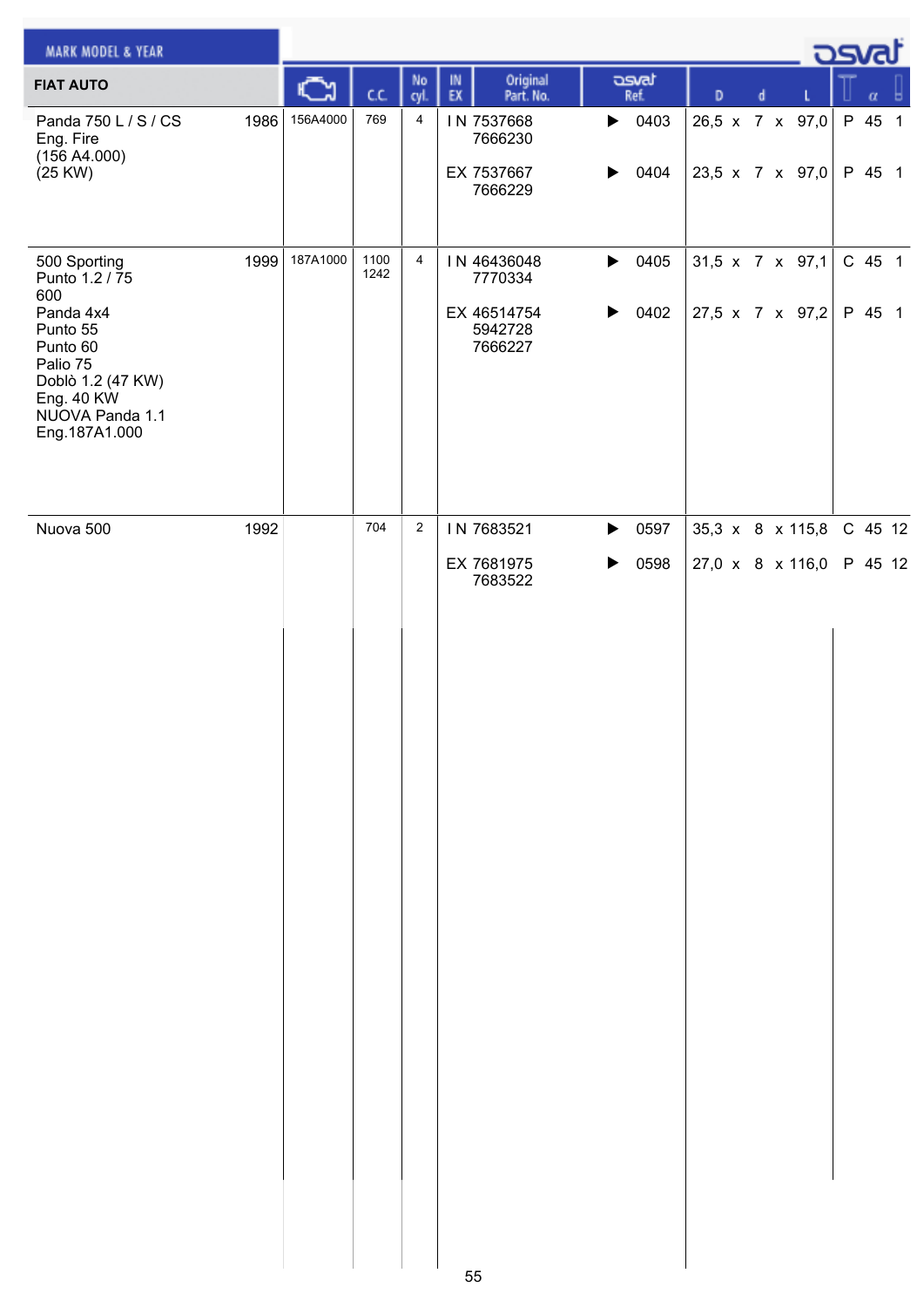| <b>MARK MODEL &amp; YEAR</b>                                                                                                                                                                                                                                                                                                                                                                                                                                                                                                                                                      |                                                                                                                                                      |                      |                                      |                |          |                                                                                                                                                                |                       |                                      |   |  |                                                                                                              | كصحت                                           |  |
|-----------------------------------------------------------------------------------------------------------------------------------------------------------------------------------------------------------------------------------------------------------------------------------------------------------------------------------------------------------------------------------------------------------------------------------------------------------------------------------------------------------------------------------------------------------------------------------|------------------------------------------------------------------------------------------------------------------------------------------------------|----------------------|--------------------------------------|----------------|----------|----------------------------------------------------------------------------------------------------------------------------------------------------------------|-----------------------|--------------------------------------|---|--|--------------------------------------------------------------------------------------------------------------|------------------------------------------------|--|
| <b>FIAT AUTO</b>                                                                                                                                                                                                                                                                                                                                                                                                                                                                                                                                                                  |                                                                                                                                                      |                      | C.C.                                 | No<br>cyl.     | IN<br>EX | Original<br>Part. No.                                                                                                                                          |                       | asvat<br>Ref.                        | D |  |                                                                                                              |                                                |  |
| 128 / 128 Special<br>128 Sport<br>Regata 60<br>Ritmo 60 / 60 S<br>Ritmo 60 L / CL<br>Nuova Ritmo 60 ES<br>Nuova Ritmo 70 Aut.<br>Ritmo 50 CL<br><b>Energy Saving</b><br>Rtimo 70 CL Aut.<br>Ritmo 70 S<br>Aut. Energy Saving<br>Uno 60 - 70 S / SX<br>Regata Weekend 70<br>Uno 55 - 70 S / SX<br>Strada Usa<br>Ritmo 60 CL-65 CL<br>128 Rally<br>128 Special<br>X 1/9<br>Regata 70<br>Regata 75<br><b>Uno 70</b><br>Ritmo 70<br>Nuova Ritmo 70<br>Ritmo 65 CL<br>Ritmo Super 75<br>Duna 60-70<br>Tipo 1.4<br><b>Uno 70</b><br>Tempra<br>Punto 1,6 90<br>Punto Cabrio<br>(41-66)kW | 1968<br>1971<br>1973<br>1974<br>1977<br>1978<br>1979<br>1980<br>1981<br>1982<br>1983<br>1985<br>1986<br>1987<br>1988<br>1989<br>1990<br>1993<br>1994 |                      | 1116<br>1290<br>1301<br>1372<br>1581 | 4              |          | IN 46531591<br>7617500<br>IN 46531590<br>7609772<br>IN 4239917<br>4460697<br>96700311<br>EX 4314869<br>4315062<br>5973128<br>96700315<br>EX 4403047<br>5973129 | ▶<br>▶<br>▶<br>▶<br>▶ | 0908<br>0909<br>1793<br>2508<br>2754 |   |  | 39,6 x 8 x 108,5<br>37,5 x 8 x 108,5<br>36,0 x 8 x 108,5<br>$31,0 \times 8 \times 109,0$<br>33,5 x 8 x 109,0 | P 45 1<br>P 45 1<br>P 45 1<br>P 45 1<br>P 45 1 |  |
| Ulysse 2.0<br>Eng.RFU Peugeot                                                                                                                                                                                                                                                                                                                                                                                                                                                                                                                                                     | 1997                                                                                                                                                 | <b>RFU</b>           | 1998                                 | 4              |          | IN 9153501780<br>9605936180<br>EX 9153501980<br>9614703280                                                                                                     | ▶<br>▶                | 0988<br>0989                         |   |  | 42,6 x 8 x 108,8<br>34,5 x 8 x 108,4                                                                         | P 45 3<br>P 45 3                               |  |
| Uno Turbo i.e.<br>Eng. 146 A2.000<br>Uno Turbo i.e. R / 89<br>Eng. 146A8.000 / 146 A2<br>Punto GT<br>(74/77/85/100 KW)                                                                                                                                                                                                                                                                                                                                                                                                                                                            | 1986<br>1989<br>1993                                                                                                                                 | 146A2000<br>146A8000 | 1301<br>1372                         | $\overline{4}$ | 56       | IN 7565812<br>EX 7574881                                                                                                                                       | ▶                     | 1078<br>1079                         |   |  | 36,0 x 8 x 108,5<br>33,0 x 8 x 109,0                                                                         | P 45 3<br>P 45 3                               |  |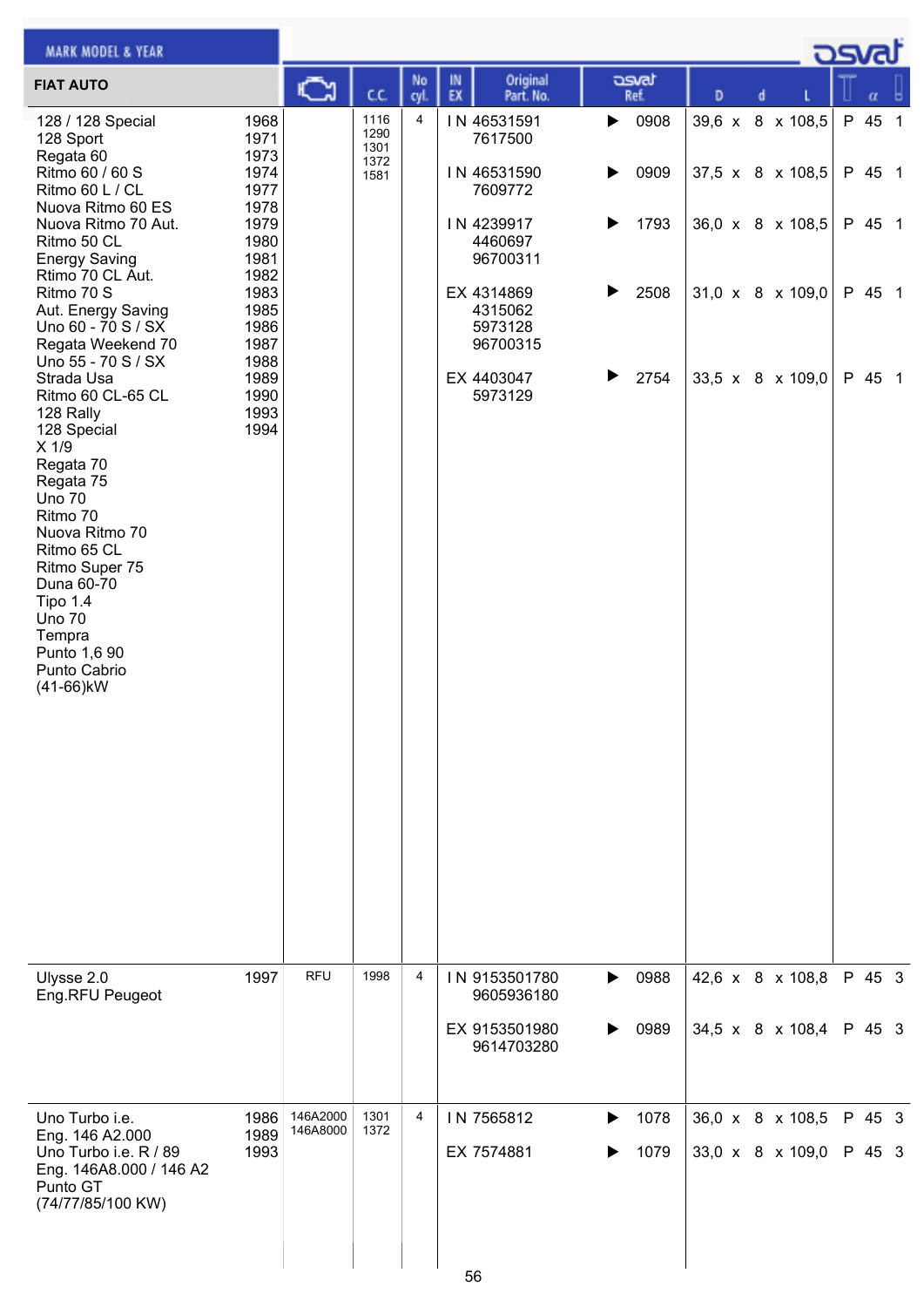| <b>MARK MODEL &amp; YEAR</b>                                                                                                                                                                        |                      |                      |                      |                |          |                                                                                                                |        |               |   |  |                                             | asval            |                |
|-----------------------------------------------------------------------------------------------------------------------------------------------------------------------------------------------------|----------------------|----------------------|----------------------|----------------|----------|----------------------------------------------------------------------------------------------------------------|--------|---------------|---|--|---------------------------------------------|------------------|----------------|
| <b>FIAT AUTO</b>                                                                                                                                                                                    |                      |                      | C.C.                 | No<br>cyl      | IN<br>EX | Original<br>Part. No.                                                                                          |        | asvat<br>Ref. | D |  |                                             | α                |                |
| Bravo 1.4 12V<br><b>Brava 1.4 12V</b><br>Eng.182A3.000-A5.000                                                                                                                                       |                      |                      | 1370                 | 4              |          | IN 7712114<br>EX 46413334                                                                                      | ▶<br>▶ | 1507<br>1508  |   |  | 30,5 x 7 x 110,4<br>35,5 x 7 x 110,4        | P 45<br>P 45 1   | $\overline{1}$ |
| Bravo 1.6 16V<br>Marea 1.6 16V<br>Multipla 1.6 16V<br>Multipla Bipower / Blupower<br>Marea Bipower / Blupower<br>Bravo 115<br>Marea 115<br>Palio 100<br>Stilo 1.6 16V 103 CV<br>Doblo' 1.6 16V      | 1999<br>2001<br>2004 | 182B6000             | 1596<br>1581<br>1747 | $\overline{4}$ |          | IN 46413806<br>46462158<br>46517325<br>46761369<br>55183592<br>55192067<br>EX 46413807<br>46461209<br>46462159 | ▶<br>▶ | 1509<br>1510  |   |  | 30,3 x 7 x 102,5<br>29,8 x 7 x 102,4 C 45 1 | C 45 1           |                |
| New Multipla 1.6 16V<br>Eng. 182B6.000                                                                                                                                                              |                      |                      |                      |                |          | 46761370<br>55196738                                                                                           |        |               |   |  |                                             |                  |                |
| Bravo 1.8 16V<br><b>Brava 1.8 16V</b><br>Barchetta 1.8 16V<br>Nuova Barchetta<br>1.8 16V<br>Marea 1.8 16V<br>Coupé 1.8 16V<br>Stilo 1.8 130 CV<br>Stilo 2.4 20V<br>Eng. 192A4.000<br>Eng. 192A2.000 | 1998<br>2001<br>2003 | 192A2000<br>192A4000 | 1747                 | 4              |          | IN 7766564<br>EX 60674496<br>7766565                                                                           | ▶<br>▶ | 1511<br>1512  |   |  | 33,6 x 7 x 113,0<br>28,1 x 7 x 108,5        | P 45 3<br>P 45 3 |                |
| <b>Bravo 2.0 HGT 20V</b><br>Marea 2.0 20V<br>Coupé 2.0 20V<br>Coupé T 20V<br>Eng. 182A1.000                                                                                                         |                      |                      | 1998                 | 5              |          | IN 60812982<br>7735898<br>EX 46417653<br>60812981<br>7735899                                                   | ▶<br>▶ | 1519<br>1520  |   |  | 30,0 x 7 x 113,1<br>26,1 x 7 x 108,5        | P 45 3<br>P 45 3 |                |
| Ulysse 2.0 16V<br>Eng. RFV Peugeot                                                                                                                                                                  | 1997                 | <b>RFV</b>           | 1998                 | 4              |          | IN 9628943380<br>EX 9629861180                                                                                 | ▶<br>▶ | 1593<br>1544  |   |  | 34,6 x 6 x 106,4<br>29,6 x 6 x 105,7        | P 45 1<br>P 45 1 |                |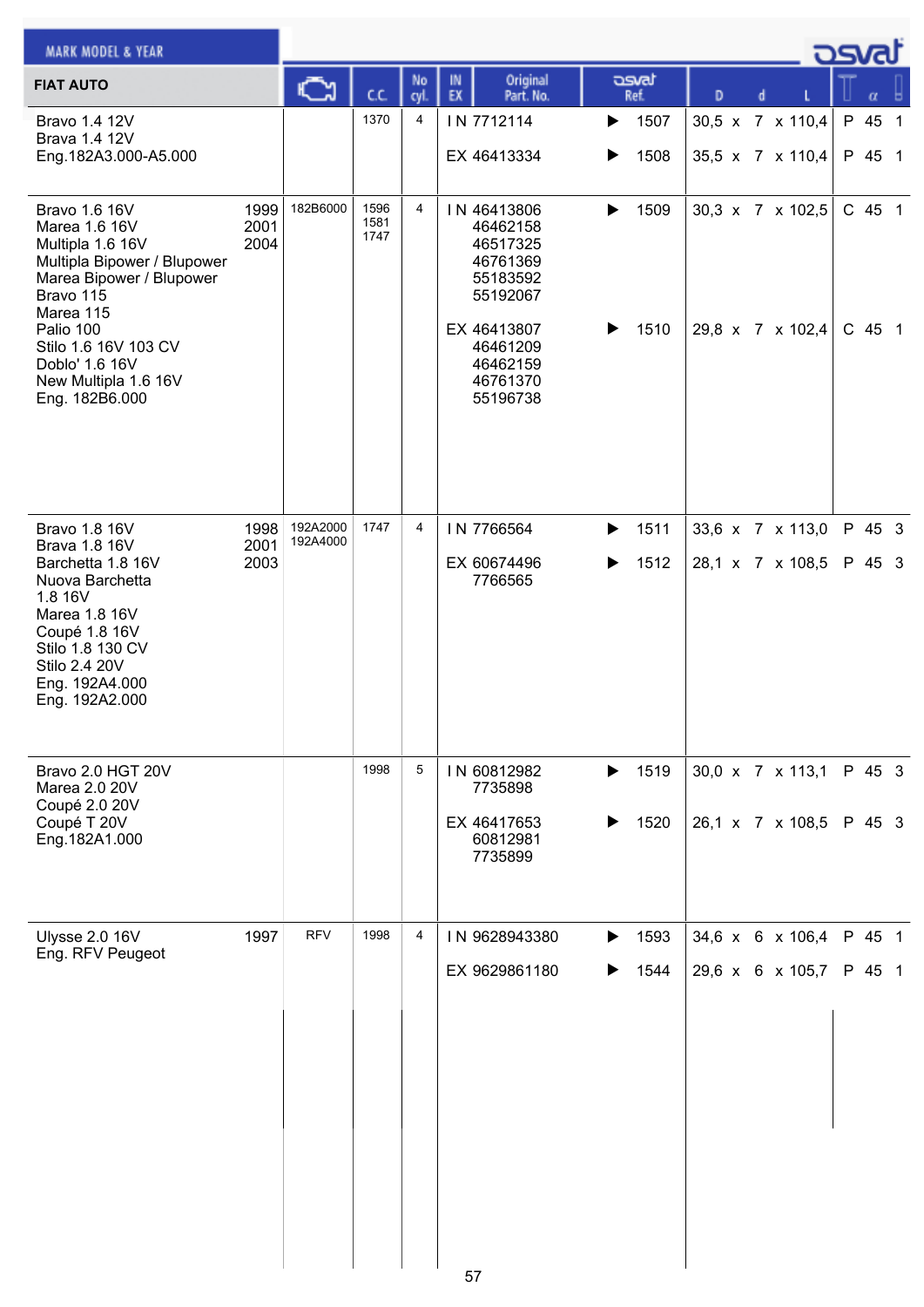| <b>MARK MODEL &amp; YEAR</b>                                                                                                                                                                                                                                                                      |                                                                                      |             |                                              |                |          |                                                                                                                                |        |                      |   |  |                                                          | <b>DSVRJ</b>               |  |
|---------------------------------------------------------------------------------------------------------------------------------------------------------------------------------------------------------------------------------------------------------------------------------------------------|--------------------------------------------------------------------------------------|-------------|----------------------------------------------|----------------|----------|--------------------------------------------------------------------------------------------------------------------------------|--------|----------------------|---|--|----------------------------------------------------------|----------------------------|--|
| <b>FIAT AUTO</b>                                                                                                                                                                                                                                                                                  |                                                                                      | <u>ោ</u>    | cc                                           | No<br>cyl.     | IN<br>EX | Original<br>Part. No.                                                                                                          |        | asvat<br>Ref.        | D |  |                                                          |                            |  |
| 131 Supermirafiori<br>125 / 132 GL / GLS<br>124 Special T 1.6i.<br>131 Super<br>132 1.6i. / Argenta<br>131 Racing Panorama<br>125 Special<br>124 Spider Coupé OHC<br>132 GLS - 1.8i.<br>124 Abarth Rally 1.8i.<br>131 Super<br>2000 Spidereuropa<br>Argenta<br>(59/66/70/72/74/78<br>83/85/90) kW | 1967<br>1968<br>1972<br>1974<br>1975<br>1976<br>1978<br>1980<br>1981<br>1983<br>1985 |             | 1367<br>1592<br>1595<br>1608<br>1756<br>1995 | $\overline{4}$ |          | IN 4173746<br>4255694<br>4255779<br>IN 4300760<br>EX 4293992<br>4359309<br>4469661<br>5953041<br>5975341<br>7597080<br>7631719 | ▶<br>▶ | 1613<br>2466<br>2518 |   |  | 41,8 x 8 x 106,5<br>42,5 x 8 x 106,5<br>36,2 x 8 x 105,7 | C 45 1<br>C 45 1<br>P 45 1 |  |
| Palio 1.3 Fire Brasile                                                                                                                                                                                                                                                                            | 1999                                                                                 | 188A5000    | 1242<br>1358                                 | $\overline{4}$ |          | IN 46403681                                                                                                                    | ▶      | 1635                 |   |  | 26,9 x 6 x 95,2                                          | $C$ 45 3                   |  |
| Bravo 80<br>Stilo 1.2 16V<br>Stilo 1.4 16V<br>New Punto 1.4 16V<br>Idea 1.4 16V<br>Eng. 188A5.000 - 843A1.000                                                                                                                                                                                     | 2001<br>2004                                                                         | 843A1000    |                                              |                |          | EX 46471639                                                                                                                    |        | 1636                 |   |  | $22,4 \times 6 \times 96,0$                              | P 45 3                     |  |
| Scudo 2.0 i.e. 16V<br>Eng. RFN Peugeot                                                                                                                                                                                                                                                            | 2000                                                                                 | <b>RFN</b>  | 1998                                         | 4              |          | IN 9623950380                                                                                                                  |        | 1719                 |   |  | 33,3 x 6 x 106,1                                         | $C$ 45 1                   |  |
|                                                                                                                                                                                                                                                                                                   |                                                                                      |             |                                              |                |          | EX 9636001780                                                                                                                  |        | 1720                 |   |  | 28,9 x 6 x 103,6                                         | P 45 1                     |  |
| Ritmo 75 V CL<br>Ritmo Super 85<br>X1 / 9 - Five Speed<br>Nuova Ritmo 85 / 85 S<br>Regata / Ritmo 85<br>Ritmo / Uno OA50<br><b>Uno 75</b><br>Regata 85 S Aut.<br>Uno Turbo<br>(55/61 KW)                                                                                                          | 1979<br>1981<br>1981<br>1983<br>1985<br>1986<br>1989                                 |             | 1498<br>1301                                 | 4              |          | IN 4239917<br>4460697<br>5999660<br>EX 4319339<br>4403047<br>5973129<br>7565813                                                |        | 1793<br>2754         |   |  | 36,0 x 8 x 108,5<br>33,5 x 8 x 109,0                     | P 45 1<br>P 45 1           |  |
| Sedici 1,6 16V<br>Eng.Suzuki M16A                                                                                                                                                                                                                                                                 | 2006                                                                                 | <b>M16A</b> | 1586                                         | $\overline{4}$ |          | IN 71742050                                                                                                                    | ▶      | 1879                 |   |  | $30,0 \times 5,5 \times 101,0$                           | P 45 1                     |  |
|                                                                                                                                                                                                                                                                                                   |                                                                                      |             |                                              |                |          | EX 71747245                                                                                                                    |        | 1880                 |   |  | $25,0 \times 5,5 \times 99,0$                            | P 45 1                     |  |
| Croma 2,2 16V<br>Eng.Opel                                                                                                                                                                                                                                                                         | 2006                                                                                 | 939A600     | 2198                                         | 4              |          | IN 71739277                                                                                                                    |        | 2087                 |   |  | 35,1 x 6 x 102,2                                         | $C$ 45 3                   |  |
| Eng.939A6000                                                                                                                                                                                                                                                                                      |                                                                                      |             |                                              |                |          | EX 71739320                                                                                                                    |        | 2088                 |   |  | 30,1 x 6 x 100,9                                         | $C$ 45 3                   |  |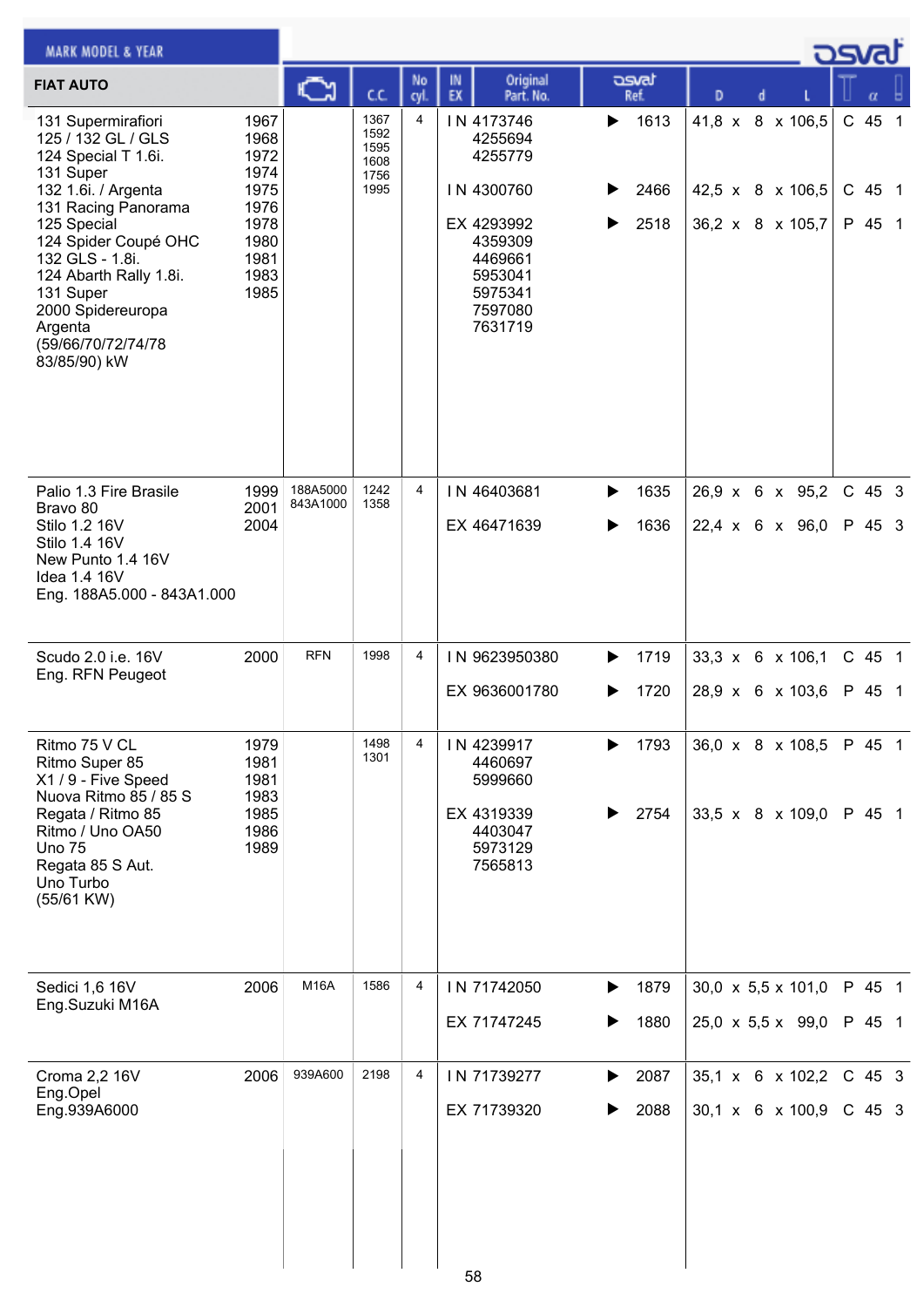| <b>MARK MODEL &amp; YEAR</b>                                                                                                                                                                                                                   |                                      |                  |                      |            |                                                         |                                |                                                              |  | <b>OSVA</b> |                            |  |
|------------------------------------------------------------------------------------------------------------------------------------------------------------------------------------------------------------------------------------------------|--------------------------------------|------------------|----------------------|------------|---------------------------------------------------------|--------------------------------|--------------------------------------------------------------|--|-------------|----------------------------|--|
| <b>FIAT AUTO</b>                                                                                                                                                                                                                               |                                      |                  | c.c.                 | No<br>cyl. | Original<br>IN<br>EX<br>Part. No.                       | asvat<br>Ref.                  | D                                                            |  |             |                            |  |
| New Panda 1.2<br>Doblò 1.2<br>Eng. 223A5.000<br>Seicento 1.1<br>Panda 1.1 i.e.<br>Eng.187A1000 from eng.<br>2533528<br>Eng.188A4000 to eng.<br>2533528<br>Eng.188A5.000-187A1000<br>Strada 1.2 i.e.                                            | 2004                                 |                  | 1108<br>1242         | 4          | IN 55194993<br>EX 55194994                              | 2175<br>▶<br>2176              | 31,9 x 5 x 98,4<br>27,3 x 5 x 98,7                           |  |             | $C$ 45 3<br>$C$ 45 3       |  |
| Grande Punto 1,4 16V<br>Nuova Bravo 1,4 16V<br>500 1.4 i.e. 16V<br>Eng.169A3000<br>500 Abarth<br>199A8000<br><b>Grande Punto Abarth</b><br>Linea 1.4 16V<br>Eng.198A.4000<br>Grande Punto 1.4 Turbo 16V<br>Bravo 1.4 Turbo 16V<br>Eng.198A4000 | 1368                                 |                  | 2006<br>2007         | 4          | IN 55185028<br>EX 55185080<br>55239748                  | 2189<br>▶<br>2190<br>▶         | 27,0 x 6 x 95,2<br>22,4 x 6 x 94,6                           |  |             | $C$ 45 3<br>P 45 3         |  |
| Stilo 1,6 PDA 16V<br>Eng. 192B30                                                                                                                                                                                                               | 2005                                 | 192B30           | 1600                 | 4          | IN 55557862<br>EX 71739797                              | 2213<br>▶<br>2214<br>▶         | $31,2 \times 5 \times 117,2$<br>$27,4 \times 5 \times 116,2$ |  |             | $C$ 45 3<br>$C$ 45 3       |  |
| Punto 1,2<br>Eng.199 A4.000<br>Doblò 1,4 i.e. 8V<br>Idea 1,4 i.e. 8V<br>Punto 1,4<br>Eng.350 A1.000<br>Grande Punto 1,2<br>Grande Punto 1.4 i.e. Egypt<br>Eng.199A7000<br>Nuova 500 1.2 8V i.e.<br>Eng.169A4000                                | 2005<br>2008<br>2010                 | 199A4000         | 1242<br>1360         | 4          | IN 55194219<br>EX 55200422                              | 2227<br>▶<br>2228              | 33,2 x 5 x 99,9<br>27,9 x 5 x 100,5                          |  |             | C 45 3<br>C 45 3           |  |
| Croma 1,8 16V<br><b>Ecotec Twinpor</b><br>Eng.Z18XEP/XER                                                                                                                                                                                       | 2006                                 | Z18XEP<br>Z18XER | 1800                 | 4          | IN 55557741<br>EX 71744388                              | 2229<br>▶<br>2230              | 31,2 x 5 x 113,9<br>27,5 x 5 x 113,2                         |  |             | $C$ 45 3<br>$C$ 45 3       |  |
| 127 Special / Super / C / CL / 1977<br>L / Fiorino / Sport / Berlina /<br>Panorama<br>Ritmo 60 L<br><b>Uno 60</b><br>Duna 60 / Weekend<br>Nuovo Fiorino<br>Duna 70 / Weekend<br>127 Sport / Nuovo Fiorino<br>(37/40/43/44/49 KW)               | 1978<br>1979<br>1986<br>1987<br>1988 |                  | 1049<br>1116<br>1301 | 4          | IN 4340118<br>IN 4412816<br>EX 4340119<br>4412822<br>59 | 2630<br>▶<br>2632<br>2631<br>▶ | 34,0 x 8 x 110,0<br>36,5 x 8 x 110,0<br>29,0 x 8 x 110,5     |  |             | P 45 1<br>P 45 1<br>P 45 1 |  |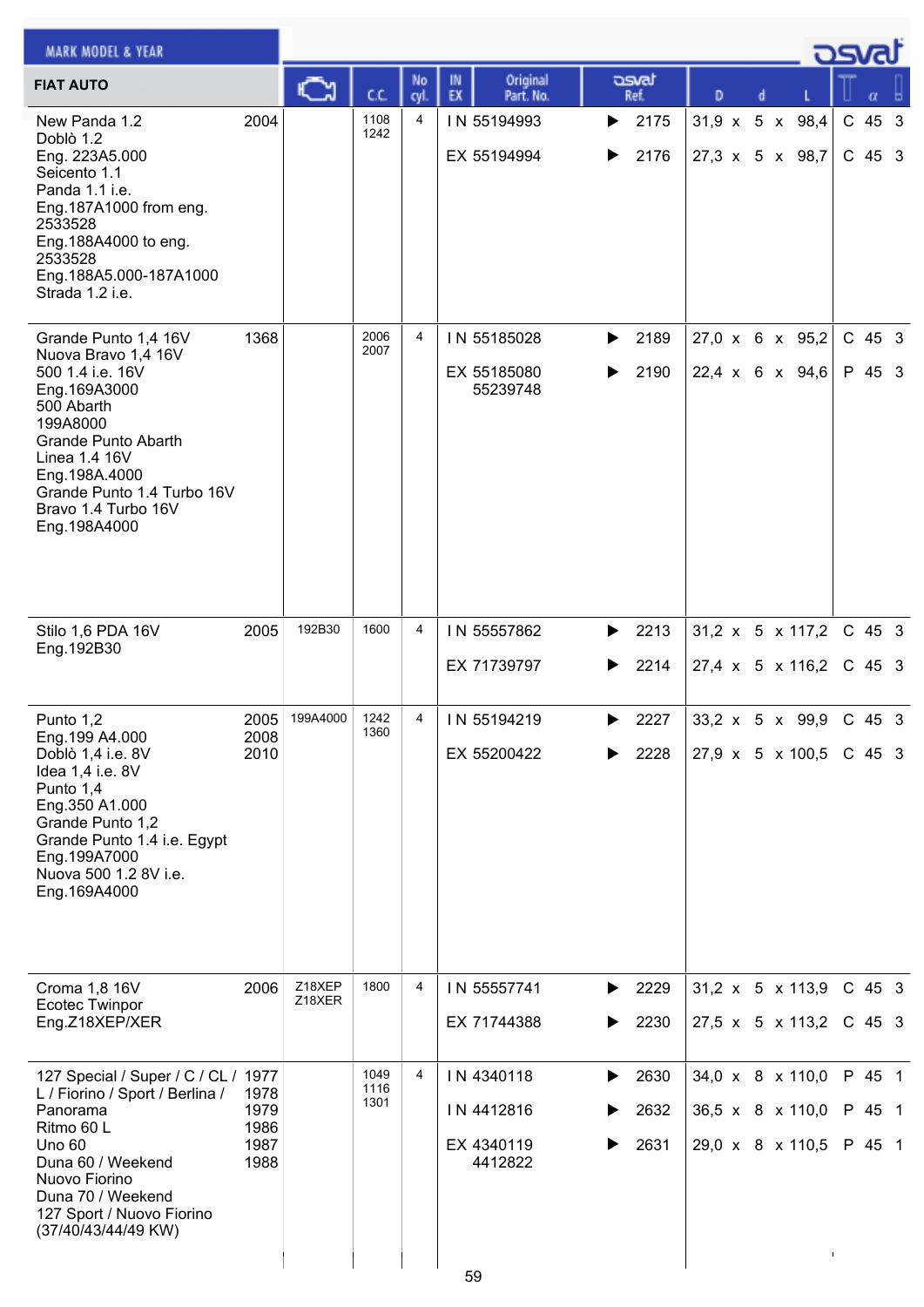| <b>MARK MODEL &amp; YEAR</b>                                                                                                                                                                                                                      |                                      |                      |                              |                |                                                        |                        |                                      | كصحت |                   |  |
|---------------------------------------------------------------------------------------------------------------------------------------------------------------------------------------------------------------------------------------------------|--------------------------------------|----------------------|------------------------------|----------------|--------------------------------------------------------|------------------------|--------------------------------------|------|-------------------|--|
| <b>FIAT AUTO</b>                                                                                                                                                                                                                                  |                                      | ∾                    | cc                           | No<br>cyl      | Original<br>IN<br>EX<br>Part. No.                      | asvat<br>Ref.          | D                                    |      | α                 |  |
| 127 Special / Super / C / CL / 1977<br>L / Fiorino / Sport / Berlina /<br>Panorama<br>Ritmo 60 L<br><b>Uno 60</b><br>Duna 60 / Weekend<br>Nuovo Fiorino<br>Duna 70 / Weekend<br>127 Sport / Nuovo Fiorino<br>Palio Brasile<br>(37/40/43/44/49 KW) | 1978<br>1979<br>1986<br>1987<br>1988 |                      | 1049<br>1116<br>1300<br>1301 | 4              | IN 46470637<br>EX 46470638                             | 2632<br>▶<br>2631<br>▶ | 36,5 x 8 x 110,0<br>29,0 x 8 x 110,5 |      | P 45 1<br>P 45 1  |  |
| Palio Brasile                                                                                                                                                                                                                                     |                                      |                      | 1300<br>1500                 | 4              | IN 46470637                                            | 2632<br>▶              | 36,5 x 8 x 110,0                     |      | P 45 1            |  |
|                                                                                                                                                                                                                                                   |                                      |                      |                              |                | EX 46559032                                            | 2626<br>▶              | $31,0 \times 8 \times 110,6$         |      | P 45 1            |  |
|                                                                                                                                                                                                                                                   |                                      |                      |                              |                | EX 46470638                                            | 2631<br>▶              | 29,0 x 8 x 110,5                     |      | P 45 1            |  |
| 131 Mirafiori / OHV<br>131 L / CL / Panorama                                                                                                                                                                                                      | 1966<br>1974                         |                      | 1197<br>1297                 | 4              | IN 4376861                                             | 2633<br>▶              | 34,5 x 8 x 100,5                     |      | P 45 1            |  |
| 131 CL Super<br>131 Mirafiori / OHV                                                                                                                                                                                                               | 1976<br>1978                         |                      | 1301<br>1585<br>1595         |                | EX 4376862                                             | 2634                   | 31,0 x 8 x 101,0                     |      | P 45 1            |  |
| Campagnola 1107A (12V)<br>Campagnola 1107A (24V)<br>242 / 18 Furgone / E / EFL /<br>Pick-up<br>124 D / 238 B<br>(41/48/55/61 KW)                                                                                                                  | 1983<br>1986                         |                      | 1995                         |                | EX 4376864<br>5976805                                  | 2635<br>▶              | $34,0 \times 8 \times 101,0$         |      | P 45 1            |  |
| Grande Punto 1,2<br>Panda 1,2                                                                                                                                                                                                                     | 2009                                 | 188A4000<br>199A4000 | 1242                         | 4              | IN 55194246                                            | 2681<br>▶              | $31,8 \times 5 \times 98,5$          |      | C 30 3            |  |
| <b>GPL-METANO</b><br>Eng.188A4000<br>199A4000<br>223A5000                                                                                                                                                                                         |                                      | 223A5000             |                              |                | EX 55194247                                            | 2682                   | $27,3 \times 5 \times 98,9$ C 30 3   |      |                   |  |
| Idea 1,4 GPL-METANO<br>Doblò 1,4 GPL-METANO                                                                                                                                                                                                       | 2009                                 | 350A1000<br>199A7000 | 1360                         | 4              | IN 55198341                                            | 2683<br>▶              | 33,2 x 5 x 100,1                     |      | C 30 3            |  |
| Cubo 1,4 GPL - METANO<br>Eng.350A1000<br>199A7000                                                                                                                                                                                                 |                                      |                      |                              |                | EX 55198342                                            | 2684                   | 28,0 x 5 x 100,8                     |      | C 30 3            |  |
| 126 / 650 Personal<br><b>126 Bis</b>                                                                                                                                                                                                              | 1978<br>1987                         |                      | 650<br>704                   | $\overline{2}$ | IN 4379986                                             | 2707<br>▶              | 33,0 x 8 x 115,5                     |      | P 45 6            |  |
| $(18$ KW $)$                                                                                                                                                                                                                                      |                                      |                      |                              |                | EX 4094941<br>4146638<br>4340268<br>4374855<br>5977214 | 0369<br>▶              | 28,0 x 8 x 116,0                     |      | P 45 6            |  |
|                                                                                                                                                                                                                                                   |                                      |                      |                              |                | EX 4294099                                             | 2074<br>▶              | 28,0 x 8 x 115,5                     |      | P 45 3            |  |
| Doblò 1,4GPL<br>Eng.198A4.000                                                                                                                                                                                                                     | 2010                                 | 198A4000             | 1368                         | 4              | IN 55225886                                            | 2831<br>▶              | 26,8 x 6 x 95,2                      |      | C 30 3            |  |
|                                                                                                                                                                                                                                                   |                                      |                      |                              |                | EX 55225887                                            | 2832<br>▶              | 23,0 x 6 x 94,6                      |      | C <sub>30</sub> 3 |  |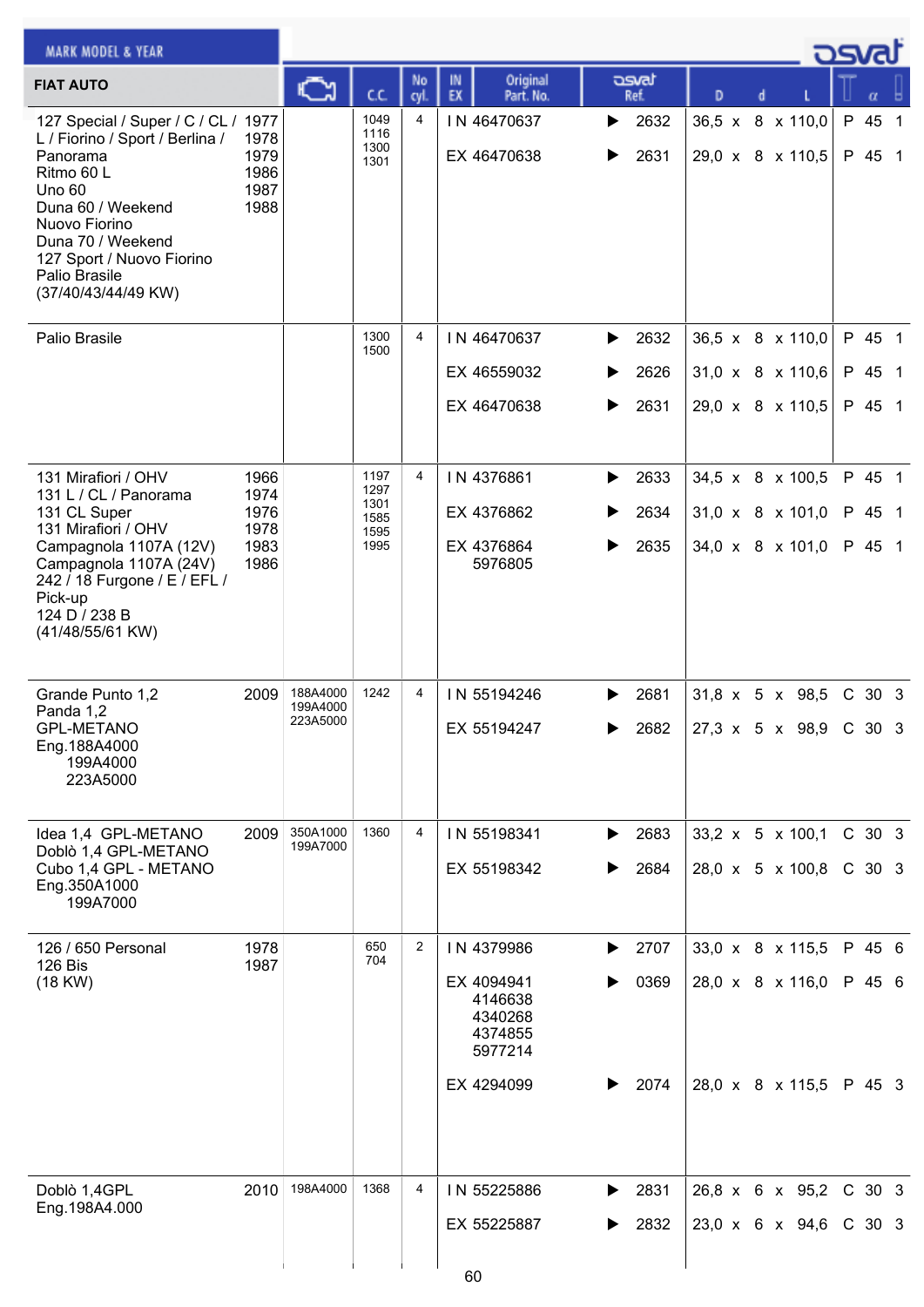| <b>MARK MODEL &amp; YEAR</b>                                                                                                                                          |                      |                      |              |                |                                   |                        |                                                |  | osvat              |  |
|-----------------------------------------------------------------------------------------------------------------------------------------------------------------------|----------------------|----------------------|--------------|----------------|-----------------------------------|------------------------|------------------------------------------------|--|--------------------|--|
| <b>FIAT AUTO</b>                                                                                                                                                      |                      |                      | C.C.         | No<br>cyl.     | Original<br>IN<br>EX<br>Part. No. | asvat<br>Ref.          | D                                              |  |                    |  |
| 500 TwinAir<br>Grande Punto Twin Air<br>Nuova Panda Twin Air<br>Eng.312A2.000<br>Eng.199B6.000                                                                        | 2011                 | 312A2000<br>199B6000 | 875          | $\overline{2}$ | IN 55229666<br>EX 55231897        | 2843<br>▶<br>2844<br>▶ | 30,1 x 5 x 95,5<br>$25,3 \times 5 \times 95,3$ |  | C 45 3<br>$C$ 45 3 |  |
| <b>FIAT AUTO DIESEL</b>                                                                                                                                               |                      |                      |              |                |                                   |                        |                                                |  |                    |  |
| 127 D / Berlina / Fiorino<br>Panda D / Uno D<br>127 / Panda Panorama D<br>Eng. 127 A5.000<br>Uno Diesel S<br>Panda Diesel<br>(33 KW)                                  | 1981<br>1983<br>1986 | 127A5000             | 1301         | 4              | IN 4424173<br>EX 4424174          | 0120<br>▶<br>0121<br>▶ | 34,0 x 8 x 112,0<br>29,0 x 8 x 112,0           |  | P 45 1<br>P 45 1   |  |
| 131 Mirafiori D<br>Eng. 8144.65                                                                                                                                       | 1978<br>1978         | 814461<br>814465     | 1995<br>2445 | 4              | IN 4757358<br>7301820             | 0252<br>▶              | 41,0 x 8 x 121,0                               |  | P 30 1             |  |
| 131/132 D<br>Eng. 8144.65.300<br>131 D / Campagnola                                                                                                                   | 1981<br>1983         |                      |              |                | IN 4741915                        | 2709<br>▶              | 41,0 x 8 x 122,0                               |  | P 45 1             |  |
| Eng. 8142.61<br>131 Mirafiori D                                                                                                                                       |                      |                      |              |                | IN 4733348                        | 2711                   | 40,9 x 8 x 121,9                               |  | P 30 1             |  |
| 132 D / Argenta D<br>Eng. 8144.61<br>Ducato (Eng. 8144.65)<br>131 Sofim Diesel<br>131 Panorama<br>(44/53 KW)                                                          |                      |                      |              |                | EX 4733349                        | 2710<br>▶              | 32,9 $\times$ 8 $\times$ 122,0                 |  | P 45 1             |  |
| Ducato / Nuova Argenta D<br>131 Supermirafiori D<br>Eng. 8144.61                                                                                                      | 1983<br>1983<br>1984 | 8144<br>8140         | 2445<br>2499 | 4              | IN 4757358<br>7301820             | 0252<br>▶              | 41,0 x 8 x 121,0                               |  | P 30 1             |  |
| Daily / Ducato TD<br>Eng. 8144.81 i.d. - Turbo                                                                                                                        | 1986<br>1990         |                      |              |                | EX 7301821<br>7302157             | 0253                   | 34,5 x 8 x 122,0                               |  | P 45 1             |  |
| Argenta TD<br>Eng. 8144.81.200 - Turbo<br>Croma TD<br>Eng. 8144.91 - Turbo<br>Argenta / Croma D<br>Ducato D<br>Eng. 8144.67<br>Daily (Eng. 8140.27)<br>Croma TD<br>En | 1991                 |                      |              |                | EX 4826033                        | 0253<br>$+0,6T$        | 34,5 x $8 \times 122,0$                        |  | P 45 1             |  |
| Uno 70 Turbo Diesel<br>Eng. 127 A5.000 - Turbo                                                                                                                        | 1986                 | 127A5000             | 1367         | 4              | IN 7553000                        | 0407                   | 33,0 $\times$ 8 $\times$ 117,0                 |  | C 45 1             |  |
| (52 KW)                                                                                                                                                               |                      |                      |              |                | EX 7553004                        | 0408                   | 30,0 x 8 x 117,0                               |  | C 45 1             |  |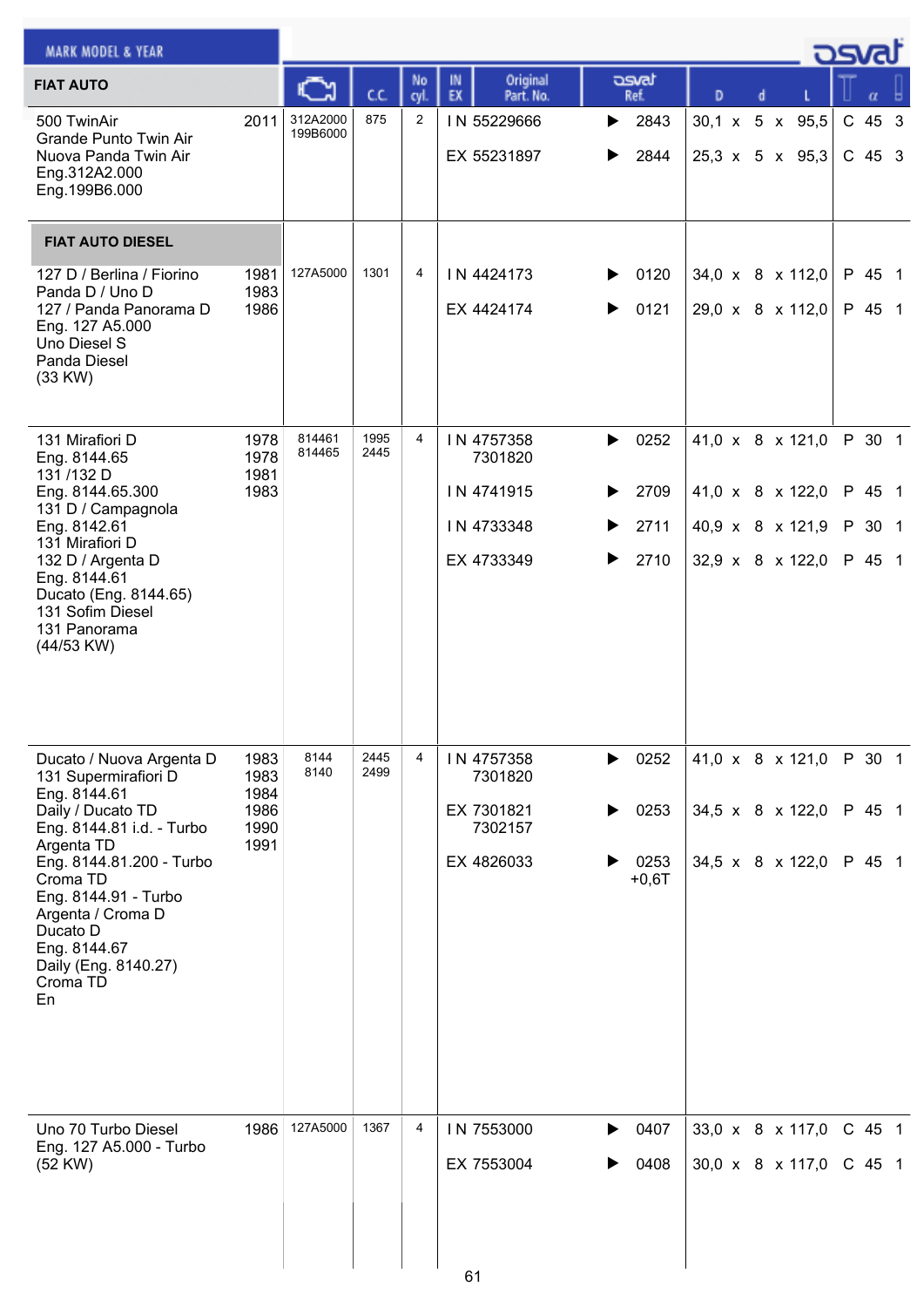| <b>MARK MODEL &amp; YEAR</b>                                                                                                                                                     |                                      |                                  |              |                |                                                  |                        |                  |                                                    | <b>DSVRJ</b>     |  |
|----------------------------------------------------------------------------------------------------------------------------------------------------------------------------------|--------------------------------------|----------------------------------|--------------|----------------|--------------------------------------------------|------------------------|------------------|----------------------------------------------------|------------------|--|
| <b>FIAT AUTO DIESEL</b>                                                                                                                                                          |                                      |                                  | C.C.         | No<br>cyl.     | Original<br>IN<br>EX<br>Part. No.                | asvat<br>Ref.          | D                |                                                    | α                |  |
| Duna S / DS / Weekend<br>Nuovo Fiorino D<br>Regata D / Weekend<br>Ritmo DS / L / CL / FL / 85<br>Uno 60D                                                                         | 1984<br>1986<br>1988<br>1990<br>1993 | 149B3000<br>149B4000<br>149B1000 | 1697<br>1929 | $\overline{4}$ | IN 5990532<br>7547158<br>EX 5990533              | 0409<br>▶<br>0410      | 37,4 x 8 x 116,6 | 33,5 x 8 x 116,6                                   | P 45 1<br>P 45 1 |  |
| Eng. 149 B3.000<br>Tipo D 1.7<br>Eng. 149 B4.000<br>Punto TD / Punto 1.7 D / DS<br>Regata D<br>Talento Autocarro / Cabinato /<br>Furgone<br>Eng. 149 AI / B1.000<br>Tempra<br>En | 1995<br>1999                         |                                  |              |                | EX 7588577                                       | 0410<br>$+0,6T$        |                  | 33,5 x 8 x 116,6                                   | P 45 1           |  |
| Ulysse 1.9 TD<br>Scudo 1.9 TD<br>Scudo 1.9 DS<br>Eng.DHX-D8B                                                                                                                     | 1998                                 | <b>DHX</b><br>D8B                | 1905         | 4              | IN 9351036580<br>9601136380<br>EX 9613736280     | 0990<br>▶<br>0243<br>▶ |                  | 38,5 x 8 x 112,5<br>33,0 $\times$ 8 $\times$ 112,0 | P 45 1<br>P 45 1 |  |
|                                                                                                                                                                                  |                                      |                                  |              |                |                                                  |                        |                  |                                                    |                  |  |
| Croma 1.9 TD i.d.<br>Eng. 154B.000 - Turbo                                                                                                                                       | 1988                                 | 154B000                          | 1929         | 4              | IN 7597566                                       | 1076<br>▶              |                  | 36,5 x 8 x 114,0                                   | P 45 1           |  |
| Croma 2.0 TD<br>(69 KW)                                                                                                                                                          |                                      |                                  |              |                | EX 7597565                                       | 1077<br>▶              |                  | 33,5 $\times$ 8 $\times$ 114,0                     | P 45 1           |  |
| Bravo 1.9 TD 100<br>Brava 1.9 TD 100<br>Marea 1.9 TD 100<br>Marea 2.4 TD 125<br>Punto 1.9 DS<br>Doblo' 1.9 D<br>Eng.223A6.000<br>Eng.182A7.000                                   | 1998                                 | 223A6000<br>182A7000             | 1910<br>2387 | 4              | IN 46527855<br>7798620<br>EX 46527856<br>7783225 | 1515<br>▶<br>1516<br>▶ |                  | $37,5 \times 8 \times 114,3$<br>31,0 x 8 x 114,1   | P 45 3<br>P 45 3 |  |
| Ulysse 2.1 TD<br>Eng.XUD11BTE                                                                                                                                                    |                                      | 1999 XUD11BTE                    | 2088         | 4              | IN 9600781780                                    | 1541<br>▶              |                  | 33,9 x 8 x 122,3                                   | P 45 3           |  |
|                                                                                                                                                                                  |                                      |                                  |              |                | EX 9604295780                                    | 1542<br>▶              |                  | 33,9 x 8 x 121,9                                   | P 45 3           |  |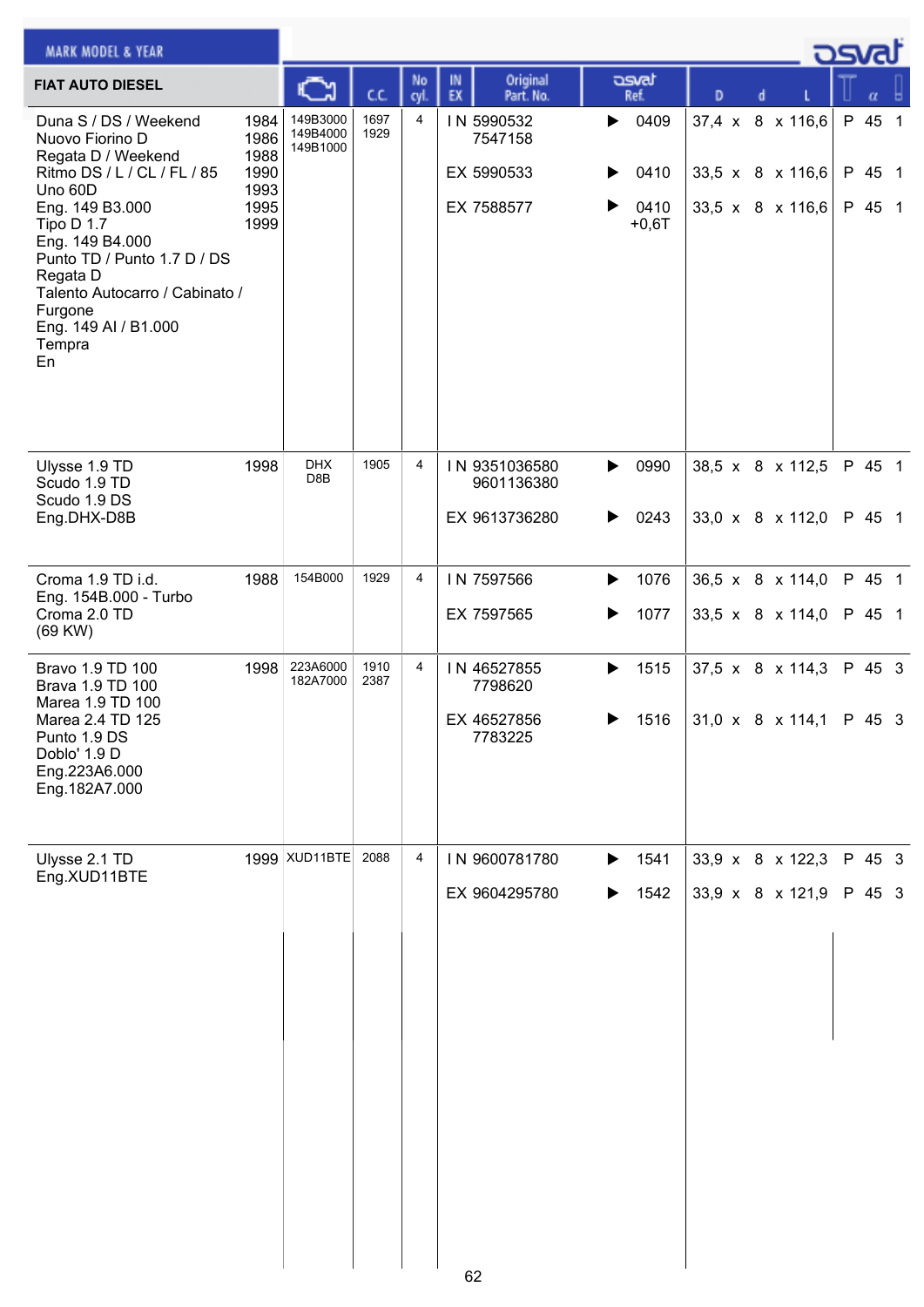| <b>MARK MODEL &amp; YEAR</b>                                                                                                                                                                                                                                                                          |                              |                                |              |                |                                                                                        |                        |   |                                      | ك <i>osv</i> a   |  |
|-------------------------------------------------------------------------------------------------------------------------------------------------------------------------------------------------------------------------------------------------------------------------------------------------------|------------------------------|--------------------------------|--------------|----------------|----------------------------------------------------------------------------------------|------------------------|---|--------------------------------------|------------------|--|
| <b>FIAT AUTO DIESEL</b>                                                                                                                                                                                                                                                                               |                              |                                | C.C.         | No<br>cyl      | Original<br>IN<br>EX<br>Part. No.                                                      | asvat<br>Ref.          | D |                                      | α                |  |
| Multipla JTD 105<br>Bravo JTD 105<br>Brava JTD 105<br>Marea JTD 105<br>Marea JTD 130<br>Punto 1.9 JTD<br>Stilo JTD 80 CV<br>Stilo JTD 115 CV<br>Eng. A3.000<br>Eng. A1.000<br>Nuova Punto 1.9 MJ<br>Eng.188B2.000<br>Doblo' 1.9 JTD<br>Eng.182B9.000<br>Idea 1.9 MJ<br>Palio 1.9 JTD<br>Nuova Bravo 1 | 1998<br>2001<br>2004<br>2006 | 188B2000<br>182B9000           | 1910<br>2387 | 4<br>5         | IN 46750859<br>55193126<br>60814605<br>EX 46764378<br>46783962<br>55202630<br>60814604 | 1577<br>▶<br>1578<br>▶ |   | 35,5 x 8 x 115,0<br>34,5 x 8 x 115,0 | P 45 3<br>P 45 3 |  |
| Ulysse 2.0 JTD<br>Scudo 2.0 JTD<br>Ducato 11 2.0 JTD<br>Ducato 15 2.0 JTD<br>DW 10 TE (Peugeot)<br>Scudo 1,9 JTD Eng.XUD9TF/L<br>Eng. RHV Peugeot                                                                                                                                                     | 1999<br>2004                 | DW10TE<br>XUD9TF<br><b>RHV</b> | 1997         | $\overline{4}$ | IN 9624774280<br>EX 9624774580                                                         | 1595<br>▶<br>1596<br>▶ |   | 35,6 x 6 x 107,1<br>33,8 x 6 x 107,1 | P 45 3<br>P 45 3 |  |
| Ulysse 2.2 JTD<br>Eng. 4HW<br>Ulysse 2.0 MJT 136 CV<br>Scudo 2.0 MJT 136 CV                                                                                                                                                                                                                           | 2001<br>2006                 | 4HW                            | 1997<br>2179 | 4              | IN 9627184380<br>EX 9634437580                                                         | 1779<br>▶<br>1780<br>▶ |   | 29,8 x 6 x 105,0<br>24,9 x 6 x 105,0 | P 45 3<br>P 45 3 |  |
| Scudo 2.0 JTD 16V<br>Eng.RHM-RHW<br>Ulysse Van<br>Ulysse 2.0 MJT 120 CV                                                                                                                                                                                                                               | 2001<br>2006                 | <b>RHM</b><br><b>RHW</b>       | 1997         | 4              | IN 9635317980<br>EX 9635318480                                                         | 1781<br>▶<br>1782<br>▶ |   | 29,9 x 6 x 106,2<br>25,0 x 6 x 106,2 | P 45 3<br>P 45 3 |  |
| Ducato 2,2 JTD<br>Eng.4HV                                                                                                                                                                                                                                                                             | 2006                         | 4HV                            | 2198         | 4              | IN 9660035980<br>EX 9660640080                                                         | 1797<br>▶<br>1798<br>▶ |   | 29,7 x 7 x 122,2<br>25,7 x 7 x 122,2 | P 30 3<br>P 45 3 |  |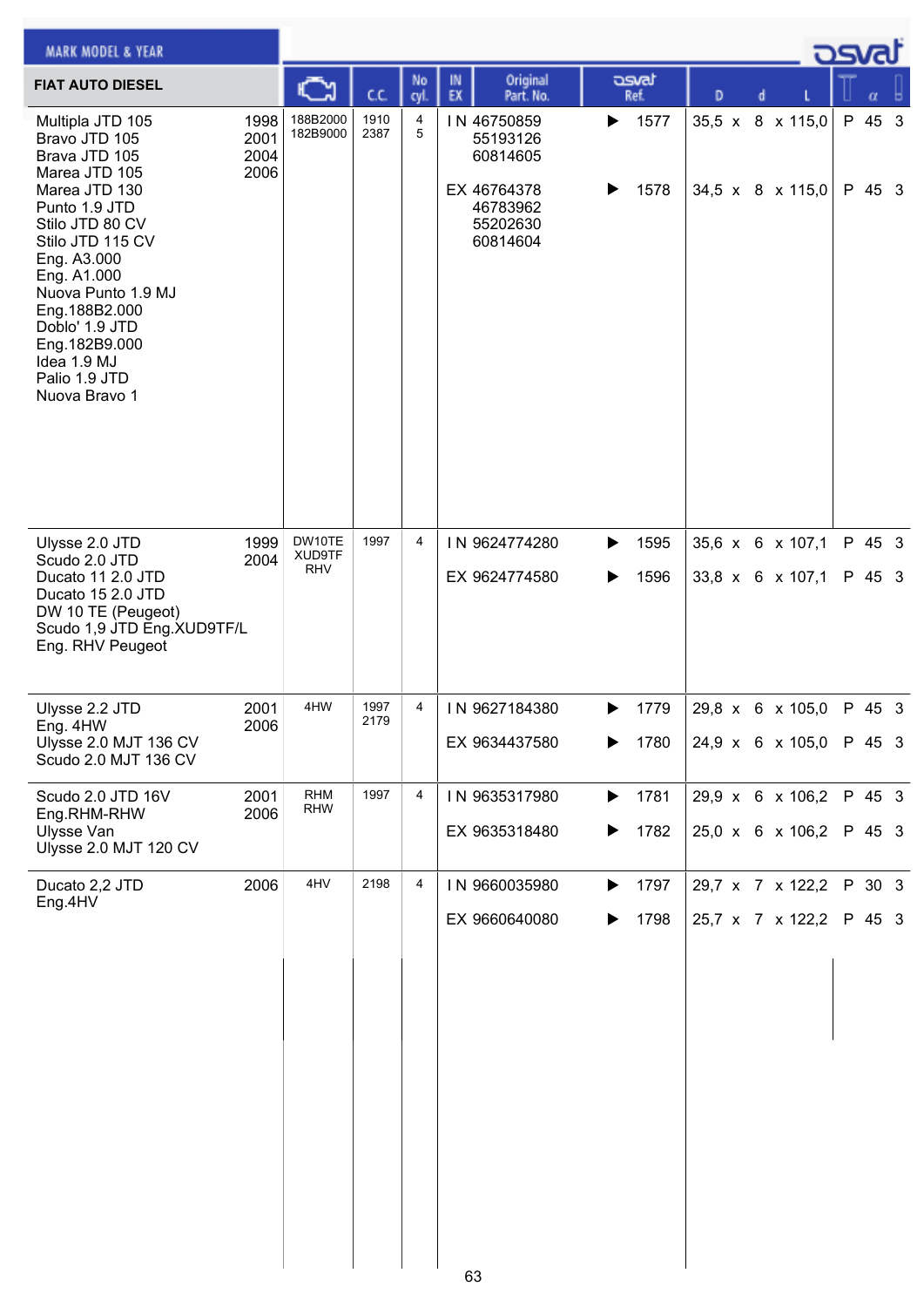| <b>MARK MODEL &amp; YEAR</b>                                                                                     |                      |                                  |              |                |          |                                     |   |               |                  |  | ಾಡ                                                 |                  |  |
|------------------------------------------------------------------------------------------------------------------|----------------------|----------------------------------|--------------|----------------|----------|-------------------------------------|---|---------------|------------------|--|----------------------------------------------------|------------------|--|
| <b>FIAT AUTO DIESEL</b>                                                                                          |                      |                                  | C.C.         | No<br>cyl.     | IN<br>EX | Original<br>Part. No.               |   | asvat<br>Ref. | D                |  |                                                    | α                |  |
| Croma 1.9 JTD<br>Eng.939A2000<br>Stilo 1.9 JTD                                                                   | 2004<br>2005<br>2006 | 939A2000<br>192A5000<br>937A5000 | 1910<br>2387 | 4<br>5         |          | IN 46802049<br>55195535             | ▶ | 1987          |                  |  | 27,8 x 6 x 114,4                                   | P 45 3           |  |
| Eng.192A5000                                                                                                     | 2007                 |                                  |              |                |          | IN 55190248                         |   | 2355          |                  |  | 27,8 x 5 x 114,2                                   | P 45 3           |  |
| Eng.937A5000<br>Croma 2,4 JTD 20V                                                                                |                      |                                  |              |                |          | IN 55206431                         | ▶ | 2359          |                  |  | 27,9 x 5 x 114,4                                   | P 45 3           |  |
| (Up to Engine 5553218)                                                                                           |                      |                                  |              |                |          | EX 55202557                         | ▶ | 1988          |                  |  | 25,8 x 6 x 114,4                                   | P 45 3           |  |
|                                                                                                                  |                      |                                  |              |                |          | EX 55190249                         | ▶ | 2356          | 24,9 x 5 x 114,2 |  |                                                    | P 45 3           |  |
|                                                                                                                  |                      |                                  |              |                |          | EX 46787902<br>55205183<br>55207955 | ▶ | 2360          |                  |  | 24,4 x 5 x 114,4                                   | P 45 3           |  |
| Grande Punto 1.3 MJ                                                                                              | 2003                 | 188A9000                         | 1248         | $\overline{4}$ |          | IN 46518930                         | ▶ | 1989          |                  |  | 21,8 x 6 x 109,2                                   | P 45 3           |  |
| New Panda 1.3 MJ<br>Idea 1.3 MJ                                                                                  |                      | 169A1000                         |              |                |          | 55195680<br>55219793                |   |               |                  |  |                                                    |                  |  |
| Doblò 1.3 MJ 16V<br>New 500 1.3 MJ 16V<br>Cubo 1,3 MJ<br>Punto Evo 1,3 MJ<br>Eng.188A9.000<br>Eng.169A1.000      |                      |                                  |              |                |          | EX 46518931<br>55208213             | ▶ | 1990          |                  |  | 21,8 x 6 x 109,2                                   | P 45 3           |  |
| Scudo 1,6 D                                                                                                      | 2006                 | 9HV                              | 1560         | 4              |          | IN 9645024780                       | ▶ | 2165          |                  |  | $25,6 \times 5,5 \times 96,4$                      | $C$ 45 3         |  |
| Eng.9HV Peugeot                                                                                                  |                      |                                  |              |                |          | EX 9640840080                       |   | 2166          |                  |  | 23,4 $\times$ 5,5 $\times$ 96,6                    | P 45 3           |  |
|                                                                                                                  |                      |                                  | 1598         |                |          |                                     |   |               |                  |  |                                                    |                  |  |
| New Bravo 1.6 JTD 16V<br>Grande Punto 1.6 MJT 16V<br>Idea 1.6 MJT 16V                                            | 2008                 | 198A1000                         |              | 4              |          | IN 55205125                         | ▶ | 2361<br>2360  |                  |  | 26,5 x 5 x 114,4<br>24,4 $\times$ 5 $\times$ 114,4 | P 45 3<br>P 45 3 |  |
| Eng.198A1000-198A2000<br>Eng.955A3000<br>Eng.3502A2000                                                           |                      |                                  |              |                |          | EX 55205183<br>55207955             | ▶ |               |                  |  |                                                    |                  |  |
| Qubo 1,3 Mjet                                                                                                    | 2010                 |                                  | 1248         | 4              |          | IN 55223835                         | ▶ | 2839          |                  |  | 22,4 x 6 x 109,2                                   | P 45 3           |  |
| 500 1.3 Mjet<br>Panda 1,3 Mjet<br>Doblò 1,3 Mjet<br>Punto Evo 1,3 Mjet<br>Grande Punto 1,3 Mjet<br>Idea 1,3 Mjet |                      |                                  |              |                |          | EX 55223836                         |   | 2840          |                  |  | 22,4 x 6 x 109,3                                   | P 45 3           |  |
|                                                                                                                  |                      |                                  |              |                |          |                                     |   |               |                  |  |                                                    |                  |  |
|                                                                                                                  |                      |                                  |              |                |          |                                     |   |               |                  |  |                                                    |                  |  |
|                                                                                                                  |                      |                                  |              |                | 64       |                                     |   |               |                  |  |                                                    |                  |  |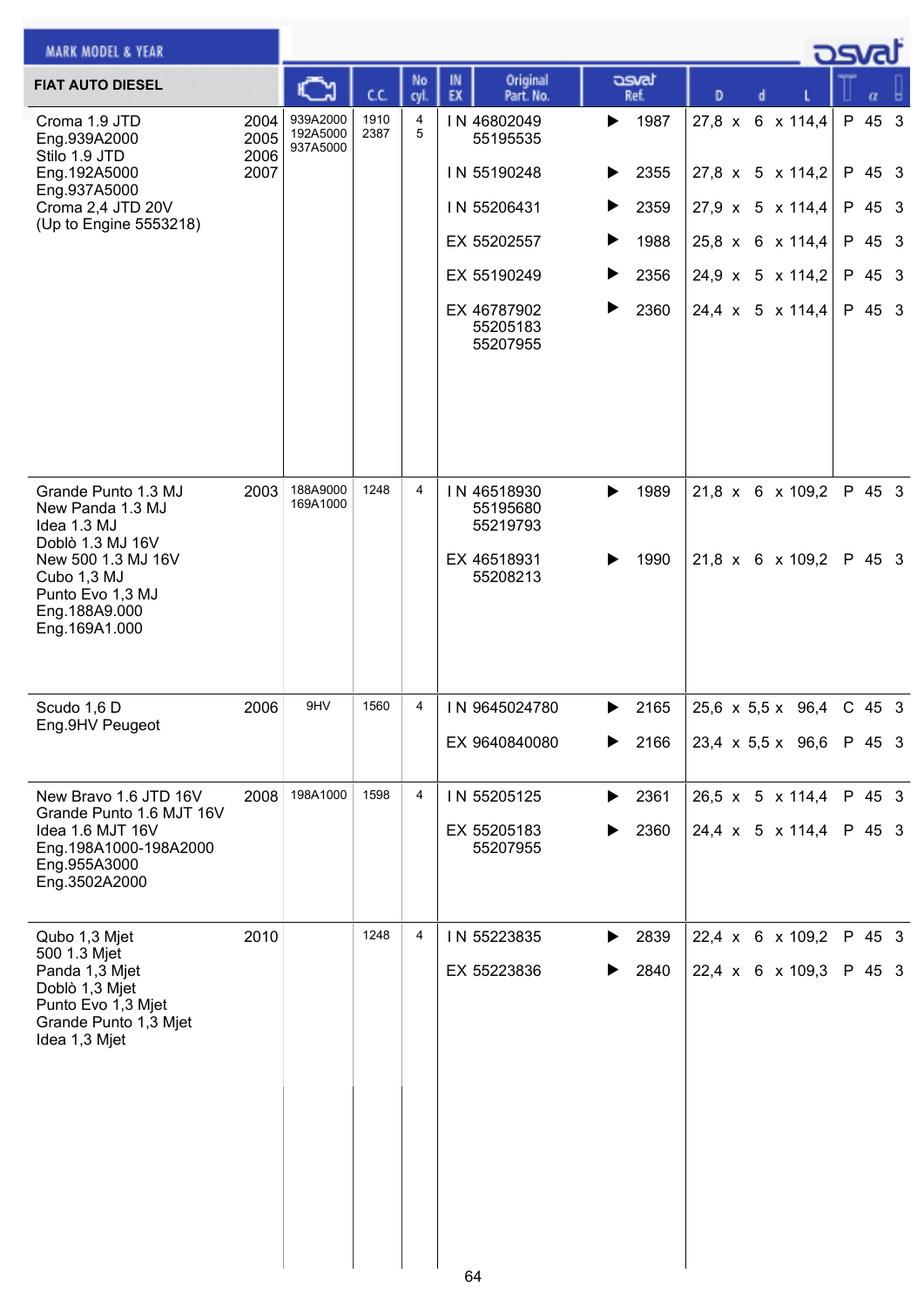| <b>MARK MODEL &amp; YEAR</b>                                                                                                                                                                                            |                              |            |                      |            |                                                                                                                          |                                    |                                                       | asvat                      |   |  |
|-------------------------------------------------------------------------------------------------------------------------------------------------------------------------------------------------------------------------|------------------------------|------------|----------------------|------------|--------------------------------------------------------------------------------------------------------------------------|------------------------------------|-------------------------------------------------------|----------------------------|---|--|
| <b>FIAT INNOCENTI</b>                                                                                                                                                                                                   |                              |            | cc                   | No<br>cyl. | Original<br>IN<br>EX<br>Part. No.                                                                                        | asvat<br>Ref.                      | D<br>d                                                |                            | α |  |
| Koral 45<br>Eng.146A.000                                                                                                                                                                                                | 1990                         | 146A000    | 903                  | 4          | IN 4265695<br>EX 4377979<br>EX 4266321                                                                                   | 0206<br>▶<br>0207<br>▶<br>2070     | 29,0 x 7 x 95,0<br>26,0 x 7 x 95,5<br>26,0 x 7 x 95,0 | C 45 1<br>P 45 1<br>P 45 3 |   |  |
| Elba $1.4$<br><b>Elba 1.6</b><br>Mille 1,4 i.e.<br>Eng.160A1,046                                                                                                                                                        | 1993                         | 160A1046   | 1372<br>1580         | 4          | IN 7609772<br>EX 5973128                                                                                                 | 0909<br>▶<br>2508<br>▶             | 37,5 x 8 x 108,5<br>$31,0 \times 8 \times 109,0$      | P 45 1<br>P 45 1           |   |  |
| Koral 55<br>146A4.00                                                                                                                                                                                                    | 1990                         | 146A400    | 1116                 | 4          | IN 4239917<br>EX 4315062                                                                                                 | 1793<br>▶<br>2508<br>▶             | 36,0 x 8 x 108,5<br>$31,0 \times 8 \times 109,0$      | P 45 1<br>P 45 1           |   |  |
| Elba 1.3 Carb.<br>Eng.146A5.000                                                                                                                                                                                         | 1991                         | 146A5000   | 1301                 | 4          | IN 4412816<br>EX 4340119                                                                                                 | 2632<br>▶<br>2631<br>▶             | 36,5 x 8 x 110,0<br>29,0 x 8 x 110,5                  | P 45 1<br>P 45 1           |   |  |
| <b>FORD EUROPA</b><br>Escort L / GL<br>Ghia / XR3 / XR3i<br>Orion / L / GL / Ghia<br>Escort - Fiesta - Orion<br>Escort RS - Turbo<br>Escort - Orion - Sierra<br>Fiesta XR2i<br>(58/59/66/71/77/81/97 KW)<br>Courier 1.3 | 1980<br>1986<br>1989<br>1990 |            | 1295<br>1596<br>1598 | 4          | IN 6086114<br>6172656<br>81SM6507KF<br>89SM6507AA<br>EX 6103818<br>81SM6505AG<br>81SM6505BG<br>89SM6505AG<br>V86SF6505AA | 0254<br>▶<br>0256                  | 42,0 x 8 x 135,0<br>$37,0 \times 8 \times 132,0$      | $C$ 45 3<br>$C$ 45 3       |   |  |
| Orion 1.3 L / GL<br>Escort 1.3 L / GL / Ghia<br>(51 KW)                                                                                                                                                                 | 1980                         |            | 1295                 | 4          | IN 81SM6507KF<br>89SM6507AA<br><b>EX 81SM6505AF</b>                                                                      | $\triangleright$ 0254<br>0255<br>▶ | 42,0 x 8 x 135,0<br>34,0 x 8 x 131,5                  | $C$ 45 3<br>P 45 3         |   |  |
| Escort 1.4 / CL / Ghia<br>Escort 1.4 / Ghia<br>Escort Cabriolet 1.4 Ghia<br>Orion 75 CL Ghia<br>Fiesta - Orion<br>Escort 1.4<br>(55 KW)<br>Eng.CVH                                                                      | 1981<br>1986                 | <b>CVH</b> | 1392                 | 4          | IN 6137194<br>86SM6507AA<br>EX 6162460<br>86SM6505AD<br>65                                                               | 0735<br>▶<br>0736<br>▶             | 40,0 x 8 x 136,5<br>34,0 x 8 x 133,2                  | C 45 3<br>C 45 3           |   |  |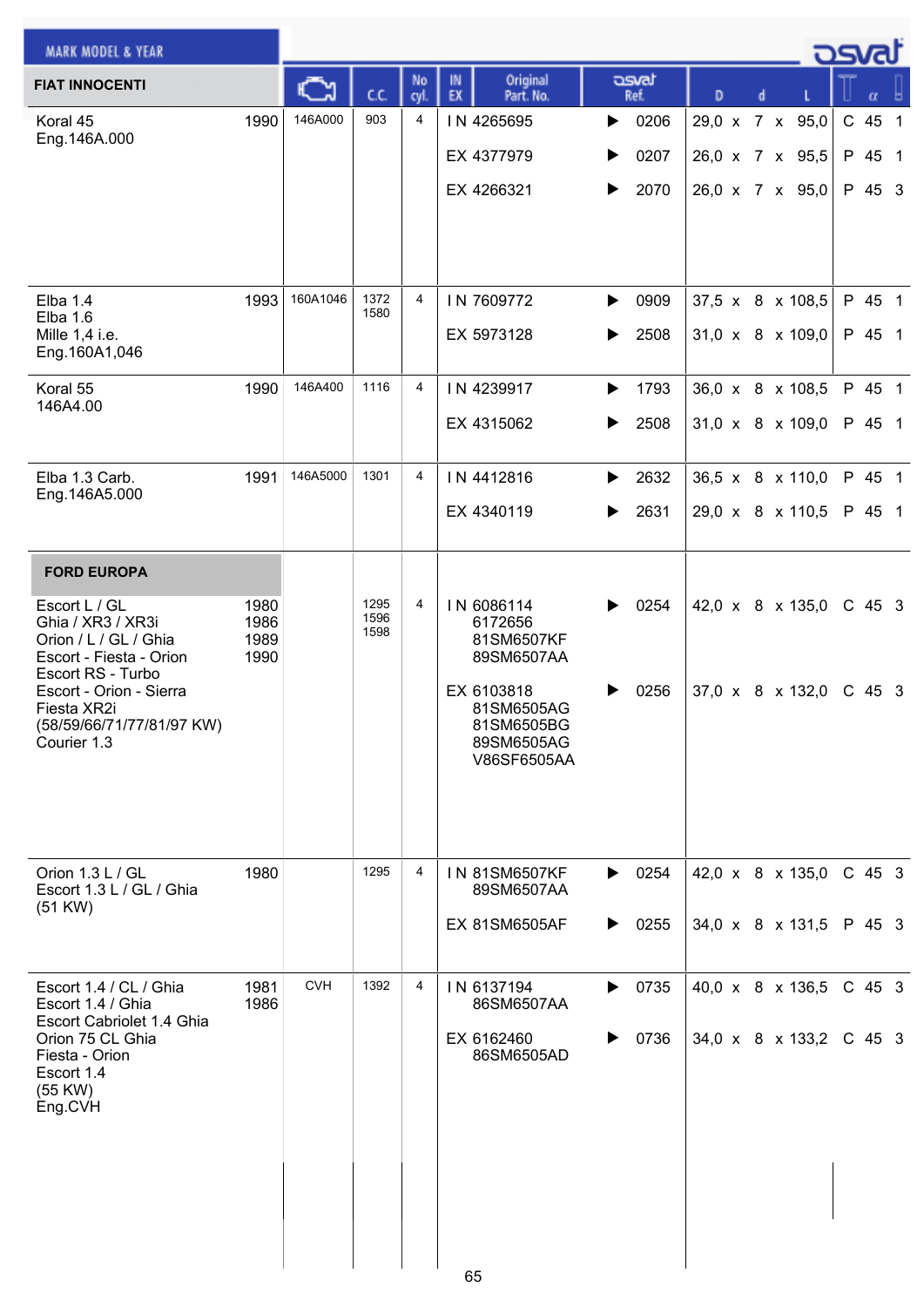| <b>MARK MODEL &amp; YEAR</b>                                                                                                |                      |                                                      |              |                |                                                                                                                                |                               |                                      |  | كSva               |  |
|-----------------------------------------------------------------------------------------------------------------------------|----------------------|------------------------------------------------------|--------------|----------------|--------------------------------------------------------------------------------------------------------------------------------|-------------------------------|--------------------------------------|--|--------------------|--|
| <b>FORD EUROPA</b>                                                                                                          |                      |                                                      | C.C.         | No<br>cyl.     | Original<br>IN<br>EX<br>Part. No.                                                                                              | dsvat<br>Ref.                 | D<br>d                               |  |                    |  |
| Sierra 2.0<br>Scorpio 2.0<br>Scorpio 2.0i 16V<br>Galaxy 2.0<br>Eng. DOHC / DLI 2.0 - i<br>(77/85/92 KW                      | 1988<br>1989<br>1994 | <b>DOHC</b>                                          | 1993<br>1998 | $\overline{4}$ | IN 7078139<br>88WM6507BA<br>95WM6507AA<br>EX 1124347<br>7078136<br>88WM6505DA<br>88WM6505EA<br>95WM6505AA<br><b>XC1G6505AA</b> | 0751<br>▶<br>0752<br>▶        | 42,6 x 7 x 108,5<br>38,0 x 7 x 109,0 |  | $C$ 45 3<br>P 45 3 |  |
| Fiesta 1.0 / 1.1<br>Escort 1.1                                                                                              | 1989                 | OXV<br><b>HCS</b>                                    | 1001<br>1119 | 4              | IN 6165227<br>89BM6507AA                                                                                                       | 1019<br>▶                     | 33,0 x 7 x 104,0                     |  | C 45 3             |  |
| Eng. OXV / HCS<br>(33/40 KW)<br>Courier 1.1                                                                                 |                      |                                                      |              |                | EX 1653978<br>89BM6505CA                                                                                                       | 1020                          | 29,0 x 7 x 104,4                     |  | P 45 3             |  |
| Fiesta 1.8i 16V<br>Mondeo 1.8i 16V<br>Fiesta / Orion / Mondeo<br>Escort XR3i / CXR 16V<br>Eng. Zeta - 16V                   | 1991<br>1992         | <b>RDA</b><br><b>RQB</b><br><b>RKA</b><br><b>RKB</b> | 1796<br>1998 | 4              | IN 6640543<br>6640544<br>6640548<br>928M6507D1A                                                                                | 1021<br>$\blacktriangleright$ | $32,0 \times 6 \times 97,1$          |  | C 45 1             |  |
| Mondeo 2.0 / 2.0i 16V<br>Escort 2.0 16V RS                                                                                  |                      |                                                      |              |                | IN 1041838<br>928M6507F2A                                                                                                      | 1099<br>▶                     | $32,0 \times 6 \times 97,1$          |  | $C$ 45 3           |  |
| (77/96/110 KW)<br>Congar 2.0 16V<br>Eng. Zetec NGA<br>Mondeo Duratec 2.0                                                    |                      |                                                      |              |                | EX 1023593<br>6640542<br>6911483<br>928M6505D2A<br>948M6505B2A                                                                 | 1022<br>▶                     | 28,0 x 6 x 96,7                      |  | $C$ 45 1           |  |
|                                                                                                                             |                      |                                                      |              |                | EX 1033899                                                                                                                     | 1646<br>▶                     | 28,0 x 6 x 96,7                      |  | $C$ 45 3           |  |
|                                                                                                                             |                      |                                                      |              |                | EX F8CZ6505AA                                                                                                                  | 1972<br>▶                     | 28,0 x 6 x 96,5                      |  | C 45 1             |  |
| Fiesta / Escort / Orion<br>Eng. OHV                                                                                         | 1989<br>2001         | OHV<br><b>HCS</b><br>J4B                             | 1119<br>1300 | 4              | IN 6165228<br>89BM6507BA                                                                                                       | 1023<br>▶                     | 34,5 x 7 x 104,0                     |  | $C$ 45 3           |  |
| Fiesta VAN / Escort / Orion<br>$(40$ KW $)$<br>KA<br>KA 2 1,3<br>Courier 1.3<br><b>Eng. HCS 1.3</b><br>Eng.J4D-JJB-A9A-A9JA |                      | JJB<br>A9A<br>A9JA                                   |              |                | EX 1038606<br>1653978<br>74TM6507AB<br>89BM6505CA<br>66                                                                        | 1020<br>▶                     | 29,0 x 7 x 104,4                     |  | P 45 3             |  |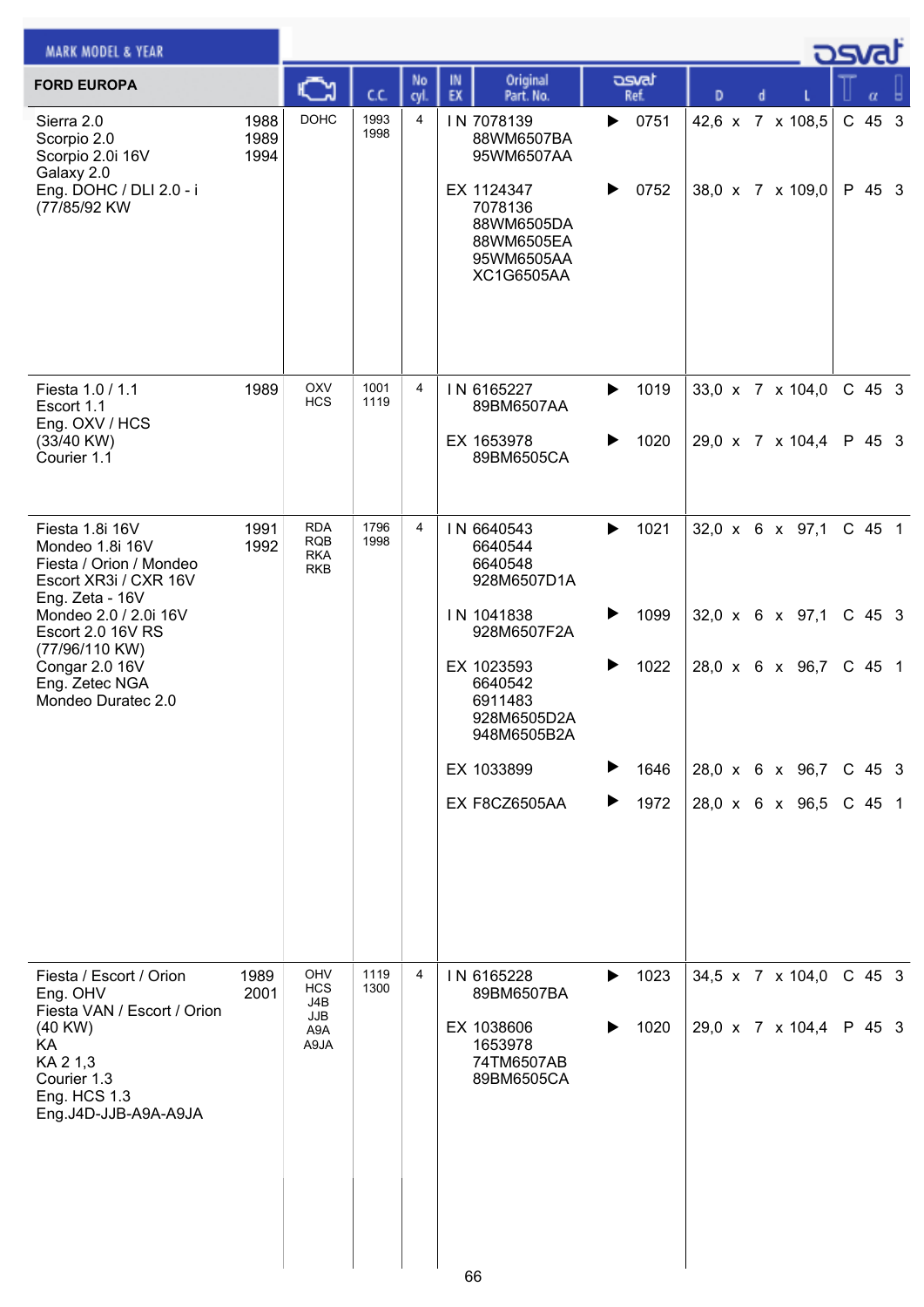| <b>MARK MODEL &amp; YEAR</b>                                                                         |              |                                                          |      |                |                                                                                  |                        |                                                | كمحت |                      |  |
|------------------------------------------------------------------------------------------------------|--------------|----------------------------------------------------------|------|----------------|----------------------------------------------------------------------------------|------------------------|------------------------------------------------|------|----------------------|--|
| <b>FORD EUROPA</b>                                                                                   |              |                                                          | C.C. | No<br>cyl.     | Original<br>IN<br>EX<br>Part. No.                                                | asvat<br>Ref.          | D<br>d                                         |      |                      |  |
| Fiesta 1.2 - 5L - 16V<br>Eng. Zetec SE                                                               | 1997         | Zetec SE                                                 | 1242 | 4              | IN 1051772<br>97MM6507A2B<br>EX 1139387<br>56GC6505A2A                           | 1055<br>▶<br>1056      | 26,1 x 6 x 97,7<br>22,1 x 6 x 99,7             |      | $C$ 45 3<br>$C$ 45 3 |  |
| Scorpio 2.9 24V<br>(143 KW)                                                                          | 1991         |                                                          | 2935 | V <sub>6</sub> | IN 919M6507AA<br>EX 919M6505AA                                                   | 1061<br>▶<br>1062<br>▶ | 34,0 x 7 x 105,5<br>30,0 x 7 x 104,0           |      | P 45 3<br>P 45 3     |  |
| Galaxy 2.8 VR6<br>Eng.AAA-AMY-CDV6                                                                   | 1998         | AAA<br>AMY<br>CDV6                                       | 2792 | 6              | IN 1004128<br>1031317<br>1072283<br>EX 1004127<br>1031316                        | 1265<br>▶<br>1266      | 39,0 x 7 x 106,0<br>34,2 x 7 x 107,0           |      | P 45 3<br>P 45 3     |  |
| Fiesta 1.2 16V<br>Eng.DHA-B-C-D-E-F-G                                                                | 1995         | DHA<br>DHB<br>DHC<br>DHD<br><b>DHE</b><br><b>DHF</b>     | 1241 | 4              | IN 1004446<br>EX 1004444                                                         | 1617<br>▶<br>1618<br>▶ | 26,1 x 6 x 97,7<br>22,2 x 6 x 99,7             |      | C 45 1<br>P 45 1     |  |
| Fiesta1.4 16V<br>Puma 1.4 16V<br>Eng. Zetec S FHA-FHE                                                | 1996         | Zetec S<br><b>FHA</b><br><b>FHE</b>                      | 1328 | 4              | IN 1012749<br>EX 1012747                                                         | 1621<br>▶<br>1622<br>▶ | 28,1 x 6 x 97,4<br>24,1 x 6 x 99,4             |      | C 45 1<br>P 45 1     |  |
| Escort 1.6i / 16V<br>Mondeo 1.6i / 16V<br>Fiesta 1.6i / 16V<br>$(66$ KW $)$<br>Eng.L1V-L1E-L1J       | 1992<br>1993 | L <sub>1</sub> E<br>L <sub>1</sub> V<br>L <sub>1</sub> J | 1597 | 4              | IN 6742921<br>928M6507C1A<br>928M6507C2A<br>EX 7314594<br>7314599<br>948M6505A2A | 1623<br>▶<br>1624      | 26,0 x 6 x 97,1<br>24,5 x 6 x 96,7             |      | P 45 1<br>$C$ 45 1   |  |
| Puma 1.7 16V<br>Eng.MHA                                                                              | 1999         | <b>MHA</b>                                               | 1679 | 4              | IN 1031008<br>EX 1031007                                                         | ▶<br>1625<br>1626<br>▶ | 30,0 x 6 x 96,2<br>$26,0 \times 6 \times 98,3$ |      | C 45 1<br>P 45 1     |  |
| Focus 1.4 16V<br>Fiesta 1.4 16V<br>Eng.FHA-FHD-FHE-FXDD<br>Zetec                                     | 1997         | FHA<br>FHD<br><b>FHE</b><br>FXDD                         | 1388 | 4              | IN 1051773<br>EX 1069529<br>1101934                                              | 1627<br>▶<br>1628      | 28,1 x 6 x 97,4<br>24,1 x 6 x 99,4             |      | C 45 3<br>P 45 3     |  |
| Focus 1.6 16V 90CV<br>Eng. Zetec S<br>Up to 10 - 2000<br>Kugar 1,6 16V 90 CV<br>Mondeo 1,6 16V 90 CV | 1999<br>2005 | Zetec S                                                  | 1596 | 4              | IN 1053844<br>EX 1053842<br>1066044<br>1124512                                   | 1629<br>▶<br>1630      | $27,0 \times 6 \times 98,2$<br>24,5 x 6 x 97,7 |      | $C$ 45 3<br>C 45 3   |  |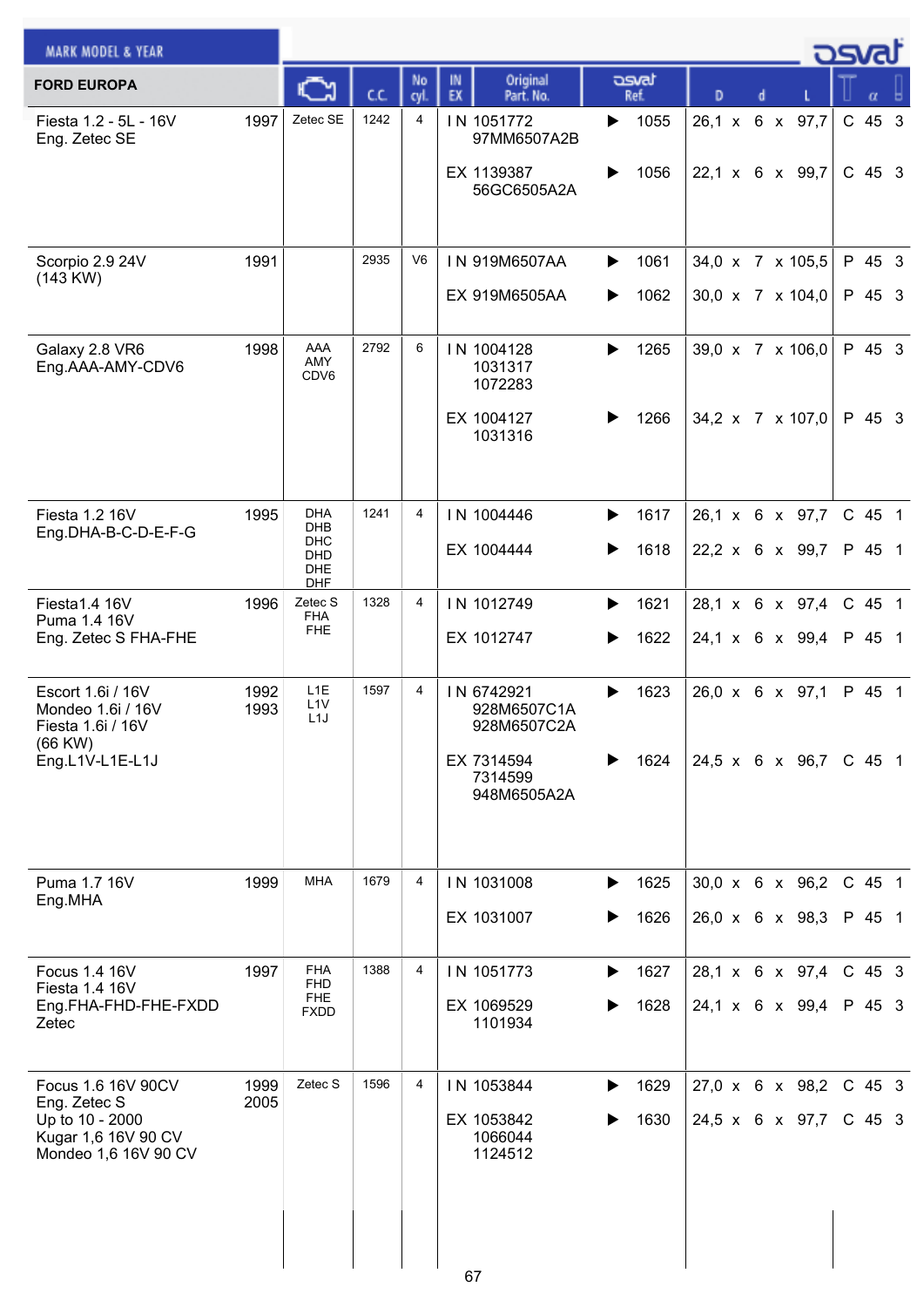| <b>MARK MODEL &amp; YEAR</b>                                                                                                                                                                     |                      |                                 |              |                |          |                                                                 |        |                      |   |  | <b>posta</b>                                          |                                |  |
|--------------------------------------------------------------------------------------------------------------------------------------------------------------------------------------------------|----------------------|---------------------------------|--------------|----------------|----------|-----------------------------------------------------------------|--------|----------------------|---|--|-------------------------------------------------------|--------------------------------|--|
| <b>FORD EUROPA</b>                                                                                                                                                                               |                      |                                 | C.C.         | No<br>cyl.     | IN<br>EX | Original<br>Part. No.                                           |        | asvat<br>Ref.        | D |  |                                                       | α                              |  |
| Focus 1.8 / 2.0 16V<br>Eng Zetec EDDB-EDDC-EDDF<br>Tourneo connect 1,8 16V<br>Transit connect 1,8 16V<br>Mondeo 1.8 i 16V<br>Eng.Duratec-CJBA-CJBB                                               | 1999                 | Zetec C                         | 1796<br>1989 | 4              |          | IN 1053845<br>1131988<br>EX 1053843<br>1066045<br>1124514       | ▶      | 1631<br>1632         |   |  | 33,0 x 6 x 98,0<br>28,0 x 6 x 97,7                    | C 45 3<br>$C$ 45 3             |  |
| Mondeo 1.6 16V<br>Escort Eng. Zetec 16V<br>Fiesta 1.6 16V<br>Eng.L1T-L1V                                                                                                                         | 1996<br>1997<br>1998 | L <sub>1</sub> T<br>L1V         | 1596         | 4              |          | IN 1041830<br>6742922<br>EX 1023591<br>EX 1033898               | ▶<br>▶ | 1633<br>1624<br>1634 |   |  | 26,0 x 6 x 97,1<br>24,5 x 6 x 96,7<br>24,5 x 6 x 96,7 | $C$ 45 3<br>$C$ 45 1<br>C 45 3 |  |
| Cougar 2.5 V6<br>Mondeo Duratec                                                                                                                                                                  | 1999<br>2001         |                                 | 2500         | V <sub>6</sub> |          | IN 7221531<br>EX 7221529                                        | ▶<br>▶ | 1747<br>1748         |   |  | 32,0 x 6 x 114,8<br>26,0 x 6 x 115,8                  | P 45 3<br>$C$ 45 3             |  |
| Focus<br>Mondeo 2.5 I Turbo<br>S-Max 2.5 i Turbo<br>Eng.B5254T3<br>Eng HUWA                                                                                                                      | 2005<br>2006         | B5254T3                         | 2521         | 5              |          | IN 1369828<br>6M5G6507AA<br>EX 1369831<br>6M5G6505AA            | ▶<br>▶ | 1919<br>1920         |   |  | $31,0 \times 6 \times 104,3$<br>27,0 x 6 x 103,3      | $C$ 45 3<br>$C$ 45 3           |  |
| Focus 1.6 16V<br>Zetec S 1.6 (from 01-2001)<br>110CV<br>Fusion 1.6 16V<br>Zetec EFI DOHC<br>New Focus 1.6 Ti-VCT<br>New Focus C Max VCT<br>Eng.HWDA-HWDB<br>Fiesta 1.6 16V<br>New Mondeo 1,6 16V | 2004<br>2007         | <b>EFIDOHC</b>                  | 1388<br>1596 | 4              |          | IN 1122364<br>1320927<br>1S4G6507CA<br>EX 1113189<br>1S6C6505BA | ▶      | 1933<br>1934         |   |  | $30,0 \times 6 \times 99,0$<br>24,1 x 6 x 101,5       | $C$ 45 3<br>$C$ 45 3           |  |
| Focus 1.6 16V<br>Zetec S 1.6 (from 05/1998 to<br>12/2000)<br>110 CV                                                                                                                              |                      |                                 | 1600         | 4              |          | IN 1072048<br>98MM6507C2B<br>EX 1101934<br>XS6G6505B2A          | ▶<br>▶ | 1935<br>1628         |   |  | 30,0 x 6 x 96,9<br>24,1 x 6 x 99,4                    | $C$ 45 3<br>P 45 3             |  |
| Sport KA<br><b>Street KA</b><br>ENG.Zetec Rocam 16<br><b>ENG.Duratec 8V</b><br>EngCDB-CDRA                                                                                                       | 2003                 | 8V<br><b>CDB</b><br><b>CDRA</b> | 1597         | 4              | 68       | IN 1127416<br>EX 1089830                                        | ▶<br>▶ | 2017<br>2018         |   |  | 40,0 x 6 x 109,7<br>34,0 x 6 x 109,8                  | $C$ 45 3<br>$C$ 45 3           |  |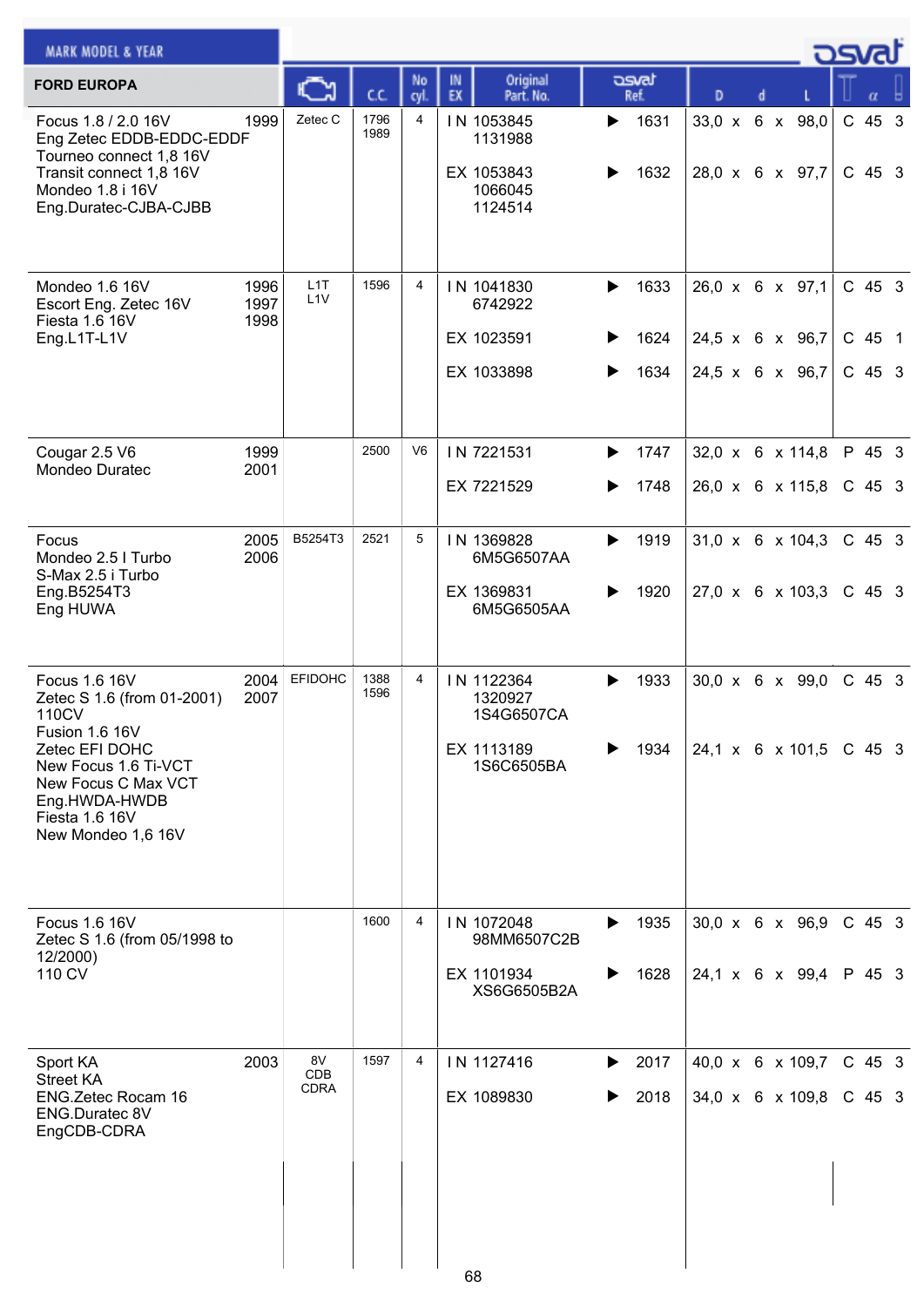| <b>MARK MODEL &amp; YEAR</b>                                                                                                                                                                            |              |                                                                |              |                |                                                                                            |                            |              |               |  |                                                        | كصحت                 |  |
|---------------------------------------------------------------------------------------------------------------------------------------------------------------------------------------------------------|--------------|----------------------------------------------------------------|--------------|----------------|--------------------------------------------------------------------------------------------|----------------------------|--------------|---------------|--|--------------------------------------------------------|----------------------|--|
| <b>FORD EUROPA</b>                                                                                                                                                                                      |              |                                                                | C.C.         | No<br>cyl.     | Original<br>IN<br>EX<br>Part. No.                                                          | asvat<br>Ref.              |              | D             |  |                                                        |                      |  |
| Fiesta 1.4 16V<br><b>ENG.Zetec EFI Dohc</b><br>Fusion 1,4 16V<br>Focus II 1,4 16V<br>ENG.ASDA                                                                                                           | 2003         | <b>ASDA</b>                                                    | 1388         | 4              | IN 1151997<br>1320926<br>EX 1113189                                                        | ▶<br>▶                     | 2019<br>1934 | $28,0 \times$ |  | 6 x 99,4<br>24,1 x 6 x 101,5                           | C 45 3<br>$C$ 45 3   |  |
| Fiesta 1.2 16V<br>Eng.M7JA-M7JB-FUJA-FUJB                                                                                                                                                               | 2004         | M7JA<br><b>FUJA</b>                                            | 1242         | 4              | IN 1207533<br>1320928<br>EX 1113187                                                        | ▶<br>▶                     | 2045<br>2046 |               |  | 26,0 x 6 x 99,7<br>22,1 x 6 x 101,7                    | $C$ 45 3<br>$C$ 45 3 |  |
| New Focus 2.0<br>Mondeo 2.0 16V<br>Focus C Max 2.0 16V<br>Fiesta 2,0 16V<br>S MAX 2,0 16V<br>NEW GALAXY 2,0<br>NEW MONDEO 2,0<br>NEW MONDEO 2,3<br>Eng.Duratec HE<br>Eng.CJBA-CJBB-AODA-<br><b>AOWA</b> | 2004<br>2007 | HE<br><b>CJBA</b><br><b>CJBB</b><br><b>AODA</b><br><b>AOWA</b> | 1999<br>2261 | $\overline{4}$ | IN 1124377<br>1213175<br>1324132<br>1374186<br>1584022<br>EX 1124378<br>1324131<br>1584019 | $\blacktriangleright$      | 2047<br>2048 |               |  | 35,0 x 5,5 x 103,4<br>30,0 x 5,5 x 104,6               | C 45 1<br>P 45 1     |  |
| Focus C Max 1.8 16V<br>Eng.CSDA-QQDA-QQDB<br>Mondeo III 1.8 16V<br>Eng.CFBA-CHBA-CGBA                                                                                                                   | 2004         | <b>CFBA</b><br>CHBA<br><b>CGBA</b>                             | 1798         | 4              | IN 1324691<br>EX 1324690                                                                   | $\blacktriangleright$<br>▶ | 2181<br>2182 |               |  | 32,5 $\times$ 5,5 $\times$ 103,4<br>28,0 x 5,5 x 104,6 | C 45 1<br>$C$ 45 1   |  |
| KA 1.2 8V<br>Eng.F4P Duratec                                                                                                                                                                            | 2008         | F <sub>4</sub> P                                               | 1242         | 4              | IN 55194219<br>EX 55200422                                                                 | ▶<br>▶                     | 2227<br>2228 |               |  | $33,2 \times 5 \times 99,9$<br>27,9 x 5 x 100,5        | C 45 3<br>C 45 3     |  |
| Focus 2,0 ST<br>Eng. Zetec ALDA                                                                                                                                                                         | 2008         | <b>ALDA</b>                                                    | 2000         | 4              | IN 1143059<br>EX 1143057                                                                   | ▶<br>▶                     | 2659<br>2660 |               |  | 33,5 x 6 x 102,7<br>28,0 x 6 x 102,3                   | $C$ 45 3<br>$C$ 45 3 |  |
| Focus<br>C-MAX<br>Fiesta<br>ENG.JQDA-JQDB                                                                                                                                                               | 2011<br>2013 | <b>JQDA</b><br><b>JQDB</b>                                     | 1595         | 4              | IN 1755220<br>1800892<br><b>BM5G6507AE</b><br>EX 1800711<br><b>BM5G6505BA</b>              | $\blacktriangleright$<br>▶ | 2903<br>2904 |               |  | $30.0 \times 5 \times 98.8$<br>24,9 x 5 x 99,7         | $C$ 45 3<br>P 30 3   |  |
| Focus 2.0 T 16 V<br>Galaxy 2.0 T 16V<br>Mondeo 2.0 T 16V<br>S-Max 2.0 T 16V<br>Eng. 2.0 Ecobust                                                                                                         | 2010         |                                                                | 1948         | 4              | IN 1675266<br>EX 1682170<br>5144989                                                        | ▶                          | 2905<br>2906 |               |  | 32,5 $\times$ 5,5 $\times$ 103,4<br>28,0 x 5,5 x 104,7 | $C$ 45 1<br>P 45 1   |  |
|                                                                                                                                                                                                         |              |                                                                |              |                | 69                                                                                         |                            |              |               |  |                                                        |                      |  |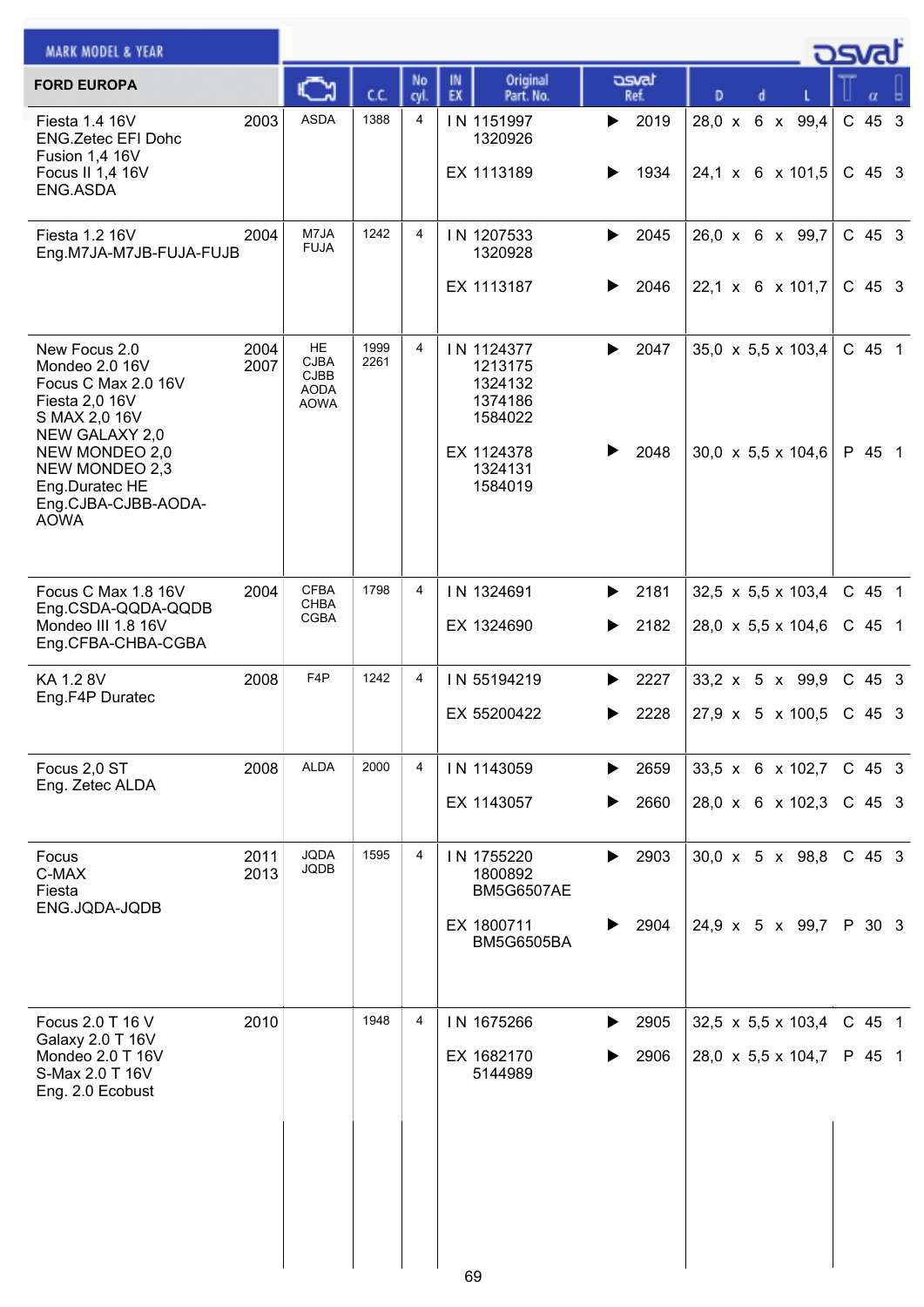| <b>MARK MODEL &amp; YEAR</b>                                                                                                                                              |                      |                                                                          |              |                |          |                                                                               |                       |                       |   |  | <u>_ ರಾ</u> ಡು                       |                  |  |
|---------------------------------------------------------------------------------------------------------------------------------------------------------------------------|----------------------|--------------------------------------------------------------------------|--------------|----------------|----------|-------------------------------------------------------------------------------|-----------------------|-----------------------|---|--|--------------------------------------|------------------|--|
| <b>FORD EUROPA</b>                                                                                                                                                        |                      |                                                                          | cc           | No<br>cyl      | IN<br>EX | Original<br>Part. No.                                                         |                       | asvat<br>Ref.         | D |  |                                      |                  |  |
| <b>B-MAX</b><br>C-MAX<br>Fiesta 1,0 12V<br>Ecosport<br>Tourneo Courier<br><b>Tourneo Connect</b><br><b>Transit Connect</b><br>ENG.C10FDOX-M1DA-M1JA-<br>M <sub>1</sub> JE | 2011<br>2013<br>2014 | C10FDOX<br>M <sub>1</sub> DA<br>M <sub>1</sub> JA<br>M1JE<br><b>XMJA</b> | 1000         | 3              |          | IN 1760579<br><b>CM5G6507CB</b><br>EX 1760588<br>1760589<br><b>CM5G6505EA</b> | ▶<br>▶                | 2919<br>2920          |   |  | 27,1 x 5 x 96,3<br>23,2 x 5 x 98,1   | C 45 3<br>P 45 3 |  |
| <b>FORD EUROPA DIESEL</b>                                                                                                                                                 |                      |                                                                          |              |                |          |                                                                               |                       |                       |   |  |                                      |                  |  |
| <b>Transit D</b><br>Eng. 2.5i.<br>(34/52 KW)                                                                                                                              | 1984                 |                                                                          | 2496         |                |          | IN 1050570<br>894F6507A1B<br>EX 6200033<br>894F6505A1B                        | ▶<br>▶                | 0259<br>0260          |   |  | 42,0 x 9 x 124,5<br>36,3 x 9 x 123,9 | P 30 3<br>P 45 3 |  |
| Sierra 2.3 D<br>Granada 2.3 D                                                                                                                                             | 1981<br>1982         | XD <sub>3</sub>                                                          | 2304<br>2498 | 4              |          | IN 83EM6507BB<br>93500418                                                     |                       | $\triangleright$ 0275 |   |  | 42,5 x 8,5 x 116,0                   | P 45 1           |  |
| Eng. Peugeot<br>Granada 2.5 LD / GLD<br>Scorpio D<br>Eng. XD3<br>(51 KW)                                                                                                  | 1984                 |                                                                          |              |                |          | EX 83EM6505AB<br>93500889                                                     | ▶                     | 0276                  |   |  | 35,5 x 8,5 x 116,2                   | P 45 1           |  |
| Galaxy 1.9 TD<br>Eng. 66 KW / 81 KW                                                                                                                                       | 1998                 |                                                                          | 1896         | $\overline{4}$ |          | IN 1079769                                                                    | ▶                     | 0427                  |   |  | 36,0 x 7 x 96,9                      | P 45 3           |  |
|                                                                                                                                                                           |                      |                                                                          |              |                |          | EX 1049788                                                                    |                       | 0428                  |   |  | 31,5 x 7 x 96,9                      | P 45 3           |  |
| Eng. RF Mazda<br>Econovan                                                                                                                                                 | 1985                 |                                                                          | 1998         | 4              |          | IN RF0112111                                                                  | $\blacktriangleright$ | 0513                  |   |  | 41,0 x 8 x 106,9                     | P 45 1           |  |
| (53 KW)                                                                                                                                                                   |                      |                                                                          |              |                |          | EX RF0112121                                                                  | ▶                     | 0514                  |   |  | 36,0 x 8 x 106,8                     | P 45 1           |  |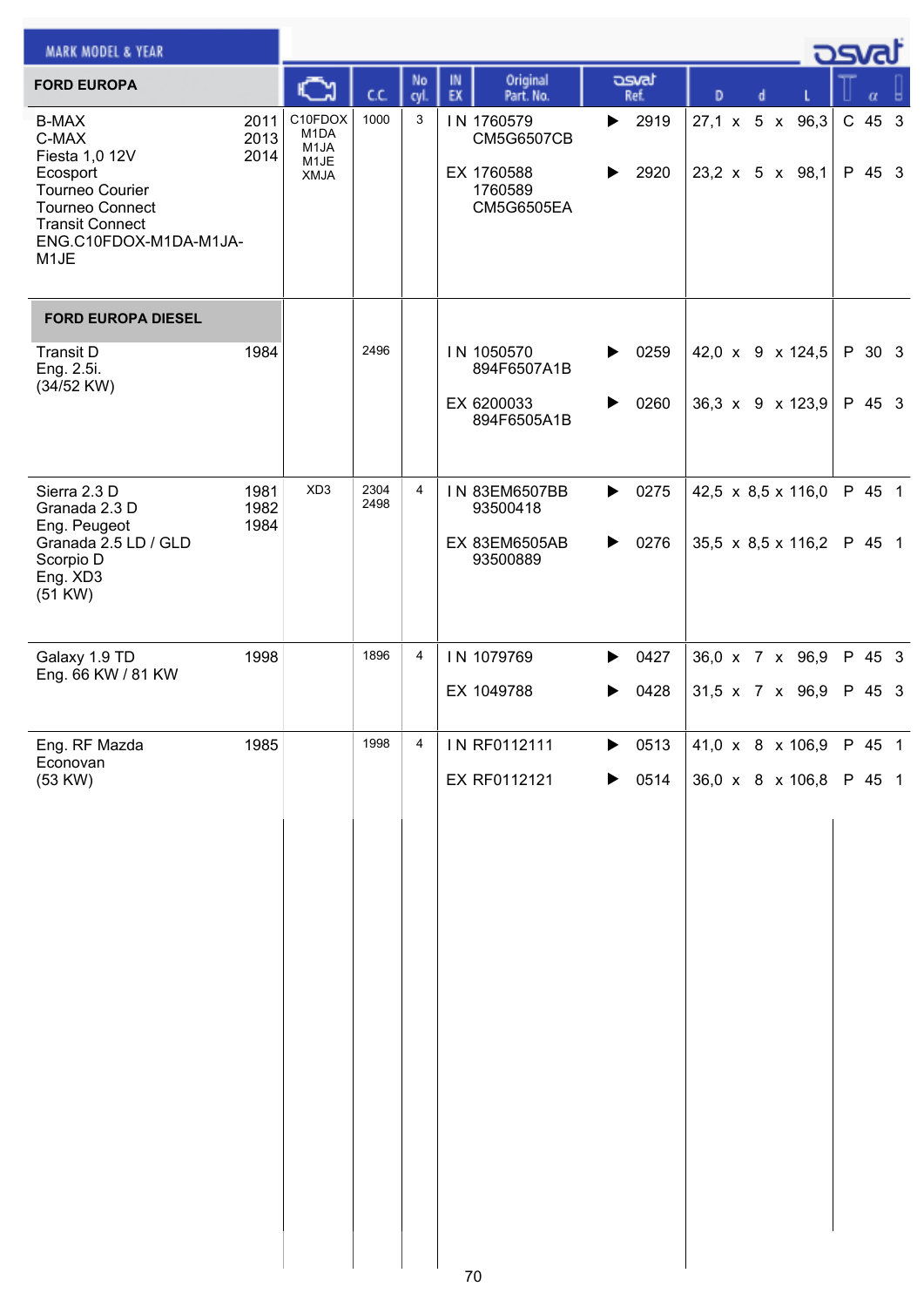| <b>MARK MODEL &amp; YEAR</b>                                                                                                                                                                                   |                                              |                   |      |           |          |                                                                                                                                         |        |               |   |   |                                                       | <b>DSval</b>       |  |
|----------------------------------------------------------------------------------------------------------------------------------------------------------------------------------------------------------------|----------------------------------------------|-------------------|------|-----------|----------|-----------------------------------------------------------------------------------------------------------------------------------------|--------|---------------|---|---|-------------------------------------------------------|--------------------|--|
| <b>FORD EUROPA DIESEL</b>                                                                                                                                                                                      |                                              | C                 | cc   | No<br>cyl | IN<br>EX | Original<br>Part. No.                                                                                                                   |        | asvat<br>Ref. | D | d |                                                       | α                  |  |
| Escort / Fiesta / Orion 1.8 D<br>Eng. 1.8 L<br>Sierra 1.8<br>Eng. 1.8 Turbo<br>Escort 1.8 TD<br>Mondeo 1.8 TD<br>(37/44/55/65 KW)<br>Focus 1.8 TD / TDCi<br>Eng. Lynx<br>S MAX 1,8 TDCi<br>NEW Galaxy 1,8 TDCi | 1989<br>1990<br>1992<br>1998<br>2001<br>2006 |                   | 1753 | 4         |          | IN 1012773<br>1078433<br>1113197<br>6172851<br>6781619<br>6781621<br>89FF6507AA<br>89FF6507FA<br>89FF6507FB<br>93FF6507AA<br>93FF6507AF | ▶      | 0767          |   |   | 36,5 x 8 x 107,1                                      | P 45 3             |  |
|                                                                                                                                                                                                                |                                              |                   |      |           |          | EX 6172845<br>6172848<br>6172854<br>89FF6505AA<br>89FF6505FA<br>93FF6505AA                                                              | ▶      | 0768          |   |   | 32,0 x 8 x 109,2                                      | P 45 3             |  |
|                                                                                                                                                                                                                |                                              |                   |      |           |          | EX 1078429<br>1198044<br>1352129                                                                                                        | ▶      | 0782          |   |   | 32,0 $\times$ 8 $\times$ 108,7                        | P 45 3             |  |
| Galaxy 1.9 TD<br>$(66$ KW $)$<br>Eng. AFN                                                                                                                                                                      | 1995                                         | AFN               | 1896 | 4         |          | IN 1669766<br>EX 1669772                                                                                                                | ▶      | 0839<br>0840  |   |   | $36,0 \times 8 \times 96,9$<br>31,5 x 8 x 96,9 P 45 3 | P 45 3             |  |
| Ranger 2.5 TDi                                                                                                                                                                                                 |                                              |                   | 2500 | 4         |          | IN 3595890                                                                                                                              | ▶      | 1673          |   |   | 32,7 x 7 x 111,8                                      | P 45 1             |  |
|                                                                                                                                                                                                                |                                              |                   |      |           |          | EX 3595885                                                                                                                              |        | 1674          |   |   | 35,6 x 7 x 111,8                                      | P 45 1             |  |
| Galaxy 1.9 TDI<br>Eng ANU-AUY-ASZ (VW19)                                                                                                                                                                       | 1995<br>2000                                 | ANU<br>AUY<br>ASZ | 1896 | 4         |          | IN 1100679<br>EX 1100678                                                                                                                | ▶      | 1701<br>1702  |   |   | 36,0 x 7 x 89,9<br>31,5 x 7 x 89,9                    | P 45 3<br>P 45 3   |  |
| Fiesta 1.4 TDCi<br>Fusion 1.4 TDCi<br>Eng. Duratorq TDCi<br>Eng.F6JA-F6JB Peugeot                                                                                                                              | 2003                                         | F6JA<br>F6JB      | 1399 | 4         |          | IN 1145933<br>1152191<br>EX 1145932<br>1152190                                                                                          | ▶<br>▶ | 1753<br>1754  |   |   | 32,8 $\times$ 5,5 $\times$ 97,3<br>30,3 x 5,5 x 97,3  | $C$ 45 3<br>P 45 3 |  |
|                                                                                                                                                                                                                |                                              |                   |      |           | 71       |                                                                                                                                         |        |               |   |   |                                                       |                    |  |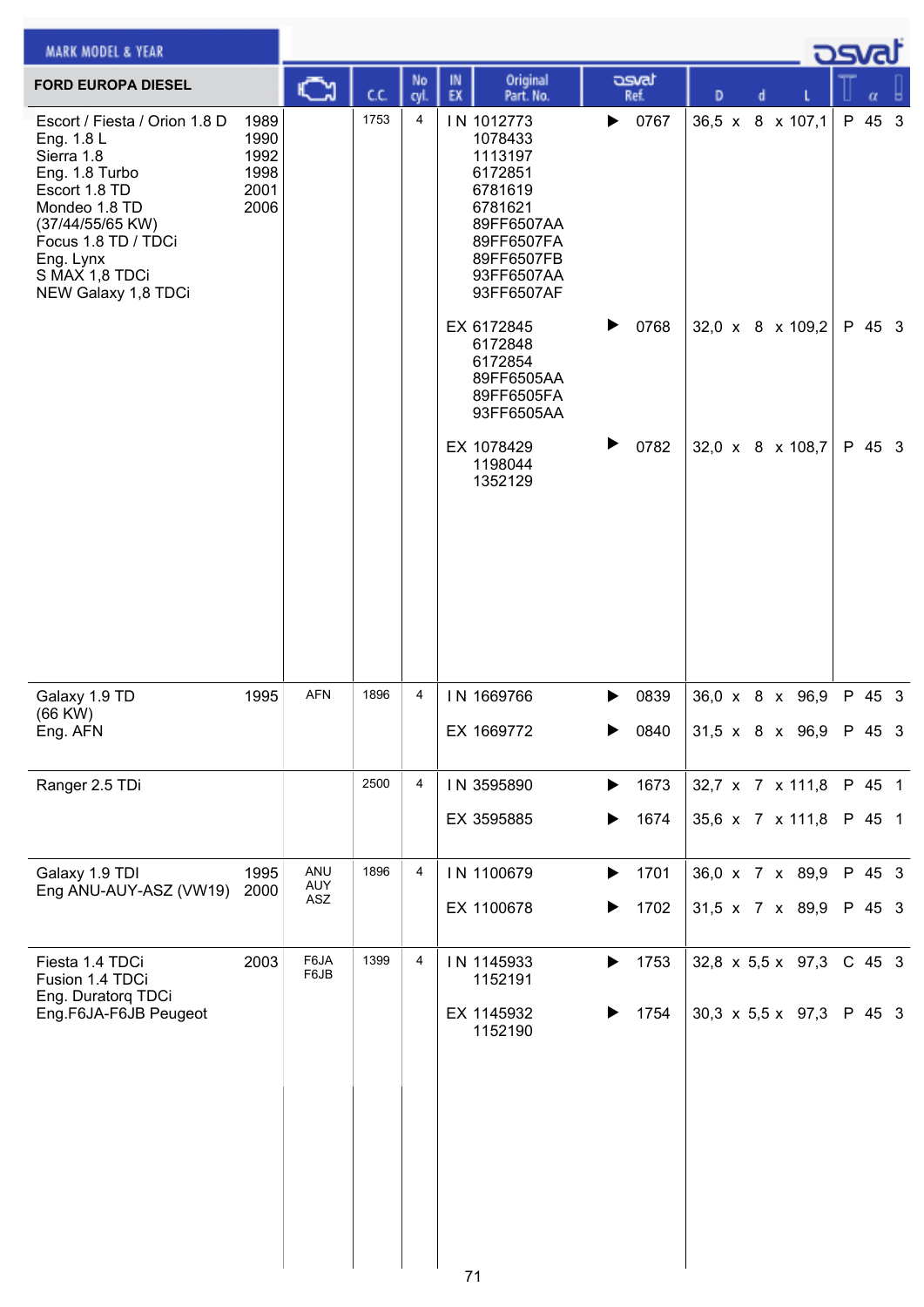| <b>MARK MODEL &amp; YEAR</b>                                                                                                                                                                                                  |              |                                             |              |                |          |                                                                                                          |        |               |   |  |                                                  | كصحت             |  |
|-------------------------------------------------------------------------------------------------------------------------------------------------------------------------------------------------------------------------------|--------------|---------------------------------------------|--------------|----------------|----------|----------------------------------------------------------------------------------------------------------|--------|---------------|---|--|--------------------------------------------------|------------------|--|
| <b>FORD EUROPA DIESEL</b>                                                                                                                                                                                                     |              |                                             | C.C.         | No<br>cyl.     | IN<br>EX | Original<br>Part. No.                                                                                    |        | asvat<br>Ref. | D |  |                                                  | α                |  |
| New Mondeo 2.0 TDCi (96-<br>103 Kw)<br>New Focus 2.0 16V TDCI<br>Focus C MAX 2.0 TDCI<br>S Max 2.0 TDCi (96-103 Kw)<br>Kuga 2.0 TDCi 16V<br>Eng.AZWA-QXWA-QXWB<br>New Galaxy 2,0 TDCI (96-103<br>Kw)<br>Eng.G6DA-G6DB Peugeot | 2004<br>2007 | G6DA<br>G6DB                                | 1997         | 4              |          | IN 1231931<br>EX 1231930                                                                                 | ▶<br>▶ | 1779<br>1780  |   |  | 29,8 x 6 x 105,0<br>24,9 x 6 x 105,0             | P 45 3<br>P 45 3 |  |
| Transit 2.0 TD 75 CV<br>Nuovo Transit 280-300 2.0 TD<br>85 CV<br>Nuovo Transit 280-300-330-<br>350 2.0 TD 101 CV<br>Mondeo 2.0 Duratorque<br>Eng.PHFA-PHFC                                                                    | 2001         | <b>PHFA</b><br><b>PHFC</b>                  | 2000         | 4              |          | IN 1121331<br>1121333<br>1216915<br>1217148<br>1738494<br><b>BK2Q6507BB</b><br>XS7Q6507A2C<br>EX 1121332 | ▶<br>▶ | 1797<br>1798  |   |  | 29,7 x 7 x 122,2<br>25,7 x 7 x 122,2             | P 30 3<br>P 45 3 |  |
|                                                                                                                                                                                                                               |              |                                             |              |                |          | 1134466<br>1214456<br>1706990                                                                            |        |               |   |  |                                                  |                  |  |
| Nuovo Transit 300 2.4 TD<br>Nuovo Transit 330 2.4 TD<br>Nuovo Transit 350 2.4 TD<br>Nuovo Transit 430 2.4 TD<br>Eng Duratorq (DT24N/P)<br>Eng.F4FA-D2FA                                                                       | 2001<br>2004 | DT24N<br>DT24P<br>F4FA<br>D <sub>2</sub> FA | 2402         | $\overline{4}$ |          | IN 1096250<br>EX 1096248                                                                                 | ▶<br>▶ | 1799<br>1800  |   |  | $31,3 \times 7 \times 122,2$<br>27,7 x 7 x 122,2 | P 30 3<br>P 45 3 |  |
| Ka 1.3 TDCI<br>Eng.Fiat                                                                                                                                                                                                       | 2007         |                                             | 1242         | 4              |          | IN 46518930<br>EX 46518931                                                                               | ▶<br>▶ | 1989<br>1990  |   |  | 21,8 x 6 x 109,2<br>21,8 x 6 x 109,2             | P 45 3<br>P 45 3 |  |
| New Focus 1.6 TDCI                                                                                                                                                                                                            | 2004         | <b>HHJA</b><br><b>HHJB</b>                  | 1560         | 4              |          | IN 1229882                                                                                               | ▶      | 2165          |   |  | $25,6 \times 5,5 \times 96,4$                    | $C$ 45 3         |  |
| Focus C MAX 1.6 TDCI (66-<br>80Kw)<br>Fiesta 1.6 TDCI 16V<br>Focus 1,8 TDCi<br>Eng.HHJA-HHJB Peugeot                                                                                                                          | 2006         |                                             |              |                |          | EX 1229883                                                                                               | ▶      | 2166          |   |  | $23,4 \times 5,5 \times 96,6$                    | P 45 3           |  |
| S-Max 2.2 TDCI 16V<br>Mondeo 2.2 TDCI 16V<br>Focus 2.0 Duratorq<br>C-Max 2,0 Duratorq                                                                                                                                         | 2008<br>2013 | Q4AB<br>DW10F                               | 2000<br>2179 | 4              |          | IN 0948E5<br>1451597<br>1871590                                                                          | ▶      | 2365          |   |  | $27,2 \times 6 \times 95,8$                      | P 45 3           |  |
| Kuga 2,0 Duratorq<br>Mondeo 2,0 Duratorq<br>Eng. DW10F<br>Eng.Peugeot Q4AB                                                                                                                                                    |              |                                             |              |                |          | EX 0949E1<br>1427813<br>6G9Q6505AA                                                                       |        | 2366          |   |  | 25,0 x 6 x 95,0                                  | $C$ 45 3         |  |
|                                                                                                                                                                                                                               |              |                                             |              |                | 72       |                                                                                                          |        |               |   |  |                                                  |                  |  |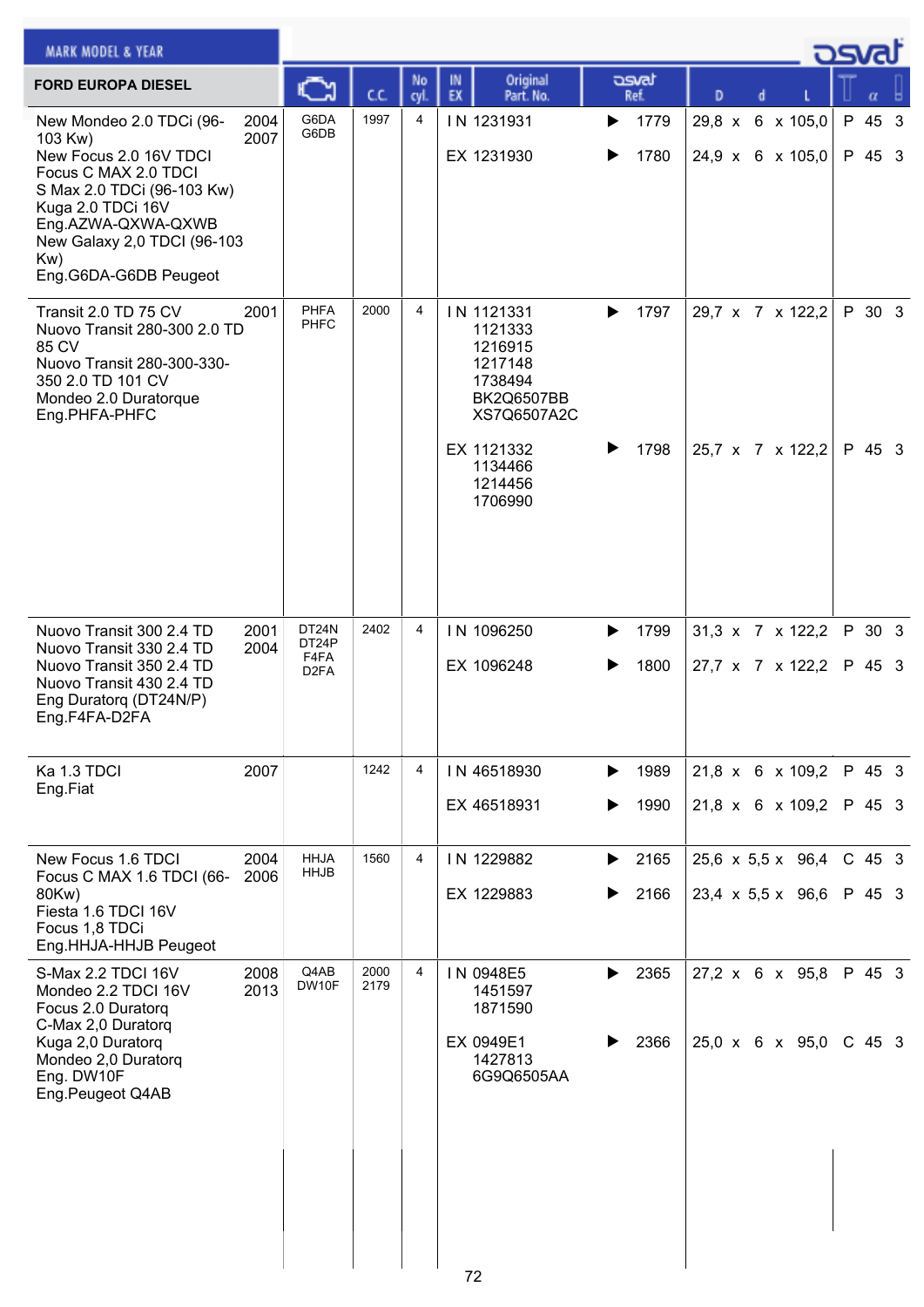| <b>MARK MODEL &amp; YEAR</b>                                                                                                                                   |                      |                                                                                               |                      |                |                                                      |                                     |                                                                | <u>_ ರಾ</u> ಡು             |
|----------------------------------------------------------------------------------------------------------------------------------------------------------------|----------------------|-----------------------------------------------------------------------------------------------|----------------------|----------------|------------------------------------------------------|-------------------------------------|----------------------------------------------------------------|----------------------------|
| <b>FORD EUROPA DIESEL</b>                                                                                                                                      |                      | C                                                                                             | C.C.                 | No<br>cyl.     | Original<br>IN<br>EX<br>Part. No.                    | asvat<br>Ref.                       | D                                                              |                            |
| Granada Diesel 1.9<br>Eng. XD 4.88<br>Granada 2.1 D<br>Eng. XD 4.90<br>Granada - Scorpio - Sierra D /<br>LD / GLD / Turnier 2.3<br>Eng. LXD 2<br>(40/47/49 KW) | 1977<br>1982         | <b>XD</b><br>LXD <sub>2</sub>                                                                 | 1984<br>2112<br>2304 | $\overline{4}$ | IN 78EM6507AA<br>IN 83EM6507AA<br>EX 78EM6505AA      | 2563<br>▶<br>2755<br>▶<br>2564<br>▶ | 40,4 x 8,5 x 116,2<br>40,4 x 8,5 x 116,2<br>33,4 x 8,5 x 116,2 | P 45 1<br>P 30 1<br>P 45 1 |
| Focus<br>C-Max<br>Kuga<br>Mondeo IV 2.0 TDCI<br>Eng.RHE-RHH-DW10-TXBA-<br><b>TXWA</b>                                                                          | 2009<br>2010<br>2013 | <b>RHE</b><br><b>RHH</b><br><b>DW10C-</b><br>TED4<br><b>TXBA</b><br><b>TXWA</b><br><b>RHE</b> | 2000                 | $\overline{4}$ | IN 1683701<br>9M5Q6507AA<br>EX 1231930               | 2699<br>▶<br>1780<br>▶              | 27,3 x 6 x 104,5<br>24,9 x 6 x 105,0                           | P 45 3<br>P 45 3           |
| Everest TD 16V<br>Ranger TD 16VMazda WL<br>Eng.WLAA                                                                                                            | 2009                 | <b>WLAA</b>                                                                                   | 2499<br>3000         | $\overline{4}$ | IN 1449108<br>6M346507AA<br>EX 1449109<br>6M346505AA | 2827<br>▶<br>2828<br>▶              | 31,0 x 6 x 111,9<br>28,0 x 6 x 111,9                           | P 45 1<br>P 45 1           |
| Fiesta 1.4 TDCI<br>Eng.KVJA                                                                                                                                    | 2010                 | <b>KVJA</b>                                                                                   | 1399                 | $\overline{4}$ | IN 1685847<br>AV6Q6507AA<br>EX 1685845<br>AV6Q6505AA | 2857<br>▶<br>2858<br>▶              | $30,2 \times 5,5 \times 95,5$<br>27,5 x 5,5 x 95,5             | P 45 3<br>P 45 3           |
| <b>FORD FORDSON</b>                                                                                                                                            |                      |                                                                                               |                      |                |                                                      |                                     |                                                                |                            |
| 7600<br>9700 Turbo                                                                                                                                             |                      |                                                                                               | 4193<br>6580         | 4              | IN 81865609<br>83912953<br>D0NN6507J<br>D8NN6507AA   | 0422<br>▶                           | 46,5 x 9,5 x 146,0 P 30 14                                     |                            |
|                                                                                                                                                                |                      |                                                                                               |                      |                | EX 83912598<br>87800346<br>D6NN6505A<br>D8NN6505AA   | ▶<br>0423                           | 38,5 x 9,5 x 146,0                                             | P 45 17                    |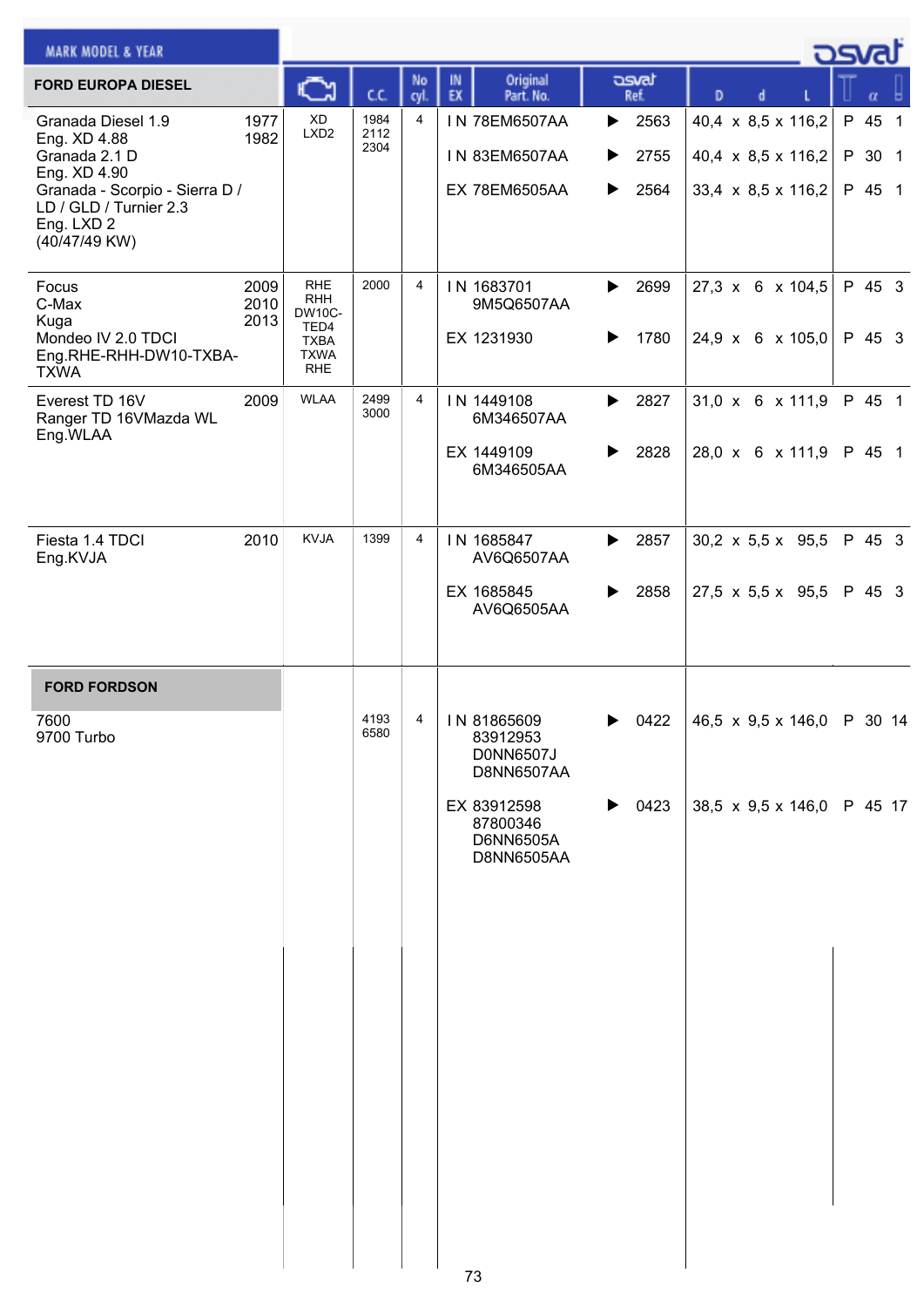| <b>MARK MODEL &amp; YEAR</b>                                                                                                                                                                                    |                                                      |                 |                                                              |             |          |                                                                                                         |        |               |   |                                                                      | asvar              |  |
|-----------------------------------------------------------------------------------------------------------------------------------------------------------------------------------------------------------------|------------------------------------------------------|-----------------|--------------------------------------------------------------|-------------|----------|---------------------------------------------------------------------------------------------------------|--------|---------------|---|----------------------------------------------------------------------|--------------------|--|
| <b>FORD FORDSON</b>                                                                                                                                                                                             |                                                      | ∾               | cc                                                           | No<br>cyl.  | IN<br>EX | Original<br>Part. No.                                                                                   |        | asvat<br>Ref. | D |                                                                      |                    |  |
| Eng. 4D<br>Thames Trader - County -<br>Major<br>Eng. 4d / 592E - 220 cu. in.<br>Super Major - Thames Trader 1969<br>Eng. 4d / 2706E / 2712E -<br>240 cu. in.<br>D / M / N Series<br>Eng. 2711E /2712E - 255 cu. | 1952<br>1957<br>1965<br>1968<br>1969<br>1980<br>1982 | 4D<br>6D        | 3260<br>3610<br>3960<br>4162<br>5416<br>5945<br>5948<br>6227 | 4<br>6      |          | IN 81710772<br>EIADDN6507<br>IN 693F6507BAA<br>703F6507AAA<br>723F6507AAA<br>723F6507GAA<br>813F6507DAA | ▶<br>▶ | 1430<br>1960  |   | 43,8 x 9,5 x 158,9<br>45,1 x 9,5 x 155,7                             | P 30 14<br>P 30 14 |  |
| in.<br><b>DN Series</b><br>Eng. 6D / 2703E / 2708E -<br>330 cu. in.<br>Thames Trader -                                                                                                                          |                                                      |                 |                                                              |             |          | EX 723F6505ABA<br>81854802<br>EIADDN6505C<br>EX 2701E6505A                                              | ▶<br>▶ | 1431<br>1962  |   | 39,1 $\times$ 9,5 $\times$ 156,5<br>39,1 $\times$ 9,5 $\times$ 156,5 | P 30 5<br>P 30 14  |  |
| Super Major<br>Eng.6D<br>DK Series 330<br>Eng. 6D2704E<br><b>D/N Series</b><br>Eng.2713E<br>R Series Coach<br>Eng.2714E<br>R Series Coach<br>(51-106)kW                                                         |                                                      |                 |                                                              |             |          | 693F6505AAB<br>703F6505AAA<br>723F6505GAA<br>813F6505DAA<br>81596819                                    |        |               |   |                                                                      |                    |  |
| Eng. LD 250 2E / 158 cu. in.<br>Dexta 2.0<br>Eng. ND2504E / 175 cu. in.<br>Dexta 3.0 / 3600 Super<br>Eng. 183 cu. in.                                                                                           | 1964<br>1976                                         | PD<br><b>RD</b> | 2588<br>2868<br>3010<br>3294<br>4195<br>4395                 | 3<br>4<br>6 |          | IN 81823823<br>87800344<br>C5NE6507A<br>D3NN6507A                                                       | ▶      | 1813          |   | 45,8 x 9,4 x 145,9                                                   | P 45 14            |  |
| Major 4000 / 4100<br>Eng. PD 2506E - 2512E / 201<br>cu. in.<br>Major 4600 / 4000<br>Eng. RD 256 cu. in.<br>Super Major 5000<br>Eng. 6Y 7A / 268 cu. in.<br>Major 8600-8700<br>(25-11)kW                         |                                                      |                 | 6572                                                         |             |          | EX 81843651<br>C5NE6505A<br>D3NN6505A                                                                   |        | 1814          |   | 38,4 $\times$ 9,4 $\times$ 145,9                                     | P 45 17            |  |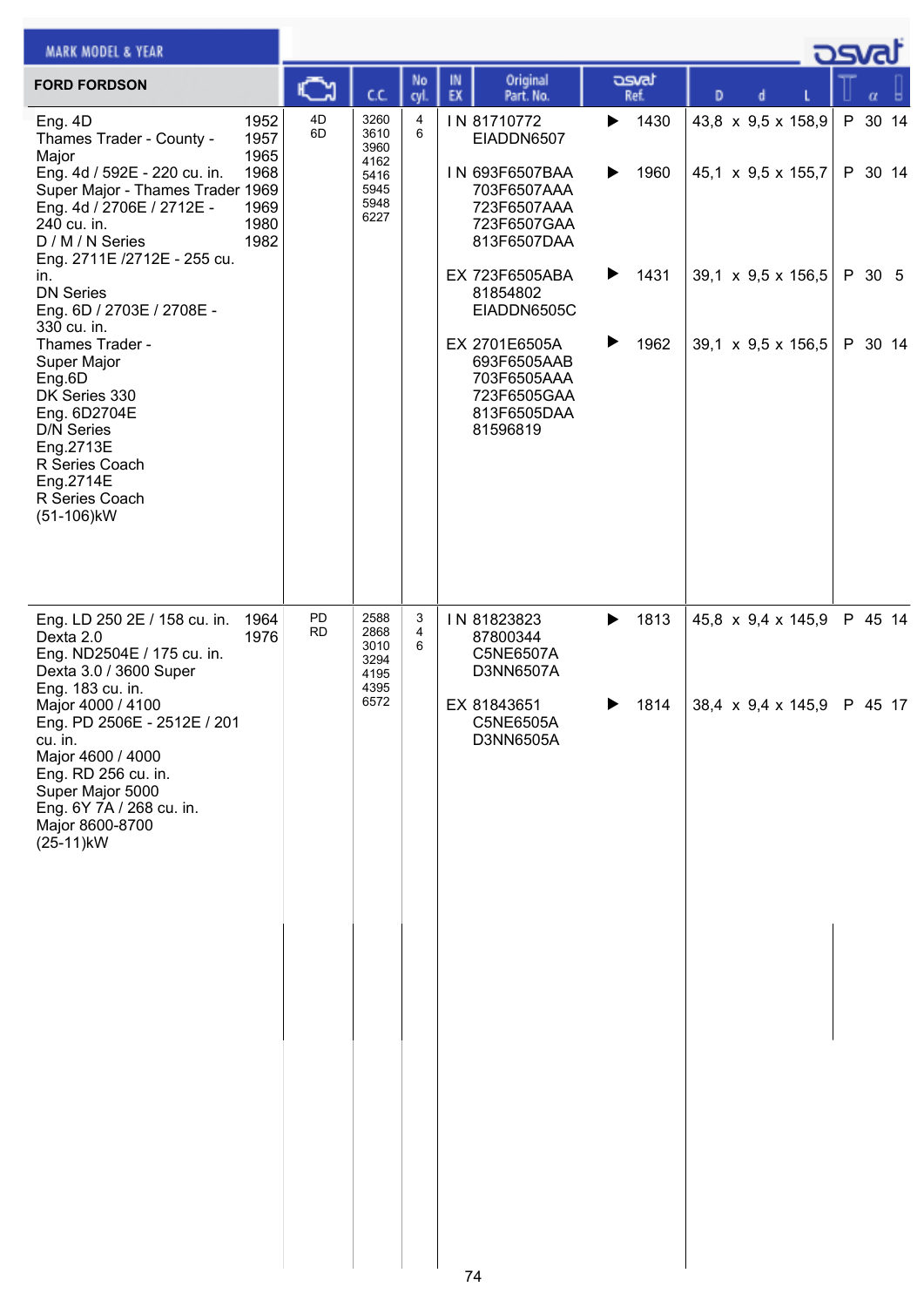| <b>MARK MODEL &amp; YEAR</b>                 |    |              |            |          |                          |                       |                            |                                     |   | <u>.</u> ರೂಡ                       |          |  |
|----------------------------------------------|----|--------------|------------|----------|--------------------------|-----------------------|----------------------------|-------------------------------------|---|------------------------------------|----------|--|
| <b>FORD TRUCK LINCOLN</b>                    | C٦ | cc           | No<br>cyl. | IN<br>EX | Original<br>Part. No.    |                       | asvat<br>Ref.              | D                                   | d |                                    | $\alpha$ |  |
| Eng.281                                      |    | 4600         |            |          | <b>IN XL3Z6507AA</b>     |                       | $\blacktriangleright$ 2145 |                                     |   | 44,5 x 7 x 120,8                   | C 45 3   |  |
|                                              |    |              |            |          | EX XL3Z6505AA            | ▶                     | 2146                       |                                     |   | 36,0 x 7 x 118,7                   | C 45 3   |  |
|                                              |    |              |            |          |                          |                       |                            |                                     |   |                                    |          |  |
|                                              |    |              |            |          |                          |                       |                            |                                     |   |                                    |          |  |
| <b>FORD U.S.A. BRASILE</b>                   |    |              |            |          |                          |                       |                            |                                     |   |                                    |          |  |
| Eng. AP 1.8<br>Berlina / Del Rey / Escort /  |    | 1800<br>2000 | 4          |          | IN 035109601C            | $\blacktriangleright$ | 0181                       |                                     |   | 38,0 x 8 x 98,7                    | P 45 3   |  |
| Verona<br>Eng. 20 VW                         |    |              |            |          | EX 035109611F            | ▶                     | 0220                       |                                     |   | 33,2 x 8 x 98,5                    | P 45 3   |  |
| 1988<br>Festiva<br>1993                      |    | 1300         | 4          |          | <b>IN E8BZ6507A</b>      | ▶                     | 0429                       |                                     |   | 32,0 x 7 x 105,3                   | C 45 1   |  |
|                                              |    |              |            |          | EX E8BZ6505A             | ▶                     | 0430                       |                                     |   | 28,0 x 7 x 104,1                   | P 45 1   |  |
| <b>FORD USA</b>                              |    |              |            |          |                          |                       |                            |                                     |   |                                    |          |  |
|                                              |    |              |            |          | IN F87Z6507BA            | ▶                     | 1969                       |                                     |   | 46,0 x 7 x 115,0                   | C 45 3   |  |
|                                              |    |              |            |          | EX 4438257<br>595093     | $\blacktriangleright$ | 1970                       |                                     |   | 38,9 x 7 x 114,8                   | C 45 3   |  |
|                                              |    |              |            |          | F87Z6505BA               |                       |                            |                                     |   |                                    |          |  |
|                                              |    |              |            |          | <b>IN F8RZ6507BA</b>     | $\blacktriangleright$ |                            |                                     |   |                                    | C 45 1   |  |
|                                              |    |              |            |          | EX F8CZ6505BA            | ▶                     | 1971<br>1972               |                                     |   | 32,0 x 6 x 97,1<br>28,0 x 6 x 96,5 | C 45 1   |  |
|                                              |    |              |            |          |                          |                       |                            |                                     |   |                                    |          |  |
| Eng. 363 C.I.32V<br>Powerstroke Turbo Diesel |    |              |            |          | 6000   8   IN 3C3Z6507AA |                       | $\blacktriangleright$ 2797 | $34.0 \times 7 \times 128.6$ P 30 1 |   |                                    |          |  |
|                                              |    |              |            |          | EX 3C3Z6505AA            |                       | $\blacktriangleright$ 2798 |                                     |   | 28,0 x 7 x 128,6 P 35 1            |          |  |
| Navistar 6,4I                                |    | 6400         | 8          |          | IN 8C3Z6507A             |                       | $\blacktriangleright$ 2813 |                                     |   | 34,0 x 7 x 130,4                   | P 37 1   |  |
|                                              |    |              |            |          | EX 8C3Z6505A             |                       | $\blacktriangleright$ 2814 |                                     |   | 29,5 x 7 x 130,5                   | C 40 1   |  |
|                                              |    |              |            |          |                          |                       |                            |                                     |   |                                    |          |  |
|                                              |    |              |            |          |                          |                       |                            |                                     |   |                                    |          |  |
|                                              |    |              |            |          |                          |                       |                            |                                     |   |                                    |          |  |
|                                              |    |              |            |          |                          |                       |                            |                                     |   |                                    |          |  |
|                                              |    |              |            |          |                          |                       |                            |                                     |   |                                    |          |  |
|                                              |    |              |            |          |                          |                       |                            |                                     |   |                                    |          |  |
|                                              |    |              |            |          |                          |                       |                            |                                     |   |                                    |          |  |
|                                              |    |              |            |          |                          |                       |                            |                                     |   |                                    |          |  |
|                                              |    |              |            |          |                          |                       |                            |                                     |   |                                    |          |  |
|                                              |    |              |            |          |                          |                       |                            |                                     |   |                                    |          |  |
|                                              |    |              |            |          |                          |                       |                            |                                     |   |                                    |          |  |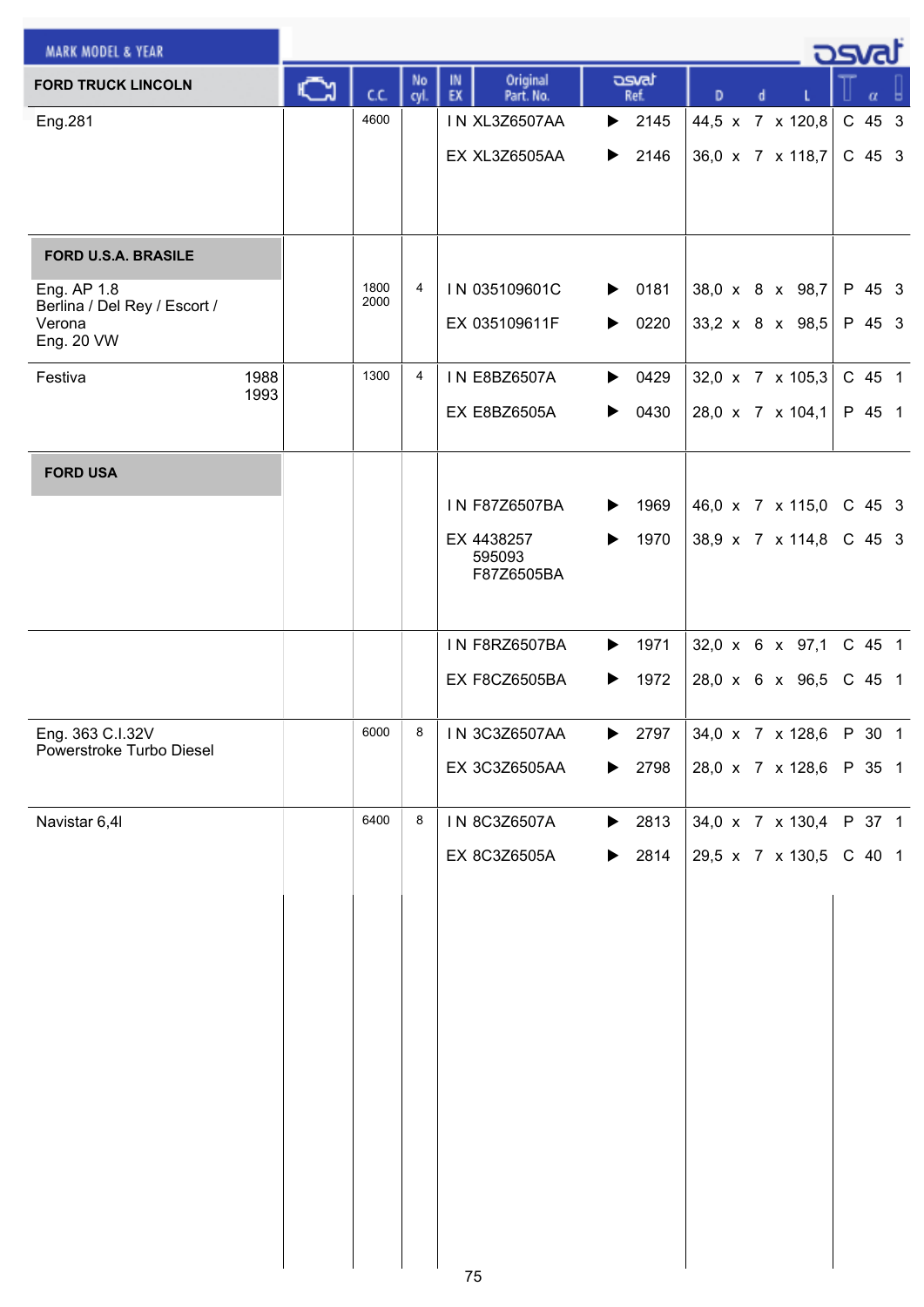| <b>MARK MODEL &amp; YEAR</b>                                                                                                              |                      |              |              |                |                                                        |                        |                                                                      | <b>DSvat</b>       |
|-------------------------------------------------------------------------------------------------------------------------------------------|----------------------|--------------|--------------|----------------|--------------------------------------------------------|------------------------|----------------------------------------------------------------------|--------------------|
| <b>G.M.C.</b>                                                                                                                             |                      | $\sqrt{2}$   | cc           | No<br>cyl.     | Original<br>IN<br>EX<br>Part. No.                      | asvat<br>Ref.          | D<br>d                                                               | α                  |
| 2.2 Litre Engine<br>134 C.I.                                                                                                              | 1997                 |              | 2200         |                | IN 10198816<br>EX 10198817                             | 0375<br>▶<br>0376<br>▶ | 43,9 x 7 x 138,8<br>37,0 x 7 x 130,7                                 | C 45 1<br>$C$ 45 1 |
| Saturn 1.9<br>Dohc                                                                                                                        |                      |              | 1900         |                | IN 21007038<br>EX 21000637<br>21007037<br>21007154     | 0377<br>▶<br>0378<br>▶ | 32,4 x 7 x 101,4<br>27,4 x 7 x 100,8                                 | C 45 1<br>C 45 1   |
| Saturn 1.9<br>Sohc                                                                                                                        |                      |              | 1900         |                | IN 21007039<br>EX 21007040                             | 0379<br>▶<br>0380<br>▶ | 39,9 x 7 x 138,8<br>34,0 x 7 x 138,9                                 | C 45 1<br>C 45 1   |
| <b>GMI Metro</b>                                                                                                                          | 1989/9               |              | 1000         | 3              | IN 1291160B20<br>96060053<br>EX 1291560B70<br>96060054 | 0681<br>▶<br>0682<br>▶ | $35,0 \times 5,5 \times 84,1$<br>28,0 x 5,5 x 84,0                   | C 45 1<br>P 45 1   |
| Pontiac SunFire<br>Pontiac Grand AM<br><b>Chevrolet Cavalier LS</b><br><b>Chevrolet Malibu</b><br>Saturn ION 1<br>Saturn Vue<br>Eng.2,2L4 | 2004                 |              | 2200         | $\overline{4}$ | IN 12575793<br>EX 24454518                             | 2087<br>2088<br>▶      | 35,1 x 6 x 102,2<br>$30,1 \times 6 \times 100,9$                     | C 45 3<br>$C$ 45 3 |
| Pass 265 cu VIN W<br>Pass 350 cu VIN P<br>Pass 350 cid VIN R                                                                              | 1996<br>1997         |              | 4300<br>5700 | V6<br>V8       | IN 10241743<br>2114084<br>EX 12550909<br>2113234       | 2099<br>▶<br>2100<br>▶ | 49,2 $\times$ 8,7 $\times$ 123,9<br>38,2 x 8,7 x 124,7               | C 45 14<br>C 45 14 |
| Eng. 395 CI Diesel                                                                                                                        | 1994<br>1998         | 395          | 6500         | V8             | IN 14033927<br>EX 10149663                             | 2141<br>▶<br>2142<br>▶ | 46,0 $\times$ 8,7 $\times$ 129,5<br>39,0 $\times$ 9,5 $\times$ 129,7 | P 45 17<br>P 45 17 |
| Chevy Lumina<br>Malilbu<br>Pontiac<br><b>Buick</b>                                                                                        | 2004                 |              | 3500         | V <sub>6</sub> | IN 12568411<br>12577696<br>EX 12568412<br>12577697     | 2455<br>▶<br>2456      | 44,7 x 8 x 118,9<br>$36,1 \times 8 \times 120,8$                     | C 45 1<br>C 45 1   |
| <b>BUICKHUMMER H3</b><br>Eng.Vortec 256C.I.                                                                                               | 2921<br>3651<br>4200 | <b>256CI</b> | 2009         | 4<br>6         | IN 12601763<br>EX 12601762<br>76                       | 2773<br>▶<br>2774      | 38,6 x 6 x 105,8<br>33,5 x 6 x 107,9                                 | C 45 3<br>$C$ 45 3 |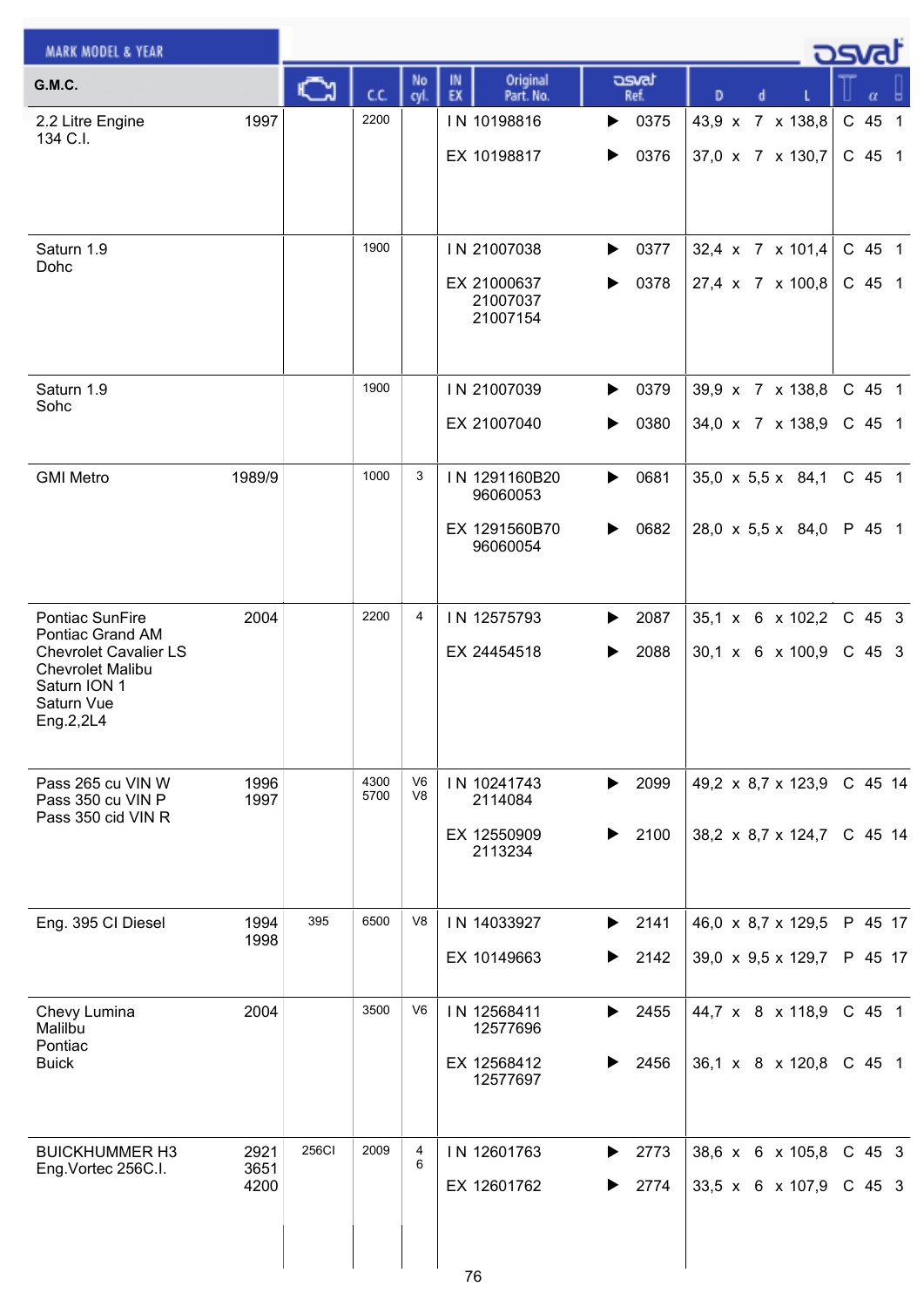| <b>MARK MODEL &amp; YEAR</b>                                                                                                                                                           |                              |                      |              |                |                                                    |                        |                                      | كت الصح |                  |  |
|----------------------------------------------------------------------------------------------------------------------------------------------------------------------------------------|------------------------------|----------------------|--------------|----------------|----------------------------------------------------|------------------------|--------------------------------------|---------|------------------|--|
| <b>G.M.C.</b>                                                                                                                                                                          |                              | Ğ                    | c.c.         | No<br>cyl.     | Original<br>IN<br>EX<br>Part. No.                  | asvat<br>Ref.          | D<br>d                               |         | α                |  |
| <b>C TRUCK</b><br><b>K TRUCK</b><br><b>HUMMER H2</b>                                                                                                                                   |                              |                      |              |                | IN 12590771<br>12617533<br>EX 12582719<br>12612427 | 2789<br>▶<br>2790<br>▶ | 55,0 x 8 x 123,9<br>40,4 x 8 x 124,7 |         | C 45 1<br>C 45 1 |  |
| GAZ                                                                                                                                                                                    |                              |                      |              |                |                                                    |                        |                                      |         |                  |  |
| 3308<br>3309                                                                                                                                                                           | 2014                         | D240<br>D245<br>D260 | 4750<br>7120 | 4<br>6         | IN 2401007014B4<br>2401007014B7<br>2401007014B9    | 0095<br>▶              | 47,8 x 11 x 157,8                    |         | P 30 5           |  |
|                                                                                                                                                                                        |                              |                      |              |                | EX 2401007015B6<br>2401007015B7<br>2401007015B9    | 0096<br>▶              | 41,8 x 11 x 157,8                    |         | P 45 5           |  |
| <b>HILLMAN</b>                                                                                                                                                                         |                              |                      |              |                |                                                    |                        |                                      |         |                  |  |
| Cammer 1500<br><b>Hilman Minx</b>                                                                                                                                                      | 1961<br>1965                 | 4P105                | 1496<br>1592 | $\overline{4}$ | IN 1218394                                         | 1585<br>▶              | 36,5 x 7,9 x 118,5                   |         | $C$ 45 1         |  |
| Humber<br>Sunbeam<br>Hunter<br>Commer<br>Eng.4P105<br>Dodge Spacevan<br>cast ironcylinder head                                                                                         | 1966<br>1968<br>1972<br>1980 |                      | 1725         |                | EX 1218383                                         | 1586<br>▶              | 30,0 x 7,9 x 118,5                   |         | P 45 1           |  |
| Avenger 1.3<br>Avenger 1500 GIS / GT                                                                                                                                                   | 1970<br>1970                 |                      | 1295<br>1498 | 4              | IN 25552400<br>25552500                            | 2638<br>▶              | 38,0 $\times$ 7,9 $\times$ 110,0     |         | C 45 1           |  |
| Avenger 1600 GLS / GT / TC /1973<br>L / LS / SC / De Luxe / Super 1981                                                                                                                 |                              |                      | 1598         |                | 71262713                                           |                        |                                      |         |                  |  |
| Sunbeam 1.6 SC / TC<br>(52/60/75 KW)                                                                                                                                                   |                              |                      |              |                | EX 25552800<br>71250985<br>71261358                | 2639                   | 31,0 $\times$ 7,9 $\times$ 110,0     |         | C 45 1           |  |
| Hillman Hunter<br>Humber Spectre                                                                                                                                                       | 1966<br>1969                 |                      | 1725         | 4              | IN 1235104                                         | 2640<br>▶              | 38,5 $\times$ 7,9 $\times$ 118,5     |         | C 45 1           |  |
| Singer Gazelle / Vogue<br>Sunbeam Alpine / Rapier<br>Paykan<br>Aluminium Cylinder Head<br><b>Hillman Hunter GLS</b><br>Sunbeam Rapier H120<br>Holbay Cylinder Head<br>(45/49/50/60 KW) | 1972<br>1976<br>1980         |                      |              |                | EX 1235105<br>1240265                              | 2641                   | 30,5 x 7,9 x 118,5                   |         | P 45 1           |  |
|                                                                                                                                                                                        |                              |                      |              |                | 77                                                 |                        |                                      |         |                  |  |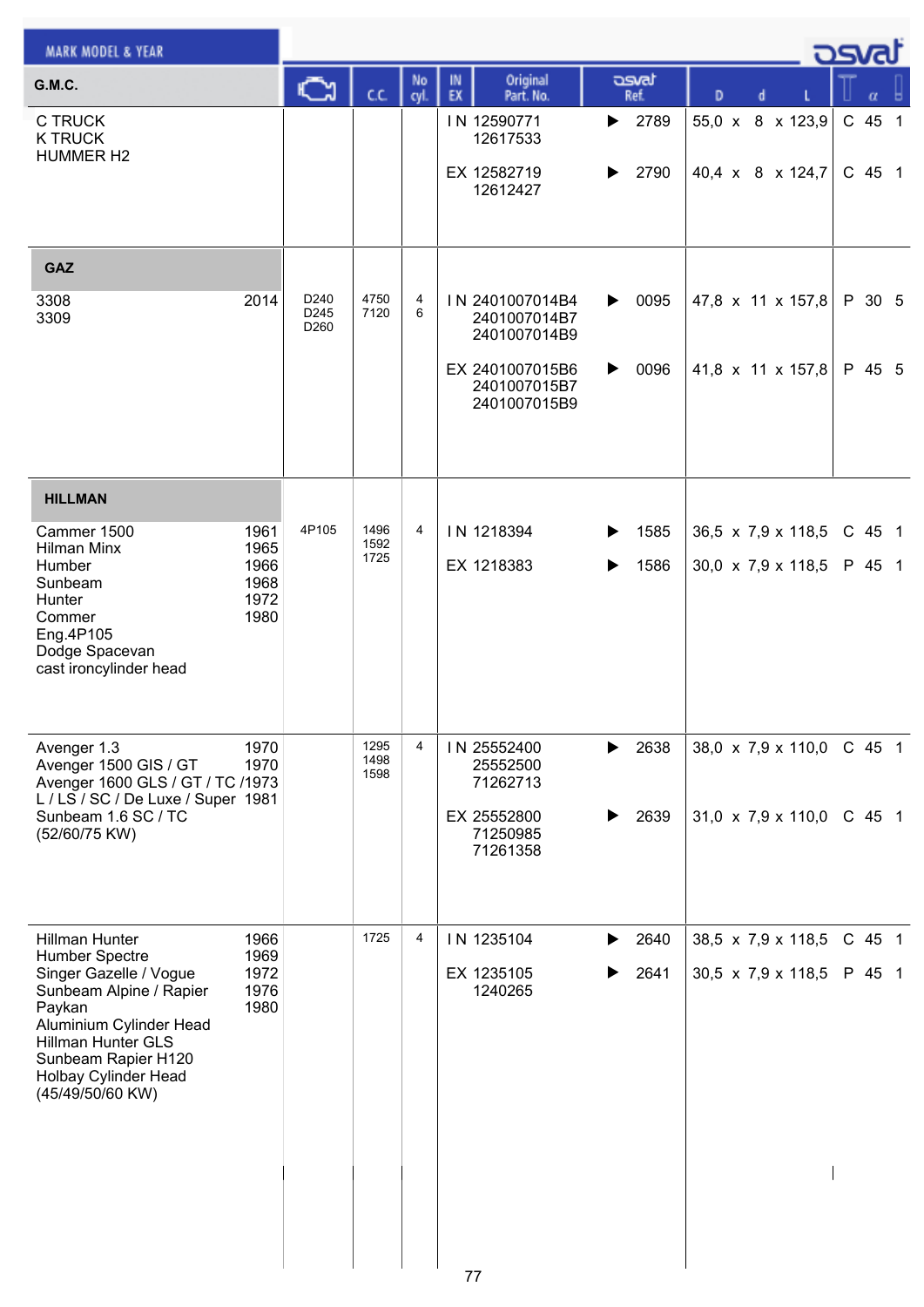| <b>MARK MODEL &amp; YEAR</b>                                                           |                      |                                   |                      |            |                                                 |                        |                                                                      | كصحت               |   |                |
|----------------------------------------------------------------------------------------|----------------------|-----------------------------------|----------------------|------------|-------------------------------------------------|------------------------|----------------------------------------------------------------------|--------------------|---|----------------|
| <b>HONDA</b>                                                                           |                      |                                   | C.C.                 | No<br>cyl. | Original<br>IN<br>EX<br>Part. No.               | asvat<br>Ref.          | D                                                                    |                    | α |                |
| Acura (USA) - Legend<br>Eng. C25A<br>Acura (USA) - Legend<br>Eng. C27A<br>(127/132 KW) | 1985<br>1987         | <b>B20A</b>                       | 2494<br>2765         | 6          | IN 14711PH3000<br>EX 14721PH7000                | 0471<br>▶<br>0472<br>▶ | 33,0 x 6,5 x 104,5<br>27,6 x 6,5 x 106,6                             | C 45<br>P 45 1     |   | $\overline{1}$ |
| Prelude 16 V<br>(98 KW)<br>Eng.B20A                                                    | 1989                 | <b>B20A</b>                       | 1958                 | 4          | IN 14711PH3000<br>EX 14721PH3000                | 0471<br>▶<br>0728<br>▶ | $33,0 \times 6,5 \times 104,5$<br>28,0 $\times$ 6,5 $\times$ 106,0   | C 45 1<br>$C$ 45 1 |   |                |
| Accord 1.8<br>Accord 2.0<br>Prelude 2.0<br>Accord 2.2 16V                              | 1991<br>1993         | F18A3<br>F20A3<br>F <sub>22</sub> | 1950<br>1997<br>2155 | 4          | IN 14711P45601<br>14711PT3A00<br>14711PV1000    | 0729<br>▶              | 34,0 $\times$ 5,5 $\times$ 112,0                                     | C 45 1             |   |                |
| $(110$ KW)<br>Eng.F18A3-F20A3-F22                                                      |                      |                                   |                      |            | EX 14721P45601<br>14721PT3A00<br>14721PT6A00    | 0730<br>▶              | 29,0 $\times$ 5,5 $\times$ 123,5                                     | C 45 1             |   |                |
|                                                                                        |                      |                                   |                      |            | EX 14721PV1000                                  | 0774<br>▶              | 29,0 $\times$ 5,5 $\times$ 125,0                                     | C 45 1             |   |                |
| Legend 3.2 / 3.5<br>Acura                                                              | 1997                 |                                   | 3206<br>3474         | V6         | IN 14711P5A000<br>14711PY3000<br>EX 14721P5A000 | 0869<br>▶<br>0868<br>▶ | $33,0 \times 5,5 \times 114,7$<br>28,0 $\times$ 5,5 $\times$ 117,6   | C 45 1<br>$C$ 45 1 |   |                |
|                                                                                        |                      |                                   |                      |            | 14721PY3000                                     |                        |                                                                      |                    |   |                |
| Honda Civic 16V<br>Prelude 2,3 16V<br>Eng.H23A1                                        | 1988                 | H23A1                             | 1493                 | 4          | IN 14711PT2000<br>EX 14721PT2000                | 0913<br>▶<br>0914<br>▶ | $34,0 \times 6,6 \times 103,7$<br>29,0 $\times$ 6,6 $\times$ 102,7   | C 45 1<br>C 45 1   |   |                |
| Honda Civic 16V<br>Eng. D 15 B - 16A - SOHC -<br><b>DOCH</b>                           | 1988<br>1992<br>1994 | D15B                              | 1493<br>1596         | 4          | IN 14711P1KE01<br>14711PM3000                   | $\triangleright$ 0915  | 29,0 x 5,5 x 115,0                                                   | C 45 1             |   |                |
|                                                                                        |                      |                                   |                      |            | EX 14721P1KE01<br>14721PM3000                   | 0916<br>▶              | 25,0 $\times$ 5,5 $\times$ 118,7                                     | C 45 1             |   |                |
| Civic 1.3 / 1.5<br>Eng. EV - EW<br>(59/66 KW)                                          | 1987                 | EN<br>EW                          | 1342<br>1488         | 4          | IN 14711PE0660<br>EX 14721PE0660                | 1063<br>▶<br>1064<br>▶ | $30,0 \times 6,6 \times 112,8$<br>29,0 $\times$ 6,6 $\times$ 113,8   | C 45 1<br>C 45 1   |   |                |
| Shuttle 2.2 Aut.                                                                       |                      |                                   | 2156                 | 4          | IN 14711POBA00                                  | 1177<br>▶              | $31,9 \times 5,5 \times 111,8$                                       | $C$ 45 1           |   |                |
|                                                                                        |                      |                                   |                      |            | EX 14721PT6A00                                  | 0730<br>▶              | 29,0 x 5,5 x 123,5                                                   | C 45 1             |   |                |
| Civic 1.6 V Tec. Dach 16V<br>CRX 1.6 V Ti 16V<br>Civic 1.8 Vti                         | 1992<br>1998         | B16A2                             | 1590<br>1797         | 4          | IN 14711PR3000<br>EX 14721PR3000                | 1473<br>▶<br>1474      | 33,0 $\times$ 5,5 $\times$ 102,3<br>27,9 $\times$ 5,5 $\times$ 102,3 | C 45 1<br>C 45 1   |   |                |
| Eng.B16A2                                                                              |                      |                                   |                      |            | 78                                              |                        |                                                                      |                    |   |                |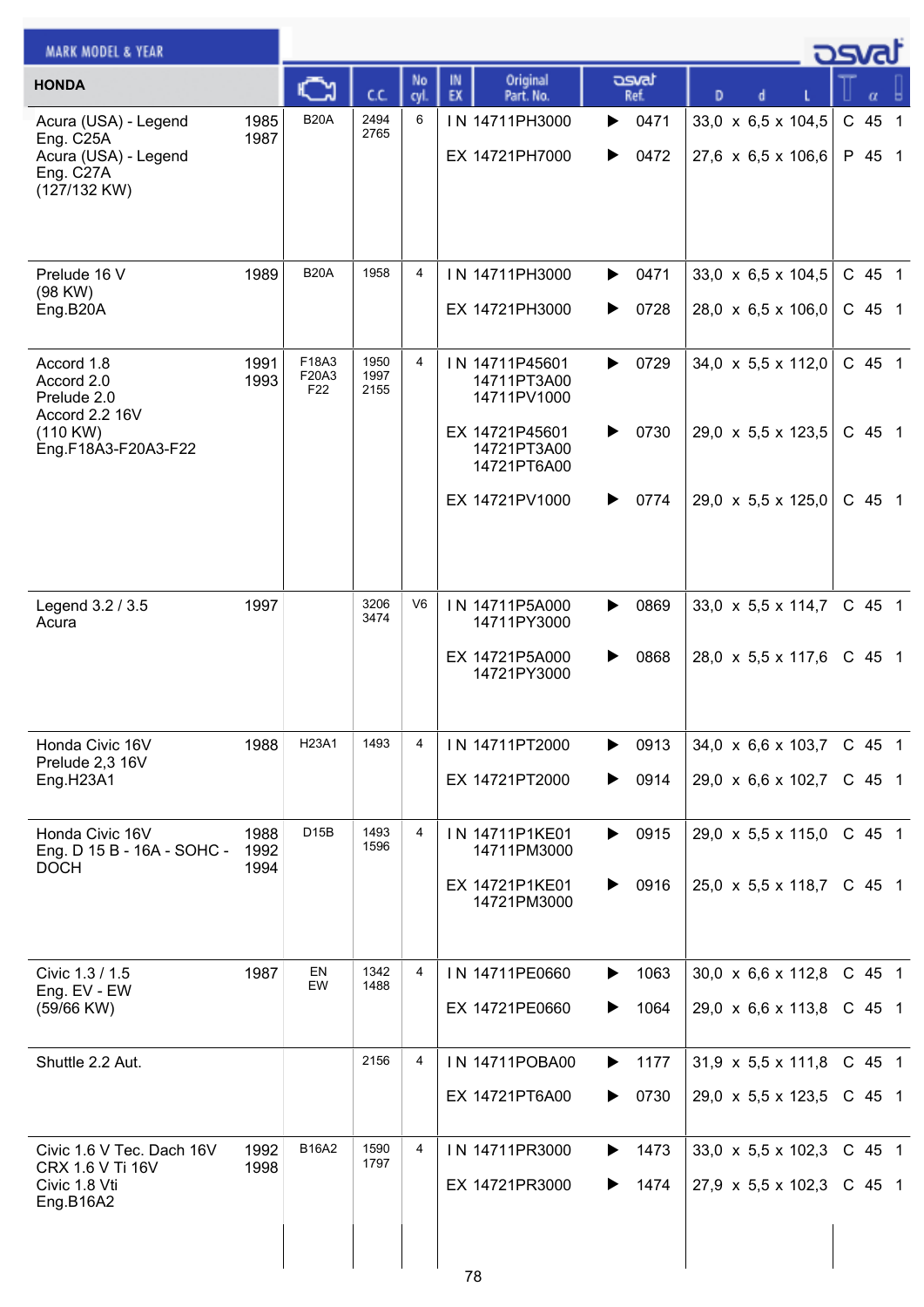| <b>MARK MODEL &amp; YEAR</b>                                                                                                                                                                                                      |                              |                                         |                      |                     |                                                                |                        |                                          | ರ್ಯಾ               |
|-----------------------------------------------------------------------------------------------------------------------------------------------------------------------------------------------------------------------------------|------------------------------|-----------------------------------------|----------------------|---------------------|----------------------------------------------------------------|------------------------|------------------------------------------|--------------------|
| <b>HONDA</b>                                                                                                                                                                                                                      |                              |                                         | C.C.                 | No<br>cyl.          | Original<br>IN<br>EX<br>Part. No.                              | asvat<br>Ref.          | D                                        |                    |
| Accord 1.8 i 16V<br>Accord 2.0 i 16V<br>Accord 2.2 V-TEC 16V<br>Shuttle 2.3 i 16V<br>Accord 2.3 i 16V                                                                                                                             | 1998                         | F18B2<br>F20B6<br>F23A7                 | 1850<br>1997         | 4<br>V <sub>6</sub> | IN 14711P0A000<br>14711PDAE00<br>14711POHA00<br>EX 14721P0A000 | 1477<br>▶<br>1478<br>▶ | 34,0 x 5,5 x 116,0<br>29,0 x 5,5 x 114,0 | C 45 1<br>$C$ 45 1 |
| Eng.F18B2-F20B6-F23A7                                                                                                                                                                                                             |                              |                                         |                      |                     | 14721PDAE00<br>14721POHA00                                     |                        |                                          |                    |
| Integra Type R                                                                                                                                                                                                                    | 1998                         |                                         | 1797                 | 4                   | IN 14711P73J01                                                 | 1619<br>▶              | $33,0 \times 5,5 \times 101,9$           | C 45 1             |
|                                                                                                                                                                                                                                   |                              |                                         |                      |                     | EX 14721PR3000                                                 | 1474<br>▶              | 27,9 x 5,5 x 102,3                       | $C$ 45 1           |
| Accord 2.2 Type R<br>Prelude 2.2 V-TEC                                                                                                                                                                                            | 1993<br>1998                 | F22A8<br>H <sub>22</sub> A <sub>5</sub> | 2157                 | 4                   | IN 14711P13000                                                 | 1641<br>▶              | 35,0 x 5,5 x 106,7                       | C 45 1             |
| Eng. F22A8-H22A5                                                                                                                                                                                                                  |                              |                                         |                      |                     | EX 14721P13000                                                 | 1642                   | $30,0 \times 5,5 \times 106,9$           | $C$ 45 1           |
| CR-V2.0<br>Eng.B20B                                                                                                                                                                                                               | 1998                         | <b>B20B</b>                             | 1973                 | 4                   | IN 14711P75000<br>14711P75A00                                  | 1643<br>▶              | $31,1 \times 6,5 \times 105,6$           | C 45 1             |
|                                                                                                                                                                                                                                   |                              |                                         |                      |                     | EX 14721P75000<br>14721P75A00                                  | 0728<br>▶              | $28,0 \times 6,5 \times 106,0$           | C 45 1             |
| <b>NSX 3.2</b>                                                                                                                                                                                                                    | 1997                         |                                         | 3179                 | V6                  | IN 14711PBY500                                                 | 1645<br>▶              | $36,0 \times 5,5 \times 112,4$           | C 45 1             |
|                                                                                                                                                                                                                                   |                              |                                         |                      |                     | EX 14721PR7A00                                                 | 1042<br>▶              | 30,0 x 5,5 x 111,6                       | C 45 1             |
| Stream 2.0<br>(115 KW)                                                                                                                                                                                                            | 2001<br>2003                 | K20A4<br>K20A6<br>K20A9                 | 1996                 | 4                   | IN 14711PNA000                                                 | 1801<br>▶              | 35,0 $\times$ 5,5 $\times$ 109,1         | $C$ 45 1           |
| Accord 2.0 16V V-TEC<br>Accord 2.4 16V V-TEC<br>Straem 2.0 16V V-TEC<br>FR-V 2.0 16V V-TEC<br>Eng. K20A6-K20A9-K20A4                                                                                                              |                              |                                         |                      |                     | EX 14721PNA000<br>14721PRB000                                  | 1802                   | 29,9 x 5,5 x 108,5                       | C 45 1             |
| CRX 1.6 (up to 31/12/95)<br>Civic Del Sol EX<br>Civic Ex / Exs                                                                                                                                                                    | 1998<br>1999<br>2000         | D16W1<br>D16W5<br>D14Z6<br>D16V1        | 1396<br>1590<br>1668 | 4                   | IN 14711P08000<br>14711P1JE00<br>14711P2A000                   | 1839<br>▶              | $30,0 \times 5,5 \times 118,7$           | C 45 1             |
| Accord 1.6 i 16V<br>Civic 1.6 SI (up to 31/12/95)<br>Civic 1.4 (44 KW)<br>Eng. D 14 E 1<br>Civic 1.6 V - Tec (84 KW)<br>Eng. D 16 Y 5<br>Civic 1.4 (66 KW)<br>Eng. D 14 Z2<br>Logo 1.3 (48 KW)<br>Stream 1.7 (93 KW)<br>Eng. D17A | 2001<br>2003<br>2004<br>2005 | D <sub>17</sub> A                       |                      |                     | EX 14721P08000<br>14721P1JE00<br>14721P2A000                   | 1835<br>▶              | $26,0 \times 5,5 \times 116,0$           | C 45 1             |
|                                                                                                                                                                                                                                   |                              |                                         |                      |                     | 79                                                             |                        |                                          |                    |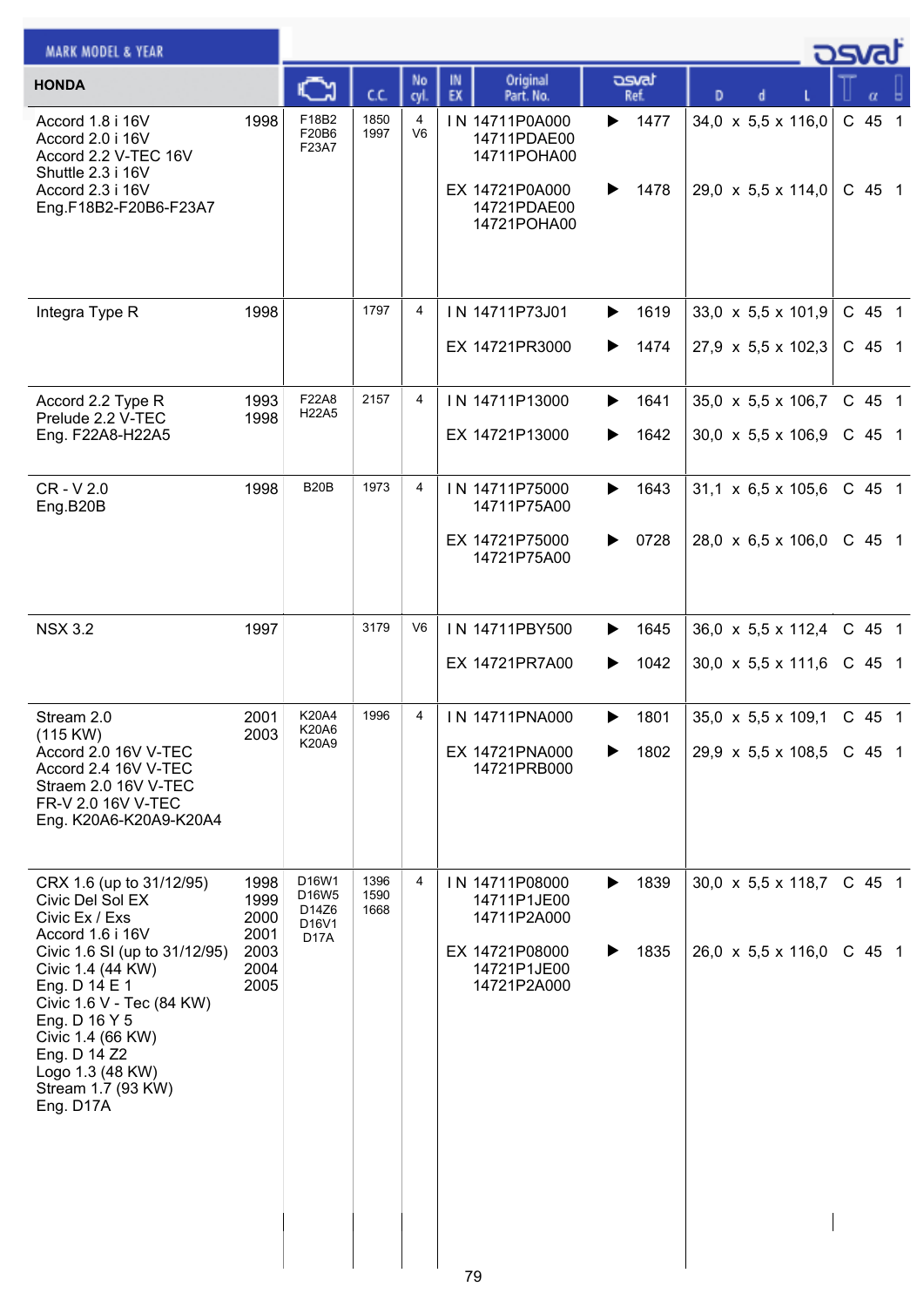| <b>MARK MODEL &amp; YEAR</b>                                                           |                      |                       |              |                |                                        |                        |                                                                  | osvat              |
|----------------------------------------------------------------------------------------|----------------------|-----------------------|--------------|----------------|----------------------------------------|------------------------|------------------------------------------------------------------|--------------------|
| <b>HONDA</b>                                                                           |                      |                       | cc           | No<br>cyl.     | Original<br>IN.<br>EX<br>Part. No.     | asvat<br>Ref.          | D                                                                |                    |
| JAZZ 1.2 DSI<br>JAZZ 1.4 DSI<br>Eng.L12A1-L13A1                                        | 2003                 | L12A1<br>L13A1        | 1246<br>1339 | 4              | IN 14711PWA000<br>EX 14721PWA000       | 2029<br>▶<br>2030<br>▶ | 32,0 x 5,5 x 118,3<br>28,0 x 5,5 x 118,0                         | C 45 1<br>$C$ 45 1 |
| Civic 1.8 i VTec<br>FR-V 1.8 i 16V Vtec<br>CR-V 2.0 i Vtec<br>Eng.R18A2-R20A2          | 2006<br>2011         | R18A2<br><b>R20A2</b> | 1799<br>1997 | 4              | IN 14711RNA000<br>EX 14721P2A000       | 2403<br>▶<br>1835<br>▶ | 32,0 x 5,5 x 116,7<br>$26,0 \times 5,5 \times 116,0$             | C 45 1<br>C 45 1   |
| Odyssey<br>Accord<br>Pilot<br>Acura CL<br>Acura TL<br>Acura MDX<br>Ridgeline           | 2006                 |                       | 2300         | V <sub>6</sub> | IN 14711P8EA00<br>EX 14721P8EA00       | 2677<br>▶<br>2678<br>▶ | 35,0 x 5,5 x 116,0<br>$30,0 \times 5,5 \times 114,2$             | C 45 1<br>C 45 1   |
| S 2000<br>Eng. F20C - F22C1                                                            | 2009                 | <b>F20CF-</b><br>22C1 |              | 4              | IN 14711PCX000<br>EX 14721PCX000       | 2819<br>▶<br>2820<br>▶ | $35,9 \times 5,5 \times 109,7$<br>31,0 x 5,5 x 108,7             | P 45 1<br>P 45 1   |
| Accord 2,4 V-Tec<br>Eng.K24Z3                                                          | 2011                 | K24Z3                 | 3254         | 4              | IN 14711R40A00<br>EX 14721R40A00       | 2845<br>▶<br>2820<br>▶ | $36,0 \times 5,5 \times 108,7$<br>31,0 x 5,5 x 108,7             | C 45 1<br>P 45 1   |
| Civic VII 1.4 16V<br>Jazz III 1,4 16V<br>Eng.L13Z1                                     | 2008                 | L13Z1                 | 1339         | 4              | IN 14711RB0000<br>EX 14721RB0000       | 2969<br>▶<br>2970<br>▶ | $28,0 \times 5,5 \times 118,9$<br>$23,0 \times 5,5 \times 117,6$ | C 45 1<br>$C$ 45 1 |
| Accord VII 2,0 16V<br>Eng.20A3                                                         | 2008                 | 20A3                  | 1997         | $\overline{4}$ | IN 14711R60000<br>EX 14721P2A000       | 2971<br>2972<br>▶      | 33,0 x 5,5 x 117,8 C 45 1<br>26,0 $\times$ 5,5 $\times$ 116,0    | C 45 1             |
| <b>HONDA DIESEL</b>                                                                    |                      |                       |              |                |                                        |                        |                                                                  |                    |
| Civic 2.0 TD<br>Accord 2.0 Tdi 16V<br>Eng.20T2N                                        | 1999                 | 20T2N                 | 1994         | 4              | IN 14711P5TG01<br>EX 14721P5TG01       | 1315<br>▶<br>1316<br>▶ | 37,2 x 7 x 86,7<br>32,5 x 7 x 86,7                               | P 45 1<br>P 45 1   |
| Civic 1.7 CTDI 16V<br>Eng.4EEZ                                                         | 2003                 | 4EEZ                  | 1686         | 4              | IN 14711PLZD00<br>EX 14721PLZD00       | 1855<br>▶<br>1856<br>▶ | 27,4 x 6 x 98,5<br>26,5 x 6 x 98,1                               | P 45 1<br>P 45 1   |
| Accord 2.2 CDTi<br>CR-V CDTi 16V<br>Civic 2.2 CDTI<br>FR-V 2.2 CDTI<br>Eng.N22A1-N22A2 | 2004<br>2006<br>2011 |                       | 2204         | 4              | IN 14711RBDE00<br>EX 14721RBDE00       | 2183<br>▶<br>2184<br>▶ | 28,1 x 5,5 x 100,7<br>26,0 $\times$ 5,5 $\times$ 100,4           | P 45 1<br>P 45 1   |
| Accord 2.2 i DTEC<br>CR-V 2.2 i DTEC<br>Eng.N22B1-N22B3                                | 2011                 | N22B1<br>N22B3        | 2199         | 4              | IN 14711RLOG00<br>EX 14721RLOG50<br>80 | 2847<br>▶<br>2848<br>▶ | $27,9 \times 5,5 \times 98,9$<br>$26,0 \times 5,5 \times 98,9$   | P 45 1<br>P 45 1   |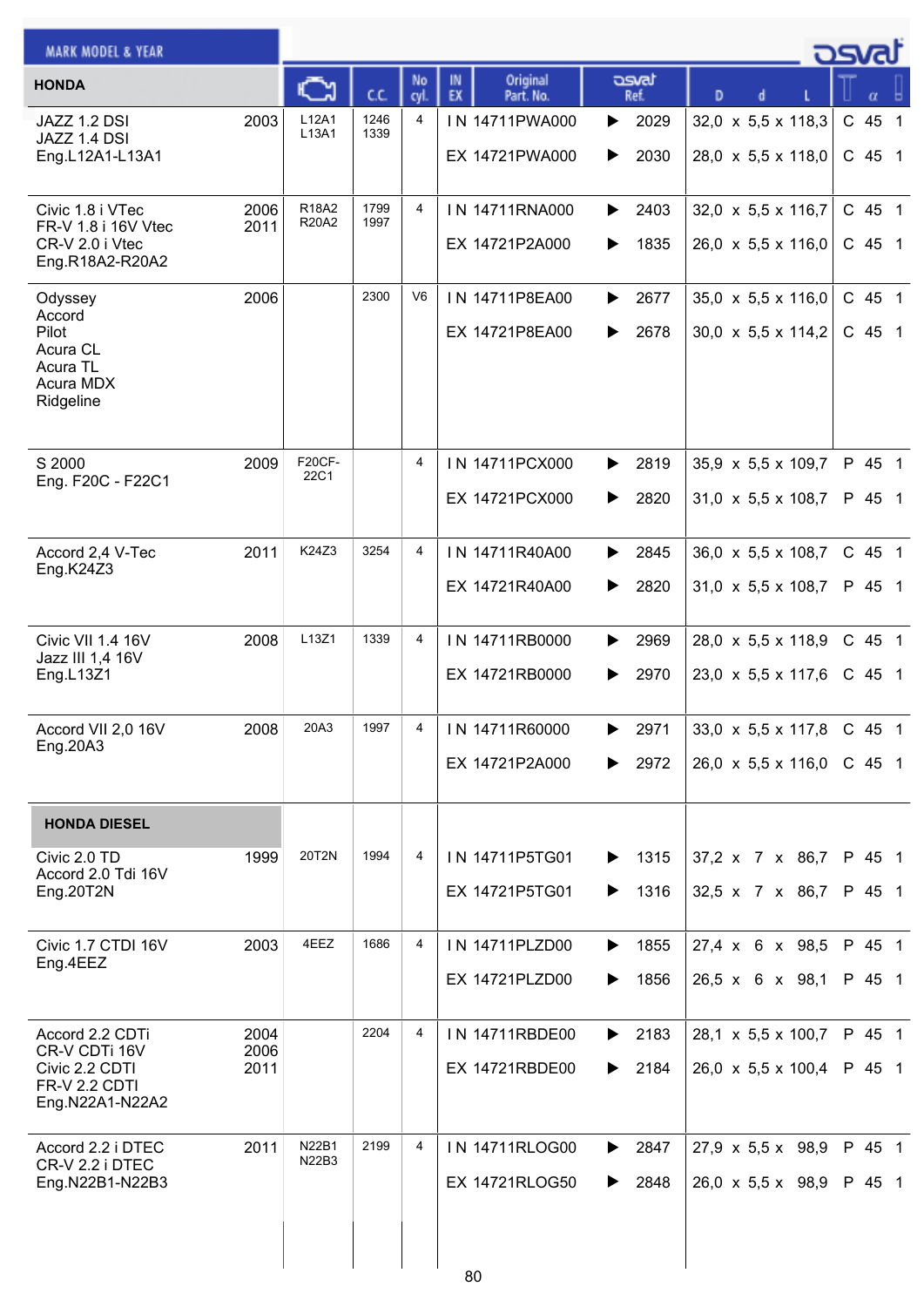| <b>MARK MODEL &amp; YEAR</b>            |              |              |              |                |                                   |                               |                                  | <u>osvat</u> |                |
|-----------------------------------------|--------------|--------------|--------------|----------------|-----------------------------------|-------------------------------|----------------------------------|--------------|----------------|
| <b>HONDA MOTORCYCLE</b>                 |              | C٦           | cc           | No<br>cvl.     | Original<br>IN<br>EX<br>Part. No. | asvat<br>Ref.                 | D                                | α            |                |
| GC 125                                  |              |              | 125          | $\mathbf{1}$   | IN 14711383000                    | 0003<br>▶                     | $28.9 \times 5.5 \times$<br>93,4 | $C$ 45       | $\overline{1}$ |
|                                         |              |              |              |                | EX 14721383000                    | 0004<br>▶                     | $23,8 \times 5,5 \times 92,9$    | $C$ 45 1     |                |
|                                         |              |              |              |                |                                   |                               |                                  |              |                |
|                                         |              |              |              |                |                                   |                               |                                  |              |                |
|                                         |              |              |              | $\mathbf{1}$   | IN 14711KFC650                    | 0077<br>▶                     | $29,0 \times 5,5 \times 93,3$    | C 45 1       |                |
|                                         |              |              |              |                | EX 14721KFC650                    | 0078<br>▶                     | $24,0 \times 5,5 \times 92,8$    | C 45 1       |                |
| <b>HOWO</b>                             |              |              |              |                |                                   |                               |                                  |              |                |
| <b>WD615</b>                            | 2005         |              | 9726         | 6              | IN 61560050042                    | 2485<br>▶                     | 55,0 x 11 x 159,1                | P 35 1       |                |
|                                         |              |              |              |                | EX 61560050041                    | 2486<br>▶                     | 50,0 x 11 x 159,2                | P 45 1       |                |
|                                         |              |              |              |                |                                   |                               |                                  |              |                |
| <b>HYUNDAI</b>                          |              |              |              |                |                                   |                               |                                  |              |                |
| Pony (Eng. G36)<br>Pony                 | 1974<br>1977 |              | 1238<br>1439 | 4              | IN MD000480                       | 0533                          | 38,0 x 8 x 106,0                 | P 45 5       |                |
| <b>Stellar</b><br>(Eng. 4G33)           | 1983         |              | 1594         |                | <b>EX MD000481</b>                | 0534<br>▶                     | $31,0 \times 8 \times 102,5$     | P 45 5       |                |
| <b>Stellar</b><br>(Eng. G32B)           |              |              |              |                |                                   |                               |                                  |              |                |
| (41/50/55/59/68/74 KW)                  |              |              |              |                |                                   |                               |                                  |              |                |
|                                         |              |              |              |                |                                   |                               |                                  |              |                |
| Coupè<br>Lantra 2.0 16V                 | 1999         | G4GC         | 1975         | 4              | IN 2221123000                     | 0647                          | 32,0 x 6 x 102,3                 | C 45 1       |                |
| Eng.G4GC                                |              |              |              |                | EX 2221223000                     | 0648<br>▶                     | 27,5 x 6 x 104,7                 | P 45 1       |                |
| Lantra 1.6 16V                          | 2001         | G4JP         | 1599         | 4              | IN 2221133000                     | 1051<br>▶                     | 34,0 $\times$ 6,5 $\times$ 109,5 | $C$ 45 1     |                |
| Lantra 1.8 16V<br>Sonica 2.0 16V        | 2003         | G4CS<br>G4DR | 1795<br>1997 |                | EX 2221233000                     | 1052                          | $30,5 \times 6,5 \times 109,7$   | $C$ 45 1     |                |
| Trajet 2.0 16V<br>Santa Fè 2.4 16V      |              |              |              |                |                                   |                               |                                  |              |                |
| Sonata 2,0<br>Sonata 2,4                |              |              |              |                |                                   |                               |                                  |              |                |
| Lantra 2.0 16V<br>H 1 2.4 i 16V         |              |              |              |                |                                   |                               |                                  |              |                |
| Eng.G4JP-G4CS-G4DR                      |              |              |              |                |                                   |                               |                                  |              |                |
|                                         |              |              |              |                |                                   |                               |                                  |              |                |
| Accent 1.3 12V                          | 2003         | G4N          | 1341         | 4              | IN 2221122003                     | 1271<br>▶                     | 27,4 x 6 x 99,0                  | P 45 1       |                |
| Accent 1.5 12V<br>Lantra 1.5 12V        |              | G4EK         | 1495         |                | EX 2221222011                     | 0396<br>▶                     | 32,0 x 6 x 98,4                  | $C$ 45 1     |                |
| Getz 1.3 12V<br>Eng.G4EA-G4EB-G4EH-G4EK |              |              |              |                |                                   |                               |                                  |              |                |
| Scoupe 1.5 L / GT                       | 1994         | G4K          | 1495         | $\overline{4}$ | IN 2221122003                     | 1271<br>$\blacktriangleright$ | $27,4 \times 6 \times 99,0$      | P 45 1       |                |
| Eng.G4K-G4EB                            | 1999         | G4EB         |              |                | EX 2221222004                     | 1272<br>▶                     | 32,0 x 6 x 99,2                  | $C$ 45 1     |                |
|                                         |              |              |              |                |                                   |                               |                                  |              |                |
|                                         |              |              |              |                |                                   |                               |                                  |              |                |
|                                         |              |              |              |                |                                   |                               |                                  |              |                |
|                                         |              |              |              |                | 81                                |                               |                                  |              |                |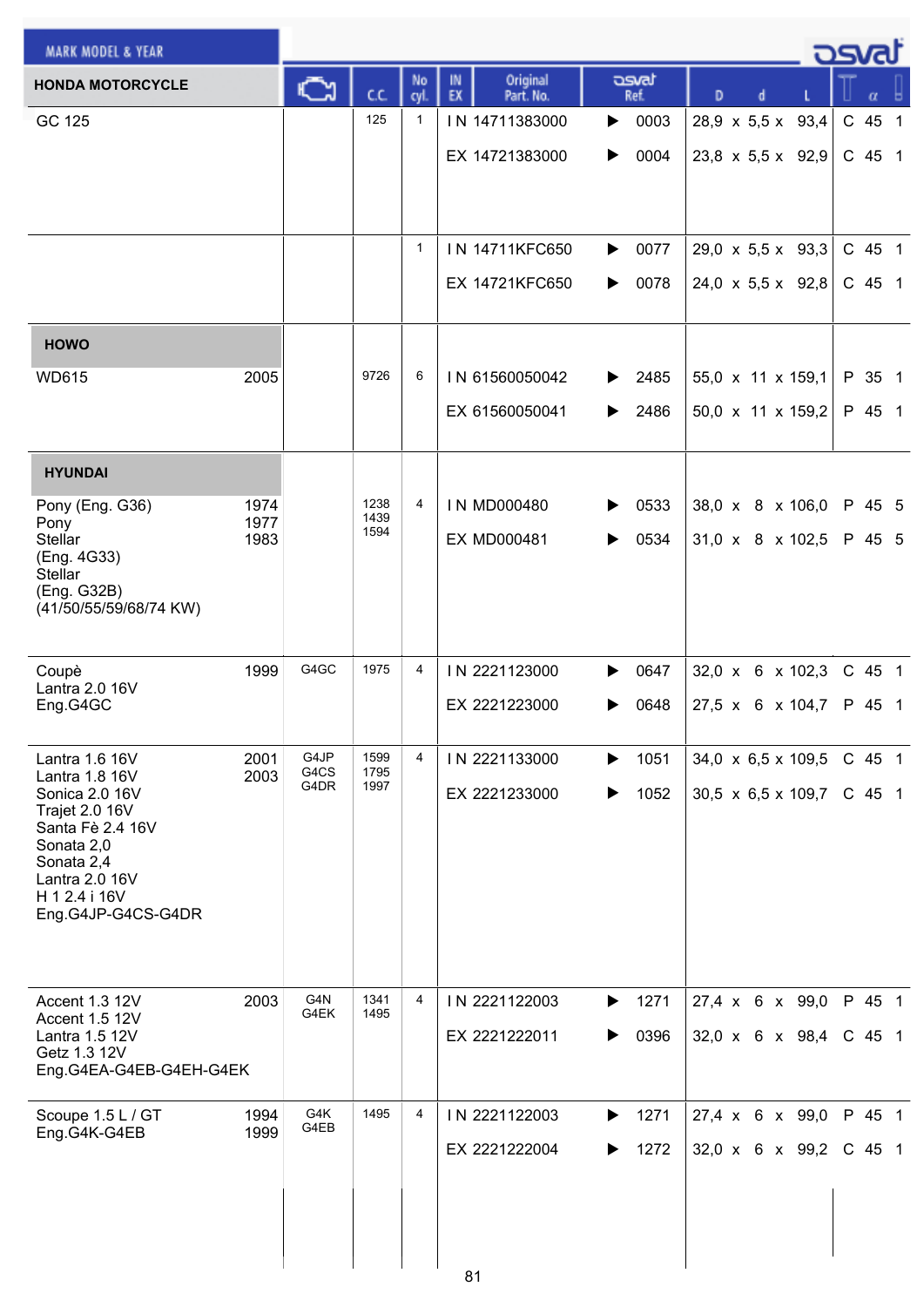| <b>MARK MODEL &amp; YEAR</b>                                                                                                                                                  |                              |                          |              |                |                                                            |                        |                                                                    | كارى                 |
|-------------------------------------------------------------------------------------------------------------------------------------------------------------------------------|------------------------------|--------------------------|--------------|----------------|------------------------------------------------------------|------------------------|--------------------------------------------------------------------|----------------------|
| <b>HYUNDAI</b>                                                                                                                                                                |                              | C                        | C.C.         | No<br>cyl.     | Original<br>IN<br>EX<br>Part. No.                          | asvat<br>Ref.          | D<br>d                                                             |                      |
| Atos 1.0 12Coupè<br>Atos Prime 1.1 12V<br>Getz 1.1 12V<br>Eng.G4HC                                                                                                            | 1999<br>2004                 | G4HC                     | 999<br>1086  | 4              | IN 2221102500<br>2221102510<br>EX 2221202500               | 1649<br>▶<br>1650<br>▶ | $23,0 \times 5,4 \times 100,3$<br>27,1 x 5,4 x 100,1               | C 45 1<br>$C$ 45 1   |
| Trajet 2.7 i V6 24V<br>Sonica 2.5 V6<br>Sonica 2.7 V6 24V<br>Santa Fé 2.7 V6<br>Tucson 2.7 V6 24V<br>Coupè 2,7 V6 24V<br>Eng.G6BA                                             | 1999<br>2001                 | G6B4                     | 2493         | V <sub>6</sub> | IN 2221137201<br>EX 2221237200                             | 1709<br>▶<br>1708      | $32,0 \times 6 \times 96,2$<br>$27,5 \times 6 \times 97,3$         | P 45 1<br>P 45 1     |
| Elantra 1.6 16V<br>Coupé 1.6 16V<br>(79 KW)<br>Getz 1.6 16V<br><b>Matrix 1.6 16V</b><br>Eng.G4ED-G4EE                                                                         | 2001<br>2003                 | G4EE                     | 1599         | 4              | IN 2221126600<br>EX 2221226000                             | 1803<br>▶<br>1804<br>▶ | 29,1 x 6 x 91,9<br>25,0 x 6 x 92,4                                 | C 45 1<br>$C$ 45 1   |
| Lantra 1.6 16V<br>Lantra 1.8 16V<br>Sonica 2.0 16V<br>Trajet 2.0 16V<br>Santa Fè 2.4 16V<br>Sonata 2,0<br>Sonata 2,4<br>Lantra 2.0 16V<br>H 1 2.4 i 16V<br>Eng.G4JP-G4CS-G4DR | 2002<br>2003<br>2004<br>2006 | G4JP<br>G4CS<br>G4DR     | 1975<br>1795 | $\overline{4}$ | IN 2221123600<br>EX 2221223600                             | 2033<br>▶<br>2034<br>▶ | $32,0 \times 6 \times 114,4$<br>27,5 x 6 x 116,6                   | C 45 1<br>$C$ 45 1   |
| i 10 1.1 12V<br>Eng. G4HG                                                                                                                                                     | 2008                         | G4HG                     | 1086         | 4              | IN 2221102200<br>EX 2221202200                             | 2185<br>▶<br>2186      | 23,5 $\times$ 5,5 $\times$ 99,6<br>$27,0 \times 5,5 \times 98,9$   | C 45 1<br>$C$ 45 1   |
| Coupè<br>Lantra<br>Eng.G4DG                                                                                                                                                   | up to                        | G4DG                     | 1600         | 4              | IN 2221123100<br>EX 2221223100                             | 2297<br>▶<br>2298      | 30,0 x 6 x 102,9<br>$25,5 \times 6 \times 105,3$                   | C 45 1<br>$C$ 45 1   |
| i 20 1.4<br>i 30 1,4 16V<br>i 30 1.6 16V<br>Eng.G4FA-G4FC                                                                                                                     | 2007                         | G4FA<br>G4FC<br>G4FD     | 1396<br>1591 | 4              | IN 222112B000<br>EX 222122B000                             | 2405<br>▶<br>2406<br>▶ | 26,0 x 5,5 x 92,6<br>$31,5 \times 5,5 \times 93,2$                 | P 45 1<br>$C$ 45 1   |
| I 10 1.2 16V<br>i 20 1,2 16V<br>Eng.L2K-G4LA                                                                                                                                  | 2011                         | L <sub>2</sub> K<br>G4LA | 1200         | 4              | IN 2221103000<br>2221103201<br>EX 2221203000<br>2221203201 | 2909<br>▶<br>2910      | 26,8 $\times$ 5,5 $\times$ 101,0<br>$24,5 \times 5,5 \times 101,1$ | $C$ 45 1<br>$C$ 45 1 |
| Sonata 2,0 16V<br>ix 2,0 16V<br>Eng.G4KD                                                                                                                                      | 2008<br>2010                 | G4KD                     | 1998         | 4              | IN 222112G000<br>EX 2221225002<br>$\circ$                  | 2963<br>▶<br>2964      | $35,0 \times 5,5 \times 113,2$<br>$29,0 \times 5,5 \times 105,8$   | $C$ 45 1<br>$C$ 45 1 |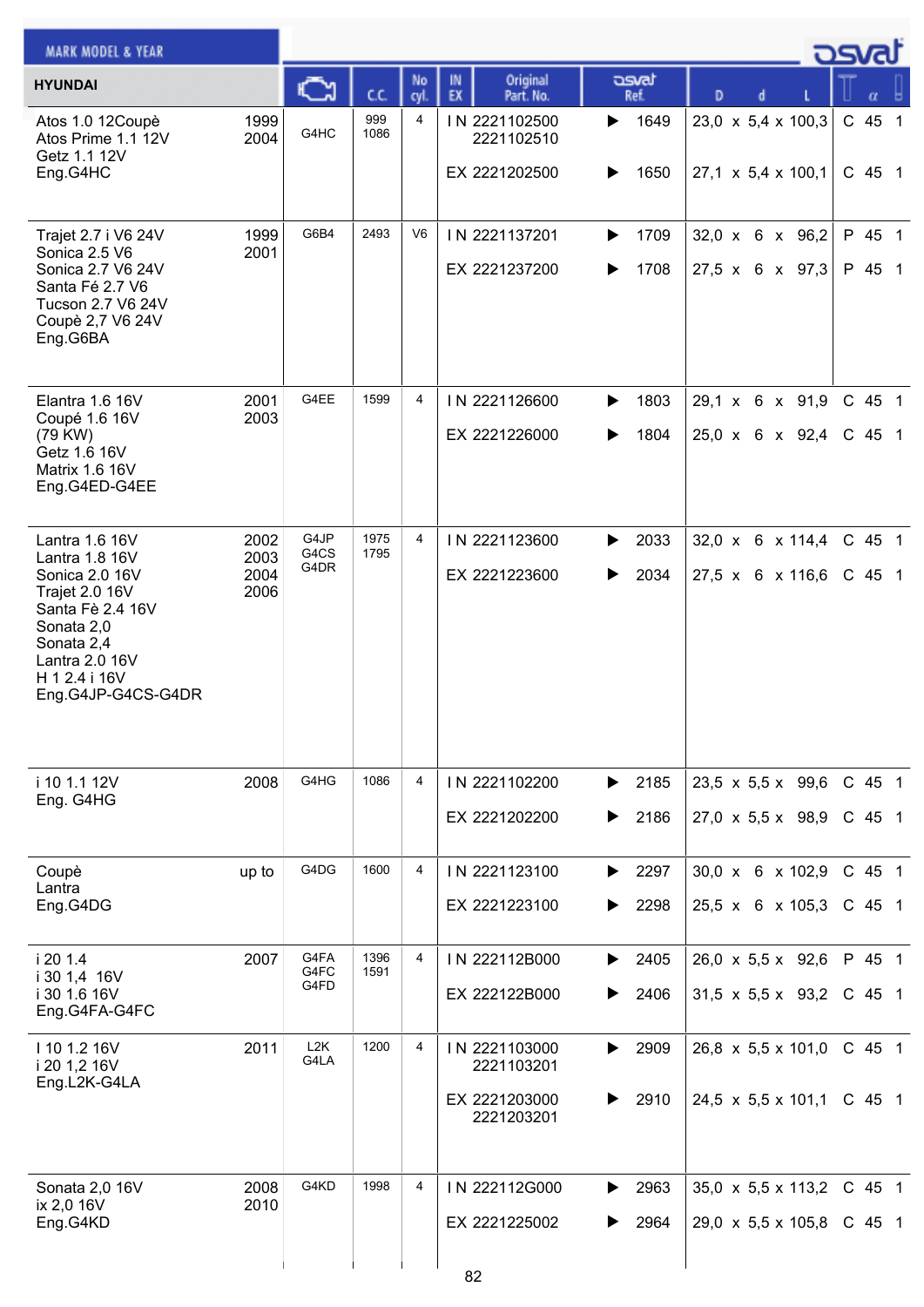| <b>MARK MODEL &amp; YEAR</b>                                                                                                                               |                      |                                   |                      |            |                                   |                               |                               | كتصدق  |
|------------------------------------------------------------------------------------------------------------------------------------------------------------|----------------------|-----------------------------------|----------------------|------------|-----------------------------------|-------------------------------|-------------------------------|--------|
| <b>HYUNDAI</b>                                                                                                                                             |                      | C٦                                | cc                   | No<br>cyl. | Original<br>IN<br>EX<br>Part. No. | asvat<br>Ref.                 | D<br>d                        | α      |
| Picanto 1,0 12V<br>Eng.G3LA                                                                                                                                | 2011                 | G3LA                              | 998                  | 3          | IN 2221104000                     | 2973<br>▶                     | 26,8 x 5,5 x 92,9             | C 45 1 |
|                                                                                                                                                            |                      |                                   |                      |            | EX 2221204000                     | 2974<br>▶                     | $24,1 \times 5,5 \times 93,4$ | C 45 1 |
| <b>HYUNDAI DIESEL</b>                                                                                                                                      |                      |                                   |                      |            |                                   |                               |                               |        |
| H - 12.5 TD<br>Eng. 4 BF Mitsubishi                                                                                                                        | 1999                 | D <sub>4</sub> BA<br>D4BX         | 2476                 | 4          | IN 2221142850                     | 0539<br>▶                     | 40,0 x 8 x 136,5              | P 45 1 |
| Porter 2.5 D<br>Eng.D4BA-D4BX                                                                                                                              |                      |                                   |                      |            | IN 2221142200                     | 1661<br>▶                     | 42,0 x 8 x 136,0              | P 45 1 |
|                                                                                                                                                            |                      |                                   |                      |            | EX 2221242850                     | 0540<br>▶                     | 34,0 x 8 x 136,5              | P 45 1 |
|                                                                                                                                                            |                      |                                   |                      |            | EX 2221242200                     | 1662<br>▶                     | 36,0 x 8 x 136,2              | P 45 1 |
| Lantra 1.9 D<br>Elantra 1.9 D                                                                                                                              | 1999                 | XUD9                              | 1905                 | 4          | IN 2221129000                     | 0990<br>▶                     | 38,5 x 8 x 112,5              | P 45 1 |
| Eng.XUD9AY/L3 Peugeot                                                                                                                                      |                      |                                   |                      |            | EX 2221229000                     | $\blacktriangleright$<br>0243 | 33,0 x 8 x 112,0              | P 45 1 |
| H 100 2.5 D/TD<br>Galloper 2.5 TD                                                                                                                          | 1999<br>2001         | D <sub>4</sub> BA<br>D4BB         | 2477<br>2902         | 4          | IN 2221142520                     | 1525<br>▶                     | 40,1 x 8 x 130,0              | P 45 1 |
| Galloper 2.0 Tdi<br>Terracan 2.9 CRDi<br>Eng.D4BA-D4BB-D4BF-D4BH-<br>D4BX<br>Eng. Mitsubishi                                                               | 2003                 | D4BF<br>D <sub>4</sub> BH<br>D4BX |                      |            | EX 2221242520                     | 1526<br>▶                     | 34,0 x 8 x 129,7              | P 45 1 |
| Trajet 2.0 CRDI<br>(82 KW)                                                                                                                                 | 2000<br>2002         | D3EA<br>D4EA                      | 2168<br>1991<br>1493 | 4<br>3     | IN 2221127000<br>2221127001       | 1805<br>▶                     | 28,5 x 6 x 95,7               | P 45 1 |
| Santa Fe 2.0 CRDi<br>Matrix 1.5 CRDi<br>Acccent 1.5 CRDi<br>Elantra 2,0 Crdi<br>Tucson 2,0 Crdi<br>Santa Fe 2.2 Crdi<br>I 30 2.0 CRDI 16V<br>Eng.D3EA-D4EA | 2004<br>2006<br>2007 |                                   |                      |            | EX 2221227000<br>2221227001       | 1806                          | 24,4 x 6 x 95,4 P 45 1        |        |
| Terracan 2.9 CRDi<br>Eng.J3TCi                                                                                                                             | 2001                 | <b>J3TCI</b>                      | 2902                 | 4          | IN OK55112111A                    | 1953<br>▶                     | 34,0 x 7 x 126,2              | C 45 1 |
|                                                                                                                                                            |                      |                                   |                      |            | EX OK55112121A                    | 1954<br>▶                     | 31,6 x 7 x 126,0              | P 45 1 |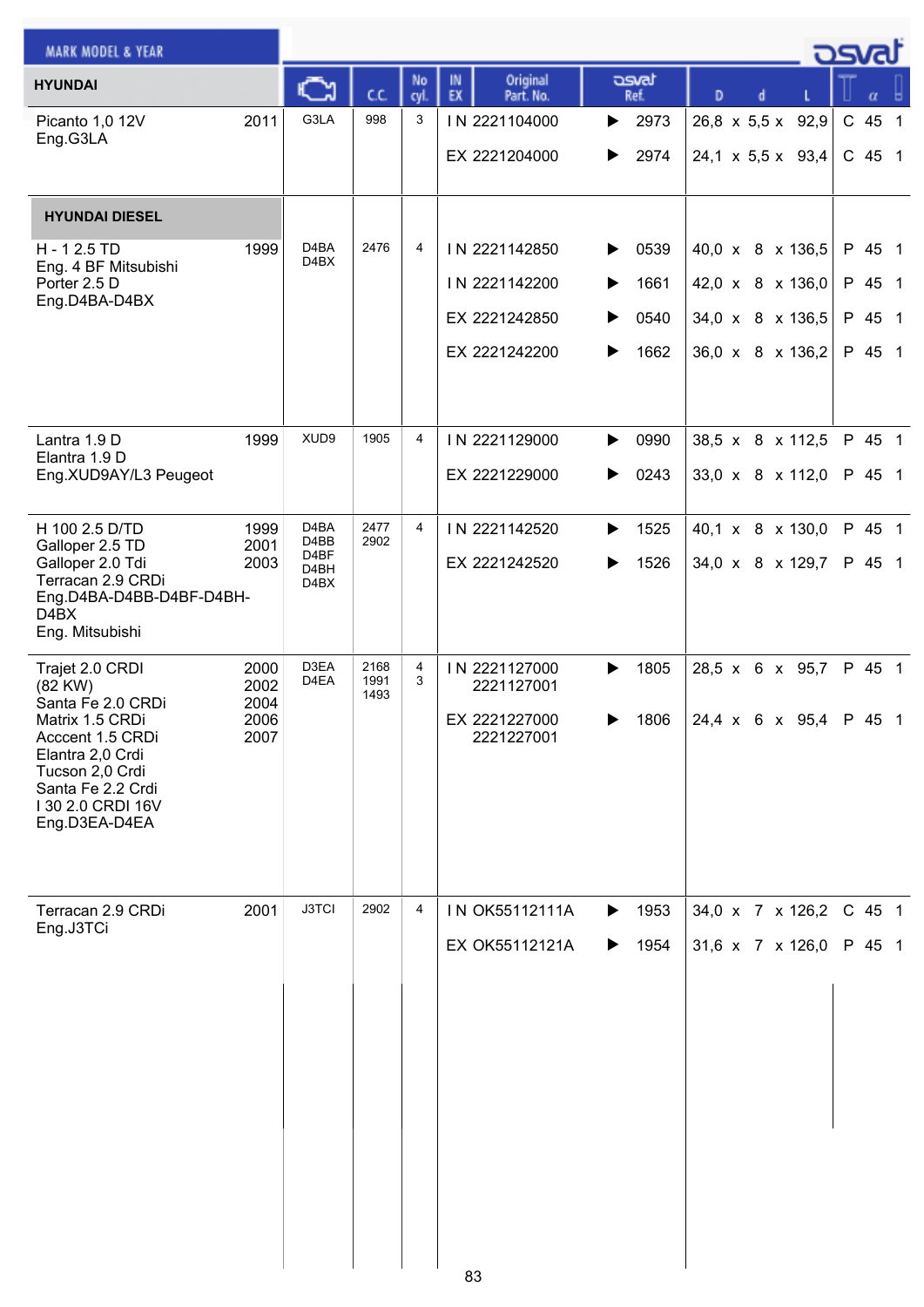| <b>MARK MODEL &amp; YEAR</b>                                                                                                                                                                                                                                                                        |                                                      |                                                  |                                      |            |                                                    |                                    |                                                                      | كsvat            |
|-----------------------------------------------------------------------------------------------------------------------------------------------------------------------------------------------------------------------------------------------------------------------------------------------------|------------------------------------------------------|--------------------------------------------------|--------------------------------------|------------|----------------------------------------------------|------------------------------------|----------------------------------------------------------------------|------------------|
| <b>HYUNDAI DIESEL</b>                                                                                                                                                                                                                                                                               |                                                      | Ć٦                                               | c.c.                                 | No<br>cyl. | Original<br>IN<br>EX<br>Part. No.                  | asvat<br>Ref.                      | D                                                                    |                  |
| Accent 1.5 CRDi 16V<br>Getz 1.5 CRDI 16V<br>Verna 1.5 CRDI 16V<br>Matrix 1.5 CRDI 16V<br>i 10 1.1 CRDI 12V<br>i 20-ix20 1.4 CRDI<br>i 30 1.4 CRDI<br>i 20 1.6 CRDI 16V<br>i 30 1,6 CRDi 16V<br>i 40 1,7 CRDI 16V<br>ix 35 1,7 CRDI 16V<br>Eng.D3FA-D4FA-D4FB-D4FC-<br>D <sub>4</sub> F <sub>D</sub> | 2005<br>2004<br>2007<br>2008<br>2009<br>2010<br>2011 | D3FA<br>D4FA<br>D <sub>4FB</sub><br>D4FC<br>D4FD | 1120<br>1396<br>1493<br>1582<br>1685 | 3<br>4     | IN 222112A100<br>EX 222122A100                     | 2407<br>▶<br>2408<br>▶             | $26,1 \times 5,5 \times 93,1$<br>$21,0 \times 5,5 \times 93,7$       | P 45 3<br>P 45 3 |
| <b>H1 2,5 TDI</b><br>H 200 2,5 CRDI 16V<br>Eng.D4CB                                                                                                                                                                                                                                                 | 2006<br>2008                                         | D <sub>4</sub> C <sub>B</sub>                    | 2497                                 | 4          | IN 222114A061<br>EX 222124A061                     | $\blacktriangleright$ 2697<br>2698 | 31,7 x 7 x 110,5<br>28,0 x 7 x 110,5                                 | P 45 3<br>P 45 3 |
| $H-100$<br>Porter D4BA - D4BB                                                                                                                                                                                                                                                                       |                                                      | D <sub>4</sub> BA<br>D4BB                        |                                      | 4          | IN 2221142220<br>EX 2221242220                     | 2775<br>▶<br>2776<br>▶             | 42,0 x 8 x 132,2<br>36,0 x 8 x 132,0                                 | P 45 1<br>P 45 1 |
| H100<br>Eng. D4FB                                                                                                                                                                                                                                                                                   | 2004                                                 | D <sub>4FB</sub>                                 |                                      | 4          | IN 2221142861<br>EX 2221242861                     | 2823<br>▶<br>2824<br>▶             | 40,0 x 8 x 132,5<br>34,0 x 8 x 132,4                                 | P 45 1<br>P 45 1 |
| <b>TUCSON 2.2 CRDI</b><br>IX35 2.2 CRDI<br>ENG.D4HA - D4HB                                                                                                                                                                                                                                          | 2009<br>2010                                         | D4HA<br>D4HB                                     | 1995<br>2199                         | 4          | IN 222112F000<br>EX 222122F001                     | 2911<br>▶<br>2912<br>▶             | 29,0 x 6 x 108,3<br>$26,0 \times 6 \times 108,2$                     | P 45 3<br>P 45 3 |
| <b>INTERNATIONAL HARVESTER</b>                                                                                                                                                                                                                                                                      |                                                      |                                                  |                                      |            |                                                    |                                    |                                                                      |                  |
|                                                                                                                                                                                                                                                                                                     |                                                      |                                                  |                                      |            | IN 1824642C1<br>EX 1824842C1                       | $\triangleright$ 0393<br>0394<br>▶ | 50,0 x 9,5 x 147,1 P 30 1<br>40,6 x 9,5 x 147,0 P 45 1               |                  |
| Eng. D 414<br>Eng. DT 414 Turbo<br>Eng. D 436<br>Eng. DT 436 Turbo<br>Eng. D 466<br>Eng. DT / DTI 466 Turbo                                                                                                                                                                                         | 1972                                                 |                                                  |                                      | 6          | IN 675046C2<br>675046C4<br>EX 676865C2<br>676865C4 | 0437<br>▶<br>0438                  | 50,1 x 9,5 x 147,0<br>40,6 x 9,5 x 147,0 P 45 14                     | P 30 14          |
| Eng. Perkins 6354<br>1600, 1700, 1800, 1603,<br>1703, 1803, 1890 4x4<br>173 / 183 FC - CO 1600 / 1800<br>F 1700 / 1800 - M 1600 / 1700<br>MC 1600 / 1700<br>(72 KW)                                                                                                                                 | 1963                                                 |                                                  | 5800                                 | 6          | IN 795730R1<br>EX 795729R1                         | 1220<br>▶<br>1221                  | 44,2 $\times$ 9,5 $\times$ 122,8<br>36,6 $\times$ 9,5 $\times$ 123,3 | P 45 1<br>P 45 1 |
| Navistar<br><b>DT 408</b><br>DT 466 - 466E<br>DT 530 - 530E                                                                                                                                                                                                                                         | 1993                                                 |                                                  |                                      | 6          | IN 1823875C2<br>EX 1824840C1                       | 1407<br>▶<br>1408                  | 45,4 x 9,44x 152,2<br>45,4 $\times$ 9,42 $\times$ 152,3              | P 30 1<br>P 45 1 |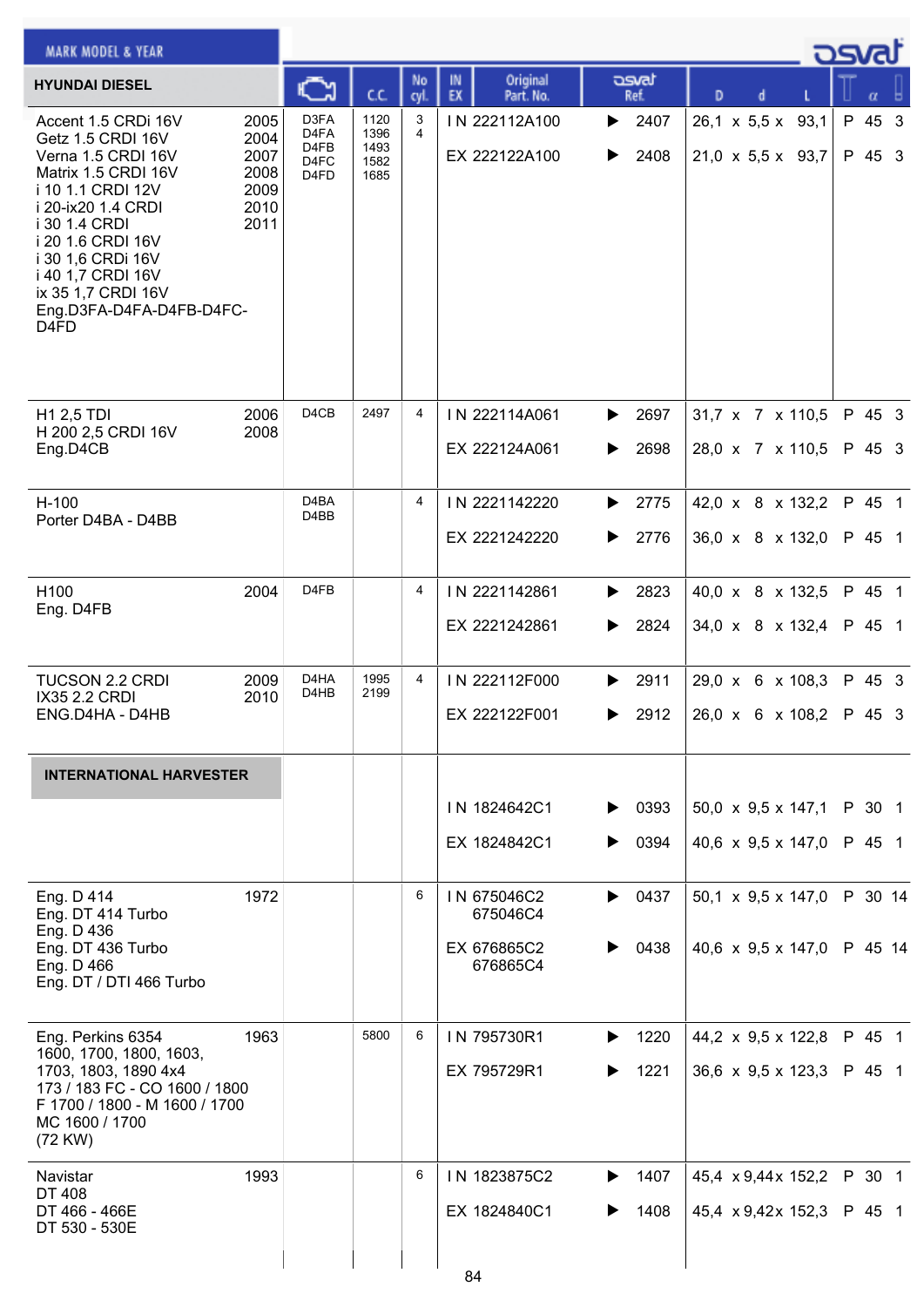| <b>MARK MODEL &amp; YEAR</b>                                                                                                                                                                                                                                         |                              |                      |             |                                                            |                        |                                                        | osvat              |
|----------------------------------------------------------------------------------------------------------------------------------------------------------------------------------------------------------------------------------------------------------------------|------------------------------|----------------------|-------------|------------------------------------------------------------|------------------------|--------------------------------------------------------|--------------------|
| <b>INTERNATIONAL HARVESTER</b>                                                                                                                                                                                                                                       | ⊾                            | c.c.                 | No<br>cyl.  | Original<br>IN<br>EX<br>Part. No.                          | asvat<br>Ref.          | D                                                      | $\alpha$           |
| Eng.DT466-DT530                                                                                                                                                                                                                                                      | DT466<br>DT530               |                      |             | IN 1818580C1<br>EX 1824838C1                               | 1945<br>▶<br>1946<br>▶ | $50,0 \times$<br>8 x 147,1<br>45,4 x 8 x 152,3         | P 30 5<br>P 45 1   |
| 1965<br>Eng. D 179<br>Eng. D 239 - TD 239 Turbo<br>1965<br>Eng. D 358 - TD 358 Turbo<br>1972<br>(28/47/62/63/85/100/102 KW)                                                                                                                                          |                              | 2933<br>3910<br>5860 | 3<br>4<br>6 | IN 3055055R1<br>3055055R2<br>EX 3055056R1<br>3055056R2     | 2054<br>▶<br>2053<br>▶ | 42,9 x 10 x 146,0<br>40,9 x 10 x 146,0                 | P 45 1<br>P 45 1   |
|                                                                                                                                                                                                                                                                      |                              |                      |             | IN 676687C4<br>EX 1810086C2                                | 2253<br>▶<br>2254<br>▶ | 43,6 x 9,5 x 144,2<br>36,9 $\times$ 9,5 $\times$ 144,3 | P 30 1<br>P 45 1   |
| Navistar 6,4I                                                                                                                                                                                                                                                        |                              | 6400                 | 8           | IN 8C3Z6507A<br>EX 8C3Z6505A                               | 2813<br>▶<br>2814<br>▶ | 34,0 x 7 x 130,4<br>29,5 x 7 x 130,5                   | P 37 1<br>$C$ 40 1 |
| Navistar<br>Eng. 466                                                                                                                                                                                                                                                 | 466                          |                      |             | IN 1839968C1<br>EX 1842145C2                               | 2871<br>▶<br>2872<br>▶ | 39,8 x 7,9 x 147,9<br>36,5 $\times$ 7,9 $\times$ 147,6 | P 30 1<br>P 45 1   |
| <b>ISUZU</b><br>1980<br>Bellet / Faster<br>1981<br>Floria / Gemini / Uni Cab /<br>Journey S / Elf 150 / Light Elf<br>1600 - Eng. G 161<br>Florian / 117 Coupé / Gemini /<br>Luv Truck / I. Mark 1800 - Eng<br>180 Z<br>Piazza / 117 Coupé / Trooper<br>4x4 / Impulse | 161G<br>180Z<br>200Z<br>4ZA1 | 1584<br>1817<br>1949 | 4           | IN 8942171780<br>EX 8942171790                             | 0359<br>▶<br>0360<br>▶ | 40,3 x 8 x 110,5<br>34,0 x 8 x 109,3                   | C 45 5<br>C 45 5   |
| Eng. 2S                                                                                                                                                                                                                                                              | 2S                           |                      | 4           | IN 8942519770<br>EX 8942519780                             | 0496<br>▶<br>0497<br>▶ | 36,0 x 7 x 105,1<br>31,0 x 7 x 105,1                   | C 45 1<br>P 45 1   |
| D <sub>1</sub><br>1995<br>Eng:2HC                                                                                                                                                                                                                                    | 2HC                          |                      | 6           | IN 8970274992<br>EX 8970141741                             | 0939<br>▶<br>0940<br>▶ | 34,0 x 6 x 114,0<br>$30,0 \times 6 \times 99,4$        | C 45 1<br>C 45 1   |
| <b>NPR</b><br>Eng.4HE1 TC                                                                                                                                                                                                                                            | 4HE1                         | 4751                 | 4           | IN 8970338641<br>8970338642<br>EX 8971891140<br>8972195092 | 2007<br>▶<br>2008<br>▶ | 49,9 x 9 x 140,9<br>42,0 x 9 x 140,2                   | P 45 1<br>P 45 1   |
| NNR F- EVOLUTION<br>NNR N- EVOLUTION<br>Eng. 4HK1                                                                                                                                                                                                                    | 4HK1                         |                      | 4           | IN 8943958822<br>EX 8972098763<br>0F                       | 2815<br>▶<br>2816      | 37,0 x 8 x 130,6<br>37,0 x 8 x 130,2                   | P 30 1<br>P 45 1   |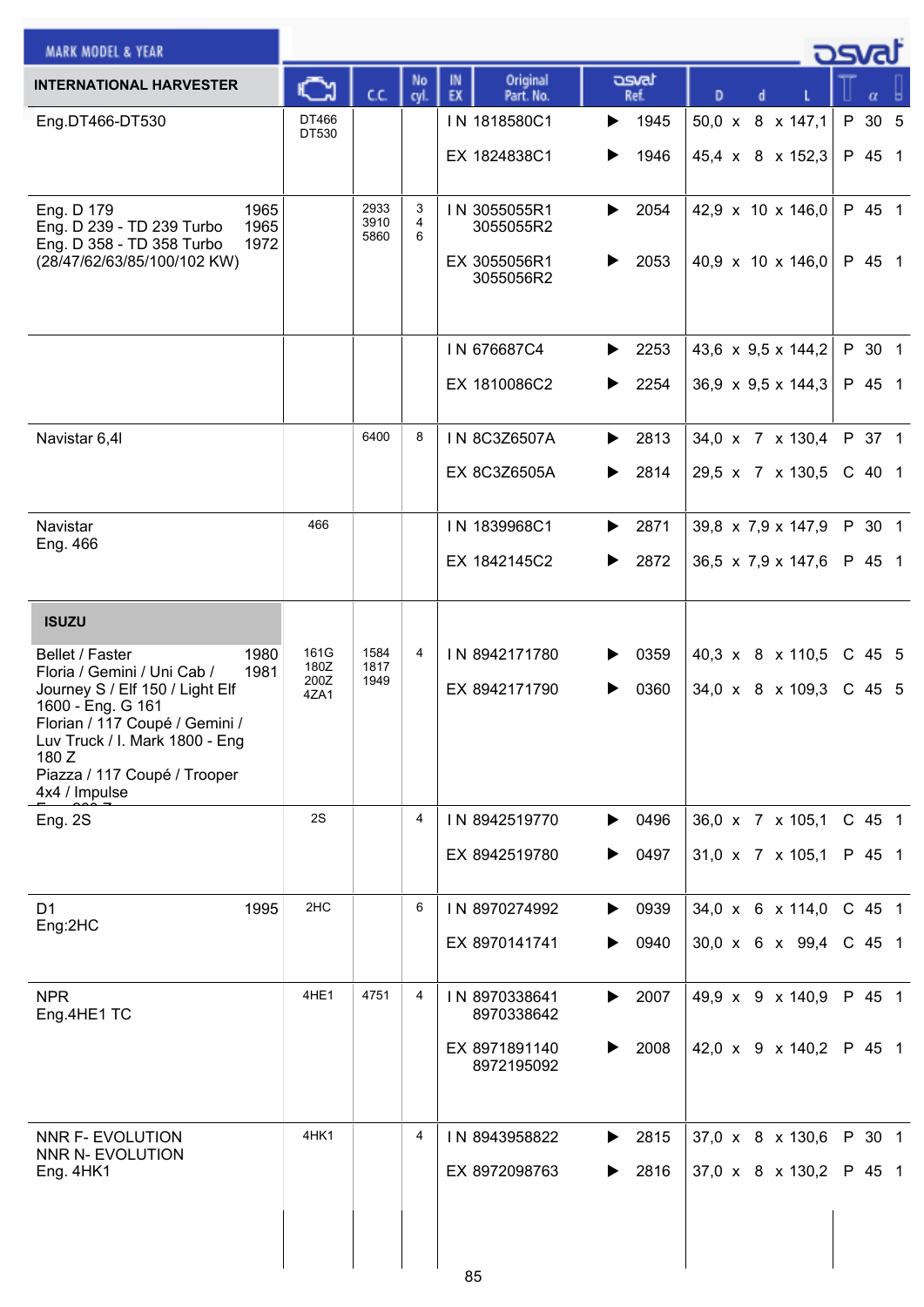| <b>MARK MODEL &amp; YEAR</b>                                                                                                                       |              |               |      |                |                                                            |                        |                                      | <u>osvaľ</u>     |
|----------------------------------------------------------------------------------------------------------------------------------------------------|--------------|---------------|------|----------------|------------------------------------------------------------|------------------------|--------------------------------------|------------------|
| <b>ISUZU</b>                                                                                                                                       |              | C             | c.c. | No<br>cyl.     | Original<br>IN<br>EX<br>Part. No.                          | asvat<br>Ref.          | D<br>d                               | α                |
| <b>NNR F-EVOLUTION</b><br>Eng.4JJ1<br>NMR F-EVOLUTION<br><b>NLS F-EVOLUTION</b><br><b>NLR F-EVOLUTION</b><br>N-EVOLUTION<br>D-MAX<br>Eng.4JK1-4JJ1 |              | 4JJ1          |      | 4              | IN 8973096751<br>8980169730<br>EX 8973096771<br>8980169741 | 2817<br>▶<br>2818<br>▶ | 33,0 x 7 x 107,5<br>30,0 x 7 x 107,5 | P 45 1<br>P 45 1 |
| <b>ISUZU DIESEL</b>                                                                                                                                |              |               |      |                |                                                            |                        |                                      |                  |
| Trooper 3,2 V6 24V<br>Eng6VD1                                                                                                                      | 1998         | 6VD1          | 3165 | V <sub>6</sub> | IN 641049<br>8971319610                                    | 1009<br>▶              | 34,0 x 6 x 103,8                     | C 45 1           |
|                                                                                                                                                    |              |               |      |                | EX 641360<br>8971319620                                    | 1010                   | 28,9 x 6 x 103,4                     | C 45 1           |
| Rodeo S                                                                                                                                            | 1995         |               |      |                | IN 8970155462                                              | 1011<br>▶              | 33,9 x 6 x 99,1                      | C 45 1           |
|                                                                                                                                                    |              |               |      |                | EX 8970155471                                              | 1012<br>▶              | 30,0 x 6 x 105,5                     | $C$ 45 1         |
| Eng. 4EC1<br>Chevrolet spectrum USA                                                                                                                | 1984<br>1988 | 4EC1<br>T4EC1 | 1488 | $\overline{4}$ | IN 8943268430                                              | 1405                   | 34,6 x 7 x 104,1                     | P 45 1           |
| Gemini D<br>Eng. T4 EC1 Turbo<br>Gemini TD<br>(38/49 KW)                                                                                           |              |               |      |                | EX 8941100173<br>8941150592                                | 1406<br>▶              | 30,6 x 7 x 104,0                     | P 45 1           |
| Trooper 3.0 TD 16V<br>Eng KJX1                                                                                                                     | 2001         | KJX1          | 3000 | 4              | IN 8971371540                                              | 1807<br>▶              | 33,0 x 7 x 98,2                      | P 45 1           |
| (117 KW)                                                                                                                                           |              |               |      |                | EX 8971371551                                              | 1808                   | 33,0 x 7 x 98,1                      | P 45 1           |
| Pick-Up 3.1 TD<br>Eng. 4JGZ                                                                                                                        | 2001<br>2008 | 4JGZ<br>4JA1  | 3100 | 4              | IN 8971317290                                              | 1809<br>▶              | 42,1 x 8 x 117,6                     | P 45 1           |
| D-MAX<br>Eng.4JA1-4JH1                                                                                                                             |              | 4JH1          |      |                | EX 8970438612<br>89704386H                                 | 0880<br>▶              | 35,7 x 8 x 117,6                     | P 45 1           |
|                                                                                                                                                    |              |               |      |                | IN 1125510304<br>1125510490                                | 2887<br>▶              | 48,0 x 10 x 159,0                    | P 45 1           |
|                                                                                                                                                    |              |               |      |                | EX 1125520630<br>1155521082                                | 2888<br>▶              | 46,1 x 10 x 131,9                    | P 45 1           |
|                                                                                                                                                    |              |               |      |                |                                                            |                        |                                      |                  |
|                                                                                                                                                    |              |               |      |                |                                                            |                        |                                      |                  |
|                                                                                                                                                    |              |               |      |                |                                                            |                        |                                      |                  |
|                                                                                                                                                    |              |               |      |                |                                                            |                        |                                      |                  |
|                                                                                                                                                    |              |               |      |                |                                                            |                        |                                      |                  |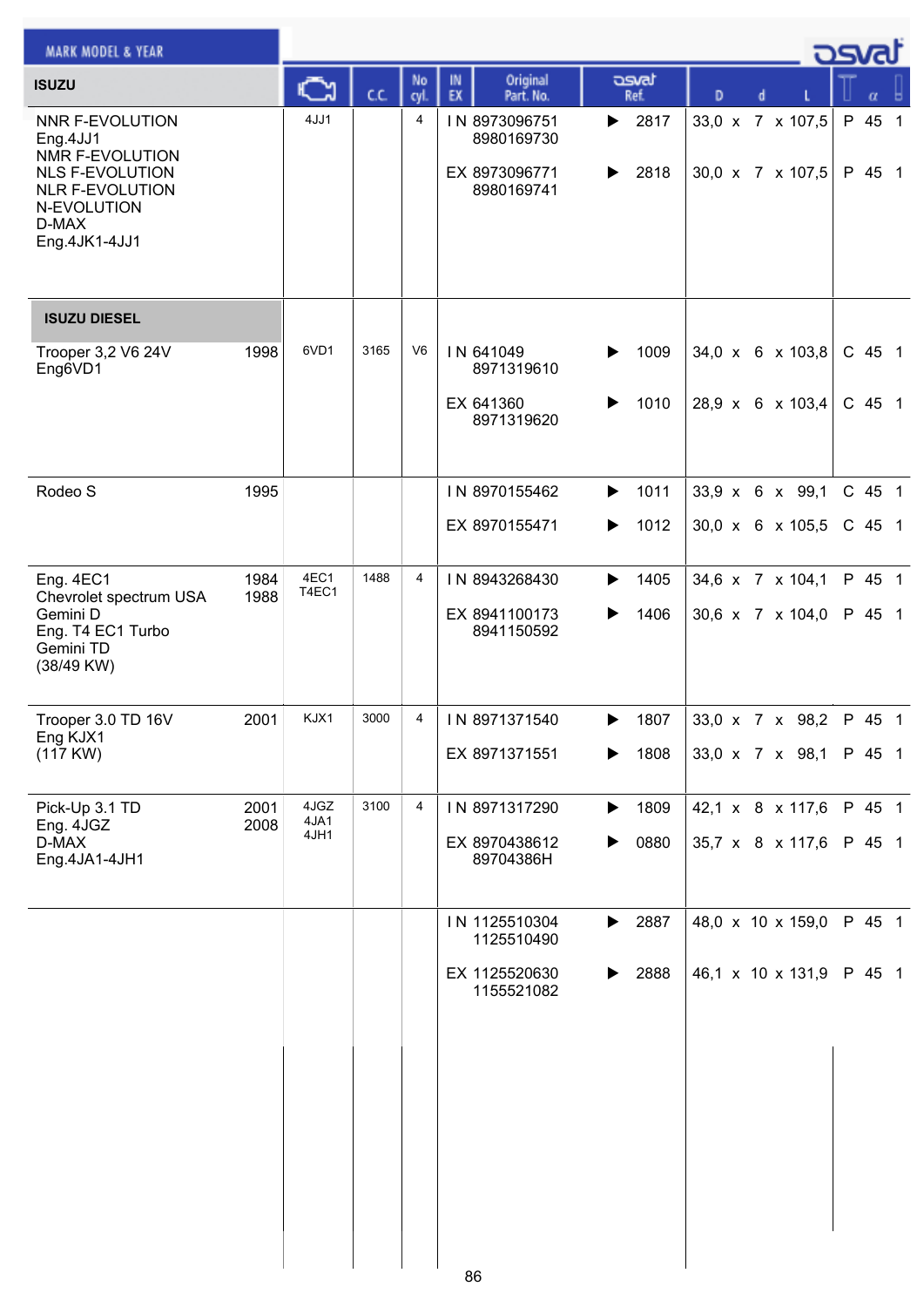|                       |                                                                             |                |                                              |                        |                                                                      | osvat                            |
|-----------------------|-----------------------------------------------------------------------------|----------------|----------------------------------------------|------------------------|----------------------------------------------------------------------|----------------------------------|
| C                     | c.c.                                                                        | No             | Original<br>IN<br>EX                         | asvat<br>Ref.          | D                                                                    | α                                |
| AJ30                  | 2967                                                                        | V <sub>6</sub> | IN XR822776<br>EX AJ810106                   | 2959<br>▶<br>2960<br>▶ | 35,0 x 5,5 x 92,5<br>$30,0 \times 5,5 \times 91,7$                   | C 45<br>$\overline{1}$<br>C 45 1 |
| <b>BG1001</b>         | 2482<br>3442<br>4235                                                        | 6<br>8         | <b>IN EAC1547</b><br><b>EX EAC1548</b>       | 3079<br>▶<br>3080      | 44,5 $\times$ 7,8 $\times$ 105,4<br>41,3 $\times$ 7,8 $\times$ 103,6 | C 45 1<br>C 45 1                 |
|                       |                                                                             |                |                                              |                        |                                                                      |                                  |
| 224DT                 | 2179                                                                        | 4              | IN 0948E5<br>EX 0949E1                       | 2365<br>2366           | 27,2 x 6 x 95,8<br>$25,0 \times 6 \times 95,0$                       | P 45 3<br>$C$ 45 3               |
|                       |                                                                             |                |                                              |                        |                                                                      |                                  |
|                       | 4000                                                                        | 6              | IN 33003515R<br>EX 33003860R                 | 1749<br>2450<br>▶      | 48,8 $\times$ 7,9 $\times$ 124,5<br>38,1 x 8 x 125,0                 | C 45 1<br>C 45 1                 |
|                       | 2464                                                                        | 4              | IN 53010512AA                                | 1811<br>▶              | 48,5 x 8 x 124,7                                                     | C 45 3                           |
|                       |                                                                             |                | EX 53010513AA                                | 1812<br>▶              | 38,0 x 8 x 125,5                                                     | $C$ 45 3                         |
|                       | 4700                                                                        | 6              | IN 53020747AB                                | 1815<br>▶              | 48,7 x 7 x 113,8                                                     | C 45 3                           |
|                       |                                                                             |                | EX 53020748                                  | 1816<br>▶              | $37,0 \times 7 \times 115,4$                                         | C 45 3                           |
| HG<br>HB<br>LE.<br>LX | 5700                                                                        | 8              | IN 53021550AA<br>EX 53021551AA<br>53021551AB | 2787<br>▶<br>2788<br>▶ | 50,8 x 8 x 125,2<br>$39,4 \times 8 \times 123,1$                     | $C$ 45 3<br>$C$ 45 3             |
| <b>ECN</b>            | 1998                                                                        | 4              | IN 0948F2                                    | 2987<br>▶              | $35,0 \times 5,5 \times 113,2$                                       | C 45 1                           |
| ED <sub>3</sub>       |                                                                             |                | EX 0949E7                                    | 2988<br>▶              | 29,0 x 5,5 x 105,8                                                   | P 45 1                           |
|                       |                                                                             |                |                                              |                        |                                                                      |                                  |
|                       |                                                                             |                |                                              |                        |                                                                      |                                  |
|                       |                                                                             |                |                                              |                        |                                                                      |                                  |
|                       |                                                                             |                |                                              |                        |                                                                      |                                  |
|                       | 2002<br>2010<br>1961<br>1969<br>2012<br>2000<br>2008<br>2009<br>ERZ<br>2009 | 2960<br>2360   | cyl.<br>6                                    | Part. No.              |                                                                      |                                  |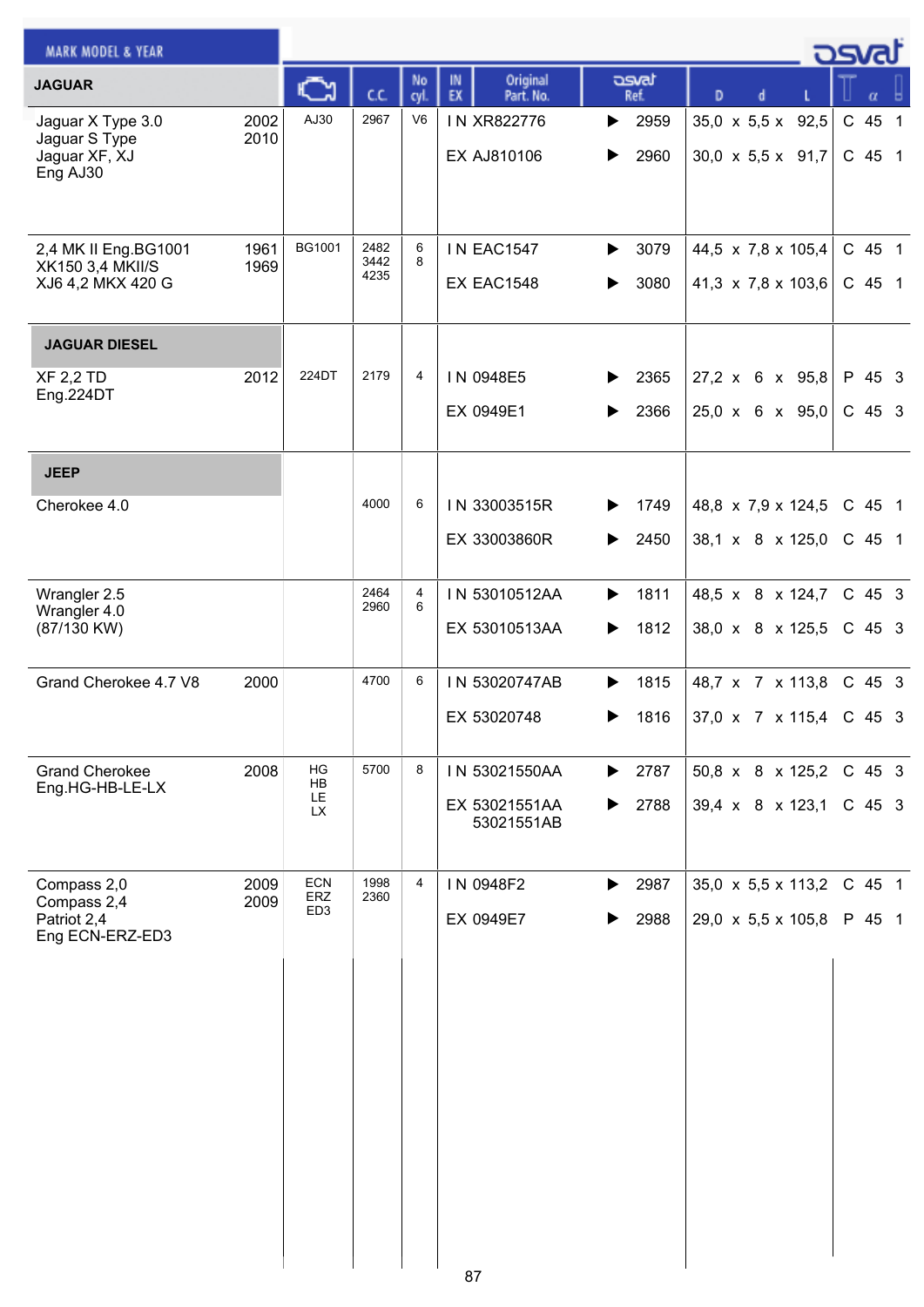| <b>MARK MODEL &amp; YEAR</b>                                                               |              |                |      |                |                                         |                        |                                                    | osvaľ                  |    |                |
|--------------------------------------------------------------------------------------------|--------------|----------------|------|----------------|-----------------------------------------|------------------------|----------------------------------------------------|------------------------|----|----------------|
| <b>JEEP DIESEL</b>                                                                         |              |                | cc   | No<br>cyl.     | Original<br>IN<br>EX<br>Part. No.       | asvat<br>Ref.          | D                                                  |                        | α  |                |
| Cheerokee 2.1 TD<br>Eng.Renault J8S708                                                     | 1986         | <b>J8S708</b>  | 2068 | $\overline{4}$ | IN 7701462232<br>EX 7701461339          | 0134<br>▶<br>0135<br>▶ | 40,3 x 8 x 111,6<br>33,3 $\times$ 8 $\times$ 111,6 | $\mathsf{P}$<br>P 45 1 | 45 | $\overline{1}$ |
| Grand Cherokee 2.7 CRD                                                                     | 2003         | OM612          | 2685 | 5              | IN 05073735AA                           | 1693<br>▶              | 30,1 x 7 x 104,0                                   | P 45 1                 |    |                |
| Eng.Mercedes                                                                               |              |                |      |                | EX 05073737AA<br>05073738AA             | 1694                   | 28,4 x 7 x 104,4                                   | P 45 1                 |    |                |
| Cherokee 2.8 CRD                                                                           | 2003         |                | 2776 | 4              | IN 05066770AA<br>EX 05066769AA          | 2011<br>▶<br>2012<br>▶ | 32,4 x 6 x 109,0<br>$30,9 \times 6 \times 108,3$   | P 45 3<br>P 45 3       |    |                |
| Compass 2.0 CRD<br>Patriot 2.0 CRDI 16V<br>Eng. VW Eng. ECD                                | 2006         | <b>ECD</b>     | 1968 | $\overline{4}$ | IN 68001582AA<br>EX 68001583AA          | 2157<br>▶<br>2158<br>▶ | 29,1 x 6 x 87,8<br>25,4 x 6 x 87,5                 | P 45 3<br>P 45 3       |    |                |
| Grand Cherokee 3,0 CRD                                                                     | 2005         | OM642<br>OM982 | 3000 | V <sub>6</sub> | IN 05175396AA                           | 2199<br>▶              | 28,5 x 6 x 102,3                                   | P 45 3                 |    |                |
| Eng.Mercedes OM642.982                                                                     |              |                |      |                | EX 05175397AA                           | 2200<br>▶              | 25,4 x 6 x 102,3                                   | P 45 3                 |    |                |
| <b>WRANGLER 2.8 CRD</b><br>Eng.ENS                                                         | 2006<br>2008 | <b>ENS</b>     | 2777 | 4              | IN 68027469AA<br>EX 68027470AA          | 2409<br>▶<br>2410<br>▶ | 31,8 x 6 x 107,6<br>29,2 x 6 x 107,8               | P 45 3<br>P 45 3       |    |                |
| <b>JOHN DEERE</b>                                                                          |              |                |      |                |                                         |                        |                                                    |                        |    |                |
| $4 - 270(280,001)$<br>$6 - 404$ D (215,000 >)<br>6 - 404 T / AC (> 245,546)<br>$6 - 466$ D |              |                |      |                | IN R43883<br>R45003<br>R45004<br>R45005 | 2301                   | 48,3 x 9,44x 156,1 C 45 7                          |                        |    |                |
|                                                                                            |              |                |      |                | EX R43679<br>R43787<br>R43788<br>R43789 | 2302<br>▶              | 43,5 $\times$ 9,44 $\times$ 155,9                  | C 45 5                 |    |                |
|                                                                                            |              |                |      |                |                                         |                        |                                                    |                        |    |                |
|                                                                                            |              |                |      |                |                                         |                        |                                                    |                        |    |                |
|                                                                                            |              |                |      |                |                                         |                        |                                                    |                        |    |                |
|                                                                                            |              |                |      |                |                                         |                        |                                                    |                        |    |                |
|                                                                                            |              |                |      |                | 88                                      |                        |                                                    |                        |    |                |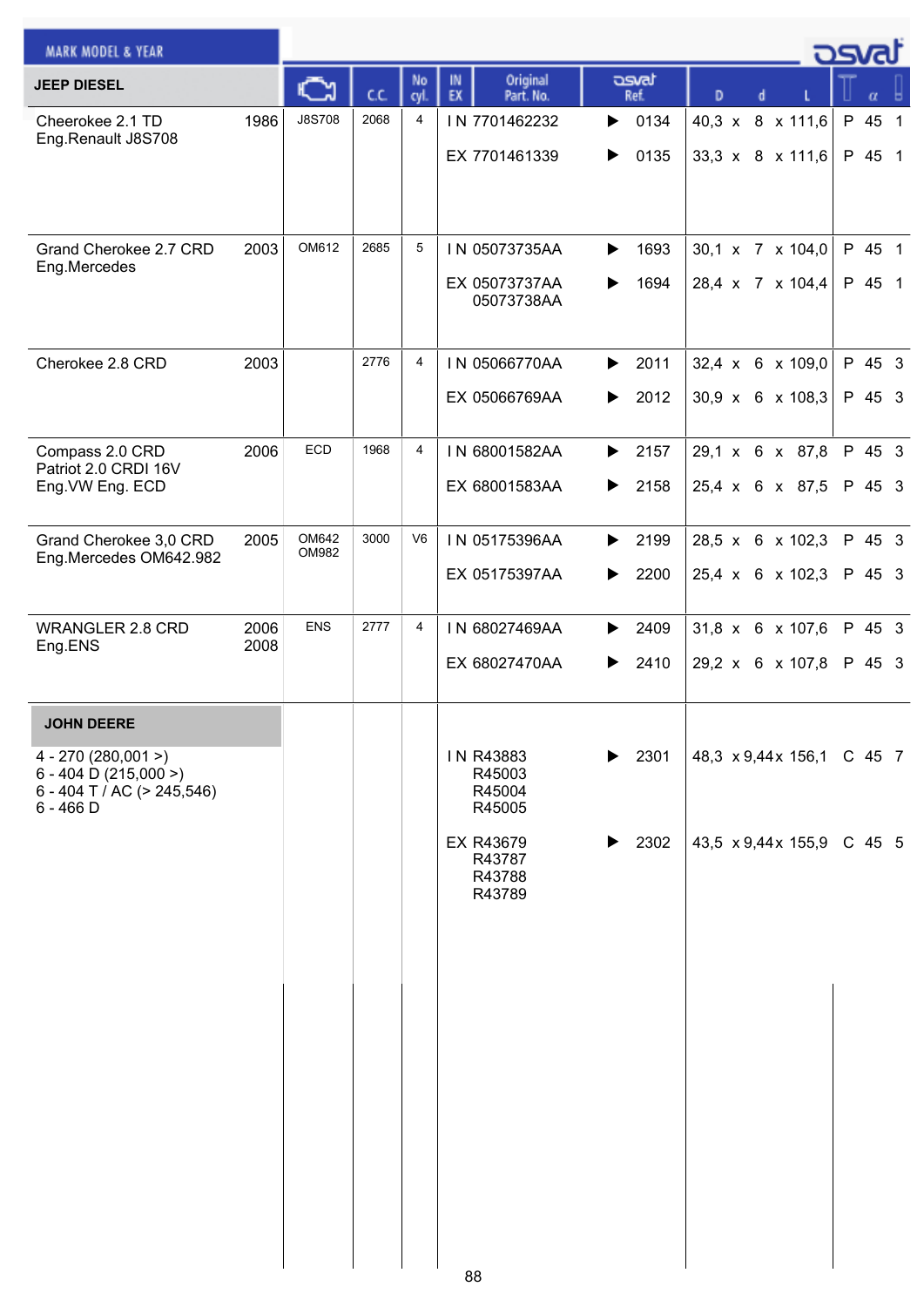| <b>MARK MODEL &amp; YEAR</b>                                         |   |      |            |          |                                                      |   |                                                          |   |                                          | ಾಡ |                    |  |
|----------------------------------------------------------------------|---|------|------------|----------|------------------------------------------------------|---|----------------------------------------------------------|---|------------------------------------------|----|--------------------|--|
| <b>JOHN DEERE</b>                                                    | జ | C.C. | No<br>cyl. | IN<br>EX | Original<br>Part. No.                                |   | asvat<br>Ref.                                            | D | d                                        |    |                    |  |
| All 300 Series Engines<br>Cubic inch designated                      |   |      |            |          | IN R83071<br>R89222<br>R89223<br>R89224              | ▶ | 2303                                                     |   | 46,3 x 9,44x 131,2                       |    | P 30 7             |  |
|                                                                      |   |      |            |          | IN R79623<br>R79628<br>R79629<br>R79630              | ▶ | 2305                                                     |   | 45,0 x 9,44x 131,0                       |    | P 45 7             |  |
|                                                                      |   |      |            |          | EX R79624<br>R79625<br>R79626<br>R79627              | ▶ | 2304                                                     |   | 40,0 x 9,44x 131,0                       |    | P 45 7             |  |
|                                                                      |   |      |            |          | EX R89227                                            |   | 2308                                                     |   | 40,0 x 9,44x 131,0                       |    | P 30 7             |  |
| 6 - 404 T / A (335,846)<br>$6 - 466$ T / A                           |   |      |            |          | IN R50358<br>R55055<br>R55057<br>R55059              | ▶ | 2307                                                     |   | 43,5 x 9,44x 157,2                       |    | C 30 7             |  |
|                                                                      |   |      |            |          | EX R50357<br>R55056<br>R55058<br>R55060              |   | 2306                                                     |   | 43,6 x 9,44x 157,8                       |    | C 30 5             |  |
| 4039 D / T / A<br>4045 D / T / A<br>6059 D / T / A<br>6068 D / T / A |   |      |            |          | IN R97490<br>R98062<br>EX R90692<br>R97492           | ▶ | $\blacktriangleright$ 2309<br>2310                       |   | 46,5 x 8 x 134,1<br>42,5 x 8 x 133,5     |    | P 30 1<br>P 30 1   |  |
| $4 - 270$ ( $> 157,001$ )<br>6 - 404 D ( $> 82,801$ )                |   |      |            |          | IN R26124<br>EX R26123                               |   | $\blacktriangleright$ 2311<br>$\blacktriangleright$ 2312 |   | 45,2 x 9,44x 159,0<br>40,4 x 9,44x 159,7 |    | P 45 2<br>P 45 2   |  |
| 4 - 270 (157,002 - 280,000)<br>6 - 404 D (82,802 - 214,999)          |   |      |            |          | IN R44174<br>EX R44175                               |   | $\blacktriangleright$ 2313<br>$\blacktriangleright$ 2314 |   | 48,3 x 9,44x 148,6<br>43,6 x 9,44x 158,0 |    | P 45 2<br>P 45 2   |  |
| 6 - 404 T / A (245,547 -<br>335,845)                                 |   |      |            |          | IN R43914<br>EX R43679<br>R43787<br>R43788<br>R43789 | ▶ | $\blacktriangleright$ 2315<br>2302                       |   | 44,5 x 9,44x 155,7<br>43,5 x 9,44x 155,9 |    | P 30 7<br>$C$ 45 5 |  |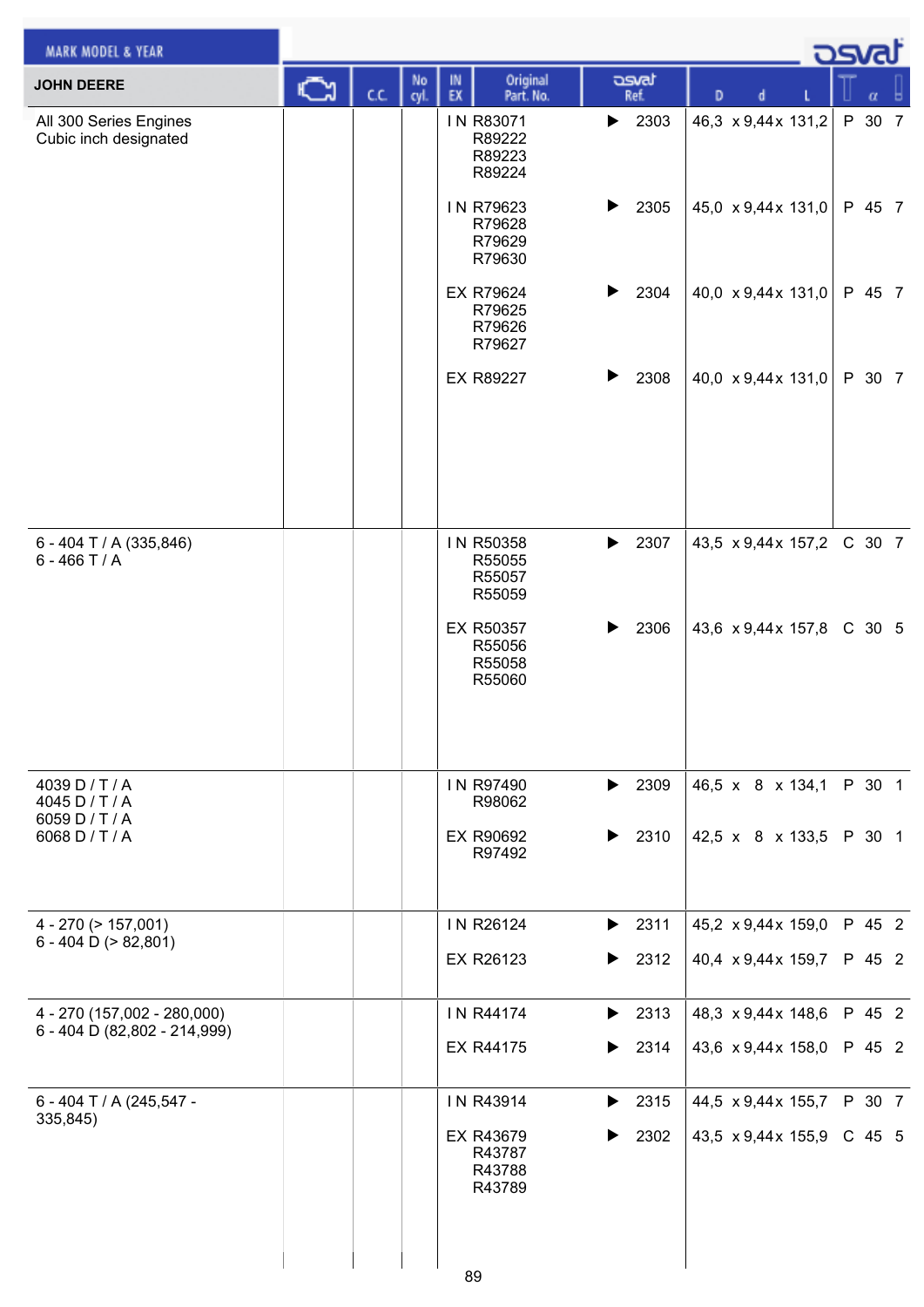| <b>MARK MODEL &amp; YEAR</b>              |      |              |              |            |          |                               |                            |                            |   |   | ಾಡ                                     |                  |         |
|-------------------------------------------|------|--------------|--------------|------------|----------|-------------------------------|----------------------------|----------------------------|---|---|----------------------------------------|------------------|---------|
| <b>JOHN DEERE</b>                         |      | Ğ            | C.C.         | No<br>cyl. | IN<br>EX | Original<br>Part. No.         |                            | asvat<br>Ref.              | D | d |                                        | $\alpha$         |         |
| 6076 T / A / H                            |      |              |              |            |          | IN R84618<br>R93308<br>R93312 | ▶                          | 2317                       |   |   | 51,0 x 9,44x 153,9                     | C 30 5           |         |
|                                           |      |              |              |            |          | EX R84619<br>R93311<br>R93313 | ▶                          | 2318                       |   |   | 47,0 $\times$ 9,44 $\times$ 157,0      |                  | C 30 14 |
|                                           |      |              |              |            |          |                               |                            |                            |   |   |                                        |                  |         |
| $6 - 531 A/T$<br>(not for use in 6,531 D) |      |              |              |            |          | IN R90602<br>EX R90601        | ▶<br>$\blacktriangleright$ | 2319<br>2320               |   |   | 51,6 x 11 x 168,7<br>47,6 x 11 x 168,0 | P 30 5<br>P 45 5 |         |
| $6 - 619$                                 |      |              |              |            |          | IN R75690                     | $\blacktriangleright$      | 2321                       |   |   | 51,6 x 11 x 169,1                      | P 30 5           |         |
|                                           |      |              |              |            |          | EX R63982                     | ▶                          | 2322                       |   |   | 47,6 x 11 x 168,0                      | P 45 5           |         |
| Series 9000-7700-7800<br>Eng.6.125        | 2007 | 6125         | 12500        | 6          |          | IN R122035<br>R516892         | ▶                          | 2404                       |   |   | 46,5 x 9 x 196,0                       | P 30 1           |         |
|                                           |      |              |              |            |          | EX R122035<br>R516892         | ▶                          | 2404                       |   |   | 46,5 x 9 x 196,0                       | P 30 1           |         |
| Marine Engine                             | 2007 | 6068         | 6800         | 6          |          | IN R518806                    | ▶                          | 2411                       |   |   | 37,0 x 7 x 135,7                       |                  | P 30 1P |
| Eng. 6.068                                |      |              |              |            |          | EX R524875                    | $\blacktriangleright$      | 2412                       |   |   | 35,9 x 7 x 135,5                       |                  | P 30 1P |
| <b>Industrial Generator</b><br>Eng. 4.024 | 2007 | 4024<br>5030 | 2400<br>3000 | 4<br>5     |          | IN R502454                    | ▶                          | 2413                       |   |   | 37,0 x 7 x 123,6                       | P 30 1           |         |
| Eng. 5.030                                |      |              |              |            |          | EX R502455                    |                            | $\blacktriangleright$ 2414 |   |   | 34,0 x 7 x 122,0 P 30 1                |                  |         |
| Power tech 9000 660 UTS<br>8000 225 R     |      |              | 9000         | 6          |          | IN R520223                    |                            | $\blacktriangleright$ 2821 |   |   | 40,0 x 8 x 162,4                       | P 30 1           |         |
|                                           |      |              |              |            |          | EX R520224                    | ▶                          | 2822                       |   |   | 40,0 x 8 x 162,4                       | P 30 1           |         |
|                                           |      |              |              |            |          |                               |                            |                            |   |   |                                        |                  |         |
|                                           |      |              |              |            |          |                               |                            |                            |   |   |                                        |                  |         |
|                                           |      |              |              |            |          |                               |                            |                            |   |   |                                        |                  |         |
|                                           |      |              |              |            |          |                               |                            |                            |   |   |                                        |                  |         |
|                                           |      |              |              |            |          |                               |                            |                            |   |   |                                        |                  |         |
|                                           |      |              |              |            |          |                               |                            |                            |   |   |                                        |                  |         |
|                                           |      |              |              |            |          |                               |                            |                            |   |   |                                        |                  |         |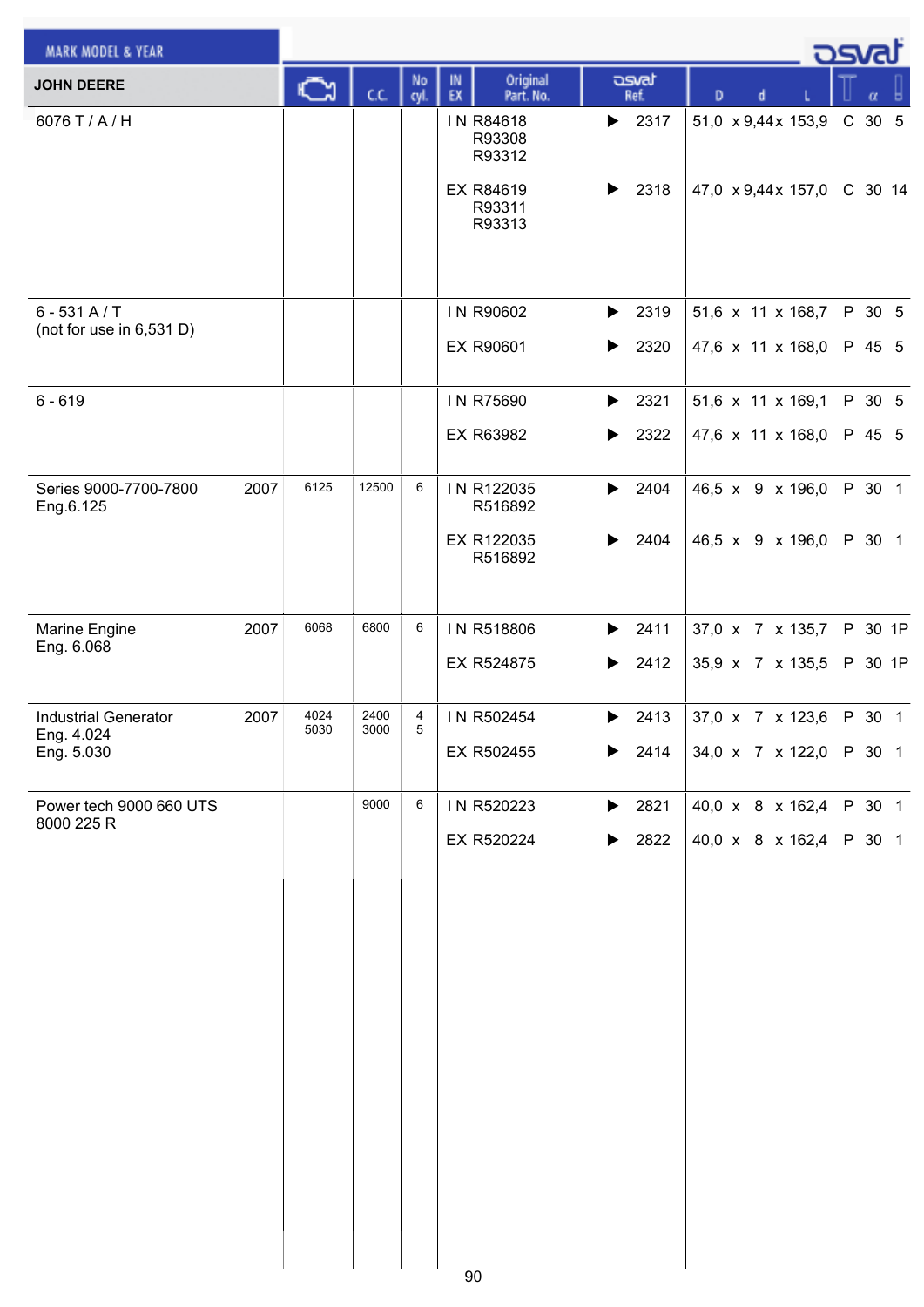| <b>MARK MODEL &amp; YEAR</b>                                                                                                                                                                                                                                                                    |                                      |                           |                                                                                             |                                                  |          |                                                                                                                |                                           |                                      |   |   |                                                                                                  | <u>osvaľ</u>                                   |  |
|-------------------------------------------------------------------------------------------------------------------------------------------------------------------------------------------------------------------------------------------------------------------------------------------------|--------------------------------------|---------------------------|---------------------------------------------------------------------------------------------|--------------------------------------------------|----------|----------------------------------------------------------------------------------------------------------------|-------------------------------------------|--------------------------------------|---|---|--------------------------------------------------------------------------------------------------|------------------------------------------------|--|
| K.H.D.                                                                                                                                                                                                                                                                                          |                                      | ∾                         | C.C.                                                                                        | No<br>cyl.                                       | IN<br>EX | Original<br>Part. No.                                                                                          |                                           | asvat<br>Ref.                        | D | d |                                                                                                  | α                                              |  |
| Eng. F1L 812<br>Eng. F2L 812<br>Eng. F3L 812<br>Eng. F4L 812<br>Eng. F6L 712<br>Eng. F6L 812<br>Eng. F2L 912D<br>Eng. F3L 912D<br>Eng. F4L 912D<br>Eng. F5L 912D<br>Eng. F6L 912D<br>Eng. F2L 912W<br>Eng. F3L 912W<br>Eng. F4L 912W<br>Eng. F5L 912W<br>Eng. F6L 912W<br>(9/18/22/26/28/29/33/ | 1957<br>1963<br>1967<br>1972<br>1992 |                           | 850<br>1700<br>1884<br>1885<br>2550<br>2826<br>3400<br>3768<br>4710<br>4712<br>5100<br>5652 | 1<br>$\overline{\mathbf{c}}$<br>3<br>4<br>5<br>6 |          | IN 2133730<br>IN 4153455<br>IN 2137301<br>2137457<br>4153629<br>4153773<br>EX 2934523<br>3371746<br>EX 4153696 | $\blacktriangleright$<br>▶<br>▶<br>▶<br>▶ | 0501<br>2619<br>2620<br>0502<br>2621 |   |   | 40,0 x 8 x 133,0<br>43,0 x 8 x 133,0<br>43,0 x 8 x 133,0<br>35,0 x 8 x 133,0<br>37,0 x 8 x 133,0 | P 45 1<br>P 30 1<br>P 45 1<br>P 45 1<br>P 45 1 |  |
| Eng. BF 4M 1012<br>Eng. BF 6m 1012<br>(65/98 KW)                                                                                                                                                                                                                                                |                                      | 1993 BF4M1012<br>BF6M1012 | 3200<br>4800                                                                                | 4<br>6                                           |          | IN 4208095<br>4255216<br>EX 4208096<br>4255217                                                                 | ▶<br>▶                                    | 1139<br>1140                         |   |   | 41,7 x 8 x 124,7<br>35,9 x 8 x 124,7                                                             | P 30 3<br>P 45 3                               |  |
| Eng.<br>F1L 514 / 62<br>F / A 2L 514<br>F / A 3L 514<br>F / A 4L 514<br>F / 6L 613<br>F / A 6L 514 / 614<br>F / A 8L 614<br>A 12L 612                                                                                                                                                           | 1957                                 |                           | 1330<br>2660<br>3990<br>5322<br>7412<br>7980<br>10640<br>15960                              | 1<br>2<br>3<br>$\overline{4}$<br>6<br>8<br>12    |          | IN 3369307<br>EX 3369308                                                                                       | ▶                                         | 1307<br>1308                         |   |   | 44,6 x 12 x 170,0<br>41,6 x 12 x 170,0 P 45 19                                                   | P 45 19                                        |  |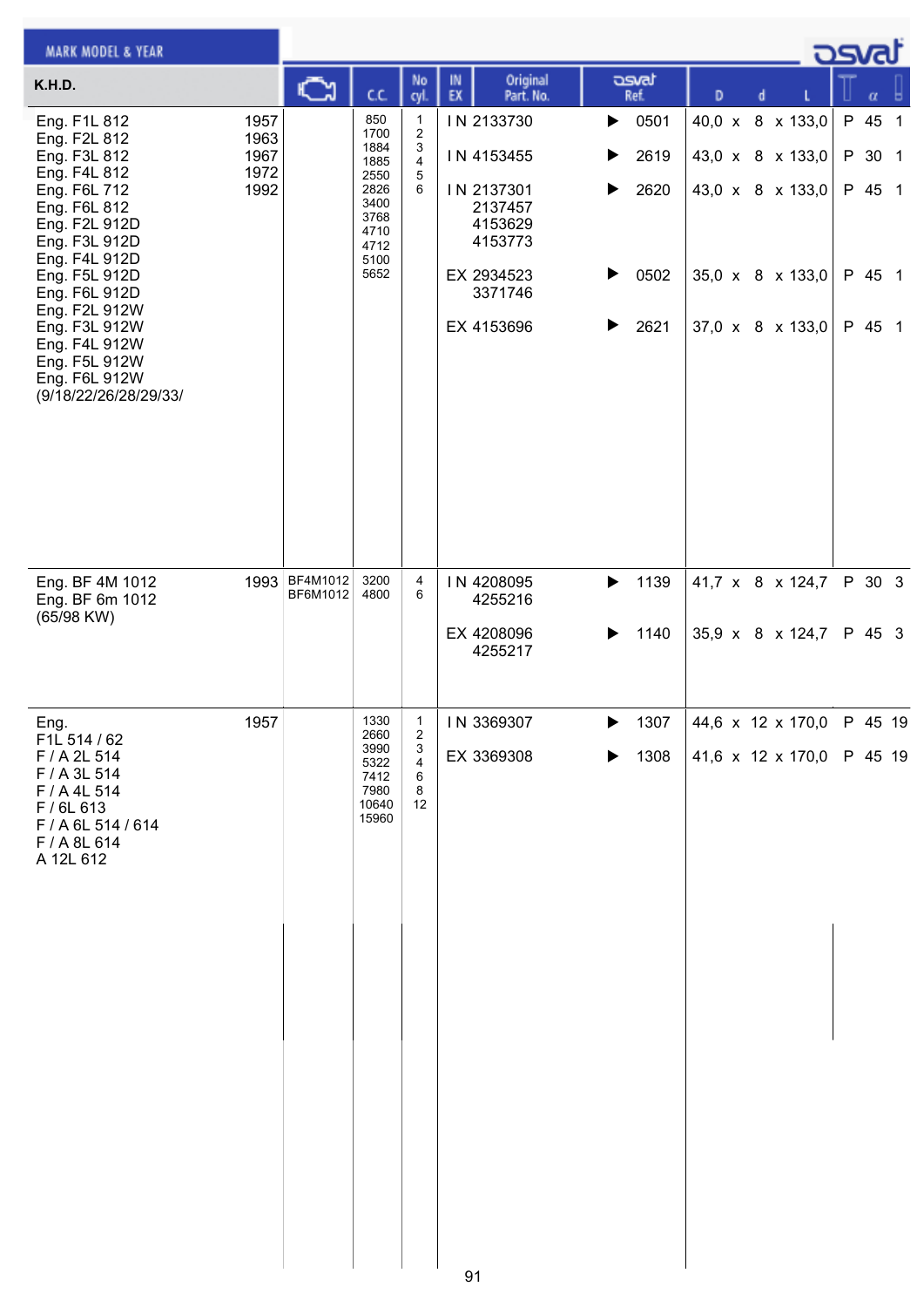| <b>MARK MODEL &amp; YEAR</b>                                                                                                                                                                                                                                                                |                                                                      |                                                  |                                                                                                                                   |                    |                                                                                                                                      |                                                                 |                                                                                                       | ك <i>osva</i> d |                                                |   |
|---------------------------------------------------------------------------------------------------------------------------------------------------------------------------------------------------------------------------------------------------------------------------------------------|----------------------------------------------------------------------|--------------------------------------------------|-----------------------------------------------------------------------------------------------------------------------------------|--------------------|--------------------------------------------------------------------------------------------------------------------------------------|-----------------------------------------------------------------|-------------------------------------------------------------------------------------------------------|-----------------|------------------------------------------------|---|
| K.H.D.                                                                                                                                                                                                                                                                                      |                                                                      | జ                                                | C.C.                                                                                                                              | No<br>cyl.         | Original<br>IN<br>EX<br>Part. No.                                                                                                    | asvat<br>Ref.                                                   | D<br>d                                                                                                |                 | α                                              | ы |
| Eng. F6L 413<br>Eng. F6L 413 F / FR<br>Eng. BF 6L 413F - Turbo<br>Eng. BF 6L 413 FRW<br>Eng. BF 6L 513 RC<br>Eng. F6L 513<br>Eng. F8L 413<br>Eng. F8L 914<br>Eng. F8L 413 F<br>Eng. BF 8L 413 F - Turbo<br>Eng. BF 8L 413 FRW<br>Eng. BF 8L 513<br>Eng. F8L 513<br>Eng. F10L 413<br>Eng. F1 | 1968<br>1968<br>1975<br>1980<br>1981<br>1985<br>1989<br>1992<br>1993 | F6L413<br>F8L914<br>F8L413<br>F10L413<br>F12L413 | 8480<br>9572<br>10038<br>11310<br>12667<br>12763<br>13384<br>14702<br>15945<br>15953<br>16730<br>16965<br>19140<br>19144<br>20076 | 6<br>8<br>10<br>12 | IN 4185463<br>4240714<br>IN 4185770<br>IN 2402585<br>4146225<br>4146226<br>EX 4185461<br>4240712<br>EX 2148906<br>2148907<br>2412165 | $\blacktriangleright$ 1429<br>1441<br>2275<br>1432<br>▶<br>2276 | 53,6 x 10 x 165,8<br>53,6 x 10 x 165,0<br>53,6 x 10 x 165,0<br>46,6 x 10 x 165,3<br>46,6 x 10 x 165,3 |                 | P 30 4<br>P 45 3<br>P 45 1<br>P 45 4<br>P 45 1 |   |
| Eng. F3L 912 W<br>Eng. F3L 912<br>Eng. F3L 913<br>Eng. F4L 912<br>Eng. F4L 913<br>Eng. F5L 912<br>Eng. F5L 912 W<br>Eng. F6L 912<br>Eng. F6L 912 W<br>Eng. F6L 913                                                                                                                          | 1993                                                                 |                                                  | 2826<br>2830<br>3060<br>3770<br>4090<br>4710<br>5600<br>5652<br>6130                                                              | 3<br>4<br>5<br>6   | IN 4159136<br>4159138<br>4230567<br>EX 4159137                                                                                       | 1433<br>▶<br>1434                                               | 43,0 x 8 x 133,0<br>37,0 x 8 x 133,0                                                                  |                 | P 45 3<br>P 45 3                               |   |
| Eng. BF 4I 913 C<br>Eng. BF 6I 913 C                                                                                                                                                                                                                                                        | 1993                                                                 |                                                  | 4090<br>6130                                                                                                                      | 4<br>6             | IN 4159140<br>EX 4231804                                                                                                             | 1435<br>1438                                                    | 43,0 x 8 x 133,0<br>37,0 x 8 x 133,0                                                                  |                 | P 30 3<br>P 30 3                               |   |
| Eng. BF 4M 1013<br>Eng. BF 6M 1013                                                                                                                                                                                                                                                          | 1993                                                                 | BF4M1013<br>BF6M1013                             | 4760<br>7150                                                                                                                      | 4<br>6             | IN 4204014<br>4255254<br>4283380<br>EX 4204015<br>4255255<br>4283381                                                                 | 1437<br>▶<br>1436                                               | 48,0 x 9 x 139,0<br>42,0 x 9 x 139,0                                                                  |                 | P 30 3<br>P 45 3                               |   |
| Eng. F2 L 1011<br>Eng. F3 L 1011<br>Eng. F4 L 1011                                                                                                                                                                                                                                          | 1989                                                                 | F2L1011<br>F3L1011<br>F4L1011                    | 1366<br>2049<br>2732                                                                                                              | 2<br>3<br>4        | IN 4170898<br>4272209<br>EX 4170899<br>92                                                                                            | 1455<br>▶<br>1456                                               | 40,1 x 8 x 124,7<br>34,9 x 8 x 124,7                                                                  |                 | P 45 3<br>P 45 3                               |   |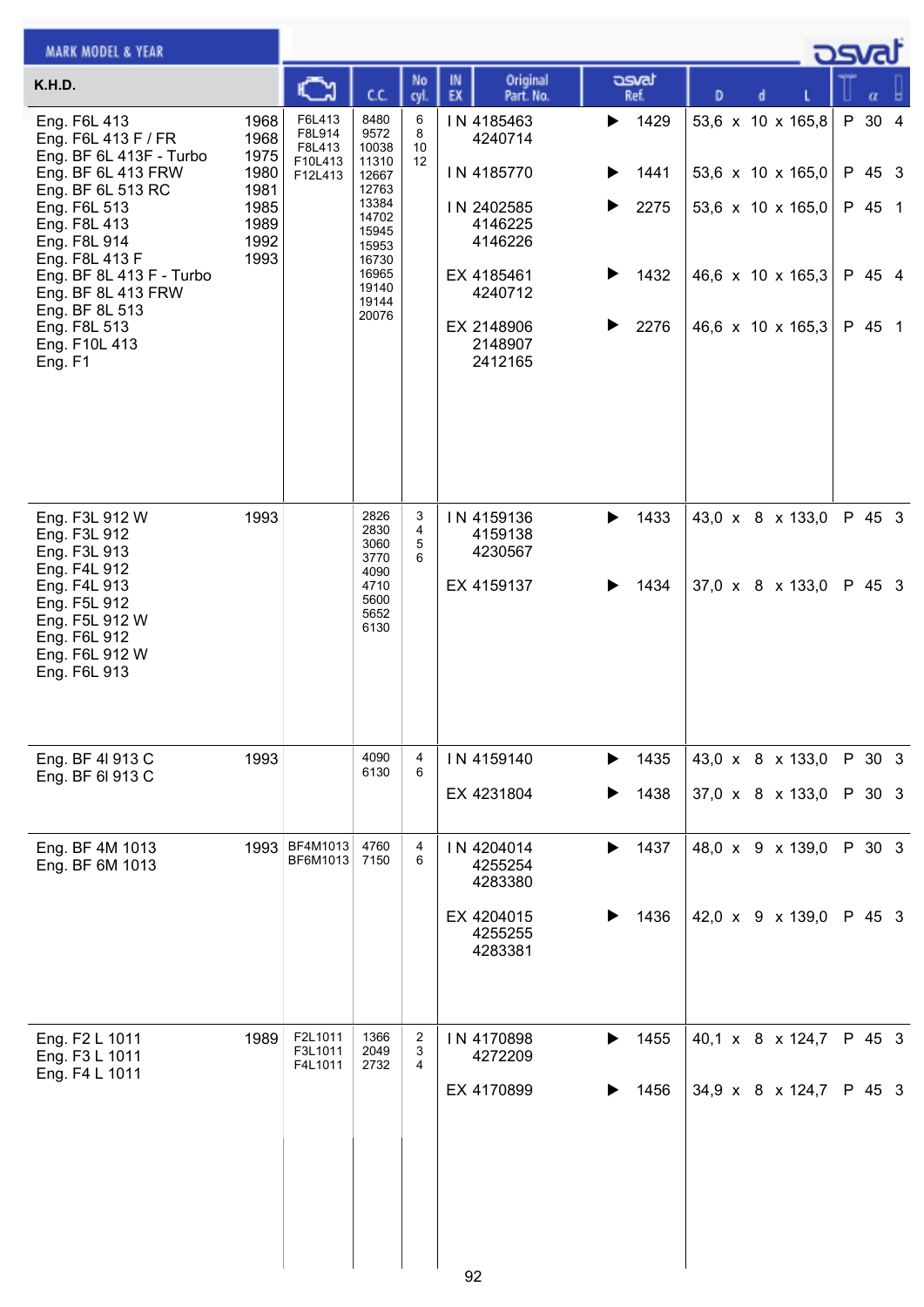| <b>MARK MODEL &amp; YEAR</b>                                                                                                                                                                                                                                                                  |                                                      |                                                                                             |                                                                                          |                                            |                                                                                                                                        |        |               |   |  |                                        | كمحت             |  |
|-----------------------------------------------------------------------------------------------------------------------------------------------------------------------------------------------------------------------------------------------------------------------------------------------|------------------------------------------------------|---------------------------------------------------------------------------------------------|------------------------------------------------------------------------------------------|--------------------------------------------|----------------------------------------------------------------------------------------------------------------------------------------|--------|---------------|---|--|----------------------------------------|------------------|--|
| K.H.D.                                                                                                                                                                                                                                                                                        |                                                      | C                                                                                           | C.C.                                                                                     | No<br>cyl.                                 | Original<br>IN<br>EX<br>Part. No.                                                                                                      |        | asvat<br>Ref. | D |  |                                        | α                |  |
| Eng. F1L 514<br>Eng. F / A 2L 514<br>Eng. F / A 3L 514<br>Eng. F / A 4L 514<br>Eng. F / 6L 513<br>Eng. F / A 6L 514 / 614<br>Eng. F / A 6L 714<br>Eng. F / A 8L 614<br>Eng. F / A 8L 714<br>Eng. A 12L 612<br>Eng. 714 Turbo<br>Eng. F / A 12L 714<br>Eng. BF 12L 714 Turbo<br>(13/26/27/     | 1959<br>1960<br>1962<br>1969                         |                                                                                             | 1330<br>2660<br>3990<br>5322<br>7412<br>7980<br>9500<br>10640<br>12667<br>15960<br>19000 | 1<br>2<br>3<br>4<br>8<br>$12 \overline{ }$ | IN 3358980<br>3358982<br>EX 3358981<br>3358984                                                                                         | ▶      | 1486<br>1487  |   |  | 44,6 x 10 x 170,0<br>41,6 x 10 x 170,0 | P 45 1<br>P 45 1 |  |
| Eng. F6L 312<br>Eng. F8L 312<br>Eng. F6L 814<br>Eng. F8L 814<br>(99/111/133/155 KW)                                                                                                                                                                                                           | 1966                                                 |                                                                                             | From<br>to                                                                               | 6<br>8                                     | IN 3361636<br>EX 3361616                                                                                                               | ▶<br>▶ | 2279<br>2280  |   |  | 50,6 x 10 x 165,0<br>44,6 x 10 x 165,5 | P 45 1<br>P 45 1 |  |
| Eng. $F 1 - 2 - 3 - 4 L$<br>310 Diesel                                                                                                                                                                                                                                                        | 1960                                                 |                                                                                             | 570<br>1140<br>1710<br>2270                                                              | $\mathbf{1}$<br>2<br>3<br>4                | IN 3357290<br>EX 3357291                                                                                                               | ▶      | 2281<br>2282  |   |  | 36,0 x 9 x 131,0<br>32,0 x 9 x 131,0   | P 45 6<br>P 45 6 |  |
| Eng.TCDE4 2013                                                                                                                                                                                                                                                                                |                                                      |                                                                                             |                                                                                          | 4                                          | IN 04903005<br>EX 04903006                                                                                                             | ▶      | 2567<br>2568  |   |  | 38,2 x 8 x 145,7<br>35,8 x 8 x 145,8   | P 30 3<br>P 45 3 |  |
| Eng. F1L 511W<br>Eng. F2L 511W<br>Eng. F2L 912W<br>Eng. F2L 912D<br>Eng. F3L 912D<br>Eng. F3L 912W<br>Eng. F4L 912D<br>Eng. F4L 912W<br>Eng. F5L 912D<br>Eng. F5L 912W<br>Eng. BF 6L 912 - Turbo<br>Eng. F6L 912D<br>Eng. F6L 912W<br>Eng. F6L 913<br>Eng. BF 6L 913 - Turbo<br>Eng. BF 6L 91 | 1967<br>1971<br>1972<br>1974<br>1979<br>1980<br>1992 | F1L812-<br>912D<br>F2L812-<br>912D<br>F3L812-<br>912D<br>F4L812-<br>912D<br>F6L812-<br>912D | 825<br>1650<br>1884<br>2826<br>2768<br>4712<br>5640<br>5652<br>6128                      | $\mathbf{1}$<br>2<br>3<br>4<br>5<br>6      | IN 2137301<br>2137457<br>4150036<br>4153629<br>4153631<br>4153773<br>EX 2137300<br>2232717<br>2237221<br>3371776<br>4153696<br>4153697 |        | 2620<br>2621  |   |  | 43,0 x 8 x 133,0<br>37,0 x 8 x 133,0   | P 45 1<br>P 45 1 |  |
| 6M-8M 1015                                                                                                                                                                                                                                                                                    | Eng.                                                 | BF6M<br>BF8M                                                                                | 11905<br>15847                                                                           | 4                                          | IN 04226413<br>EX 04226412<br>റാ                                                                                                       | ▶      | 2687<br>2688  |   |  | 46,0 x 8 x 133,0<br>42,0 x 8 x 132,9   | P 30 3<br>P 45 3 |  |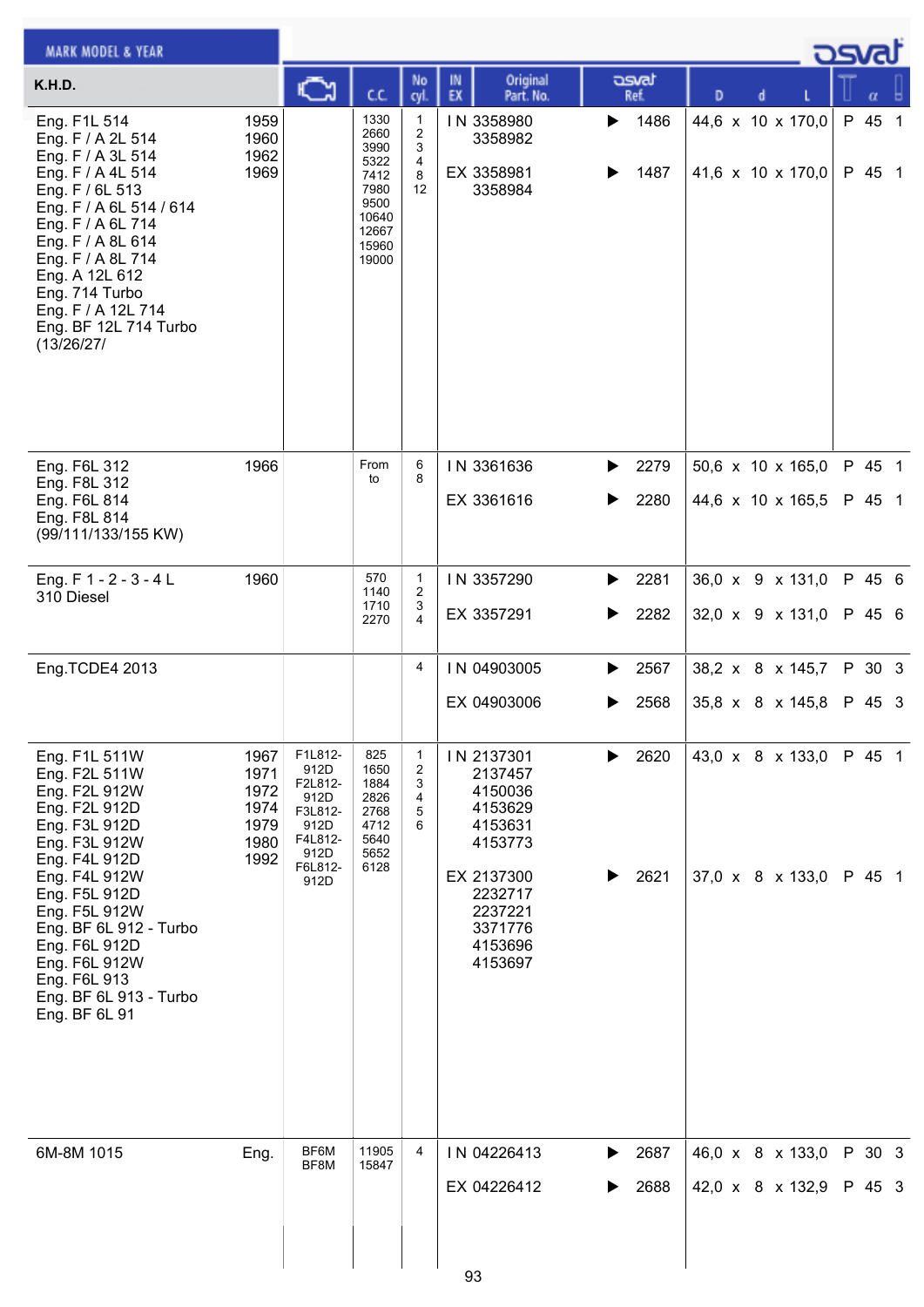| <b>MARK MODEL &amp; YEAR</b> |                                                                    |                                                      |                  |                                                           |                                                                |                                      | <u>_ ರಾ</u> ಡು |        |                  |     |
|------------------------------|--------------------------------------------------------------------|------------------------------------------------------|------------------|-----------------------------------------------------------|----------------------------------------------------------------|--------------------------------------|----------------|--------|------------------|-----|
| K.H.D.                       | Q                                                                  | c.c.                                                 | No<br>cyl.       | Original<br>IN<br>EX<br>Part. No.                         | asvat<br>Ref.                                                  | D<br>d                               |                |        | $\alpha$         | - 8 |
| <b>BFG 1015C</b>             |                                                                    |                                                      | 6<br>8           | IN 4225353<br>4226562<br>4267453                          | $\blacktriangleright$ 2687                                     | 46,0 x 8 x 133,0                     |                |        | P 30 3           |     |
|                              |                                                                    |                                                      |                  | EX 4228353                                                | $\blacktriangleright$ 2954                                     | 41,9 x 8 x 133,0                     |                |        | P 30 3           |     |
| 1993<br>F4 912               | F3L912<br>F4L912<br>F5L912<br>F6L912<br>F3L913<br>F4L913<br>F6L913 | 2830<br>3060<br>3770<br>4090<br>4710<br>5600<br>6130 | 3<br>4<br>5<br>6 | IN 4159136<br>4231479<br>4234951<br>4234952<br>EX 4159137 | 2801<br>$\blacktriangleright$<br>$\blacktriangleright$<br>2802 | 45,0 x 8 x 133,0<br>37,0 x 8 x 133,0 |                |        | P 45 3<br>P 45 3 |     |
|                              |                                                                    |                                                      |                  | 4231804                                                   |                                                                |                                      |                |        |                  |     |
| TCD 2,9 L4 Tier 4            |                                                                    | 2900                                                 | $\overline{4}$   | IN 4131597                                                | $\blacktriangleright$ 2939                                     | 41,5 x 8 x 112,4                     |                |        | P 30 3           |     |
|                              |                                                                    |                                                      |                  | EX 4131598                                                | 2940<br>$\blacktriangleright$                                  | 35,4 x 8 x 112,1                     |                |        | P 45 3           |     |
| TCD 3,6 L4 Tier 4            |                                                                    | 3600                                                 | 4                | IN 4124018                                                | $\blacktriangleright$ 2945                                     | 42,0 x 8 x 116,3                     |                |        | P 30 3           |     |
|                              |                                                                    |                                                      |                  | EX 4124019                                                | 2946<br>▶                                                      | 35,0 x 8 x 116,4                     |                |        | P 45 3           |     |
| 2012<br><b>BFM 2012</b>      |                                                                    | 4000<br>6000                                         | 4<br>6           | IN 4254284<br>4254934                                     | 2947<br>$\blacktriangleright$                                  | 41,7 x 8 x 119,3                     |                |        | P 30 3           |     |
|                              |                                                                    |                                                      |                  | EX 4254285<br>4254935                                     | 2948<br>▶                                                      | 35,9 x 8 x 119,4                     |                | P 43 3 |                  |     |
| <b>TCD 2012</b>              |                                                                    |                                                      | 4                | IN 4285985                                                | $\blacktriangleright$ 2949                                     | 44,4 x 8 x 121,2                     |                | P 30 3 |                  |     |
|                              |                                                                    |                                                      |                  | EX 4285986                                                | $\blacktriangleright$<br>2950                                  | 38,7 x 8 x 121,2                     |                |        | P 45 3           |     |
| <b>TCD 2012</b>              |                                                                    |                                                      | 6                | IN 4284042                                                | $\blacktriangleright$ 2951                                     | 41,7 x 8 x 121,2                     |                |        | P 30 3           |     |
|                              |                                                                    |                                                      |                  | EX 4284043                                                | 2952<br>▶                                                      | 35,9 x 8 x 121,2                     |                |        | P 45 3           |     |
|                              |                                                                    |                                                      |                  |                                                           |                                                                |                                      |                |        |                  |     |
|                              |                                                                    |                                                      |                  |                                                           |                                                                |                                      |                |        |                  |     |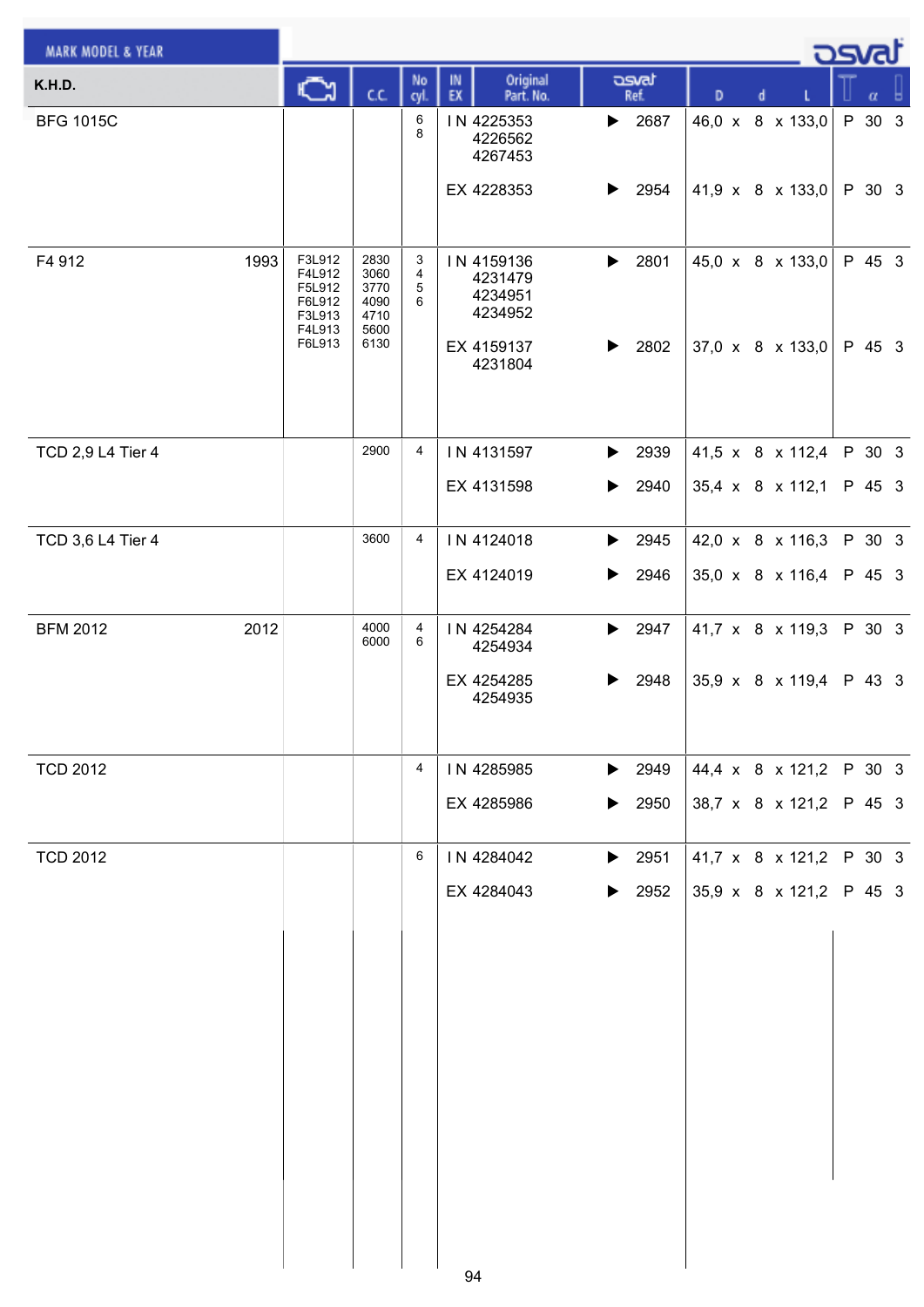| <b>MARK MODEL &amp; YEAR</b>                 |      |                  |              |                |                                   |               |                                  | osvat                  |
|----------------------------------------------|------|------------------|--------------|----------------|-----------------------------------|---------------|----------------------------------|------------------------|
| <b>KIA</b>                                   |      | C٦               | C.C.         | No<br>cyl.     | Original<br>IN<br>EX<br>Part. No. | asvat<br>Ref. | D<br>d                           | α                      |
| Pride GLXi                                   |      |                  | 1124<br>1324 | 4              | IN MB30112111                     | 0429<br>▶     | 32,0 x 7 x 105,3                 | C 45<br>$\overline{1}$ |
|                                              |      |                  |              |                | EX K15012121                      | 0430<br>▶     | 28,0 x 7 x 104,1                 | P 45 1                 |
|                                              |      |                  |              |                | K15112121                         |               |                                  |                        |
|                                              |      |                  |              |                |                                   |               |                                  |                        |
|                                              |      | <b>FE</b>        | 1988         | 4              |                                   |               |                                  |                        |
| Sportage 2.0 16V<br><b>Clarus 2.0 16V</b>    | 2000 |                  |              |                | IN K93012111                      | 0629<br>▶     | 38,1 x 7 x 103,7                 | C 45 1                 |
| Credos 2.0 16V<br>Eng.FE (16V)               |      |                  |              |                | EX K93012121                      | 0630<br>▶     | 32,0 x 7 x 102,8                 | P 45 1                 |
| Sephia 1,5                                   | 2006 | <b>P47E</b>      | 1500         | $\overline{4}$ | IN OB6S712111                     | 0853<br>▶     | $31,0 \times 6 \times 105,4$     | C 45 1                 |
| Mentor 1,5                                   |      |                  |              |                | EX OK93812121                     | 0854<br>▶     | 26,2 x 6 x 105,5                 | P 45 1                 |
|                                              |      |                  |              |                |                                   |               |                                  |                        |
| Magentis 2.0 16V<br>Eng.G4JP                 | 2004 | G4JP             | 1997         | $\overline{4}$ | IN 2221133000                     | 1051<br>▶     | 34,0 x 6,5 x 109,5               | C 45 1                 |
|                                              |      |                  |              |                | EX 2221233000                     | 1052<br>▶     | $30,5 \times 6,5 \times 109,7$   | $C$ 45 1               |
|                                              |      |                  |              |                | IN OBP1B12111                     | 1143<br>▶     | 33,0 x 6 x 101,9                 | C 45 1                 |
|                                              |      |                  |              |                | EX MBP0512121A                    | 1144<br>▶     | $27,9 \times 6 \times 101,9$     | P 45 1                 |
|                                              |      |                  |              |                |                                   |               |                                  |                        |
| Opirus 3.5 24V<br>Sorento 3.5 24V            | 2004 | 6G74             | 3497         | V <sub>6</sub> | IN 2221135520                     | 1269<br>▶     | 34,9 $\times$ 6,5 $\times$ 106,3 | C 45 1                 |
| Eng.6G74                                     |      |                  |              |                | EX 2221235500                     | 1270<br>▶     | 30,5 $\times$ 6,5 $\times$ 105,5 | C 45 1                 |
| Carnival 2.5 V6                              | 2003 | <b>KR</b>        | 2497         | V6             | <b>IN OK9BV12111</b>              | 1289<br>▶     | $31.5 \times 6 \times 89.8$      | C 45 1                 |
| Eng.KR                                       |      |                  |              |                | EX OK56612121                     | 1290<br>▶     | 27,6 x 6 x 90,0                  | P 45 1                 |
|                                              |      |                  |              |                |                                   |               |                                  |                        |
| Sportage 2.7 i V6 24V<br>Optima 2.5 i V6 24V | 2004 | G6BA             | 2656         | V <sub>6</sub> | IN 2221137201                     | 1709<br>▶     | 32,0 x 6 x 96,2                  | P 45 1                 |
| Eng DOHC-G6BA                                |      |                  |              |                | EX 2221237200                     | 1708<br>▶     | 27,5 x 6 x 97,3                  | P 45 1                 |
| Rio 1.4 16V                                  | 2004 | G4ED             | 1399         | $\overline{4}$ | IN 2221126600                     | 1803<br>▶     | 29,1 x 6 x 91,9                  | C 45 1                 |
| Cerato 1.6 16V<br><b>Carens 1.6 16V</b>      | 2006 |                  | 1599         |                | EX 2221226000                     | 1804<br>▶     | $25,0 \times 6 \times 92,4$      | C 45 1                 |
| Eng.G4ED                                     |      |                  |              |                |                                   |               |                                  |                        |
| Rio 1.5 16V<br>Eng.A5D                       | 2002 | A <sub>5</sub> D | 1493         | 4              | IN OK30E12111                     | 1965<br>▶     | 27,8 $\times$ 5,5 $\times$ 96,4  | C 45 1                 |
|                                              |      |                  |              |                | EX OK30E12121                     | 1966<br>▶     | 24,9 $\times$ 5,5 $\times$ 95,5  | C 45 1                 |
| Sportage 2.0 16V                             | 2004 | G4GC             | 1975         | 4              | IN 2221123600                     | 2033<br>▶     | 32,0 x 6 x 114,4                 | C 45 1                 |
| Eng.G4GC                                     |      |                  |              |                | EX 2221223600                     | 2034<br>▶     | $27,5 \times 6 \times 116,6$     | C 45 1                 |
|                                              |      |                  |              |                |                                   |               |                                  |                        |
| <b>Rio 1.3</b>                               | 2003 |                  | 1343         | 4              | IN OK30C12111                     | 2035<br>▶     | $37,1 \times 6,5 \times 105,1$   | C 45 1                 |
|                                              |      |                  |              |                | EX OK30C12121                     | 2036<br>▶     | 31,6 $\times$ 6,5 $\times$ 103,4 | P 45 1                 |
|                                              |      |                  |              |                |                                   |               |                                  |                        |
|                                              |      |                  |              |                | 95                                |               |                                  |                        |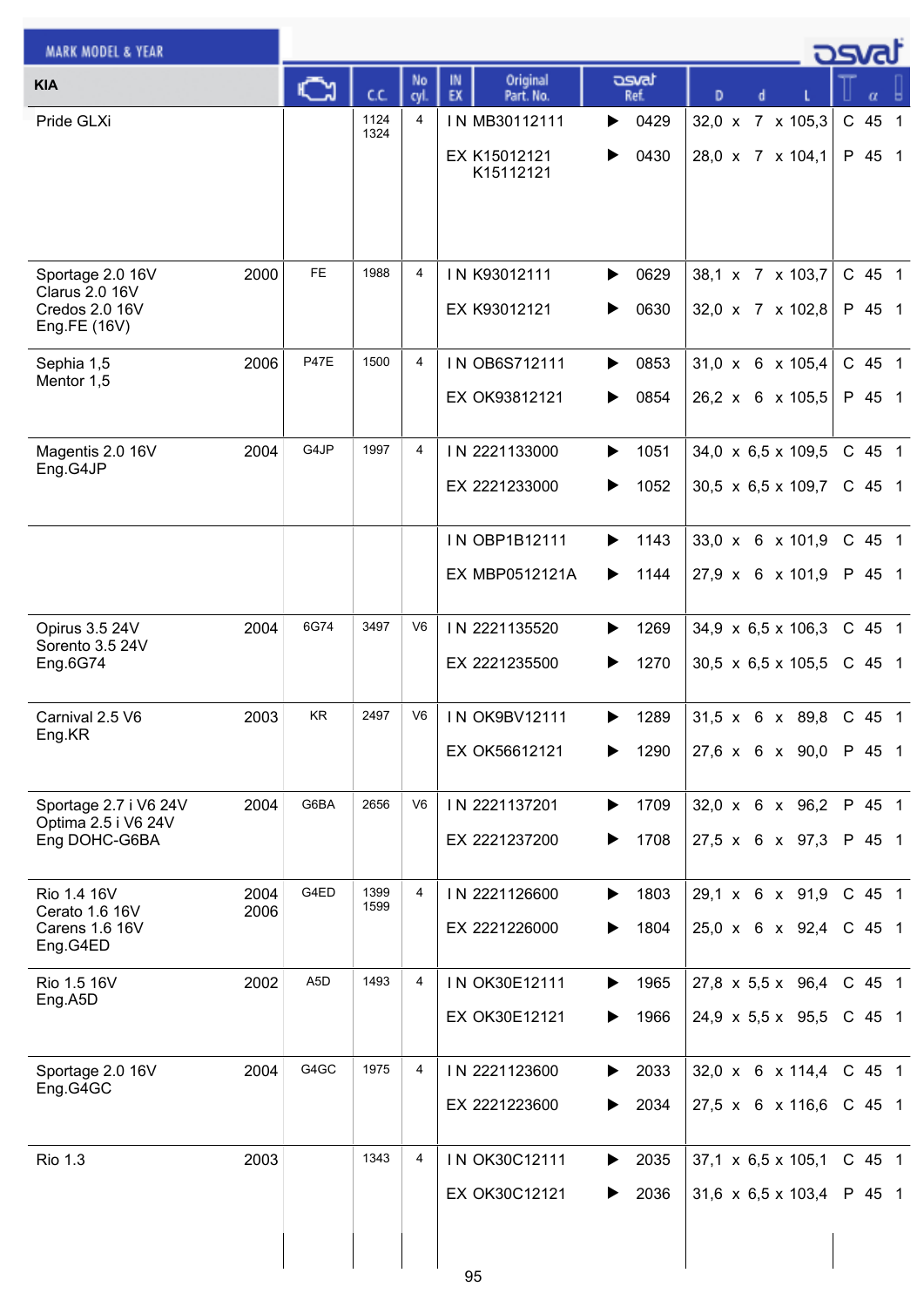| <b>MARK MODEL &amp; YEAR</b>                                                                                                            |                              |                      |                      |            |                                                                          |                        |                                                                    | <b>DSVAT</b>         |
|-----------------------------------------------------------------------------------------------------------------------------------------|------------------------------|----------------------|----------------------|------------|--------------------------------------------------------------------------|------------------------|--------------------------------------------------------------------|----------------------|
| <b>KIA</b>                                                                                                                              |                              | <b>CA</b>            | C.C.                 | No<br>cyl. | Original<br>IN<br>EX<br>Part. No.                                        | asvat<br>Ref.          | D                                                                  | α                    |
| Mentor 1.8 i<br>Carens 1.8 i<br>Spectra 1.8 i<br>Eng.TB-TE                                                                              | 2003                         | TB<br>TE             | 1793                 | 4          | IN OK24712111<br>EX OK24712121                                           | 2037<br>▶<br>2038<br>▶ | 31,5 x 6 x 102,9<br>27,0 x 6 x 101,5                               | C 45 1<br>P 45 1     |
| Picanto 1.0 12V<br>Picanto 1.1 12V<br>Eng.G4HE-G4HG                                                                                     | 2004                         | G4HE<br>G4HG         | 999<br>1088          | 4          | IN 2221102200<br>EX 2221202200                                           | 2185<br>▶<br>2186      | 23,5 x 5,5 x 99,6<br>$27,0 \times 5,5 \times 98,9$                 | C 45 1<br>C 45 1     |
| <b>Carens 1.6 16V</b><br>Shuma 1.6 16V                                                                                                  | 2004                         |                      | 1594                 | 4          | <b>IN OK2NC12111</b><br><b>EX OK2NC12121</b>                             | 2187<br>▶<br>2188<br>▶ | $29,1 \times 5,5 \times 96,0$<br>25,8 x 5,5 x 94,8                 | C 45 1<br>C 45 1     |
| Karens IV 1,6 16V<br>Cee'd 1.4<br>Cee'd 1.6<br>Venga 1,4 16V<br>Venga 1,6 16V<br>Sportage 1,6 16V<br>Soul 1,6 16V<br>Eng.G4FA-G4FC-G4FD | 2006<br>2008<br>2010<br>2013 | G4FA<br>G4FC<br>G4FD | 1396<br>1591         | 4          | IN 222112B000<br>222112B400<br>EX 222122B000                             | 2405<br>▶<br>2406<br>▶ | $26.0 \times 5.5 \times 92.6$<br>$31,5 \times 5,5 \times 93,2$     | P 45 1<br>$C$ 45 1   |
| Picanto 1.2 16V<br>RIO 1.2 16V<br>Eng.L2K                                                                                               | 2011                         | L2K<br>G4LA          | 1200                 | 4          | IN 2221103000<br>2221103201<br>EX 2221203000<br>2221203201               | 2909<br>▶<br>2910<br>▶ | $26,8 \times 5,5 \times 101,0$<br>24,5 x 5,5 x 101,1               | C 45 1<br>C 45 1     |
| Rondo 2,4<br>Optima 2,0 16V-2,4<br>Sportage 2,0 16V<br>Magnetis 2,0 16V<br>Forte 2,0 16V - 2,4<br>Eng.G4KD                              | 2009<br>2010<br>2012         | G4KD                 | 1998<br>2400         | 4          | IN 2221125000<br>2221125002<br>222112G000<br>EX 2221225000<br>2221225002 | 2963<br>▶<br>2964      | 35,0 $\times$ 5,5 $\times$ 113,2<br>$29,0 \times 5,5 \times 105,8$ | $C$ 45 1<br>$C$ 45 1 |
| Rondo 2,7 V6<br>Optima 2,7 V6<br>Sportage 2,7 V6                                                                                        | 2010                         |                      | 2700                 | V6         | IN 222113E000<br>EX 222123E000                                           | 2965<br>▶<br>2966<br>▶ | 33,1 x 6 x 110,4<br>27,5 x 6 x 111,5                               | P 45 1<br>P 45 1     |
| Amanti 3,8 V6<br>Borrego 3,8 V6<br>Cadenza 3,3 V6<br>Sedona 3,5 V6<br>Sorento 3,3 V6                                                    | 2010<br>2014                 |                      | 3300<br>3500<br>3800 | V6         | IN 222113C100<br>222113C800<br>222113C810<br>EX 222123C100<br>222123C800 | 2967<br>▶<br>2968<br>▶ | 36,1 $\times$ 5,5 $\times$ 105,3<br>$31,0 \times 5,5 \times 105,5$ | C 45 1<br>$C$ 45 1   |
| Picanto 1,0 12V<br>Eng.G3LA                                                                                                             | 2011                         | G3LA                 | 998                  | 4          | IN 2221104000<br>EX 2221204000                                           | 2973<br>▶<br>2974      | $26,8 \times 5,5 \times 92,9$<br>24,1 x 5,5 x 93,4                 | C 45 1<br>$C$ 45 1   |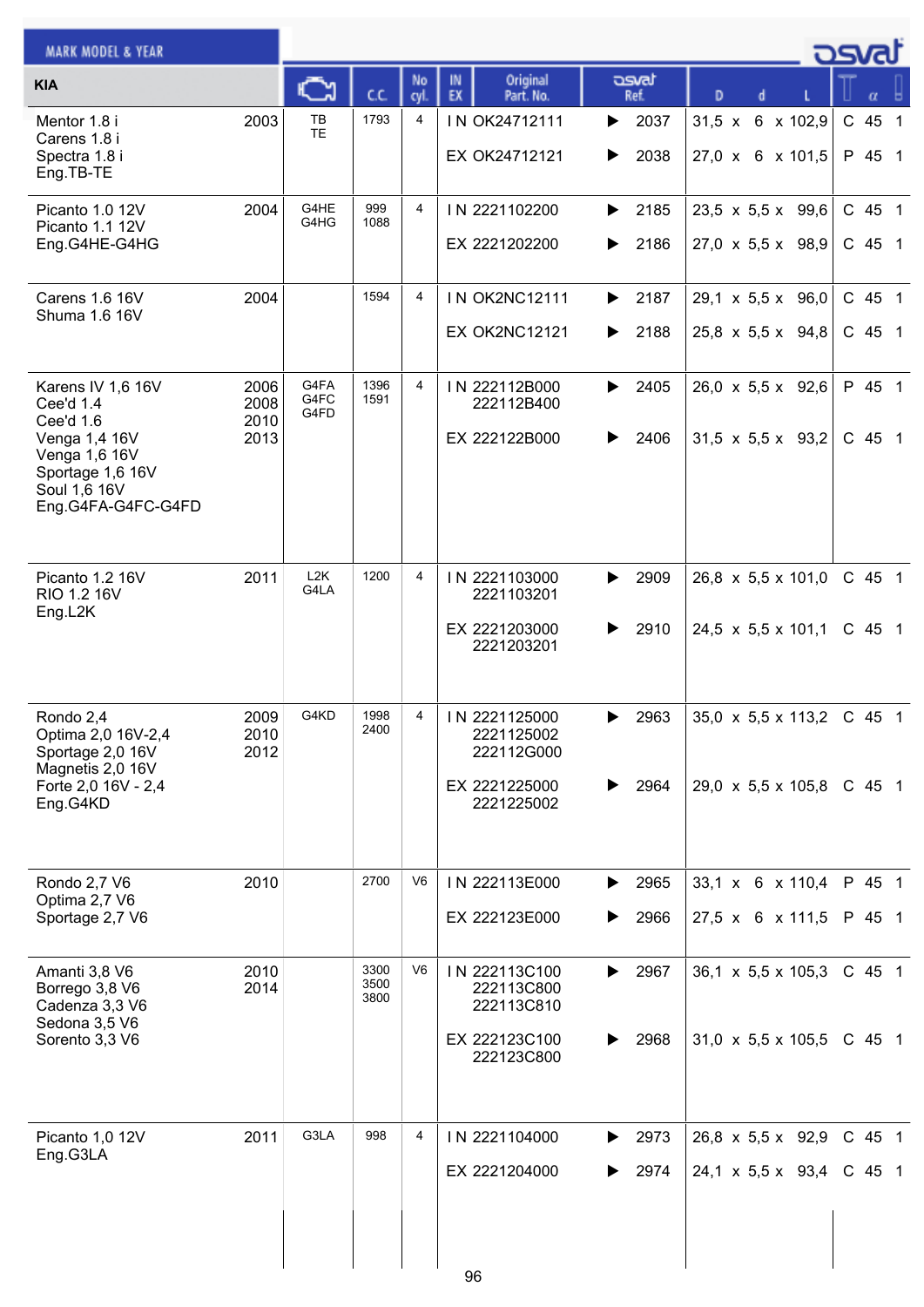| <b>MARK MODEL &amp; YEAR</b>                                                                                                                                                                                          |                                      |                                      |                                      |                |                                                            |                        |                                                                | <u>הכ</u>                        |
|-----------------------------------------------------------------------------------------------------------------------------------------------------------------------------------------------------------------------|--------------------------------------|--------------------------------------|--------------------------------------|----------------|------------------------------------------------------------|------------------------|----------------------------------------------------------------|----------------------------------|
| <b>KIA DIESEL</b>                                                                                                                                                                                                     |                                      |                                      | cc                                   | No<br>cvl.     | Original<br>IN<br>EX<br>Part. No.                          | asvat<br>Ref.          | D                                                              |                                  |
| Besta 2.2 D<br>Sportage 2.0 TD<br>Eng.RF-R2 Mazda                                                                                                                                                                     | 1994<br>1996                         | <b>RF</b><br>R <sub>2</sub>          | 1998<br>2184                         | 4              | IN RF0112111<br>EX RF0112121B                              | 0513<br>▶<br>0514<br>▶ | 41,0 x 8 x 106,9<br>36,0 x 8 x 106,8                           | P 45<br>$\overline{1}$<br>P 45 1 |
| Sportage 2.0 TD                                                                                                                                                                                                       | 1997                                 |                                      | 1998                                 | $\overline{4}$ | IN OK05412111<br>EX OK05412121                             | 1301<br>▶<br>1302<br>▶ | 39,4 x 8 x 107,0<br>35,1 x 8 x 105,9                           | P 30 1<br>P 45 1                 |
| Pregio 2.5 TDi-Tci<br>K2500 2.5 Tci<br>Eng.D4BH Mitsubishi                                                                                                                                                            | 2004                                 | D <sub>4</sub> BH                    | 2476                                 | 4              | IN 2221142520<br>EX 2221242520                             | 1525<br>▶<br>1526<br>▶ | 40,1 x 8 x 130,0<br>34,0 x 8 x 129,7                           | P 45 1<br>P 45 1                 |
| Cerato 2.0 CRDI 16V<br>Carens 2.0 CRDi 16V<br>Sportage 2.0 CRDI 16V<br>Magentis 2.0 CRDi 16V<br>Eng.D4EA                                                                                                              | 2002<br>2004<br>2006                 | D <sub>4</sub> EA                    | 1991                                 | 4              | IN 2221127000<br>2221127001<br>EX 2221227000<br>2221227001 | 1805<br>▶<br>1806<br>▶ | 28,5 x 6 x 95,7<br>24,4 x 6 x 95,4                             | P 45 1<br>P 45 1                 |
| Carnival 2.9 CRDI 16V<br>Carnival 2.9 Tdi 16V<br>Eng.J3-J3TCI                                                                                                                                                         | 1998                                 | J3<br><b>J3C1</b>                    | 2902                                 | 4              | IN OK55112111A<br>EX OK55112121A                           | 1953<br>▶<br>1954<br>▶ | 34,0 x 7 x 126,2<br>31,6 x 7 x 126,0                           | $C$ 45 1<br>P 45 1               |
| Sorento 2.5 CRDi                                                                                                                                                                                                      | 2003                                 |                                      | 2497                                 | 4              | IN 222114A000<br>EX 222124A000                             | 2041<br>▶<br>2042<br>▶ | 31,7 x 7 x 110,5<br>28,0 x 7 x 110,5                           | P 45 1<br>P 45 1                 |
| E-County                                                                                                                                                                                                              | 2009                                 | JM15D4AF<br>JY01D4Cl                 | 3000                                 | 4              | IN 2221141001<br>EX 2221245000<br>2221245001               | 2333<br>▶<br>2334<br>▶ | 44,0 x 8,9 x 136,8<br>$37,1 \times 8,9 \times 136,9$           | P 45 5<br>P 45 5                 |
| Picanto 1.1 12V CRDi<br>Rio 1.5 16V CRDi<br>CEE'D1.6 16V CRDI<br>Cerato 1.6 16V CRDI<br>Venga 1,6 16V CRDI<br>Soul 1,6 16V CRDI<br>Sportage 1,7 16V CDRI<br>Eng.D3FA-D4FA-D4FB-D4FC-<br>D <sub>4</sub> F <sub>D</sub> | 2005<br>2006<br>2007<br>2010<br>2012 | D3FA<br>D4FA<br>D4FB<br>D4FC<br>D4FD | 1120<br>1396<br>1493<br>1582<br>1685 | 3<br>4         | IN 222112A100<br>EX 222122A100                             | 2407<br>▶<br>2408<br>▶ | $26,1 \times 5,5 \times 93,1$<br>$21,0 \times 5,5 \times 93,7$ | P 45 3<br>P 45 3                 |
| <b>FRONTIER</b><br><b>PREGIO</b><br><b>BONGO</b><br>Eng.27j2                                                                                                                                                          | 2005                                 | 27J2                                 | 2500<br>2700<br>3000                 | 4              | IN OK65D12111<br>EX OK65B12121                             | 2663<br>▶<br>2664<br>▶ | $44,0 \times 8,5 \times 112,9$<br>37,4 x 8,5 x 112,9           | P 45 1<br>P 45 1                 |
| Sorento 2.5 CRDi<br>Eng.D4CB                                                                                                                                                                                          | 2006                                 | D <sub>4</sub> C <sub>B</sub>        | 2497                                 | 4              | IN 222114A061<br>EX 222124A061<br>07                       | 2697<br>▶<br>2698<br>▶ | $31,7 \times 7 \times 110,5$<br>28,0 x 7 x 110,5               | P 45 3<br>P 45 3                 |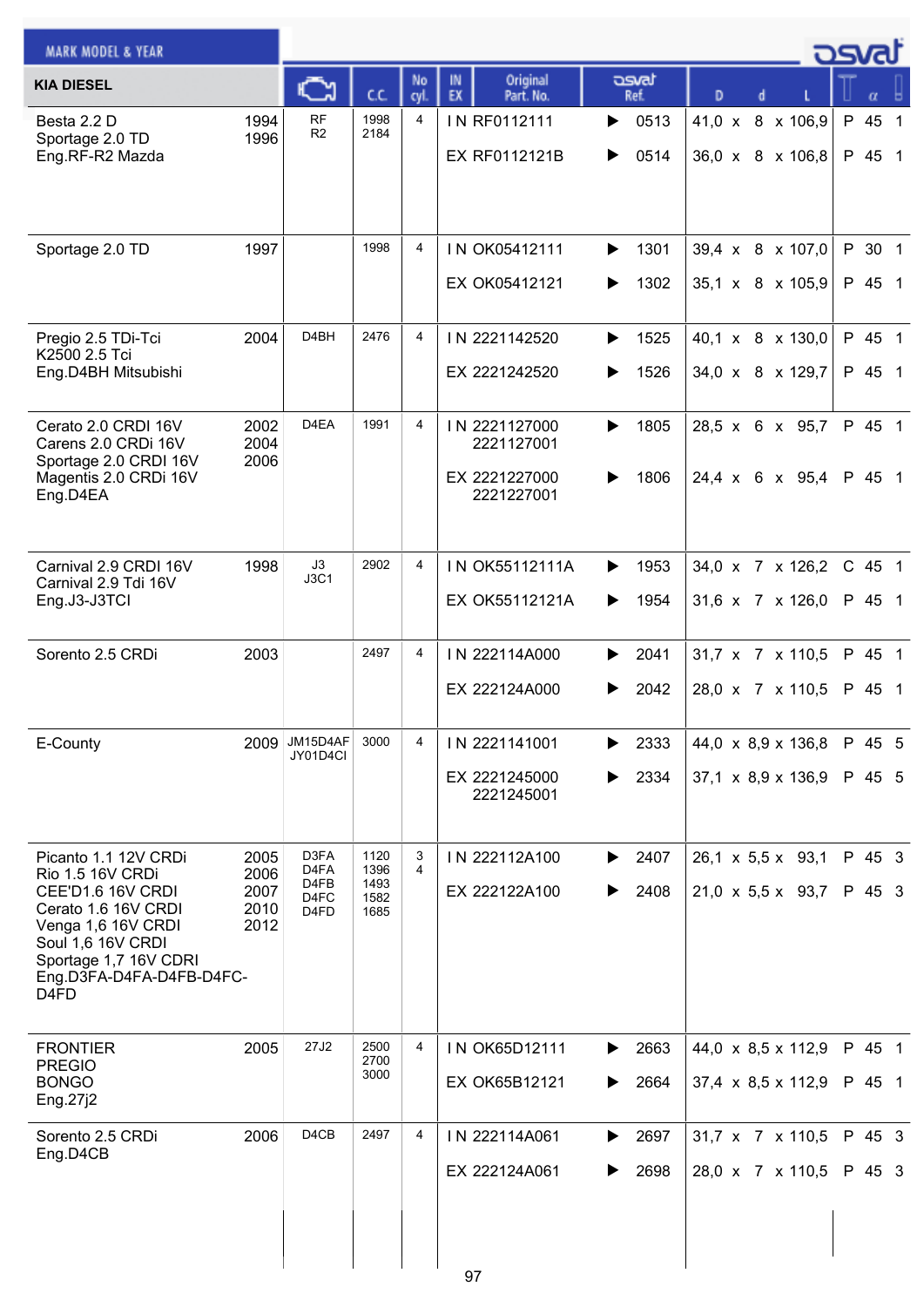| <b>MARK MODEL &amp; YEAR</b>                                                                                       |                                                    |              |            |                                                     |                                                          |                                      | <u>- ರಾಗಸ</u> |                  |  |
|--------------------------------------------------------------------------------------------------------------------|----------------------------------------------------|--------------|------------|-----------------------------------------------------|----------------------------------------------------------|--------------------------------------|---------------|------------------|--|
| <b>KIA DIESEL</b>                                                                                                  | C                                                  | C.C.         | No<br>cyl. | Original<br>IN<br>EX<br>Part. No.                   | asvat<br>Ref.                                            | D<br>d                               |               | α                |  |
| 2009<br>SPORTAGE 2.0 CRDI<br>2010<br>Sorento II 2,0 CRDI<br>Sorento 2,2 CRDI<br>Carnival 2,2 CRDI<br>Eng.D4HA-D4HB | D <sub>4</sub> HA<br>D <sub>4</sub> H <sub>B</sub> | 1995<br>2199 | 4          | IN 222112F000<br>EX 222122F201                      | $\blacktriangleright$ 2911<br>$\blacktriangleright$ 2912 | 29,0 x 6 x 108,3<br>26,0 x 6 x 108,2 |               | P 45 3<br>P 45 3 |  |
| <b>KOMATSU</b>                                                                                                     |                                                    |              |            |                                                     |                                                          |                                      |               |                  |  |
| EGS1000<br>EGS1200                                                                                                 | S6D140                                             |              |            | IN 6215414110                                       | 0083<br>▶                                                | 52,0 $\times$ 10 $\times$ 169,2      |               | P 30 1           |  |
| EGS1050                                                                                                            |                                                    |              |            | EX 6215414212                                       | 0084<br>▶                                                | 49,7 x 10 x 169,3                    |               | P 45 1           |  |
| Eng. D 155<br>Eng. D 159                                                                                           |                                                    |              |            | IN 50213800<br>6127414113                           | 0499<br>▶                                                | 56,0 x 11 x 212,5                    |               | P 30 1           |  |
|                                                                                                                    |                                                    |              |            | EX 50213900<br>6127414214                           | 0500<br>▶                                                | 53,0 x 11 x 212,5                    |               | P 45 1           |  |
| Eng.6D95                                                                                                           |                                                    |              | 6          | IN 58234197<br>6209414110                           | 0599<br>▶                                                | 44,0 x 8 x 128,0                     |               | C 30 5           |  |
|                                                                                                                    |                                                    |              |            | IN 50222985<br>6207414110                           | 0605<br>▶                                                | 44,0 x 8 x 128,0                     |               | C 45 5           |  |
|                                                                                                                    |                                                    |              |            | EX 50222984<br>52409645<br>6204414210<br>6209414210 | 0606<br>▶                                                | $37,9 \times 8 \times 128,0$         |               | C 45 5           |  |
| Eng. 6D 110                                                                                                        |                                                    |              | 6          | IN 6136414110                                       | $\triangleright$ 0607                                    | 46,2 x 10 x 145,5                    |               | P 30 1           |  |
|                                                                                                                    |                                                    |              |            | EX 6136414211                                       | 0608<br>▶                                                | 40,1 x 10 x 145,5                    |               | P 45 1           |  |
| Eng. 6D 105                                                                                                        |                                                    |              | 6          | IN 6136424110                                       | $\blacktriangleright$ 0609                               | 47,2 x 9 x 148,5                     |               | P 30 1           |  |
|                                                                                                                    |                                                    |              |            | EX 6136424210                                       | 0610<br>▶                                                | 41,1 x 9 x 148,5                     |               | P 45 1           |  |
| 6D 125                                                                                                             |                                                    |              | 6          | IN 50222606<br>6150414111                           | $\blacktriangleright$ 0639                               | 45,0 x 9 x 169,3                     |               | P 30 1           |  |
|                                                                                                                    |                                                    |              |            | EX 50222607<br>6150414210                           | 0640<br>▶                                                | 44,1 x 9 x 169,3                     |               | P 45 1           |  |
| Eng. Cummins<br><b>H &amp; N</b>                                                                                   |                                                    |              |            | IN 6610414110                                       | 1129<br>▶                                                | 44,5 $\times$ 10,3x 179,0            |               | P 30 2           |  |
|                                                                                                                    |                                                    |              |            | EX 6610414210                                       | 1129<br>▶                                                | 44,5 $\times$ 10,3x 179,0            |               | P 30 2           |  |
| <b>EGS650</b><br><b>EGS760</b>                                                                                     | S6D102                                             |              |            | IN 6736414110                                       | 2879<br>▶                                                | 45,0 x 8 x 129,1                     |               | P 30 1P          |  |
| <b>EGS850</b>                                                                                                      |                                                    |              |            | EX 6736414210                                       | 2880<br>▶                                                | 45,0 x 8 x 129,1                     |               | P 45 1           |  |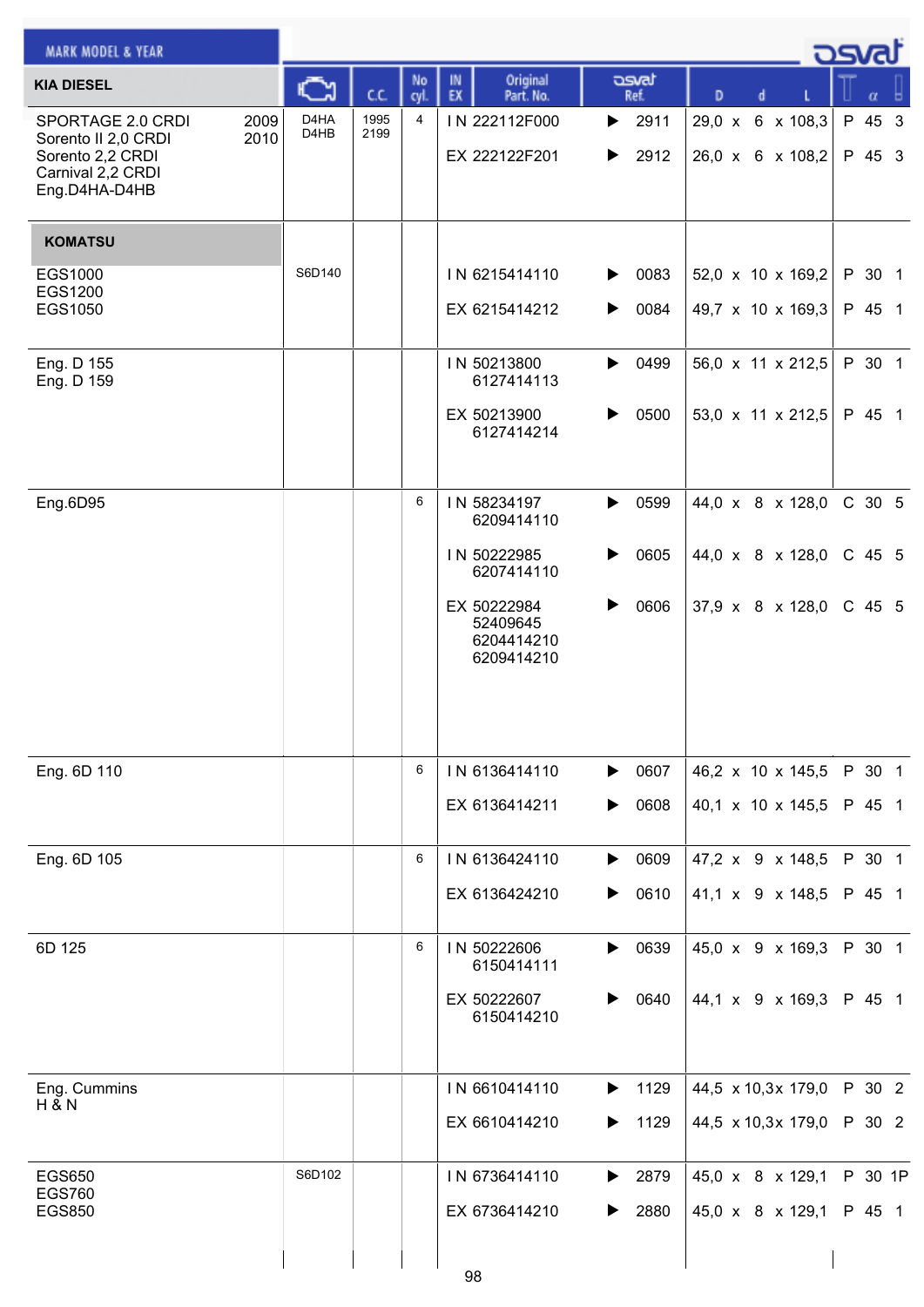| <b>MARK MODEL &amp; YEAR</b>                                                                                                                                 |              |        |                      |            |                                              |                                         |                                          | كصحت             |  |
|--------------------------------------------------------------------------------------------------------------------------------------------------------------|--------------|--------|----------------------|------------|----------------------------------------------|-----------------------------------------|------------------------------------------|------------------|--|
| <b>KOMATSU</b>                                                                                                                                               |              | Ѽ      | C.C.                 | No<br>cyl. | Original<br>IN<br>EX<br>Part. No.            | asvat<br>Ref.                           | d<br>D                                   | α                |  |
| EGS102-6<br>PC200-6                                                                                                                                          |              | S6D170 |                      |            | IN 6162434110<br>6162434111<br>EX 6162434110 | $\blacktriangleright$ 2885<br>2886<br>▶ | 57,0 x 12 x 196,6<br>56,0 x 12 x 196,5   | P 30 1<br>P 45 1 |  |
|                                                                                                                                                              |              |        |                      |            | 6164414211                                   |                                         |                                          |                  |  |
| 6D108                                                                                                                                                        |              | 6D108  |                      |            | IN 6221414110<br>EX 6221414211               | $\blacktriangleright$ 2893<br>2894<br>▶ | 50,1 x 9 x 148,7<br>44,1 x 9 x 148,9     | P 30 1<br>P 45 1 |  |
| 6D170                                                                                                                                                        |              | 6D170  |                      |            | IN 6240414110<br>EX 6240414210               | $\blacktriangleright$ 2993<br>2994<br>▶ | 61,0 x 11,9x 247,0<br>59,0 x 11,9x 247,0 | P 30 1<br>P 45 1 |  |
|                                                                                                                                                              |              |        |                      |            |                                              |                                         |                                          |                  |  |
| <b>KUBOTA</b>                                                                                                                                                |              |        |                      |            |                                              |                                         |                                          |                  |  |
| V3003                                                                                                                                                        |              |        |                      | 4          | IN 1C01013113                                | 2777<br>▶                               | 30,9 x 7 x 101,2                         | C 30 5           |  |
|                                                                                                                                                              |              |        |                      |            | EX 1C01013122                                | 2778<br>▶                               | 34,0 x 8 x 112,5                         | P 45 1           |  |
| D1105<br>V1505                                                                                                                                               |              |        |                      | 3<br>4     | IN 1G67313110                                | 2779<br>▶                               | 31,0 x 7 x 89,7                          | P 30 5           |  |
|                                                                                                                                                              |              |        |                      |            | EX 1G67313120                                | 2780<br>▶                               | 27,5 x 7 x 89,8                          | P 45 5           |  |
| V2403                                                                                                                                                        |              |        |                      | 4          | IN 1G89613110                                | 2781<br>▶                               | 33,5 x 8 x 102,2                         | P 30 1           |  |
|                                                                                                                                                              |              |        |                      |            | EX 1G89613120                                | 2782<br>▶                               | 28,5 x 8 x 102,2                         | P 45 1           |  |
| <b>LADA ZIGULI</b>                                                                                                                                           |              |        |                      |            |                                              |                                         |                                          |                  |  |
| Samara 1.1<br>Samara 1.3                                                                                                                                     | 1989<br>1990 |        | 1099<br>1288         | 4          | IN 21081007010                               | 0503<br>▶                               | 37,0 x 8 x 103,7                         | P 45 3           |  |
| Eng. 2108<br>Samara 1.5                                                                                                                                      |              |        | 1499                 |            | IN 210811007010                              | 0689<br>▶                               | 35,0 x 8 x 103,7                         | P 45 3           |  |
| Eng. 2108.3<br>(41/48/55 KW)                                                                                                                                 |              |        |                      |            | EX 21081007012                               | 0504<br>▶                               | $31,5 \times 8 \times 104,0$             | P 45 3           |  |
| 110 1.5 16V                                                                                                                                                  | 2003         |        | 1499<br>1690         | 4          | IN 21121007010                               | 2043<br>▶                               | 29,2 x 7 x 96,0                          | P 45 3           |  |
| 111 1.5 16V<br>112 1.5 16V<br>Niva 1,7 Mpi                                                                                                                   | 2004         |        |                      |            | EX 21121007012                               | 2044<br>▶                               | 25,5 x 7 x 97,2                          | P 45 3           |  |
| 1200<br>Vaz 1011 / 2101 / 2102<br>1300                                                                                                                       | 1972<br>2003 |        | 1198<br>1294<br>1452 | 4          | IN 21011007010<br>4183269                    | 2470<br>$\blacktriangleright$           | 37,0 x 8 x 112,5                         | P 45 1           |  |
| Vaz 21011 / 21033<br>6D 125az 2103<br>1600<br>6D 125az 2106 / 2107 / 2121<br>Niva 4x4<br>Vaz 2106 / 2107 / 2121<br>(44/46/48/52/55/57/58 KW)<br>Niva 1.7 Mpi |              |        | 1500<br>1570<br>1690 |            | EX 21011007012<br>4183270<br>00              | 2471<br>▶                               | $31,5 \times 8 \times 113,0$             | P 45 1           |  |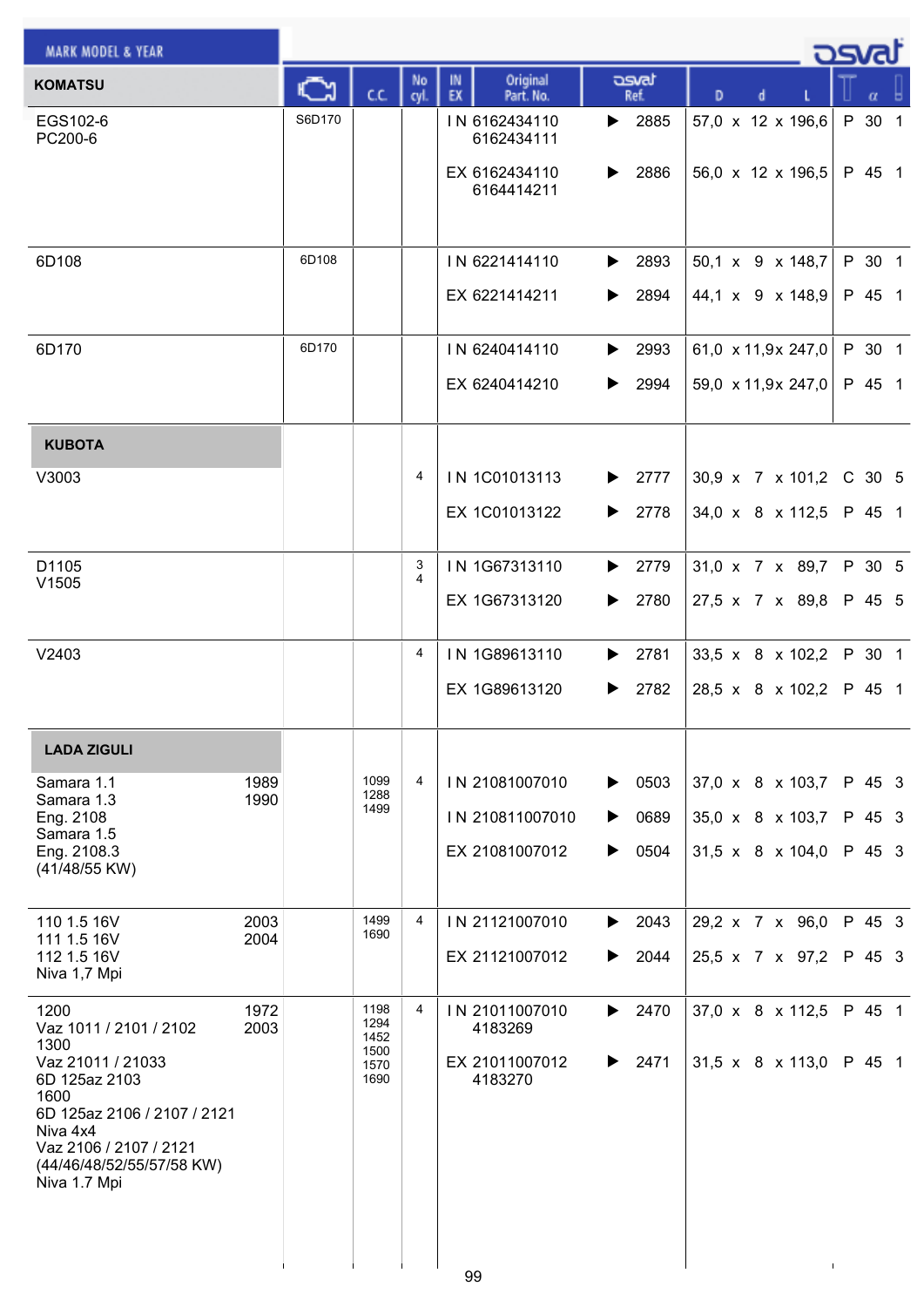| <b>MARK MODEL &amp; YEAR</b>                                                                                                                                                                                 |                              |                                              |                      |            |                                                                                            |                            |               |   |   |                                                  | osvat              |  |
|--------------------------------------------------------------------------------------------------------------------------------------------------------------------------------------------------------------|------------------------------|----------------------------------------------|----------------------|------------|--------------------------------------------------------------------------------------------|----------------------------|---------------|---|---|--------------------------------------------------|--------------------|--|
| <b>LADA ZIGULI DIESEL</b>                                                                                                                                                                                    |                              |                                              | cc                   | No<br>cvl. | Original<br>IN<br>EX<br>Part. No.                                                          |                            | asvat<br>Ref. | D | d |                                                  |                    |  |
| Niva 4X4 1.9 D<br>Eng.D9A-XUD9 Peugeot                                                                                                                                                                       | 1993                         | D <sub>9</sub> A<br>XUD9                     | 1905                 | 4          | IN 094894<br>EX 094947                                                                     | ▶<br>▶                     | 0990<br>0243  |   |   | 38,5 x 8 x 112,5<br>$33,0 \times 8 \times 112,0$ | P 45 1<br>P 45 1   |  |
| <b>LANCIA</b>                                                                                                                                                                                                |                              |                                              |                      |            |                                                                                            |                            |               |   |   |                                                  |                    |  |
| A 112<br>All Models<br>Eng. A112A5000<br>Eng. 100GL6000<br>Eng. A112B100<br>$(31/35$ KW)                                                                                                                     | 1971<br>1986                 | A112A-<br>5000<br>100GL-<br>6000<br>A112B100 | 903<br>965<br>1050   | 4          | IN 4259853<br>4265695<br>5959564<br>EX 4274135<br>4377979<br>5959563<br>5963326<br>5973130 | ▶<br>▶                     | 0206<br>0207  |   |   | 29,0 x 7 x 95,0<br>26,0 x 7 x 95,5               | $C$ 45 1<br>P 45 1 |  |
| Delta 1.6 GT - i.e.<br>Prisma 1.6 - 1.6 i.e.<br>Delta FL 83 / Delta GT<br>Delta H.F. Turbo - 4WD                                                                                                             | 1982<br>1984<br>1986<br>1989 | 836A5000                                     | 1585<br>1756<br>1995 | 4          | IN 4440061<br>46406169<br>7031135<br>7547400                                               | ▶                          | 0250          |   |   | 43,5 x 8 x 105,8                                 | C 45 1             |  |
| Dedra 1.8 / i.e. / 4WD<br>Thema 1.e. Turbo<br>Delta HF 4WD Turbo<br>Prisma 4WD<br>Dedra 2.0 / i.e. / 4WD<br>Automatica<br>Nuova Trevi Volumex<br>Beta Coupé Volumex<br>H.P. Executiv                         | 1990                         |                                              |                      |            | EX 4293992<br>4359309<br>4469661<br>5953041<br>5975341<br>7597080<br>7631719               | ▶                          | 2518          |   |   | 36,2 x 8 x 105,7                                 | P 45 1             |  |
| Thema 2.0 16V i.e.<br>Thema 2.0 Turbo 16V                                                                                                                                                                    | 1989<br>1991                 | 838A3000<br>831E5000                         | 1995                 | 4          | IN 7574739<br>7722907                                                                      | ▶                          | 0387          |   |   | 34,5 x 7 x 128,0                                 | P 45 1             |  |
| Nuova Delta 4x4<br>Delta 2.0 Turbo 16V Integrale 1998<br>2.0 HF<br>K 2.0 HF<br>K 2.0 Turbo<br>dedra 2.0 16V<br>(102/110/114/137 KW)<br>Delta 2.0 HF<br>Delta Integrale Evoluzione<br>Eng.838A3.000-831E5.000 | 1994                         |                                              |                      |            | EX 7574742<br>7598073<br>7611673<br>7650916                                                | ▶                          | 0388          |   |   | 28,5 x 7 x 125,6                                 | P 45 1             |  |
| Y 10 Fire LX - 4WD<br>Y 10 1.1 Selectronic<br>Y 10 1.1 4WD<br>Eng.156A2.000<br>(33/37/42 KW)                                                                                                                 | 1981<br>1989                 | 156A2000                                     | 999<br>1108          | 4          | IN 5942727<br>7666228<br>EX 5942728<br>7666227                                             | $\blacktriangleright$<br>▶ | 0401<br>0402  |   |   | 30,4 x 7 x 97,0<br>27,5 x 7 x 97,2               | $C$ 45 1<br>P 45 1 |  |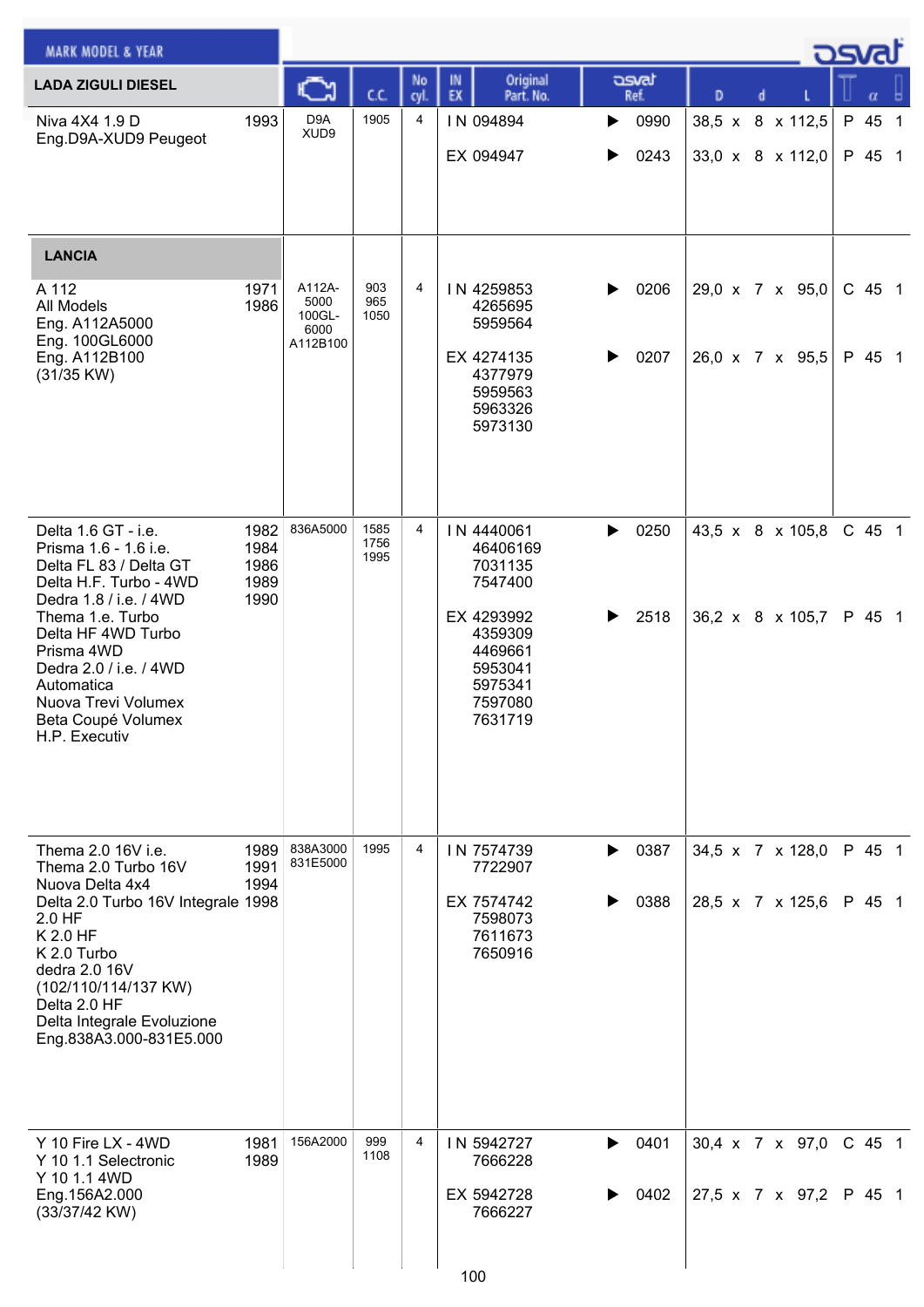| <b>MARK MODEL &amp; YEAR</b>                                                                                                         |                      |                              |              |                          |                                                                               |                           |                                                                             | asvat              |  |
|--------------------------------------------------------------------------------------------------------------------------------------|----------------------|------------------------------|--------------|--------------------------|-------------------------------------------------------------------------------|---------------------------|-----------------------------------------------------------------------------|--------------------|--|
| <b>LANCIA</b>                                                                                                                        |                      |                              | C.C.         | No<br>cyl.               | Original<br>IN.<br>EX<br>Part. No.                                            | asvat<br>Ref.             | D                                                                           | α                  |  |
| Y 1.2<br>$Y$ 1.1<br>NUOVA Y 1.2 i.e.<br>Eng.188A4.000<br>To Nr.2533527                                                               | 1998<br>2003         | 188A4000                     | 1242         | 4                        | IN 46436048<br>7770334<br>EX 46514754<br>7666227                              | 0405<br>▶<br>0402<br>▶    | 31,5 x 7 x 97,1<br>27,5 x 7 x 97,2                                          | C 45 1<br>P 45 1   |  |
| Dedra 1.6 SPi (Weber)<br>Eng. 835 A1.000<br>Delta 1.6<br>$(66$ KW $)$                                                                | 1989                 | 835A1000                     | 1581         | 4                        | IN 7617500<br>EX 4315062<br>5973128                                           | 0908<br>▶<br>2508<br>▶    | 39,6 x 8 x 108,5<br>$31,0 \times 8 \times 109,0$                            | P 45 1<br>P 45 1   |  |
| Dedra 1.6 SPi (Bosch)<br>Eng. 835 A1.000<br>$(66$ KW $)$                                                                             | 1989                 | 835A1000                     | 1581         | 4                        | IN 7609772<br>EX 5973129                                                      | 0909<br>▶<br>2754<br>▶    | 37,5 x 8 x 108,5<br>33,5 x 8 x 109,0                                        | P 45 1<br>P 45 1   |  |
| Z 2.0i E Turbo<br>Eng. XU10J2 CTE<br>Eng.RGX Peugeot<br>(108 KW)                                                                     | 1994                 | XU10J-<br>2CTE<br><b>RGX</b> | 1998         | 4                        | IN 9605936180<br>EX 9611782880                                                | 0988<br>▶<br>0989<br>▶    | 42,6 x 8 x 108,8<br>34,5 x 8 x 108,4                                        | P 45 3<br>P 45 3   |  |
| Y 1.4 12V<br>Eng 840A4.000                                                                                                           | 1998                 | 840A4000                     | 1370         | 4                        | IN 7712114<br>EX 46413334                                                     | 1507<br>▶<br>1508<br>▶    | 30,5 x 7 x 110,4<br>35,5 x 7 x 110,4                                        | P 45 1<br>P 45 1   |  |
| Delta 1.8 GT<br>Y 1.2 16V<br>Delta 1.6 HPE<br>Delta 1.8 HPE<br>Lybra 1.6 i.e. 16V<br>Eng.182A4.000-A6.000                            | 1997                 | 182A4000<br>182A6000         | 1242<br>1747 | 4                        | IN 46462158<br>EX 46517325<br>46761369<br>EX 46461209<br>46462159<br>46761370 | 1509<br>▶<br>1509<br>1510 | 30,3 x 7 x 102,5<br>30,3 x 7 x 102,5<br>$29.8 \times 7 \times 102.4$ C 45 1 | C 45 1<br>C 45 1   |  |
| K LS / LX 20V<br>Eng. 838 A2.000<br>(129 KW)<br>Lybra 1.8<br>Lybra 2.0<br>Thesis 2.4 V6<br>Kappa i.e. 20V<br>Eng.182A2.000-183A1.000 | 1994<br>1999<br>2001 | 182A2000<br>183A1000         | 1970<br>2446 | 4<br>5<br>V <sub>6</sub> | IN 7766564<br>EX 60674496<br>7766565                                          | 1511<br>▶<br>1512         | 33,6 x 7 x 113,0<br>28,1 x 7 x 108,5                                        | P 45 3<br>P 45 3   |  |
| Thesis 2.0 T                                                                                                                         | 2001                 |                              | 2000         | 4                        | IN 7766564<br>EX 46533298<br>101                                              | 1511<br>▶<br>1506         | 33,6 x 7 x 113,0<br>28,0 x 7 x 108,8                                        | P 45 3<br>$C$ 45 3 |  |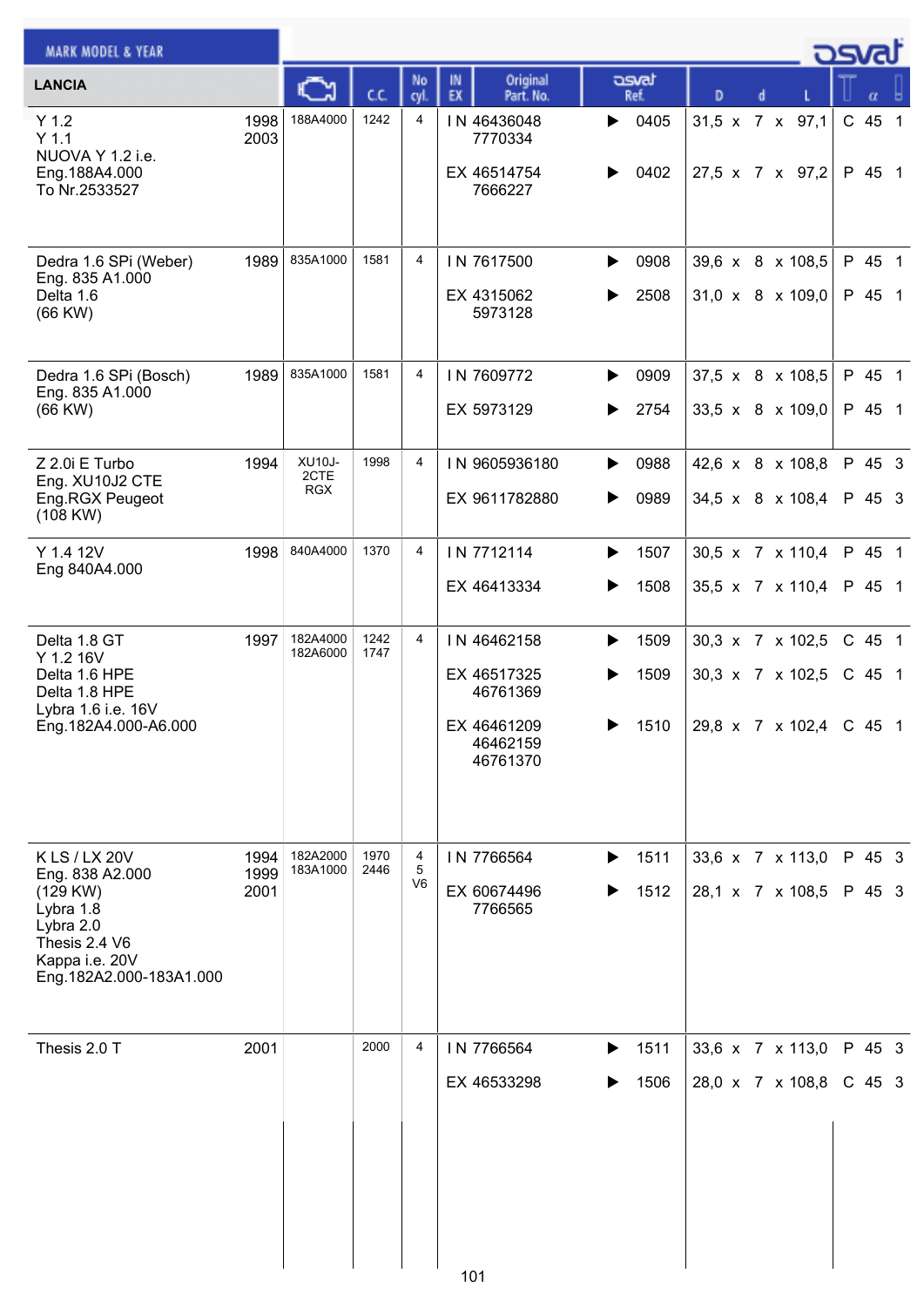| <b>MARK MODEL &amp; YEAR</b>                                                                                                                                                                                                         |                      |                      |                      |            |                                                                                                                  |                        |                                                              | ರಾ               |                  |  |
|--------------------------------------------------------------------------------------------------------------------------------------------------------------------------------------------------------------------------------------|----------------------|----------------------|----------------------|------------|------------------------------------------------------------------------------------------------------------------|------------------------|--------------------------------------------------------------|------------------|------------------|--|
| <b>LANCIA</b>                                                                                                                                                                                                                        |                      |                      | C.C.                 | No<br>cyl. | Original<br>IN.<br>EX<br>Part. No.                                                                               | asvat<br>Ref.          | D                                                            |                  |                  |  |
| K 3.0<br>K 3.0 Coupé<br>Thesis 3.0 V6-3,2 V6 24V<br>Eng.838B.000-841A1.000                                                                                                                                                           | 1997<br>2001         | 838B000<br>841A1000  | 2959                 | 6          | IN 55186770<br>60663241<br>60810666<br>EX 60560644<br>60810667                                                   | 1513<br>▶<br>1514<br>▶ | 35,6 x 7 x 102,0<br>31,1 x 7 x 102,2                         | C 45 3           | P 45 3           |  |
| K Li 20V<br>Eng. 838 A1.000<br>(107 KW)<br>K 2.0 20V T<br>Eng.838A1.000                                                                                                                                                              | 1994<br>1998         | 838A1000             | 1998                 | 5          | IN 7735898<br>EX 46417653<br>7735899                                                                             | 1519<br>▶<br>1520      | $30,0 \times 7 \times 113,1$<br>26,1 x 7 x 108,5             |                  | P 45 3<br>P 45 3 |  |
| Z 2.0 16V<br>Eng.RFV Peugeot                                                                                                                                                                                                         | 1998                 | <b>RFV</b>           | 1998                 | 4          | IN 9628943380<br>EX 9629861180                                                                                   | 1593<br>▶<br>1544      | $34,6 \times 6 \times 106,4$<br>29,6 x 6 x 105,7             |                  | P 45 1<br>P 45 1 |  |
| Beta 1.4<br>Beta Bn R.79 1.6<br>Beta Coupé 1600<br>HP Executive 1.6<br>Trevi 1.6 / Montecarlo / Berlina<br>Beta Bn R.79 2.0<br>Trevi 2.0 / i.e. / VX<br>Beta Coupé 2.0<br>HP Executive 2.0 / VX<br>(66/77/80/86 KW)<br>Eng.828A2.000 | 1972<br>1975<br>1984 | 828A2000             | 1438<br>1585<br>1995 | 4          | IN 4173746<br>4255694<br>4255779<br>EX 4293992<br>4359309<br>4469661<br>5953041<br>5975341<br>7597080<br>7631719 | 1613<br>▶<br>2518      | 41,8 x 8 x 106,5<br>36,2 x 8 x 105,7                         |                  | C 45 1<br>P 45 1 |  |
| Y 1.2 16V<br><b>NUOVA Y 1.2 16V</b><br><b>NUOVA Y 1.4 16V</b><br>Musa 1.4 i.e. 16V<br>Eng.188A5.000-192B2.000                                                                                                                        | 1998<br>2003         | 188A5000<br>192B2000 | 1242                 | 4          | IN 46403681<br>EX 46471639                                                                                       | 1635<br>▶<br>1636<br>▶ | $26,9 \times 6 \times 95,2$<br>22,4 $\times$ 6 $\times$ 96,0 | C 45 3<br>P 45 3 |                  |  |
| Zeta 2.0 i.e. 16V<br>PHEDRA 2.0 16V<br>Eng. RFN (Peugeot)                                                                                                                                                                            | 2003                 | <b>RFN</b>           | 1997                 | 4          | IN 9623950380<br>EX 9636001780                                                                                   | 1719<br>▶<br>1720<br>▶ | 33,3 x 6 x 106,1<br>28,9 x 6 x 103,6                         |                  | C 45 1<br>P 45 1 |  |
| PHEDRA 3.0 V6 24V<br><b>ENG.XFW Peugeot</b>                                                                                                                                                                                          | 2003                 | <b>XFW</b>           | 2946                 | V6         | IN 9630441380<br>EX 9640181380                                                                                   | 1777<br>▶<br>1778<br>▶ | 35,0 x 6 x 108,4<br>$30,5 \times 6 \times 106,9$             |                  | P 45 1<br>P 45 1 |  |
|                                                                                                                                                                                                                                      |                      |                      |                      |            | 102                                                                                                              |                        |                                                              |                  |                  |  |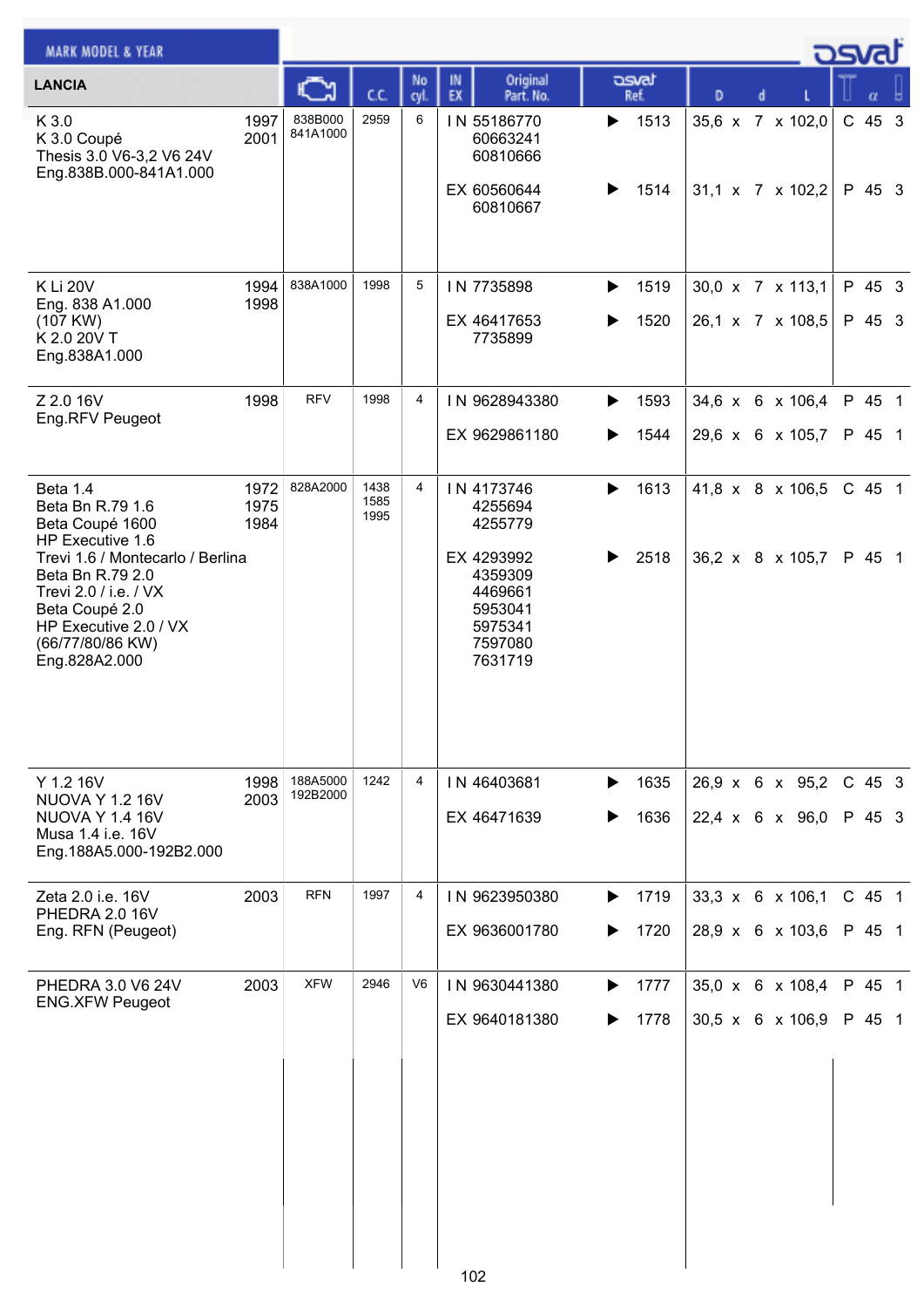| <b>MARK MODEL &amp; YEAR</b>                                                                                                                          |                      |                      |              |                |                                                                                                                                 |                           |                                                                      | asvat  |                            |  |
|-------------------------------------------------------------------------------------------------------------------------------------------------------|----------------------|----------------------|--------------|----------------|---------------------------------------------------------------------------------------------------------------------------------|---------------------------|----------------------------------------------------------------------|--------|----------------------------|--|
| <b>LANCIA</b>                                                                                                                                         |                      |                      | cc           | No<br>cyl.     | Original<br>IN<br>EX<br>Part. No.                                                                                               | asvat<br>Ref.             | D<br>d                                                               |        |                            |  |
| Delta 1.3 LX Prisma 1.3<br>Delta 1.5 Autom. / FL83<br>Prisma 1.5<br>Delta L83 0A50<br>Prisma 0A50<br>Eng. 138C2 048<br>(57/59/62 KW)<br>Eng.831B8.000 | 1979<br>1979<br>1983 | 138C2048             | 1301<br>1498 | 4              | IN 4239917<br>4460697<br>5999660<br>EX 4314869<br>4315062<br>5973128<br>96700315<br>EX 4319339<br>4403047<br>5973129<br>7565813 | 1793<br>▶<br>2508<br>2754 | 36,0 x 8 x 108,5<br>$31,0 \times 8 \times 109,0$<br>33,5 x 8 x 109,0 |        | P 45 1<br>P 45 1<br>P 45 1 |  |
| NUOVA Y 1.2 i.e.<br>Eng.188A4.000<br>From Nr.2533528                                                                                                  | 2004                 | 188A4000             | 1242         | 4              | IN 55194993<br>EX 55194994                                                                                                      | 2175<br>▶<br>2176<br>▶    | $31,9 \times 5 \times 98,4$<br>27,3 x 5 x 98,7                       |        | $C$ 45 3<br>$C$ 45 3       |  |
| New Y 1.2 16V<br>New Y 1.4 16V<br>Musa 1.4 16V<br>Nuova Delta 1,4 16V<br>Eng.836A4.000<br>Eng.198A4.000                                               | 2004<br>2007<br>2010 | 198A4000<br>836A4000 | 1248<br>1368 | 4              | IN 55185028<br>EX 55185080<br>55239748                                                                                          | 2189<br>▶<br>2190<br>▶    | $27,0 \times 6 \times 95,2$<br>22,4 x 6 x 94,6                       |        | $C$ 45 3<br>P 45 3         |  |
| Ypsilon 1,4 8V<br>Musa 1,4 8V<br>Eng.350 A1.000                                                                                                       | 2005                 | 350A1000             | 1400         | 4              | IN 55194219<br>EX 55200422                                                                                                      | 2227<br>2228              | $33,2 \times 5 \times 99,9$<br>$27.9 \times 5 \times 100.5$ C 45 3   |        | $C$ 45 3                   |  |
| Beta 1.3 Berlina<br>Beta Coupé 1.3 i.<br>Beta OHC<br>(58 KW)<br>Eng.828B3.000                                                                         | 1974<br>1975<br>1984 | 828B3000             | 1298<br>1300 | $\overline{4}$ | IN 82316779<br>EX 82336458<br>82399550                                                                                          | 2462<br>▶<br>2463         | $37,5 \times 8 \times 107,0$<br>34,0 x 8 x 107,0                     | P 45 1 | P 45 1                     |  |
| Beta 1.6 Berlina<br>Beta 1.8<br>Beta Coupé 1.6 / 1.8i.<br>Beta Spider 1.6 / 1.8i<br>(74/81 KW)<br>Eng.828A1.000                                       | 1972<br>1977         | 828A1000             | 1592<br>1756 | 4              | IN 4300760<br>EX 4293992<br>4359309<br>5975341<br>7597080                                                                       | 2466<br>2518              | 42,5 x 8 x 106,5<br>36,2 x 8 x 105,7                                 |        | C 45 1<br>P 45 1           |  |
| Thema<br>2600 / 6V<br>Peugeot Eng.                                                                                                                    | 1985                 |                      | 2848         | 6              | IN 7910245390<br>EX 7910246494<br>103                                                                                           | 2617<br>▶<br>2618         | 43,9 x 8 x 112,0<br>37,0 x 8 x 111,3                                 |        | P 30 1<br>P 45 1           |  |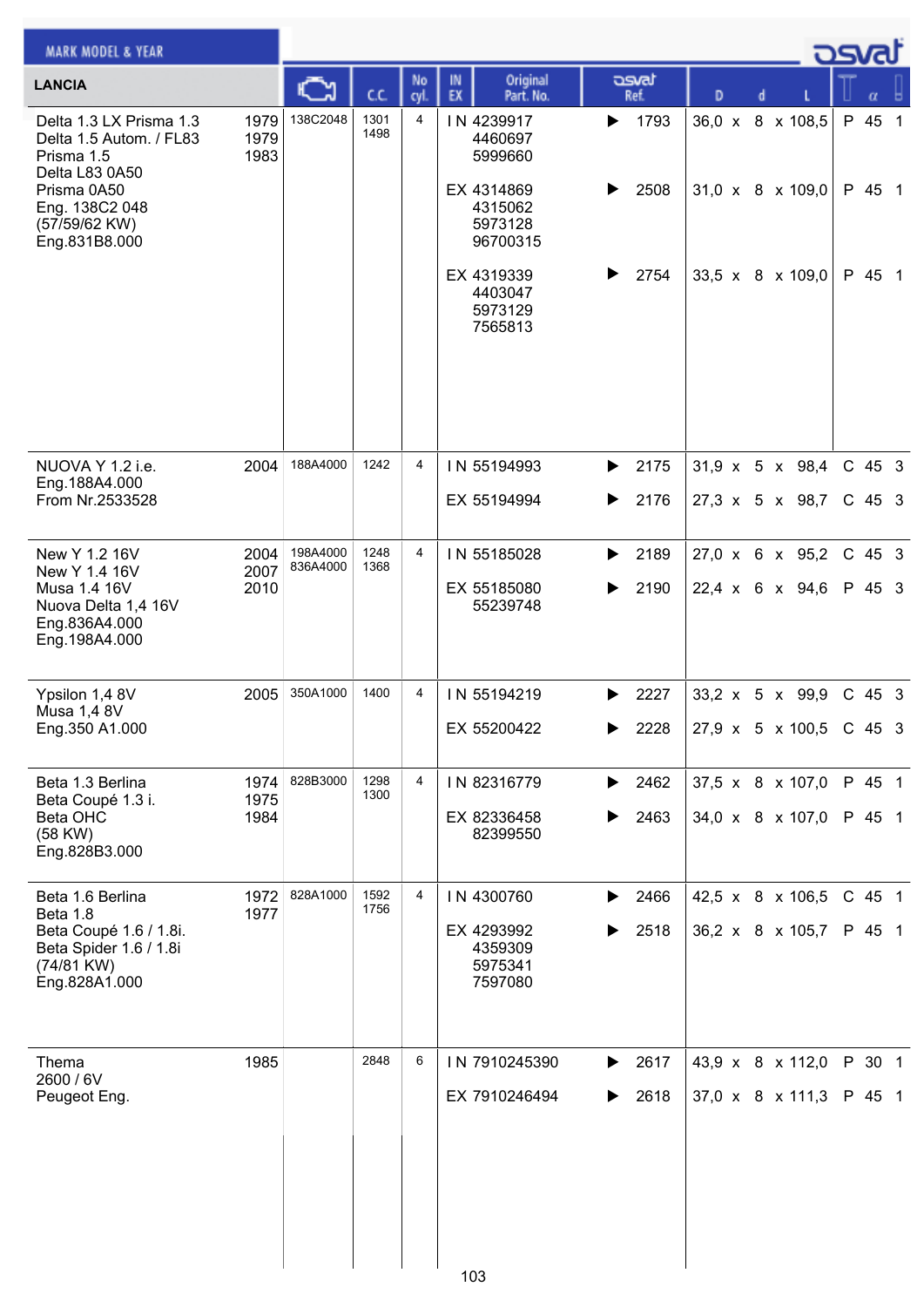| <b>MARK MODEL &amp; YEAR</b>                                                                          |                              |                                             |                      |                |                                                                                 |                                            |   |                                                    | osvat |                      |  |
|-------------------------------------------------------------------------------------------------------|------------------------------|---------------------------------------------|----------------------|----------------|---------------------------------------------------------------------------------|--------------------------------------------|---|----------------------------------------------------|-------|----------------------|--|
| <b>LANCIA</b>                                                                                         |                              | C                                           | CC.                  | No<br>cyl.     | Original<br>IN<br>EX<br>Part. No.                                               | asvat<br>Ref.                              | D |                                                    |       | α                    |  |
| Y 10 Touring<br>Y 10 Turbo<br>Y 10 Elite<br>Y 10 GT<br>Eng.156A.000<br>(41/54/63 KW)                  | 1985<br>1989<br>1994         | 156A000                                     | 1049<br>1297<br>1301 | 4              | IN 4412816<br>5997328<br>7633751<br>EX 4340119<br>4412822<br>5985066<br>7633752 | 2632<br>▶<br>2631<br>▶                     |   | 36,5 x 8 x 110,0<br>29,0 x 8 x 110,5               |       | P 45 1<br>P 45 1     |  |
| Delta 1.4 GPL<br>Musa 1.4 GPL<br>Eng.198A4.000                                                        | 2010                         | 198A4000                                    | 1368                 | 4              | IN 55225886<br>EX 55225887                                                      | 2831<br>▶<br>2832<br>▶                     |   | 26,8 x 6 x 95,2<br>23,0 x 6 x 94,6                 |       | C 30 3<br>C 30 3     |  |
| Ypsilon 0,9 Twin Air<br>Eng.312A2000                                                                  | 2012                         | 312A2000                                    | 875                  | $\overline{2}$ | IN 55229666<br>EX 55231897                                                      | 2843<br>▶<br>2844<br>▶                     |   | 30,1 x 5 x 95,5<br>$25,3 \times 5 \times 95,3$     |       | $C$ 45 3<br>$C$ 45 3 |  |
| <b>LANCIA DIESEL</b>                                                                                  |                              |                                             |                      |                |                                                                                 |                                            |   |                                                    |       |                      |  |
| Eng. 8144.91 Turbo<br>Thema TD<br>Eng. 8144.97 Turbo<br>Thema TD<br>(74/85 KW)                        | 1984<br>1989                 | 814491<br>814497                            | 2445<br>2499         | 4              | IN 4757358<br>7301820<br>EX 7301821<br>7302157                                  | 0252<br>▶<br>0253<br>▶                     |   | 41,0 x 8 x 121,0<br>34,5 x $8 \times 122,0$        |       | P 30 1<br>P 45 1     |  |
|                                                                                                       |                              |                                             |                      |                | EX 4826033                                                                      | 0253<br>$+0,6T$                            |   | 34,5 x 8 x 122,0                                   |       | P 45 1               |  |
| Eng. 831 D.000<br>Prisma D<br>Eng. 149 A1.000 Turbo<br>Delta TD                                       | 1984<br>1986<br>1989<br>1997 | 149A1000<br>831D000<br>831A1000<br>835A4000 | 1929                 | 4              | IN 5990532<br>7547158<br>EX 5990533                                             | 0409<br>0410                               |   | 37,4 x 8 x 116,6<br>33,5 x $8 \times 116,6$        |       | P 45 1<br>P 45 1     |  |
| Eng. 831 A1.000 Turbo<br>Prisma TD<br>Eng. 835 A4.000 Turbo<br>Dedra TD<br>(48/59/68 KW)<br>Dedra TDS |                              |                                             |                      |                | EX 7588577                                                                      | 0410<br>$+0,6T$                            |   | 33,5 x 8 x 116,6                                   |       | P 45 1               |  |
| <b>K TD 10V</b><br>Eng. 838 A3.000<br>(91 KW)                                                         | 1994                         | 838A3000                                    | 2387                 | 5              | IN 7798620<br>EX 7783225                                                        | 1515<br>$\blacktriangleright$<br>1516<br>▶ |   | 37,5 x 8 x 114,3<br>$31,0 \times 8 \times 114,1$   |       | P 45 3<br>P 45 3     |  |
| Z 2.1 TDS<br>Eng.P8C Peugeot                                                                          | 1999                         | P8C                                         | 2088                 | 4              | IN 9600781780<br>EX 9604295780                                                  | 1541<br>▶<br>1542                          |   | 33,9 x 8 x 122,3<br>33,9 $\times$ 8 $\times$ 121,9 |       | P 45 3<br>P 45 3     |  |
|                                                                                                       |                              |                                             |                      |                | 104                                                                             |                                            |   |                                                    |       |                      |  |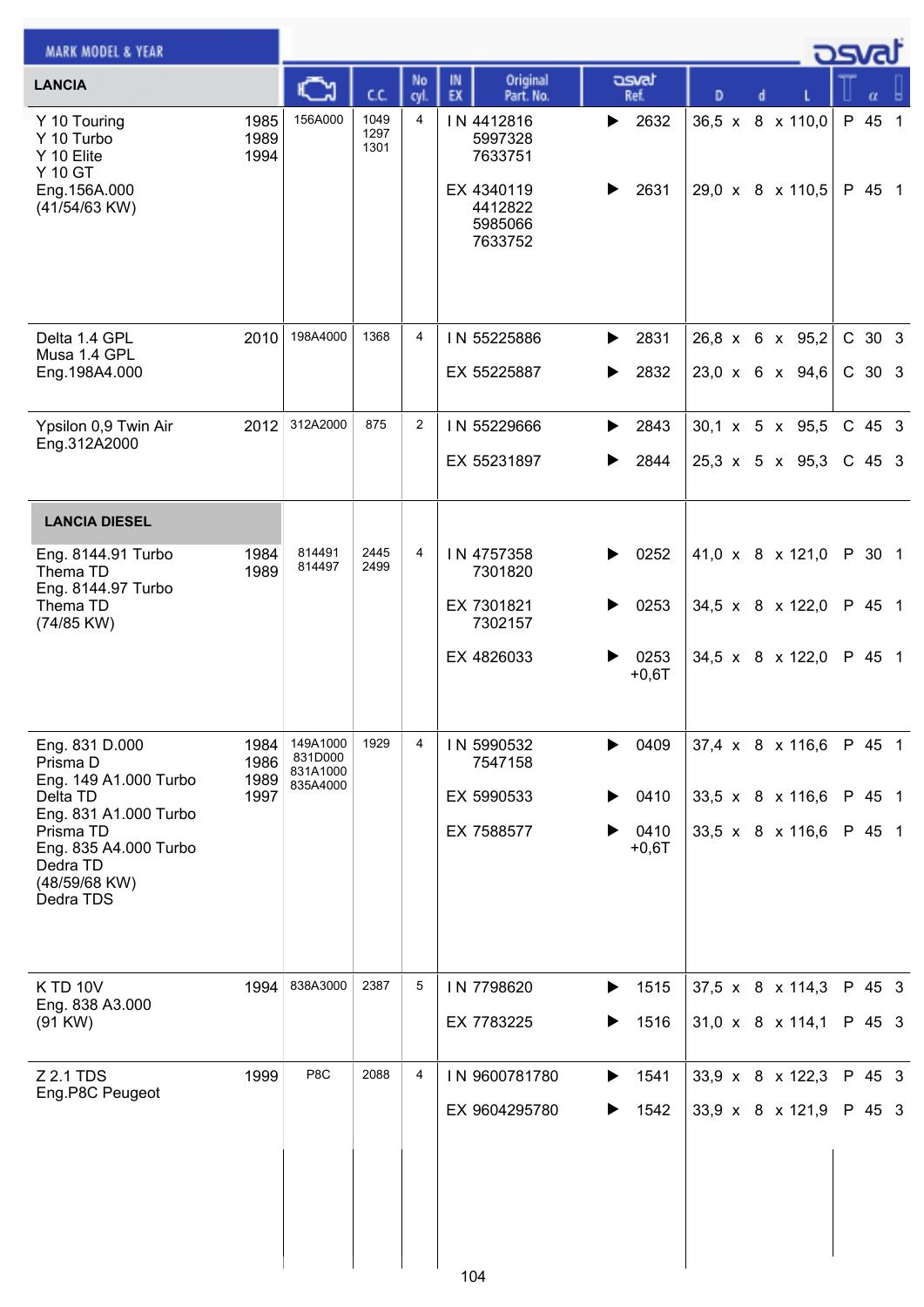| <b>MARK MODEL &amp; YEAR</b>                                                                          |                                      |                                            |              |            |                                                                                                                            |                                                                            |                                                                                                                                  | osvat                                                    |
|-------------------------------------------------------------------------------------------------------|--------------------------------------|--------------------------------------------|--------------|------------|----------------------------------------------------------------------------------------------------------------------------|----------------------------------------------------------------------------|----------------------------------------------------------------------------------------------------------------------------------|----------------------------------------------------------|
| <b>LANCIA DIESEL</b>                                                                                  |                                      |                                            | C.C.         | No<br>cyl. | Original<br>IN.<br>EX<br>Part. No.                                                                                         | asvat<br>Ref.                                                              | D                                                                                                                                |                                                          |
| K 2.4 JTD<br>Lybra 1.9 / 2.4 JTD<br>Thesis 2.4 JTD<br>Musa 1.9 MJ<br>Eng.838A8.000-841C.000           | 1998<br>2001                         | 838A8000<br>841C000                        | 1910<br>2387 | 4<br>5     | IN 46750859<br>55193126<br>60814605<br>EX 46783962<br>60814604                                                             | 1577<br>▶<br>1578<br>▶                                                     | 35,5 x 8 x 115,0<br>34,5 x 8 x 115,0                                                                                             | P 45 3<br>P 45 3                                         |
| Zeta 2.0 JTD<br>Eng RHZ                                                                               | 1999                                 | <b>RHZ</b>                                 | 1998         | 4          | IN 9624774280<br>EX 9624774580                                                                                             | 1595<br>▶<br>1596<br>▶                                                     | 35,6 x 6 x 107,1<br>33,8 x 6 x 107,1                                                                                             | P 45 3<br>P 45 3                                         |
| PHEDRA 2.2 JTD<br>ENG.4HW<br>PHEDRA 2,2 MJT 136 CV                                                    | 2003<br>2006                         | 4HW                                        | 2179         | 4          | IN 9627184380<br>EX 9634437580                                                                                             | 1779<br>▶<br>1780<br>▶                                                     | 29,8 x 6 x 105,0<br>24,9 x 6 x 105,0                                                                                             | P 45 3<br>P 45 3                                         |
| Zeta 2.0 JTD<br>PHEDRA 2.0 JTD<br>Eng.RHM-RHW-RHT<br>(Peugeot)                                        | 2004                                 | <b>RHM</b><br><b>RHW</b><br>RHT            | 1997         | 4          | IN 9635317980<br>EX 9635318480                                                                                             | 1781<br>▶<br>1782<br>▶                                                     | 29,9 x 6 x 106,2<br>25,0 x 6 x 106,2                                                                                             | P 45 3<br>P 45 3                                         |
| New Y 1,3 MJ 16V<br>ENG.188A.4000<br>Musa 1.3 MJ 16V                                                  | 2003                                 | 188A4000                                   | 1248<br>1368 | 4          | IN 46518930<br>55219793<br>EX 46518931<br>55208213                                                                         | 1989<br>▶<br>1990<br>▶                                                     | 21,8 x 6 x 109,2<br>21,8 x 6 x 109,2                                                                                             | P 45 3<br>P 45 3                                         |
| THESIS 2,4 JTD 20V<br>ENG.841G.000<br>Delta 2.0 MJET<br>(Up to Engine 5553217)                        | 2004<br>2005<br>2006<br>2007<br>2010 | 841G000<br>198A5000<br>844A1000<br>841P000 | 1910<br>2387 | 4<br>5     | IN 46802049<br>55195535<br>IN 55190248<br>IN 55206431<br>EX 55202557<br>EX 55190249<br>EX 46787902<br>55205183<br>55207955 | 1987<br>▶<br>2355<br>▶<br>2359<br>▶<br>1988<br>▶<br>▶<br>2356<br>2360<br>▶ | 27,8 x 6 x 114,4<br>27,8 x 5 x 114,2<br>$27,9 \times 5 \times 114,4$<br>25,8 x 6 x 114,4<br>24,9 x 5 x 114,2<br>24,4 x 5 x 114,4 | P 45 3<br>P 45 3<br>P 45 3<br>P 45 3<br>P 45 3<br>P 45 3 |
| Nuova Delta 1,9 MJT<br>Thesis 2,4 JTD 20V<br>Eng.198A5.000-844A1.000<br>Eng.841P.000                  | 2008                                 | 198A5000<br>844A1000<br>841P000            | 1956         | 4          | IN 55206431<br>EX 55207955                                                                                                 | 2359<br>▶<br>2360<br>▶                                                     | $27.9 \times 5 \times 114.4$<br>24,4 x 5 x 114,4                                                                                 | P 45 3<br>P 45 3                                         |
| Ypsilon 1,6 MJT 16V<br>Nuova Delta 1.6 MJT 16V<br>Musa 1.6 MJET 16V<br>Eng.350A.2000<br>Eng.350A.3000 | 2008                                 | 350A2000<br>350A3000                       | 1598         | 4          | IN 55205125<br>EX 46787902<br>55207955                                                                                     | 2361<br>▶<br>2360<br>▶                                                     | $26,5 \times 5 \times 114,4$<br>24,4 x 5 x 114,4                                                                                 | P 45 3<br>P 45 3                                         |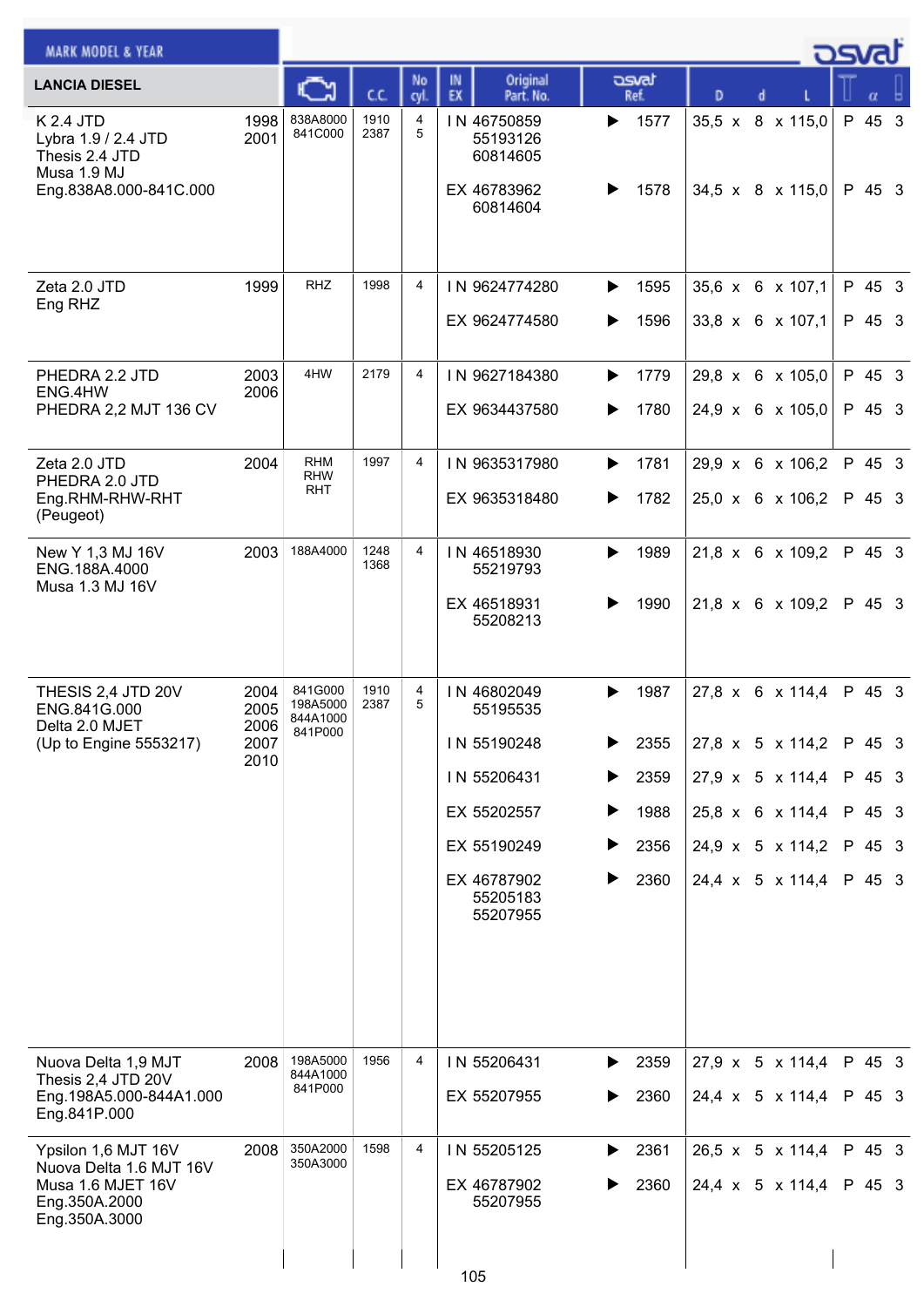| <b>MARK MODEL &amp; YEAR</b>                                   |              |                          |              |                |                                   |               |                                     | كمحت |         |  |
|----------------------------------------------------------------|--------------|--------------------------|--------------|----------------|-----------------------------------|---------------|-------------------------------------|------|---------|--|
| <b>LANCIA DIESEL</b>                                           |              | C٦                       | C.C.         | No<br>cyl.     | Original<br>IN<br>EX<br>Part. No. | asvat<br>Ref. | D                                   |      |         |  |
| Voyager 2,8 JTD<br>Eng.ENS                                     | 2011         | <b>ENS</b>               | 2777         | 4              | IN K68027469AA                    | 2409<br>▶     | $31,8 \times$<br>6 x 107,6          |      | P 45 3  |  |
|                                                                |              |                          |              |                | EX K68027470AA                    | 2410<br>▶     | 29,2 x 6 x 107,8                    |      | P 45 3  |  |
| Y 1,3 16V M Jet<br>Musa 1,3 16V M Jet<br>Eng.188A4000-188A9000 | 2009         | 188A4000<br>188A9000     | 1242         | 4              | IN 46518930<br>55195680           | 2839<br>▶     | 22,4 x 6 x 109,2                    |      | P 45 3  |  |
|                                                                |              |                          |              |                | EX 46518931<br>55208213           | 2840          | 22,4 x 6 x 109,3                    |      | P 45 3  |  |
| <b>LAND ROVER</b>                                              |              |                          |              |                |                                   |               |                                     |      |         |  |
| Freelander 1.8 Softback                                        | 2001         |                          | 1796         | 4              | <b>IN LGH10029</b>                | 0665          | 27,7 x 6 x 89,6                     |      | P 45 1  |  |
|                                                                |              |                          |              |                | <b>EX LGH10028</b>                | 0666<br>▶     | $24.2 \times 6 \times 90.0$         |      | P 45 1  |  |
| Freelander 2.5 Softback<br>Eng.25K4F                           | 2001         | 25KF4                    | 2497         | V <sub>6</sub> | <b>IN LGH10064</b>                | 1725<br>▶     | $31,5 \times 6 \times 89,6$         |      | C 45 1  |  |
|                                                                |              |                          |              |                | <b>EX LGH10065</b><br>LGH101360   | 1726          | $27,5 \times 6 \times 90,0$         |      | C 45 1  |  |
| Discovery                                                      |              |                          | 3500<br>4000 | V <sub>8</sub> | IN LGH000030                      | 2111<br>▶     | $39,9 \times 8,7 \times 117,0$      |      | C 45 12 |  |
| Defender<br>Range Rover                                        |              |                          |              |                | <b>EX LGH000040</b>               | 2112<br>▶     | 24,3 x 8,7 x 117,0                  |      | C 45 12 |  |
| Range Rover Sport<br>Discovery III                             | 2002         |                          | 4400         | V8             | IN 4646005<br>LR002447            | 2495<br>▶     | $34,8 \times 5 \times 105,3$        |      | C 45 1  |  |
|                                                                |              |                          |              |                | EX 4646004                        | 2496<br>▶     | $30,9 \times 5 \times 105,1$ P 45 1 |      |         |  |
| <b>LAND ROVER DIESEL</b>                                       |              |                          |              |                |                                   |               |                                     |      |         |  |
| Range Rover 2,5 TDi<br>Discovery                               | 1989<br>1994 | 12LMAX-<br><b>ION200</b> | 2494         | 4              | <b>IN ERR1157</b>                 | 0667          | 39,5 x 8 x 116,5                    |      | P 30 3  |  |
| Defender 90 Tdi<br>Eng. 12L MAXION 200TDI                      |              | 12LMA-<br><b>XION200</b> |              |                | <b>EX ERR1156</b>                 | 0668          | 36,5 x 8 x 116,5                    |      | P 45 3  |  |
| Range Rover 2.5 Tdi<br>Eng.25GTBYM-D256TM                      | 1994         | 25GTBYW<br>D256TM        | 2497         | 6              | <b>IN STC2156</b>                 | 1065<br>▶     | 35,9 x 6 x 103,7                    |      | P 45 3  |  |
|                                                                |              |                          |              |                | <b>EX STC2149</b>                 | 1066          | 30,9 x 6 x 103,6                    |      | P 45 3  |  |
| Range Rover 3.0 Tdi<br>Freelander 2.0 Td4                      | 2002         | 204D3<br>306D1           | 1950         | 4              | IN LGH101450                      | 1588<br>▶     | 25,9 x 6 x 99,9                     |      | P 45 3  |  |
| Eng.204D3-306D1                                                |              |                          |              |                | <b>EX LGH101450</b>               | 1588          | 25,9 x 6 x 99,9                     |      | P 45 3  |  |
| Discovery 2.5 TD5<br>Eng. 10P-15P                              | 1997         | 10P<br>15P               | 2496         | 5              | <b>IN ERR6611</b>                 | 1991<br>▶     | 34,7 x 7 x 105,3                    |      | P 30 3  |  |
|                                                                |              |                          |              |                | <b>EX ERR6612</b>                 | 1992          | $31,7 \times 7 \times 105,3$        |      | P 45 3  |  |
| Evoque 2,2 TD<br>Freelander 2,2 TD4                            | 2006         | 4HT<br>224DT             | 2179         | 4              | IN 0948E5                         | 2365<br>▶     | 27,2 x 6 x 95,8                     |      | P 45 3  |  |
| Eng.224DT                                                      | 2011         |                          |              |                | EX 0949E1                         | 2366          | 25,0 x 6 x 95,0                     |      | C 45 3  |  |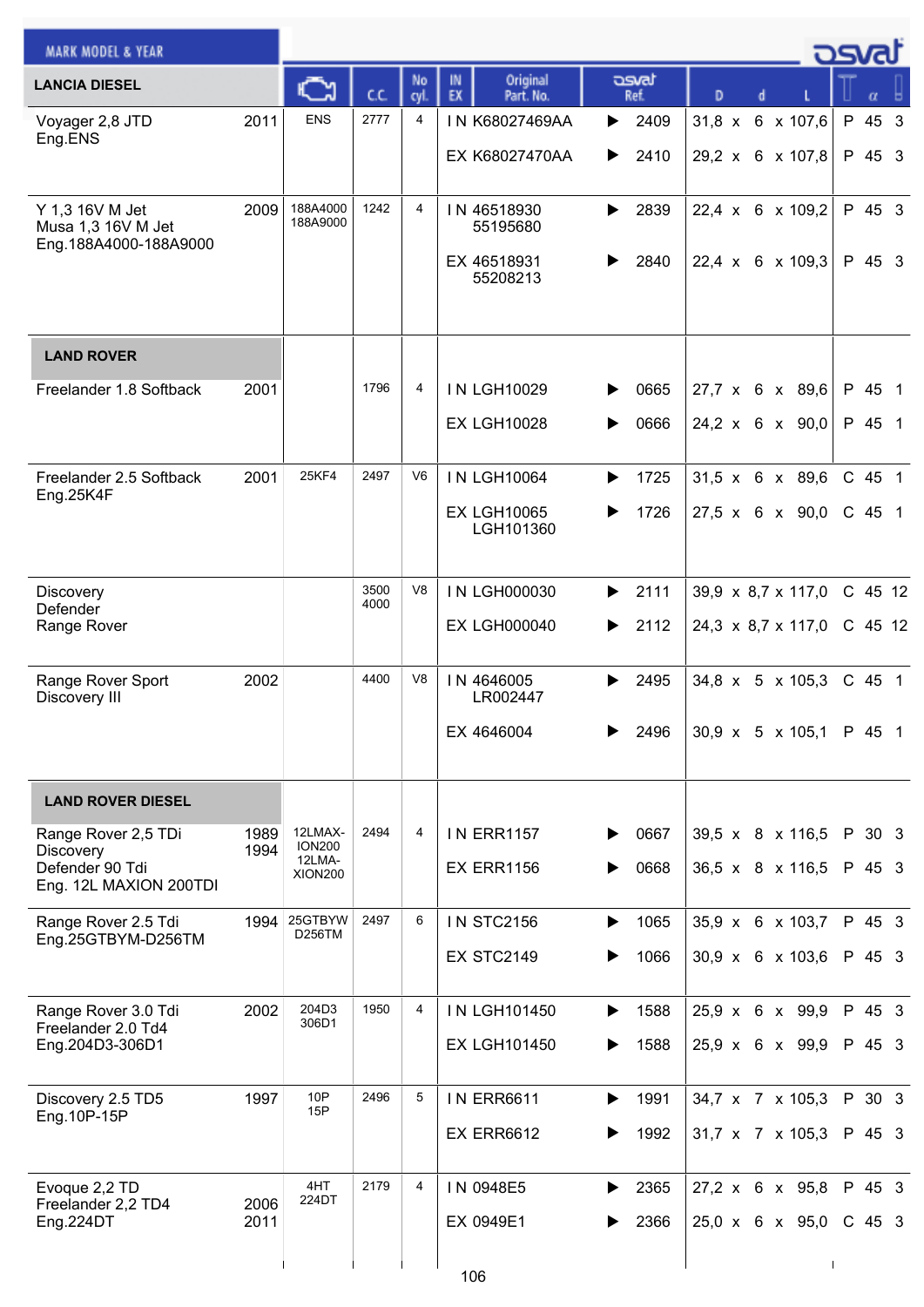| <b>MARK MODEL &amp; YEAR</b>                     |              |                  |      |                                  |                                   |               |                                  | osvat                           |
|--------------------------------------------------|--------------|------------------|------|----------------------------------|-----------------------------------|---------------|----------------------------------|---------------------------------|
| <b>LAND ROVER DIESEL</b>                         |              | C٦               | C.C. | No<br>cyl.                       | Original<br>IN<br>EX<br>Part. No. | asvat<br>Ref. | D<br>d                           | α                               |
| Range Rover Sport<br>Discovery III               | 2002         |                  | 3600 | V <sub>8</sub>                   | IN 1311281                        | 2369<br>▶     | 27,7 x 6 x 97,1                  | P 45<br>$\overline{\mathbf{3}}$ |
|                                                  |              |                  |      |                                  | EX 1316137<br>1520918             | 2370<br>▶     | 25,2 x 6 x 96,4                  | P 45 3                          |
| <b>LEXUS</b>                                     |              |                  |      |                                  |                                   |               |                                  |                                 |
| <b>RX 300 VVT</b><br>Eng. 1 MZFE                 | 2000         | 1MZFE            | 2995 | 6                                | IN 1371120020                     | 1277<br>▶     | 34,0 x 5,5 x 95,2                | C 45 1                          |
|                                                  |              |                  |      |                                  | EX 1371520020                     | 1278<br>▶     | 27,3 $\times$ 5,5 $\times$ 95,3  | C 45 1                          |
| <b>GS 300 VVT</b><br>Eng. 2JZGE<br>$(161$ KW $)$ | 2997         |                  |      | 6                                | IN 1371146021<br>1371146022       | 1279<br>▶     | 33,5 x 6 x 98,6                  | C 45 1                          |
|                                                  |              |                  |      |                                  | EX 1371546020                     | 1280<br>▶     | $29,0 \times 6 \times 99,1$      | P 45 1                          |
| <b>IS 200</b><br>Eng. 1GFE                       | 1999         | 1GFE             | 1998 | 6                                | IN 1371170060                     | 1891<br>▶     | 29,5 x 5 x 91,7                  | C 45 1                          |
| (114 KW)                                         |              |                  |      |                                  | EX 1371570080                     | 1896<br>▶     | 25,0 x 5 x 91,8                  | C 45 1                          |
| SC 430 GS 430 VVT<br><b>LS 430 VVT</b>           | 1999<br>2000 | 3UZFE            | 4293 | 8                                | IN 1371150060                     | 1901<br>▶     | 34,5 x 5,5 x 95,1                | C 45 1                          |
| Eng. 3 UZFE<br>(208 KW)                          |              |                  |      |                                  | EX 1371550060                     | 1298          | 29,0 $\times$ 5,5 $\times$ 95,1  | P 45 1                          |
| RX 300-330-350                                   | 2006         |                  | 3456 | V <sub>6</sub>                   | IN 1371131100                     | 2439          | 38,0 $\times$ 5,5 $\times$ 105,9 | C 45 1                          |
|                                                  |              |                  |      |                                  | EX 1371531120                     | 2440          | 32,0 $\times$ 5,5 $\times$ 110,4 | C 45 1                          |
| <b>LEXUS DIESEL ENGINES</b>                      |              |                  |      |                                  |                                   |               |                                  |                                 |
| IS 220 D 16V<br>Eng.2ADFHV-2ADFTV                | 2007         | 2ADFHV<br>2ADFTV | 2230 | 4                                | IN 137110R010                     | 2437<br>▶     | 30,1 x 6 x 104,5                 | P 45 1                          |
|                                                  |              |                  |      |                                  | EX 137150R010                     | 2438<br>▶     | $27,0 \times 6 \times 104,1$     | P 45 1                          |
| <b>LISTER</b>                                    |              |                  |      |                                  |                                   |               |                                  |                                 |
| Eng. ST1<br>Eng. ST2                             | 1975         |                  |      | $\mathbf{1}$<br>$\boldsymbol{2}$ | IN 20180250                       | 1109          | 42,6 $\times$ 8,7 $\times$ 120,2 | P 45 1                          |
| Eng. ST3                                         |              |                  |      | 3                                | EX 20180240                       | 1110          | 35,6 $\times$ 8,7 $\times$ 120,3 | P 45 1                          |
|                                                  |              |                  |      |                                  |                                   |               |                                  |                                 |
|                                                  |              |                  |      |                                  |                                   |               |                                  |                                 |
|                                                  |              |                  |      |                                  |                                   |               |                                  |                                 |
|                                                  |              |                  |      |                                  |                                   |               |                                  |                                 |
|                                                  |              |                  |      |                                  |                                   |               |                                  |                                 |
|                                                  |              |                  |      |                                  |                                   |               |                                  |                                 |
|                                                  |              |                  |      |                                  | 107                               |               |                                  |                                 |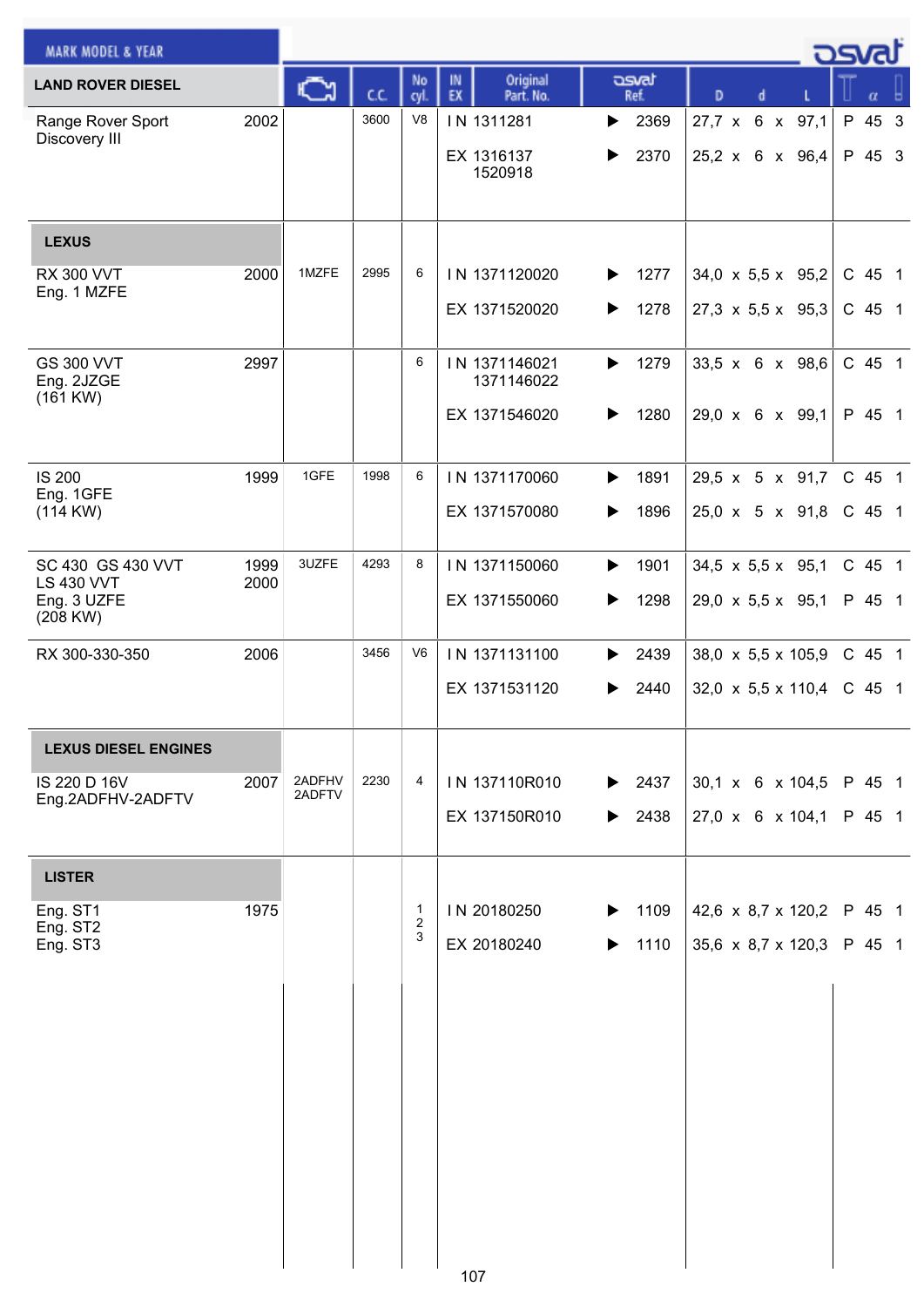| <b>MARK MODEL &amp; YEAR</b>                                                                                                                                                                                  |                                                              |                                     |                                                                                               |                         |                                                                                              |                        |                                                                      |                    |
|---------------------------------------------------------------------------------------------------------------------------------------------------------------------------------------------------------------|--------------------------------------------------------------|-------------------------------------|-----------------------------------------------------------------------------------------------|-------------------------|----------------------------------------------------------------------------------------------|------------------------|----------------------------------------------------------------------|--------------------|
| <b>LOTUS</b>                                                                                                                                                                                                  |                                                              |                                     | СC                                                                                            | No<br>cyl.              | Original<br>IN.<br>EX<br>Part. No.                                                           | asvat<br>Ref.          | D                                                                    |                    |
| Elise 1.8 i 16V<br>Eng.18K4F                                                                                                                                                                                  | 2000                                                         | <b>18K4F</b>                        | 1796                                                                                          | 4                       | IN LGH10029<br><b>EX LGH101190</b>                                                           | 0665<br>▶<br>0666<br>▶ | 27,7 x 6 x 89,6<br>$24,2 \times 6 \times 90,0$                       | P 45 1<br>P 45 1   |
| Elise 111 S 1.8 i 16V VVC<br>Eng. 18K4K                                                                                                                                                                       | 2000                                                         | 18K4F                               | 1796                                                                                          | $\overline{4}$          | <b>IN LGH10064</b><br><b>EX LGH10065</b>                                                     | 1725<br>▶<br>1726<br>▶ | $31,5 \times 6 \times 89,6$<br>27,5 x 6 x 90,0                       | C 45 1<br>$C$ 45 1 |
| Elise 1,6 16V<br>Eng1ZR-FAE                                                                                                                                                                                   | 2007                                                         | 1ZRFAE                              | 1598                                                                                          | 4                       | IN 1371137020<br>EX 1371537030                                                               | 2435<br>▶<br>2436<br>▶ | 32,0 $\times$ 5,5 $\times$ 109,4<br>27,5 $\times$ 5,5 $\times$ 108,3 | C 45 1<br>$C$ 45 1 |
| <b>M.A.N.</b>                                                                                                                                                                                                 |                                                              |                                     |                                                                                               |                         |                                                                                              |                        |                                                                      |                    |
| Eng. D 2565 MT / MK Turbo<br>Eng. D 2865 LOH / LUH<br>LF - Turbo<br>Eng. D 2566 ML / MK<br>MT - Turbo<br>Eng. D 2866 LF2 Turbo<br><b>KFZ Turbo</b><br>Eng. D 2866 OH / LOH / UH<br>F / LUH - Turbo / LF Turbo | 1976<br>1981<br>1983<br>1987<br>1989<br>1990<br>1994<br>2001 | TGA18410                            | 9510<br>9973<br>11407<br>11967<br>12760<br>12810<br>15900<br>18270<br>18720<br>20190<br>21930 | 5<br>6<br>8<br>10<br>12 | IN 51041010348<br>51041010375<br>51041010478<br>EX 51041010367<br>51041010447<br>51041010479 | 0126<br>▶<br>0129<br>▶ | 58,0 x 12 x 142,5<br>$51,0 \times 12 \times 142,5$                   | P 30 1<br>P 45 1   |
| Eng. D 2538 MT Turbo<br>Eng. D 2876 LF / LOH<br>Turbo Euro 2<br>Eng. $D2$                                                                                                                                     |                                                              |                                     |                                                                                               |                         |                                                                                              |                        |                                                                      |                    |
| Eng. D 2555 M / MF / MX<br>Eng. D 2565 HM / M / ME /                                                                                                                                                          | 1972<br>1973                                                 | D <sub>2555</sub><br>D2556<br>D2566 | 9199<br>9510<br>11045                                                                         | 5<br>6<br>8             | IN 51041010405                                                                               | 0127<br>▶              | 57,0 x 12 x 142,5                                                    | P 45 1             |
| MF / MH / MR / MUH<br>Eng. D 2556 M / MF / MX                                                                                                                                                                 | 1976<br>1980                                                 | D2530<br>D2538                      | 11407<br>11413                                                                                | 10 <sup>1</sup>         | IN 51041010332<br>51041010395                                                                | 0128<br>▶              | 58,0 x 12 x 142,5                                                    | P 45 1             |
| Eng. 2566 HM / M / ME / MH 1981<br>/ MR / MX / MUH<br>Eng. 2566 MU                                                                                                                                            | 1983                                                         |                                     | 11967<br>12756<br>15950                                                                       |                         | IN 51041010438 GAS▶                                                                          | 2937                   | 58,0 x 12 x 142,5                                                    | P 30 1             |
| Eng. D 2866<br>Eng. D 2538 M / ME / MF /                                                                                                                                                                      |                                                              |                                     | 18270                                                                                         |                         | EX 51041010367<br>51041010447                                                                | 0129<br>▶              | $51,0 \times 12 \times 142,5$                                        | P 45 1             |
| MFR / MR<br>Eng. 2530 ME / MF / MX<br>Eng. D 2840 ME / MF / MH<br>(92-268)kW<br>DF 4525-5175<br><b>DKF 3875</b>                                                                                               |                                                              |                                     |                                                                                               |                         | EX 51041010439 GAS▶                                                                          | 2938                   | $51,0 \times 12 \times 142,5$                                        | P 30 1             |
| Eng. D 2538 MT - Turbo<br>Eng. D 2530 MT - Turbo                                                                                                                                                              | 1973<br>1976                                                 | D <sub>2555</sub><br>D2556          | 12760<br>15900                                                                                | 8<br>10                 | IN 51041010334                                                                               | 0690<br>▶              | 59,0 x 12 x 142,5                                                    | P 30 1             |
| Eng. D 2540 MT - Turbo<br>Eng. D 2542 MTE Turbo<br>(178/223/235/287/294/338/383<br>KW)                                                                                                                        |                                                              | D2566<br>D2530<br>D2538             | 17426<br>20190                                                                                | 12                      | EX 51041010367<br>51041010447                                                                | 0129<br>▶              | $51,0 \times 12 \times 142,5$                                        | P 45 1             |
|                                                                                                                                                                                                               |                                                              |                                     |                                                                                               |                         | 108                                                                                          |                        |                                                                      |                    |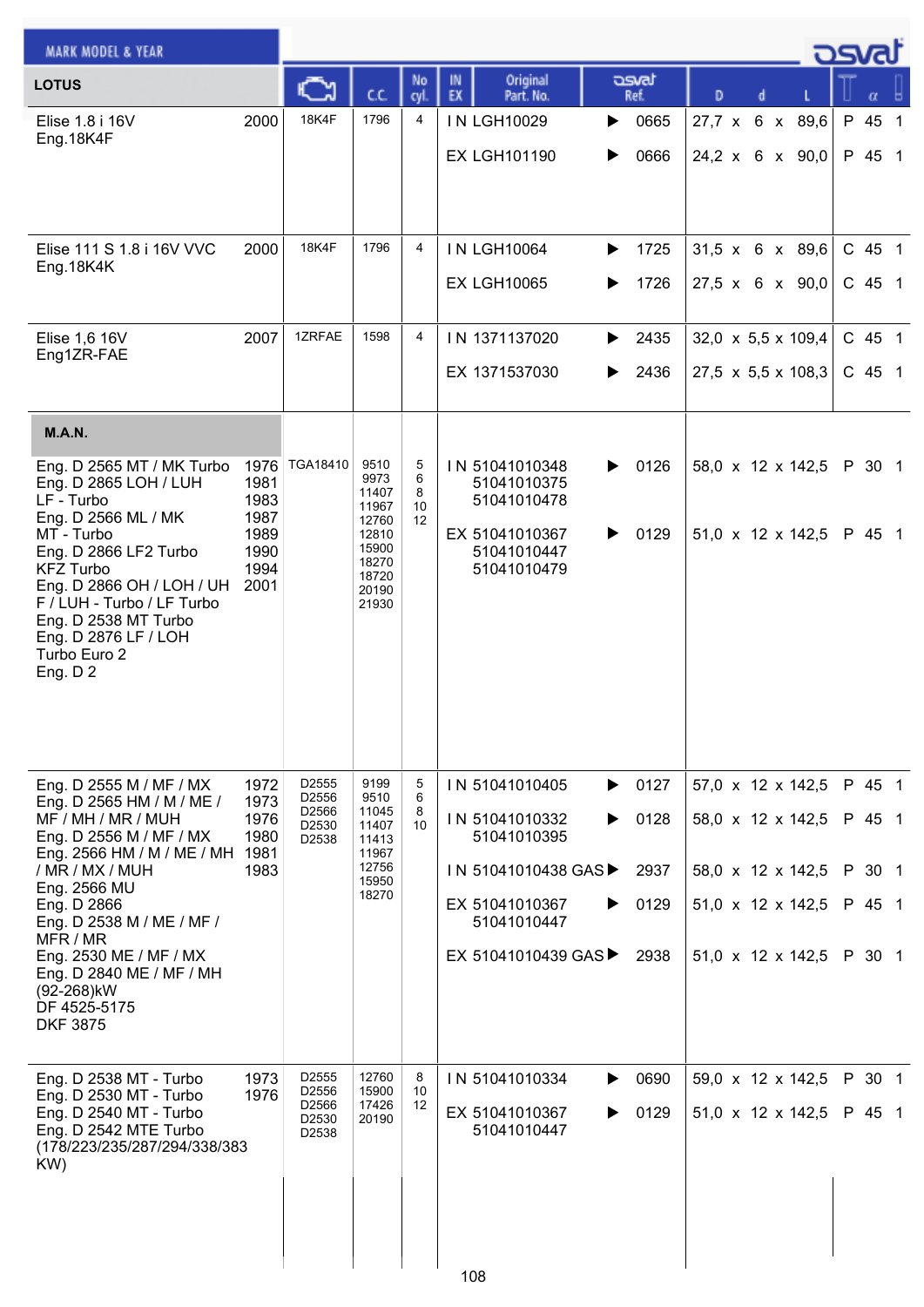| <b>MARK MODEL &amp; YEAR</b>                                                                                                                                                                                                                                                                                                  |                              |                                                           |                              |            |          |                                                                                              |        |                                      |                                                    |  |  | osvat |                  |  |
|-------------------------------------------------------------------------------------------------------------------------------------------------------------------------------------------------------------------------------------------------------------------------------------------------------------------------------|------------------------------|-----------------------------------------------------------|------------------------------|------------|----------|----------------------------------------------------------------------------------------------|--------|--------------------------------------|----------------------------------------------------|--|--|-------|------------------|--|
| <b>M.A.N.</b>                                                                                                                                                                                                                                                                                                                 |                              | ∾                                                         | C.C.                         | No<br>cyl. | IN<br>EX | Original<br>Part. No.                                                                        |        | asvat<br>Ref.                        | D                                                  |  |  |       |                  |  |
| Eng. D 0224M / ME / MF<br>Eng. D 0226M / ME / MF /<br>MFM / MFO / MH / MFA<br>(58/66/100 KW)                                                                                                                                                                                                                                  | 1979                         |                                                           | 3791<br>5687                 | 4<br>6     |          | IN 51041010417<br>EX 51041010410<br>51041010411                                              | ▶<br>▶ | 0693<br>0694                         | 47,0 x 10 x 136,6<br>42,0 x 10 x 136,3             |  |  |       | P 45 1<br>P 45 1 |  |
| Eng. D 0826 LOH / LFL / LF - 1983<br>Turbo<br>Eng. D 0824 GF / LFL / LOH 1986<br>Eng. D 0226 MC / MK / ML /<br>MT Turbo<br>Eng. D 0826 TOH<br>Eng. D 0826 GF / GFA / LOH<br>/ LU / LF / Turbo / LFL<br>(75/81/108/110/132/140/154/1<br>KW)<br>L 2000 8.163<br>L 2000 155-185-225<br>Eng.D0824<br>F 2000 8.163<br>L 2000 8.224 | 1986<br>1991<br>2001<br>2004 | D0226<br>D0824                                            | 4580<br>5687<br>6596<br>6871 | 4<br>6     |          | IN 51041010422<br>51041010425<br>EX 51041010410<br>51041010411                               | ▶<br>▶ | 0695<br>0694                         | 49,0 x 10 x 136,6<br>42,0 x 10 x 136,3             |  |  |       | P 30 1<br>P 45 1 |  |
| F 2000 19.364<br>F 2000 19.414<br>F 2000 19.464<br>F 2000 26.414<br>F 2000 26.460<br>TG - A 18.460                                                                                                                                                                                                                            | 2001                         |                                                           | 11967                        | 6          |          | IN 51041010482<br>EX 51041010483                                                             | ▶<br>▶ | 1823<br>1824                         | 46,0 x 9 x 153,6<br>46,0 x 9 x 153,6               |  |  |       | P 30 1<br>P 45 1 |  |
| D 2866 LF-LOH-LUH<br>D 2876 LF-LOH 24V<br>2 VALVES                                                                                                                                                                                                                                                                            | 1999                         |                                                           | 11967                        | 6          |          | IN 51041010547<br>EX 51041010548                                                             | ▶<br>▶ | 2487<br>2488                         | 46,0 x 9 x 153,6<br>46,0 x 9 x 153,7               |  |  |       | P 30 3<br>P 45 3 |  |
| D 2876 LF12<br>D 2876 LF 13<br>4 VALVES                                                                                                                                                                                                                                                                                       | 2000<br>2002                 | D2876-<br><b>LF12</b>                                     | 10520<br>12816               |            |          | $6$   IN 51041010523<br>EX 51041010524                                                       | ▶      | 2489 44,1 x 9 x 153,5 P 30 3<br>2490 | 41,0 x 9 x 153,6                                   |  |  |       | P 45 3           |  |
| <b>TGA SERIES</b><br>D2066 LF01<br>D2676LOH01                                                                                                                                                                                                                                                                                 | 2004                         | D2066                                                     | 10250<br>12000<br>13000      | 6          |          | IN 51041010574<br>51041010575<br>EX 51041010546<br>51041010606                               | ▶<br>▶ | 2693<br>2694                         | 40,0 x 9 x 160,4<br>38,0 x 9 x 160,4               |  |  |       | P 30 3<br>P 45 3 |  |
| Pullman<br><b>TGA</b><br>Eng.D2876LUH01                                                                                                                                                                                                                                                                                       | 2005                         | D2876-<br>LUH01<br>LUH <sub>02</sub><br>LUH <sub>03</sub> | 12816                        | 6          |          | IN 51041010509<br>EX 51041010501                                                             | ▶<br>▶ | 2869<br>2870                         | 58,0 x 12 x 142,5<br>$51,0 \times 12 \times 142,6$ |  |  |       | P 30 4<br>P 45 4 |  |
| <b>Industrial Engine</b><br>D0334 LOH 50                                                                                                                                                                                                                                                                                      | 2006                         | D033<br>D083<br>LFL40                                     | 4580<br>6871                 | 4<br>6     |          | IN 51041010515<br>51041010516<br>51041010537<br>EX 51041010498<br>51041010538<br>51041101506 | ▶<br>▶ | 2935<br>2936                         | 37,0 x 7 x 141,5<br>34,0 x 7 x 141,2               |  |  |       | P 30 3<br>P 45 3 |  |
|                                                                                                                                                                                                                                                                                                                               |                              |                                                           |                              |            | 109      |                                                                                              |        |                                      |                                                    |  |  |       |                  |  |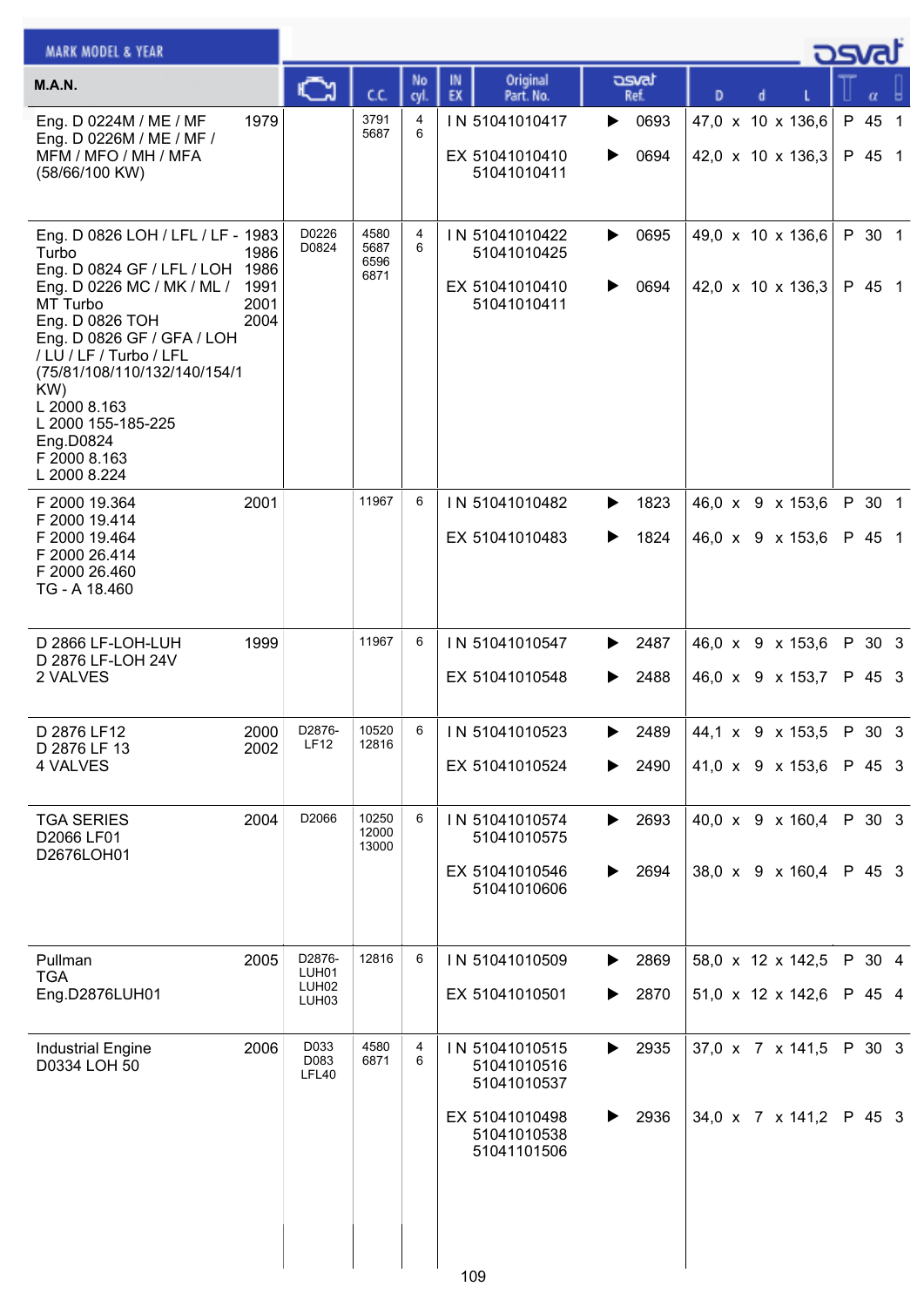| <b>MARK MODEL &amp; YEAR</b>                                                                                                                                                             |                      |                |                                                                      |                                        |          |                                                       |        |               |   |   | _ ರಾಡು                                         |                  |  |
|------------------------------------------------------------------------------------------------------------------------------------------------------------------------------------------|----------------------|----------------|----------------------------------------------------------------------|----------------------------------------|----------|-------------------------------------------------------|--------|---------------|---|---|------------------------------------------------|------------------|--|
| M.G.                                                                                                                                                                                     |                      | ⊾              | C.C.                                                                 | No<br>cyl.                             | IN<br>EX | Original<br>Part. No.                                 |        | asvat<br>Ref. | D | d |                                                | α                |  |
| ZR 105<br>ZR 160<br>ZS 120<br>ZT 160                                                                                                                                                     | 2004                 | <b>18K4F</b>   | 1396<br>1796                                                         | 4                                      |          | IN LGH10029<br><b>EX LGH101190</b>                    | ▶<br>▶ | 0665<br>0666  |   |   | 27,7 x 6 x 89,6<br>24,2 x 6 x 90,0             | P 45 1<br>P 45 1 |  |
| <b>TF160</b><br>ZR160<br>ZS180<br>ZT190<br>Eng.18K4K-25K4F                                                                                                                               | 2001<br>2002<br>2004 | 18K4K<br>25K4F | 1796<br>2497                                                         | 4<br>V <sub>6</sub>                    |          | <b>IN LGH10064</b><br>LGH20065<br><b>EX LGH101360</b> | ▶<br>▶ | 1725<br>1726  |   |   | $31,5 \times 6 \times 89,6$<br>27,5 x 6 x 90,0 | C 45 1<br>C 45 1 |  |
| <b>M.G. DIESEL</b>                                                                                                                                                                       |                      |                |                                                                      |                                        |          |                                                       |        |               |   |   |                                                |                  |  |
| ZR 115 TD 2,0 Tdi<br>ZS 115 TD 2,0 Tdi<br>Eng.20T2N                                                                                                                                      | 2004                 | 20T2N          | 1994                                                                 | 4                                      |          | IN LGH100990<br><b>EX LGH100980</b>                   | ▶<br>▶ | 1315<br>1316  |   |   | 37,2 x 7 x 86,7<br>32,5 x 7 x 86,7             | P 45 1<br>P 45 1 |  |
| ZT CDTi 2,0 Cdti                                                                                                                                                                         | 2004                 | 204D2          | 1951                                                                 | $\overline{4}$                         |          | IN LGH101450                                          | ▶      | 1588          |   |   | 25,9 x 6 x 99,9                                | P 45 3           |  |
| Eng.204D2                                                                                                                                                                                |                      |                |                                                                      |                                        |          | <b>EX LGH101450</b>                                   | ▶      | 1588          |   |   | 25,9 x 6 x 99,9                                | P 45 3           |  |
| <b>M.W.M.</b>                                                                                                                                                                            |                      |                |                                                                      |                                        |          |                                                       |        |               |   |   |                                                |                  |  |
| Eng. TC 2016                                                                                                                                                                             |                      | TC2016         |                                                                      | 4                                      |          | IN 12275153<br>EX 12275154                            | ▶      | 0065<br>0066  |   |   | 47,0 x 9 x 152,7<br>43,0 x 9 x 152,7           | P 30 3<br>C 30 3 |  |
| Eng. D 327<br>Eng. D 226 Z<br>Eng. D 327<br>Eng. D 226 D<br>Eng. D 227<br>Eng. D 327<br>Eng. D 226 V<br>Eng. D 327<br>Eng. D 227<br>Eng. D 226 S<br>(25/30/37/44/50/55/59/75/83/8<br>KW) | 1969<br>1970<br>1977 |                | 1880<br>2080<br>2820<br>3120<br>3770<br>4160<br>5650<br>5654<br>6240 | $\overline{\mathbf{c}}$<br>3<br>4<br>6 |          | IN 622604600054<br>EX 630804600024                    | ▶      | 0383<br>0384  |   |   | 41,0 x 9 x 117,0<br>38,0 x 9 x 117,0           | P 45 3<br>P 45 3 |  |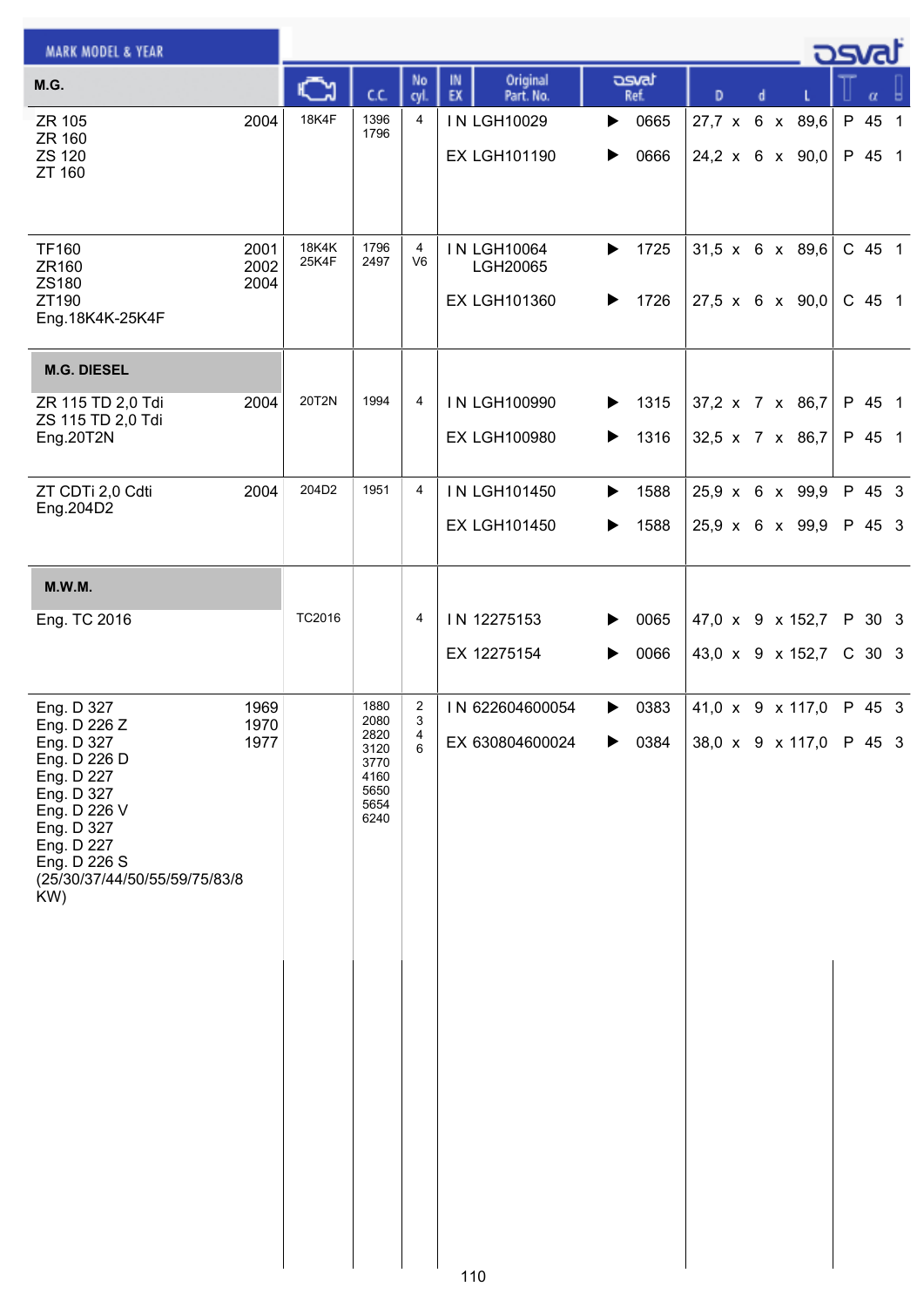| <b>MARK MODEL &amp; YEAR</b>                                                                                                                                                                                                                                                               |                                      |               |                                                                                                                              |                          |                                                                                    |                                     |   |                                                             | كمحت                       |  |
|--------------------------------------------------------------------------------------------------------------------------------------------------------------------------------------------------------------------------------------------------------------------------------------------|--------------------------------------|---------------|------------------------------------------------------------------------------------------------------------------------------|--------------------------|------------------------------------------------------------------------------------|-------------------------------------|---|-------------------------------------------------------------|----------------------------|--|
| <b>M.W.M.</b>                                                                                                                                                                                                                                                                              |                                      | C٦            | C.C.                                                                                                                         | No<br>cyl.               | Original<br>IN<br>EX<br>Part. No.                                                  | asvat<br>Ref.                       | D | d                                                           |                            |  |
| Eng. KD 110 5Z<br>Eng. KD 110 5D<br>Eng. KD 110 5V<br>Eng. KD 110 5S<br>Eng. KD 210 5Z<br>Eng. KD 210 V<br>Eng. KD 210 5S<br>Eng. D 225 / 325<br>Eng. KD 210 5.D<br>Eng. D 208 / 308 Z<br>Eng. D 208 / 308 D<br>Eng. D 208 / 308 V<br>Eng. D 208 / 308 S<br>Eng. KD 1105 Z<br>Eng. KD 1105 | 1960<br>1963<br>1963<br>1965<br>1967 |               | 1340<br>1488<br>1490<br>1700<br>2000<br>2232<br>2235<br>2550<br>2670<br>2976<br>3080<br>3400<br>4010<br>4465<br>4470<br>5100 | 2<br>3<br>4<br>6         | IN 620704603024<br>630504600044<br>630804600014<br>EX 620704603014<br>630504600034 | 0991<br>▶<br>0992<br>▶              |   | 38,0 x 9 x 117,0<br>35,0 x 9 x 117,0                        | P 45 3<br>P 45 3           |  |
| Eng. D 234<br>Eng. TD 234<br>(166/221/300/332/400/600<br>KW)                                                                                                                                                                                                                               | 1982                                 | TD234         | 10800<br>14400<br>21600                                                                                                      | 6<br>8<br>12             | IN 623404600014<br>IN 623404600064<br>EX 623404600054                              | 1499<br>▶<br>1535<br>1536<br>▶      |   | 58,0 x 10 x 161,9<br>58,0 x 10 x 162,9<br>53,0 x 10 x 161,9 | P 45 1<br>P 30 1<br>P 45 1 |  |
| Eng. D 226 B<br>Eng. TD 226 B<br>(75/88/110/130 KW)                                                                                                                                                                                                                                        | 1988                                 | <b>TD226B</b> | 3120<br>4160<br>6240                                                                                                         | 3<br>$\overline{4}$<br>6 | IN 622604605014<br>IN 622604607014<br>EX 622604605034<br>622604607034              | 1501<br>▶<br>1533<br>▶<br>1534<br>▶ |   | 47,0 x 9 x 117,0<br>47,0 x 9 x 117,0<br>43,0 x 9 x 117,0    | P 45 3<br>P 30 3<br>P 45 3 |  |
| TD 226 / 4 Turbo<br>TD 226 / 6 Turbo<br>(74/120 KW)                                                                                                                                                                                                                                        | 1977                                 | <b>TD226B</b> | 4160<br>6240                                                                                                                 | 4<br>6                   | IN 622804603014<br>EX 622604603024                                                 | 1503<br>▶<br>0384                   |   | 42,0 x 9 x 117,0<br>38,0 x 9 x 117,0                        | P 45 3<br>P 45 3           |  |
| Eng. D 6.10 TCA<br>Eng. D 6.10<br>Eng. D 4.10 TCA<br>Eng. D 4.10<br>Eng. D 6.10 T<br>Eng. D 4.10 T                                                                                                                                                                                         |                                      |               |                                                                                                                              | 4<br>6                   | IN 961004600014<br>EX 961004600024                                                 | 1531<br>▶<br>1532<br>▶              |   | 45,0 x 9 x 126,0<br>41,0 x 9 x 126,0                        | P 30 3<br>P 45 3           |  |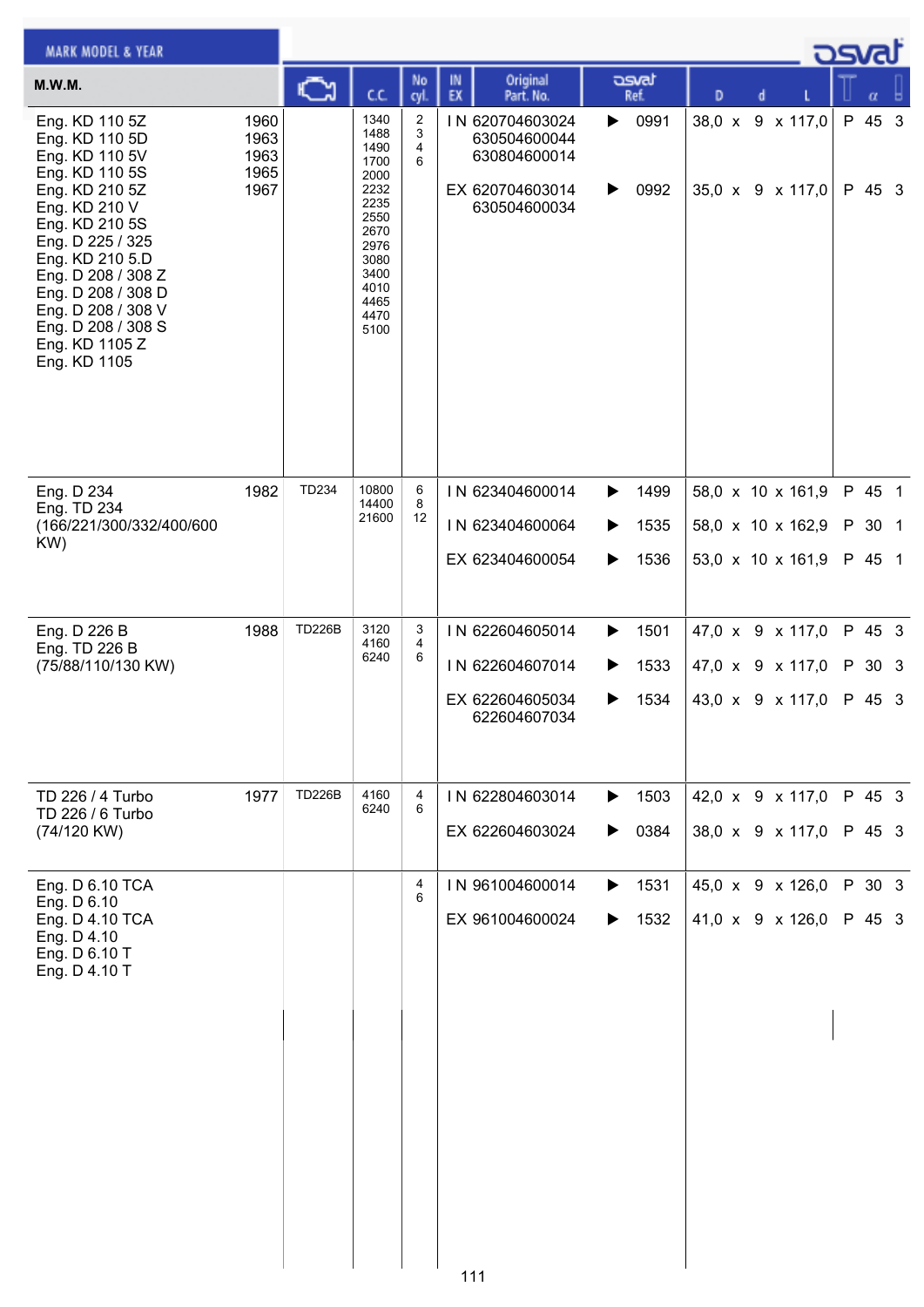| <b>MARK MODEL &amp; YEAR</b>                                                                                                                                                     |     |                      |            |                                                           |                                                                   |                                                                                                                  | <b>DSval</b>                             |
|----------------------------------------------------------------------------------------------------------------------------------------------------------------------------------|-----|----------------------|------------|-----------------------------------------------------------|-------------------------------------------------------------------|------------------------------------------------------------------------------------------------------------------|------------------------------------------|
| <b>MACK</b>                                                                                                                                                                      | ्रे | C.C.                 | No<br>cyl. | Original<br>IN<br>EX<br>Part. No.                         | asvat<br>Ref.                                                     | D<br>d                                                                                                           | α                                        |
| <b>END 673</b><br><b>ENDT 673</b><br><b>ENDT 675</b><br><b>END 711</b>                                                                                                           |     |                      | 6          | IN 690GC2187A<br>690GC2187B<br>EX 688GC2352A              | $\triangleright$ 0104<br>0105<br>▶                                | 57,0 x 12,6x 174,5<br>48,0 $\times$ 12,6x 174,5                                                                  | P 30 6<br>P 30 6                         |
| E6-4V<br>E7-4V<br>E650-4V Diesel                                                                                                                                                 |     |                      |            | IN 690GC2210<br>EX 688GC2378                              | 0137<br>▶<br>0138<br>▶                                            | 43,0 $\times$ 9,5 $\times$ 176,5<br>40,0 $\times$ 9,5 $\times$ 174,5                                             | P 30 5<br>P 30 5                         |
| 676                                                                                                                                                                              |     |                      | 6          | IN 690GC2193<br>EX 688GC337A                              | $\triangleright$ 0434<br>0439<br>▶                                | 57,0 x 12,7x 174,7<br>48,0 x 12,6x 175,0                                                                         | P 30 5<br>P 30 5                         |
| E6-4V Diesel                                                                                                                                                                     |     |                      | 6          | IN 690GC2200<br>EX 688GC2373                              | $\triangleright$ 0451<br>0452<br>▶                                | 43,0 x 11 x 176,5<br>40,0 x 11 x 174,5                                                                           | P 30 5<br>P 30 5                         |
| E7-ETECH 4V Diesel                                                                                                                                                               |     |                      |            | IN 690GC425A<br>IN 690GC342<br>EX 688GC416<br>EX 688GC344 | $\blacktriangleright$ 2295<br>2695<br>▶<br>2244<br>▶<br>▶<br>2296 | 43,0 x 9,5 x 179,1<br>43,0 $\times$ 9,5 $\times$ 176,7<br>40,0 $\times$ 9,5 $\times$ 177,6<br>40,0 x 9,5 x 177,6 | P 20 1P<br>P 20 1P<br>P 30 1P<br>P 30 1P |
| <b>MASSEY FERGUSON DIESEL</b><br>Eng. Perkins 3.152<br>1953<br>Eng. Perkins D3.152<br>1957<br>Eng. Perkins 4.192<br>1959<br>Eng. Perkins D4.203<br>1966<br>(31/37/41 KW)<br>1970 |     | 2491<br>2147<br>3330 | 3<br>4     | IN 731151M1<br>732811M1<br>EX 731152M1<br>737640M1        | 0555<br>▶<br>0556                                                 | 39,0 $\times$ 7,9 $\times$ 114,3<br>33,4 $\times$ 7,9 $\times$ 114,3                                             | C 45 1<br>$C$ 45 1                       |
| 1965<br>Eng. Perkins 4.212<br>MF 165<br>1969<br>1974<br>Eng. Perkins 4.236<br>MF 165 / 168 / 175 / 1080<br>Eng. Perkins 6.354<br>MF 510 / 515 / 1100<br>(47/59/85 KW)            |     | 3475<br>3867<br>5800 | 4<br>6     | IN 733819M1<br>EX 733818M1                                | 1220<br>▶<br>1221                                                 | 44,2 $\times$ 9,5 $\times$ 122,8<br>36,6 $\times$ 9,5 $\times$ 123,3                                             | P 45 1<br>P 45 1                         |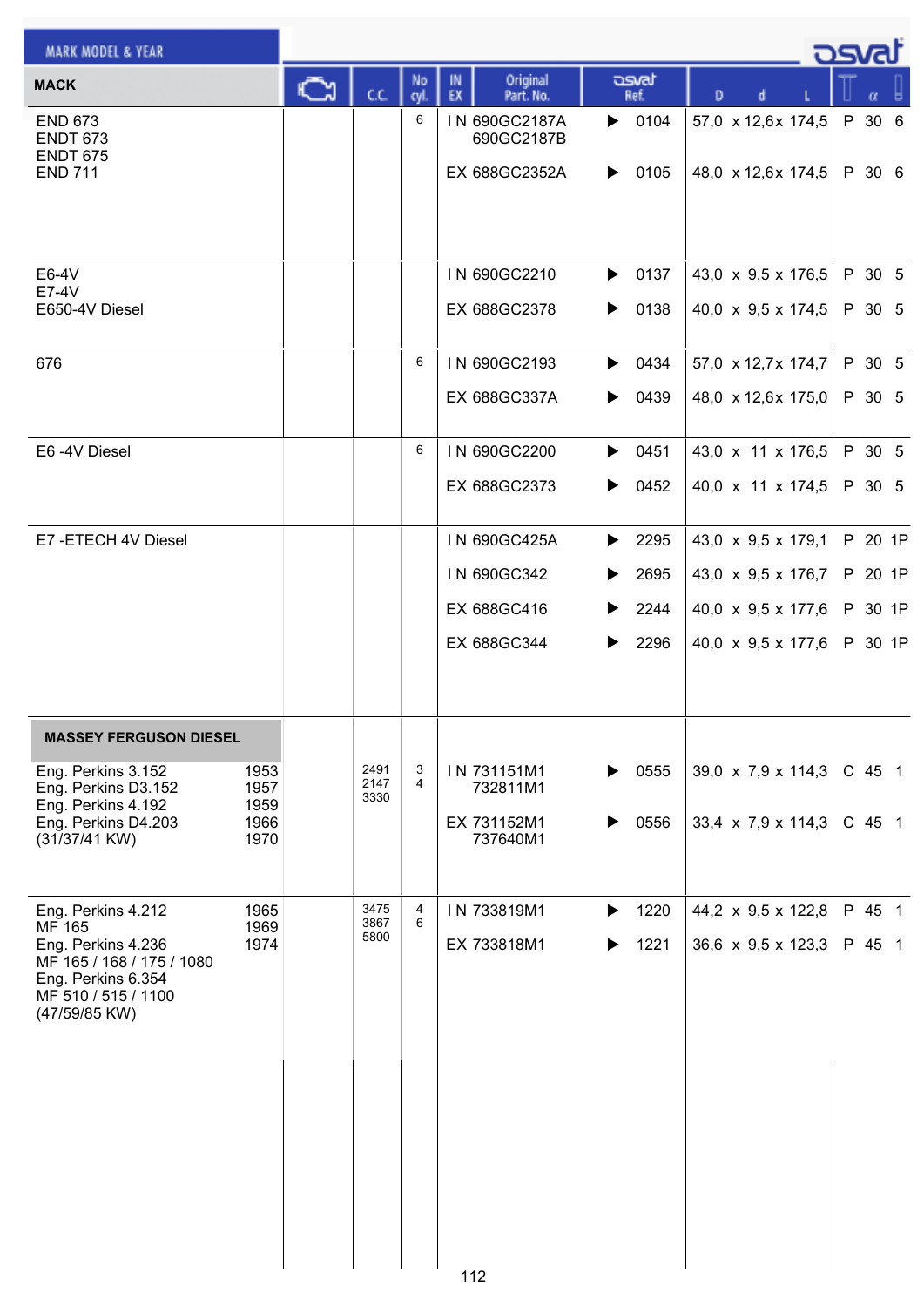| <b>MARK MODEL &amp; YEAR</b>                                                 |              |                      |              |                |                                                 |               |                                  | كت الصح  |
|------------------------------------------------------------------------------|--------------|----------------------|--------------|----------------|-------------------------------------------------|---------------|----------------------------------|----------|
| <b>MAZ</b>                                                                   |              | C٦                   | cc           | No<br>cyl.     | Original<br>IN<br>EX<br>Part. No.               | asvat<br>Ref. | D<br>d                           | α        |
| 4370<br>555142                                                               | 2014         | D240<br>D245<br>D260 | 4750<br>7120 | 4<br>6         | IN 2401007014B4<br>2401007014B7<br>2401007014B9 | 0095<br>▶     | 47,8 x 11 x 157,8                | P 30 5   |
|                                                                              |              |                      |              |                | EX 2401007015B6<br>2401007015B7<br>2401007015B9 | 0096<br>▶     | 41,8 x 11 x 157,8                | P 45 5   |
|                                                                              |              |                      |              |                |                                                 |               |                                  |          |
| <b>MAZDA</b>                                                                 |              |                      |              |                |                                                 |               |                                  |          |
| B 4000                                                                       | 1994<br>1997 |                      |              | 4              | <b>IN ZZLO12111</b>                             | 0265<br>▶     | 43,5 x 8 x 103,8                 | C 45 1   |
|                                                                              |              |                      |              |                | <b>EX ZZLO12121</b>                             | 0266<br>▶     | $34,5 \times 8 \times 104,0$     | P 45 3   |
| Eng. XA / XB / YB / ZB                                                       |              |                      | 2500<br>2700 | 4              | IN 063612111                                    | 0415<br>▶     | 40,0 x 8 x 114,7                 | P 45 1   |
|                                                                              |              |                      |              |                | EX 052712121<br>063612121                       | 0416<br>▶     | 36,0 x 8 x 114,9                 | P 45 1   |
| Familia / Bongo                                                              | 1969         | PB                   | 987          | 4              | IN 024912111A                                   | 0505<br>▶     | $32,0 \times 7,1 \times 108,0$   | P 45 1   |
| 1000 / 79<br>Eng. PB                                                         |              |                      |              |                | EX 024912121A                                   | 0506<br>▶     | $27,5 \times 7,1 \times 98,5$    | P 45 1   |
| Titan<br>T 2000 / 79                                                         | 1971         | VA                   | 1985         | $\overline{4}$ | IN 055212111                                    | 0507<br>▶     | $39,5 \times 8,1 \times 112,5$   | P 45 1   |
| Eng. VA                                                                      |              |                      |              |                | EX 055212121A                                   | 0508<br>▶     | $30,0 \times 8,1 \times 112,5$   | P 45 1   |
| Capella 1600 / Telstar 1600<br>Eng. F6                                       | 1982         | F <sub>6</sub>       | 1587         | 4              | IN F60112111                                    | 0509<br>▶     | 41,0 $\times$ 8,1 $\times$ 111,8 | P 45 1   |
| (60 KW)                                                                      |              |                      |              |                | EX F60112121                                    | 0510<br>▶     | 33,5 x 8,1 x 111,8               | P 45 1   |
| Bongo / Capella / Spectron / 1982<br>Telstar 1800                            |              | FE<br>F <sub>8</sub> | 1789<br>1998 | $\overline{4}$ | IN F80112111A                                   | 0511<br>▶     | $44,0 \times 8,1 \times 111,7$   | C 45 1   |
| Eng. F8<br>Bongo / Capella / Cosmo /<br>Luce / Telstar / 929 2000<br>Eng. FE |              |                      |              |                | EX F80112121A<br>F80412121                      | 0512<br>▶     | 36,0 x 8,1 x 111,5               | $C$ 45 1 |
|                                                                              |              |                      |              |                | IN G60112111                                    | 0775<br>▶     | 33,3 x 7 x 112,6                 | C 45 1   |
|                                                                              |              |                      |              |                | EX G60112121<br>G60212121<br>G61212121          | 0776<br>▶     | 36,0 x 7 x 113,9                 | $C$ 45 1 |
| 323 1600                                                                     | 1989         | B6OHC                | 1598         | 4              | IN B630012111                                   | 0780<br>▶     | 38,0 x 7 x 103,6                 | C 45 1   |
| Eng. B6 OHC<br>(63 KW)                                                       |              |                      |              |                | EX B630012121                                   | 0781          | 32,0 x 7 x 102,7                 | P 45 1   |
|                                                                              |              |                      |              |                |                                                 |               |                                  |          |
|                                                                              |              |                      |              |                | 113                                             |               |                                  |          |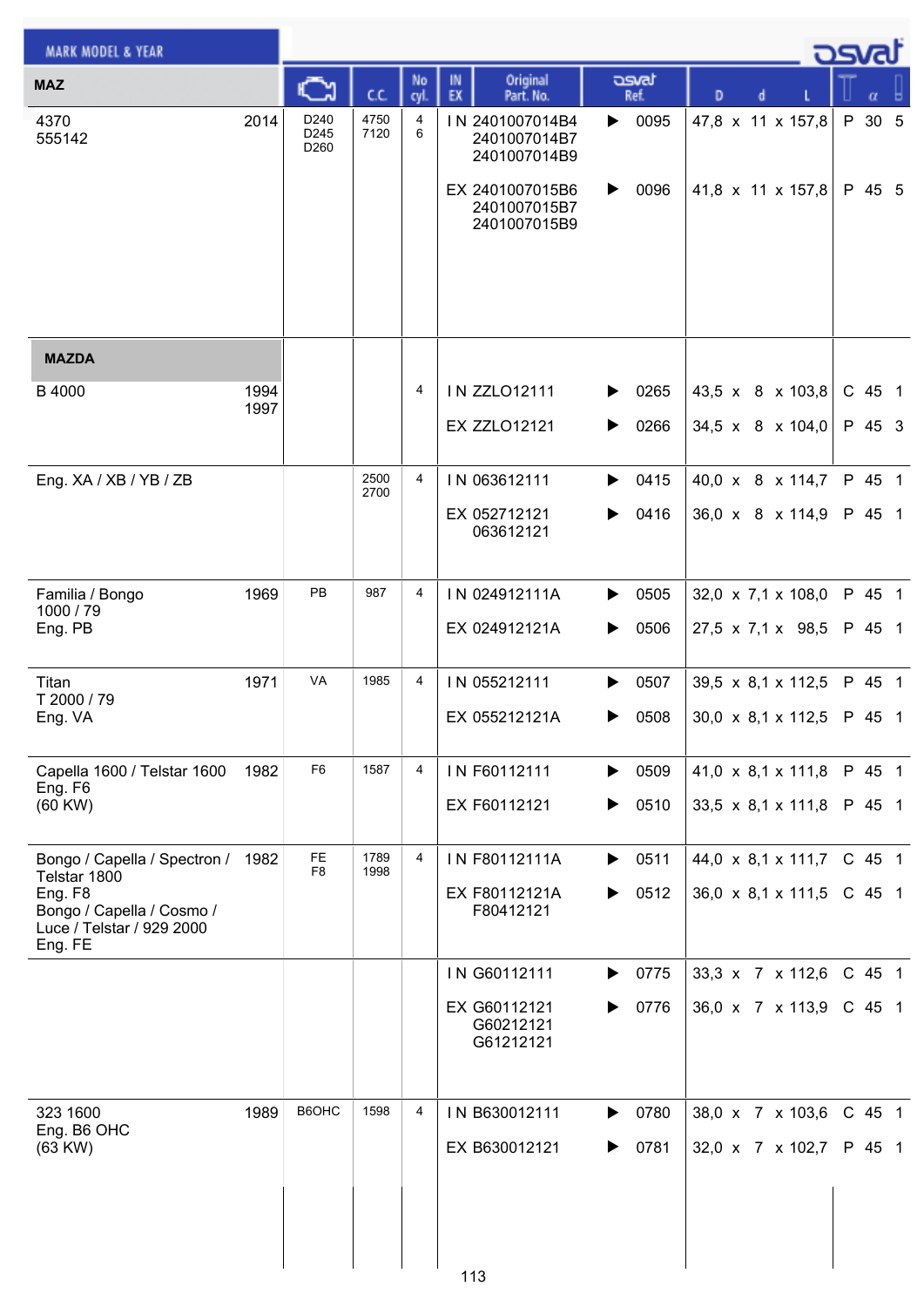| <b>MARK MODEL &amp; YEAR</b>                                                                             |                      |                                  |              |                |                                                                       |                        |                                                      | كصحت               |
|----------------------------------------------------------------------------------------------------------|----------------------|----------------------------------|--------------|----------------|-----------------------------------------------------------------------|------------------------|------------------------------------------------------|--------------------|
| <b>MAZDA</b>                                                                                             |                      | Ky                               | C.C.         | No<br>cyl.     | Original<br>IN<br>EX<br>Part. No.                                     | asvat<br>Ref.          | D<br>d                                               | α                  |
| Familia 323<br>Eng. B6<br>$MX - 3$<br>(63 KW)                                                            | 1989<br>1992<br>1993 | B <sub>6</sub>                   | 1597         | 4              | IN B54112111<br>EX B54112121                                          | 0845<br>▶<br>0826<br>▶ | 29,5 x 6 x 104,0<br>23,5 x 6 x 105,0                 | C 45 1<br>P 45 1   |
| Familia 323<br>Eng. E3 / E5<br>(50/55 KW)                                                                | 1985                 | E <sub>3</sub><br>E <sub>5</sub> | 1296<br>1490 | 4              | IN E5D312111<br>EX E35812121                                          | 0847<br>▶<br>0848<br>▶ | 36,0 x 8,1 x 108,5<br>$31,0 \times 8,1 \times 106,5$ | C 45 1<br>P 45 1   |
| 626 2200<br>626 Turbo 2200<br>MX6 2200<br>MX6 Turbo 2200<br>Probe / Turbo 2200<br>Eng. F2 12V<br>(85 KW) | 1988<br>1992         | F <sub>2</sub>                   | 2184         | 4              | IN F20112111<br>F20212111<br>EX F20112121<br>F20112121A<br>F20112121B | 0849<br>▶<br>0846<br>▶ | 32,5 x 7 x 115,8<br>34,0 x 7 x 116,2                 | C 45 1<br>$C$ 45 1 |
|                                                                                                          |                      |                                  |              |                | IN BP0112111<br>EX BP0112121                                          | 0851<br>▶<br>0852<br>▶ | $30.0 \times 6 \times 101.8$<br>25,0 x 6 x 103,0     | C 45 1<br>P 45 1   |
| MX3 1.6i 16V<br>MX5 1.6i 16V                                                                             | 1996<br>1998         |                                  | 1597         | 4              | IN B65712111<br>B6MC12111<br>EX B66012121<br>B69512121B<br>BJ0112121  | 0853<br>▶<br>0854<br>▶ | $31,0 \times 6 \times 105,4$<br>26,2 x 6 x 105,5     | C 45 1<br>P 45 1   |
|                                                                                                          |                      |                                  |              |                | IN JE0112111<br>EX JE0612121A                                         | 0855<br>▶<br>0850<br>▶ | 33,0 x 7 x 121,4<br>38,0 x 8,1 x 122,6               | C 45 1<br>C 45 1   |
| 121 1.2 16V<br>Eng.DHA Ford                                                                              | 1996                 | <b>DHA</b>                       | 1242         | 4              | IN 1E0512111<br>EX 1E0512121                                          | 0997<br>▶<br>0998<br>▶ | 26,1 x 6 x 97,7<br>22,1 x 6 x 99,7                   | C 45 1<br>P 45 1   |
| 323 Lantis 1.5                                                                                           |                      |                                  | 1489         | 4              | IN Z50112111A<br>Z50112111C<br>EX Z50112121                           | 0999<br>▶<br>1000<br>▶ | 27,7 $\times$ 5,5 $\times$ 92,3<br>24,0 x 5,5 x 92,8 | C 45 1<br>P 45 1   |
| Xedos 9 2.3<br>Eng.KF                                                                                    | 1992                 | <b>KF</b>                        |              | V <sub>6</sub> | IN KJ0112111<br>EX KJ0112121A                                         | 1001<br>▶<br>1002<br>▶ | 28,4 x 6 x 108,0<br>24,2 x 6 x 108,1                 | C 45 1<br>$C$ 45 1 |
| Familia 323<br>Eng. BP / B5<br>MX5 1.8i 16V<br>(78 KW)                                                   | 1994<br>1998         | BP<br>B5                         | 1840         | 4              | IN BP0512111<br>BP0612111<br>BP4W12111<br>EX BP0512121A<br>BP4W12121  | 1005<br>▶<br>1006<br>▶ | 32,9 x 6 x 101,7<br>28,0 x 6 x 102,0                 | $C$ 45 1<br>P 45 1 |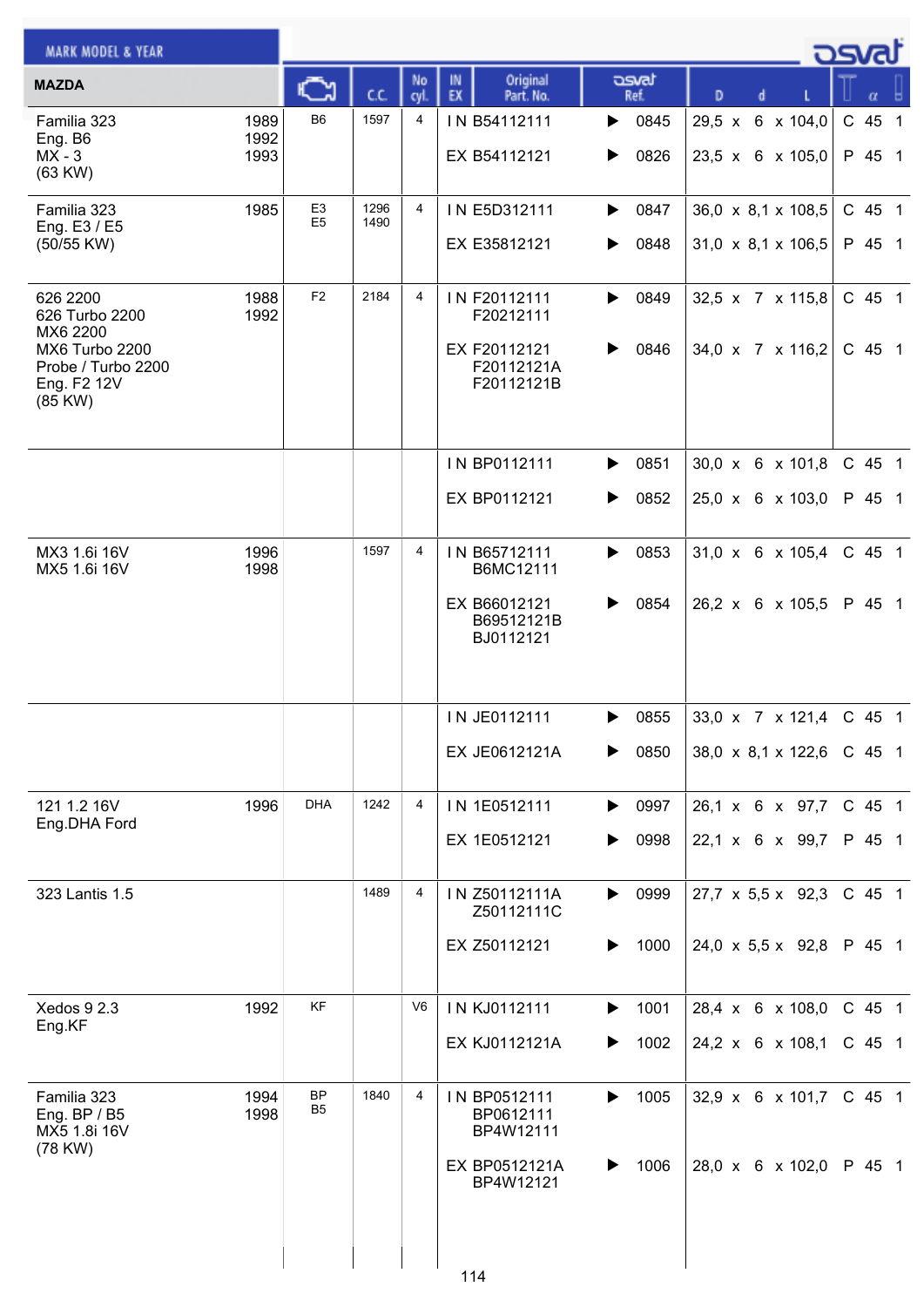| <b>MARK MODEL &amp; YEAR</b>            |              |                            |              |            |                                   |               |                                | كمحت     |
|-----------------------------------------|--------------|----------------------------|--------------|------------|-----------------------------------|---------------|--------------------------------|----------|
| <b>MAZDA</b>                            |              | C٦                         | C.C.         | No<br>cyl. | Original<br>IN<br>EX<br>Part. No. | asvat<br>Ref. | D<br>d                         |          |
| 121 1.3i                                |              |                            | 1299         | 4          | IN 1E0312111                      | 1023<br>▶     | 34,5 x 7 x 104,0               | C 45 3   |
|                                         |              |                            |              |            | EX 1E0312121                      | 1020<br>▶     | 29,0 x 7 x 104,4               | P 45 3   |
|                                         |              |                            |              |            |                                   |               |                                |          |
| 121<br>323                              |              | B3<br><b>TC</b>            | 1272<br>1323 | 4<br>6     | IN B3C712111A                     | 1267<br>▶     | 25,5 x 6 x 108,2               | C 45 1   |
| Eng.B3-TC                               |              |                            |              |            | EX B3C712121A<br>B3D212121A       | 1268          | 21,5 x 6 x 109,4               | C 45 1   |
|                                         |              |                            |              |            |                                   |               |                                |          |
| MX3 1.8i 24V V6<br>Xedos 6 2.0 24V      | 1992<br>1994 |                            | 1845<br>1995 | 6          | IN KF0112111A                     | 1287<br>▶     | 28,5 x 6 x 94,2                | C 45 1   |
| Xedos 9 2.0 24V                         |              |                            |              |            | EX K80112121<br>KF0112121         | 1288          | $23,0 \times 6 \times 95,2$    | C 45 1   |
|                                         |              |                            |              |            |                                   |               |                                |          |
| MX <sub>6</sub>                         | 1993         |                            | 1840<br>1991 | 4<br>6     | IN FS0112111B                     | 1289<br>▶     | $31,5 \times 6 \times 89,8$    | C 45 1   |
| 626 1.8 16V<br>626 2.0 16V              | 1995<br>1998 |                            |              |            | FS0112111C                        |               |                                |          |
| Premacy 1.8 16V<br>Premacy 2.0 16V      | 1993<br>1995 |                            |              |            | EX FS0112121B<br>FS0112121A       | 1290<br>▶     | $27,6 \times 6 \times 90,0$    | P 45 1   |
| MPV 2.0 16V                             | 1998<br>2004 |                            |              |            |                                   |               |                                |          |
| MX6                                     | 1993         |                            | 2500         | 4          | <b>IN KL0112111A</b>              | 1291<br>▶     | $32,0 \times 6 \times 94,0$    | C 45 1   |
|                                         |              |                            |              |            | EX KL0112121                      | 1292<br>▶     | 27,6 x 6 x 95,0                | C 45 1   |
|                                         |              |                            |              |            |                                   |               |                                |          |
| 929<br><b>DOHC 3000</b>                 | 1992         |                            |              | 6          | IN JE2612111                      | 1293<br>▶     | $34,8 \times 6 \times 115,3$   | C 45 1   |
|                                         |              |                            |              |            | EX JE2612121                      | 1294          | $31,0 \times 6 \times 120,6$   | P 45 1   |
| <b>Craft 1500</b>                       | 1971         |                            |              | 4          | IN 057112111                      | 1295<br>▶     | $37,5 \times 8,1 \times 114,5$ | P 30 1   |
| <b>UA Engine</b>                        |              |                            |              |            | EX 057112121                      | 1296<br>▶     | 30,0 x 8,1 x 114,5             | P 45 1   |
|                                         |              |                            |              |            |                                   |               |                                |          |
| Demio 60 / 75<br>Demio 1.3 / 1.5        | 1999         |                            | 1324         | 4          | IN B36612111                      | 1665<br>▶     | $25.5 \times 6 \times 104.0$   | C 45 1   |
| 323 1.6 16V                             |              |                            |              |            | EX B36612121                      | 1666          | $21,5 \times 6 \times 105,0$   | P 45 1   |
| 323 1.5                                 | 1998         |                            | 1498         | 4          | IN ZL0212111                      | 1667<br>▶     | 29,2 x 6 x 91,2                | C 45 1   |
| 323 F 1.6 16V                           |              |                            |              |            | EX ZL0212121                      | 1668          | $25.9 \times 6 \times 90.6$    | P 45 1   |
|                                         |              |                            |              |            |                                   |               |                                |          |
| Mazda 2 1.6 16V<br>Mazda 2 1.4 16V      | 2004<br>2006 | <b>FYJA</b><br><b>HWDA</b> | 1596         | 4          | IN C60112111                      | 1933<br>▶     | 30,0 x 6 x 99,0                | C 45 3   |
| Eng.FXJA-FYJA-HWDA-<br><b>HWDB Ford</b> |              | <b>HWDB</b>                |              |            | EX C40112121                      | 1934          | 24,1 x 6 x 101,5               | $C$ 45 3 |
| Tribute 2.0 16V                         | 2003         |                            | 1998         | 4          | IN YF0912111                      | 1971<br>▶     | 32,0 x 6 x 97,1                | C 45 1   |
|                                         |              |                            |              |            | EX YF0912121                      | 1972<br>▶     | 28,0 x 6 x 96,5                | C 45 1   |
|                                         |              |                            |              |            |                                   |               |                                |          |
|                                         |              |                            |              |            |                                   |               |                                |          |
|                                         |              |                            |              |            |                                   |               |                                |          |
|                                         |              |                            |              |            | 115                               |               |                                |          |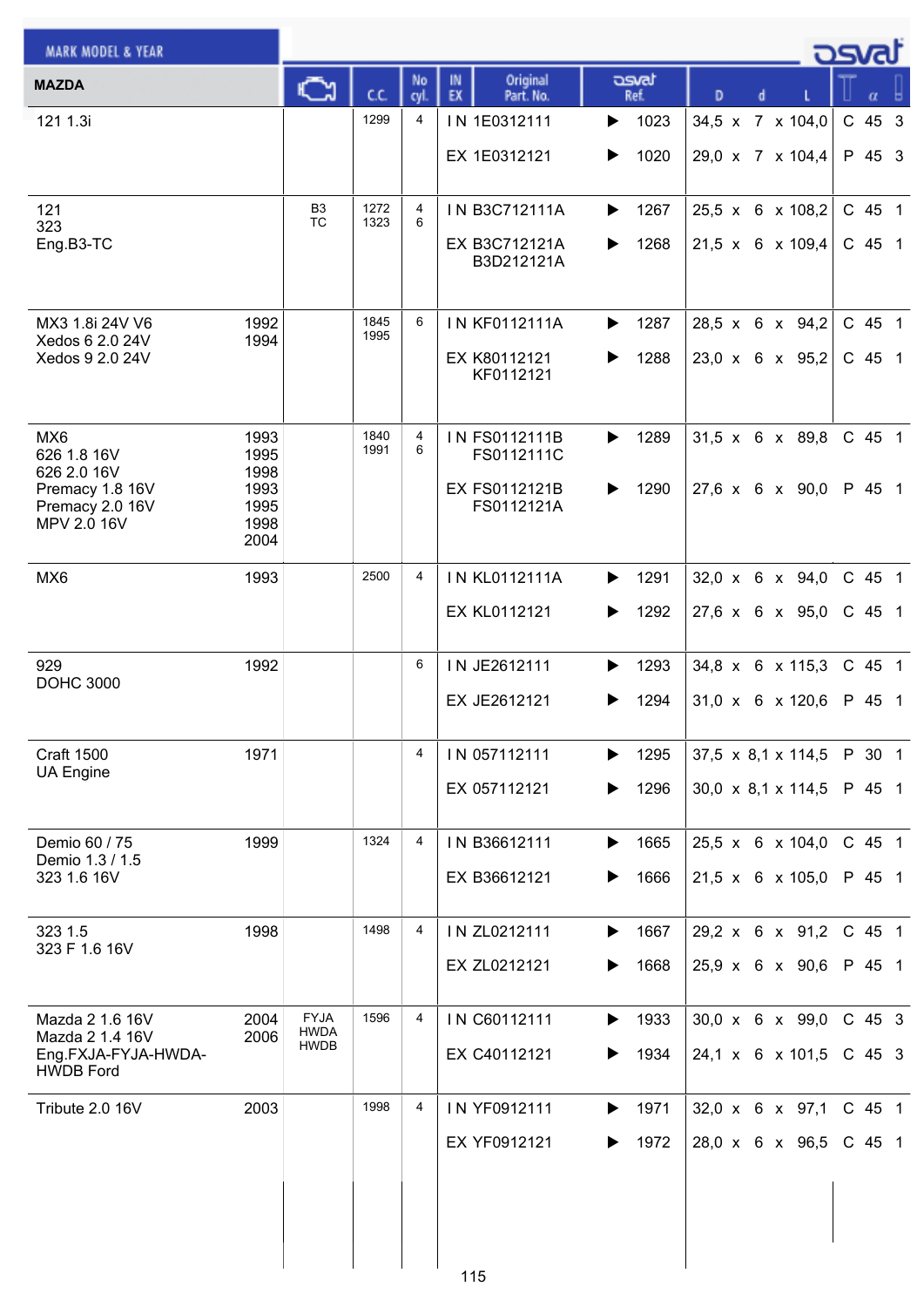| <b>MARK MODEL &amp; YEAR</b>          |              |                |              |                |                                   |                               |                                                                  | <b>DSval</b>     |
|---------------------------------------|--------------|----------------|--------------|----------------|-----------------------------------|-------------------------------|------------------------------------------------------------------|------------------|
| <b>MAZDA</b>                          |              | Č٦             | C.C.         | No<br>cyl.     | Original<br>IN<br>EX<br>Part. No. | asvat<br>Ref.                 | D                                                                | α                |
| 2 1.4 16V                             | 2006         |                | 1388         | 4              | IN C40112111A                     | 2019<br>▶                     | 28,0 x 6 x 99,4                                                  | C 45 3           |
|                                       |              |                |              |                | EX C40112121                      | 1934<br>▶                     | 24,1 x 6 x 101,5                                                 | C 45 3           |
| Mazda 2 1.2 16V                       | 2003         | C <sub>2</sub> | 1242         | 4              | IN 1E0612111                      | 2045                          |                                                                  | $C$ 45 3         |
| Eng.C2                                |              |                |              |                | C20112111                         | ▶                             | 26,0 x 6 x 99,7                                                  |                  |
|                                       |              |                |              |                | EX C20112121                      | 2046<br>▶                     | 22,1 x 6 x 101,7                                                 | $C$ 45 3         |
|                                       |              |                |              |                |                                   |                               |                                                                  |                  |
| Mazda 3 2.0 16V<br>Mazda 5 2.0 16V    | 2003<br>2004 | LF             | 1999<br>2261 | $\overline{4}$ | IN LF0112111                      | 2047<br>▶                     | 35,0 x 5,5 x 103,4                                               | C 45 1           |
| Mazda 6 2.0 16V<br>Mazda 6 2.3 16V    | 2005         |                |              |                | EX LF0112121<br>LF0212121         | 2048<br>▶                     | 30,0 $\times$ 5,5 $\times$ 104,6                                 | P 45 1           |
| MPV 2.3 16V<br>Eng.LF Ford            |              |                |              |                |                                   |                               |                                                                  |                  |
|                                       |              |                |              |                |                                   |                               |                                                                  |                  |
| Tribute 3.0 V6 24V                    | 2003         |                | 2967         | V6             | IN AJ0312111                      | $\blacktriangleright$<br>2049 | 34,9 x 6 x 114,4                                                 | C 45 3           |
|                                       |              |                |              |                | EX AJ0312121                      | 2050<br>▶                     | 29,9 x 6 x 115,4                                                 | $C$ 45 3         |
| 51.8 i.e. 16V                         | 2005         | L8Ford         | 1798         | 4              | IN 1211483                        | 2181<br>▶                     | 32,5 $\times$ 5,5 $\times$ 103,4                                 | C 45 1           |
| 6 1.8 i.e. 16V<br>Eng L8 Ford Duratec | 2006         |                |              |                | 1324691<br>L80112111              |                               |                                                                  |                  |
|                                       |              |                |              |                | EX 1324690<br>L80112121C          | 2182<br>▶                     | 28,0 $\times$ 5,5 $\times$ 104,6                                 | C 45 1           |
|                                       |              |                |              |                |                                   |                               |                                                                  |                  |
|                                       |              |                |              |                |                                   |                               |                                                                  |                  |
| Mazda 3 1.4 16V                       | 2004         |                | 1349         | 4              | IN ZJ0112111A                     | 2191<br>▶                     | $27.7 \times 5.5 \times 98.3$ C 45 1                             |                  |
|                                       |              |                |              |                | EX ZJ0112121<br>ZJ0112121A        | 2192                          | 24,0 x 5,5 x 98,8                                                | P 45 1           |
|                                       |              |                |              |                | ZJ0112121B                        |                               |                                                                  |                  |
|                                       |              |                | 1598         |                |                                   |                               |                                                                  |                  |
| Mazda 3 1.6 16V                       | 2004         | B6ZE           |              | 4              | IN ZY0112111A<br>IN ZY0112121A    | $\blacktriangleright$ 2193    | 29,2 x 5,5 x 97,1                                                | C 45 1<br>P 45 1 |
|                                       |              |                |              |                | EX ZY0112121B                     | ▶<br>2194<br>2194<br>▶        | $25,9 \times 5,5 \times 96,6$<br>25,9 $\times$ 5,5 $\times$ 96,6 | P 45 1           |
|                                       |              |                |              |                | ZY0112121                         |                               |                                                                  |                  |
|                                       |              |                |              |                |                                   |                               |                                                                  |                  |
| <b>Brasile</b>                        |              | <b>FE</b>      |              |                | $\mathsf{I}$ N                    | 2231<br>▶                     | 44,0 x 8,1 x 111,7                                               | C 30 1           |
| Eng.FE                                |              |                |              |                | EX                                | 2232                          | 36,0 $\times$ 8,1 $\times$ 111,5                                 | $C$ 30 1         |
|                                       |              |                |              |                |                                   |                               |                                                                  |                  |
| CX 7 2.3 16V T DISI<br>Eng.MZR Turbo  | 2007         |                | 2261         | 4              | IN L3K912111                      | 2415<br>▶                     | 35,2 x 6 x 103,4                                                 | C 45 1           |
|                                       |              |                |              |                | EX L3K912121C                     | 2416<br>▶                     | 30,0 x 6 x 104,7                                                 | P 45 1           |
|                                       |              |                |              |                |                                   |                               |                                                                  |                  |
|                                       |              |                |              |                |                                   |                               |                                                                  |                  |
|                                       |              |                |              |                | 116                               |                               |                                                                  |                  |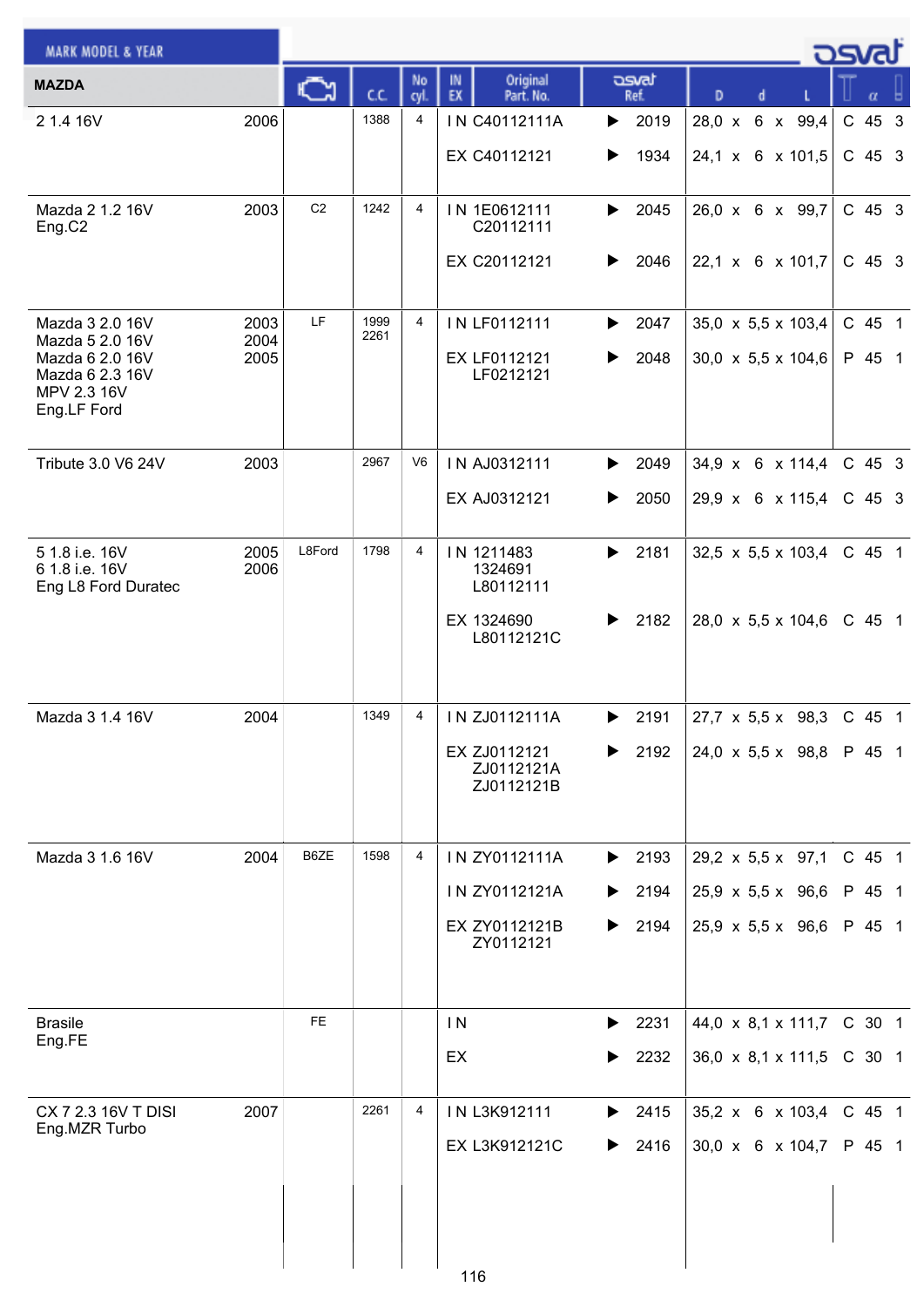| <b>MARK MODEL &amp; YEAR</b>                                                                                                                                                                                                                                         |                                              |                              |                              |                |                                                         |                        |                                                                | asvat              |
|----------------------------------------------------------------------------------------------------------------------------------------------------------------------------------------------------------------------------------------------------------------------|----------------------------------------------|------------------------------|------------------------------|----------------|---------------------------------------------------------|------------------------|----------------------------------------------------------------|--------------------|
| <b>MAZDA</b>                                                                                                                                                                                                                                                         |                                              |                              | C.C.                         | No<br>cyl      | Original<br>IN<br>EX<br>Part. No.                       | asvat<br>Ref.          | D                                                              |                    |
| 616 / 626 / 808 / Bongo /<br>Capell / Proceed / B / E 1.6<br>(Eng.NA)<br>626 / 929 / B / Bongo<br>Cosmo / Capella / Courier<br>Luce / Proceed 1.8<br>(Eng. VC)<br>$121/626/929/B - T/$<br>Capella / Cosmo / Courier /<br>Luce $2.0$<br>(Eng. MA)<br>(66/68/74/81 KW) | 1969<br>1969<br>1973<br>1977<br>1978<br>1982 | <b>NA</b><br>VC              | 1586<br>1769<br>1796<br>1970 | $\overline{4}$ | IN 029012111C<br>EX 030512121<br>D27Z6505A              | 2525<br>▶<br>2526      | 42,0 x 8,1 x 108,6<br>33,0 x 8,1 x 107,1                       | C 45 1<br>P 45 1   |
| 808 / 818 / 823 / E 1.3<br>Bongo / Familia 1.3<br>FamiliaPresto 1.3<br>Gran Familia / Proceed 1.3<br>(Eng. TC)<br>323 / Familia 1.3 (Eng. E3)<br>Bongo / 323 / E / Familia 1.4<br>(Eng. UC)<br>323 / Famila / Laser 1.5 (Eng.<br>ES)                                 | 1976<br>1978<br>1980                         | <b>ES</b><br>UC<br>ТC        | 1272<br>1296<br>1415<br>1490 | $\overline{4}$ | IN 032412111A<br>EX 032412121A<br>048812121             | 2718<br>2719<br>▶      | $36,0 \times 8,1 \times 105,5$<br>31,0 x 8,1 x 103,5           | C 45 1<br>P 45 1   |
| CX 2,0 16V<br>6 2,0 16V<br>3 2,0 16V<br>Eng.PEY6-PEY7                                                                                                                                                                                                                | 1998                                         | PEY6<br>PEY7                 | 2011<br>2013<br>2014         | $\overline{4}$ | IN PE0112111<br>EX PE0112121                            | 2977<br>▶<br>2978      | 33,2 $\times$ 5,5 $\times$ 106,9<br>27,9 x 5,5 x 116,9         | C 45 1<br>P 45 1   |
| <b>MAZDA DIESEL</b>                                                                                                                                                                                                                                                  |                                              |                              |                              |                |                                                         |                        |                                                                |                    |
| Bongo / Capella / spectron<br>2000 D<br>Eng. RF<br>Bongo 2200 Diesel<br>Eng. R2<br>Eng E2000/2200<br>(53 KW)                                                                                                                                                         | 1983                                         | RF<br>R <sub>2</sub>         | 1998<br>2184                 | 4              | IN RF0112111<br>EX RF0112121B                           | 0513<br>0514           | 41,0 x 8 x 106,9<br>36,0 x 8 x 106,8                           | P 45 1<br>P 45 1   |
| 323 2.0 TD<br>626 2.0 TD<br>Premacy 2.0 DiTD<br>Eng.RF2                                                                                                                                                                                                              | 1999                                         | RF <sub>2</sub>              | 1998                         | 4              | IN RF2A12111<br><b>EX RF2A12121</b>                     | 1671<br>▶<br>1672<br>▶ | 29,7 x 6 x 115,3<br>25,5 x 6 x 114,6                           | P 45 1<br>P 45 1   |
| <b>MPV 2.0 TD</b><br><b>B 2500 TDS</b><br>(80 KW)<br>Eng.WLT-W6                                                                                                                                                                                                      | 1998<br>1999                                 | <b>WLT</b><br>W <sub>6</sub> | 2499                         | 4              | IN WL0112111<br>WL5112111<br>EX WL0112121<br>WL5112121A | 1673<br>▶<br>1674      | 32,7 x 7 x 111,8<br>35,6 x 7 x 111,8                           | P 45 1<br>P 45 1   |
| Mazda 2 1.4 TD<br>Eng F6JA-F6JB                                                                                                                                                                                                                                      | 2003                                         | F6JA<br>F6JB                 | 1399                         | 4              | IN Y40112111<br>EX Y40112121                            | 1753<br>▶<br>1754      | $32,8 \times 5,5 \times 97,3$<br>$30,3 \times 5,5 \times 97,3$ | $C$ 45 3<br>P 45 3 |
| Mazda 3 2,0 TD 16V<br>Mazda 5 2,0 CD 16V<br>Mazda 6 2.0 CD 16V<br><b>MPV 2.0 TD</b><br>Eng RF5                                                                                                                                                                       | 2003<br>2006                                 | RF <sub>5</sub>              | 1998                         | 4              | IN RF5C12111<br><b>EX RF5C12121</b><br>117              | 2051<br>▶<br>1672      | 27,2 x 6 x 115,2<br>25,5 x 6 x 114,6                           | P 45 1<br>P 45 1   |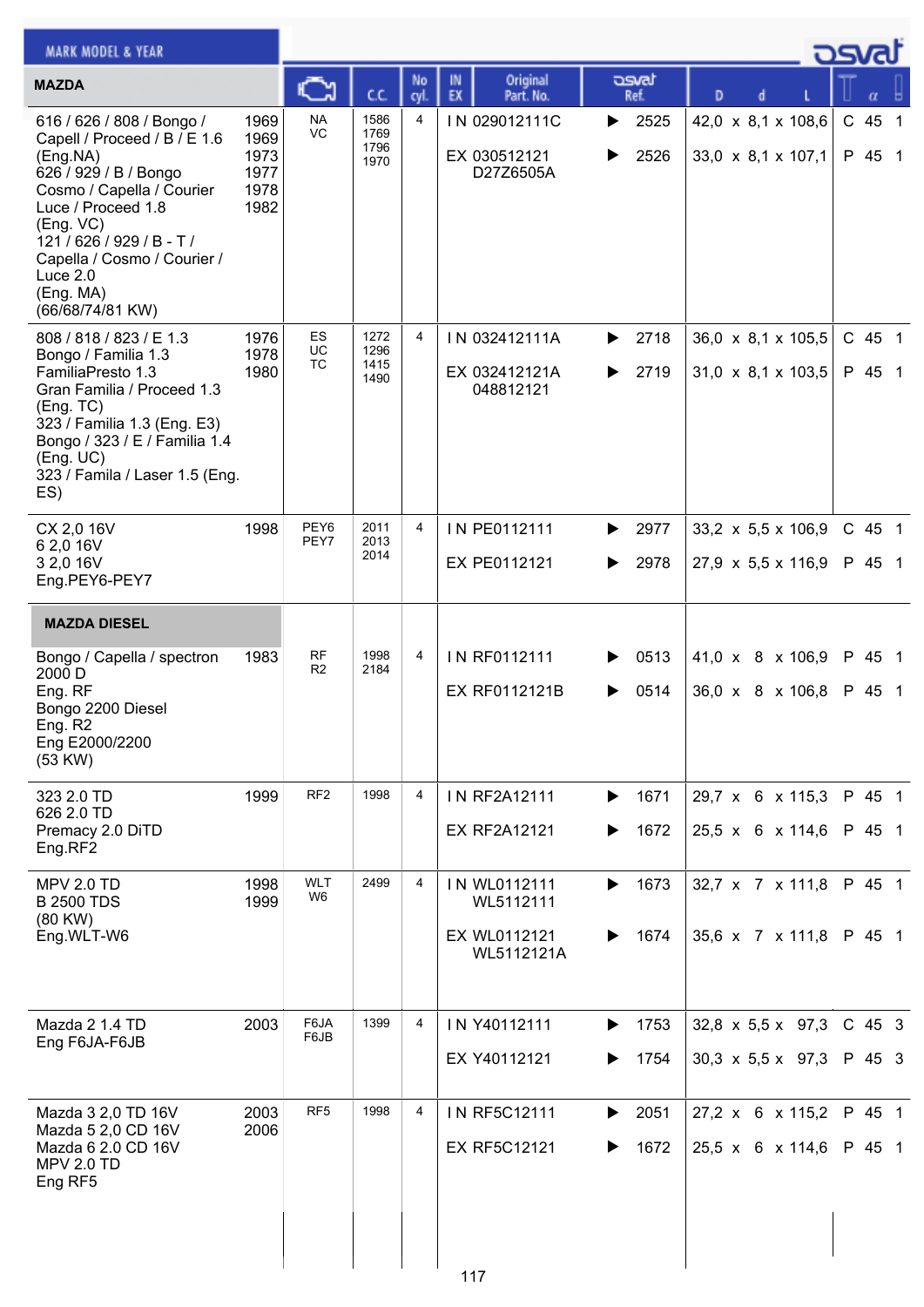| <b>MARK MODEL &amp; YEAR</b>                                                                                                                                                                                |                              |           |                      |                |                                                                                                                    |                                    |               |   |   |                                                    | asvat |                    |  |
|-------------------------------------------------------------------------------------------------------------------------------------------------------------------------------------------------------------|------------------------------|-----------|----------------------|----------------|--------------------------------------------------------------------------------------------------------------------|------------------------------------|---------------|---|---|----------------------------------------------------|-------|--------------------|--|
| <b>MAZDA DIESEL</b>                                                                                                                                                                                         |                              | C         | C.C.                 | No<br>cyl.     | IN<br>EX                                                                                                           | Original<br>Part. No.              | asvat<br>Ref. | D | d |                                                    |       |                    |  |
| Mazda 2 1.6 Tdi<br>Mazda 3 1.6 Tdi<br>EngY6 Peugeot                                                                                                                                                         | 2004                         | <b>Y6</b> | 1560                 | 4              | IN Y60112111<br>EX Y60112121                                                                                       | ▶<br>▶                             | 2165<br>2166  |   |   | 25,6 x 5,5 x 96,4<br>$23,4 \times 5,5 \times 96,6$ |       | $C$ 45 3<br>P 45 3 |  |
| BT 50 16V TD<br>Bongo 2500                                                                                                                                                                                  | 2009                         | <b>WL</b> | 2499<br>3000         | $\overline{4}$ | IN 1449108<br>WE0112111<br>EX 1449109<br>WE0112121                                                                 | ▶<br>6M346507AA<br>▶<br>6M346505AA | 2827<br>2828  |   |   | $31,0 \times 6 \times 111,9$<br>28,0 x 6 x 111,9   |       | P 45 1<br>P 45 1   |  |
| 6 2.2 CD<br>CX7 2.2 CD<br>Eng.MZR                                                                                                                                                                           | 2009                         |           | 2184                 | $\overline{4}$ | <b>IN R2AA12111</b><br><b>EX R2AA12121</b>                                                                         | ▶<br>▶                             | 2849<br>2850  |   |   | $27,2 \times 6 \times 91,8$<br>25,5 x 6 x 91,3     |       | P 45 1<br>P 45 1   |  |
| CX 2,2 D<br>6 2,2 D<br>32,2D<br>Eng.SHY1                                                                                                                                                                    | 2012<br>2013<br>2014         | SHY1      | 2191                 | 4              | IN SH0112111<br><b>EX SH0112121A</b>                                                                               | ▶<br>▶<br>SH0112121D               | 2979<br>2980  |   |   | $31,2 \times 5 \times 99,9$<br>27,0 x 5 x 99,1     |       | P 45 3<br>P 45 3   |  |
| <b>MERCEDES BENZ</b>                                                                                                                                                                                        |                              |           |                      |                |                                                                                                                    |                                    |               |   |   |                                                    |       |                    |  |
| 208 / 210 / 308 / 310 / 410<br>L 408 / 409 / 410<br>LK 408 / 409 / 410<br>O 309B / 410 / 510<br>230 E / CE / TE<br>230 GE 4x4<br>190 E 2.3<br>230 GE 4x4 Cabriolet<br>Eng. M 102<br>(70/77/79/92/97/100 KW) | 1980<br>1982<br>1986<br>1989 | M102      | 2299                 | 4              | IN 1020500326<br>1020530801<br>1020531501<br>1020531701<br>EX 1020500027<br>1020500327                             | ▶                                  | 0231<br>0247  |   |   | 46,0 x 8 x 115,0<br>39,0 x 9 x 115,8 P 45 1        |       | P 45 1             |  |
| 190 E 1.8<br>Eng. M 102<br>190, 190 E<br>200, 200 T / E / GE 4x4<br>200 GE 4x4 Cabriolet<br>Eng. M 102<br>/74/77/80/90 KW)<br>230GE                                                                         | 1982<br>1984<br>1989<br>1990 | M102      | 1797<br>1997<br>2298 | 4              | IN 1020500426<br>1020500526<br>1020501601<br>1020501801<br>1020530901<br>1020531801<br>EX 1020500027<br>1020500327 | ▶<br>▶                             | 0246<br>0247  |   |   | 43,0 x 8 x 114,9<br>39,0 x 9 x 115,8               |       | P 45 1<br>P 45 1   |  |
| 280 S / C / E / CE / TE / SE / 1980<br>SEL / SL / GE 4x4<br>Eng. M 110<br>(115/135 KW)                                                                                                                      |                              | M110      | 2746                 | 6              | IN 1100500726<br>EX 1170500027<br>1170500127<br>118                                                                | ▶<br>▶                             | 0356<br>0516  |   |   | 45,2 x 9 x 115,0<br>39,1 x 9 x 118,2               |       | C 45 1<br>P 45 1   |  |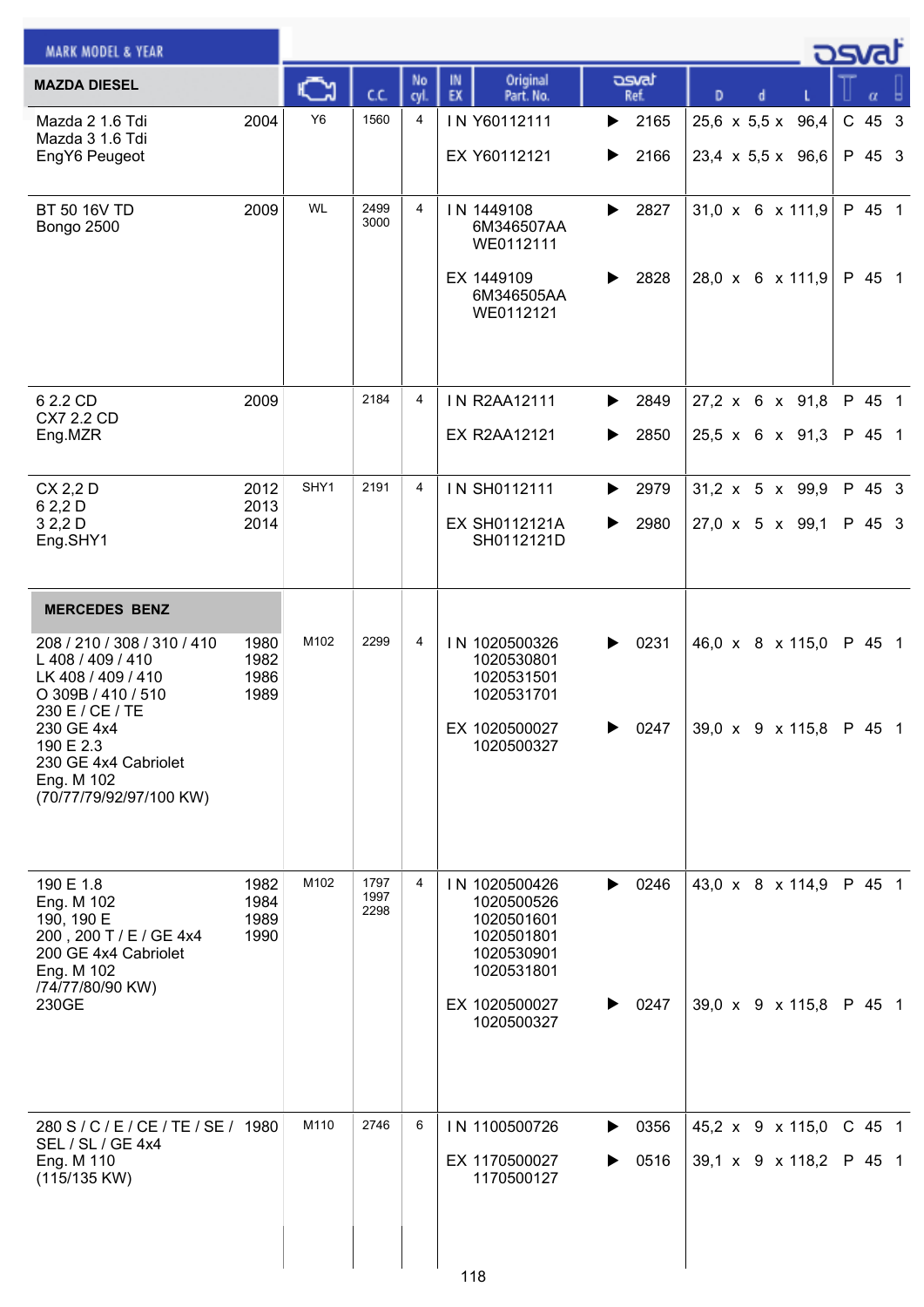| <b>MERCEDES BENZ</b><br>280, 280 S / E / SE / SL / SEL 1976<br>Eng. M 110<br>1980<br>(118/136 KW)<br>1981<br>380 SE / SEL / SEC / SL<br>Eng. M 116<br>(150 KW) | C<br>M110<br>M116 | C.C.<br>2746<br>3839 | No<br>cyl.<br>6<br>8 | Original<br>IN<br>EX<br>Part. No.<br>IN 1100500726<br>EX 1100500027<br>IN 1160500326 | asvat<br>Ref.<br>0356<br>▶<br>2599<br>▶ | D | 45,2 x 9 x 115,0<br>37,1 x 11 x 118,0              | C 45 1<br>P 45 1 |  |
|----------------------------------------------------------------------------------------------------------------------------------------------------------------|-------------------|----------------------|----------------------|--------------------------------------------------------------------------------------|-----------------------------------------|---|----------------------------------------------------|------------------|--|
|                                                                                                                                                                |                   |                      |                      |                                                                                      |                                         |   |                                                    |                  |  |
|                                                                                                                                                                |                   |                      |                      |                                                                                      |                                         |   |                                                    |                  |  |
|                                                                                                                                                                |                   |                      |                      | 1160500426<br>EX 1160500027<br>1160500127                                            | 0515<br>▶<br>0526<br>▶                  |   | 39,1 x 9 x 117,0<br>$37,1 \times 9 \times 118,2$   | P 45 1<br>P 45 1 |  |
| 1985<br>300 GE / 4x4 Cabriolet<br>1989<br>300 E.<br>300 SE / SEL / SL<br>300 E / CE / TE<br>300 E / TE / 4Matic<br>Eng. M 103<br>(125/132/138/140 KW)          | M103              | 2960<br>2962         | 6                    | IN 1030531301<br>1030532001<br>EX 1030500527<br>1030501727                           | 0521<br>▶<br>0522<br>▶                  |   | 43,0 x 8 x 110,3<br>39,0 x 9 x 110,9               | P 45 1<br>P 45 1 |  |
| 280 SE<br>1969<br>1972<br>300 SEL<br>350 SE / SEL / SL<br>1971<br>Eng. M 116<br>1975<br>450 Se / SEL / SL<br>Eng. M 117<br>(132/147/160 KW)                    | M116<br>M117      | 2399<br>4520         | 8                    | IN 1160500126<br>1160500226<br>EX 1100500027                                         | 0525<br>▶<br>2599<br>▶                  |   | 44,2 x 9 x 117,0<br>37,1 x 11 x 118,0              | P 45 1<br>P 45 1 |  |
| 380 SE / SEL / SL / SLC<br>1979<br>Eng. M 116 K-Jetronic<br>1981<br>380 SE / SEL / SEC / SL<br>Eng. M 116<br>$(160$ KW $)$                                     | M116              | 3818<br>3839         | 8                    | IN 1160500126<br>1160500226<br>EX 1160500027<br>1160500127                           | 0525<br>▶<br>0526<br>▶                  |   | 44,2 x 9 x 117,0<br>37,1 x $9 \times 118,2$ P 45 1 | P 45 1           |  |
| 420 SL / SE / SEL / SEC<br>1977<br>Eng. M 116<br>1981<br>450 SLC<br>1985<br>500 Se / SEL / SL / SLC<br>Eng. M 117<br>(160/170/177 KW)                          | M116<br>M117      | 4196<br>4973         | 8                    | IN 1160500126<br>1160500226<br>EX 1170500027<br>1170500127                           | 0525<br>▶<br>0516<br>▶                  |   | 44,2 x 9 x 117,0<br>39,1 x 9 x 118,2               | P 45 1<br>P 45 1 |  |
| 450 SEL<br>1975<br>Eng. M 100<br>(210 KW)                                                                                                                      | M100              | 6834                 | V <sub>8</sub>       | IN 1000500901<br>EX 1000500127                                                       | 0527<br>▶<br>0528<br>▶                  |   | 50,8 x 9 x 142,7<br>42,9 x 11 x 144,0              | P 45 1<br>P 45 1 |  |
| 1984<br>190 E 2.3 - 16<br>Eng. M 102<br>1988<br>190 E 2.5 - 16<br>1989<br>1990<br>Eng. M 102<br>(136/143/150 KW)                                               | M102              | 2299<br>2498         | 4                    | IN 1020531001<br>1020531401<br>EX 1020500627<br>1020500827<br>1020501127<br>119      | 0857<br>▶<br>0858<br>▶                  |   | 38,0 x 7 x 111,7<br>33,0 x 8 x 111,5               | P 45 1<br>P 45 1 |  |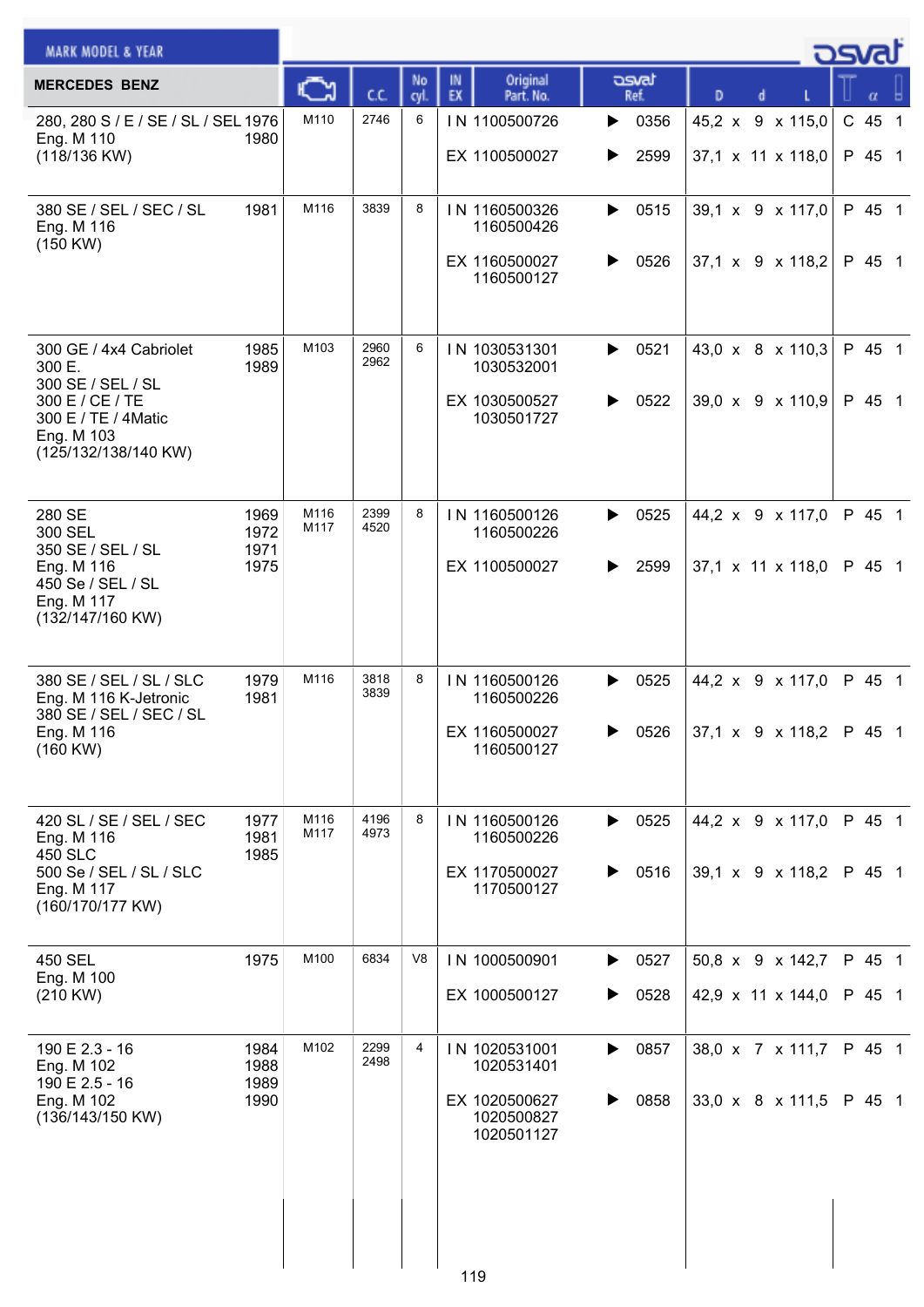| <b>MARK MODEL &amp; YEAR</b>                                                                                                                                                                                                                                                                                                                                                                 |                              |                    |                              |                        |                                                            |        |               |   |   |                                      | <b>DSVRJ</b>     |  |
|----------------------------------------------------------------------------------------------------------------------------------------------------------------------------------------------------------------------------------------------------------------------------------------------------------------------------------------------------------------------------------------------|------------------------------|--------------------|------------------------------|------------------------|------------------------------------------------------------|--------|---------------|---|---|--------------------------------------|------------------|--|
| <b>MERCEDES BENZ</b>                                                                                                                                                                                                                                                                                                                                                                         |                              |                    | C.C.                         | No<br>cyl.             | Original<br>IN<br>EX<br>Part. No.                          |        | asvat<br>Ref. | D | d |                                      | α                |  |
| 500 SL / SE / SEL / SEC<br>Eng. M 117<br>560 SE / SEC<br>Eng. M 117<br>(180/200 KW)                                                                                                                                                                                                                                                                                                          | 1985                         | M117               | 4973<br>5547                 | 8                      | IN 1170500126<br>EX 1170500027<br>1170500127               | ▶<br>▶ | 0859<br>0516  |   |   | 46,2 x 9 x 117,0<br>39,1 x 9 x 118,2 | P 45 1<br>P 45 1 |  |
| C 180 16V<br>Eng. 111.920 E18<br>(KW 90)<br>UP TO Engine 12-008-003                                                                                                                                                                                                                                                                                                                          | 1993                         | M111920            | 1799                         | 4                      | IN 1110530301<br>1110530401<br>EX 1110500627               | ▶<br>▶ | 1197<br>1198  |   |   | 33,0 x 7 x 101,5<br>29,0 x 7 x 103,5 | P 45 3<br>P 45 3 |  |
| 300 SE 3.2 - 24<br>300 SEL 3.0 - 24<br>Eng. M 104<br>600 SE / SEL / SEC V12<br>Eng. M 120<br>(170/300 KW)<br>Eng.104.990                                                                                                                                                                                                                                                                     | 1991<br>1992                 | M104<br>M120       | 3199<br>5987                 | 6<br>$12 \overline{ }$ | IN 1040531201<br>1040531401<br>EX 1040501027<br>1040501727 | ▶<br>▶ | 1249<br>0750  |   |   | 35,0 x 7 x 101,5<br>31,0 x 8 x 103,5 | P 45 1<br>P 45 1 |  |
| E 200 16V<br>E 230 16V<br>E 280 24V<br>E 320 24V<br>(100 KW)<br>C 200 / 200 K<br>C 230 K<br>CLK 200 / 200 K<br><b>CLK 230 K</b><br>SLK 200 / 200 K<br><b>SLK 230 K</b><br>V <sub>200</sub><br>V 230<br>E 200 K<br>C Sportcoupé 180<br>C Sportcoupé 200 Kompressor<br>C Sportcoupé 230 Kompressor<br><b>Vito 113 B</b><br>Sprinter 214-314<br>ML 230<br>E200<br>E320<br>Eng.M111.940-M104.996 | 1995<br>1999<br>2001<br>2002 | M111940<br>M104996 | 1998<br>2295<br>2799<br>3199 | 4<br>6                 | IN 1110531101<br>1110532101<br>EX 1110501227<br>1110501427 | ▶<br>▶ | 1249<br>1250  |   |   | 35,0 x 7 x 101,5<br>31,0 x 7 x 103,5 | P 45 1<br>P 45 1 |  |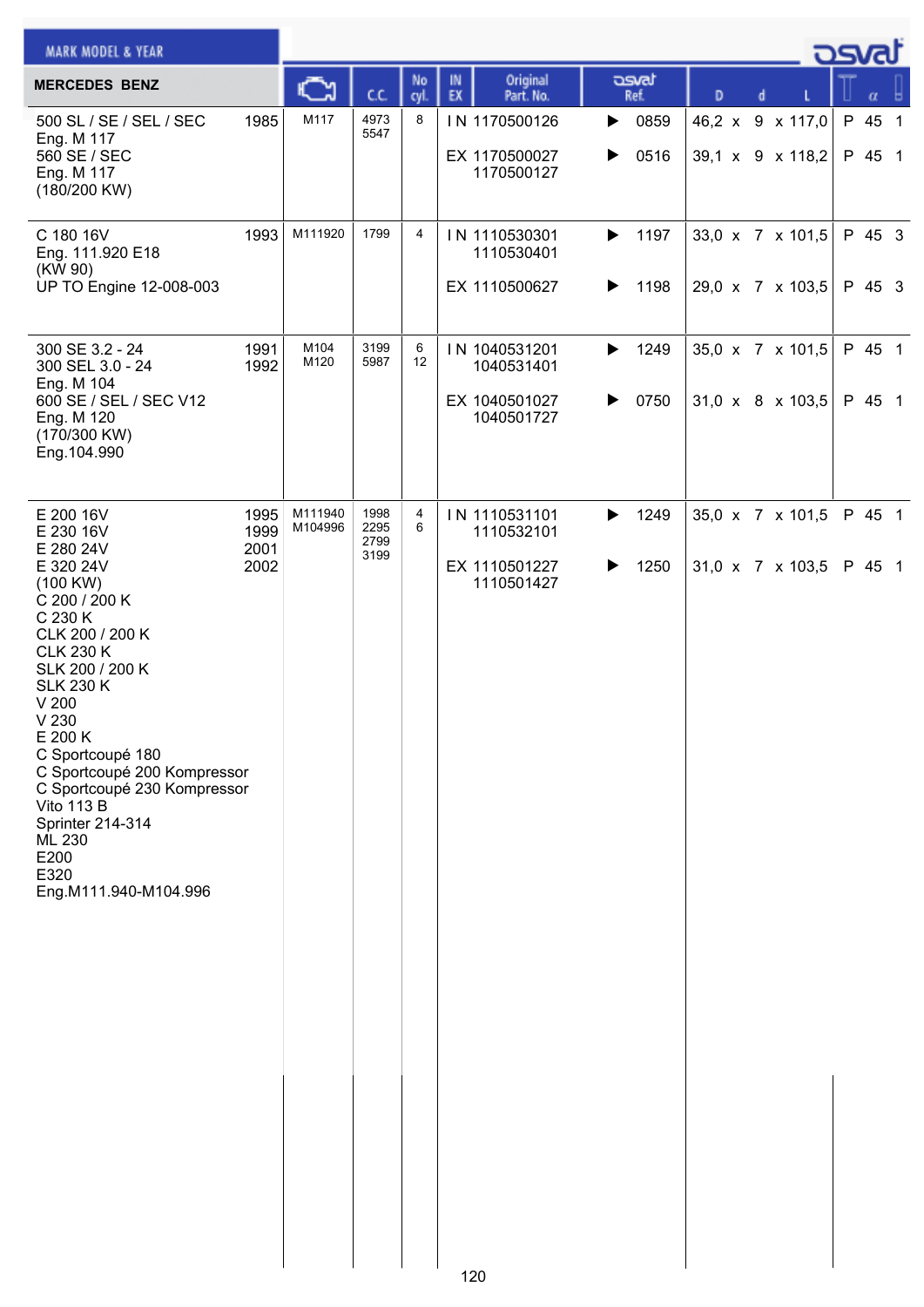| <b>MARK MODEL &amp; YEAR</b>                                                                                                                                                                                                                                                         |                      |                               |                              |                |                                              |                        |                                      |  | ك <i>osv</i> a     |  |
|--------------------------------------------------------------------------------------------------------------------------------------------------------------------------------------------------------------------------------------------------------------------------------------|----------------------|-------------------------------|------------------------------|----------------|----------------------------------------------|------------------------|--------------------------------------|--|--------------------|--|
| <b>MERCEDES BENZ</b>                                                                                                                                                                                                                                                                 |                      |                               | СC                           | No<br>cyl.     | Original<br>IN<br>EX<br>Part. No.            | asvat<br>Ref.          | D<br>d                               |  | α                  |  |
| C200 16V<br>200 E / CE / TE<br>E200 16V<br>C220 16V<br>220E / CE / TE<br>E220 16V<br>C280 24V<br><b>SL 280</b><br>S 280 24V<br>280E / TE - E 280 24V<br><b>SL 320</b><br>S 320 24V<br>320 E / CE / TE<br>G 320 4x4<br>100/110/142/150/155/170 KW)<br>SL 600<br>Eng.M111.940-M104.996 | 1992<br>1993<br>1998 | M111940<br>M104996            | 1998<br>2199<br>2799<br>2199 | 4<br>6         | IN 1110530101<br>1110530201<br>EX 1110500527 | 1251<br>▶<br>1252<br>▶ | 35,0 x 7 x 101,5<br>31,0 x 7 x 103,5 |  | P 45 3<br>P 45 3   |  |
| A 140<br>A 160<br>A 140 Long<br>A 160 Long<br>Vaneo 1.6-1.9<br>A 150-B 150<br>A 170-B 170<br>A 200-B 200<br>Eng.M266.920<br>M266.940<br>M266.970                                                                                                                                     | 1998                 | M266920<br>M266940<br>M266970 | 1397<br>1598                 | $\overline{4}$ | IN 1660530101<br>EX 1660500327               | 1675<br>▶<br>1676<br>▶ | 40,0 x 6 x 103,0<br>34,0 x 7 x 102,7 |  | C 45 1<br>P 45 1   |  |
| A 190<br>A 190 Long<br>A 210 2.1 i<br>Vaneo 1,6<br>Vaneo 1,9<br>Eng.M166.960                                                                                                                                                                                                         | 1998<br>2002         | M166960                       | 1898                         | 4              | IN 1660530201<br>EX 1660500427               | 1677<br>▶<br>1678<br>▶ | 43,0 x 6 x 102,9<br>36,0 x 7 x 102,7 |  | C 45 1<br>P 45 1   |  |
| CLASSE A 150<br>CLASSE A 170<br>CLASSE A 200                                                                                                                                                                                                                                         | 2004                 | M111940<br>M104996<br>M266940 | 1497<br>1698<br>2034         | 4              | IN 1660530201<br>EX 2660500027<br>2660530105 | 1677<br>▶<br>2198      | 43,0 x 6 x 102,9<br>35,0 x 7 x 102,7 |  | C 45 1<br>$C$ 45 1 |  |
| C 180 1.8 i 16V<br>From Eng. 12-008-004<br>Eng.111920                                                                                                                                                                                                                                | 1998                 | M111920                       | 1799                         | 4              | IN 1110531201<br>EX 1110501327               | 1679<br>▶<br>1680      | 32,9 x 7 x 101,5<br>29,0 x 7 x 103,5 |  | $C$ 45 1<br>P 45 1 |  |
| C 240 2.4 i V6 18V<br>E 240 2.4 i V6 18V<br>Eng.M112.910                                                                                                                                                                                                                             | 1999<br>2002         | M112910                       | 2398                         | V <sub>6</sub> | IN 1130530001<br>EX 1130500127<br>121        | 1681<br>▶<br>1682      | 30,0 x 7 x 120,7<br>34,0 x 7 x 121,7 |  | P 45 1<br>P 45 1   |  |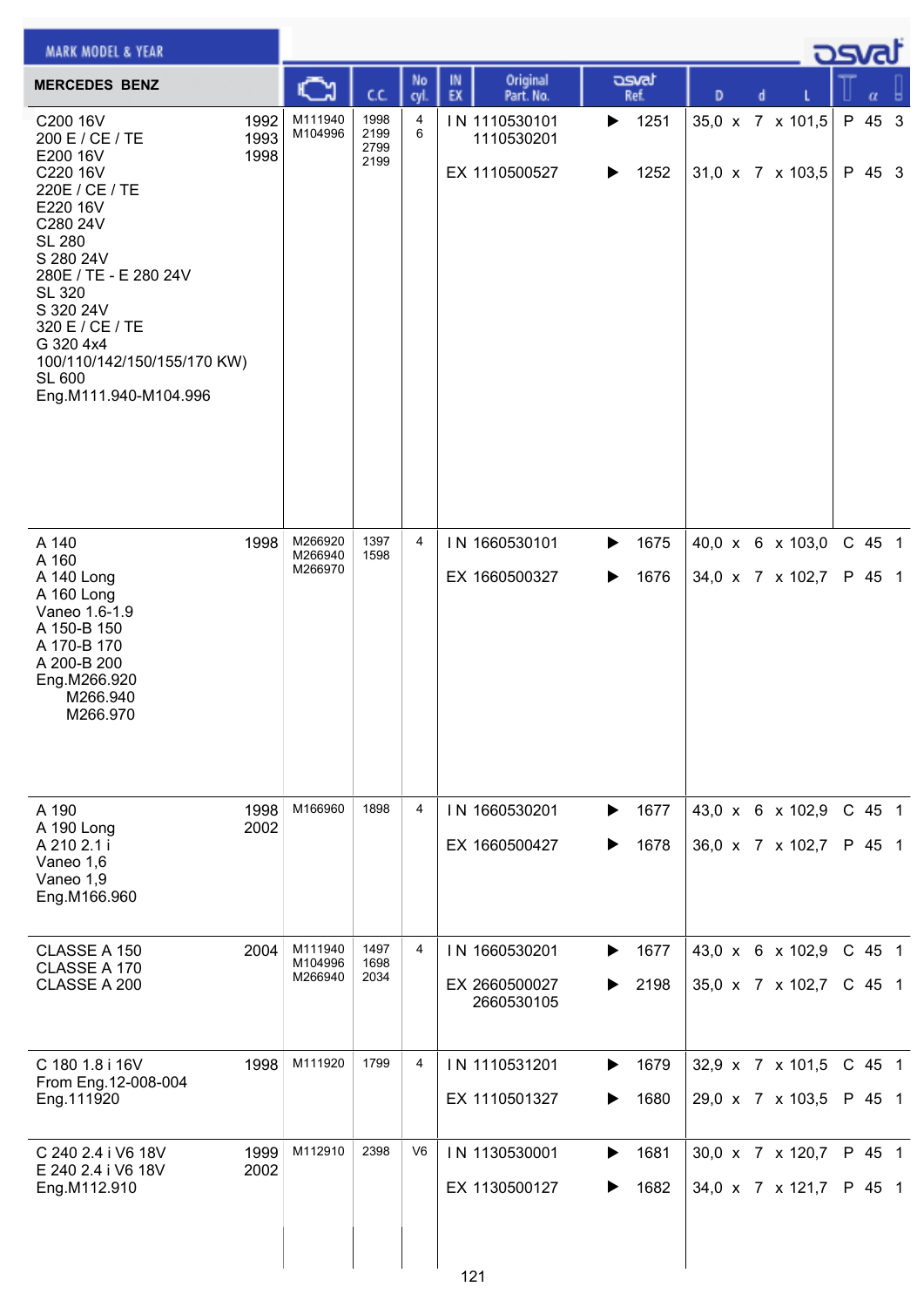| <b>MARK MODEL &amp; YEAR</b>                                                                                                                                                                                                                                                                                |              |         |                              |                                  |                                                            |                        |                                      | كتصوح                |   |  |
|-------------------------------------------------------------------------------------------------------------------------------------------------------------------------------------------------------------------------------------------------------------------------------------------------------------|--------------|---------|------------------------------|----------------------------------|------------------------------------------------------------|------------------------|--------------------------------------|----------------------|---|--|
| <b>MERCEDES BENZ</b>                                                                                                                                                                                                                                                                                        |              |         | C.C.                         | No<br>cyl.                       | Original<br>IN<br>EX<br>Part. No.                          | محت<br>Ref.            | D<br>d                               |                      | α |  |
| C 240<br>C 320<br>C 280<br>C 43 AMG<br>E 240 / 280<br>E 320 / 430<br>SL 280 / 320<br>S 280 / 320 / 430<br>V 280<br><b>CLK 430</b><br><b>SLK 320</b><br>Classe M 320 V6<br>Classe M 430 V8<br>Classe G<br>C 320 Sportcoupè<br><b>CLK 240</b><br><b>CLK 320</b><br>Vito 119 V6<br>Vito 122 V6<br>Eng.M112.924 | 1999<br>2004 | M112924 | 2597<br>2799<br>3199<br>4266 | V <sub>6</sub><br>V <sub>8</sub> | IN 1130530101<br>1130530501<br>EX 1130500227               | 1687<br>▶<br>1688<br>▶ | 36,0 x 7 x 119,5<br>41,1 x 7 x 122,3 | P 45 1<br>P 45 1     |   |  |
| S 500<br><b>E 55 AMG</b><br>Classe G 500<br><b>CL 500</b><br><b>SL 500</b><br><b>ML 550 AMG</b><br>Eng.M113.980                                                                                                                                                                                             | 1999         | M113980 | 4966<br>5439                 | V <sub>8</sub>                   | IN 1130530201<br>EX 1130500327                             | 1689<br>▶<br>1690<br>▶ | 37,9 x 7 x 119,2<br>43,0 x 7 x 121,9 | P 45 1<br>P 45 1     |   |  |
| Smart M 16 600-700                                                                                                                                                                                                                                                                                          | 2001         | M160910 | 599<br>698                   | 3                                | IN 1600530001<br>1600530101<br>EX 1600500027<br>1600500327 | 1703<br>▶<br>1704<br>▶ | 30,1 x 6 x 89,2<br>24,9 x 6 x 89,4   | P 45 1<br>P 45 1     |   |  |
| C 160 Kompressor 1,8 16V<br>C 180 Kompressor<br>C 200 Kompressor<br>C 230 Kompressor<br>E 200 Kompressor<br>CLK 200 Kompressor<br>SLK 200 Kompressor<br>C 200 Kompressor 1,8 16V<br>CLK 200 Kompressor 1,8 16V<br>Eng.M271                                                                                  | 2004<br>2006 | M271    | 1796                         | $\overline{4}$                   | IN 2710530001<br>EX 2710500027<br>2710500427               | 2195<br>▶<br>2196<br>▶ | 30,5 x 7 x 105,4<br>27,0 x 7 x 109,2 | C 45 1<br>P 45 1     |   |  |
| Smart Fourfour 1.1 12V<br>Smart Fourfour 1.3 16V<br>Smart Fourfour 1.5 16V<br>Eng.M134E11-M135E13-                                                                                                                                                                                                          | 2004         | M134E11 | 1124<br>1332<br>1499         | 3<br>$\overline{4}$              | IN 1350530001<br>EX 1350530005<br>122                      | 2201<br>▶<br>2202<br>▶ | 30,4 x 5 x 89,5<br>25,4 x 5 x 90,9   | $C$ 45 1<br>$C$ 45 1 |   |  |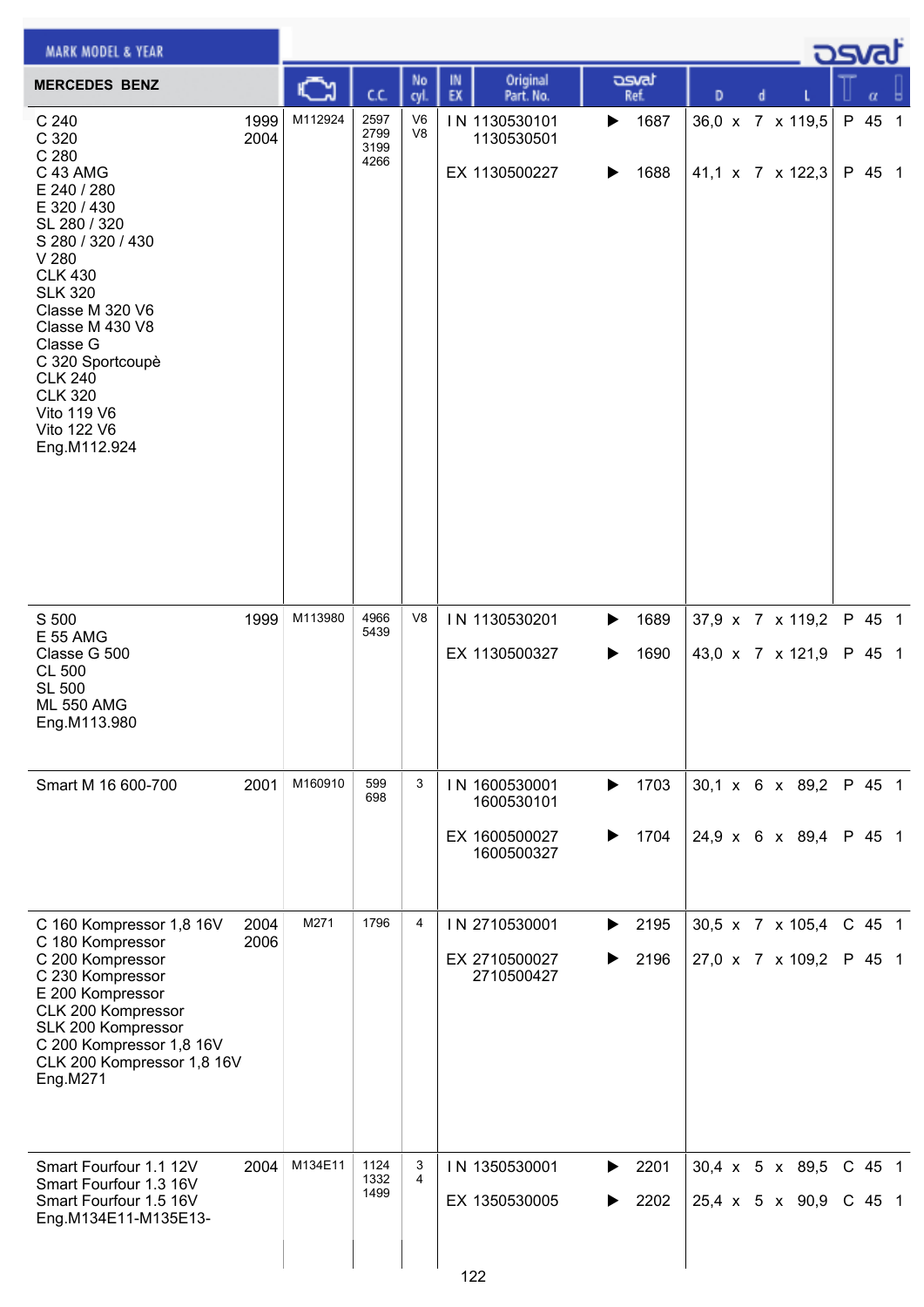| <b>MARK MODEL &amp; YEAR</b>                                                                                                                                              |              |              |              |                |                                                                          |                                            |   |                                                         | كت الصح            |  |
|---------------------------------------------------------------------------------------------------------------------------------------------------------------------------|--------------|--------------|--------------|----------------|--------------------------------------------------------------------------|--------------------------------------------|---|---------------------------------------------------------|--------------------|--|
| <b>MERCEDES BENZ</b>                                                                                                                                                      |              |              | C.C.         | No<br>cyl.     | Original<br>IN<br>EX<br>Part. No.                                        | asvat<br>Ref.                              | D | d                                                       | α                  |  |
| C 180 Kompressor<br>C 200 Kompressor<br>Eng:M271.950<br>Eng.M271.952                                                                                                      | 2007         | M271         | 1796         | $\overline{4}$ | IN 2710530501<br>2710530601<br>EX 2710500627                             | 2417<br>▶<br>2418<br>▶                     |   | 30,5 x 6 x 105,4<br>27,0 x 6 x 109,3                    | C 45 3<br>P 45 3   |  |
| C 230<br>Eng.M272.921<br>C 280-R280-E280<br>Eng.M272.943-945-947                                                                                                          | 2007         | M272         | 2496<br>3996 | V <sub>6</sub> | IN 2720530201<br>2720530801<br>EX 2720500227<br>2720500927               | 2419<br>▶<br>2420<br>▶                     |   | 37,0 x 6 x 109,4<br>28,0 x 6 x 107,5                    | P 45 3<br>P 45 3   |  |
| R 350<br><b>CLS 350</b><br><b>CLK 350</b><br><b>SLK 350</b><br><b>SL 350</b><br>M 350                                                                                     | 2007         | M350         | 3498         | V <sub>6</sub> | IN 2720530501<br>2720530601<br>EX 2720500627<br>2720500827<br>2720501627 | 2421<br>$\blacktriangleright$<br>2422<br>▶ |   | 39,4 x 6 x 108,7<br>30,0 x 6 x 107,2                    | $C$ 45 3<br>P 45 3 |  |
| A 180<br>A 200<br>A 250<br><b>B</b> 200<br>B 250<br><b>CLA 180</b><br><b>CLA 250</b><br>ENG.M270 BLUE<br><b>EFFICIENCY</b>                                                | 2012<br>2013 | M270         | 1595<br>1911 | $\overline{4}$ | IN 2700530001<br>EX 2700500100                                           | 2923<br>▶<br>2924<br>▶                     |   | 31,5 x 6 x 115,8<br>25,0 x 6 x 107,1                    | P 45 3<br>P 45 3   |  |
| E 300<br>E 350<br>E 400<br>C 300<br>C 350<br><b>CLS 300</b><br><b>CLS 350</b><br><b>CLS 400</b><br><b>GLK 350</b><br><b>SL 350</b><br>R 350<br>ML 350<br>ENG. M276 - M278 | 2010<br>2014 | M276<br>M278 | 3498         | V6             | IN 2780500126<br>EX 2760500027                                           | 2925<br>▶<br>2926<br>▶                     |   | $37,0 \times 6 \times 104,1$ C 45 3<br>30,0 x 6 x 107,3 | P 45 3             |  |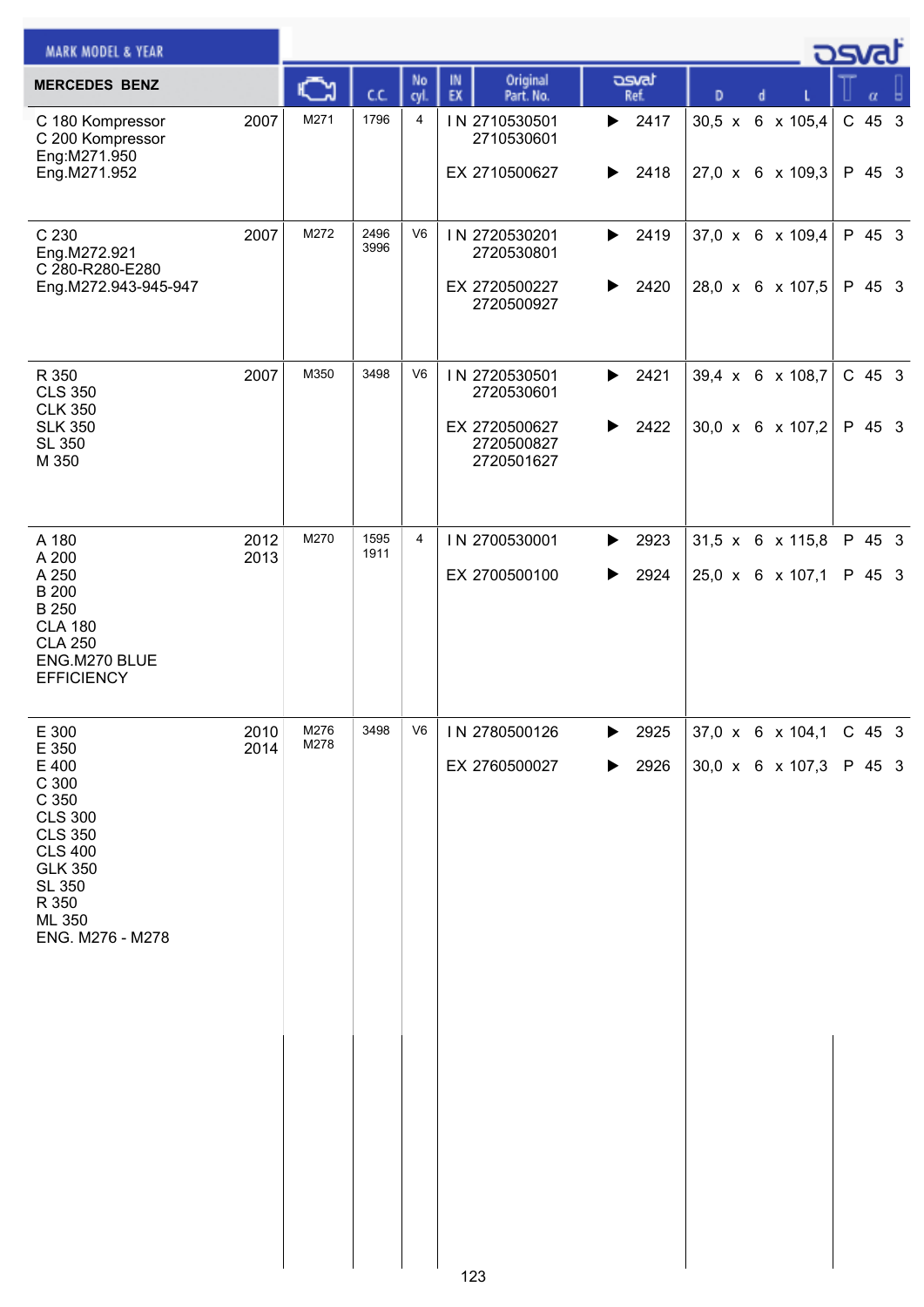| <b>MARK MODEL &amp; YEAR</b>                                                                                                                                                                                                                                             |                                                                      |                         |                                                      |                       |          |                                                                                                                                                |        |               |   |   |                                      | asvat            |  |
|--------------------------------------------------------------------------------------------------------------------------------------------------------------------------------------------------------------------------------------------------------------------------|----------------------------------------------------------------------|-------------------------|------------------------------------------------------|-----------------------|----------|------------------------------------------------------------------------------------------------------------------------------------------------|--------|---------------|---|---|--------------------------------------|------------------|--|
| <b>MERCEDES BENZ DIESEL</b>                                                                                                                                                                                                                                              |                                                                      | C٦                      | C.C.                                                 | No<br>cyl.            | IN<br>EX | Original<br>Part. No.                                                                                                                          |        | asvat<br>Ref. | D | d |                                      | α                |  |
| 190 D - 200 D / TD<br>Eng. OM 601 OM 603<br>C 200 D / E 200 D 16V<br>Eng. OM 601.913<br>190 D<br>Eng. OM 601<br>208 / 908 / 408 / 508 D<br>Eng. OM 601<br>190 D 2.5<br>250 D / TD / GD 4x4<br>250 GD 4x4 Cabriolet /<br><b>Station Wagon</b><br>Eng. OM 602<br>190 D 2.5 | 1979<br>1983<br>1984<br>1985<br>1988<br>1989<br>1990<br>1993<br>1995 | OM601<br>OM602<br>OM603 | 1997<br>2197<br>2299<br>2497<br>2874<br>2996<br>3449 | 4<br>$\mathbf 5$<br>6 |          | IN 6010530201<br>6010530401<br>6010531201<br>6010531701<br>EX 6010500227<br>6010500527<br>6010501227<br>6010501927<br>6010502127<br>6010502327 | ▶<br>▶ | 0523<br>0524  |   |   | 38,0 x 8 x 106,4<br>35,0 x 9 x 106,4 | P 45 1<br>P 45 1 |  |
| Eng. OM 602 A - Turbo<br>210 / 310 / 410<br>Eng.OM 602<br>Eng.OM 603<br>350 GD<br>Classe G 290 TD<br>Vito 2,3D-TD<br>Eng.OM 601-OM 602-OM 603                                                                                                                            |                                                                      |                         |                                                      |                       |          |                                                                                                                                                |        |               |   |   |                                      |                  |  |
| C 220 D 16V<br>E 300 D 24V<br>(70/100 KW)<br>Eng.OM604.910-OM606.910                                                                                                                                                                                                     | 1993                                                                 | OM604910<br>OM606910    | 2155<br>2996                                         | 4<br>6                |          | IN 6060530701<br>EX 6060530305                                                                                                                 | ▶      | 1479<br>1480  |   |   | 29,0 x 6 x 105,4<br>26,0 x 6 x 105,7 | P 45 3<br>P 45 3 |  |
| C 250 D<br>C 250 D 20V                                                                                                                                                                                                                                                   | 1993<br>1998                                                         | OM605910<br>OM605911    | 2497<br>2996                                         | 5<br>6                |          | IN 6060531101                                                                                                                                  | ▶      | 1481          |   |   | 29,0 x 6 x 105,4                     | P 45 1           |  |
| E 250<br>E 300 TD<br>E 220 D                                                                                                                                                                                                                                             |                                                                      | OM605962                |                                                      |                       |          | EX 6060530705                                                                                                                                  |        | 1482          |   |   | 26,0 x 6 x 105,7                     | P 45 1           |  |
| Eng.OM605910-605911-<br>605962                                                                                                                                                                                                                                           |                                                                      |                         |                                                      |                       |          | EX 6060501127<br>6060501527                                                                                                                    |        | 1484          |   |   | 26,0 x 7 x 105,7                     | P 45 1           |  |
| A 160 CDi<br>A 170 Cdi<br>A 170 Cdi LONG                                                                                                                                                                                                                                 | 1998<br>2002                                                         | OM668914                | 1689                                                 | 4                     |          | IN 6680530101<br>6680530301                                                                                                                    | ▶      | 1691          |   |   | 29,6 x 6 x 105,2                     | P 45 3           |  |
| Vaneo 1.7 Cdi<br>Eng. OM668.914                                                                                                                                                                                                                                          |                                                                      |                         |                                                      |                       |          | EX 6680500127                                                                                                                                  | ▶      | 1692          |   |   | 24,6 x 7 x 105,0                     | P 45 3           |  |
|                                                                                                                                                                                                                                                                          |                                                                      |                         |                                                      |                       | 124      |                                                                                                                                                |        |               |   |   |                                      |                  |  |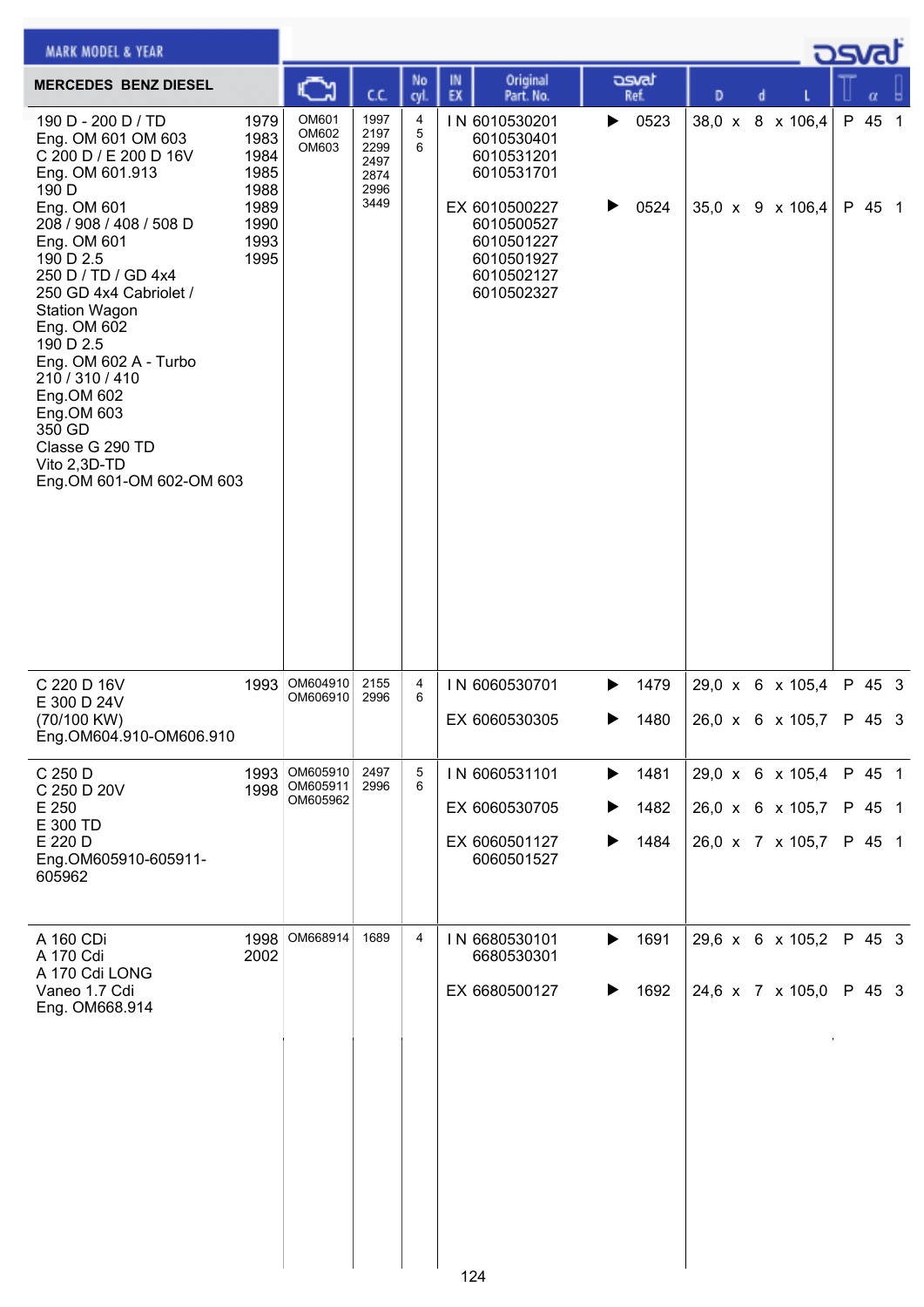| <b>MARK MODEL &amp; YEAR</b>                                                                                                                                                                                                                                                                                                                                                                                                                                           |                              |                     |                              |                               |          |                                                            |                            |               |   |   |                                      | كتصوح            |   |
|------------------------------------------------------------------------------------------------------------------------------------------------------------------------------------------------------------------------------------------------------------------------------------------------------------------------------------------------------------------------------------------------------------------------------------------------------------------------|------------------------------|---------------------|------------------------------|-------------------------------|----------|------------------------------------------------------------|----------------------------|---------------|---|---|--------------------------------------|------------------|---|
| <b>MERCEDES BENZ DIESEL</b>                                                                                                                                                                                                                                                                                                                                                                                                                                            |                              | C٦                  | C.C.                         | No<br>cyl.                    | IN<br>EX | Original<br>Part. No.                                      |                            | asvat<br>Ref. | D | d |                                      | $\alpha$         | ы |
| C 200 CDi / 200 CDi<br>E 200 CDi / 200 CDi<br>V 220 CDi<br>C Sportcoupé 200 CDi<br><b>B 200 CDi</b><br>C 220 CDi<br>C 270 CDi<br>S 320 CDi<br>V 220 CDi<br>Classe M 270 CDi<br>Vito 108 CDi<br>Vito 110 CDi<br>Sprinter 208 CDi<br>Sprinter 211 CDi<br>Sprinter 213 CDi<br>Sprinter 313 CDi<br>Sprinter 415 C<br>Sprinter 416 CDi<br>Eng. OM612<br>E200 Cdi<br><b>E220 Cdi</b><br>E270 Cdi<br>E320 Cdi<br>CLK 270 Cdi<br>Eng. OM611<br>B200 Cdi<br>C220 Cdi<br>Vito646 | 1999<br>2000<br>2002<br>2006 | OM611<br>OM612      | 1991<br>2148<br>2151         | 4                             |          | IN 6110530101<br>6110530401<br>EX 6110500127<br>6110530105 | $\blacktriangleright$<br>▶ | 1693<br>1694  |   |   | 30,1 x 7 x 104,0<br>28,4 x 7 x 104,4 | P 45 1<br>P 45 1 |   |
| Classe A<br>Eng. OM 607DE15-OM607951                                                                                                                                                                                                                                                                                                                                                                                                                                   | 2012                         | OM60715<br>OM607951 | 1461                         | 4                             |          | IN 6070531200<br>EX 6070531300                             | ▶<br>▶                     | 1867<br>1868  |   |   | 33,4 x 6 x 101,0<br>28,9 x 6 x 100,8 | P 45 3<br>P 45 3 |   |
| <b>ML 400 Dci</b><br>Sprinter U.S.A. OM647<br>C 200 Cdi SportCoupè<br>C 220 Cdi<br>E 220 Cdi<br>E 270 Cdi<br>E 280 Cdi<br>E 320 Cdi<br>Vito 109<br>Vito 111<br>Vito 115<br>Sprinter 208-308<br>Sprinter 213-313-413<br>Sprinter 316-416-616<br>Eng. OM 646- OM 647                                                                                                                                                                                                     | 2004                         | OM646<br>OM647      | 2148<br>2685<br>3222<br>4000 | 4<br>5<br>6<br>V <sub>8</sub> |          | IN 6280530001<br>6460530001<br>EX 6280530005               | $\blacktriangleright$<br>▶ | 2101<br>2102  |   |   | 28,7 x 7 x 104,1<br>26,2 x 7 x 104,5 | P 45 1<br>P 45 1 |   |
|                                                                                                                                                                                                                                                                                                                                                                                                                                                                        |                              |                     |                              |                               | 125      |                                                            |                            |               |   |   |                                      |                  |   |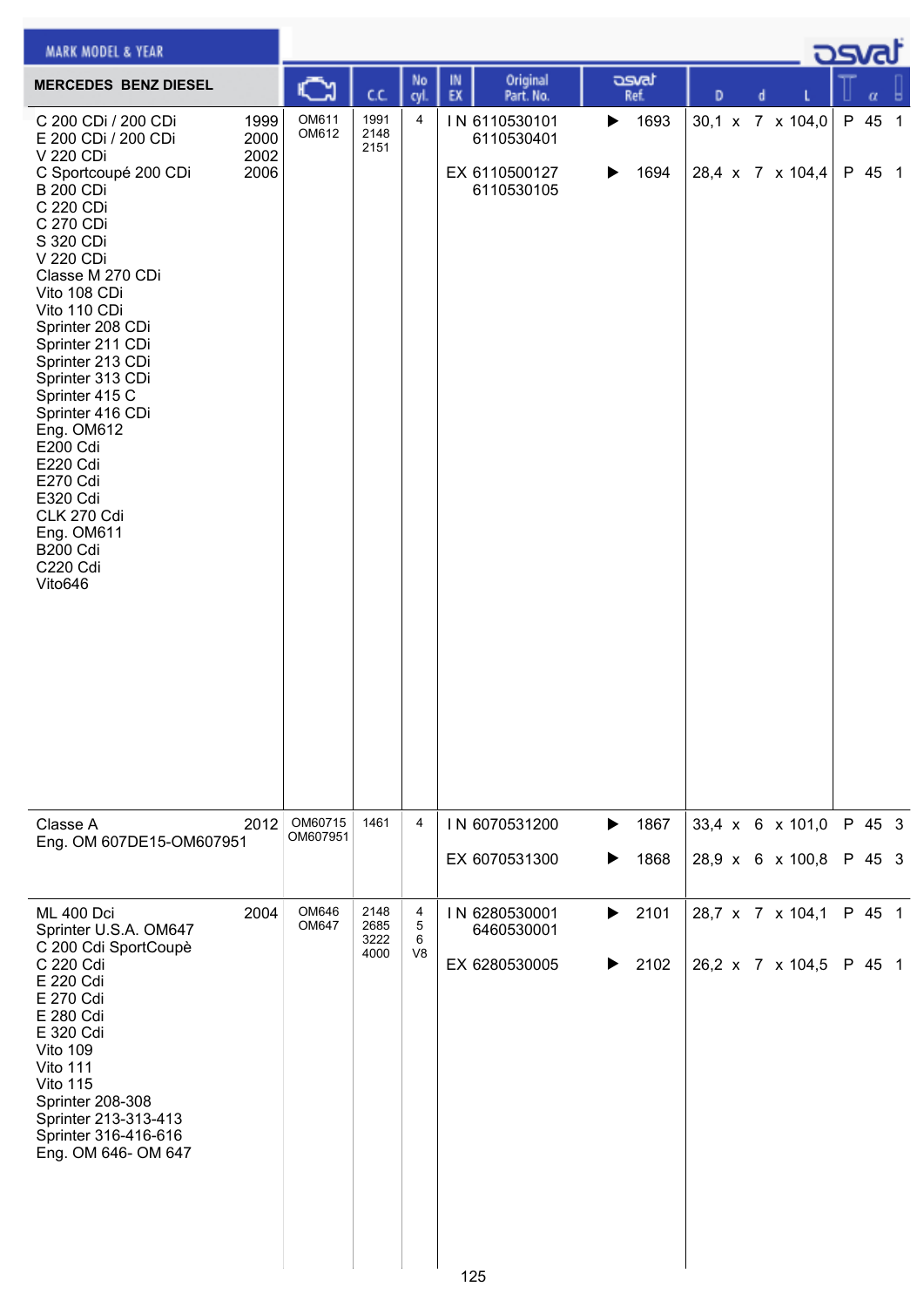| <b>MARK MODEL &amp; YEAR</b>                                                                                                                                                                                                                                                                                                   |                                      |                |                      |                     |                                                                                                      |                        |               |                                                                            | كمحت             |  |
|--------------------------------------------------------------------------------------------------------------------------------------------------------------------------------------------------------------------------------------------------------------------------------------------------------------------------------|--------------------------------------|----------------|----------------------|---------------------|------------------------------------------------------------------------------------------------------|------------------------|---------------|----------------------------------------------------------------------------|------------------|--|
| <b>MERCEDES BENZ DIESEL</b>                                                                                                                                                                                                                                                                                                    |                                      | C              | C.C.                 | No<br>cyl           | Original<br>IN<br>EX<br>Part. No.                                                                    | asvat<br>Ref.          | D             |                                                                            |                  |  |
| Classe A 160 Cdi<br>Classe A 180 Cdi<br>Classe A 200 Cdi<br>Classe B 180 Cdi<br>Classe B 200 Cdi<br>Classe B 220 Cdi<br>Eng OM 640<br>Smart four four 1,5 Dci<br>C-CLK-CLS 320 3,0 Cdi V6<br>24V<br>M 280-320 3,0 Cdi V6 24V<br>R 320 3,0 Cdi V6 24V<br>Eng.OM.642<br>Vito 642<br><b>GLK 350 Cdi</b><br>E 350 Cdi<br>Eng.OM639 | 2004<br>2006                         | OM640<br>OM642 | 1500<br>1991<br>3000 | 4<br>V <sub>6</sub> | IN 5175396AA<br>6420530401<br>EX 5175397AA<br>6420500527                                             | 2199<br>▶<br>2200<br>▶ | $28,5 \times$ | 6 x 102,3<br>$25,4 \times 6 \times 102,3$                                  | P 45 3<br>P 45 3 |  |
| SMART 800 Cdi<br>Eng.OM660                                                                                                                                                                                                                                                                                                     | 2007                                 | OM660          | 799                  | 3                   | IN 6600530101<br>Q0004570V003<br>EX 6600530005<br>Q0004569V003                                       | 2423<br>▶<br>2424<br>▶ |               | 27,6 x 6 x 91,2<br>25,2 x 6 x 91,2                                         | P 45 3<br>P 45 3 |  |
| 240 D / TD - O 309 D<br>406 DG<br>407 D / 507 D / 510 D<br>207 D / 307 D / Ind. Eng. /<br>Eng. OM 616<br>240 D 3.0 - 300 D / TD<br>240 GD 4x4<br>209 D / Ind. Eng.<br>300 GD 4x4<br>MB 100 D<br>Eng. OM 617<br>300 TD<br>Eng. OM 617 A - Turbo<br>(35/39/48/53/56/59/65/92 KW)                                                 | 1973<br>1974<br>1978<br>1979<br>1990 | <b>OM617A</b>  | 2399<br>2998         | 4<br>5              | IN 6160530201<br>6160530301<br>6170530001<br>EX 6160500027<br>6160500127<br>6160500527<br>6170500027 | 2509<br>▶<br>2510      |               | 39,8 $\times$ 10 $\times$ 131,5<br>$ 34,2 \times 10 \times 131,0 $ P 30 22 | C 30 22          |  |
| C 180 Cdi<br>C 200 Cdi<br>C 250 Cdi<br>E 220 Cdi<br><b>B</b> 180 Cdi<br><b>B 200 Cdi</b><br><b>B 220 Cdi</b><br>GLK 200 Cdi<br>GLK 220 Cdi<br>Eng.OM651                                                                                                                                                                        | 2010                                 | OM651          | 1796<br>2143         | 4                   | IN 6510530101<br>EX 6510500127                                                                       | 2851<br>▶<br>2852<br>▶ |               | 28,5 x 6 x 108,9<br>24,6 x 6 x 109,0                                       | P 45 3<br>P 45 3 |  |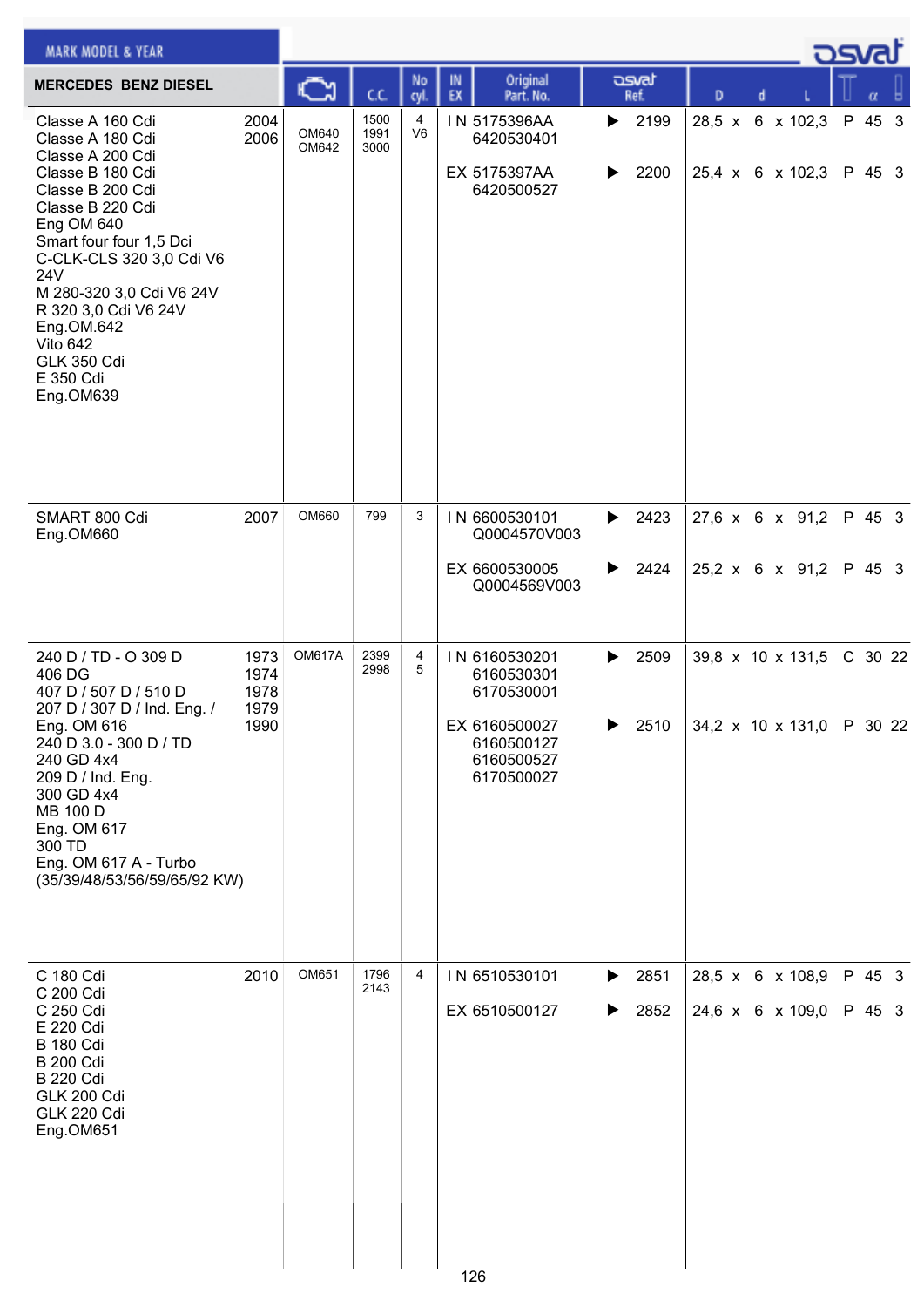| <b>MARK MODEL &amp; YEAR</b>                                                                  |              |                                |                         |                   |                                   |                   |                                      | osvat |                  |  |
|-----------------------------------------------------------------------------------------------|--------------|--------------------------------|-------------------------|-------------------|-----------------------------------|-------------------|--------------------------------------|-------|------------------|--|
| <b>MERCEDES BENZ DIESEL</b>                                                                   |              |                                | C.C.                    | No<br>cvl.        | Original<br>IN<br>EX<br>Part. No. | asvat<br>Ref.     | D                                    |       |                  |  |
| C 180 Blue Tec<br>C 200 Blue Tec                                                              | 2014         | OM626                          | 1598                    | 4                 | IN 6260500500                     | 2915<br>▶         | 23,5 x 6 x 104,1                     |       | P 45 3           |  |
|                                                                                               |              |                                |                         |                   | EX 6260500800                     | 2916              | 23,4 x 6 x 104,0                     |       | P 45 3           |  |
|                                                                                               |              |                                |                         |                   |                                   |                   |                                      |       |                  |  |
| <b>MERCEDES INDUSTRIAL</b>                                                                    |              |                                |                         |                   |                                   |                   |                                      |       |                  |  |
| Eng. OM 364 / OM 364 A -<br>Turbo<br>611/711/811D                                             | 1982<br>1984 | OM364<br>OM366                 | 3972<br>5675<br>5958    | 4<br>6            | IN 3660500226<br>IN 3660500326    | 0520<br>▶<br>0867 | 43,0 x 9 x 140,5<br>42,0 x 9 x 140,5 |       | P 30 5<br>P 30 5 |  |
| Eng. OM 362 LA - Turbo<br>Eng. OM 366 / OM 366 A -                                            |              |                                |                         |                   | 3660500726<br>3760530101          |                   |                                      |       |                  |  |
| Turbo / OM 366 LA - Turbo<br>(66/85/100/125/141/148 KW)                                       |              |                                |                         |                   | EX 3210530905                     | 2247              | 36,0 x 10 x 140,5                    |       | P 45 5           |  |
|                                                                                               |              |                                |                         |                   | 3520531505<br>3660500027          |                   |                                      |       |                  |  |
|                                                                                               |              |                                |                         |                   | 3660500227<br>3760500127          |                   |                                      |       |                  |  |
|                                                                                               |              |                                |                         |                   |                                   |                   |                                      |       |                  |  |
|                                                                                               |              |                                |                         |                   |                                   |                   |                                      |       |                  |  |
|                                                                                               |              |                                |                         |                   |                                   |                   |                                      |       |                  |  |
| Vario 512 C 112 CV                                                                            | 1996         |                                | 2298<br>2874            | 4<br>5            | IN 6010531501                     | 0523              | 38,0 x 8 x 106,4                     |       | P 45 1           |  |
|                                                                                               |              |                                |                         |                   | EX 6010501927                     | 0524<br>▶         | 35,0 x 9 x 106,4                     |       | P 45 1           |  |
| Eng. OM 327<br>Eng. OM 360 A - Turbo                                                          | 1965         | <b>OM327</b><br>OM360          | 7980<br>8720            | 6                 | IN 3600500126                     | 0744<br>▶         | 54,0 x 10 x 150,0                    |       | P 30 5           |  |
| Eng. OM 360 / 360 H                                                                           | 1968<br>1978 |                                | 9570                    |                   | 3600500226                        |                   |                                      |       |                  |  |
| Eng. OM 360 A - Turbo<br>(81/110/125/141/154 KW)                                              |              |                                |                         |                   | IN 3270530701<br>3600500326       | 2248<br>▶         | 54,0 x 10 x 150,0                    |       | P 45 5           |  |
|                                                                                               |              |                                |                         |                   | 3600530001<br>EX 3270530705       | 2249              | 43,0 x 10 x 150,0                    |       | P 45 5           |  |
|                                                                                               |              |                                |                         |                   | 3600500127<br>3600500227          |                   |                                      |       |                  |  |
|                                                                                               |              |                                |                         |                   |                                   |                   |                                      |       |                  |  |
|                                                                                               |              |                                |                         |                   |                                   |                   |                                      |       |                  |  |
|                                                                                               |              |                                |                         |                   |                                   |                   |                                      |       |                  |  |
| Eng. OM 401 A / LA - Turbo<br>Eng. OM 401 A / LA - Turbo                                      | 1971<br>1972 | OM401<br>OM402<br><b>OM427</b> | 9570<br>10958<br>10965  | 6<br>8<br>10      | IN 4220500226<br>4420500226       | 0865<br>▶         | 58,9 x 12 x 142,5                    |       | P 30 5           |  |
| Eng. OM 441 A / LA - Turbo<br>Eng. OM 421 / A / LA - Turbo 1979<br>Eng. OM 407 / H / A / LA / | 1976<br>1981 | OM404<br>OM424<br><b>OM444</b> | 11309<br>11413<br>11961 | $12 \overline{ }$ | 4420500326<br>4420500526          |                   |                                      |       |                  |  |
| HA / AH - Turbo<br>Eng. OM 447 / H / A / LA /                                                 | 1985<br>1987 |                                | 11967<br>11970          |                   | EX 4220500027<br>4220500127       | 0866              | $51,0 \times 12 \times 142,5$        |       | P 45 5           |  |
| HA - Turbo<br>Eng. OM 427 / H / A / LA /                                                      | 1991         |                                | 12670<br>12756<br>14600 |                   | 4220500227<br>4420500227          |                   |                                      |       |                  |  |
| HA - Turbo<br>Eng. OM 402 A/LA Tu                                                             |              |                                | 14610<br>14618          |                   | 4420500427                        |                   |                                      |       |                  |  |
| Eng.OM 422                                                                                    |              |                                | 15100<br>15960<br>18270 |                   |                                   |                   |                                      |       |                  |  |
| Eng.OM 423<br>Eng.OM 404                                                                      | Eng.OM 403   |                                | 20910<br>21930          |                   |                                   |                   |                                      |       |                  |  |
| Eng.OM 424<br>Eng.OM 444                                                                      |              |                                |                         |                   |                                   |                   |                                      |       |                  |  |
| (129-478) kW                                                                                  |              |                                |                         |                   |                                   |                   |                                      |       |                  |  |
|                                                                                               |              |                                |                         |                   |                                   |                   |                                      |       |                  |  |
|                                                                                               |              |                                |                         |                   | 127                               |                   |                                      |       |                  |  |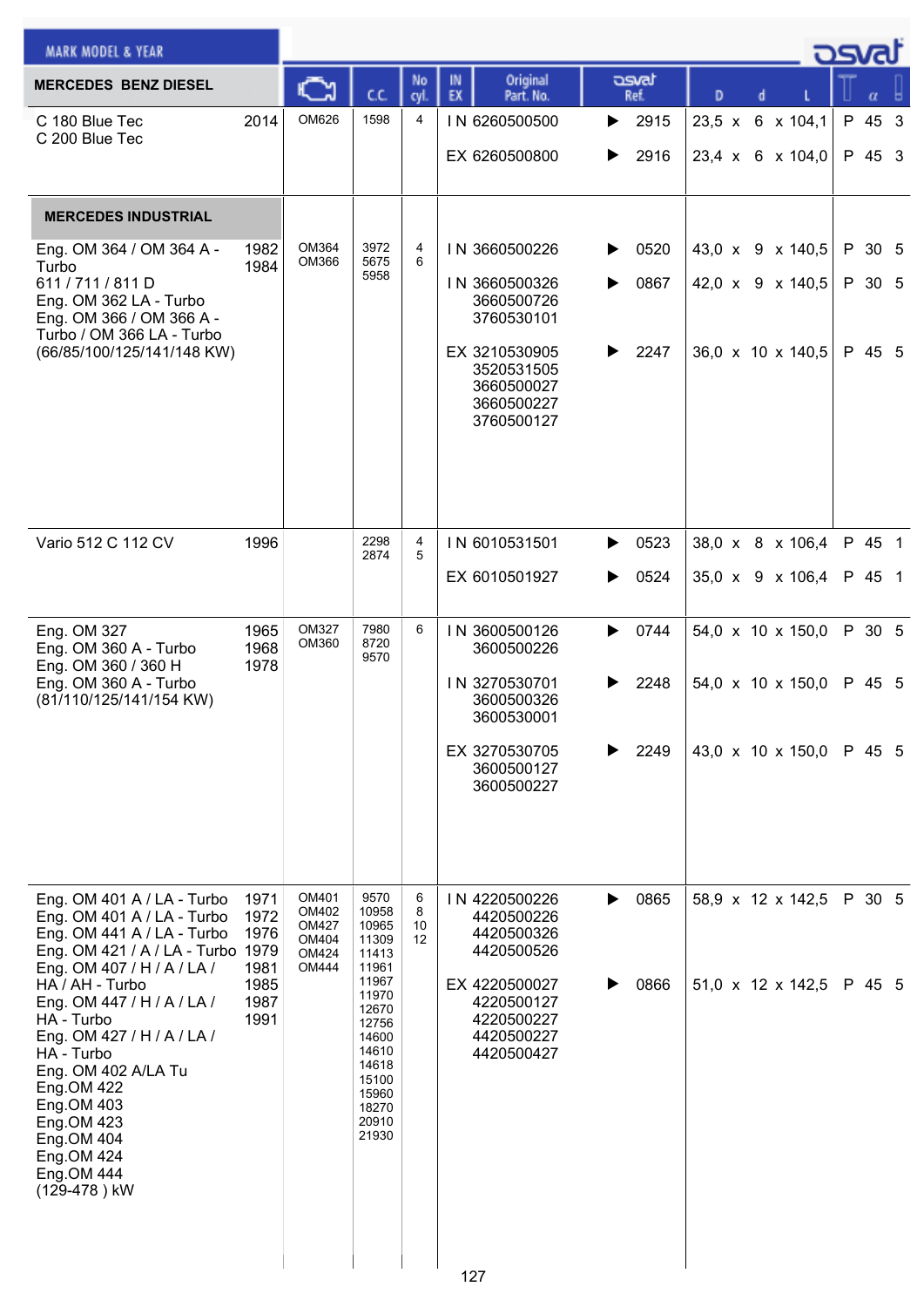| <b>MARK MODEL &amp; YEAR</b>                                                                                                                                                                                                                                                                                |                      |                            |                      |                |                                                                                                             |                                     |                                                          |   | osval                      |  |
|-------------------------------------------------------------------------------------------------------------------------------------------------------------------------------------------------------------------------------------------------------------------------------------------------------------|----------------------|----------------------------|----------------------|----------------|-------------------------------------------------------------------------------------------------------------|-------------------------------------|----------------------------------------------------------|---|----------------------------|--|
| <b>MERCEDES INDUSTRIAL</b>                                                                                                                                                                                                                                                                                  |                      |                            | cc                   | No<br>cyl.     | Original<br>IN<br>EX<br>Part. No.                                                                           | asvat<br>Ref.                       | D                                                        |   |                            |  |
| Eng. OM 501 LA V6 24V<br>541.920 / 922 / 923 / 925<br>1831 / 1835 / 1839 / 1843<br>2531 / 2535 / 2539 / 2543<br>(230/260/290/315 KW)<br>Actros 1831<br>Actros 1835<br>Actros 1840<br>Actros 1843<br>Actros 2543<br>Actros 1848<br>Actros 2548<br>Actros 1853<br>Actros 1857<br>Eng. (541920-542944)<br>Axor | 1996                 | OM501                      | 11949                | V <sub>6</sub> | IN 5410500226<br>EX 5410500227                                                                              | 1825<br>▶<br>1826<br>▶              | 45,5 x 9 x 145,0<br>41,0 x 9 x 145,0                     | P | 30 <sub>5</sub><br>P 45 5  |  |
| Vario 815 D<br>Atego 815<br>Atego 817<br>Atego 1217<br>Atego 1228<br>Eng. 904914 / 904923 /<br>904910 / 904917 / 906915<br>Eng.OM904-907 LA12V<br>Eng.OM924-926                                                                                                                                             | 1996<br>2000         | OM904<br>OM924             | 4249<br>6374<br>7201 | 4<br>6         | IN 9060500226<br>IN 9060500326<br>EX 9060500327                                                             | 1827<br>▶<br>1829<br>▶<br>1828<br>▶ | 33,9 x 8 x 125,9<br>34,0 x 8 x 128,7<br>37,9 x 8 x 152,5 |   | P 20 1<br>P 20 1<br>P 45 1 |  |
| Atego 716<br>Atego 1017<br>Atego 1223<br>Eng. 904936 / 904911 /                                                                                                                                                                                                                                             | 1996                 | 904936<br>904911<br>906910 | 4249                 | 4              | IN 9060500326<br>EX 9060500327                                                                              | 1829<br>▶<br>1828                   | 34,0 x 8 x 128,7<br>37,9 x 8 x 152,5                     |   | P 20 1<br>P 45 1           |  |
| Eng. OM 346<br>Eng. OM 355 / 355 H<br>355 A - Turbo<br>(136/155/177/191/205 KW)                                                                                                                                                                                                                             | 1964<br>1967<br>1978 | OM346<br>OM355             | 10809<br>11581       | 6              | IN 3460530001<br>3460530101<br>EX 3460530005<br>3460530105<br>3550500127                                    | 1894<br>▶<br>1895                   | 42,0 x 9 x 129,8<br>37,0 x 9 x 165,3                     |   | P 45 5<br>P 45 5           |  |
| Eng. OM 314<br>Eng. OM 352 / 352 A - Turbo 1971<br>Eng. OM 353 A - Turbo<br>(35/63/74/81/93/96/110/124<br>KW)                                                                                                                                                                                               | 1964                 | OM314<br>OM353<br>OM353    | 3782<br>5673         | 4<br>6         | IN 3520500026<br>3520530101<br>EX 3210530905<br>3520531505<br>3660500027<br>3660500227<br>3760500027<br>128 | 2246<br>▶<br>2247<br>▶              | 44,0 x 9 x 140,5<br>36,0 x 10 x 140,5                    |   | P 45 5<br>P 45 5           |  |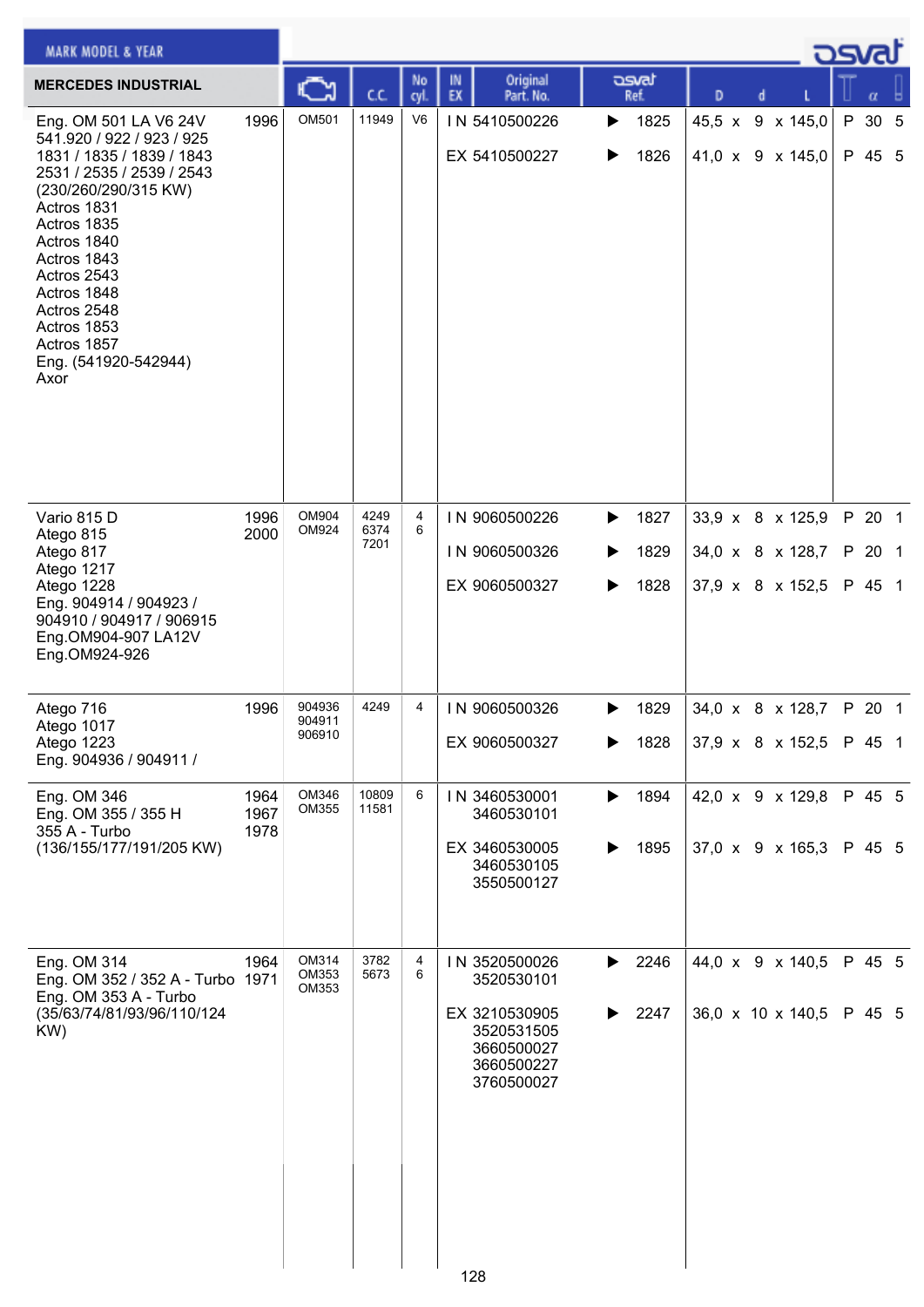| <b>MARK MODEL &amp; YEAR</b>                                                                                                                                                                        |                                              |                         |                                                                                       |                    |                                                                                        |                            |                                                        | osvaľ            |  |
|-----------------------------------------------------------------------------------------------------------------------------------------------------------------------------------------------------|----------------------------------------------|-------------------------|---------------------------------------------------------------------------------------|--------------------|----------------------------------------------------------------------------------------|----------------------------|--------------------------------------------------------|------------------|--|
| <b>MERCEDES INDUSTRIAL</b>                                                                                                                                                                          |                                              | Ѽ                       | C.C.                                                                                  | No<br>cyl.         | Original<br>IN<br>EX<br>Part. No.                                                      | asvat<br>Ref.              | D                                                      |                  |  |
| Eng. OM 355 A - Turbo<br>Eng. OM 346 - 951                                                                                                                                                          | 1978                                         | OM355<br>OM346          | 11581                                                                                 | 6                  | IN 3550530001                                                                          | 2250<br>▶                  | 42,0 x 9 x 130,6                                       | P 30 5           |  |
| (191/207 KW)                                                                                                                                                                                        |                                              |                         |                                                                                       |                    | EX 3550500027<br>3550530005                                                            | 2251<br>▶                  | 37,0 x 9 x 165,9                                       | P 30 5           |  |
| Eng.OM-BM 458991                                                                                                                                                                                    |                                              | OM457                   | 11946                                                                                 | V6                 | IN 5410530101                                                                          | 2671<br>▶                  | 45,5 x 9 x 144,8                                       | P 30 1           |  |
| OM457-OM 541                                                                                                                                                                                        |                                              |                         |                                                                                       |                    | EX 4570500327                                                                          | 2672<br>▶                  | 42,2 x 9 x 144,9                                       | P 35 1           |  |
| Eng. OM 401 / A - Turbo<br>Eng. OM 421 / A / LA - Turbo 1972<br>Eng. OM 407 / H / A / LA /<br>HA / AH - Turbo<br>Eng. OM 427 / H<br>Eng. OM 402<br>Eng. OM 422 / A / LA - Turbo 1981<br>Eng. OM 403 | 1971<br>1976<br>1977<br>1979<br>1980<br>1985 | OM401<br>OM421<br>OM424 | 9570<br>10965<br>11413<br>11961<br>12670<br>14618<br>15960<br>18270<br>20260<br>20910 | 6<br>8<br>10<br>12 | IN 4030530901<br>4230500026<br>EX 4030500427<br>4030501027<br>4230500327<br>4230500427 | 2703<br>▶<br>2704          | 59,0 x 12 x 142,5<br>$51,0 \times 12 \times 142,6$     | P 30 5<br>P 45 5 |  |
| Eng. 423 / A / LA - Turbo<br>Eng. OM 404 / A - Turbo<br>Eng. OM 424 / A / LA - Turbo<br>(129-441) kW                                                                                                |                                              |                         | 21930                                                                                 |                    |                                                                                        |                            |                                                        |                  |  |
| Actros Euro 6<br>Eng.OM 471                                                                                                                                                                         | 2011                                         | OM471                   | 12800                                                                                 | 6                  | IN 4710500426                                                                          | 2863<br>▶                  | 45,2 x 9,5 x 240,0                                     | P 20 1           |  |
|                                                                                                                                                                                                     |                                              |                         |                                                                                       |                    | EX 4710500427<br>4710500527                                                            | 2864                       | 43,5 x 9,5 x 246,6                                     | P 30 1           |  |
| OM 472<br>OM 473                                                                                                                                                                                    | 2010                                         | OM473<br>OM473          |                                                                                       |                    | IN 4720500126<br>4730500126<br>EX 4730500127                                           | 2865<br>▶<br>2866          | 47,2 $\times$ 9,5 $\times$ 240,0<br>45,1 x 9,5 x 246,6 | P 20 1<br>P 30 1 |  |
|                                                                                                                                                                                                     |                                              |                         |                                                                                       |                    |                                                                                        |                            |                                                        |                  |  |
| Arocs<br>Citaro                                                                                                                                                                                     | 2014                                         | OM470                   | 10700                                                                                 | 6                  | IN 4700500626                                                                          | 2921<br>▶                  | 42,5 x 9,5 x 239,9                                     | P 20 1           |  |
| <b>OM470</b>                                                                                                                                                                                        |                                              |                         |                                                                                       |                    | EX 4700500427                                                                          | 2922<br>▶                  | 40,0 $\times$ 9,8 $\times$ 246,5                       | P 30 1           |  |
| Citaro<br>Eng.OM 933-934-935-936                                                                                                                                                                    | 2014                                         | OM933<br>OM934<br>OM935 | 7700                                                                                  | 4<br>6             | IN 9360500026<br>9360500126                                                            | $\blacktriangleright$ 2933 | 37,5 x 8 x 193,6                                       | P 20 1           |  |
|                                                                                                                                                                                                     |                                              | OM936                   |                                                                                       |                    | EX 9360500027                                                                          | 2934<br>▶                  | 33,7 x 8 x 199,3                                       | P 35 1           |  |
|                                                                                                                                                                                                     |                                              |                         |                                                                                       |                    |                                                                                        |                            |                                                        |                  |  |
|                                                                                                                                                                                                     |                                              |                         |                                                                                       |                    |                                                                                        |                            |                                                        |                  |  |
|                                                                                                                                                                                                     |                                              |                         |                                                                                       |                    |                                                                                        |                            |                                                        |                  |  |
|                                                                                                                                                                                                     |                                              |                         |                                                                                       |                    |                                                                                        |                            |                                                        |                  |  |
|                                                                                                                                                                                                     |                                              |                         |                                                                                       |                    |                                                                                        |                            |                                                        |                  |  |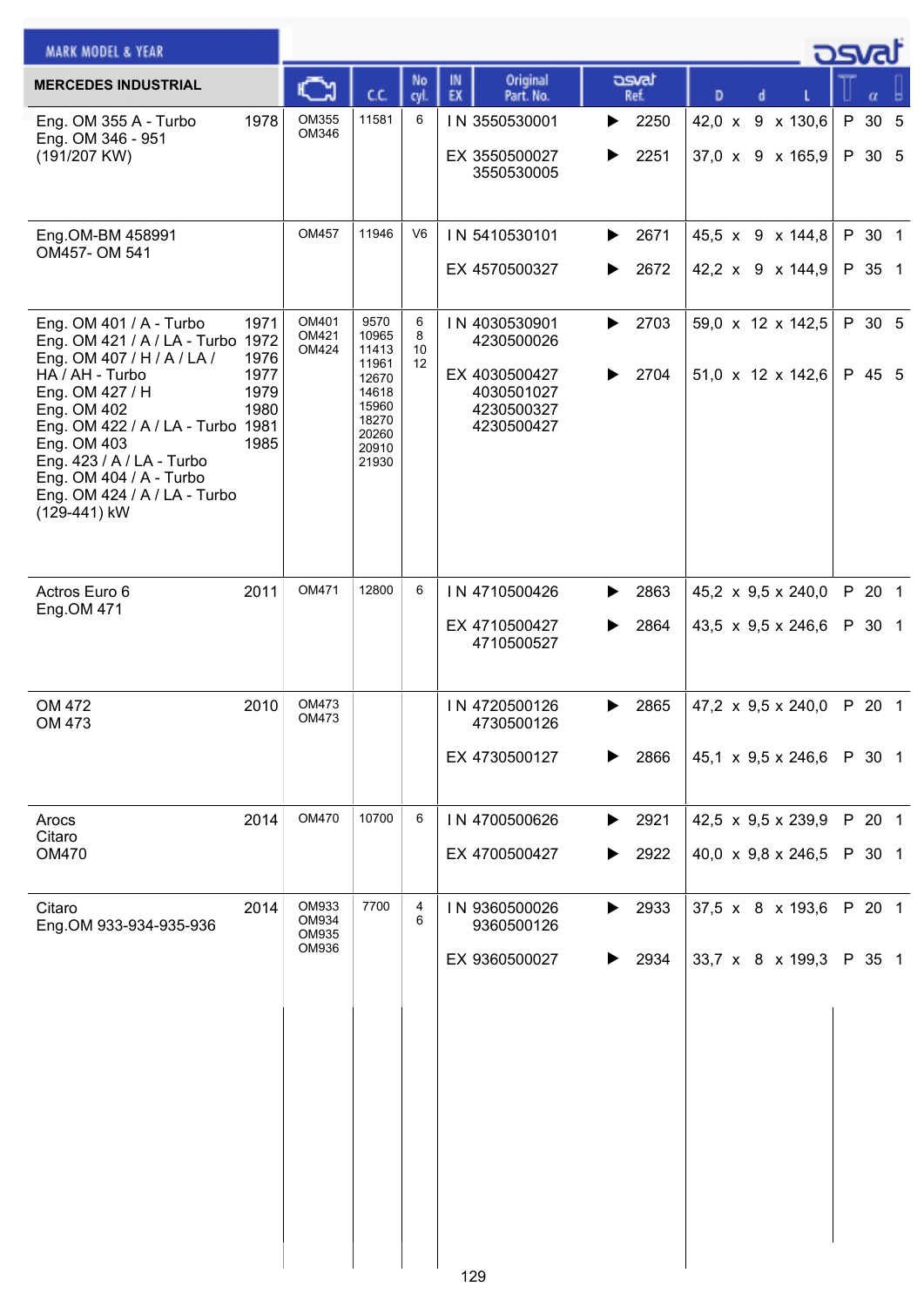| <b>MARK MODEL &amp; YEAR</b>                                                 |                                               |              |                                  |                                   |                        |                                                | - ರಾಗದ               |  |
|------------------------------------------------------------------------------|-----------------------------------------------|--------------|----------------------------------|-----------------------------------|------------------------|------------------------------------------------|----------------------|--|
| <b>MERCEDES MODULATING VALVE</b>                                             | C٦                                            | C.C.         | No<br>cyl.                       | Original<br>IN<br>EX<br>Part. No. | asvat<br>Ref.          | D                                              | α                    |  |
| OM 442<br>OM 443<br>OM 444                                                   | OM442<br>OM443<br>OM444                       |              | V <sub>8</sub><br>V10<br>V12     | 4420160191<br>4420160391          | 7001<br>▶<br>7002<br>▶ | 17,0 x 8 x 84,0<br>$17,0 \times 8 \times 90,3$ | P 45 1<br>B 45 1     |  |
| OM 501                                                                       | OM501<br>OM502                                |              | V <sub>6</sub><br>V <sub>8</sub> | 5410160791                        | 7003<br>▶              | 16,9 x 8 x 86,8                                | P 45 1               |  |
| OM 926<br>OM 906<br>OM 924                                                   | OM926<br>OM906<br>OM924                       |              | 6                                | 9060160791                        | 7004<br>▶              | 15,2 x 6 x 81,6                                | P 20 1               |  |
| <b>MINI</b>                                                                  |                                               |              |                                  |                                   |                        |                                                |                      |  |
| ONE 1.4 - 1.6   16V<br>COOPER 1.4 i - 1.6 i 16 V<br>Eng.W10B14A-W10B16       | W10B14A<br>2000<br>W10B16<br>2002             | 1398<br>1598 | 4                                | IN 11341485585<br>11347513023     | 1755<br>▶              | $30,3 \times 6 \times 109,0$                   | C 45 3               |  |
|                                                                              |                                               |              |                                  | EX 11347513024<br>11347829943     | 1756<br>▶              | 23,3 x 6 x 117,8                               | P 45 1               |  |
| Cooper S 1.6 16V<br>Eng.N14B16A Peugeot                                      | N14B16A<br>2007                               | 1598         | 4                                | IN 11347534508<br>11347587470     | 2367<br>▶              | 28,8 x 5 x 105,7                               | $C$ 45 3             |  |
|                                                                              |                                               |              |                                  | EX 11347547187                    | 2368<br>▶              | $26,0 \times 5 \times 110,3$                   | $C$ 45 3             |  |
| One 1.4 i 16 V<br>Clubman 1.6 i 16V                                          | 2007<br>N12B14A<br>N12B16A<br>2009<br>N16B16A | 1397<br>1598 | 4                                | IN 11347533884                    | 2373<br>▶              | $30,0 \times 5 \times 97,0$                    | $C$ 45 3             |  |
| Cooper 1.4 i 16V<br>Cooper 1.6 i 16V<br>Eng.N12B14A-B16A-<br>N16B16A-N18B16A | N18B16A                                       |              |                                  | IN 11347585901<br>EX 11347533885  | 2867<br>▶<br>2374<br>▶ | 29,7 x 5 x 95,1<br>25,1 x 5 x 110,8            | $C$ 45 3<br>$C$ 45 3 |  |
| <b>MINI DIESEL</b>                                                           |                                               |              |                                  |                                   |                        |                                                |                      |  |
| Mini One Diesel<br>Eng.1NDTV Toyota                                          | 1NDTV<br>2003                                 | 1364         | 4                                | IN 11347791054                    | 2079<br>▶              | $30,6 \times 6 \times 100,0$                   | $C$ 45 1             |  |
|                                                                              |                                               |              |                                  | EX 11347791055                    | 2080<br>▶              | 28,0 x 6 x 100,0                               | $C$ 45 1             |  |
| Mini One Diesel<br>Eng.R55-R56 Peugeot                                       | 2006<br><b>R55</b><br><b>R56</b>              | 1560         | 4                                | IN 11347805968                    | 2165<br>▶              | 25,6 x 5,5 x 96,4                              | $C$ 45 3             |  |
|                                                                              |                                               |              |                                  | EX 11347805969                    | 2166<br>▶              | $23,4 \times 5,5 \times 96,6$                  | P 45 3               |  |
| One 1,6 D 16V<br>Cooper 1,6 D 16V                                            | 9HZ<br>2009                                   | 1560         | 4                                | IN 0948G1                         | 2771<br>▶              | 25,6 x 5,5 x 96,0                              | $C$ 45 3             |  |
| Eng.9HZ Peugeot                                                              |                                               |              |                                  | EX 0949F7                         | 2772<br>▶              | $23,5 \times 5,5 \times 96,2$                  | P 45 3               |  |
| Mini One Diesel 1,6 16V<br>Eng.N47C16A                                       | N47C16A<br>2011                               | 1598         | 4                                | IN 11347812618                    | 2891<br>▶              | 24,8 $\times$ 5 $\times$ 94,0                  | P 45 3               |  |
|                                                                              |                                               |              |                                  | EX 11347812616<br>130             | 2892<br>▶              | 21,2 x 5 x 94,0                                | P 45 3               |  |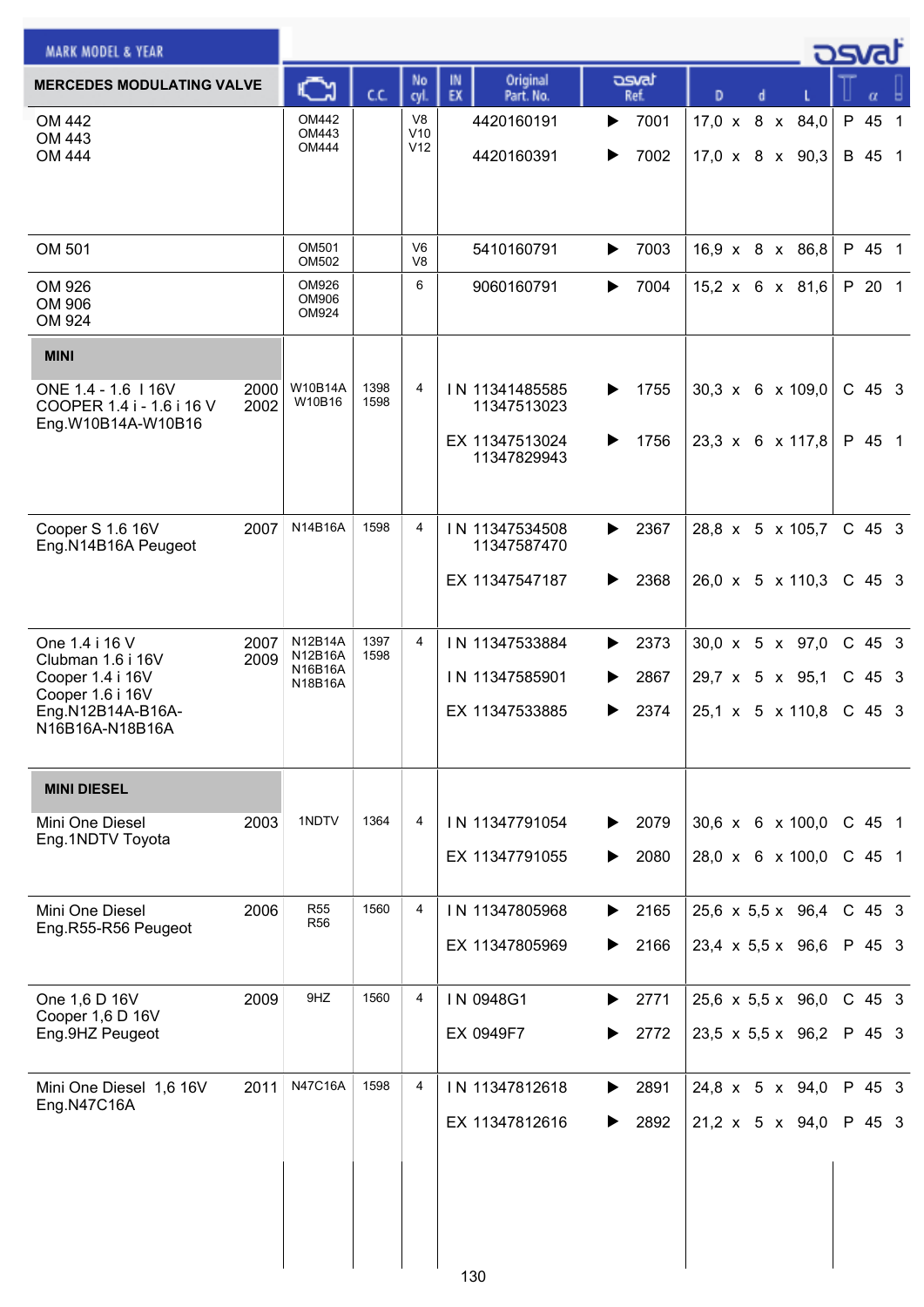| <b>MARK MODEL &amp; YEAR</b>                                                                                                                                                                                                                                                                              |                          |                              |            |                                        |                        |                                                  |   | osvat            |
|-----------------------------------------------------------------------------------------------------------------------------------------------------------------------------------------------------------------------------------------------------------------------------------------------------------|--------------------------|------------------------------|------------|----------------------------------------|------------------------|--------------------------------------------------|---|------------------|
| <b>MITSUBISHI</b>                                                                                                                                                                                                                                                                                         | $\sum_{i=1}^n$           | C.C.                         | No<br>cyl. | Original<br>IN<br>EX<br>Part. No.      | asvat<br>Ref.          | D                                                | d | α                |
| Chrysler 2.6                                                                                                                                                                                                                                                                                              |                          |                              | 4          | IN MD024518                            | 0346<br>▶              | 46,0 x 8 x 110,3                                 |   | C 45 5           |
| Mitsubishi Eng.                                                                                                                                                                                                                                                                                           |                          |                              |            | IN MD083848<br>MD083849                | 0785<br>▶              | 46,0 x 8 x 108,3                                 |   | $C$ 45 1         |
|                                                                                                                                                                                                                                                                                                           |                          |                              |            | EX MD024519                            | 0347<br>▶              | 38,0 x 8 x 108,0                                 |   | $C$ 45 5         |
|                                                                                                                                                                                                                                                                                                           |                          |                              |            | EX MD083851                            | 0786<br>▶              | 38,0 x 8 x 105,5                                 |   | C 45 1           |
| 1975<br>Lancer / Jupiter 1.2<br>1977<br>Eng. G36<br>Galant / Lancer / Celeste /<br>1978<br>Delica / Fork 1.4<br>Eng. 4G33<br>Arrow / Celeste / Challenger /<br>Champ / Chariot / Cordia /<br>Delica / Fork / Galant / Lancer<br>/ Mirage / Sapporo / Tredia 1.6<br>Eng. G32 / 4<br>Galant 1.7<br>Eng. G35 | G32<br>G33<br>G35<br>G36 | 1238<br>1439<br>1597<br>1686 | 4          | IN MD000480<br><b>EX MD000481</b>      | 0533<br>▶<br>0534<br>▶ | 38,0 x 8 x 106,0<br>$31,0 \times 8 \times 102,5$ |   | P 45 5<br>P 45 5 |
| Lancer 2000 - Turbo<br>1981<br>1982<br><b>Eng. G62</b><br>Eterna / Galant / Starion 2000 1990<br>- Turbo<br>L 200<br>L 300<br>Eng. G63 / 4G63<br>(66/100/104 KW)                                                                                                                                          | G62<br>G63               | 1795<br>1997                 | 4          | IN MD070691<br>EX MD070693<br>MD070694 | 0541<br>▶<br>0542<br>▶ | 43,0 x 8 x 109,8<br>35,0 x 8 x 108,7             |   | P 45 1<br>P 45 1 |
| Mitsubishi Eng.4G64                                                                                                                                                                                                                                                                                       | 4G64                     |                              |            | IN MD085253                            | 0547                   | 46,0 x 8 x 106,9                                 |   | C 45 1           |
|                                                                                                                                                                                                                                                                                                           |                          |                              |            | <b>EX MD085254</b>                     | 0548<br>▶              | 38,0 x 8 x 105,2                                 |   | C 45 1           |
| 1985<br>Colt / Mirage / Lancer<br>1988<br>Eng. G32B                                                                                                                                                                                                                                                       | G32B                     | 1598                         | 4          | IN MD075925                            | 0783<br>▶              | 38,0 x 8 x 103,5                                 |   | C 45 1           |
| Chrysler 2.6<br>Mitsubishi Eng.<br>(60 KW)                                                                                                                                                                                                                                                                |                          |                              |            | <b>EX MD075927</b>                     | 0784<br>▶              | 31,0 x 8 x 100,0                                 |   | P 45 1           |
| Mitsubishi Eng.6G72<br>3000 V6                                                                                                                                                                                                                                                                            | 6G72                     |                              | 6          | IN 2221135004<br>MD088811              | 0787<br>▶              | 43,0 x 8 x 103,2                                 |   | C 45 1           |
|                                                                                                                                                                                                                                                                                                           |                          |                              |            | EX MD088812<br>MD096219                | 0788<br>▶              | 35,0 x 8 x 102,8                                 |   | $C$ 45 1         |
|                                                                                                                                                                                                                                                                                                           |                          |                              |            | 131                                    |                        |                                                  |   |                  |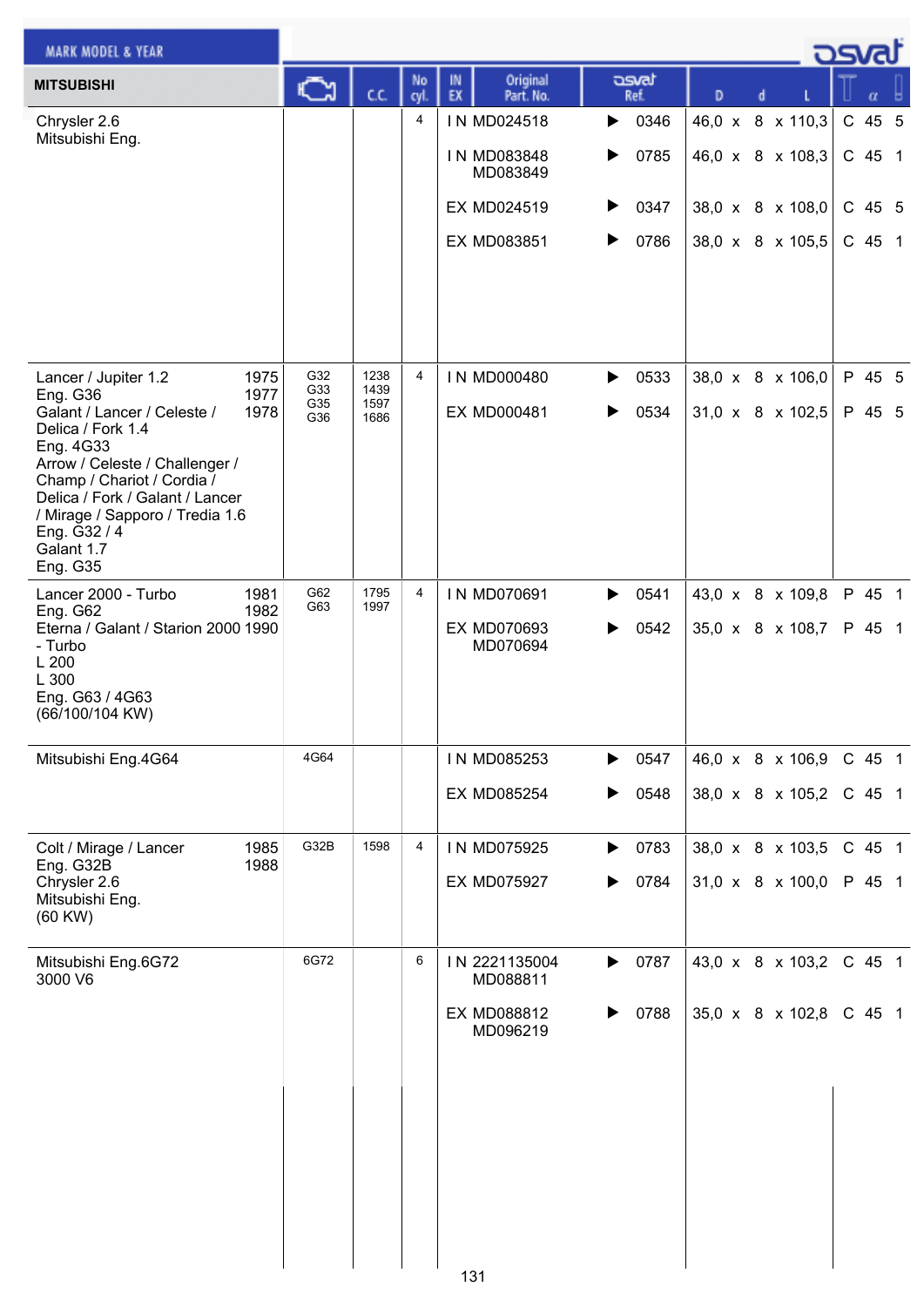| <b>MARK MODEL &amp; YEAR</b>                                                                                                                                                                                                                                      |                                              |                      |                      |                     |          |                                                                                                 |             |                                      |                                                                                                                                              |   |  | ك <i>osv</i> a                                     |  |
|-------------------------------------------------------------------------------------------------------------------------------------------------------------------------------------------------------------------------------------------------------------------|----------------------------------------------|----------------------|----------------------|---------------------|----------|-------------------------------------------------------------------------------------------------|-------------|--------------------------------------|----------------------------------------------------------------------------------------------------------------------------------------------|---|--|----------------------------------------------------|--|
| <b>MITSUBISHI</b>                                                                                                                                                                                                                                                 |                                              | ు                    | C.C.                 | No<br>cyl           | IN<br>EX | Original<br>Part. No.                                                                           |             | محت<br>Ref.                          | D                                                                                                                                            | d |  | α                                                  |  |
| Space Wagon 2.0<br>Space Gear 2.0<br>Galant 2.0 2WD<br>Expo 2.4 2WD / 4WD<br>Vista 2.4 4WD<br>Sonata 2.4<br>Space Gear 2.4<br>Space Runner 1.8 / 2.0 16V<br>N 33W<br>N 34W<br>N 43W<br>Space Wagon 2.0 16V<br>Eng.4G63-6G4K-4G64                                  | 1989<br>1991<br>1992<br>1993<br>1999         | 4G63<br>G64K<br>4G64 | 2000<br>2400         | 4                   |          | IN MD159502<br>MD301193<br>EX MD197097<br>MD199193<br>MD303177<br>MD306183                      | ▶<br>▶      | 1039<br>1040                         | 33,0 x 6 x 112,5<br>29,0 x 6 x 114,0                                                                                                         |   |  | C 45 1<br>C 45 1                                   |  |
| Space Runner 2.4 16V                                                                                                                                                                                                                                              |                                              |                      |                      | 4                   |          | IN MD348769<br>EX MD348770                                                                      | ▶<br>▶      | 1043<br>1050                         | 34,0 x 6,5 x 105,6<br>30,5 x 6,5 x 105,8                                                                                                     |   |  | C 45 1<br>$C$ 45 1                                 |  |
| Colt / Lancer GLS<br>Mirage<br>Eng. 4G13 / 15<br>(55/68 KW)<br>Colt 1.8<br><b>Colt 1.6</b><br>Vista 4WD<br>Expo 2WD / 4WD<br>Summit Station Wagon 2 WD<br>/ 4WD                                                                                                   | 1989<br>1991<br>1992<br>1993<br>1998         | 4G13<br>4G15<br>4G93 | 1299<br>1468<br>1800 | $\overline{4}$<br>4 |          | IN MD128435<br>IN MD128434<br>EX MD139755<br>MD149314<br>IN MD162422<br>MD162799<br>EX MD162423 | ▶<br>▶<br>▶ | 1047<br>1053<br>1046<br>1049<br>1048 | 30,9 x 6,6 x 100,9<br>26,0 x 6,5 x 100,7<br>33,0 $\times$ 6,5 $\times$ 101,0<br>$30,0 \times 6 \times 110,0$<br>$27,0 \times 6 \times 113,5$ |   |  | C 45 1<br>$C$ 45 1<br>C 45 1<br>$C$ 45 1<br>C 45 1 |  |
| Carisma 1.6<br>Pinin 1.8 16V<br>Eng.4G93                                                                                                                                                                                                                          |                                              | 4G61                 | 1595                 | 4                   |          |                                                                                                 |             |                                      |                                                                                                                                              |   |  | C 45 1                                             |  |
| Mirage / Colt Eng. 4G61<br>Mirage Turbo<br>Edipse 1.8<br>Laser / Talon 2.0 A<br>Laser Turbo / 2WD / 4WD<br>Tolon Turbo / 2WD / 4WD<br>Vista 4WD<br>Edipse 2.0 16V<br>Galant 4WD<br>Edipse Turbo 2WD / 4WD<br>Galant Eng. 4G63<br>(80/118 KW)<br>Outlander 2.0 16V | 1988<br>1989<br>1990<br>1991<br>1992<br>1993 | 4G63                 | 1800<br>1997         |                     |          | IN 2221133000<br>MD127840<br>MD127847<br>EX 2221233000<br>MD127841<br>MD127848                  | ▶<br>▶      | 1051<br>1052                         | 34,0 x 6,5 x 109,5<br>$30,5 \times 6,5 \times 109,7$                                                                                         |   |  | C 45 1                                             |  |
|                                                                                                                                                                                                                                                                   |                                              |                      |                      |                     | 132      |                                                                                                 |             |                                      |                                                                                                                                              |   |  |                                                    |  |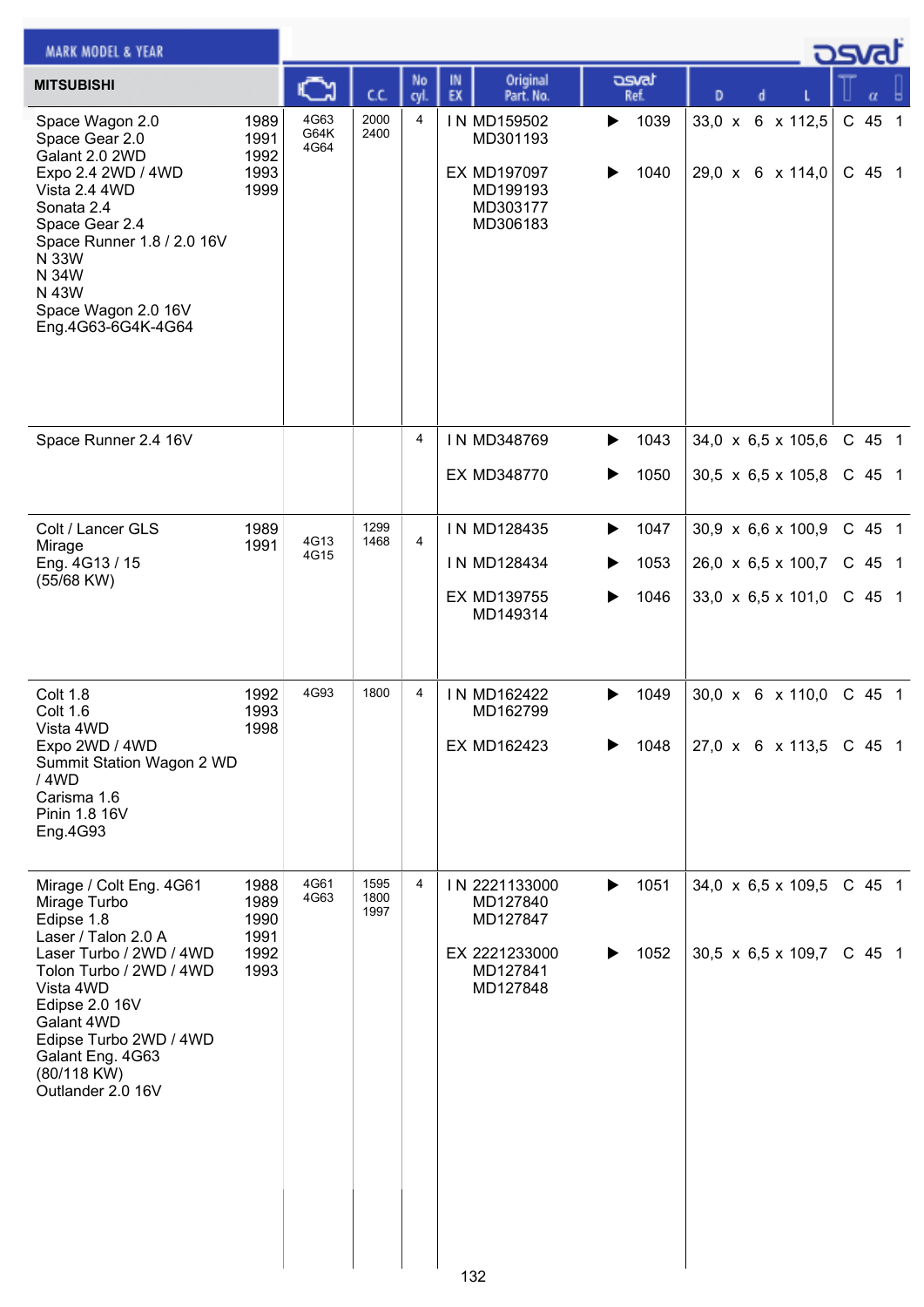| <b>MARK MODEL &amp; YEAR</b>       |      |              |              |                |                                                 |               |                                | osvat    |
|------------------------------------|------|--------------|--------------|----------------|-------------------------------------------------|---------------|--------------------------------|----------|
| <b>MITSUBISHI</b>                  |      |              | cc           | No<br>cyl.     | Original<br>IN<br>EX<br>Part. No.               | asvat<br>Ref. | D                              | α        |
| 3000 GT<br>Pajero 3.5 V6           |      |              | 2972<br>3497 | 6              | IN MD135479<br>MD135481<br>MD172315             | 1269<br>▶     | 34,9 x 6,5 x 106,3             | C 45 1   |
|                                    |      |              |              |                | EX MD135480<br>MD135482<br>MD168241<br>MD183730 | 1270          | $30,5 \times 6,5 \times 105,5$ | $C$ 45 1 |
| Zolite Dohc<br>Misubishi Eclipse   |      |              | 2000         | $\overline{4}$ | IN MD4667807<br>MD4667969                       | 1303<br>▶     | 34,8 x 6 x 111,8               | C 45 1   |
|                                    |      |              |              |                | EX MD4557972<br>MD4667810                       | 1304<br>▶     | $30,5 \times 6 \times 109,9$   | C 45 1   |
| Space Star 1.3 16V                 | 1998 | 4G13         | 1299         | $\overline{4}$ | IN MD342090                                     | 1695<br>▶     | 27,0 x 5,5 x 111,6             | C 45 1   |
| Eng.4G13                           |      |              |              |                | EX MD342091                                     | 1696<br>▶     | 23,4 x 5,5 x 114,8             | $C$ 45 1 |
| Space Star 1.8<br>Carisma 1.8      | 1999 | 4G94         | 1834         | 4              | IN MD162780                                     | 1697<br>▶     | 33,0 x 6 x 104,3               | $C$ 45 1 |
| Pajero Pinin 2.0 16V<br>Eng.4G94   |      |              |              |                | EX MD162800                                     | 1698          | 28,2 x 6 x 103,8               | $C$ 45 1 |
| Colt 1.1 12V<br>Colt 1.3 16V       | 2004 | 3A91<br>4A90 | 1124<br>1332 | 3<br>4         | IN MR984260                                     | 2201<br>▶     | 30,4 x 5 x 89,5                | C 45 1   |
| Colt 1.5 16V<br>Eng.3A91-4A90-4A91 |      | 4A91         | 1499         |                | <b>EX MR984261</b>                              | 2202<br>▶     | 25,4 x 5 x 90,9                | $C$ 45 1 |
| Space Star 1.6 16V                 | 2004 |              | 1594         | 4              | IN MD339752                                     | 2203<br>▶     | 29,0 x 5,5 x 115,5             | $C$ 45 1 |
|                                    |      |              |              |                | EX MD339754                                     | 2204<br>▶     | $25,4 \times 5,5 \times 114,7$ | C 45 1   |
| Outlander 2.4 16V<br>Eng.4G69      | 2004 | 4G69         | 2378         | 4              | IN MR994497                                     | 2205<br>▶     | 34,0 x 6 x 111,5               | C 45 1   |
|                                    |      |              |              |                | <b>EX MR994498</b>                              | 2206<br>▶     | 30,5 x 6 x 113,6               | $C$ 45 1 |
| Pajero 3.8 V6<br>Eng.G7HP          | 2007 | G7HP         | 3828         | V6             | IN MN163799                                     | 2425<br>▶     | 36,5 x 6 x 109,4               | C 45 1   |
|                                    |      |              |              |                | EX MN163286                                     | 2426<br>▶     | 32,0 x 6 x 113,5               | $C$ 45 1 |
|                                    |      |              |              |                |                                                 |               |                                |          |
|                                    |      |              |              |                |                                                 |               |                                |          |
|                                    |      |              |              |                |                                                 |               |                                |          |
|                                    |      |              |              |                |                                                 |               |                                |          |
|                                    |      |              |              |                |                                                 |               |                                |          |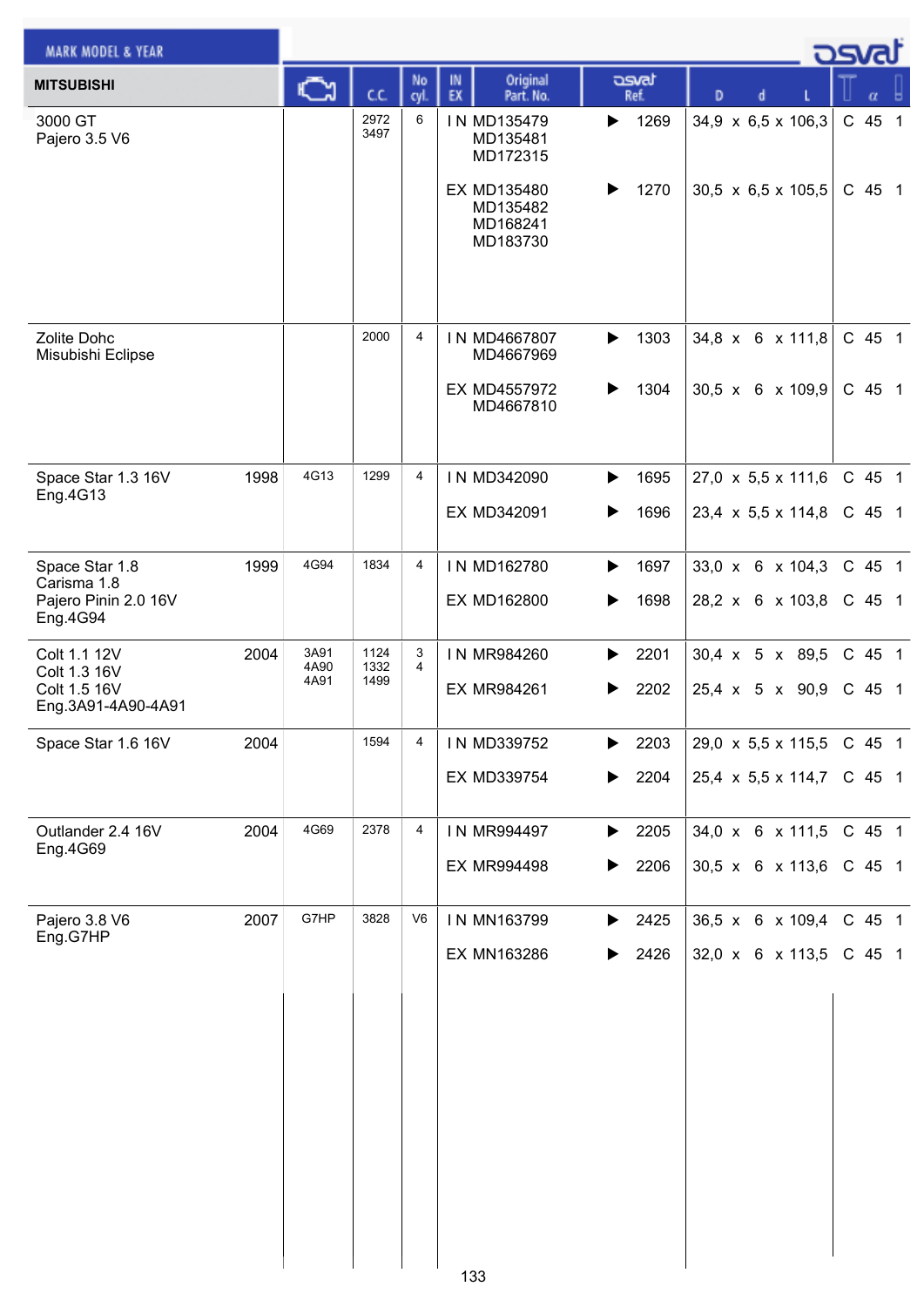| <b>MARK MODEL &amp; YEAR</b>                                                                                                                                                                                        |              |              |                      |            |                                                    |                        |                                                      | osval              |
|---------------------------------------------------------------------------------------------------------------------------------------------------------------------------------------------------------------------|--------------|--------------|----------------------|------------|----------------------------------------------------|------------------------|------------------------------------------------------|--------------------|
| <b>MITSUBISHI DIESEL</b>                                                                                                                                                                                            |              | C            | C.C.                 | No<br>cyl. | Original<br>IN<br>EX<br>Part. No.                  | asvat<br>Ref.          | D                                                    |                    |
| Pajero / L 3000 / Galant<br>Eng. 4D55 / 4D55T / 4D56 /<br>4D56T<br>L 200-L300 /<br>Pajero 2,3D - 2,3TD - 2,5D -<br>$2.5$ TD<br>Space Gear 2,5 TD<br>Eng. 4D56 Turbo<br><b>Turbo Diesel</b><br>Double Cab<br>(62 KW) | 1984<br>1988 | 4D55<br>4D56 | 2345<br>2347<br>2476 | 4          | IN MD083657<br>MD083661<br>EX MD083659<br>MD083662 | 0539<br>▶<br>0540      | 40,0 x 8 x 136,5<br>34,0 x 8 x 136,5                 | P 45 1<br>P 45 1   |
| Pajero 4x4 / Galant<br>Delica / Ram 50 2.3<br>Eng. 4D55<br>$(62$ KW $)$                                                                                                                                             | 1980         | 4D55         | 2346                 | 4          | IN MD050552<br>EX MD050543                         | 0543<br>▶<br>0544      | 40,0 x 8 x 136,5<br>34,0 x 8 x 136,5                 | P 45 14<br>P 45 14 |
| Carisma 1,9 TD<br>Eng.F8QT                                                                                                                                                                                          | 1996<br>1966 | F8QT         | 1870                 | 4          | IN 7701466716<br>EX 7701466717                     | 0621<br>▶<br>0622<br>▶ | 36,2 x 8 x 111,7<br>$31,6 \times 8 \times 111,3$     | P 30 1<br>P 45 1   |
| Carisma 1,9 Di<br>Space Star 1.9 DI-D<br>Space Star 1.9 DI-D HP<br>Eng.F9Q Renault                                                                                                                                  | 2004         | F9Q          | 1870                 | 4          | IN MW30620685<br>EX MW30620686                     | 1241<br>▶<br>1244<br>▶ | 35,3 x 7 x 110,9<br>32,6 x 7 x 110,7                 | P 45 1<br>P 45 1   |
| Carisma Sedan 1.9 TD<br>Hatchback                                                                                                                                                                                   | 1999         |              | 1870                 | 4          | IN M852144<br>M889130<br>EX M852146<br>M889131     | 1355<br>▶<br>1354      | 35,0 x 8 x 110,3<br>$31,5 \times 8 \times 110,5$     | P 45 1<br>P 45 1   |
| Space Gear 2.5 TD<br>Pajero Metal Top 2.5<br>(73 KW)<br>Eng.4D56T                                                                                                                                                   | 1991         | 4D56T        | 2477                 | 4          | IN MD198404<br>EX MD198406                         | 1525<br>▶<br>1526      | 40,1 x 8 x 130,0<br>34,0 x 8 x 129,7                 | P 45 1<br>P 45 1   |
| Pajero 2.8 Tdi<br>Eng.4M40<br>Eng.Canter 2.8 D-TD                                                                                                                                                                   | 1994<br>1999 | 4M40         | 2835                 | 4          | IN ME200050<br>EX ME200051                         | 1527<br>▶<br>1528      | 41,0 x 8 x 108,6<br>35,0 x 8 x 108,4                 | P 45 1<br>P 45 1   |
| Pajero Metal Top 3.2 TDi                                                                                                                                                                                            | 2000         |              | 3497                 | 6          | IN ME203101<br>EX ME203102                         | 1831<br>▶<br>1832<br>▶ | 33,0 x 6,5 x 115,5<br>$30,9 \times 6,5 \times 115,4$ | P 45 1<br>P 45 1   |
| Grandis 2.0 Di-D<br>Outlander 2.0 DI-D<br>Eng.BSY                                                                                                                                                                   | 2007         | <b>BSY</b>   | 1968                 | 4          | IN MN980080<br><b>EX MN980081</b>                  | 2157<br>▶<br>2158      | 29,1 x 6 x 87,8<br>25,4 x 6 x 87,5                   | P 45 3<br>P 45 3   |
| Colt 1.5 DI-D                                                                                                                                                                                                       | 2004         |              | 1493                 | 3          | IN MN960088<br><b>EX MN960089</b><br>134           | 2199<br>▶<br>2200      | 28,5 x 6 x 102,3<br>25,4 x 6 x 102,3                 | P 45 3<br>P 45 3   |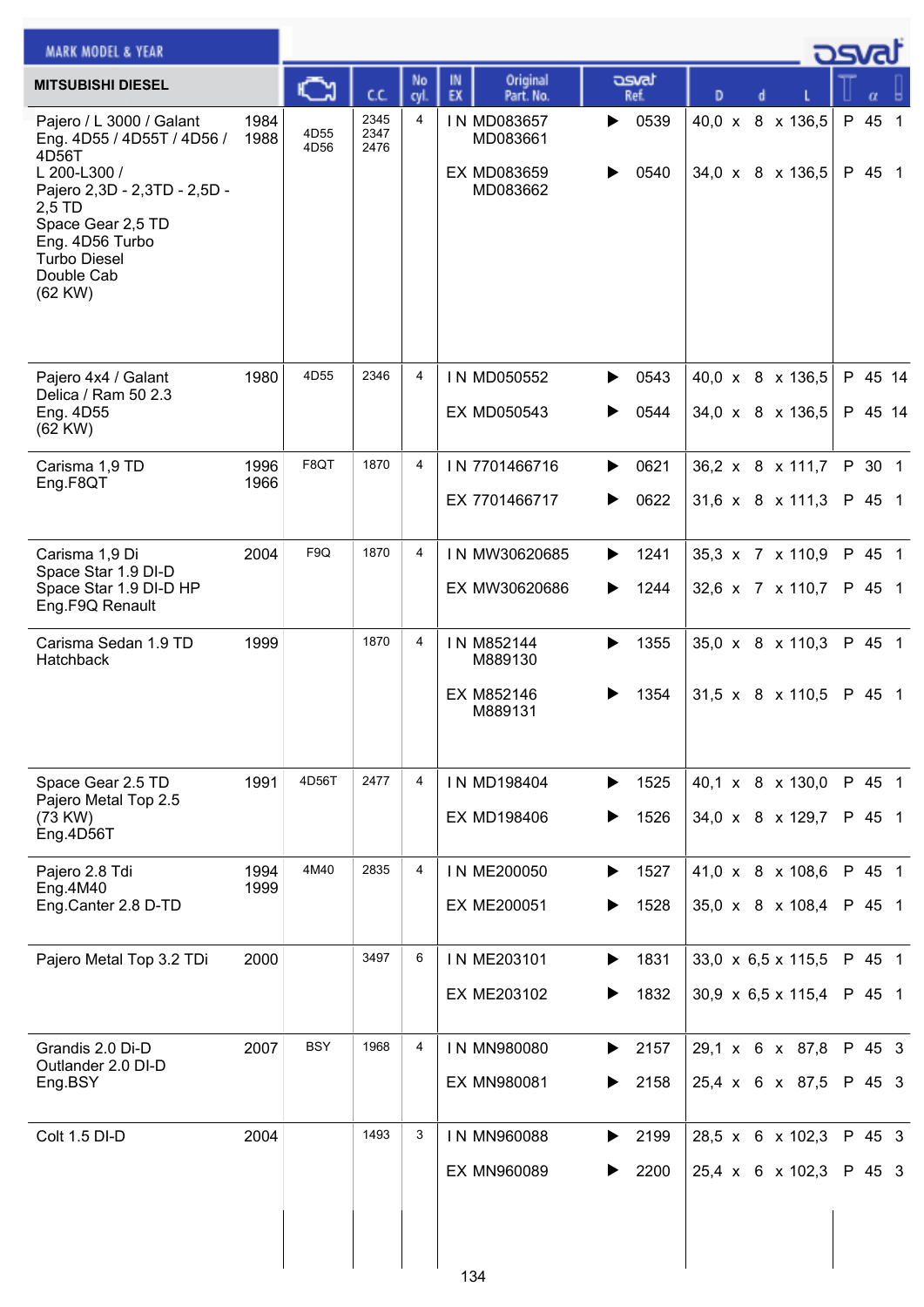| <b>MARK MODEL &amp; YEAR</b>                                                                                                                        |              |                                              |              |                |                                                 |                            |                              | <b>p</b> osvat |
|-----------------------------------------------------------------------------------------------------------------------------------------------------|--------------|----------------------------------------------|--------------|----------------|-------------------------------------------------|----------------------------|------------------------------|----------------|
| <b>MITSUBISHI DIESEL</b>                                                                                                                            |              | C٦                                           | C.C.         | No<br>cyl.     | Original<br>IN<br>EX<br>Part. No.               | asvat<br>Ref.              | D<br>d                       |                |
| Canter                                                                                                                                              |              |                                              |              |                | IN ME013810                                     | $\blacktriangleright$ 2333 | 44,0 x 8,9 x 136,8           | P 45 5         |
|                                                                                                                                                     |              |                                              |              |                | <b>EX ME220217</b>                              | 2334<br>▶                  | 37,1 x 8,9 x 136,9           | P 45 5         |
| <b>Fuso Canter</b>                                                                                                                                  | 2013         | 4P10T-<br>2T4T6                              | 2998         | $\overline{4}$ | IN QQC000162                                    | 2483<br>▶                  | 32,4 x 6 x 119,9             | P 30 3         |
| Eng.4P10T2-T4-T6                                                                                                                                    |              |                                              |              |                | <b>EX QQC000143</b>                             | 2484<br>▶                  | $32,3 \times 6 \times 119,9$ | P 30 3         |
| Pajero 2,5 Tdi                                                                                                                                      | 2001         | 4D56T                                        | 2477         | 4              | IN 2221142860                                   | 2823<br>▶                  | 40,0 x 8 x 132,5             | P 45 1         |
|                                                                                                                                                     |              |                                              |              |                | EX 2221242860                                   | 2824<br>▶                  | 34,0 x 8 x 132,4             | P 45 1         |
| L200 2.5 Di-D 16V                                                                                                                                   | 2005         | 4D56U                                        | 2477         | 4              | IN MN176597                                     | 2861<br>▶                  | $31,5 \times 6 \times 107,6$ | P 45 1         |
|                                                                                                                                                     |              |                                              |              |                | EX MN176598                                     | 2862<br>▶                  | $27.5 \times 6 \times 108.0$ | P 45 1         |
| <b>MTZ</b>                                                                                                                                          |              |                                              |              |                |                                                 |                            |                              |                |
| 80.1221<br>82.1221                                                                                                                                  | 2014         | D <sub>240</sub><br>D245<br>D <sub>260</sub> | 4750<br>7120 | 4<br>6         | IN 2401007014B4<br>2401007014B7<br>2401007014B9 | 0095<br>▶                  | 47,8 x 11 x 157,8            | P 30 5         |
|                                                                                                                                                     |              |                                              |              |                | EX 2401007015B6<br>2401007015B7<br>2401007015B9 | 0096<br>▶                  | 41,8 x 11 x 157,8            | P 45 5         |
| <b>NISSAN</b>                                                                                                                                       |              |                                              |              |                |                                                 |                            |                              |                |
| Bluebird / Austar<br>Skyline / Libertà                                                                                                              | 1977         | Z16<br>Z18                                   | 1595<br>1600 | 4              | IN 13201W0401<br>13201Y8780                     | 0117<br>▶                  | 42,0 x 8 x 126,5             | C 45 5         |
| Laurel / Stanza<br>Violet / Atlas / Fire / Bluebird<br>Eng. Z16 - 18 - 20                                                                           |              | Z20                                          | 1800<br>2000 |                | EX 13202W0401<br>13202W8780                     | 0118<br>▶                  | 38,0 x 8 x 127,5             | C 45 5         |
|                                                                                                                                                     |              |                                              |              |                |                                                 |                            |                              |                |
| Cherry / Homy<br>Gazelle / Laurel / Leopard /                                                                                                       | 1979<br>1981 | Z20<br>Z22                                   | 1952<br>2200 | 4              | IN 13201N8501                                   | 0585<br>▶                  | 42,0 x 8 x 124,4             | C 45 5         |
| Silvia / Skyline / Sunny 2.0<br>Eng. Z20<br>720 Eng. Z22<br>Terrano 4x4<br>720 Eng. Z24 / Z24i<br>(64/76/78/79 KW)<br>Pathfinder 4x4 (USA)<br>Urvan | 1986<br>1989 | Z24                                          | 2400         |                | EX 13202N8500                                   | 0586<br>▶                  | 38,0 x 8 x 125,4             | C 45 5         |
|                                                                                                                                                     |              |                                              |              |                |                                                 |                            |                              |                |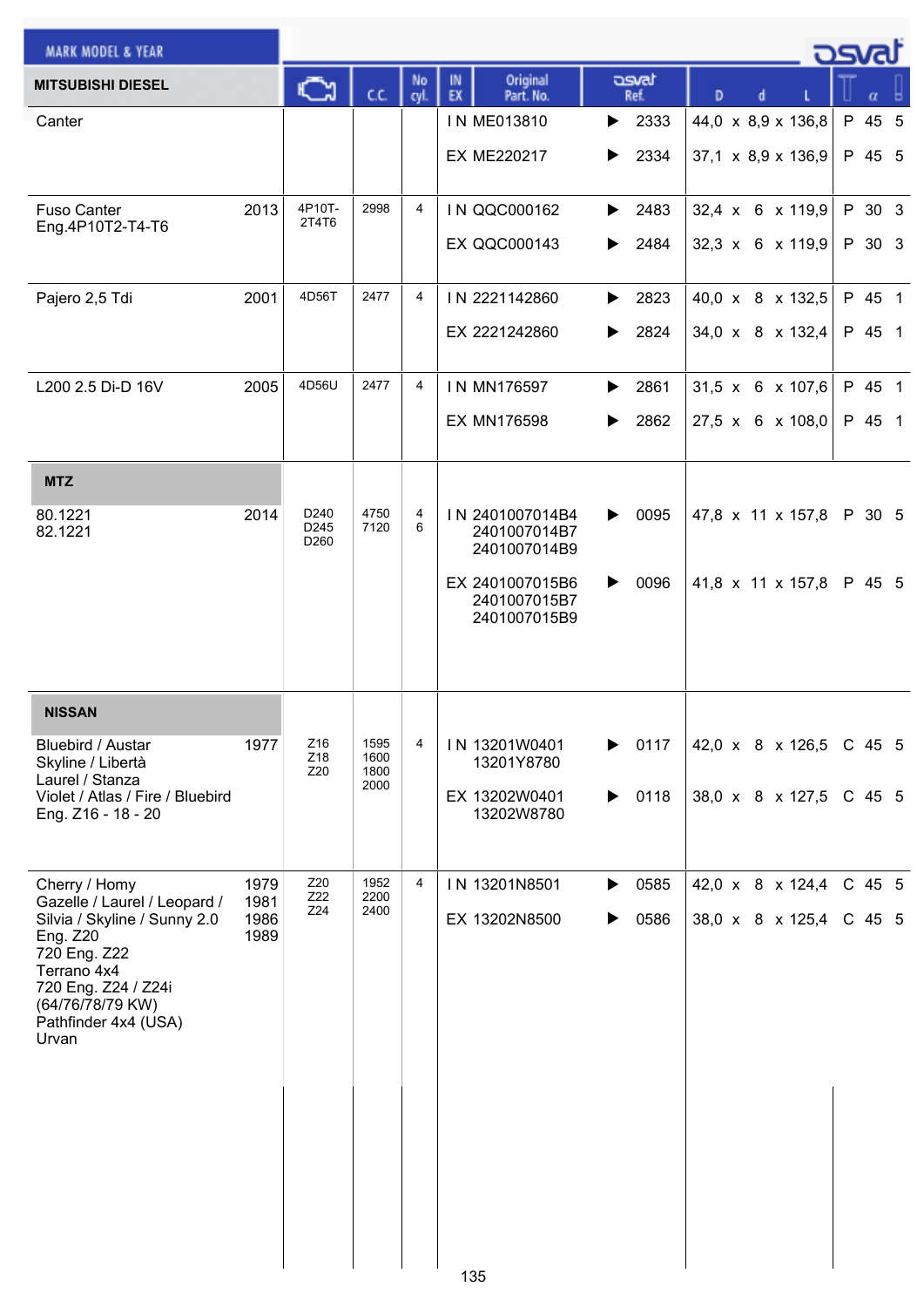| <b>MARK MODEL &amp; YEAR</b>                                                                                                       |              |                               |              |            |                                                                                                                                  |                                     |                                                          |  | osvat                        |  |
|------------------------------------------------------------------------------------------------------------------------------------|--------------|-------------------------------|--------------|------------|----------------------------------------------------------------------------------------------------------------------------------|-------------------------------------|----------------------------------------------------------|--|------------------------------|--|
| <b>NISSAN</b>                                                                                                                      |              | C                             | C.C.         | No<br>cyl. | Original<br>IN<br>EX<br>Part. No.                                                                                                | asvat<br>Ref.                       | D                                                        |  | α                            |  |
| <b>March Micra</b><br><b>Eng. M10</b><br><b>March Micra</b><br><b>Eng. M12</b><br>(37/42/44 KW)                                    | 1986<br>1991 | M10<br>M12                    | 988<br>1235  | 4          | IN 1320101B00<br>1320110B00<br>1320150K00<br>EX 1320250K02<br>EX 1320201B00<br>1320210B00                                        | 0707<br>▶<br>0706<br>▶<br>0708<br>▶ | 35,1 x 7 x 109,7<br>30,1 x 7 x 109,2<br>30,1 x 7 x 109,7 |  | C 45 5<br>C 45 5<br>$C$ 45 5 |  |
| Cedric V30 / Fairlady 300 Z / 1983<br>Gloria V30 / Pathfinder 4x4<br>(USA)<br>Terrano 4x4<br>Eng. VG 30<br>Eng. VG 30T<br>(113 KW) | 1986<br>1993 | VG30<br>VG30T                 | 2960         | 6          | IN 132010B000<br>13201V5202<br>EX 1320207P00<br>132020B000<br>13202V6510                                                         | 0918<br>▶<br>0919<br>▶              | 42,0 x 7 x 125,5<br>35,0 x 8 x 124,5                     |  | C 45 14<br>C 45 14           |  |
| Maxima<br>Eng. G 30 DE                                                                                                             | 1992         |                               | 4            |            | IN 1320197E00<br>EX 1320297E00                                                                                                   | 0923<br>▶<br>0924<br>▶              | 35,0 x 6 x 110,5<br>30,6 x 6 x 102,6                     |  | P 45 1<br>P 45 1             |  |
| Altima<br>Eng. KA24DE                                                                                                              | 1993         |                               |              | 4          | IN 1320153F02<br>EX 1320253F00                                                                                                   | 0925<br>▶<br>0926                   | 36,6 x 7 x 101,3<br>31,3 x 7 x 98,8                      |  | P 45 1<br>P 45 1             |  |
| Pulsar XN Sentra                                                                                                                   | 1992         |                               | 1600<br>2000 | 4          | IN 1320184A00<br>EX 1320284A00                                                                                                   | 0927<br>▶<br>0928<br>▶              | 29,0 x 6 x 113,6<br>32,8 x 7 x 116,2                     |  | C 45 1<br>C 45 1             |  |
| Sunny / Primera 2.0 16V<br>Eng. SR 20 DE<br>(110/204 KW)<br>200 Sx                                                                 | 1990         | SR20DE<br>SR <sub>20</sub> DI | 1998         | 4          | IN 132011E700<br>132011E710<br>1320189J00<br>1320153J00<br>1320170J00<br>EX 1320253J02<br>1320270J00                             | 1111<br>▶<br>1128                   | $34.0 \times 6 \times 101.5$<br>30,1 x 7 x 102,5         |  | P 45 1<br>P 45 1             |  |
| Almera 2,0 i 16V<br>Serena 2.0 i 16V<br>Sunny / Primera 1,8-2.0 16V<br>Eng. SR 20Di / SR 20 DE<br>(85/156 KW)                      | 1990         | SR20DE<br>SR <sub>20</sub> DI | 1998         | 4          | IN 132011E700<br>132011E710<br>1320153J00<br>1320189J00<br>1320170J00<br>EX 1320264Y00<br>1320264Y02<br>1320270J10<br>1320289J00 | 1111<br>▶<br>1112<br>▶              | 34,0 x 6 x 101,5<br>$30,0 \times 6 \times 102,5$         |  | P 45 1<br>P 45 1             |  |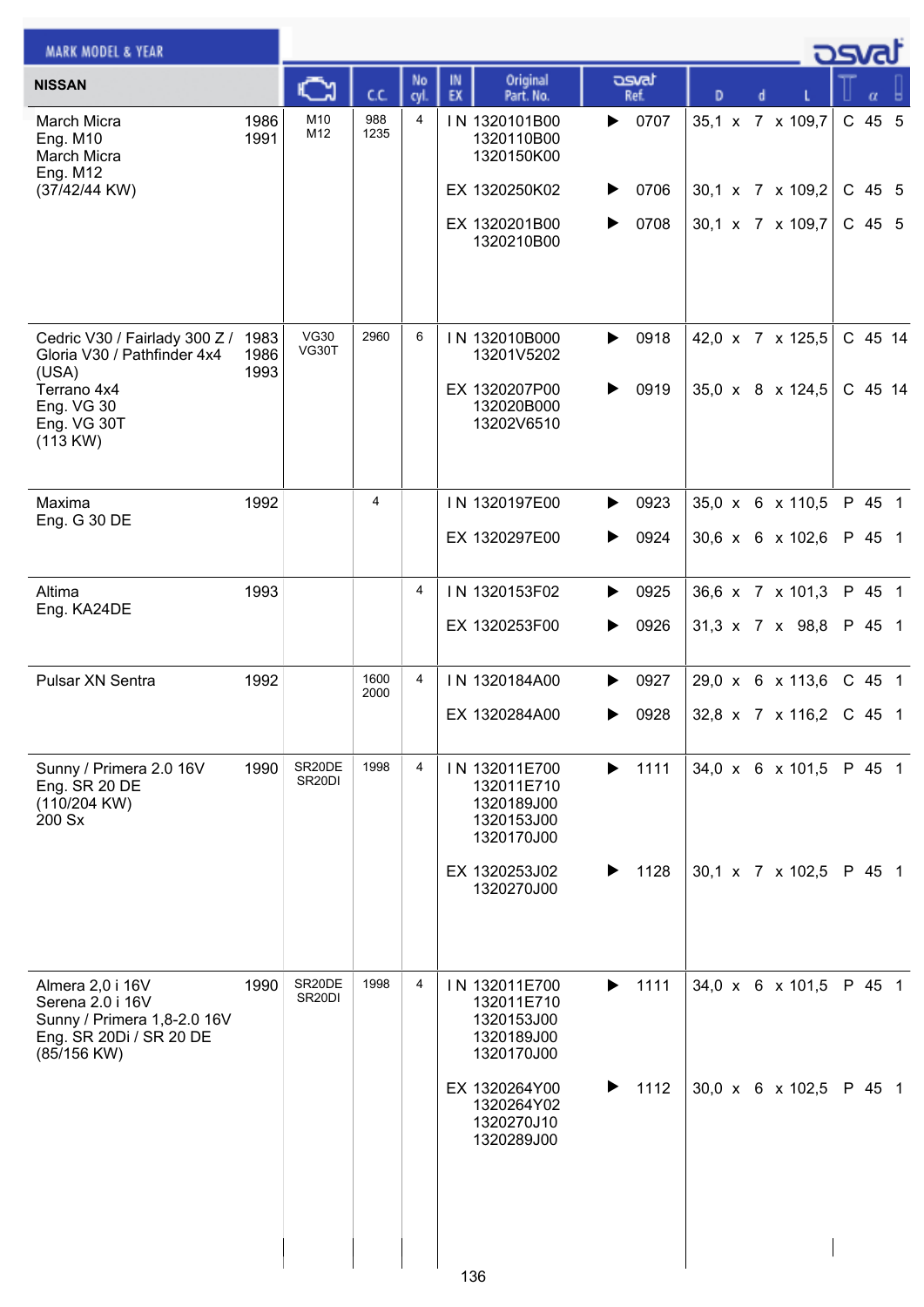| <b>MARK MODEL &amp; YEAR</b>                                                                                                                  |              |              |              |            |                                                                                                      |                        |                                                                | كمحت |                    |  |
|-----------------------------------------------------------------------------------------------------------------------------------------------|--------------|--------------|--------------|------------|------------------------------------------------------------------------------------------------------|------------------------|----------------------------------------------------------------|------|--------------------|--|
| <b>NISSAN</b>                                                                                                                                 |              |              | C.C.         | No<br>cyl. | Original<br>IN<br>EX<br>Part. No.                                                                    | asvat<br>Ref.          | D<br>d                                                         |      |                    |  |
| Micra 1.1 16V<br>Micra 1.3 16V<br>Eng. CG 10 / CG 13 / CG10DE<br>Micra 1.5<br>Micra 1.4<br>(46/58/60 KW)                                      | 1992<br>2000 | GC10<br>GC13 | 998<br>1275  | 4          | IN 1320199B00<br>1320199B10<br>EX 1320299B00<br>1320299B10                                           | 1123<br>▶<br>1124<br>▶ | $27,5 \times 5,5 \times 95,8$<br>22,5 x 5,5 x 95,8             |      | C 45 1<br>$C$ 45 1 |  |
| Almera 1.4<br>Almera 1.6 16V<br>Primera 1.6 16V (96 KW)<br>Serena 1.6 16V<br>Sunny 1.4<br>Sunny 1.6 i 16V<br>Primera 1.6 SD 16V<br>(55/66 KW) | 1998<br>2001 | GA16DE       | 1392<br>1597 | 4          | IN 132012F000<br>132014M500<br>132014M700<br>1320153Y00<br>1320157Y00<br>1320171J00<br>EX 132022F000 | 1125<br>▶<br>1126      | 30,0 $\times$ 5,5 $\times$ 92,3<br>24,0 x 5,5 x 92,6           |      | C 45 1<br>C 45 1   |  |
| Vanette 1.6 i 16V<br>Eng.GA16DE                                                                                                               |              |              |              |            | 1320253Y00<br>1320253Y60<br>1320257Y00<br>1320271J00                                                 |                        |                                                                |      |                    |  |
| Almera 1.8<br>Almera Tino 1.8<br>Primera 1.8 16V<br>Eng.QG18DE                                                                                | 2001         | QG18DE       | 1769         | 4          | IN 132012F000<br>EX 132020M200<br>1320295F0B<br>132029F600<br>132029F610                             | 1125<br>▶<br>0580<br>▶ | $30,0 \times 5,5 \times 92,3$<br>$25,0 \times 5,5 \times 92,6$ |      | C 45 1<br>$C$ 45 1 |  |
| Stanza XE L4 2,4                                                                                                                              | 1984         |              | 2400         | 4          | IN 1320140F00<br>EX 1320240F01                                                                       | 1185<br>▶<br>1186<br>▶ | $34,1 \times 7 \times 121,3$<br>40,0 x 8 x 122,3               |      | P 45 1<br>$C$ 45 1 |  |
| Infinity                                                                                                                                      |              |              | 3000         | 6          | IN 13201F6511                                                                                        | 1283<br>▶              | 34,1 x 6 x 103,2                                               |      | C 45 1             |  |
| <b>VG 30 DE</b><br>J <sub>30</sub><br>Nissan 300 ZX                                                                                           |              |              |              |            | EX 1320230P00<br>1320240P00<br>13202F6511                                                            | 1284                   | 29,6 x 6 x 103,7                                               |      | P 45 1             |  |
| Nissan Patrol 4x4                                                                                                                             | 1960         | P40          | 3956         | 6          | IN 1320158000                                                                                        | 1457<br>▶              | 43,0 $\times$ 8,7 $\times$ 131,5                               |      | P 45 14            |  |
| <b>Eng. P40</b><br>Datsun Truck / Cabstar Bus<br>FG / FH / FR / FA Fire                                                                       |              |              |              |            | EX 1320200600<br>1320258002<br>13202C8000                                                            | 1458<br>▶              | $36,2 \times 8,7 \times 131,5$                                 |      | P 45 14            |  |
| Kubistar 1.2<br>Eng.D7F                                                                                                                       | 2005         | D7F          | 1149         | 4          | IN 1320100QAH                                                                                        | 1651<br>▶              | 33,0 x 6 x 106,8                                               |      | P 30 1             |  |
|                                                                                                                                               |              |              |              |            | EX 1320200QAG<br>137                                                                                 | 1652<br>▶              | 29,8 x 6 x 106,8                                               |      | P 45 1             |  |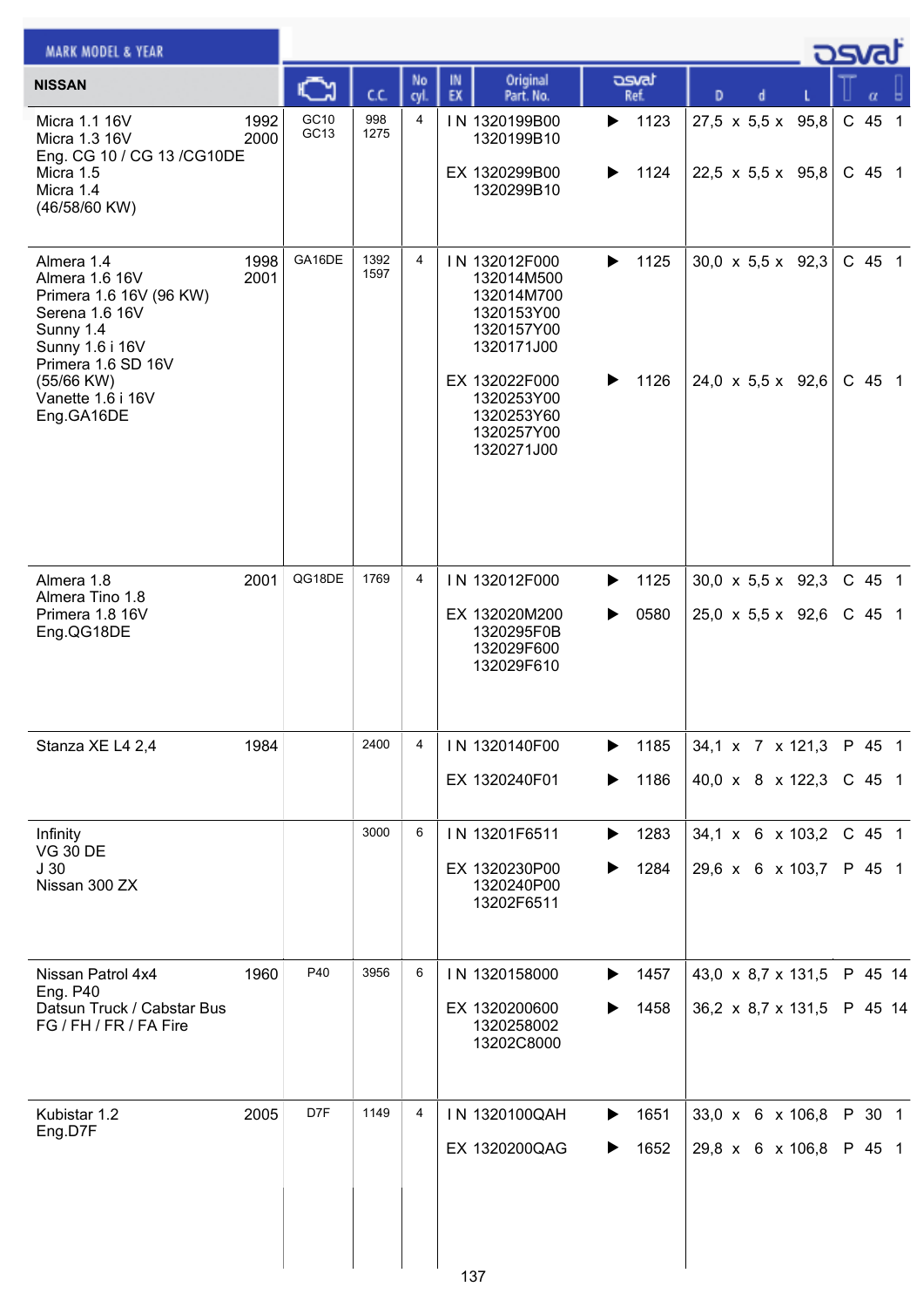| <b>MARK MODEL &amp; YEAR</b>                       |      |                                 |              |                |                                           |                        |                                         | osvat              |
|----------------------------------------------------|------|---------------------------------|--------------|----------------|-------------------------------------------|------------------------|-----------------------------------------|--------------------|
| <b>NISSAN</b>                                      |      |                                 | C.C.         | No<br>cyl.     | Original<br>IN<br>EX<br>Part. No.         | asvat<br>Ref.          | D                                       |                    |
| Maxima QX 2.0                                      | 1999 |                                 | 1995         | V <sub>6</sub> | IN 1320131V60                             | 1705<br>▶              | $29,1 \times$<br>6 x 103,9              | C 45 1             |
|                                                    |      |                                 |              |                | EX 1320231V60                             | 1706<br>▶              | 24,1 x 6 x 101,5                        | $C$ 45 1           |
| Maxima QX 3.0                                      | 1999 |                                 | 2988         | V <sub>6</sub> | IN 1320138V60                             | 1707<br>▶              | 36,1 x 6 x 97,6                         | P 45 1             |
|                                                    |      |                                 |              |                | EX 1320238V60                             | 1660<br>▶              | 34,1 x 6 x 95,1                         | P 45 1             |
| Kubistar 1.6 i 16V<br>Eng.K4M Renault              | 2003 | K4M                             | 1598         | 4              | IN 1320100QAA                             | 1723<br>▶              | 32,7 x 5,5 x 109,3                      | C 45 1             |
|                                                    |      |                                 |              |                | EX 1320200QAA                             | 1724<br>▶              | 28,0 x 5,5 x 107,7                      | P 45 1             |
| Almera 1.5<br>$(66$ KW $)$                         | 2000 | QG15DE                          | 1497         | 4              | IN 13201BM500                             | 1845<br>▶              | $29,1 \times 5,5 \times 92,3$           | C 45 1             |
| Eng.QG15DE                                         |      |                                 |              |                | EX 1320253Y60                             | 1126<br>▶              | $24,0 \times 5,5 \times 92,6$           | $C$ 45 1           |
| Almera Tino 2.0<br>Primera 2.0<br>X-Trail 2.0 16 V | 2001 | QR20DE<br><b>SR20-</b><br>DEP11 | 1998         | $\overline{4}$ | IN 132012F200<br>132012J201<br>132012J202 | 1847<br>▶              | 34,1 x 6 x 98,4                         | C 45 1             |
| Teana 2.0 16V<br>EngQR20DE-SR20DE                  |      |                                 |              |                | EX 132022F210<br>132022J201               | 1848                   | $30,0 \times 6 \times 99,3$             | $C$ 45 1           |
| Kubistar 1.2 16V                                   | 2003 | D <sub>4</sub> F                | 1149         | 4              | IN 1320100QAJ                             | 1861<br>▶              | 26,0 x 5,5 x 110,7                      | P 45 3             |
| Eng.D4F712 Renault                                 |      |                                 |              |                | EX 1320200QAK                             | 1862                   | 22,0 x 5,5 x 112,5                      | P 45 3             |
| Primastar                                          | 2004 | F <sub>4</sub> R                | 1870         | $\overline{4}$ | IN 1320100QAE                             | 1863                   | 33,4 $\times$ 5,5 $\times$ 110,1 C 45 1 |                    |
| $V27-V29$<br>Primastar 2.0 16V<br>Eng.F4R.L7       | 2006 |                                 | 1995         |                | EX 1320200QAE                             | 1864                   | 28,9 $\times$ 5,5 $\times$ 108,9        | P 45 1             |
| Altina<br>Frontier                                 |      |                                 | 2389         |                | IN 132019E000<br>13201VJ26O               | 1925<br>▶              | 36,6 x 7 x 101,1                        | P 45 1             |
| <b>Xterra</b><br><b>KA 24 DE</b>                   |      |                                 |              |                | EX 132029E000<br>13202VJ26A               | 1926<br>▶              | 31,3 x 7 x 98,8                         | P 45 1             |
|                                                    |      |                                 |              |                |                                           |                        |                                         |                    |
| Altima GXE L4                                      | 1997 | KA24DE                          | 2400         | 4              | IN 132010Z800<br>EX 132020Z800            | 1927<br>▶<br>1928<br>▶ | 36,7 x 7 x 99,4<br>31,4 x 7 x 96,8      | C 45 1<br>$C$ 45 1 |
|                                                    |      |                                 |              |                |                                           |                        |                                         |                    |
| X-Trail 2.0 16V<br>X-Trail 2.5 16V                 | 2003 | QR20DE<br>QR25DE                | 1998<br>2488 | 4              | IN 132018H300                             | 2081<br>▶              | 35,6 x 6 x 97,2                         | P 45 1             |
| Eng.QR20DE<br>Eng.QR25DE                           |      |                                 |              |                | EX 132026N200                             | 2082<br>▶              | 30,7 x 6 x 98,8                         | $C$ 45 1           |
|                                                    |      |                                 |              |                |                                           |                        |                                         |                    |
|                                                    |      |                                 |              |                |                                           |                        |                                         |                    |
|                                                    |      |                                 |              |                |                                           |                        |                                         |                    |
|                                                    |      |                                 |              |                | 138                                       |                        |                                         |                    |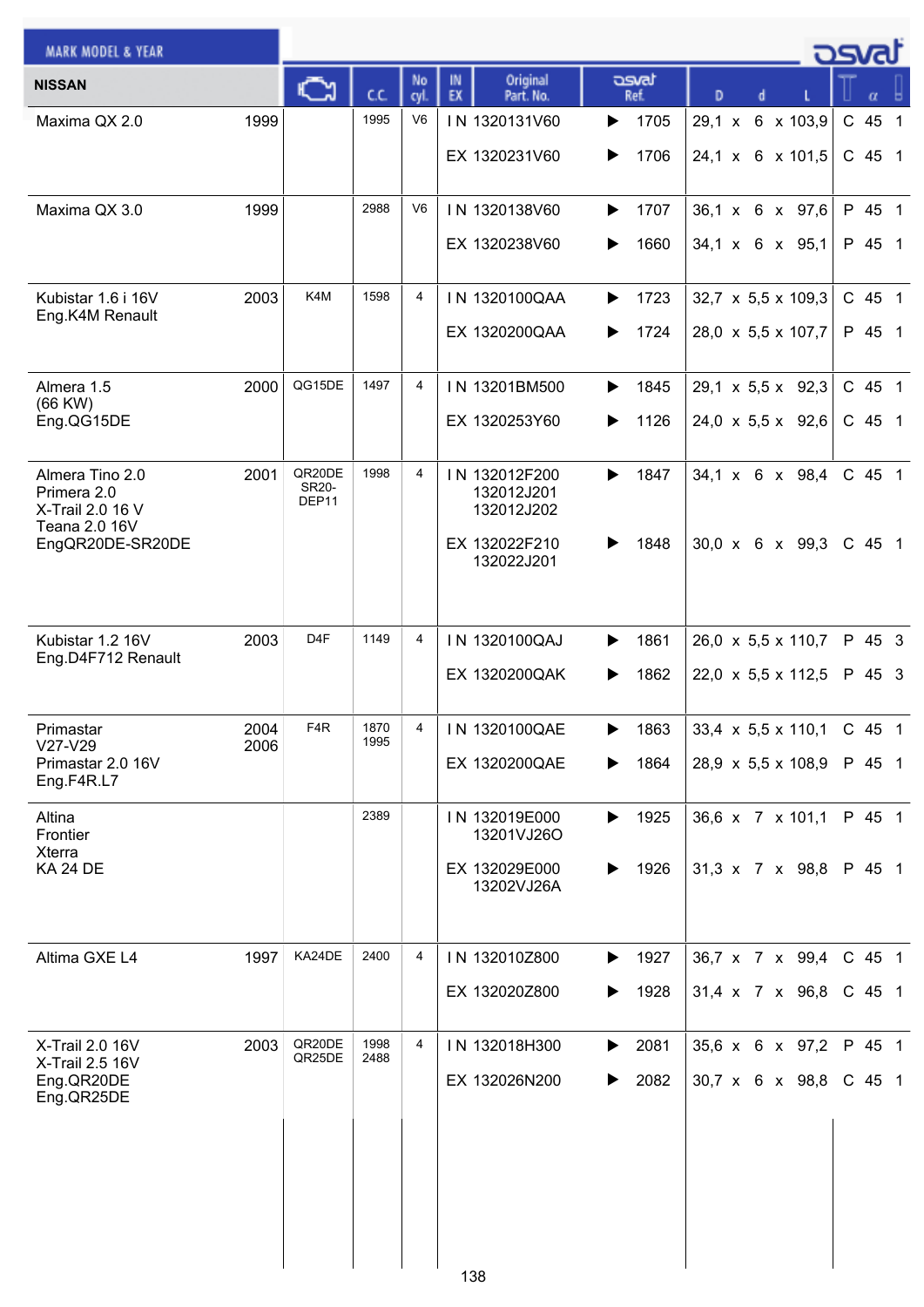| <b>MARK MODEL &amp; YEAR</b>                                                                                                                                                                |                      |                                           |                      |                     |                                                                                        |                                         |                                                                | osvat              |
|---------------------------------------------------------------------------------------------------------------------------------------------------------------------------------------------|----------------------|-------------------------------------------|----------------------|---------------------|----------------------------------------------------------------------------------------|-----------------------------------------|----------------------------------------------------------------|--------------------|
| <b>NISSAN</b>                                                                                                                                                                               |                      |                                           | C.C.                 | No<br>cyl.          | Original<br>IN<br>EX<br>Part. No.                                                      | asvat<br>Ref.                           | D<br>d                                                         |                    |
| Micra 1.0 16V<br>Micra 1.2 16V<br>Micra 1.4 16V<br><b>MICRA C+C 1.4 16V</b><br><b>NOTE 1.4 16V</b><br>Eng.CR10DE<br>Eng.CR14DE<br>Eng.GC12DE                                                | 2003<br>2010         | CR10DE<br>CR14DE                          | 998<br>1240<br>1386  | 4                   | IN 132011F700<br>13201BC000<br>EX 132021F700<br>13202BC000                             | $\blacktriangleright$ 2083<br>2084<br>▶ | $27.4 \times 5.5 \times 97.8$<br>22,5 x 5,5 x 97,9             | C 45 1<br>C 45 1   |
| Patrol 4 X 4<br>Eng.TB48E                                                                                                                                                                   | 2002                 |                                           |                      | 6                   | IN 13201VC200<br>EX 13202VC200                                                         | $\blacktriangleright$ 2127<br>2128<br>▶ | 38,5 x 7 x 100,2<br>$33.3 \times 7 \times 98.3$                | P 45 1<br>P 45 1   |
| Almera 1.5 16V<br>Eng.QG15DE                                                                                                                                                                | 2004                 | QG15DE                                    | 1497                 | 4                   | IN 13201BM505<br>EX 13202BM500                                                         | 2207<br>▶<br>2208<br>▶                  | $29,0 \times 5,5 \times 94,4$<br>$24,0 \times 5,5 \times 94,7$ | C 45 1<br>C 45 1   |
| Almera 1.8 16V<br>Primera 1.8 16V<br>Eng.QG18DE                                                                                                                                             | 2004                 | QG18DE                                    | 1769                 | 4                   | IN 13201AU300<br>EX 13202AU300                                                         | $\blacktriangleright$ 2209<br>2210<br>▶ | 30,0 x 5,5 x 94,3<br>25,0 $\times$ 5,5 $\times$ 94,7           | C 45 1<br>C 45 1   |
| Micra C+C 1.6 16V<br>Note 1.6 16V<br>Qashqai1.6 16V<br>Tilda 1.6 16V<br>Juke 1.6 16V<br>Eng.HR16DE                                                                                          | 2006<br>2010         | HR16DE                                    | 1596                 | 4                   | IN 13201ED000<br>13201ED00A<br>13201ED00C<br>EX 13202ED000<br>13202ED00A<br>13202ED00C | 2427<br>▶<br>2428<br>▶                  | $31,1 \times 5 \times 101,7$<br>25,4 x 5 x 102,5               | C 45 1<br>C 45 1   |
| QASHQAI 2.0 16V<br>X-Trail 2.0 i 16V<br>Sentra 2.0 i 16V<br>Eng.MR20DE                                                                                                                      | 2006                 | MR20DE                                    | 1997                 | 4                   | IN 13201EN20A<br>EX 13202EN200                                                         | $\blacktriangleright$ 2431<br>2432<br>▶ | 33,9 $\times$ 5,5 $\times$ 106,3<br>27,7 x 5,5 x 105,2         | C 45 1<br>$C$ 45 1 |
| Bluebird / Laurel / Silvia /<br>Skyline 1.8<br><b>Eng. L18</b><br>Datsun / Pick-up 2.0<br>Eng. L20B<br>Cedric / Fairlady 260Z / Gloria<br>/ Laurel 2.6<br><b>Eng. L26</b><br>(78/81/103 KW) | 1970<br>1972<br>1974 | L <sub>18</sub><br>L <sub>20</sub><br>L26 | 1770<br>1952<br>2565 | 4<br>6              | IN 1320178500<br>13201A1100<br>EX 1320278501<br>13202N0401<br>13202S0500               | 2606<br>▶<br>2607<br>▶                  | 42,0 x 8 x 116,5<br>$35,0 \times 8 \times 117,5$               | C 45 5<br>C 45 5   |
| Pixo 1.0 GPL<br>Eng.LP4-K10B                                                                                                                                                                | 2011                 | LP4<br>K <sub>10</sub> B                  | 996<br>1242          | 3<br>$\overline{4}$ | IN 132014A00A<br>EX 132024A00D<br>139                                                  | 2855<br>▶<br>2856<br>▶                  | $27,5 \times 5,5 \times 87,5$<br>22,9 x 5,5 x 87,0             | P 45 1<br>$C$ 45 1 |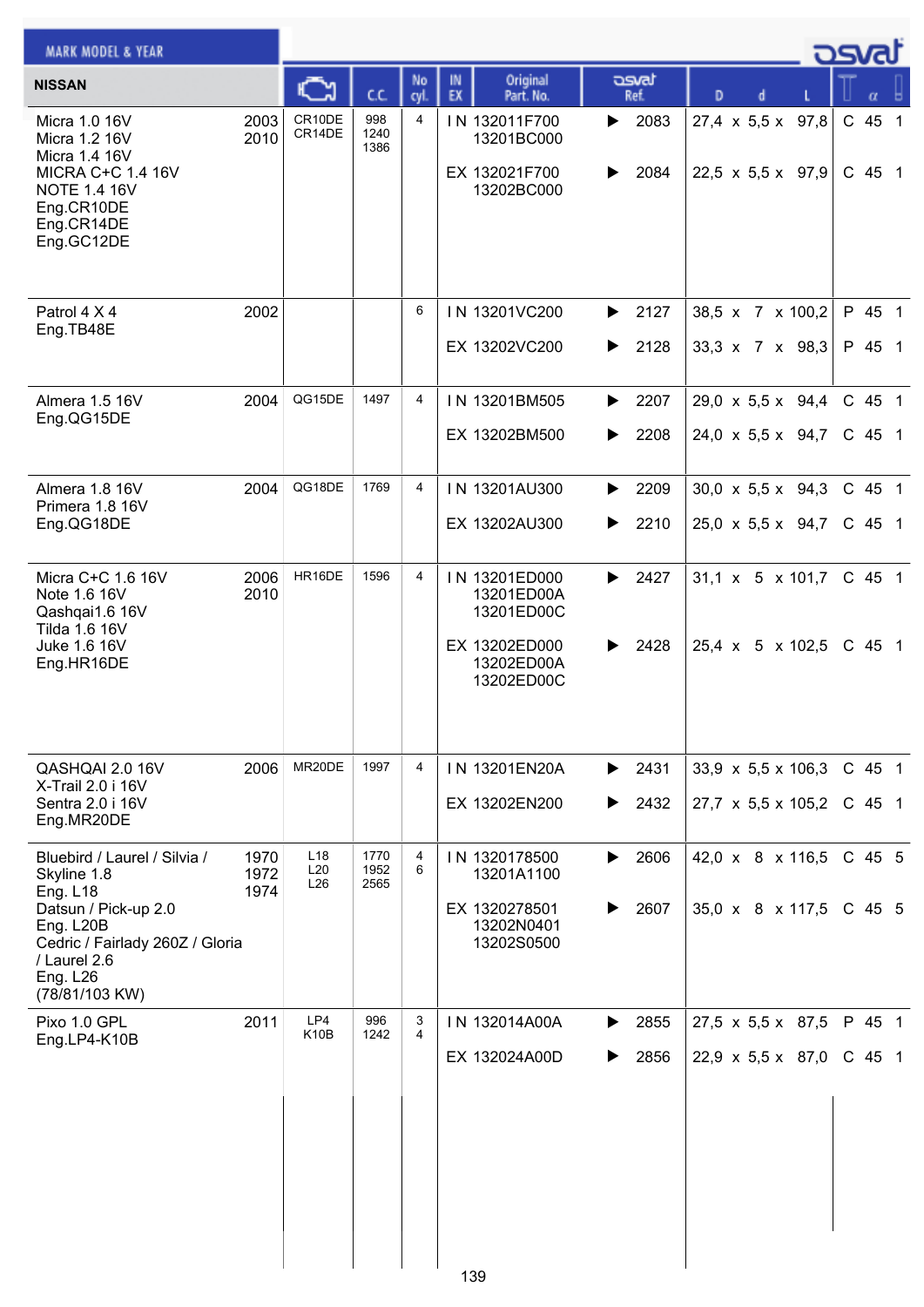| <b>MARK MODEL &amp; YEAR</b>                                                                                                                                                                                                  |                      |                                           |              |            |                                                                                        |                                     |                                                          | كت الصح                    |
|-------------------------------------------------------------------------------------------------------------------------------------------------------------------------------------------------------------------------------|----------------------|-------------------------------------------|--------------|------------|----------------------------------------------------------------------------------------|-------------------------------------|----------------------------------------------------------|----------------------------|
| <b>NISSAN DIESEL</b>                                                                                                                                                                                                          |                      |                                           | C.C.         | No<br>cyl. | Original<br>IN<br>EX<br>Part. No.                                                      | asvat<br>Ref.                       | D<br>d                                                   |                            |
| Atlas / 720 / Homy 2.3<br>Truck E 23 / F 22<br>Eng. SD 23<br>Atlas / F 22 / H 40<br>Eng. SD 25<br>(54/57 KW)                                                                                                                  | 1983                 | SD <sub>23</sub><br><b>SD25</b>           | 2289<br>2488 | 4          | IN 13201L2000<br>EX 13202L2000                                                         | 0563<br>▶<br>0564<br>▶              | 40,0 x 8 x 117,0<br>34,0 $\times$ 8 $\times$ 117,0       | P 45 1<br>P 45 1           |
| Pick up 2,7 D 4WD<br>Terrano / Terrano II<br>Eng. TD 27 T - Turbo<br>(73 KW)<br>Trade 100 106 CV 3,0 D<br>Eng.BD30<br>Cabstar 90-32 92 CV<br>Cabstar 110-35 110 CV<br>Atleon 110-35 110 CV<br>Eng.TD 42T<br>Pathfinder 2,7 TD | 1989                 | <b>TD24</b><br><b>TD27</b><br><b>BD30</b> | 2663         | 4          | IN 1320143G01<br>13201G2403<br>EX 1320231N01<br>1320251N00<br>132027F400<br>13202G2403 | 1117<br>▶<br>▶<br>1118              | 43,5 x 8 x 117,0<br>38,0 x 8 x 117,0                     | P 45 1<br>P 45 1           |
| Patrol<br>Eng. RD 28 T - Turbo 85 Kw                                                                                                                                                                                          | 1988<br>1989         | <b>RD28</b>                               | 2826         | 6          | IN 1320122301<br>1320122J00<br>1320122J01<br>EX 13202V7202<br>13202V7203               | 1119<br>▶<br>1120<br>▶              | 39,0 x 7 x 102,8<br>32,0 x 7 x 102,6                     | P 45 5<br>P 45 5           |
| Patrol<br>Eng. RD 28 T - Turbo<br>(85 KW)                                                                                                                                                                                     | 1989                 | <b>RD28</b>                               | 2826         | 6          | IN 132010Y000<br>1320122J10<br>1320122J11<br>EX 1320240L00<br>1320240L01<br>132024P400 | 1121<br>▶<br>1122<br>▶              | 39,0 x 7 x 101,8<br>32,0 x 7 x 101,6 P 45 5              | P 45 5                     |
| Primera 1.9 Dci<br>Primastar V27-V29 Dci 100<br>Interstar V28 Dci<br>Primastar 2.0 Dci<br>Eng.F9Q Renault                                                                                                                     | 2003<br>2005<br>2007 | F <sub>9Q</sub>                           | 1870<br>1995 | 4          | IN 1320100QAM<br>13201AW300<br>EX 1320100QAC<br>EX 1320200QAN<br>13202AW300            | 1241<br>▶<br>1241<br>▶<br>1244<br>▶ | 35,3 x 7 x 110,9<br>35,3 x 7 x 110,9<br>32,6 x 7 x 110,7 | P 45 1<br>P 45 1<br>P 45 1 |
| Infinity<br><b>VH 45 DE</b>                                                                                                                                                                                                   | 1990<br>1994         | VH45DE                                    | 4500         | 8          | IN 1320167U00<br>EX 1320267U00                                                         | 1281<br>▶<br>1282<br>▶              | 38,0 x 7 x 102,0<br>33,0 x 8 x 102,4                     | C 45 1<br>P 45 1           |
| Micra 1,5 D<br>Eng.VJZ Peugeot<br>Eng.TUD5                                                                                                                                                                                    | 1998                 | VJZ<br>TUD5                               | 1527         | 4          | IN 132016F900<br>EX 132026F900                                                         | 1713<br>▶<br>1714<br>▶              | 37,0 x 7 x 108,4<br>31,6 x 7 x 108,3                     | P 45 1<br>P 45 1           |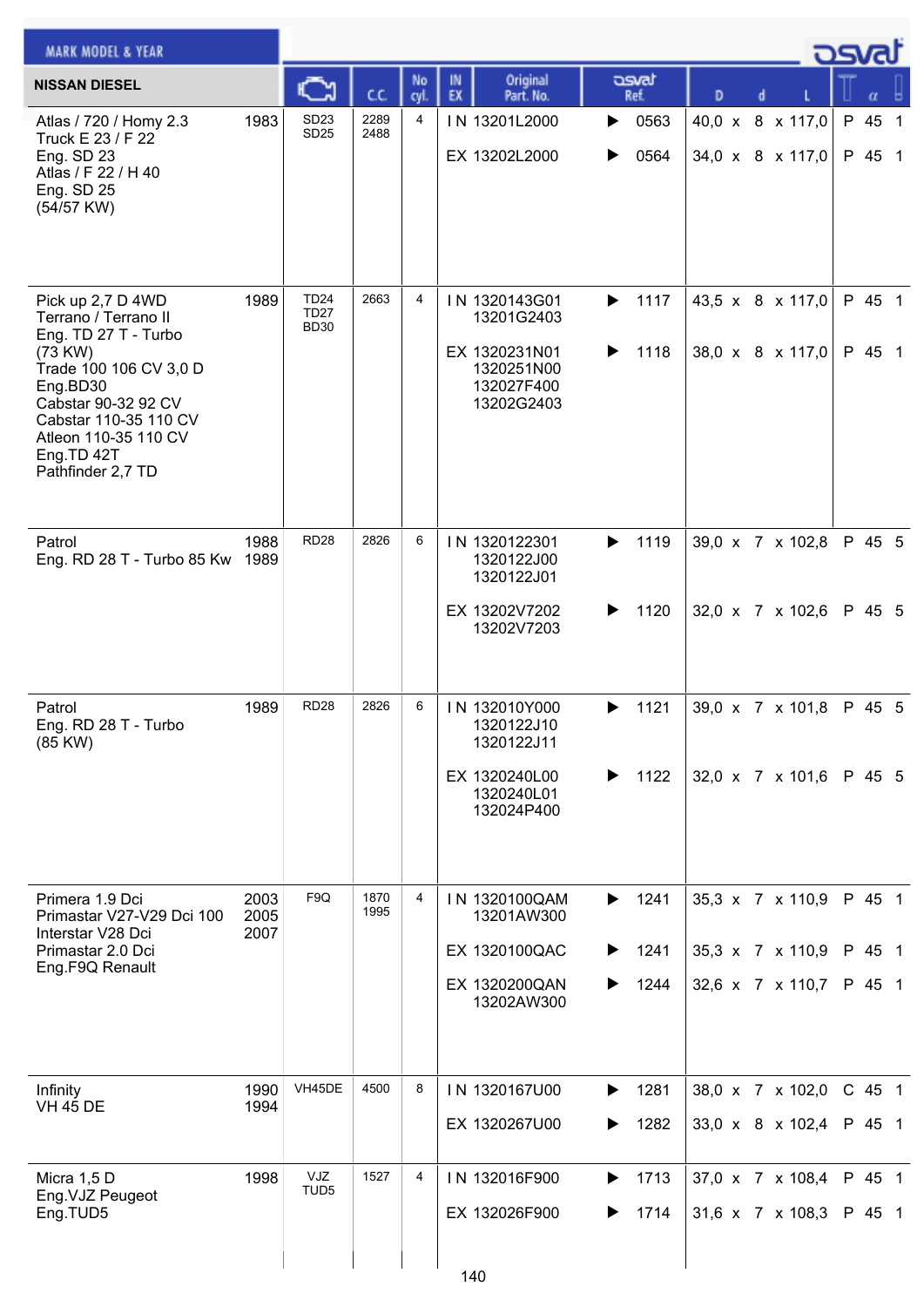| <b>MARK MODEL &amp; YEAR</b>                                                                                                    |                      |                     |              |            |                                                                                                      |                        |                                      | كمحت |                    |  |
|---------------------------------------------------------------------------------------------------------------------------------|----------------------|---------------------|--------------|------------|------------------------------------------------------------------------------------------------------|------------------------|--------------------------------------|------|--------------------|--|
| <b>NISSAN DIESEL</b>                                                                                                            |                      |                     | C.C.         | No<br>cyl. | Original<br>IN<br>EX<br>Part. No.                                                                    | asvat<br>Ref.          | D                                    |      | α                  |  |
| Almera 2.0 TD<br>Primera 2.0 TD                                                                                                 | 1998                 | CD <sub>20</sub> T  | 1974         | 4          | IN 1320160J03<br>1320160J04<br>EX 1320260J02                                                         | 1715<br>▶<br>1716<br>▶ | 39,1 x 7 x 99,7<br>32,1 x 7 x 99,6   |      | P 45 1<br>P 45 1   |  |
| Serena 2.3 D<br>Vanette 2.3 D 75CV<br>Trade 75 D<br>Cabstar 75 - 28<br>Eng.LD23                                                 | 1998<br>2001         | LD <sub>23</sub>    | 2283         | 4          | IN 132019C600<br>EX 132029C601                                                                       | 1717<br>▶<br>1718<br>▶ | 41,5 x 8 x 118,0<br>33,1 x 8 x 117,6 |      | P 45 1<br>P 45 1   |  |
| Almera 2.2 Di<br>Almera Tino 2.2 Dci 80 Kw<br>Almera Tino 2.2 Dci 100 Kw<br>Primera 2.2 Dci<br>X-Trail 2.2 TD di<br>Eng.YD22ETI | 2001<br>2003<br>2006 | YD22ETI<br>YD25DDTI | 2184<br>2488 | 4          | IN 13201AD210<br>13201AD21A<br>13201BN300<br>13201EB300<br>13201EB70A                                | 1849<br>▶              | 28,2 x 6 x 106,7                     |      | P 45 1             |  |
| Pathfinder 2.5 Dci<br>Eng.YD25DDTi                                                                                              |                      |                     |              |            | EX 13202AD200<br>13202AD20A<br>13202BN300<br>13202EB300<br>13202EB70B                                | 1850<br>▶              | 26,2 x 6 x 106,4                     |      | P 45 1             |  |
| Patrol GR 3.0 Di<br>Interstar<br>V35 3.0 Dci                                                                                    | 2001<br>2004         | ZD30TI              | 2953         | 4          | IN 1320100QAL<br>132012W200<br>132012W20A<br>EX 1320200QAH<br>1320200QAM<br>132022W200<br>132022W20A | 1851<br>▶<br>1852<br>▶ | 32,0 x 7 x 113,5<br>30,0 x 7 x 113,4 |      | C 45 1<br>$C$ 45 1 |  |
| Kunbistar 1,5 Dci<br>Micra 1.5 d<br>Almera 1.5 Dci<br>NOTE 1.5 Dci<br>QASHQAI 1.5 Dci<br>Juke 1.5 Dci                           | 2003<br>2006<br>2010 | K9K                 | 1461         | 4          | IN 1320100Q0G<br>1320100QAK<br>1320100QAN<br>132011980R<br>13201BN700                                | 1867<br>▶              | 33,4 x 6 x 101,0                     |      | P 45 3             |  |
| Cube 1.5 Dci<br>Eng.K9K-Renault                                                                                                 |                      |                     |              |            | EX 1320200QAP<br>13202BN700                                                                          | 1868<br>▶              | 28,9 x 6 x 100,8                     |      | P 45 3             |  |
| Primastar<br>V27- V29 Dci 135<br>Interstar<br>V28- V33- V35 2.5 DCi<br>Primastar 2.5 DCi<br>Eng.G9U.A7<br>Eng.G9T.F7            | 2004<br>2007         | G9U<br>G9T          | 2463         | 4          | IN 1320100QAD<br>EX 1320200QAD                                                                       | 2091<br>▶<br>2092<br>▶ | 30,6 x 6 x 123,2<br>29,5 x 6 x 123,0 |      | P 45 3<br>$C$ 45 3 |  |
|                                                                                                                                 |                      |                     |              |            | 141                                                                                                  |                        |                                      |      |                    |  |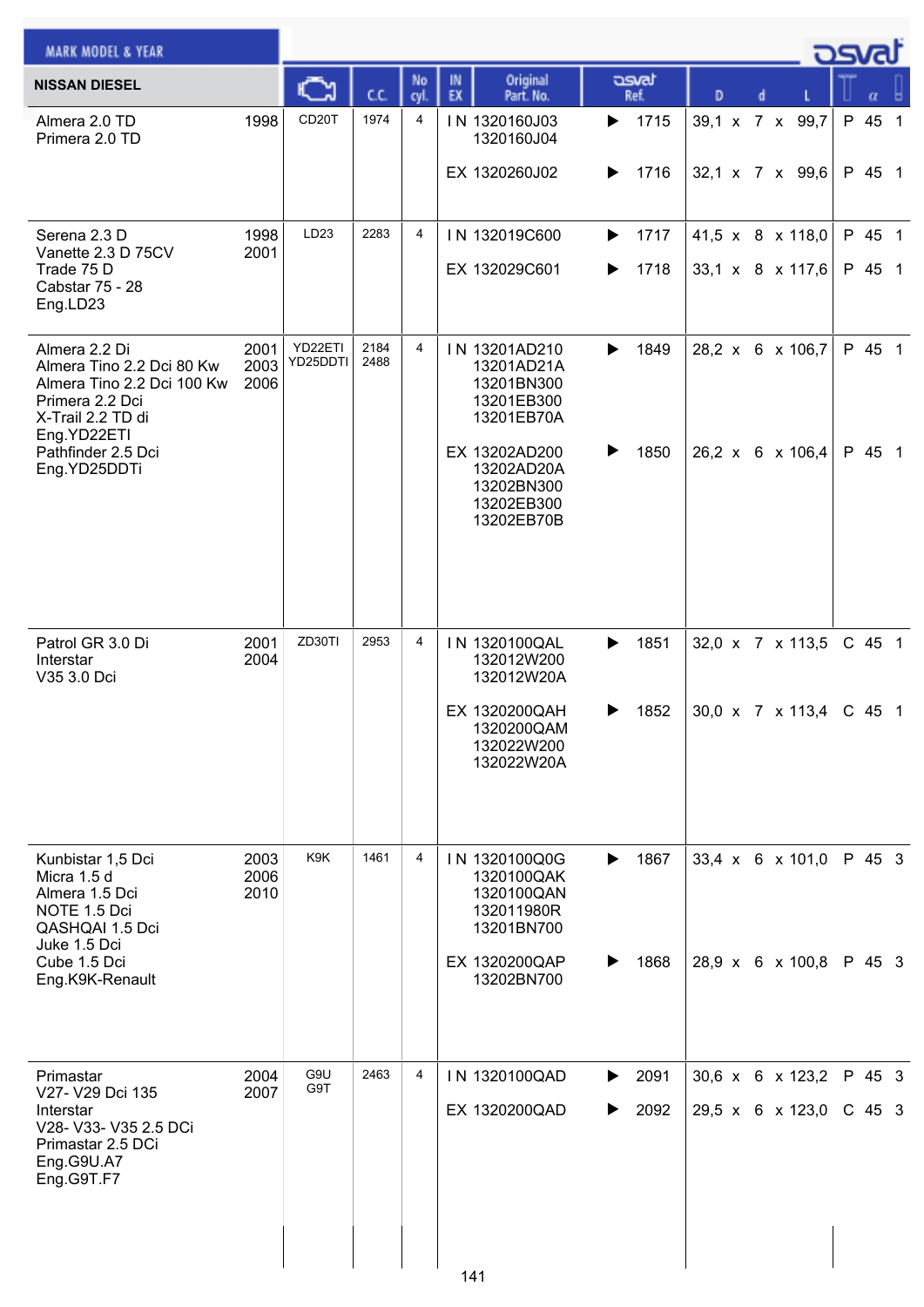| <b>MARK MODEL &amp; YEAR</b>                                                                                                                                                                                                                                                                                                                                                                                            |                              |                                                                  |                              |                |                                                                    |                        |                                          | محد <del>ه</del>   |
|-------------------------------------------------------------------------------------------------------------------------------------------------------------------------------------------------------------------------------------------------------------------------------------------------------------------------------------------------------------------------------------------------------------------------|------------------------------|------------------------------------------------------------------|------------------------------|----------------|--------------------------------------------------------------------|------------------------|------------------------------------------|--------------------|
| <b>NISSAN DIESEL</b>                                                                                                                                                                                                                                                                                                                                                                                                    |                              |                                                                  | c.c.                         | No<br>cyl      | Original<br>IN<br>EX<br>Part. No.                                  | asvat<br>Ref.          | D                                        | α                  |
| Atleon<br>70.14 - 75.14 - 75.16<br>95.16 - 120.16 - 120.21 -<br>150.21<br>Eng.B4.40Ti<br>Eng.B6.60Ti<br>L35-L50-L60-L70-L75-L80-L90-                                                                                                                                                                                                                                                                                    | 2004                         | <b>B4</b><br>B <sub>6</sub>                                      | 3989<br>5985                 | 6              | IN 132019X700<br>EX 132029X700                                     | 2211<br>▶<br>2212<br>▶ | 44,9 x 9,5 x 123,1<br>38,9 x 9,5 x 123,4 | P 30 3<br>P 45 3   |
| Nissan T375<br><b>Cummins Engine</b>                                                                                                                                                                                                                                                                                                                                                                                    | 2006                         |                                                                  | 8300                         | 6              | IN 3800340<br>EX 3800341                                           | 2293<br>▶<br>2294<br>▶ | 38,0 x 8 x 137,8<br>38,0 x 8 x 137,9     | P 30 1<br>P 45 1   |
| Primastar 2.2 Dci<br>Eng.M9R<br>QASHQAI<br>Eng.M1D<br>Xtrail 2.0 Dci                                                                                                                                                                                                                                                                                                                                                    | 2007                         | M <sub>1</sub> D<br>M9R                                          | 2200                         | 4              | IN 1320100QOA<br>132012274R<br>EX 1320200QOA                       | 2429<br>▶<br>2430<br>▶ | 27,7 x 6 x 103,9<br>26,1 x 6 x 103,8     | P 45 3<br>C 45 3   |
| <b>Forklift</b><br>Eng.K21<br>Eng.K25                                                                                                                                                                                                                                                                                                                                                                                   |                              |                                                                  | 2100<br>2500                 | 4              | IN 13201FY500<br>EX 13202FU400                                     | 2549<br>▶<br>2550<br>▶ | 38,2 x 7 x 99,3<br>32,2 x 7 x 99,5       | C 45 5<br>$C$ 45 5 |
| Murano 2.5 Dci<br>Eng.YD25                                                                                                                                                                                                                                                                                                                                                                                              | 2011                         | <b>YD25</b>                                                      | 2488                         | $\overline{4}$ | IN 132011AT0A<br>EX 132021AT0A                                     | 2853<br>▶<br>2854<br>▶ | 28,5 x 6 x 106,0<br>25,9 x 6 x 105,5     | P 45 1<br>P 45 1   |
| Qashqai 1,6 Dci<br>Eng. R9M                                                                                                                                                                                                                                                                                                                                                                                             | 2011                         | <b>RLM</b><br>R <sub>9</sub> M                                   | 1598                         | 4              | IN 1320100QOJ<br>132010370R<br>EX 1320200QOL<br>132024894R         | 2915<br>▶<br>2916<br>▶ | 23,5 x 6 x 104,1<br>23,4 x 6 x 104,0     | P 45 3<br>P 45 3   |
| <b>OPEL</b>                                                                                                                                                                                                                                                                                                                                                                                                             |                              |                                                                  |                              |                |                                                                    |                        |                                          |                    |
| Corsa 1.2 GL / GLS / S / ST<br>Kadett 1.2 D / E<br>Kadett D / L / Berlina<br>Kadett 1.2 / GL / GLS / LS<br>Corsa 1.3 GL / GLS / L / SR<br>Corsa 1.3 S / GT<br>Kadett E / D / L / Berlina<br>Kadett 1.3 GL / GLS / LS<br>Ascona 1.3 L / Berlina<br>Manta CC / L / Berlinetta<br>Corsa B / Swing<br>Vectra 1.4<br>Corsa 1.4 S<br>Astra / Kadett 1.4i<br>Combo 1.2 i<br>Combo 1.4 i<br>Eng.C14NZ-C12NZ<br>(33/44/55/66 KW) | 1985<br>1988<br>1989<br>1996 | C <sub>12</sub> N <sub>Z</sub><br>C <sub>14</sub> N <sub>Z</sub> | 1195<br>1389<br>1196<br>1297 | 4              | IN 641002<br>90323519<br>642763<br>90409992<br>EX 641302<br>642890 | 0130<br>1394           | 33,0 x 7 x 104,6<br>29,0 x 7 x 104,5     | P 45 1<br>P 45 1   |
|                                                                                                                                                                                                                                                                                                                                                                                                                         |                              |                                                                  |                              |                | 142                                                                |                        |                                          |                    |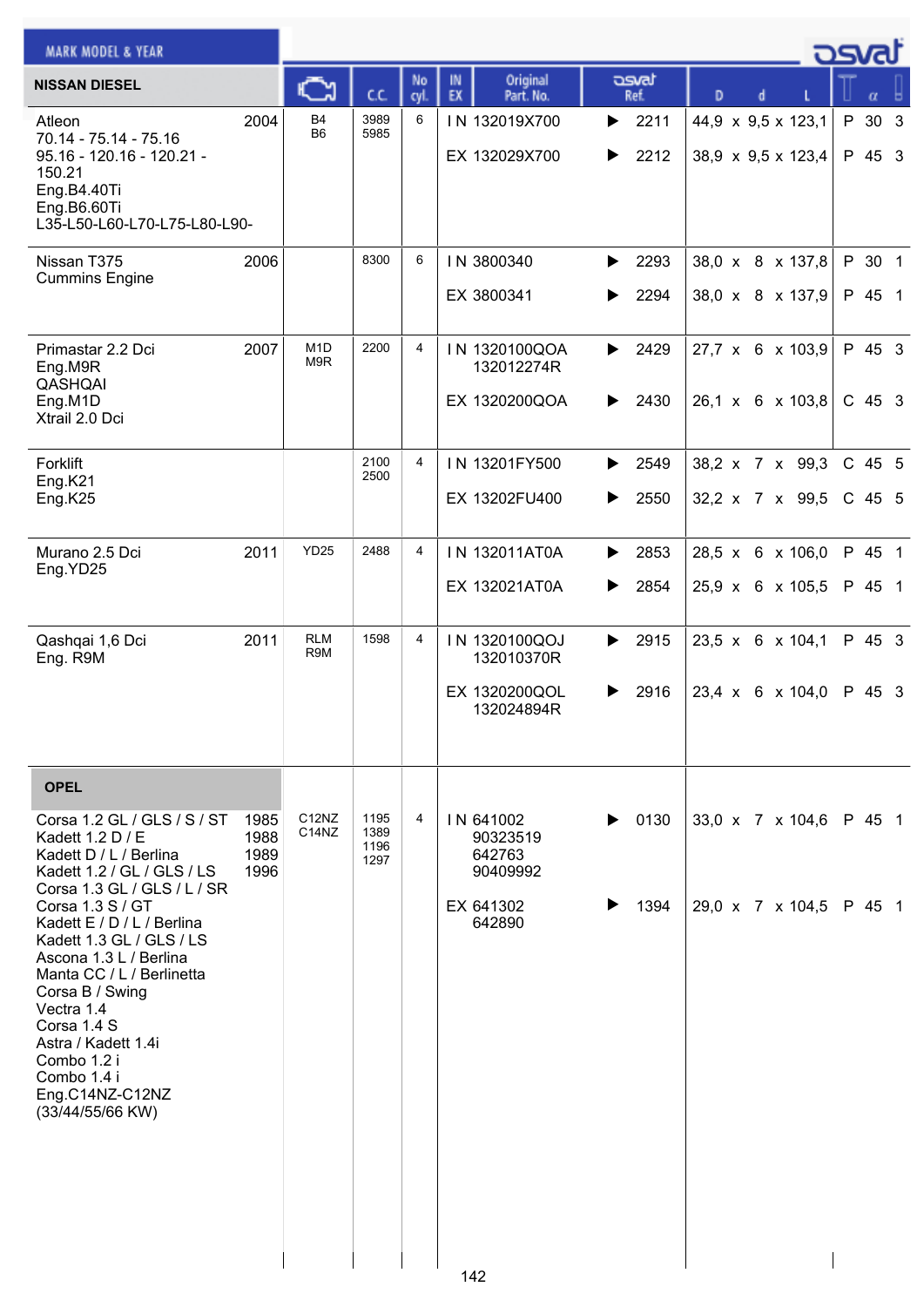| <b>MARK MODEL &amp; YEAR</b>                                                                                                                                               |                                              |                                                             |              |                |                                                       |                               |   |                                                  | . ರೂಡ              |
|----------------------------------------------------------------------------------------------------------------------------------------------------------------------------|----------------------------------------------|-------------------------------------------------------------|--------------|----------------|-------------------------------------------------------|-------------------------------|---|--------------------------------------------------|--------------------|
| <b>OPEL</b>                                                                                                                                                                |                                              | ⊾                                                           | C.C.         | No<br>cyl.     | Original<br>IN<br>EX<br>Part. No.                     | asvat<br>Ref.                 | D | d                                                | α                  |
| Kadett 1.6 S<br>Ascona L / Berlina SR<br>Kadett L / Berlina SR<br>(66 KW)<br>Eng.16S                                                                                       | 1981<br>1985                                 | <b>16S</b>                                                  | 1598         | $\overline{4}$ | IN 642635<br>EX 642789                                | $\triangleright$ 0267<br>0268 |   | 35,0 x 8 x 106,1<br>32,0 x 8 x 106,1             | P 45 1<br>P 45 1   |
| Frontera 3.2 V6<br>Eng.6VD1                                                                                                                                                | 2001                                         | 6VD1                                                        | 3465         | V <sub>6</sub> | IN 641049<br>EX 641360                                | 1009<br>▶<br>1010<br>▶        |   | 34,0 x 6 x 103,8<br>28,9 x 6 x 103,4             | C 45 1<br>$C$ 45 1 |
| Astra 1.4<br>Corsa 1.4<br>(60 KW)<br>Combo 1.4 i<br>Eng.C14SE                                                                                                              | 1991                                         | C14SE                                                       | 1389         | $\overline{4}$ | IN 641015<br>EX 641317<br>90409996                    | 1083<br>▶<br>1084<br>▶        |   | 38,0 x 7 x 104,6<br>$31,0 \times 7 \times 104,6$ | C 45 1<br>C 45 1   |
| Corsa B CDX 1.41 16V<br><b>Tigra 1.4 16V</b><br>Tigra 1.6 16V<br>Corsa B GS1 1.6i 16V<br>Vectra B 1.6 16V<br>Astra 1.4 i 16V-1.6i 16V                                      | 1991<br>1993<br>1994<br>1996<br>1999<br>2006 | Z14XE<br>Z16XE<br>X14XE<br>Z14XE<br>Z16XE<br>X14XE<br>X16XE | 1389<br>1598 | 4              | IN 24463777<br>55557781<br>641034<br>641061<br>641080 | 1211<br>▶                     |   | 31,0 x 6 x 103,1                                 | C 45 3             |
| (66/74/78 KW)<br>Zafira 1.6 16V<br>Combo 1.4 B 60 CV<br>Meriva 1.6 16V<br>Eng. Z14XE-Z16XE-X14XE<br>Corsa 1.4 16V<br>Zafira A 1.6 16V<br>Astra G 1.6 16V<br>UP To 20FD1469 |                                              |                                                             |              |                | EX 24463778<br>55354874<br>641375<br>641394<br>641340 | 1212<br>▶                     |   | 27,5 x 6 x 102,2 C 45 3                          |                    |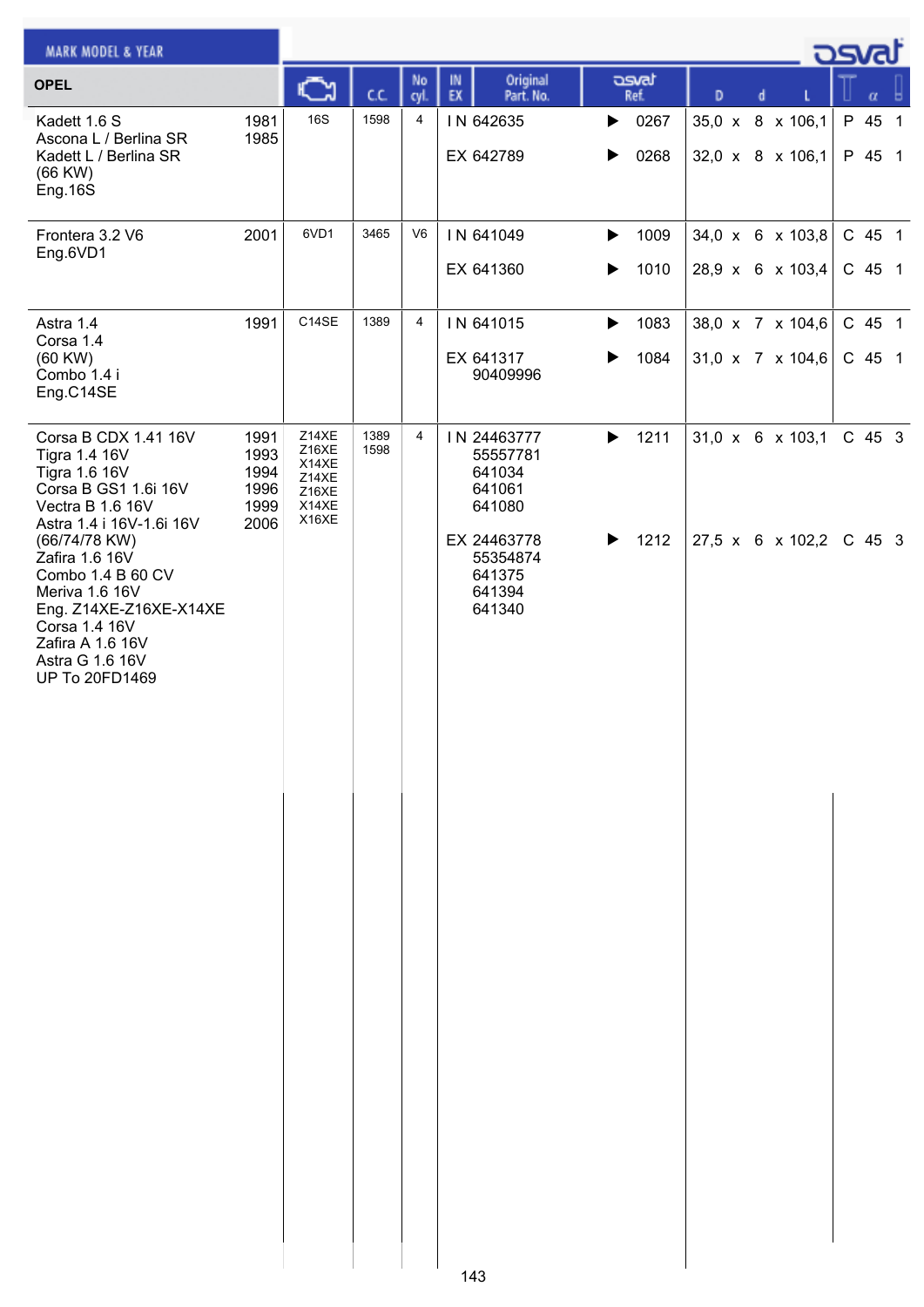| <b>MARK MODEL &amp; YEAR</b>                                                                                                                                                                                                                                                                                                                                                                                                               |                                                      |                             |                                                      |              |                                                                 |                                |               |                                                          | كتصد                         |
|--------------------------------------------------------------------------------------------------------------------------------------------------------------------------------------------------------------------------------------------------------------------------------------------------------------------------------------------------------------------------------------------------------------------------------------------|------------------------------------------------------|-----------------------------|------------------------------------------------------|--------------|-----------------------------------------------------------------|--------------------------------|---------------|----------------------------------------------------------|------------------------------|
| <b>OPEL</b>                                                                                                                                                                                                                                                                                                                                                                                                                                |                                                      | C٦                          | C.C.                                                 | No<br>cyl.   | Original<br>IN<br>EX<br>Part. No.                               | asvat<br>Ref.                  | D             | d                                                        | α                            |
| Astra 1.8 16V<br>Astra 2.0 T 16V<br>Eng.Z20<br>Vectra B 1.8 16V<br>Vectra 2.0i 16V / B 2.0 16V<br>Omega 2.0i 16V<br>Calibra 2.0i 16V<br>Frontera 2.2<br>Frontera 2,2 16V Eng.Y22/X22<br>Vectra 25i 24V / B 2.5 24V<br>Calibra 2.5 24V<br>Omega 2.5i 24V<br>Omega 3.0 24V MV6<br>Zafira 1.8 16<br>Corsa 1.8 16V<br>Astra Coupè 2.0 16V<br>Omega 3.2 V6<br>Frontera 2.2 16V<br>Eng. Y22-X22<br>Astra 2.0 T 16V<br>Astra 2.4 16V<br>Eng.Z24XE | 1993<br>1994<br>1995<br>1996<br>1999<br>2001<br>2007 | X20XEV<br>Z24XE<br>X30XE    | 1796<br>1799<br>1998<br>2198<br>2405<br>2498<br>2961 | 4<br>6<br>V6 | IN 641022<br>EX 641321<br>641325<br>641331                      | 1213<br>▶<br>1214<br>▶         | $32,0 \times$ | 6 x 102,1<br>29,0 x 6 x 92,2                             | P 45 3<br>P 45 3             |
| Astra 1.8i<br>Manta S<br>Omega 1.8 N / S<br>Omega 1.8i<br>Vectra 1.8<br>Ascona 2.0i<br>Astra / Frontera 2.0i<br>Calibra 2.0i<br>Omega 2.0i<br>Kadett GSI / Cabriolet<br>Vectra 2.0<br>Chevy Monza 1.8-2.0<br>(65/66/85/95 KW)                                                                                                                                                                                                              | 1986<br>1987<br>1988<br>1989<br>1990<br>1991         | E18NVR<br>C18NZ             | 1746<br>1988                                         | 4            | IN 642667<br>EX 641306<br>642829<br>EX                          | 1393<br>▶<br>1396<br>▶<br>2662 |               | 41,8 x 7 x 103,8<br>36,5 x 7 x 103,6<br>36,5 x 7 x 104,6 | C 45 1<br>$C$ 45 1<br>P 45 1 |
| Astra 1.6<br>Corsa 1.6<br>Kadett S 1.6<br>Vectra 1.6 C / E<br>(55/75 KW)<br>Eng.16SZR-C16LZ                                                                                                                                                                                                                                                                                                                                                | 1985<br>1987<br>1988<br>1991                         | 16SZR<br>C <sub>16</sub> LZ | 1598                                                 | 4            | IN 642679<br>90295011<br>EX 642854<br>642911<br>90295015<br>144 | 1395<br>▶<br>1082<br>▶         |               | 38,0 x 7 x 101,3<br>31,0 x 7 x 101,4                     | C 45 1<br>$C$ 45 1           |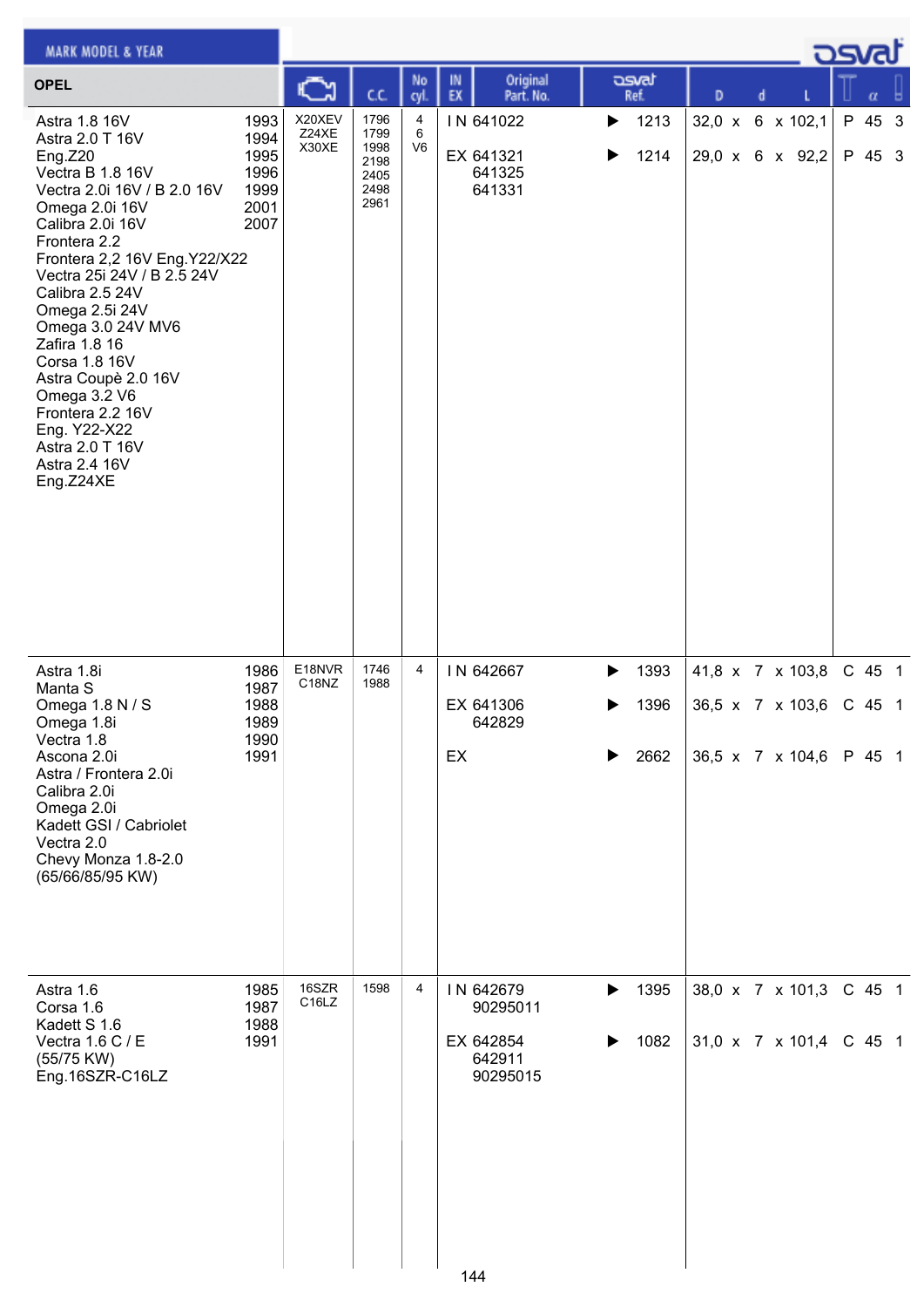| <b>MARK MODEL &amp; YEAR</b>                                                                                                                                                                      |                                              |                                               |                     |                     |                                                                                                      |                        |                                                                    | كSva                 |
|---------------------------------------------------------------------------------------------------------------------------------------------------------------------------------------------------|----------------------------------------------|-----------------------------------------------|---------------------|---------------------|------------------------------------------------------------------------------------------------------|------------------------|--------------------------------------------------------------------|----------------------|
| <b>OPEL</b>                                                                                                                                                                                       |                                              | C                                             | CC.                 | No<br>cyl.          | Original<br>IN<br>EX<br>Part. No.                                                                    | asvat<br>Ref.          | D<br>d                                                             |                      |
| Kadett GSI 16V<br>Vectra 16V / Turbo<br>Astra 2.0 16V<br>Calibra 2.0 4x4 / 16V Turbo<br>(110/115 KW)<br>Corsa 1.4 16V<br>Eng.20XE-C20ET-Z14XEP-<br>A14XEL                                         | 1988<br>1990<br>1991                         | <b>20XE</b><br>C20ET<br>Z14XEP<br>A14XEL      | 1998                | 4                   | IN 642758<br>90281714<br>EX 642858<br>90281715                                                       | 1399<br>▶<br>1400<br>▶ | 33,0 x 7 x 104,9<br>29,0 x 7 x 105,0                               | P 45 3<br>P 45 3     |
| Corsa 1.0 12V<br>Corsa 1.2 12V<br>Corsa 1.2 16V<br>Agila 1.0 12V<br>Agila 1.2 16V<br>Astra 1.6 16V<br>Zafira 1.6 16V<br>Adam 1.4 16V<br>Astra 1.4 16V<br>Eng.Z10XE-Z10XEP-Z12XE-<br>A12XEL-A14XER | 1999<br>2001<br>2004<br>2007<br>2011<br>2012 | Z10XE<br>Z10XEP<br>Z12XEZ<br>A12XEL<br>A14XER | 973<br>1195<br>1598 | 3<br>$\overline{4}$ | IN 641045<br>641051<br>641094<br>9158477<br>EX 641090<br>641095<br>641354<br>641364                  | 1573<br>▶<br>1574<br>▶ | 28,0 x 5 x 93,8<br>$25,0 \times 5 \times 93,8$                     | $C$ 45 3<br>$C$ 45 3 |
| Corsa 1.8 16V<br>Astra 1.4 16V<br>Astra 1.8 16V<br>Vectra 1.8 16V<br>Signum 1.8 16V<br>Meriva 1.4 16V<br>Meriva 1.8 16V<br>Eng. E18XE / X18XE1 /<br>Z18XEL / Y20DTH                               | 2001<br>2003<br>2004                         | E18XE<br>X18XE1<br>Z18XEL<br>Y20DTH           | 1364<br>1796        | $\overline{4}$      | IN 641048<br>EX 641357                                                                               | 1859<br>▶<br>1860<br>▶ | $31,2 \times 5 \times 101,3$<br>27,4 x 5 x 100,8                   | $C$ 45 3<br>$C$ 45 3 |
| Vivaro 2,0 16V<br>Eng. F4R720                                                                                                                                                                     | 2001                                         | F4R720                                        | 1998                | 4                   | IN 4411048<br>93160645<br>EX 4411049<br>93160646                                                     | 1863<br>▶<br>1864<br>▶ | $33,4 \times 5,5 \times 110,1$<br>28,9 $\times$ 5,5 $\times$ 108,9 | $C$ 45 1<br>P 45 1   |
| Signum 2.0T 16V<br>Eng.Z20<br>Zafira 2.2 16V<br>Eng.Z22SE                                                                                                                                         | 2003                                         | Z20NET<br>Z22SE                               | 1998<br>2200        | 4                   | IN 641063<br>641066<br>EX 641376<br>641380                                                           | 2087<br>▶<br>2088      | 35,1 x 6 x 102,2<br>$30,1 \times 6 \times 100,9$                   | $C$ 45 3<br>$C$ 45 3 |
| Astra 1,6 16V<br>Insigna 1.6 i 16V<br>Zafira 1.6 16V<br>Eng.A16XER-A16LET<br>Eng.Z16XEP<br><b>Ecotec Twinport</b>                                                                                 | 2004<br>2006<br>2008<br>2010                 | Z16XEP                                        | 1598<br>1796        | 4                   | IN 55557862<br>55572518<br>642029<br>642078<br>EX 55558728<br>55572519<br>641100<br>641379<br>641401 | 2213<br>▶<br>2214<br>▶ | 31,2 x 5 x 117,2<br>27,4 x 5 x 116,2                               | $C$ 45 3<br>$C$ 45 3 |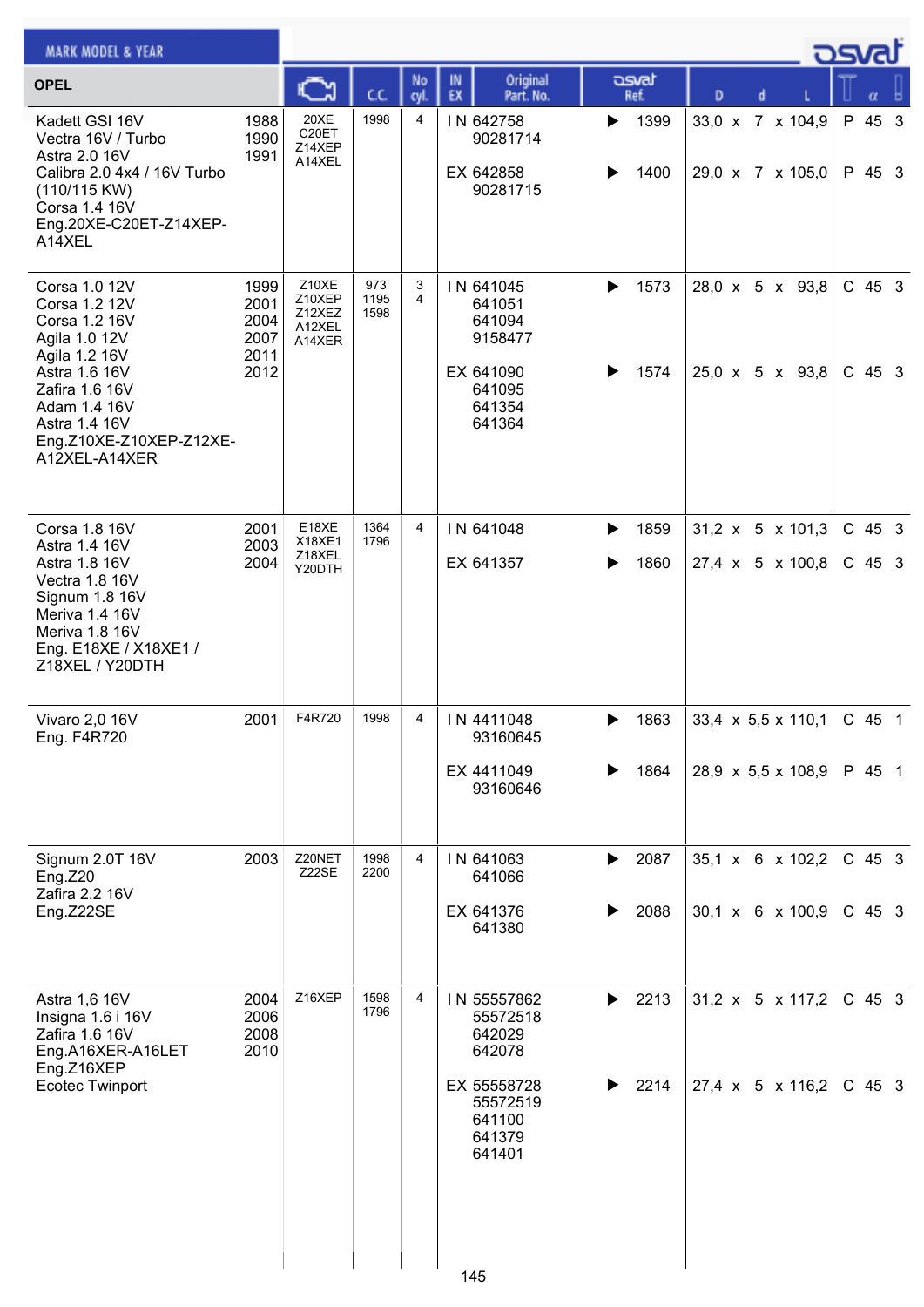| <b>MARK MODEL &amp; YEAR</b>                                                                                                                                                                                                                                                                             |                                      |                                        |                      |                     |                                                                                          |                                        |                                                                                          | <u>osvaľ</u> |                                        |  |
|----------------------------------------------------------------------------------------------------------------------------------------------------------------------------------------------------------------------------------------------------------------------------------------------------------|--------------------------------------|----------------------------------------|----------------------|---------------------|------------------------------------------------------------------------------------------|----------------------------------------|------------------------------------------------------------------------------------------|--------------|----------------------------------------|--|
| <b>OPEL</b>                                                                                                                                                                                                                                                                                              |                                      | C                                      | C.C.                 | No<br>cyl.          | Original<br>IN<br>EX<br>Part. No.                                                        | asvat<br>Ref.                          | D                                                                                        |              | α                                      |  |
| Zafira B 16V<br>Astra 1.6 i Turbo 16V<br>Insigna 1.8i 16V<br>Corsa 1.6 16V<br>Eng.Z16LET-A16XEL<br>Eng.Z18XEP/XER                                                                                                                                                                                        | 2005<br>2007<br>2008                 | Z16LER<br>A16XER                       | 1598<br>1800         | 4                   | IN 641076<br>EX 641391<br>641392                                                         | 2229<br>▶<br>2230<br>▶                 | 31,2 x 5 x 113,9<br>$27,5 \times 5 \times 113,2$                                         |              | C 45 3<br>C 45 3                       |  |
| Agila B 1.0<br>Agila B 1.2<br>Eng.K10B-K12B                                                                                                                                                                                                                                                              | 2011                                 | K <sub>10</sub> B<br>K12B              | 996<br>1242          | 3<br>$\overline{4}$ | IN 4708925<br>93193754<br>EX 4708933<br>93193762                                         | 2855<br>▶<br>2856<br>▶                 | $27,5 \times 5,5 \times 87,5$<br>22,9 $\times$ 5,5 $\times$ 87,0                         |              | P 45 1<br>C 45 1                       |  |
| Agila 1,2 16V<br>Eng.K12BWT                                                                                                                                                                                                                                                                              | 2010                                 | K12BWT                                 | 1242                 | 4                   | IN 1291169L00<br>EX 1291569L00<br>1291569LG0                                             | 2981<br>▶<br>2982<br>▶                 | 27,5 x 5 x 87,5<br>$22,9 \times 5 \times 87,1$                                           |              | C 45 1<br>P 45 1                       |  |
| Zafira 1,6 16V<br>Eng.Z16XNT-A16XNT                                                                                                                                                                                                                                                                      | 2009                                 | Z16XNT<br>A16XNT                       | 1598                 | 4                   | IN 55567302<br>641460<br>EX 55567301<br>641459                                           | 2989<br>▶<br>2990                      | $31,2 \times 5 \times 99,9$<br>27,0 x 5 x 99,1                                           |              | P 45 3<br>P 30 3                       |  |
| <b>OPEL DIESEL</b>                                                                                                                                                                                                                                                                                       |                                      |                                        |                      |                     |                                                                                          |                                        |                                                                                          |              |                                        |  |
| Movano 2.8 Tdi<br>Eng.S9W.A7 Sofim                                                                                                                                                                                                                                                                       | 1998                                 | S9WA7                                  | 2798                 | 4                   | IN 7301820<br>EX 99432873                                                                | 0252<br>0216                           | 41,0 x 8 x 121,0<br>$36.0 \times 8 \times 122.0$ P 45 1                                  |              | P 30 1                                 |  |
| Eng. 1.6 D / 1.6 DA<br>Kadett 1.6 D / LS / GL / GLS<br>Ascona 1.6 D / LS/ GL / CD<br>Kadett 1.6 D Caravan / LS /<br>GL/LS<br>Eng. 1.7 D / 1.7 DR / 1.7 DTL -<br>Turbo<br>Vectra 1.7 D<br>Astra 1.7 D<br>(40/42/50 KW)<br>Astra 1.7 TD<br>Eng.X17DTL-17DR<br>Eng. ME 1 D25 BMW<br>Omega 2.5 TD<br>(96 KW) | 1982<br>1988<br>1991<br>1993<br>1993 | 16D<br>16DA<br>X17DT<br>X17DTL<br>17DR | 1598<br>1700<br>2497 | 4<br>6              | IN 642651<br>EX 641345<br>641353<br>642818<br>IN 641041<br>641058<br>EX 641346<br>641374 | 0269<br>▶<br>0270<br>1065<br>▶<br>1066 | 36,0 x 8 x 123,2<br>32,0 x 8 x 123,2<br>35,9 x 6 x 103,7<br>$30,9 \times 6 \times 103,6$ |              | C 45 1<br>$C$ 45 1<br>P 45 3<br>P 45 3 |  |
|                                                                                                                                                                                                                                                                                                          |                                      |                                        |                      |                     | 146                                                                                      |                                        |                                                                                          |              |                                        |  |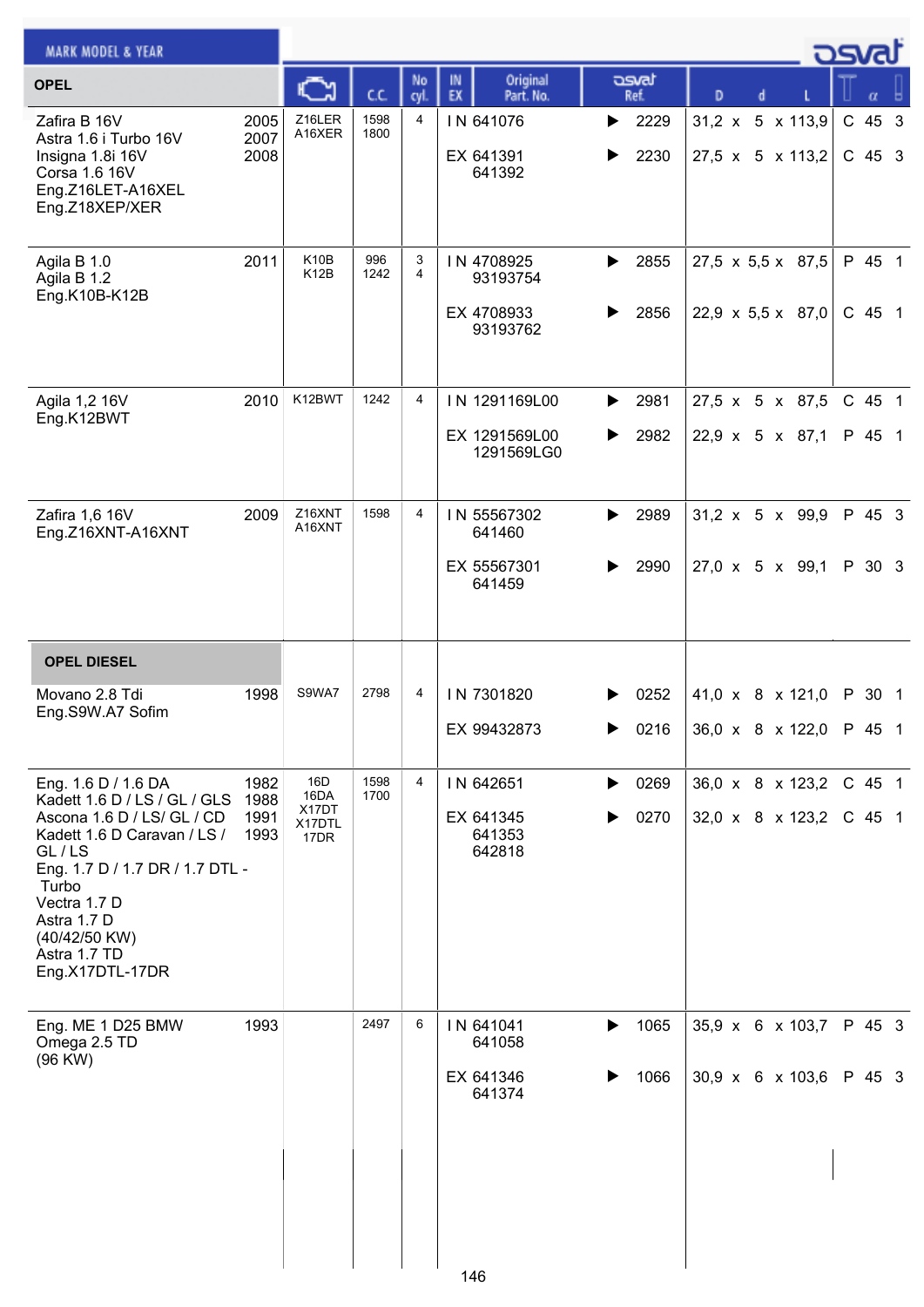| <b>MARK MODEL &amp; YEAR</b>                                                                                                                                                                                                                                                                            |                      |                                               |              |            |                                                                                        |                        |                                      | كصحت                 |  |
|---------------------------------------------------------------------------------------------------------------------------------------------------------------------------------------------------------------------------------------------------------------------------------------------------------|----------------------|-----------------------------------------------|--------------|------------|----------------------------------------------------------------------------------------|------------------------|--------------------------------------|----------------------|--|
| <b>OPEL DIESEL</b>                                                                                                                                                                                                                                                                                      |                      |                                               | cc           | No<br>cyl. | Original<br>IN<br>EX<br>Part. No.                                                      | asvat<br>Ref.          | D                                    | α                    |  |
| Vivaro<br>2500-2700-2900 1.9 DTi<br>Movano<br>2800 1.9 CDTi<br>Eng.F9Q.M7 Renault                                                                                                                                                                                                                       | 2004                 | F9QM7                                         | 1870         | 4          | IN 4402633<br>4415921<br>EX 4402634<br>4415922                                         | 1241<br>▶<br>1244<br>▶ | 35,3 x 7 x 110,9<br>32,6 x 7 x 110,7 | P 45 1<br>P 45 1     |  |
| Eng. 4 ECI<br>Corsa Swing D<br><b>Chevrolet Spectrum</b><br>Eng. 4 ECI Turbo<br>Corsa Swing - Kadett TD<br>Eng. 1.7 TD<br>Astra / Vectra<br>Vectra B<br>Eng. 4EEI<br>Corsa B<br>(37/44/49/60 KW)<br>Combo 1.7 D 60CV<br>Eng.17DT-X17DT-15D                                                              | 1987<br>1988         | 17DT<br>X15DT<br>X17DT<br>15D<br>4ECI<br>4EEI | 1488<br>1686 | 4          | IN 641000<br>641007<br>641044<br>EX 641300<br>641322                                   | 1405<br>▶<br>1406      | 34,6 x 7 x 104,1<br>30,6 x 7 x 104,0 | P 45 1<br>P 45 1     |  |
| Astra 2.0 Di<br>Vectra 2.0 DTi<br>Omega 2.0<br>Eng. X 20 DTH / DTL 60 / 74<br><b>KW</b><br>Omega 2.2 DTi<br>Frontera 2.2 Dti<br>Zafira 2,0 16V<br>Zafira 2.2 16V DTi<br>Astra 2.0 16V Dti<br>Astra 2.2 16V Dti<br>Signum 2.2 16V Dti<br>Signum 2.0 16V Dti<br>Sintra 2.2 Tdi 16V<br>Eng.Y20DTH - Y22DTR | 1998<br>2001         | Y20DTH<br>Y22DTR<br>X22DTH                    | 1994<br>1995 | 4          | IN 55353375<br>641068<br>642165<br>642168<br>EX 12992480<br>641381<br>642208<br>642211 | 1575<br>▶<br>1576<br>▶ | 29,0 x 6 x 97,1<br>26,0 x 6 x 97,1   | P 45 3<br>P 45 3     |  |
| Movano<br>3300-3500 3.0 CDTi<br>Eng.ZD3.A2                                                                                                                                                                                                                                                              | 2004                 | ZD3A2                                         | 2953         | 4          | IN 4415247<br>EX 4415246                                                               | 1851<br>▶<br>1852<br>▶ | 32,0 x 7 x 113,5<br>30,0 x 7 x 113,4 | $C$ 45 1<br>$C$ 45 1 |  |
| Corsa 1.7 Di<br>Corsa 1.7 Dti<br>Meriva 1.7 16V Dti<br>Astra 1.7 16V CDTi<br>Astra 1.9 16V CDTi<br>$(59-74$ Kw)<br>Eng.Y17DT<br>(48/55 Kw)                                                                                                                                                              | 2001<br>2003<br>2004 | Y17DT                                         | 1686<br>1910 | 4          | IN 641025<br>EX 641369<br>147                                                          | 1855<br>▶<br>1856      | 27,4 x 6 x 98,5<br>26,5 x 6 x 98,1   | P 45 1<br>P 45 1     |  |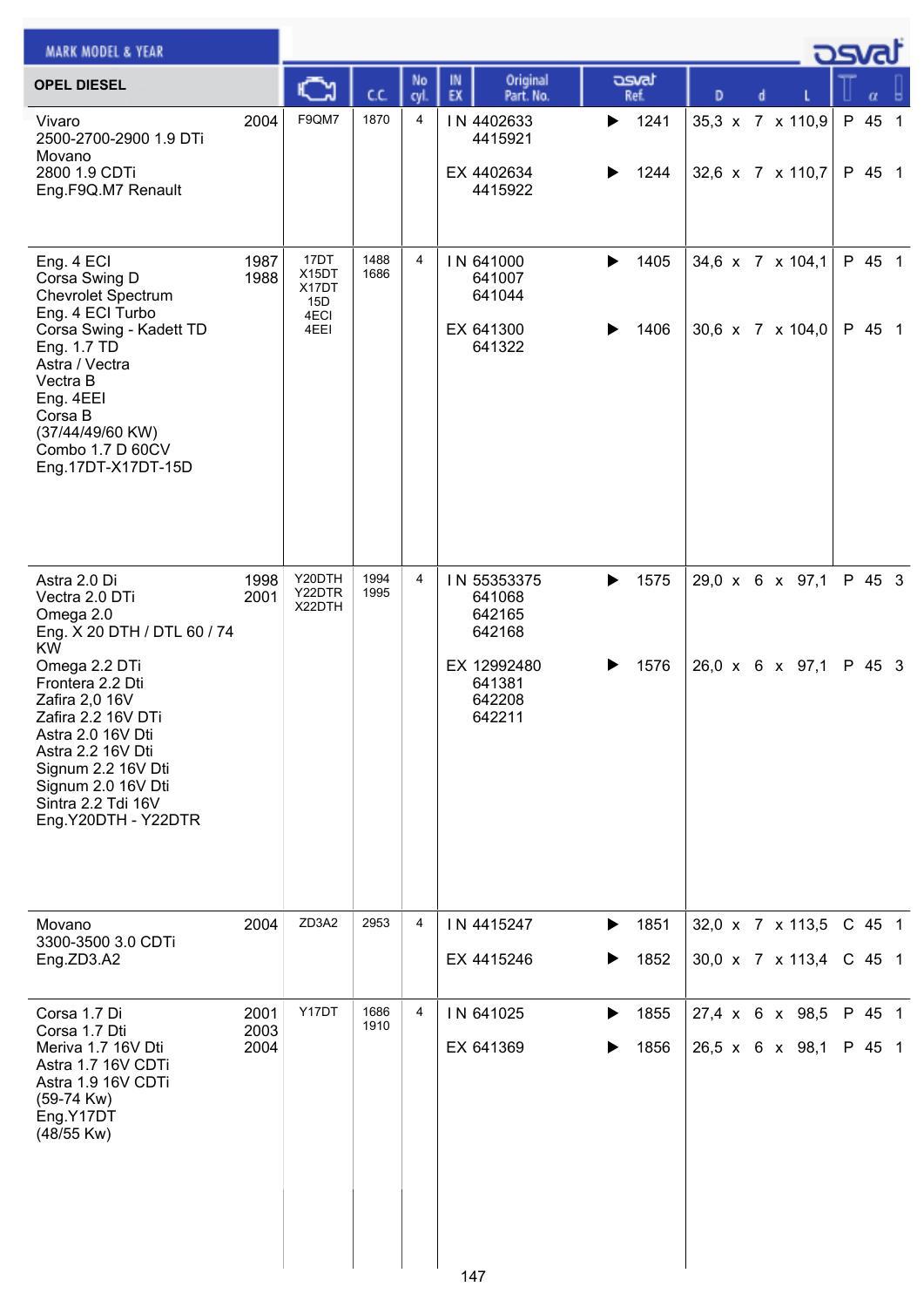| <b>MARK MODEL &amp; YEAR</b>                                                                                        |                      |                                                |                      |                |                                                                                          |                        |                                                  |   |  | ರ್ವಾ               |  |
|---------------------------------------------------------------------------------------------------------------------|----------------------|------------------------------------------------|----------------------|----------------|------------------------------------------------------------------------------------------|------------------------|--------------------------------------------------|---|--|--------------------|--|
| <b>OPEL DIESEL</b>                                                                                                  |                      | C                                              | C.C.                 | No<br>cyl.     | Original<br>IN<br>EX<br>Part. No.                                                        | asvat<br>Ref.          | D                                                | d |  | α                  |  |
| Astra 1.9 16V CDTi<br>Vectra 1.9 16V CDTi<br>Signum 1.9 CDTi<br>Zafira 1.9 16V CDTi<br>Eng.Z19DT Fiat               | 2004                 | Z19DT                                          | 1910                 | $\overline{4}$ | IN 641073<br>641074<br>641075<br>EX 641385<br>641386<br>641403                           | 1987<br>▶<br>1988      | 27,8 x 6 x 114,4<br>25,8 x 6 x 114,4             |   |  | P 45 3<br>P 45 3   |  |
| Agila 1.3 16V CDTi<br>Corsa 1.3 16V CDTi<br>Astra 1.3 16V CDTi<br>Eng.Z13DT-Z13DTH-D13A                             | 2004<br>2008         | Z13DT<br>Z13DTH<br>D <sub>13</sub> A           | 1248                 | $\overline{4}$ | IN 4708612<br>641072<br>641077<br>93193443<br>EX 4708613<br>641071<br>641402<br>93193444 | 1989<br>▶<br>1990<br>▶ | 21,8 x 6 x 109,2<br>$21,8 \times 6 \times 109,2$ |   |  | P 45 3<br>P 45 3   |  |
| Signum 3.0 V6 CDTi<br>Vectra 3.0 V6 CDTi<br>Eng.Y30DT                                                               | 2003                 | Y30DFT                                         | 2958                 | V <sub>6</sub> | IN 641067<br>EX 641384                                                                   | 2089<br>▶<br>2090<br>▶ | 27,4 x 6 x 98,5<br>26,5 x 6 x 98,1               |   |  | P 45 1<br>P 45 1   |  |
| Vivaro<br>2500-2700-2900 1.9 D<br>2500-2700-2900 2.5 Dti<br>Movano<br>2800-3300-3500 2.5 CDTi<br>Eng.G9T.C7 Renault | 2004                 | G9TC7<br>G9U                                   | 1870<br>2463         | 4              | IN 4506083<br>EX 4506084                                                                 | 2091<br>▶<br>2092<br>▶ | 30,6 x 6 x 123,2<br>29,5 x 6 x 123,0             |   |  | P 45 3<br>$C$ 45 3 |  |
| Insigna 2.0 CdTi<br>Astra 2.0 CdTi<br>Zafira 2.0 CdTi<br>Signum 2.0 CdTi<br>Eng.A20NHT                              | 2010                 | A20NHT                                         | 1956                 | 4              | IN 55565261<br>641464<br>EX 55565262<br>641106<br>641465                                 | 2359<br>▶<br>2360<br>▶ | $27.9 \times 5 \times 114.4$<br>24,4 x 5 x 114,4 |   |  | P 45 3<br>P 45 3   |  |
| Vivaro 2.0 DCI<br>Eng.M9R<br>Movano 2,3 CDTi<br>Eng.M9T                                                             | 2006<br>2011         | M9R<br>M9T                                     | 1995<br>2299         | 4              | IN 4420439<br>4431242<br>93168105<br>EX 4431241<br>7701476595<br>93161681                | 2429<br>▶<br>2430      | 27,7 x 6 x 103,9<br>26,1 x 6 x 103,8             |   |  | P 45 3<br>$C$ 45 3 |  |
| Antara 2.0 16V CDTi<br>Antara 2.2 16V CDTI<br>Insigna 2.0 CDTI<br>Eng.A20DTC-DTJ-DTH-DTR<br>Eng.Z20DMH              | 2007<br>2009<br>2011 | Z20DMH<br>A20DTC<br>A20DTJ<br>A20DTH<br>A20DTR | 1991<br>1956<br>2231 | 4              | IN 4805321<br>96440147<br>EX 4805322<br>96440148<br>148                                  | 2433<br>▶<br>2434      | 28,6 x 6 x 95,7<br>24,4 x 6 x 95,7               |   |  | P 45 3<br>P 45 3   |  |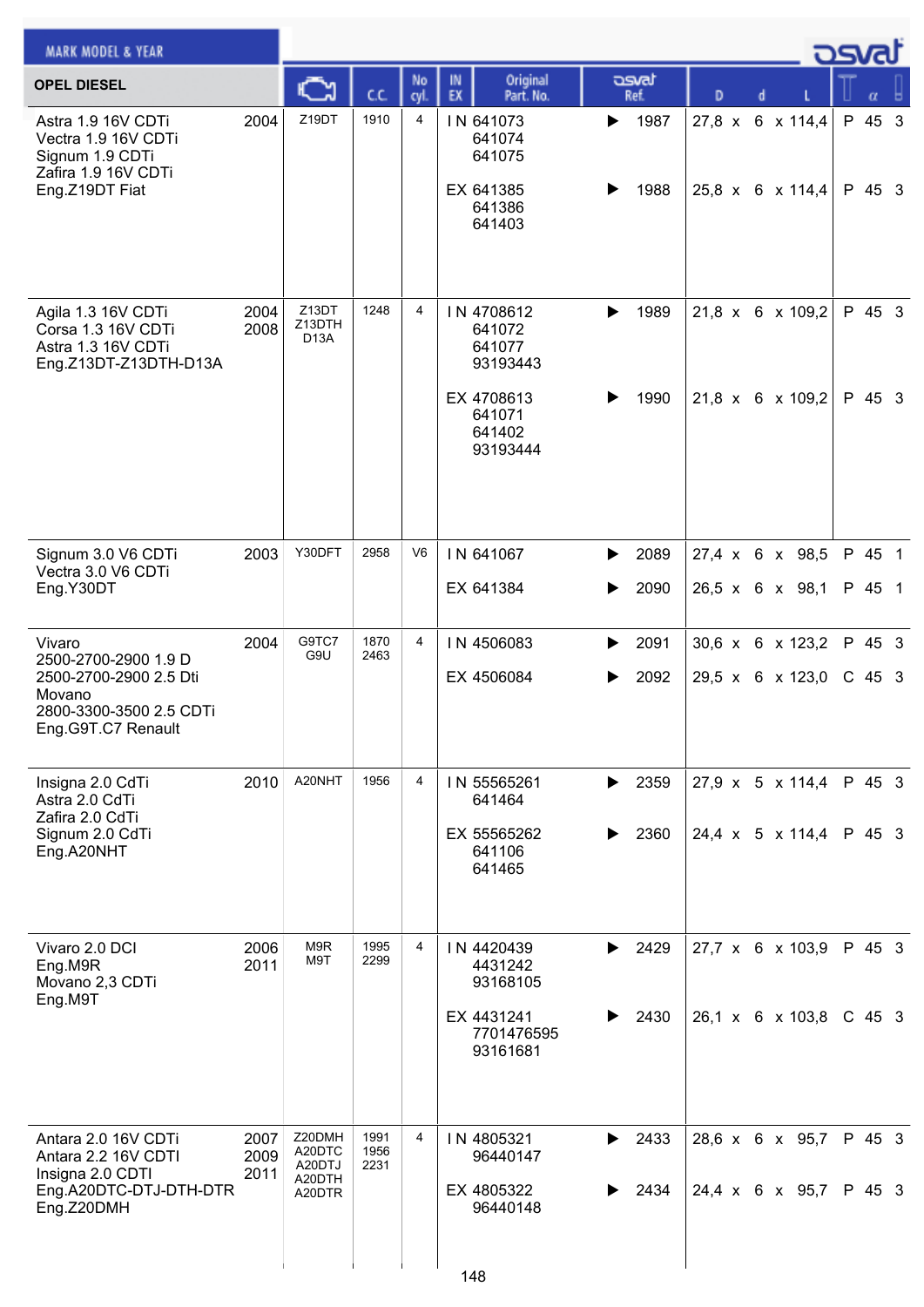| <b>MARK MODEL &amp; YEAR</b>                                                                                        |              |                                              |              |                |                                                                                                    |                                     |                                                                                                          |  | asvat                      |                |
|---------------------------------------------------------------------------------------------------------------------|--------------|----------------------------------------------|--------------|----------------|----------------------------------------------------------------------------------------------------|-------------------------------------|----------------------------------------------------------------------------------------------------------|--|----------------------------|----------------|
| <b>OPEL DIESEL</b>                                                                                                  |              |                                              | C.C.         | No<br>cyl.     | Original<br>IN<br>EX<br>Part. No.                                                                  | asvat<br>Ref.                       | D                                                                                                        |  | α                          |                |
| Signum 3.0 V6 CDTi<br>Vectra 3.0 V6 CDTi<br>Eng.Z30DT                                                               | 2005         | Z30DT                                        | 2958         | V <sub>6</sub> | IN 641084<br>EX 641397                                                                             | 2551<br>▶<br>2552<br>▶              | 30,0 x 6 x 98,4<br>28,0 x 6 x 97,9                                                                       |  | P 45<br>P 45 1             | $\overline{1}$ |
| Corsa 1.3 CdTi<br>Eng.A13DTC-DTE<br>Eng. Z13DTE-DTR                                                                 | 2010         | A13DTC<br>A13DTE<br>Z13DTE<br>Z13DTR         | 1248         | $\overline{4}$ | IN 641475<br>642052<br>EX 641101                                                                   | 2839<br>▶<br>2840<br>▶              | 22,4 x 6 x 109,2<br>22,4 x 6 x 109,3                                                                     |  | P 45 3<br>P 45 3           |                |
| Astra 1.7 CdTi<br>Meriva 1.7 CdTi<br>Zafira 1.7 CdTi<br>Eng.A17DTC-Z17DTR                                           | 2010         | A17DTC<br>Z17DTR                             | 1686         | 4              | IN 641085<br>642027<br>EX 641086<br>641400                                                         | 2841<br>▶<br>2842                   | 27,5 x 6 x 102,5<br>25,4 x 6 x 102,3                                                                     |  | P 45 1<br>P 45 1           |                |
| Antara 2,2 CDTi<br>Eng.A22DM-A22DMH                                                                                 | 2010         | A22DM<br>A22DMH                              | 2231         | 4              | IN 4802219<br>EX 4802220                                                                           | 2961<br>▶<br>2962<br>▶              | 28,5 $\times$ 5,5 $\times$ 101,9<br>26,5 x 5,5 x 101,9                                                   |  | P 45 1<br>P 45 1           |                |
| <b>PAZ</b>                                                                                                          |              |                                              |              |                |                                                                                                    |                                     |                                                                                                          |  |                            |                |
| 3205                                                                                                                | 2014         | D <sub>240</sub><br>D <sub>245</sub><br>D260 | 4750<br>7120 | 4<br>6         | IN 2401007014B4<br>2401007014B7<br>2401007014B9<br>EX 2401007015B6<br>2401007015B7<br>2401007015B9 | 0095<br>▶<br>0096<br>▶              | 47,8 x 11 x 157,8<br>41,8 x 11 x 157,8                                                                   |  | P 30 5<br>P 45 5           |                |
| <b>PERKINS</b>                                                                                                      |              |                                              |              |                |                                                                                                    |                                     |                                                                                                          |  |                            |                |
| Eng. Phaser T6.60 - Turbo<br>Eng. Phaser T4.40 - Turbo<br>Eng. 160 T - Turbo<br>Eng. 180 TI - Turbo<br>(116/130 KW) | 1986         |                                              | 5985         | 4/6            | IN 3142L072<br>IN 3142L051<br>3142L071<br>EX 3142A051                                              | 0325<br>▶<br>▶<br>0551<br>2724<br>▶ | 45,0 $\times$ 9,5 $\times$ 122,9<br>45,0 $\times$ 9,5 $\times$ 122,9<br>37,4 $\times$ 9,5 $\times$ 123,3 |  | P 30 1<br>P 45 1<br>P 45 1 |                |
| Eng. Prima 65<br>Eng. Prima T - Turbo<br>(40/60 KW)                                                                 | 1987<br>1993 | Prima65<br>Prima80                           | 1994         | 4              | <b>IN BDU1399</b><br>LGH10036<br><b>EX BDU1400</b><br>LGH10037                                     | 0549<br>▶<br>0550                   | 37,2 $\times$ 7,4 $\times$ 93,8<br>33,6 x 7,4 x 93,8                                                     |  | P 45 1<br>P 45 1           |                |
|                                                                                                                     |              |                                              |              |                | 149                                                                                                |                                     |                                                                                                          |  |                            |                |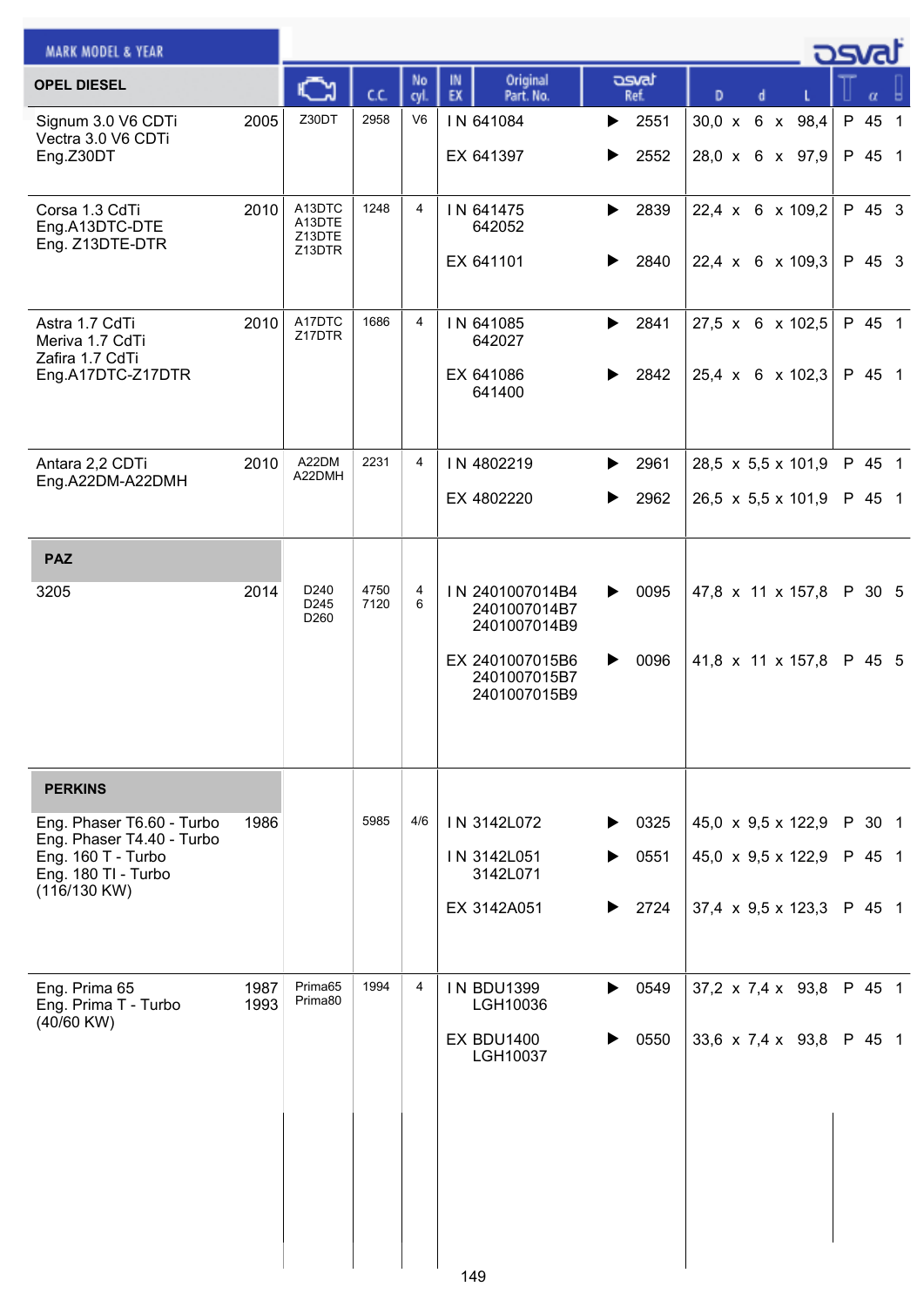| <b>MARK MODEL &amp; YEAR</b>                                                                                                                                                          |                                              |                                                                  |                                      |            |          |                                                                                        |        |                            |   |   |                                                        | ك <i>osva</i> d  |  |
|---------------------------------------------------------------------------------------------------------------------------------------------------------------------------------------|----------------------------------------------|------------------------------------------------------------------|--------------------------------------|------------|----------|----------------------------------------------------------------------------------------|--------|----------------------------|---|---|--------------------------------------------------------|------------------|--|
| <b>PERKINS</b>                                                                                                                                                                        |                                              | C                                                                | C.C.                                 | No<br>cyl. | IN<br>EX | Original<br>Part. No.                                                                  |        | asvat<br>Ref.              | D | d |                                                        | α                |  |
| Eng. 4.212 N / 1<br>Eng. 4.236 Ebro L 80<br>Eng. G4.236<br>Eng. 4.248<br>Eng. 6.354<br>Eng. T6.354 - Turbo<br>Eng. T6.354.1 - Turbo<br>Eng. T6.354.2 - Turbo<br>Eng. T6.354.3 - Turbo | 1960<br>1969<br>1969<br>1970<br>1974<br>1976 | 4236T<br>4212<br>4236<br>4248<br>6354<br>6372<br>63543T<br>63724 | 3475<br>3867<br>4065<br>5800<br>6097 | 4<br>6     |          | IN 3142H002<br>IN 31431103<br>31431311<br>31431315<br>31431351<br>31431641<br>31431871 | ▶<br>▶ | 1215<br>1220               |   |   | 44,2 x 9,5 x 122,8<br>44,2 $\times$ 9,5 $\times$ 122,8 | P 30 1<br>P 45 1 |  |
| Eng. 6.354.4<br>Eng. T6.354.4 - Turbo<br>Eng. 6.672.4 - 6.372<br>(47/61/87/96/119 KW)                                                                                                 |                                              |                                                                  |                                      |            |          | EX 31431104<br>31431109<br>31431791<br>31431851<br>31431881<br>31431891<br>31431931    | ▶      | 1221                       |   |   | 36,6 $\times$ 9,5 $\times$ 123,3                       | P 45 1           |  |
|                                                                                                                                                                                       |                                              |                                                                  |                                      |            |          | EX 31431701                                                                            |        | 2723                       |   |   | 36,6 $\times$ 9,5 $\times$ 127,1                       | C 45 1           |  |
|                                                                                                                                                                                       |                                              |                                                                  |                                      |            |          | EX 3142A051                                                                            | ▶      | 2724                       |   |   | $37,4 \times 9,5 \times 123,3$                         | P 45 1           |  |
| Eng. D3.152<br>Eng. D4.203<br>$(31/41$ KW)                                                                                                                                            | 1959<br>1970                                 | D3152<br>D4203                                                   | 2491<br>3330                         | 3<br>4     |          | IN 31431281<br>31431741                                                                | ▶      | 1218                       |   |   | 39,0 x 7,9 x 114,3                                     | P 45 1           |  |
|                                                                                                                                                                                       |                                              |                                                                  |                                      |            |          | IN 31431681                                                                            |        | 2622                       |   |   | 39,0 $\times$ 7,9 $\times$ 114,3                       | P 55 1           |  |
|                                                                                                                                                                                       |                                              |                                                                  |                                      |            |          | EX 31431271<br>31431591<br>31431941                                                    |        | $\blacktriangleright$ 1219 |   |   | 33,4 x 7,9 x 114,0 P 45 1                              |                  |  |
|                                                                                                                                                                                       |                                              |                                                                  |                                      |            |          | EX 31431761                                                                            | ▶      | 2623                       |   |   | 33,4 x 7,9 x 114,3 P 55 1                              |                  |  |
|                                                                                                                                                                                       |                                              |                                                                  |                                      |            |          | EX 31431731                                                                            | ▶      | 2720                       |   |   | 33,5 x 7,9 x 118,4                                     | $C$ 45 1         |  |
| Series 1004 Turbo<br>CC A4 401                                                                                                                                                        | 2004                                         | 660                                                              |                                      |            |          | IN 3142D041                                                                            | ▶      | 1309                       |   |   | 43,0 x 9 x 122,9                                       | P 45 1           |  |
| CC T4 401                                                                                                                                                                             |                                              |                                                                  |                                      |            |          | EX 3142D031                                                                            | ▶      | 1310                       |   |   | 41,1 x 9 x 123,0                                       | P 45 1           |  |
| Series 1004<br>CC 4 421                                                                                                                                                               | 2004                                         |                                                                  |                                      |            |          | IN 3142H041                                                                            | ▶      | 1311                       |   |   | 45,0 x 9 x 124,1                                       | P 45 1           |  |
|                                                                                                                                                                                       |                                              |                                                                  |                                      |            | 150      | EX 3142D061                                                                            | ▶      | 1312                       |   |   | 42,0 x 9 x 124,1                                       | P 45 1           |  |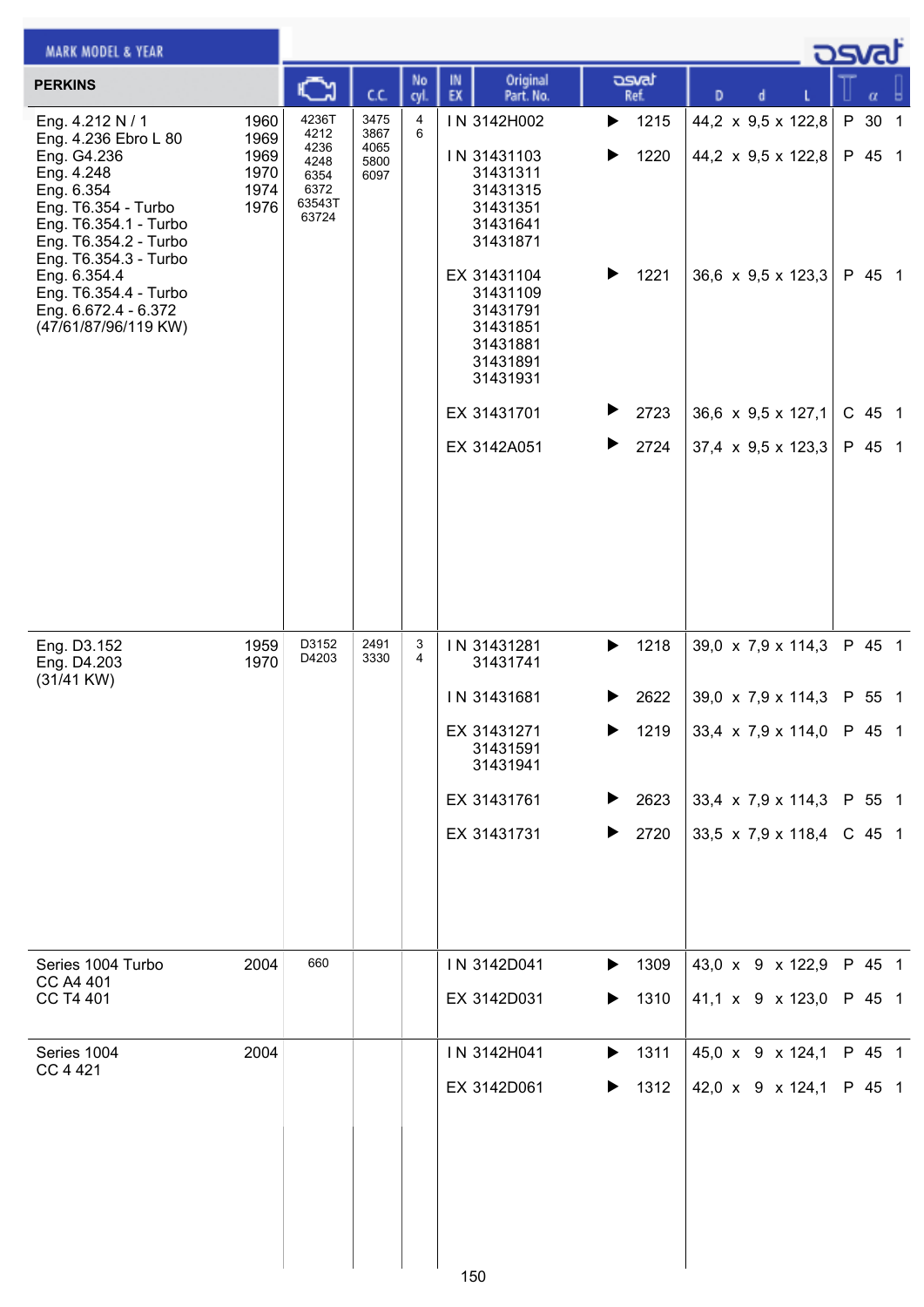| <b>MARK MODEL &amp; YEAR</b>                                                                                                                                                                                                                    |                                      |                                      |              |            |                                                             |                           |                                                                 | <b>DSval</b> |                  |  |
|-------------------------------------------------------------------------------------------------------------------------------------------------------------------------------------------------------------------------------------------------|--------------------------------------|--------------------------------------|--------------|------------|-------------------------------------------------------------|---------------------------|-----------------------------------------------------------------|--------------|------------------|--|
| <b>PERKINS</b>                                                                                                                                                                                                                                  |                                      | Ğ                                    | CC.          | No<br>cyl. | Original<br>IN<br>EX<br>Part. No.                           | asvat<br>Ref.             | D<br>d                                                          |              | α                |  |
| Series 700 Forklift<br>Cat 3034                                                                                                                                                                                                                 | 2004                                 |                                      |              |            | IN 1457503<br>3142H041<br>EX 1457499<br>3142A101<br>4803849 | 2027<br>▶<br>2028<br>▶    | 42,0 x 7 x 106,4<br>34,0 x 7 x 106,3                            |              | P 45 3<br>P 45 3 |  |
| Series 1000<br>Eng. YH<br>Eng. YG<br>Eng. AQ                                                                                                                                                                                                    | 2005                                 | YH<br>YG<br>AQ                       | 4000<br>6000 | 4<br>6     | IN 3142L081<br>3142L088<br>EX 3142D051                      | 2235<br>▶<br>2236<br>▶    | 43,0 x 9 x 123,0<br>41,0 $\times$ 9 $\times$ 123,0              |              | P 30 1<br>P 30 1 |  |
| Series 1104<br>Series 1106                                                                                                                                                                                                                      | 2007                                 |                                      |              | 4<br>6     | IN 3142H071<br>EX 3142A151                                  | 2491<br>▶<br>2492<br>▶    | 46,4 x 9 x 129,1<br>41,6 x 9 x 129,2                            |              | P 30 1<br>P 30 1 |  |
| Series 1106C Marine Turbo                                                                                                                                                                                                                       | 2012                                 | NY75380                              | 6600         | 6          | IN 3142H091<br>EX 3142A181                                  | 2875<br>▶<br>2876<br>▶    | 35,0 x 6 x 108,2<br>33,0 x 6 x 107,9                            |              | P 30 3<br>P 45 3 |  |
| Series 9010 Tractor                                                                                                                                                                                                                             | 2012                                 | DX<br>NK38856                        |              | 4          | IN 3142H101<br>EX 3142A171                                  | 2877<br>▶<br>2878<br>▶    | 46,4 x 9 x 129,1<br>41,6 x 9 x 128,5                            |              | P 45 3<br>P 30 3 |  |
| <b>PEUGEOT</b>                                                                                                                                                                                                                                  |                                      |                                      |              |            |                                                             |                           |                                                                 |              |                  |  |
| 205 GTI<br>Eng. XU5J<br>305 GT / GR / SR<br>Eng. XY5S<br>309 GT<br>Eng. XU5J<br>205 Automatica / 305<br>Automatica<br>309 GR / SR<br>405 1.6 GL / GR / SR / GS<br>Eng. XU5 - 1C<br>305 Export<br>305 GT / GT Break<br>Eng. XU5<br>(58/68/77 KW) | 1982<br>1984<br>1985<br>1986<br>1987 | XU <sub>5</sub><br>XU <sub>5</sub> J | 1580         | 4          | IN 094847<br>EX 094948<br>EX 094952                         | 0240<br>▶<br>0241<br>0614 | 40,0 x 8 x 109,0<br>32,0 x 8 x 108,7<br>33,0 x 8 x 108,0 P 45 1 | P 45 1       | P 45 1           |  |
| 404                                                                                                                                                                                                                                             | 1964<br>1968<br>1995                 |                                      | 1468<br>1618 | 4          | IN 094834<br>EX 094921<br>151                               | 0567<br>▶<br>1903<br>▶    | 41,5 x 8 x 119,0<br>35,5 x 8 x 112,0                            | P 45 1       | C 30 1           |  |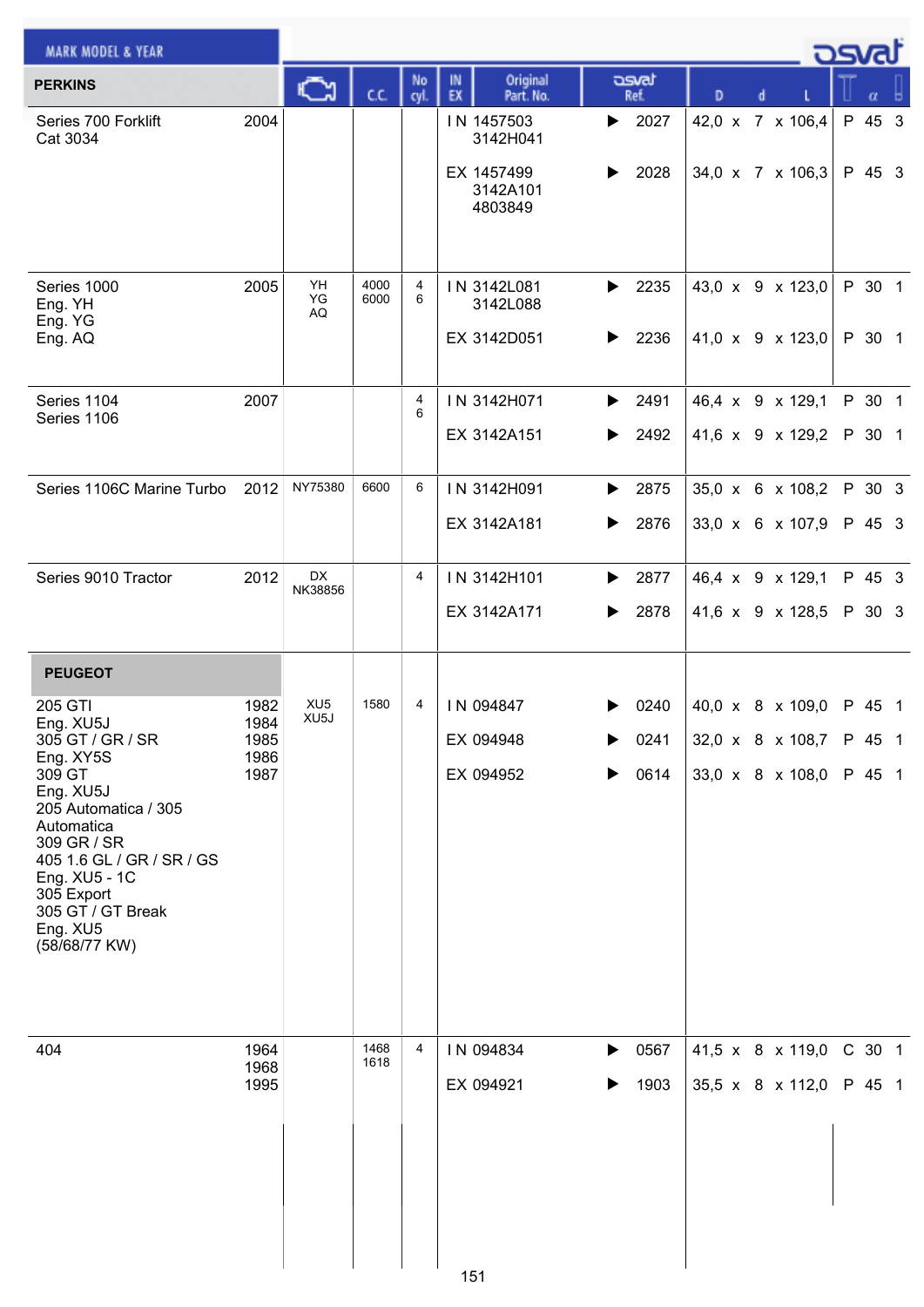| <b>MARK MODEL &amp; YEAR</b>                                                                                                                       |                              |             |                      |                |                                   |                        |                                                  | ಎ                |
|----------------------------------------------------------------------------------------------------------------------------------------------------|------------------------------|-------------|----------------------|----------------|-----------------------------------|------------------------|--------------------------------------------------|------------------|
| <b>PEUGEOT</b>                                                                                                                                     |                              |             | cc                   | No<br>cyl.     | Original<br>IN<br>EX<br>Part. No. | asvat<br>Ref.          | D                                                |                  |
| 305 GTX<br>Eng. XU9 - S<br>309 GTI<br>$205 - 305$<br>405 GLI / GR / SR<br>Eng. XU9 - JI<br>405 GE / DL / GR / SR<br>Eng. XU9 - 2C<br>(75/77/79 KW) | 1984<br>1985<br>1987         | XU9         | 1905                 | 4              | IN 094854<br>EX 094954            | 0615<br>▶<br>0616      | 8 x 105,2<br>$39,5 \times$<br>33,0 x 8 x 105,2   | P 45 1<br>P 45 1 |
| 505i Turbo<br>Eng. N9TE<br>(123 KW)                                                                                                                | 1984                         | N9TE        | 2156                 | 4              | IN 094848<br>EX 094949            | 0617<br>▶<br>0612      | 42,9 x 9 x 119,0<br>37,9 x 9 x 118,2             | P 45 1<br>P 45 1 |
| 505 V6<br>Eng. ZN3J / K<br>605 SV 3.0 / SR 3.0<br>Eng. ZNJ<br>(125 KW)                                                                             | 1987<br>1989                 | ZNJ<br>ZN3J | 2849<br>2975         | 6              | IN 094860<br>EX 094961            | 0619<br>▶<br>0746<br>▶ | 46,0 x 8 x 112,6<br>39,0 x 8 x 111,7             | C 45 1<br>P 45 1 |
| 106 Rallye<br>Eng. TU 3F - J2K / TU2J2<br>106 XiS<br>Eng. TU3F - J2K<br>106 Rallye                                                                 | 1991<br>1993<br>1999<br>2001 | TU3F        | 1294<br>1361<br>1578 | $\overline{4}$ | IN 094893<br>IN 094865<br>094873  | 0745<br>▶<br>0763<br>▶ | 39,4 x 7 x 111,7<br>39,4 x 7 x 111,7             | C 45 3<br>C 30 3 |
| 106 1.6 XS Aut.<br>106 XSi<br>306 XT / Cabriolet<br>(65/70/72 KW)<br>206 1.6<br>306 1.6                                                            |                              |             |                      |                | EX 094970                         | 0764                   | 31,3 x 7 x 111,5                                 | P 45 3           |
| 205 Rallye<br>Eng. TU24<br>(74 KW)                                                                                                                 | 1991                         | <b>TU24</b> | 1294                 | 4              | IN 094864<br>EX 094965            | 0765<br>▶<br>0766<br>▶ | 39,3 x 8 x 111,8<br>$31,2 \times 8 \times 111,5$ | P 45 3<br>P 45 3 |
| 605 SV 24V                                                                                                                                         | 1989                         | ZPJ4        | 2975                 | V6             | IN 094867                         | 0777<br>▶              | 37,0 x 7 x 127,4                                 | P 45 3           |
| Eng. ZPJ4<br>(147 KW)                                                                                                                              |                              |             |                      |                | EX 094967                         | 0778                   | 32,0 x 7 x 125,0                                 | P 45 1           |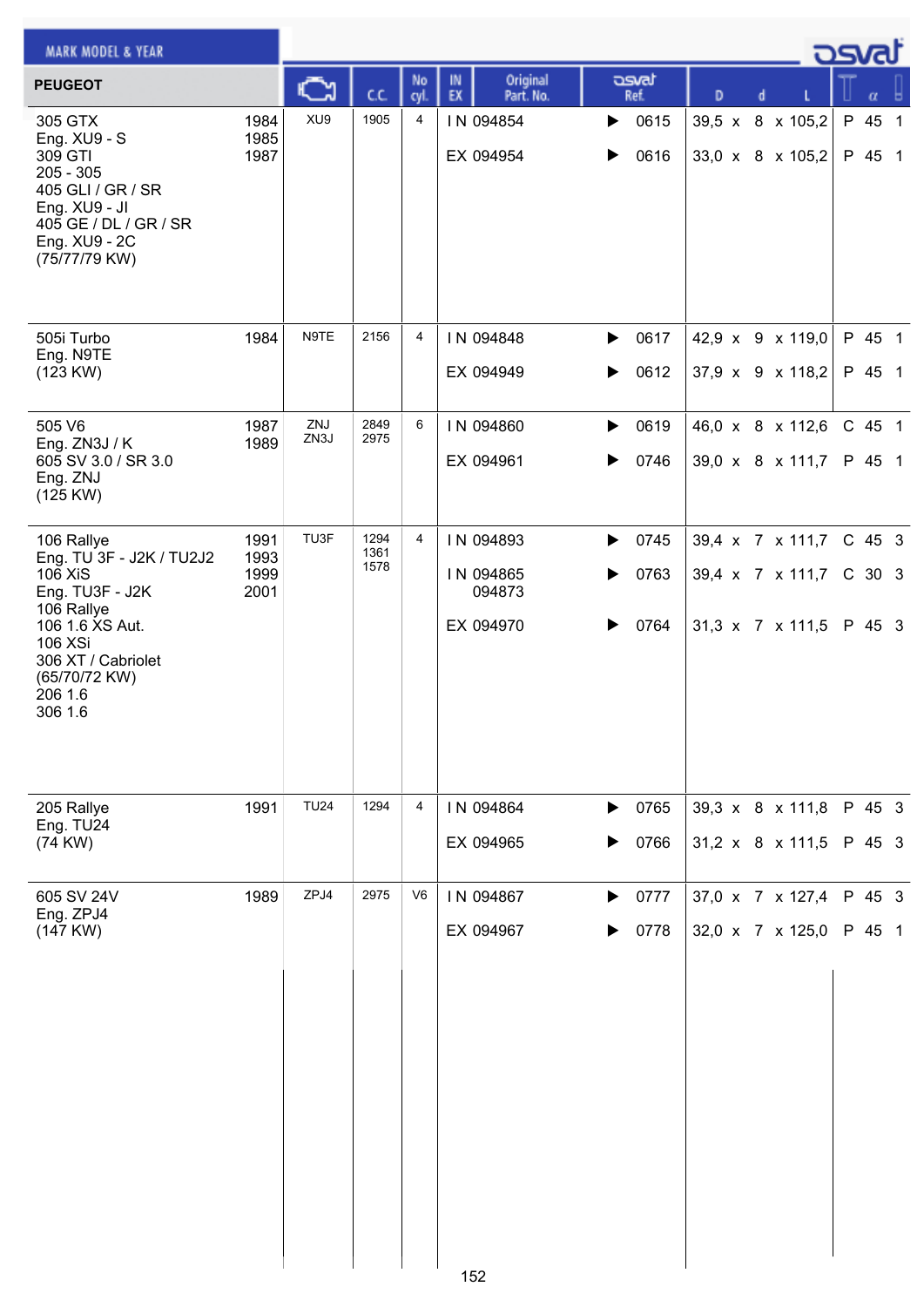| <b>MARK MODEL &amp; YEAR</b>                                                                                                                                                                                                                                                                                                                                                                            |                                                              |                                                  |                      |                |                                            |                        |   |                                      | <u>osvaľ</u>     |
|---------------------------------------------------------------------------------------------------------------------------------------------------------------------------------------------------------------------------------------------------------------------------------------------------------------------------------------------------------------------------------------------------------|--------------------------------------------------------------|--------------------------------------------------|----------------------|----------------|--------------------------------------------|------------------------|---|--------------------------------------|------------------|
| <b>PEUGEOT</b>                                                                                                                                                                                                                                                                                                                                                                                          |                                                              |                                                  | C.C.                 | No<br>cyl.     | Original<br>IN<br>EX<br>Part. No.          | asvat<br>Ref.          | D | d                                    |                  |
| 205<br>Eng. XU5M<br>405 GE / GL / GR / SR<br>Eng. XU5 - 2C<br>309 GTi / 205 GTi / CTI<br>Eng. X15 - JA<br>306 XT / Cabriolet<br>Eng: XU7 - JP<br>405 GE / GL / GR / SR<br>Eng. XU7 - JP<br>406 1.8<br>205 GTi<br>Eng. XU9 - JA<br>305 GT<br>Eng. XU9 - 2C<br>309 GTI<br>Eng. XU9 - JA<br>405 GE/GL/GR/SR<br>Eng.XU9<br>306 1.8<br>406 1.8<br>Expert 1.6 B XU7<br>Ranch 1.8<br>Boxer 2.0i<br>Eng.XU10JZU | 1985<br>1986<br>1986<br>1987<br>1992<br>1993<br>1998<br>2001 | XU5M<br>XU7<br>XU <sub>9</sub><br><b>XU10J2U</b> | 1580<br>1761<br>1905 | $\overline{4}$ | IN 094856<br>EX 094957                     | 0982<br>▶<br>0983<br>▶ |   | 41,6 x 8 x 108,8<br>34,5 x 8 x 108,4 | P 45 1<br>P 45 1 |
| 404 A / 404 GTI<br>J7 / J9 / 505 C / CP / CS / CT 1980<br>504 TI / L / GL<br>405 GRI / SRI<br>Eng. XU9J2<br>(92 KW)                                                                                                                                                                                                                                                                                     | 1962<br>1987                                                 | XU9J2                                            | 1618<br>1796<br>1905 | 4              | IN 094862<br>094871<br>EX 094963<br>094978 | 0984<br>0985           |   | 41,6 x 8 x 105,2<br>34,5 x 8 x 104,8 | P 45 1<br>P 45 1 |
| 106 SL / ST 1.8 16V<br>Eng. XU7JP4                                                                                                                                                                                                                                                                                                                                                                      | 1987<br>1988                                                 | XU7<br>XU <sub>9</sub><br><b>XU10</b>            | 1761<br>1905<br>1998 | 4              | IN 094861                                  | 0986<br>▶              |   | 34,6 x 7 x 106,4                     | P 45 3           |
| 405 MI 16 / 4x4<br>309 GTI 16<br>Eng. XU9J4                                                                                                                                                                                                                                                                                                                                                             | 1990<br>1992<br>1993                                         |                                                  |                      |                | IN 094875<br>EX 094962                     | 3986<br>▶<br>0987<br>▶ |   | 34,6 x 7 x 106,4<br>29,6 x 7 x 105,8 | P 45 3<br>P 45 3 |
| 306 ST / SV / 2.0 16V<br>Eng. XU10J4R<br>306 S 1.6 16V / Cabriolet<br>405 TI 16V Turbo<br>Eng. XU10J4TE<br>Eng. XU104.4<br>406<br>Eng. XU10J4TE<br>605 SRi / SLi 16V<br>Eng. XU10J4R<br>(81-144) kW                                                                                                                                                                                                     | 1995                                                         |                                                  |                      |                | 094977<br>EX 094981                        | 3987<br>▶              |   | 29,6 x 7 x 105,8                     | P 45 3           |
|                                                                                                                                                                                                                                                                                                                                                                                                         |                                                              |                                                  |                      |                | 153                                        |                        |   |                                      |                  |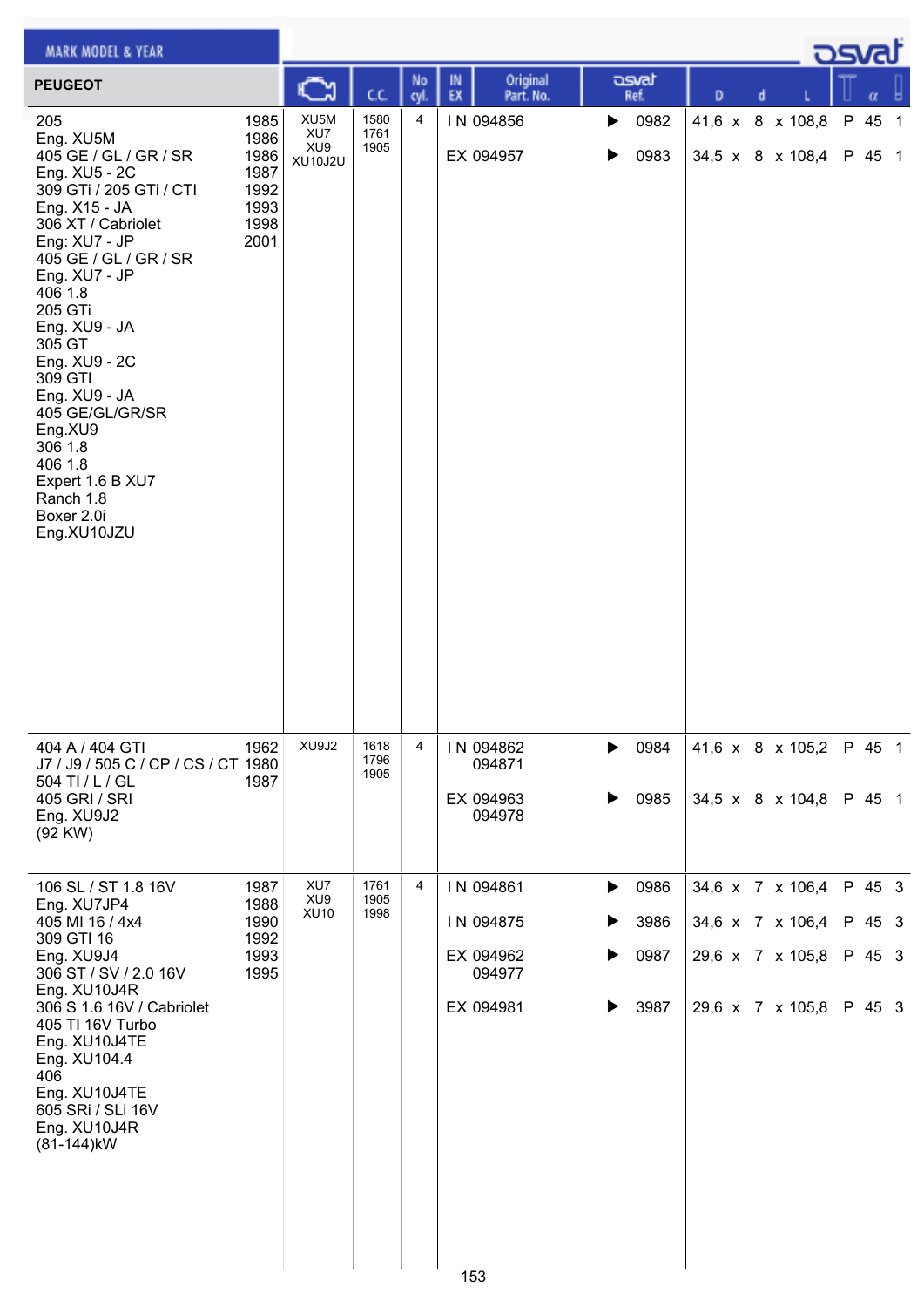| <b>MARK MODEL &amp; YEAR</b>                                                                                                                                                                                                                                                                                          |                                                      |                                  |              |                |                                                                |                                                         |   |                                                          | كصحت                       |  |
|-----------------------------------------------------------------------------------------------------------------------------------------------------------------------------------------------------------------------------------------------------------------------------------------------------------------------|------------------------------------------------------|----------------------------------|--------------|----------------|----------------------------------------------------------------|---------------------------------------------------------|---|----------------------------------------------------------|----------------------------|--|
| <b>PEUGEOT</b>                                                                                                                                                                                                                                                                                                        |                                                      |                                  | C.C.         | No<br>cyl.     | Original<br>IN<br>EX<br>Part. No.                              | asvat<br>Ref.                                           | D | d                                                        | α                          |  |
| 306 XT / Cabriolet<br>405 GRI / GTX / SRI / STI<br>605 SLi / SVi / SR / SRi<br>806 SR / ST<br>Eng. XU10 - 2C / XU10 - J2<br>605 RTi / SVTi Turbo<br>806 ST / SV Turbo<br>Eng. XUJ2CTE<br><b>Ulisse Fiat Eng. Peugeot</b><br>(85/96 KW)                                                                                | 1989<br>1992<br>1993<br>1994                         | XUJ2CTE                          | 1998         | 4              | IN 094866<br>EX 094966<br>094972<br>094976                     | 0988<br>▶<br>0989<br>▶                                  |   | 42,6 x 8 x 108,8<br>34,5 x 8 x 108,4                     | P 45 3<br>P 45 3           |  |
| 106 XR / RT<br>Eng. TU1K - MZ<br>205 GL / GR<br>Eng. H1ATU1<br>306<br>309 GE<br>Eng. TU1<br>205 CJ / GR / SR / XR<br>Eng. K1ATU3<br>205 CT / GT / XS / XT<br>Eng. K2ATU3S<br>104 GLS / ZA / ZR / ZS / ZS2<br>306 XR / Cabriolet<br>Eng. TU1M / TU3MC<br>309 GE / GL / GR / SX / XL /<br>XS<br>307 1.4<br>306 1.4<br>2 | 1986<br>1987<br>1990<br>1991<br>1993<br>2001<br>2010 | <b>TU32</b><br><b>HFX</b>        | 1124<br>1360 | $\overline{4}$ | IN 094891<br>IN 094858<br>EX 094959                            | 1127<br>$\blacktriangleright$<br>1147<br>▶<br>1148<br>▶ |   | 36,7 x 7 x 112,8<br>36,7 x 7 x 112,8<br>29,2 x 7 x 112,6 | C 45 1<br>P 30 1<br>P 45 3 |  |
| 205 GL / XE / Junior<br>Eng. C1A TU9A<br>106 XR / XN<br>Eng. C1A TU9K<br>205 GL / GR<br>106 1.0<br>(32/33 KW)                                                                                                                                                                                                         | 1986<br>1991                                         | C <sub>1</sub> A<br>TU9A<br>TU9K | 954<br>1124  | 4              | IN 094857<br>EX 094958                                         | 1145<br>▶<br>1146                                       |   | 34,7 x 7 x 112,8<br>27,7 x 7 x 112,6                     | P 30 1<br>P 45 1           |  |
| 306 Rallye<br>306 2.0 16V<br>106 1.8 16V<br>Coupé 2.0 16V<br>406 1.8 16V<br>Eng. XU7JP4<br>806 2.0 i 16V<br>Eng.XU10J4R                                                                                                                                                                                               | 1998<br>2000                                         | XU10J4R                          | 1998         | 4              | IN 094886(to 7664)<br>094892(from 7665)<br>EX 094992<br>0949A6 | 1593<br>▶<br>1544                                       |   | 34,6 x 6 x 106,4<br>29,6 x 6 x 105,7                     | P 45 1<br>P 45 1           |  |
|                                                                                                                                                                                                                                                                                                                       |                                                      |                                  |              |                | 154                                                            |                                                         |   |                                                          |                            |  |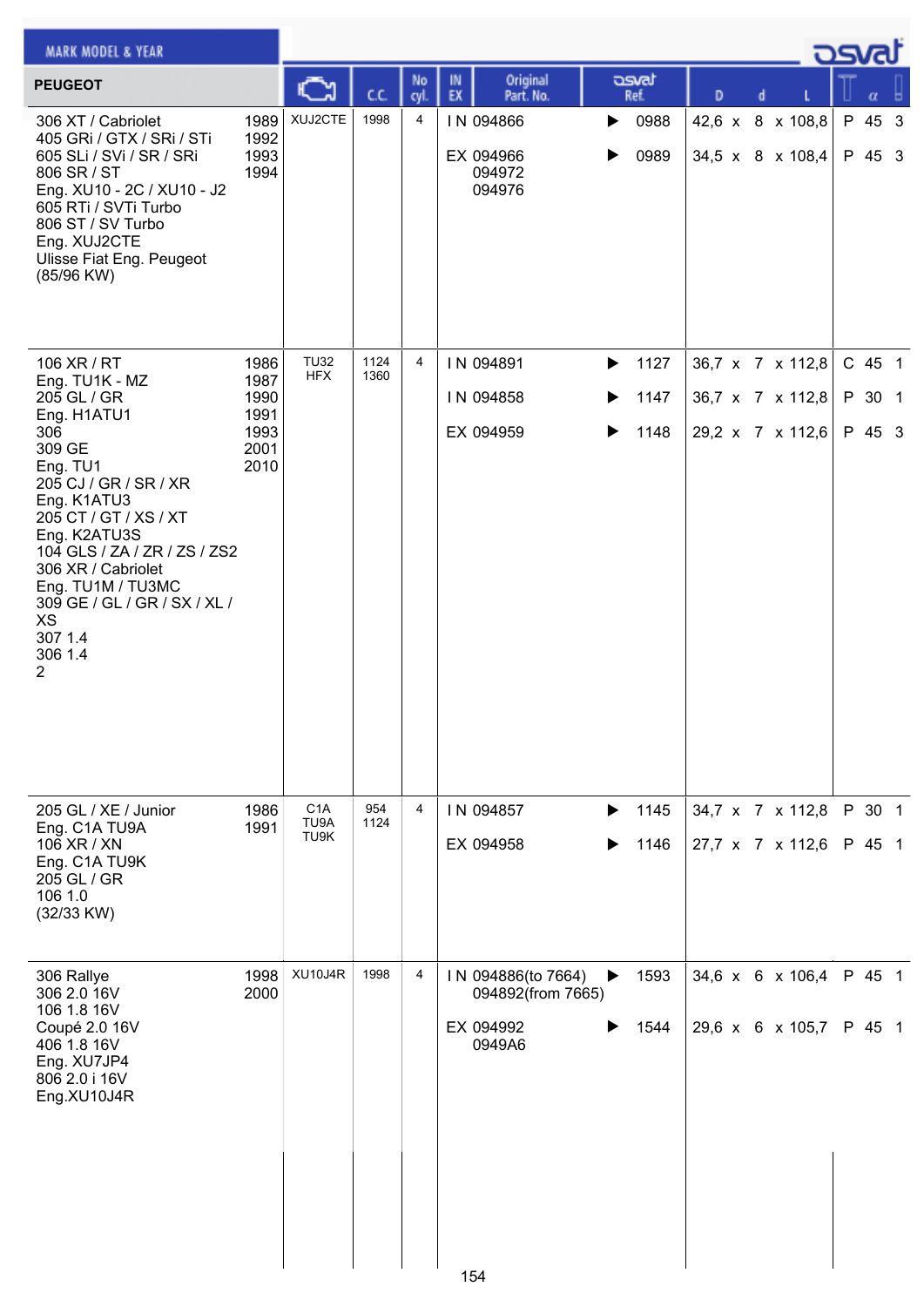| <b>MARK MODEL &amp; YEAR</b>                                                                                        |                      |               |              |            |                                            |                                       | كمحت                                             |                    |
|---------------------------------------------------------------------------------------------------------------------|----------------------|---------------|--------------|------------|--------------------------------------------|---------------------------------------|--------------------------------------------------|--------------------|
| <b>PEUGEOT</b>                                                                                                      |                      |               | C.C.         | No<br>cyl. | Original<br>IN.<br>EX<br>Part. No.         | asvat<br>Ref.                         | D<br>d                                           | α                  |
| 206 GTI<br>406 2.0 16V<br>806 2.0 16V<br>Expert Combi 2.0 16V<br>307 2.0 16V<br>206CC<br>807 2.0 16V<br>Eng. EW10J4 | 1999<br>2000         | EW10J4        | 1997         | 4          | IN 094899<br>EX 094999                     | 1719<br>▶<br>1720                     | 33,3 x 6 x 106,1<br>28,9 x 6 x 103,6             | C 45 1<br>P 45 1   |
| 406 2.9<br>406 Coupé 3.0 16V                                                                                        | 1998                 |               | 2946         | V6         | IN 094885<br>EX 094991                     | 1721<br>▶<br>1722<br>▶                | 33,8 x 6 x 108,4<br>$31,5 \times 6 \times 107,8$ | P 45 1<br>P 45 1   |
| 306 1.6 16V<br>Ranch 1.6 16V<br>206 1.6 16V<br>1007 1,6 16V<br>Eng. TU5J P4                                         | 2000<br>2001         | TU5JP4        | 1587         | 4          | IN 0948A9<br>EX 094989<br>0949A8           | 1771<br>▶<br>1592                     | $31,2 \times 6 \times 103,7$<br>24,6 x 6 x 104,2 | C 45 1<br>C 45 1   |
| 607 1,8 16V<br>407 1.8 16V<br>Eng. EW7J4                                                                            | 2000<br>2004         | EW7J4         | 1794         | 4          | IN 0948A4<br>EX 0949A4                     | 1773<br>▶<br>1774<br>▶                | 29,8 x 6 x 106,0<br>27,3 x 6 x 104,0             | P 45 1<br>P 45 1   |
| 406 2.0 hpl 16v<br>Eng.RLZ EW10D                                                                                    |                      | 2001 EW10DRLZ | 1998         | 4          | IN 0948A7<br>0948C6<br>EX 0949A7<br>0949C2 | 1775<br>▶<br>1776                     | 32,4 x 6 x 105,1<br>29,2 x 6 x 102,7             | C 45 1<br>$C$ 45 1 |
| 406 3.0 24V<br>407 3.0 24V<br>607 3.0 V6 24V<br>807 3.0 24V<br>Eng. ZN3J / K                                        | 2000<br>2001<br>2004 | ZN3J<br>ZN3K  | 2946         | 6          | IN 0948A5<br>EX 0949A5                     | 1777<br>▶<br>1778<br>▶                | 35,0 x 6 x 108,4<br>30,5 x 6 x 106,9             | P 45 1<br>P 45 1   |
| 406 2.2 16V<br>407 2.2 16V<br>807 2.2 16V<br>Eng. EW12J4                                                            | 2000<br>2004         | <b>EW12J4</b> | 2230         | 4          | IN 0948A1<br>0948C5<br>EX 0949A2           | 1787<br>$\blacktriangleright$<br>1788 | $35,1 \times 6 \times 106,0$<br>30,9 x 6 x 102,9 | C 45 1<br>C 45 1   |
| 607 2.2 16V<br>Eng. EW12J4                                                                                          | 2000                 | <b>EW12J4</b> | 2230         | 4          | IN 0948A1<br>EX 094999                     | 1787<br>▶<br>1720<br>▶                | 35,1 x 6 x 106,0<br>28,9 x 6 x 103,6             | C 45 1<br>P 45 1   |
| 204 / C / GL / L<br>Eng. XK4<br>304 Berlina<br>Cabriolet / Coupé<br><b>Break</b><br>Eng. XL<br>(44/48 KW)           | 1969<br>1975         | XL<br>XK4     | 1130<br>1288 | 4          | IN 094830<br>EX 094923<br>094928<br>155    | 1900<br>▶<br>1858                     | 36,9 x 8 x 126,4<br>29,5 x 8 x 125,5             | C 30 1<br>$C$ 45 1 |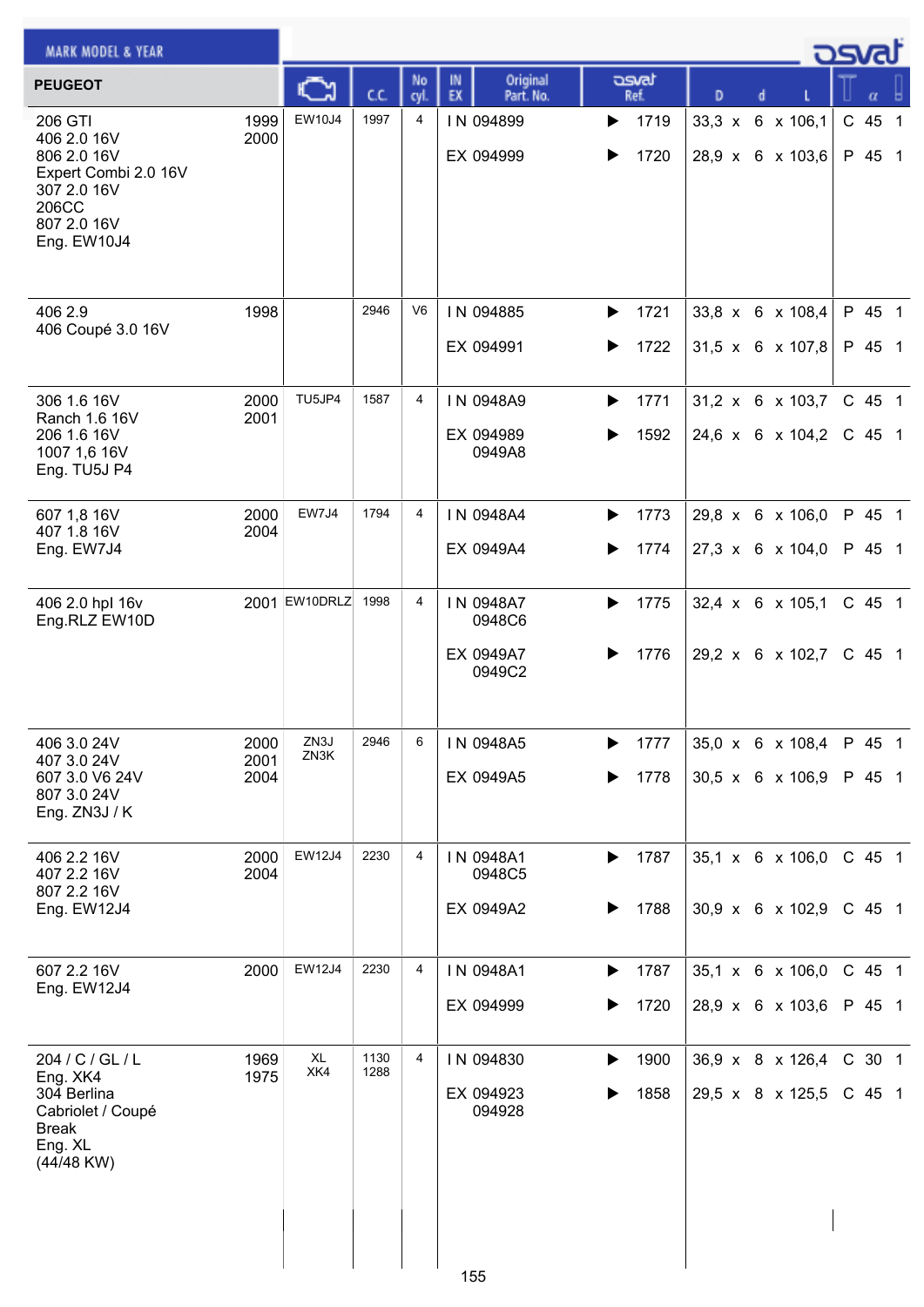| <b>MARK MODEL &amp; YEAR</b>                                                                                                                                                                                                                                                                   |                                                      |                                                                          |                                     |                |                                                                  |                        |   |  |                                      | ڪت |                  |  |
|------------------------------------------------------------------------------------------------------------------------------------------------------------------------------------------------------------------------------------------------------------------------------------------------|------------------------------------------------------|--------------------------------------------------------------------------|-------------------------------------|----------------|------------------------------------------------------------------|------------------------|---|--|--------------------------------------|----|------------------|--|
| <b>PEUGEOT</b>                                                                                                                                                                                                                                                                                 |                                                      |                                                                          | C.C.                                | No<br>cyl.     | Original<br>IN<br>EX<br>Part. No.                                | asvat<br>Ref.          | D |  |                                      |    | α                |  |
| 405 A / GTI<br>Eng. KF1 / KF2<br>504 TI / L / GL<br>Eng. KF5 / 6 - XM7<br>504 TI / GL<br>Eng. XN 1/2<br>J5 1.8 Carb<br>J7 1.6 Carb<br>J7 1.8 Carb<br><b>J9 2.0 Carb</b><br>(56/60/65/71/81 KW)                                                                                                 | 1962<br>1968<br>1969<br>1972                         | KF1<br>KF <sub>2</sub><br>KF <sub>5</sub><br>XM7                         | 1618<br>1976<br>1971                | $\overline{4}$ | IN 094829<br>094833<br>EX 094921<br>094927                       | 1902<br>▶<br>1903      |   |  | 42,6 x 8 x 118,6<br>35,5 x 8 x 112,0 |    | C 30 1<br>P 45 1 |  |
| 505 J7 / C / CP / CS / CT<br>Eng. XC5P<br>J7 / J9<br>Eng. XC7P<br>J5 / J7 F / FP / FS / FT<br>505L<br>Eng. $XM7 / T / P$<br>505 GR / SR - 604<br>Eng. XN1/6<br>J5 / J9<br>Eng. XN1T<br>J5 Fourgon / J9<br>Express 250 / 290 / 310 / 350<br>Eng: XN1 / XN6 / XN1P / XN1T<br>/XN1TA<br>(40-75)kW | 1965<br>1970<br>1971<br>1979<br>1981<br>1989<br>1990 | XN <sub>1</sub><br>XN <sub>6</sub><br>XN <sub>1</sub> P<br>XN1T<br>XN1TA | 1618<br>1796<br>1971                | 4              | IN 094855<br>EX 094955<br>094956<br>094969                       | 1902<br>▶<br>1912<br>▶ |   |  | 42,6 x 8 x 118,6<br>35,5 x 8 x 112,0 |    | C 30 1<br>C 45 1 |  |
| 309 GL<br>309 GR                                                                                                                                                                                                                                                                               | 1986                                                 | E <sub>1</sub> A<br>E <sub>1</sub> B                                     | 1118                                | 4              | IN 094851                                                        | 1906<br>▶              |   |  | 34,0 x 8 x 106,5                     |    | C 45 1           |  |
| 205<br>Eng. E1A / E1B<br>$(41$ KW $)$                                                                                                                                                                                                                                                          |                                                      |                                                                          |                                     |                | EX 094953<br>138851                                              | 2578                   |   |  | 29,0 x 8 x 107,5                     |    | P 45 1           |  |
| Simca 1.0<br>Simca 1.1<br>Simca 1.1 S<br>Simca 1.0 S<br>Rallye<br>Simca 1.1 Special<br>Matra / Simca 1.1 TI<br>Eng. 349 / 350 / 353S / 352 /<br>366 / 371<br>(29/35/36/44/55/61 KW)                                                                                                            | 1970<br>1972<br>1973<br>1975                         |                                                                          | 944<br>1118<br>1204<br>1284<br>1296 | 4              | IN 131336<br>3780600<br>553421<br>EX 131337<br>3781100<br>554682 | 1906<br>1907           |   |  | 34,0 x 8 x 106,5<br>28,0 x 8 x 107,5 |    | C 45 1<br>P 45 1 |  |
| 307 2.0 16V<br>Eng. XU10J4RS                                                                                                                                                                                                                                                                   | 1997                                                 | XU10J4RS                                                                 | 1998                                | 4              | IN 094882                                                        | 1973                   |   |  | 34,1 x 6 x 106,4                     |    | C 45 1           |  |
|                                                                                                                                                                                                                                                                                                |                                                      |                                                                          |                                     |                | EX 094987                                                        | 1974<br>▶              |   |  | $30,7 \times 6 \times 105,3$         |    | C 45 1           |  |
| 307 1.4 16V<br>Eng.ET3J4                                                                                                                                                                                                                                                                       | 2004                                                 | ET3J4                                                                    | 1360                                | 4              | IN 0948C8                                                        | 2159<br>▶              |   |  | 28,3 x 5,5 x 100,8                   |    | C 45 3           |  |
|                                                                                                                                                                                                                                                                                                |                                                      |                                                                          |                                     |                | EX 0949C4<br>156                                                 | 2160<br>▶              |   |  | 24,3 x 5,5 x 101,1                   |    | $C$ 45 3         |  |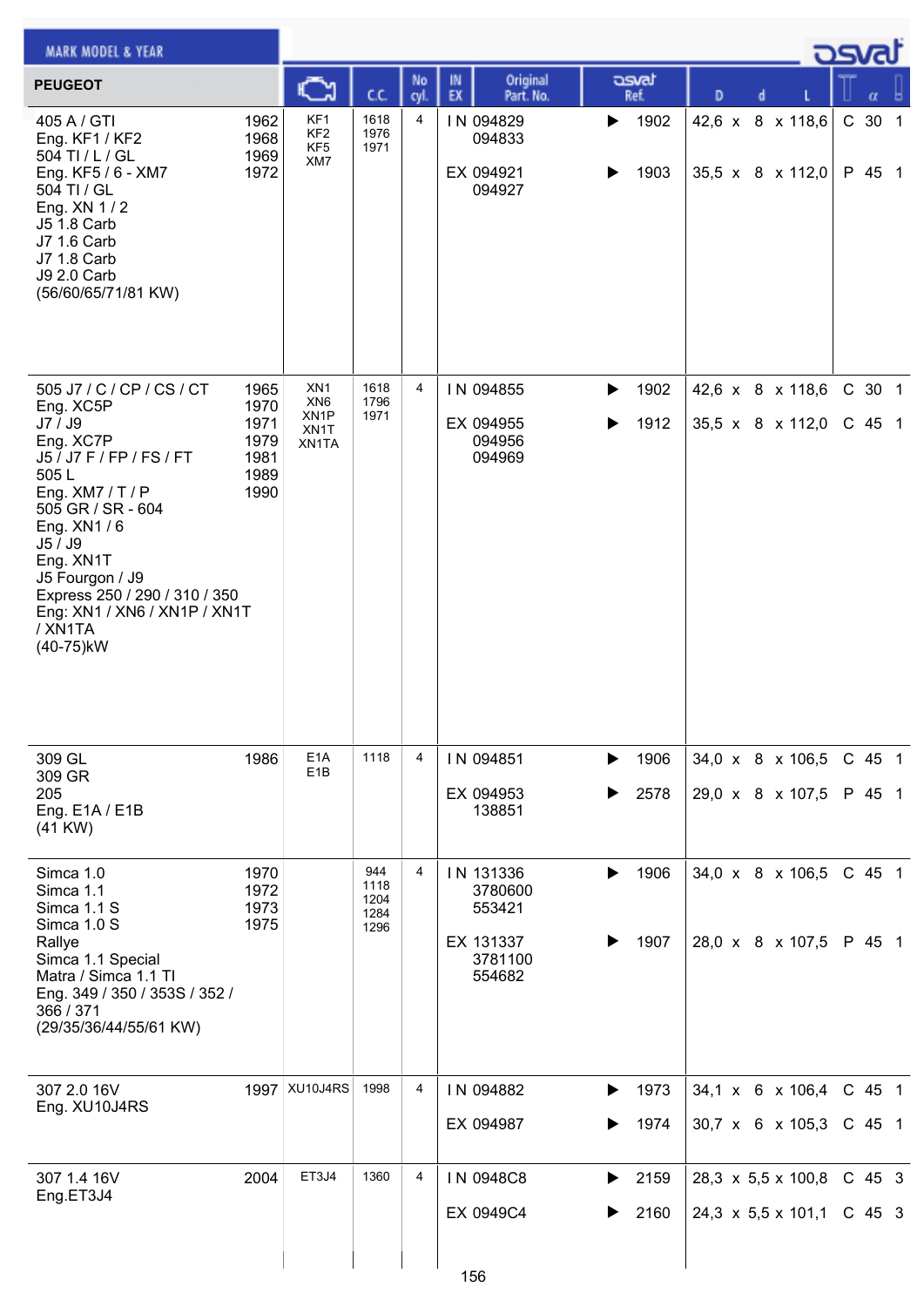| <b>MARK MODEL &amp; YEAR</b>                                                                                                                                                   |                      |                                                                      |                      |                |                                                            |                                         |                                                         | <b>post</b>        |  |
|--------------------------------------------------------------------------------------------------------------------------------------------------------------------------------|----------------------|----------------------------------------------------------------------|----------------------|----------------|------------------------------------------------------------|-----------------------------------------|---------------------------------------------------------|--------------------|--|
| <b>PEUGEOT</b>                                                                                                                                                                 |                      | ∾                                                                    | C.C.                 | No<br>cyl.     | Original<br>IN<br>EX<br>Part. No.                          | asvat<br>Ref.                           | D                                                       | α                  |  |
| Boxer 330 2.0<br>Eng.XU10J2                                                                                                                                                    | 2004                 | <b>XU10J2</b>                                                        | 1998                 | 4              | IN 0948A6<br>EX 094957                                     | 2161<br>▶<br>0983<br>▶                  | 41,6 x 8 x 109,3<br>34,5 x 8 x 108,4                    | P 45 1<br>P 45 1   |  |
| 107 1.0<br>Eng. Toyota 1KR                                                                                                                                                     | 2006<br>2010         | 1KR                                                                  | 998                  | 3              | IN 0948E2<br>EX 0949C8                                     | 2363<br>▶<br>2364<br>▶                  | 27,4 x 5 x 88,4<br>23,6 x 5 x 89,2                      | C 45 1<br>$C$ 45 1 |  |
| 207 1,6 16V<br>308 1,6 16V<br>3008 1,6 16V<br>5008 1,6 16V<br>RCZ 1,6 16V<br>Eng.EP6DT 150 CV<br>Eng.EP6DT 180 CV<br>Eng.EP6CDTI-EP6CDTM-<br>EP6CDTMD                          | 2006                 | EP6DT-<br>150CV<br>EP6DT-<br>180CV<br>EP6CDTI<br>EP6CDTM<br>EP6CDTMD | 1587                 | 4              | IN 0948E8<br>EX 0949E2                                     | 2367<br>▶<br>2368<br>▶                  | 28,8 x 5 x 105,7<br>26,0 x 5 x 110,3                    | C 45 3<br>C 45 3   |  |
| 207 1.4 16V-1.6 16V<br>208 1.4 16V-1.6 16V<br>308 1.4 16V-1.6 16V<br>508 1.6 16V<br>3008 1.6 16V<br>5008 1.6 16V<br>Partner 1.6 16V<br>Eng.EP3C-EP6C                           | 2007                 | EP3C<br>EP6C                                                         | 1397<br>1596         | $\overline{4}$ | IN 0948F9<br>EX 0949F6                                     | 2373<br>▶<br>2374<br>▶                  | 30,0 x 5 x 97,0<br>25,1 x 5 x 110,8                     | C 45 3<br>C 45 3   |  |
| 104 - 104 GL / ZA<br>205 GL<br>Eng. XV 3/5/8<br>$(33/34$ KW)                                                                                                                   | 1972<br>1980<br>1983 | XV                                                                   | 954                  | 4              | IN 094831<br>7910030957<br>EX 094929<br>094931<br>91502890 | 2539<br>▶<br>2540                       | 34,8 x 8 x 113,4<br>$27,8 \times 8 \times 113,4$ C 45 1 | C 30 1             |  |
| 304 Berlina<br>Coupé / Cabriolet                                                                                                                                               | 1972<br>1975         |                                                                      | 1288                 | 4              | IN 094832<br>EX 094928                                     | $\blacktriangleright$ 2541<br>1858<br>▶ | 38,9 x 8 x 126,3<br>29,5 x 8 x 125,5                    | C 30 1<br>$C$ 45 1 |  |
| 204<br>304 GL / LE<br>Eng. XK5<br>304 S / SL3 / GL / GLE / GLS<br>305 GL / GR<br>Eng. $XL5 / S$<br>304 Break Fourgonette<br>305 S / SR / Break<br>Eng. XR5<br>(44/48/54/55 KW) | 1975<br>1977         | XK <sub>5</sub><br>XL <sub>5</sub><br>XR <sub>5</sub>                | 1127<br>1290<br>1472 | 4              | IN 094839<br>EX 094934<br>094936<br>094944                 | 2575<br>▶<br>2576                       | 39,4 x 8 x 116,0<br>32,5 x 8 x 113,2                    | C 30 1<br>$C$ 45 1 |  |
|                                                                                                                                                                                |                      |                                                                      |                      |                | 157                                                        |                                         |                                                         |                    |  |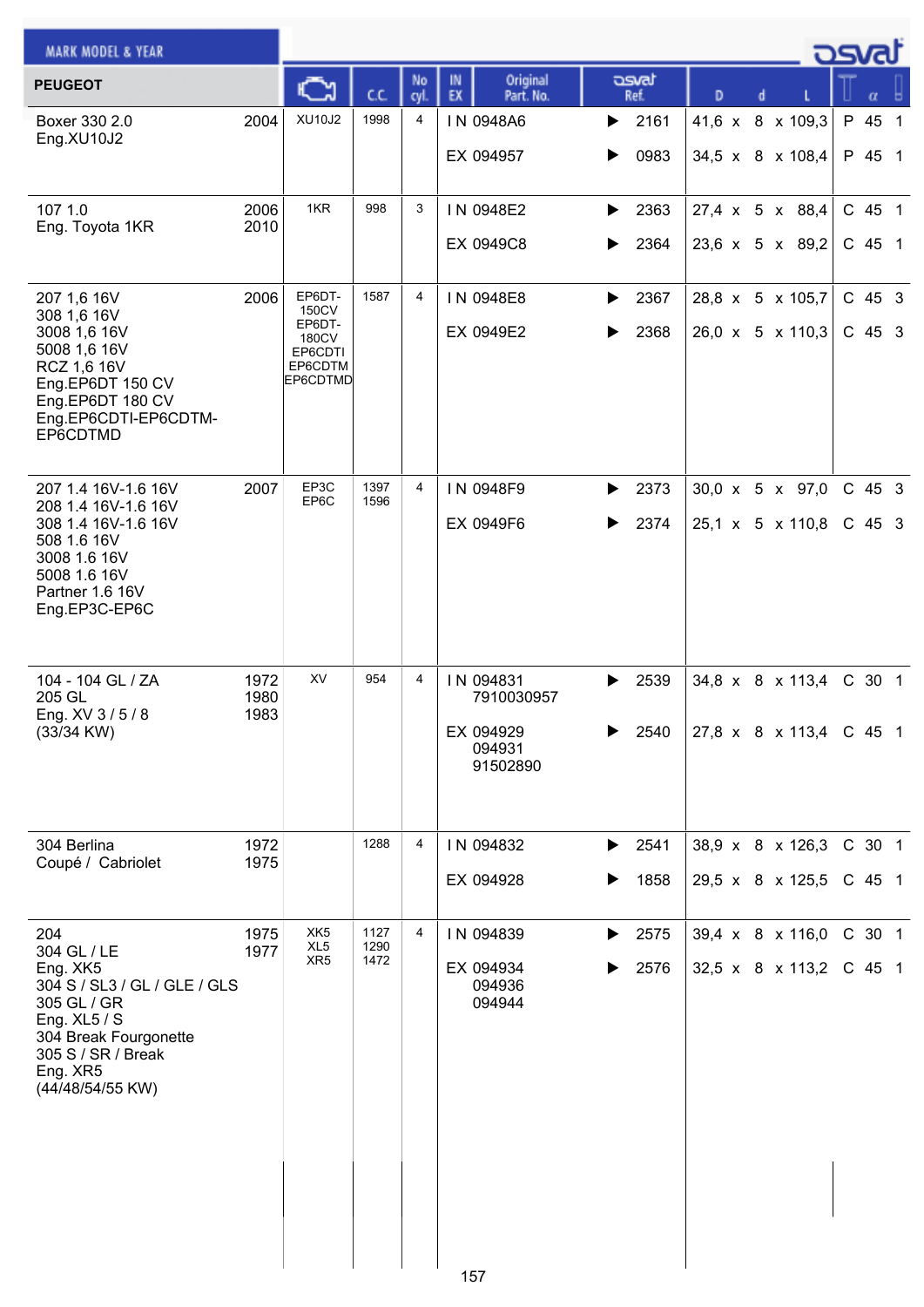| <b>MARK MODEL &amp; YEAR</b>                                                                                                                                                                                                                 |                              |                                    |                      |                |                                                                            |                        |                                                                  | ك <i>osv</i> a |                      |  |
|----------------------------------------------------------------------------------------------------------------------------------------------------------------------------------------------------------------------------------------------|------------------------------|------------------------------------|----------------------|----------------|----------------------------------------------------------------------------|------------------------|------------------------------------------------------------------|----------------|----------------------|--|
| <b>PEUGEOT</b>                                                                                                                                                                                                                               |                              |                                    | C.C.                 | No<br>cyl.     | Original<br>IN<br>EX<br>Part. No.                                          | asvat<br>Ref.          | D<br>d                                                           |                |                      |  |
| 309 GL / Profil 1.3<br>309 GR / SR 1.3<br>205<br>Eng. G1A / G1B / G25<br>309 GT 1.6<br>Eng. G1 / G2<br>(47 KW)                                                                                                                               | 1986                         | G <sub>1</sub><br>G <sub>1</sub> A | 1294<br>1592         | $\overline{4}$ | IN 094852<br>9751651580<br>EX 094953<br>138851<br>9751668880               | 2577<br>▶<br>2578      | 36,0 x 8 x 107,0<br>29,0 x 8 x 107,5                             |                | $C$ 45 1<br>P 45 1   |  |
| 504 V6 / TI<br>604 SL / TI<br>Eng. ZM / ZMJ<br>504 - 604 GTI<br>Eng. ZNJ<br>(100/106/112 KW)                                                                                                                                                 | 1974<br>1977<br>1984         | ZNJ                                | 2664<br>2849         | 6              | IN 094836<br>EX 094930<br>094932                                           | 2617<br>▶<br>2618      | 43,9 x 8 x 112,0<br>37,0 x 8 x 111,3                             |                | P 30 1<br>P 45 1     |  |
| 505 TI / STI<br>Eng. ZEJ<br>500 GTI / STI / TI<br>505 STI / GTI<br>Eng. ZDJL<br>(79/85 kw)                                                                                                                                                   | 1979<br>1981<br>1982         | ZDJL                               | 1995<br>2165         | 4              | IN 094836<br>EX 094938                                                     | 2617<br>▶<br>2610<br>▶ | 43,9 x 8 x 112,0<br>38,6 x 8 x 111,4                             |                | P 30 1<br>P 45 1     |  |
| 104 GL6 / GR / SL / ZA / ZR / 1972<br>ZS / ZS2 / GLS<br>205 GR / XR / GL<br>Eng. XW 3 / 5 - 35 - 7<br>104 ZS / ZR / SR<br>Eng. XZ5<br>104 ZS / S / ZS2<br>Eng. XY6B / XYR<br>205 GT / GR / SR<br>Eng. XY 7/8<br>(37/41/42/44/49/52/53/69 KW) | 1979<br>1980<br>1980<br>1983 | XY<br>XZ<br><b>XW</b>              | 1124<br>1219<br>1361 | 4              | IN 094838<br>7910010826<br>7910025377<br>EX 094933<br>094942<br>7910006855 | 2645<br>▶<br>2646      | 36,8 x 8 x 113,4<br>29,3 x 8 x 113,6                             |                | C 30 1<br>$C$ 45 1   |  |
| 208<br>308<br><b>RCZ</b><br>Eng.EP6CDTX                                                                                                                                                                                                      | 2006                         | E93C<br>EP6CDTX                    | 1300<br>1587         | 4              | IN 0948G4<br>EX 0949E2                                                     | 2867<br>▶<br>2368<br>▶ | 29,7 x 5 x 95,1<br>26,0 x 5 x 110,3                              |                | $C$ 45 3<br>$C$ 45 3 |  |
| 301<br>2008<br>208<br>308<br>Eng.EB2-EB2M                                                                                                                                                                                                    | 2013                         | EB <sub>2</sub><br>EB2M<br>HMZ     | 1199                 | 3              | IN 9676359080<br>EX 9676359180                                             | 2895<br>▶<br>2896      | 29,1 x 5 x 92,6<br>26,0 x 5 x 91,8                               |                | P 45 1<br>P 45 1     |  |
| 4007 2,4 l<br>4008 2,4 l<br>Eng. DW10<br>Eng.SFZ-4B12                                                                                                                                                                                        | 2008                         | DW10<br>4B12<br><b>SFZ</b>         | 1998<br>2360         | 4              | IN 0948F2<br>EX 0949E7<br>158                                              | 2987<br>▶<br>2988      | $35,0 \times 5,5 \times 113,2$<br>$29,0 \times 5,5 \times 105,8$ |                | C 45 1<br>P 45 1     |  |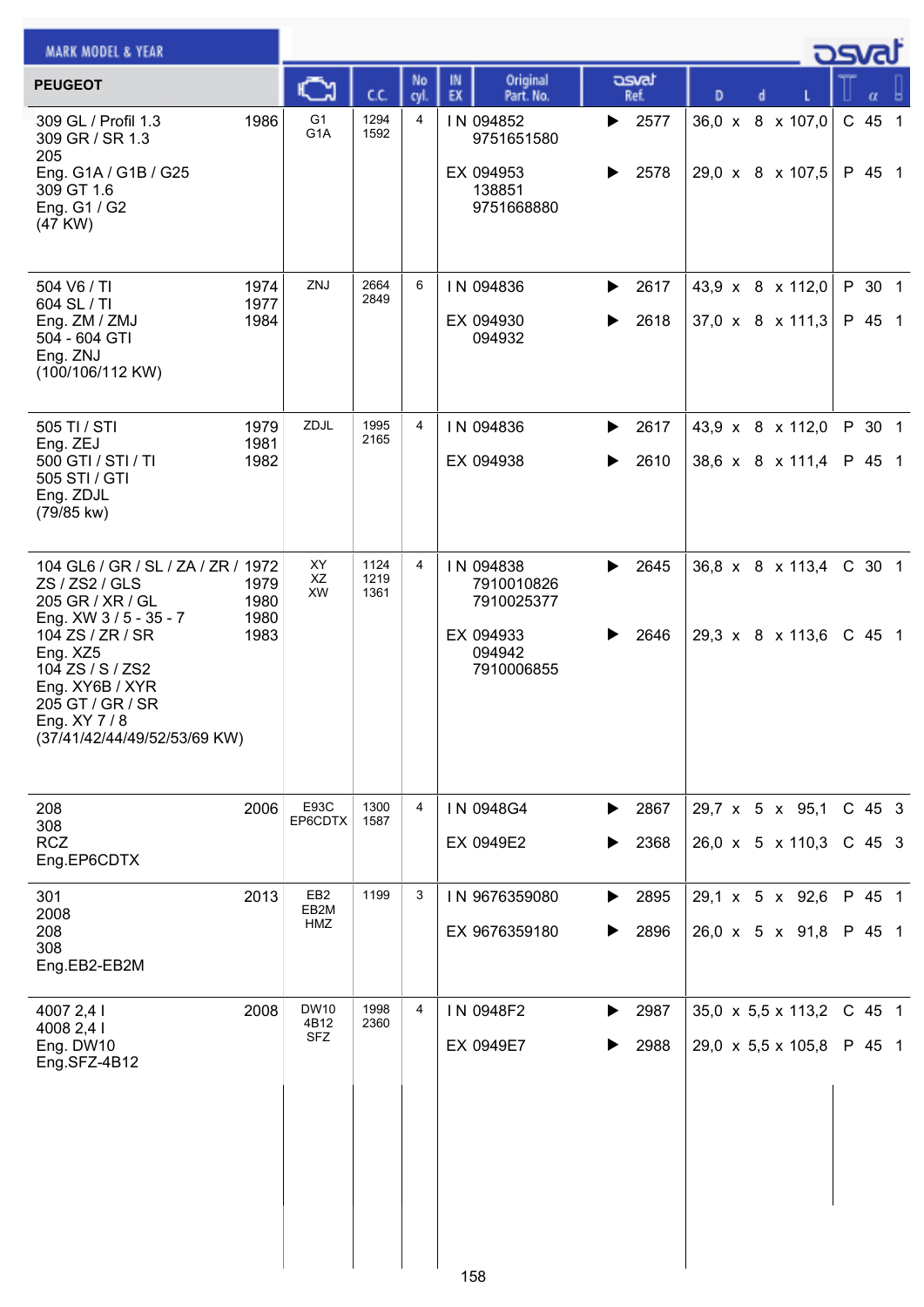| <b>MARK MODEL &amp; YEAR</b>                                                                                                                                                                                           |                              |                   |              |            |                                                                                  |                                                  |                                                                                                                  | كصوت                                 |
|------------------------------------------------------------------------------------------------------------------------------------------------------------------------------------------------------------------------|------------------------------|-------------------|--------------|------------|----------------------------------------------------------------------------------|--------------------------------------------------|------------------------------------------------------------------------------------------------------------------|--------------------------------------|
| <b>PEUGEOT DIESEL</b>                                                                                                                                                                                                  |                              |                   | C.C.         | No<br>cyl. | Original<br>IN<br>EX<br>Part. No.                                                | asvat<br>Ref.                                    | D<br>d                                                                                                           | α                                    |
| 304 LD<br>305 D / GRD / GLD<br>305 GLD Break<br>305 SRD / SRD Break<br>Eng. XID / XIDL<br>(32 KW)                                                                                                                      | 1979<br>1982                 | <b>XID</b>        | 1548         | 4          | IN 094840<br>EX 094937                                                           | 0132<br>▶<br>0133<br>▶                           | 36,4 x 8 x 110,3<br>31,0 x 8 x 110,0                                                                             | P 30 1<br>P 45 1                     |
| 205 XLD / GLD / XRD / GRD / 1980<br><b>SRD</b><br>305 GLD / SRD<br>309 GRD<br>205<br>Eng. XDU7<br>305 GLD / SRD<br>309 GLD / GRD / SRD / XAD /<br>XLD / XRD<br>Horizon EXD / LD<br>Solara D<br>Eng. XDU9<br>(44/48 KW) | 1982<br>1983<br>1985<br>1986 | XUD7<br>XUD9      | 1769<br>1905 | 4          | IN 094846<br>9751668980<br>EX 094947<br>094960<br>094964<br>094973<br>9751669380 | 0242<br>▶<br>0243<br>▶                           | 38,0 x 8 x 112,5<br>33,0 x 8 x 112,0                                                                             | P 30 1<br>P 45 1                     |
| Boxer 310-330-350 2.8 TD HD2001<br>Sofim (94-107 Kw)                                                                                                                                                                   |                              |                   | 2800         | 6          | IN 0948A2<br>EX 0949A0                                                           | 0252<br>▶<br>0216<br>▶                           | 41,0 x 8 x 121,0<br>36,0 x 8 x 122,0                                                                             | P 30 1<br>P 45 1                     |
| 505 GRD / SRD<br>Eng. XD3<br>505 GTD Turbo<br>604 GRD<br>604 GTD Turbo<br>505 SRD Turbo D<br>Eng. XD3T - Turbo<br><b>J9D</b><br>Eng. XD3P<br>(53/55/67 KW)                                                             | 1982<br>1983<br>1984         | XD <sub>2</sub> S | 2498         | 4          | IN 094849<br>094853<br>IN 094881<br>094898<br>EX 094945<br>094950<br>EX 094986   | 0275<br>▶<br>3275<br>▶<br>0276<br>▶<br>3276<br>▶ | 42,5 $\times$ 8,5 $\times$ 116,0<br>42,5 x 8,5 x 116,0<br>35,5 $\times$ 8,5 $\times$ 116,2<br>35,5 x 8,5 x 116,2 | P 45 1<br>P 45 3<br>P 45 1<br>P 45 3 |
| 106 SRD / GRD<br>Eng. TUD 5<br>(42 KW)                                                                                                                                                                                 | 1994                         | TUD <sub>5</sub>  | 1527         | 4          | IN 094874<br>9603345480<br>EX 094980                                             | 0709<br>▶<br>0710<br>▶                           | 37,0 x 7 x 108,4<br>31,5 x 7 x 108,2                                                                             | P 45 1<br>P 45 1                     |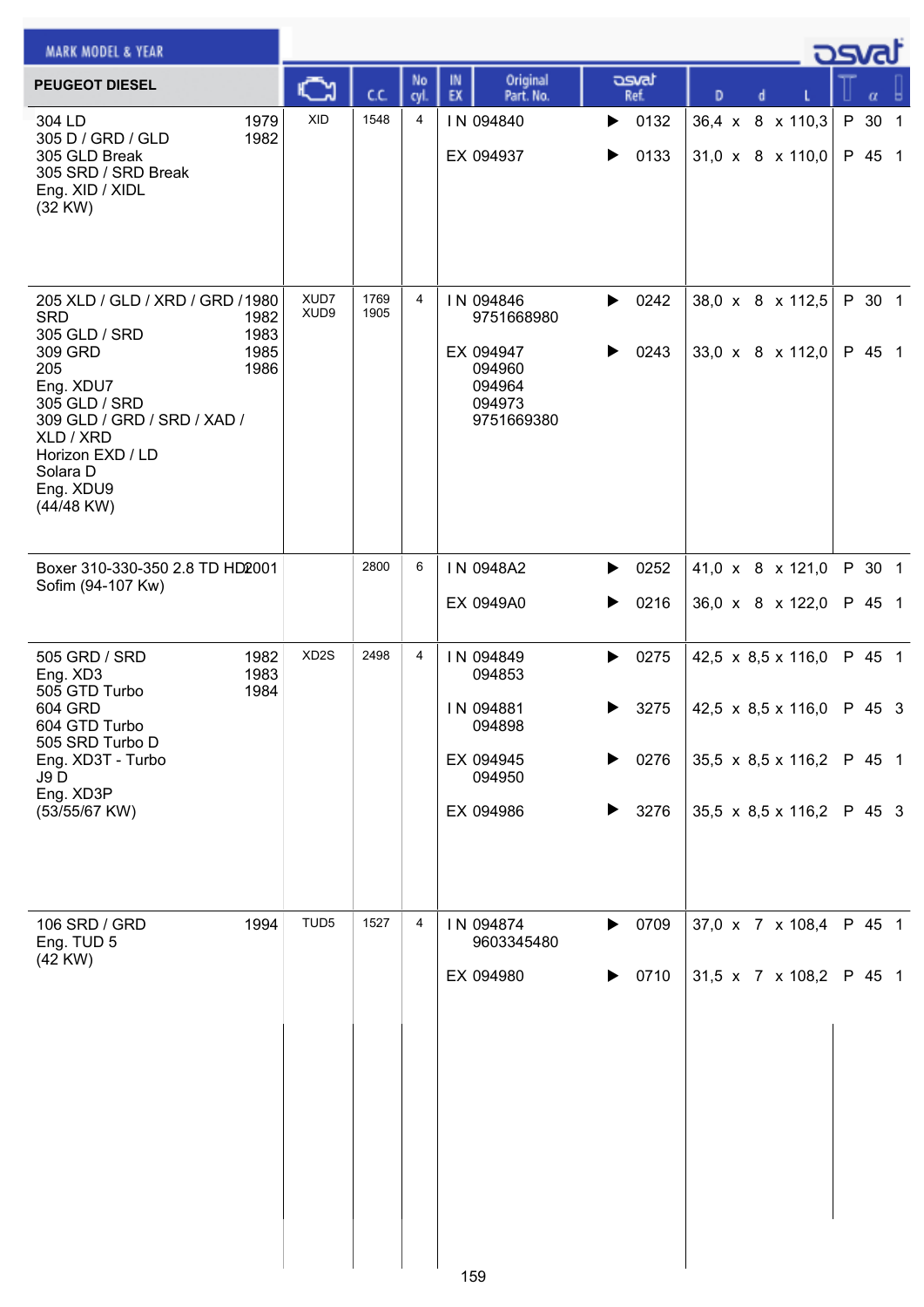| <b>MARK MODEL &amp; YEAR</b>                                                                                                                                                                                                                                                                                                                                                                                                                   |                                                                      |                           |              |                |          |                                                                                    |   |               |                                      |  | <b>DSVRJ</b> |                  |  |
|------------------------------------------------------------------------------------------------------------------------------------------------------------------------------------------------------------------------------------------------------------------------------------------------------------------------------------------------------------------------------------------------------------------------------------------------|----------------------------------------------------------------------|---------------------------|--------------|----------------|----------|------------------------------------------------------------------------------------|---|---------------|--------------------------------------|--|--------------|------------------|--|
| <b>PEUGEOT DIESEL</b>                                                                                                                                                                                                                                                                                                                                                                                                                          |                                                                      |                           | C.C.         | No<br>cyl      | IN<br>EX | Original<br>Part. No.                                                              |   | asvat<br>Ref. | D                                    |  |              |                  |  |
| 205 205 XLD / XRD / GLD /<br>GRD / SRD / GTD<br>305 GLD / SRD<br><b>Station Wagon GLD</b><br>309 XLD / GLD / GRD / SRD 1992<br>309i Turbodiesel<br>205i Turbodiesel<br>Eng. XUD7 / T - Turbo<br>405 D / GLD / GRD / SRD<br>205 DT<br>J5<br>305 GLD / SRD<br>309 GLD / GRD / SRD / XAD /<br>XLD / XRD<br>Eng.XUD9<br><b>Ulisse Fiat Engine</b><br>206 1.9 D<br>306 1.9 D<br>Ranch 1.9 D<br>Expert 1.9 D<br>Boxer 270 1.9 TD<br>Expert 220 1.9 D | 1986<br>1988<br>1990<br>1991<br>1993<br>1994<br>1995<br>1999<br>2001 | XUD7<br>XUD9              | 1769<br>1905 | $\overline{4}$ |          | IN 094859<br>094863<br>094894<br>EX 094947<br>094960<br>094964<br>094973<br>094974 | ▶ | 0990<br>0243  | 38,5 x 8 x 112,5<br>33,0 x 8 x 112,0 |  |              | P 45 1<br>P 45 1 |  |
| 605 2.5 DT                                                                                                                                                                                                                                                                                                                                                                                                                                     | 1999                                                                 | DJ <sub>5</sub>           | 2446         | 4              |          | IN 094872                                                                          | ▶ | 1135          | 36,9 x 7 x 127,8                     |  |              | P 45 3           |  |
| Boxer 310 2.5 D<br>Eng. DJ5                                                                                                                                                                                                                                                                                                                                                                                                                    | 2001                                                                 |                           |              |                |          | EX 094979<br>094993<br>9610612480                                                  | ▶ | 1136          | 36,9 x 7 x 127,5                     |  |              | P 45 3           |  |
| Boxer 310 2.8 D<br>Sofim                                                                                                                                                                                                                                                                                                                                                                                                                       | 2001                                                                 |                           | 2800         | 6              |          | IN 094896                                                                          | ▶ | 1517          | 43,4 x 8 x 121,8                     |  |              | P 30 1           |  |
|                                                                                                                                                                                                                                                                                                                                                                                                                                                |                                                                      |                           |              |                |          | EX 0949A0                                                                          | ▶ | 0216          | 36,0 x 8 x 122,0                     |  |              | P 45 1           |  |
| 406 ST 2.1 TD 12V<br>Eng. XUD 11 A - TE - TD                                                                                                                                                                                                                                                                                                                                                                                                   | 1995                                                                 | 1989 DW12TED4<br>XUD11BTE | 2088<br>2138 | 4              |          | IN 094868                                                                          | ▶ | 1541          | 33,9 x 8 x 122,3                     |  |              | P 45 3           |  |
| 406 2.1 TD / SV 12V<br>Eng. XUD 11 BTE OHC<br>605 SRDT / SVDT / SLDT<br>Expert 2.1 TD 12V<br>Eng. XUD 11 A - TE - TD<br>605 SLD / SRD<br>Eng. XUD 11A<br>806 2.2 Hdi 16V<br>Eng.DW12TED4<br>(60-80) KW<br>Eng.XUD11BTE                                                                                                                                                                                                                         |                                                                      |                           |              |                |          | EX 094968                                                                          | ▶ | 1542          | 33,9 x 8 x 121,9                     |  |              | P 45 3           |  |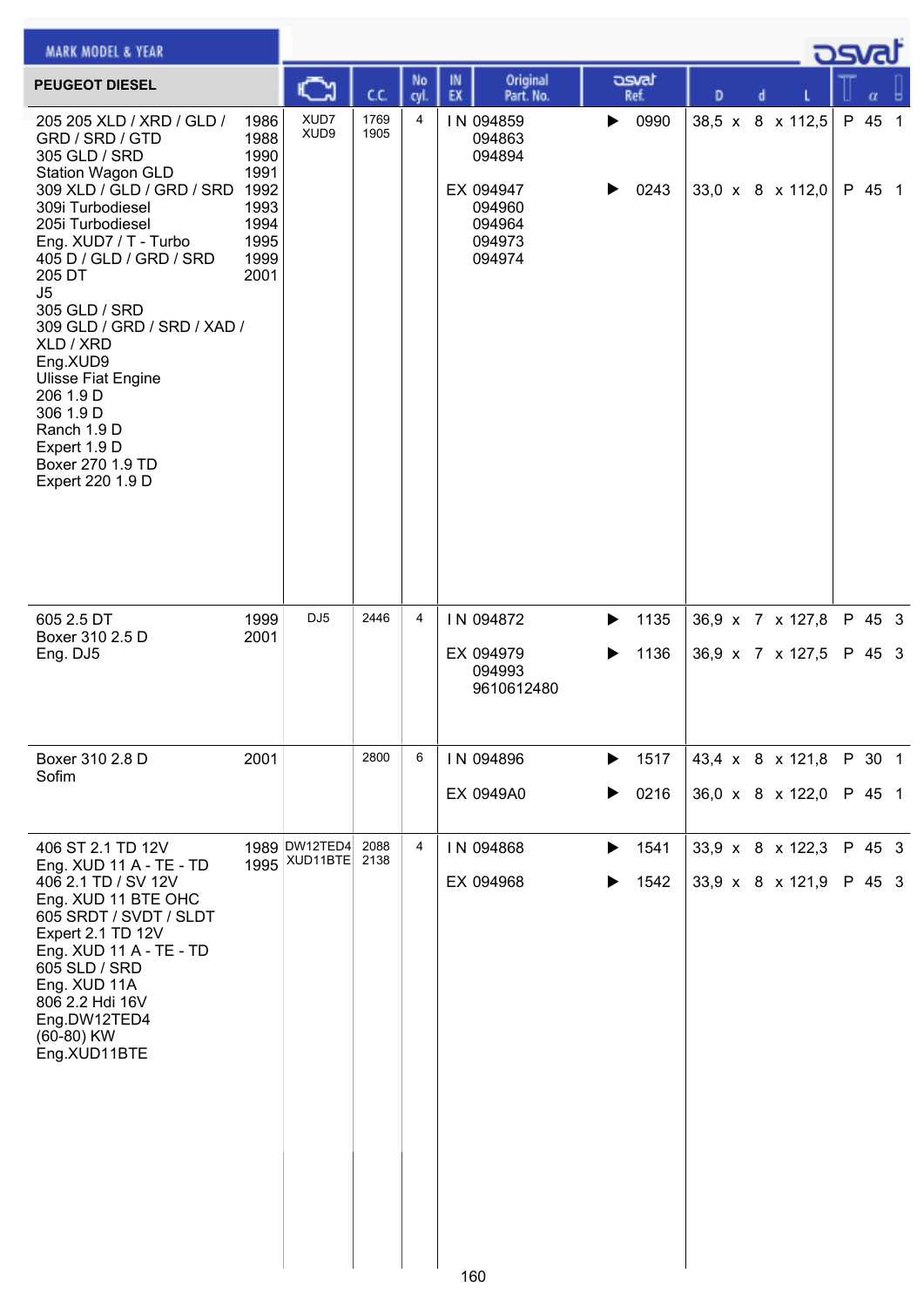| <b>MARK MODEL &amp; YEAR</b>                                                                                                                                                                                                                       |                      |                            |              |            |                                                    |                        |                                                                    | <b>DSval</b>       |
|----------------------------------------------------------------------------------------------------------------------------------------------------------------------------------------------------------------------------------------------------|----------------------|----------------------------|--------------|------------|----------------------------------------------------|------------------------|--------------------------------------------------------------------|--------------------|
| <b>PEUGEOT DIESEL</b>                                                                                                                                                                                                                              |                      |                            | c.c.         | No<br>cyl. | Original<br>IN<br>EX<br>Part. No.                  | asvat<br>Ref.          | D<br>d                                                             | α                  |
| 206 2.0 HDi 90 CV<br>306 2.0 HDi 90 CV<br>406 2.0 HDi 90 CV<br>406 2.0 HDi 110 CV<br>307 2.0 HDi 90 CV<br>307 2.0 HDi 110 CV<br>Ranch 2.0 HDi<br>806 2.0 HDi<br>Expert 220-330 2.0 Hdi<br>Boxer 290 2.0 Hdi<br>Boxer 330-350 2.2 Hdi<br>Eng.DW10TD | 1999<br>2002         | DW10TD                     | 1997<br>2179 | 4          | IN 094895<br>EX 094996                             | 1595<br>▶<br>1596<br>▶ | 35,6 x 6 x 107,1<br>33,8 x 6 x 107,1                               | P 45 3<br>P 45 3   |
| 206 1.4 Hdi<br>207 1.4 HDi<br>307 1.4 HDi<br>1007 1.4 HDi<br>Eng. RHY-8HR<br>Eng.DV4TD                                                                                                                                                             | 2001<br>2005<br>2009 | DV4TD<br><b>RHY</b><br>8HR | 1398         | 4          | IN 0948C2<br>0948F5<br>EX 0949B1<br>0949F0         | 1753<br>▶<br>1754<br>▶ | 32,8 $\times$ 5,5 $\times$ 97,3<br>30,3 $\times$ 5,5 $\times$ 97,3 | $C$ 45 3<br>P 45 3 |
| 307 2.0 Hdi 16V<br>406 2.2 Hdi 16V<br>407 2.0 Hdi 16V<br>607 2.0 Hdi 16V<br>607 2.2 Hdi 16V<br>807 2.2 Hdi 16V<br>Eng. DV12TED4-DW10BTED4                                                                                                          | 2004                 | 2000 DV12TED4              | 2179         | 4          | IN 0948A3<br>EX 0949A3<br>0949F1                   | 1779<br>▶<br>1780<br>▶ | 29,8 x 6 x 105,0<br>24,9 x 6 x 105,0                               | P 45 3<br>P 45 3   |
| 307 2.0 Hdi 16V<br>406 2.0 Hdi 16V<br>806 2,0 HDi<br>Expert 2,0 HDi DAL '00<br>807 2.0 Hdi<br>Expert 2.0 Hdi 16V<br>Ranch 2.0 Hdi 16V<br>Eng.DW10ATED4                                                                                             | 2000                 | DW10-<br>ATED4             | 1997         | 4          | IN 0948C0<br>EX 0949A9                             | 1781<br>▶<br>1782      | 29,9 x 6 x 106,2<br>$25,0 \times 6 \times 106,2$                   | P 45 3<br>P 45 3   |
| Boxer 310 2.5 TD<br>EngDJ5TED                                                                                                                                                                                                                      | 2001                 | DJ5TED                     | 2500         | 6          | IN 094884<br>EX 094990                             | 1783<br>▶<br>1784      | 41,0 x 7 x 115,6<br>37,7 x 7 x 115,4                               | P 45 3<br>P 45 3   |
| Boxer 2,2 Hdi 16V                                                                                                                                                                                                                                  | 2006                 | 4HU22-<br>DT4HV            | 2198         | 4          | IN 0948E6<br>9675708880<br>EX 0949E3<br>9675709680 | 1797<br>▶<br>1798<br>▶ | 29,7 x 7 x 122,2<br>25,7 x 7 x 122,2                               | P 30 3<br>P 45 3   |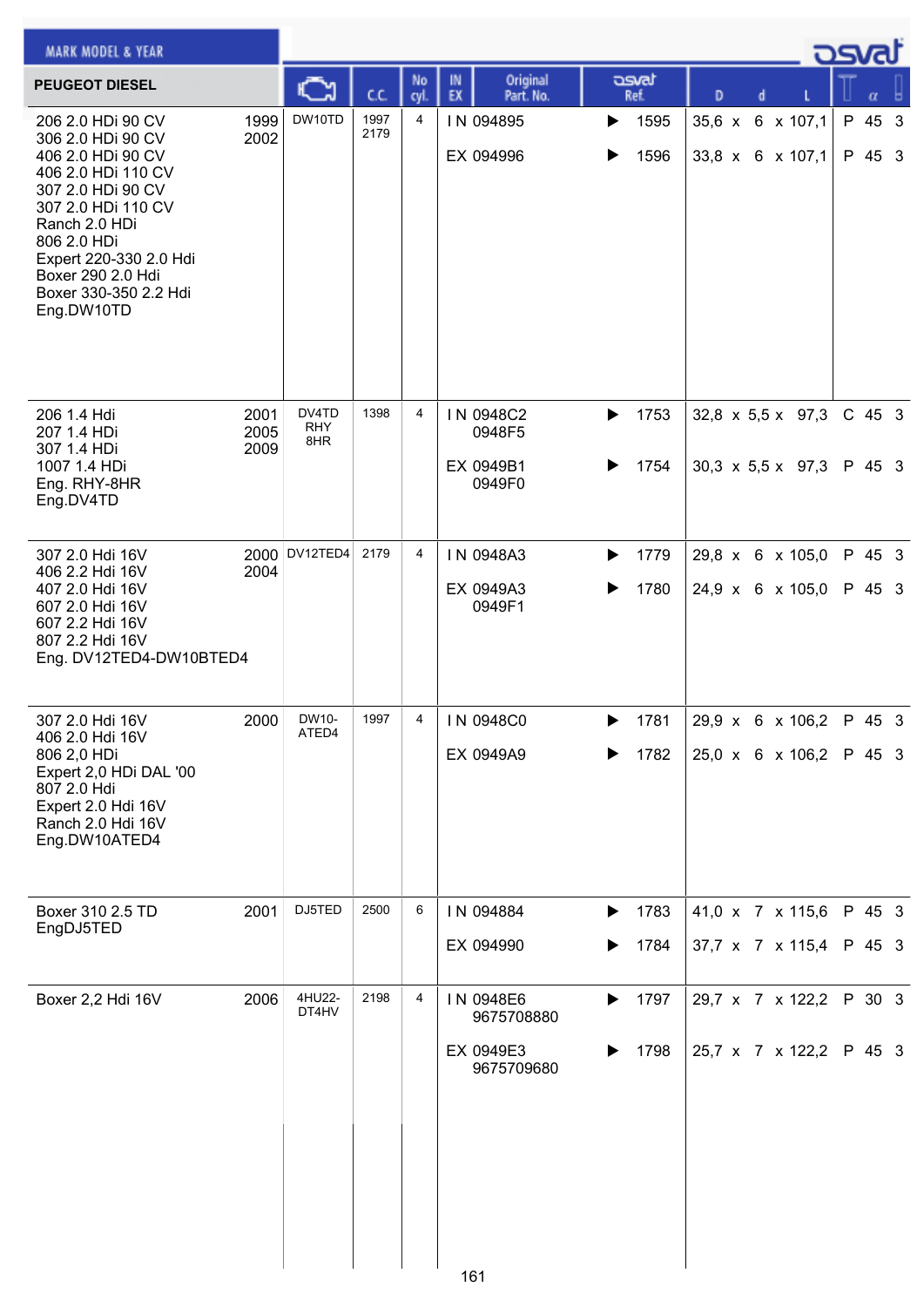| <b>MARK MODEL &amp; YEAR</b>                                                                                                                                                                                                                                                                    |                      |                            |                      |                |                                                              |                        |                                                                             | كمحت               |
|-------------------------------------------------------------------------------------------------------------------------------------------------------------------------------------------------------------------------------------------------------------------------------------------------|----------------------|----------------------------|----------------------|----------------|--------------------------------------------------------------|------------------------|-----------------------------------------------------------------------------|--------------------|
| <b>PEUGEOT DIESEL</b>                                                                                                                                                                                                                                                                           |                      |                            | СC                   | No<br>cvl      | Original<br>IN<br>EX<br>Part. No.                            | asvat<br>Ref.          | D                                                                           |                    |
| 206 1.6 16V Hdi<br>307 1.6 16V Hdi<br>308 1.6 16V Hdi<br>3008 1.6 16V Hdi<br>5008 1.6 16V Hdi<br>407 1.6 16V Hdi<br>Ranch 1.6 Hdi 16 V<br>Eng.DW6TED4-9HZ                                                                                                                                       | 2004                 | DW6TED4<br>9HZ             | 1560                 | 4              | IN 0948C7<br>EX 0949C3                                       | 2165<br>▶<br>2166<br>▶ | 25,6 x 5,5 x 96,4<br>$23,4 \times 5,5 \times 96,6$                          | $C$ 45 3<br>P 45 3 |
| 407 2.2 16V Hdi<br>4007 2,2 16V Hdi<br>607 2,2 16V Hdi<br>807 2,2 16V Hdi<br>Eng. DW12MTED4-4HT<br>Eng.DW12CFAP                                                                                                                                                                                 | 2006                 | DW12-<br>MTED4<br>DW12CFAP | 2179                 | 4              | IN 0948E5<br>9676718180<br>EX 0949E1<br>0949G2<br>9676718280 | 2365<br>▶<br>2366      | $27,2 \times 6 \times 95,8$<br>$25,0 \times 6 \times 95,0$                  | P 45 3<br>$C$ 45 3 |
| 407 2,7 V6 24V<br>607 2,7 V6 24V                                                                                                                                                                                                                                                                | 2006                 |                            | 2720                 | V <sub>6</sub> | IN 0948E1                                                    | 2369<br>▶              | 27,7 x 6 x 97,1                                                             | P 45 3             |
| Eng. DT17TED4                                                                                                                                                                                                                                                                                   |                      |                            |                      |                | EX 0949C6                                                    | 2370<br>▶              | 25,2 x 6 x 96,4                                                             | P 45 3             |
| Boxer 335 3.0<br>Eng.F1CE                                                                                                                                                                                                                                                                       | 2014                 | F <sub>1C3</sub>           | 2999                 | 4              | IN 0948F1<br>0948G7                                          | 2483<br>▶              | $32,4 \times 6 \times 119,9$                                                | P 30 3             |
|                                                                                                                                                                                                                                                                                                 |                      |                            |                      |                | EX 0949E6<br>0949G1                                          | 2484                   | $32,3 \times 6 \times 119,9$                                                | P 30 3             |
| 404 - 504 D<br>Eng. XD4.88<br>J7 BD / BDS / BDT / BD8<br>Eng. XDP4.88<br>404 8 CV / D / LD / U6D /<br>U7D / U8D / U10D / UXD<br>504 D 8CV<br>504 D Berlina - Familiale<br>Eng. XD4.90<br>J7 - J9<br>Eng. XDP4.90<br>505 SRD<br>604 D / GRD / SRD<br>Tagora DT<br>Eng. XD2S - Turbo<br>(21-59)kW | 1968<br>1970<br>1980 | XD <sub>2</sub> S          | 1948<br>2112<br>2304 | 4              | IN 094827<br>094841<br>EX 094925<br>094939                   | 2563<br>▶<br>2564      | 40,4 $\times$ 8,5 $\times$ 116,2<br>33,4 $\times$ 8,5 $\times$ 116,2 P 45 1 | P 45 1             |
| J5<br>Eng. U 25 / 651<br>Eng. 25/661<br>Eng. CR D 93 LS Turbo<br>(55/70 KW)                                                                                                                                                                                                                     | 1982<br>1983         |                            | 2482                 | 4              | IN 094845<br>EX 094946<br>162                                | 2602<br>▶<br>2603      | 42,2 x 8 x 121,4<br>35,0 x 9 x 121,4                                        | P 45 3<br>P 45 3   |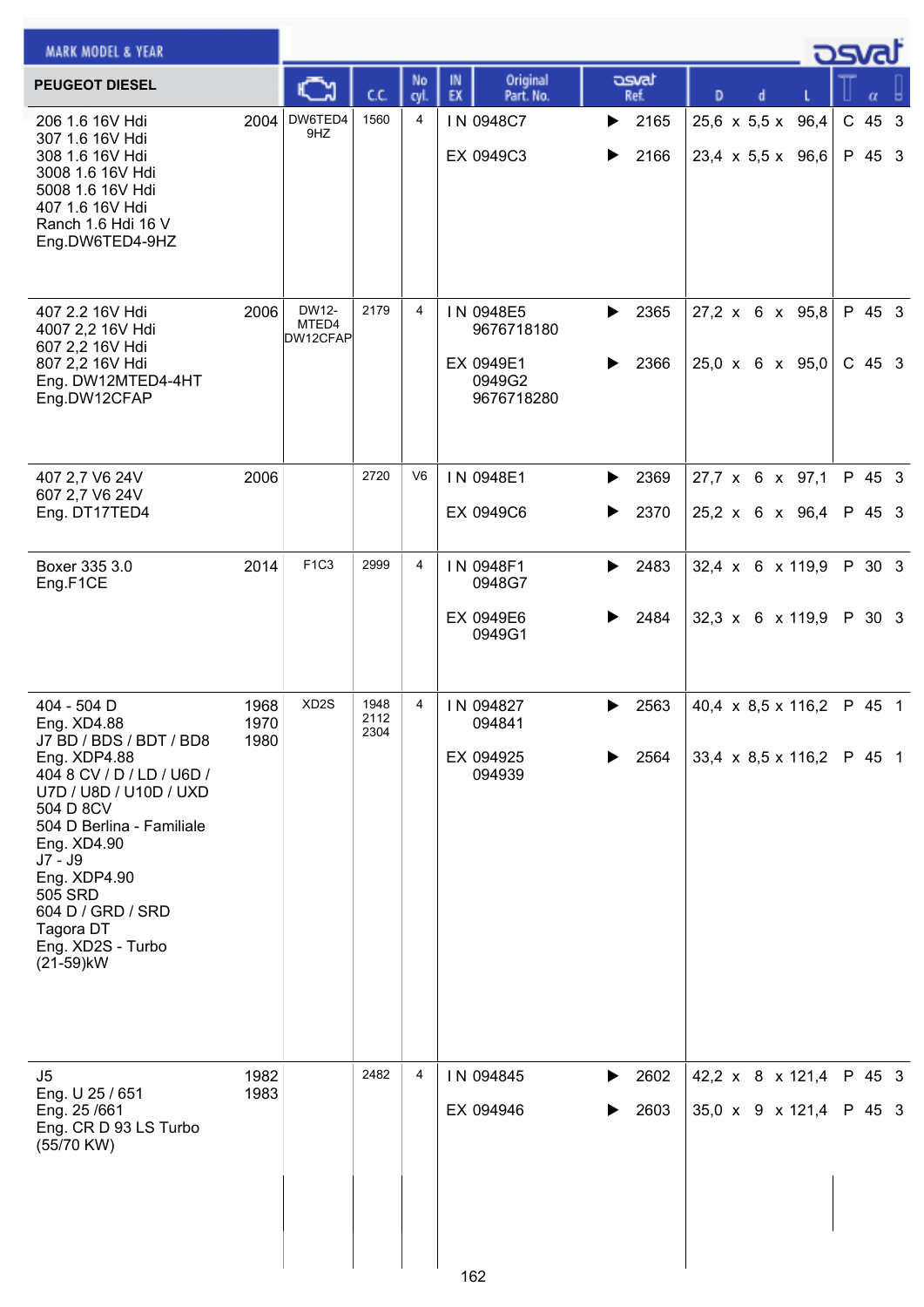| <b>MARK MODEL &amp; YEAR</b>                                                                                   |                              |                                                          |      |                |                                                                               |                        |                                                                | <b>DSVRJ</b> |                    |
|----------------------------------------------------------------------------------------------------------------|------------------------------|----------------------------------------------------------|------|----------------|-------------------------------------------------------------------------------|------------------------|----------------------------------------------------------------|--------------|--------------------|
| <b>PEUGEOT DIESEL</b>                                                                                          |                              | C                                                        | C.C. | No<br>cyl.     | Original<br>IN<br>EX<br>Part. No.                                             | asvat<br>Ref.          | D<br>d                                                         |              | $\alpha$           |
| 308<br>3008<br>5008<br><b>RCZ</b><br>Eng.DV10CTED4-RHE-RHF-<br><b>RHH</b>                                      | 2009                         | DV10-<br>CTED4<br><b>RHE</b><br><b>RHF</b><br><b>RHH</b> | 2000 | 4              | IN 0948F6<br>EX 0949F1                                                        | 2699<br>▶<br>1780      | 6 x 104,5<br>$27,3 \times$<br>24,9 x 6 x 105,0                 |              | P 45 3<br>P 45 3   |
| 504 GL<br>505 GRD / SRD<br>Eng. XD2<br>$J7 - J9$<br>Eng.XD2P94<br>504 D 9CV<br>505 D<br>Eng. XD2<br>(49/51 KW) | 1975<br>1976<br>1979<br>1983 | XD <sub>2</sub> S                                        | 2304 | $\overline{4}$ | IN 094837<br>EX 094925                                                        | 2755<br>▶<br>2564      | 40,4 x 8,5 x 116,2<br>33,4 x 8,5 x 116,2                       |              | P 30 1<br>P 45 1   |
| 207<br>308<br>3008<br>5008<br>Eng.DV6ATED4<br>Eng.9HZ                                                          | 2009                         | 9HZ<br>DV6ATED4                                          | 1600 | 4              | IN 0948G1<br>EX 0949F7                                                        | 2771<br>▶<br>2772<br>▶ | 25,6 x 5,5 x 96,0<br>23,5 x 5,5 x 96,2                         |              | $C$ 45 3<br>P 45 3 |
| 207 1.6 8V Hdi<br>Eng.9HP-DV4C-DV6C-<br>DV6DTED-9HR                                                            | 2009                         | 9HP<br>9HR<br>DV4C<br>DV6C<br>DV6DTED                    | 1560 | 4              | IN 0948F7<br>EX 0949F5                                                        | 2857<br>▶<br>2858<br>▶ | $30,2 \times 5,5 \times 95,5$<br>$27,5 \times 5,5 \times 95,5$ |              | P 45 3<br>P 45 3   |
| <b>R.V.I.</b>                                                                                                  |                              |                                                          |      |                |                                                                               |                        |                                                                |              |                    |
| Eng. MID 0620.30                                                                                               | 1975                         |                                                          | 8820 | 6              | IN 153694<br>153695<br>EX 153692<br>153693<br>5000670206<br>5000670730<br>ممد | 0106<br>▶<br>0107<br>▶ | 54,0 x 9 x 163,0<br>48,0 x 9 x 163,1                           |              | P 45 1<br>P 45 1   |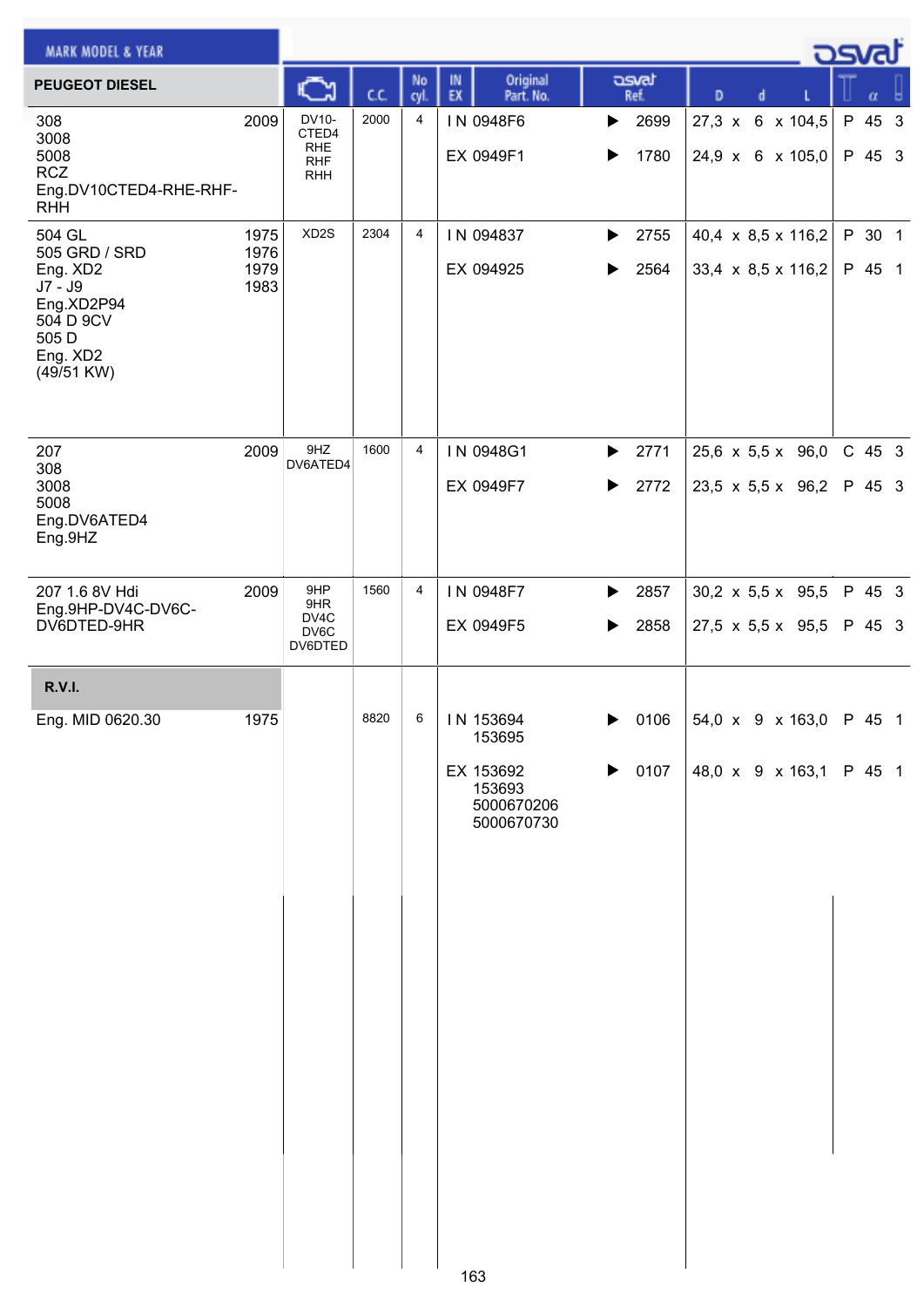| <b>MARK MODEL &amp; YEAR</b>                                                                                                                                                                                                                                 |                      |                 |              |            |                                                                                                                                                              |                        |                                         | osvat            |
|--------------------------------------------------------------------------------------------------------------------------------------------------------------------------------------------------------------------------------------------------------------|----------------------|-----------------|--------------|------------|--------------------------------------------------------------------------------------------------------------------------------------------------------------|------------------------|-----------------------------------------|------------------|
| <b>R.V.I.</b>                                                                                                                                                                                                                                                |                      |                 | C.C.         | No<br>cyl. | Original<br>IN<br>EX<br>Part. No.                                                                                                                            | asvat<br>Ref.          | D<br>d                                  | α                |
| Eng. MIDS 620-30 Turbo<br>Eng. MIDR 620.45 Turbo<br>(158/169/192/206 KW)<br>Premium D 260.18<br>Premium D 300.18<br>Premium D 300.26<br>Premium D 340.18<br>Premium D 340.26<br>Premium D 385.18<br>Premium D 385.26<br>Premium D 400.18<br>Premium D 400.26 | 1978<br>1983<br>2002 | 063540          | 8820<br>9839 | 6          | IN 5000658408<br>5000663520<br>5000663529<br>5000663530<br>5000681141<br>5010295349<br>EX 5000663464<br>5000663527<br>5000663528<br>5000670121<br>5000670206 | 0109<br>▶<br>▶<br>0107 | 54,0 x<br>9 x 163,3<br>48,0 x 9 x 163,1 | P 30 1<br>P 45 1 |
| Kerax 260.18<br>Kerax 300.18<br>Kerax 340.18<br><b>Kerax 385.18T</b><br>Kerax 400.33<br>Kerax 400.40<br>Eng.0635.40                                                                                                                                          |                      |                 |              |            | 5000670730                                                                                                                                                   |                        |                                         |                  |
| Eng. 8140.21 TurboB 90<br>$(68$ KW $)$                                                                                                                                                                                                                       | 1986                 | 814021          | 2445         | 4          | IN 7701463603                                                                                                                                                | 0252<br>▶              | 41,0 x 8 x 121,0                        | P 30 1           |
|                                                                                                                                                                                                                                                              |                      |                 |              |            | EX 7301821                                                                                                                                                   | 0253<br>▶              | 34,5 x 8 x 122,0                        | P 45 1           |
| Mascott 110.50<br>Mascott 110.60                                                                                                                                                                                                                             |                      |                 |              |            | IN 7701030863<br>7701463603                                                                                                                                  | 0252<br>▶              | 41,0 x 8 x 121,0                        | P 30 1           |
| Mascott 130.55<br>Mascott 130.65<br>Eng. 8140.43 B / C                                                                                                                                                                                                       |                      |                 |              |            | EX 5001836573                                                                                                                                                | 0216<br>▶              | 36,0 x 8 x 122,0                        | P 45 1           |
| Midlum 150.08<br>Midlum 150.09<br>Midlum 150.12<br>Midlum 180.08<br>Midlum 180.09                                                                                                                                                                            | 2000<br>2004         | MIDR04-<br>0226 | 4116<br>6174 | 4<br>6     | IN 5000667762<br>5000676035<br>5010450589<br>5010553049                                                                                                      | 1237<br>▶              | 46,6 x 10 x 140,2                       | P 30 1           |
| Midlum 220.08<br>Premium 210<br>Premium 220<br>Premium 250<br>Premium 270<br>Eng. MIDR 04.02.26                                                                                                                                                              |                      |                 |              |            | EX 5000667939<br>5000676258<br>5010450590<br>5010553312                                                                                                      | 1238<br>▶              | 40,6 x 10 x 140,2                       | P 45 1           |
| Eng. MIDR 635.40 H / 2 Turbo1991<br>(275 KW)                                                                                                                                                                                                                 |                      |                 | 12024        | 6          | IN 5000678873                                                                                                                                                | 1239<br>▶              | 60,0 x 12 x 204,4                       | P 30 1           |
|                                                                                                                                                                                                                                                              |                      |                 |              |            | EX 5000678652<br>164                                                                                                                                         | 1240<br>▶              | 52,0 x 12 x 205,1                       | P 30 1           |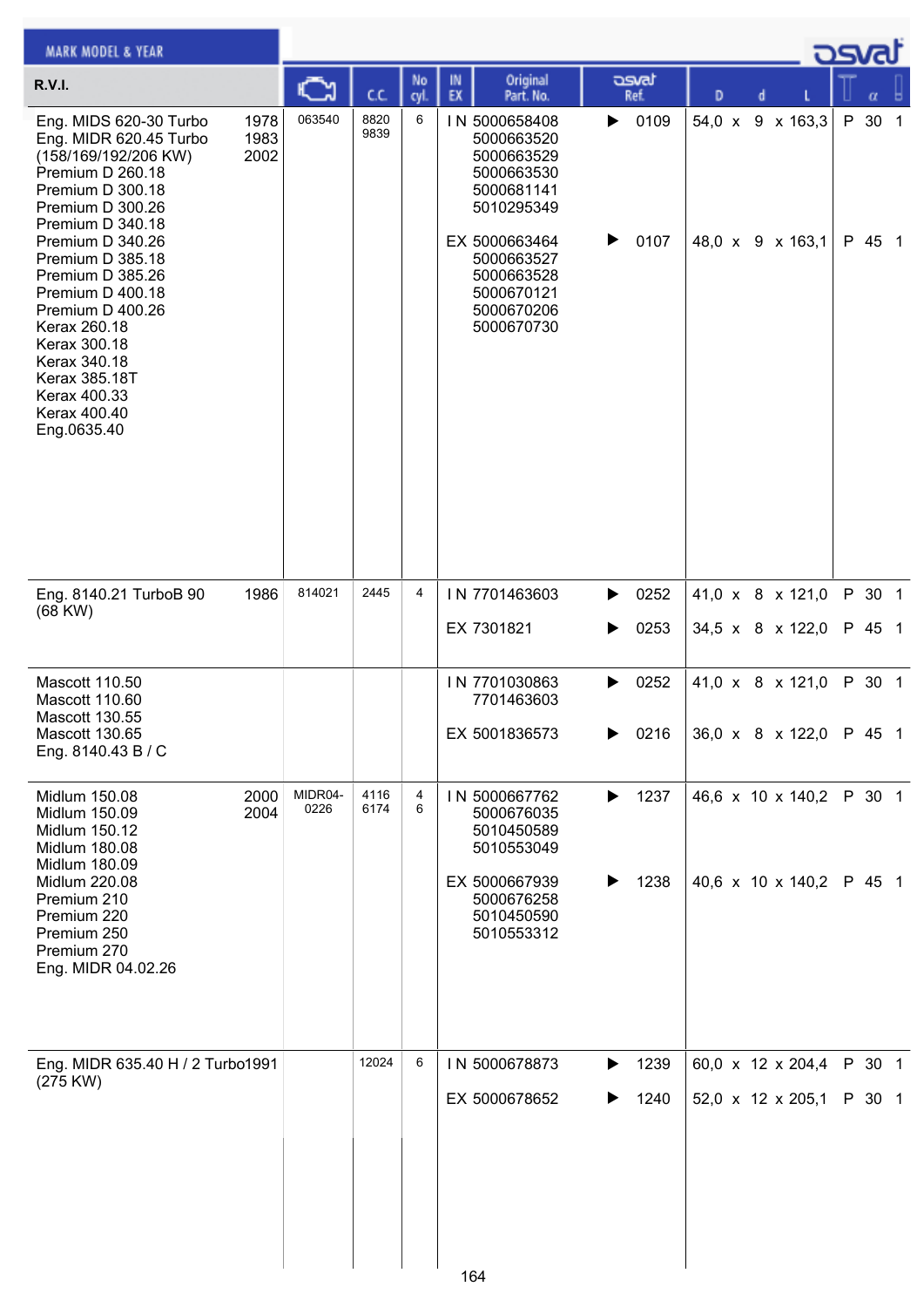| <b>MARK MODEL &amp; YEAR</b>                                                                                                                                                                                                                                                                                                                                                        |                                                              |                                                          |                      |            |                                                                                                                                                                               |                                     |                                                       | asvat                      |
|-------------------------------------------------------------------------------------------------------------------------------------------------------------------------------------------------------------------------------------------------------------------------------------------------------------------------------------------------------------------------------------|--------------------------------------------------------------|----------------------------------------------------------|----------------------|------------|-------------------------------------------------------------------------------------------------------------------------------------------------------------------------------|-------------------------------------|-------------------------------------------------------|----------------------------|
| <b>R.V.I.</b>                                                                                                                                                                                                                                                                                                                                                                       |                                                              | న                                                        | ĊĊ.                  | No<br>cyl. | Original<br>IN<br>EX<br>Part. No.                                                                                                                                             | asvat<br>Ref.                       | D<br>d                                                | $\alpha$                   |
| Magnum E-Tech 400<br>Magnum E-Tech 440<br>Magnum E-Tech 480<br>Magnum E-Tech 400T<br>Magnum E-Tech 440T<br>Magnum E-Tech 480T                                                                                                                                                                                                                                                       | 2000                                                         |                                                          |                      |            | IN 5010284847<br>EX 5010284848                                                                                                                                                | 1923<br>▶<br>1924<br>▶              | 43,0 x 9,5 x 179,0<br>39,9 x 9,5 x 177,4              | P 20 5<br>P 30 5           |
| Premium 320<br>Premium 370<br>Premium 420<br>Eng.DCI11                                                                                                                                                                                                                                                                                                                              | 2000<br>2004                                                 | DCI11                                                    | 4116<br>6174         | 4<br>6     | IN 5010359501<br>EX 5010412164                                                                                                                                                | 2215<br>▶<br>2216<br>▶              | 42,0 x 8 x 185,3<br>38,0 x 8 x 185,3                  | P 30 1<br>P 45 1           |
| Premium<br>Kerax<br>Eng.DX11                                                                                                                                                                                                                                                                                                                                                        | 2006                                                         | <b>DX11</b>                                              | 10800                | 8          | IN 7420540013<br>7420540017<br>EX 7420564020<br>7421430918                                                                                                                    | 2565<br>▶<br>2566<br>▶              | 40,0 x 8 x 192,0<br>38,0 x 8 x 192,7                  | P 30 3<br>P 30 3           |
| Magnum<br>Eng. Mack AE500-AE520                                                                                                                                                                                                                                                                                                                                                     |                                                              |                                                          |                      | 8          | IN 5000824990                                                                                                                                                                 | 2679<br>▶                           | 44,9 x 9,5 x 173,8                                    | P 20 5                     |
|                                                                                                                                                                                                                                                                                                                                                                                     |                                                              |                                                          |                      |            | EX 5000824991                                                                                                                                                                 | 2680<br>▶                           | 42,0 x 9,5 x 172,8                                    | P 30 5                     |
| <b>RENAULT</b>                                                                                                                                                                                                                                                                                                                                                                      |                                                              |                                                          |                      |            |                                                                                                                                                                               |                                     |                                                       |                            |
| R5 / TL / Five / Tiga<br>R19 Chamade / TR<br>Eng. C3J<br>RS Canada<br>R9 Alliance<br>R9 TL / TS<br>R9 GT<br>R18 TL / GTL / Break / Fuego 1988<br>/L/GTL<br>R5 GTL / GTS / TL / TS / SL<br>R9 GTL / TSE<br>R11 TL / Trafic T<br>R <sub>19</sub> GTR / TR<br>Express (F40) GTL<br>R5 Supercing - Turbo<br>R9-R11 Turbo<br>R19 Chamade<br>R5 GTE Turbo<br>Eng.C1J/C2J/C3J<br>(35-85)kW | 1978<br>1980<br>1981<br>1982<br>1984<br>1985<br>1986<br>1989 | C <sub>1</sub> J<br>C <sub>2</sub> J<br>C <sub>3</sub> J | 1389<br>1397<br>1721 | 4          | IN 7700690577<br>7701462385<br>IN 7700639627<br>7701460699<br>EX 6001004967<br>7700638247<br>7700666112<br>7700677772<br>7701460690<br>7701461214<br>7701461802<br>7701463181 | 0225<br>▶<br>2747<br>▶<br>2748<br>▶ | 34,0 x 7 x 90,5<br>34,0 x 7 x 91,2<br>29,0 x 7 x 89,0 | C 45 2<br>C 30 1<br>C 45 2 |
|                                                                                                                                                                                                                                                                                                                                                                                     |                                                              |                                                          |                      |            |                                                                                                                                                                               |                                     |                                                       |                            |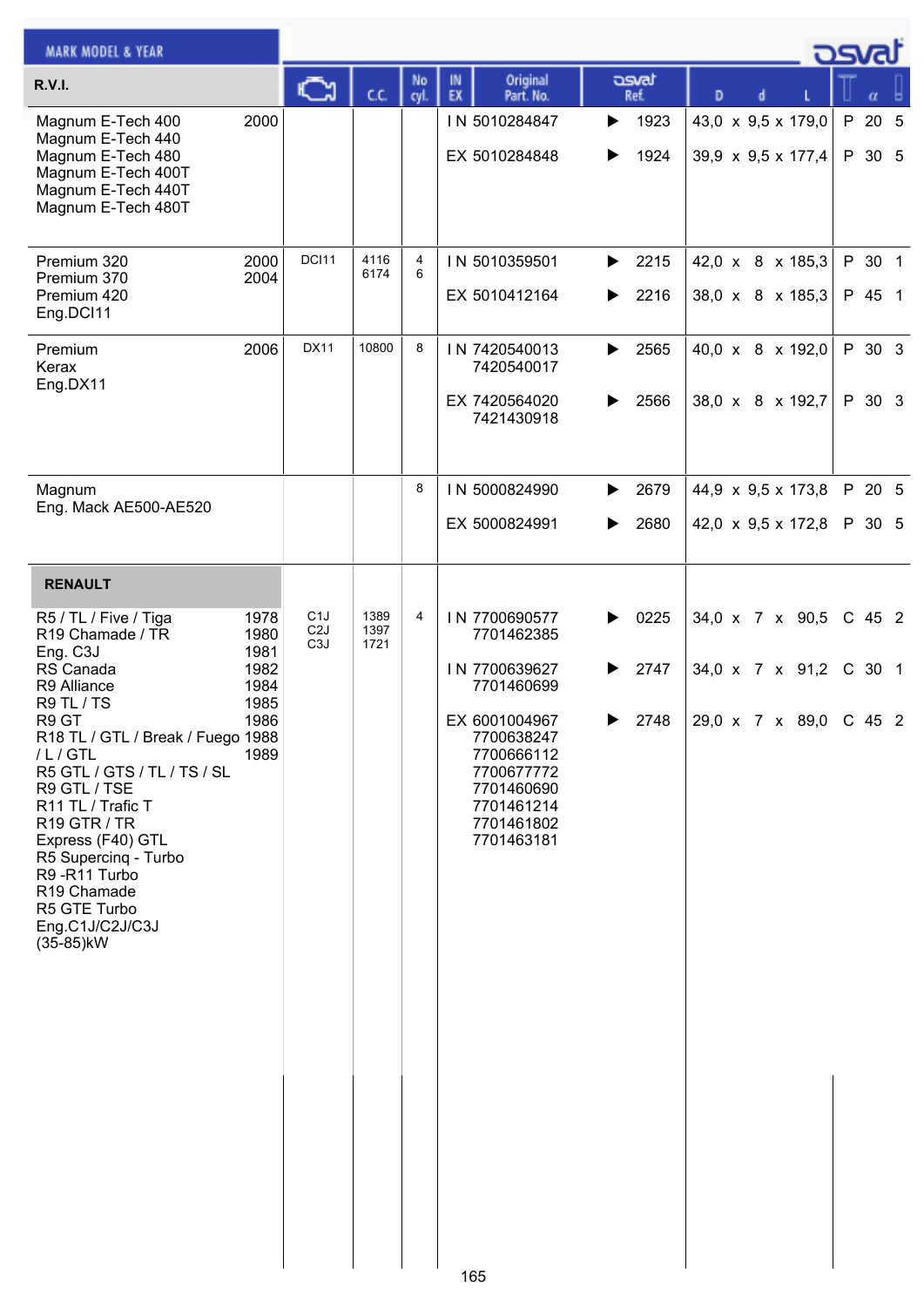| <b>MARK MODEL &amp; YEAR</b>                                                                                                                                                                                                                                                                                                                                                                                                                                         |                                                      |                                                          |                              |           |          |                                                                                                                                                |        |               |                  |   |                                      | <b>DSval</b>       |  |
|----------------------------------------------------------------------------------------------------------------------------------------------------------------------------------------------------------------------------------------------------------------------------------------------------------------------------------------------------------------------------------------------------------------------------------------------------------------------|------------------------------------------------------|----------------------------------------------------------|------------------------------|-----------|----------|------------------------------------------------------------------------------------------------------------------------------------------------|--------|---------------|------------------|---|--------------------------------------|--------------------|--|
| <b>RENAULT</b>                                                                                                                                                                                                                                                                                                                                                                                                                                                       |                                                      | C٦                                                       | C.C.                         | No<br>cyl | IN<br>EX | Original<br>Part. No.                                                                                                                          |        | asvat<br>Ref. | D                | d |                                      | α                  |  |
| Trafic<br>Express (F40) GTL / Fuego<br>R5 GTR / TL / TR / GTL / TSE1987<br>Aut.<br>R9 C / GTC / GTL / TC / TL<br>Brodway<br>R11 GTC / TC / Brodway<br>R19 GTR / TR / TRE<br>Eng. C1G<br>Clio RN / RTN<br>R5 GTL 1.4 / GTS / TS/ TX /<br>GTL / TSE / GTS Automatic<br>R9 TL / GTL / TLE / TS<br>R <sub>11</sub><br>R <sub>18</sub><br>R <sub>19</sub><br>Eng.C1J/C2J<br>Fuego<br><b>Trafic</b><br><b>Express</b><br>Eng.847<br>R5 Supercinque<br>Eng.C2J<br>(40-66)kW | 1982<br>1984<br>1988<br>1990                         | C <sub>1</sub> G<br>C <sub>1</sub> J<br>C <sub>2</sub> J | 1237<br>1390<br>1397<br>1721 | 4         |          | IN 7700682064<br>7701462137<br>EX 6001004967<br>7700638247<br>7700666112<br>7700677772<br>7701460690<br>7701461214<br>7701461802<br>7701463181 | ▶<br>▶ | 0313<br>2748  | 34,2 x 7 x 91,3  |   | 29,0 x 7 x 89,0                      | C 45 1<br>$C$ 45 2 |  |
| Clio RT / BAC<br>R5 GTE / GTX / TXE<br>R9 GTE / GTX / TX / TXE<br>R11 GTE / GTX / TX / TXE<br>R19 GTS / GTX / TSE / TXE<br>R19 / Chamade GTX / TXE /<br>TS / GTS<br>R21 GTL / GTS / RS / TS /<br>TSE / GTX<br>R21 / Nevada TL / TS / GTS /<br><b>TSE</b><br>Eng. F2N / F3N / F2R<br><b>Trafic</b><br>Eng.F1N<br>R19 APider<br>(50-69)kW                                                                                                                              | 1984<br>1985<br>1986<br>1987<br>1988<br>1989<br>1990 | F <sub>1</sub> N                                         | 1721<br>1794                 | 4         |          | IN 7700713788<br>7701463081<br>EX 7700713790<br>7701463082<br>7701463944                                                                       | ▶<br>▶ | 0334<br>0335  | 38,2 x 8 x 111,5 |   | 32,5 x 8 x 111,3                     | P 30 1<br>P 45 1   |  |
| R <sub>25</sub> Turbo<br><b>R25</b><br>Espace GTX / TXE<br>Laguna 3.0 V6<br>Safrane RN / RT / RXE<br>3.0 Quadra<br>Eng. Z7W / Z7XB / Z7X<br>(113/118/125 KW)                                                                                                                                                                                                                                                                                                         | 1987<br>1991<br>1992<br>1993                         | Z7X<br>Z7XB                                              | 2458<br>2849<br>2963<br>2975 | 6         |          | IN 7701464556<br>EX 7701464557<br>166                                                                                                          | ▶      | 0619<br>2610  |                  |   | 46,0 x 8 x 112,6<br>38,6 x 8 x 111,4 | C 45 1<br>P 45 1   |  |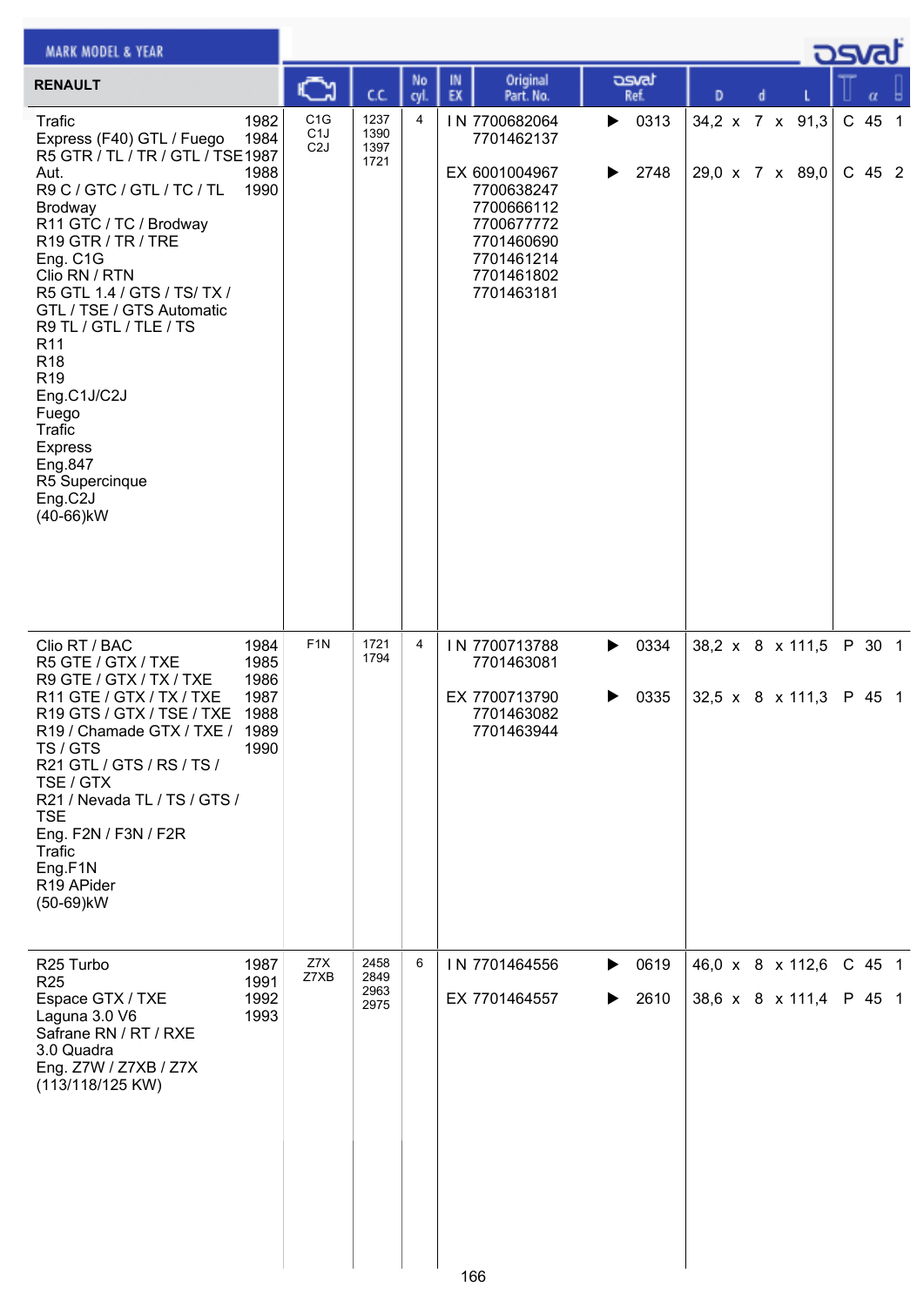| <b>MARK MODEL &amp; YEAR</b>                                                                                                                         |              |                                                    |                              |            |                                                                       |               |                  |   | <u>osvaľ</u>    |  |
|------------------------------------------------------------------------------------------------------------------------------------------------------|--------------|----------------------------------------------------|------------------------------|------------|-----------------------------------------------------------------------|---------------|------------------|---|-----------------|--|
| <b>RENAULT</b>                                                                                                                                       |              | с                                                  | C.C.                         | No<br>cyl. | Original<br>IN<br>EX<br>Part. No.                                     | asvat<br>Ref. | D                |   | α               |  |
| Clio RVRN 1.2<br>Eng. E5F<br>Express / RL / Fourgon<br>Eng. C3J<br>Clio S / RT 1.4                                                                   | 1990<br>1999 | E <sub>5</sub> F<br>C <sub>3</sub> J<br>E6J<br>E7J | 1171<br>1389<br>1390<br>1598 | 4          | IN 6001548030<br>7700273371<br>7700853390<br>7701465088               | 0888<br>▶     | 37,5 x 7 x 107,8 | P | 30 <sub>1</sub> |  |
| R19 / Chamade / TS / GTS /<br><b>TSE</b><br>Eng. E6J<br>Megane 1.4<br>Megane 1.6<br>(44/59 KW)<br>Clio 1.4 / 1.6<br>Kangoo<br>Eng.E7J<br>Dacia Logan |              |                                                    |                              |            | EX 6001548029<br>7700865832<br>7700865934<br>7701465090<br>7701468419 | 0889          | 33,6 x 7 x 107,8 |   | P 45 1          |  |
| R19 16V                                                                                                                                              | 1988         | F7                                                 | 1763                         | 4          | IN 7701465172                                                         | 1233<br>▶     | 30,7 x 7 x 107,5 |   | P 45 1          |  |
| R19 16V Cabriolet<br>Clio 16V<br>Eng. F7 / F7P<br>(101/103 KW)                                                                                       | 1990         | F7P                                                | 1764                         |            | EX 7701465173                                                         | 1234<br>▶     | 28,6 x 7 x 109,1 |   | P 45 1          |  |
| Laguna 2.0 RTi 16V<br>Eng.N7QD-N7QH                                                                                                                  | 1998         | N7QD<br>N7QH                                       | 1948                         | 4          | IN 7438610007                                                         | 1321<br>▶     | 31,0 x 7 x 104,1 |   | C 45 3          |  |
|                                                                                                                                                      |              |                                                    |                              |            | EX 7438610008                                                         | 1322<br>▶     | 27,0 x 7 x 103,5 |   | $C$ 45 3        |  |
| Clio 1.8 Baccara<br>R19 Spider 1.8                                                                                                                   | 1993         | F <sub>3</sub> R                                   | 1794<br>1948<br>1995         | 4          | IN 7701466606                                                         | 1361<br>▶     | 40,1 x 8 x 107,1 |   | P 45 1          |  |
| Laguna<br>Eng. F3P - 678 / 720 / 724<br>Laguna Baccara<br>Eng. F3R - 722 / 723<br>(70/85 KW)<br>Megane 2.0<br>Eng.F3R                                |              |                                                    |                              |            | EX 7701466607                                                         | 1362<br>▶     | 32,7 x 8 x 106,9 |   | P 45 1          |  |
| Laguna1.8<br>$(F3P - 670)$                                                                                                                           |              |                                                    | 1794<br>1948                 | 4          | IN 7700112413<br>7701468960                                           | 1363<br>▶     | 40,0 x 8 x 115,6 |   | P 45 1          |  |
| Laguna 2.0<br>(F3R - 728 / 729)                                                                                                                      |              |                                                    |                              |            | EX 7700112412<br>7701468961                                           | 1364<br>▶     | 32,5 x 8 x 115,3 |   | P 45 1          |  |
| Spider 2.0 i 16V<br>Megane COACH 2.0<br><b>RT 16V</b>                                                                                                |              |                                                    | 1998                         | 4          | IN 7700865550<br>7701468861                                           | 1365<br>▶     | 33,0 x 7 x 107,3 |   | $C$ 45 1        |  |
| Eng.F7R.700                                                                                                                                          |              |                                                    |                              |            | EX 7700865551<br>7701468862<br>167                                    | 1366<br>▶     | 28,3 x 7 x 108,8 |   | P 45 1          |  |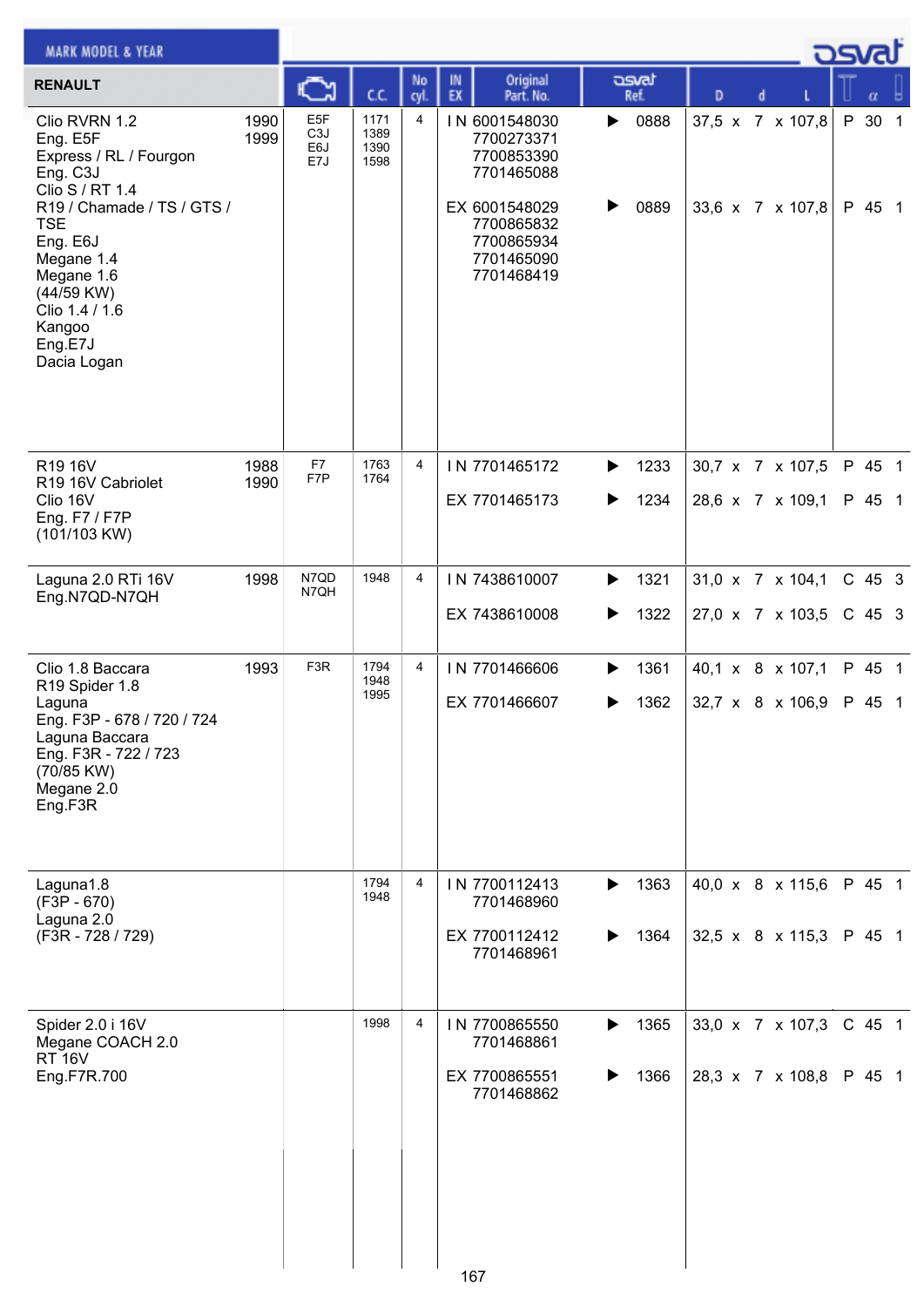| <b>MARK MODEL &amp; YEAR</b>                                                                                                                                                                                                                                     |                      |                  |              |                |                                                                                                  |                                            |                                                        |  | كت الصري                    |  |
|------------------------------------------------------------------------------------------------------------------------------------------------------------------------------------------------------------------------------------------------------------------|----------------------|------------------|--------------|----------------|--------------------------------------------------------------------------------------------------|--------------------------------------------|--------------------------------------------------------|--|-----------------------------|--|
| <b>RENAULT</b>                                                                                                                                                                                                                                                   |                      | C                | C.C.         | No<br>cyl.     | Original<br>IN<br>EX<br>Part. No.                                                                | asvat<br>Ref.                              | D<br>d                                                 |  |                             |  |
| Dauphine<br>R4 / L / F4 / TL<br>Eng. B1A<br>R4 - R6 L<br>R4 / TL / L / F4 (Export)<br>R5 L / R6 L<br>Eng. 839 / 800 B1B<br>(20/26 KW)                                                                                                                            | 1972<br>1972<br>1980 | B <sub>1</sub> A | 782<br>845   | 4              | IN 5555751<br>607598100<br>IN 7700565824<br>7701458152<br>EX 5555263<br>7700555263<br>7701458195 | 1529<br>▶<br>2737<br>▶<br>1530<br>▶        | 28,0 x 7 x 73,0<br>28,0 x 7 x 73,0<br>25,0 x 7 x 73,6  |  | P 45 14<br>C 45 1<br>P 45 2 |  |
| <b>Clio 1.2</b><br>Kangoo<br>Twingo<br>Eng.D7F-726                                                                                                                                                                                                               | 1999<br>2004         | D7F              | 1149         | 4              | IN 7701469266<br>EX 7701469269                                                                   | 1651<br>$\blacktriangleright$<br>1652<br>▶ | 33,0 x 6 x 106,8<br>29,8 x 6 x 106,8                   |  | P 30 1<br>P 45 1            |  |
| Laguna V6 24V<br><b>Eng. B56</b>                                                                                                                                                                                                                                 |                      |                  | 2946         | V <sub>6</sub> | IN 094885<br>EX 094991                                                                           | 1721<br>▶<br>1722<br>▶                     | 33,8 x 6 x 108,4<br>31,5 x 6 x 107,8                   |  | P 45 1<br>P 45 1            |  |
| Clio 1.4 16V<br>Clio 1.6 16V<br>Megane 1.4 16V<br>Eng.K4J 730<br>Scenic<br>Laguna<br>Eng. 4KJ 710 / 712 / 713<br>Megane 1.6 16V<br>Kangoo 1.6 16V<br>Modus 1.4 16V<br>Modus 1.6 16V<br>Scenic 1.4 16V<br>Scenic 1.6 16V<br>Eng. K4M 700 / 701 / 708 /<br>709/712 | 1999<br>2001<br>2004 | K4J<br>K4M       | 1390<br>1598 | 4              | IN 7701471378<br>7701472124<br>EX 7701471379<br>7701473354<br>7701473355                         | 1723<br>▶<br>1724<br>▶                     | 32,7 $\times$ 5,5 $\times$ 109,3<br>28,0 x 5,5 x 107,7 |  | C 45 1<br>P 45 1            |  |
| Modus 1.2 16V<br>Clio 1.2 16V<br>Twingo 1.2 16V<br>Kangoo 1.2 16V<br>Eng. D4F 712-740                                                                                                                                                                            | 2001<br>2004<br>2011 | D4F712<br>D4F740 | 1149         | 4              | IN 7701472986<br>EX 7701473004<br>7701477875                                                     | 1861<br>▶<br>1862<br>▶                     | $26,0 \times 5,5 \times 110,7$<br>22,0 x 5,5 x 112,5   |  | P 45 3<br>P 45 3            |  |
| Megan 2.0 16V<br>Scenic 2.0 16V<br>Eng. F4R 744 / 746 / 747<br>Espace 2.0 16V<br>Grand Espace 2.0 16V<br>Eng.F4R 770 796 720<br>Clio 2.0 16V<br>Avantime 2.0 i Turbo 16V<br>Vel Satis 2.0 i Turbo 16V<br>Eng. F4R 730                                            | 2001<br>2004         | F <sub>4</sub> R | 1998         | 4              | IN 7701471279<br>7701474287<br>EX 7701471280<br>7701473101<br>7701474286                         | 1863<br>▶<br>1864<br>▶                     | $33,4 \times 5,5 \times 110,1$<br>28,9 x 5,5 x 108,9   |  | C 45 1<br>P 45 1            |  |
|                                                                                                                                                                                                                                                                  |                      |                  |              |                | 168                                                                                              |                                            |                                                        |  |                             |  |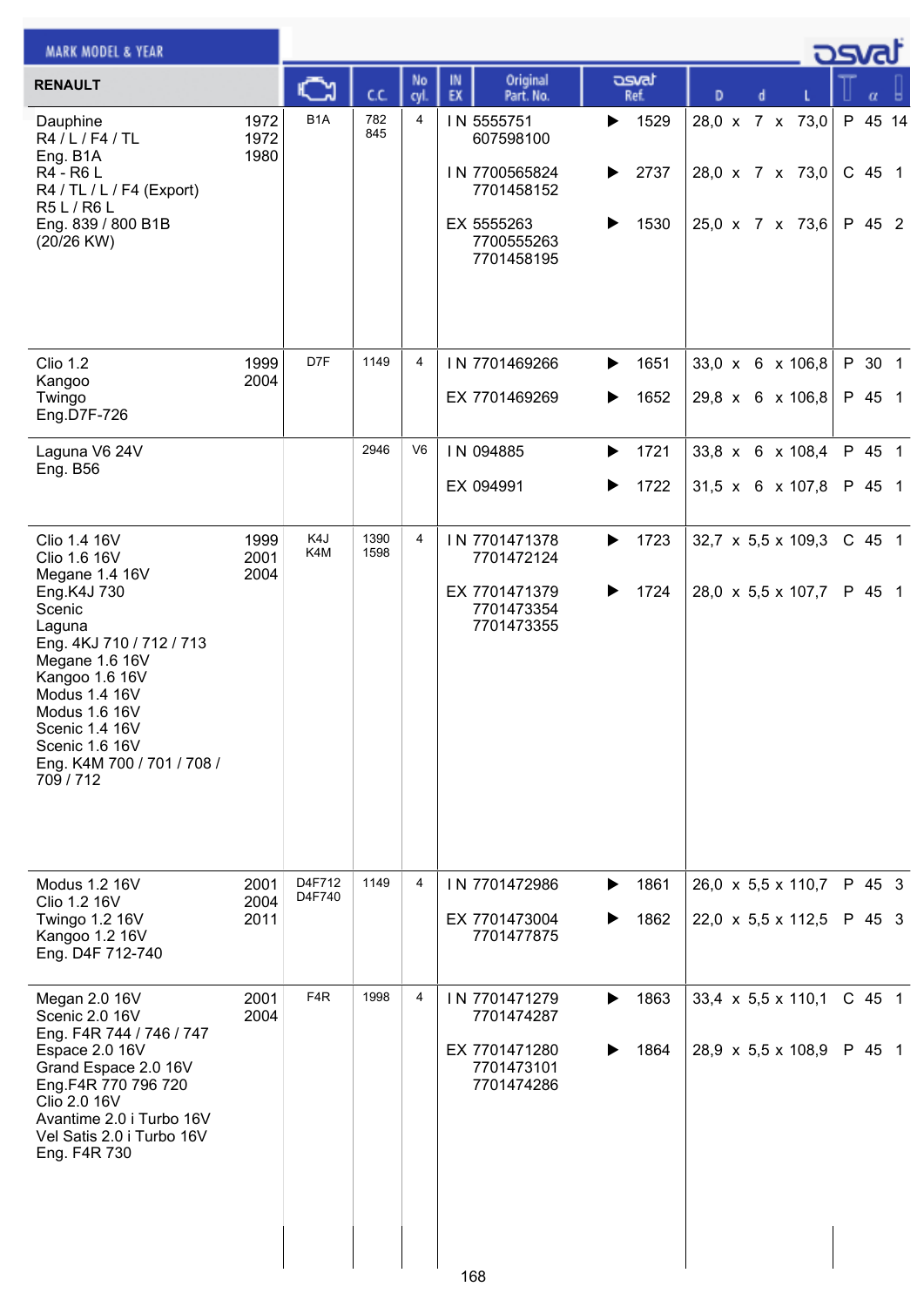| <b>MARK MODEL &amp; YEAR</b>                                                                                                                                                                                                     |                                                      |                                 |                                                              |                |          |                                                                                                         |             |                      |   |  | <b>DSVAT</b>                                          |                               |  |
|----------------------------------------------------------------------------------------------------------------------------------------------------------------------------------------------------------------------------------|------------------------------------------------------|---------------------------------|--------------------------------------------------------------|----------------|----------|---------------------------------------------------------------------------------------------------------|-------------|----------------------|---|--|-------------------------------------------------------|-------------------------------|--|
| <b>RENAULT</b>                                                                                                                                                                                                                   |                                                      |                                 | C.C.                                                         | No<br>cyl      | IN<br>EX | Original<br>Part. No.                                                                                   |             | asvat<br>Ref.        | D |  |                                                       | α                             |  |
| R4 / Fourgonette / FS / FSA / 1970<br>F/TL<br>Eng. 813<br>R5 TL / C / TC / GTL / GTS<br>Eng. C1C<br>R6 TL / GTL / Rodeo<br>R8 S - R10<br>Eng. C1E<br>R4 GTL / GTP / T / TL / F4 /<br>Pick-up                                     | 1972<br>1974<br>1975                                 | C <sub>1E</sub>                 | 852<br>950<br>1108<br>1289                                   | 4<br>6         |          | IN 7700509771<br>7700648969<br>IN 7701458180<br>7701458186<br>EX 7700560792<br>7701458190<br>7701460256 | ▶<br>▶<br>▶ | 1892<br>2738<br>1893 |   |  | 33,5 x 7 x 89,5<br>33,5 x 7 x 89,6<br>30,3 x 7 x 89,0 | C 45 14<br>$C$ 45 1<br>C 45 2 |  |
| R5 GTL / GPL / TL / Rodeo<br>R7 GTL<br>R9 C / GTC / TC / TCE<br>R11 GTC / TC / TCE<br>R5LS/TS                                                                                                                                    |                                                      |                                 |                                                              |                |          |                                                                                                         |             |                      |   |  |                                                       |                               |  |
| Espace 3.5 V6 24V<br>Grand Espace 3.5 V6 24V                                                                                                                                                                                     | 2001<br>2004                                         | V4Y                             | 3500                                                         | V <sub>6</sub> |          | IN 7701474099                                                                                           | ▶           | 2093                 |   |  | $37.1 \times 6 \times 96.4$                           | C 45 1                        |  |
| Eng.V4Y711                                                                                                                                                                                                                       |                                                      |                                 |                                                              |                |          | EX 7701474100                                                                                           | ▶           | 2094                 |   |  | $31,4 \times 6 \times 94,0$                           | $C$ 45 1                      |  |
| Megane 2,0 16V<br>Laguna 2,0 16V                                                                                                                                                                                                 | 1999<br>2000                                         | F <sub>5</sub> R                | 2000                                                         | 4              |          | IN 7701471780                                                                                           | ▶           | 2339                 |   |  | $31,5 \times 5,5 \times 113,6$                        | C 45 1                        |  |
| Eng.F5R700<br>Eng.F5R740                                                                                                                                                                                                         |                                                      |                                 |                                                              |                |          | EX 7701471781                                                                                           | ▶           | 2340                 |   |  | $27,5 \times 5,5 \times 114,0$                        | P 45 1                        |  |
|                                                                                                                                                                                                                                  | 2008                                                 | M <sub>4</sub> R                | 1997                                                         | 4              |          | IN 13201EN20A                                                                                           | ▶           | 2431                 |   |  | $33,9 \times 5,5 \times 106,3$                        | C 45 1                        |  |
| Eng.M4R                                                                                                                                                                                                                          |                                                      |                                 |                                                              |                |          | EX 13201EN20A                                                                                           | ▶           | 2432                 |   |  | $27,7 \times 5,5 \times 105,2$                        | C 45 1                        |  |
| Laguna 2.0 16V<br>Megane 2.0 16V<br>R20 TL / LS / TS<br>R18 GTX / TX / Break<br>R20 LS / TS / GTL<br>R21 GTX / Ti / TXE / Turbo<br>GTS / RX Nevada<br>R25 GTS / TS / GTX<br>Espace 2.0 GTS / TSE<br>1986<br>Fuego GTL / GTX / TX | 1975<br>1977<br>1978<br>1980<br>1981<br>1983<br>1984 | J5R<br>J6R<br>J7R<br>Z7V<br>Z7W | 1647<br>1995<br>1991<br>1995<br>2165<br>2664<br>2458<br>2849 | 4<br>6         |          | IN 7700635409<br>7700644710<br>7700709794<br>7701460147<br>7701463786<br>7701465325<br>7910245390       | ▶           | 2617                 |   |  | 43,9 x 8 x 112,0                                      | P 30 1                        |  |
| Eng. J6R / J7R<br>Master R / Q<br>Trafic<br>Eng. J5R<br>Safrane RN<br>Espace GTX / TXE / GTS / XE                                                                                                                                | 1987<br>1989<br>1991<br>1992                         |                                 |                                                              |                |          | EX 7700644709<br>7700701645<br>7700733512<br>7700740221<br>7701460143<br>7701460148<br>7701464794       | ▶           | 2610                 |   |  | 38,6 x 8 x 111,4                                      | P 45 1                        |  |
|                                                                                                                                                                                                                                  |                                                      |                                 |                                                              |                |          | EX 7701463787<br>7900000681<br>7910245802                                                               | ▶           | 2618                 |   |  | 37,0 x 8 x 111,3                                      | P 45 1                        |  |
|                                                                                                                                                                                                                                  |                                                      |                                 |                                                              |                |          |                                                                                                         |             |                      |   |  |                                                       |                               |  |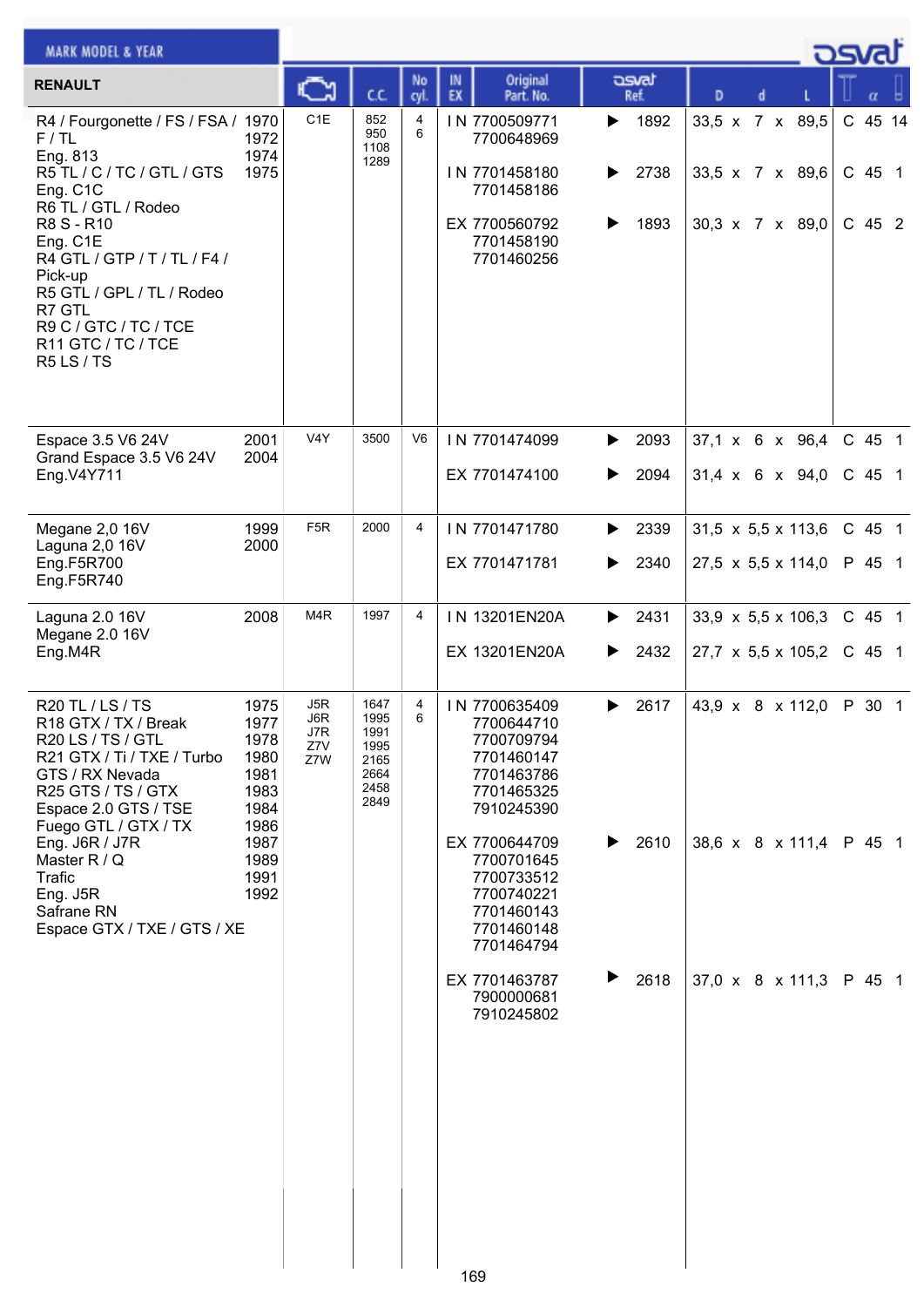| <b>MARK MODEL &amp; YEAR</b>                                                                                                                                                                                                                                                                                                                      |                                                                              |                                |                             |            |          |                                                                                                                                                              |        |                                    | <b>DSVAT</b>  |  |   |                                                      |  |                      |  |  |  |
|---------------------------------------------------------------------------------------------------------------------------------------------------------------------------------------------------------------------------------------------------------------------------------------------------------------------------------------------------|------------------------------------------------------------------------------|--------------------------------|-----------------------------|------------|----------|--------------------------------------------------------------------------------------------------------------------------------------------------------------|--------|------------------------------------|---------------|--|---|------------------------------------------------------|--|----------------------|--|--|--|
| <b>RENAULT</b>                                                                                                                                                                                                                                                                                                                                    |                                                                              | ∾                              | C.C.                        | No<br>cyl. | IN<br>EX | Original<br>Part. No.                                                                                                                                        |        | asvat<br>Ref.                      | D             |  | d |                                                      |  | α                    |  |  |  |
| R14 L / TL / GL / GTL<br>R14 L / TL / GL / GTL / TS<br>Eng. X5G / 145<br>R14 LS / TS / TL / GTL / GTS<br>Eng. X5J / X6J<br>(43/44/52 KW)                                                                                                                                                                                                          | 1977<br>1979<br>1980                                                         | X <sub>5</sub> G<br>X5J        | 1124<br>1218<br>1360        | 4          |          | IN 7701459824<br>7910025377<br>EX 7701459825<br>7910025379                                                                                                   | ▶      | $\blacktriangleright$ 2645<br>2646 | $36,8 \times$ |  |   | 8 x 113,4<br>29,3 x 8 x 113,6                        |  | C 30 1<br>$C$ 45 1   |  |  |  |
| R5 TC Supercinq<br>Eng. C1C<br>R5 TL / GTL / GL / L / GPL /<br>Rodeo / Express (F40)<br>R5 TL /SL / Five<br>R4 GTL / GTP / TL / F4 / Pick-1981<br>up / Rodeo<br>R6 GTL / TL / Rodeo<br>R7 GTL<br>R9 C / GTC / TC / TCE<br>R11 GTC / TC / TCE<br>Eng. C1E / CiE<br>Clio 1.1 RN<br>R9 / R11 TLE<br>R <sub>12</sub><br>Twing<br>Eng.810<br>(30-40)kW | 1969<br>1970<br>1975<br>1975<br>1976<br>1983<br>1984<br>1989<br>1990<br>1993 | C <sub>1</sub> C<br>C1E<br>810 | 956<br>1108<br>1237<br>1289 | 4          |          | IN 7700561318<br>7701458180<br>7701458186<br>EX 6001004967<br>7700638247<br>7700666112<br>7700677772<br>7701460690<br>7701461214<br>7701461802<br>7701463181 | ▶<br>▶ | 2738<br>2748                       |               |  |   | 33,5 x 7 x 89,6<br>29,0 x 7 x 89,0                   |  | $C$ 45 1<br>$C$ 45 2 |  |  |  |
| Megane 3 1,2<br>Captur 1,2<br>Clio IV 0,9 TCE<br>Capture 0,9 TCE<br>Eng H5F-H4B                                                                                                                                                                                                                                                                   | 2012<br>2013                                                                 | H <sub>5</sub> F<br>H4B        | 898<br>1200                 | 3<br>4     |          | IN 132013562R<br>132017322R<br>EX 132025379R<br>132027223R                                                                                                   | ▶<br>▶ | 2955<br>2956                       |               |  |   | $26,6 \times 5,5 \times 100,8$<br>23,5 x 5,5 x 101,6 |  | $C$ 45 3<br>P 30 3   |  |  |  |
| <b>RENAULT DIESEL</b>                                                                                                                                                                                                                                                                                                                             |                                                                              |                                |                             |            |          |                                                                                                                                                              |        |                                    |               |  |   |                                                      |  |                      |  |  |  |
| R <sub>18</sub> G <sub>TD</sub> / TD / Break<br>R20 GTD / TD<br>R21 GTD / TBD / TD / TDX<br>R25 GTD / TBD / TD / TDX<br><b>R30 TD</b><br>Master $R / Q$<br>Trafic T1 / T3 / T4 /T5<br>Espace TD / TDX<br>Fuego TD<br>Jeep Cherokee TD<br>R21 / Nevada / Espace<br>Safrane<br>Eng. J8S / J8S - Turbo<br>(44/49/54/63/66 KW)                        | 1979<br>1980<br>1981<br>1983<br>1984<br>1986<br>1989<br>1991<br>1992         | J8S                            | 2068                        | 4          |          | IN 7700663545<br>7700692312<br>7701461338<br>7701462232<br>EX 7700663546<br>7701461339                                                                       | ▶<br>▶ | 0134<br>0135                       |               |  |   | 40,3 x $8 \times 111,6$<br>33,3 x 8 x 111,6          |  | P 45 1<br>P 45 1     |  |  |  |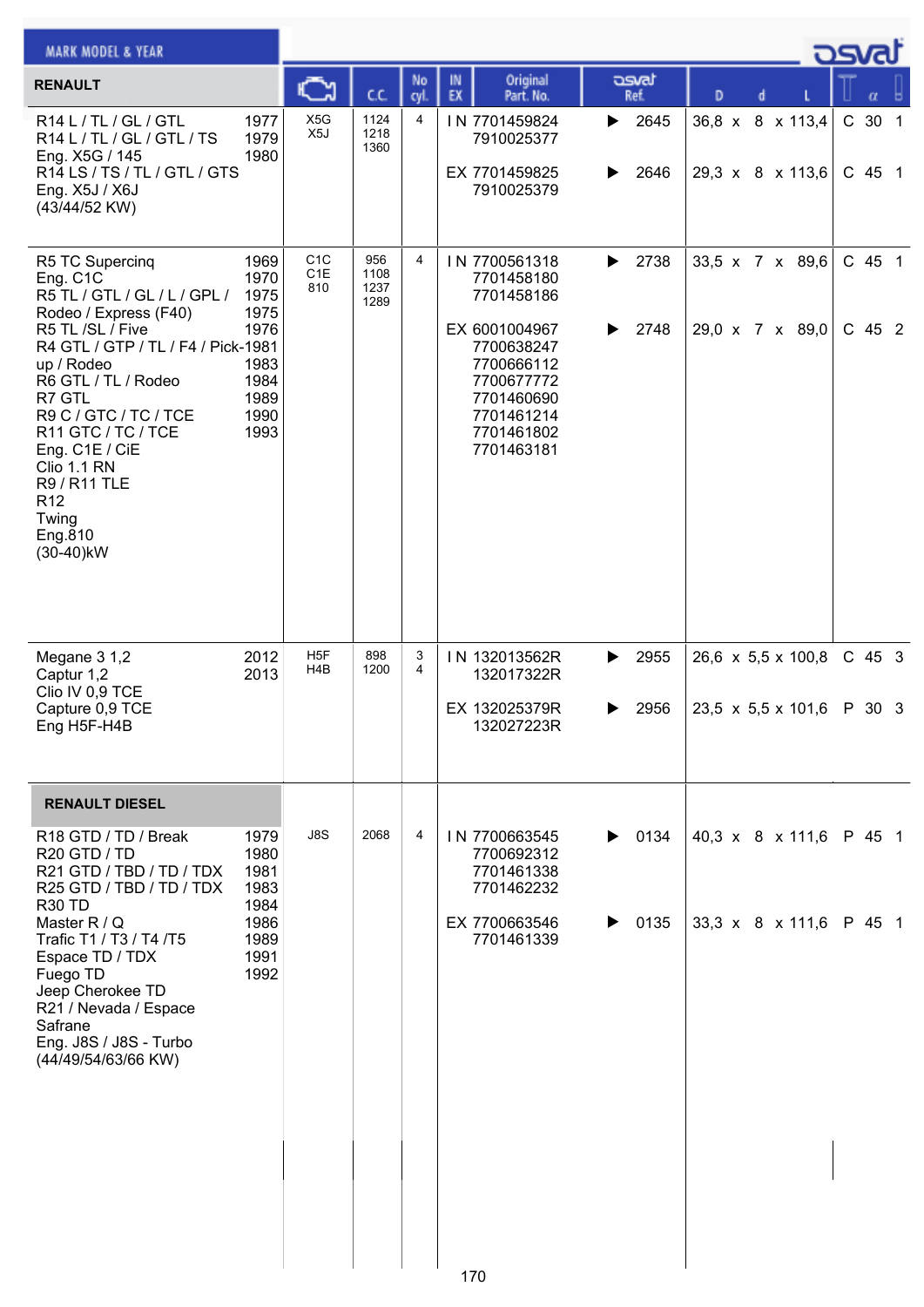| <b>MARK MODEL &amp; YEAR</b>                                                                                                                                                                                            |                                      |                 |              |                |                                                                                                                                            |                                |   |                                                                 | ెమ |                  |  |
|-------------------------------------------------------------------------------------------------------------------------------------------------------------------------------------------------------------------------|--------------------------------------|-----------------|--------------|----------------|--------------------------------------------------------------------------------------------------------------------------------------------|--------------------------------|---|-----------------------------------------------------------------|----|------------------|--|
| <b>RENAULT DIESEL</b>                                                                                                                                                                                                   |                                      |                 | C.C.         | No<br>cyl.     | Original<br>IN.<br>EX<br>Part. No.                                                                                                         | asvat<br>Ref.                  | D |                                                                 |    |                  |  |
| Master R / Q<br>Eng. 8140<br>Trafic / Master<br>Eng. SU8<br>(53 KW)                                                                                                                                                     | 1981                                 | SU <sub>8</sub> | 2445         | 4              | IN 7701462678<br>7701463603<br>IN 7701462677<br>EX 7701462679                                                                              | 0252<br>▶<br>2711<br>▶<br>2710 |   | 41,0 x 8 x 121,0<br>40,9 x 8 x 121,9 P 30 1<br>32,9 x 8 x 122,0 |    | P 30 1<br>P 45 1 |  |
| Master T28 2.8 TD<br>Eng. S9W 702<br>Safrane<br>Eng. 2144.97 Turbo Diesel<br>(85 KW)                                                                                                                                    | 1996<br>2001                         | S9W             | 2499         | $\overline{4}$ | IN 7701463603<br>EX 7701467249                                                                                                             | 0252<br>▶<br>1518              |   | 41,0 x 8 x 121,0<br>36,6 x 8 x 121,9                            |    | P 30 1<br>P 45 1 |  |
| Safrane<br>Eng. 2144.97 Turbo Diesel<br>(85 KW)                                                                                                                                                                         | 1992                                 | 214497          | 2499         | 4              | IN 7701463603<br>EX 7701203675                                                                                                             | 0252<br>▶<br>0253<br>▶         |   | 41,0 x 8 x 121,0<br>34,5 x 8 x 122,0                            |    | P 30 1<br>P 45 1 |  |
| R5 Supercing GTD / SD / TD 1982<br>R9 GTD / TD / TDE<br>R11 GTD / TD / TDE<br>Express (F40) D<br>Eng. F8M<br>Clio RL / RN<br>R19 Chamade TD / GTD / TDE<br>R21 Nevada<br>Eng. F8Q<br><b>Clio 1.9 D</b><br>(40/48/66 KW) | 1983<br>1985<br>1989<br>1990<br>1993 | F8M<br>F8Q      | 1595<br>1870 | 4              | IN 7701468035<br>IN 7700702871<br>7700738494<br>7701462813<br>7701465107<br>7701466716<br>EX 7700696117<br>7701462814                      | 0611<br>▶<br>0621<br>▶<br>0622 |   | 35,0 x 8 x 111,6<br>36,2 x 8 x 111,7<br>31,6 x 8 x 111,3 P 45 1 |    | P 45 1<br>P 30 1 |  |
| Megane 1.9 TDi<br>Eng. F9Q 730 / 734 (74 KW) 2001<br>Megane 1.9 DCi<br>Kangoo 1.9 DTi<br>Eng. F9Q 782 / 790 / 732 /<br>733<br>Laguna 1.9 Dci<br>Espace 1.9 Dci<br>Master 1.9 Dti<br>Trafic 1.9 DCi<br>Eng. F9Q 750      | 1996                                 | F9Q             | 1870         | 4              | IN 7700110387<br>7701471702<br>7701476024<br>EX 7700110389<br>7701471703<br>7701476025                                                     | 1241<br>▶<br>1244<br>▶         |   | 35,3 x 7 x 110,9<br>32,6 x 7 x 110,7                            |    | P 45 1<br>P 45 1 |  |
| Megan 1.9 D<br>Clio D<br>Kangoo 1.9 D<br>Eng. F8Q 632<br>Scenic 1.9 DCi<br>(75/85 KW)                                                                                                                                   | 1999<br>2001                         | F8Q             | 1870         | 4              | IN 7701468190<br>7701471704<br>EX 7701468193<br>(TILL 28 / 8 / 95)<br>7701468623<br>(TILL 28 / 8 / 95)<br>7701469371<br>(TILL 28 / 8 / 95) | 1355<br>▶<br>1354<br>▶         |   | 35,0 x 8 x 110,3<br>$31,5 \times 8 \times 110,5$                |    | P 45 1<br>P 45 1 |  |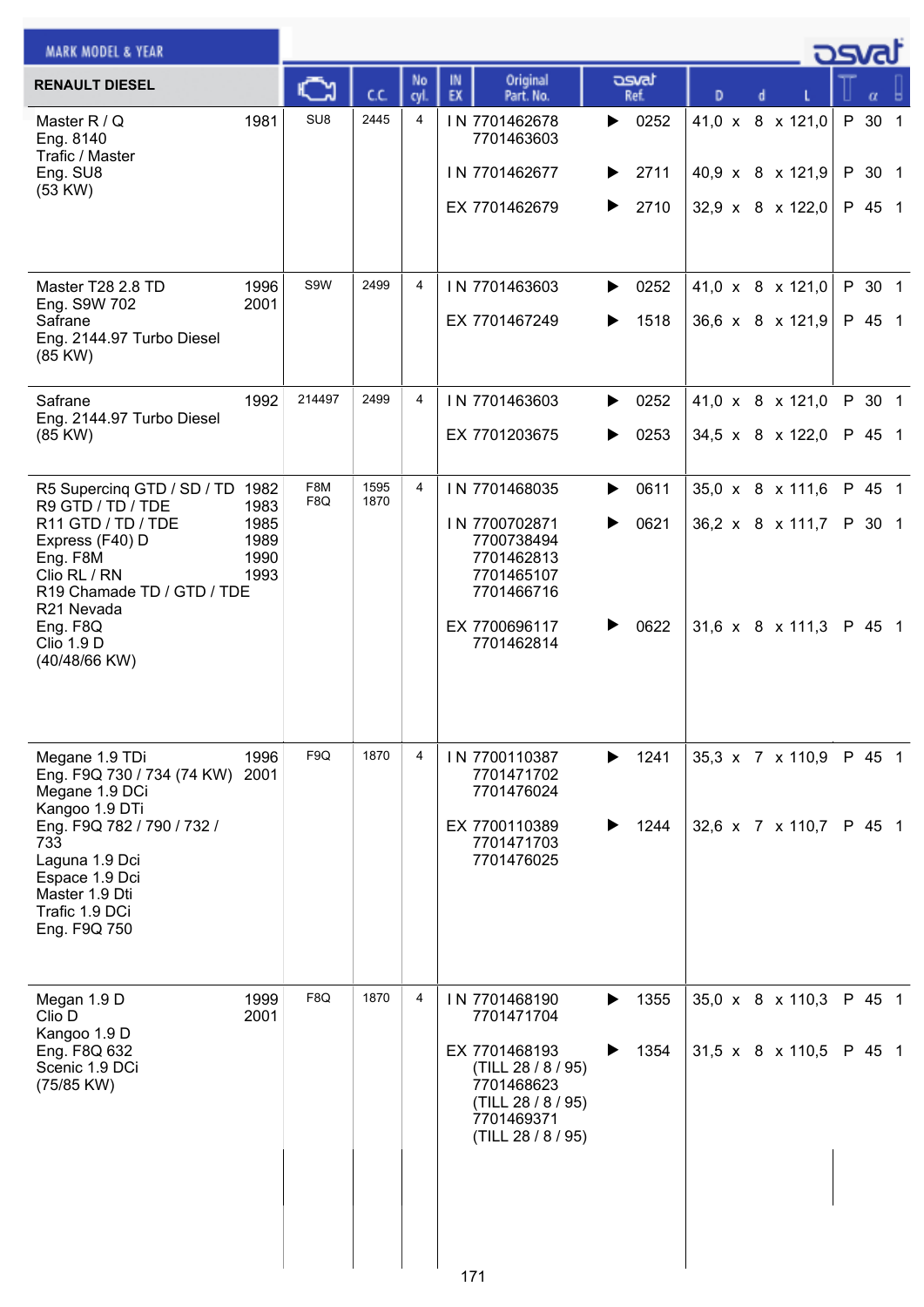| <b>MARK MODEL &amp; YEAR</b>                                                                                                                                                       |                              |                   |              |                |                                                                                          |                        |   |                                                    | 29 |                  |  |
|------------------------------------------------------------------------------------------------------------------------------------------------------------------------------------|------------------------------|-------------------|--------------|----------------|------------------------------------------------------------------------------------------|------------------------|---|----------------------------------------------------|----|------------------|--|
| <b>RENAULT DIESEL</b>                                                                                                                                                              |                              |                   | C.C.         | No<br>cyl.     | Original<br>IN<br>EX<br>Part. No.                                                        | asvat<br>Ref.          | D |                                                    |    |                  |  |
| Megane 1.9 D<br>Eng.F8Q.672<br><b>Clio 1.9 D</b><br>Kangoo 1.9 D<br>Express 1.9 D                                                                                                  | 1995                         | F8Q               | 1870         | 4              | IN 7701469369<br>7701471704<br>(TILL 28 / 8 / 95)<br>EX 7701469373<br>(TILL 28 / 8 / 95) | 1355<br>▶<br>1356<br>▶ |   | 35,0 x 8 x 110,3<br>31,3 $\times$ 8 $\times$ 109,8 |    | P 45 1<br>P 45 1 |  |
|                                                                                                                                                                                    |                              |                   |              |                | 7701471705                                                                               |                        |   |                                                    |    |                  |  |
| Grand Espace TD<br>Espace TD<br>Laguna<br>Eng. G8T - 706<br>Eng. G8T - 708 Turbo<br>$(62,5$ KW)<br>Safrane 2.2 TD                                                                  | 1993<br>1995<br>1999         | G8T               | 2188         | 4              | IN 7701468169<br>7701469684<br>EX 7700859517<br>7701468170                               | 1357<br>▶<br>1358<br>▶ |   | 32,2 x 7 x 117,6<br>31,1 x 7 x 117,6               |    | P 45 3<br>P 45 3 |  |
| Nuovo Mascott 3.0 Dci 16V                                                                                                                                                          | 2004                         |                   | 2953         | 4              | IN 7701475382                                                                            | 1851<br>▶              |   | 32,0 x 7 x 113,5                                   |    | C 45 1           |  |
| Nuovo Master 3.0 Dci 16V<br>Eng.ZD3.A600-A604<br>120.50<br>160.55                                                                                                                  |                              |                   |              |                | EX 7701475381                                                                            | 1852<br>▶              |   | 30,0 x 7 x 113,4                                   |    | C 45 1           |  |
| Modus 1.5 Dci<br>Clio 1.5 Dci<br>Megane 1.5 Dci<br>Kangoo 1.5 Dci<br>Scenic 1.5 Dci (60Kw)<br>Eng. K9K 700 / 704<br>Logan 1.5 Dci<br>Duster 1.5 Dci<br>Lodge 1.5 Dci<br>Eng.K9K792 | 2001<br>2002<br>2004<br>2012 | K9K               | 1461         | 4              | IN 13201198OR<br>7701473184<br>7701476573<br>EX 132024905R<br>7701473183<br>7701476572   | 1867<br>▶<br>1868<br>▶ |   | 33,4 x 6 x 101,0<br>28,9 x 6 x 100,8               |    | P 45 3<br>P 45 3 |  |
| Vel Satis 3.0 24V Dci                                                                                                                                                              | 2004                         | GRT               | 2188         | 4              | IN 7701472669                                                                            | 2091<br>▶              |   | 30,6 x 6 x 123,2                                   |    | P 45 3           |  |
| Laguna 2.2 16V Dci<br>Vel Satis 2.2 16V Dci<br>Espace 2.2 16V Dci<br>Grand Espace 2.2 16V Dci<br>Trafic T27-T29 2.5 Dci                                                            |                              | G9U<br>G9T        | 2463<br>2958 | V <sub>6</sub> | EX 7701472670                                                                            | 2092                   |   | 29,5 x 6 x 123,0                                   |    | $C$ 45 3         |  |
| Laguna 2.0 Dci<br>Megane 2.0 Dci                                                                                                                                                   | 2008<br>2010                 | M9R<br>M9T        | 1995<br>2299 | $\overline{4}$ | IN 132012274R<br>7701476596                                                              | 2429<br>▶              |   | 27,7 x 6 x 103,9                                   |    | P 45 3           |  |
| Espace 2.0 Dci<br>VelSatis 2.0 Dci<br>Koleos 2.0 Dci<br>Espace 2.0 Dci<br>Eng. M9R                                                                                                 |                              |                   |              |                | EX 7701476595                                                                            | 2430<br>▶              |   | 26,1 x 6 x 103,8                                   |    | $C$ 45 3         |  |
| Scenic 1,6 Dci<br>Megane 1,6 Dci                                                                                                                                                   | 2011                         | <b>RLM</b><br>R9M | 1598         | 4              | IN 132017444R                                                                            | 2915<br>▶              |   | 23,5 x 6 x 104,1                                   |    | P 45 3           |  |
| Fluence 1,6 Dci<br>Eng. RLM-R9M                                                                                                                                                    |                              |                   |              |                | EX 132024894R                                                                            | 2916<br>▶              |   | 23,4 x 6 x 104,0                                   |    | P 45 3           |  |
|                                                                                                                                                                                    |                              |                   |              |                | 172                                                                                      |                        |   |                                                    |    |                  |  |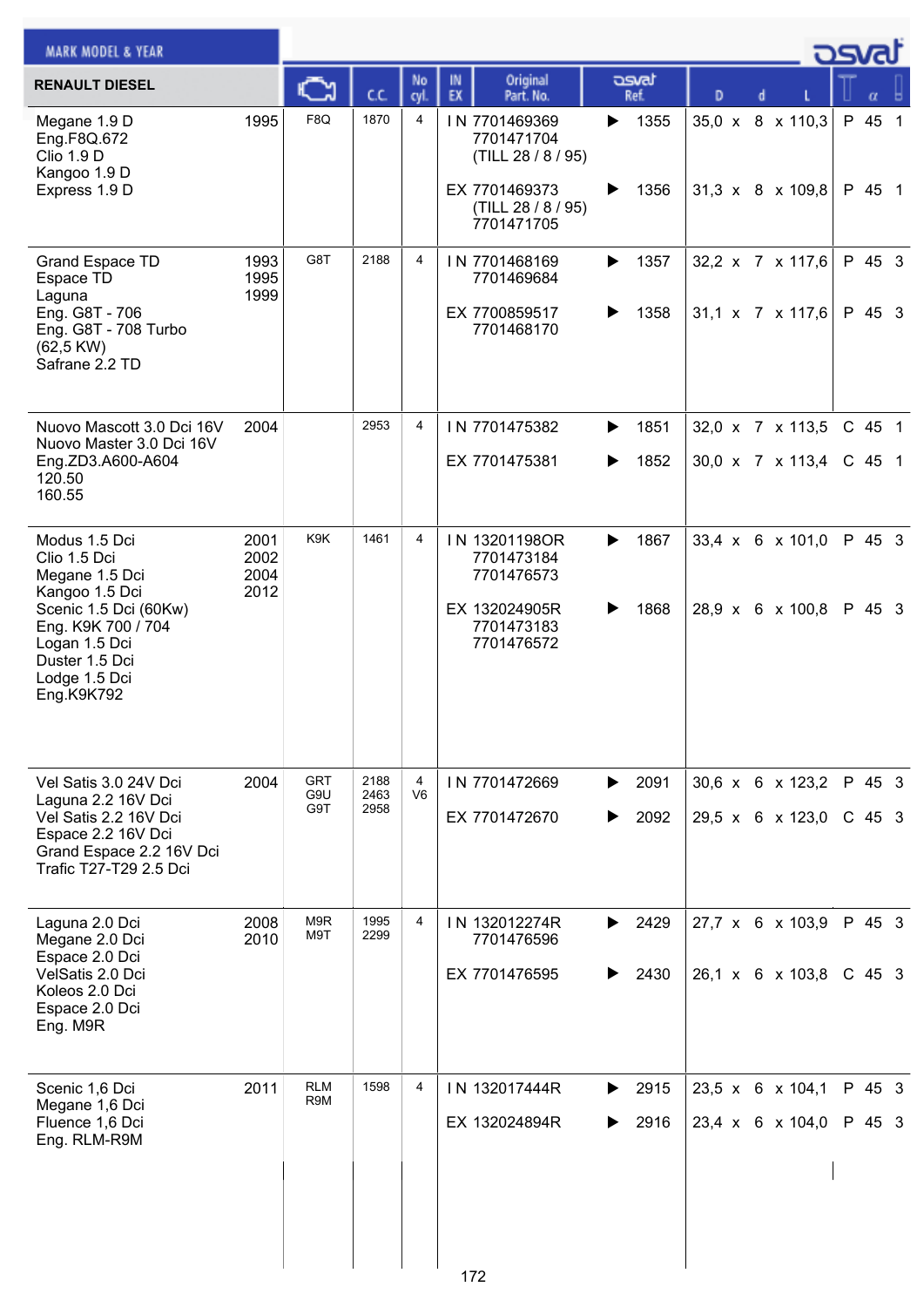| <b>MARK MODEL &amp; YEAR</b>                                                                                                                                                                                                                                                                                                                                                                                                          |                              |       |                              |                |                                                                          |                                    |                                                                  |  | osvat            |   |
|---------------------------------------------------------------------------------------------------------------------------------------------------------------------------------------------------------------------------------------------------------------------------------------------------------------------------------------------------------------------------------------------------------------------------------------|------------------------------|-------|------------------------------|----------------|--------------------------------------------------------------------------|------------------------------------|------------------------------------------------------------------|--|------------------|---|
| <b>ROVER</b>                                                                                                                                                                                                                                                                                                                                                                                                                          |                              |       | C.C.                         | No<br>cyl.     | Original<br>IN<br>EX<br>Part. No.                                        | asvat<br>Ref.                      | D<br>d                                                           |  | α                | ы |
| Rover 100 Metro 16V<br>Rover 11 4i Aut.<br>Rover 214 SLi / GSi 16V<br>Rover 414 Si / SLi 16V<br>Eng. K 16<br>(66/70 KW)<br>Rover 416 16V SLI<br>Rover 416 16V ESI<br>200 1.4 S / Si<br>400 1.4 S / Si<br>200 1.6<br>400 1.6<br>Tourer 1.6<br><b>MGF 1.8</b><br>75 1.8<br>25 1.1 16V<br>25 1.4 16V<br>25 1.6<br>25 1.8<br>75 1.8<br>Eng.K64-K65-L82-I84KF<br>45 1.4<br>45 1.6<br>45 1.8<br><b>Eng.184KF</b><br>Freelander 1.8 Softback | 1989<br>1991<br>2001<br>2004 | 18K4F | 1119<br>1396<br>1588<br>1796 | 4              | IN LGH10029<br>LGH10029L<br><b>EX LGH10028</b><br>LGH100820<br>LGH101190 | 0665<br>▶<br>0666<br>▶             | 27,7 x 6 x 89,6<br>24,2 x 6 x 90,0                               |  | P 45 1<br>P 45 1 |   |
| 216 16V<br>400 1.6 Sli<br>Eng.D16A7                                                                                                                                                                                                                                                                                                                                                                                                   | 1996<br>1998                 | D16A7 | 1594                         | 4              | <b>IN FDU1485</b><br>LGH101100<br>EX FDU1487<br>LGH101110                | $\triangleright$ 0915<br>0916<br>▶ | 29,0 $\times$ 5,5 $\times$ 115,0<br>25,0 x 5,5 x 118,7           |  | C 45 1<br>C 45 1 |   |
| Rover 100 Metro<br>Rover 100 Metro 1.4 GS<br>Rover 111<br>Rover 214 S / 414 16V<br>(44/56 KW)<br>200 1.1 8V<br>25 1.1 / 1.4<br>Eng. 11K2F 465<br>Eng. L06 / K63                                                                                                                                                                                                                                                                       | 1990<br>2001                 | 11K2F | 1113<br>1396                 | $\overline{4}$ | <b>IN WAM4002</b><br><b>EX LGH101180</b><br>WAM4003                      | 1089<br>▶<br>1090                  | 33,5 x 7 x 90,5<br>$31,2 \times 7 \times 91,0$                   |  | P 45 1<br>P 45 1 |   |
| Mini Cooper<br><b>British Open</b>                                                                                                                                                                                                                                                                                                                                                                                                    | 1984<br>1999                 |       | 1275                         | $\overline{4}$ | <b>IN TAM1058</b><br><b>EX TAM1061</b><br>173                            | 1091<br>▶<br>1092                  | 33,2 $\times$ 7,1 $\times$ 90,7<br>$29,3 \times 7,1 \times 90,7$ |  | P 45 3<br>P 45 3 |   |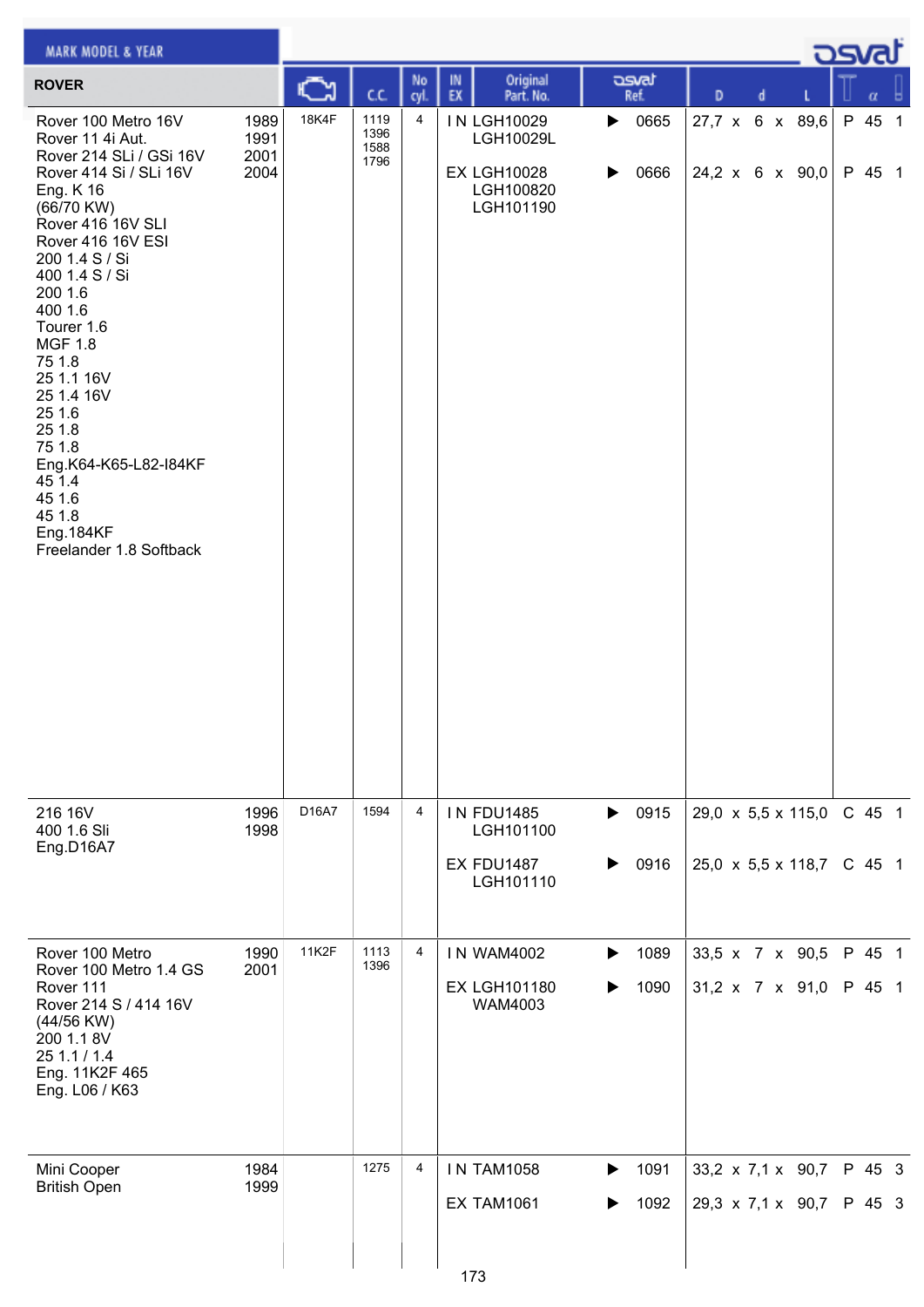| <b>MARK MODEL &amp; YEAR</b>                                                                                                           |                      |                |                              |                |                                                                    |                        |                                                                            | كە               |                    |  |
|----------------------------------------------------------------------------------------------------------------------------------------|----------------------|----------------|------------------------------|----------------|--------------------------------------------------------------------|------------------------|----------------------------------------------------------------------------|------------------|--------------------|--|
| <b>ROVER</b>                                                                                                                           |                      | Č٦             | C.C.                         | No<br>cyl.     | Original<br>IN<br>EX<br>Part. No.                                  | asvat<br>Ref.          | D<br>d                                                                     |                  | α                  |  |
| 220 Turbo 16V<br>620 16V Ti<br>820 Si / Sli 16V<br>Eng. T 16.4<br>(100 KW)                                                             | 1991                 | T16            | 1996                         | 4              | <b>IN LGH10020</b><br>LGH101060<br><b>EX LGH10049</b><br>LGH101000 | 1093<br>▶<br>1094      | 31,9 x 7,1 x 110,8<br>29,4 $\times$ 7,1 $\times$ 110,8                     | P 45 1           | P 45 1             |  |
| 820 Turbo                                                                                                                              |                      |                |                              |                | LGH101140                                                          |                        |                                                                            |                  |                    |  |
| Freelander 2.5 Softback<br>200 1.8 Vi<br>MGF 1.8 VVC<br>75 2.0 V6<br>75 2.5 V6<br>Eng. 20K4F / 25K4F<br>45 2.0 V6<br>825 2.5 i V6 24 V | 1999<br>2001<br>2004 | 20K4F<br>25K4F | 1796<br>1985<br>2497         | 4<br>V6        | <b>IN LGH10064</b><br><b>EX LGH10065</b><br>LGH101360              | 1725<br>▶<br>1726      | 31,5 x 6 x 89,6<br>27,5 x 6 x 90,0                                         | C 45 1<br>C 45 1 |                    |  |
| Mini One 90CV<br>Mini Cooper 115CV<br>Eng. BMW R50 Tritec<br>Eng.18K4K                                                                 | 2001                 | <b>18K4K</b>   | 1600                         | 4              | IN 11341485585<br>11347513019<br>11347829955<br>EX 11347513020     | 1755<br>▶<br>1756<br>▶ | $30,3 \times 6 \times 109,0$<br>23,3 x 6 x 117,8                           |                  | C 45 3<br>P 45 1   |  |
|                                                                                                                                        |                      |                |                              |                | 11347829943<br>11347829944                                         |                        |                                                                            |                  |                    |  |
| 216-416 1.6i 16V SOHC-<br><b>DOHC</b><br>25-45 1.6i 16V<br>Eng. 16K4-16K16                                                             | 1995<br>2000         | 16K4K16        | 1588                         | 4              | IN LGH101310<br><b>EX LGH101330</b>                                | 1839<br>▶<br>1835<br>▶ | $30,0 \times 5,5 \times 118,7$<br>26,0 $\times$ 5,5 $\times$ 116,0         |                  | C 45 1<br>$C$ 45 1 |  |
| Discovery 1<br>Discovery 2<br>Defender<br>Range Rover                                                                                  |                      |                | 3500<br>3900<br>4000<br>4600 | V <sub>8</sub> | IN LGH000030<br><b>EX LGH000040</b>                                | 2111<br>▶<br>2112<br>▶ | $39.9 \times 8.7 \times 117.0$ C 45 12<br>24,3 $\times$ 8,7 $\times$ 117,0 | C 45 12          |                    |  |
| Range Rover Sport<br>Discovery III<br>Eng.448S2                                                                                        | 2002                 | 448S2          | 4400                         | V8             | IN 4646005<br>LR002447                                             | 2495<br>▶              | 34,8 x 5 x 105,3                                                           |                  | C 45 1             |  |
|                                                                                                                                        |                      |                |                              |                | EX 4646004                                                         | 2496                   | $30.9 \times 5 \times 105.1$                                               |                  | P 45 1             |  |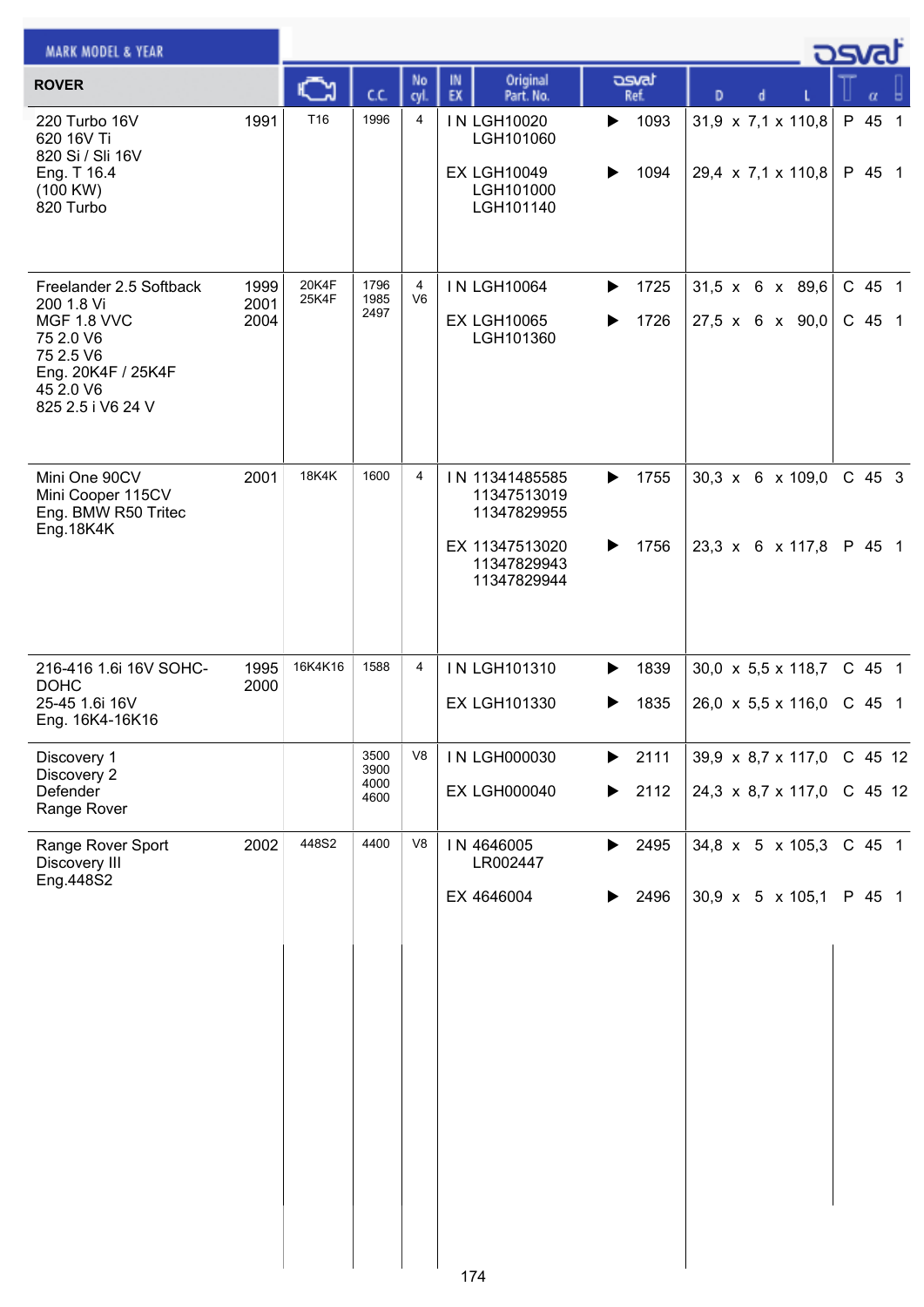| Original<br>asvat<br>IN<br>No<br><b>ROVER DIESEL</b><br>C٦<br>EX<br>cc<br>Part. No.<br>cyl.<br>Ref.<br>D<br>α<br>2494<br>1994<br>0595<br>38,9 x 8 x 116,3<br>4<br><b>IN ERR3777</b><br>30 <sub>3</sub><br>Maxion HSD 21L<br>P<br>Serie 300 83Kw<br><b>EX ERR1156</b><br>0668<br>36,5 x 8 x 116,5<br>P 45 3<br>2494<br>4<br>1989<br><b>IN ERR1157</b><br>0667<br>39,5 x 8 x 116,5<br>P 30 3<br>Land Rover Discovery<br>▶<br>200 Tdi 80Kw 12L<br>1994<br><b>EX ERR1156</b><br>0668<br>$36,5 \times 8 \times 116,5$<br>P 45 3<br>Eng. 2.5 L Turbo<br>Defender 90 TDi<br>(83 KW) MAXION 200 TDI<br>XUD7<br>1769<br>38,5 x 8 x 112,5<br>P 45 1<br>Eng. XDU7 TE Turbo<br>1991<br>4<br><b>IN LGH10051</b><br>0990<br>▶<br>XUD9<br>1905<br>Rover 218 / 418 SLD / GSD /<br>LGH10053<br><b>TD</b><br>33,0 x 8 x 112,0<br><b>EX LGH10052</b><br>0243<br>P 45 1<br>Eng. XUD 9 A<br>Rover 218 SD<br>LGH10054<br>LGH10075<br>(49/65 KW)<br>256T<br>2497<br>6<br><b>IN STC2156</b><br>35,9 x 6 x 103,7<br>P 45 3<br>1994<br>1065<br>Rnage Rover 2.5 TD<br>▶<br>Eng.256T BMW<br><b>EX STC2149</b><br>30,9 x 6 x 103,6<br>1066<br>P 45 3<br>20T2N<br>2004<br>1994<br>P 45 1<br>420 TD<br>4<br>IN LGH100990<br>1315<br>37,2 x 7 x 86,7<br>620 TD<br>200 2.0 SD / SDi<br><b>EX LGH100980</b><br>1316<br>P 45 1<br>32,5 x 7 x 86,7<br>400 2.0 SD / Sdi<br>25 2.0 D<br>25 2.0 TD (74 / 83) Kw<br>45 2.0 TD<br>Eng.20T2N<br>204D2<br>P 45 3<br>1999<br>1950<br>4<br>IN LGH101450<br>1588<br>25,9 x 6 x 99,9<br>75 2.0 CDT<br>▶<br>204D3<br>75 2.0 CDTi<br>306D1<br>$25.9 \times 6 \times 99.9$<br>P 45 3<br><b>EX LGH101450</b><br>1588<br>Eng. 204D2-306D1<br>▶<br>RangeRover 3.0 TD6 24V<br>TD <sub>5</sub><br>2496<br>5<br>1997<br>P 30 3<br><b>IN ERR6611</b><br>1991<br>34,7 x 7 x 105,3<br>Discovery 2,5 TD<br>▶<br>Eng.TD5 10P-15P<br><b>EX ERR6612</b><br>1992<br>$31,7 \times 7 \times 105,3$<br>P 45 3<br>1364<br>2003<br>4<br>30,6 x 6 x 100,0<br>C 45 1<br>Mini One Diesel<br>IN 11347791054<br>2079<br>▶<br>Eng.TOYOTA 1NDTV<br>28,0 x 6 x 100,0<br>EX 11347791055<br>2080<br>$C$ 45 1<br>3600<br>V <sub>8</sub><br>2002<br>IN 1311281<br>2369<br>27,7 x 6 x 97,1<br>P 45 3 | <b>MARK MODEL &amp; YEAR</b> |  |  |  |  | كت <del>م</del> |  |
|--------------------------------------------------------------------------------------------------------------------------------------------------------------------------------------------------------------------------------------------------------------------------------------------------------------------------------------------------------------------------------------------------------------------------------------------------------------------------------------------------------------------------------------------------------------------------------------------------------------------------------------------------------------------------------------------------------------------------------------------------------------------------------------------------------------------------------------------------------------------------------------------------------------------------------------------------------------------------------------------------------------------------------------------------------------------------------------------------------------------------------------------------------------------------------------------------------------------------------------------------------------------------------------------------------------------------------------------------------------------------------------------------------------------------------------------------------------------------------------------------------------------------------------------------------------------------------------------------------------------------------------------------------------------------------------------------------------------------------------------------------------------------------------------------------------------------------------------------------------------------------------------------------------------------------------------------------------------------------------------------------------------------------------------------------------------------------------------------------------------------------------------------------------------|------------------------------|--|--|--|--|-----------------|--|
|                                                                                                                                                                                                                                                                                                                                                                                                                                                                                                                                                                                                                                                                                                                                                                                                                                                                                                                                                                                                                                                                                                                                                                                                                                                                                                                                                                                                                                                                                                                                                                                                                                                                                                                                                                                                                                                                                                                                                                                                                                                                                                                                                                    |                              |  |  |  |  |                 |  |
|                                                                                                                                                                                                                                                                                                                                                                                                                                                                                                                                                                                                                                                                                                                                                                                                                                                                                                                                                                                                                                                                                                                                                                                                                                                                                                                                                                                                                                                                                                                                                                                                                                                                                                                                                                                                                                                                                                                                                                                                                                                                                                                                                                    |                              |  |  |  |  |                 |  |
|                                                                                                                                                                                                                                                                                                                                                                                                                                                                                                                                                                                                                                                                                                                                                                                                                                                                                                                                                                                                                                                                                                                                                                                                                                                                                                                                                                                                                                                                                                                                                                                                                                                                                                                                                                                                                                                                                                                                                                                                                                                                                                                                                                    |                              |  |  |  |  |                 |  |
|                                                                                                                                                                                                                                                                                                                                                                                                                                                                                                                                                                                                                                                                                                                                                                                                                                                                                                                                                                                                                                                                                                                                                                                                                                                                                                                                                                                                                                                                                                                                                                                                                                                                                                                                                                                                                                                                                                                                                                                                                                                                                                                                                                    |                              |  |  |  |  |                 |  |
|                                                                                                                                                                                                                                                                                                                                                                                                                                                                                                                                                                                                                                                                                                                                                                                                                                                                                                                                                                                                                                                                                                                                                                                                                                                                                                                                                                                                                                                                                                                                                                                                                                                                                                                                                                                                                                                                                                                                                                                                                                                                                                                                                                    |                              |  |  |  |  |                 |  |
|                                                                                                                                                                                                                                                                                                                                                                                                                                                                                                                                                                                                                                                                                                                                                                                                                                                                                                                                                                                                                                                                                                                                                                                                                                                                                                                                                                                                                                                                                                                                                                                                                                                                                                                                                                                                                                                                                                                                                                                                                                                                                                                                                                    |                              |  |  |  |  |                 |  |
|                                                                                                                                                                                                                                                                                                                                                                                                                                                                                                                                                                                                                                                                                                                                                                                                                                                                                                                                                                                                                                                                                                                                                                                                                                                                                                                                                                                                                                                                                                                                                                                                                                                                                                                                                                                                                                                                                                                                                                                                                                                                                                                                                                    |                              |  |  |  |  |                 |  |
|                                                                                                                                                                                                                                                                                                                                                                                                                                                                                                                                                                                                                                                                                                                                                                                                                                                                                                                                                                                                                                                                                                                                                                                                                                                                                                                                                                                                                                                                                                                                                                                                                                                                                                                                                                                                                                                                                                                                                                                                                                                                                                                                                                    |                              |  |  |  |  |                 |  |
|                                                                                                                                                                                                                                                                                                                                                                                                                                                                                                                                                                                                                                                                                                                                                                                                                                                                                                                                                                                                                                                                                                                                                                                                                                                                                                                                                                                                                                                                                                                                                                                                                                                                                                                                                                                                                                                                                                                                                                                                                                                                                                                                                                    |                              |  |  |  |  |                 |  |
|                                                                                                                                                                                                                                                                                                                                                                                                                                                                                                                                                                                                                                                                                                                                                                                                                                                                                                                                                                                                                                                                                                                                                                                                                                                                                                                                                                                                                                                                                                                                                                                                                                                                                                                                                                                                                                                                                                                                                                                                                                                                                                                                                                    |                              |  |  |  |  |                 |  |
|                                                                                                                                                                                                                                                                                                                                                                                                                                                                                                                                                                                                                                                                                                                                                                                                                                                                                                                                                                                                                                                                                                                                                                                                                                                                                                                                                                                                                                                                                                                                                                                                                                                                                                                                                                                                                                                                                                                                                                                                                                                                                                                                                                    |                              |  |  |  |  |                 |  |
|                                                                                                                                                                                                                                                                                                                                                                                                                                                                                                                                                                                                                                                                                                                                                                                                                                                                                                                                                                                                                                                                                                                                                                                                                                                                                                                                                                                                                                                                                                                                                                                                                                                                                                                                                                                                                                                                                                                                                                                                                                                                                                                                                                    |                              |  |  |  |  |                 |  |
|                                                                                                                                                                                                                                                                                                                                                                                                                                                                                                                                                                                                                                                                                                                                                                                                                                                                                                                                                                                                                                                                                                                                                                                                                                                                                                                                                                                                                                                                                                                                                                                                                                                                                                                                                                                                                                                                                                                                                                                                                                                                                                                                                                    |                              |  |  |  |  |                 |  |
|                                                                                                                                                                                                                                                                                                                                                                                                                                                                                                                                                                                                                                                                                                                                                                                                                                                                                                                                                                                                                                                                                                                                                                                                                                                                                                                                                                                                                                                                                                                                                                                                                                                                                                                                                                                                                                                                                                                                                                                                                                                                                                                                                                    |                              |  |  |  |  |                 |  |
|                                                                                                                                                                                                                                                                                                                                                                                                                                                                                                                                                                                                                                                                                                                                                                                                                                                                                                                                                                                                                                                                                                                                                                                                                                                                                                                                                                                                                                                                                                                                                                                                                                                                                                                                                                                                                                                                                                                                                                                                                                                                                                                                                                    |                              |  |  |  |  |                 |  |
|                                                                                                                                                                                                                                                                                                                                                                                                                                                                                                                                                                                                                                                                                                                                                                                                                                                                                                                                                                                                                                                                                                                                                                                                                                                                                                                                                                                                                                                                                                                                                                                                                                                                                                                                                                                                                                                                                                                                                                                                                                                                                                                                                                    |                              |  |  |  |  |                 |  |
|                                                                                                                                                                                                                                                                                                                                                                                                                                                                                                                                                                                                                                                                                                                                                                                                                                                                                                                                                                                                                                                                                                                                                                                                                                                                                                                                                                                                                                                                                                                                                                                                                                                                                                                                                                                                                                                                                                                                                                                                                                                                                                                                                                    |                              |  |  |  |  |                 |  |
|                                                                                                                                                                                                                                                                                                                                                                                                                                                                                                                                                                                                                                                                                                                                                                                                                                                                                                                                                                                                                                                                                                                                                                                                                                                                                                                                                                                                                                                                                                                                                                                                                                                                                                                                                                                                                                                                                                                                                                                                                                                                                                                                                                    |                              |  |  |  |  |                 |  |
|                                                                                                                                                                                                                                                                                                                                                                                                                                                                                                                                                                                                                                                                                                                                                                                                                                                                                                                                                                                                                                                                                                                                                                                                                                                                                                                                                                                                                                                                                                                                                                                                                                                                                                                                                                                                                                                                                                                                                                                                                                                                                                                                                                    |                              |  |  |  |  |                 |  |
|                                                                                                                                                                                                                                                                                                                                                                                                                                                                                                                                                                                                                                                                                                                                                                                                                                                                                                                                                                                                                                                                                                                                                                                                                                                                                                                                                                                                                                                                                                                                                                                                                                                                                                                                                                                                                                                                                                                                                                                                                                                                                                                                                                    |                              |  |  |  |  |                 |  |
|                                                                                                                                                                                                                                                                                                                                                                                                                                                                                                                                                                                                                                                                                                                                                                                                                                                                                                                                                                                                                                                                                                                                                                                                                                                                                                                                                                                                                                                                                                                                                                                                                                                                                                                                                                                                                                                                                                                                                                                                                                                                                                                                                                    |                              |  |  |  |  |                 |  |
|                                                                                                                                                                                                                                                                                                                                                                                                                                                                                                                                                                                                                                                                                                                                                                                                                                                                                                                                                                                                                                                                                                                                                                                                                                                                                                                                                                                                                                                                                                                                                                                                                                                                                                                                                                                                                                                                                                                                                                                                                                                                                                                                                                    |                              |  |  |  |  |                 |  |
|                                                                                                                                                                                                                                                                                                                                                                                                                                                                                                                                                                                                                                                                                                                                                                                                                                                                                                                                                                                                                                                                                                                                                                                                                                                                                                                                                                                                                                                                                                                                                                                                                                                                                                                                                                                                                                                                                                                                                                                                                                                                                                                                                                    |                              |  |  |  |  |                 |  |
|                                                                                                                                                                                                                                                                                                                                                                                                                                                                                                                                                                                                                                                                                                                                                                                                                                                                                                                                                                                                                                                                                                                                                                                                                                                                                                                                                                                                                                                                                                                                                                                                                                                                                                                                                                                                                                                                                                                                                                                                                                                                                                                                                                    |                              |  |  |  |  |                 |  |
|                                                                                                                                                                                                                                                                                                                                                                                                                                                                                                                                                                                                                                                                                                                                                                                                                                                                                                                                                                                                                                                                                                                                                                                                                                                                                                                                                                                                                                                                                                                                                                                                                                                                                                                                                                                                                                                                                                                                                                                                                                                                                                                                                                    |                              |  |  |  |  |                 |  |
|                                                                                                                                                                                                                                                                                                                                                                                                                                                                                                                                                                                                                                                                                                                                                                                                                                                                                                                                                                                                                                                                                                                                                                                                                                                                                                                                                                                                                                                                                                                                                                                                                                                                                                                                                                                                                                                                                                                                                                                                                                                                                                                                                                    |                              |  |  |  |  |                 |  |
|                                                                                                                                                                                                                                                                                                                                                                                                                                                                                                                                                                                                                                                                                                                                                                                                                                                                                                                                                                                                                                                                                                                                                                                                                                                                                                                                                                                                                                                                                                                                                                                                                                                                                                                                                                                                                                                                                                                                                                                                                                                                                                                                                                    |                              |  |  |  |  |                 |  |
|                                                                                                                                                                                                                                                                                                                                                                                                                                                                                                                                                                                                                                                                                                                                                                                                                                                                                                                                                                                                                                                                                                                                                                                                                                                                                                                                                                                                                                                                                                                                                                                                                                                                                                                                                                                                                                                                                                                                                                                                                                                                                                                                                                    |                              |  |  |  |  |                 |  |
|                                                                                                                                                                                                                                                                                                                                                                                                                                                                                                                                                                                                                                                                                                                                                                                                                                                                                                                                                                                                                                                                                                                                                                                                                                                                                                                                                                                                                                                                                                                                                                                                                                                                                                                                                                                                                                                                                                                                                                                                                                                                                                                                                                    |                              |  |  |  |  |                 |  |
|                                                                                                                                                                                                                                                                                                                                                                                                                                                                                                                                                                                                                                                                                                                                                                                                                                                                                                                                                                                                                                                                                                                                                                                                                                                                                                                                                                                                                                                                                                                                                                                                                                                                                                                                                                                                                                                                                                                                                                                                                                                                                                                                                                    |                              |  |  |  |  |                 |  |
| Discovery III                                                                                                                                                                                                                                                                                                                                                                                                                                                                                                                                                                                                                                                                                                                                                                                                                                                                                                                                                                                                                                                                                                                                                                                                                                                                                                                                                                                                                                                                                                                                                                                                                                                                                                                                                                                                                                                                                                                                                                                                                                                                                                                                                      | Range Rover Sport            |  |  |  |  |                 |  |
| EX 1316137<br>2370<br>25,2 x 6 x 96,4<br>P 45 3<br>1520918                                                                                                                                                                                                                                                                                                                                                                                                                                                                                                                                                                                                                                                                                                                                                                                                                                                                                                                                                                                                                                                                                                                                                                                                                                                                                                                                                                                                                                                                                                                                                                                                                                                                                                                                                                                                                                                                                                                                                                                                                                                                                                         |                              |  |  |  |  |                 |  |
|                                                                                                                                                                                                                                                                                                                                                                                                                                                                                                                                                                                                                                                                                                                                                                                                                                                                                                                                                                                                                                                                                                                                                                                                                                                                                                                                                                                                                                                                                                                                                                                                                                                                                                                                                                                                                                                                                                                                                                                                                                                                                                                                                                    |                              |  |  |  |  |                 |  |
|                                                                                                                                                                                                                                                                                                                                                                                                                                                                                                                                                                                                                                                                                                                                                                                                                                                                                                                                                                                                                                                                                                                                                                                                                                                                                                                                                                                                                                                                                                                                                                                                                                                                                                                                                                                                                                                                                                                                                                                                                                                                                                                                                                    |                              |  |  |  |  |                 |  |
|                                                                                                                                                                                                                                                                                                                                                                                                                                                                                                                                                                                                                                                                                                                                                                                                                                                                                                                                                                                                                                                                                                                                                                                                                                                                                                                                                                                                                                                                                                                                                                                                                                                                                                                                                                                                                                                                                                                                                                                                                                                                                                                                                                    |                              |  |  |  |  |                 |  |
| 175                                                                                                                                                                                                                                                                                                                                                                                                                                                                                                                                                                                                                                                                                                                                                                                                                                                                                                                                                                                                                                                                                                                                                                                                                                                                                                                                                                                                                                                                                                                                                                                                                                                                                                                                                                                                                                                                                                                                                                                                                                                                                                                                                                |                              |  |  |  |  |                 |  |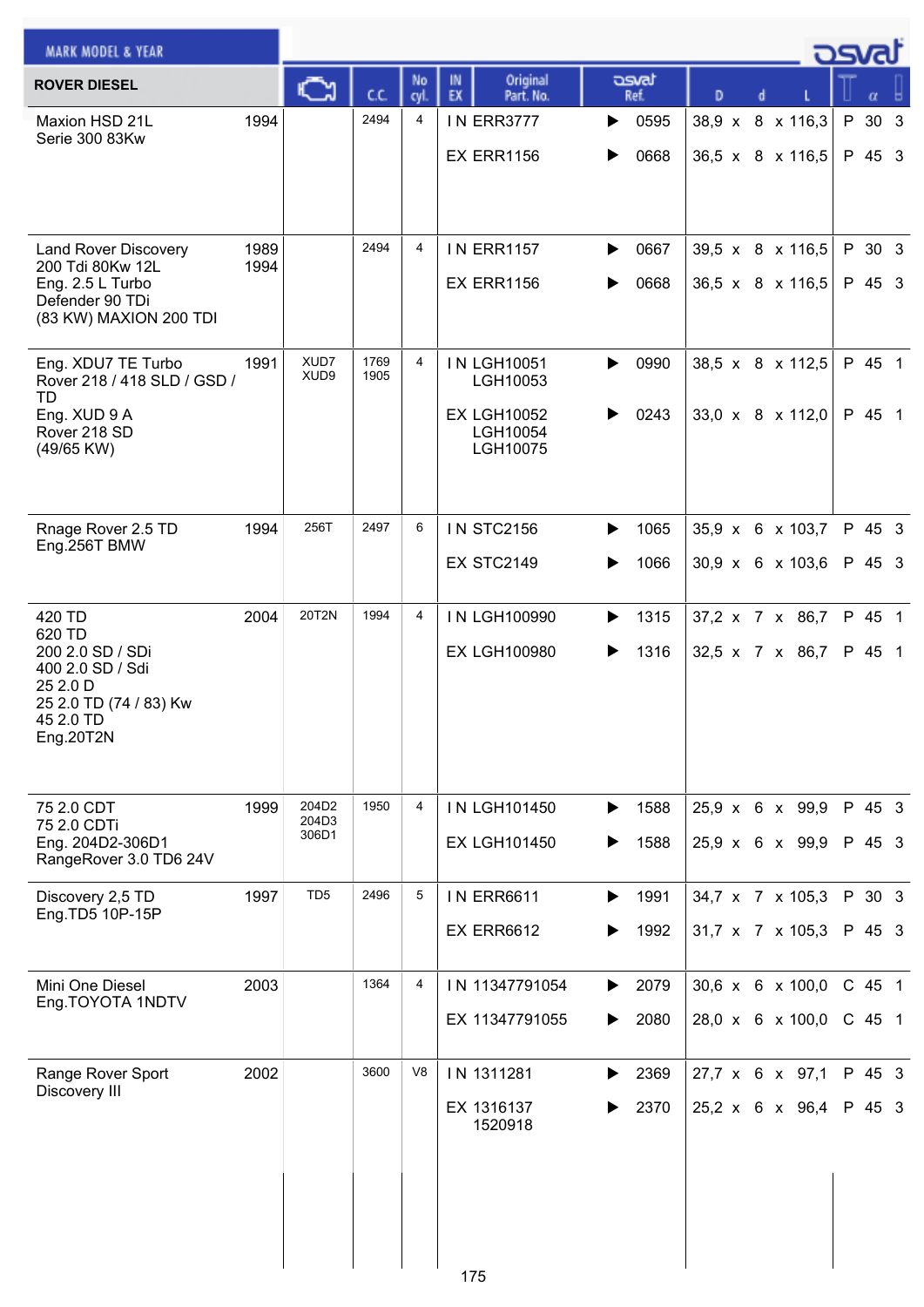| <b>MARK MODEL &amp; YEAR</b>                                                                                                                                                                |                      |                              |              |                |                                     |                                            |                                                  | <u>osvaľ</u>         |
|---------------------------------------------------------------------------------------------------------------------------------------------------------------------------------------------|----------------------|------------------------------|--------------|----------------|-------------------------------------|--------------------------------------------|--------------------------------------------------|----------------------|
| <b>SAAB</b>                                                                                                                                                                                 |                      | C٦                           | C.C.         | No<br>cyl.     | Original<br>IN<br>EX<br>Part. No.   | asvat<br>Ref.                              | D<br>d                                           | α                    |
| 900 SE Coupé 24V<br>900 SE / 900 SE Cabriolet<br>24V<br>(125 KW)<br>Eng.B258                                                                                                                | 1993                 | <b>B258</b>                  | 2498         | 6              | IN 4500849<br>EX 4500864            | 1213<br>▶<br>1214<br>▶                     | 32,0 x 6 x 102,1<br>29,0 x 6 x 92,2              | P 45 3<br>P 45 3     |
| 9000 CSE / CDE 24V<br>9000 Griffin 24V<br>(155 KW)                                                                                                                                          | 1994                 |                              | 2962         | 6              | IN 4500849<br>EX 90410816           | 1213<br>▶<br>1572<br>▶                     | 32,0 x 6 x 102,1<br>29,0 x 6 x 102,1             | P 45 3<br>P 45 3     |
| 900 2.3 / 2.3 16V<br>900 S / 900 S Coupé<br>900 SE / 900 SE Coupé<br>900 S Cabriolet<br>9000 CS 2.0 / 2.3 16V<br>9000 CSE / Aero / CD / CDE<br>(96/108/110/125/147/165 KW)<br>Eng.B204-B234 | 1992<br>1993         | <b>B204</b><br>B234          | 1985<br>2290 | $\overline{4}$ | IN 9165580<br>EX 7500085<br>9165598 | 1571<br>▶<br>1568<br>▶                     | 33,0 x 7 x 107,8<br>29,0 x 7 x 108,3             | P 45 3<br>P 45 3     |
| 9-3 1.8 I 16V<br>Eng.Z18XE                                                                                                                                                                  | 2004                 | Z18XE                        | 1796         | $\overline{4}$ | IN 641048<br>EX 641357              | 1859<br>▶<br>1860<br>▶                     | 31,2 x 5 x 101,3<br>27,4 x 5 x 100,8             | C 45 3<br>$C$ 45 3   |
| 9,3 Sport Sedan<br>Eng.B207R                                                                                                                                                                | 2000                 | <b>B207R</b>                 |              |                | IN 12786696<br>EX 12791961          | 2087<br>▶<br>2088<br>▶                     | 35,1 x 6 x 102,2<br>$30,1 \times 6 \times 100,9$ | C 45 3<br>$C$ 45 3   |
| 9-3 B205-E-R-L B235-R<br>9-5 B205-E-R-L B235-R<br>Eng.B205E-B235R                                                                                                                           | 1998                 | <b>B205E</b><br><b>B235R</b> | 2000<br>2300 |                | IN 9185851<br>EX 9179219<br>9399965 | 2147<br>▶<br>2148                          | $33.1 \times 5 \times 107.5$<br>29,0 x 5 x 107,9 | $C$ 45 3<br>P 45 3   |
| Eng.Vortec 256C.I.                                                                                                                                                                          | 2921<br>3651<br>4200 | <b>256CI</b>                 | 2009         | 4<br>6         | IN 12601763<br>EX 12601762<br>176   | 2773<br>$\blacktriangleright$<br>2774<br>▶ | 38,6 x 6 x 105,8<br>33,5 x 6 x 107,9             | $C$ 45 3<br>$C$ 45 3 |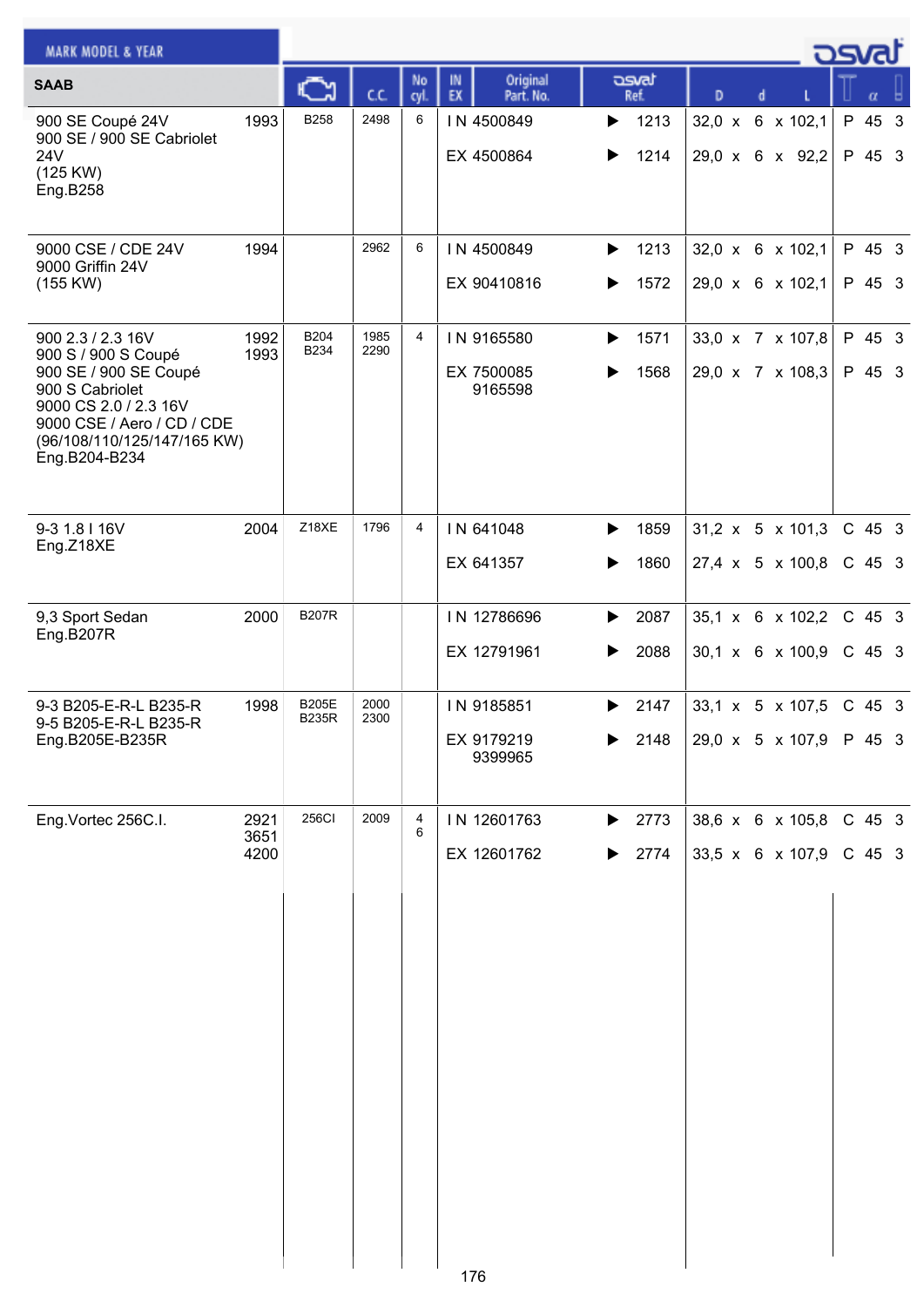| <b>MARK MODEL &amp; YEAR</b>                                                                                                                                                                                                             |                              |                                           |                         |                |                                                                                                                                               |                                |                                                             |  | كە                         |  |
|------------------------------------------------------------------------------------------------------------------------------------------------------------------------------------------------------------------------------------------|------------------------------|-------------------------------------------|-------------------------|----------------|-----------------------------------------------------------------------------------------------------------------------------------------------|--------------------------------|-------------------------------------------------------------|--|----------------------------|--|
| <b>SAAB DIESEL</b>                                                                                                                                                                                                                       |                              | C                                         | c.c.                    | No<br>cyl.     | Original<br>IN<br>EX<br>Part. No.                                                                                                             | asvat<br>Ref.                  | D<br>d                                                      |  | α                          |  |
| 9-3 2.2 TiD 16V<br>Eng.D229L Opel                                                                                                                                                                                                        | 2000                         | D229L                                     | 2172                    | 4              | IN 642168<br>EX 642211                                                                                                                        | 1575<br>▶<br>1576              | 29,0 x 6 x 97,1<br>26,0 x 6 x 97,1                          |  | P 45 3<br>P 45 3           |  |
| 9-3 1,9 Tid 120-120 CV<br>ENG.Z19DTH-Z19DTV                                                                                                                                                                                              | 2004                         | Z19DTH                                    | 1910                    | 4              | IN 93178587<br>EX 93178588                                                                                                                    | 1987<br>▶<br>1988              | 27,8 x 6 x 114,4<br>25,8 x 6 x 114,4                        |  | P 45 3<br>P 45 3           |  |
| 9-5 3.0 Tid 16V<br>Eng.Y30DT                                                                                                                                                                                                             | 2001                         | Y30DT                                     | 2958                    | V <sub>6</sub> | IN 641067<br>EX 641380                                                                                                                        | 2089<br>▶<br>2090<br>▶         | 27,4 x 6 x 98,5<br>26,5 x 6 x 98,1                          |  | P 45 1<br>P 45 1           |  |
| <b>SCANIA</b><br>Eng. DS 10 - Turbo<br>Eng. DS 11 - Turbo<br>Eng. DS 14 - Turbo<br>(162/202/258 KW)                                                                                                                                      | 1958<br>1968<br>1981         | <b>DS10</b><br><b>DS11</b><br><b>DS14</b> | 10260<br>11015<br>14181 | 8              | IN 270247<br>IN 1361190<br>1361192<br>272804<br>EX 1360834<br>232018                                                                          | 0366<br>0367<br>▶<br>0654      | 54,0 x 11 x 162,5<br>54,0 x 11 x 162,5<br>44,6 x 11 x 162,5 |  | P 30 1<br>P 30 1<br>P 45 1 |  |
| Eng. DN 14<br>Eng. DS 14 - Turbo<br>(191/275 KW)                                                                                                                                                                                         | 1968<br>1969<br>1981         |                                           | 14181                   | 8              | IN 1361190<br>1361192<br>272804<br>EX 1361197<br>243477                                                                                       | 0367<br>▶<br>0652              | 54,0 x 11 x 162,5<br>44,0 x 11 x 162,5                      |  | P 30 1<br>P 30 1           |  |
| <b>Eng. DN 11</b><br>Eng. DS 11 - Turbo<br>Eng. DSC 11 - Turbo<br>Eng. DS 14 - Turbo<br>Eng. DSC 14 - Turbo<br>(149/202/252/258/285/309<br>KW)<br>144 530 DSC 14<br>144 460 DSC 14<br>114 320 DSC 11<br>114 340 DSC 11<br>114 360 DSC 11 | 1981<br>1983<br>1986<br>2001 | DSC <sub>11</sub><br>DSC14                | 11015<br>14181          | 6<br>8         | IN 1360836<br>294674<br>352211<br>352212<br>IN 1361191<br>289483<br>324675<br>EX 1100997<br>1116987<br>1360834<br>1397521<br>232018<br>352347 | 0655<br>▶<br>0659<br>0654<br>▶ | 54,0 x 11 x 162,5<br>54,0 x 11 x 162,5<br>44,6 x 11 x 162,5 |  | P 20 1<br>P 20 1<br>P 45 1 |  |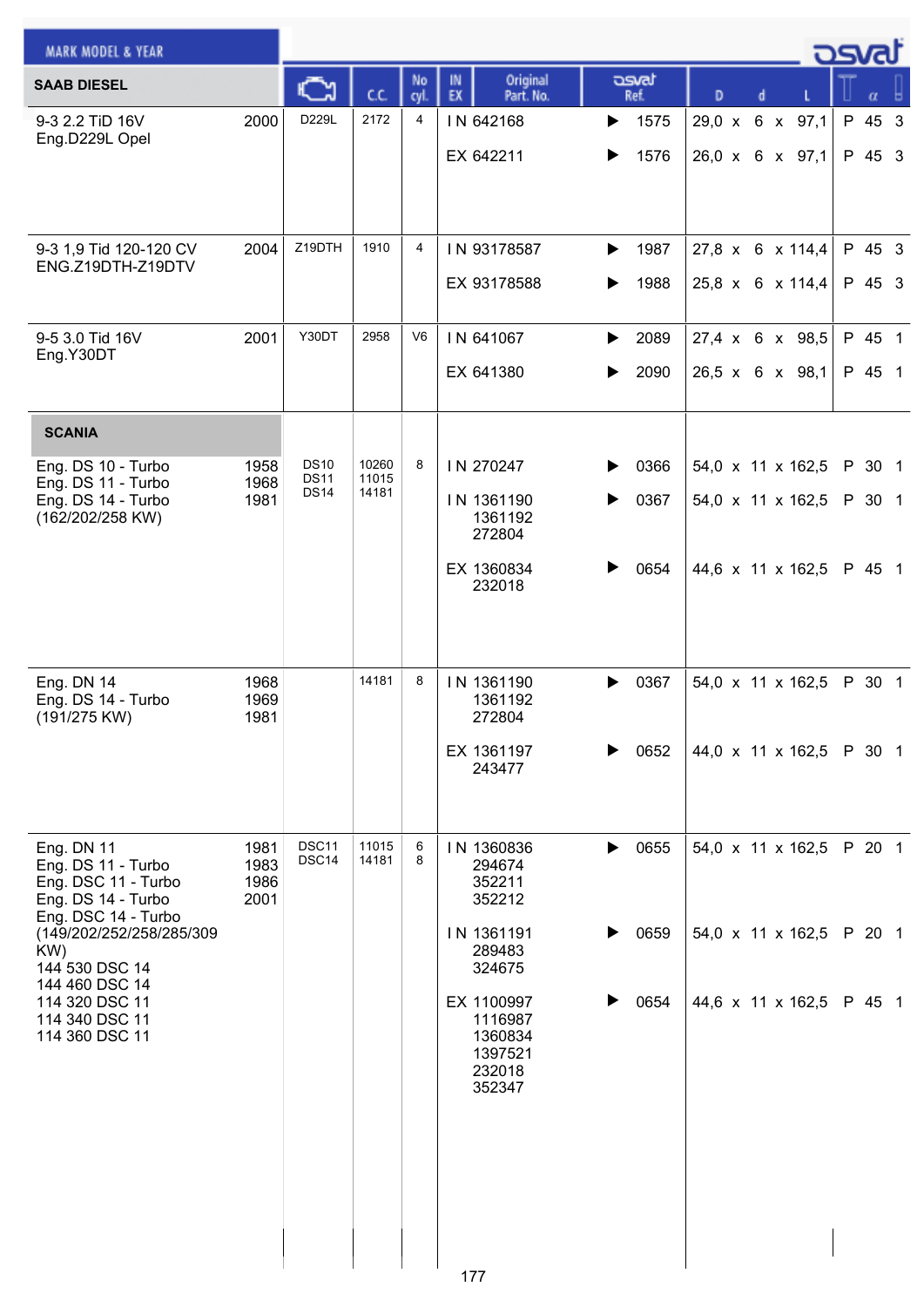| <b>MARK MODEL &amp; YEAR</b>                                                                                                                                                                                                                                                          |              |                            |                         |            |                                                                                            |                                                                |                                        | ك <i>osv</i> a   |
|---------------------------------------------------------------------------------------------------------------------------------------------------------------------------------------------------------------------------------------------------------------------------------------|--------------|----------------------------|-------------------------|------------|--------------------------------------------------------------------------------------------|----------------------------------------------------------------|----------------------------------------|------------------|
| <b>SCANIA</b>                                                                                                                                                                                                                                                                         |              | C                          | cc                      | No<br>cyl. | Original<br>IN<br>EX<br>Part. No.                                                          | asvat<br>Ref.                                                  | D<br>d                                 | α                |
| Eng. DN 14<br>Eng. DS 14 - Turbo<br>(191/272 KW)                                                                                                                                                                                                                                      | 1981         | <b>DN14</b><br><b>DS14</b> | 14181                   | 8          | IN 1360836<br>294674<br>EX 1361197<br>243477                                               | 0655<br>$\blacktriangleright$<br>0652<br>▶                     | 54,0 x 11 x 162,5<br>44,0 x 11 x 162,5 | P 20 1<br>P 30 1 |
| 124<br>400 DSC 12<br>360 DSC 12<br>420 DSC 12<br>400 DC 12<br>420 DC 12<br>164<br>480 DC 16<br>580 DC 16<br>114<br>340 DC 11<br>280 DC 11<br>330 DC 11<br>R 380 LB T 380 LA<br>R 420 LB T 420 LA E4<br>R 470 LB T 470 LA<br>R 500 LB T 500 LA<br>R 580 LB T 580 LA<br>Eng.DSC11-DSC12 | 2001<br>2004 | DSC11<br>DSC12<br>DC163    | 10640<br>11700<br>15600 | 6<br>8     | IN 1333230<br>1477022<br>1785076<br>1886246<br>EX 1328537<br>1445830<br>1791152<br>1886247 | 1871<br>$\blacktriangleright$<br>$\blacktriangleright$<br>1872 | 44,0 x 10 x 171,6<br>41,0 x 10 x 171,6 | P 20 1<br>P 45 1 |
| Eng.DC9                                                                                                                                                                                                                                                                               | 2006         | DC <sub>9</sub>            | 9000                    | 6          | IN 1386647                                                                                 | 2691<br>$\blacktriangleright$                                  | 46,0 x 11 x 162,5                      | P 20 1           |
|                                                                                                                                                                                                                                                                                       |              |                            |                         |            | EX 1903846                                                                                 | 2692<br>▶                                                      | 41,0 x 11 x 162,5                      | P 45 1           |
| DC9-13                                                                                                                                                                                                                                                                                | 2008         | DC913                      | 9000                    | 5<br>6     | IN 1887056<br>EX 2032823                                                                   | 2799<br>▶<br>2846<br>▶                                         | 44,0 x 10 x 171,2<br>41,0 x 10 x 171,6 | P 20 4<br>P 30 4 |
| Serie 4<br>Eng DC12 F6                                                                                                                                                                                                                                                                | 2004         | DC12F6<br>DC12IRAN         | 12000                   | 6          | IN 1886946<br>1887056                                                                      | 2799<br>$\blacktriangleright$                                  | 44,0 x 10 x 171,2                      | P 20 4           |
|                                                                                                                                                                                                                                                                                       |              |                            |                         |            | EX 1781847<br>1854801                                                                      | 2800<br>▶                                                      | 41,0 x 10 x 171,5                      | P 45 4           |
|                                                                                                                                                                                                                                                                                       |              |                            |                         |            | EX 1854802                                                                                 | 2810<br>▶                                                      | 44,0 x 10 x 171,5                      | P 45 4           |
|                                                                                                                                                                                                                                                                                       |              |                            |                         |            | 178                                                                                        |                                                                |                                        |                  |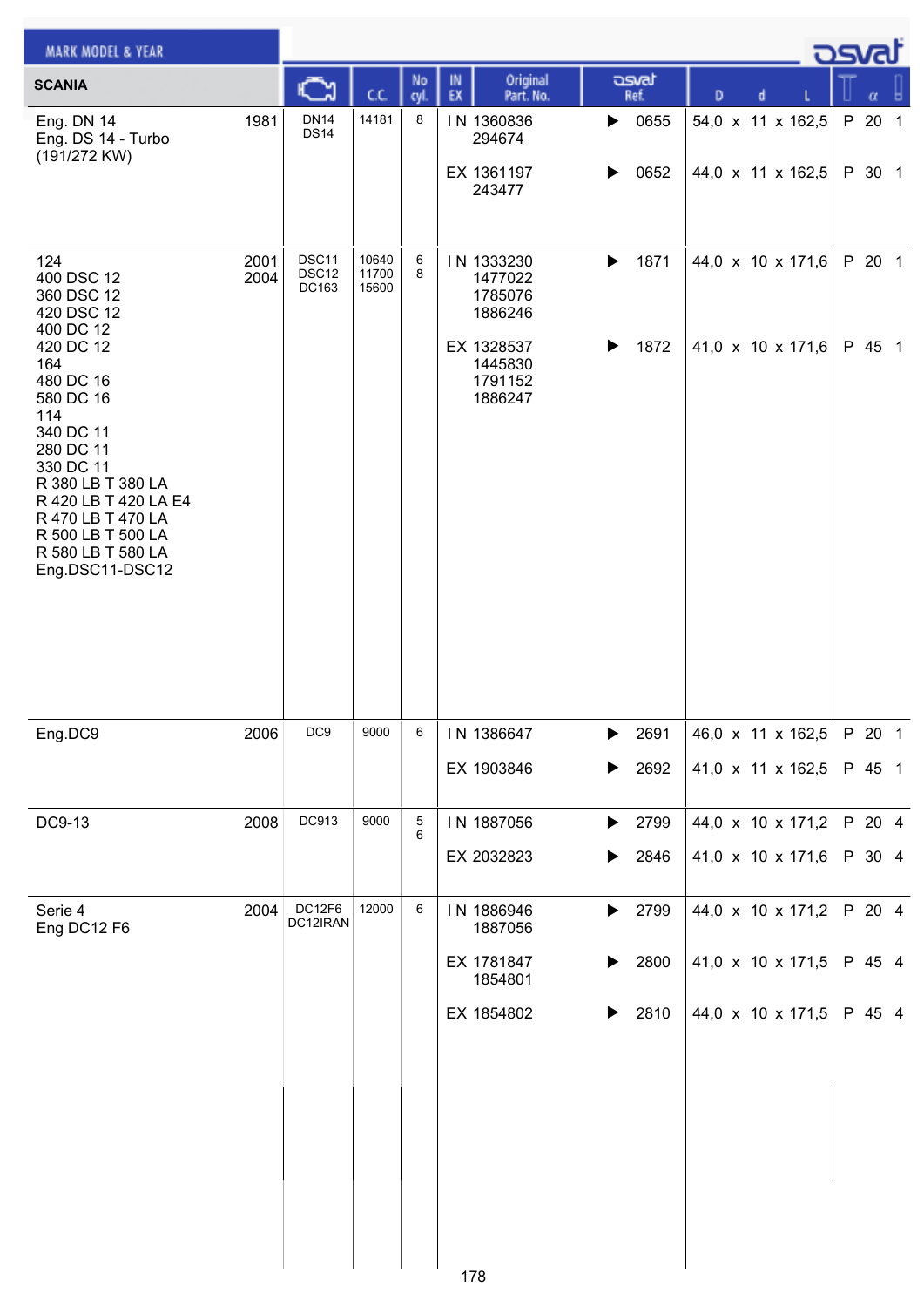| <b>MARK MODEL &amp; YEAR</b>                                                                                                                                                                          |                      |                                                                                                |                      |                |                                                                                       |                        |   |                                                | كت المرك           |
|-------------------------------------------------------------------------------------------------------------------------------------------------------------------------------------------------------|----------------------|------------------------------------------------------------------------------------------------|----------------------|----------------|---------------------------------------------------------------------------------------|------------------------|---|------------------------------------------------|--------------------|
| <b>SEAT</b>                                                                                                                                                                                           |                      | C٦                                                                                             | CC.                  | No<br>cyl.     | Original<br>IN<br>EX<br>Part. No.                                                     | asvat<br>Ref.          | D |                                                | α                  |
| Toledo GL / GLX / GT 2.0<br>Eng. ZE - AAM<br>(85 KW)                                                                                                                                                  | 1991                 | ZE<br>AAM                                                                                      | 1984                 | $\overline{4}$ | IN 026109601A<br>026109601C<br>EX 053109611                                           | 0309<br>▶<br>0892<br>▶ |   | 40,0 x 8 x 91,0<br>33,2 x 8 x 91,2             | P 45 3<br>P 45 3   |
| Ibiza 1.4 16V<br>Cordoba 1.4 16V 101Cv<br>Cordoba 1.6 16V<br>Arosa 1.4 16V<br>Leon 1.6 16V<br>Eng. AQQ / AFK / AUA /<br>BBY / AUS / AZD<br>Ibiza 1.2 12V<br>Eng.AZQ<br>Toledo 1.4i 16V<br>Eng.AHW-BZG | 1998<br>2001<br>2004 | <b>AQQ</b><br>AFK<br><b>AUA</b><br><b>BBY</b><br><b>AUS</b><br><b>AZD</b><br>AHW<br><b>BZG</b> | 1390<br>1597<br>1198 | 4<br>3         | IN 036109601AD<br>036109601S<br>EX 036109611K                                         | 0323<br>▶<br>0324<br>▶ |   | 29,5 x 6 x 100,9<br>26,0 x 6 x 100,6           | $C$ 45 3<br>P 45 3 |
| Cordoba 1.6<br>Toledo GL / GLX 1.8<br>Eng. ABS<br>$(66$ KW $)$<br>Cordoba 1.8                                                                                                                         | 1991                 | <b>ABS</b>                                                                                     | 1598<br>1781         | $\overline{4}$ | IN 035109601K<br>EX 053109611                                                         | 0326<br>▶<br>0892<br>▶ |   | 38,0 x 8 x 91,9<br>$33,2 \times 8 \times 91,2$ | P 45 3<br>P 45 3   |
| Ibiza<br>Cordoba<br>Eng.AAU-ABD-<br>$(34-44)$ kW                                                                                                                                                      | 1994                 | <b>AEV</b><br><b>ABD</b>                                                                       | 1043<br>1391         | $\overline{4}$ | IN 030109601G<br>EX 030109611D                                                        | 0519<br>▶<br>0842<br>▶ |   | 34,0 x 7 x 99,0<br>29,0 x 7 x 99,0             | P 45 3<br>P 45 3   |
| Toledo GT 1.8 16V<br>Ibiza / Cordoba 1.8 16V<br>Eng. ABF<br>(94/95 KW)                                                                                                                                | 1991<br>1993         | <b>ABF</b>                                                                                     | 1781                 | 4              | IN 027109601C<br>EX 027109611D                                                        | 0833<br>▶<br>0834<br>▶ |   | 32,0 x 7 x 95,5<br>28,0 x 7 x 98,2             | P 45 1<br>P 45 1   |
| Ibiza<br>Cordoba<br>Eng. ABU<br>(55 KW)                                                                                                                                                               | 1993                 | ABU                                                                                            | 1598                 | 4              | IN 032109601G<br>EX 032109611G                                                        | 0843<br>▶<br>0844<br>▶ |   | 34,6 x 7 x 94,8<br>29,0 x 7 x 95,0             | P 45 3<br>P 45 3   |
| Toledo 2.0<br>Ibiza / Cordoba<br>Alhambra 2.0<br>(66/85 KW)<br>Ibiza 1.6<br>Leon 1.6<br>Eng. AGG / AEH / AFT / APF<br>/ AUR                                                                           | 1993<br>1999<br>2000 | AGG<br><b>AEH</b><br><b>AFT</b><br>APF<br><b>AUR</b>                                           | 1781<br>1984         | 4              | IN 037109601<br>078109601A<br>078109601B<br>078109601E<br>EX 037109611B<br>048109611B | 0871<br>▶<br>0872<br>▶ |   | 39,5 x 7 x 91,9<br>32,9 x 7 x 91,2             | $C$ 45 3<br>P 45 3 |
| Ibiza 1.4<br>Arosa 1.4<br>Cordoba 1.4<br>Eng. AEX<br>Ibiza 1.6<br>Cordoba 1.6<br>Eng. AEE                                                                                                             | 1999                 | <b>AEX</b><br><b>AEE</b>                                                                       | 1390<br>1598         | 4              | IN 030109601AD<br>030109601AH<br>EX 030109611G<br>179                                 | 0929<br>▶<br>0844<br>▶ |   | 35,5 x 7 x 94,7<br>29,0 x 7 x 95,0             | P 45 3<br>P 45 3   |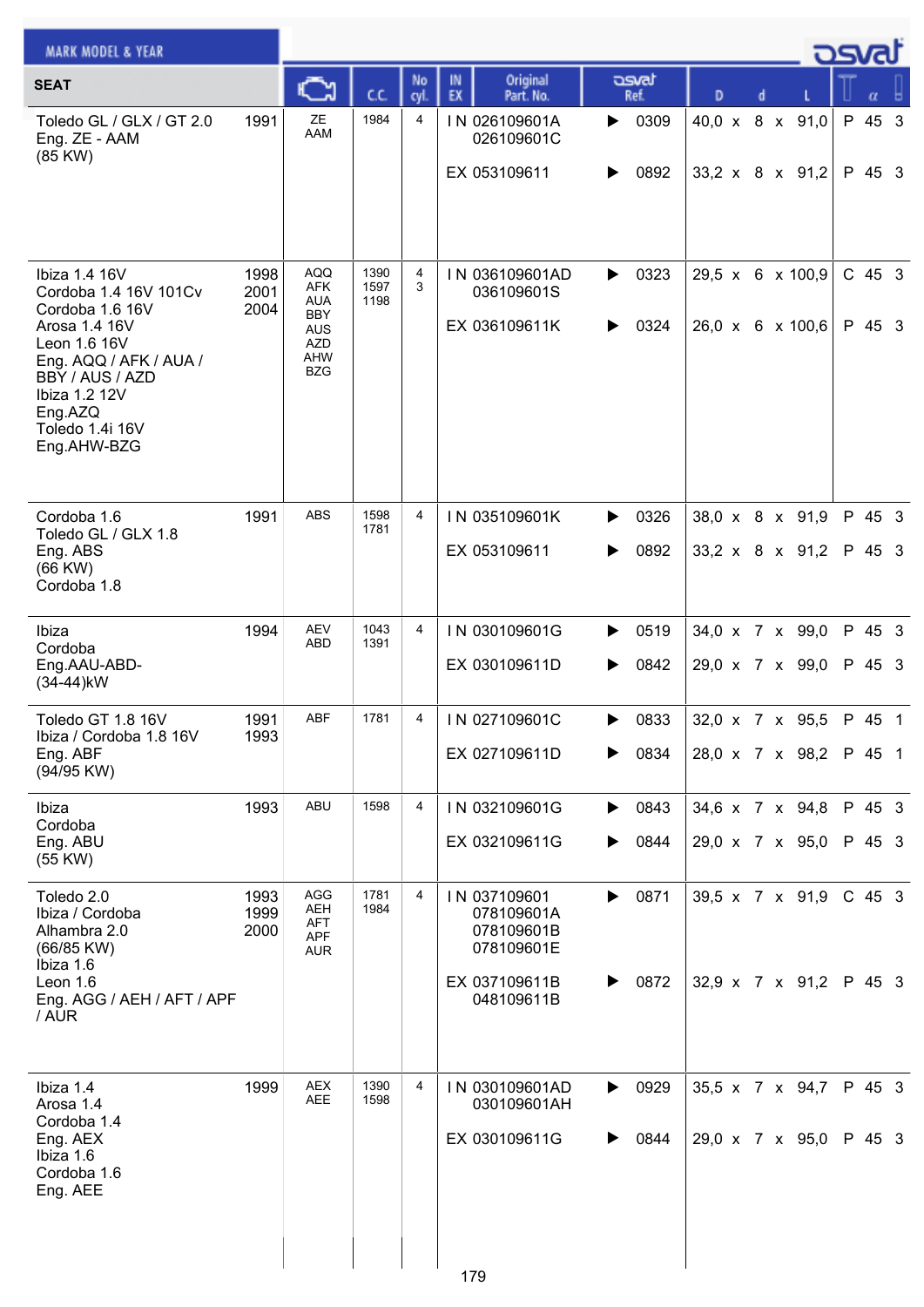| <b>MARK MODEL &amp; YEAR</b>                                                                                                                              |              |                                                |              |                |                                                                                                      |                                     |                                                            |   |  | osvat                      |  |
|-----------------------------------------------------------------------------------------------------------------------------------------------------------|--------------|------------------------------------------------|--------------|----------------|------------------------------------------------------------------------------------------------------|-------------------------------------|------------------------------------------------------------|---|--|----------------------------|--|
| <b>SEAT</b>                                                                                                                                               |              | с                                              | C.C.         | No<br>cyl.     | Original<br>IN<br>EX<br>Part. No.                                                                    | asvat<br>Ref.                       | D                                                          | d |  | α                          |  |
| Alhambra 1.8 i T 20V<br>Ibiza 1.8T<br>Ibiza 1.8T Cupra<br>Eng. AQX / AYP<br>Leon 1.8 T 20V<br>Cordoba 1.8 i T 20V<br>Toledo 1.8 i T 20V<br>Eng. AQX / AYP | 2000<br>2004 | <b>AQX</b><br><b>AYP</b>                       | 1781         | 4              | IN 058109601C<br>EX 058109611E                                                                       | 0965<br>▶<br>0970<br>▶              | 27,0 x 6 x 105,1<br>29,9 x 6 x 103,9                       |   |  | $C$ 45 3<br>P 45 3         |  |
| Toledo 1.8 i 20V<br>Leon 1.8 i 20V<br>Eng. AEN / AGP                                                                                                      | 2000         | <b>AEN</b><br><b>AGP</b>                       | 1781         | 4              | IN 058109601C<br>EX 058109611M<br>06B109611D                                                         | 0965<br>▶<br>0966<br>▶              | 27,0 x 6 x 105,1<br>29,9 x 6 x 104,0                       |   |  | C 45 3<br>P 45 3           |  |
| Ibiza<br>Cordoba<br>Eng.ABD                                                                                                                               |              | <b>ABD</b>                                     | 1300<br>1400 | $\overline{4}$ | IN 030109601J<br>030109601L<br>EX 030109611A<br>(TILL 31 / 7 / 92)<br>EX 030109611D<br>(FROM 1/8/92) | 0993<br>▶<br>0832<br>▶<br>0842<br>▶ | 35,9 x 7 x 99,2<br>28,8 x 8 x 99,0<br>29,0 x 7 x 99,0      |   |  | P 45 3<br>P 45 3<br>P 45 3 |  |
| Cordoba 1.0<br>Arosa 1.0<br>Ibiza 1.0<br>Eng. AER-ALL                                                                                                     | 1999         | <b>AER</b><br>ALL                              | 999          | 4              | IN 030109601AG<br>EX 030109611N                                                                      | 1131<br>▶<br>1132<br>▶              | 31,0 x 7 x 94,7<br>26,0 x 7 x 94,4                         |   |  | P 45 3<br>P 45 3           |  |
| Toledo 2.0 16V<br>Ibiza 1.8i 16V-2.0l 16V<br>Cordoba 16V 1.8-2.0 16V<br>Eng. ADL-ABF<br>(95 KW)                                                           | 1994         | <b>ADL</b><br><b>ABF</b>                       | 1780         | 4              | IN 051109601B<br>EX 051109611B                                                                       | 1263<br>▶<br>1264<br>▶              | 32,0 x 7 x 95,5<br>27,0 x 7 x 98,0                         |   |  | P 45 3<br>P 45 3           |  |
| Altea 1.6<br>Toledo 1.6<br>Eng.BGU<br>Ibiza 1.6 BiFuel<br>Altea 1.6 BiFuel<br>Eng.CHGA                                                                    | 2004<br>2011 | <b>BGU</b><br><b>BSE</b><br><b>BSF</b><br>CHGA | 1595         | 4              | IN 06B109601D<br>EX 06B109611C                                                                       | 1759<br>▶<br>1760<br>▶              | $39,4 \times 6 \times 93,8$<br>$32,9 \times 6 \times 93,8$ |   |  | $C$ 45 3<br>P 45 3         |  |
| Arosa 1.4<br>Cordoba 1.4<br>Ibiza 1.4<br>Inca $1.4$<br>Eng. AUD-AKK                                                                                       | 1998         | <b>ALD</b><br><b>AUC</b><br>ANV                | 1391         | 4              | IN 030109601AL<br>EX 030109601T                                                                      | 1763<br>▶<br>1764<br>▶              | 33,5 x 6 x 99,2<br>28,0 x 6 x 99,1                         |   |  | P 45 3<br>P 45 3           |  |
| Arosa 1.0<br>Cordoba 1.0<br>Ibiza 1.0<br>Eng.ALD-AUC-ANV                                                                                                  | 1998         | <b>ALD</b><br><b>AUC</b><br>ANV                | 999          | 4              | IN 030109601AK<br>EX 030109611S                                                                      | 1951<br>▶<br>1952<br>▶              | $31,0 \times 6 \times 99,0$<br>26,0 x 6 x 99,0             |   |  | P 45 3<br>P 45 3           |  |
|                                                                                                                                                           |              |                                                |              |                | 180                                                                                                  |                                     |                                                            |   |  |                            |  |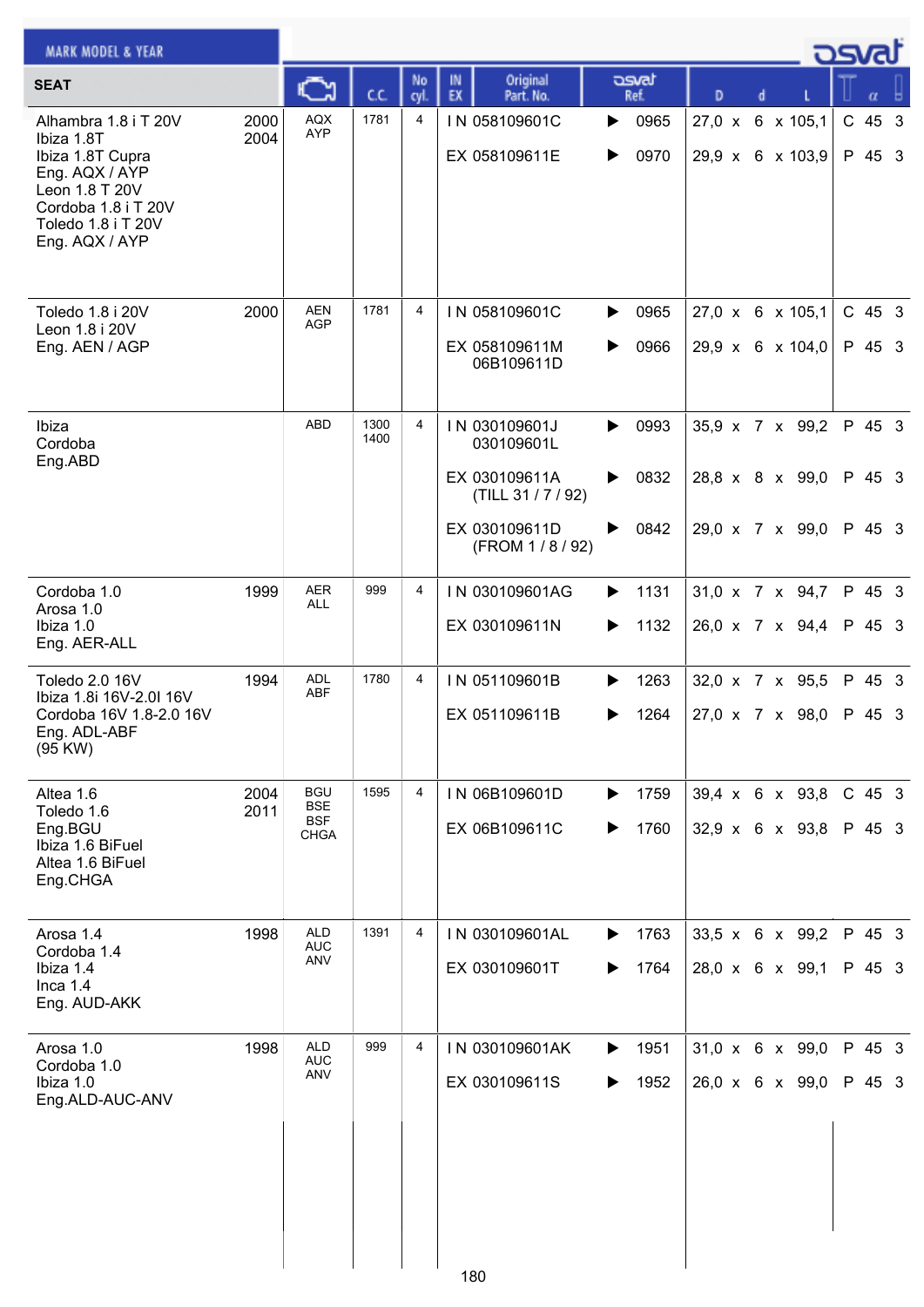| <b>MARK MODEL &amp; YEAR</b>                                                                                                                           |              |                                                 |              |            |                                                                          |                        |                                                  |   |  | كمحت               |  |
|--------------------------------------------------------------------------------------------------------------------------------------------------------|--------------|-------------------------------------------------|--------------|------------|--------------------------------------------------------------------------|------------------------|--------------------------------------------------|---|--|--------------------|--|
| <b>SEAT</b>                                                                                                                                            |              | C٦                                              | c.c.         | No<br>cyl. | Original<br>IN<br>EX<br>Part. No.                                        | asvat<br>Ref.          | D                                                | d |  |                    |  |
| Toledo 2.0 16V FSI<br>Toledo 1.8 16V TFSI<br>Leon 2.0 16V FSI<br>Altea 2.0 16V FSI<br>Exeo 1.8 TFSI 16 V<br>Alhambra 1.8 TFSI<br>Eng.BLX-BLR-CDHA-CDAA | 2004<br>2009 | <b>BLX</b><br><b>BLR</b><br><b>CDHA</b><br>CDAA | 1800<br>1984 | 4          | IN 06D109601K<br>06D109601M<br>06E109601E<br>EX 06D109611L<br>06D109611T | 1995<br>▶<br>1996      | 33,8 x 6 x 104,0<br>28,0 x 6 x 101,9             |   |  | $C$ 45 3<br>P 45 3 |  |
| Ibiza 1.2 TSI<br>Leon 1.2 TSI<br>Altea 1.2 TSI<br>Eng.CBZA-CBZB                                                                                        | 2011         | CBZA<br>CBZB                                    | 1197         | 4          | IN 03F109601A<br>EX 03F109611B<br>03F109611C                             | 2833<br>▶<br>2834<br>▶ | 35,5 x 6 x 98,7<br>$30,0 \times 6 \times 98,3$   |   |  | $C$ 45 3<br>P 45 3 |  |
| Leon 1.2 TSI 16V<br>Eng. CJZA-CJZB                                                                                                                     | 2012         | <b>CJZA</b><br><b>CJZB</b>                      | 1197         | 4          | IN 04E109601A<br>EX 04E109611K                                           | 2899<br>▶<br>2900<br>▶ | 26,4 x 5 x 110,2<br>23,5 x 5 x 110,1             |   |  | P 45 3<br>P 30 3   |  |
| Leon 1.4 TSI 16V<br>Eng. CMBA-CXSA                                                                                                                     | 2012         | <b>CMBA</b><br><b>CXSA</b>                      | 1395         | 4          | IN 04E109601B<br>EX 04E109611J                                           | 2901<br>▶<br>2902<br>▶ | 28,5 x 5 x 110,2<br>25,0 x 5 x 110,1             |   |  | P 45 3<br>P 30 3   |  |
| Mii Tsi 16V<br>Leon Tsi 16V<br>Eng.CWVA                                                                                                                | 2014         | <b>CWVA</b><br><b>CHYA</b><br><b>CHYB</b>       | 1595         | 4          | IN 04E109601<br>EX 04E109611L                                            | 2931<br>▶<br>2932<br>▶ | 29,6 x 5 x 110,2<br>$27,0 \times 5 \times 110,1$ |   |  | P 45 3<br>P 30 3   |  |
| <b>SEAT DIESEL</b>                                                                                                                                     |              |                                                 |              |            |                                                                          |                        |                                                  |   |  |                    |  |
| Ronda D / L / GL<br>Malaga D / L / GL<br><b>GLX Top</b><br>Ibiza D / L / GL<br>Eng. Fiat 138 A5.000<br>$(40,5 \text{ KW})$                             | 1984<br>1985 | 138A5000                                        | 1714         | 4          | IN 4368843<br>EX 4368845<br>5996615                                      | 0122<br>▶<br>0123      | 38,5 x 8 x 126,0<br>33,5 x 8 x 126,0             |   |  | P 45 1<br>P 45 1   |  |
| Ibiza 1.9 TDi<br>Toledo 1.9 TDi<br>Cordoba 1.9 TDi<br>Leon 1.9 TDi<br>Alhambra 1.9 TDi<br>Eng. AHN / AHU / ALH / AGR<br>/ AFN / ASV<br>$(66/81$ KW)    | 1999<br>2001 | AHN<br>AHU<br>ALH<br><b>AGR</b><br>AFN<br>ASV   | 1896         | 4          | IN 028109601D<br>EX 028109611G                                           | 0427<br>▶<br>0428<br>▶ | 36,0 x 7 x 96,9<br>31,5 x 7 x 96,9               |   |  | P 45 3<br>P 45 3   |  |
| Arosa 1.7 SDi<br>Ibiza 1.9 D / SDi<br>Cordoba 1.9 D / SDi<br>Eng. AEY / AHG                                                                            | 1999         | AEY<br>AHG                                      | 1716         | 4          | IN 028109601J<br>EX 028109611K                                           | 0435<br>▶<br>0426<br>▶ | 36,0 x 7 x 96,6<br>31,5 x 7 x 96,4               |   |  | P 45 3<br>P 45 3   |  |
| Eng. 1Y 1.9<br>Toledo GL / Ibiza / Cordoba<br>Eng. AAZ 1.9 Turbo<br>Toledo GLX / Ibiza / Cordoba<br>(48/50/55 KW)                                      | 1991<br>1993 | 1Y<br>AAZ                                       | 1896         | 4          | IN 069109601F<br>069109601H<br>EX 074109611                              | 0828<br>▶<br>0838<br>▶ | 36,0 x 8 x 95,6<br>$31,2 \times 8 \times 95,6$   |   |  | P 45 3<br>P 45 3   |  |
|                                                                                                                                                        |              |                                                 |              |            | 181                                                                      |                        |                                                  |   |  |                    |  |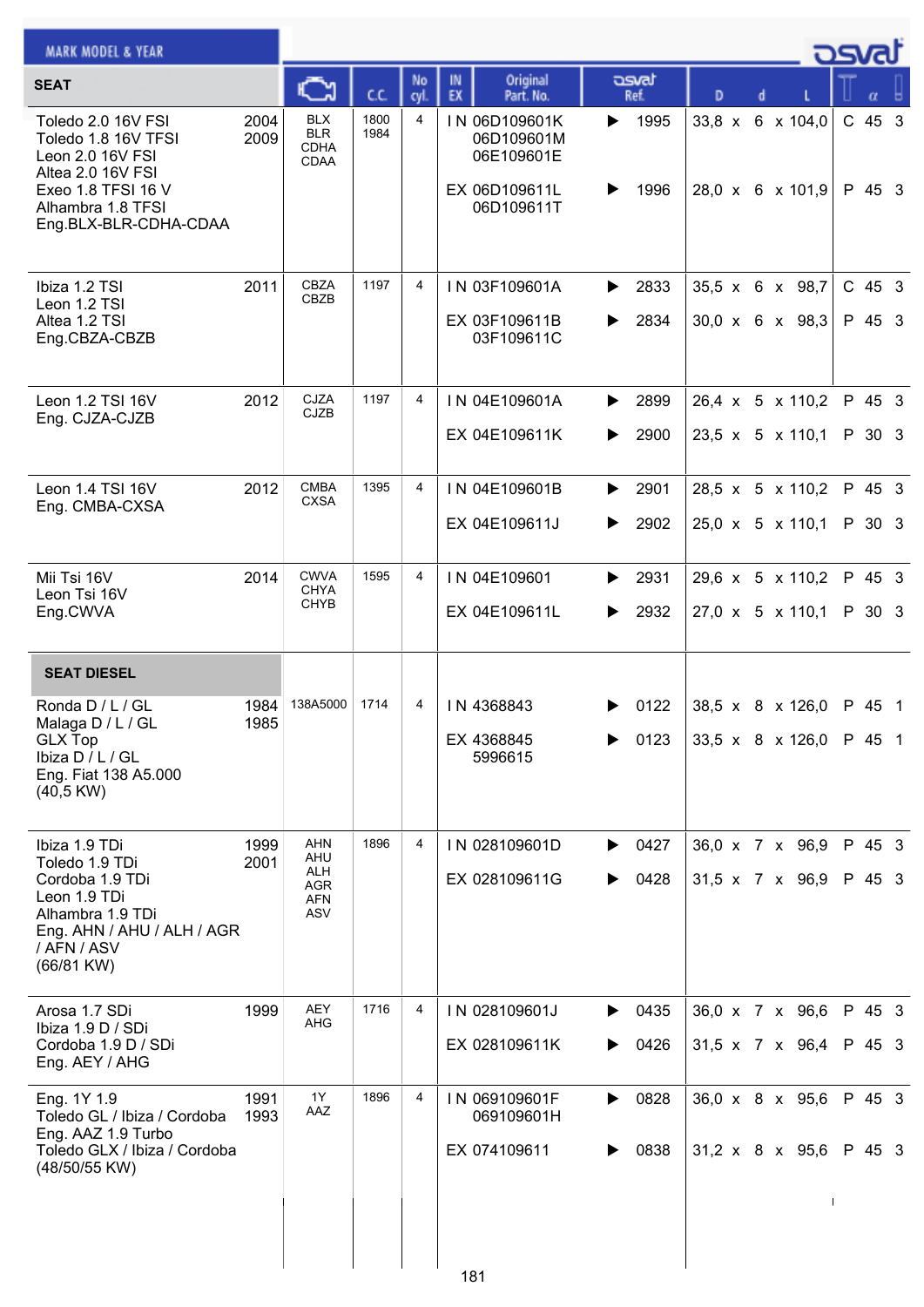| <b>MARK MODEL &amp; YEAR</b>                                                                                                                                                                                    |                      |                                                                                  |                      |                |                                              |                        |                 |                                    | asvar |                  |  |
|-----------------------------------------------------------------------------------------------------------------------------------------------------------------------------------------------------------------|----------------------|----------------------------------------------------------------------------------|----------------------|----------------|----------------------------------------------|------------------------|-----------------|------------------------------------|-------|------------------|--|
| <b>SEAT DIESEL</b>                                                                                                                                                                                              |                      |                                                                                  | cc                   | No<br>cyl.     | Original<br>IN<br>EX<br>Part. No.            | asvat<br>Ref.          | D               |                                    |       |                  |  |
| Toledo 1.9 TDi<br>Eng. $1Z$<br>Alhambra 1.9 TD<br>$(66$ KW $)$                                                                                                                                                  | 1995                 | 1Z                                                                               | 1896                 | 4              | IN 028109601H<br>EX 046109611F               | 0839<br>▶<br>0840<br>▶ |                 | 36,0 x 8 x 96,9<br>31,5 x 8 x 96,9 |       | P 45 3<br>P 45 3 |  |
| Arosa 1.4 TDi<br>Eng. AMF<br>Leon 1.9 TDi<br>Leon 1.9 TDi Cupra<br>Alhambra 1.9 TDi<br>Cordoba 1.9 TDi<br>Eng. AUY / ARL<br>Toledo 1.9 TDi<br>Ibiza 1.9 Tdi<br>Altea 1.9 TDi<br>Eng. BKC-ATD-ASZ<br>(86/110 KW) | 2001<br>2003<br>2004 | AMF<br><b>AUY</b><br>ARL<br>ATD<br>ASZ<br><b>BKC</b>                             | 1422<br>1896         | 4<br>3         | IN 038109601B<br>EX 038109611B<br>038109611F | 1701<br>▶<br>1702      |                 | 36,0 x 7 x 89,9<br>31,5 x 7 x 89,9 |       | P 45 3<br>P 45 3 |  |
| Arosa 2.0 16V Tdi<br>Eng.BKD-AZV                                                                                                                                                                                | 2004                 | <b>BKD</b><br><b>AZV</b>                                                         | 1968                 | $\overline{4}$ | IN 03G109601A<br>EX 03G109611B               | 1997<br>▶<br>1998<br>▶ | 29,4 x 6 x 88,5 | 25,5 x 6 x 88,2                    |       | P 45 3<br>P 45 3 |  |
| Ibiza 1,4 Tdi<br>Eng.BHC<br>Leon 1.9 Tdi<br>Leon 2.0 Tdi<br>Eng.AXR-BLS-BXE-BLB-BMM                                                                                                                             | 2003<br>2005<br>2006 | BHC<br>AXR<br><b>BLS</b><br><b>BXE</b><br><b>BXF</b><br><b>BLB</b><br><b>BMM</b> | 1422<br>1896<br>1968 | 3              | IN 038109601E<br>EX 038109611E               | 2121<br>▶<br>2122<br>▶ | 31,5 x 7 x 89,1 | 36,0 x 7 x 89,5                    |       | P 45 3<br>P 45 3 |  |
| Altea 2.0 Tdi-PD 16V<br>Leon 2.0 Tdi-PD 16V<br>Toledo 2.0 Tdi-PD 16V<br>Eng.AZV-BKD-BMN                                                                                                                         | 2005                 | AZV<br>BKD<br><b>BMN</b>                                                         | 1968                 | 4              | IN 03G109601B<br>EX 03G109611D               | 2157<br>▶<br>2158<br>▶ |                 | 29,1 x 6 x 87,8<br>25,4 x 6 x 87,5 |       | P 45 3<br>P 45 3 |  |
| Altea 2.0 Tdi<br>Leon 2.0 Tdi<br>Exeo 2.0 Tdi<br>Eng.CBAA-CBAB-CBBA-<br>CBBB-CACG<br>Eng.CJCG-CAGA-CJCA-                                                                                                        | 2007<br>2009         | CBAA<br>CBAB<br><b>CBBA</b><br>CBBB<br>CAGC<br>CJCC<br>CAGA                      | 1968                 | 4              | IN 03L109601<br>EX 03L109611                 | 2393<br>▶<br>2394<br>▶ |                 | 28,1 x 6 x 99,3<br>26,0 x 6 x 99,1 |       | P 45 3<br>P 45 3 |  |
| Ibiza 1.2 Tdi<br>Ibiza 1.6 Tdi<br>Leon 1.6 Tdi<br>Altea 1.6 Tdi<br>Eng.CAYC-CFWA-CLCA-<br>CAYB-CLNA                                                                                                             | 2011                 | CAYB<br>CAYC<br><b>CFWA</b><br><b>CLNA</b><br><b>CLCA</b>                        | 1197<br>1598         | $\overline{4}$ | IN 03L109601A<br>EX 03L109611A               | 2835<br>▶<br>2836      |                 | 26,5 x 6 x 99,3<br>24,4 x 6 x 99,1 |       | P 45 3<br>P 45 3 |  |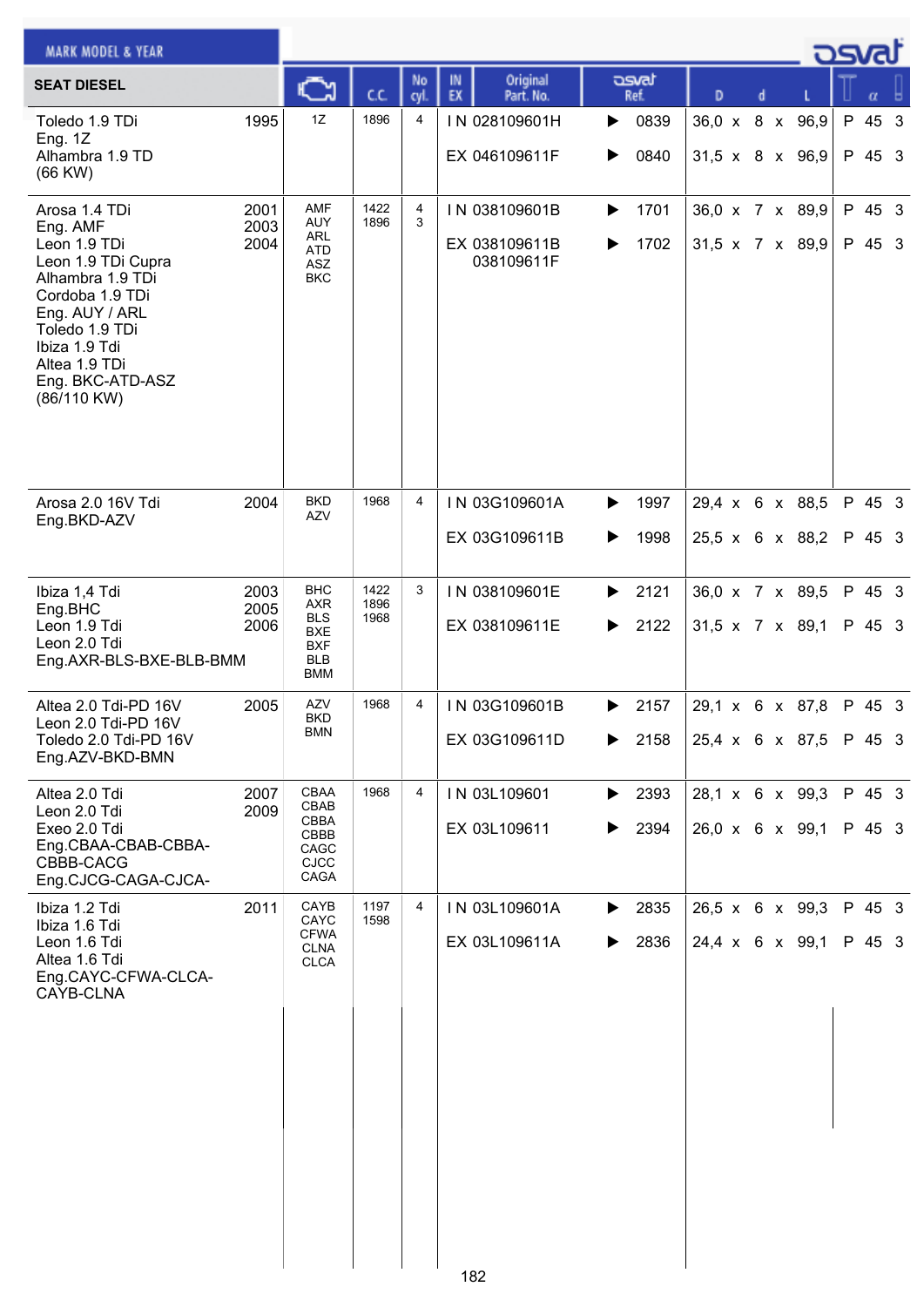| <b>MARK MODEL &amp; YEAR</b>                                                                                                      |                      |                                                                                                                            |              |                |                                                |                        |                                                  |           | osval |                    |  |
|-----------------------------------------------------------------------------------------------------------------------------------|----------------------|----------------------------------------------------------------------------------------------------------------------------|--------------|----------------|------------------------------------------------|------------------------|--------------------------------------------------|-----------|-------|--------------------|--|
| <b>SKODA</b>                                                                                                                      |                      |                                                                                                                            | ĊĊ.          | No<br>cyl      | Original<br>IN<br>EX<br>Part. No.              | asvat<br>Ref.          | D                                                |           |       |                    |  |
| Fabia 1.4 16V<br>Eng. AUA-AUB-BBZ<br>Fabia 1.2 12V<br>Eng.AZQ<br>New Fabia 1.2 12V<br>Eng.BZG<br>New Fabia 1.4-1.6<br>Eng.BTS-BXW | 2000<br>2003<br>2007 | <b>AUA</b><br><b>AUB</b><br><b>BBZ</b><br><b>AZQ</b><br><b>BZG</b><br><b>BTS</b><br><b>BXW</b><br><b>BUD</b><br><b>BXW</b> | 1198<br>1390 | 3<br>4         | IN 036109601AD<br>036109601S<br>EX 036109611K  | 0323<br>▶<br>0324<br>▶ | $29,5 \times$<br>26,0 x 6 x 100,6                | 6 x 100,9 |       | $C$ 45 3<br>P 45 3 |  |
| Octavia 1.6<br>Octavia 2.0<br>Eng. AQY / AEH<br>Fabia 2.0<br>Eng. AZL<br>Superb 2.0<br>Eng.AZM                                    | 1998<br>2000<br>2003 | AQY<br><b>AEH</b><br>AZL<br><b>AZM</b>                                                                                     | 1984         | 4              | IN 078109601B<br>078109601E<br>EX 048109611B   | 0871<br>▶<br>0872<br>▶ | 39,5 x 7 x 91,9<br>$32,9 \times 7 \times 91,2$   |           |       | $C$ 45 3<br>P 45 3 |  |
| Felicia 1.6<br>Eng.AEE                                                                                                            | 1998                 | <b>AEE</b>                                                                                                                 | 1598         | 4              | IN 030109601AD<br>030109601AH<br>EX 032109611G | 0929<br>▶<br>0844<br>▶ | 35,5 x 7 x 94,7<br>29,0 x 7 x 95,0               |           |       | P 45 3<br>P 45 3   |  |
| Octavia 1.8 T<br>Eng. AGN<br>Superb 2.8 V6 30V<br>Eng.AMX                                                                         | 1998<br>2003         | AGN<br>AMX                                                                                                                 | 1781         | $\overline{4}$ | IN 058109601C<br>EX 058109611M<br>06B109611D   | 0965<br>0966<br>▶      | 27,0 x 6 x 105,1<br>29,9 x 6 x 104,0             |           |       | $C$ 45 3<br>P 45 3 |  |
| Octavia 1.8T RS<br>Superb 1.8 T 20V<br>Eng.AWT-AGU                                                                                | 2000<br>2003         | AWTAGU                                                                                                                     | 1781         | 4              | IN 058109601C<br>EX 058109611E                 | 0965<br>▶<br>0970<br>▶ | 27,0 x 6 x 105,1<br>29,9 x 6 x 103,9             |           |       | $C$ 45 3<br>P 45 3 |  |
| FABIA 1.0<br>Eng.AER                                                                                                              | 2000                 | AER                                                                                                                        | 999          | 4              | IN 030109601AG<br>EX 030109611N                | 1131<br>▶<br>1132<br>▶ | 31,0 x 7 x 94,7<br>26,0 x 7 x 94,4               |           |       | P 45 3<br>P 45 3   |  |
| Felicia 1.3<br>Fabia 1.4<br>Eng. AZF / ATZ                                                                                        | 1998<br>2000         | <b>AZF</b><br>ATZ<br>AME<br><b>AQW</b>                                                                                     | 1289<br>1397 | $\overline{4}$ | IN 047109601D<br>EX 047109611D                 | 1729<br>▶<br>1730<br>▶ | 34,0 x 7 x 101,3<br>$30,1 \times 7 \times 101,3$ |           |       | P 45 3<br>P 45 3   |  |
| FABIA 1.4 i 16V<br>Eng.AFH                                                                                                        | 1999                 | <b>AFH</b>                                                                                                                 | 1390         | 4              | IN 036109601P<br>EX 036109611L                 | 1741<br>▶<br>1742<br>▶ | 29,5 x 6 x 97,9<br>26,1 x 6 x 97,2               |           |       | C 45 3<br>P 45 3   |  |
| Octavia 1.6 i<br>Eng.AVU-BGU<br>Octavia 1.6 GPL<br>Eng.CHGA                                                                       | 2000<br>2011         | AVU<br><b>BGU</b><br><b>CHGA</b>                                                                                           | 1595         | 4              | IN 06B109601D<br>EX 06B109611C                 | 1759<br>▶<br>1760      | 39,4 x 6 x 93,8<br>$32,9 \times 6 \times 93,8$   |           |       | $C$ 45 3<br>P 45 3 |  |
| FABIA 1,0 ENG<br>ATY/ARV/AQV                                                                                                      | 2000                 | <b>ATY</b><br>ARV<br>AQV                                                                                                   | 997          | 4              | IN 047109601F<br>EX 047109611B                 | 1955<br>▶<br>1956      | 34,0 x 7 x 103,8<br>27,0 x 7 x 103,7             |           |       | $C$ 45 3<br>P 45 3 |  |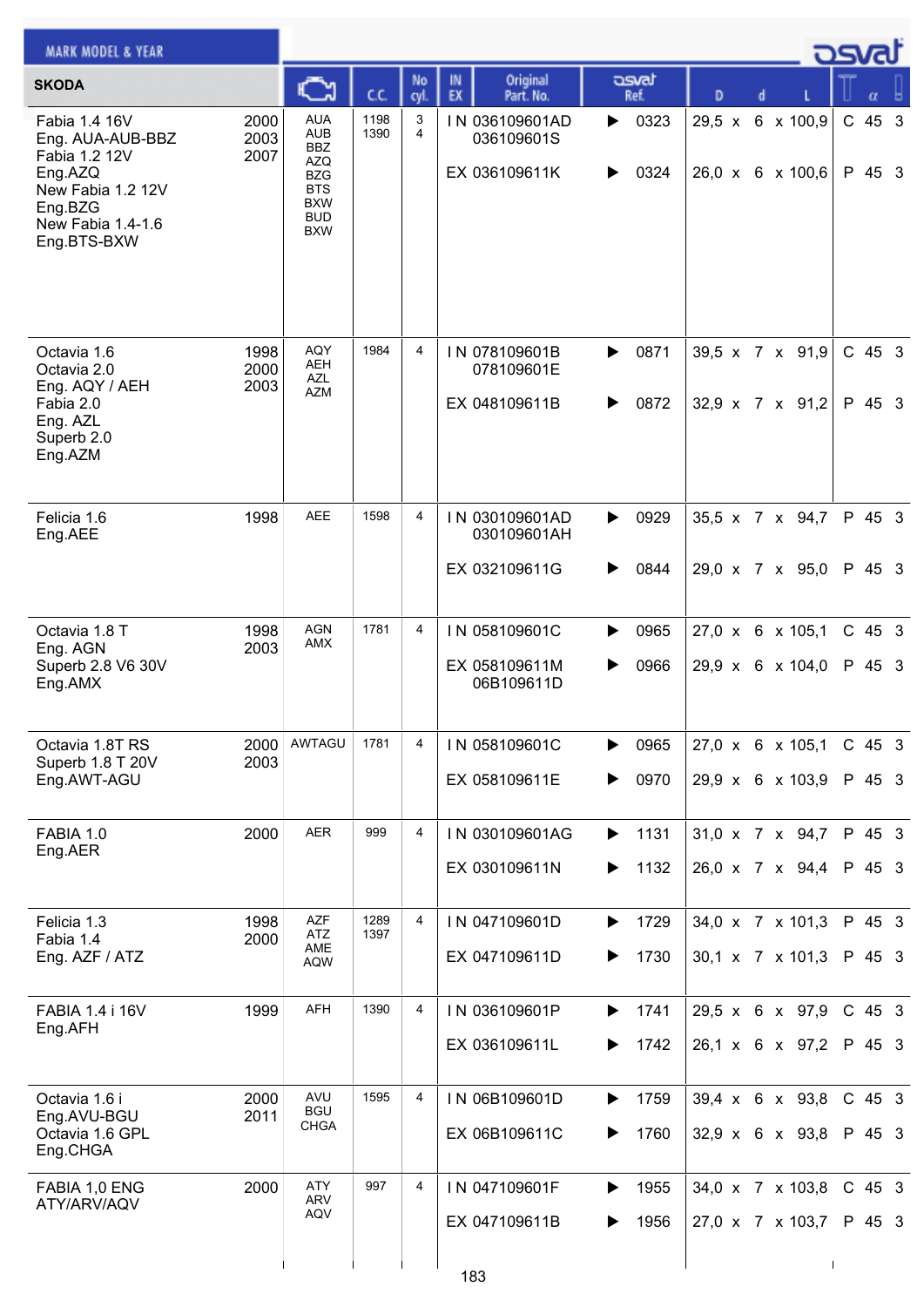| <b>MARK MODEL &amp; YEAR</b>                                                                     |      |                                         |              |                |                                                            |                               |                                                  | osval |                  |  |
|--------------------------------------------------------------------------------------------------|------|-----------------------------------------|--------------|----------------|------------------------------------------------------------|-------------------------------|--------------------------------------------------|-------|------------------|--|
| <b>SKODA</b>                                                                                     |      | C                                       | C.C.         | No<br>cyl.     | Original<br>IN<br>EX<br>Part. No.                          | asvat<br>Ref.                 | D<br>d                                           |       |                  |  |
| Octavia 2.0 FSI 16V<br>Superb 1.8 TFSI<br>Yeti 1.8 TFSI<br>Eng.BLX-BLY-BLR-CDAA                  | 2004 | BLX<br><b>BLY</b><br><b>BLR</b><br>CDAA | 1798<br>1994 | 4              | IN 06D109601K<br>06D109601M<br>06E109601E<br>EX 06D109611K | 1995<br>▶<br>1996<br>▶        | 33,8 x 6 x 104,0<br>28,0 x 6 x 101,9             |       | C 45 3<br>P 45 3 |  |
|                                                                                                  |      |                                         |              |                | 06D109611L<br>06D109611T                                   |                               |                                                  |       |                  |  |
| New Fabia 1.2 6V<br>Eng.BMD-AWY                                                                  | 2007 | <b>BMD</b><br>AWY                       | 1198         | 3              | IN 032109601L<br>03D109601B                                | 2197<br>▶                     | 34,5 x 6 x 99,2                                  |       | P 45 3           |  |
|                                                                                                  |      |                                         |              |                | EX 030109611T<br>03D109611A                                | 1764<br>▶                     | 28,0 x 6 x 99,1                                  |       | P 45 3           |  |
| Fabia 1.2 TSI<br>Octavia 1.2 TSI                                                                 | 2011 | CBZA<br><b>CBZB</b>                     | 1197         | $\overline{4}$ | IN 03F109601A                                              | 2833<br>▶                     | 35,5 x 6 x 98,7                                  |       | C 45 3           |  |
| Roomster 1.2 TSI<br>Yeti 1.2 TSI<br>Eng.CBZA-CBZB                                                |      |                                         |              |                | EX 03F109601B<br>03F109601C                                | 2834<br>▶                     | $30,0 \times 6 \times 98,3$                      |       | P 45 3           |  |
| Octavia 1.2 TSI 16V<br>Eng.CJZA-CJZB                                                             | 2012 | <b>CJZA</b><br><b>CJZB</b>              | 1197         | $\overline{4}$ | IN 04E109601A                                              | $\blacktriangleright$<br>2899 | 26,4 x 5 x 110,2                                 |       | P 45 3           |  |
|                                                                                                  |      |                                         |              |                | EX 04E109611K                                              | 2900<br>▶                     | $23,5 \times 5 \times 110,1$                     |       | P 30 3           |  |
| Octavia 1.4 TSI 16V<br>Eng. CHPA                                                                 | 2012 | <b>CHPA</b>                             | 1395         | 4              | IN 04E109601B                                              | 2901<br>▶                     | 28,5 x 5 x 110,2                                 |       | P 45 3           |  |
|                                                                                                  |      |                                         |              |                | EX 04E109611J                                              | 2902<br>▶                     | $25,0 \times 5 \times 110,1$                     |       | P 30 3           |  |
| Fabia 1,6 Tsi 16V<br>Octavia 1,6 Tsi 16V<br>Yeti 1,6 Tsi 16V<br>Citigo 1.0<br>Eng.CWVA-CHYA-CHYB | 2014 | <b>CWVA</b><br>CHYA<br><b>CHYB</b>      | 999<br>1595  | 3<br>4         | IN 04E109601<br>EX 04E109611L                              | 2931<br>▶<br>2932<br>▶        | 29,6 x 5 x 110,2<br>$27,0 \times 5 \times 110,1$ |       | P 45 3<br>P 30 3 |  |
| <b>SKODA DIESEL</b>                                                                              |      |                                         |              |                |                                                            |                               |                                                  |       |                  |  |
| Felicia D                                                                                        | 1996 | <b>AEF</b>                              | 1900         | 4              | IN 028109601B<br>028109601C                                | 0331<br>▶                     | 36,0 x 7 x 95,5                                  |       | P 45 3           |  |
|                                                                                                  |      |                                         |              |                | EX 028109611E                                              | 0332<br>▶                     | $31,1 \times 7 \times 95,6$                      |       | P 45 3           |  |
| Octavia 1,9 D<br>Octavia 1.9 TDi                                                                 | 1998 | <b>AGR</b><br>AHF                       | 1896         | 4              | IN 028109601D                                              | $\triangleright$ 0427         | 36,0 x 7 x 96,9                                  |       | P 45 3           |  |
| Eng. AGR / AHF<br>(66/81 KW)                                                                     |      |                                         |              |                | EX 028109611G                                              | 0428<br>▶                     | $31,5 \times 7 \times 96,9$                      |       | P 45 3           |  |
| Fabia 1.9 Sdi<br>Octavia 1.9 Sdi                                                                 | 2000 | ASY<br>AEY<br><b>AQM</b>                | 1896         | 4              | IN 028109601J                                              | 0435<br>▶                     | 36,0 x 7 x 96,6                                  |       | P 45 3           |  |
| Eng. ASY                                                                                         |      | AGP                                     |              |                | EX 028109611K                                              | 0426<br>▶                     | 31,5 x 7 x 96,4                                  |       | P 45 3           |  |
|                                                                                                  |      |                                         |              |                | 184                                                        |                               |                                                  |       |                  |  |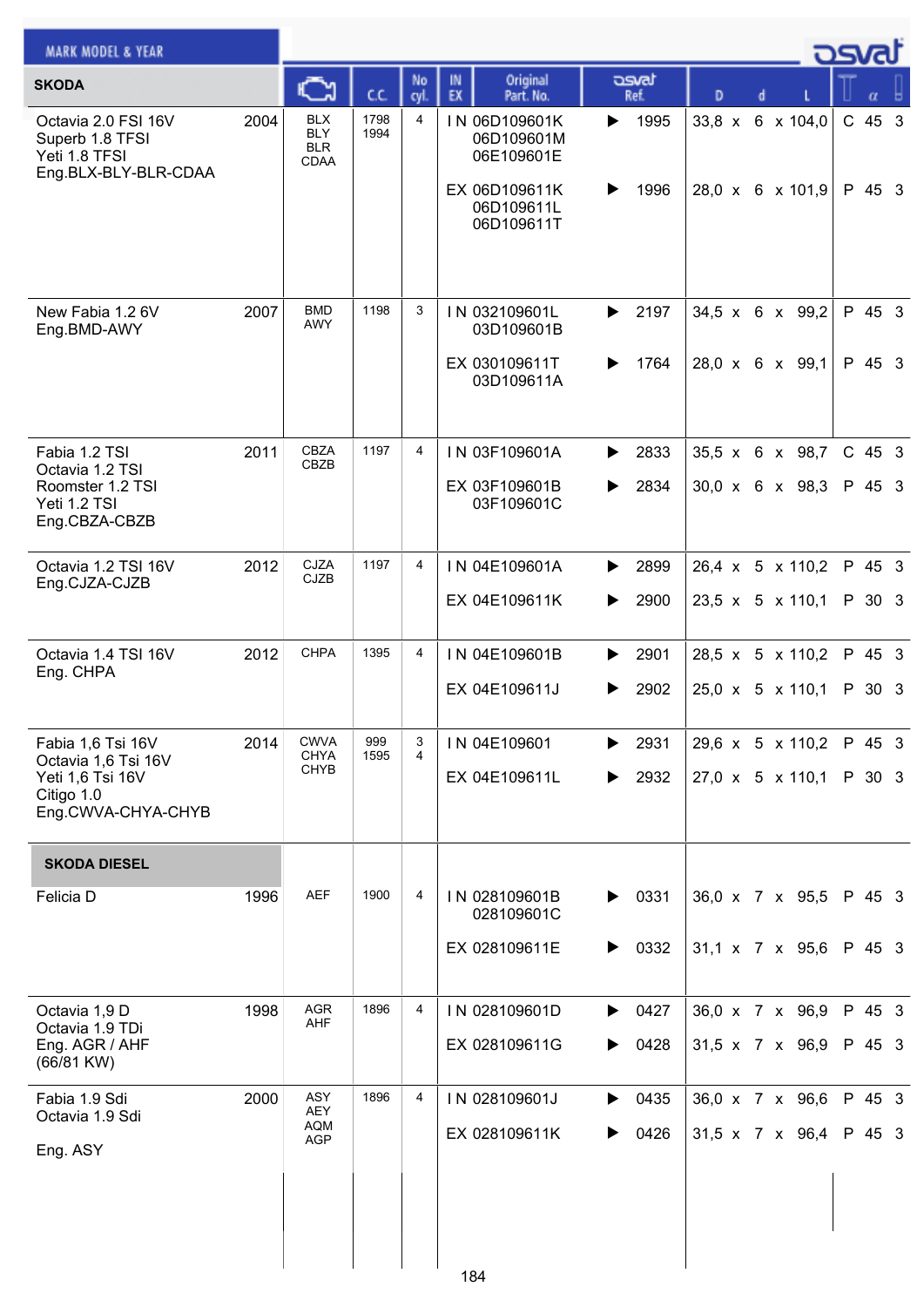| <b>MARK MODEL &amp; YEAR</b>                                                                                                                                   |              |                                                                  |              |                |                                              |                                         |                                                | _ <b>ಎ</b> ನ್ |                  |  |
|----------------------------------------------------------------------------------------------------------------------------------------------------------------|--------------|------------------------------------------------------------------|--------------|----------------|----------------------------------------------|-----------------------------------------|------------------------------------------------|---------------|------------------|--|
| <b>SKODA DIESEL</b>                                                                                                                                            |              | Ѽ                                                                | C.C.         | No<br>cyl.     | Original<br>IN<br>EX<br>Part. No.            | asvat<br>Ref.                           | D                                              |               | α                |  |
| Superb Tdi V6 24V<br>Eng.AYM                                                                                                                                   | 2001         | AYM                                                              | 2496         | V <sub>6</sub> | IN 059109601B<br>059109601C<br>EX 059109611B | 1581<br>▶<br>1582<br>▶                  | $27,2 \times$<br>24,1 x 6 x 100,6              | 6 x 100,6     | P 45 3<br>P 45 3 |  |
| Fabia 1.9 TDi<br>Eng. ATD-ASZ<br>Superb 1.9 Tdi<br>Eng.AVB-AWX<br>Fabia 1.4 TDI<br>Eng.AMF(BEFORE 2003)                                                        | 2000<br>2003 | <b>ATD</b><br>ASZ<br>AVB<br>AWX<br>AMF                           | 1896<br>1422 | 4<br>3         | IN 038109601B<br>EX 038109611B<br>038109611F | 1701<br>▶<br>1702<br>▶                  | 36,0 x 7 x 89,9<br>31,5 x 7 x 89,9             |               | P 45 3<br>P 45 3 |  |
| Superb 2.5 V6<br>Eng. BDG                                                                                                                                      | 2003         | <b>BDG</b>                                                       | 2496         | V <sub>6</sub> | IN 059109601F<br>EX 059109611G               | 2001<br>▶<br>2002<br>▶                  | 27,2 x 6 x 100,6<br>24,1 x 6 x 100,7           |               | P 45 3<br>P 45 3 |  |
| Fabia 1.4 TDI<br>Eng.AMF (AFTER 2003)<br>New Fabia 1.4 Tdi<br>New Fabia 1.9 Tdi<br>Superb 2.0 TDi<br>Eng.BSW-BLS-BMS-BMP                                       | 2003<br>2007 | AMF<br><b>BSW</b><br><b>BLS</b><br><b>BMS</b><br><b>BMP</b>      | 1422<br>1896 | 3<br>4         | IN 038109601E<br>EX 038109611E               | 2121<br>▶<br>2122<br>▶                  | 36,0 x 7 x 89,5<br>$31,5 \times 7 \times 89,1$ |               | P 45 3<br>P 45 3 |  |
| Octavia 2.0 16V Tdi<br>Eng.BKD                                                                                                                                 | 2004         | <b>BKD</b>                                                       | 1968         | 4              | IN 03G109601B<br>EX 03G109611D               | 2157<br>▶<br>2158<br>▶                  | 29,1 x 6 x 87,8<br>25,4 x 6 x 87,5             |               | P 45 3<br>P 45 3 |  |
| Superb V6 30V Eng.AMK-<br><b>BBG</b>                                                                                                                           | 2001         | <b>AMK</b><br><b>BBG</b>                                         | 2771         | V <sub>6</sub> | IN 059109601G<br>EX 059109611K               | 2389<br>▶<br>2390                       | 28,6 x 6 x 99,3<br>$26,8 \times 6 \times 99,2$ |               | P 45 3<br>P 45 3 |  |
| Octavia 2.0 Tdi RS 16V<br>Eng.CBAA-CBAB-CBBA-<br>CBBB                                                                                                          | 2007         | CBAA<br>CBAB<br>CBBA<br>CBBB                                     | 1968         | $\overline{4}$ | IN 03L109601<br>EX 03I109611                 | $\blacktriangleright$ 2393<br>2394<br>▶ | 28,1 x 6 x 99,3<br>26,0 x 6 x 99,1             |               | P 45 3<br>P 45 3 |  |
| Yeti 1.6 Tdi<br>Yeti 2.0 Tdi<br>Octavia 1.6 Tdi<br>Roomster 1.2 TDi<br>Roomster 1.6 Tdi<br>Superb 1.6 Tdi<br>Fabia 1.6 Tdi<br>Eng.CAYC-CAYB-CLCA-<br>CFHA-CFHF | 2010         | CAYC<br><b>CFWA</b><br><b>CLCA</b><br><b>CFHA</b><br><b>CFHF</b> | 1199<br>1598 | 3<br>4         | IN 03L109601A<br>EX 03L109611A               | 2835<br>▶<br>2836<br>▶                  | $26,5 \times 6 \times 99,3$<br>24,4 x 6 x 99,1 |               | P 45 3<br>P 45 3 |  |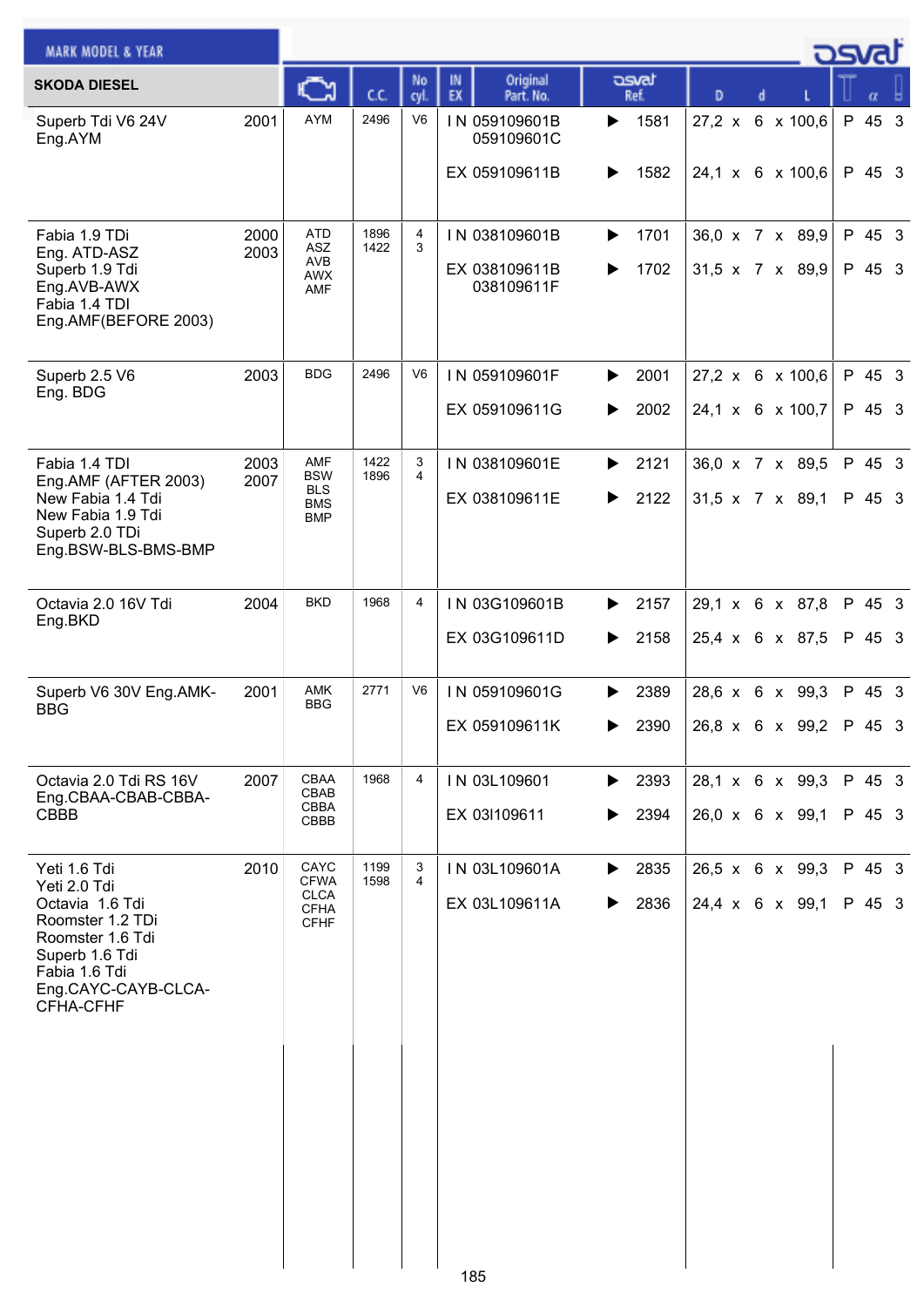| <b>MARK MODEL &amp; YEAR</b>                                                                                                                          |                              |                               |                      |                     |                                                        |                        |               |                                                | osvat |                  |                |
|-------------------------------------------------------------------------------------------------------------------------------------------------------|------------------------------|-------------------------------|----------------------|---------------------|--------------------------------------------------------|------------------------|---------------|------------------------------------------------|-------|------------------|----------------|
| <b>SMART</b>                                                                                                                                          |                              |                               | C.C.                 | No<br>cyl.          | Original<br>IN<br>EX<br>Part. No.                      | asvat<br>Ref.          | D             | d                                              |       | α                |                |
| Smart<br><b>Smart City</b><br>Fortwo<br>Roadster<br>Crossblade 600<br>Eng.M160.910                                                                    | 1998<br>2002<br>2003<br>2004 | M160910                       | 599<br>698           | 3                   | IN 1600530001<br>EX 1600500027                         | 1703<br>▶<br>1704<br>▶ | $30,1 \times$ | 6 x 89,2<br>24,9 x 6 x 89,4                    | P 45  | P 45 1           | $\overline{1}$ |
| Smart Fourfour 1.1 12V<br>Smart Fourfour 1.3 16V<br>Smart Fourfour 1.5 16V<br>Eng.M134E11-M135E13-                                                    | 2004                         | M134E11<br>M135E13<br>M135E15 | 1124<br>1332<br>1499 | 3<br>$\overline{4}$ | IN 1350530001<br>EX 1350530005                         | 2201<br>▶<br>2202<br>▶ |               | $30,4 \times 5 \times 89,5$<br>25,4 x 5 x 90,9 |       | C 45 1<br>C 45 1 |                |
| Fortwo Turbo 1,0<br>Eng.M132930                                                                                                                       | 2008                         | M132930                       | 999                  | 3                   | IN 1010A124<br>1320530001<br>EX 1011A078<br>1320530005 | 2975<br>▶<br>2976<br>▶ |               | 28,0 x 5 x 85,5<br>$25,0 \times 5 \times 86,9$ |       | C 45 1<br>P 45 1 |                |
| <b>SMART DIESEL</b>                                                                                                                                   |                              |                               |                      |                     |                                                        |                        |               |                                                |       |                  |                |
| Fourfour 1.5 Dci<br>Eng.OM639                                                                                                                         | 2004                         | OM639                         | 1493                 | 3                   | IN 05175396AA<br>EX 05175397AA                         | 2199<br>▶<br>2200<br>▶ |               | 28,5 x 6 x 102,3<br>25,4 x 6 x 102,3           |       | P 45 3<br>P 45 3 |                |
| Smart 800 Dci<br>Eng.OM660                                                                                                                            | 1999                         | OM660                         | 799                  | 3                   | IN 6600530101<br>EX 6600530005                         | 2423<br>▶<br>2424      |               | 27,6 x 6 x 91,2<br>$25,2 \times 6 \times 91,2$ |       | P 45 3<br>P 45 3 |                |
| <b>SSANG YOUNG</b>                                                                                                                                    |                              |                               |                      |                     |                                                        |                        |               |                                                |       |                  |                |
| Koranfdo E 2.0<br>Korando E 2.3<br>Korando E 3.2<br>Musso E 2.0<br>Musso E 3.2<br>MJ E 2.0 16V<br>MJ E 2.3 16V<br>Rexton 3.2 i V6 24V<br>Eng.Mercedes | 1999                         |                               | 1998<br>2295<br>3199 | 4<br>6              | IN 1110531101<br>EX 1110501227<br>1110501257           | 1249<br>▶<br>1250<br>▶ |               | 35,0 x 7 x 101,5<br>31,0 x 7 x 103,5           |       | P 45 1<br>P 45 1 |                |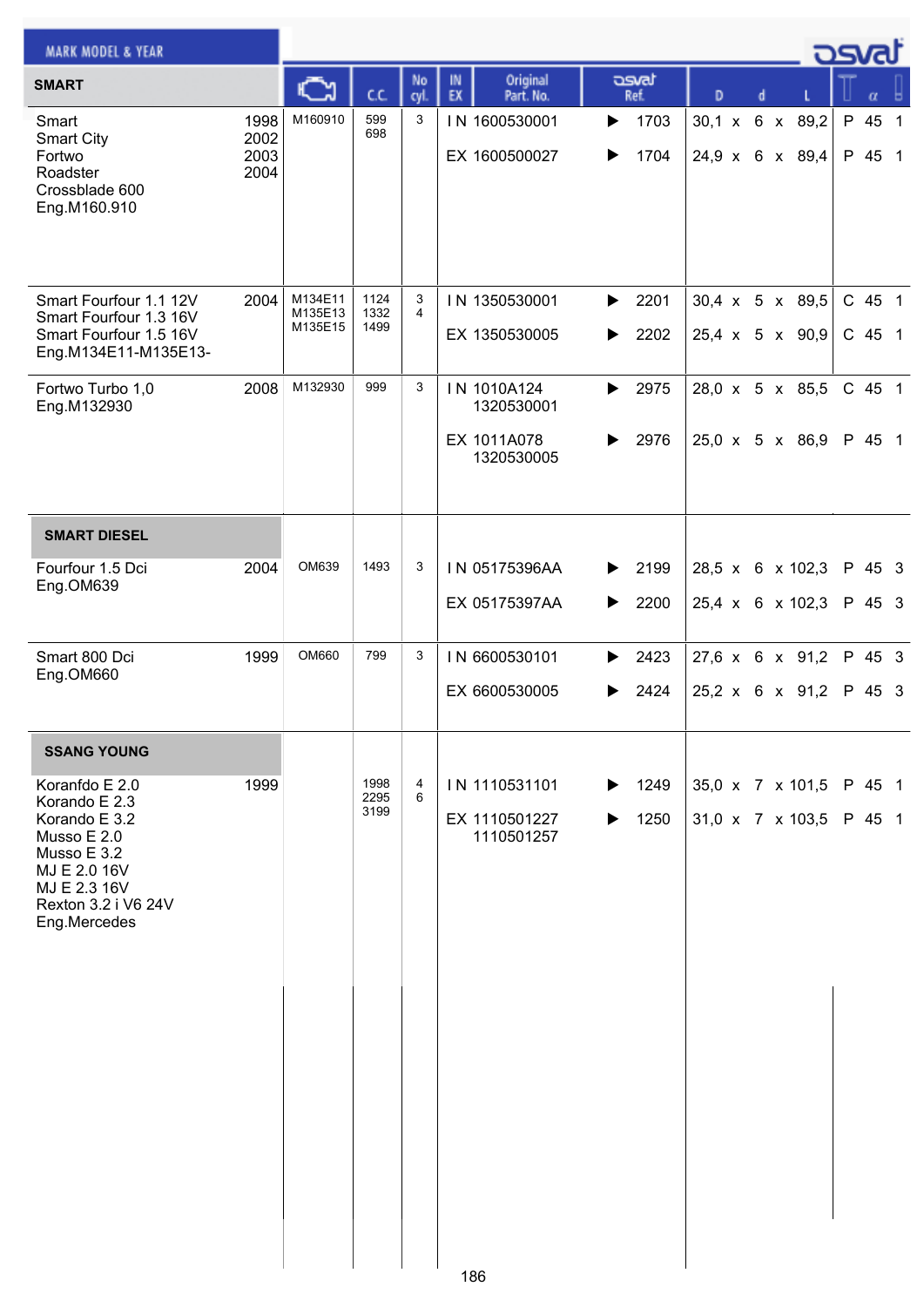| <b>MARK MODEL &amp; YEAR</b>                                                                                                               |              |                                  |              |            |                                                            |                        |                                      | كت الصح          |
|--------------------------------------------------------------------------------------------------------------------------------------------|--------------|----------------------------------|--------------|------------|------------------------------------------------------------|------------------------|--------------------------------------|------------------|
| <b>SSANG YOUNG DIESEL</b>                                                                                                                  |              | C                                | C.C.         | No<br>cyl. | Original<br>IN<br>EX<br>Part. No.                          | asvat<br>Ref.          | D<br>d                               | α                |
| Korando 2.3 TD<br>Korando 2.9 TD<br>Musso 2.3 TD<br>Musso 2.9 TD<br>MJ 661 2,3 TD<br>Rexton 2.9 Tdi 10V<br>Eng.OM601-OM661-OM602-<br>OM662 | 1999<br>2001 | OM601<br>OM661<br>OM602<br>OM662 | 2299<br>2874 | 4<br>5     | IN 6010531501<br>6010531901<br>EX 6010502527<br>6010502827 | 0523<br>▶<br>0524<br>▶ | 38,0 x 8 x 106,4<br>35,0 x 9 x 106,4 | P 45 1<br>P 45 1 |
| MJ 2,9 TD                                                                                                                                  | 2001         |                                  | 2874         | 5          | IN 6010531801<br>EX 6010502627                             | 2095<br>▶<br>2096<br>▶ | 38,0 x 8 x 105,5<br>35,0 x 9 x 105,5 | C 45 1<br>P 45 1 |
| <b>STEYR DAIMLER PUCH</b>                                                                                                                  |              |                                  |              |            |                                                            |                        |                                      |                  |
| 230 GE 4x4<br>Eng. M 102<br>102.981 / .998<br>102.958 / .987<br>(79/92 KW)                                                                 | 1984         | M102                             | 2299         | 4          | IN 1020531501<br>1020531701<br>EX 1020500327               | 0231<br>▶<br>0247<br>▶ | 46,0 x 8 x 115,0<br>39,0 x 9 x 115,8 | P 45 1<br>P 45 1 |
| 200 GE 4x4<br>Eng. M 102                                                                                                                   | 1982<br>1984 | M102                             | 1997         | 4          | IN 1020531601<br>1020531801                                | 0246<br>▶              | 43,0 x 8 x 114,9                     | P 45 1           |
| 102.964<br>(80 KW)                                                                                                                         |              |                                  |              |            | EX 1020500327                                              | 0247<br>▶              | 39,0 x 9 x 115,8                     | P 45 1           |
| 280 GE 4x4<br>Eng. M 110                                                                                                                   | 1983         | M110                             | 2746         | 6          | IN 1100500726                                              | 0356<br>▶              | 45,2 x 9 x 115,0                     | C 45 1           |
| 110.994<br>(115 KW)                                                                                                                        |              |                                  |              |            | EX 1170500027<br>1170500127                                | 0516<br>▶              | 39,1 x 9 x 118,2                     | P 45 1           |
| 300 GSE 4x4<br>Eng. M 103E                                                                                                                 | 1989         | M103E                            | 2960         | 6          | IN 1030531301<br>1030532001                                | $\triangleright$ 0521  | 43,0 x 8 x 110,3                     | P 45 1           |
| (125 KW)                                                                                                                                   |              |                                  |              |            | EX 1030500527<br>1030501727                                | 0522<br>▶              | 39,0 x 9 x 110,9                     | P 45 1           |
| G 230 4WD<br>Eng. M 104.996                                                                                                                | 1993         | M104                             | 3199         | 6          | IN 1110530201                                              | 1251<br>▶              | 35,0 x 7 x 101,5                     | P 45 3           |
| (115 KW)                                                                                                                                   |              |                                  |              |            | EX 1110500527                                              | 1252<br>▶              | 31,0 x 7 x 103,5                     | P 45 3           |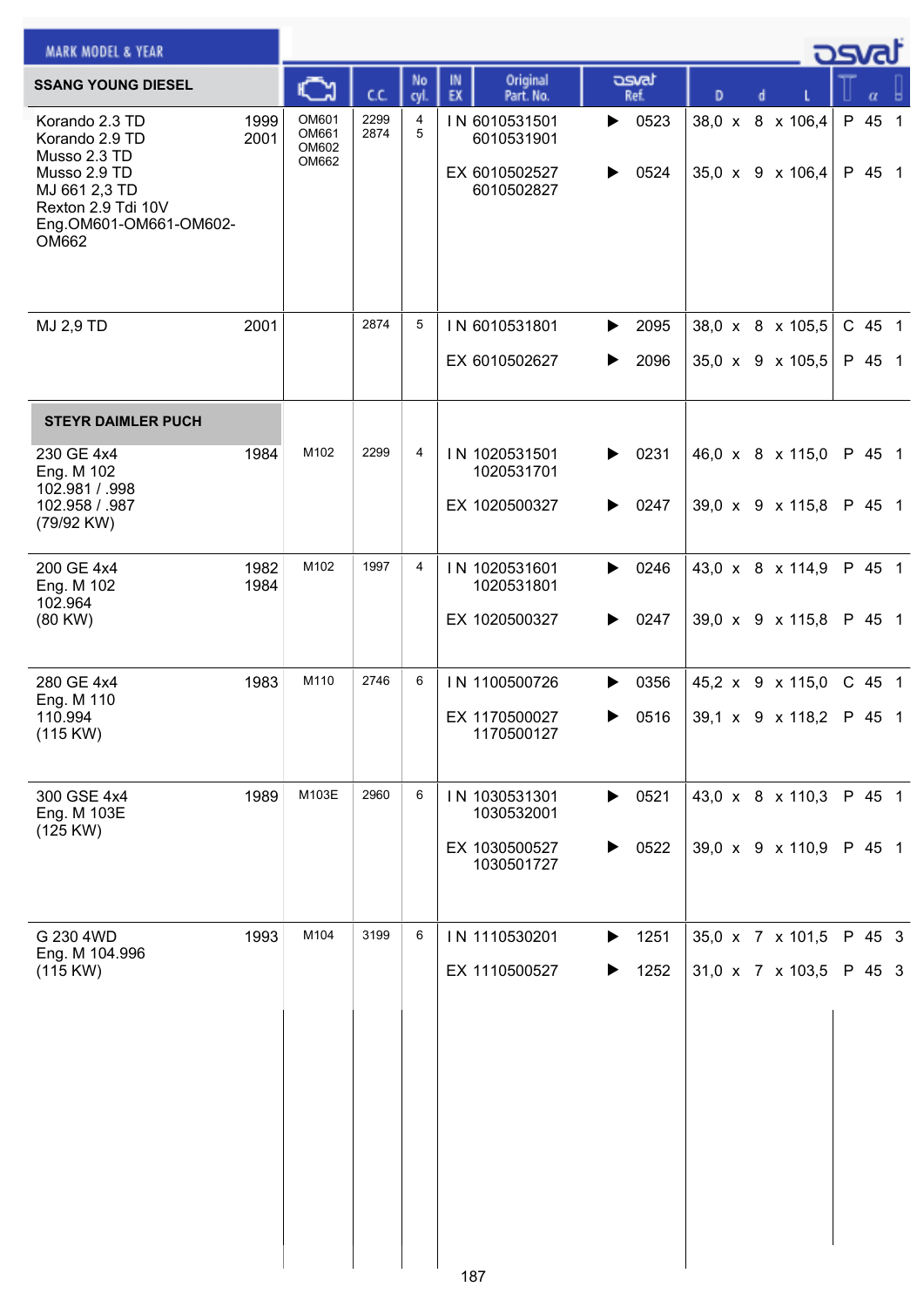| <b>MARK MODEL &amp; YEAR</b>                                                                             |              |                |              |            |                                                            |                        |                                                                   | كمحت               |
|----------------------------------------------------------------------------------------------------------|--------------|----------------|--------------|------------|------------------------------------------------------------|------------------------|-------------------------------------------------------------------|--------------------|
| <b>STEYR DAIMLER PUCH DIESEL</b>                                                                         |              | <b>A</b>       | C.C.         | No<br>cyl. | Original<br>IN<br>EX<br>Part. No.                          | asvat<br>Ref.          | D<br>d                                                            | α                  |
| Eng. OM 602<br>602.930<br>250 GD 4x4<br>$(66$ KW $)$                                                     | 1985         | OM602          | 2497         | 5          | IN 6010530401<br>6010531201<br>EX 6010501227<br>6010502127 | 0523<br>▶<br>0524<br>▶ | 38,0 x 8 x 106,4<br>35,0 $\times$ 9 $\times$ 106,4                | P 45 1<br>P 45 1   |
| Eng. OM 616<br>616.936 / .938<br>240 GD 4x4<br>Eng. OM 617<br>617.931 / .932<br>300 GD 4x4<br>(53/65 KW) | 1979         | OM616<br>OM617 | 2399<br>2998 | 4<br>5     | IN 6160530301<br>6160530401<br>EX 6160500027<br>6160500527 | 2509<br>▶<br>2510<br>▶ | 39,8 x 10 x 131,5<br>34,2 $\times$ 10 $\times$ 131,0              | C 30 22<br>P 30 22 |
| <b>SUBARU</b>                                                                                            |              |                |              |            |                                                            |                        |                                                                   |                    |
| Justy 1.3 i 16V (50 KW)<br>Eng.G13BA Suzuki                                                              | 2002         | G13BA          | 1298         | 4          | IN 1291182010<br>EX 1291582062                             | 0677<br>0678<br>▶      | 36,0 x 7 x 115,5<br>30,0 x 7 x 114,6                              | C 45 1<br>P 45 1   |
| Justy 1.3 i 16V<br>Eng.G13BB Suzuki                                                                      | 2001         | G13BB          | 1298         | 4          | IN 1291171C00<br>EX 1291571C50                             | 1273<br>▶<br>1274<br>▶ | 29,1 x 5,5 x 92,3<br>24,9 x 5,5 x 79,9                            | P 45 1<br>P 45 1   |
| Impreza 1.6 AWD<br>Impreza 1.8<br>Legacy 1.8 i 16V<br>Eng. EJ18<br>(81 KW)                               | 1989<br>1999 | EJ18           | 1820         | 4          | IN 13201AA072<br>13201AA180<br>EX 13202AA102<br>13202AA161 | 1275<br>▶<br>1276      | $31,0 \times 6 \times 101,0$<br>$27,0 \times 6 \times 101,3$      | C 45 1<br>C 45 1   |
| Impreza 2.0 GT<br>Legacy<br>Eng. EJ20<br>(85/110 KW)                                                     | 1990         | EJ20           | 1994         | 4          | IN 13201AA250<br>EX 13202AA270<br>13202AA281               | 1425<br>▶<br>1426      | $36,0 \times 6 \times 93,2$<br>$32,0 \times 6 \times 93,6$        | C 45 1<br>C 45 1   |
| Forester 2.0 16V AWD<br>Legacy 2.0 16V<br>Eng.EJ20J                                                      | 2001<br>2004 | EJ20J          | 1994         | 4          | IN 13201AA351<br>EX 13202AA361                             | 1873<br>▶<br>1874<br>▶ | 34,0 x 6 x 120,6<br>$30,0 \times 6 \times 121,6$                  | C 45 1<br>$C$ 45 1 |
| Forester 2.0T<br>Impreza WRX Euro 3<br>Forester 2,5T 16V                                                 | 2001<br>2004 |                | 1994<br>2457 | 4          | IN 13201AA371<br>13201AA390<br>EX 13202AA400<br>13202AA411 | 1875<br>▶<br>1876<br>▶ | $35,9 \times 6 \times 104,4$<br>32,0 x 6 x 104,6                  | C 45 1<br>C 45 1   |
| Justy G3X 1.3 16V<br>Eng.M13A                                                                            | 2004         | <b>M13A</b>    | 1328         | 4          | IN 1291154G00<br>EX 1291554G50<br>188                      | 1879<br>1880<br>▶      | 30,0 $\times$ 5,5 $\times$ 101,0<br>$25,0 \times 5,5 \times 99,0$ | P 45 1<br>P 45 1   |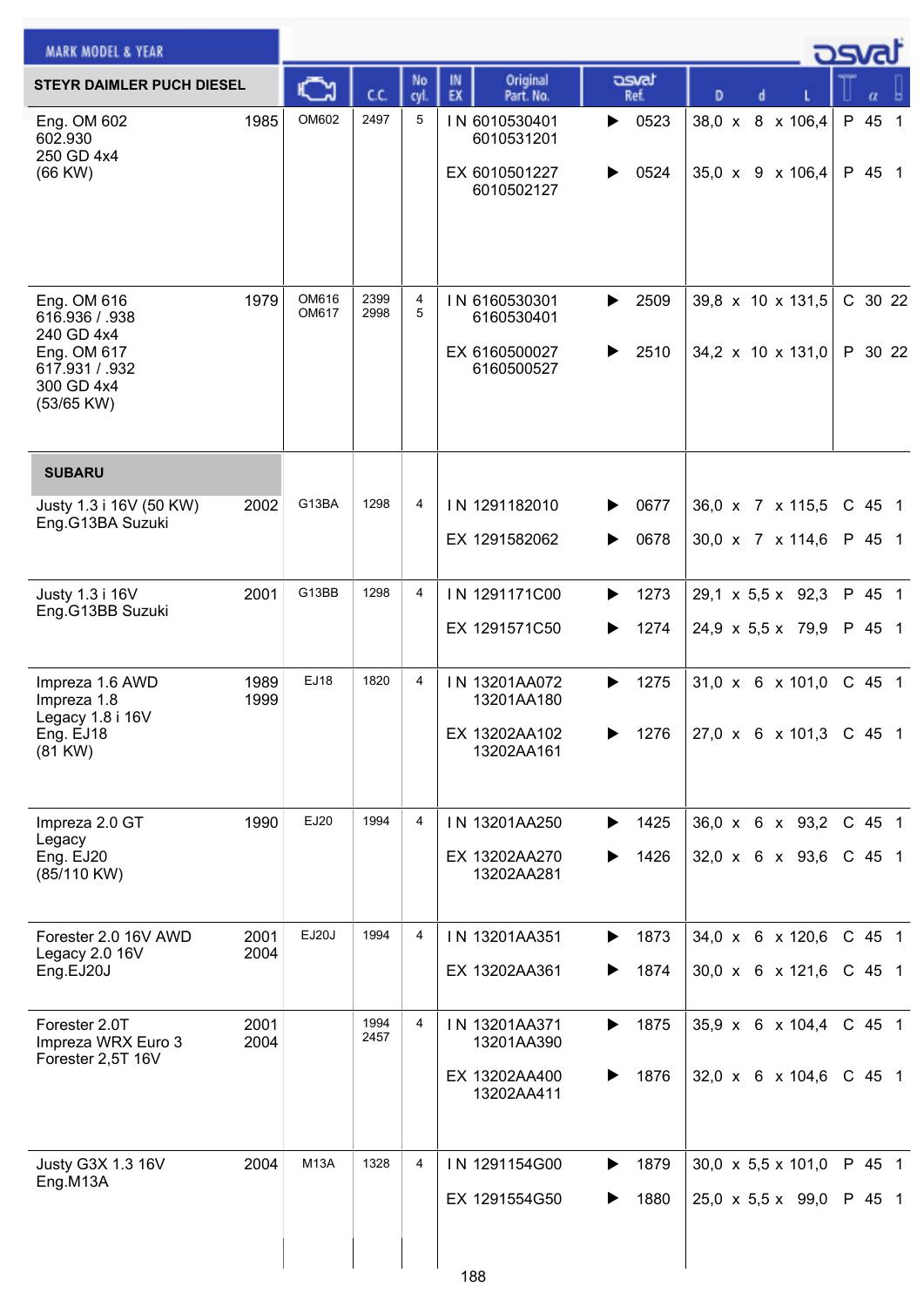| <b>MARK MODEL &amp; YEAR</b>                                                                                                                                                     |                      |                            |                      |                |                                   |                        |                                                      | _ <b>ರಾ</b> ಡ    |
|----------------------------------------------------------------------------------------------------------------------------------------------------------------------------------|----------------------|----------------------------|----------------------|----------------|-----------------------------------|------------------------|------------------------------------------------------|------------------|
| <b>SUBARU</b>                                                                                                                                                                    |                      | ⊾                          | C.C.                 | No<br>cyl.     | IN<br>Original<br>EX<br>Part. No. | asvat<br>Ref.          | D                                                    |                  |
| Legacy 2.5 16V<br>Outback 2.5 16V                                                                                                                                                | 2004                 |                            | 2457                 | 4              | IN 13201AA361<br>EX 13202AA371    | 2217<br>▶<br>2218<br>▶ | 36,0 x 6 x 120,6<br>$31,4 \times 6 \times 121,7$     | C 45 1<br>C 45 1 |
| Impreza 1.6<br>Eng.EJ16 70 Kw                                                                                                                                                    | 1999                 | EJ16                       | 1600                 | 4              | IN 13201AA420<br>EX 13202AA430    | 2299<br>▶<br>2300<br>▶ | 32,5 x 6 x 120,6<br>28,5 x 6 x 121,7                 | C 45 1<br>C 45 1 |
| Impreza 1,5                                                                                                                                                                      | 2010                 |                            | 1498                 | 4              | IN 13201AA530<br>EX 13202AA560    | 2791<br>▶<br>2792<br>▶ | 29,3 x 6 x 104,4<br>24,0 x 6 x 105,7                 | C 45 1<br>C 45 1 |
| Trezia 1.3 16V<br>Eng. 1NR-FE                                                                                                                                                    | 2011                 | 1NRFE                      | 1329                 | 4              | IN 1371147010<br>EX 1371547010    | 2859<br>▶<br>2860<br>▶ | 28,9 x 5,5 x 103,4<br>$24,3 \times 5,5 \times 104,6$ | P 45 1<br>P 45 1 |
| <b>SUBARU DIESEL</b>                                                                                                                                                             |                      |                            |                      |                |                                   |                        |                                                      |                  |
| Justy 1.3 Tdi 16V<br>Eng.Z13DT                                                                                                                                                   | 2003                 |                            | 1248                 | 4              | IN 641072<br>EX 641071            | 1989<br>1990           | $21,8 \times 6 \times 109,2$<br>21,8 x 6 x 109,2     | P 45 3<br>P 45 3 |
| Trezia 1.4 D<br>Eng. 1ND-TV                                                                                                                                                      | 2011                 | 1NDTV                      | 1364                 | 4              | IN 1371133030<br>EX 1371533040    | 2079<br>▶<br>2080<br>▶ | 30,6 x 6 x 100,0<br>28,0 x 6 x 100,0                 | C 45 1<br>C 45 1 |
| <b>SUZUKI</b>                                                                                                                                                                    |                      |                            |                      |                |                                   |                        |                                                      |                  |
| <b>GMI Metro</b><br>Swift 1.0                                                                                                                                                    | 1989/9               |                            | 1000                 | 3 <sup>3</sup> | IN 1291160B20<br>96060053         | 0681<br>▶              | $35,0 \times 5,5 \times 84,1$                        | C 45 1           |
|                                                                                                                                                                                  |                      |                            |                      |                | EX 1291560B70<br>96060054         | 0682<br>▶              | 28,0 $\times$ 5,5 $\times$ 84,0                      | P 45 1           |
| Swift<br>Eng. G13B<br>Escudo                                                                                                                                                     | 1987<br>1991<br>2000 | G13B<br>G16B<br>RB413      | 1299<br>1328<br>1590 | 4              | IN 1291171C00<br>1299171C00       | 1273<br>▶              | $29,1 \times 5,5 \times 92,3$                        | P 45 1           |
| Eng. G16A<br><b>Baleno 1.6 12V</b><br>(54,5/70 KW)<br>Baleno 1.3<br>Jimny 1.3 i 16V<br>Vitara 1.6 16V<br>Grand Vitara 1.6 16V<br>Carry 1.3 i 16V<br>Wagon R 1,3 VVT<br>Eng.RB413 | 2004                 |                            |                      |                | EX 1291571000<br>1291571C50       | 1274<br>▶              | 24,9 $\times$ 5,5 $\times$ 79,9                      | P 45 1           |
| Wagon R 1.0<br>Wagon R 1.2                                                                                                                                                       | 1998                 | <b>K10A</b><br><b>K12A</b> | 996<br>1171          | 4              | IN 1291173G00                     | 1733<br>▶              | $24,6 \times 5,5 \times 80,2$                        | P 45 1           |
| Eng.K10A-K12A                                                                                                                                                                    |                      |                            |                      |                | EX 1291573G00                     | 1734                   | $21,5 \times 5,5 \times 81,3$                        | P 45 1           |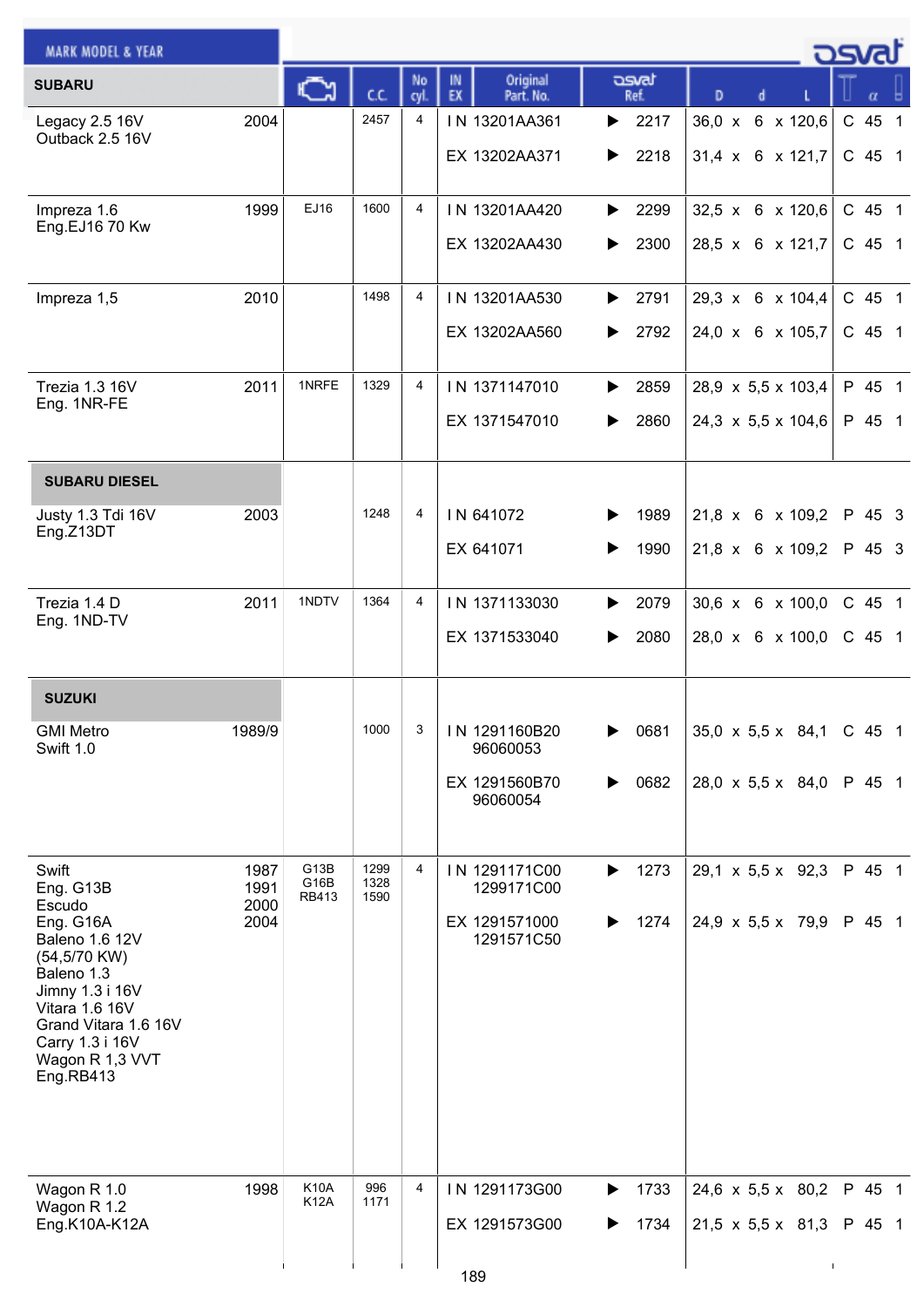| <b>MARK MODEL &amp; YEAR</b>       |              |                       |              |                |                                   |               |                               | osvat    |
|------------------------------------|--------------|-----------------------|--------------|----------------|-----------------------------------|---------------|-------------------------------|----------|
| <b>SUZUKI</b>                      |              | ⊾                     | C.C.         | No<br>cyl.     | IN<br>Original<br>EX<br>Part. No. | asvat<br>Ref. | D                             |          |
| Alto 1.0                           | 1998         |                       | 993          | 4              | IN 12911M72F10                    | 1743<br>▶     | 34,0 x 7 x 117,5              | C 45 1   |
|                                    |              |                       |              |                | EX 12915M72F10                    | 1744<br>▶     | 28,1 x 7 x 116,3              | $C$ 45 1 |
|                                    |              | <b>M16A</b>           | 1328         | $\overline{4}$ |                                   |               |                               |          |
| Ignis 1.3 16V<br>Jimny 1.3 16V     | 2001<br>2004 |                       |              |                | IN 1291169G00                     | 1877<br>▶     | 30,0 x 6 x 100,8              | P 45 1   |
| Eng.M16A                           |              |                       |              |                | EX 1291569G50                     | 1878<br>▶     | 25,0 x 6 x 99,0               | P 45 1   |
| Liana 1.6 16V                      | 2001         | <b>SN413V</b><br>M13A | 1328<br>1586 | $\overline{4}$ | IN 1291154G00                     | 1879<br>▶     | 30,0 x 5,5 x 101,0            | P 45 1   |
| Jimny 1.3 16V<br>Swift 1.3 16V     | 2004<br>2006 |                       |              |                | EX 1291554G00                     | 1880<br>▶     | 25,0 x 5,5 x 99,0             | P 45 1   |
| Eng.SN413V-M13A                    |              |                       |              |                | 1291554G50                        |               |                               |          |
| New Alto 1.1                       | 2004         | <b>RF410</b>          | 1061         | 4              | IN 12911M84400                    | 2219<br>▶     | $26,6 \times 5,5 \times 90,5$ | C 45 1   |
| Eng.RF410                          |              |                       |              |                | 12911M84420                       |               |                               |          |
|                                    |              |                       |              |                | EX 12915M84400<br>12915M84440     | 2220<br>▶     | $23,4 \times 5,5 \times 78,1$ | P 45 1   |
|                                    |              |                       |              |                |                                   |               |                               |          |
| Splash 1.0 12V                     | 2008         | K <sub>10</sub> B     | 996          | 3              | IN 1291151K00                     | 2855<br>▶     | $27,5 \times 5,5 \times 87,5$ | P 45 1   |
| Splash 1.2 12V<br>Eng.K10B-K12B    |              | K12B                  | 1242         | 4              | 4708925<br>93193754               |               |                               |          |
|                                    |              |                       |              |                | EX 1291587L50                     | 2856<br>▶     | 22,9 x 5,5 x 87,0             | C 45 1   |
|                                    |              |                       |              |                | 4708933<br>93193762               |               |                               |          |
|                                    |              |                       |              |                |                                   |               |                               |          |
|                                    |              |                       |              |                |                                   |               |                               |          |
| Swift IV 1,2 16V<br>Splash 1,2 16V | 2010         | K12BVVT               | 1242         | 4              | IN 1291169L00                     | 2981<br>▶     | 27,5 x 5 x 87,5               | C 45 1   |
| Eng.K12BVVT                        |              |                       |              |                | EX 1291569L00<br>1291569LG0       | 2982<br>▶     | 22,9 x 5 x 87,1               | P 45 1   |
|                                    |              |                       |              |                |                                   |               |                               |          |
| <b>SUZUKI DIESEL</b>               |              |                       |              |                |                                   |               |                               |          |
| Vitara 2.0 TD<br>Eng.RF Mazda      | 1994         | <b>RF</b>             | 1998         | 4              | IN RF0112111                      | 0513<br>▶     | 41,0 x 8 x 106,9              | P 45 1   |
|                                    |              |                       |              |                | EX RF0112121B                     | 0514<br>▶     | 36,0 x 8 x 106,8              | P 45 1   |
| Baleno 1.9 TD                      | 1998         | XUD9TE                | 1905         | 4              | IN 1283266G00                     | 0990<br>▶     | 38,5 x 8 x 112,5              | P 45 1   |
| Vitara 1.9 TD<br>Eng.XUD9TE        |              |                       |              |                | 1291166G00<br>1291186CA0          |               |                               |          |
|                                    |              |                       |              |                | EX 1291566G00                     | 0243<br>▶     | 33,0 x 8 x 112,0              | P 45 1   |
|                                    |              |                       |              |                | 1291586CA0                        |               |                               |          |
|                                    |              |                       |              |                |                                   |               |                               |          |
| Vitara 1.9 DDIS                    | 2007         | F <sub>9Q</sub>       | 1870         | 4              | IN 1291067JG0                     | 1241<br>▶     | 35,3 x 7 x 110,9              | P 45 1   |
| Eng.F9Q                            |              |                       |              |                | EX 1291567JG0                     | 1244<br>▶     | 32,6 x 7 x 110,7              | P 45 1   |
|                                    |              |                       |              |                |                                   |               |                               |          |
|                                    |              |                       |              |                |                                   |               |                               |          |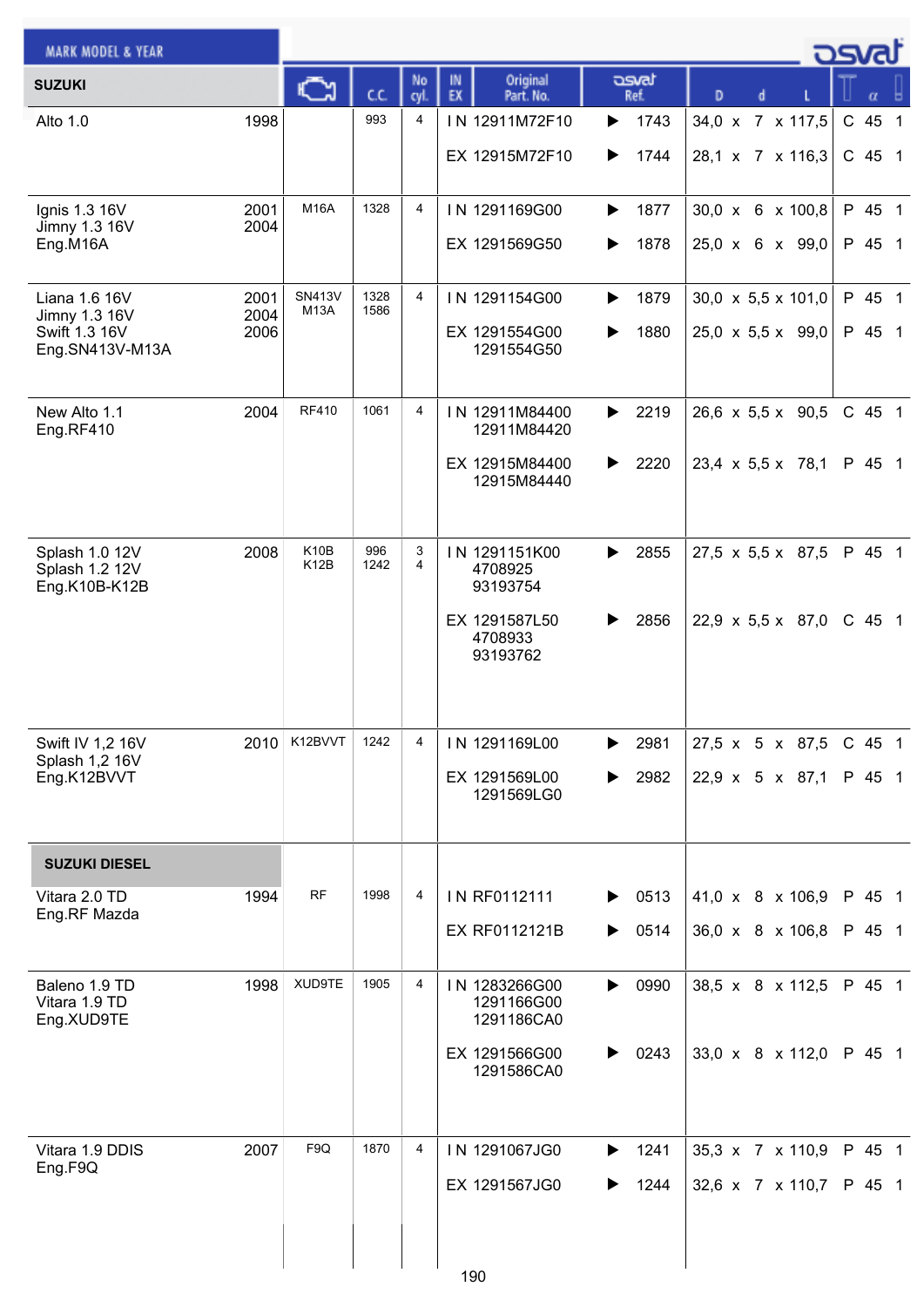| <b>MARK MODEL &amp; YEAR</b>                                                                                                |                                      |                       |             |            |                                                              |                                |                                                                               | - ਹਤਾਰੀ                        |
|-----------------------------------------------------------------------------------------------------------------------------|--------------------------------------|-----------------------|-------------|------------|--------------------------------------------------------------|--------------------------------|-------------------------------------------------------------------------------|--------------------------------|
| <b>SUZUKI DIESEL</b>                                                                                                        |                                      |                       | C.C.        | No<br>cyl. | Original<br>IN<br>EX<br>Part. No.                            | asvat<br>Ref.                  | D                                                                             | α                              |
| Vitara 2.0 Tdi<br>Eng.RHZ Peugeot                                                                                           | 2001                                 | <b>RHZ</b>            | 1998        | 4          | IN 094895<br>EX 094996                                       | 1595<br>▶<br>1596              | $35,6 \times$<br>6 x 107,1<br>33,8 x 6 x 107,1                                | P 45 3<br>P 45 3               |
| Vitara 2.0 Tdi 16V<br>Eng.RHW Peugeot                                                                                       | 2002                                 | <b>RHW</b>            | 1998        | 4          | IN 0948C0<br>EX 0949A9                                       | 1781<br>▶<br>1782<br>▶         | 29,9 x 6 x 106,2<br>25,0 x 6 x 106,2                                          | P 45 3<br>P 45 3               |
| Jimny 1.5 DDiS                                                                                                              | 2004                                 |                       | 1461        | 4          | IN 7701473184<br>EX 7701473183                               | 1867<br>▶<br>1868<br>▶         | 33,4 x 6 x 101,0<br>28,9 x 6 x 100,8                                          | P 45 3<br>P 45 3               |
| Grand Vitara 2.0 TDi                                                                                                        |                                      |                       | 1997        | 4          | IN 1291178E00<br>EX 1291578E00                               | 1883<br>▶<br>1884<br>▶         | 39,4 x 8 x 106,8<br>35,1 x 8 x 106,7                                          | P 30 1<br>P 45 1               |
| Wagon R 1.3 DDiS<br>Ignis 1.3 DDiS<br>Splash 1.3 Ddis<br>Swift 1.3 DDis<br>Eng.RB413D                                       | 2004<br>2008                         | <b>RB413D</b>         | 1248        | 4          | IN 1291185E00<br>12911M86J00<br>EX 1291585E00<br>12915M86J00 | 1989<br>▶<br>1990              | 21,8 x 6 x 109,2<br>21,8 x 6 x 109,2                                          | P 45 3<br>P 45 3               |
| Liana 1.4 DDiS<br>Eng. RB414D-Peugeot                                                                                       | 2004                                 | <b>RB414D</b>         | 1398        | 4          | IN 1291173J00<br>EX 1291573J00                               | 2163<br>▶<br>2164<br>▶         | $24,3 \times 5,5 \times 96,4$<br>$22,4 \times 5,5 \times 96,5$                | P 45 3<br>P 45 3               |
| <b>TATA DIESEL</b>                                                                                                          |                                      |                       |             |            |                                                              |                                |                                                                               |                                |
| Indica 1.4 Tdi 16V<br>Eng.483DL                                                                                             | 2007                                 | 483DL                 | 1396        | 4          | IN 254705125114<br>EX 254705125113                           | 0990<br>0243<br>▶              | 38,5 x 8 x 112,5<br>33,0 x 8 x 112,0                                          | P 45 1<br>P 45 1               |
| <b>TOYOTA</b>                                                                                                               |                                      |                       |             |            |                                                              |                                |                                                                               |                                |
| Mark II / ToyoAce / Corona<br>HiAce / TownAce<br><b>Hi Lux 1600</b><br><b>Eng. 12R</b><br>Torveno 1.6<br>TownAce 1.6(48 KW) | 1977                                 |                       | 1587        | 4          | IN 1371131050<br>EX 1371531070                               | 0153<br>0154<br>▶              | 40,0 x 8 x 109,0<br>34,0 x 8 x 109,0                                          | P 45 1<br>P 45 1               |
| <b>Starlet</b><br>Starlet Corolla 12V<br>EP 71 / 76 / 81<br>Tercel<br>(40/55/68 KW)<br>Eng.1EL3-2EL2E                       | 1984<br>1985<br>1987<br>1991<br>1993 | EP71<br>1EL3<br>2EL2E | 999<br>1296 | 4          | IN 1371210010<br>IN 1371110020<br>EX 1371510030              | 0795<br>▶<br>0799<br>0800<br>▶ | $21,0 \times 6 \times 98,5$<br>30,0 x 6 x 92,4<br>$31,0 \times 6 \times 92,5$ | P 45 1<br>$C$ 45 1<br>$C$ 45 1 |
|                                                                                                                             |                                      |                       |             |            | 191                                                          |                                |                                                                               |                                |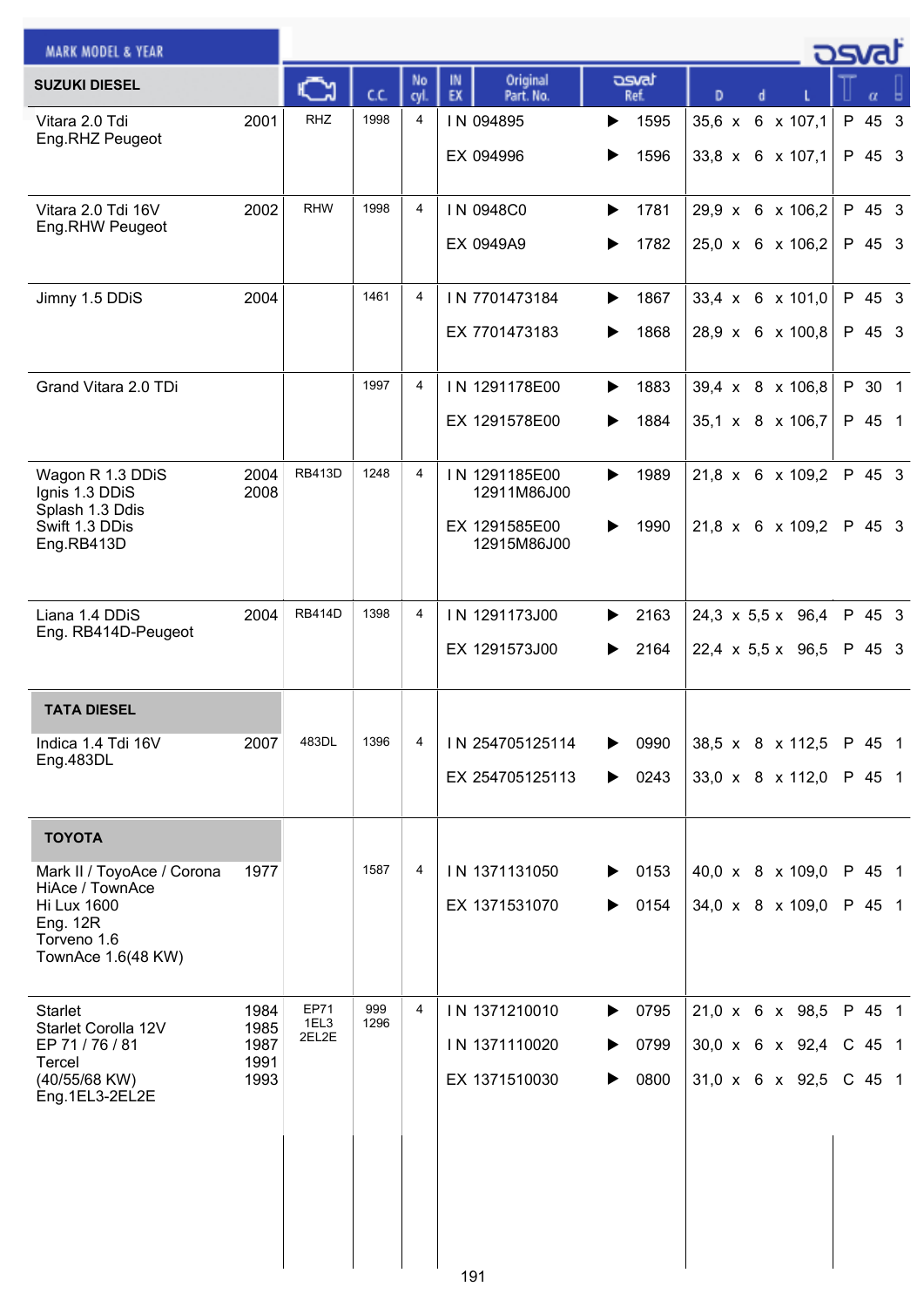| <b>MARK MODEL &amp; YEAR</b>                                                                                                          |                      |                |                      |            |                                       |                          |        |               |   |  |                                                                  | كمحت |                      |  |
|---------------------------------------------------------------------------------------------------------------------------------------|----------------------|----------------|----------------------|------------|---------------------------------------|--------------------------|--------|---------------|---|--|------------------------------------------------------------------|------|----------------------|--|
| <b>TOYOTA</b>                                                                                                                         |                      | C              | C.C.                 | No<br>cyl. | IN<br>EX                              | Original<br>Part. No.    |        | asvat<br>Ref. | D |  |                                                                  |      | α                    |  |
| Town Ace<br><b>N. 1Y</b><br>Lite Ace / Master Ace<br>Eng. 2Y<br>HiAce / HiLux / Master Ace /<br>Town Ace<br>Eng. 3Y<br>(57/64/65 KW)  | 1983                 | 1Y<br>2Y<br>3Y | 1626<br>1812<br>1998 | 4          | IN 1371171010<br>EX 1371571010        |                          |        | 0805<br>0806  |   |  | 40,1 x 8 x 108,3<br>36,0 x 8 x 108,6                             |      | P 45 1<br>P 45 1     |  |
| Coaster<br><b>Eng. 22R</b><br>Massy Dyna Tractor<br>FB Bus Fork File                                                                  | 1981<br>1992         |                | 2366                 |            | IN 1371135010<br>EX 1371535020        |                          | ▶      | 0807<br>0808  |   |  | 45,0 x 8 x 113,5<br>$37,0 \times 8 \times 112,3$                 |      | P 45 14<br>P 45 14   |  |
| Camry / celica / MR2<br>Eng. 3S - FE<br>(88 KW)                                                                                       | 1987<br>1991<br>1992 | 3SFE           | 1998                 | 4          | IN 1371174020<br>EX 1371574020        | 1371174040               | ▶<br>▶ | 1153<br>1154  |   |  | 32,0 x 6 x 100,7<br>27,0 x 6 x 100,5                             |      | C 45 1<br>C 45 1     |  |
| Camry<br><b>ES 250</b><br>Eng. 2VZ - FE<br>(118 KW)                                                                                   | 1989<br>1990<br>1991 | 2VZFE          | 2506                 | 6          | IN 1371162020<br>EX 1371562020        |                          | ▶      | 1155<br>1156  |   |  | 33,0 x 6 x 96,1<br>27,2 x 6 x 96,2                               |      | C 45 1<br>P 45 1     |  |
| Cressida / Supra 24V<br>Eng. 7M - GE<br>Supra Turbo<br>(150 KW)                                                                       | 1988<br>1992         | 7MGE           | 2954                 | 4          | IN 1371142020<br>EX 1371542010        |                          | ▶      | 1161<br>1162  |   |  | $32,0 \times 6 \times 98,2$<br>27,5 x 6 x 98,3                   |      | C 45 1<br>C 45 1     |  |
| P.U. 2WD / 4WD<br>4 Runner 2WD / 4WD<br>T 100<br>4 Runner 3.0 V6<br>Eng. 3VZ - E<br>(105 KW)                                          | 1988<br>1988<br>1993 | 3VZFE          | 2959                 | 4<br>6     | IN 1371165010<br>EX 1371565010        |                          | ▶      | 1165<br>1166  |   |  | 42,0 x 8 x 104,3<br>34,9 x 8 x 104,0                             |      | C 45 1<br>C 45 1     |  |
| Avensis 1.8 VVT 16V<br>Celica 1.8 VVT 16V<br>Corolla 1.8 VVT 16V<br>Celica 1.8<br>MR2 1.8 VVT 16V<br>Rav 4 1.8 VVT 16V<br>Eng. 1ZZ-FE | 1794                 | 1ZZFE          | 2000                 | 4          | IN 1371122030<br>EX 1371522030        |                          | ▶      | 1169<br>1170  |   |  | $32,0 \times 5,5 \times 88,7$<br>$27,5 \times 5,5 \times 88,7$   |      | $C$ 45 1<br>$C$ 45 1 |  |
| Camry V6 24V 3.0<br><b>ES 300</b><br>Eng. 3VZ - FE                                                                                    | 1992<br>1992<br>1998 | 3VZFE          | 2957                 | 6          | IN 1371162030<br>EX 1371562030        | 1371562040<br>1371562050 | ▶      | 1171<br>1172  |   |  | 34,0 x 6 x 95,2<br>$27,3 \times 6 \times 95,0$                   |      | C 45 1<br>$C$ 45 1   |  |
| Lexus ES 300<br>Lexus RX 300 VVT<br>Eng.1MZFE                                                                                         | 1996                 | 1MZFE          | 2995                 | 6          | IN 1371120020<br>EX 1371520020<br>192 |                          | ▶      | 1277<br>1278  |   |  | $34,0 \times 5,5 \times 95,2$<br>27,3 $\times$ 5,5 $\times$ 95,3 |      | $C$ 45 1<br>$C$ 45 1 |  |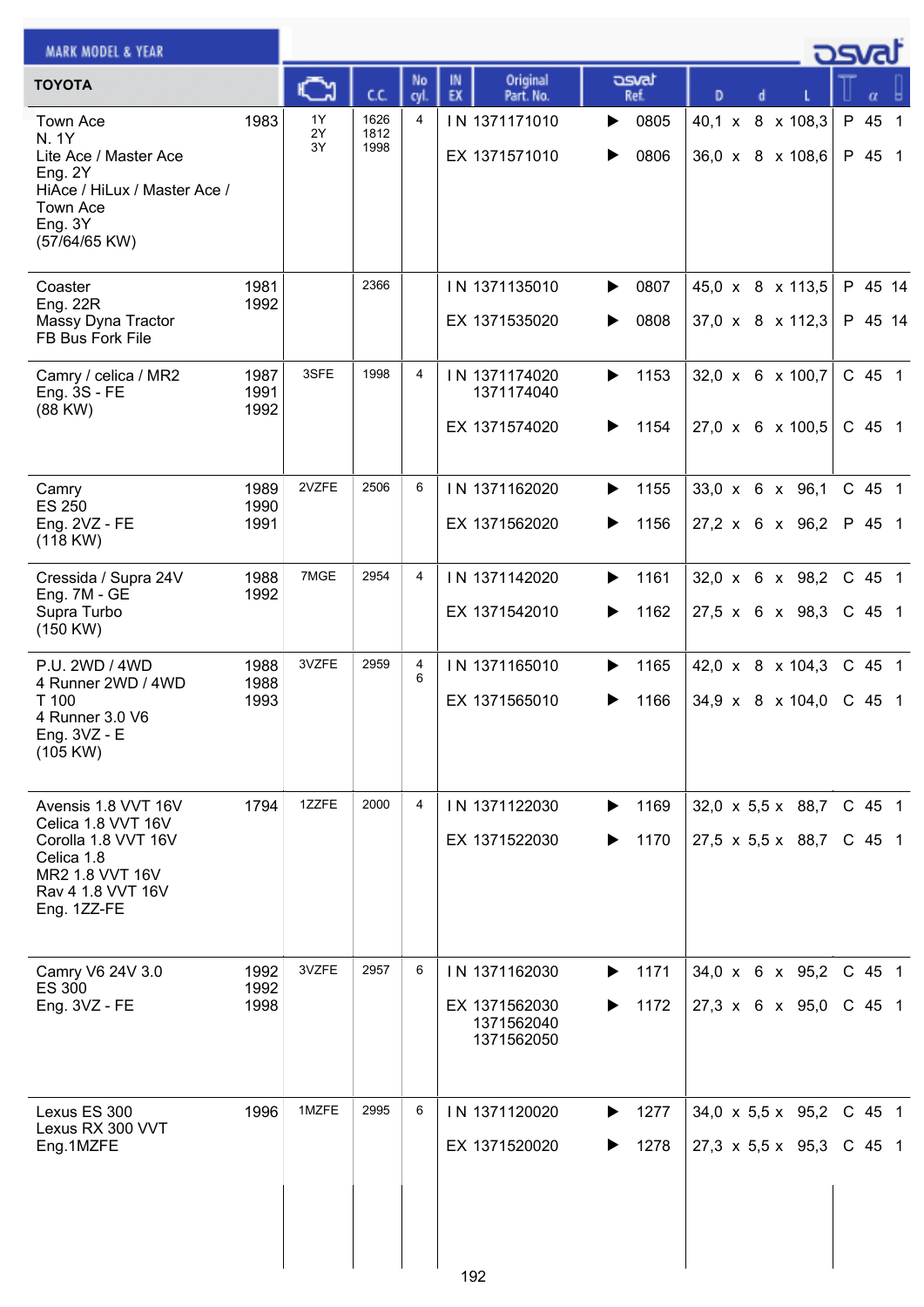| <b>MARK MODEL &amp; YEAR</b>                                                                                                                                                               |                      |                         |                      |                |                                                                                        |                        |                                                                    |                      |
|--------------------------------------------------------------------------------------------------------------------------------------------------------------------------------------------|----------------------|-------------------------|----------------------|----------------|----------------------------------------------------------------------------------------|------------------------|--------------------------------------------------------------------|----------------------|
| <b>TOYOTA</b>                                                                                                                                                                              |                      |                         | C.C.                 | No<br>cyl.     | Original<br>IN<br>EX<br>Part. No.                                                      | asvat<br>Ref.          | D                                                                  |                      |
| Lexus GS 300<br>Lexus GS 300 VVT                                                                                                                                                           |                      |                         | 3000                 | 6              | IN 1371146021<br>1371146022                                                            | 1279<br>▶              | 33,5 x 6 x 98,6                                                    | $C$ 45 1             |
|                                                                                                                                                                                            |                      |                         |                      |                | EX 1371546020                                                                          | 1280<br>▶              | 29,0 x 6 x 99,1                                                    | P 45 1               |
| Carina 2.0<br>Rav 4 2.0<br>Camry 3.0 6V<br>Picnic 2.0 16V<br>Funcruiser 2,0 16V DOHC<br>Camry<br>Celica<br>MR2 Turbo                                                                       | 1990<br>1992<br>1993 |                         | 1998<br>2959         | 4<br>6         | IN 1371103020<br>1371174101<br>EX 1371503020<br>1371574100                             | 1461<br>▶<br>1462      | $32,0 \times 6 \times 97,6$<br>$26.9 \times 6 \times 98.4$         | C 45 1<br>C 45 1     |
| Yaris 1.0<br>Yaris 1.0 16V<br>Yaris 1.3 16V<br>Eng.1SZ-FE<br>Eng.2SZ-FE                                                                                                                    | 1999<br>2004<br>2006 | 1SZFE<br>2SZFE          | 998<br>1296          | $\overline{4}$ | IN 137110J010<br>1371123030<br>1371197401<br>EX 137150J010<br>1371523030<br>1371597401 | 1735<br>▶<br>1736      | 26,0 x 5 x 88,2<br>22,6 $\times$ 5 $\times$ 89,2                   | C 45 1<br>C 45 1     |
| Yaris 1.3 16V<br>Eng. 2NZFE<br>Yaris 1.5 16V<br>Eng. 1NZFE<br>Prius 1.5 16V<br>(53/63/78 KW)                                                                                               | 2001                 | 1NZFE<br>2NZFE          | 1299<br>1497         | $\overline{4}$ | IN 1371121010<br>EX 1371521010                                                         | 1885<br>▶<br>1886      | 30,5 x 5 x 89,2<br>$25,4 \times 5 \times 88,0$                     | C 45 1<br>$C$ 45 1   |
| MR2 1.8 i 16V VVT<br>Celica 1.8 i 16V VVT<br>Corolla 1.4 16V<br>Auris 1.4<br>Eng. 4ZZFE<br>Corolla 1.6 16V<br>Avensis 1.8 16V<br>Eng. 3ZZFE<br>Avensis 1.6 16V<br>Rav4 1.8i VVT<br>(71 KW) | 2001<br>2004         | 2ZZFE<br>3ZZFE<br>4ZZFE | 1398<br>1598<br>1794 | 4              | IN 137110D020<br>1371122040<br>EX 137150D010<br>137150D020<br>1371522040               | 1887<br>▶<br>1888<br>▶ | $31,0 \times 5,5 \times 88,7$<br>$26,1 \times 5,5 \times 88,7$     | C 45 1<br>$C$ 45 1   |
| Celica 1.8 T Sport<br>Corolla 1.8 16V<br>Eng. 2ZZGE                                                                                                                                        | 2001                 | 2ZZGE                   | 1796                 | 4              | IN 1371188600<br>EX 1371588601                                                         | 1889<br>▶<br>1890<br>▶ | 34,0 $\times$ 5,5 $\times$ 111,3<br>$29,0 \times 5,5 \times 111,7$ | C 45 1<br>$C$ 45 1   |
| Lexus IS 200<br>Eng. 1GFE<br>(114 KW)                                                                                                                                                      | 1999                 | 1GFE                    | 1988                 | 6              | IN 1371170060<br>EX 1371570080                                                         | 1891<br>▶<br>1896      | 29,5 x 5 x 91,7<br>$25.0 \times 5 \times 91.8$                     | $C$ 45 1<br>$C$ 45 1 |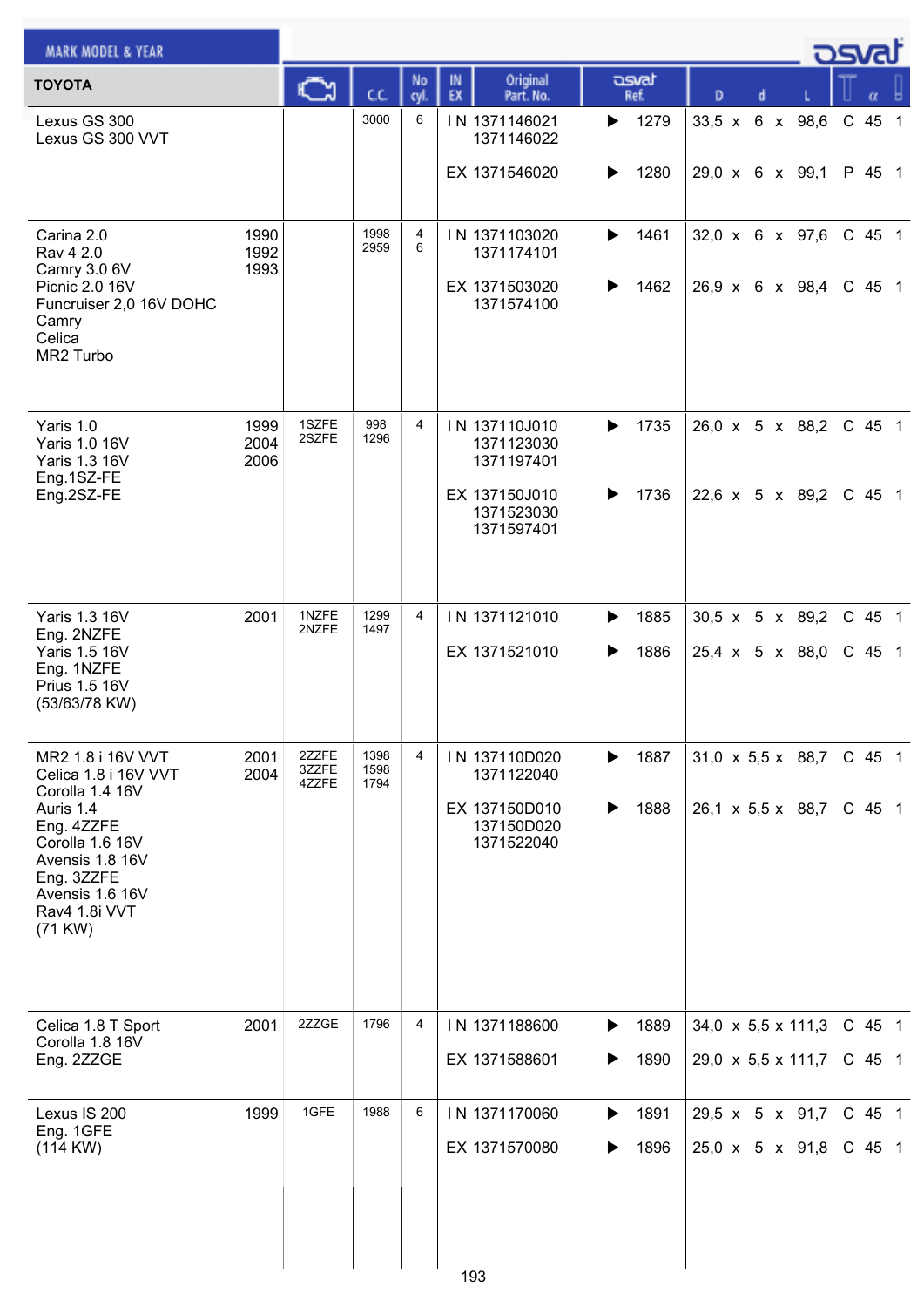| <b>MARK MODEL &amp; YEAR</b>                                                                                                                                               |                      |                          |                      |                      |                                                            |                                         |                                                                      | ك <i>osva</i> d    |
|----------------------------------------------------------------------------------------------------------------------------------------------------------------------------|----------------------|--------------------------|----------------------|----------------------|------------------------------------------------------------|-----------------------------------------|----------------------------------------------------------------------|--------------------|
| <b>TOYOTA</b>                                                                                                                                                              |                      | с                        | CC.                  | No<br>cyl.           | Original<br>IN<br>EX<br>Part. No.                          | asvat<br>Ref.                           | D<br>d                                                               | α                  |
| Rav 4 2.0 16V<br>Eng. 1AZFE<br>Avensis 2,0 16V<br>Eng. 1AZFSE                                                                                                              | 2000<br>2009         | 1AZFE<br>1AZFSE<br>2AZFE | 1998                 | 4                    | IN 1371128010<br>1371128030<br>EX 1371528010<br>1371528030 | 1897<br>▶<br>1898<br>▶                  | 33,9 x 5,5 x 101,7<br>$29,5 \times 5,5 \times 101,1$                 | C 45 1<br>$C$ 45 1 |
| Landcruiser 100 4.7 V8<br>Eng. 2UZFE<br><b>GS 430 VVT</b><br><b>LS 430 VVT</b><br>Eng. 3UZFE                                                                               | 2000                 | 3UZFE                    | 4664<br>4293         | 6<br>8               | IN 1371150060<br>EX 1371550060<br>1371550070               | 1901<br>▶<br>1298<br>▶                  | $34,5 \times 5,5 \times 95,1$<br>29,0 x 5,5 x 95,1                   | $C$ 45 1<br>P 45 1 |
| IQ 1.0<br>Aygo 1.0 VVT<br>Yaris 1.0<br>Eng.1KRFE                                                                                                                           | 2005<br>2009<br>2010 | 1KRFE                    | 998                  | 3                    | IN 1371140040<br>EX 1371540040                             | 2363<br>▶<br>2364<br>▶                  | 27,4 x 5 x 88,4<br>23,6 x 5 x 89,2                                   | C 45 1<br>$C$ 45 1 |
| Yaris 1.8 i 16V<br>Eng.2ZRFE<br>Auris 1.6 i 16V<br>Eng.1ZRFE<br>Rav 4 2.0 16V Dohc<br>Avensis 2.0 16V Dohc                                                                 | 2006<br>2009         | 1ZRFE<br>2ZRFE           | 1797<br>1987         | 4                    | IN 1371137020<br>EX 1371537030                             | ▶<br>2435<br>2436<br>▶                  | $32,0 \times 5,5 \times 109,4$<br>$27,5 \times 5,5 \times 108,3$     | C 45 1<br>$C$ 45 1 |
| Rav 4<br>Eng.2GRFE<br><b>Land Cruiser Prado</b><br>Eng.1GRFE                                                                                                               | 2009<br>2010         | 1GRFE<br>2GRFE           | 3456<br>4461         | V <sub>6</sub><br>V8 | IN 1371131100<br>EX 1371531120                             | 2439<br>▶<br>2440<br>▶                  | $38,0 \times 5,5 \times 105,9$<br>$32,0 \times 5,5 \times 110,4$     | C 45 1<br>$C$ 45 1 |
| Corolla / Celica / Carina /<br>Sprinter 1400 - Eng. T<br>Carina / Celica / Corolla<br>Corona / Sprinter / Torveno / 1979<br>TownAce Eng. 12T<br>Carina / Celica / Chaser / | 1970<br>1976<br>1978 |                          | 1407<br>1588<br>1770 | 4                    | IN 1371125011<br>EX 1371525011                             | 2725<br>▶<br>$\blacktriangleright$ 2726 | 41,0 x 8 x 109,0<br>36,0 x 8 x 109,0 C 45 14                         | C 45 14            |
| Verso 1.3 16V S<br>IQ 1.3 16V<br>Yaris II 1.3 16V<br>Yaris III 1.3 16V<br>Urban Cruiser 1.3 16V<br>Eng.1NRFE                                                               | 2011                 | 1NRFE                    | 1329                 | 4                    | IN 1371147010<br>EX 1371547010                             | 2859<br>▶<br>2860<br>▶                  | 28,9 x 5,5 x 103,4<br>$24,3 \times 5,5 \times 104,6$                 | P 45 1<br>P 45 1   |
| Hiace<br>Coaster<br>Eng. 2TRFE                                                                                                                                             | 2008                 | 2TRFE                    | 2693                 | 4                    | IN 1371175110<br>EX 1371575100                             | 2957<br>▶<br>2958                       | 37,5 $\times$ 5,5 $\times$ 106,4<br>31,6 $\times$ 5,5 $\times$ 106,9 | P 45 1<br>P 45 1   |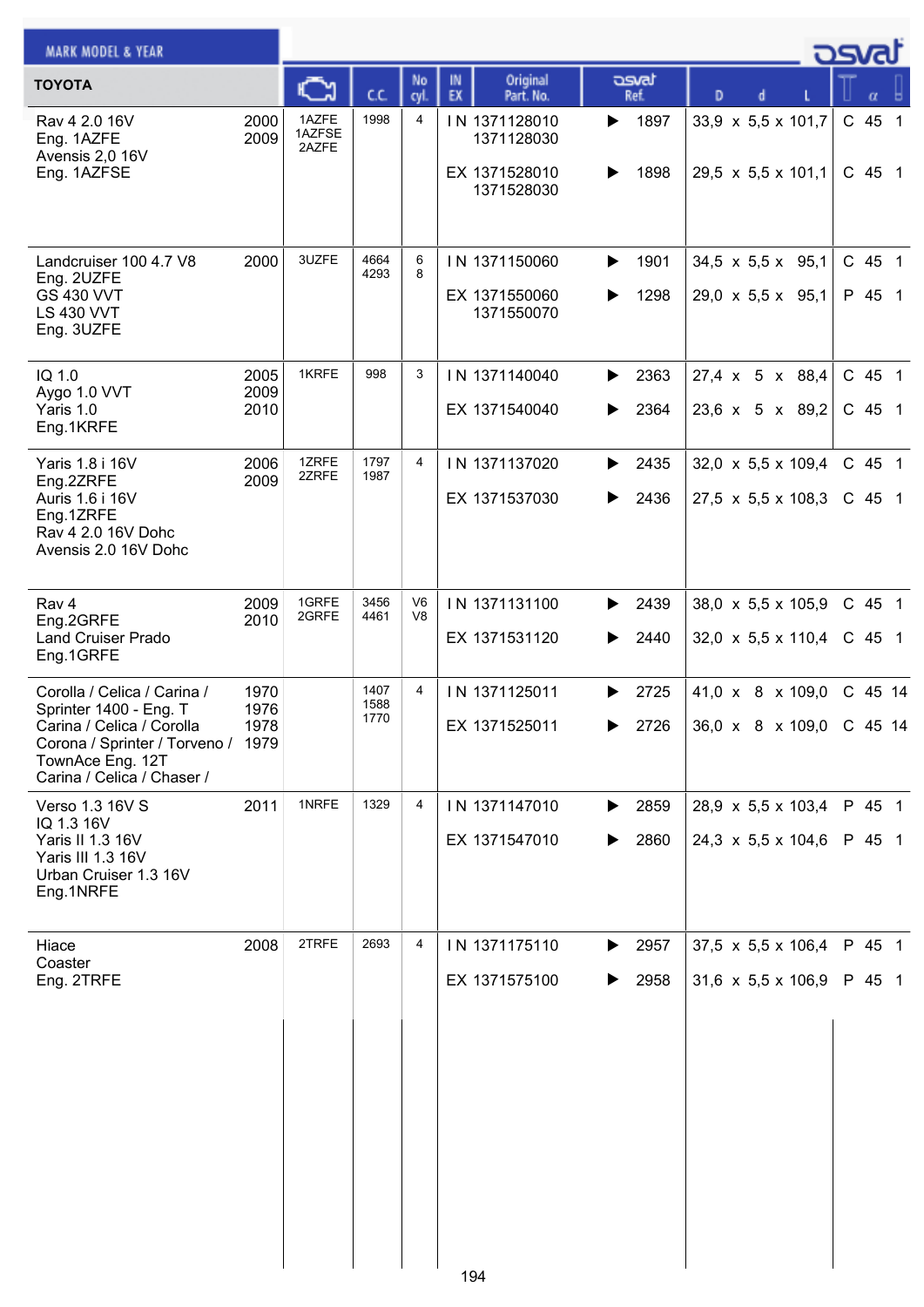| <b>MARK MODEL &amp; YEAR</b>                                                                                              |                      |                 |              |            |                                                            |                        |                                                                | كمحت               |
|---------------------------------------------------------------------------------------------------------------------------|----------------------|-----------------|--------------|------------|------------------------------------------------------------|------------------------|----------------------------------------------------------------|--------------------|
| <b>TOYOTA DIESEL</b>                                                                                                      |                      |                 | C.C.         | No<br>cyl. | Original<br>IN<br>EX<br>Part. No.                          | asvat<br>Ref.          | D                                                              |                    |
| Avensis 2.0 TD<br>Picnic 2.2 TD<br>Corolla 2.0 D<br>Eng.2C-TE/3C-TE                                                       | 1998                 | 2CTE<br>3CTE    | 1975<br>2184 | 4          | IN 1371164020<br>1371164030<br>EX 1371564030<br>1371564040 | 0811<br>▶<br>1738      | 38,5 x 8 x 105,5<br>$32,4 \times 8 \times 105,3$               | P 45 1<br>P 45 1   |
| Camry / Corona / Corolla /<br>Sprinter / TownAce / Vista<br>1800<br>Eng. 1C<br>TownAce 2000<br>Eng. 2C<br>HiLux / ToyoAce | 1981<br>1983<br>1985 | 1C<br>2C        | 1839<br>1974 | 4          | IN 1371164010<br>1371164011<br>EX 1371564010               | 0811<br>▶<br>0812<br>▶ | 38,5 x 8 x 105,5<br>32,5 x 8 x 106,5                           | P 45 1<br>P 45 1   |
| Corolla 1.9 D<br>Eng.1WZ Peugeot                                                                                          | 2000                 | 1WZ             | 1868         | 4          | IN SU00100100<br>EX SU00100101                             | 0990<br>▶<br>0243<br>▶ | 38,5 x 8 x 112,5<br>33,0 x 8 x 112,0                           | P 45 1<br>P 45 1   |
| <b>Hilux</b><br>4 Runner 2.4 TD<br>Hiace / Cressida<br>Landcruiser<br>Eng. 2L / 3L / 1KZ<br>Dyna 150 2.8 TD<br>(55 KW)    | 1997                 | 2L<br>3L<br>1KZ | 2446         | 6          | IN 1371117010<br>1371154020<br>EX 1371517010<br>1371554040 | 1463<br>▶<br>1464      | 42,5 x 8 x 103,5<br>36,0 x 8 x 103,3                           | P 45 1<br>P 45 1   |
| KZJ070 3.0 D<br>Landcruiser 3.0 TD<br>Eng.1KZ-T                                                                           | 1998                 |                 | 2446<br>2982 | 4<br>6     | IN 1371154020<br>EX 1371567020                             | 1463<br>▶<br>1466      | 42,5 x 8 x 103,5<br>$ 37.1 \times 8 \times 103.5 $ P 45 1      | P 45 1             |
| Landcruiser 4.2 TDI<br>Eng. 1HDFTE                                                                                        | 1998                 | 1HDFTE          | 4164         | 8          | IN 1371117020<br>1371117021<br>EX 1371517030               | 1739<br>▶<br>1740<br>▶ | 33,0 x 7 x 127,2<br>30,5 x 7 x 127,3                           | P 45 1<br>P 45 1   |
| Aygo 1.4 D<br>Eng.Peugeot<br>Eng.ZWZTV-DV4TD                                                                              | 2006                 | 2WZTV-<br>DV4TD | 1398         | 4          | IN SU00100551<br>EX SU00100552                             | 1753<br>▶<br>1754      | $32,8 \times 5,5 \times 97,3$<br>$30,3 \times 5,5 \times 97,3$ | $C$ 45 3<br>P 45 3 |
| Corolla 2.0 D<br>Avensis 2.0 D<br>Previa 2.0 D<br><b>RAV 4 2.0 Tdi</b><br>Eng. 1CDFTV                                     | 2000                 | 1CDFTV          | 1995         | 4          | IN 1371127010<br>EX 1371527010                             | 1908<br>▶<br>1909      | 28,0 x 6 x 102,6<br>24,0 x 6 x 102,0                           | P 45 1<br>P 45 1   |
| Landcruiser 90 3.0<br>Eng. 1KZTE                                                                                          | 2001                 | 1KZTE           | 2982         | 4          | IN 1371154040<br>EX 1371567040                             | 1915<br>▶<br>1916      | 42,4 x 8 x 104,2<br>37,0 x 8 x 104,2                           | P 45 1<br>P 45 1   |
| Landcruiser 95 3.0<br><b>Land Cruiser Prado</b><br>Eng. 1KDFTV                                                            | 2001<br>2010         | 1KDFTV          | 2982         | 4          | IN 1371130030<br>EX 1371530030<br>195                      | 1917<br>▶<br>1918      | 32,2 x 6 x 105,4<br>27,7 x 6 x 105,4                           | P 45 1<br>P 45 1   |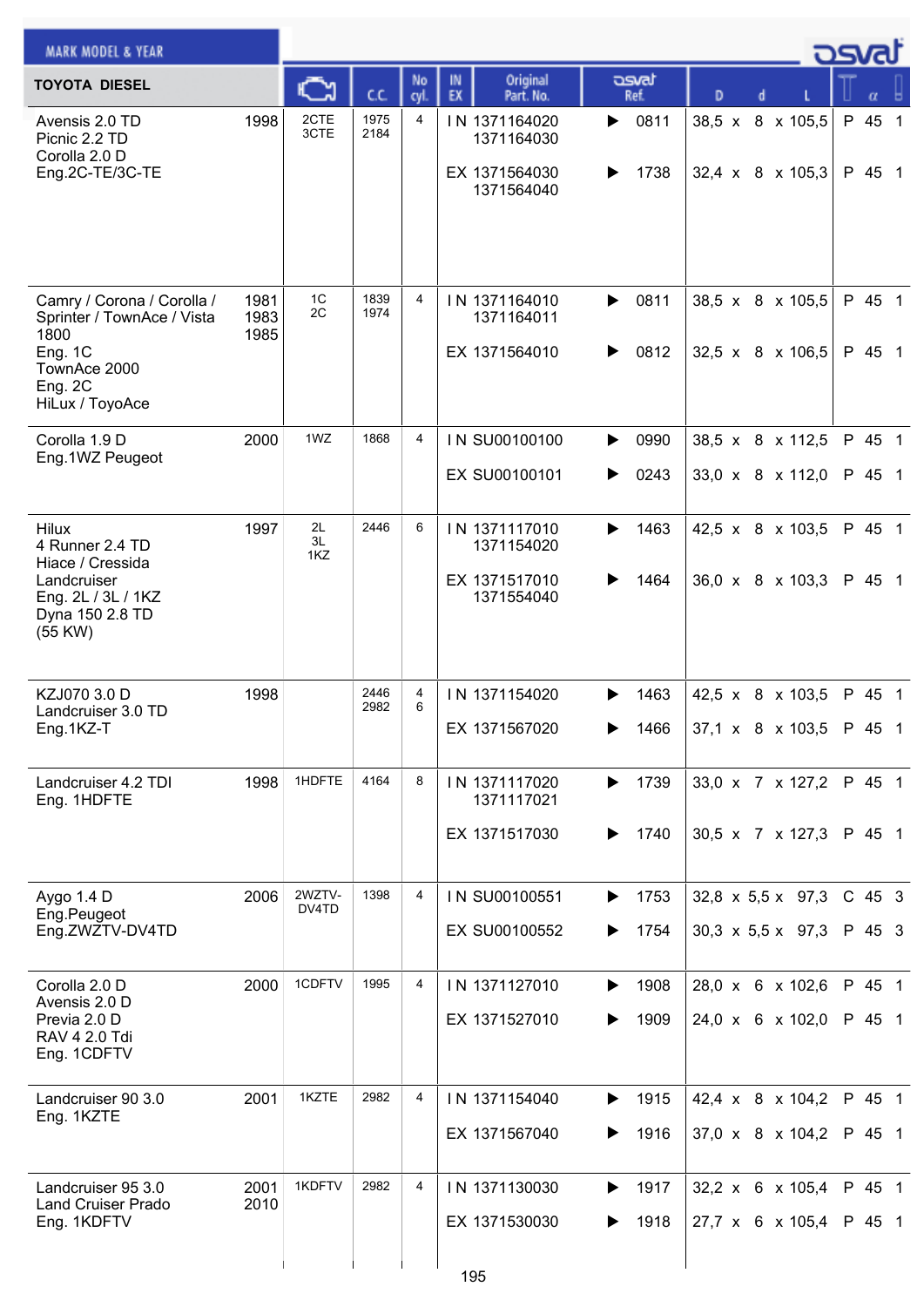| <b>MARK MODEL &amp; YEAR</b>                                                                                                     |                      |                  |      |                |                                                            |                        |                                                  | osvaľ |                    |  |
|----------------------------------------------------------------------------------------------------------------------------------|----------------------|------------------|------|----------------|------------------------------------------------------------|------------------------|--------------------------------------------------|-------|--------------------|--|
| <b>TOYOTA DIESEL</b>                                                                                                             |                      |                  | C.C. | No<br>cyl.     | Original<br>IN<br>EX<br>Part. No.                          | asvat<br>Ref.          | D<br>d                                           |       | $\alpha$           |  |
| Corolla 1,4 D4-D<br>Yaris 1.4 Tdi<br>Auris 1.4 D<br>IQ 1.3 Tdi<br>Urban Cruiser 1.4 TD<br>Eng.1NDTV                              | 2002<br>2004<br>2010 | 1NDTV            | 1364 | $\overline{4}$ | IN 1371133030<br>EX 1371533040                             | 2079<br>▶<br>2080<br>▶ | 30,6 x 6 x 100,0<br>28,0 x 6 x 100,0             |       | C 45 1<br>$C$ 45 1 |  |
| Auris 2.0 16VD-4D<br>Avensis 2.2 D 16V<br>RAV 4 2.2 D 136 CV<br>RAV 4 2.2 177 CV<br>Corolla Verso 2.2 16V D<br>Eng.1ADFTV-2ADFTV | 2006<br>2009<br>2011 | 1ADFTV<br>2ADFTV | 2230 | 4              | IN 137110R010<br>EX 137150R010                             | 2437<br>▶<br>2438<br>▶ | 30,1 x 6 x 104,5<br>27,0 x 6 x 104,1             |       | P 45 1<br>P 45 1   |  |
| Hi-Lux 2,5 D-4D<br>Eng.2KDFTV                                                                                                    |                      | 2KDFTV           | 2494 | 4              | IN 1371130040<br>13711OL010<br>EX 1371530040<br>13715OL010 | 2985<br>▶<br>2986<br>▶ | $30,5 \times 6 \times 105,6$<br>26,5 x 6 x 105,8 |       | P 45 1<br>P 45 1   |  |
| Rush 1.5 16V<br><b>Vios</b><br>Soluna Vios<br>Eng.3SZVE                                                                          | 2008                 | 3SZVE            | 1500 | 4              | IN 13711B1020<br>EX 13715BZ010                             | 2991<br>▶<br>2992<br>▶ | 27,5 x 5 x 88,1<br>23,4 x 5 x 89,0               |       | P 45 1<br>P 45 1   |  |
| <b>UTOS UNIVERSAL</b>                                                                                                            |                      |                  |      |                |                                                            |                        |                                                  |       |                    |  |
| <b>MTZ - 50</b>                                                                                                                  |                      |                  |      | 4              | IN 4753526630<br>EX 4753421198                             | 0095<br>0096<br>▶      | 47,8 x 11 x 157,8<br>41,8 x 11 x 157,8           |       | P 30 5<br>P 45 5   |  |
| MTZ - 50                                                                                                                         |                      |                  |      |                | IN 501007014<br>EX 501007015                               | 0221<br>▶<br>0222<br>▶ | 48,0 x 11 x 158,5<br>42,0 x 11 x 158,5           |       | P 45 5<br>P 45 5   |  |
| U 450                                                                                                                            | 1966                 |                  |      | 4              | IN D02711<br>EX D022005                                    | 1452<br>▶<br>1453<br>▶ | 43,5 x 11 x 169,0<br>37,0 x 11 x 168,5           |       | P 45 21<br>P 45 21 |  |
| U 650<br>Tractor                                                                                                                 | 1966                 |                  |      | 4              | IN 10302117<br>EX 10302118                                 | 1958<br>▶<br>1959      | 41,0 x 11 x 167,5<br>37,0 x 11 x 167,5           |       | P 45 21<br>P 45 21 |  |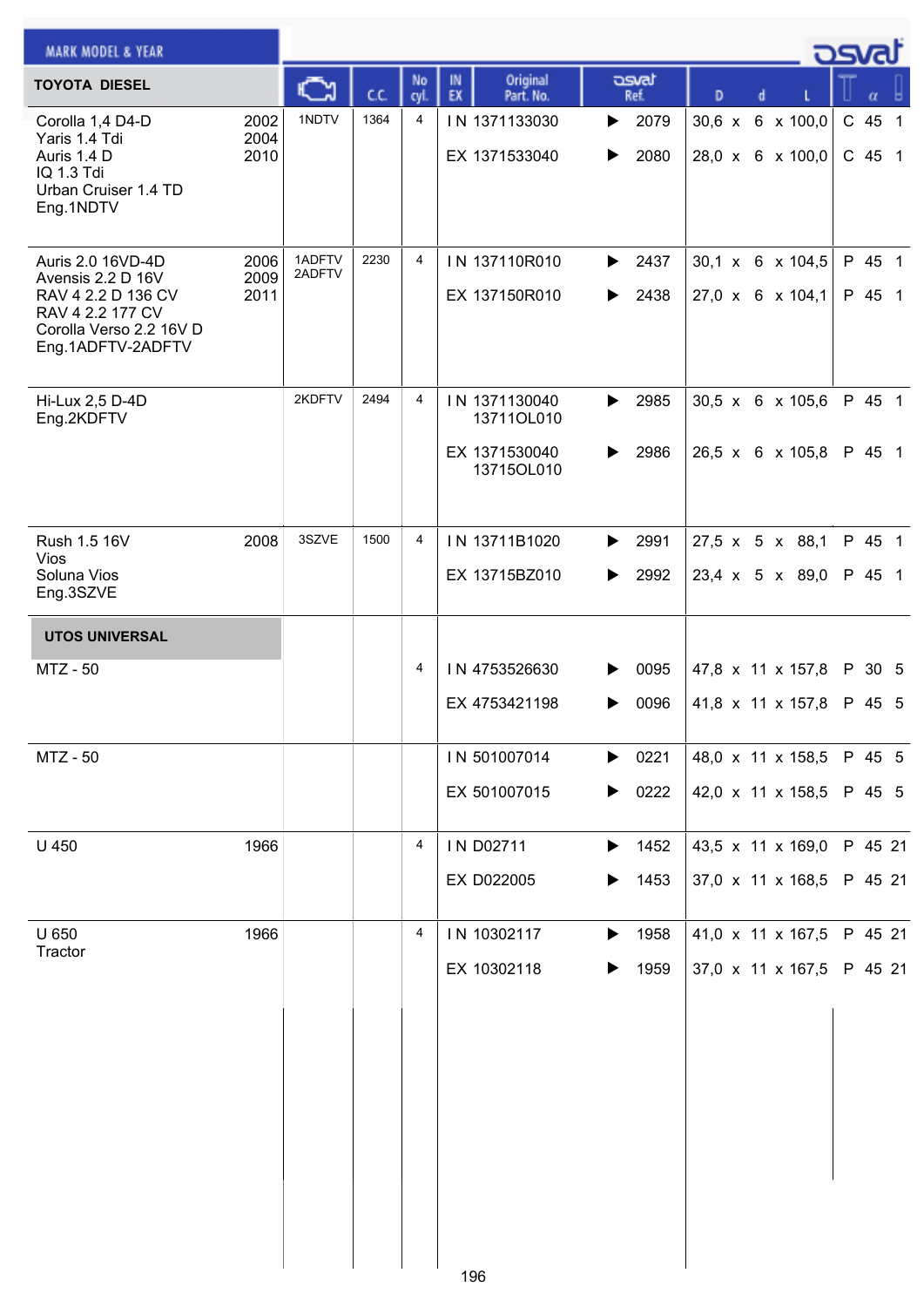| <b>MARK MODEL &amp; YEAR</b>                                                                                                                                                                                                                                                                                 |                                      |    |                                      |                |                                                                                                                                     |                                            |                                                              | كصحت   |                    |  |
|--------------------------------------------------------------------------------------------------------------------------------------------------------------------------------------------------------------------------------------------------------------------------------------------------------------|--------------------------------------|----|--------------------------------------|----------------|-------------------------------------------------------------------------------------------------------------------------------------|--------------------------------------------|--------------------------------------------------------------|--------|--------------------|--|
| <b>VOLKSWAGEN</b>                                                                                                                                                                                                                                                                                            |                                      | ∾  | C.C.                                 | No<br>cyl      | Original<br>IN<br>EX<br>Part. No.                                                                                                   | asvat<br>Ref.                              | D<br>d                                                       |        | α                  |  |
| Polo / Derby L / CL / GL<br>Polo / Derby S / SL / GLS<br>Golf GL / L / Formel E<br>Passat L / GL<br>Polo Derby LS / GLS<br>Golf / Jetta GLS / S / GL / L /<br><b>LS</b><br>Scirocco GL / GTL / L<br>(29/37/40/44 KW)                                                                                         | 1979<br>1981                         |    | 895<br>1093<br>1272                  | $\overline{4}$ | IN 036109601<br>EX 052109611                                                                                                        | 0165<br>▶<br>2263<br>▶                     | 34,0 x 8 x 104,0<br>28,0 x 8 x 104,0                         |        | C 45 1<br>C 45 1   |  |
| Passat GL5 / CL / Variant<br>Santana CL5 / GL5<br>Golf C / CL / GL / Cabriolet<br>Jetta / Passat / C / CL / GL<br>Santana CX / GX / LX<br>Scirocco GT / GTL<br><b>Golf Carat</b><br>Passat CL<br>Santana LX<br>(55/66/85 KW)                                                                                 | 1981<br>1984                         |    | 1295<br>1781<br>1921                 | 4<br>5         | IN 035109601C<br>035109601F<br>035109603<br>EX 035109611F<br>035109611H                                                             | 0181<br>$\blacktriangleright$<br>0220<br>▶ | 38,0 x 8 x 98,7<br>33,2 x 8 x 98,5                           |        | P 45 3<br>P 45 3   |  |
| Jetta C / CL / GL<br>Passat C / L / CL<br>Santana CX<br>Golf / Jetta / C / CL / GL<br>Scirocco GL / GLS / GT<br>Jetta GL / GLS / GS / CL<br>Passat GL / CL / C<br>Variant / Formel E<br>Santana CL / GL<br>Scirocco GL / CL / GT<br>LT 28 / 31 / 35 / 45<br>LT 28 / 31 / 35 / 45 / 50<br>Eng.DL<br>(44-66)kW | 1981<br>1982<br>1983<br>1984<br>1989 | DL | 1297<br>1457<br>1588<br>2384<br>2383 | 4<br>6         | IN 049109601F<br>049109601K<br>IN 030109601B<br>030109601C<br>030109601D<br>030109601F<br>073109601A<br>073109601D<br>EX 049109611F | 0194<br>▶<br>0831<br>▶<br>0195<br>▶        | 34,0 x 8 x 98,7<br>36,0 x 8 x 98,8<br>31,2 x 8 x 98,5 C 45 3 |        | $C$ 45 3<br>P 45 3 |  |
| Golf / Jetta CLI / GTI<br>Golf / Jetta GTI<br>Scirocco GT / GTL / GTX<br>Golf / Jetta CL / GL / GT / GTI 1990<br>Passat CL / GL / GT<br>Golf GTI G60<br>Passat / Corrado<br>GTI G60<br>Passat Synchro<br>Golf GTI<br>Vento GL / GT / CL<br><b>Golf Cabrio</b><br>Transporter / Multivan /<br>Caravelle       | 1985<br>1988<br>1989<br>1991<br>1993 |    | 895<br>1781<br>1984<br>1968<br>2459  | 4<br>5         | IN 026109601A<br>026109601C<br>EX 034109611B<br>035109611K<br>197                                                                   | 0309<br>▶<br>0327<br>▶                     | 40,0 x 8 x 91,0<br>33,2 x 8 x 90,8                           | P 45 3 | P 45 3             |  |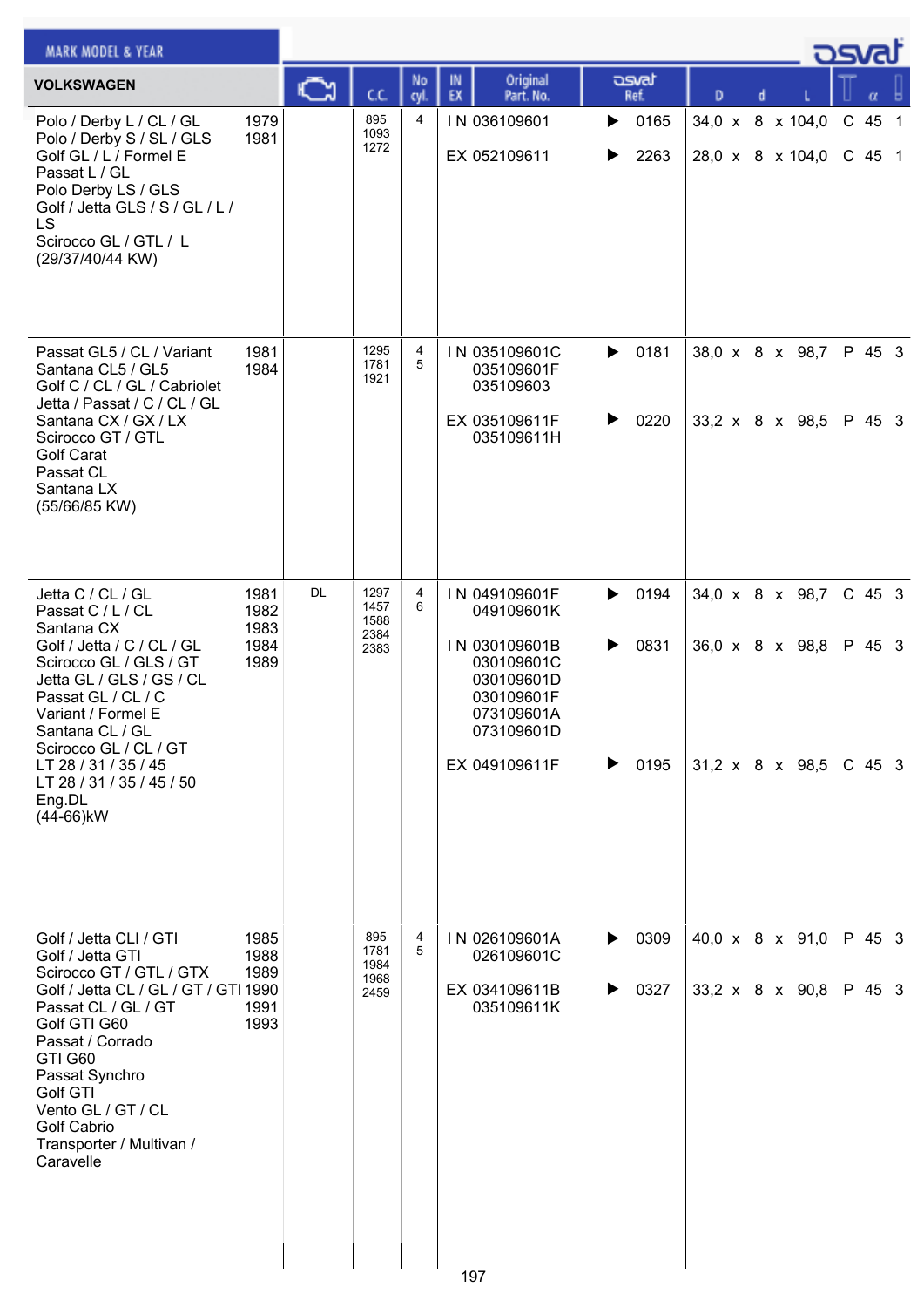| <b>MARK MODEL &amp; YEAR</b>                                                                                                                                                                                                                                                                                                                                                                                                                                                                                   |                                              |                                                                                                                                                                                                                                                         |                                      |            |          |                                                                                                          |        |               |   |   |                                      | <b>DSVAL</b>       |   |
|----------------------------------------------------------------------------------------------------------------------------------------------------------------------------------------------------------------------------------------------------------------------------------------------------------------------------------------------------------------------------------------------------------------------------------------------------------------------------------------------------------------|----------------------------------------------|---------------------------------------------------------------------------------------------------------------------------------------------------------------------------------------------------------------------------------------------------------|--------------------------------------|------------|----------|----------------------------------------------------------------------------------------------------------|--------|---------------|---|---|--------------------------------------|--------------------|---|
| <b>VOLKSWAGEN</b>                                                                                                                                                                                                                                                                                                                                                                                                                                                                                              |                                              | J                                                                                                                                                                                                                                                       | C.C.                                 | No<br>cyl. | IN<br>EX | Original<br>Part. No.                                                                                    |        | asvat<br>Ref. | D | d |                                      | α                  | ы |
| Golf / Vento / Passat<br>Golf GTI Eng.PB<br>Passat Variant<br>Passat Synchro<br>Transporter / Multivan /<br>Caravelle<br>Transporter Synchro T4<br>(62/74/81 KW)                                                                                                                                                                                                                                                                                                                                               | 1990<br>1991<br>1994                         | PB                                                                                                                                                                                                                                                      | 1588<br>1968<br>1984<br>2459         | 4<br>5     |          | IN 026109601A<br>026109601C<br>EX 048109611A<br>053109611                                                | ▶<br>▶ | 0309<br>0892  |   |   | 40,0 x 8 x 91,0<br>33,2 x 8 x 91,2   | P 45 3<br>P 45 3   |   |
| Polo 1.2 12V<br>Eng.BZG<br>Lupo 1.4 16V<br>Eng. AHW<br>Caddy 1.4 i 16V<br>Eng.AUA<br>Golf 1.4<br>Eng. AHW<br>Polo 1.4 16V<br>Polo 1.6<br>Eng. AJV<br>Lupo 1.6 GTI 16V 6m<br>Touran 1.6 16V FSI<br>Eos 1.6 FSI 16V<br>Golf V 1.6 16V FSI<br>Bora 1.4 i 16V-1.6 i 16V FSI<br>Jetta 1.6 i 16V FSI<br>Passat 1.6 16V FSI<br>ENG.BAG-BLF-BBZ-BKY-<br><b>BME</b><br>Touran 1.4 16V TSI<br>Eng.BWK<br>New Sharan 1.4 TSI<br>Eng.CAVA<br>Polo 1.4 Ecofuel<br>Passat 1.4 Ecofuel<br>Touran 1.4 Ecofuel<br>Eng.CDGA-CMAA | 1995<br>1998<br>2002<br>2005<br>2006<br>2010 | <b>BZG</b><br>AHW<br><b>AUA</b><br>AHW<br>AJV<br><b>BAG</b><br><b>BLF</b><br><b>BLP</b><br><b>BTS</b><br><b>BBZ</b><br><b>BKY</b><br><b>BME</b><br><b>BMY</b><br><b>BLG</b><br><b>BWK</b><br>CAVA<br>CAVC<br>CAVD<br>CAXA<br><b>CMAA</b><br><b>CDGA</b> | 1198<br>1390<br>1600                 | 3<br>4     |          | IN 036109601AD<br>036109601AK<br>036109601S<br>03C109601L<br>EX 036109611AE<br>036109611K<br>03C1096011Q | ▶<br>▶ | 0323<br>0324  |   |   | 29,5 x 6 x 100,9<br>26,0 x 6 x 100,6 | $C$ 45 3<br>P 45 3 |   |
| Golf / Jetta / Passat / Scirocco 1984<br>Passat / Golf / Jetta CL / GL<br>Golf / CL / GLI<br>Jetta / Passat / Scirocco<br>Golf / Jetta / Passat<br>CL / GL / GT<br>Golf / Vento / Passat<br>CL/GL/GT                                                                                                                                                                                                                                                                                                           | 1985<br>1988<br>1989<br>1991<br>1993         |                                                                                                                                                                                                                                                         | 1588<br>1595<br>1781<br>1994<br>2226 | 4<br>5     |          | IN 035109601G<br>035109601J<br>035109601K<br>EX 034109611B<br>035109611K                                 | ▶<br>▶ | 0326<br>0327  |   |   | 38,0 x 8 x 91,9<br>33,2 x 8 x 90,8   | P 45 3<br>P 45 3   |   |
| Golf / Vento / Passat<br>CL / GL / GT / Syncro<br>Transporter T4 / Syncro T4                                                                                                                                                                                                                                                                                                                                                                                                                                   |                                              |                                                                                                                                                                                                                                                         |                                      |            |          |                                                                                                          |        |               |   |   |                                      |                    |   |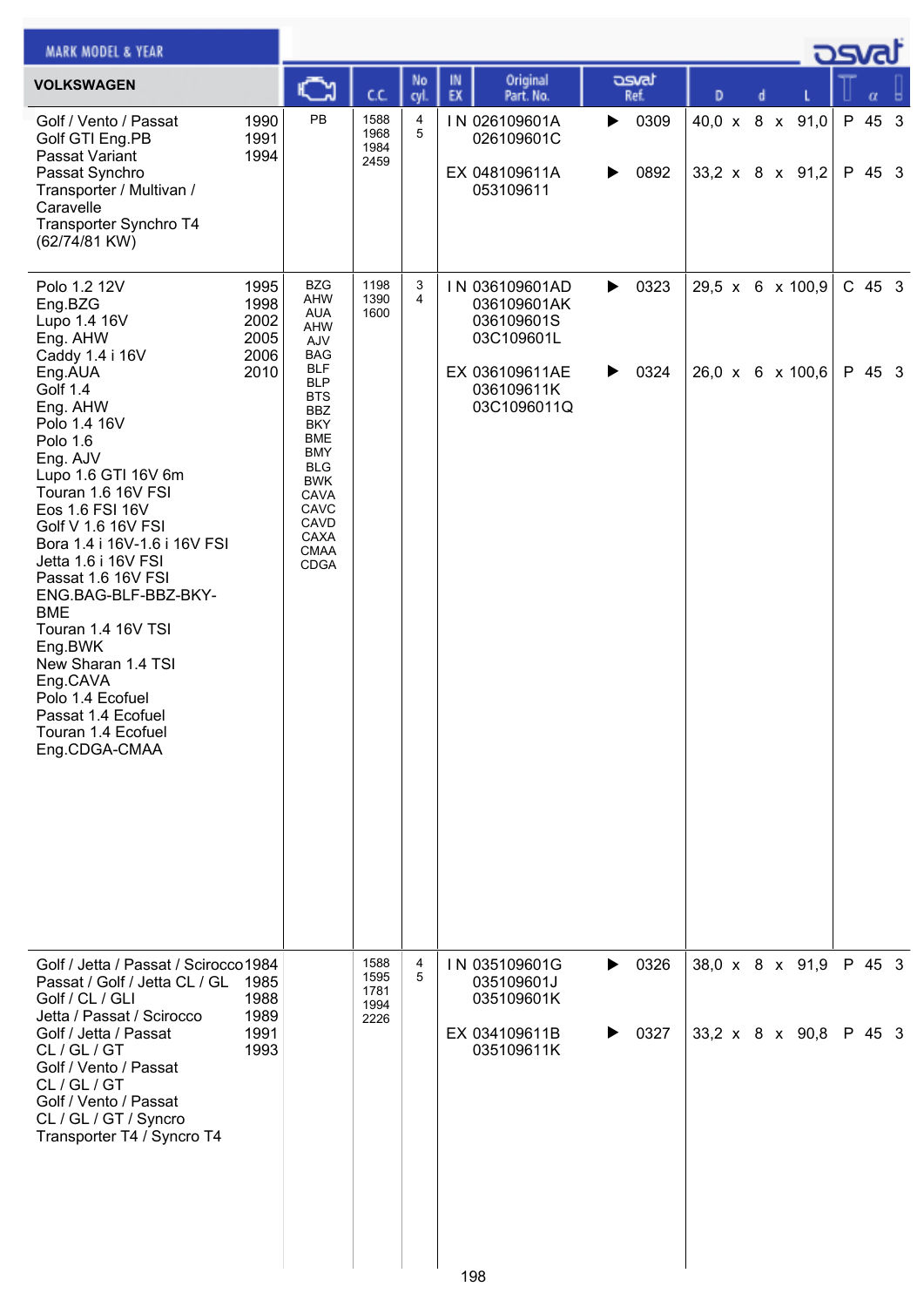| <b>MARK MODEL &amp; YEAR</b>                                                                                                                                                  |              |                          |              |                |          |                                                                                     |   |               |   |  |                             | osvat    |  |
|-------------------------------------------------------------------------------------------------------------------------------------------------------------------------------|--------------|--------------------------|--------------|----------------|----------|-------------------------------------------------------------------------------------|---|---------------|---|--|-----------------------------|----------|--|
| <b>VOLKSWAGEN</b>                                                                                                                                                             |              |                          | сc           | No<br>cyl      | IN<br>EX | Original<br>Part. No.                                                               |   | asvat<br>Ref. | D |  |                             | α        |  |
| Golf GTI / GLI<br>Scirocco GTI / GLI / GTS<br>Jetta / Passat GTI                                                                                                              | 1983         | DZ                       | 1781         | 4              |          | IN 026109601<br>026109601D                                                          | ▶ | 0333          |   |  | 40,0 x 8 x 98,7             | P 45 3   |  |
| (82 KW)<br>Eng.DZ                                                                                                                                                             |              |                          |              |                |          | EX 035109613                                                                        | ▶ | 0200          |   |  | 33,2 x 8 x 98,0             | P 45 3   |  |
|                                                                                                                                                                               |              |                          |              |                |          | EX 035109611F<br>035109611H                                                         | ▶ | 0220          |   |  | $33,2 \times 8 \times 98,5$ | P 45 3   |  |
| Polo 45                                                                                                                                                                       | 1994         | <b>AEV</b><br><b>ABD</b> | 1043<br>1391 | 4              |          | IN 030109601G                                                                       | ▶ | 0519          |   |  | 34,0 x 7 x 99,0             | P 45 3   |  |
| <b>Golf Ecomatic</b><br><b>Golf Variant CL</b><br>Vento<br>Eng. AEV / ABD                                                                                                     |              |                          |              |                |          | EX 030109611D                                                                       | ▶ | 0842          |   |  | 29,0 x 7 x 99,0             | P 45 3   |  |
| Polo 1.0                                                                                                                                                                      | 1992         |                          | 1050         | 4              |          | IN 030109601M<br>030109601N                                                         | ▶ | 0699          |   |  | 32,0 x 7 x 99,2             | P 45 3   |  |
|                                                                                                                                                                               |              |                          |              |                |          | EX 030109611D                                                                       | ▶ | 0842          |   |  | 29,0 x 7 x 99,0             | P 45 3   |  |
| Polo 55 1.3<br>Eng. ADX<br>$(40$ KW $)$                                                                                                                                       | 1994         | <b>ADX</b>               | 1297         | 4              |          | IN 030109601AA<br>030109601AB                                                       | ▶ | 0771          |   |  | 32,1 x 7 x 94,5             | P 45 3   |  |
|                                                                                                                                                                               |              |                          |              |                |          | EX 032109611G                                                                       | ▶ | 0844          |   |  | 29,0 x 7 x 95,0             | P 45 3   |  |
| Golf / Vento / Passat<br>Goi Cobrio et / Vorìont                                                                                                                              | 1994         | 1F<br>AAM                | 1781         | 4              |          | IN 048109601E                                                                       |   | 0789          |   |  | 37,9 x 7 x 91,7             | $C$ 45 3 |  |
| (55/66 KW)<br>Eng.1F-AAM-ADZ                                                                                                                                                  |              | ADZ                      |              |                |          | EX 037109611B<br>048109611B                                                         | ▶ | 0872          |   |  | $32.9 \times 7 \times 91.2$ | P 45 3   |  |
| Golf / Jetta CL / GL<br>Coupé GL                                                                                                                                              | 1985<br>1987 |                          | 1043<br>1272 | $\overline{4}$ |          | IN 030109601                                                                        | ▶ | 0830          |   |  | 34,0 x 8 x 99,0             | P 45 3   |  |
| Polo 1.0 Fox / Oxford / Polo C 1990<br>Polo CL / GT / Coupé<br>Golf 9 / Jetta 1.3 GL / CL<br>Polo G 40 / Coupé<br>Polo C / CL / GT / GL / Coupé<br>/ Formel E<br>Glof CL / GL | 1991         |                          | 1391         |                |          | IN 030109601B<br>030109601C<br>030109601D<br>030109601F<br>073109601A<br>073109601D | ▶ | 0831          |   |  | 36,0 x 8 x 98,8             | P 45 3   |  |
| (33/37/40/44/56/83 KW)                                                                                                                                                        |              |                          |              |                |          | IN 030109601E                                                                       | ▶ | 1253          |   |  | 32,0 x 8 x 99,3             | P 45 3   |  |
|                                                                                                                                                                               |              |                          |              |                |          | EX 030109611A<br>030109611B                                                         | ▶ | 0832          |   |  | 28,8 x 8 x 99,0             | P 45 3   |  |
|                                                                                                                                                                               |              |                          |              |                |          |                                                                                     |   |               |   |  |                             |          |  |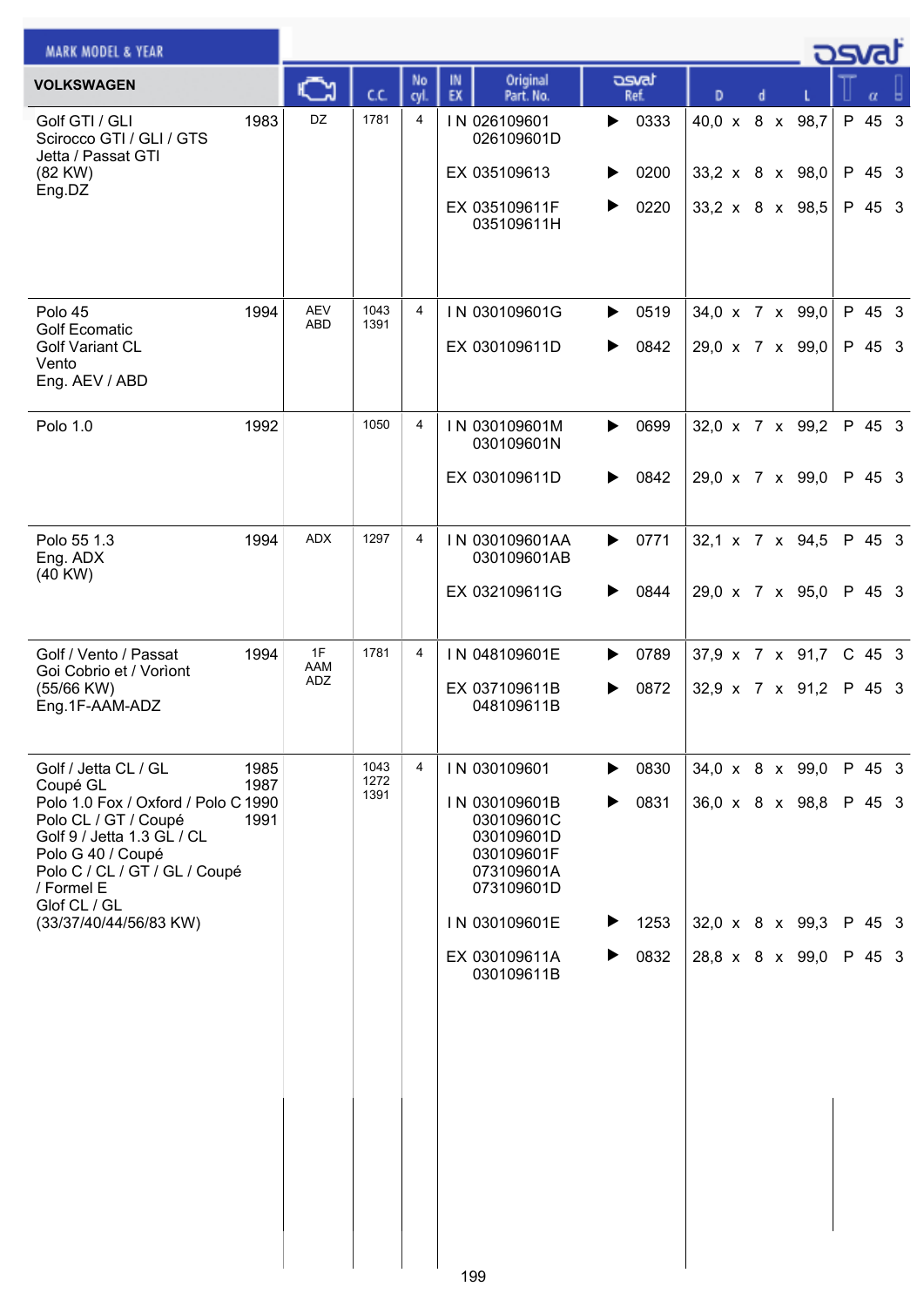| <b>MARK MODEL &amp; YEAR</b>                                                                                                                                                                                                                                                                |                                                      |                                                                                  |              |                |                                                                                           |                                     |                                                       |  | ك <i>osva</i> d          |                |
|---------------------------------------------------------------------------------------------------------------------------------------------------------------------------------------------------------------------------------------------------------------------------------------------|------------------------------------------------------|----------------------------------------------------------------------------------|--------------|----------------|-------------------------------------------------------------------------------------------|-------------------------------------|-------------------------------------------------------|--|--------------------------|----------------|
| <b>VOLKSWAGEN</b>                                                                                                                                                                                                                                                                           |                                                      | C                                                                                | C.C.         | No<br>cyl.     | Original<br>IN<br>EX<br>Part. No.                                                         | asvat<br>Ref.                       | D<br>d                                                |  |                          |                |
| Golf / Jetta GTI 16V<br>Scirocco GT / GTX 16V<br>Corrado GTI<br>Passat GT 16V<br>Corrado GT 16V<br>Passat GT 16V<br>(100/102/118 KW)                                                                                                                                                        | 1985<br>1988<br>1989<br>1991                         |                                                                                  | 1781<br>1994 | 4              | IN 027109601C<br>IN 032109601F<br>EX 027109611A<br>027109611B<br>027109611C<br>027109611D | 0833<br>▶<br>0843<br>▶<br>0834<br>▶ | 32,0 x 7 x 95,5<br>34,6 x 7 x 94,8<br>28,0 x 7 x 98,2 |  | P 45<br>P 45 3<br>P 45 1 | $\overline{1}$ |
| Polo 1.2<br>Polo 1.4<br>Golf 1.4<br>Polo CL 75<br>Golf CL / Variant TCL<br>Golf / Variant Synchro<br>Vento GL<br>(55 KW)                                                                                                                                                                    | 1994                                                 |                                                                                  | 1390<br>1598 | $\overline{4}$ | IN 032109601F<br>032109601G<br>EX 032109611G                                              | 0843<br>▶<br>0844<br>▶              | 34,6 x 7 x 94,8<br>29,0 x 7 x 95,0                    |  | P 45 3<br>P 45 3         |                |
| Golf / Vento / Passat 1.4 i 16V1990<br>Passat / Passat Synchro<br>Corrado / Golf Cabriolet<br>Sharan Eng. ADY<br>(74/85 KW)<br>Bora 1.6 i<br>Eng. AEH<br>New Beetle<br>Eng. AQY<br>Passat 2.0<br>Eng. AZM<br>Transporter 2.0<br>Eng.AXA<br>Vento 1.6 i<br>Eng.AFT<br>Vento 2.0 i<br>Wng.ADY | 1991<br>1993<br>1994<br>1995<br>1999<br>2000<br>2004 | ADY<br><b>AEH</b><br>AQY<br><b>AZM</b><br><b>AXA</b><br><b>AFT</b><br>ADY        | 1588<br>1984 | 4              | IN 037109601<br>078109601A<br>078109601B<br>078109601E<br>EX 037109611B<br>048109611B     | 0871<br>▶<br>0872<br>▶              | 39,5 x 7 x 91,9<br>$32,9 \times 7 \times 91,2$        |  | $C$ 45 3<br>P 45 3       |                |
| Transporter 2.5 B 115CV<br>Eng. AVT<br>Corrado 2.0 i<br>Eng.ADY                                                                                                                                                                                                                             | 1994                                                 | <b>AVT</b><br>ADY                                                                | 2500         | 4              | IN 048109601A<br>EX 053109611                                                             | 0891<br>▶<br>0892<br>▶              | 39,5 x 8 x 91,9<br>33,2 x 8 x 91,2                    |  | P 45 3<br>P 45 3         |                |
| Golf / Variant 1.14 i<br>Eng. A.E.A.<br>Polo / Vento<br>Caddy 1,4<br>Caddy 1,6<br>Eng. A.E.X. / AEE / AHS /<br>ANX / APQ / AHV / AEA /                                                                                                                                                      | 1995                                                 | <b>AEX</b><br>AEE<br>AHS<br><b>ANX</b><br><b>APQ</b><br>AHV<br><b>AEA</b><br>AHS | 1300<br>1600 | 4              | IN 030109601AD<br>030109601AH<br>032109601E<br>EX 032109611G<br>200                       | 0929<br>▶<br>0844<br>▶              | 35,5 x 7 x 94,7<br>29,0 x 7 x 95,0                    |  | P 45 3<br>P 45 3         |                |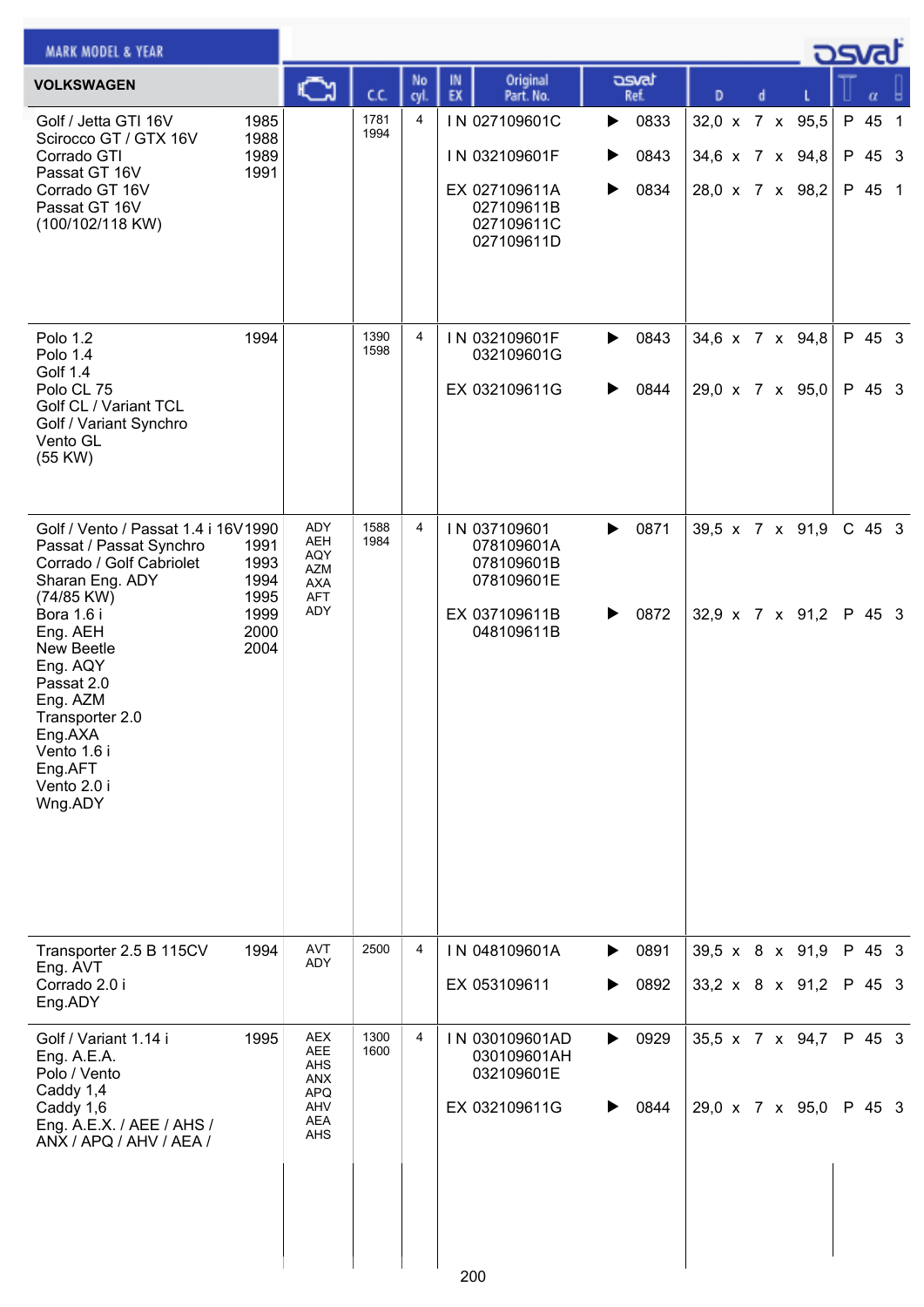| <b>MARK MODEL &amp; YEAR</b>                                                                                                                |              |                                        |              |                     |                                                                       |        |               |               |   |                                      | كصحح               |  |
|---------------------------------------------------------------------------------------------------------------------------------------------|--------------|----------------------------------------|--------------|---------------------|-----------------------------------------------------------------------|--------|---------------|---------------|---|--------------------------------------|--------------------|--|
| <b>VOLKSWAGEN</b>                                                                                                                           |              |                                        | cc           | No<br>cyl           | Original<br>IN<br>EX<br>Part. No.                                     |        | asvat<br>Ref. | D             | d |                                      |                    |  |
| Golf 1.8<br>Eng. AGN<br>Bora 1.8<br>Eng. AGN<br>Passat 1.8<br>Eng. ADR<br>Passat 2.8<br>Eng. APR<br>(92/142 KW)                             | 1998<br>1999 | <b>AGN</b><br><b>ADR</b><br><b>APR</b> | 1781<br>2771 | 4<br>V <sub>6</sub> | IN 058109601C<br>EX 058109611M<br>06B109611D                          | ▶<br>▶ | 0965<br>0966  | $27,0 \times$ |   | 6 x 105,1<br>29,9 x 6 x 104,0        | $C$ 45 3<br>P 45 3 |  |
| Golf<br>Eng. AGU                                                                                                                            | 1998<br>1999 | AGU<br><b>AEB</b>                      | 1781         | 4                   | IN 058109601C                                                         | ▶      | 0965          |               |   | 27,0 x 6 x 105,1                     | C 45 3             |  |
| Passat<br>Eng. AEB<br>Sharan<br>Eng. AJH<br>New Beetle 1.8T<br>Eng. AWU<br>Bora 1.8T<br>Eng. AGU<br>Passat 1.8 T 20V<br>Eng.AWT<br>(110 KW) | 2005         | AJH<br>AWU<br><b>AWT</b>               |              |                     | EX 058109611E                                                         | ▶      | 0970          |               |   | 29,9 x 6 x 103,9                     | P 45 3             |  |
| Golf 1.4<br>Eng.ABD                                                                                                                         | 1998         | <b>ABD</b>                             | 1390         | 4                   | IN 030109601J<br>030109601L                                           | ▶      | 0993          |               |   | 35,9 x 7 x 99,2                      | P 45 3             |  |
|                                                                                                                                             |              |                                        |              |                     | EX 030109611A<br>(TILL 31 / 7 / 92)<br>EX 030109611D<br>(From 1/8/92) | ▶<br>▶ | 0832<br>0842  |               |   | 28,8 x 8 x 99,0<br>29,0 x 7 x 99,0   | P 45 3<br>P 45 3   |  |
| Lupo $1.0$                                                                                                                                  | 1998         | <b>ARR</b><br><b>ALL</b>               | 999          | 4                   | IN 030109601AC                                                        | ▶      | 1131          |               |   | 31,0 x 7 x 94,7                      | P 45 3             |  |
| Eng. AER<br>Polo 1.0<br>Eng. ALL<br>Golf 1.0 8V                                                                                             |              |                                        |              |                     | 030109601AG<br>EX 030109611N                                          | ▶      | 1132          |               |   | 26,0 x 7 x 94,4                      | P 45 3             |  |
| Golf 1.0 16V<br>Eng.ATMI                                                                                                                    | 1996         | ATMI                                   | 999          | 4                   | IN 036109601R                                                         | ▶      | 1133          |               |   | 22,5 x 6 x 98,7                      | P 45 3             |  |
|                                                                                                                                             |              |                                        |              |                     | EX 036109611J                                                         | ▶      | 1134          |               |   | 20,0 x 6 x 98,5                      | P 45 3             |  |
| LT 2.3<br>Eng.AGL Mercedes                                                                                                                  | 1997         | AGL                                    | 2300         | 4                   | IN 00A109601A                                                         | ▶      | 1249          |               |   | 35,0 x 7 x 101,5                     | P 45 1             |  |
|                                                                                                                                             |              |                                        |              |                     | EX 00A109611                                                          | ▶      | 1250          |               |   | 31,0 x 7 x 103,5                     | P 45 1             |  |
| 1200 - 1303 - 1200 L<br>Kombi / Bus / Transporter<br>1303 L / LS<br>1303 Cabriolet 1.6<br>(33/37 KW)                                        | 1974<br>1980 |                                        | 1285<br>1584 | 4                   | IN 311109601<br>EX 043109611<br>043109611A                            | ▶      | 1257<br>2554  |               |   | 35,5 x 8 x 112,0<br>30,0 x 9 x 112,0 | C 45 3<br>$C$ 45 3 |  |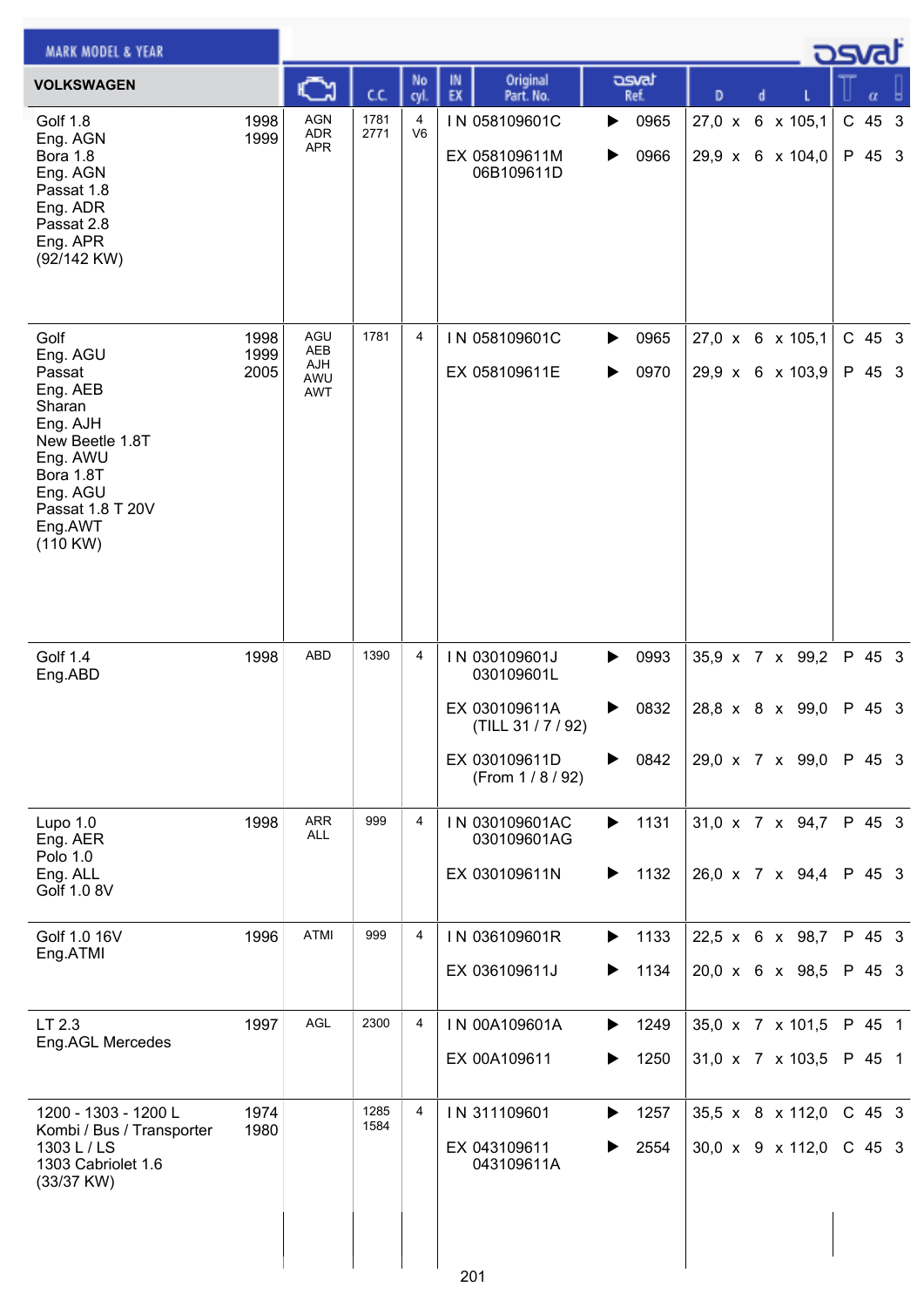| <b>MARK MODEL &amp; YEAR</b>                                                                                                                                                                                                      |                                                      |                          |                      |                |          |                                                                                                                            |                       |                                      |                                                          |  |                                                              | كصحت                                               |  |
|-----------------------------------------------------------------------------------------------------------------------------------------------------------------------------------------------------------------------------------|------------------------------------------------------|--------------------------|----------------------|----------------|----------|----------------------------------------------------------------------------------------------------------------------------|-----------------------|--------------------------------------|----------------------------------------------------------|--|--------------------------------------------------------------|----------------------------------------------------|--|
| <b>VOLKSWAGEN</b>                                                                                                                                                                                                                 |                                                      | C                        | C.C.                 | No<br>cyl.     | IN<br>EX | Original<br>Part. No.                                                                                                      |                       | asvat<br>Ref.                        | D                                                        |  |                                                              |                                                    |  |
| Over Sized Head<br>1302<br>1300 - 1300 L<br>1303 - 1303 L<br>1500 A / N - 1600 / 1600 A /<br>Variant / Transporter<br>1500 S / Variant<br>1300 LS / S - 1302 S<br>1303 L / S<br>1600 A / I / TL / Variant<br>(33/37/40 KW)        | 1963<br>1963<br>1965<br>1967<br>1970<br>1972<br>1975 |                          | 1285<br>1493<br>1584 | $\overline{4}$ |          | IN 311109601<br>IN 040109601<br>$(O / S$ Head)<br>IN 041109601<br>EX 113109612A<br>311109612<br>311109612A<br>EX 041109611 | ▶<br>▶<br>▶<br>▶<br>▶ | 1257<br>1259<br>1375<br>1553<br>1554 | 35,5 x 8 x 112,0<br>39,0 x 8 x 112,0<br>40,0 x 8 x 112,0 |  | $31,9 \times 8 \times 112,0$<br>$35,8 \times 8 \times 112,0$ | C 45 3<br>$C$ 45 3<br>$C$ 45 3<br>C 45 3<br>C 45 3 |  |
| Transporter / Bus<br>(37 KW)                                                                                                                                                                                                      | 1974                                                 |                          | 1584                 | 4              |          | IN 311109601<br>EX 043109612                                                                                               | ▶<br>▶                | 1257<br>2558                         | 35,5 x 8 x 112,0<br>$32,0 \times 9 \times 112,0$         |  |                                                              | $C$ 45 3<br>C 45 3                                 |  |
| LT 28 / 31 / 35 / 45 / 50<br>Eng. IE<br>(70 KW)                                                                                                                                                                                   | 1989                                                 | IE                       | 2383                 | 6              |          | IN 073109601C<br>EX 073109611A                                                                                             | ▶<br>▶                | 1261<br>1262                         | 36,0 x 8 x 88,9<br>$31,2 \times 8 \times 88,9$           |  |                                                              | P 45 3<br>P 45 3                                   |  |
| Sharan 2.0 i 16V<br>Golf / Vento / Passat GTI 16V<br>(105/110 KW)<br>Eng.ABF                                                                                                                                                      | 1992                                                 | <b>ABF</b>               | 1984                 | $\overline{4}$ |          | IN 051109601B<br>EX 051109611B                                                                                             | ▶<br>▶                | 1263<br>1264                         | 32,0 x 7 x 95,5<br>27,0 x 7 x 98,0                       |  |                                                              | P 45 3<br>P 45 3                                   |  |
| Sharan VR6<br>Golf GTI VR6<br>Vento GL / GT VR6<br>Passat GL / GLS / GT VR6 / 1995<br>Variant<br>Corrado VR6 / Passat VR6<br>Golf GTI VR6 / Variant<br>(128/140 KW)<br>Holf $2.3$<br>Bora 2.3 i VR5<br>Passat 2.3<br>Eng. AGZ-AAA | 1991<br>1992<br>1994                                 | AGZ<br>AAA               | 2792<br>2861         | 6              |          | IN 021109601E<br>021109601H<br>021109601J<br>021109601K<br>021109601L<br>EX 021109611D<br>021109611F<br>021109611G         | ▶                     | 1265<br>1266                         |                                                          |  | 39,0 x 7 x 106,0<br>34,2 x 7 x 107,0                         | P 45 3<br>P 45 3                                   |  |
| Phaeton 4.2 V8<br>Touareg 4.2 V8<br>Eng.BGH-BHX                                                                                                                                                                                   | 2003                                                 | <b>BGH</b><br><b>BHX</b> | 4172                 | V8             |          | IN 077109601Q<br>EX 077109611S                                                                                             | ▶                     | 1579<br>1580                         | 26,9 x 6 x 96,5                                          |  | 29,9 x 6 x 94,9                                              | C 45 3<br>$C$ 45 3                                 |  |
| Polo 1.4<br>Eng. AFH                                                                                                                                                                                                              | 1999                                                 | <b>AFH</b>               | 1390                 | 4              |          | IN 036109601P<br>EX 036109611L                                                                                             | ▶                     | 1741<br>1742                         | 26,1 x 6 x 97,2                                          |  | 29,5 x 6 x 97,9                                              | $C$ 45 3<br>P 45 3                                 |  |
|                                                                                                                                                                                                                                   |                                                      |                          |                      |                | 202      |                                                                                                                            |                       |                                      |                                                          |  |                                                              |                                                    |  |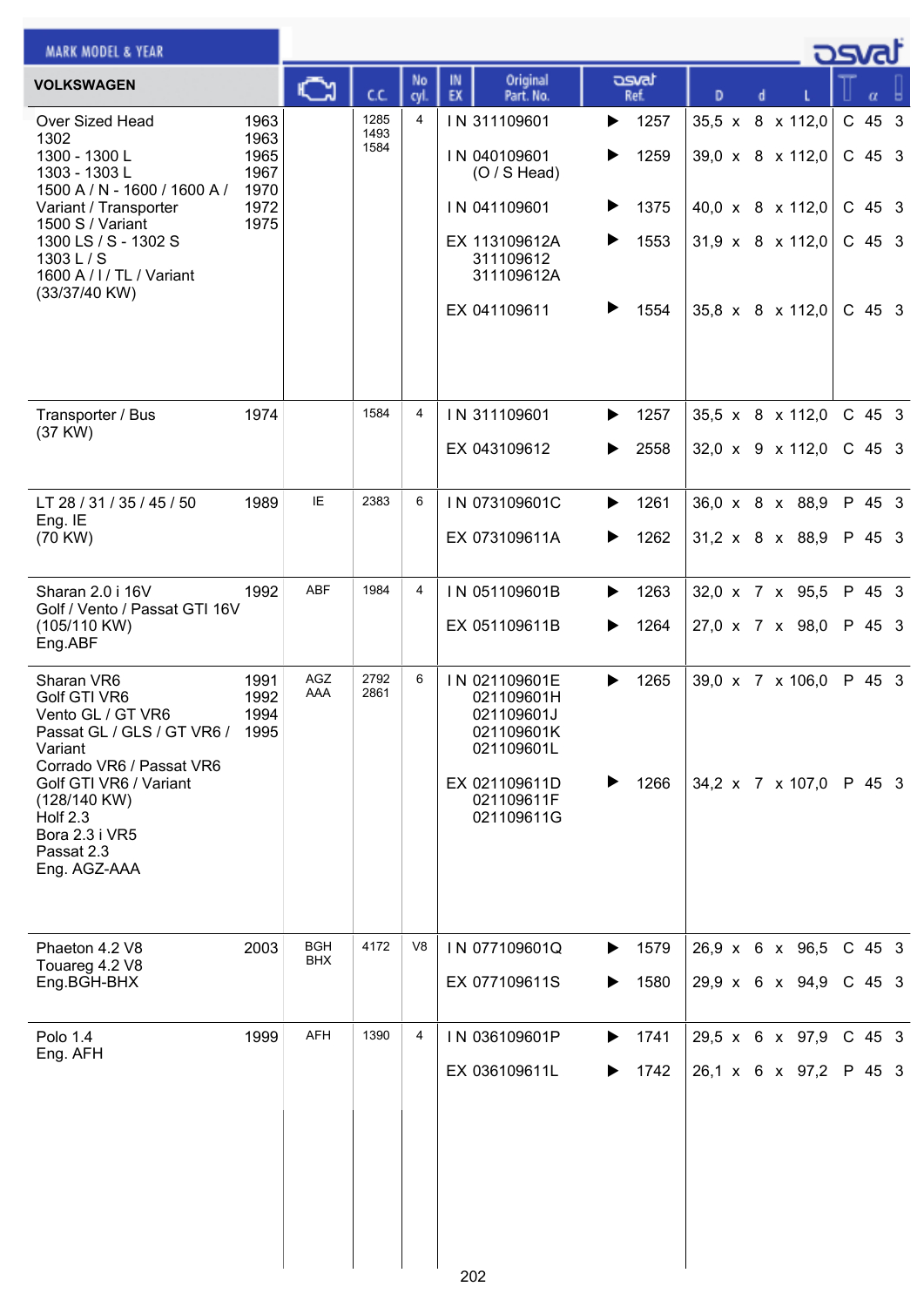| <b>MARK MODEL &amp; YEAR</b>                                                                                                                                                                                                                           |                      |                                                                                                                                                                                           |              |                |                                                                                                      |                  |                              |                                                                                                      |  |                  | osval                                        |  |
|--------------------------------------------------------------------------------------------------------------------------------------------------------------------------------------------------------------------------------------------------------|----------------------|-------------------------------------------------------------------------------------------------------------------------------------------------------------------------------------------|--------------|----------------|------------------------------------------------------------------------------------------------------|------------------|------------------------------|------------------------------------------------------------------------------------------------------|--|------------------|----------------------------------------------|--|
| <b>VOLKSWAGEN</b>                                                                                                                                                                                                                                      |                      |                                                                                                                                                                                           | C.C.         | No<br>cyl.     | Original<br>IN<br>EX<br>Part. No.                                                                    |                  | asvat<br>Ref.                | D                                                                                                    |  |                  |                                              |  |
| New Beetle 1.6<br>Eng. AYD<br>Golf IV 1.6<br>Golf V 1.6<br>Eng. AVU<br><b>Bora 1.6</b><br>Touran 1.6<br>Caddy 1.6<br>Eng.BGU<br>Passat 1,6 102 CV<br>Eng. AVU-BGU-ALZ<br>Golf 1.6 BiFuel<br>Polo 1.6 Bifuel<br>Caddy 1.6 Bifuel<br>Eng.CHGA            | 2001<br>2004<br>2010 | <b>AYD</b><br><b>ALZ</b><br><b>AVU</b><br><b>BGU</b><br>AVU<br><b>BGU</b><br><b>BSE</b><br><b>BSF</b><br><b>ALZ</b><br><b>CHGA</b>                                                        | 1598         | 4              | IN 06B109601B<br>06B109601D<br>06B109601H<br>EX 06B109611B<br>06B109611C                             | ▶<br>▶           | 1759<br>1760                 | $39.4 \times$<br>$32,9 \times 6 \times 93,8$                                                         |  | 6 x 93,8         | C 45 3<br>P 45 3                             |  |
| Caddy 1.4 B 44CV<br>Lupo 1.4 i<br>Polo 1.4 i<br>Eng. AUD-AEX-AKV-APQ                                                                                                                                                                                   | 2000                 | <b>AUD</b><br><b>AEX</b><br><b>AKK</b><br>AKP<br>AKV<br><b>APQ</b>                                                                                                                        | 1400         | $\overline{4}$ | IN 030109601AL<br>EX 030109611T                                                                      | ▶<br>▶           | 1763<br>1764                 | 33,5 x 6 x 99,2<br>28,0 x 6 x 99,1                                                                   |  |                  | P 45 3<br>P 45 3                             |  |
| POLO 1,0 ('00-'02)<br>LUPO 1,0 ('99-'04)<br>Eng.ALD-AUC-ANV                                                                                                                                                                                            | 2003                 | <b>ALD</b><br><b>AUC</b><br><b>ANV</b>                                                                                                                                                    | 999          | $\overline{4}$ | IN 030109601AK<br>EX 030109611S                                                                      | ▶<br>▶           | 1951<br>1952                 | 31,0 x 6 x 99,0<br>26,0 x 6 x 99,0                                                                   |  |                  | P 45 3<br>P 45 3                             |  |
| Lupo $1.0$<br>Eng.AHT                                                                                                                                                                                                                                  | 2000                 | AHT                                                                                                                                                                                       | 997          | 4              | IN 047109601F<br>EX 047109611B                                                                       | ▶                | 1955<br>1956                 | 34,0 x 7 x 103,8<br>27,0 x 7 x 103,7                                                                 |  |                  | $C$ 45 3<br>P 45 3                           |  |
| Golf V 2.0 16V FSI<br>Golf VI 1.8 16V TFSI<br>Touran 2.0 16V FSI<br>Jetta 2.0 FSI 16V<br>Passat 2.0 FSI 16V<br>Passat 1.8 TFSI 16V<br>Eng.BLR-BLX-BLY-AXW<br>Tiguan 2.0 TSI<br>Eng.CAWB<br><b>CC 1.8 TFSI 16 V</b><br>Amarok 2.0<br>Eng.CFPA-CDAA-CGYA | 2003<br>2009         | <b>BLR</b><br><b>BLX</b><br><b>BLY</b><br><b>AXW</b><br><b>CAWB</b><br>CDAA<br><b>CFPA</b><br><b>CDAA</b><br><b>CGYA</b>                                                                  | 1984<br>1800 | 4              | IN 06D109601K<br>06D109601M<br>06E109601E<br>EX 06D109611H<br>06D109611K<br>06D109611L<br>06D109611T | ▶<br>▶           | 1995<br>1996                 | 28,0 x 6 x 101,9                                                                                     |  | 33,8 x 6 x 104,0 | $C$ 45 3<br>P 45 3                           |  |
| Phaeton 3.2 V6<br>Eng. AYT-AVT<br>Touareg 3.2 V6-3.6 V6<br>Eng. BKT<br>Multivan 3.2 V6<br>Passat 3.2 V6-3.6 V6<br>Golf 3.2 i V6<br>Eos 3.2 i V6<br>Eng.BKT-BWS-AXZ-AZZ-BKJ-<br>BMV-BRJ-AYT-BKL-BRK-BDL-<br>BKK-BFH-BML-BUD-CBR                         | 2003<br>2005<br>2007 | AYT<br><b>AVT</b><br><b>BKT</b><br><b>BWS</b><br>AXZ<br><b>AZZ</b><br><b>BKJ</b><br><b>BMV</b><br><b>BRJ</b><br>AYT<br><b>BKL</b><br><b>BRK</b><br><b>BDL</b><br><b>BKK</b><br><b>BFH</b> | 3189<br>3597 | V <sub>6</sub> | IN 022109601H<br>IN 022109601G<br>EX 022109611M<br>022109611P<br>EX 022109611N                       | ▶<br>▶<br>▶<br>▶ | 1999<br>2387<br>2000<br>2388 | 33,2 x 6 x 136,3<br>33,2 x 6 x 102,4<br>$30,2 \times 6 \times 136,1$<br>$30,2 \times 6 \times 102,2$ |  |                  | $C$ 45 3<br>$C$ 45 3<br>$C$ 45 3<br>$C$ 45 3 |  |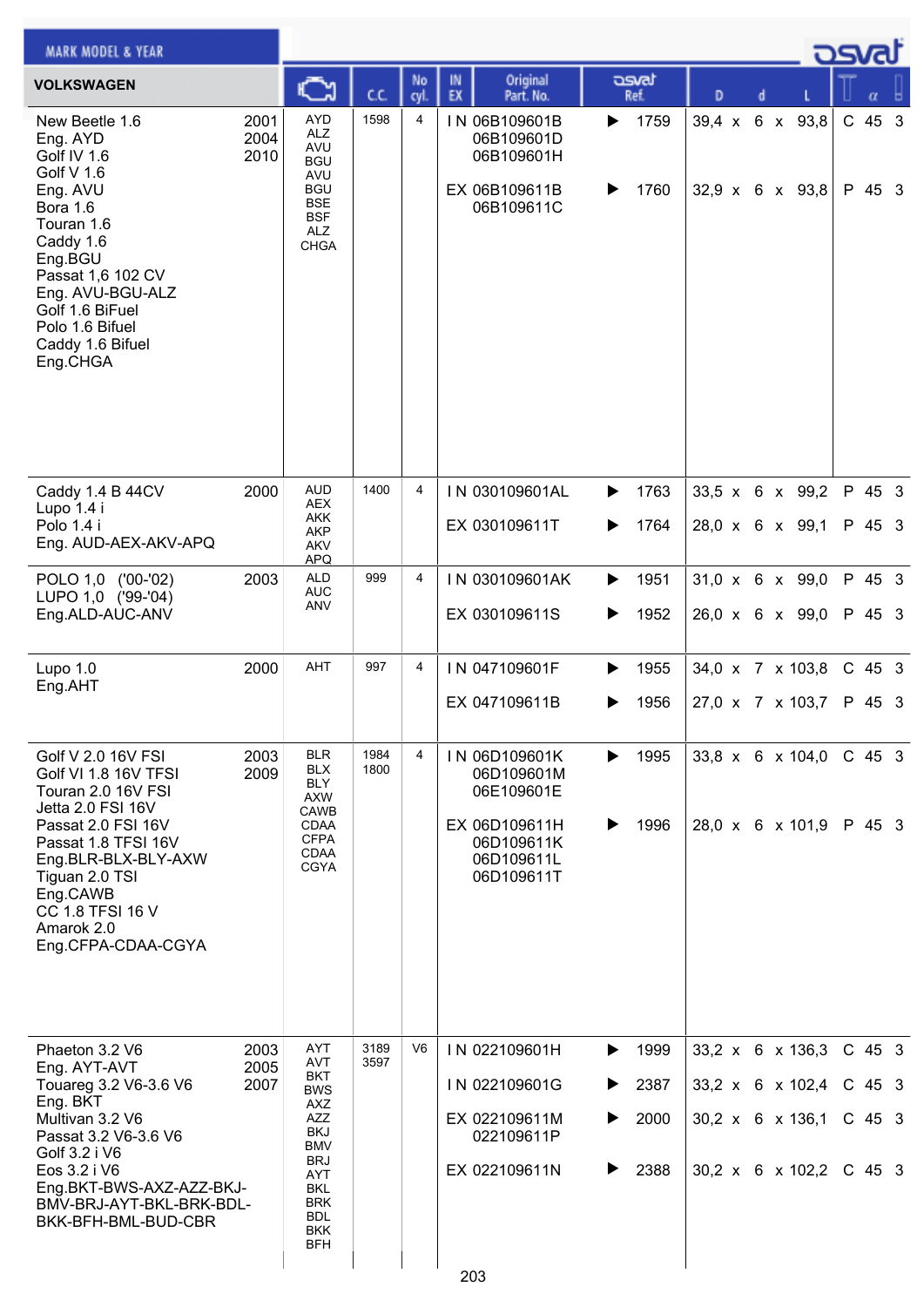| <b>MARK MODEL &amp; YEAR</b>                                                                                                                                                                                        |                              |                                                                                                                                                        |                     |                |                                                                  |                                                  |                                                                              |  | كت الصح                                |  |
|---------------------------------------------------------------------------------------------------------------------------------------------------------------------------------------------------------------------|------------------------------|--------------------------------------------------------------------------------------------------------------------------------------------------------|---------------------|----------------|------------------------------------------------------------------|--------------------------------------------------|------------------------------------------------------------------------------|--|----------------------------------------|--|
| <b>VOLKSWAGEN</b>                                                                                                                                                                                                   |                              | న                                                                                                                                                      | C.C.                | No<br>cyl.     | Original<br>IN<br>EX<br>Part. No.                                | dsvat<br>Ref.                                    | D<br>d                                                                       |  | α                                      |  |
| <b>New Beetle</b><br>Eng.AQN-AXJ<br><b>Bora</b><br>Eng.AQN-BDE<br>Golf V<br>Eng.AQN-AQP-AVE<br>Passat<br>Eng.AZX<br>Phaeton<br>Eng.BRN-BTT-BAN<br>Sharan<br>Eng.AYL<br>Touareg<br>Eng.BJN<br>Transporter<br>Eng.AMV | 2004<br>2005<br>2006         | <b>AQN</b><br><b>AXJ</b><br>AQN<br><b>BDE</b><br>AQN<br><b>AQP</b><br>AVE<br>AZX<br><b>BRN</b><br><b>BTT</b><br><b>BAN</b><br>AYL<br><b>BJN</b><br>AMV | 2300                | V <sub>5</sub> | IN 022109601F<br>IN 022109601E<br>EX 022109611B<br>EX 022109611C | 2129<br>▶<br>2131<br>▶<br>2130<br>▶<br>2132<br>▶ | 30,9 x 6 x 136,1<br>27,0 x 6 x 102,5<br>31,0 x 6 x 102,2<br>27,0 x 6 x 136,4 |  | C 45 1<br>P 45 3<br>$C$ 45 3<br>P 45 3 |  |
| Polo 1.2<br>Eng.BMD-AWY<br>Fox 1.2<br>Eng.BMD<br>Fox 1.4<br>Eng.BKR                                                                                                                                                 | 2004                         | <b>BMD</b><br>AWY<br><b>BKR</b>                                                                                                                        | 1198<br>1390        | 3              | IN 032109601L<br>032109601M<br>EX 030109611T<br>032109611L       | 2197<br>▶<br>1764                                | 34,5 x 6 x 99,2<br>28,0 x 6 x 99,1                                           |  | P 45 3<br>P 45 3                       |  |
| Derby / Polo GL / L<br>Derby / Polo Light / L<br>Derby / Polo GLS / LS / S<br>Golf / Scirocco GL / L<br>Golf GL / L / Formel E<br>Derby / Polo GLS / LS<br>(29/37/44 KW)                                            | 1975<br>1977<br>1979<br>1981 |                                                                                                                                                        | 895<br>1093<br>1272 | 4              | IN 052109601<br>EX 052109611                                     | 2262<br>▶<br>2263                                | $31,5 \times 8 \times 104,0$<br>28,0 x 8 x 104,0                             |  | C 45 1<br>$C$ 45 1                     |  |
| Gol<br>Eng.AZP                                                                                                                                                                                                      |                              | <b>AZP</b>                                                                                                                                             | 1000                | 4              | IN 036109601AA<br>036109601AE<br>EX 036109611R<br>036109611T     | 2451<br>▶<br>2452<br>▶                           | 22,5 x 6 x 101,8<br>20,0 x 6 x 101,7                                         |  | P 45 3<br>P 45 3                       |  |
| Polo 1.2 TSI<br>Golf V 1.2 TSI<br>Golf VI 1.2 TSI<br>Beetle 1.2 TSI<br>Jetta 1.2 TSI<br>Touran 1.2 TSI<br>Caddy 1.2 TSI<br>Eng.CBZA-CBZB                                                                            | 2011                         | <b>CBZA</b><br>CBZB                                                                                                                                    | 1197                | 4              | IN 03F109601A<br>EX 03F109611B<br>03F109611C                     | 2833<br>▶<br>2834                                | 35,5 x 6 x 98,7<br>$30,0 \times 6 \times 98,3$                               |  | $C$ 45 3<br>P 45 3                     |  |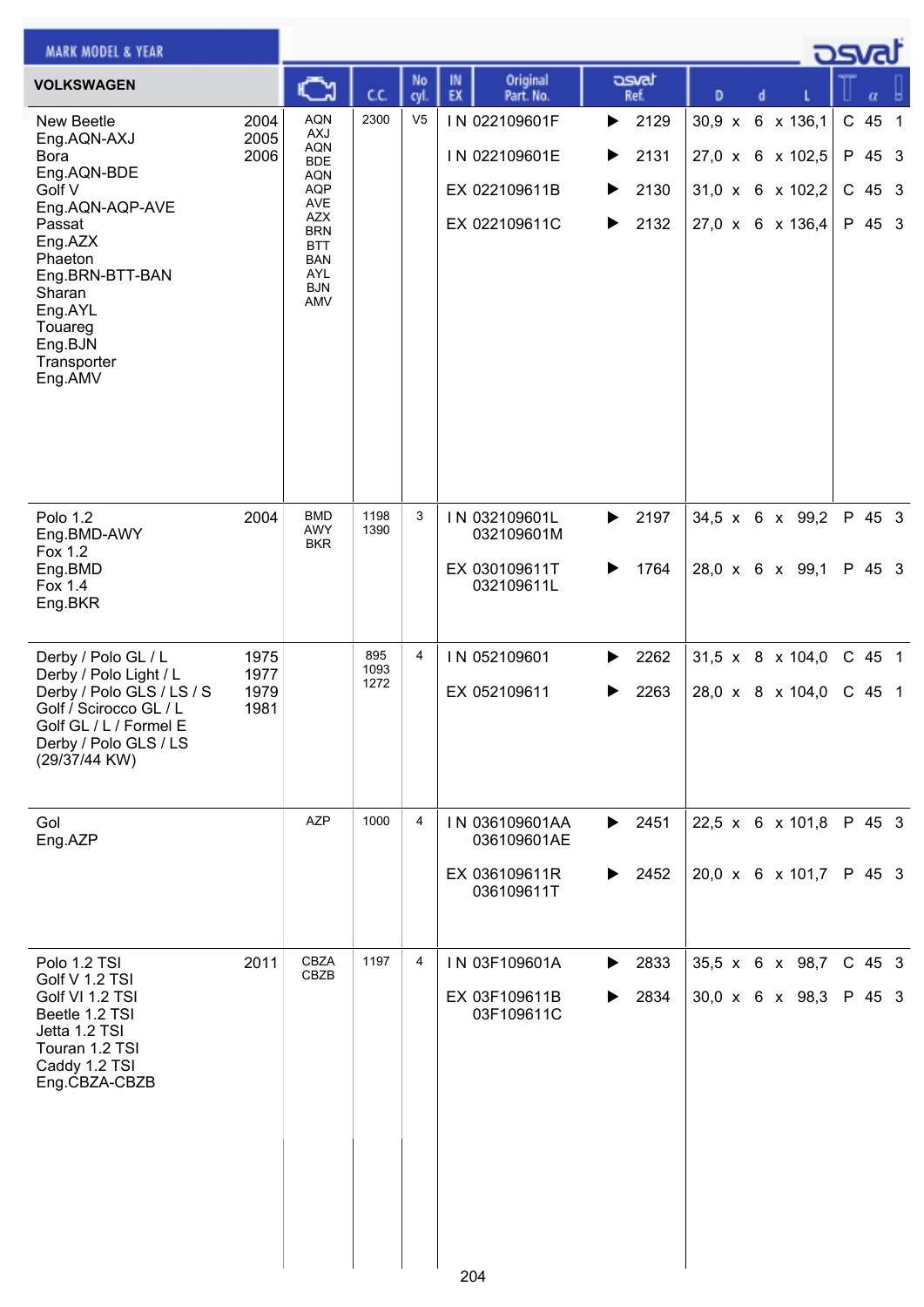| <b>MARK MODEL &amp; YEAR</b>                                                                                                                                                                           |                              |                                                                          |              |                |                    |                                                                                      |        |                                    |               |  | <u>_</u> ರಾಗ                                     |                      |  |
|--------------------------------------------------------------------------------------------------------------------------------------------------------------------------------------------------------|------------------------------|--------------------------------------------------------------------------|--------------|----------------|--------------------|--------------------------------------------------------------------------------------|--------|------------------------------------|---------------|--|--------------------------------------------------|----------------------|--|
| <b>VOLKSWAGEN</b>                                                                                                                                                                                      |                              | Ѽ                                                                        | C.C.         | No<br>cyl.     | $\mathbb{N}$<br>EX | Original<br>Part. No.                                                                |        | asvat<br>Ref.                      | D             |  |                                                  |                      |  |
| Polo 1.2 Tsi 16V<br>Tiguan 1.4 Tsi 16V<br>Eng.BWK-CAVA-CAVE-<br>CAXA-CTHA-CTHD<br>Golf VI 1.4 TSi<br>Eos 1.4 TSI<br>Scirocco 1.4 TSI<br>Eng.CAVD                                                       | 2012                         | <b>BWK</b><br>CAVA<br>CAVD<br>CAVE<br>CAXA<br><b>CTHA</b><br><b>CTHD</b> | 1200<br>1400 | 4              |                    | IN 036109601AL<br>EX 036109611AE<br>036109611K                                       | ▶<br>▶ | 2889<br>0324                       | $29,5 \times$ |  | 6 x 100,5<br>26,0 x 6 x 100,6                    | P 45 3<br>P 45 3     |  |
| Golf VII 1.2 TSI 16V<br>Eng. CJZA-CJZB                                                                                                                                                                 | 2012                         | CJZA<br><b>CJZB</b>                                                      | 1197         | 4              |                    | IN 04E109601A<br>EX 04E109611K                                                       | ▶      | $\blacktriangleright$ 2899<br>2900 |               |  | 26,4 x 5 x 110,2<br>$23,5 \times 5 \times 110,1$ | P 45 3<br>P 30 3     |  |
| Golf VII 1.4 TSI 16V<br>Eng.CMBA-CHPA                                                                                                                                                                  | 2012                         | <b>CMBA</b><br><b>CHPA</b>                                               | 1395         | 4              |                    | IN 04E109601B<br>EX 04E109611J                                                       | ▶<br>▶ | 2901<br>2902                       |               |  | 28,5 x 5 x 110,2<br>25,0 x 5 x 110,1             | P 45 3<br>P 30 3     |  |
| Golf 1,6 Tsi 16V<br>UP 1,6 Tsi 16V<br>Polo 1,6 Tsi 16V<br>Eng.CWVA                                                                                                                                     | 2014                         | <b>CWVA</b>                                                              | 1595         | 4              |                    | IN 04E109601<br>EX 04E109611L                                                        | ▶<br>▶ | 2931<br>2932                       |               |  | 29,6 x 5 x 110,2<br>$27,0 \times 5 \times 110,1$ | P 45 3<br>P 30 3     |  |
| <b>VOLKSWAGEN DIESEL</b>                                                                                                                                                                               |                              |                                                                          |              |                |                    |                                                                                      |        |                                    |               |  |                                                  |                      |  |
| Transporter LT 28 / 31 / 35 /<br>40 / 45 / 50 / 55 Diesel / Turbo1982<br>Caravelle D<br>Transporter D<br>(42/55/75 KW)                                                                                 | 1981<br>1986<br>1987         |                                                                          | 1715<br>2383 | 4<br>6         |                    | IN 069109601C<br>069109601D<br>072109601<br>EX 068109611C<br>068109611D<br>072109611 | ▶<br>▶ | 0102<br>0103                       |               |  | 36,0 x 8 x 104,9<br>31,2 x 8 x 104,5             | $C$ 45 3<br>$C$ 45 3 |  |
| Golf / Jetta / Passat<br>Santana GTD Turbo<br>Golf C / GL / CL<br>Passat<br>Jetta C / GL / CL<br>Transporter 1.6 / Turbo<br>Santana C / GL / CL<br>Caravelle D<br>Transporter D<br>(37/40/42/51/52 KW) | 1985<br>1986<br>1989<br>1991 | JP<br>ME<br>1 <sub>V</sub><br>JR<br>MF<br><b>RA</b><br><b>SB</b>         | 1588<br>1715 | $\overline{4}$ |                    | IN 068109601C<br>EX 068109611C<br>068109611D<br>072109611                            | ▶      | $\triangleright$ 0205<br>0103      |               |  | 34,0 x 8 x 104,8<br>$31,2 \times 8 \times 104,5$ | C 45 3<br>$C$ 45 3   |  |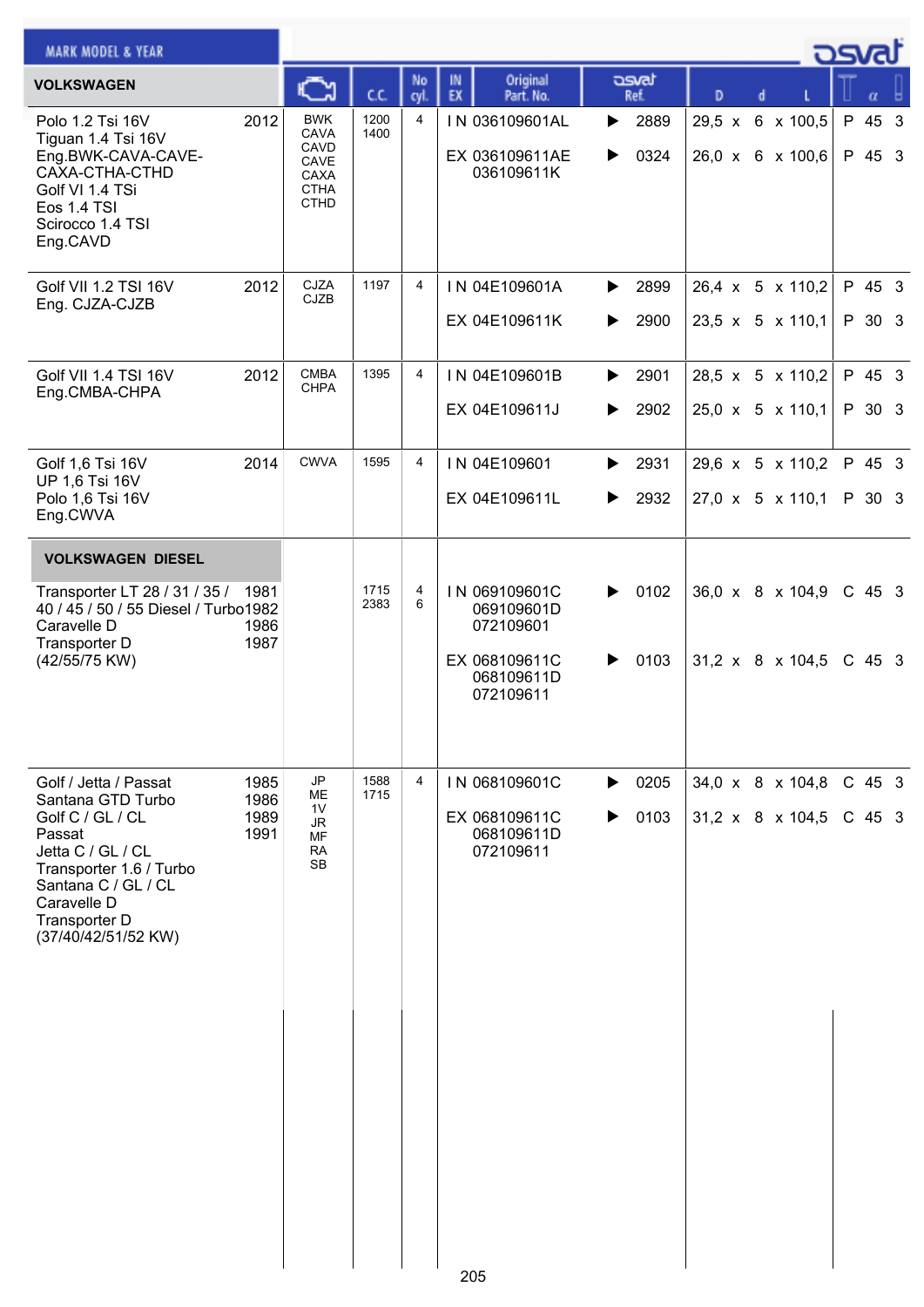| <b>MARK MODEL &amp; YEAR</b>                                                                                                                                                                                                                                                                                                            |                                                              |                                                                                                |                                      |             |                                                                                                                         |                                                                      |                                                                                      |   |  | كتصد                                 |  |
|-----------------------------------------------------------------------------------------------------------------------------------------------------------------------------------------------------------------------------------------------------------------------------------------------------------------------------------------|--------------------------------------------------------------|------------------------------------------------------------------------------------------------|--------------------------------------|-------------|-------------------------------------------------------------------------------------------------------------------------|----------------------------------------------------------------------|--------------------------------------------------------------------------------------|---|--|--------------------------------------|--|
| <b>VOLKSWAGEN DIESEL</b>                                                                                                                                                                                                                                                                                                                |                                                              | న                                                                                              | C.C.                                 | No<br>cyl.  | Original<br>IN<br>EX<br>Part. No.                                                                                       | asvat<br>Ref.                                                        | D                                                                                    | d |  | α                                    |  |
| Golf / Vento / Polo<br>Passat CL / GL / GTD<br>Eng. 1Y - AAZ TD<br>Golf Ecomatic / Variant<br>Polo Eng. AEF<br>Transporter / Multivan /<br>Caravelle / Transporter<br>Synchro T4<br>Eng. 1X.AAB<br>LT 28 / 31 / 35 / 45 / 50 / 55<br>LT 40 4x4 / LT 45 4x4 Turbo<br>Diesel<br>Eng. DV / 1S<br>Kombi 1.4<br>Multivan T4<br>Caddy 1.9 SDI | 1989<br>1990<br>1991<br>1992<br>1993<br>1994<br>1995<br>1996 | 1Y<br>AAZ<br><b>AEF</b><br>AAB<br><b>DV</b><br>1S                                              | 1895<br>1896<br>2370<br>2383<br>2459 | 4<br>5<br>6 | IN 028109601C<br>IN 069109601F<br>069109601G<br>069109601H<br>EX 028109611E<br>EX 068109611L<br>068109611M<br>069109611 | 0331<br>$\blacktriangleright$<br>0828<br>▶<br>▶<br>0332<br>0838<br>▶ | 36,0 x 7 x 95,5<br>$36,0 \times 8 \times 95,6$<br>31,1 x 7 x 95,6<br>31,2 x 8 x 95,6 |   |  | P 45 3<br>P 45 3<br>P 45 3<br>P 45 3 |  |
| Golf SDi 1.9<br>Eng. AEY / AHF / AFN<br>Polo Variant<br>Eng. AHU<br>Golf<br>Eng. AGR / AHF<br>Bora 1.9 TDi<br>Eng. AHF<br>Passat<br>Eng. AFN<br>New Beetle<br>Eng. ALH<br>Sharan<br>Eng. 1Z from 1Z.770.001<br>Sharan<br>Eng. AFN<br>$(66/81$ KW)<br>Vento 1.9 Tdi<br>Caddy1.9 TDi<br>Eng.AHU-ALE-AFN                                   | 1998<br>1999                                                 | AEY<br>AHF<br><b>AFN</b><br>AHU<br>AGR<br>AHF<br>ALH<br><b>AFN</b><br>AHU<br>ALE<br><b>AFN</b> | 1896                                 | 4           | IN 028109601D<br>EX 028109611G                                                                                          | 0427<br>▶<br>0428<br>▶                                               | 36,0 x 7 x 96,9<br>31,5 x 7 x 96,9                                                   |   |  | P 45 3<br>P 45 3                     |  |
| Lupo $1.7$<br>Eng. AKU<br>Polo 1.9 SDi<br>Eng. AGD-ASY<br>Caddy 1,7 Sdi<br>Eng. AHB<br>Bora 1.9 Sdi<br>Eng.AQM-AGP<br>Vento 1.9 Sdi<br>Eng.AEY<br>(42/47 KW)                                                                                                                                                                            | 1996<br>1999<br>2001                                         | AKU<br>AGD<br>ASY<br>AHB<br><b>AQM</b><br>AGP<br>AEY                                           | 1716<br>1896                         | 4           | IN 028109601J<br>EX 028109611K                                                                                          | 0435<br>▶<br>0426<br>▶                                               | 36,0 x 7 x 96,6<br>31,5 x 7 x 96,4                                                   |   |  | P 45 3<br>P 45 3                     |  |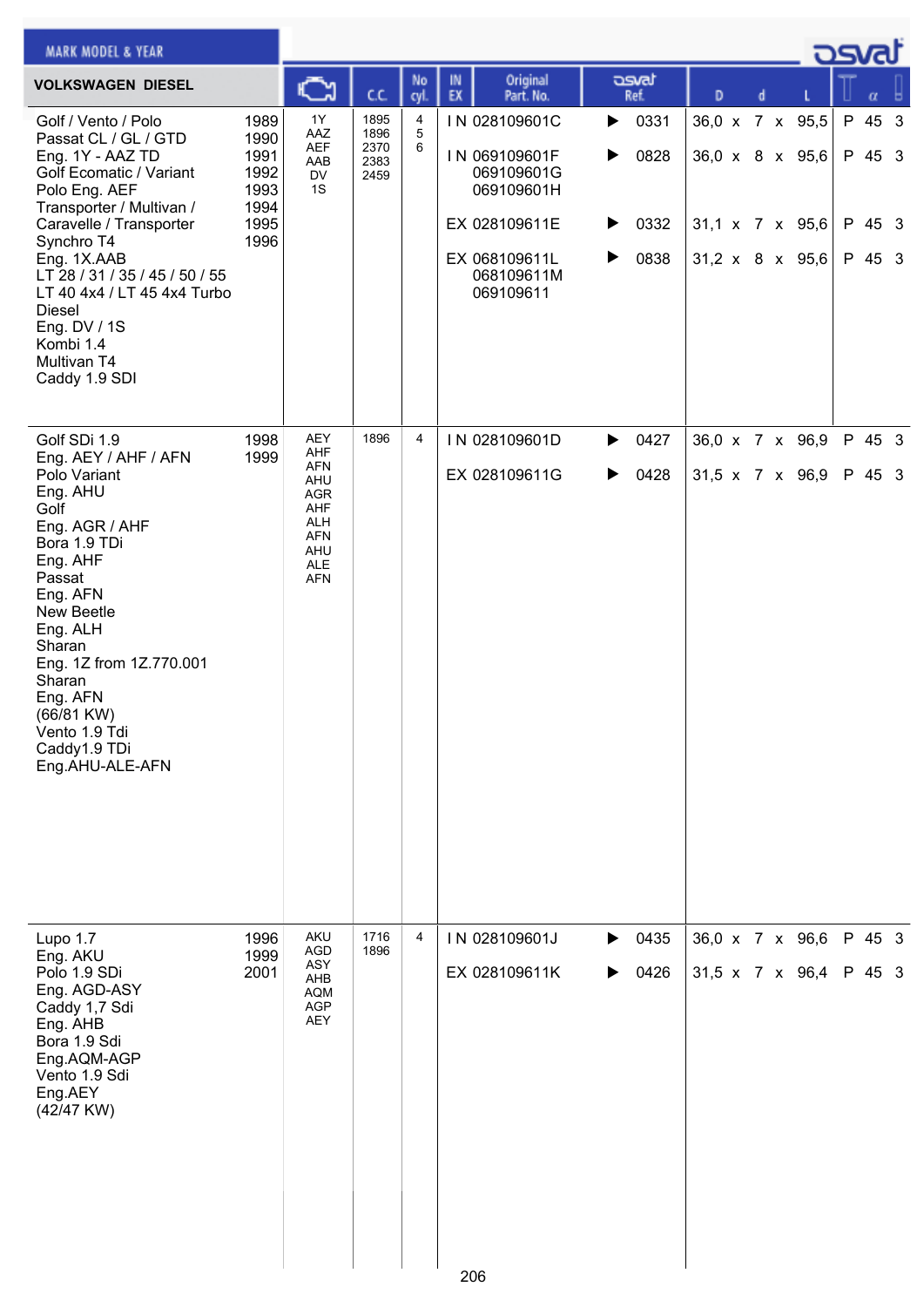| <b>MARK MODEL &amp; YEAR</b>                                                                                                                                                                                                                                                                                             |                                      |                                                                                                                                                                             |                      |                |                                                                                                                                                  |                                     |                                                       |  | كصحت                       |  |
|--------------------------------------------------------------------------------------------------------------------------------------------------------------------------------------------------------------------------------------------------------------------------------------------------------------------------|--------------------------------------|-----------------------------------------------------------------------------------------------------------------------------------------------------------------------------|----------------------|----------------|--------------------------------------------------------------------------------------------------------------------------------------------------|-------------------------------------|-------------------------------------------------------|--|----------------------------|--|
| <b>VOLKSWAGEN DIESEL</b>                                                                                                                                                                                                                                                                                                 |                                      |                                                                                                                                                                             | C.C.                 | No<br>cyl.     | Original<br>IN<br>EX<br>Part. No.                                                                                                                | asvat<br>Ref.                       | D                                                     |  |                            |  |
| Eng. Man D 0224 M<br>6.90 / 8.90 / F- FK<br>Eng. Man D 0226M<br>8.136 F / 9.136 F<br>(66/100 KW)                                                                                                                                                                                                                         | 1980                                 | <b>MAN</b>                                                                                                                                                                  | 3791<br>5687         | 4<br>6         | IN 51041010417<br>EX 51041010410                                                                                                                 | 0693<br>▶<br>0694<br>▶              | 47,0 x 10 x 136,6<br>42,0 x 10 x 136,3                |  | P 45 1<br>P 45 1           |  |
| Polo 1.0 Fox / Oxford<br>CL movie / Bestselle / Coupé 1990<br>Polo D / GT / Coupé / CL<br>Fox / Oxford / C<br><b>CL Movie / Bestseller</b><br>Golf / Jetta 1.3 GL<br>Polo CL / GT / Fox / Coupé<br>(33/35 KW)                                                                                                            | 1986                                 |                                                                                                                                                                             | 1043<br>1272<br>1398 | $\overline{4}$ | IN 030109601<br>IN 030109601B<br>030109601C<br>030109601D<br>030109601F<br>073109601A<br>073109601D<br>EX 030109611A<br>030109611B<br>030109611C | 0830<br>▶<br>0831<br>▶<br>0832<br>▶ | 34,0 x 8 x 99,0<br>36,0 x 8 x 98,8<br>28,8 x 8 x 99,0 |  | P 45 3<br>P 45 3<br>P 45 3 |  |
| Golf / Jetta / Passat / Santan 1985<br>GTD - Turbo<br>Golf / Jetta / Passat C / CL /<br>GL<br>Passat C / CL / GL / GTD<br>Eng. JP / ME / 1V / JR / MF /<br>RA / SB<br>(40/44/51/59 KW)                                                                                                                                   | 1986<br>1989<br>1991                 | <b>JP</b><br>MЕ<br>1V<br><b>JR</b><br>MF<br><b>RA</b><br><b>SB</b>                                                                                                          | 1588                 | 4              | IN 068109601L<br>068109601M<br>068109601N<br>EX 068109611L<br>068109611M<br>069109611                                                            | 0837<br>▶<br>0838                   | 34,0 x 8 x 95,6<br>$31,2 \times 8 \times 95,6$        |  | P 45 3<br>P 45 3           |  |
| Golf / Variant 1.9 TDi / GT<br>Vento 1.9 TDi<br>Passat 1.9 TDi<br>Sharon 1.9 TDi<br>Golf - Cabrio 1.9 TDi<br>$(66$ KW $)$<br>Transporter 2.5 TD<br>Eng. AJT / AVF / AXG<br>LT 35 2.5 Tdi 95CV<br>LT 35 2.5 Tdi 109CV<br>LT 46 2.5 Tdi 109CV<br>Eng. AGX-APA-ANY-BBF-<br><b>AVR</b><br>Transporter 2.5<br>Eng.AJT-AVF-AXG | 1993<br>1995<br>1999<br>2000<br>2002 | AJT<br><b>AVF</b><br>AXG<br><b>AGX</b><br><b>APA</b><br>ANY<br><b>BBF</b><br><b>AVR</b><br><b>ACU</b><br>AJT<br>AHY<br><b>BJJ</b><br><b>BJK</b><br><b>BJL</b><br><b>BJM</b> | 1896<br>2461<br>2500 | 4<br>5         | IN 028109601H<br>046109601J<br>EX 046109611F                                                                                                     | 0839<br>0840<br>▶                   | 36,0 x 8 x 96,9<br>31,5 x 8 x 96,9                    |  | P 45 3<br>P 45 3           |  |
| <b>Taro 2.4 D</b><br>Eng.2L Toyota                                                                                                                                                                                                                                                                                       | 1989                                 | 2L                                                                                                                                                                          | 2446                 | 4              | IN J1371154020<br>EX J1371517010                                                                                                                 | 1463<br>1464<br>▶                   | 42,5 x 8 x 103,5<br>36,0 x 8 x 103,3                  |  | P 45 1<br>P 45 1           |  |
| Passat 2.5<br>Eng. AFB / AKN<br>(110 KW)                                                                                                                                                                                                                                                                                 |                                      |                                                                                                                                                                             | 2496                 | V <sub>6</sub> | IN 059109601B<br>EX 059109611B                                                                                                                   | 1581<br>▶<br>1582<br>▶              | $27,2 \times 6 \times 100,6$<br>24,1 x 6 x 100,6      |  | P 45 3<br>P 45 3           |  |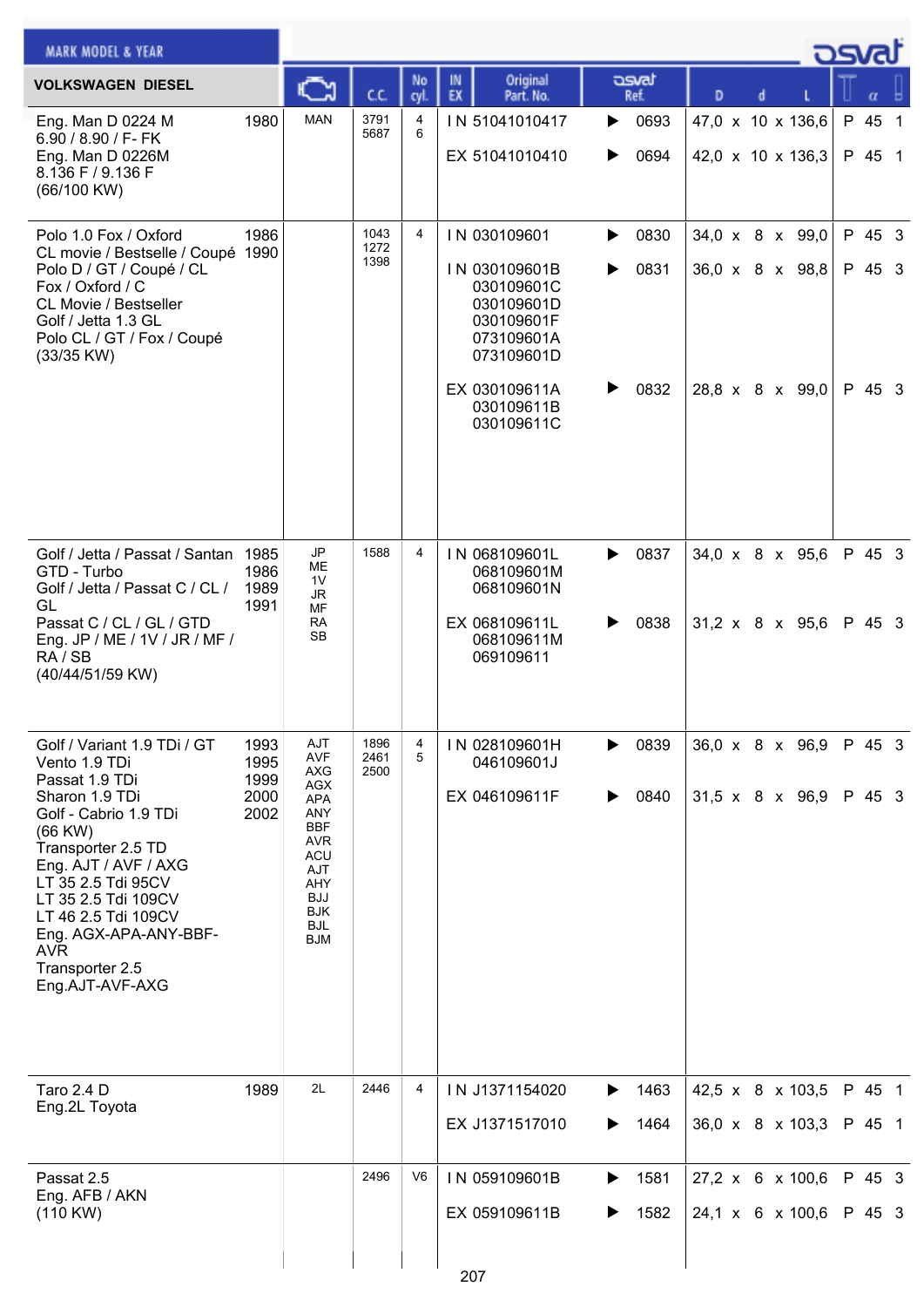|                                                                                    | C                                                                                                                                                                                                              | C.C.                         | No                                  | Original<br>IN                               | asvat<br>Ref.                                       | D |                                                                                                                                                                                                         |                                 |
|------------------------------------------------------------------------------------|----------------------------------------------------------------------------------------------------------------------------------------------------------------------------------------------------------------|------------------------------|-------------------------------------|----------------------------------------------|-----------------------------------------------------|---|---------------------------------------------------------------------------------------------------------------------------------------------------------------------------------------------------------|---------------------------------|
| Bora-Passat-Golf 85 Kw 1.9<br>1999<br>2000<br>2001<br>2003<br>2004<br>2005<br>2006 | AJM<br><b>ATD</b><br>AMF<br>ASZ<br>ARL<br><b>APL</b><br><b>ATD</b><br>AVB<br><b>AWX</b><br><b>AVF</b><br><b>BLK</b><br>AYH<br><b>AJS</b><br><b>AXC</b><br>AXB<br>AXD<br>AXE<br>ATD<br><b>BLT</b><br><b>BAY</b> | 1191<br>1422<br>1896<br>2460 | 4<br>3<br>4<br>5<br>W <sub>10</sub> | IN 038109601B<br>EX 038109611B<br>038109611F | 1701<br>▶<br>1702<br>▶                              |   | P 45 3<br>P 45 3                                                                                                                                                                                        |                                 |
| 2003                                                                               | <b>BKD</b>                                                                                                                                                                                                     | 1968                         | 4                                   | IN 03G109601A<br>EX 03G109611B               | 1997<br>▶<br>1998<br>▶                              |   | P 45 3<br>P 45 3                                                                                                                                                                                        |                                 |
| 2003<br>2005                                                                       | <b>BDG</b><br><b>BAU</b>                                                                                                                                                                                       |                              |                                     | EX 059109611G                                | 2001<br>▶<br>2002<br>▶                              |   | P 45 3                                                                                                                                                                                                  |                                 |
| 2002                                                                               | <b>AUH</b><br><b>BCQ</b><br>AGK<br>ATA                                                                                                                                                                         | 2800                         | 4                                   | IN 062109601<br>EX 062109611A                | 2003<br>▶<br>2004<br>▶                              |   | P 30 3<br>P 45 3                                                                                                                                                                                        |                                 |
| 2004                                                                               | AMF<br><b>BKC</b><br><b>BRU</b><br>AXR<br><b>BKC</b><br><b>BMP</b><br><b>BRU</b><br><b>BGW</b><br><b>BNM</b><br><b>BNV</b><br><b>BKC</b><br><b>BLS</b><br>AWB                                                  | 1422<br>1896                 | 3<br>$\overline{4}$                 | IN 038109601E<br>EX 038109611E               | 2121<br>▶<br>2122<br>▶                              |   | P 45 3<br>P 45 3                                                                                                                                                                                        |                                 |
|                                                                                    |                                                                                                                                                                                                                |                              |                                     | cyl.                                         | EX<br>Part. No.<br>2496   V6   IN 059109601F<br>208 |   | d<br>36,0 x 7 x 89,9<br>$31,5 \times 7 \times 89,9$<br>29,4 x 6 x 88,5<br>25,5 x 6 x 88,2<br>24,1 x 6 x 100,7<br>33,0 x 7 x 105,1<br>39,7 x 7 x 105,1<br>36,0 x 7 x 89,5<br>$31,5 \times 7 \times 89,1$ | كصحت<br>27,2 x 6 x 100,6 P 45 3 |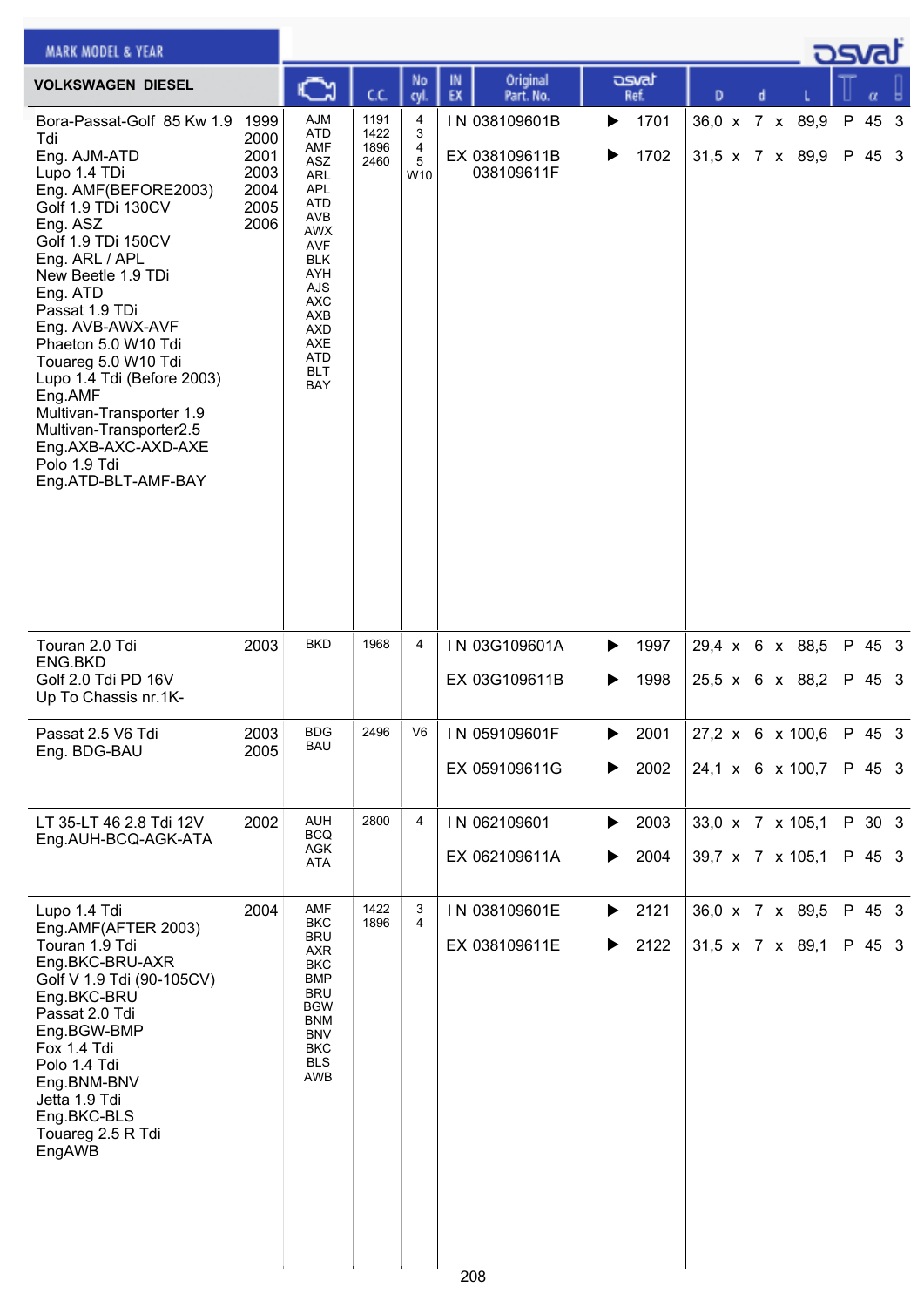| <b>MARK MODEL &amp; YEAR</b>                                                                                                                                                                                                                                                       |              |                                                                                          |              |                |          |                                |        |               |                 |  | <u>_ ਹਤਾਰੀ</u>                     |                  |  |
|------------------------------------------------------------------------------------------------------------------------------------------------------------------------------------------------------------------------------------------------------------------------------------|--------------|------------------------------------------------------------------------------------------|--------------|----------------|----------|--------------------------------|--------|---------------|-----------------|--|------------------------------------|------------------|--|
| <b>VOLKSWAGEN DIESEL</b>                                                                                                                                                                                                                                                           |              | C                                                                                        | CC.          | No<br>cyl      | IN<br>EX | Original<br>Part. No.          |        | asvat<br>Ref. | D               |  |                                    |                  |  |
| Lupo 1,2 Tdi<br>Eng.AYZ-ANY                                                                                                                                                                                                                                                        | 1999         | AYZ<br>ANY                                                                               | 1191         | 3              |          | IN 045109601<br>EX 045109611   | ▶<br>▶ | 2123<br>2124  | 35,9 x 7 x 89,7 |  | 31,5 x 7 x 89,7                    | P 45 3<br>P 45 3 |  |
| Golf V 2.0 Tdi 16V<br>Touran 2.0 16V 140CV<br>Jetta 2.0 Tdi-PD 16V<br>Passat 2.0 Tdi-PD 16V<br>ENG.BKD-AZV<br>From Chassis nr.1K-4B005001                                                                                                                                          | 2004<br>2005 | <b>BKD</b><br>AZV                                                                        | 1968         | 4              |          | IN 03G109601B<br>EX 03G109611D | ▶<br>▶ | 2157<br>2158  |                 |  | 29,1 x 6 x 87,8<br>25,4 x 6 x 87,5 | P 45 3<br>P 45 3 |  |
| Phaeton 3.0 Tdi 24V<br>tuareg 3.0 Tdi 24V<br>Eng.CARA-CASA-CASB-<br>CASC-CEXA                                                                                                                                                                                                      | 2007         | CARA<br>CASA<br>CASB<br>CASC<br><b>CEXA</b>                                              | 2967         | V <sub>6</sub> |          | IN 059109601G<br>EX 059109611K | ▶<br>▶ | 2389<br>2390  |                 |  | 28,6 x 6 x 99,3<br>26,8 x 6 x 99,2 | P 45 3<br>P 45 3 |  |
| New Beetle 2.0 Tdi<br>Eng.BEW                                                                                                                                                                                                                                                      | 2005         | <b>BEW</b>                                                                               | 1996         | $\overline{4}$ |          | IN 038109601F<br>EX 038109611G | ▶<br>▶ | 2391<br>2392  |                 |  | 35,5 x 7 x 88,8<br>31,4 x 7 x 88,4 | P 45 3<br>P 45 3 |  |
| Golf VI 2.0 Tdi<br>Eng. CBAB - CBBB<br>Touran 2.0 Tdi<br>Eng. CFHC - CFJA<br>Sharan 2.0 Tdi<br>Eng.CFGB<br>Tiguan 2.0 Tdi 140-170Cv<br>Passat 2.0 TDI 16V<br>Passat CC 2.0 Tdi 16V<br>Golf 2.0 TDI 16V<br>Scirocco 2.0 TDI 16V<br>Eng.CBAA-CBAB<br>Amarok 2.0 Tdi<br>Eng.CDBA-CDCA | 2007<br>2010 | CBAA<br>CBAB<br>CBBB<br><b>CFHC</b><br><b>CFJA</b><br><b>CFGB</b><br><b>CDBA</b><br>CDCA | 1968         | 4              |          | IN 03L109601<br>EX 03L109611   | ▶      | 2393<br>2394  |                 |  | 28,1 x 6 x 99,3<br>26,0 x 6 x 99,1 | P 45 3<br>P 45 3 |  |
| Polo 1.2 Tdi<br>Polo 1.6 Tdi<br>Golf VI 1.6 Tdi<br>Touran 1.6 Tdi<br>Jetta III - Jetta IV 1.6 Tdi<br>Eng.CAYC-CFWA-CAYD-<br>CAYE-CAYB<br>Eng.CAYA<br>Touran 1.6 Tdi<br>Eng.CAYB                                                                                                    | 2010         | CAYA<br>CAYB<br>CAYC<br>CAYD<br>CAYE<br><b>CFWA</b><br><b>CLHA</b>                       | 1199<br>1598 | 3<br>4         |          | IN 03L109601A<br>EX 03L109611A | ▶<br>▶ | 2835<br>2836  |                 |  | 26,5 x 6 x 99,3<br>24,4 x 6 x 99,1 | P 45 3<br>P 45 3 |  |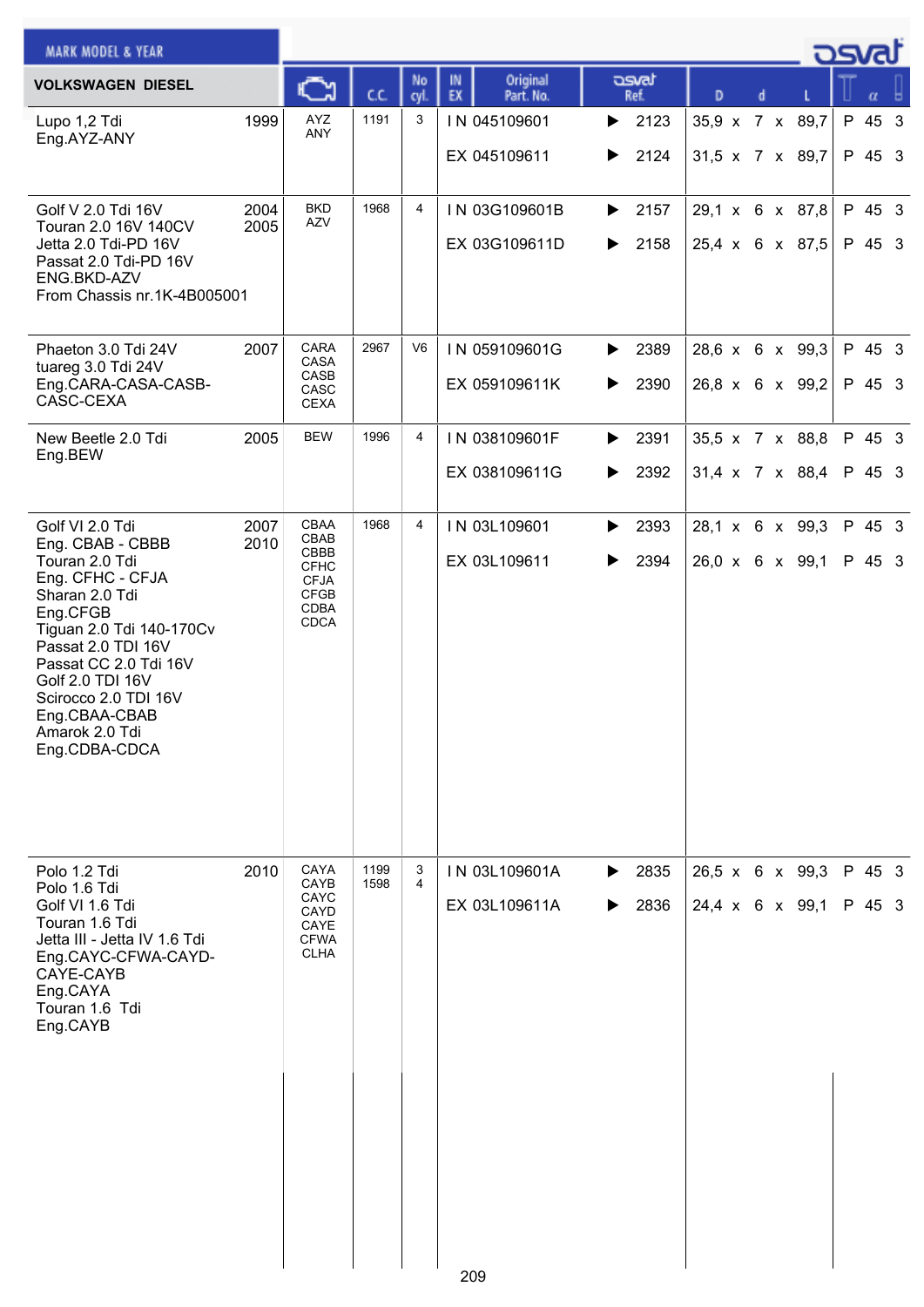| <b>MARK MODEL &amp; YEAR</b>                                                                                                                                                                                                                                                                                                                                                                                                                                                  |                              |                                                    |                                                                      |            |                                                                                                            |                                     |                                                          |  | <b>DSval</b>                   |  |
|-------------------------------------------------------------------------------------------------------------------------------------------------------------------------------------------------------------------------------------------------------------------------------------------------------------------------------------------------------------------------------------------------------------------------------------------------------------------------------|------------------------------|----------------------------------------------------|----------------------------------------------------------------------|------------|------------------------------------------------------------------------------------------------------------|-------------------------------------|----------------------------------------------------------|--|--------------------------------|--|
| <b>VOLVO</b>                                                                                                                                                                                                                                                                                                                                                                                                                                                                  |                              | Č٦                                                 | CC.                                                                  | No<br>cyl. | Original<br>IN<br>EX<br>Part. No.                                                                          | asvat<br>Ref.                       | D<br>d                                                   |  | α                              |  |
| 343 /345 DL / L<br>Eng. B 14<br>(52 KW)                                                                                                                                                                                                                                                                                                                                                                                                                                       | 1985                         | <b>B14</b>                                         | 1397                                                                 | 4          | IN 32874190<br>EX 32778136                                                                                 | 0225<br>▶<br>2748<br>▶              | 34,0 x 7 x 90,5<br>29,0 x 7 x 89,0                       |  | C 45 2<br>C 45 2               |  |
| 360 GL - 340<br>Eng. B 172<br>480 ES<br>440 GL / GLE / GLT<br>Eng. B 18 E / F<br>440 / 480 Turbo<br>440 GL / 460 GLE<br>460 1.8<br>(60/70/75 KW)                                                                                                                                                                                                                                                                                                                              | 1985<br>1986<br>1988<br>1990 | <b>B17</b><br><b>B18</b>                           | 1720                                                                 | 4          | IN 33422783<br>EX 33243997<br>33437385                                                                     | 0334<br>▶<br>0335<br>▶              | 38,2 x 8 x 111,5<br>32,5 x 8 x 111,3                     |  | P 30 1<br>P 45 1               |  |
| 850 GLT 20V<br>850 2.0 T5<br>850 T5 / Break 20V<br>Eng. B 5234 FT Turbo<br>Eng. B 5254 F<br>960 Berlina / Break 24V<br>Eng. B 6304 F<br>(125/150/166/177 KW)<br>S 40 / V 40 1.6 16V<br>S 40 / V 40 1.8 16V<br>S 40 / V 40 1.8i 16V<br>S 40 / V40 1.9 16V T4<br>S40 / V 40 2.0 16V<br>S40 / V 40 2.0 16V T<br>V 70 T5<br>S 80 T5<br>C 70 T5<br>V 70 2.5 Bifuel<br>V 70 2.4 R<br><b>XC 70</b><br>V 90 3.0 iV6<br>S 60 2.4 (103-125) kW<br>Eng.B5204-B5234-B5254-<br>B6254-B6304 | 1990<br>1992<br>1994<br>2001 | B5204<br>B5234<br>B5254<br>B6254<br>B6304<br>B4164 | 1588<br>1731<br>1834<br>1855<br>1984<br>2319<br>2435<br>2473<br>2922 | 5<br>6     | IN 13976410<br>9207874<br>IN 1270455<br>EX 1366490<br>13668827<br>9207880<br>9207977<br>9471463<br>9471466 | 1321<br>▶<br>2335<br>▶<br>1322<br>▶ | 31,0 x 7 x 104,1<br>32,0 x 7 x 104,3<br>27,0 x 7 x 103,5 |  | $C$ 45 3<br>$C$ 45 3<br>C 45 3 |  |
| 440 / 460<br>Eng. B 18U<br>480<br><b>Eng. B 20F</b><br>(80/81 KW)                                                                                                                                                                                                                                                                                                                                                                                                             | 1993<br>1994                 | <b>B18U</b><br>B <sub>20</sub> F                   | 1994<br>1998                                                         | 4          | IN 33448416<br>EX 33448424<br>210                                                                          | 1361<br>▶<br>1362<br>▶              | 40,1 x 8 x 107,1<br>32,7 x 8 x 106,9                     |  | P 45 1<br>P 45 1               |  |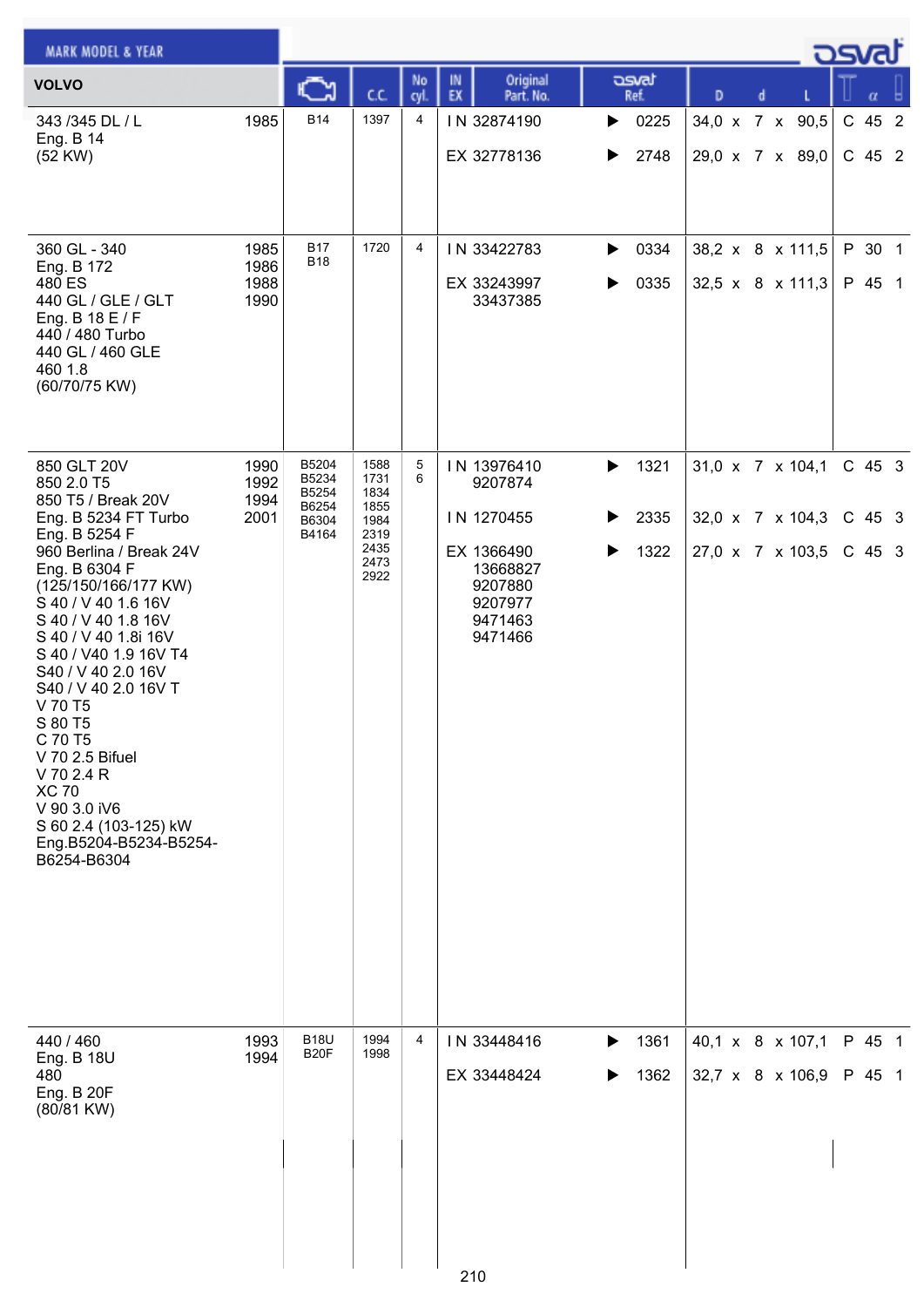| <b>MARK MODEL &amp; YEAR</b>                                                                                                                                                              |              |                             |                              |           |                                                      |                                                                             |                                                                           | <u>_</u> ರಾಗ |                                  |   |  |
|-------------------------------------------------------------------------------------------------------------------------------------------------------------------------------------------|--------------|-----------------------------|------------------------------|-----------|------------------------------------------------------|-----------------------------------------------------------------------------|---------------------------------------------------------------------------|--------------|----------------------------------|---|--|
| <b>VOLVO</b>                                                                                                                                                                              |              | C٦                          | CC.                          | No<br>cyl | Original<br>IN<br>EX<br>Part. No.                    | asvat<br>Ref.                                                               | D<br>d                                                                    |              |                                  | α |  |
| 850 2.0 GLE 10V<br>S70 10V<br>V70 10V<br>S80 10V<br>Eng.B5202S                                                                                                                            |              |                             | 1994                         | 5         | IN 1397190<br>6842421<br>EX 1397191<br>6842422       | 1371<br>▶<br>1372<br>▶                                                      | 40,0 x 7 x 97,9<br>35,0 x 7 x 96,9                                        |              | C 45 3<br>$C$ 45 3               |   |  |
| S60 2.0 T<br>S60 2.4 T<br>S60 2.3 T5<br>V70 2.4 T AWD<br>S80 2.8 T6<br>XC90 2.5 T<br>XC90 2.9 T<br>S40 2.4<br>V502.4<br>XC70 2.5T<br>Eng.B5254T2-B62947-B5244T<br>(200 KW)<br>C70 2.5 i T | 2001<br>2004 | B5254T2<br>B62947<br>B5244T | 1984<br>2435<br>2319<br>2783 | 5<br>6    | IN 9454607<br>IN 9454608<br>EX 068109611D<br>9454610 | $\blacktriangleright$<br>1919<br>2337<br>▶<br>1920<br>$\blacktriangleright$ | 31,0 x 6 x 104,3<br>32,0 x 6 x 104,3<br>27,0 x 6 x 103,3                  |              | $C$ 45 3<br>$C$ 45 3<br>$C$ 45 3 |   |  |
| C30 1.6<br>S40 1.6<br>V50 1.6<br>Eng.B4164S3 Ford                                                                                                                                         | 2004<br>2006 | B1464S3<br>B41643S3         | 1596                         | 4         | IN 30711639<br>EX 30711638                           | 1933<br>▶<br>1934<br>▶                                                      | 30,0 x 6 x 99,0<br>24,1 x 6 x 101,5                                       |              | C 45 3<br>C 45 3                 |   |  |
| C30 2.0<br>S40 2.0<br>V50 2.0<br>Eng.B4204S3                                                                                                                                              | 2006         | B4204S3                     | 1999                         | 4         | IN 30777329<br>EX 30777328                           | 2047<br>▶<br>2048                                                           | 35,0 $\times$ 5,5 $\times$ 103,4<br>$30,0 \times 5,5 \times 104,6$        |              | C 45 1<br>P 45 1                 |   |  |
| C30 1.8<br>S40 1.8<br>$V50$ 1.8<br>Eng.B4184S11 Ford                                                                                                                                      | 2004<br>2006 | B1464S3                     | 1798                         | 4         | IN 8694781<br>EX 8694780<br>o,                       | 2181<br>▶<br>2182<br>▶                                                      | $32,5 \times 5,5 \times 103,4$ C 45 1<br>28,0 $\times$ 5,5 $\times$ 104,6 |              | C 45 1                           |   |  |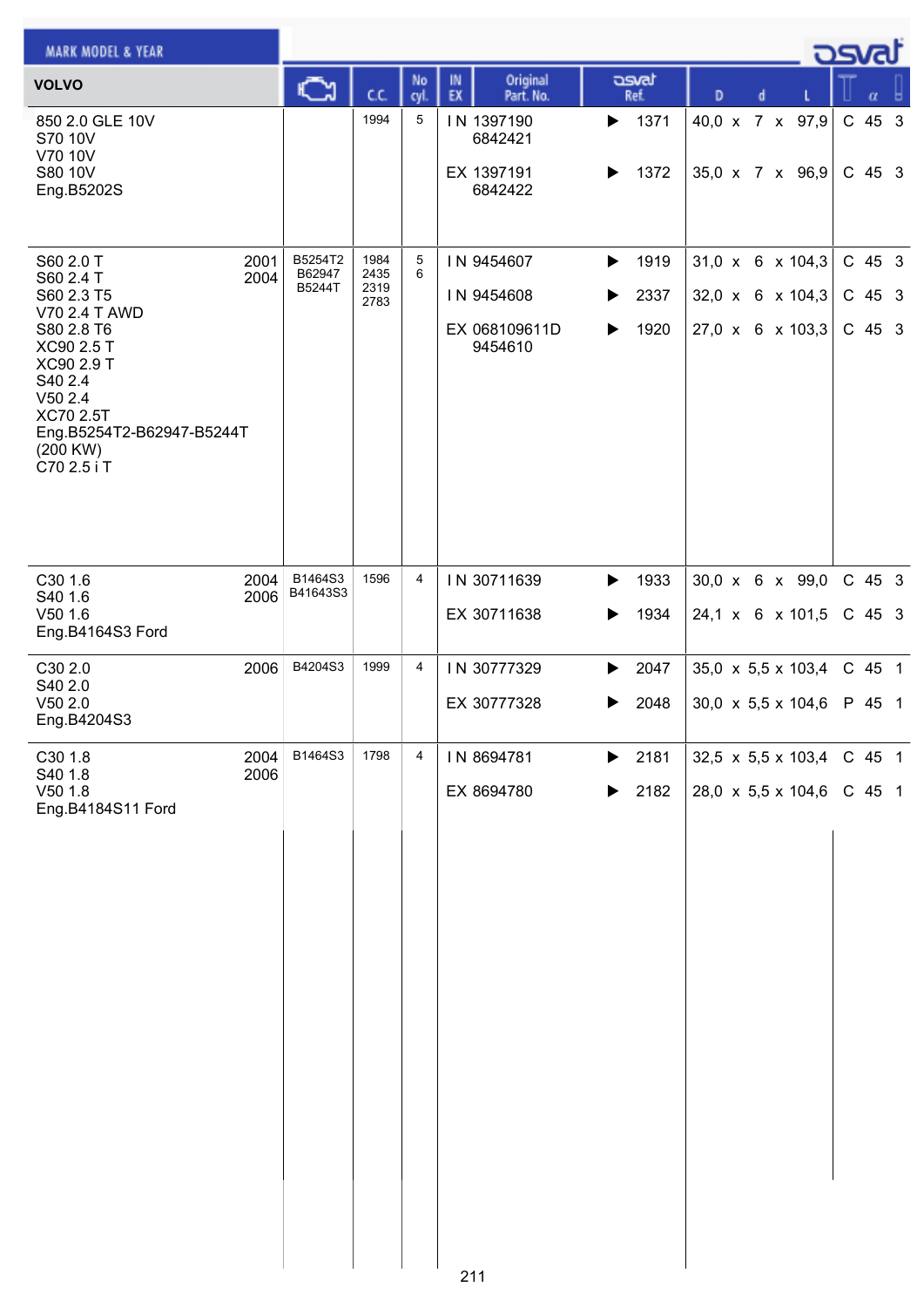| <b>MARK MODEL &amp; YEAR</b>                                                                                                                                                                                                                                                                                                                                                                                                                   |                                                                                              |                                                                              |                              |            |                                                  |                                     |                                                              | كت المرك                   |
|------------------------------------------------------------------------------------------------------------------------------------------------------------------------------------------------------------------------------------------------------------------------------------------------------------------------------------------------------------------------------------------------------------------------------------------------|----------------------------------------------------------------------------------------------|------------------------------------------------------------------------------|------------------------------|------------|--------------------------------------------------|-------------------------------------|--------------------------------------------------------------|----------------------------|
| <b>VOLVO</b>                                                                                                                                                                                                                                                                                                                                                                                                                                   |                                                                                              | ు                                                                            | C.C.                         | No<br>cyl. | Original<br>IN<br>EX<br>Part. No.                | asvat<br>Ref.                       | D<br>d                                                       | α                          |
| 240 Eng. B 200 E / B 230 E<br>242 / 244 / 245<br>Eng. B 19 A<br>340 / 360 GLE<br>Eng. B 200 E<br>343 / 345<br>Eng. B 19 A<br>740<br>Eng. B 200 E<br>740 / 780 - Turbo<br>Eng. B 200 ET<br>940 GL<br>Eng. B 200 F<br>242 / 244 / 245<br>Eng. B 21 A / E<br>242 / 244 / 245 USA<br>Eng. B 21 E USA<br>244/245 Turbo<br><b>Eng. B21</b><br>240 GL<br>740 GL<br>940 GL<br>Eng. B230<br>740 T<br>760 T<br>780 T<br>940 T<br>Eng.B230<br>(66-134) kW | 1974<br>1976<br>1979<br>1980<br>1981<br>1982<br>1983<br>1985<br>1985<br>1985<br>1988<br>1991 | <b>B19A</b><br><b>B21</b><br><b>B21A</b><br><b>B21E</b><br>B <sub>23</sub> A | 1986<br>1991<br>2127<br>2316 | 4          | IN 4633954<br>EX 12766879<br>35472471<br>4635264 | 2557<br>▶<br>2556<br>▶              | 44,0 x 8 x 110,5<br>35,0 x 8 x 111,0                         | P 45 3<br>P 45 3           |
| S60 2.0 T 16 V<br>S80 2.0 T 16V<br>V60 2.0 T 16V<br>V70 2.0 T 16V<br>XC60 2.0 T 16V<br>Eng, B4204T6-T7                                                                                                                                                                                                                                                                                                                                         | 2011<br>2012                                                                                 | B4504T6<br>B4204T7                                                           | 1948                         | 4          | IN 31316318<br>IN 31316317<br>EX 9487443         | 2605<br>▶<br>2905<br>▶<br>2906<br>▶ | 30,0 x 8 x 103,8<br>32,5 x 5,5 x 103,4<br>28,0 x 5,5 x 104,7 | C 45 5<br>C 45 1<br>P 45 1 |
| 264 / 265 DL / GL / GLE / TE 1975<br>$/$ GI<br>Eng. B 27 A / E<br>262 / 265 / 264<br>760 / 780 GLE<br>Eng. B 28 A / E / F<br>(92/95/103/106/108/114 KW)                                                                                                                                                                                                                                                                                        | 1980<br>1985                                                                                 | <b>B27A</b><br><b>B28A</b>                                                   | 2664<br>2849                 | 6          | IN 2453900<br>EX 2458024<br>212                  | 2617<br>▶<br>2618                   | 43,9 x 8 x 112,0<br>$37,0 \times 8 \times 111,3$             | P 30 1<br>P 45 1           |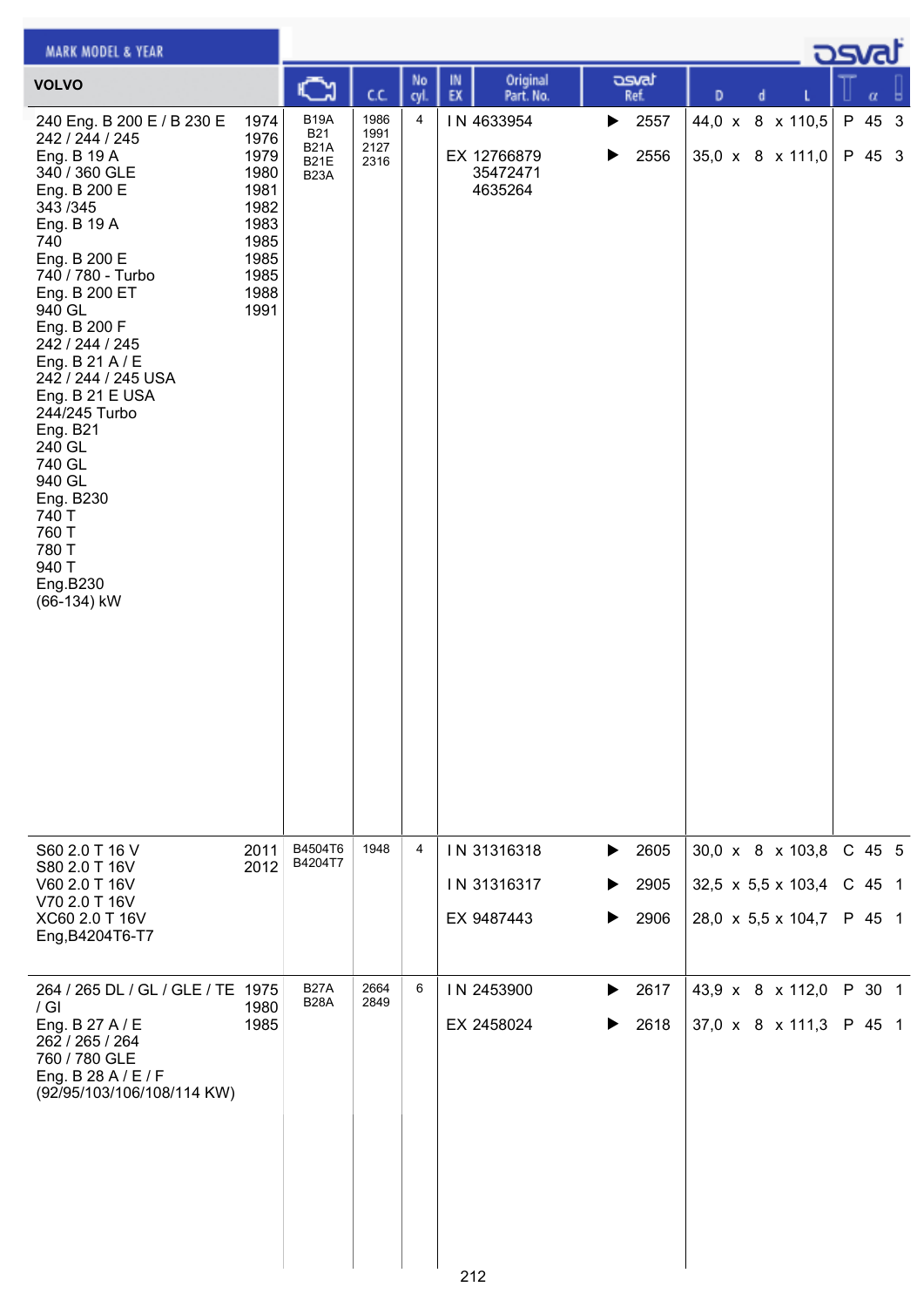| <b>MARK MODEL &amp; YEAR</b>                                                                                                                                                                                                                            |                      |                             |                      |            |                                                                                                                              |                                     |   |                                                                          | كت الصح                      |  |
|---------------------------------------------------------------------------------------------------------------------------------------------------------------------------------------------------------------------------------------------------------|----------------------|-----------------------------|----------------------|------------|------------------------------------------------------------------------------------------------------------------------------|-------------------------------------|---|--------------------------------------------------------------------------|------------------------------|--|
| <b>VOLVO</b>                                                                                                                                                                                                                                            |                      | Č٦                          | сc                   | No<br>cyl. | Original<br>IN<br>EX<br>Part. No.                                                                                            | asvat<br>Ref.                       | D | d                                                                        | α                            |  |
| 66 DL / L<br><b>Eng. B 10E</b><br>66 GL / DL / Sedan / Kombi<br>Eng. B 13E<br>345 / 343 DL / GL / L<br>Eng. B 140E<br>(33/42/52 KW)                                                                                                                     | 1975<br>1976<br>1981 | <b>B10E</b><br>B13E<br>B14E | 1108<br>1289<br>1397 | 4          | IN 31044019<br>3267437<br>EX 31005192<br>3267436                                                                             | 2738<br>▶<br>1893<br>▶              |   | 33,5 x 7 x 89,6<br>$30,3 \times 7 \times 89,0$                           | $C$ 45 1<br>$C$ 45 2         |  |
| 343 / 345 / 360 DL / L<br>Eng. B 14<br>340<br>(47 KW)                                                                                                                                                                                                   | 1982<br>1985         | <b>B14</b>                  | 1397                 | 4          | IN 32776932<br>EX 32674376<br>32776957                                                                                       | 2747<br>▶<br>2748<br>▶              |   | 34,0 x 7 x 91,2<br>29,0 x 7 x 89,0                                       | C 30 1<br>$C$ 45 2           |  |
| S60 1.6 T4 16V<br>S80 1.6 T4 16V<br>V40 1.6 T4 16V<br>V60 1.6 T4 16V<br>V70 1.6 T4 16V<br>ENG.B4164T-T1-T2-T3-T4                                                                                                                                        | 2010<br>2011<br>2012 | B4164T                      | 1595                 | 4          | IN 31370617<br>EX 31330401<br>31375559                                                                                       | 2903<br>▶<br>2904<br>▶              |   | $30.0 \times 5 \times 98.8$<br>24,9 x 5 x 99,7                           | $C$ 45 3<br>P 30 3           |  |
| S60 2.0 T 16 V<br>S80 2.0 T 16V<br>V60 2.0 T 16V<br>V70 2.0 T 16V<br>XC60 2.0 T 16V<br>Eng, B4204T6-T7                                                                                                                                                  | 2011<br>2012         | B4504T6<br>B4204T7          | 1948                 | 4          | IN 31316318<br>IN 31316317<br>EX 9487443                                                                                     | 2605<br>▶<br>2905<br>▶<br>2906<br>▶ |   | 30,0 x 8 x 103,8<br>$32,5 \times 5,5 \times 103,4$<br>28,0 x 5,5 x 104,7 | $C$ 45 5<br>C 45 1<br>P 45 1 |  |
| <b>VOLVO DIESEL</b>                                                                                                                                                                                                                                     |                      |                             |                      |            |                                                                                                                              |                                     |   |                                                                          |                              |  |
| 740 / 760 GLE TD<br>940 / 960 GLE TD<br>Eng. D24 T - Turbo<br>240 / 244 / 245 / 740 / 940 GL 1990<br>D / 760 GLE D<br>Eng. D 24<br>740 / 760 / 940 / 960<br><b>GLE TD Intercooler</b><br>780 TD Intercooler<br>Eng. D24 TIC - Turbo<br>(61/81/85/90 KW) | 1981<br>1982<br>1985 | D <sub>24</sub>             | 2303<br>2383         | 6          | IN 069109601C<br>13280888<br>13281472<br>13892617<br>9135926<br>EX 068109611C<br>13280896<br>13281480<br>13892625<br>9135927 | 0102<br>0103<br>▶                   |   | 36,0 x 8 x 104,9 C 45 3<br>$31,2 \times 8 \times 104,5$                  | C 45 3                       |  |
| 360 D<br>Eng. D16<br>$(40$ KW $)$                                                                                                                                                                                                                       | 1984                 | D <sub>16</sub>             | 1596                 | 4          | IN 32879660<br>EX 32879678                                                                                                   | 0621<br>▶<br>0622<br>▶              |   | 36,2 x 8 x 111,7<br>31,6 x 8 x 111,3                                     | P 30 1<br>P 45 1             |  |
| 850 TDI<br>Eng. AAT<br>D252T<br>(103 KW)                                                                                                                                                                                                                | 1996                 | AAT<br>D252T                | 2461                 | 5          | IN 046109601J<br>EX 046109611F<br>213                                                                                        | 0839<br>▶<br>0840<br>▶              |   | 36,0 x 8 x 96,9<br>31,5 x 8 x 96,9                                       | P 45 3<br>P 45 3             |  |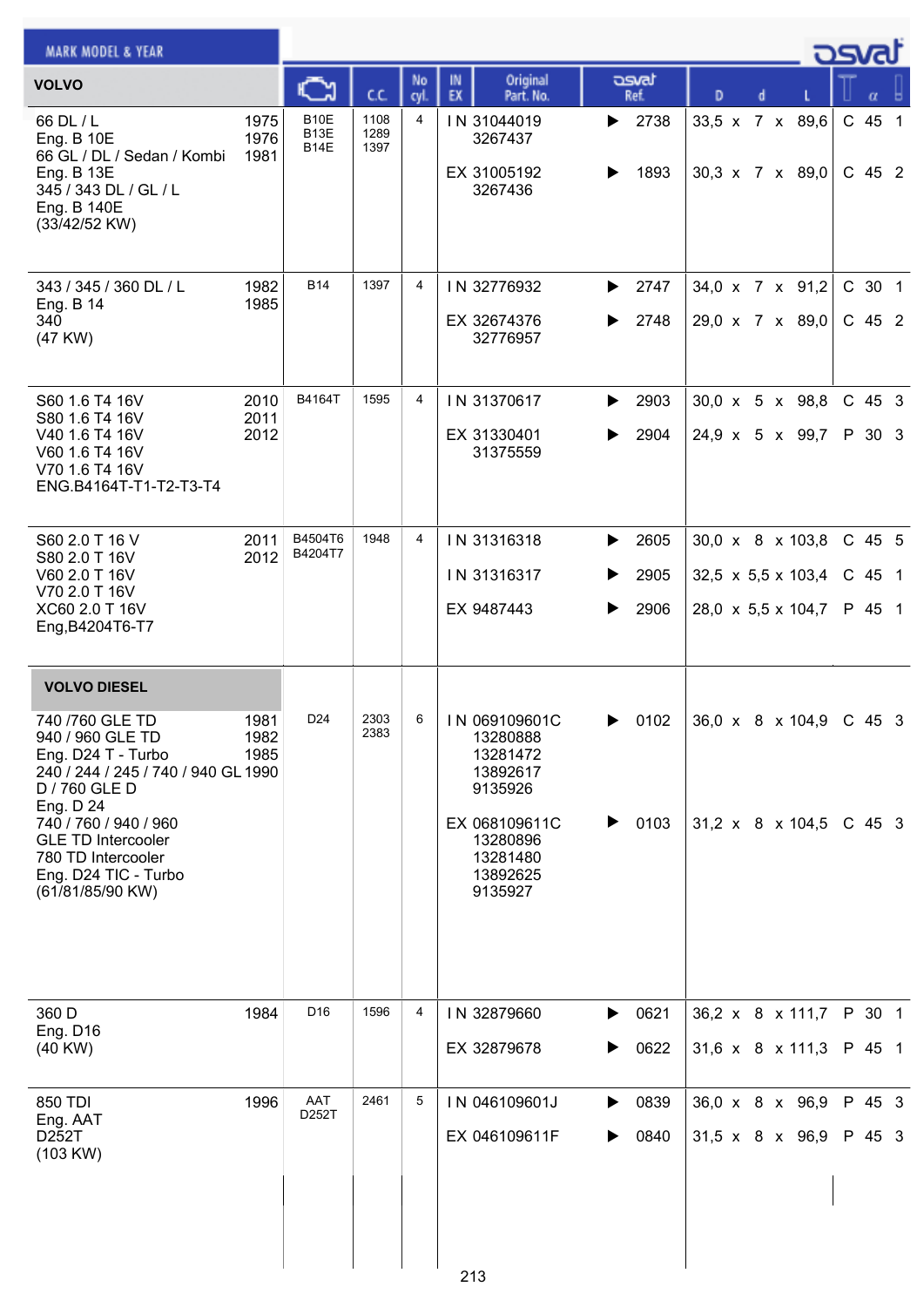| <b>DSval</b><br><b>MARK MODEL &amp; YEAR</b>                                                                                                                                                                              |                              |                  |              |                |                                                  |                                            |                                                      |  |  |                  |   |  |
|---------------------------------------------------------------------------------------------------------------------------------------------------------------------------------------------------------------------------|------------------------------|------------------|--------------|----------------|--------------------------------------------------|--------------------------------------------|------------------------------------------------------|--|--|------------------|---|--|
| <b>VOLVO DIESEL</b>                                                                                                                                                                                                       |                              | ు                | C.C.         | No<br>cyl.     | Original<br>IN.<br>EX<br>Part. No.               | asvat<br>Ref.                              | D<br>d                                               |  |  | α                | ь |  |
| 460 1.9 TD<br>S40 / V40 1.9 D<br>S70 / V70 / S80 2.5 D                                                                                                                                                                    |                              |                  | 1870<br>2460 | 4<br>5         | IN 30852144<br>3345515<br>EX 30852146<br>3345516 | 1355<br>▶<br>1354<br>▶                     | 35,0 x 8 x 110,3<br>31,5 x 8 x 110,5                 |  |  | P 45 1<br>P 45 1 |   |  |
| C30 2.0 D<br>S40 2.0 D<br>V50 2.0 D<br>C70 2.0 D<br>V70 2.0 D<br>Eng.D4204T                                                                                                                                               | 2004<br>2006                 | D4204T           | 1997         | 4              | IN 8653745<br>EX 8653744                         | 1779<br>▶<br>1780<br>$\blacktriangleright$ | 29,8 x 6 x 105,0<br>24,9 x 6 x 105,0                 |  |  | P 45 3<br>P 45 3 |   |  |
| C30 2.4 D5<br>C70 2.4 D5<br>XC90 2,4 D5<br>S40 2.4 D5<br>S60 2.4 D5<br>S80 2.4 D-D5<br>V50 2.4 D5<br>V70 2.4 D5<br>XC70 2.4 D5<br><b>ENG.D5244T</b><br>C30 D3<br>C30 D4<br>S40 D3<br>S40 D4<br>V50 D3<br>V50 D4<br>S80 D5 | 2003<br>2004<br>2006<br>2010 | D5244T<br>D5204T | 2401         | 5              | IN 8631650<br>EX 8631651                         | 2097<br>$\blacktriangleright$<br>2098<br>▶ | 28,8 x 6 x 98,1<br>26,2 x 6 x 97,8                   |  |  | P 45 3<br>P 45 3 |   |  |
| C30 1.6 D<br>S40 1.6 D<br>V50 1.6 Di 16V<br>Eng.D4164T                                                                                                                                                                    | 2004<br>2006                 | D4164T           | 1560         | 4              | IN 30711498<br>EX 30711497                       | 2165<br>▶<br>2166<br>$\blacktriangleright$ | 25,6 x 5,5 x 96,4<br>23,4 $\times$ 5,5 $\times$ 96,6 |  |  | C 45 3<br>P 45 3 |   |  |
| C30 D2<br>S40 D2<br>S60 D2<br>V50 D2<br>V40 D2<br>V70 D2<br>S80 D2<br>Eng.D4162T                                                                                                                                          | 2010                         | D4162T           | 1560         | $\overline{4}$ | IN 31330181<br>EX 31330182                       | 2857<br>$\blacktriangleright$<br>2858<br>▶ | 30,2 $\times$ 5,5 $\times$ 95,5<br>27,5 x 5,5 x 95,5 |  |  | P 45 3<br>P 45 3 |   |  |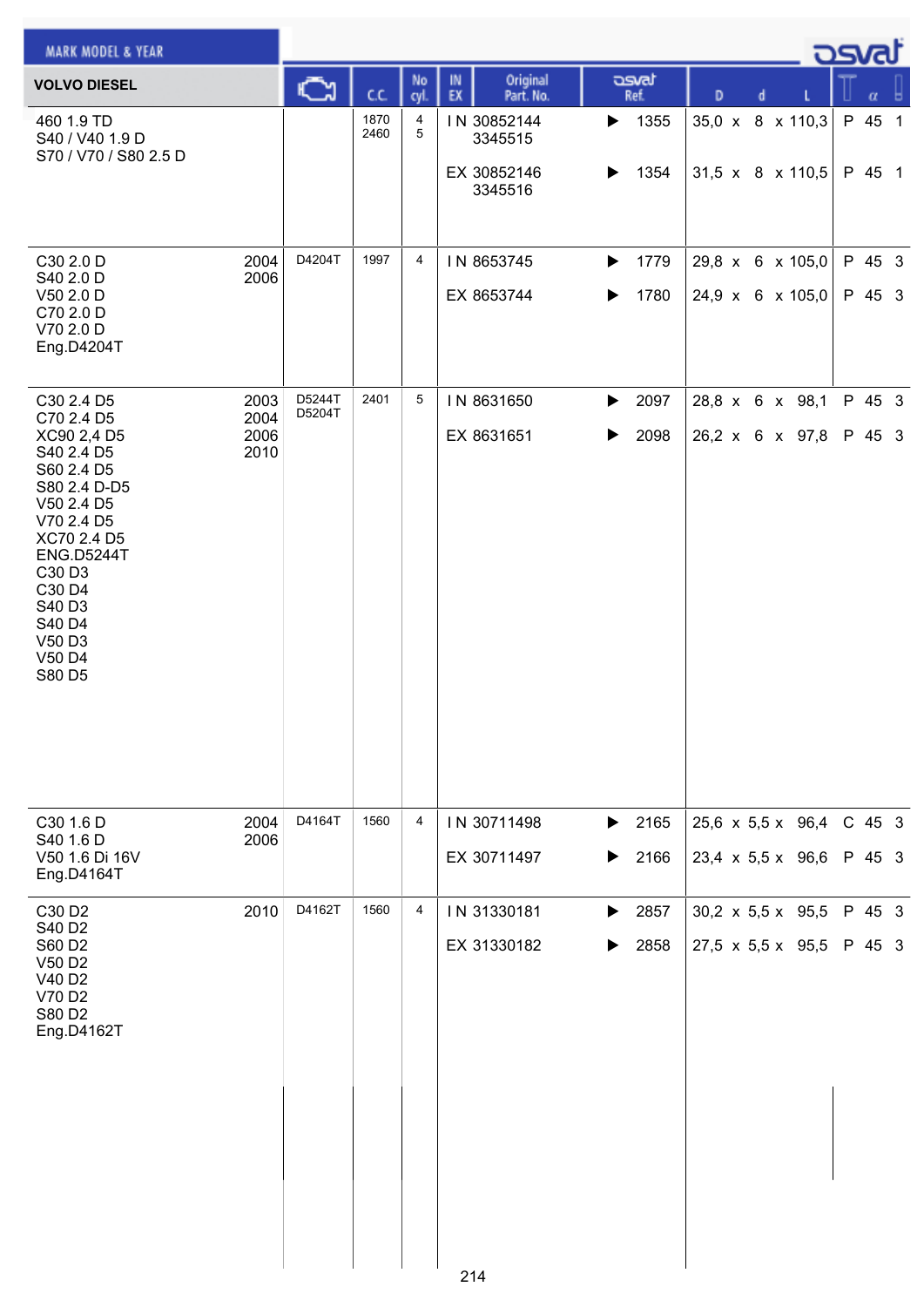| <b>MARK MODEL &amp; YEAR</b>                                                                                                                                                                                                                                                   |                                                              |                            |                       |            |                                                                                                   |                        |                                                  |  | osvat            |  |
|--------------------------------------------------------------------------------------------------------------------------------------------------------------------------------------------------------------------------------------------------------------------------------|--------------------------------------------------------------|----------------------------|-----------------------|------------|---------------------------------------------------------------------------------------------------|------------------------|--------------------------------------------------|--|------------------|--|
| <b>VOLVO INDUSTRIAL</b>                                                                                                                                                                                                                                                        |                                                              |                            | C.C.                  | No<br>cyl. | Original<br>IN<br>EX<br>Part. No.                                                                 | asvat<br>Ref.          | D                                                |  |                  |  |
| Eng. D 60<br>Eng. TD 60 Turbo<br>Eng. TD 61 Turbo<br>Eng. TD 61 F / G Turbo<br>Eng. TD 63 E / ES Turbo<br>(85/88/106/11/112/125/132/14<br>KW)<br>FL 180 - 12<br>FL 220 - 12<br>FL 250 - 12<br>FL 250 - 15<br>Eng. D6A                                                          | 1975<br>1978<br>1985<br>1991                                 | D <sub>6</sub> A           | 5480<br>6730          | 6          | IN 3825723<br>4205530<br>4655486<br>EX 4655494<br>8192143                                         | 0173<br>▶<br>0174      | 41,0 x 8 x 145,3<br>$37,0 \times 8 \times 145,3$ |  | P 30 8<br>P 45 8 |  |
| Eng. D7A / D7B Turbo<br>Eng. TD 70 E / F / G / H -<br>Turbo<br>Eng. TD 70 FS - Turbo<br>Eng. TD 71 F / FD / FQ / FS -<br>Turbo<br>(155/165/169/175/180/191/210                                                                                                                 | 1976<br>1979<br>1985<br>1993                                 | D7A<br>D7B                 | 6700<br>6730          | 6          | IN 4663795<br>EX 421680<br>4653811<br>4711958                                                     | 0175<br>▶<br>0176<br>▶ | 43,0 x 11 x 148,5<br>37,0 x 11 x 148,6           |  | P 30 1<br>P 45 1 |  |
| Eng. TD 100 A / B - Turbo<br>Eng. TD 100 F / G - Turbo<br>Eng. THD 100 E - Turbo<br>Eng. TD 101 F / G / GA -<br>Turbo<br>Eng. TD 101 FA / FC / FD<br>Turbo<br>Eng. THD 101 K - Turbo<br>Eng. THD 102 KF - Turbo<br>(160/169/180/200/203/210/220<br>KW)<br>FL 10-360<br>FM 10-3 | 1965<br>1981<br>1983<br>1984<br>1991<br>1991<br>1993<br>2000 | <b>FM10</b><br><b>FL10</b> | 9599<br>9600<br>12000 | 6          | IN 1545290<br>4675021<br>479204<br>8194223<br>EX 467503<br>467682<br>4678553<br>467857<br>8194224 | 0177<br>▶<br>0178      | 50,0 x 11 x 167,2<br>46,0 x 11 x 167,0           |  | P 30 1<br>P 45 1 |  |
| Eng. TD A / C / E / F / G -<br>Turbo<br>Eng. TD 121 F / G / GD -<br>Turbo<br>Eng. TD 122 F / FS - Turbo<br>Eng. TD 123 E / ES - Turbo                                                                                                                                          | 1977<br>1980<br>1988<br>1991                                 |                            | 12000                 | 6          | IN 4683025<br>EX 4683033                                                                          | 0179<br>▶<br>0180      | 54,0 x 11 x 167,2<br>50,0 x 11 x 167,2           |  | P 30 1<br>P 45 1 |  |
| Eng. D 100 B<br>(122/147 KW)                                                                                                                                                                                                                                                   | 1974                                                         | D <sub>100</sub>           | 9599                  | 6          | IN 4692406<br>EX 4220174                                                                          | 0303<br>▶<br>2560      | 49,0 x 11 x 167,3<br>46,0 x 11 x 167,2           |  | P 30 1<br>P 45 7 |  |
| Eng. THD 100 D - Turbo<br>(185/203 KW)                                                                                                                                                                                                                                         | 1984                                                         |                            | 9599                  | 6          | IN 4692406<br>EX 467503<br>467682<br>4678553<br>467857<br>24E                                     | 0303<br>0178           | 49,0 x 11 x 167,3<br>46,0 x 11 x 167,0           |  | P 30 1<br>P 45 1 |  |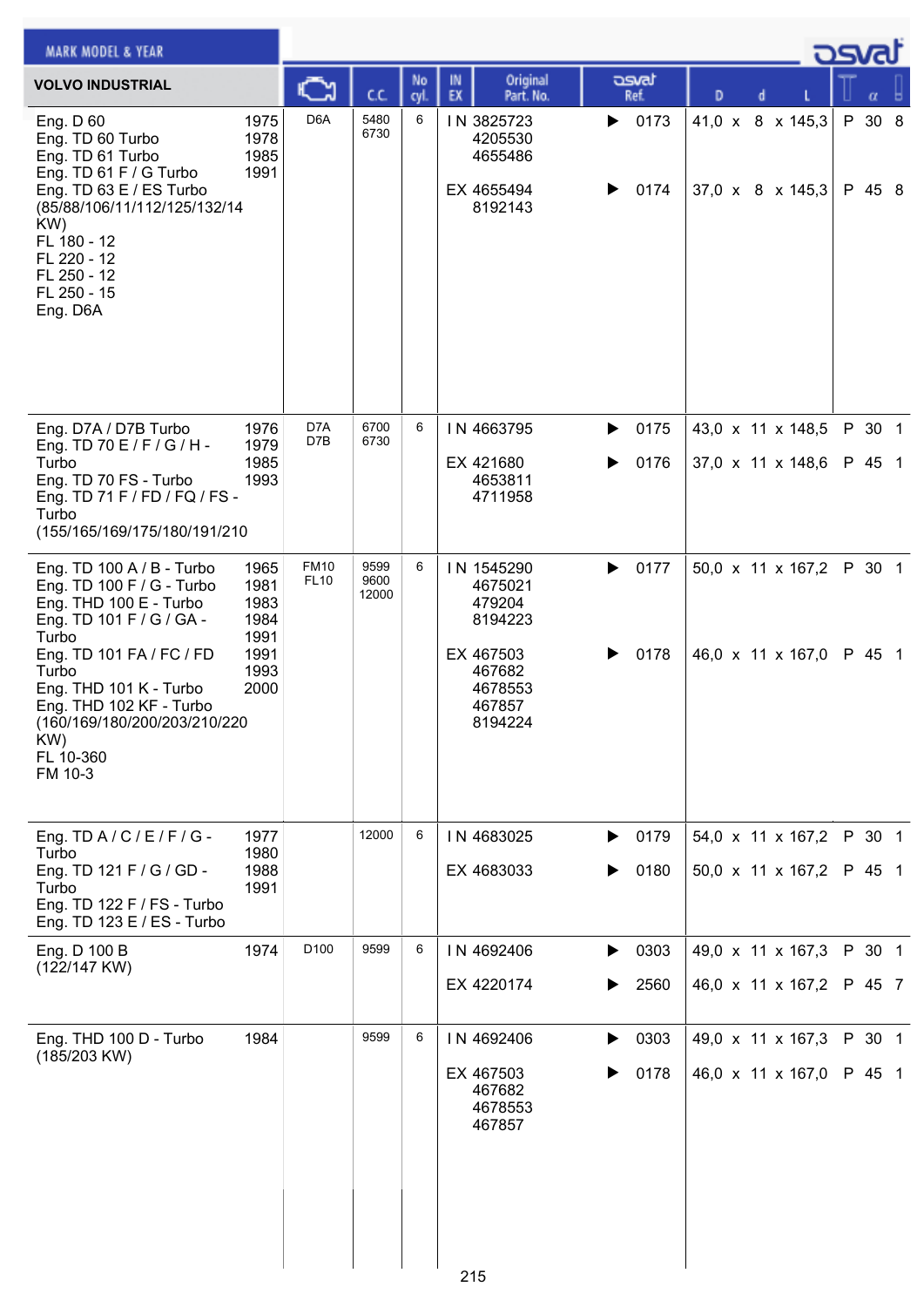| <b>MARK MODEL &amp; YEAR</b>                                                                   |                      |                     |                         |            |                                                                                 |                                             |                                                                              | <b>OSva</b>                          |
|------------------------------------------------------------------------------------------------|----------------------|---------------------|-------------------------|------------|---------------------------------------------------------------------------------|---------------------------------------------|------------------------------------------------------------------------------|--------------------------------------|
| <b>VOLVO INDUSTRIAL</b>                                                                        |                      |                     | C.C.                    | No<br>cyl. | Original<br>IN<br>EX<br>Part. No.                                               | asvat<br>Ref.                               | D                                                                            | α                                    |
| Eng. TD 73 E / ES - Turbo<br>(169/191 KW)                                                      | 1991                 |                     | 6700                    | 6          | IN 477447<br>EX 477443                                                          | 1329<br>▶<br>1330<br>▶                      | 43,0 x 8 x 149,7<br>39,0 x 8 x 149,7                                         | P 30 2<br>P 45 2                     |
| Eng. TD 73 E / ES Turbo                                                                        | 1995                 |                     | 6700                    | 6          | IN 3978768<br>EX 3978766                                                        | 1343<br>▶<br>1344                           | 43,0 x 8 x 149,6<br>39,0 x 8 x 149,5                                         | P 30 1<br>P 45 1                     |
| Eng. D 16A 4V Turbo<br>Eng. TD 162 F - Turbo<br>Eng. TD 163 ES - Turbo<br>(342/346/370/382 KW) | 1987<br>1991<br>1994 |                     | 16100<br>16120<br>16121 | 6          | IN 1543026<br>1556472<br>EX 1543027<br>1556473<br>1556896<br>863702             | 1351<br>▶<br>1352<br>▶                      | 47,0 $\times$ 9,5 $\times$ 176,6<br>$45,0 \times 9,5 \times 176,6$           | P 30 1<br>P 45 1                     |
| FH 12 - 340<br>FH 12 - 380<br>FH 12 - 420<br>FH 12 - 460<br>Eng.D12A24V                        | 1998<br>2000         | <b>FH12</b><br>D12A | 16100                   | 6          | IN 1547492<br>3169490<br>EX 20441486<br>3165234<br>8148574                      | 1921<br>▶<br>1922<br>▶                      | 39,9 x 8 x 192,0<br>40,0 x 8 x 191,7                                         | P 30 1<br>P 45 1                     |
| FM 9-260<br>FM 9-300<br>FM 9-340<br>FM 9-380<br>FM 12-380<br>FH 12-380<br>Eng.D9A              | 2002                 | D <sub>9</sub> A    | 9360<br>12130           | 6          | IN 20450002<br>IN 20528113<br>20551761<br>EX 20516141<br>8148069<br>EX 20570965 | 2221<br>2497<br>▶<br>2222<br>▶<br>2498<br>▶ | 38,0 x 8 x 191,7<br>38,0 x 8 x 192,0<br>38,0 x 8 x 191,5<br>38,0 x 8 x 191,7 | P 30 1<br>P 30 3<br>P 30 1<br>P 30 3 |
| FH 16-550<br>FH 16-610<br>Eng.D16C                                                             | 2002                 | D16C                | 16123                   | 6          | IN 20735572<br>20739057<br>20739058<br>24426433<br>EX 20513284<br>20513285      | 2223<br>▶<br>2224<br>▶                      | 49,0 x 10 x 192,7<br>46,0 x 10 x 191,2                                       | P 20 1P<br>P 45 1                    |
| FM 12-420<br>FH 12-420<br>FH 12-460<br>FH 12-500<br>Eng.D12D                                   | 2002                 | D12D                | 12130                   | 6          | IN 20459326<br>EX 20441486<br>20478551<br>3165234<br>8148574<br>216             | 2225<br>▶<br>1922<br>▶                      | 40,0 x 8 x 191,7<br>40,0 x 8 x 191,7                                         | P 30 1<br>P 45 1                     |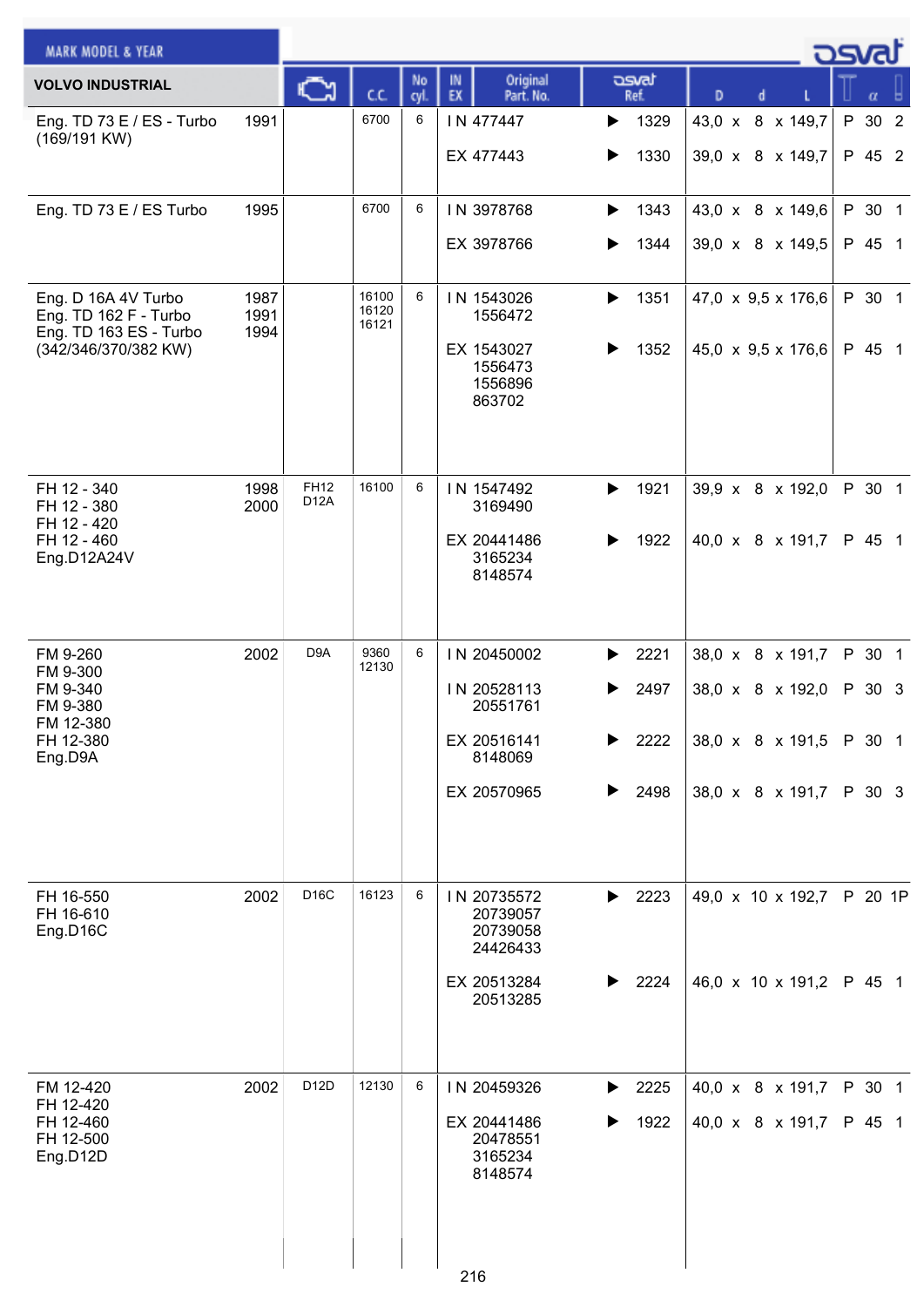| <u>_ ರಾ</u> ಡ<br><b>MARK MODEL &amp; YEAR</b>           |      |                                            |       |           |                                   |               |                        |  |        |        |  |
|---------------------------------------------------------|------|--------------------------------------------|-------|-----------|-----------------------------------|---------------|------------------------|--|--------|--------|--|
| <b>VOLVO INDUSTRIAL</b>                                 |      |                                            | C.C.  | No<br>cyl | Original<br>IN<br>EX<br>Part. No. | asvat<br>Ref. | D<br>d                 |  |        | α      |  |
| FM 300-340-360-380<br>Eng.D9B                           | 2006 | D9B                                        | 9360  | 6         | IN 20528113                       | 2497<br>▶     | 38,0 x 8 x 192,0       |  |        | P 30 3 |  |
|                                                         |      |                                            |       |           | EX 20564039<br>21430916           | 2890<br>▶     | 36,0 x 8 x 192,7       |  |        | P 30 3 |  |
|                                                         |      |                                            |       |           |                                   |               |                        |  |        |        |  |
| Eng. TD 100 A Turbo<br>Eng. D 100 A<br>(122/169/192 KW) | 1965 |                                            | 9599  | 6         | IN 4220166                        | 2559<br>▶     | 50,0 x 11 x 167,2      |  |        | P 30 2 |  |
|                                                         |      |                                            |       |           | EX 4220174                        | 2560          | 46,0 x 11 x 167,2      |  |        | P 45 7 |  |
|                                                         |      |                                            |       |           | 422285                            |               |                        |  |        |        |  |
| D9 Eng. 440.19                                          | 2010 | D <sub>9</sub>                             | 10800 |           | IN 20540017                       | 2565<br>▶     | 40,0 x 8 x 192,0       |  |        | P 30 3 |  |
|                                                         |      |                                            |       |           | EX 20564020                       | 2566<br>▶     | 38,0 x 8 x 192,7       |  |        | P 30 3 |  |
|                                                         |      |                                            |       |           | 21430918                          |               |                        |  |        |        |  |
| <b>FH12</b>                                             | 2007 | D <sub>12</sub> C<br>D12D<br>B7R<br>D7E320 | 12000 | 6         | IN 20833932                       | 2567<br>▶     | 38,2 x 8 x 145,7       |  |        | P 30 3 |  |
| <b>FM12</b><br>Eng.D12C-D12D-B7R-D7E                    |      |                                            |       |           | 20980413                          |               |                        |  |        |        |  |
|                                                         |      |                                            |       |           | EX 20833936<br>20997871           | 2568          | 35,8 x 8 x 145,8       |  |        | P 45 3 |  |
|                                                         |      |                                            |       |           |                                   |               |                        |  |        |        |  |
| <b>FH13</b><br>Eng.D13A                                 | 2007 | D <sub>13</sub> A                          | 13000 | 6         | IN 20740798                       | 2667<br>▶     | 42,0 x 8 x 192,0       |  |        | P 25 3 |  |
|                                                         |      |                                            |       |           | EX 20768519                       | 2668          | 40,0 x 8 x 191,7       |  |        | P 40 3 |  |
|                                                         |      |                                            |       |           |                                   |               |                        |  |        |        |  |
| <b>ZASTAVA</b>                                          | 1980 | 100GL064                                   | 903   | 4         | IN 4265695                        | 0206          | 29,0 x 7 x 95,0 C 45 1 |  |        |        |  |
| Yugo 45<br>Eng. 100 GL 064<br>(33 KW)                   |      |                                            |       |           | EX 4377979                        | 0207          | 26,0 x 7 x 95,5        |  |        | P 45 1 |  |
|                                                         |      |                                            |       |           | EX 4266321                        | 2070<br>▶     | 26,0 x 7 x 95,0        |  | P 45 3 |        |  |
|                                                         |      |                                            |       |           |                                   |               |                        |  |        |        |  |
| 101                                                     | 1978 | 128A000                                    | 1116  | 4         | IN 4239917                        | 1793<br>▶     | 36,0 x 8 x 108,5       |  |        | P 45 1 |  |
| Yugo 55<br>Eng. 128 A.000                               | 1980 |                                            |       |           | EX 4315062                        | 2508<br>▶     | 31,0 x 8 x 109,0       |  |        | P 45 1 |  |
| $(41$ KW $)$                                            |      |                                            |       |           |                                   |               |                        |  |        |        |  |
|                                                         |      |                                            |       |           |                                   |               |                        |  |        |        |  |
|                                                         |      |                                            |       |           |                                   |               |                        |  |        |        |  |
|                                                         |      |                                            |       |           |                                   |               |                        |  |        |        |  |
|                                                         |      |                                            |       |           |                                   |               |                        |  |        |        |  |
|                                                         |      |                                            |       |           |                                   |               |                        |  |        |        |  |
|                                                         |      |                                            |       |           |                                   |               |                        |  |        |        |  |
|                                                         |      |                                            |       |           |                                   |               |                        |  |        |        |  |
|                                                         |      |                                            |       |           |                                   |               |                        |  |        |        |  |
|                                                         |      |                                            |       |           |                                   |               |                        |  |        |        |  |